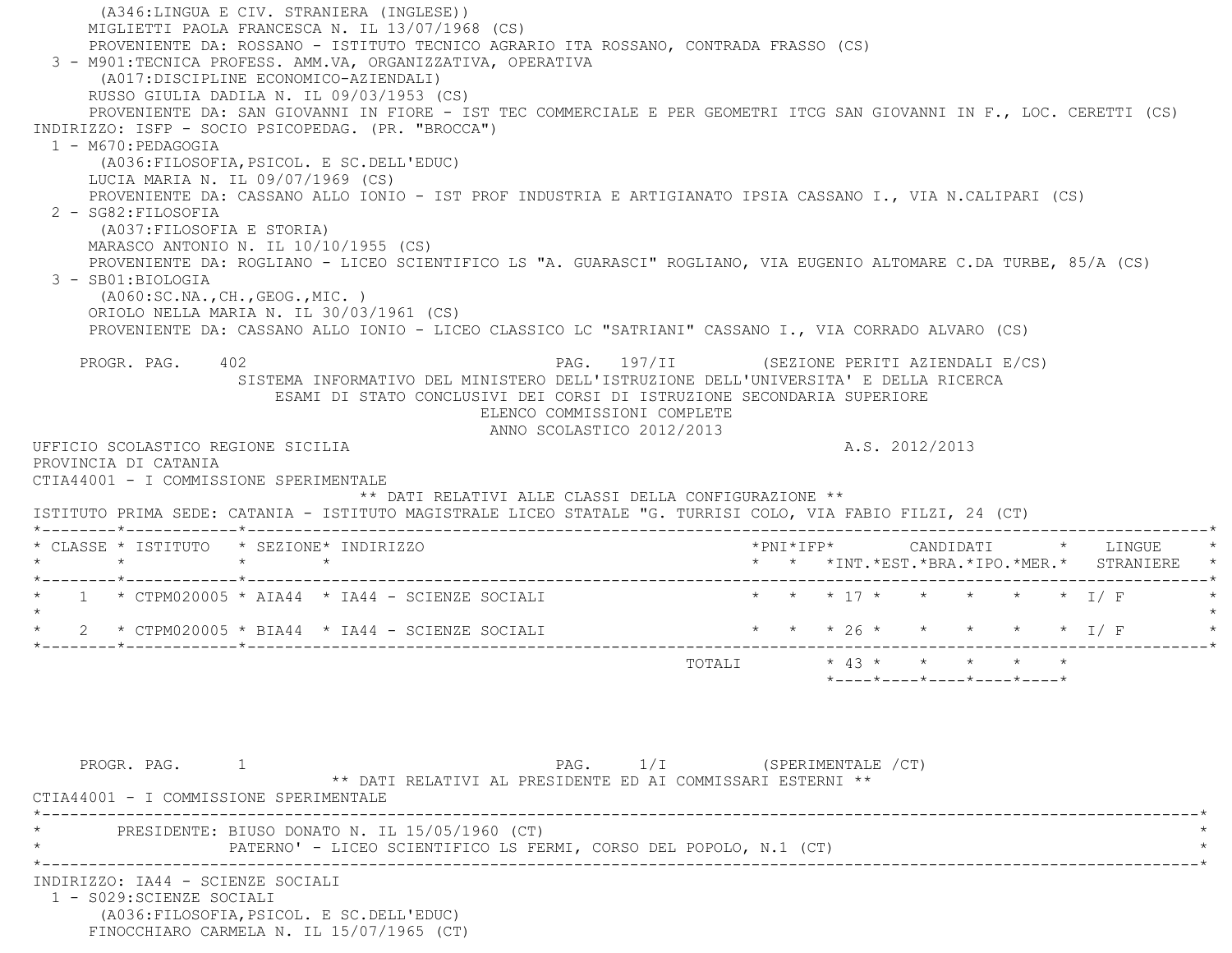PROVENIENTE DA: CATANIA - ISTITUTO MAGISTRALE LICEO STATALE LOMBARDO RADICE, VIA IMPERIA 21 (CT) 2 - SL32:MATEMATICA (A047:MATEMATICA; A049:MATEMATICA E FISICA) GAVINI ANTONIELLA N. IL 01/03/1952 (CT) PROVENIENTE DA: CATANIA - IST PROF PER I SERVIZI SOCIALI IPSS L. MANGANO, VIA E. BESANA, 12/C (CT) 3 - SG82:FILOSOFIA (A037:FILOSOFIA E STORIA) RUBINO ELISA ZINA N. IL 16/12/1965 (CT) PROVENIENTE DA: CATANIA - LICEO SCIENTIFICO LS GALILEO GALILEI, VIA VESCOVO MAURIZIO 73 - 75 (CT) PROGR. PAG. 2 PAG. 1/II (SPERIMENTALE /CT) UFFICIO SCOLASTICO REGIONE SICILIA A.S. 2012/2013 PROVINCIA DI CATANIA CTIA44002 - II COMMISSIONE SPERIMENTALE \*\* DATI RELATIVI ALLE CLASSI DELLA CONFIGURAZIONE \*\* ISTITUTO PRIMA SEDE: CATANIA - ISTITUTO MAGISTRALE LICEO STATALE "G. TURRISI COLO, VIA FABIO FILZI, 24 (CT) \*--------\*------------\*-------------------------------------------------------------------------------------------------------\* \* CLASSE \* ISTITUTO \* SEZIONE\* INDIRIZZO \*PNI\*IFP\* CANDIDATI \* LINGUE \* \* \* \* \* \* \* \*INT.\*EST.\*BRA.\*IPO.\*MER.\* STRANIERE \* \*--------\*------------\*-------------------------------------------------------------------------------------------------------\*1 \* CTPM020005 \* GIA44 \* IA44 - SCIENZE SOCIALI \* \* \* \* 15 \* \* \* \* \* \* \* I/ F  $\star$ \* 2 \* CTPM020005 \* C \* IA44 - SCIENZE SOCIALI \* \* \* \* 13 \* \* \* \* \* \* \* \* I/ F \*--------\*------------\*-------------------------------------------------------------------------------------------------------\*TOTALI  $* 28 * * * * * * * * *$  \*----\*----\*----\*----\*----\*PROGR. PAG. 3 3 2/I (SPERIMENTALE /CT) \*\* DATI RELATIVI AL PRESIDENTE ED AI COMMISSARI ESTERNI \*\* CTIA44002 - II COMMISSIONE SPERIMENTALE \*----------------------------------------------------------------------------------------------------------------------------\*PRESIDENTE: SATARIANO ANTONINA N. IL 16/07/1961 (CT) CALTAGIRONE - ISTITUTO SUPERIORE IS "C.A. DALLA CHIESA", VIA SANTA MARIA DI GESU' S.N. (CT) \*----------------------------------------------------------------------------------------------------------------------------\* INDIRIZZO: IA44 - SCIENZE SOCIALI 1 - S029:SCIENZE SOCIALI (A036:FILOSOFIA,PSICOL. E SC.DELL'EDUC) TIRENDI VINCENZO N. IL 15/07/1963 (CT) PROVENIENTE DA: CATANIA - ISTITUTO MAGISTRALE LICEO STATALE LOMBARDO RADICE, VIA IMPERIA 21 (CT) 2 - SL32:MATEMATICA (A047:MATEMATICA; A049:MATEMATICA E FISICA) ALAMPI GIUSEPPE N. IL 22/01/1951 (RC) PROVENIENTE DA: CATANIA - ISTITUTO TECNICO INDUSTRIALE ITI G.MARCONI, VIA VESCOVO MAURIZIO,82 (CT) 3 - SG82:FILOSOFIA (A037:FILOSOFIA E STORIA) CARIOLA PIETRA N. IL 19/10/1964 (CT) PROVENIENTE DA: ACIREALE - LICEO SCIENTIFICO LS ARCHIMEDE, VIA L. ARIOSTO, N.37 (CT)

PROGR. PAG. 4 4 2/II (SPERIMENTALE /CT)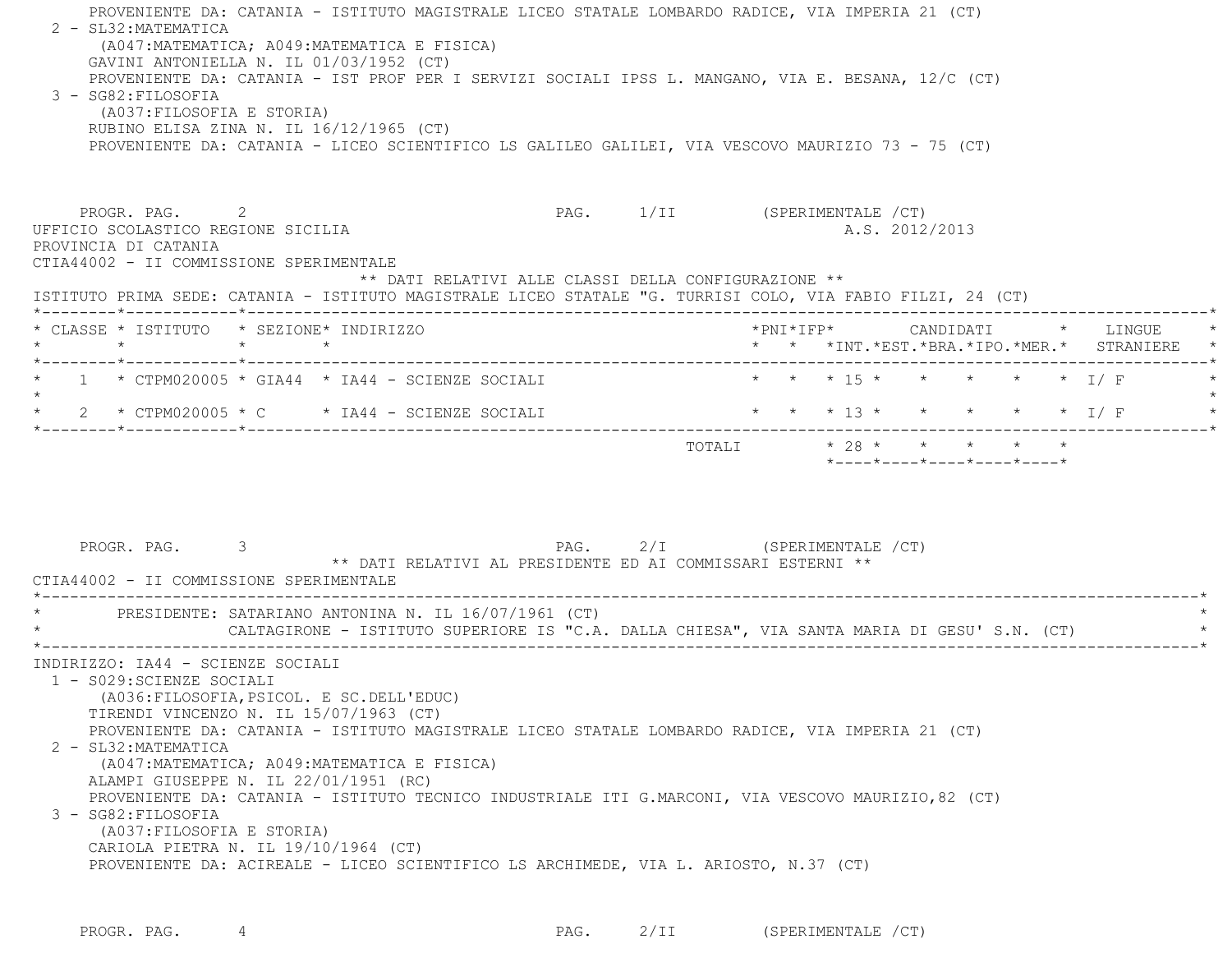|           | PROVINCIA DI CATANIA<br>CTIA44003 - III COMMISSIONE SPERIMENTALE                                                       | UFFICIO SCOLASTICO REGIONE SICILIA<br>** DATI RELATIVI ALLE CLASSI DELLA CONFIGURAZIONE **                                                                                                                                                                                                                                                                                                                                                                                                                             |                              |  | A.S. 2012/2013 |                            |  |                                                                                            |  |
|-----------|------------------------------------------------------------------------------------------------------------------------|------------------------------------------------------------------------------------------------------------------------------------------------------------------------------------------------------------------------------------------------------------------------------------------------------------------------------------------------------------------------------------------------------------------------------------------------------------------------------------------------------------------------|------------------------------|--|----------------|----------------------------|--|--------------------------------------------------------------------------------------------|--|
|           |                                                                                                                        | ISTITUTO PRIMA SEDE: CATANIA - ISTITUTO MAGISTRALE LICEO STATALE "G. TURRISI COLO, VIA FABIO FILZI, 24 (CT)<br>* CLASSE * ISTITUTO * SEZIONE* INDIRIZZO                                                                                                                                                                                                                                                                                                                                                                |                              |  |                |                            |  | *PNI*IFP* CANDIDATI * LINGUE<br>* * *INT. *EST. *BRA. *IPO. *MER. * STRANIERE *            |  |
|           |                                                                                                                        | * $1$ * CTPM020005 * H * IA44 - SCIENZE SOCIALI                                                                                                                                                                                                                                                                                                                                                                                                                                                                        | * * * 16 * * * * * * I/F     |  |                |                            |  |                                                                                            |  |
| $\star$ . |                                                                                                                        | * 2 * CTPM020005 * F * IA44 - SCIENZE SOCIALI                                                                                                                                                                                                                                                                                                                                                                                                                                                                          |                              |  |                |                            |  |                                                                                            |  |
|           |                                                                                                                        |                                                                                                                                                                                                                                                                                                                                                                                                                                                                                                                        |                              |  |                | *----*----*----*----*----* |  |                                                                                            |  |
|           | CTIA44003 - III COMMISSIONE SPERIMENTALE                                                                               | PROGR. PAG. 5 5 PAG. 3/I (SPERIMENTALE / CT)<br>** DATI RELATIVI AL PRESIDENTE ED AI COMMISSARI ESTERNI **<br>* PRESIDENTE: LO BIANCO MARIA GIUSEPPA N. IL 02/08/1965 (CL)<br>CATANIA - LICEO SCIENTIFICO LS BOGGIO LERA, VIA V. EMANUELE 346 (CT)                                                                                                                                                                                                                                                                     |                              |  |                |                            |  |                                                                                            |  |
|           | INDIRIZZO: IA44 - SCIENZE SOCIALI<br>1 - S029: SCIENZE SOCIALI                                                         |                                                                                                                                                                                                                                                                                                                                                                                                                                                                                                                        |                              |  |                |                            |  |                                                                                            |  |
|           | 2 - SL32: MATEMATICA<br>3 - SG82: FILOSOFIA<br>(A037: FILOSOFIA E STORIA)<br>TUMEO ELENA N. IL 07/01/1967 (CT)         | (A036: FILOSOFIA, PSICOL. E SC. DELL'EDUC)<br>GRECO OLGA MANUELA N. IL 28/01/1967 (CT)<br>PROVENIENTE DA: CATANIA - ISTITUTO MAGISTRALE LICEO STATALE LOMBARDO RADICE, VIA IMPERIA 21 (CT)<br>(A047: MATEMATICA; A049: MATEMATICA E FISICA)<br>PELLEGRINO NICOLO' N. IL 13/03/1955 (CT)<br>PROVENIENTE DA: CATANIA - IST PROF PER I SERVIZI ALBERGHIERI E RISTORAZIONE IPSSA I.P.S.S.A.R."KAROL WOJTY, VIA VITTIME<br>PROVENIENTE DA: CATANIA - ISTITUTO MAGISTRALE LICEO STATALE LOMBARDO RADICE, VIA IMPERIA 21 (CT) |                              |  |                |                            |  |                                                                                            |  |
|           | PROGR. PAG. 6<br>UFFICIO SCOLASTICO REGIONE SICILIA<br>PROVINCIA DI CATANIA<br>CTIA44004 - IV COMMISSIONE SPERIMENTALE | ** DATI RELATIVI ALLE CLASSI DELLA CONFIGURAZIONE **                                                                                                                                                                                                                                                                                                                                                                                                                                                                   | PAG. 3/II (SPERIMENTALE /CT) |  |                | A.S. 2012/2013             |  |                                                                                            |  |
|           |                                                                                                                        | ISTITUTO PRIMA SEDE: CATANIA - ISTITUTO MAGISTRALE LICEO STATALE LOMBARDO RADICE, VIA IMPERIA 21 (CT)                                                                                                                                                                                                                                                                                                                                                                                                                  |                              |  |                |                            |  |                                                                                            |  |
|           |                                                                                                                        | * CLASSE * ISTITUTO * SEZIONE* INDIRIZZO                                                                                                                                                                                                                                                                                                                                                                                                                                                                               |                              |  |                |                            |  | $*$ PNI $*$ IFP $*$ CANDIDATI $*$ LINGUE $*$<br>* * *INT.*EST.*BRA.*IPO.*MER.* STRANIERE * |  |
| $\star$   |                                                                                                                        | 1 * CTPM03000Q * SA * IA44 - SCIENZE SOCIALI * * * * 16 * * * * * * * * I/ F                                                                                                                                                                                                                                                                                                                                                                                                                                           |                              |  |                |                            |  |                                                                                            |  |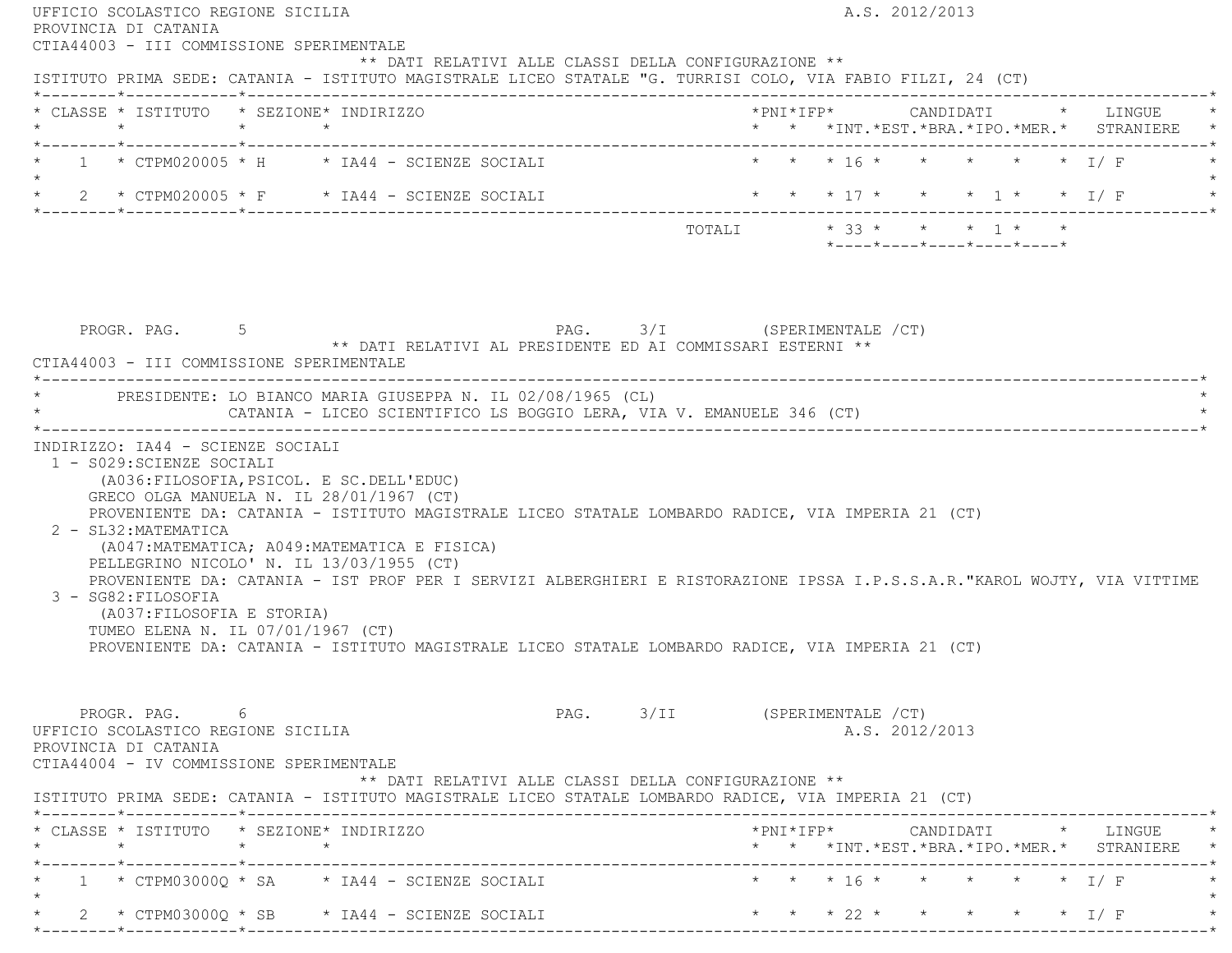TOTALI  $* 38 * * * * * * * *$  $*$ ---- $*$ ---- $*$ ---- $*$ ---- $*$ PROGR. PAG. 7 7 2000 7 PAG. 4/I (SPERIMENTALE / CT) \*\* DATI RELATIVI AL PRESIDENTE ED AI COMMISSARI ESTERNI \*\* CTIA44004 - IV COMMISSIONE SPERIMENTALE \*----------------------------------------------------------------------------------------------------------------------------\*PRESIDENTE: MARINO MARINA DOMENICA N. IL 12/07/1961 (CT) SANT'AGATA LI BATTIATI - LICEO ARTISTICO LICEO ARTISTICO "E. GRECO", PIAZZA V. VENETO, 41 (CT) \*----------------------------------------------------------------------------------------------------------------------------\* INDIRIZZO: IA44 - SCIENZE SOCIALI 1 - S029:SCIENZE SOCIALI (A036:FILOSOFIA,PSICOL. E SC.DELL'EDUC) BONFIGLIO ANGELA N. IL 21/06/1947 (ME) PROVENIENTE DA: CATANIA - ISTITUTO MAGISTRALE LICEO STATALE "G. TURRISI COLO, VIA FABIO FILZI, 24 (CT) 2 - SL32:MATEMATICA (A047:MATEMATICA; A049:MATEMATICA E FISICA) TOMASELLO GIUSEPPE N. IL 06/10/1956 (CT) PROVENIENTE DA: CATANIA - LICEO SCIENTIFICO LICEO SCIENT/LINGUIST UMBERTO, VIA CHISARI, 8 (CT) 3 - SG82:FILOSOFIA (A037:FILOSOFIA E STORIA) ABATE GIUSEPPINA N. IL 15/02/1969 (CT) PROVENIENTE DA: MASCALUCIA - LICEO SCIENTIFICO I.I.S.LICEO "C.MARCHESI" CL./S, VIA DEI VILLINI,19 (CT) PROGR. PAG. 8 PAG. 4/II (SPERIMENTALE /CT) UFFICIO SCOLASTICO REGIONE SICILIA A.S. 2012/2013 PROVINCIA DI CATANIA CTIA44005 - V COMMISSIONE SPERIMENTALE \*\* DATI RELATIVI ALLE CLASSI DELLA CONFIGURAZIONE \*\* ISTITUTO PRIMA SEDE: ACIREALE - ISTITUTO MAGISTRALE IM REGINA ELENA, VIA COLLEGIO PENNISI, 13 (CT) \*--------\*------------\*-------------------------------------------------------------------------------------------------------\* \* CLASSE \* ISTITUTO \* SEZIONE\* INDIRIZZO \*PNI\*IFP\* CANDIDATI \* LINGUE \* \* \* \* \* \* \* \*INT.\*EST.\*BRA.\*IPO.\*MER.\* STRANIERE \* \*--------\*------------\*-------------------------------------------------------------------------------------------------------\*1 \* CTPM04000A \* AIA44 \* IA44 - SCIENZE SOCIALI \* \* \* \* 19 \* 2 \* \* \* \* \* 1/ F  $\star$ 2 \* CTPM04000A \* CIA44 \* IA44 - SCIENZE SOCIALI \* \* \* \* \* 27 \* \* \* \* \* \* \* 1/ F \*--------\*------------\*-------------------------------------------------------------------------------------------------------\*TOTALI  $* 46 * 2 * * * * * *$  \*----\*----\*----\*----\*----\*PROGR. PAG. 9 PAG. 5/I (SPERIMENTALE /CT)

 \*\* DATI RELATIVI AL PRESIDENTE ED AI COMMISSARI ESTERNI \*\*CTIA44005 - V COMMISSIONE SPERIMENTALE

 \*----------------------------------------------------------------------------------------------------------------------------\*PRESIDENTE: INDELICATO MARIA LUISA N. IL 24/03/1950 (CT) MASCALUCIA - ISTITUTO SUPERIORE I.I.S.LICEO "C. MARCHESI" CL./, VIA DEI VILLINI, 19 (CT)

\*----------------------------------------------------------------------------------------------------------------------------\*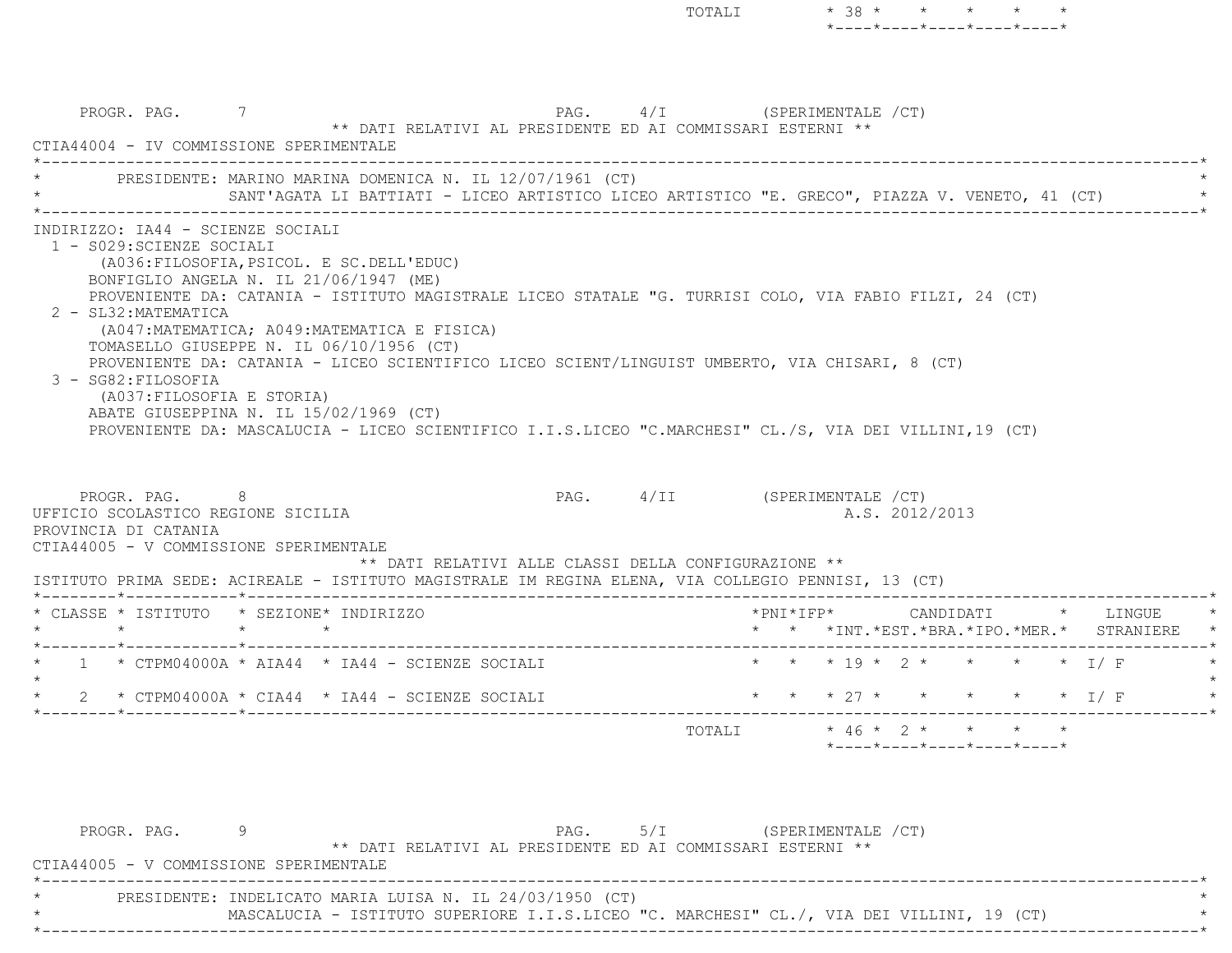INDIRIZZO: IA44 - SCIENZE SOCIALI 1 - S029:SCIENZE SOCIALI (A036:FILOSOFIA,PSICOL. E SC.DELL'EDUC) PAVONE MARIA N. IL 30/10/1967 (CT) PROVENIENTE DA: PALAGONIA - LICEO SCIENTIFICO L.SCIENTIFICO (SEZ.ASS.I.I.S., VIA PITAGORA S.N.C. (CT) 2 - SL32:MATEMATICA (A047:MATEMATICA; A049:MATEMATICA E FISICA) ZAPPALA' ORAZIO MARIO N. IL 02/07/1965 (CT) PROVENIENTE DA: GRAVINA DI CATANIA - ISTITUTO MAGISTRALE LICEO STATALE SEZ. DIST. LOMBA, VIA ZANGRI' 6 (CT) 3 - SG82:FILOSOFIA (A037:FILOSOFIA E STORIA) CUPPONE VENERA MARIA N. IL 08/01/1958 (CT) PROVENIENTE DA: CATANIA - LICEO SCIENTIFICO LS GALILEO GALILEI, VIA VESCOVO MAURIZIO 73 - 75 (CT) PROGR. PAG. 10 **PAG.** PAG. 5/II (SPERIMENTALE /CT) UFFICIO SCOLASTICO REGIONE SICILIA A.S. 2012/2013 PROVINCIA DI CATANIA CTIA44006 - VI COMMISSIONE SPERIMENTALE \*\* DATI RELATIVI ALLE CLASSI DELLA CONFIGURAZIONE \*\* ISTITUTO PRIMA SEDE: PATERNO' - ISTITUTO MAGISTRALE LICEO STATALE FRANCESCO DE SA, VIA FOGAZZARO,18 (CT) \*--------\*------------\*-------------------------------------------------------------------------------------------------------\* \* CLASSE \* ISTITUTO \* SEZIONE\* INDIRIZZO \*PNI\*IFP\* CANDIDATI \* LINGUE \* \* \* \* \* \* \* \*INT.\*EST.\*BRA.\*IPO.\*MER.\* STRANIERE \* \*--------\*------------\*-------------------------------------------------------------------------------------------------------\*1 \* CTPM01000E \* AM \* IA44 - SCIENZE SOCIALI \* \* \* \* 24 \* \* \* \* \* \* \* I/ F  $\star$ \* 2 \* CTPM01000E \* AS \* IA44 - SCIENZE SOCIALI \* \* \* \* 27 \* \* \* \* \* \* \* I/ F \*--------\*------------\*-------------------------------------------------------------------------------------------------------\* TOTALI \* 51 \* \* \* \* \* \*----\*----\*----\*----\*----\*PROGR. PAG. 11 1 PAG. 6/I (SPERIMENTALE /CT) \*\* DATI RELATIVI AL PRESIDENTE ED AI COMMISSARI ESTERNI \*\* CTIA44006 - VI COMMISSIONE SPERIMENTALE \*----------------------------------------------------------------------------------------------------------------------------\*PRESIDENTE: FICHERA MARIA LUISA N. IL 25/10/1959 (CT) ACIREALE - ISTITUTO MAGISTRALE IM REGINA ELENA, VIA COLLEGIO PENNISI, 13 (CT) \*----------------------------------------------------------------------------------------------------------------------------\* INDIRIZZO: IA44 - SCIENZE SOCIALI 1 - S029:SCIENZE SOCIALI (A036:FILOSOFIA,PSICOL. E SC.DELL'EDUC) ROMEO SALVATORE N. IL 18/05/1962 (CT) PROVENIENTE DA: ACIREALE - ISTITUTO MAGISTRALE IM REGINA ELENA, VIA COLLEGIO PENNISI, 13 (CT) 2 - SL32:MATEMATICA (A047:MATEMATICA; A049:MATEMATICA E FISICA) PECI ANGELO N. IL 24/02/1951 (CT) PROVENIENTE DA: CALTAGIRONE - IST PROF INDUSTRIA E ARTIGIANATO I.P.S.I.A "C.A. DALLA CHIESA", VIA SANTA MARIA DI GESU' S 3 - SG82:FILOSOFIA (A037:FILOSOFIA E STORIA) RANDAZZO LAURA MARIA N. IL 21/09/1974 (CT) PROVENIENTE DA: VIZZINI - LICEO CLASSICO LICEO CLASSICO STATALE SECUSI, VIALE REGINA MARGHERITA N. 40 (CT)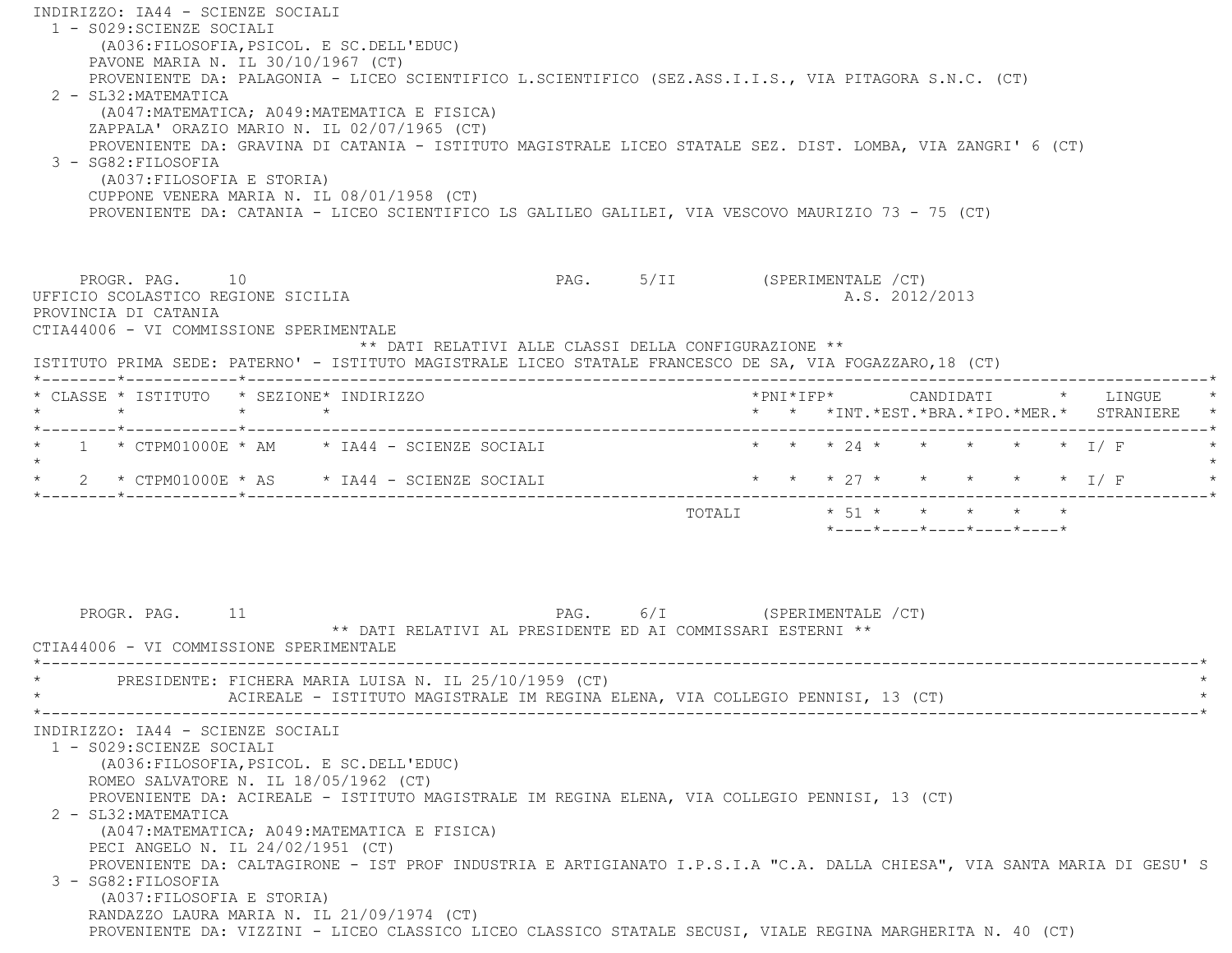| CTIA44007 - VII COMMISSIONE SPERIMENTALE                       | PROGR. PAG. 12<br>UFFICIO SCOLASTICO REGIONE SICILIA                                                                                                       | PAG. 6/II (SPERIMENTALE /CT)<br>A.S. 2012/2013                                                    |
|----------------------------------------------------------------|------------------------------------------------------------------------------------------------------------------------------------------------------------|---------------------------------------------------------------------------------------------------|
|                                                                | ** DATI RELATIVI ALLE CLASSI DELLA CONFIGURAZIONE **<br>ISTITUTO PRIMA SEDE: ACIREALE - ISTITUTO MAGISTRALE IM REGINA ELENA, VIA COLLEGIO PENNISI, 13 (CT) |                                                                                                   |
| * CLASSE * ISTITUTO * SEZIONE* INDIRIZZO<br>$\star$            | $\star$ $\star$                                                                                                                                            | *PNI*IFP*     CANDIDATI    *   LINGUE<br>* * *INT. *EST. *BRA. *IPO. *MER. * STRANIERE *          |
|                                                                |                                                                                                                                                            | 1 * CTPM04000A * D * IA44 - SCIENZE SOCIALI * * * * 20 * * * * * * * I/F                          |
|                                                                | ISTITUTO SECONDA SEDE: ACIREALE - L.R. PAR. ISTITUTO MAGISTRALE VIGO L., V. SALVATORE VIGO 51 (CT)                                                         |                                                                                                   |
| * CLASSE * ISTITUTO * SEZIONE* INDIRIZZO<br>$\star$ $\star$    | $\star$ $\star$                                                                                                                                            | * * *INT. *EST. *BRA. *IPO. *MER. * STRANIERE                                                     |
|                                                                |                                                                                                                                                            | * 2 * CTPM315008 * A * IE10 - SOCIO PSICOPEDAG. (BROCCA-MUSICA) * * * 23 * 6 * * * * * T          |
|                                                                |                                                                                                                                                            | TOTALI * 43 * 6 * * * * *<br>$*$ ---- $*$ ---- $*$ ---- $*$ ---- $*$ ---- $*$                     |
|                                                                | PRESIDENTE: LICATA LINA N. IL 25/08/1954 (CT)                                                                                                              | CALTAGIRONE - ISTITUTO TECNICO COMMERCIALE ITC G. ARCOLEO - CALTAGIRONE, VIALE AUTONOMIA N.6 (CT) |
| INDIRIZZO: IA44 - SCIENZE SOCIALI<br>1 - S029: SCIENZE SOCIALI | (A036: FILOSOFIA, PSICOL. E SC. DELL'EDUC)                                                                                                                 |                                                                                                   |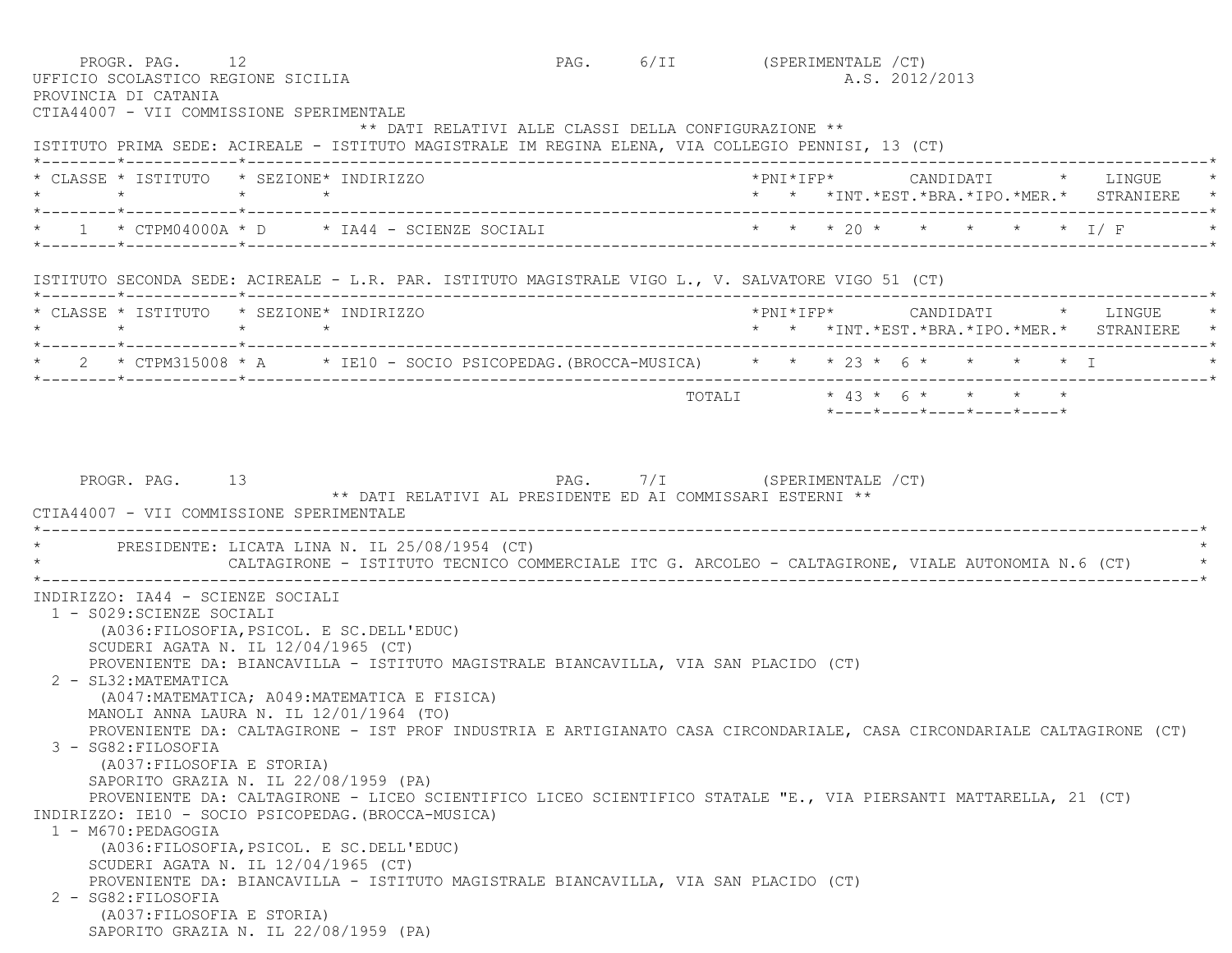PROVENIENTE DA: CALTAGIRONE - LICEO SCIENTIFICO LICEO SCIENTIFICO STATALE "E., VIA PIERSANTI MATTARELLA, 21 (CT) 3 - SB01:BIOLOGIA (A060:SC.NA.,CH.,GEOG.,MIC. ) LO BRUTTO ANTONIA N. IL 13/12/1954 (AG) PROVENIENTE DA: SAN GIOVANNI LA PUNTA - LICEO SCIENTIFICO LICEO SC. MAJORANA S.G.LA PUNT, VIA G. MOTTA 87 (CT) PROGR. PAG. 14 PAG. PAG. 7/II (SPERIMENTALE /CT) UFFICIO SCOLASTICO REGIONE SICILIA A.S. 2012/2013 PROVINCIA DI CATANIA CTIA44008 - VIII COMMISSIONE SPERIMENTALE \*\* DATI RELATIVI ALLE CLASSI DELLA CONFIGURAZIONE \*\* ISTITUTO PRIMA SEDE: CATANIA - ISTITUTO MAGISTRALE LICEO STATALE "G. TURRISI COLO, VIA FABIO FILZI, 24 (CT) \*--------\*------------\*-------------------------------------------------------------------------------------------------------\* \* CLASSE \* ISTITUTO \* SEZIONE\* INDIRIZZO \*PNI\*IFP\* CANDIDATI \* LINGUE \* \* \* \* \* \* \* \*INT.\*EST.\*BRA.\*IPO.\*MER.\* STRANIERE \* \*--------\*------------\*-------------------------------------------------------------------------------------------------------\*\* 1 \* CTPM020005 \* ES \* IA44 - SCIENZE SOCIALI \* \* \* \* 13 \* 2 \* \* \* \* \* \* I/ F \* \* \* \*--------\*------------\*-------------------------------------------------------------------------------------------------------\* ISTITUTO SECONDA SEDE: CATANIA - L.R. PAR. ISTITUTO MAGISTRALE LA CULTURA, VIA DOTT. CONSOLI, 46-48/VIA ADUA NN.17-19-21 (CT) \*--------\*------------\*-------------------------------------------------------------------------------------------------------\* \* CLASSE \* ISTITUTO \* SEZIONE\* INDIRIZZO \*PNI\*IFP\* CANDIDATI \* LINGUE \* \* \* \* \* \* \* \*INT.\*EST.\*BRA.\*IPO.\*MER.\* STRANIERE \* \*--------\*------------\*-------------------------------------------------------------------------------------------------------\*\* 2 \* CTPM155001 \* A \* ISFP - SOCIO PSICOPEDAG. (PR. "BROCCA") \* \* \* 17 \* 3 \* \* \* \* \* 1 \*--------\*------------\*-------------------------------------------------------------------------------------------------------\* $\texttt{TOTAL} \qquad \qquad \star\;\; \texttt{30}\; \star\;\; \texttt{5}\; \star\; \qquad \star\; \qquad \star\; \qquad \star\; \qquad \star\; \qquad \star$  \*----\*----\*----\*----\*----\*PROGR. PAG. 15 15 PAG. 8/I (SPERIMENTALE /CT) \*\* DATI RELATIVI AL PRESIDENTE ED AI COMMISSARI ESTERNI \*\* CTIA44008 - VIII COMMISSIONE SPERIMENTALE \*----------------------------------------------------------------------------------------------------------------------------\*PRESIDENTE: SECCHI LINO N. IL 13/05/1949 (CA) CATANIA - ISTITUTO COMPRENSIVO IC CAMPANELLA STURZO CATANIA, VIALE BUMMACARO 8 (CT) \*----------------------------------------------------------------------------------------------------------------------------\* INDIRIZZO: IA44 - SCIENZE SOCIALI 1 - S029:SCIENZE SOCIALI (A036:FILOSOFIA,PSICOL. E SC.DELL'EDUC) SAVIO TECLA RITA GIORGIAN. IL 23/04/1970 (CT) PROVENIENTE DA: SCORDIA - LICEO SCIENTIFICO LS ETTORE MAJORANA - SCORDIA, VIA LUIGI CAPUANA 36 (CT) 2 - SL32:MATEMATICA (A047:MATEMATICA; A049:MATEMATICA E FISICA) CANNAVO' SILVANA N. IL 03/11/1959 (CT) PROVENIENTE DA: CATANIA - LICEO CLASSICO LC "MARIO CUTELLI", VIA FIRENZE 202 (CT) 3 - SG82:FILOSOFIA (A037:FILOSOFIA E STORIA) CUCINOTTA NADIA N. IL 16/07/1972 (ME) PROVENIENTE DA: CATANIA - LICEO SCIENTIFICO LS GALILEO GALILEI, VIA VESCOVO MAURIZIO 73 - 75 (CT) INDIRIZZO: ISFP - SOCIO PSICOPEDAG. (PR. "BROCCA") 1 - M670:PEDAGOGIA (A036:FILOSOFIA,PSICOL. E SC.DELL'EDUC) SAVIO TECLA RITA GIORGIAN. IL 23/04/1970 (CT) PROVENIENTE DA: SCORDIA - LICEO SCIENTIFICO LS ETTORE MAJORANA - SCORDIA, VIA LUIGI CAPUANA 36 (CT)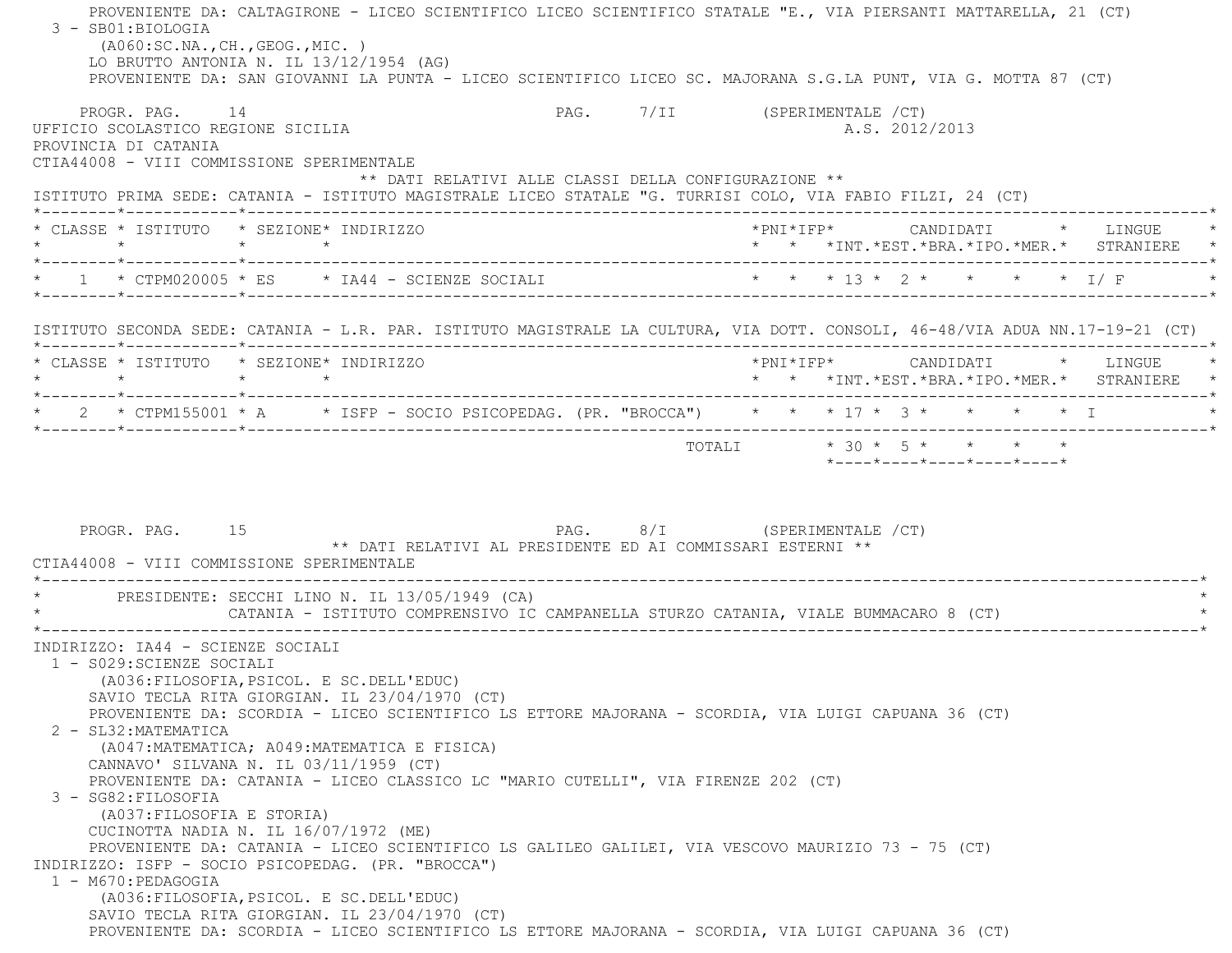2 - SG82:FILOSOFIA (A037:FILOSOFIA E STORIA) CUCINOTTA NADIA N. IL 16/07/1972 (ME) PROVENIENTE DA: CATANIA - LICEO SCIENTIFICO LS GALILEO GALILEI, VIA VESCOVO MAURIZIO 73 - 75 (CT) 3 - SB01:BIOLOGIA (A060:SC.NA.,CH.,GEOG.,MIC. ) GIUFFRIDA MARIA ASSUNTA N. IL 21/03/1960 (CT) PROVENIENTE DA: ACIREALE - LICEO CLASSICO LC GULLI E PENNISI, VIA MARIO ARCIDIACONO (CT) PROGR. PAG. 16 CHA 16 PAG. PAG. 8/II (SPERIMENTALE /CT) UFFICIO SCOLASTICO REGIONE SICILIA A.S. 2012/2013 PROVINCIA DI CATANIA CTIB53001 - I COMMISSIONE SPERIMENTALE \*\* DATI RELATIVI ALLE CLASSI DELLA CONFIGURAZIONE \*\* ISTITUTO PRIMA SEDE: CATANIA - IST PROF INDUSTRIA E ATTIVITA' MARINARE C. COLOMBO (AGGREGATO ITN CT), VIALE ARTALE ALAGONA 99 \*--------\*------------\*-------------------------------------------------------------------------------------------------------\*\* CLASSE \* ISTITUTO \* SEZIONE\* INDIRIZZO \* \* \* \* \* \* \* \* \* \* \* \* \* \* \* \* \* LINGUE \* \* \* \* \* \* \*INT.\*EST.\*BRA.\*IPO.\*MER.\* STRANIERE \* \*--------\*------------\*-------------------------------------------------------------------------------------------------------\* $1 * CTRM00701B * A * IBS3 - TECNICO DEL MARE$  \* \* \* 14 \* 10 \* \* \* \* \* I  $\star$ 2 \* CTRM00701B \* B \* IB53 - TECNICO DEL MARE \* \* \* \* 11 \* 7 \* \* \* \* \* \* I \*--------\*------------\*-------------------------------------------------------------------------------------------------------\* TOTALI \* 25 \* 17 \* \* \* \* \*----\*----\*----\*----\*----\*PROGR. PAG. 17 17 2009 12:30 PAG. 9/I (SPERIMENTALE / CT) \*\* DATI RELATIVI AL PRESIDENTE ED AI COMMISSARI ESTERNI \*\* CTIB53001 - I COMMISSIONE SPERIMENTALE \*----------------------------------------------------------------------------------------------------------------------------\*PRESIDENTE: COPPA ALESSANDRO N. IL 24/08/1966 (CT) LENTINI - ISTITUTO TECNICO COMMERCIALE IST. TEC. COMM. LENTINI, VIA RICCARDO DA LENTINI, 89B (SR) \*----------------------------------------------------------------------------------------------------------------------------\* INDIRIZZO: IB53 - TECNICO DEL MARE 1 - M802:ITALIANO (A050:LETTERE IST.ISTR.SECOND. DI II GR. ) QUATTROCCHI ANNA MARIA AGATA N. IL 22/01/1963 (CT) PROVENIENTE DA: CATANIA - IST PROF INDUSTRIA E ARTIGIANATO IPSIA E.FERMI, VIA PASSO GRAVINA 197 (CT) 2 - M548:MATEMATICA (A047:MATEMATICA) GIUFFRIDA DOMENICA N. IL 12/07/1954 (CT) PROVENIENTE DA: CATANIA - LICEO SCIENTIFICO LICEO SCIENT/LINGUIST UMBERTO, VIA CHISARI, 8 (CT) 3 - M460:INGLESE (A346:LINGUA E CIV. STRANIERA (INGLESE)) REITANO ANTONELLO N. IL 16/02/1956 (CT) PROVENIENTE DA: CATANIA - ISTITUTO TECNICO INDUSTRIALE CANNIZZARO, VIA CARLO PISACANE 1 (CT) PROGR. PAG. 18 18 PAG. PAG. 9/II (SPERIMENTALE /CT) UFFICIO SCOLASTICO REGIONE SICILIA A.S. 2012/2013

 PROVINCIA DI CATANIACTIB66001 - I COMMISSIONE SPERIMENTALE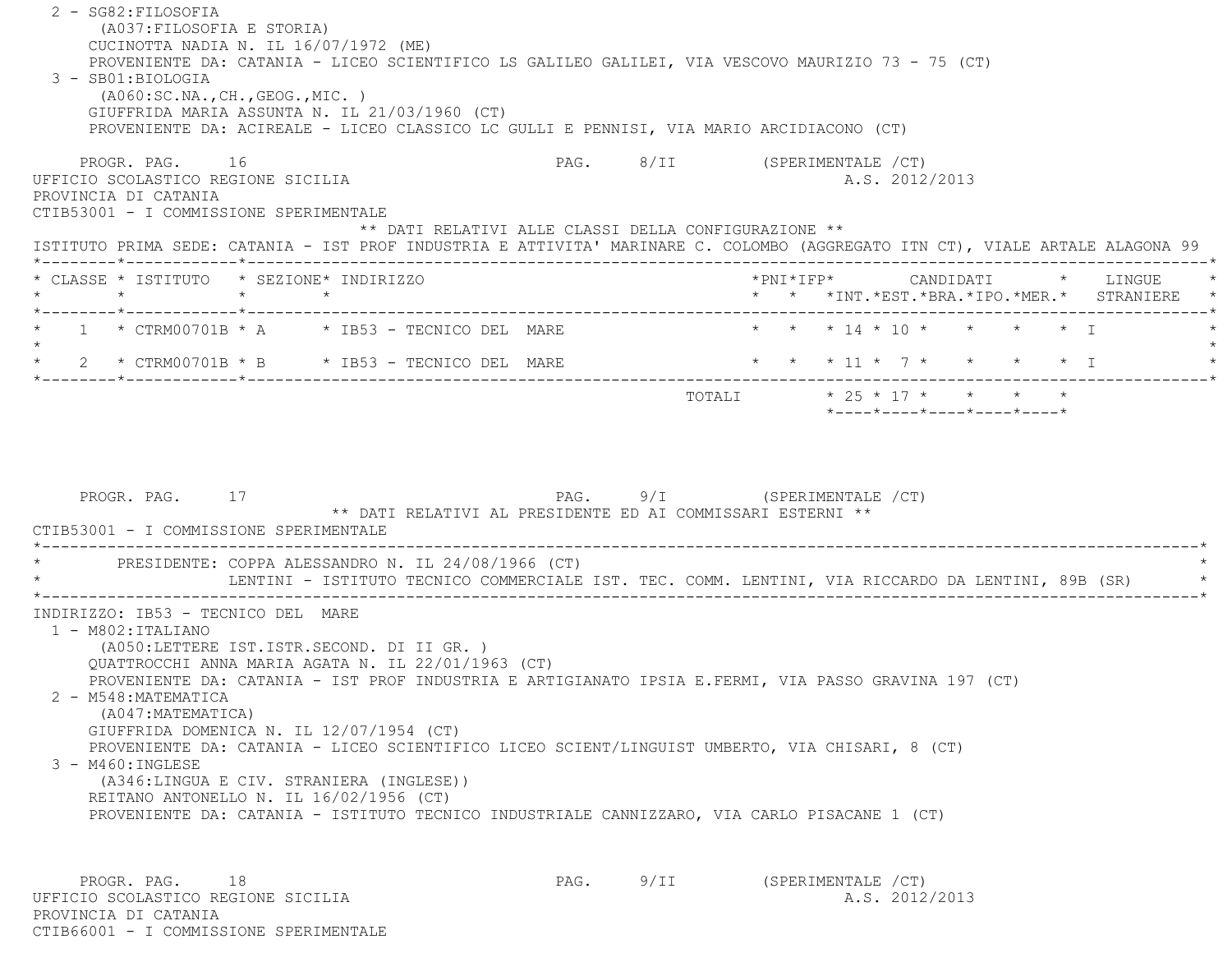ISTITUTO PRIMA SEDE: CALTAGIRONE - L.R. PAR. ISTITUTO MAGISTRALE M.AUSILIATRICE, V. PORTO SALVO 10/A (CT) \*--------\*------------\*-------------------------------------------------------------------------------------------------------\* \* CLASSE \* ISTITUTO \* SEZIONE\* INDIRIZZO \*PNI\*IFP\* CANDIDATI \* LINGUE \* \* \* \* \* \* \* \*INT.\*EST.\*BRA.\*IPO.\*MER.\* STRANIERE \* \*--------\*------------\*-------------------------------------------------------------------------------------------------------\*1 \* CTPM09500E \* A \* IB66 - LICEO DELLA COMUNICAZ.- SOCIALE \* \* \* \* 22 \* \* \* \* \* \* \* I  $\star$ \* 2 \* CTPM09500E \* B \* IB70 - LICEO COM.COMUNIC.TECNOLOGICA \* \* \* 21 \* \* \* \* \* \* \* I \*--------\*------------\*-------------------------------------------------------------------------------------------------------\* TOTALI \* 43 \* \* \* \* \* \*----\*----\*----\*----\*----\*PROGR. PAG. 19 19 2010 11 PAG. 10/I (SPERIMENTALE /CT) \*\* DATI RELATIVI AL PRESIDENTE ED AI COMMISSARI ESTERNI \*\* CTIB66001 - I COMMISSIONE SPERIMENTALE \*----------------------------------------------------------------------------------------------------------------------------\*PRESIDENTE: VINCIGUERRA PASOUALE N. IL 06/07/1947 (PA) GIARRE - ISTITUTO SUPERIORE I.S. A. M. MAZZEI - PANTANO, VIA PRINCIPE DI PIEMONTE 92 (CT) \*----------------------------------------------------------------------------------------------------------------------------\* INDIRIZZO: IB66 - LICEO DELLA COMUNICAZ.- SOCIALE 1 - M559:MATEMATICA (A047:MATEMATICA) TACCETTA MARIA ANNA N. IL 18/07/1961 (EN) PROVENIENTE DA: ADRANO - IST TEC COMMERCIALE E PER GEOMETRI PIETRO BRANCHINA, VIA SAN TOMMASO D'AQUINO S.N. (CT) 2 - M559:MATEMATICA (A049:MATEMATICA E FISICA) TACCETTA MARIA ANNA N. IL 18/07/1961 (EN) PROVENIENTE DA: ADRANO - IST TEC COMMERCIALE E PER GEOMETRI PIETRO BRANCHINA, VIA SAN TOMMASO D'AQUINO S.N. (CT) 3 - M460:INGLESE (A346:LINGUA E CIV. STRANIERA (INGLESE)) NICOLOSI MARIA N. IL 06/08/1965 (CT) PROVENIENTE DA: PATERNO' - LICEO SCIENTIFICO LS FERMI, CORSO DEL POPOLO, N.1 (CT) 4 - M785:FILOSOFIA E STORIA NEI LICEI (A037:FILOSOFIA E STORIA) LENATO LUCIANA N. IL 12/11/1973 (CT) PROVENIENTE DA: PALAGONIA - LICEO SCIENTIFICO L.SCIENTIFICO (SEZ.ASS.I.I.S., VIA PITAGORA S.N.C. (CT) INDIRIZZO: IB70 - LICEO COM.COMUNIC.TECNOLOGICA 1 - M559:MATEMATICA (A047:MATEMATICA) TACCETTA MARIA ANNA N. IL 18/07/1961 (EN) PROVENIENTE DA: ADRANO - IST TEC COMMERCIALE E PER GEOMETRI PIETRO BRANCHINA, VIA SAN TOMMASO D'AQUINO S.N. (CT) 2 - M559:MATEMATICA (A049:MATEMATICA E FISICA) TACCETTA MARIA ANNA N. IL 18/07/1961 (EN) PROVENIENTE DA: ADRANO - IST TEC COMMERCIALE E PER GEOMETRI PIETRO BRANCHINA, VIA SAN TOMMASO D'AQUINO S.N. (CT) 3 - M460:INGLESE (A346:LINGUA E CIV. STRANIERA (INGLESE)) NICOLOSI MARIA N. IL 06/08/1965 (CT) PROVENIENTE DA: PATERNO' - LICEO SCIENTIFICO LS FERMI, CORSO DEL POPOLO, N.1 (CT) 4 - M785:FILOSOFIA E STORIA NEI LICEI (A037:FILOSOFIA E STORIA) LENATO LUCIANA N. IL 12/11/1973 (CT)

\*\* DATI RELATIVI ALLE CLASSI DELLA CONFIGURAZIONE \*\*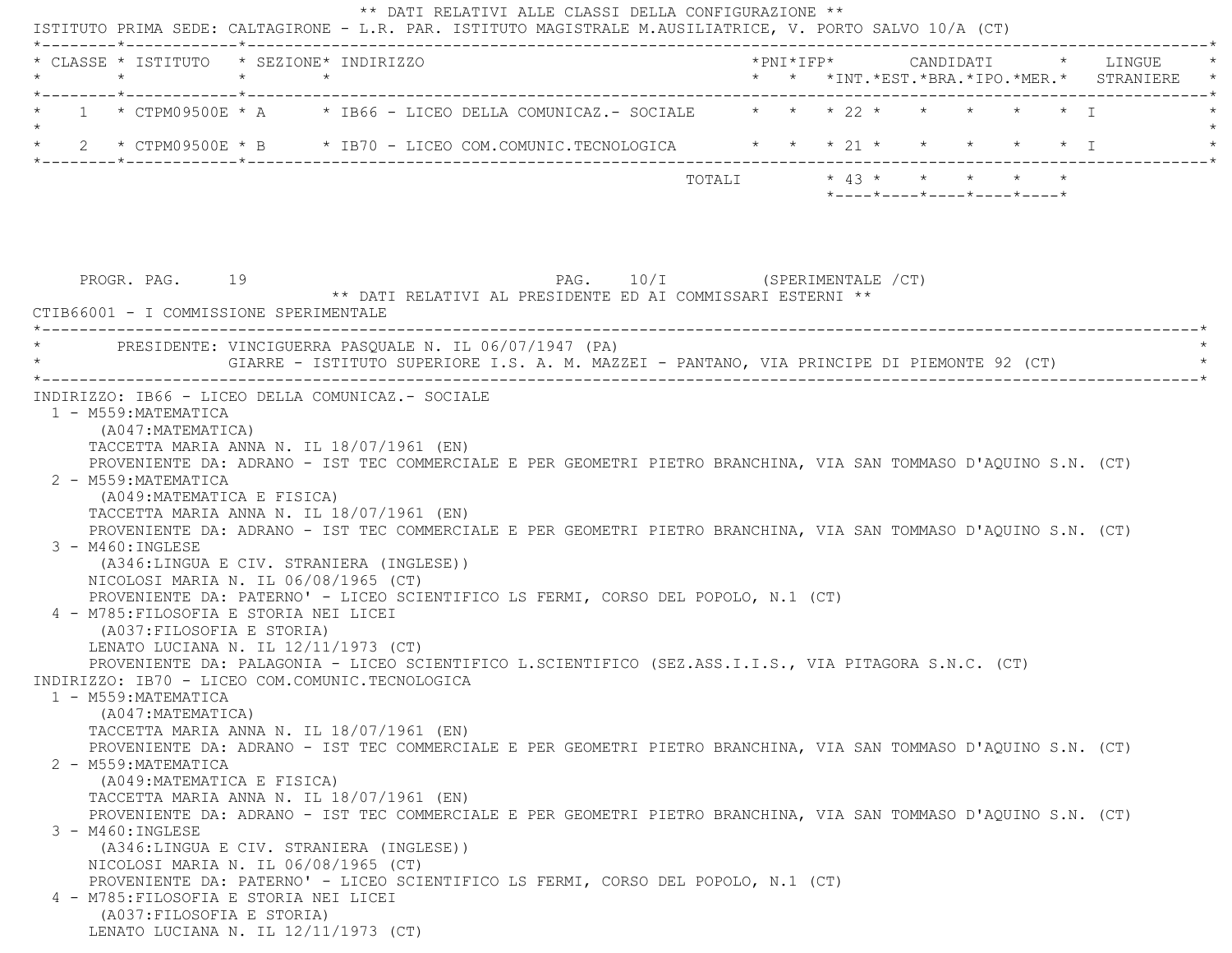PROVENIENTE DA: PALAGONIA - LICEO SCIENTIFICO L.SCIENTIFICO (SEZ.ASS.I.I.S., VIA PITAGORA S.N.C. (CT) PROGR. PAG. 20 20 PAG. 10/II (SPERIMENTALE /CT) UFFICIO SCOLASTICO REGIONE SICILIA A.S. 2012/2013 PROVINCIA DI CATANIA CTIE10001 - I COMMISSIONE SPERIMENTALE \*\* DATI RELATIVI ALLE CLASSI DELLA CONFIGURAZIONE \*\* ISTITUTO PRIMA SEDE: CATANIA - ISTITUTO MAGISTRALE LICEO STATALE "G. TURRISI COLO, VIA FABIO FILZI, 24 (CT) \*--------\*------------\*-------------------------------------------------------------------------------------------------------\* \* CLASSE \* ISTITUTO \* SEZIONE\* INDIRIZZO \*PNI\*IFP\* CANDIDATI \* LINGUE \* \* \* \* \* \* \* \*INT.\*EST.\*BRA.\*IPO.\*MER.\* STRANIERE \* \*--------\*------------\*-------------------------------------------------------------------------------------------------------\*1 \* CTPM020005 \* A \* IE10 - SOCIO PSICOPEDAG.(BROCCA-MUSICA) \* \* \* 18 \* \* \* \* \* \* \* T  $\star$ \* 2 \* CTPM020005 \* B \* IE10 - SOCIO PSICOPEDAG. (BROCCA-MUSICA) \* \* \* 18 \* \* \* \* \* \* \* I \*--------\*------------\*-------------------------------------------------------------------------------------------------------\*TOTALI  $* 36 * * * * * * * * * *$  \*----\*----\*----\*----\*----\*PROGR. PAG. 21 21 PAG. 11/I (SPERIMENTALE / CT) \*\* DATI RELATIVI AL PRESIDENTE ED AI COMMISSARI ESTERNI \*\* CTIE10001 - I COMMISSIONE SPERIMENTALE \*----------------------------------------------------------------------------------------------------------------------------\*PRESIDENTE: PREVITERA GIOVANNI N. IL 01/12/1949 (CT) \* CATANIA - IST PROF PER I SERVIZI ALBERGHIERI E RISTORAZIONE IPSSA I.P.S.S.A.R."KAROL WOJTY, VIA VITTIME \* \*----------------------------------------------------------------------------------------------------------------------------\* INDIRIZZO: IE10 - SOCIO PSICOPEDAG.(BROCCA-MUSICA) 1 - M670:PEDAGOGIA (A036:FILOSOFIA,PSICOL. E SC.DELL'EDUC) PINTO VRACA SUSANNA CARMELA N. IL 21/03/1967 (CT) PROVENIENTE DA: ENNA - ISTITUTO MAGISTRALE "DANTE ALIGHIERI", VIA VALVERDE 1 (EN) 2 - SG82:FILOSOFIA (A037:FILOSOFIA E STORIA) MOTTA ALFREDO N. IL 11/12/1967 (CT) PROVENIENTE DA: CATANIA - LICEO SCIENTIFICO LS BOGGIO LERA, VIA V. EMANUELE 346 (CT) 3 - SB01:BIOLOGIA (A060:SC.NA.,CH.,GEOG.,MIC. ) PRIVITERA ELIANA N. IL 07/07/1957 (CT) PROVENIENTE DA: CATANIA - LICEO CLASSICO LC "MARIO CUTELLI", VIA FIRENZE 202 (CT) PROGR. PAG. 22 22 PAG. 11/II (SPERIMENTALE /CT) UFFICIO SCOLASTICO REGIONE SICILIA A.S. 2012/2013 PROVINCIA DI CATANIA CTIE10002 - II COMMISSIONE SPERIMENTALE \*\* DATI RELATIVI ALLE CLASSI DELLA CONFIGURAZIONE \*\* ISTITUTO PRIMA SEDE: CATANIA - ISTITUTO MAGISTRALE LICEO STATALE LOMBARDO RADICE, VIA IMPERIA 21 (CT) \*--------\*------------\*-------------------------------------------------------------------------------------------------------\* \* CLASSE \* ISTITUTO \* SEZIONE\* INDIRIZZO \*PNI\*IFP\* CANDIDATI \* LINGUE \* \* \* \* \* \* \* \*INT.\*EST.\*BRA.\*IPO.\*MER.\* STRANIERE \* \*--------\*------------\*-------------------------------------------------------------------------------------------------------\* $*$  1  $*$  CTPM03000Q  $*$  PA  $*$  IE10 - SOCIO PSICOPEDAG.(BROCCA-MUSICA)  $*$   $*$   $*$  16  $*$   $*$   $*$   $*$   $*$   $*$  I

 $\star$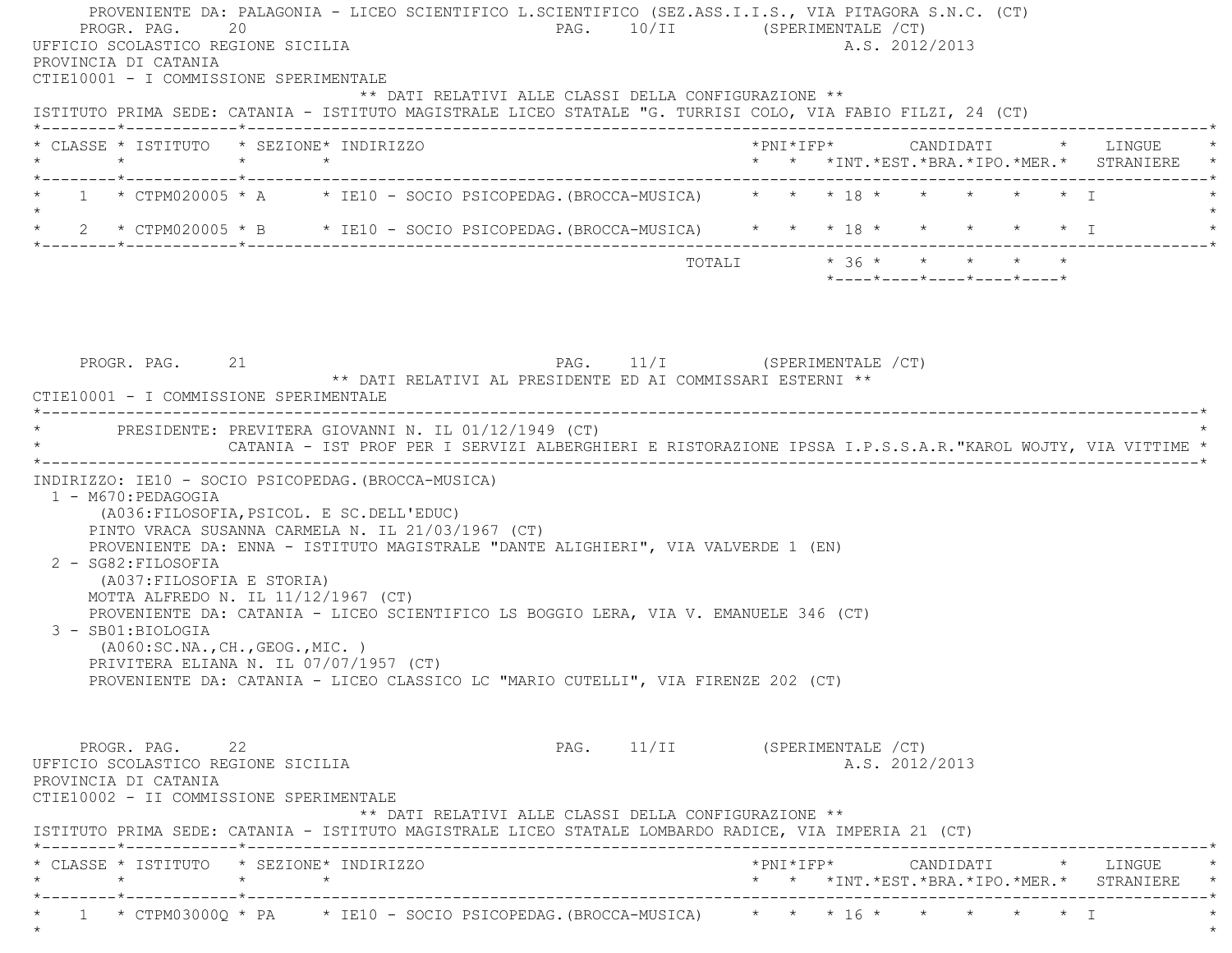|                                                                                                                                                                                                                                                                                                                                                                                                                                                                                                                                                                                                                                                            |  |  |                                                                                            |                     |  |                | *----*----*----*----*----*               |  |                                 |
|------------------------------------------------------------------------------------------------------------------------------------------------------------------------------------------------------------------------------------------------------------------------------------------------------------------------------------------------------------------------------------------------------------------------------------------------------------------------------------------------------------------------------------------------------------------------------------------------------------------------------------------------------------|--|--|--------------------------------------------------------------------------------------------|---------------------|--|----------------|------------------------------------------|--|---------------------------------|
| PROGR. PAG. 23<br>CTIE10002 - II COMMISSIONE SPERIMENTALE                                                                                                                                                                                                                                                                                                                                                                                                                                                                                                                                                                                                  |  |  | PAG. 12/I (SPERIMENTALE /CT)<br>** DATI RELATIVI AL PRESIDENTE ED AI COMMISSARI ESTERNI ** |                     |  |                |                                          |  |                                 |
| PRESIDENTE: SCIBILIA GIOVANNI MARIO N. IL 03/01/1960 (CT)                                                                                                                                                                                                                                                                                                                                                                                                                                                                                                                                                                                                  |  |  | CATANIA - LICEO SCIENTIFICO LICEO SCIENT/LINGUIST UMBERTO, VIA CHISARI, 8 (CT)             |                     |  |                |                                          |  |                                 |
| GIUNTA DIANA N. IL 13/09/1965 (CT)<br>PROVENIENTE DA: CATANIA - ISTITUTO MAGISTRALE LICEO STATALE "G. TURRISI COLO, VIA FABIO FILZI, 24 (CT)<br>2 - SG82: FILOSOFIA<br>(A037: FILOSOFIA E STORIA)<br>GIURATO SIMONA N. IL $31/01/1969$ (CT)<br>PROVENIENTE DA: ADRANO - LICEO CLASSICO LC GIOVANNI VERGA, VIA S. D'ACQUISTO N. 16 (CT)<br>3 - SB01:BIOLOGIA<br>( A060:SC.NA., CH., GEOG., MIC. )<br>RAPISARDA ANNA MARIA N. IL 17/05/1961 (CT)<br>PROVENIENTE DA: CATANIA - LICEO SCIENTIFICO VACCARINI, VIA ORCHIDEA N 9 (CT)<br>PROGR. PAG. 24<br>UFFICIO SCOLASTICO REGIONE SICILIA<br>PROVINCIA DI CATANIA<br>CTIE10003 - III COMMISSIONE SPERIMENTALE |  |  | PAG. 12/II (SPERIMENTALE /CT)<br>** DATI RELATIVI ALLE CLASSI DELLA CONFIGURAZIONE **      |                     |  | A.S. 2012/2013 |                                          |  |                                 |
| ISTITUTO PRIMA SEDE: ACIREALE - ISTITUTO MAGISTRALE IM REGINA ELENA, VIA COLLEGIO PENNISI, 13 (CT)                                                                                                                                                                                                                                                                                                                                                                                                                                                                                                                                                         |  |  |                                                                                            |                     |  |                |                                          |  |                                 |
| * CLASSE * ISTITUTO * SEZIONE* INDIRIZZO                                                                                                                                                                                                                                                                                                                                                                                                                                                                                                                                                                                                                   |  |  |                                                                                            | $*$ PNI $*$ IFP $*$ |  |                | * * * INT. * EST. * BRA. * IPO. * MER. * |  | CANDIDATI * LINGUE<br>STRANIERE |
| * 1 * CTPM04000A * AIE10 * IE10 - SOCIO PSICOPEDAG. (BROCCA-MUSICA) * * * * 29 * * * * * * * I                                                                                                                                                                                                                                                                                                                                                                                                                                                                                                                                                             |  |  |                                                                                            |                     |  |                |                                          |  |                                 |
| * CTPM04000A * E * IE10 - SOCIO PSICOPEDAG.(BROCCA-MUSICA) * * * 20 * 4 * * * * * * I                                                                                                                                                                                                                                                                                                                                                                                                                                                                                                                                                                      |  |  |                                                                                            |                     |  |                |                                          |  |                                 |
|                                                                                                                                                                                                                                                                                                                                                                                                                                                                                                                                                                                                                                                            |  |  |                                                                                            |                     |  |                |                                          |  |                                 |

PROGR. PAG. 25 25 PAG. 13/I (SPERIMENTALE /CT) \*\* DATI RELATIVI AL PRESIDENTE ED AI COMMISSARI ESTERNI \*\*

\*----------------------------------------------------------------------------------------------------------------------------\*

CTIE10003 - III COMMISSIONE SPERIMENTALE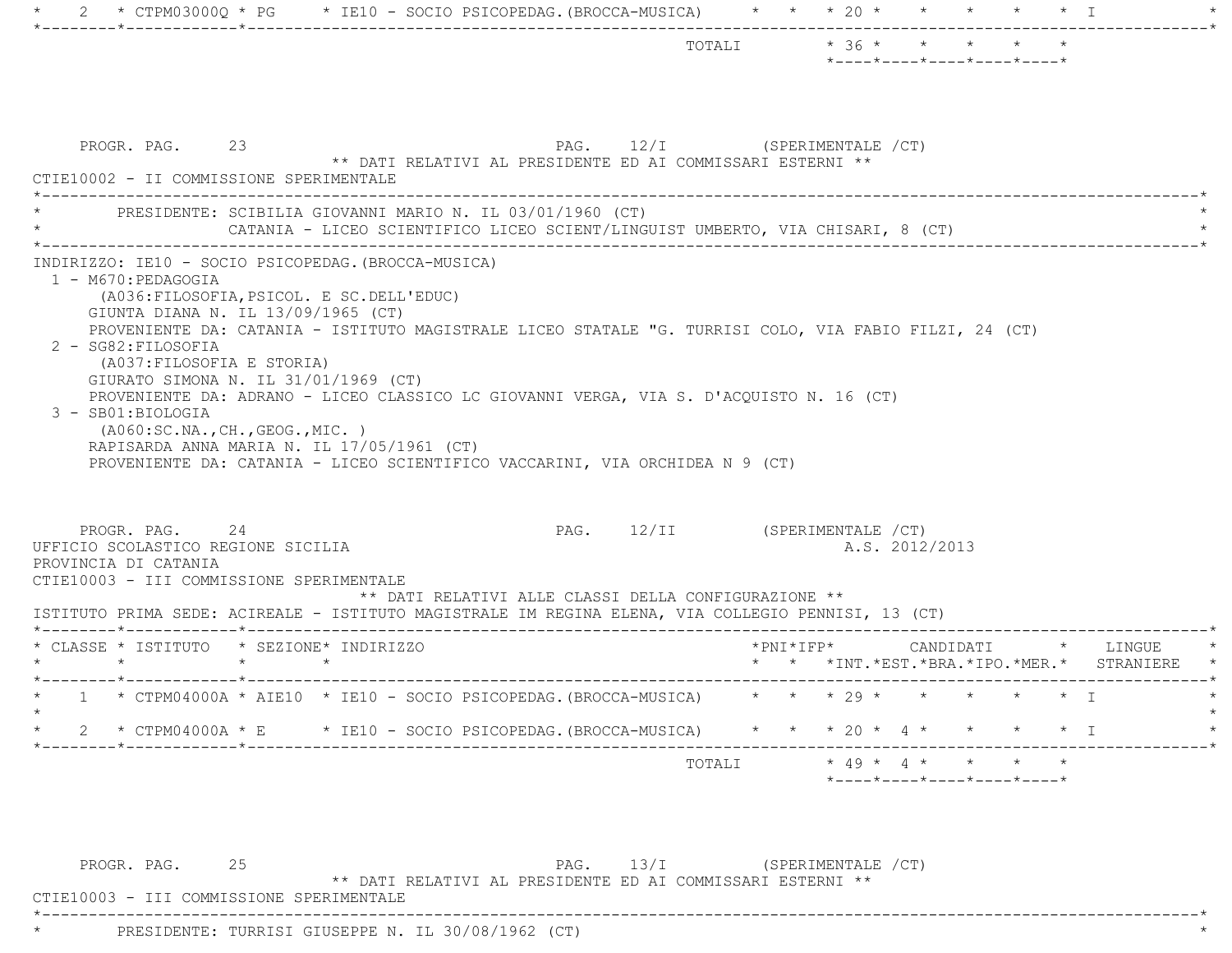|                                                                 | CALTAGIRONE - ISTITUTO COMPRENSIVO IC P. GOBETTI - CALTAGIRONE, VIA PIERSANTI MATTARELLA S.N. (CT)                                                                                                                                                                                                                                                                                                                                                                                                                                                                                                      |
|-----------------------------------------------------------------|---------------------------------------------------------------------------------------------------------------------------------------------------------------------------------------------------------------------------------------------------------------------------------------------------------------------------------------------------------------------------------------------------------------------------------------------------------------------------------------------------------------------------------------------------------------------------------------------------------|
| 1 - M670: PEDAGOGIA<br>2 - SG82: FILOSOFIA<br>3 - SB01:BIOLOGIA | INDIRIZZO: IE10 - SOCIO PSICOPEDAG. (BROCCA-MUSICA)<br>(A036: FILOSOFIA, PSICOL. E SC. DELL'EDUC)<br>LIGGIERI MARIA CARMELA N. IL 10/12/1955 (EN)<br>PROVENIENTE DA: CATANIA - ISTITUTO MAGISTRALE LICEO STATALE "G. TURRISI COLO, VIA FABIO FILZI, 24 (CT)<br>(A037: FILOSOFIA E STORIA)<br>BORZI' GIUSEPPA N. IL 05/03/1960 (CT)<br>PROVENIENTE DA: GIARRE - LICEO SCIENTIFICO LS LEONARDO, VIA VENETO S.N. (CT)<br>( A060:SC.NA., CH., GEOG., MIC. )<br>VECCHIO EGIDIO N. IL 10/09/1958 (CT)<br>PROVENIENTE DA: LINGUAGLOSSA - LICEO CLASSICO LICEO SCIENTIFICO E LINGUISTIC, VIA VIGNAZZA S.N. (CT) |
| PROVINCIA DI CATANIA                                            | PAG. 13/II (SPERIMENTALE / CT)<br>PROGR. PAG. 26<br>A.S. 2012/2013<br>UFFICIO SCOLASTICO REGIONE SICILIA<br>CTIE10004 - IV COMMISSIONE SPERIMENTALE<br>** DATI RELATIVI ALLE CLASSI DELLA CONFIGURAZIONE **<br>ISTITUTO PRIMA SEDE: ACIREALE - ISTITUTO MAGISTRALE IM REGINA ELENA, VIA COLLEGIO PENNISI, 13 (CT)                                                                                                                                                                                                                                                                                       |
| $\star$                                                         | * CLASSE * ISTITUTO * SEZIONE* INDIRIZZO<br>$*$ PNI $*$ IFP $*$<br>CANDIDATI * LINGUE<br>$\star$<br>* * *INT. *EST. *BRA. *IPO. *MER. * STRANIERE<br>$\star$                                                                                                                                                                                                                                                                                                                                                                                                                                            |
|                                                                 | 1 * CTPM04000A * BIE10 * IE10 - SOCIO PSICOPEDAG. (BROCCA-MUSICA) * * * * 23 *<br>$\star$ $\star$ $\star$ $\star$ T<br>2 * CTPM04000A * C * ISFP - SOCIO PSICOPEDAG. (PR. "BROCCA") * * * 24 * * * * * * * I<br>TOTALI * 47 * * * * *<br>$*$ ---- $*$ ---- $*$ ---- $*$ ---- $*$ ---- $*$                                                                                                                                                                                                                                                                                                               |
| PROGR. PAG.                                                     | PAG. 14/I (SPERIMENTALE /CT)<br>27<br>** DATI RELATIVI AL PRESIDENTE ED AI COMMISSARI ESTERNI **<br>CTIE10004 - IV COMMISSIONE SPERIMENTALE<br>PRESIDENTE: PANARELLO ANTONIETTA N. IL 10/11/1966 (TO)<br>NISCEMI - SCUOLA PRIMO GRADO SMS GIOVANNI VERGA - NISCEMI, VIALE MARIO GORI, SNC (CL)                                                                                                                                                                                                                                                                                                          |
| 1 - M670:PEDAGOGIA<br>2 - SG82: FILOSOFIA<br>3 - SB01:BIOLOGIA  | INDIRIZZO: IE10 - SOCIO PSICOPEDAG. (BROCCA-MUSICA)<br>(A036: FILOSOFIA, PSICOL. E SC. DELL'EDUC)<br>LUI ROSANNA RITA SALVAN. IL 17/06/1976 (CT)<br>PROVENIENTE DA: CATANIA - ISTITUTO MAGISTRALE LICEO STATALE LOMBARDO RADICE, VIA IMPERIA 21 (CT)<br>(A037: FILOSOFIA E STORIA)<br>STRANO TIZIANA N. IL 29/11/1973 (CT)<br>PROVENIENTE DA: BELPASSO - LICEO SCIENTIFICO SCIENTIFICO BELPASSO (CT)<br>( A060:SC.NA., CH., GEOG., MIC. )                                                                                                                                                               |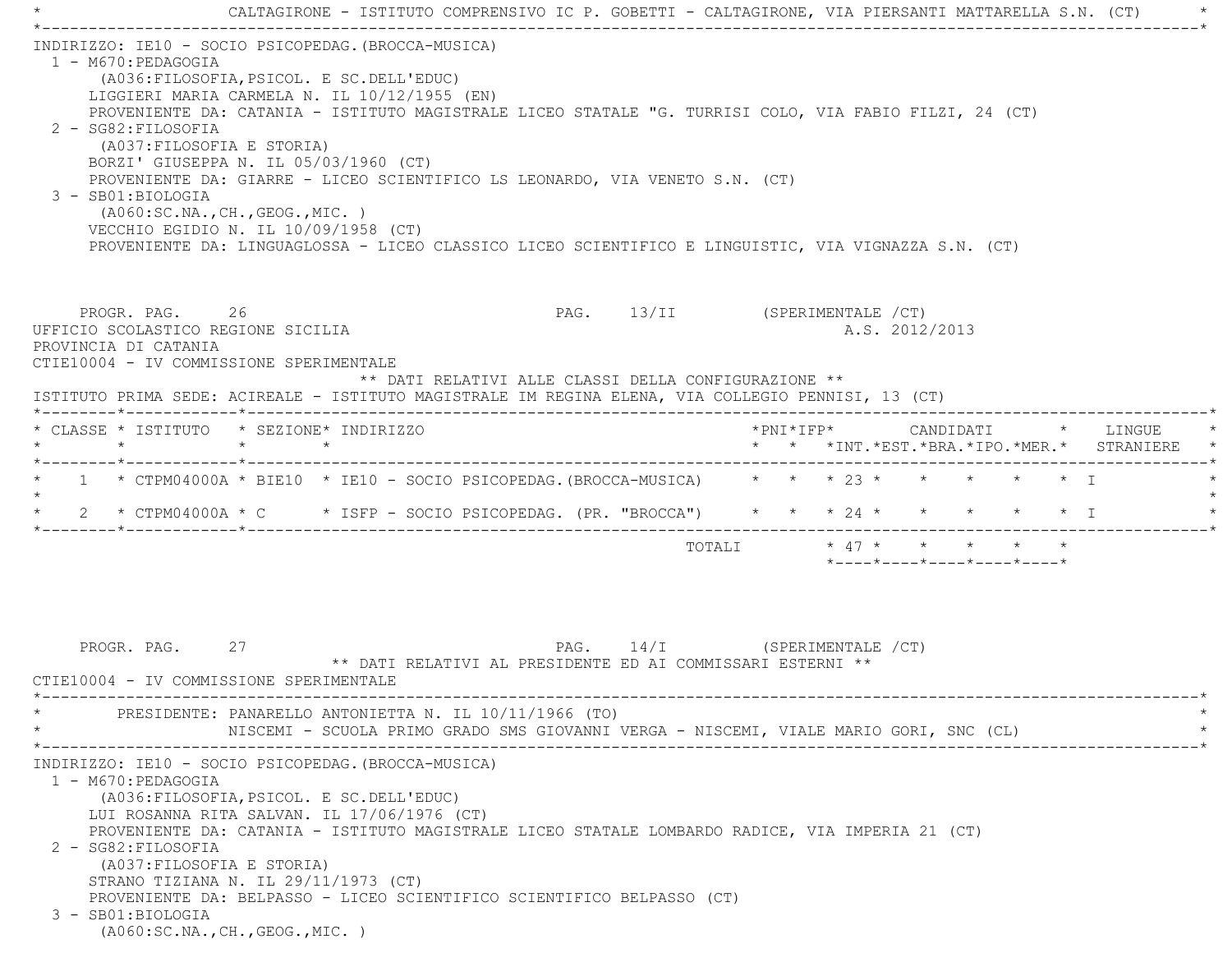RAMETTA ROSSANA N. IL 24/01/1951 (CT) PROVENIENTE DA: MASCALUCIA - LICEO SCIENTIFICO I.I.S.LICEO "C.MARCHESI" CL./S, VIA DEI VILLINI,19 (CT) INDIRIZZO: ISFP - SOCIO PSICOPEDAG. (PR. "BROCCA") 1 - M670:PEDAGOGIA (A036:FILOSOFIA,PSICOL. E SC.DELL'EDUC) LUI ROSANNA RITA SALVAN. IL 17/06/1976 (CT) PROVENIENTE DA: CATANIA - ISTITUTO MAGISTRALE LICEO STATALE LOMBARDO RADICE, VIA IMPERIA 21 (CT) 2 - SG82:FILOSOFIA (A037:FILOSOFIA E STORIA) STRANO TIZIANA N. IL 29/11/1973 (CT) PROVENIENTE DA: BELPASSO - LICEO SCIENTIFICO SCIENTIFICO BELPASSO (CT) 3 - SB01:BIOLOGIA (A060:SC.NA.,CH.,GEOG.,MIC. ) RAMETTA ROSSANA N. IL 24/01/1951 (CT) PROVENIENTE DA: MASCALUCIA - LICEO SCIENTIFICO I.I.S.LICEO "C.MARCHESI" CL./S, VIA DEI VILLINI,19 (CT) PROGR. PAG. 28 28 PAG. 14/II (SPERIMENTALE /CT) UFFICIO SCOLASTICO REGIONE SICILIA A.S. 2012/2013 PROVINCIA DI CATANIA CTIE10005 - V COMMISSIONE SPERIMENTALE \*\* DATI RELATIVI ALLE CLASSI DELLA CONFIGURAZIONE \*\* ISTITUTO PRIMA SEDE: PATERNO' - ISTITUTO MAGISTRALE LICEO STATALE FRANCESCO DE SA, VIA FOGAZZARO,18 (CT) \*--------\*------------\*-------------------------------------------------------------------------------------------------------\* \* CLASSE \* ISTITUTO \* SEZIONE\* INDIRIZZO \*PNI\*IFP\* CANDIDATI \* LINGUE \* \* \* \* \* \* \* \*INT.\*EST.\*BRA.\*IPO.\*MER.\* STRANIERE \* \*--------\*------------\*-------------------------------------------------------------------------------------------------------\*1 \* CTPM01000E \* AP \* IE10 - SOCIO PSICOPEDAG. (BROCCA-MUSICA) \* \* \* 22 \* 2 \* \* \* \* \* \* I  $\star$  $*$  2  $*$  CTPM01000E  $*$  BP  $*$  IE10 - SOCIO PSICOPEDAG. (BROCCA-MUSICA)  $*$   $*$   $*$   $24$   $*$  1  $*$   $*$   $*$   $*$  I \*--------\*------------\*-------------------------------------------------------------------------------------------------------\* TOTALI \* 46 \* 3 \* \* \* \* \*----\*----\*----\*----\*----\*PROGR. PAG. 29 29 PAG. 15/I (SPERIMENTALE / CT) \*\* DATI RELATIVI AL PRESIDENTE ED AI COMMISSARI ESTERNI \*\* CTIE10005 - V COMMISSIONE SPERIMENTALE \*----------------------------------------------------------------------------------------------------------------------------\*PRESIDENTE: BONACCORSO ANNA MARIA RITA N. IL 15/10/1963 (CT) SCORDIA - LICEO SCIENTIFICO LS ETTORE MAJORANA - SCORDIA, VIA LUIGI CAPUANA 36 (CT) \*----------------------------------------------------------------------------------------------------------------------------\* INDIRIZZO: IE10 - SOCIO PSICOPEDAG.(BROCCA-MUSICA) 1 - M670:PEDAGOGIA (A036:FILOSOFIA,PSICOL. E SC.DELL'EDUC) CASERTA MARIA N. IL 16/03/1953 (CT) PROVENIENTE DA: GIARRE - LICEO CLASSICO LICEO CLASSICO E LICEO SCIENZE, VIA PADRE AMBROGIO, 1 (CT) 2 - SG82:FILOSOFIA (A037:FILOSOFIA E STORIA) LEDDA MARIA TERESA N. IL 04/05/1957 (CT) PROVENIENTE DA: CALTAGIRONE - LICEO SCIENTIFICO LICEO SCIENTIFICO STATALE "E., VIA PIERSANTI MATTARELLA, 21 (CT) 3 - SB01:BIOLOGIA (A060:SC.NA.,CH.,GEOG.,MIC. ) LIVOTI LUCA EUGENIO N. IL 22/01/1969 (CT) PROVENIENTE DA: LAMPEDUSA E LINOSA - LICEO SCIENTIFICO LS E. MAJORANA, VIA GRECALE (AG)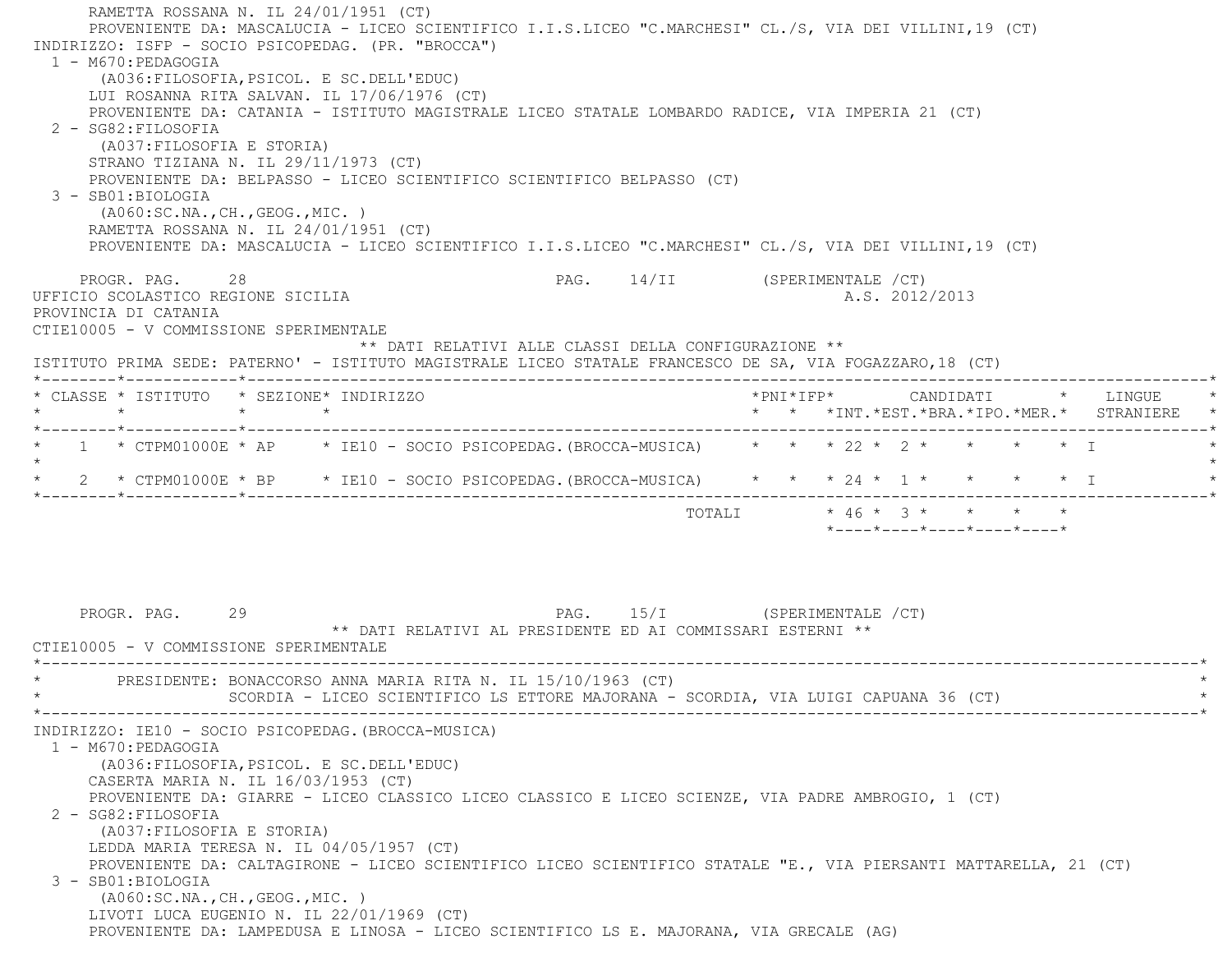PROGR. PAG. 30 30 PAG. 15/II (SPERIMENTALE /CT) UFFICIO SCOLASTICO REGIONE SICILIA A.S. 2012/2013 PROVINCIA DI CATANIA CTIE10006 - VI COMMISSIONE SPERIMENTALE \*\* DATI RELATIVI ALLE CLASSI DELLA CONFIGURAZIONE \*\* ISTITUTO PRIMA SEDE: SCORDIA - LICEO SCIENTIFICO LS ETTORE MAJORANA - SCORDIA, VIA LUIGI CAPUANA 36 (CT) \*--------\*------------\*-------------------------------------------------------------------------------------------------------\* \* CLASSE \* ISTITUTO \* SEZIONE\* INDIRIZZO \*PNI\*IFP\* CANDIDATI \* LINGUE \* \* \* \* \* \* \* \*INT.\*EST.\*BRA.\*IPO.\*MER.\* STRANIERE \* \*--------\*------------\*-------------------------------------------------------------------------------------------------------\*1 \* CTPS09000A \* AIE10 \* IE10 - SOCIO PSICOPEDAG.(BROCCA-MUSICA) \* \* \* 15 \* 1 \* \* \* \* \* \* I  $\star$ 2 \* CTPS09000A \* BIE10 \* ISFP - SOCIO PSICOPEDAG. (PR. "BROCCA") \* \* \* 16 \* \* \* \* \* \* \* \* I \*--------\*------------\*-------------------------------------------------------------------------------------------------------\* $\texttt{TOTAL} \qquad \qquad \star \quad 31 \; \star \quad \ 1 \; \star \qquad \star \qquad \star \qquad \star \qquad \star$  \*----\*----\*----\*----\*----\*PROGR. PAG. 31 31 PAG. 16/I (SPERIMENTALE /CT) \*\* DATI RELATIVI AL PRESIDENTE ED AI COMMISSARI ESTERNI \*\* CTIE10006 - VI COMMISSIONE SPERIMENTALE \*----------------------------------------------------------------------------------------------------------------------------\*PRESIDENTE: GULLOTTA GIOSUE' N. IL 04/12/1956 (CT) ADRANO - LICEO CLASSICO LC GIOVANNI VERGA, VIA S. D'ACOUISTO N. 16 (CT) \*----------------------------------------------------------------------------------------------------------------------------\* INDIRIZZO: IE10 - SOCIO PSICOPEDAG.(BROCCA-MUSICA) 1 - M670:PEDAGOGIA (A036:FILOSOFIA,PSICOL. E SC.DELL'EDUC) D'AGATE PIERINA N. IL 04/07/1968 (CT) PROVENIENTE DA: BIANCAVILLA - ISTITUTO MAGISTRALE BIANCAVILLA, VIA SAN PLACIDO (CT) 2 - SG82:FILOSOFIA (A037:FILOSOFIA E STORIA) CALABRETTA GAETANO N. IL 13/05/1954 (CT) PROVENIENTE DA: ACIREALE - LICEO CLASSICO LC GULLI E PENNISI, VIA MARIO ARCIDIACONO (CT) 3 - SB01:BIOLOGIA (A060:SC.NA.,CH.,GEOG.,MIC. ) STRANO PIETRO N. IL 05/04/1954 (CT) PROVENIENTE DA: ADRANO - LICEO CLASSICO LC GIOVANNI VERGA, VIA S. D'ACQUISTO N. 16 (CT) INDIRIZZO: ISFP - SOCIO PSICOPEDAG. (PR. "BROCCA") 1 - M670:PEDAGOGIA (A036:FILOSOFIA,PSICOL. E SC.DELL'EDUC) D'AGATE PIERINA N. IL 04/07/1968 (CT) PROVENIENTE DA: BIANCAVILLA - ISTITUTO MAGISTRALE BIANCAVILLA, VIA SAN PLACIDO (CT) 2 - SG82:FILOSOFIA (A037:FILOSOFIA E STORIA) CALABRETTA GAETANO N. IL 13/05/1954 (CT) PROVENIENTE DA: ACIREALE - LICEO CLASSICO LC GULLI E PENNISI, VIA MARIO ARCIDIACONO (CT) 3 - SB01:BIOLOGIA (A060:SC.NA.,CH.,GEOG.,MIC. ) STRANO PIETRO N. IL 05/04/1954 (CT) PROVENIENTE DA: ADRANO - LICEO CLASSICO LC GIOVANNI VERGA, VIA S. D'ACQUISTO N. 16 (CT)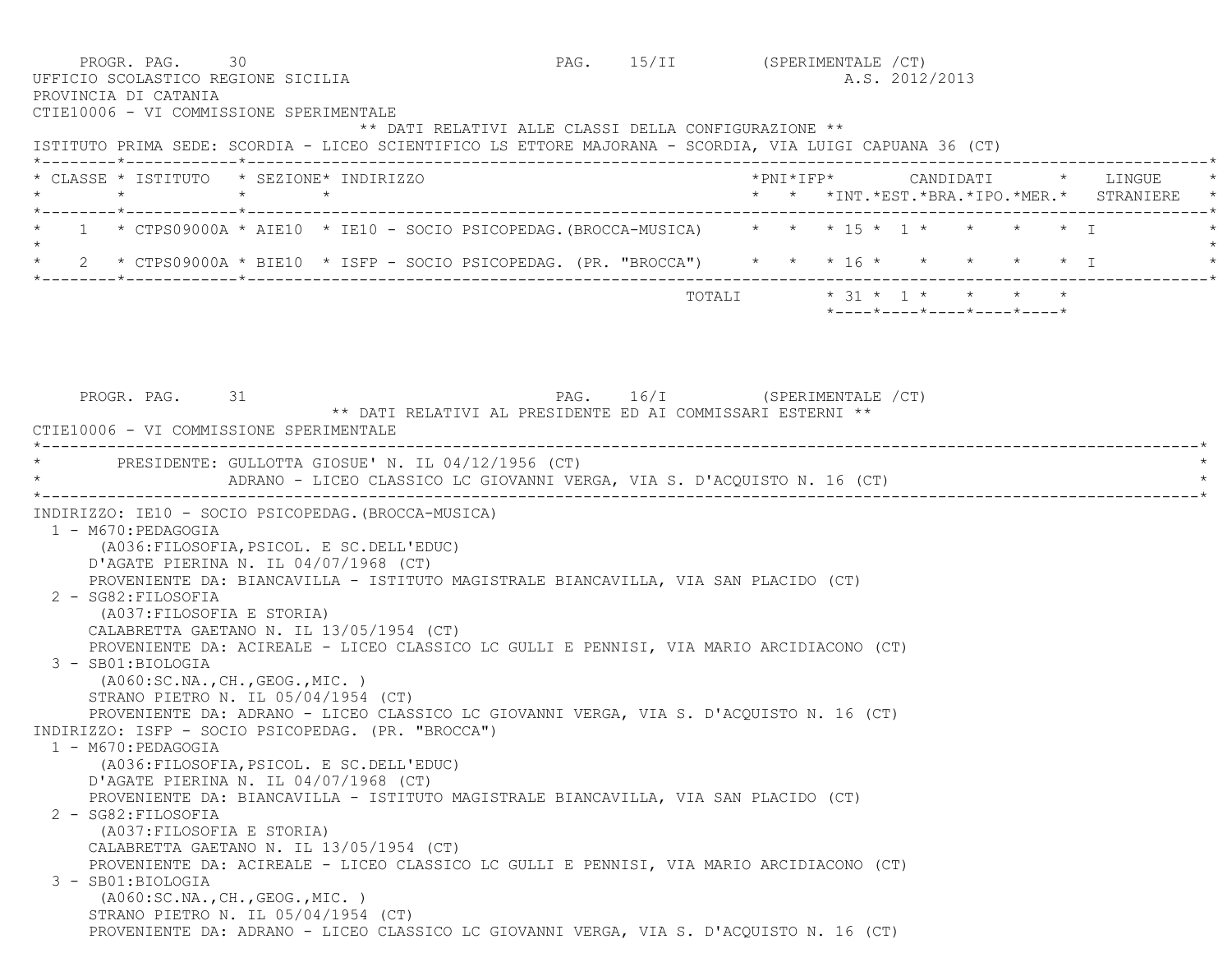PROGR. PAG. 32 32 PAG. 16/II (SPERIMENTALE /CT) UFFICIO SCOLASTICO REGIONE SICILIA A.S. 2012/2013 PROVINCIA DI CATANIA CTIE10007 - VII COMMISSIONE SPERIMENTALE \*\* DATI RELATIVI ALLE CLASSI DELLA CONFIGURAZIONE \*\* ISTITUTO PRIMA SEDE: PALAGONIA - LICEO SCIENTIFICO L.SCIENTIFICO (SEZ.ASS.I.I.S., VIA PITAGORA S.N.C. (CT) \*--------\*------------\*-------------------------------------------------------------------------------------------------------\* \* CLASSE \* ISTITUTO \* SEZIONE\* INDIRIZZO \*PNI\*IFP\* CANDIDATI \* LINGUE \* \* \* \* \* \* \* \*INT.\*EST.\*BRA.\*IPO.\*MER.\* STRANIERE \* \*--------\*------------\*-------------------------------------------------------------------------------------------------------\* \* 1 \* CTPS02901G \* AIE10 \* IE10 - SOCIO PSICOPEDAG.(BROCCA-MUSICA) \* \* \* 19 \* \* \* \* \* I \* \*--------\*------------\*-------------------------------------------------------------------------------------------------------\* ISTITUTO SECONDA SEDE: CALTAGIRONE - L.R. PAR. ISTITUTO MAGISTRALE LICEO SOCIO PSICO PEDAGOGICO ", VIA PRINCIPE UMBERTO, N. 20 \*--------\*------------\*-------------------------------------------------------------------------------------------------------\* \* CLASSE \* ISTITUTO \* SEZIONE\* INDIRIZZO \*PNI\*IFP\* CANDIDATI \* LINGUE \* \* \* \* \* \* \* \*INT.\*EST.\*BRA.\*IPO.\*MER.\* STRANIERE \* \*--------\*------------\*-------------------------------------------------------------------------------------------------------\* \* 2 \* CTPM415005 \* A \* IE10 - SOCIO PSICOPEDAG.(BROCCA-MUSICA) \* \* \* 21 \* 9 \* \* \* \* I \* \*--------\*------------\*-------------------------------------------------------------------------------------------------------\* ${\tt TOTALI} \qquad \qquad \star \;\; 40 \;\star\;\; 9 \;\star\;\; \quad \star\;\; \quad \star\;\; \quad \star\;\; \quad \star\;\; \quad \star\;\; \quad \star$  \*----\*----\*----\*----\*----\*PROGR. PAG. 33 3 2 2 2 2 2 2 2 2 2 2 2 2 2 2 2 2 3 2 2 3 2 2 2 2 3 2 2 3 2 2 3 2 2 3 2 2 3 2 2 3 2 2 3 2 2 3 2 3 2 3 2 3 2 3 2 3 2 3 2 3 2 3 2 3 2 3 2 3 2 3 2 3 2 3 2 3 3 2 3 2 3 2 3 3 2 3 3 2 3 3 2 3 3 3 3 3 3 3 3 3 3 3 3 \*\* DATI RELATIVI AL PRESIDENTE ED AI COMMISSARI ESTERNI \*\* CTIE10007 - VII COMMISSIONE SPERIMENTALE \*----------------------------------------------------------------------------------------------------------------------------\*PRESIDENTE: CANTARELLA VINCENZO N. IL 01/01/1958 (CT) \* GIARRE - IST PROF PER I SERVIZI ALBERGHIERI E RISTORAZIONE IPSSAR GIOVANNI FALCONE, VIA VENETO 4 (CT) \* \*----------------------------------------------------------------------------------------------------------------------------\* INDIRIZZO: IE10 - SOCIO PSICOPEDAG.(BROCCA-MUSICA) 1 - M670:PEDAGOGIA (A036:FILOSOFIA,PSICOL. E SC.DELL'EDUC) LA VECCHIA AGATINO N. IL 24/01/1954 (CT) PROVENIENTE DA: PATERNO' - ISTITUTO MAGISTRALE LICEO STATALE FRANCESCO DE SA, VIA FOGAZZARO,18 (CT) 2 - SG82:FILOSOFIA (A037:FILOSOFIA E STORIA) MALTESE ROSARIA N. IL 27/05/1965 (SR) PROVENIENTE DA: CATANIA - LICEO CLASSICO LC "MARIO CUTELLI", VIA FIRENZE 202 (CT) 3 - SB01:BIOLOGIA (A060:SC.NA.,CH.,GEOG.,MIC. ) CURRAO GIUSEPPE N. IL 17/05/1955 (CT) PROVENIENTE DA: ADRANO - LICEO CLASSICO LC GIOVANNI VERGA, VIA S. D'ACQUISTO N. 16 (CT) PROGR. PAG. 34 34 PAG. 17/II (SPERIMENTALE / CT) UFFICIO SCOLASTICO REGIONE SICILIA A.S. 2012/2013 PROVINCIA DI CATANIA CTIM07001 - I COMMISSIONE SPERIMENTALE \*\* DATI RELATIVI ALLE CLASSI DELLA CONFIGURAZIONE \*\*ISTITUTO PRIMA SEDE: ADRANO - IST TEC COMMERCIALE E PER GEOMETRI PIETRO BRANCHINA, VIA SAN TOMMASO D'AQUINO S.N. (CT)

\*--------\*------------\*-------------------------------------------------------------------------------------------------------\*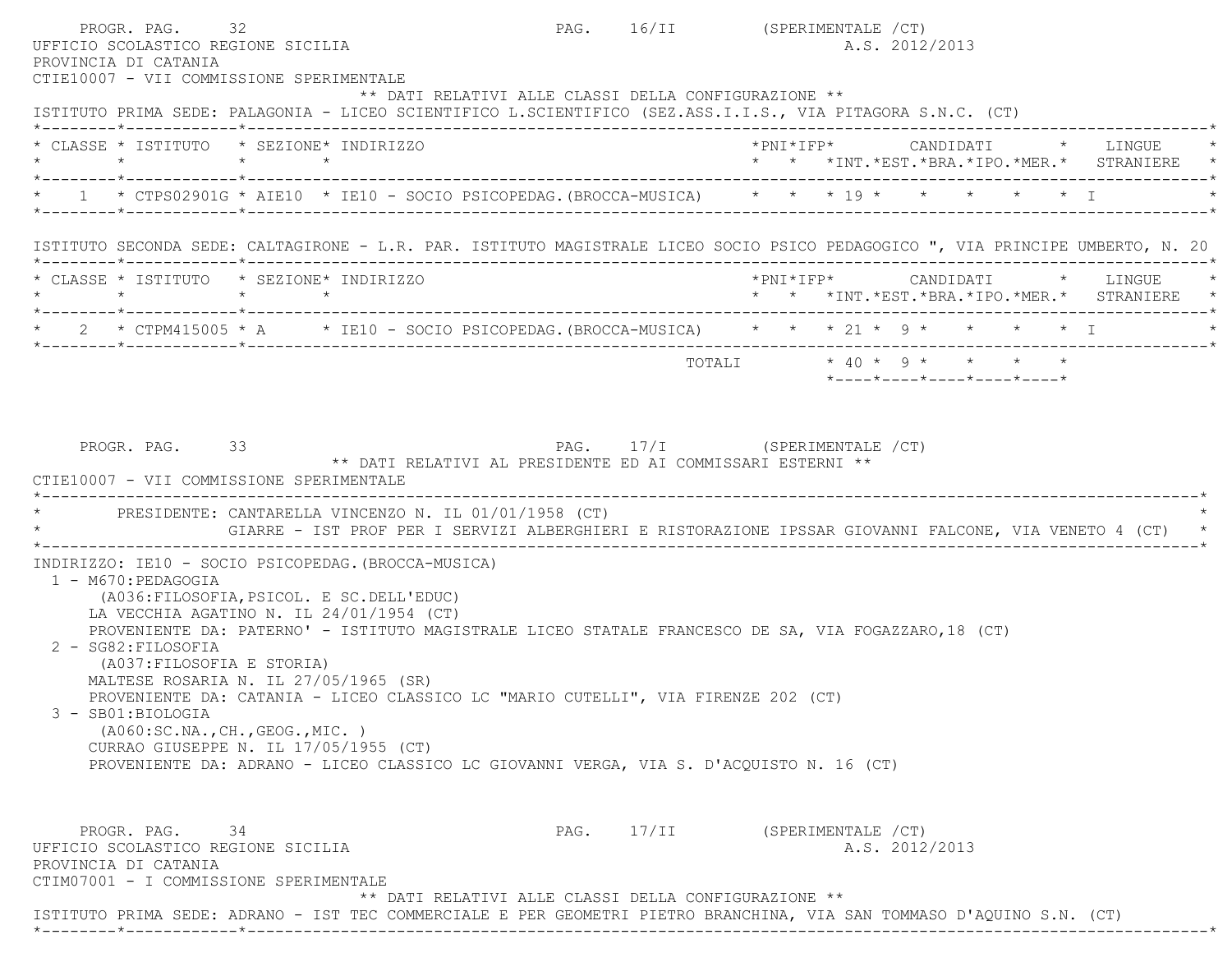|                                                                                                                                                                                                                                                                                                                                                                                                                                                                                                                                                                                                                                          |                                                                                            |                                               |  | * * *INT. *EST. *BRA. *IPO. *MER. * STRANIERE                                                                                                                           |
|------------------------------------------------------------------------------------------------------------------------------------------------------------------------------------------------------------------------------------------------------------------------------------------------------------------------------------------------------------------------------------------------------------------------------------------------------------------------------------------------------------------------------------------------------------------------------------------------------------------------------------------|--------------------------------------------------------------------------------------------|-----------------------------------------------|--|-------------------------------------------------------------------------------------------------------------------------------------------------------------------------|
| $1 * CTTD18000C * AIM07 * IM07 - GEDMETRI (PLS)$                                                                                                                                                                                                                                                                                                                                                                                                                                                                                                                                                                                         |                                                                                            | * * * 10 * 1 * * * * * 1                      |  |                                                                                                                                                                         |
| 2 * CTTD18000C * BIM07 * IM07 - GEOMETRI (PLS)                                                                                                                                                                                                                                                                                                                                                                                                                                                                                                                                                                                           |                                                                                            | * * * 18 * * * * * * I                        |  |                                                                                                                                                                         |
|                                                                                                                                                                                                                                                                                                                                                                                                                                                                                                                                                                                                                                          |                                                                                            | $*$ ---- $*$ ---- $*$ ---- $*$ ---- $*$ ----* |  |                                                                                                                                                                         |
| PROGR. PAG. 35<br>CTIM07001 - I COMMISSIONE SPERIMENTALE                                                                                                                                                                                                                                                                                                                                                                                                                                                                                                                                                                                 | PAG. 18/I (SPERIMENTALE /CT)<br>** DATI RELATIVI AL PRESIDENTE ED AI COMMISSARI ESTERNI ** |                                               |  |                                                                                                                                                                         |
| * PRESIDENTE: VERDEMARE GIANCARLO N. IL 04/09/1949 (CT)<br>MASCALUCIA - ISTITUTO COMPRENSIVO IC LEONARDO DA VINCI-MASCALUCI, VIA REGIONE SICILIANA N. 12 (CT)                                                                                                                                                                                                                                                                                                                                                                                                                                                                            |                                                                                            |                                               |  |                                                                                                                                                                         |
| MARCHESE GAETANO N. IL 01/08/1956 (CT)<br>PROVENIENTE DA: RIPOSTO - ISTITUTO TECNICO PER GEOMETRI N.COLAJANNI, VIA PIO LA TORRE, 1 (CT)<br>2 - M517: ELEMENTI DI COSTRUZIONI RURALI E DISEGNO RELATIVO<br>(A072:TOPOG. GEN., COSTR.RUR. E DISEGNO)<br>CORTESE SAVERIO N. IL 08/10/1951 (CT)<br>PROVENIENTE DA: CALTAGIRONE - ISTITUTO TECNICO PER GEOMETRI CALTAGIRONE, VIA MARIO SCELBA 5 (CT)<br>$3 - M460$ : INGLESE<br>(A346:LINGUA E CIV. STRANIERA (INGLESE))<br>DI GRAZIA AGATA N. IL 31/10/1957 (CT)<br>PROVENIENTE DA: SAN GIOVANNI LA PUNTA - IST TEC COMMERCIALE E PER GEOMETRI IIS "ENRICO DE NICOLA", VIA G. MOTTA N.87 (CT |                                                                                            |                                               |  |                                                                                                                                                                         |
|                                                                                                                                                                                                                                                                                                                                                                                                                                                                                                                                                                                                                                          |                                                                                            |                                               |  |                                                                                                                                                                         |
| PROGR. PAG. 36                                                                                                                                                                                                                                                                                                                                                                                                                                                                                                                                                                                                                           | PAG. 18/II (SPERIMENTALE /CT)<br>** DATI RELATIVI ALLE CLASSI DELLA CONFIGURAZIONE **      | A.S. 2012/2013                                |  |                                                                                                                                                                         |
| $\star$                                                                                                                                                                                                                                                                                                                                                                                                                                                                                                                                                                                                                                  |                                                                                            |                                               |  |                                                                                                                                                                         |
| UFFICIO SCOLASTICO REGIONE SICILIA<br>PROVINCIA DI CATANIA<br>CTIM07002 - II COMMISSIONE SPERIMENTALE<br>ISTITUTO PRIMA SEDE: SAN GIOVANNI LA PUNTA - IST TEC COMMERCIALE E PER GEOMETRI IIS "ENRICO DE NICOLA", VIA G. MOTTA N.87 (CT)<br>* CLASSE * ISTITUTO * SEZIONE* INDIRIZZO<br>$\star$ 1 $\star$ CTTD190003 $\star$ AG $\star$ IM07 - GEOMETRI (PLS)                                                                                                                                                                                                                                                                             |                                                                                            | * * * 12 * 4 * * * * * I                      |  | $\star \texttt{PNI*IFP*} \qquad \qquad \texttt{CANDIDATI} \qquad \qquad \star \qquad \texttt{LINGUE} \qquad \qquad \star$<br>* * *INT.*EST.*BRA.*IPO.*MER.* STRANIERE * |
|                                                                                                                                                                                                                                                                                                                                                                                                                                                                                                                                                                                                                                          |                                                                                            |                                               |  |                                                                                                                                                                         |
| ISTITUTO SECONDA SEDE: SAN GIOVANNI LA PUNTA - ISTITUTO TECNICO COMMERCIALE IIS "ENRICO DE NICOLA" - CORSO, VIA G. MOTTA N.87<br>* CLASSE * ISTITUTO * SEZIONE* INDIRIZZO<br>$\star \qquad \qquad \star \qquad \qquad \star \qquad \qquad \star$                                                                                                                                                                                                                                                                                                                                                                                         |                                                                                            |                                               |  | * * *INT.*EST.*BRA.*IPO.*MER.* STRANIERE *                                                                                                                              |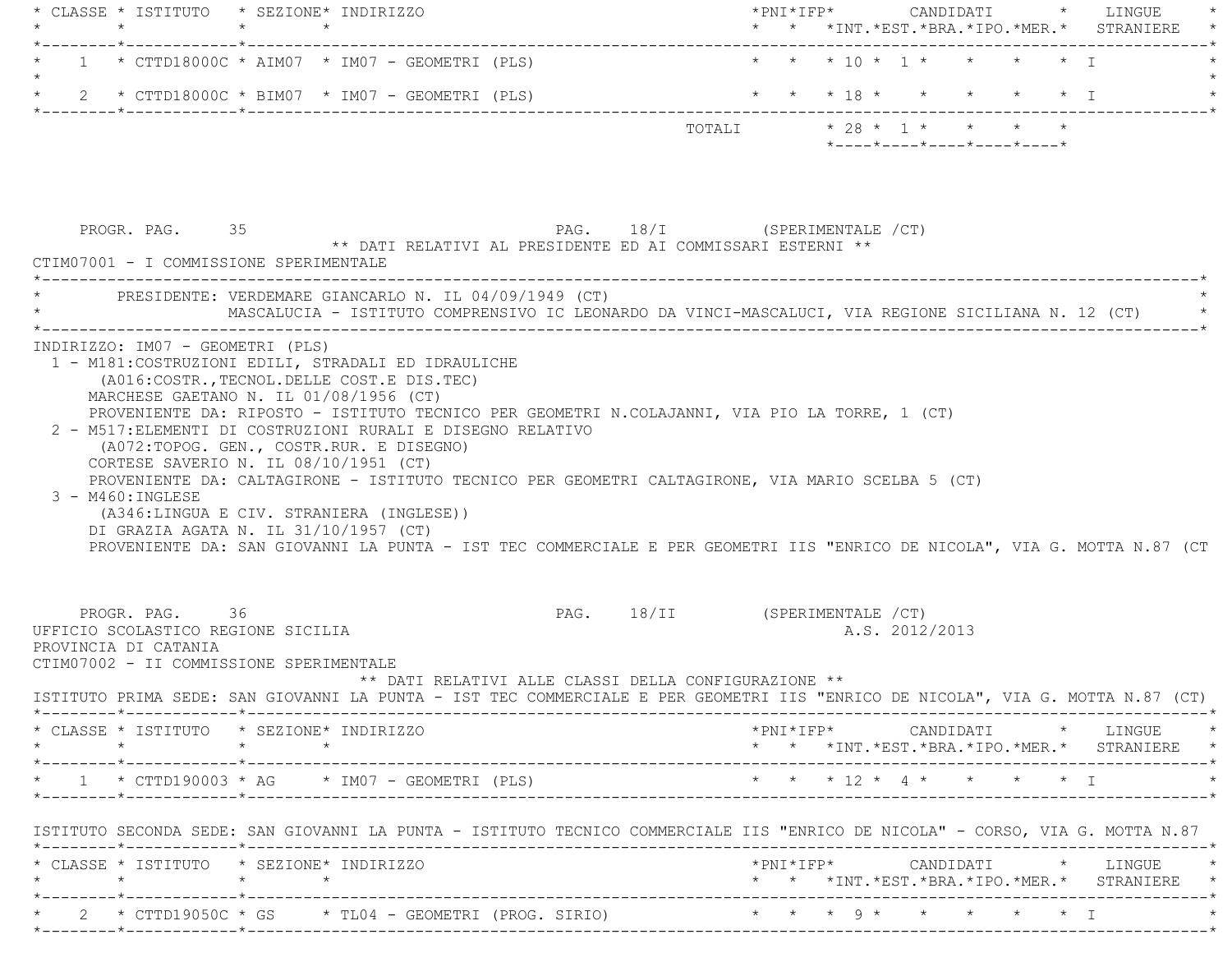PROGR. PAG. 37  $\begin{array}{c} \text{PAG.} \\ \text{PAG.} \end{array}$  19/I (SPERIMENTALE /CT) \*\* DATI RELATIVI AL PRESIDENTE ED AI COMMISSARI ESTERNI \*\* CTIM07002 - II COMMISSIONE SPERIMENTALE \*----------------------------------------------------------------------------------------------------------------------------\*PRESIDENTE: MILAZZO MARIA N. IL 10/08/1951 (CT) ADRANO - IST TEC COMMERCIALE E PER GEOMETRI PIETRO BRANCHINA, VIA SAN TOMMASO D'AQUINO S.N. (CT) \*----------------------------------------------------------------------------------------------------------------------------\* INDIRIZZO: IM07 - GEOMETRI (PLS) 1 - M181:COSTRUZIONI EDILI, STRADALI ED IDRAULICHE (A016:COSTR.,TECNOL.DELLE COST.E DIS.TEC) RACITI SALVATORE N. IL 28/03/1971 (CT) PROVENIENTE DA: ACIREALE - LICEO ARTISTICO I.I.S. F. BRUNELLESCHI - LICEO, CORSO UMBERTO 194 (CT) 2 - M517:ELEMENTI DI COSTRUZIONI RURALI E DISEGNO RELATIVO (A072:TOPOG. GEN., COSTR.RUR. E DISEGNO) CALTABIANO SEBASTIANO N. IL 24/03/1971 (EE) PROVENIENTE DA: BRONTE - ISTITUTO TECNICO COMMERCIALE BENEDETTO RADICE, VIA SARAJEVO,1 (CT) 3 - M460:INGLESE (A346:LINGUA E CIV. STRANIERA (INGLESE)) SCHIFANO VINCENZA N. IL 30/09/1957 (PA) PROVENIENTE DA: ACI BONACCORSI - LICEO SCIENTIFICO ACIBONACCORSI, VIA LAVINA (CT) INDIRIZZO: TL04 - GEOMETRI (PROG. SIRIO) 1 - M219:DISEGNO E PROGETTAZIONE (A016:COSTR.,TECNOL.DELLE COST.E DIS.T) RACITI SALVATORE N. IL 28/03/1971 (CT) PROVENIENTE DA: ACIREALE - LICEO ARTISTICO I.I.S. F. BRUNELLESCHI - LICEO, CORSO UMBERTO 194 (CT) 2 - M970:TOPOGRAFIA (A072:TOPOG. GEN., COSTR.RUR. E DISEGN) CALTABIANO SEBASTIANO N. IL 24/03/1971 (EE) PROVENIENTE DA: BRONTE - ISTITUTO TECNICO COMMERCIALE BENEDETTO RADICE, VIA SARAJEVO,1 (CT) 3 - SR72:LINGUA STRANIERA (INGLESE) (A346:LINGUA E CIV. STRANIERA (INGLESE) SCHIFANO VINCENZA N. IL 30/09/1957 (PA) PROVENIENTE DA: ACI BONACCORSI - LICEO SCIENTIFICO ACIBONACCORSI, VIA LAVINA (CT) PROGR. PAG. 38 38 PAG. 19/II (SPERIMENTALE /CT) UFFICIO SCOLASTICO REGIONE SICILIA A.S. 2012/2013 PROVINCIA DI CATANIA CTISEW001 - I COMMISSIONE SPERIMENTALE \*\* DATI RELATIVI ALLE CLASSI DELLA CONFIGURAZIONE \*\* ISTITUTO PRIMA SEDE: CATANIA - LICEO CLASSICO LC "MARIO CUTELLI", VIA FIRENZE 202 (CT) \*--------\*------------\*-------------------------------------------------------------------------------------------------------\* \* CLASSE \* ISTITUTO \* SEZIONE\* INDIRIZZO \*PNI\*IFP\* CANDIDATI \* LINGUE \* \* \* \* \* \* \* \*INT.\*EST.\*BRA.\*IPO.\*MER.\* STRANIERE \* \*--------\*------------\*-------------------------------------------------------------------------------------------------------\*\* 1 \* CTPC040006 \* AISEW \* ISEW - CLASSICO PROGETTO "BROCCA" \* \* \* 22 \* \* \* \* \* \* \* T  $\star$ 2 \* CTPC040006 \* I \* PC00 - CLASSICO \* \* \* \* \* 24 \* \* \* \* \* \* \* T \*--------\*------------\*-------------------------------------------------------------------------------------------------------\* $\text{TOTALI} \qquad \qquad \star \quad \text{46} \; \star \qquad \star \qquad \star \qquad \star \qquad \star \qquad \star$ \*----\*----\*----\*----\*----\*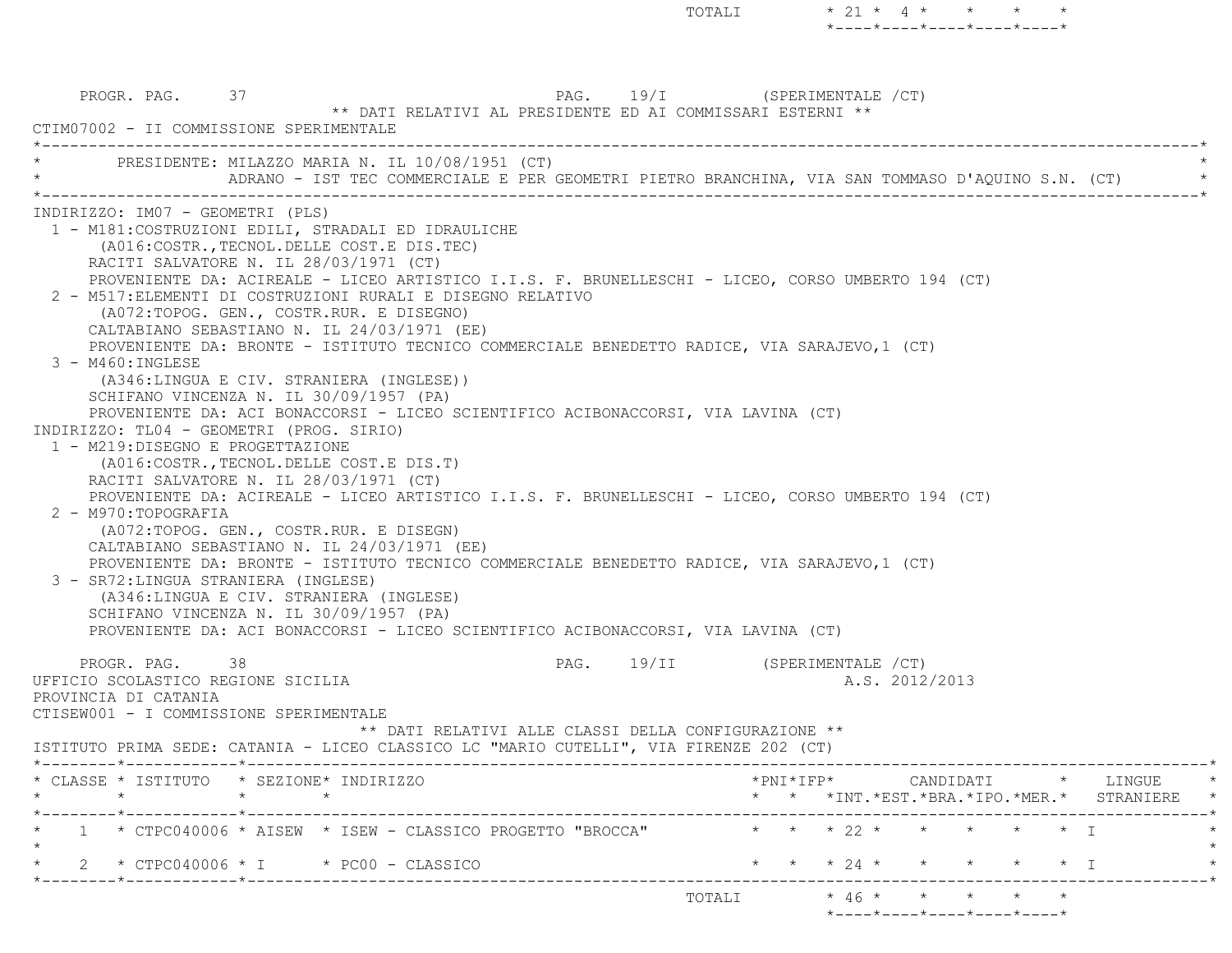PROGR. PAG. 39 39 PAG. 20/I (SPERIMENTALE /CT) \*\* DATI RELATIVI AL PRESIDENTE ED AI COMMISSARI ESTERNI \*\* CTISEW001 - I COMMISSIONE SPERIMENTALE \*----------------------------------------------------------------------------------------------------------------------------\*PRESIDENTE: TORRISI SANTO GIOVANNI N. IL 24/06/1948 (CT) CATANIA - ISTITUTO SUPERIORE IS G. B. VACCARINI, VIA ORCHIDEA, 9 (CT) \*----------------------------------------------------------------------------------------------------------------------------\* INDIRIZZO: ISEW - CLASSICO PROGETTO "BROCCA" 1 - M237:LATINO (A052:LETTERE,LATINO,GRECO LICEO CLASSIC) MICALIZZI DOMENICA N. IL 17/01/1950 (CT) PROVENIENTE DA: CATANIA - LICEO CLASSICO LC SPEDALIERI, PIAZZA ANNIBALE RICCO' S.N. (CT) 2 - M490:LATINO E GRECO (A052:LETTERE,LATINO,GRECO LICEO CLASSIC) MICALIZZI DOMENICA N. IL 17/01/1950 (CT) PROVENIENTE DA: CATANIA - LICEO CLASSICO LC SPEDALIERI, PIAZZA ANNIBALE RICCO' S.N. (CT) 3 - M460:INGLESE (A346:LINGUA E CIV. STRANIERA (INGLESE)) LA SPINA GRAZIA MARIA N. IL 26/09/1960 (CT) PROVENIENTE DA: SAN GIOVANNI LA PUNTA - IST TEC COMMERCIALE E PER GEOMETRI IIS "ENRICO DE NICOLA", VIA G. MOTTA N.87 (CT 4 - M770:SCIENZE NATURALI (A060:SC.NA.,CH.,GEOG.,MIC. ) VITALE VITA N. IL 03/02/1953 (EN) PROVENIENTE DA: CATANIA - ISTITUTO MAGISTRALE LICEO STATALE "G. TURRISI COLO, VIA FABIO FILZI, 24 (CT) INDIRIZZO: PC00 - CLASSICO 1 - M237:LATINO (A052:LETTERE,LATINO,GRECO LICEO CLASSIC) MICALIZZI DOMENICA N. IL 17/01/1950 (CT) PROVENIENTE DA: CATANIA - LICEO CLASSICO LC SPEDALIERI, PIAZZA ANNIBALE RICCO' S.N. (CT) 2 - M490:LATINO E GRECO (A052:LETTERE,LATINO,GRECO LICEO CLASSIC) MICALIZZI DOMENICA N. IL 17/01/1950 (CT) PROVENIENTE DA: CATANIA - LICEO CLASSICO LC SPEDALIERI, PIAZZA ANNIBALE RICCO' S.N. (CT) 3 - M460:INGLESE (A346:LINGUA E CIV. STRANIERA (INGLESE)) LA SPINA GRAZIA MARIA N. IL 26/09/1960 (CT) PROVENIENTE DA: SAN GIOVANNI LA PUNTA - IST TEC COMMERCIALE E PER GEOMETRI IIS "ENRICO DE NICOLA", VIA G. MOTTA N.87 (CT 4 - M770:SCIENZE NATURALI (A060:SC.NA.,CH.,GEOG.,MIC. ) VITALE VITA N. IL 03/02/1953 (EN) PROVENIENTE DA: CATANIA - ISTITUTO MAGISTRALE LICEO STATALE "G. TURRISI COLO, VIA FABIO FILZI, 24 (CT) PROGR. PAG. 40 20/II (SPERIMENTALE /CT) UFFICIO SCOLASTICO REGIONE SICILIA A.S. 2012/2013 PROVINCIA DI CATANIA CTISEX001 - I COMMISSIONE SPERIMENTALE \*\* DATI RELATIVI ALLE CLASSI DELLA CONFIGURAZIONE \*\* ISTITUTO PRIMA SEDE: CATANIA - ISTITUTO MAGISTRALE LICEO STATALE LOMBARDO RADICE, VIA IMPERIA 21 (CT) \*--------\*------------\*-------------------------------------------------------------------------------------------------------\* \* CLASSE \* ISTITUTO \* SEZIONE\* INDIRIZZO \*PNI\*IFP\* CANDIDATI \* LINGUE \* \* \* \* \* \* \* \*INT.\*EST.\*BRA.\*IPO.\*MER.\* STRANIERE \* \*--------\*------------\*-------------------------------------------------------------------------------------------------------\*\* 1 \* CTPM03000Q \* LA \* ISEX - LINGUISTICO PROGETTO "BROCCA" \* \* \* 24 \* 1 \* \* \* \* \* \* I/ F/ S

 $\star$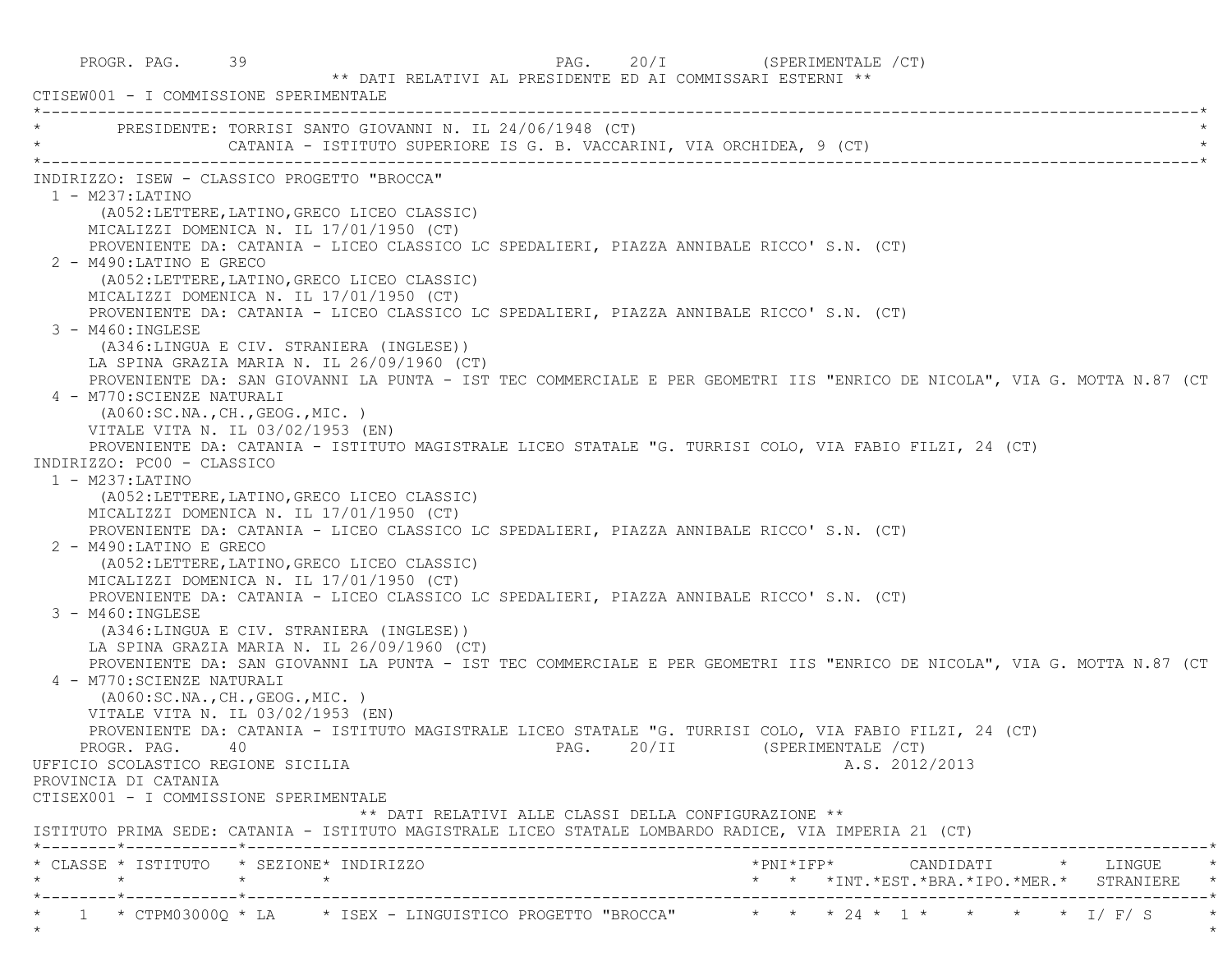|                                                                                                                                                                                                                                                                                                                                                                                                                                                                                                                                                |            |  |                                                                                        |  |                               |  |                           | $*$ ---- $*$ ---- $*$ ---- $*$ ---- $*$ ---- $*$ |  |                       |               |           |  |
|------------------------------------------------------------------------------------------------------------------------------------------------------------------------------------------------------------------------------------------------------------------------------------------------------------------------------------------------------------------------------------------------------------------------------------------------------------------------------------------------------------------------------------------------|------------|--|----------------------------------------------------------------------------------------|--|-------------------------------|--|---------------------------|--------------------------------------------------|--|-----------------------|---------------|-----------|--|
| PROGR. PAG. 41<br>CTISEX001 - I COMMISSIONE SPERIMENTALE                                                                                                                                                                                                                                                                                                                                                                                                                                                                                       |            |  | ** DATI RELATIVI AL PRESIDENTE ED AI COMMISSARI ESTERNI **                             |  | PAG. 21/I (SPERIMENTALE / CT) |  |                           |                                                  |  |                       |               |           |  |
| PRESIDENTE: SAPIENZA SALVATORE N. IL 27/03/1958 (CT)                                                                                                                                                                                                                                                                                                                                                                                                                                                                                           |            |  | CATANIA - ISTITUTO MAGISTRALE LICEO STATALE "G. TURRISI COLO, VIA FABIO FILZI, 24 (CT) |  |                               |  |                           |                                                  |  |                       |               |           |  |
| (A246:LINGUA E CIV. STRANIERA (FRANCESE))<br>VENTURA CLAUDIA N. IL 07/04/1968 (CT)<br>PROVENIENTE DA: CATANIA - ISTITUTO TECNICO PER IL TURISMO GEMMELLARO, CORSO INDIPENDENZA N. 229 (CT)<br>$2 - M460$ : INGLESE                                                                                                                                                                                                                                                                                                                             |            |  |                                                                                        |  |                               |  |                           |                                                  |  |                       |               |           |  |
| (A346:LINGUA E CIV. STRANIERA (INGLESE))<br>CONTRAFATTO DANIELA N. IL 09/09/1965 (AG)<br>PROVENIENTE DA: CATANIA - ISTITUTO TECNICO INDUSTRIALE ITI CANNIZZARO, VIA CARLO PISACANE 1 (CT)<br>3 - M790:SPAGNOLO<br>(A446:LINGUA E CIV. STRANIERA (SPAGNOLO))<br>FOTI CONCETTA MARIA GRAN. IL 05/09/1964 (CT)<br>PROVENIENTE DA: CATANIA - ISTITUTO TECNICO PER IL TURISMO GEMMELLARO, CORSO INDIPENDENZA N. 229 (CT)<br>PROGR. PAG. 42<br>UFFICIO SCOLASTICO REGIONE SICILIA<br>PROVINCIA DI CATANIA<br>CTISEX002 - II COMMISSIONE SPERIMENTALE |            |  | ** DATI RELATIVI ALLE CLASSI DELLA CONFIGURAZIONE **                                   |  | PAG. 21/II (SPERIMENTALE /CT) |  |                           | A.S. 2012/2013                                   |  |                       |               |           |  |
| ISTITUTO PRIMA SEDE: ACIREALE - ISTITUTO MAGISTRALE IM REGINA ELENA, VIA COLLEGIO PENNISI, 13 (CT)<br>* CLASSE * ISTITUTO * SEZIONE* INDIRIZZO                                                                                                                                                                                                                                                                                                                                                                                                 |            |  |                                                                                        |  |                               |  |                           | * * *INT. *EST. *BRA. *IPO. *MER. *              |  |                       |               | STRANIERE |  |
| * 1 * CTPM04000A * A * ISEX - LINGUISTICO PROGETTO "BROCCA" * * * 6 * * * * * * * I/ F/ S<br>$\star$                                                                                                                                                                                                                                                                                                                                                                                                                                           | $\star$ AT |  | * ISEX - LINGUISTICO PROGETTO "BROCCA"                                                 |  |                               |  |                           | * * * 10 * * * * * * I/ F/ T                     |  |                       |               |           |  |
| 2 * CTPM04000A * B * ISEX - LINGUISTICO PROGETTO "BROCCA"                                                                                                                                                                                                                                                                                                                                                                                                                                                                                      | $*$ BT     |  | * ISEX - LINGUISTICO PROGETTO "BROCCA"                                                 |  |                               |  | $\star$ $\star$ 4 $\star$ | $\star$ $\star$ $\star$ 15 $\star$ $\star$       |  | $\star$ $\star$ I/F/S | $\star$ I/F/T |           |  |

PROGR. PAG. 43 PAG. 22/I (SPERIMENTALE /CT)

\*\* DATI RELATIVI AL PRESIDENTE ED AI COMMISSARI ESTERNI \*\*

 CTISEX002 - II COMMISSIONE SPERIMENTALE\*----------------------------------------------------------------------------------------------------------------------------\*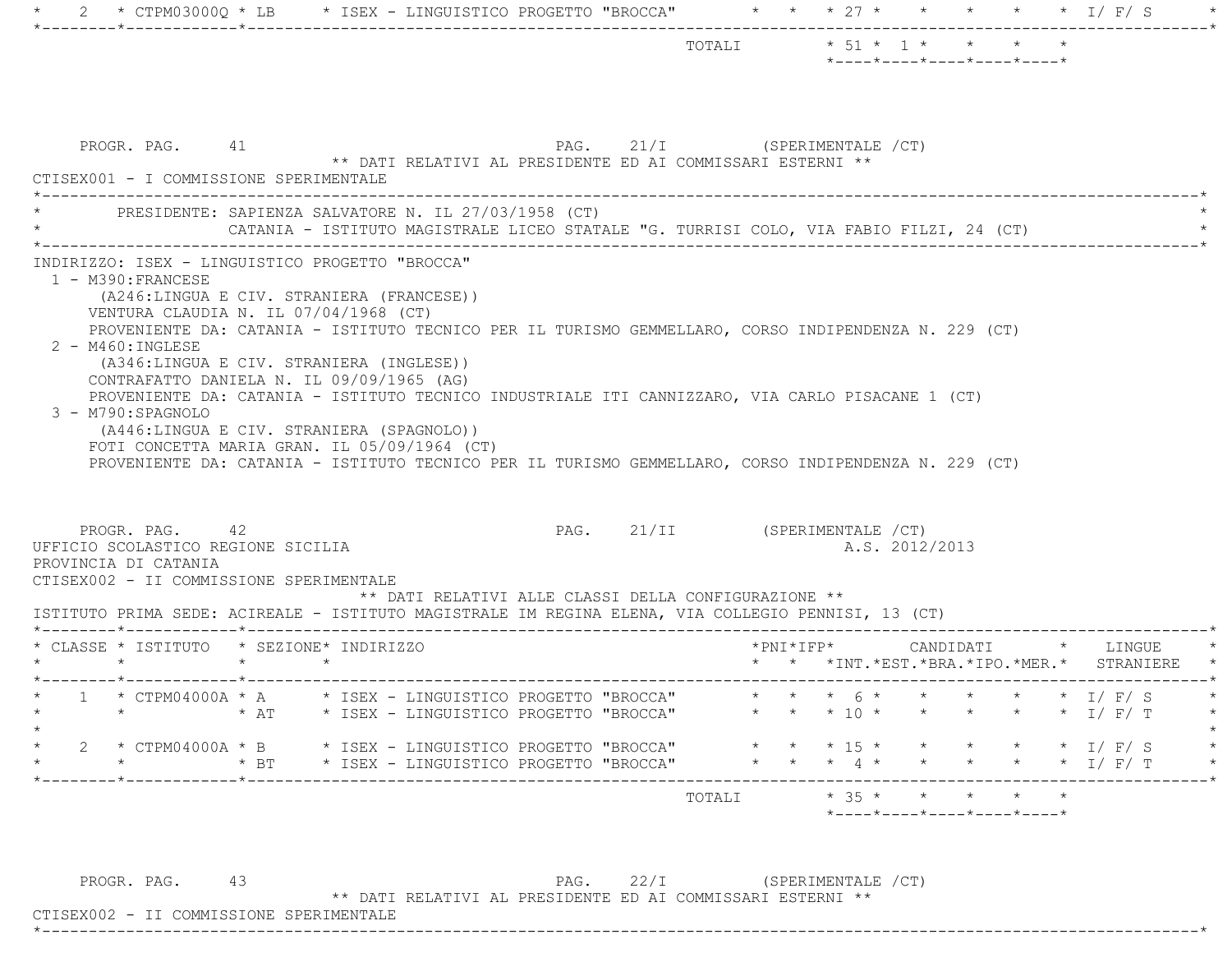PRESIDENTE: RIZZA FERNANDO N. IL 23/12/1963 (RG) PEDARA - ISTITUTO COMPRENSIVO IC S. CASELLA PEDARA, VIA E.D'ANGIO' N.14 (CT) \*----------------------------------------------------------------------------------------------------------------------------\* INDIRIZZO: ISEX - LINGUISTICO PROGETTO "BROCCA" 1 - M390:FRANCESE (A246:LINGUA E CIV. STRANIERA (FRANCESE)) PANEBIANCO ROSA N. IL 02/06/1959 (CT) PROVENIENTE DA: GIARRE - IST PROF PER I SERVIZI ALBERGHIERI E RISTORAZIONE IPSSAR GIOVANNI FALCONE, VIA VENETO 4 (CT) 2 - M460:INGLESE (A346:LINGUA E CIV. STRANIERA (INGLESE)) RAPISARDA ANGELA EMILIA N. IL 19/11/1953 (CT) PROVENIENTE DA: GIARRE - IST PROF PER L'AGRICOLTURA E L'AMBIENTE IPSAA A. M. MAZZEI, VIA PRINCIPE DI PIEMONTE 92 (CT) 3 - M790:SPAGNOLO (A446:LINGUA E CIV. STRANIERA (SPAGNOLO)) PENNISI MARIA ROSARIA N. IL 24/10/1972 (CT) PROVENIENTE DA: PATERNO' - ISTITUTO TECNICO COMMERCIALE ITC GIOACCHINO RUSSO, VIA PARINI,SN (CT) 4 - M940:TEDESCO (A546:LINGUA E CIV. STRANIERA (TEDESCO)) RACCO MILENA N. IL 31/03/1965 (RC) PROVENIENTE DA: GIARRE - IST PROF PER I SERVIZI ALBERGHIERI E RISTORAZIONE IPSSAR GIOVANNI FALCONE, VIA VENETO 4 (CT) PROGR. PAG. 44 PAG. 22/II (SPERIMENTALE /CT) UFFICIO SCOLASTICO REGIONE SICILIA A.S. 2012/2013 PROVINCIA DI CATANIA CTISEX003 - III COMMISSIONE SPERIMENTALE \*\* DATI RELATIVI ALLE CLASSI DELLA CONFIGURAZIONE \*\* ISTITUTO PRIMA SEDE: CALTAGIRONE - LICEO CLASSICO LICEO CLASSICO E LINGUISTICO, VIA MADONNA DELLA VIA 5/A (CT) \*--------\*------------\*-------------------------------------------------------------------------------------------------------\* \* CLASSE \* ISTITUTO \* SEZIONE\* INDIRIZZO \*PNI\*IFP\* CANDIDATI \* LINGUE \* \* \* \* \* \* \* \*INT.\*EST.\*BRA.\*IPO.\*MER.\* STRANIERE \* \*--------\*------------\*-------------------------------------------------------------------------------------------------------\* $1$  \* CTPC08000L \* A  $\qquad$  \* ISEX - LINGUISTICO PROGETTO "BROCCA"  $\qquad$  \* \* \* 28 \* \* \* \* \* \* \* I/ F/ S  $\star$ \* 2 \* CTPC08000L \* B \* ISEX - LINGUISTICO PROGETTO "BROCCA" \* \* \* 21 \* \* \* \* \* \* \* I/ F/ S \* \*--------\*------------\*-------------------------------------------------------------------------------------------------------\* $\text{TOTAIT} \times 49 \times \times \times \times \times \times \times$  \*----\*----\*----\*----\*----\*PROGR. PAG. 45 45 PAG. 23/I (SPERIMENTALE / CT) \*\* DATI RELATIVI AL PRESIDENTE ED AI COMMISSARI ESTERNI \*\* CTISEX003 - III COMMISSIONE SPERIMENTALE \*----------------------------------------------------------------------------------------------------------------------------\*PRESIDENTE: PAPPALARDO ALFREDO N. IL 01/04/1947 (CT) RIPOSTO - ISTITUTO SUPERIORE I.S. ITN-ITG-IPS RIPOSTO, VIA PIO LA TORRE, 1 (CT) \*----------------------------------------------------------------------------------------------------------------------------\* INDIRIZZO: ISEX - LINGUISTICO PROGETTO "BROCCA" 1 - M390:FRANCESE (A246:LINGUA E CIV. STRANIERA (FRANCESE)) CRAPANZANO MAUGERI SEBASTIANA MARIA N. IL 04/04/1967 (CT) PROVENIENTE DA: AIDONE - IST PROF PER L'AGRICOLTURA E L'AMBIENTE AIDONE, VIA RAO N. 2 (EN) 2 - M460:INGLESE(A346:LINGUA E CIV. STRANIERA (INGLESE))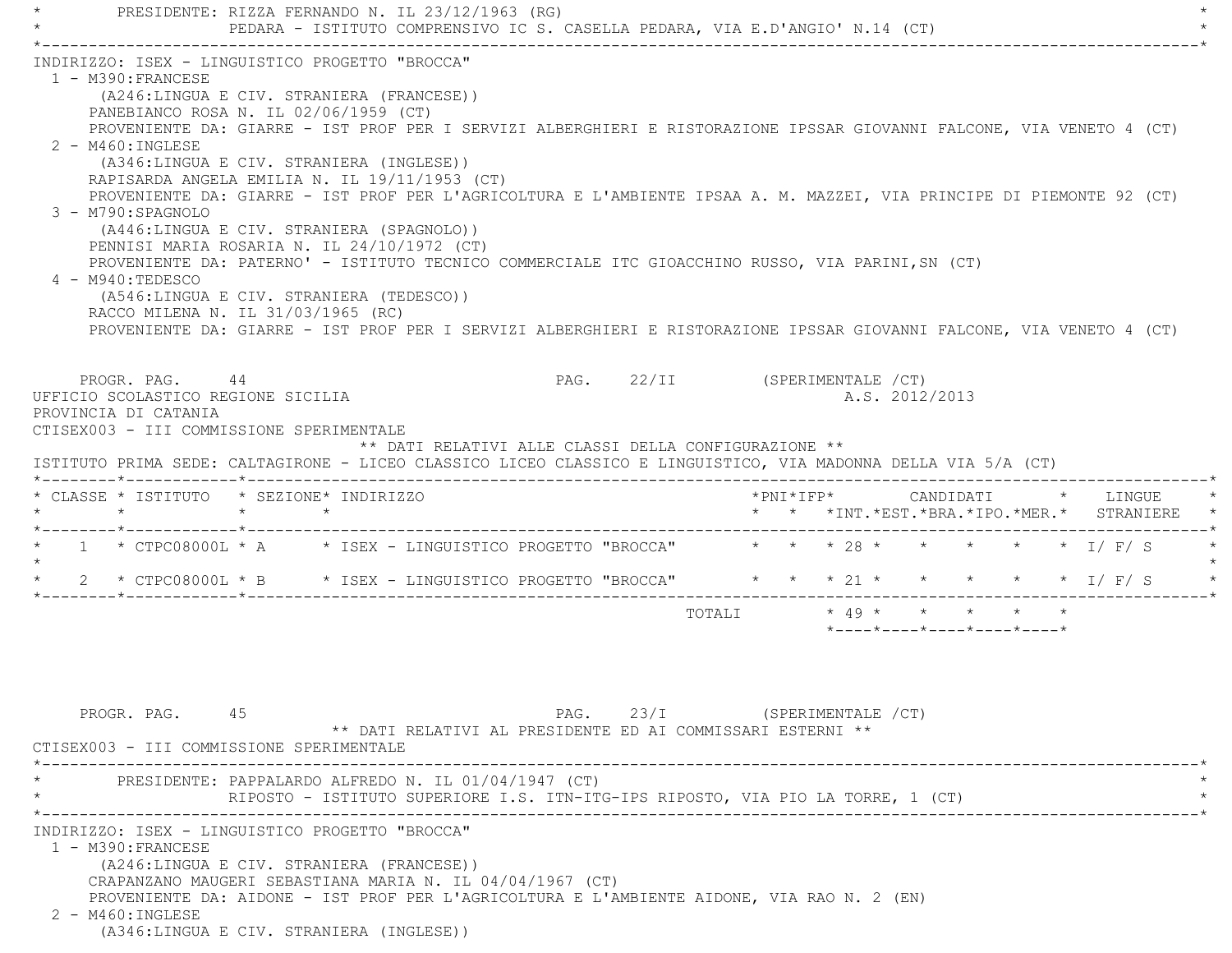SCIACCA PASQUALINA N. IL 24/05/1966 (CT) PROVENIENTE DA: RIPOSTO - ISTITUTO TECNICO COMMERCIALE E. PANTANO, VIA ROMA 66 (CT) 3 - M790:SPAGNOLO (A446:LINGUA E CIV. STRANIERA (SPAGNOLO)) PULVIRENTI ANNA RITA N. IL 29/08/1964 (CT) PROVENIENTE DA: ACIREALE - ISTITUTO TECNICO COMMERCIALE TECNICO ECONOMICO - I.S. MAJOR, VIA L. GALVANI, 05 (CT) PROGR. PAG. 46 ARC 23/II (SPERIMENTALE /CT) UFFICIO SCOLASTICO REGIONE SICILIA A.S. 2012/2013 PROVINCIA DI CATANIA CTISEX004 - IV COMMISSIONE SPERIMENTALE \*\* DATI RELATIVI ALLE CLASSI DELLA CONFIGURAZIONE \*\* ISTITUTO PRIMA SEDE: GIARRE - LICEO SCIENTIFICO LS LEONARDO, VIA VENETO S.N. (CT) \*--------\*------------\*-------------------------------------------------------------------------------------------------------\* \* CLASSE \* ISTITUTO \* SEZIONE\* INDIRIZZO \*PNI\*IFP\* CANDIDATI \* LINGUE \* \* \* \* \* \* \* \*INT.\*EST.\*BRA.\*IPO.\*MER.\* STRANIERE \* \*--------\*------------\*-------------------------------------------------------------------------------------------------------\*1 \* CTPS05000X \* B \* ISEX - LINGUISTICO PROGETTO "BROCCA" \* \* \* 16 \* \* \* \* \* \* \* F/ I/ T  $\star$ \* 2 \* CTPS05000X \* C \* ISEX - LINGUISTICO PROGETTO "BROCCA" \* \* \* 21 \* \* \* \* \* \* \* F/ I/ T \* \*--------\*------------\*-------------------------------------------------------------------------------------------------------\*TOTALI  $* 37 * * * * * * * * *$  \*----\*----\*----\*----\*----\*PROGR. PAG. 47 PAG. 24/I (SPERIMENTALE /CT) \*\* DATI RELATIVI AL PRESIDENTE ED AI COMMISSARI ESTERNI \*\* CTISEX004 - IV COMMISSIONE SPERIMENTALE \*----------------------------------------------------------------------------------------------------------------------------\*PRESIDENTE: TEDESCHI ANTONELLA N. IL 21/04/1974 (CT) CATANIA - LICEO SCIENTIFICO LICEO SCIENT/LINGUIST UMBERTO, VIA CHISARI, 8 (CT) \*----------------------------------------------------------------------------------------------------------------------------\* INDIRIZZO: ISEX - LINGUISTICO PROGETTO "BROCCA" 1 - M390:FRANCESE (A246:LINGUA E CIV. STRANIERA (FRANCESE)) AREZZI ALFINA N. IL 13/10/1959 (CT) PROVENIENTE DA: CATANIA - IST PROF PER I SERVIZI ALBERGHIERI E RISTORAZIONE IPSSA I.P.S.S.A.R."KAROL WOJTY, VIA VITTIME 2 - M460:INGLESE (A346:LINGUA E CIV. STRANIERA (INGLESE)) PULEJO LINDA N. IL 09/11/1956 (CT) PROVENIENTE DA: CALTAGIRONE - IST PROF INDUSTRIA E ARTIGIANATO I.P.S.I.A "C.A. DALLA CHIESA", VIA SANTA MARIA DI GESU' S 3 - M940:TEDESCO (A546:LINGUA E CIV. STRANIERA (TEDESCO)) LITTERI ROBERTO FABRIZIO N. IL 24/10/1965 (EE) PROVENIENTE DA: TAORMINA - ISTITUTO TECNICO COMMERCIALE I.I.S.S. "PUGLIATTI " TAORMINA, CONTRADA ARANCIO SNC (ME) PROGR. PAG. 48 APA PAG. 24/II (SPERIMENTALE /CT)

 PROVINCIA DI CATANIACTISEX005 - V COMMISSIONE SPERIMENTALE

UFFICIO SCOLASTICO REGIONE SICILIA A.S. 2012/2013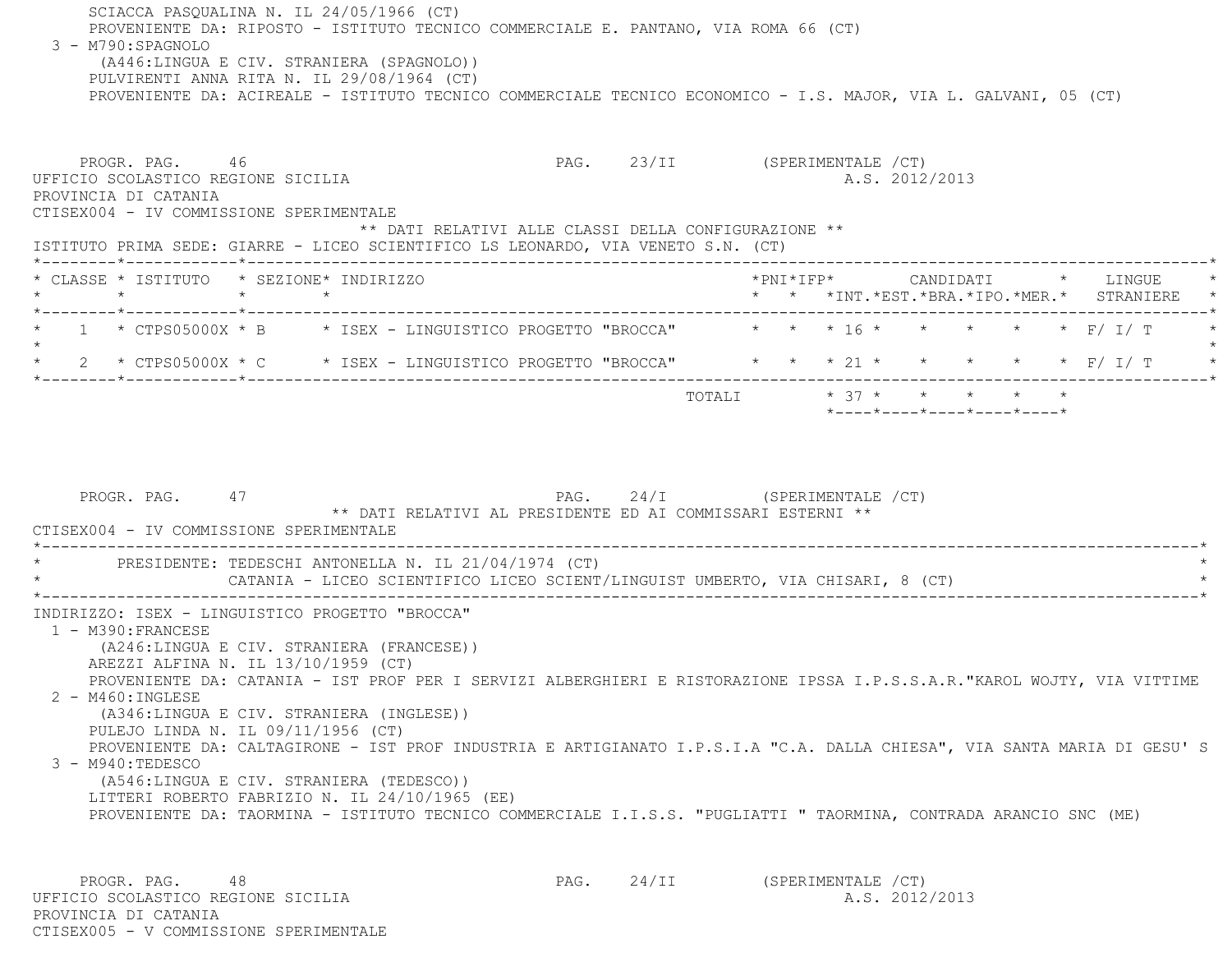| $\star$                                                                                                                                                                                                                                                                                                                                                                                                                                                                                                                                                                           | $\star$ | * CLASSE * ISTITUTO * SEZIONE* INDIRIZZO |  |                                                                                            |                       |  |  | * * *INT.*EST.*BRA.*IPO.*MER.* STRANIERE |  |  |  |
|-----------------------------------------------------------------------------------------------------------------------------------------------------------------------------------------------------------------------------------------------------------------------------------------------------------------------------------------------------------------------------------------------------------------------------------------------------------------------------------------------------------------------------------------------------------------------------------|---------|------------------------------------------|--|--------------------------------------------------------------------------------------------|-----------------------|--|--|------------------------------------------|--|--|--|
| $1 * CTPM01000E * AL$<br>$\star$                                                                                                                                                                                                                                                                                                                                                                                                                                                                                                                                                  |         |                                          |  | * ISEX - LINGUISTICO PROGETTO "BROCCA" * * * 15 *                                          |                       |  |  |                                          |  |  |  |
| 2 * CTPM01000E * BL                                                                                                                                                                                                                                                                                                                                                                                                                                                                                                                                                               |         |                                          |  |                                                                                            |                       |  |  |                                          |  |  |  |
|                                                                                                                                                                                                                                                                                                                                                                                                                                                                                                                                                                                   |         |                                          |  |                                                                                            | TOTALI * 42 * * * * * |  |  | *----*----*----*----*----*               |  |  |  |
| PROGR. PAG. 49<br>CTISEX005 - V COMMISSIONE SPERIMENTALE                                                                                                                                                                                                                                                                                                                                                                                                                                                                                                                          |         |                                          |  | PAG. 25/I (SPERIMENTALE /CT)<br>** DATI RELATIVI AL PRESIDENTE ED AI COMMISSARI ESTERNI ** |                       |  |  |                                          |  |  |  |
| PRESIDENTE: CAPRA SALVATORE N. IL 12/02/1963 (CT)<br>AIDONE - IST PROF PER L'AGRICOLTURA E L'AMBIENTE AIDONE, VIA RAO 2 (EN)                                                                                                                                                                                                                                                                                                                                                                                                                                                      |         |                                          |  |                                                                                            |                       |  |  |                                          |  |  |  |
| (A346:LINGUA E CIV. STRANIERA (INGLESE))<br>CHIARENZA TIZIANA SERENELLA N. IL 23/06/1959 (CT)                                                                                                                                                                                                                                                                                                                                                                                                                                                                                     |         |                                          |  |                                                                                            |                       |  |  |                                          |  |  |  |
| PROVENIENTE DA: CALTAGIRONE - LICEO CLASSICO LICEO CLASSICO E LINGUISTICO, VIA MADONNA DELLA VIA 5/A (CT)<br>3 - M790:SPAGNOLO<br>(A446:LINGUA E CIV. STRANIERA (SPAGNOLO))<br>ATTANASIO LAURA N. IL 18/07/1969 (CT)<br>PROVENIENTE DA: ACIREALE - ISTITUTO TECNICO PER IL TURISMO I.I.S. F. BRUNELLESCHI - SEZ., VIA GUICCIARDINI SN (CT)<br>4 - M940:TEDESCO<br>(A546:LINGUA E CIV. STRANIERA (TEDESCO))<br>COSTANZO CONCETTA N. IL 05/12/1957 (CT)<br>PROVENIENTE DA: SAN GIOVANNI LA PUNTA - IST TEC COMMERCIALE E PER GEOMETRI IIS "ENRICO DE NICOLA", VIA G. MOTTA N.87 (CT |         |                                          |  |                                                                                            |                       |  |  |                                          |  |  |  |
| PROGR. PAG. 50<br>UFFICIO SCOLASTICO REGIONE SICILIA<br>PROVINCIA DI CATANIA<br>CTISEX006 - VI COMMISSIONE SPERIMENTALE<br>ISTITUTO PRIMA SEDE: SAN GIOVANNI LA PUNTA - LICEO SCIENTIFICO LICEO SC. MAJORANA S.G.LA PUNT, VIA G. MOTTA 87 (CT)                                                                                                                                                                                                                                                                                                                                    |         |                                          |  | PAG. 25/II (SPERIMENTALE /CT)<br>** DATI RELATIVI ALLE CLASSI DELLA CONFIGURAZIONE **      |                       |  |  | A.S. 2012/2013                           |  |  |  |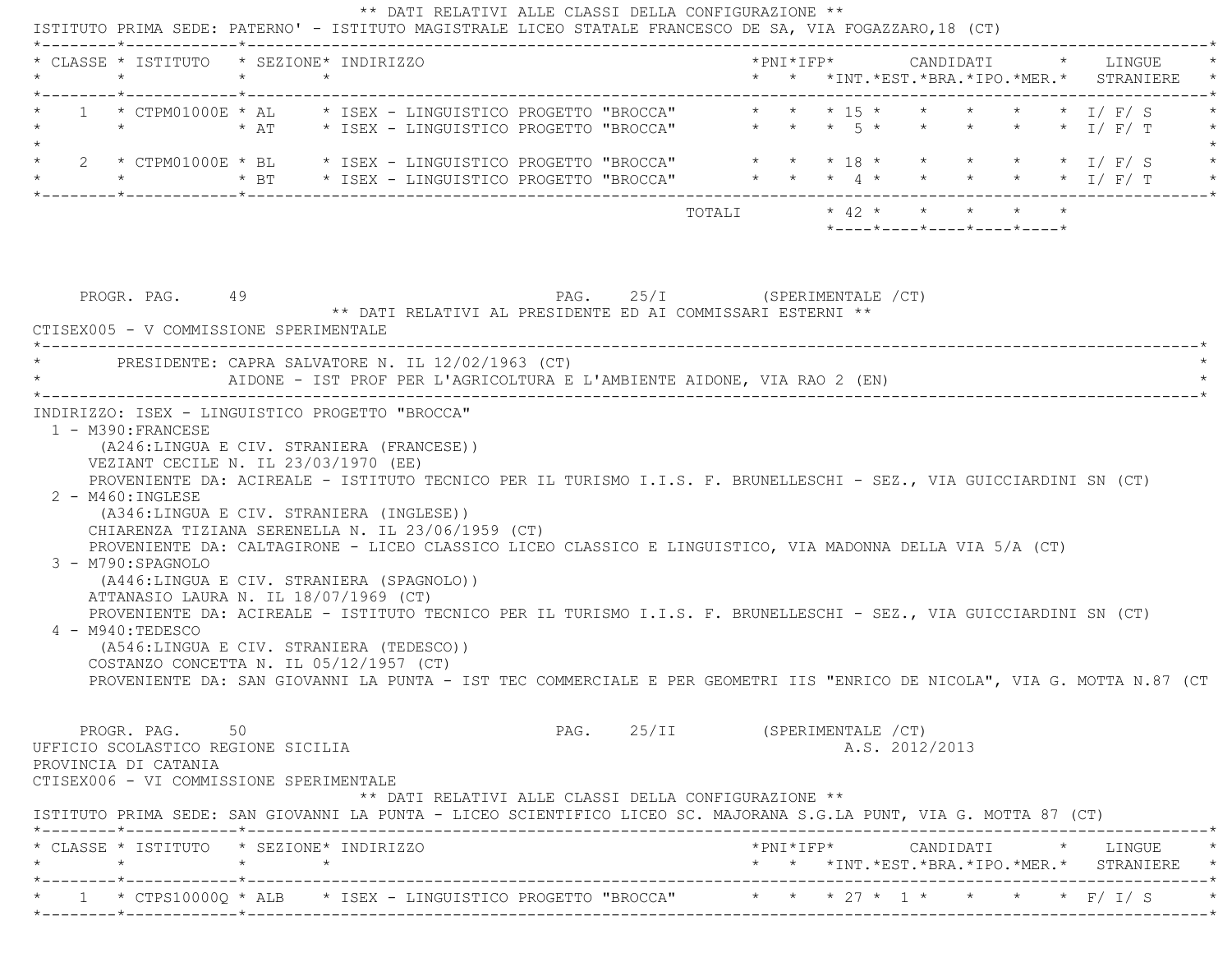ISTITUTO SECONDA SEDE: TREMESTIERI ETNEO - L.R. PAR. LICEO LINGUISTICO NEWTON, V.RAVANUSA 4 (CT) \*--------\*------------\*-------------------------------------------------------------------------------------------------------\* \* CLASSE \* ISTITUTO \* SEZIONE\* INDIRIZZO \*PNI\*IFP\* CANDIDATI \* LINGUE \* \* \* \* \* \* \* \*INT.\*EST.\*BRA.\*IPO.\*MER.\* STRANIERE \* \*--------\*------------\*-------------------------------------------------------------------------------------------------------\*2 \* CTPL145004 \* A \* PL01 - LINGUISTICO CON 3 LINGUE \* \* \* \* 13 \* 5 \* \* \* \* \* \* 1/ F/ S \* \* \* AT \* PL01 - LINGUISTICO CON 3 LINGUE \* \* \* 3 \* \* \* \* \* I/ F/ T \* \*--------\*------------\*-------------------------------------------------------------------------------------------------------\* TOTALI \* 43 \* 6 \* \* \* \* \*----\*----\*----\*----\*----\*PROGR. PAG. 51 51 PAG. 26/I (SPERIMENTALE /CT) \*\* DATI RELATIVI AL PRESIDENTE ED AI COMMISSARI ESTERNI \*\* CTISEX006 - VI COMMISSIONE SPERIMENTALE \*----------------------------------------------------------------------------------------------------------------------------\*PRESIDENTE: BONANNO MARIO N. IL 16/08/1954 (CT) BRONTE - LICEO CLASSICO VEN. IGNAZIO CAPIZZI, VIA UMBERTO N.279 (CT) \*----------------------------------------------------------------------------------------------------------------------------\* INDIRIZZO: ISEX - LINGUISTICO PROGETTO "BROCCA" 1 - M390:FRANCESE (A246:LINGUA E CIV. STRANIERA (FRANCESE)) DE LUCA IRENE ROSARIA N. IL 07/05/1952 (EN) PROVENIENTE DA: GIARRE - IST PROF PER I SERVIZI ALBERGHIERI E RISTORAZIONE IPSSAR GIOVANNI FALCONE, VIA VENETO 4 (CT) 2 - M460:INGLESE (A346:LINGUA E CIV. STRANIERA (INGLESE)) ANDOLINA ANTONINA N. IL 20/10/1977 (CT) PROVENIENTE DA: SAN MICHELE DI GANZARIA - IST PROF PER I SERVIZI ALBERGHIERI E RISTORAZIONE SEDE COORDINATA I.P.S.S.A.R, 3 - M790:SPAGNOLO (A446:LINGUA E CIV. STRANIERA (SPAGNOLO)) CHIARA ROSSANA N. IL 13/12/1959 (CT) PROVENIENTE DA: PATERNO' - ISTITUTO MAGISTRALE LICEO STATALE FRANCESCO DE SA, VIA FOGAZZARO,18 (CT) INDIRIZZO: PL01 - LINGUISTICO CON 3 LINGUE 1 - M390:FRANCESE (A246:LINGUA E CIV. STRANIERA (FRANCESE)) DE LUCA IRENE ROSARIA N. IL 07/05/1952 (EN) PROVENIENTE DA: GIARRE - IST PROF PER I SERVIZI ALBERGHIERI E RISTORAZIONE IPSSAR GIOVANNI FALCONE, VIA VENETO 4 (CT) 2 - M460:INGLESE (A346:LINGUA E CIV. STRANIERA (INGLESE)) ANDOLINA ANTONINA N. IL 20/10/1977 (CT) PROVENIENTE DA: SAN MICHELE DI GANZARIA - IST PROF PER I SERVIZI ALBERGHIERI E RISTORAZIONE SEDE COORDINATA I.P.S.S.A.R, 3 - M790:SPAGNOLO (A446:LINGUA E CIV. STRANIERA (SPAGNOLO)) CHIARA ROSSANA N. IL 13/12/1959 (CT) PROVENIENTE DA: PATERNO' - ISTITUTO MAGISTRALE LICEO STATALE FRANCESCO DE SA, VIA FOGAZZARO,18 (CT) 4 - M940:TEDESCO (A546:LINGUA E CIV. STRANIERA (TEDESCO)) SAPUPPO ALFIA RITA N. IL 03/08/1964 (CT) PROVENIENTE DA: ACIREALE - ISTITUTO MAGISTRALE IM REGINA ELENA, VIA COLLEGIO PENNISI, 13 (CT) PROGR. PAG. 52 52 PAG. 26/II (SPERIMENTALE /CT) UFFICIO SCOLASTICO REGIONE SICILIA A.S. 2012/2013 PROVINCIA DI CATANIA CTISEX007 - VII COMMISSIONE SPERIMENTALE\*\* DATI RELATIVI ALLE CLASSI DELLA CONFIGURAZIONE \*\*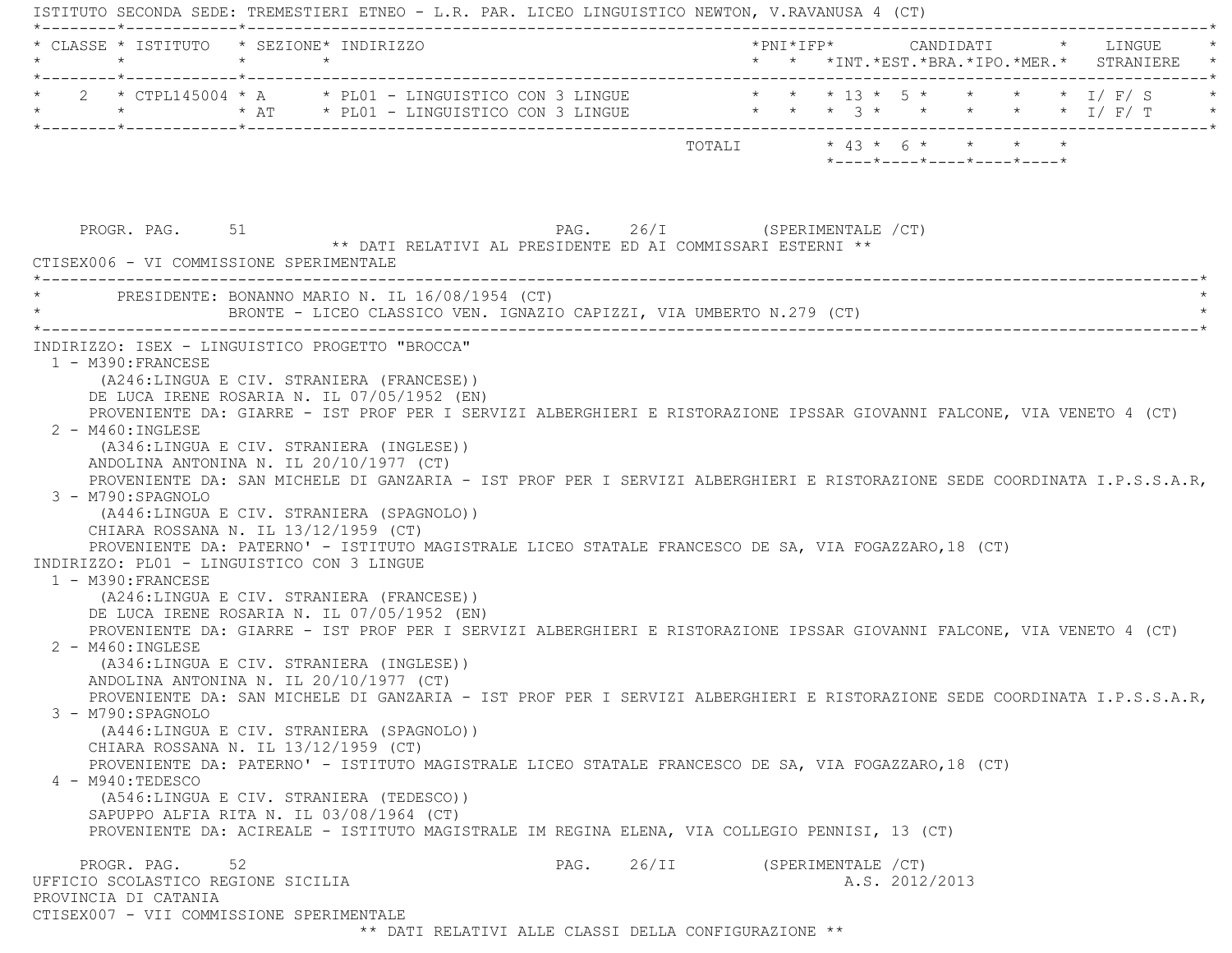|                 | * CLASSE * ISTITUTO * SEZIONE* INDIRIZZO                                                                               |                 |                                                                                                                                                  |                                                                                                                                                   |                               |  |  |                |                            |  | *PNI*IFP* CANDIDATI * LINGUE<br>* * *INT.*EST.*BRA.*IPO.*MER.* STRANIERE * |
|-----------------|------------------------------------------------------------------------------------------------------------------------|-----------------|--------------------------------------------------------------------------------------------------------------------------------------------------|---------------------------------------------------------------------------------------------------------------------------------------------------|-------------------------------|--|--|----------------|----------------------------|--|----------------------------------------------------------------------------|
|                 |                                                                                                                        |                 |                                                                                                                                                  | * 1 * CTPM020005 * BL * ISEX - LINGUISTICO PROGETTO "BROCCA" * * * 24 * 2 * * * * * 1/ F/ S                                                       |                               |  |  |                |                            |  |                                                                            |
|                 |                                                                                                                        |                 |                                                                                                                                                  | ISTITUTO SECONDA SEDE: CATANIA - LICEO SCIENTIFICO LICEO SCIENT/LINGUIST UMBERTO, VIA CHISARI, 8 (CT)                                             |                               |  |  |                |                            |  |                                                                            |
| $\star$ $\star$ | * CLASSE * ISTITUTO * SEZIONE* INDIRIZZO                                                                               | $\star$ $\star$ |                                                                                                                                                  |                                                                                                                                                   |                               |  |  |                |                            |  | * * *INT.*EST.*BRA.*IPO.*MER.* STRANIERE *                                 |
|                 |                                                                                                                        |                 |                                                                                                                                                  | * 2 * CTPS06000E * L * ISEX - LINGUISTICO PROGETTO "BROCCA" * * * 19 * * * * * * * I/ F/ S                                                        |                               |  |  |                |                            |  |                                                                            |
|                 |                                                                                                                        |                 |                                                                                                                                                  |                                                                                                                                                   |                               |  |  |                | *----*----*----*----*----* |  |                                                                            |
|                 | PROGR. PAG. 53<br>CTISEX007 - VII COMMISSIONE SPERIMENTALE                                                             |                 |                                                                                                                                                  | PAG. 27/I (SPERIMENTALE / CT)<br>** DATI RELATIVI AL PRESIDENTE ED AI COMMISSARI ESTERNI **                                                       |                               |  |  |                |                            |  |                                                                            |
|                 |                                                                                                                        |                 | * PRESIDENTE: ABRAMO LUCIA N. IL 07/01/1951 (CT)                                                                                                 | MILITELLO IN VAL DI CATANIA - ISTITUTO COMPRENSIVO IC "P.CARRERA" - MILITELLO V.C, VIALE REGINA MARGHERI*                                         |                               |  |  |                |                            |  |                                                                            |
|                 | 1 - M390: FRANCESE<br>GENTILE ROSA N. IL 18/02/1958 (AG)<br>2 - M460: INGLESE                                          |                 | INDIRIZZO: ISEX - LINGUISTICO PROGETTO "BROCCA"<br>(A246:LINGUA E CIV. STRANIERA (FRANCESE))<br>(A346:LINGUA E CIV. STRANIERA (INGLESE))         | PROVENIENTE DA: CATANIA - ISTITUTO TECNICO COMMERCIALE ITE DE FELICE GIUFFRIDA, PIAZZA ROMA 4 (CT)                                                |                               |  |  |                |                            |  |                                                                            |
|                 | AMICO ROSARIA N. IL 20/11/1955 (CT)<br>3 - M790:SPAGNOLO<br>MANOLA GIOVANNA N. IL 06/07/1981 (CT)                      |                 | PROVENIENTE DA: CATANIA - ISTITUTO TECNICO INDUSTRIALE ITI G.MARCONI, VIA VESCOVO MAURIZIO, 82 (CT)<br>(A446:LINGUA E CIV. STRANIERA (SPAGNOLO)) | PROVENIENTE DA: CATANIA - ISTITUTO TECNICO COMMERCIALE ITE DE FELICE GIUFFRIDA, PIAZZA ROMA 4 (CT)                                                |                               |  |  |                |                            |  |                                                                            |
|                 | PROGR. PAG. 54<br>UFFICIO SCOLASTICO REGIONE SICILIA<br>PROVINCIA DI CATANIA<br>CTISFA001 - I COMMISSIONE SPERIMENTALE |                 |                                                                                                                                                  | ** DATI RELATIVI ALLE CLASSI DELLA CONFIGURAZIONE **<br>ISTITUTO PRIMA SEDE: CATANIA - LICEO SCIENTIFICO LS BOGGIO LERA, VIA V. EMANUELE 346 (CT) | PAG. 27/II (SPERIMENTALE /CT) |  |  | A.S. 2012/2013 |                            |  |                                                                            |
|                 | * CLASSE * ISTITUTO * SEZIONE* INDIRIZZO<br>$\star$ $\star$                                                            | $\star$         |                                                                                                                                                  |                                                                                                                                                   |                               |  |  |                |                            |  | * * *INT. *EST. *BRA. *IPO. *MER. * STRANIERE *                            |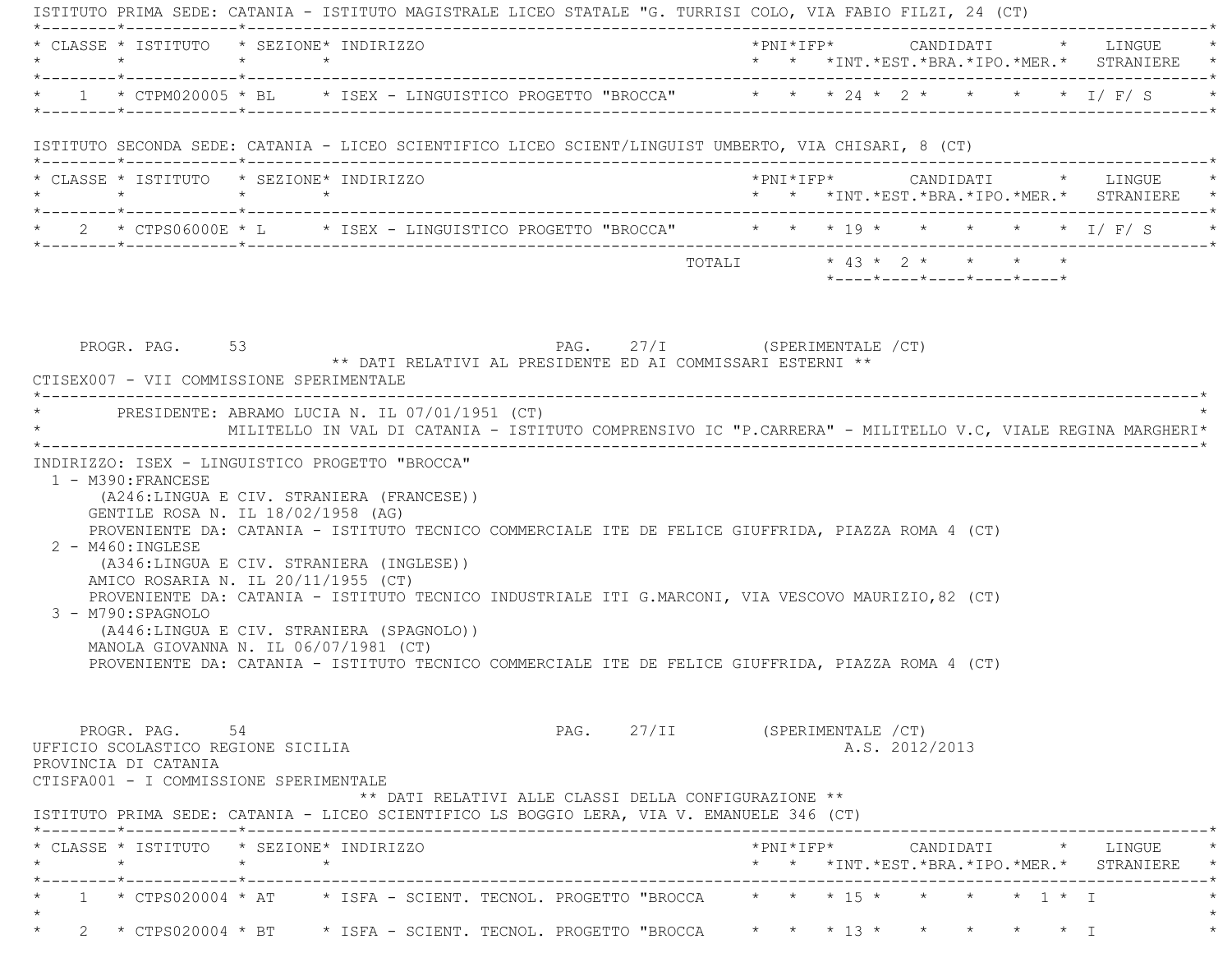|                                                                                                                                                                                                                                                                   |                                                                                                                                                                                                                                                                                                                                                                                                                                                                                                 |                                                            | TOTALI                        | $* 28 * * * * * * 1 *$ |            | *----*----*----*----*----*                                                          |                   |                                                                     |
|-------------------------------------------------------------------------------------------------------------------------------------------------------------------------------------------------------------------------------------------------------------------|-------------------------------------------------------------------------------------------------------------------------------------------------------------------------------------------------------------------------------------------------------------------------------------------------------------------------------------------------------------------------------------------------------------------------------------------------------------------------------------------------|------------------------------------------------------------|-------------------------------|------------------------|------------|-------------------------------------------------------------------------------------|-------------------|---------------------------------------------------------------------|
| PROGR. PAG. 55<br>CTISFA001 - I COMMISSIONE SPERIMENTALE                                                                                                                                                                                                          |                                                                                                                                                                                                                                                                                                                                                                                                                                                                                                 | ** DATI RELATIVI AL PRESIDENTE ED AI COMMISSARI ESTERNI ** | PAG. 28/I (SPERIMENTALE /CT)  |                        |            |                                                                                     |                   |                                                                     |
|                                                                                                                                                                                                                                                                   | PRESIDENTE: DI FALCO ANNA MARIA N. IL 19/09/1950 (RG)<br>CATANIA - ISTITUTO MAGISTRALE LICEO STATALE "G. TURRISI COLO, VIA FABIO FILZI, 24 (CT)                                                                                                                                                                                                                                                                                                                                                 |                                                            |                               |                        |            |                                                                                     |                   |                                                                     |
| 2 - M460: INGLESE<br>3 - M770: SCIENZE NATURALI                                                                                                                                                                                                                   | GAMBERA ROCCO FABIO N. IL 07/06/1971 (CT)<br>PROVENIENTE DA: CATANIA - LICEO SCIENTIFICO VACCARINI, VIA ORCHIDEA N 9 (CT)<br>(A346:LINGUA E CIV. STRANIERA (INGLESE))<br>MARCHISELLO MARIA GRAZIA N. IL 12/03/1957 (RM)<br>PROVENIENTE DA: CATANIA - LICEO CLASSICO LC SPEDALIERI, PIAZZA ANNIBALE RICCO' S.N. (CT)<br>( A060:SC.NA., CH., GEOG., MIC. )<br>LEONARDI GIOVANNA N. IL 01/10/1957 (CT)<br>PROVENIENTE DA: CATANIA - LICEO CLASSICO LC SPEDALIERI, PIAZZA ANNIBALE RICCO' S.N. (CT) |                                                            |                               |                        |            |                                                                                     |                   |                                                                     |
|                                                                                                                                                                                                                                                                   |                                                                                                                                                                                                                                                                                                                                                                                                                                                                                                 |                                                            |                               |                        |            |                                                                                     |                   |                                                                     |
| PROGR. PAG. 56<br>UFFICIO SCOLASTICO REGIONE SICILIA<br>PROVINCIA DI CATANIA                                                                                                                                                                                      |                                                                                                                                                                                                                                                                                                                                                                                                                                                                                                 |                                                            | PAG. 28/II (SPERIMENTALE /CT) |                        |            | A.S. 2012/2013                                                                      |                   |                                                                     |
|                                                                                                                                                                                                                                                                   |                                                                                                                                                                                                                                                                                                                                                                                                                                                                                                 | ** DATI RELATIVI ALLE CLASSI DELLA CONFIGURAZIONE **       |                               |                        |            |                                                                                     |                   |                                                                     |
| $\star$                                                                                                                                                                                                                                                           | $\star$                                                                                                                                                                                                                                                                                                                                                                                                                                                                                         |                                                            |                               | $*$ PNI $*$ I F P $*$  |            |                                                                                     |                   | CANDIDATI * LINGUE<br>* * *INT. *EST. *BRA. *IPO. *MER. * STRANIERE |
|                                                                                                                                                                                                                                                                   |                                                                                                                                                                                                                                                                                                                                                                                                                                                                                                 |                                                            |                               |                        |            |                                                                                     |                   |                                                                     |
| * CTPS017019 * D                                                                                                                                                                                                                                                  |                                                                                                                                                                                                                                                                                                                                                                                                                                                                                                 | * ISFA - SCIENT. TECNOL. PROGETTO "BROCCA                  |                               |                        | $*$ 15 $*$ |                                                                                     | $\star$ $\star$ T |                                                                     |
| CTISFA002 - II COMMISSIONE SPERIMENTALE<br>ISTITUTO PRIMA SEDE: CATANIA - LICEO SCIENTIFICO VACCARINI, VIA ORCHIDEA N 9 (CT)<br>* CLASSE * ISTITUTO * SEZIONE* INDIRIZZO<br>* 1 * CTPS017019 * C * ISFA - SCIENT. TECNOL. PROGETTO "BROCCA * * * 30 * * * * * * I |                                                                                                                                                                                                                                                                                                                                                                                                                                                                                                 |                                                            | TOTALI                        |                        |            | * 45 * * * * * *<br>$*$ - - - - $*$ - - - - $*$ - - - - $*$ - - - - $*$ - - - - $*$ |                   |                                                                     |

PROGR. PAG. 57 ST 29/I (SPERIMENTALE /CT) \*\* DATI RELATIVI AL PRESIDENTE ED AI COMMISSARI ESTERNI \*\* CTISFA002 - II COMMISSIONE SPERIMENTALE \*----------------------------------------------------------------------------------------------------------------------------\* \* PRESIDENTE: MONTELLA GIUSEPPINA N. IL 24/12/1967 (CE) \* \* \* \* \* ACIREALE - ISTITUTO COMPRENSIVO IV - I.C. GALILEI ACIREALE, VIA MARIO ARCIDIACONO 2 (CT) \* \*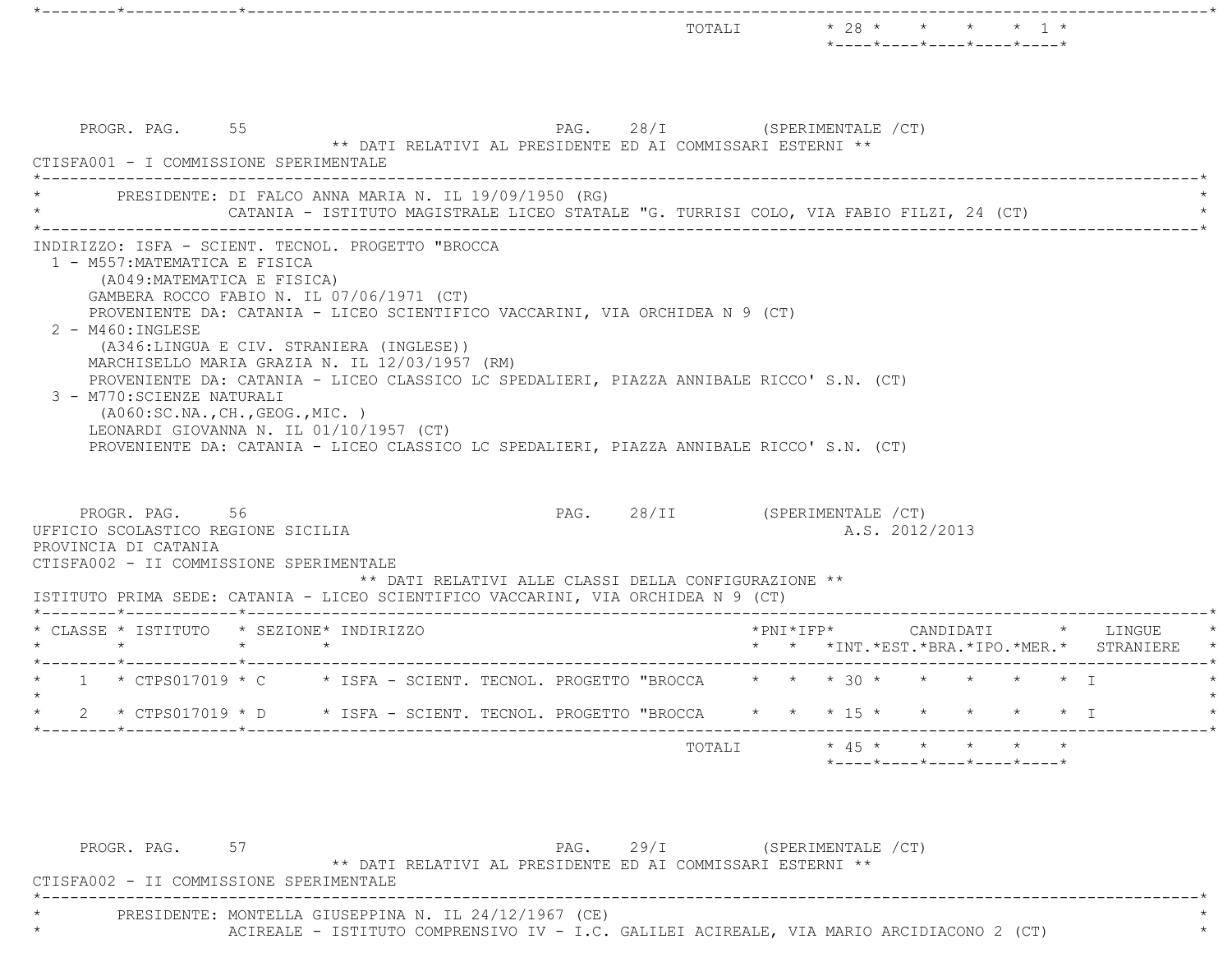\*----------------------------------------------------------------------------------------------------------------------------\* INDIRIZZO: ISFA - SCIENT. TECNOL. PROGETTO "BROCCA 1 - M557:MATEMATICA E FISICA (A049:MATEMATICA E FISICA) DEL POPOLO LEONARDO N. IL 07/10/1969 (CT) PROVENIENTE DA: CATANIA - ISTITUTO D'ARTE LICEO ARTISTICO STATALE "M.M., VIA GENERALE AMEGLIO, 15 (CT)  $2 - M460 \cdot INGIERSE$  (A346:LINGUA E CIV. STRANIERA (INGLESE)) PULVIRENTI GRAZIA N. IL 17/04/1959 (CT) PROVENIENTE DA: CATANIA - LICEO CLASSICO LC "MARIO CUTELLI", VIA FIRENZE 202 (CT) 3 - M770:SCIENZE NATURALI (A060:SC.NA.,CH.,GEOG.,MIC. ) MORREALE CONCETTA N. IL 12/08/1960 (CL) PROVENIENTE DA: CATANIA - LICEO SCIENTIFICO LS BOGGIO LERA, VIA V. EMANUELE 346 (CT) PROGR. PAG. 58 58 PAG. 29/II (SPERIMENTALE /CT) UFFICIO SCOLASTICO REGIONE SICILIA A.S. 2012/2013 PROVINCIA DI CATANIA CTISFA003 - III COMMISSIONE SPERIMENTALE \*\* DATI RELATIVI ALLE CLASSI DELLA CONFIGURAZIONE \*\* ISTITUTO PRIMA SEDE: CATANIA - LICEO SCIENTIFICO VACCARINI, VIA ORCHIDEA N 9 (CT) \*--------\*------------\*-------------------------------------------------------------------------------------------------------\* \* CLASSE \* ISTITUTO \* SEZIONE\* INDIRIZZO \*PNI\*IFP\* CANDIDATI \* LINGUE \* \* \* \* \* \* \* \*INT.\*EST.\*BRA.\*IPO.\*MER.\* STRANIERE \* \*--------\*------------\*-------------------------------------------------------------------------------------------------------\*\* 1 \* CTPS017019 \* B \* ISFA - SCIENT. TECNOL. PROGETTO "BROCCA \* \* \* 10 \* \* \* \* \* \* \* I  $\star$ \* 2 \* CTPS017019 \* E \* ISFA - SCIENT. TECNOL. PROGETTO "BROCCA \* \* \* 31 \* \* \* \* \* \* \* I \*--------\*------------\*-------------------------------------------------------------------------------------------------------\*TOTALI  $* 41 * * * * * * * * *$  \*----\*----\*----\*----\*----\*PROGR. PAG. 59 59 PAG. PAG. 30/I (SPERIMENTALE /CT) \*\* DATI RELATIVI AL PRESIDENTE ED AI COMMISSARI ESTERNI \*\* CTISFA003 - III COMMISSIONE SPERIMENTALE \*----------------------------------------------------------------------------------------------------------------------------\*PRESIDENTE: MACCARRONE SABINA N. IL 09/08/1968 (CT) \* MISTERBIANCO - ISTITUTO COMPRENSIVO IC SCIASCIA MISTERBIANCO, VIA PORTELLA DELLA GINESTRA N. 50 (CT) \* \*----------------------------------------------------------------------------------------------------------------------------\* INDIRIZZO: ISFA - SCIENT. TECNOL. PROGETTO "BROCCA 1 - M557:MATEMATICA E FISICA (A049:MATEMATICA E FISICA) BELLASSAI LUISA MARIA N. IL 28/01/1947 (RG) PROVENIENTE DA: CATANIA - ISTITUTO D'ARTE LICEO ARTISTICO STATALE "M.M., VIA GENERALE AMEGLIO, 15 (CT) 2 - M460:INGLESE (A346:LINGUA E CIV. STRANIERA (INGLESE)) VINCIGUERRA PATRIZIA N. IL 11/04/1961 (CT) PROVENIENTE DA: BRONTE - IST PROF PER L'AGRICOLTURA E L'AMBIENTE A. M. MAZZEI, VIALE DELLA REGIONE 2 (CT) 3 - M770:SCIENZE NATURALI (A060:SC.NA.,CH.,GEOG.,MIC. ) FULCO ANITA MARIA N. IL 10/05/1956 (ME)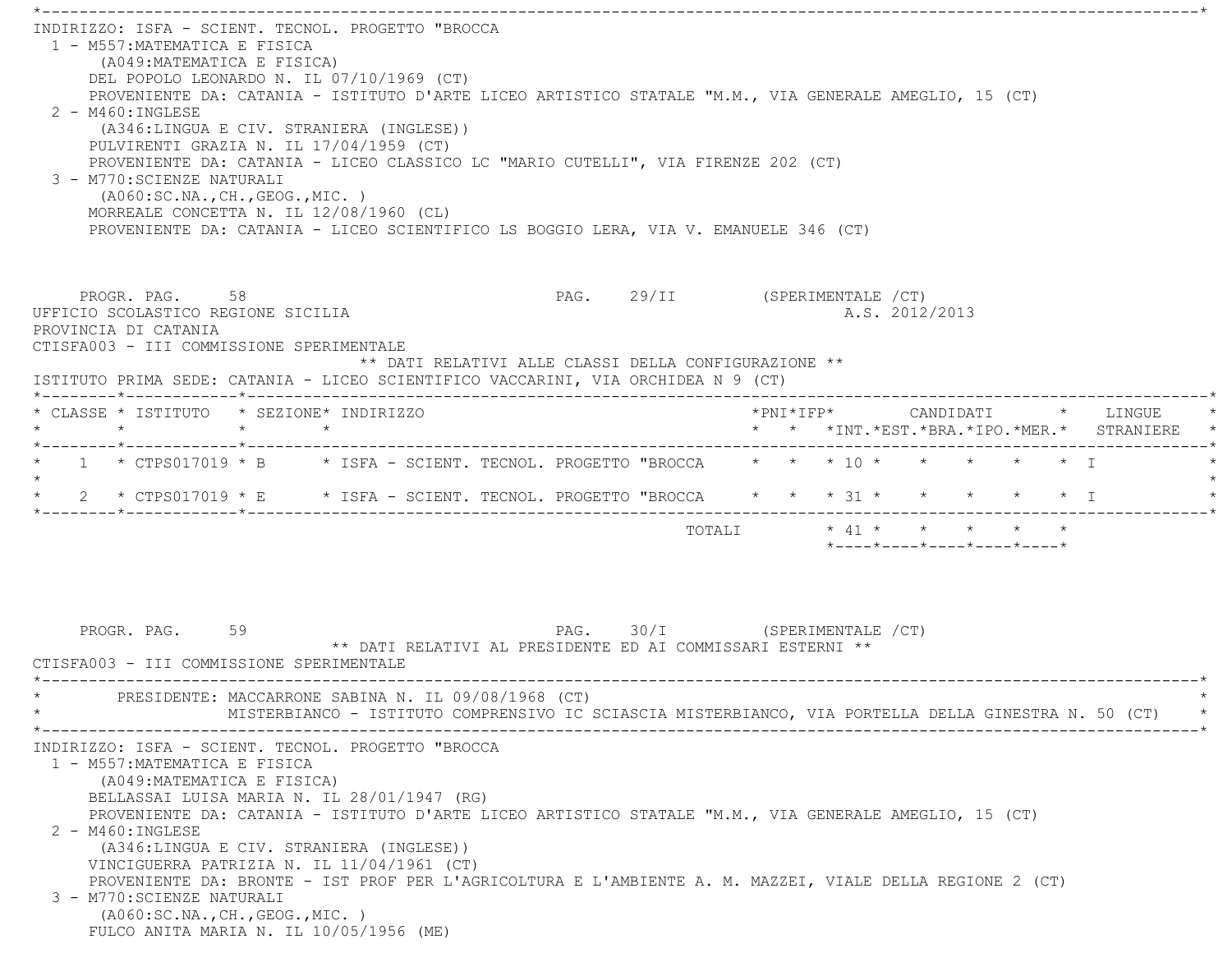PROVENIENTE DA: ACIREALE - ISTITUTO MAGISTRALE IM REGINA ELENA, VIA COLLEGIO PENNISI, 13 (CT) PROGR. PAG. 60 60 PAG. PAG. 30/II (SPERIMENTALE /CT) UFFICIO SCOLASTICO REGIONE SICILIA A.S. 2012/2013 PROVINCIA DI CATANIA CTISFA004 - IV COMMISSIONE SPERIMENTALE \*\* DATI RELATIVI ALLE CLASSI DELLA CONFIGURAZIONE \*\* ISTITUTO PRIMA SEDE: CATANIA - LICEO SCIENTIFICO VACCARINI, VIA ORCHIDEA N 9 (CT) \*--------\*------------\*-------------------------------------------------------------------------------------------------------\* \* CLASSE \* ISTITUTO \* SEZIONE\* INDIRIZZO \*PNI\*IFP\* CANDIDATI \* LINGUE \* \* \* \* \* \* \* \*INT.\*EST.\*BRA.\*IPO.\*MER.\* STRANIERE \* \*--------\*------------\*-------------------------------------------------------------------------------------------------------\*1 \* CTPS017019 \* A \* ISFA - SCIENT. TECNOL. PROGETTO "BROCCA \* \* \* 23 \* \* \* \* \* \* \* T  $\star$ 2 \* CTPS017019 \* F \* PS00 - SCIENTIFICO \* \* \* \* 20 \* \* \* \* \* \* \* I \*--------\*------------\*-------------------------------------------------------------------------------------------------------\* TOTALI \* 43 \* \* \* \* \* \*----\*----\*----\*----\*----\*PROGR. PAG. 61 61 PAG. 31/I (SPERIMENTALE / CT) \*\* DATI RELATIVI AL PRESIDENTE ED AI COMMISSARI ESTERNI \*\* CTISFA004 - IV COMMISSIONE SPERIMENTALE \*----------------------------------------------------------------------------------------------------------------------------\*PRESIDENTE: VETRI FORTUNATA N. IL 16/03/1960 (CT) CATANIA - SCUOLA PRIMO GRADO SMS D.ALIGHIERI - CATANIA, VIA CAGLIARI 59 (CT) \*----------------------------------------------------------------------------------------------------------------------------\* INDIRIZZO: ISFA - SCIENT. TECNOL. PROGETTO "BROCCA 1 - M557:MATEMATICA E FISICA (A049:MATEMATICA E FISICA) FERLITO GIUSEPPE N. IL 11/08/1963 (CT) PROVENIENTE DA: CATANIA - LICEO SCIENTIFICO LS GALILEO GALILEI, VIA VESCOVO MAURIZIO 73 - 75 (CT) 2 - M460:INGLESE (A346:LINGUA E CIV. STRANIERA (INGLESE)) DE LUCA ANGELA CARMELA N. IL 13/07/1959 (CT) PROVENIENTE DA: CATANIA - ISTITUTO TECNICO INDUSTRIALE ITI G.MARCONI, VIA VESCOVO MAURIZIO,82 (CT) 3 - M770:SCIENZE NATURALI (A060:SC.NA.,CH.,GEOG.,MIC. ) CALTABIANO FRANCESCA N. IL 01/02/1959 (CT) PROVENIENTE DA: CATANIA - LICEO SCIENTIFICO LS BOGGIO LERA, VIA V. EMANUELE 346 (CT) INDIRIZZO: PS00 - SCIENTIFICO 1 - SL32:MATEMATICA (A049:MATEMATICA E FISICA) FERLITO GIUSEPPE N. IL 11/08/1963 (CT) PROVENIENTE DA: CATANIA - LICEO SCIENTIFICO LS GALILEO GALILEI, VIA VESCOVO MAURIZIO 73 - 75 (CT) 2 - M770:SCIENZE NATURALI (A060:SC.NA.,CH.,GEOG.,MIC. ) CALTABIANO FRANCESCA N. IL 01/02/1959 (CT) PROVENIENTE DA: CATANIA - LICEO SCIENTIFICO LS BOGGIO LERA, VIA V. EMANUELE 346 (CT) 3 - SG82:FILOSOFIA (A037:FILOSOFIA E STORIA) TOSTO ALFIO N. IL 11/03/1966 (CT)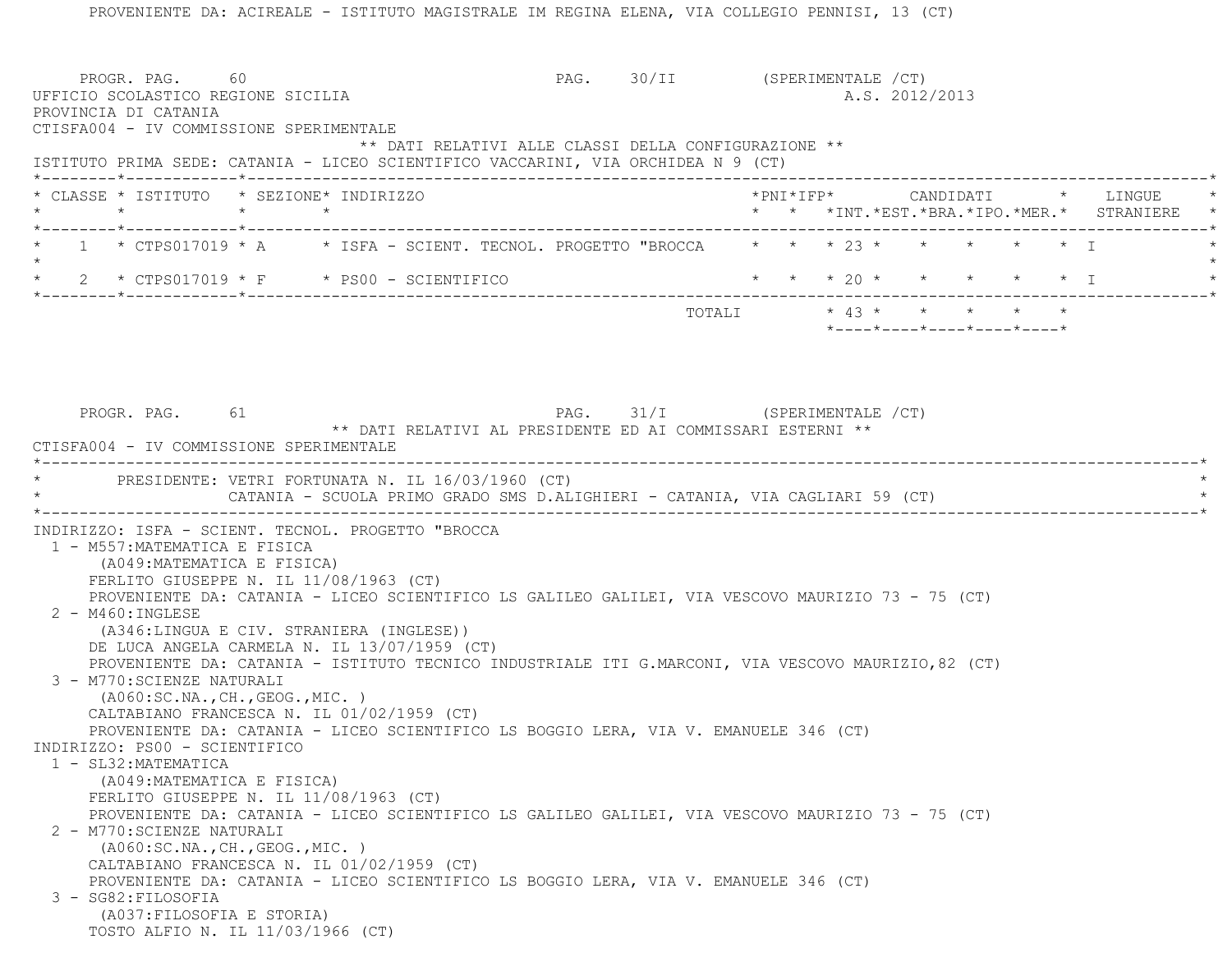PROVENIENTE DA: MASCALUCIA - LICEO SCIENTIFICO I.I.S.LICEO "C.MARCHESI" CL./S, VIA DEI VILLINI,19 (CT) PROGR. PAG. 62 62 PAG. 91/II (SPERIMENTALE /CT) UFFICIO SCOLASTICO REGIONE SICILIA A.S. 2012/2013 PROVINCIA DI CATANIA CTISFA005 - V COMMISSIONE SPERIMENTALE \*\* DATI RELATIVI ALLE CLASSI DELLA CONFIGURAZIONE \*\* ISTITUTO PRIMA SEDE: BRONTE - LICEO SCIENTIFICO BRONTE, V.LE J.F.KENNEDY (CT) \*--------\*------------\*-------------------------------------------------------------------------------------------------------\* \* CLASSE \* ISTITUTO \* SEZIONE\* INDIRIZZO \*PNI\*IFP\* CANDIDATI \* LINGUE \* \* \* \* \* \* \* \*INT.\*EST.\*BRA.\*IPO.\*MER.\* STRANIERE \* \*--------\*------------\*-------------------------------------------------------------------------------------------------------\* $1$  \* CTPS00901A \* A  $\quad$  \* ISFA - SCIENT. TECNOL. PROGETTO "BROCCA  $\quad$  \* \* \* 20 \* \* \* \* \* \* \* \*  $\star$ \* 2 \* CTPS00901A \* B \* ISFA - SCIENT. TECNOL. PROGETTO "BROCCA \* \* \* 19 \* \* \* \* \* \* \* I \*--------\*------------\*-------------------------------------------------------------------------------------------------------\* $\texttt{TOTALI} \qquad \qquad \star \quad \texttt{39} \; \star \qquad \star \qquad \star \qquad \star \qquad \star \qquad \star \qquad \star$  \*----\*----\*----\*----\*----\*PROGR. PAG. 63 63 PAG. 32/I (SPERIMENTALE / CT) \*\* DATI RELATIVI AL PRESIDENTE ED AI COMMISSARI ESTERNI \*\* CTISFA005 - V COMMISSIONE SPERIMENTALE \*----------------------------------------------------------------------------------------------------------------------------\*PRESIDENTE: RACITI STEFANO N. IL 03/01/1961 (CT) SAN GIOVANNI LA PUNTA - IST TEC COMMERCIALE E PER GEOMETRI IIS "ENRICO DE NICOLA", VIA G. MOTTA N.87 (CT\* \*----------------------------------------------------------------------------------------------------------------------------\* INDIRIZZO: ISFA - SCIENT. TECNOL. PROGETTO "BROCCA 1 - M557:MATEMATICA E FISICA (A049:MATEMATICA E FISICA) CATANIA DELFIO N. IL 08/08/1969 (CT) PROVENIENTE DA: PATERNO' - LICEO SCIENTIFICO LS FERMI, CORSO DEL POPOLO, N.1 (CT) 2 - M460:INGLESE (A346:LINGUA E CIV. STRANIERA (INGLESE)) DI FEDE GIUSEPPE N. IL 08/05/1963 (AG) PROVENIENTE DA: GIARRE - LICEO SCIENTIFICO LS LEONARDO, VIA VENETO S.N. (CT) 3 - M770:SCIENZE NATURALI (A060:SC.NA.,CH.,GEOG.,MIC. ) LEONARDI ORAZIO N. IL 16/03/1959 (CT) PROVENIENTE DA: GIARRE - LICEO SCIENTIFICO LS LEONARDO, VIA VENETO S.N. (CT) PROGR. PAG. 64 64 PAG. 32/II (SPERIMENTALE /CT) UFFICIO SCOLASTICO REGIONE SICILIA A.S. 2012/2013 PROVINCIA DI CATANIA CTISFA006 - VI COMMISSIONE SPERIMENTALE \*\* DATI RELATIVI ALLE CLASSI DELLA CONFIGURAZIONE \*\* ISTITUTO PRIMA SEDE: BRONTE - LICEO SCIENTIFICO BRONTE, V.LE J.F.KENNEDY (CT) \*--------\*------------\*-------------------------------------------------------------------------------------------------------\* \* CLASSE \* ISTITUTO \* SEZIONE\* INDIRIZZO \*PNI\*IFP\* CANDIDATI \* LINGUE \* \* \* \* \* \* \* \*INT.\*EST.\*BRA.\*IPO.\*MER.\* STRANIERE \* \*--------\*------------\*-------------------------------------------------------------------------------------------------------\*\* 1 \* CTPS00901A \* C \* ISFA - SCIENT. TECNOL. PROGETTO "BROCCA \* \* \* 22 \* \* \* \* \* \* \* T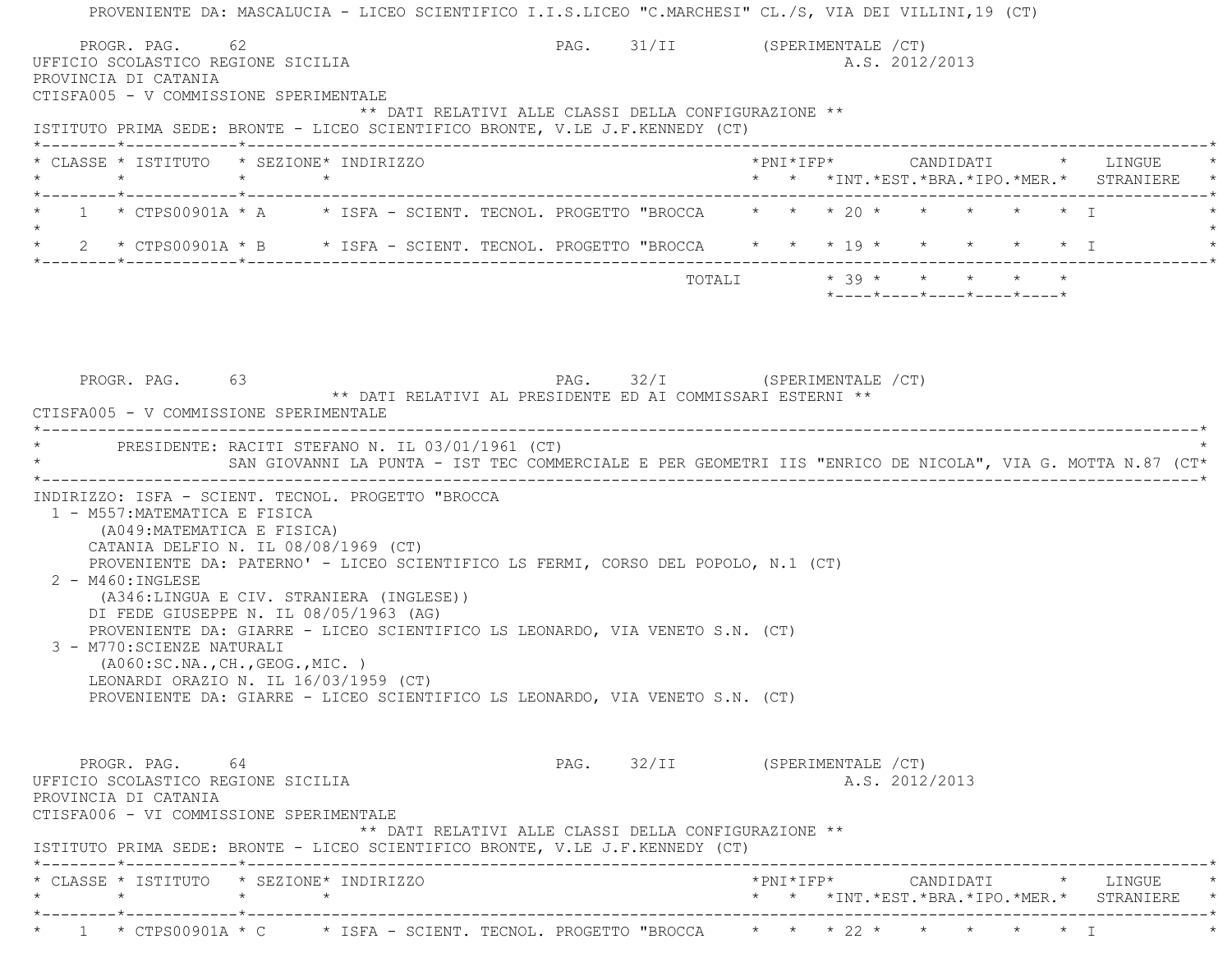|                                                                                                                    |                                                                                                                                                                                                                                                                                                                                                                                                                                                                                                                 | TOTALI * 34 * * * * *  |  | *----*----*----*----*----*                           |                   |                                                                                     |
|--------------------------------------------------------------------------------------------------------------------|-----------------------------------------------------------------------------------------------------------------------------------------------------------------------------------------------------------------------------------------------------------------------------------------------------------------------------------------------------------------------------------------------------------------------------------------------------------------------------------------------------------------|------------------------|--|------------------------------------------------------|-------------------|-------------------------------------------------------------------------------------|
|                                                                                                                    |                                                                                                                                                                                                                                                                                                                                                                                                                                                                                                                 |                        |  |                                                      |                   |                                                                                     |
| PROGR. PAG. 65<br>CTISFA006 - VI COMMISSIONE SPERIMENTALE                                                          | PAG. 33/I (SPERIMENTALE / CT)<br>** DATI RELATIVI AL PRESIDENTE ED AI COMMISSARI ESTERNI **                                                                                                                                                                                                                                                                                                                                                                                                                     |                        |  |                                                      |                   |                                                                                     |
|                                                                                                                    | PRESIDENTE: LA ROSA GAETANO N. IL 01/06/1964 (CT)<br>ACIREALE - ISTITUTO SUPERIORE ISTITUTO SUPERIORE MAJORANA -, VIA GALVANI, 5 (CT)                                                                                                                                                                                                                                                                                                                                                                           |                        |  |                                                      |                   |                                                                                     |
| 1 - M557: MATEMATICA E FISICA<br>(A049: MATEMATICA E FISICA)<br>$2 - M460$ : INGLESE<br>3 - M770: SCIENZE NATURALI | GAROZZO MARIA ANGELA N. IL 10/09/1953 (CT)<br>PROVENIENTE DA: ACIREALE - LICEO CLASSICO LC GULLI E PENNISI, VIA MARIO ARCIDIACONO (CT)<br>(A346:LINGUA E CIV. STRANIERA (INGLESE))<br>GAGLIANO CONCETTA N. IL 11/05/1953 (CT)<br>PROVENIENTE DA: ACIREALE - LICEO CLASSICO LC GULLI E PENNISI, VIA MARIO ARCIDIACONO (CT)<br>( A060:SC.NA., CH., GEOG., MIC. )<br>POLLINO MARIA N. IL 02/10/1958 (CT)<br>PROVENIENTE DA: CATANIA - ISTITUTO D'ARTE LICEO ARTISTICO STATALE "M.M., VIA GENERALE AMEGLIO, 15 (CT) |                        |  |                                                      |                   |                                                                                     |
| PROGR. PAG. 66<br>UFFICIO SCOLASTICO REGIONE SICILIA<br>PROVINCIA DI CATANIA                                       | PAG. 33/II (SPERIMENTALE /CT)<br>CTISFA007 - VII COMMISSIONE SPERIMENTALE<br>** DATI RELATIVI ALLE CLASSI DELLA CONFIGURAZIONE **                                                                                                                                                                                                                                                                                                                                                                               |                        |  | A.S. 2012/2013                                       |                   |                                                                                     |
| $\star$ $\star$                                                                                                    | ISTITUTO PRIMA SEDE: ADRANO - LICEO CLASSICO LC GIOVANNI VERGA, VIA S. D'ACQUISTO N. 16 (CT)<br>* CLASSE * ISTITUTO * SEZIONE* INDIRIZZO<br>$\star$ $\star$                                                                                                                                                                                                                                                                                                                                                     |                        |  |                                                      |                   | * * *INT.*EST.*BRA.*IPO.*MER.* STRANIERE *                                          |
|                                                                                                                    | * 1 * CTPC01000A * L * ISFA - SCIENT. TECNOL. PROGETTO "BROCCA * * * 17 * * * * * * * I                                                                                                                                                                                                                                                                                                                                                                                                                         |                        |  |                                                      |                   |                                                                                     |
|                                                                                                                    | ISTITUTO SECONDA SEDE: ADRANO - L.R. PAR. ISTITUTO MAGISTRALE S.LUCIA, V.S.TOMMASO D'AOUINO 17/19 (CT)                                                                                                                                                                                                                                                                                                                                                                                                          |                        |  |                                                      |                   |                                                                                     |
| $\star$                                                                                                            | * CLASSE * ISTITUTO * SEZIONE* INDIRIZZO<br>$\star$ $\star$                                                                                                                                                                                                                                                                                                                                                                                                                                                     |                        |  |                                                      |                   | *PNI*IFP*     CANDIDATI    *   LINGUE<br>* * *INT.*EST.*BRA.*IPO.*MER.* STRANIERE * |
| *--------*------------*------------<br>$\star$<br>$\star$<br>$\star$                                               | 2 * CTPM345004 * A * IB66 - LICEO DELLA COMUNICAZ.- SOCIALE<br>* AIA67 * IA67 - PEDAGOGICO-ARTISTICO                                                                                                                                                                                                                                                                                                                                                                                                            | * * * 11 * * * * * * I |  | $\star$ $\star$ $\star$ $\downarrow$ $\star$ $\star$ | $\star$ $\star$ T |                                                                                     |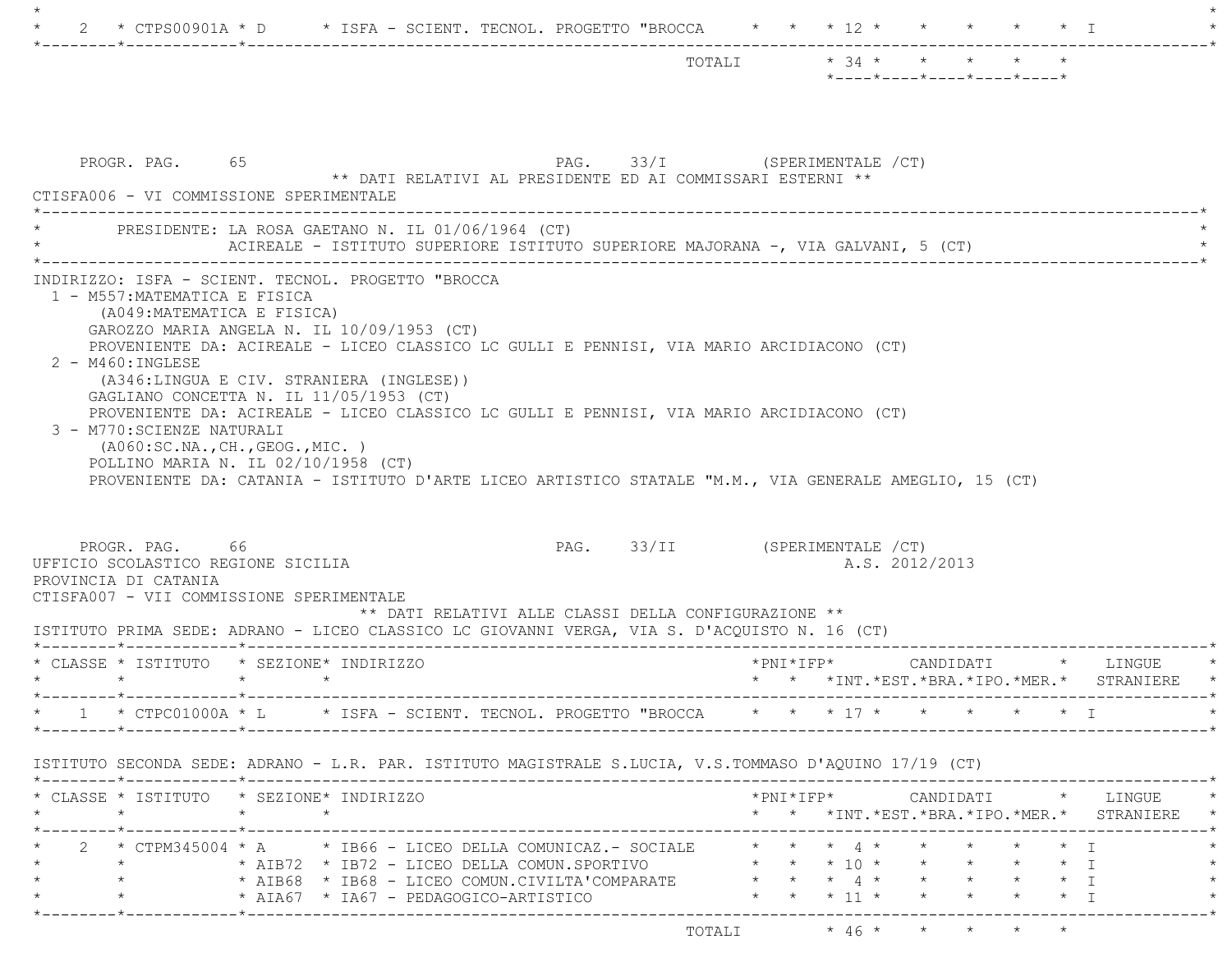PROGR. PAG. 67 67 PAG. PAG. 34/I (SPERIMENTALE / CT) \*\* DATI RELATIVI AL PRESIDENTE ED AI COMMISSARI ESTERNI \*\* CTISFA007 - VII COMMISSIONE SPERIMENTALE \*----------------------------------------------------------------------------------------------------------------------------\*PRESIDENTE: GUELI FRANCESCO N. IL 10/02/1954 (CL) SCORDIA - ISTITUTO COMPRENSIVO I.C. "SALVO BASSO", VIA BACHELET N. 01 (CT) \*----------------------------------------------------------------------------------------------------------------------------\* INDIRIZZO: ISFA - SCIENT. TECNOL. PROGETTO "BROCCA 1 - M557:MATEMATICA E FISICA (A049:MATEMATICA E FISICA) ARCIFA GIUSEPPE N. IL 16/11/1964 (CT) PROVENIENTE DA: CATANIA - LICEO SCIENTIFICO LS GALILEO GALILEI, VIA VESCOVO MAURIZIO 73 - 75 (CT) 2 - M559:MATEMATICA (A049:MATEMATICA E FISICA) ARCIFA GIUSEPPE N. IL 16/11/1964 (CT) PROVENIENTE DA: CATANIA - LICEO SCIENTIFICO LS GALILEO GALILEI, VIA VESCOVO MAURIZIO 73 - 75 (CT) 3 - M460:INGLESE (A346:LINGUA E CIV. STRANIERA (INGLESE)) GRECO GAIA N. IL 29/04/1966 (CT) PROVENIENTE DA: CENTURIPE - IST PROF PER I SERVIZI ALBERGHIERI E RISTORAZIONE CENTURIPE, VIA DANTE N. 2 (EN) 4 - M770:SCIENZE NATURALI (A060:SC.NA.,CH.,GEOG.,MIC. ) DILIBERTO GRAZIELLA N. IL 04/02/1973 (CL) PROVENIENTE DA: RAMACCA - ISTITUTO TECNICO COMMERCIALE IGEA RAMACCA, VIA FASTUCHERIA, 48 (CT) INDIRIZZO: IB66 - LICEO DELLA COMUNICAZ.- SOCIALE 1 - M557:MATEMATICA E FISICA (A049:MATEMATICA E FISICA) ARCIFA GIUSEPPE N. IL 16/11/1964 (CT) PROVENIENTE DA: CATANIA - LICEO SCIENTIFICO LS GALILEO GALILEI, VIA VESCOVO MAURIZIO 73 - 75 (CT) 2 - M559:MATEMATICA (A049:MATEMATICA E FISICA) ARCIFA GIUSEPPE N. IL 16/11/1964 (CT) PROVENIENTE DA: CATANIA - LICEO SCIENTIFICO LS GALILEO GALILEI, VIA VESCOVO MAURIZIO 73 - 75 (CT) 3 - M460:INGLESE (A346:LINGUA E CIV. STRANIERA (INGLESE)) GRECO GAIA N. IL 29/04/1966 (CT) PROVENIENTE DA: CENTURIPE - IST PROF PER I SERVIZI ALBERGHIERI E RISTORAZIONE CENTURIPE, VIA DANTE N. 2 (EN) 4 - M785:FILOSOFIA E STORIA NEI LICEI (A037:FILOSOFIA E STORIA) CONTI ROSA N. IL 17/05/1978 (SR) PROVENIENTE DA: CATANIA - LICEO SCIENTIFICO LS GALILEO GALILEI, VIA VESCOVO MAURIZIO 73 - 75 (CT) (SEGUONO DATI RELATIVI AI COMMISSARI ESTERNI) PROGR. PAG. 68 68 PAG. 34/II (SPERIMENTALE /CT) \*\* DATI RELATIVI AI COMMISSARI ESTERNI \*\* INDIRIZZO: IB72 - LICEO DELLA COMUN.SPORTIVO 1 - M557:MATEMATICA E FISICA (A049:MATEMATICA E FISICA) ARCIFA GIUSEPPE N. IL 16/11/1964 (CT) PROVENIENTE DA: CATANIA - LICEO SCIENTIFICO LS GALILEO GALILEI, VIA VESCOVO MAURIZIO 73 - 75 (CT) 2 - M559:MATEMATICA (A049:MATEMATICA E FISICA) ARCIFA GIUSEPPE N. IL 16/11/1964 (CT)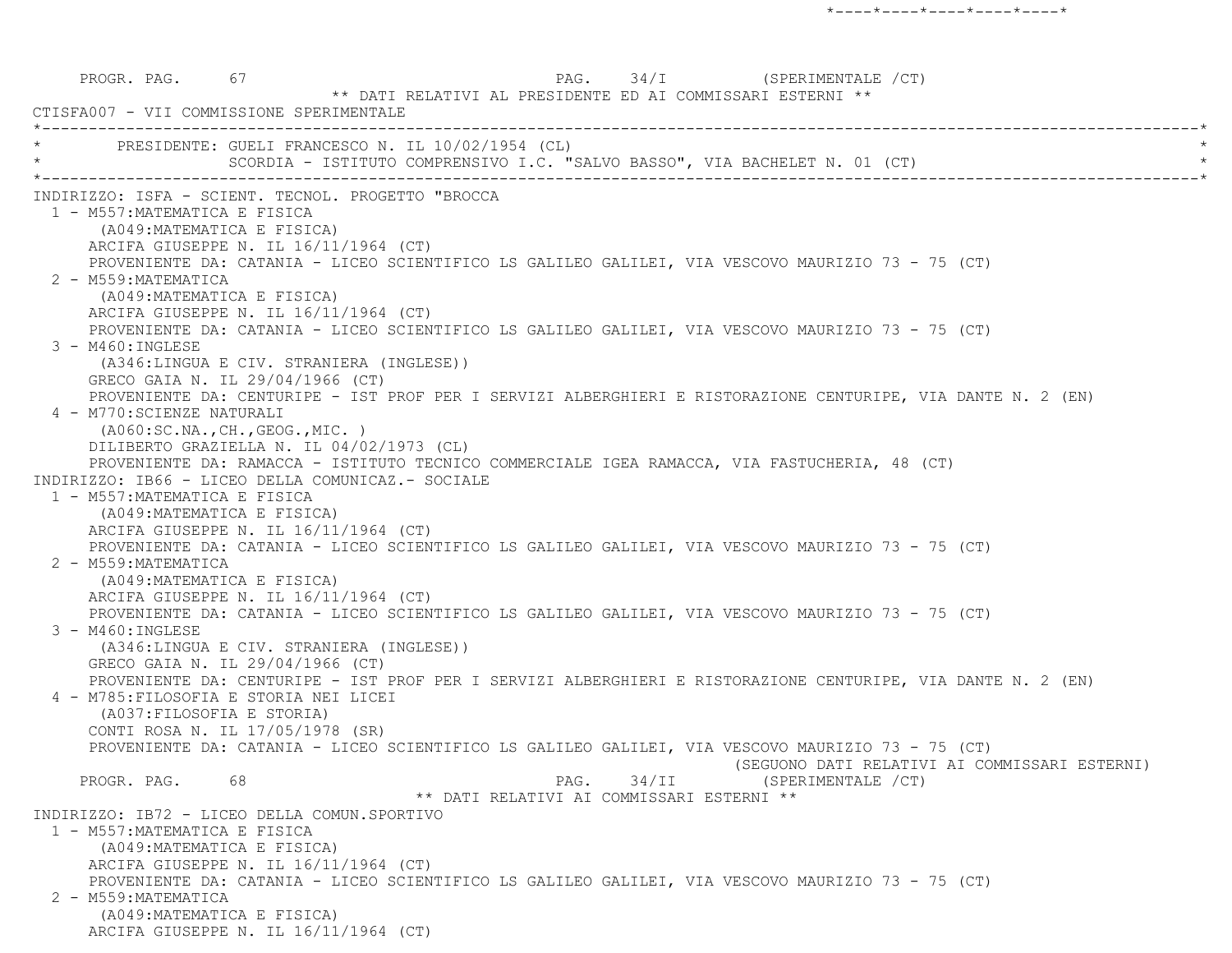PROVENIENTE DA: CATANIA - LICEO SCIENTIFICO LS GALILEO GALILEI, VIA VESCOVO MAURIZIO 73 - 75 (CT) 3 - M460:INGLESE (A346:LINGUA E CIV. STRANIERA (INGLESE)) GRECO GAIA N. IL 29/04/1966 (CT) PROVENIENTE DA: CENTURIPE - IST PROF PER I SERVIZI ALBERGHIERI E RISTORAZIONE CENTURIPE, VIA DANTE N. 2 (EN) 4 - M785:FILOSOFIA E STORIA NEI LICEI (A037:FILOSOFIA E STORIA) CONTI ROSA N. IL 17/05/1978 (SR) PROVENIENTE DA: CATANIA - LICEO SCIENTIFICO LS GALILEO GALILEI, VIA VESCOVO MAURIZIO 73 - 75 (CT) INDIRIZZO: IB68 - LICEO COMUN.CIVILTA'COMPARATE 1 - M557:MATEMATICA E FISICA (A049:MATEMATICA E FISICA) ARCIFA GIUSEPPE N. IL 16/11/1964 (CT) PROVENIENTE DA: CATANIA - LICEO SCIENTIFICO LS GALILEO GALILEI, VIA VESCOVO MAURIZIO 73 - 75 (CT) 2 - M559:MATEMATICA (A049:MATEMATICA E FISICA) ARCIFA GIUSEPPE N. IL 16/11/1964 (CT) PROVENIENTE DA: CATANIA - LICEO SCIENTIFICO LS GALILEO GALILEI, VIA VESCOVO MAURIZIO 73 - 75 (CT) 3 - M460:INGLESE (A346:LINGUA E CIV. STRANIERA (INGLESE)) GRECO GAIA N. IL 29/04/1966 (CT) PROVENIENTE DA: CENTURIPE - IST PROF PER I SERVIZI ALBERGHIERI E RISTORAZIONE CENTURIPE, VIA DANTE N. 2 (EN) 4 - M785:FILOSOFIA E STORIA NEI LICEI (A037:FILOSOFIA E STORIA) CONTI ROSA N. IL 17/05/1978 (SR) PROVENIENTE DA: CATANIA - LICEO SCIENTIFICO LS GALILEO GALILEI, VIA VESCOVO MAURIZIO 73 - 75 (CT) INDIRIZZO: IA67 - PEDAGOGICO-ARTISTICO 1 - SM57:PEDAGOGIA (A036:FILOSOFIA,PSICOL. E SC.DELL'EDUC) PIGNATO SERGIO N. IL 28/12/1960 (CT) PROVENIENTE DA: PATERNO' - ISTITUTO MAGISTRALE LICEO STATALE FRANCESCO DE SA, VIA FOGAZZARO,18 (CT) (SEGUONO DATI RELATIVI AI COMMISSARI ESTERNI) PROGR. PAG. 69 69 PAG. 94/III (SPERIMENTALE /CT) \*\* DATI RELATIVI AI COMMISSARI ESTERNI \*\* 2 - SL32:MATEMATICA (A047:MATEMATICA) TRINGALI ELIO N. IL 05/11/1951 (CT) PROVENIENTE DA: SAN GIOVANNI LA PUNTA - ISTITUTO TECNICO INDUSTRIALE ITI "G. FERRARIS", VIA G. MOTTA N.85 (CT) 3 - Z151:LINGUA STRANIERA (INGLESE) (A346:LINGUA E CIV. STRANIERA (INGLESE) GRECO GAIA N. IL 29/04/1966 (CT) PROVENIENTE DA: CENTURIPE - IST PROF PER I SERVIZI ALBERGHIERI E RISTORAZIONE CENTURIPE, VIA DANTE N. 2 (EN) PROGR. PAG. 70 70 PAG. PAG. 34/IV (SPERIMENTALE /CT) UFFICIO SCOLASTICO REGIONE SICILIA A.S. 2012/2013 PROVINCIA DI CATANIA CTISFN001 - I COMMISSIONE SPERIMENTALE \*\* DATI RELATIVI ALLE CLASSI DELLA CONFIGURAZIONE \*\* ISTITUTO PRIMA SEDE: GIARRE - LICEO SCIENTIFICO LS LEONARDO, VIA VENETO S.N. (CT) \*--------\*------------\*-------------------------------------------------------------------------------------------------------\*\* CLASSE \* ISTITUTO \* SEZIONE\* INDIRIZZO \*PNI\*IFP\* CANDIDATI \* LINGUE \*

 \* \* \* \* \* \* \*INT.\*EST.\*BRA.\*IPO.\*MER.\* STRANIERE \* \*--------\*------------\*-------------------------------------------------------------------------------------------------------\*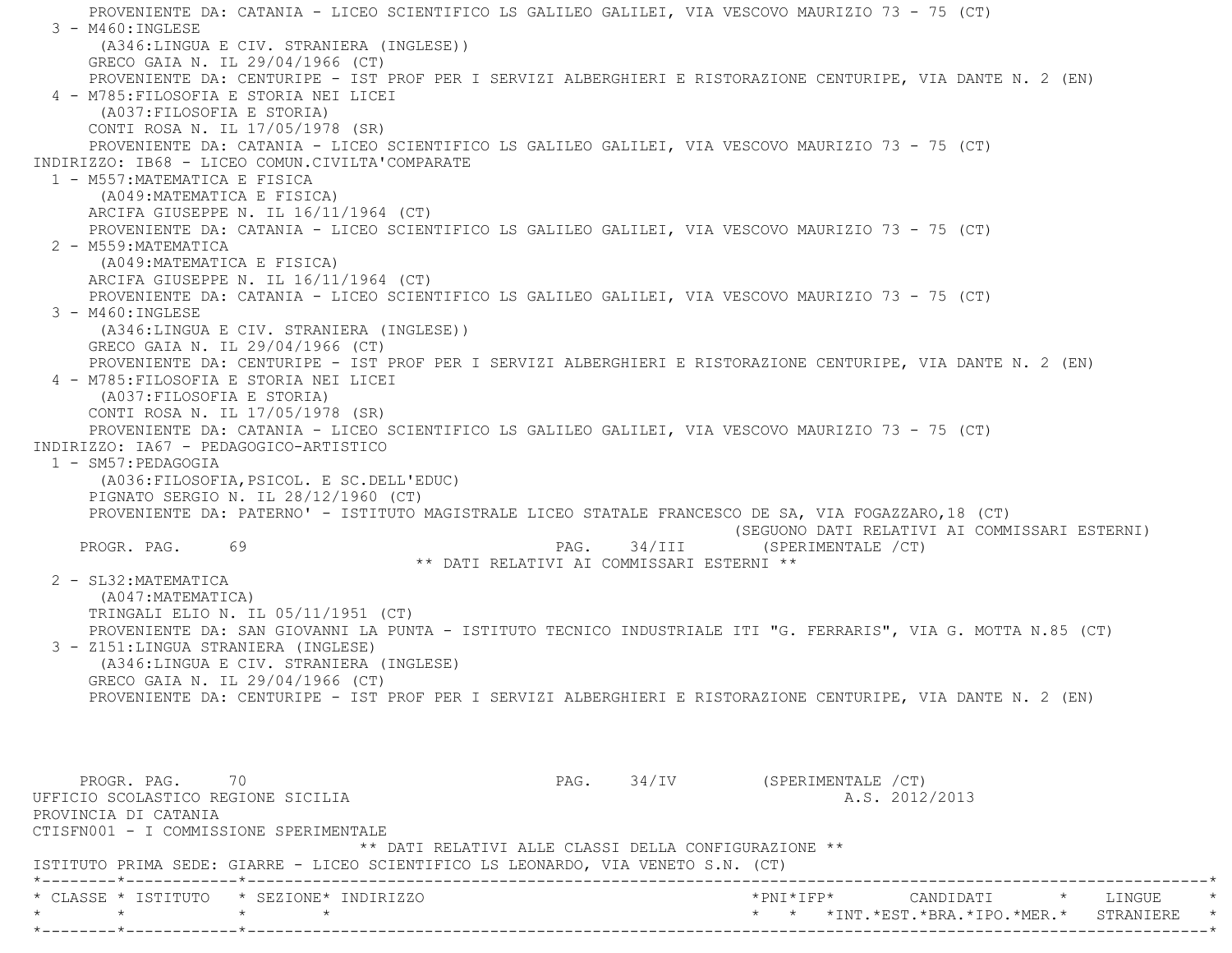| 1                                                                                                                      | * CTPS05000X * A $\quad$ * ISFN - SCIENTIFICO PROGETTO "BROCCA" $\quad$ * * * 22 * *                                                                                                                                            | $\star$ $\star$ $\star$ T                                                                                                                                                                                                            |
|------------------------------------------------------------------------------------------------------------------------|---------------------------------------------------------------------------------------------------------------------------------------------------------------------------------------------------------------------------------|--------------------------------------------------------------------------------------------------------------------------------------------------------------------------------------------------------------------------------------|
|                                                                                                                        | 2 * CTPS05000X * H * ISFN - SCIENTIFICO PROGETTO "BROCCA" * * * 20 *                                                                                                                                                            | $\star$ T                                                                                                                                                                                                                            |
|                                                                                                                        |                                                                                                                                                                                                                                 | $*$ - - - - $*$ - - - - $*$ - - - - $*$ - - - - $*$ - - - - $*$                                                                                                                                                                      |
| PROGR. PAG. 71<br>CTISFN001 - I COMMISSIONE SPERIMENTALE                                                               | ** DATI RELATIVI AL PRESIDENTE ED AI COMMISSARI ESTERNI **                                                                                                                                                                      | PAG. 35/I (SPERIMENTALE /CT)                                                                                                                                                                                                         |
|                                                                                                                        | PRESIDENTE: GRECO SILIO N. IL 12/05/1957 (CT)<br>BRONTE - ISTITUTO TECNICO COMMERCIALE BENEDETTO RADICE, VIA SARAJEVO, 1 (CT)                                                                                                   |                                                                                                                                                                                                                                      |
| 2 - SG82: FILOSOFIA<br>(A037: FILOSOFIA E STORIA)<br>3 - SB01:BIOLOGIA                                                 | CONDORELLI GIUSEPPE N. IL 17/03/1972 (CT)<br>PROVENIENTE DA: PALAGONIA - LICEO SCIENTIFICO L.SCIENTIFICO (SEZ.ASS.I.I.S., VIA PITAGORA S.N.C. (CT)<br>(AO60:SC.NA., CH., GEOG., MIC. )<br>MOBILIA CARMELA N. IL 12/01/1957 (CT) | PROVENIENTE DA: CALTAGIRONE - LICEO SCIENTIFICO LICEO SCIENTIFICO STATALE "E., VIA PIERSANTI MATTARELLA, 21 (CT)<br>PROVENIENTE DA: ADRANO - IST TEC COMMERCIALE E PER GEOMETRI PIETRO BRANCHINA, VIA SAN TOMMASO D'AQUINO S.N. (CT) |
| PROGR. PAG. 72<br>UFFICIO SCOLASTICO REGIONE SICILIA<br>PROVINCIA DI CATANIA<br>CTISFP001 - I COMMISSIONE SPERIMENTALE | ** DATI RELATIVI ALLE CLASSI DELLA CONFIGURAZIONE **<br>ISTITUTO PRIMA SEDE: CATANIA - ISTITUTO MAGISTRALE LICEO STATALE "G. TURRISI COLO, VIA FABIO FILZI, 24 (CT)                                                             | PAG. 35/II (SPERIMENTALE /CT)<br>A.S. 2012/2013                                                                                                                                                                                      |
|                                                                                                                        | * CLASSE * ISTITUTO * SEZIONE* INDIRIZZO                                                                                                                                                                                        | *PNI*IFP*<br>CANDIDATI * LINGUE<br>* * * *INT. *EST. *BRA. *IPO. *MER. * STRANIERE                                                                                                                                                   |
|                                                                                                                        |                                                                                                                                                                                                                                 | * CTPM020005 * E * ISFP - SOCIO PSICOPEDAG. (PR. "BROCCA") * * * 23 * * * * * * * I                                                                                                                                                  |
| ._____*____________*______________                                                                                     | 2 * CTPM020005 * G * ISFP - SOCIO PSICOPEDAG. (PR. "BROCCA")                                                                                                                                                                    | $\star$ $\star$ $\star$ 23 $\star$<br>$\star$ T                                                                                                                                                                                      |
|                                                                                                                        |                                                                                                                                                                                                                                 | $*$ 46 * * *<br>TOTALI                                                                                                                                                                                                               |

PROGR. PAG. 73 73 PAG. 36/I (SPERIMENTALE /CT) \*\* DATI RELATIVI AL PRESIDENTE ED AI COMMISSARI ESTERNI \*\* CTISFP001 - I COMMISSIONE SPERIMENTALE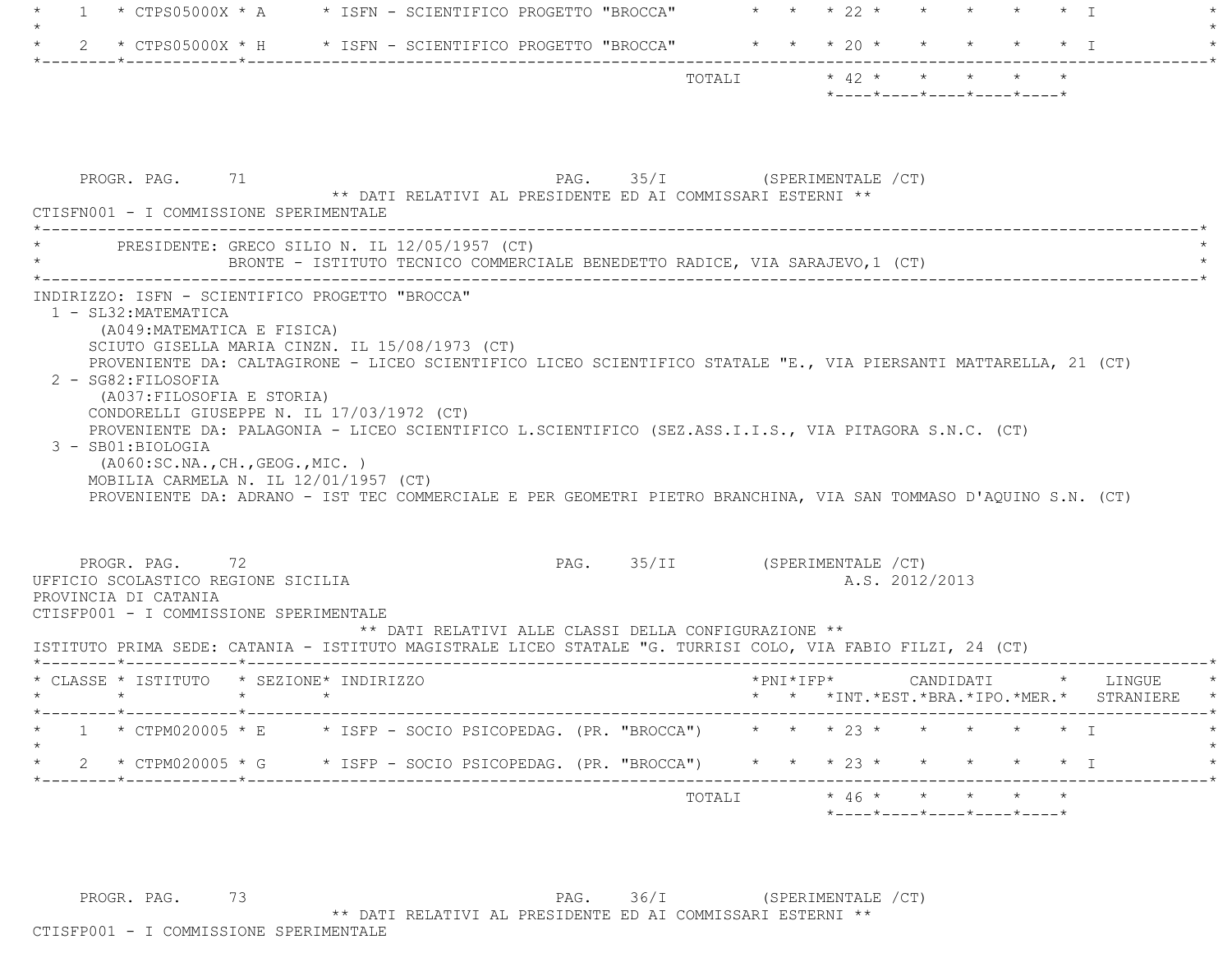\*----------------------------------------------------------------------------------------------------------------------------\*PRESIDENTE: LIGRESTI SANTO N. IL 04/11/1947 (CT) CATANIA - SCUOLA PRIMO GRADO C.B.CAVOUR - CATANIA, VIA CARBONE, 6 (CT) \*----------------------------------------------------------------------------------------------------------------------------\* INDIRIZZO: ISFP - SOCIO PSICOPEDAG. (PR. "BROCCA") 1 - M670:PEDAGOGIA (A036:FILOSOFIA,PSICOL. E SC.DELL'EDUC) ANSALDI ROSSELLA N. IL 06/03/1957 (CT) PROVENIENTE DA: ACIREALE - ISTITUTO MAGISTRALE IM REGINA ELENA, VIA COLLEGIO PENNISI, 13 (CT) 2 - SG82:FILOSOFIA (A037:FILOSOFIA E STORIA) GULLOTTA GIOVANNI N. IL 18/11/1965 (CT) PROVENIENTE DA: RAMACCA - LICEO SCIENTIFICO LICEO RAMACCA, VIA FASTUCHERIA, 48 (CT) 3 - SB01:BIOLOGIA (A060:SC.NA.,CH.,GEOG.,MIC. ) NUCIFORA MARIA TERESA N. IL 05/10/1961 (CT) PROVENIENTE DA: CATANIA - LICEO CLASSICO LC "MARIO CUTELLI", VIA FIRENZE 202 (CT) PROGR. PAG. 74 PAG. PAG. 36/II (SPERIMENTALE /CT) UFFICIO SCOLASTICO REGIONE SICILIA A.S. 2012/2013 PROVINCIA DI CATANIA CTISFP002 - II COMMISSIONE SPERIMENTALE \*\* DATI RELATIVI ALLE CLASSI DELLA CONFIGURAZIONE \*\* ISTITUTO PRIMA SEDE: CATANIA - ISTITUTO MAGISTRALE LICEO STATALE LOMBARDO RADICE, VIA IMPERIA 21 (CT) \*--------\*------------\*-------------------------------------------------------------------------------------------------------\* \* CLASSE \* ISTITUTO \* SEZIONE\* INDIRIZZO \*PNI\*IFP\* CANDIDATI \* LINGUE \* \* \* \* \* \* \* \*INT.\*EST.\*BRA.\*IPO.\*MER.\* STRANIERE \* \*--------\*------------\*-------------------------------------------------------------------------------------------------------\* \* 1 \* CTPM03000Q \* PC \* ISFP - SOCIO PSICOPEDAG. (PR. "BROCCA") \* \* \* 21 \* 2 \* \* \* \* I \*  $\star$ 2 \* CTPM03000Q \* PD \* ISFP - SOCIO PSICOPEDAG. (PR. "BROCCA") \* \* \* 25 \* \* \* \* \* I \* \* I \*--------\*------------\*-------------------------------------------------------------------------------------------------------\*TOTALI  $* 46 * 2 * * 1 * * *$ \*----\*----\*----\*----\*----\*

PROGR. PAG. 75 75 PAG. 37/I (SPERIMENTALE / CT) \*\* DATI RELATIVI AL PRESIDENTE ED AI COMMISSARI ESTERNI \*\* CTISFP002 - II COMMISSIONE SPERIMENTALE \*----------------------------------------------------------------------------------------------------------------------------\*PRESIDENTE: MITA ROSARIO N. IL 22/01/1972 (CT) CATANIA - ISTITUTO TECNICO INDUSTRIALE VACCARINI, VIA ORCHIDEA, 9 (CT) \*----------------------------------------------------------------------------------------------------------------------------\* INDIRIZZO: ISFP - SOCIO PSICOPEDAG. (PR. "BROCCA") 1 - M670:PEDAGOGIA (A036:FILOSOFIA,PSICOL. E SC.DELL'EDUC) FRIGERIO ERMINIA N. IL 07/04/1953 (CT) PROVENIENTE DA: CATANIA - ISTITUTO MAGISTRALE LICEO STATALE "G. TURRISI COLO, VIA FABIO FILZI, 24 (CT) 2 - SG82:FILOSOFIA (A037:FILOSOFIA E STORIA) VACANTE MARIA PIA RITA N. IL 26/10/1965 (SR) PROVENIENTE DA: GIARRE - LICEO SCIENTIFICO LS LEONARDO, VIA VENETO S.N. (CT)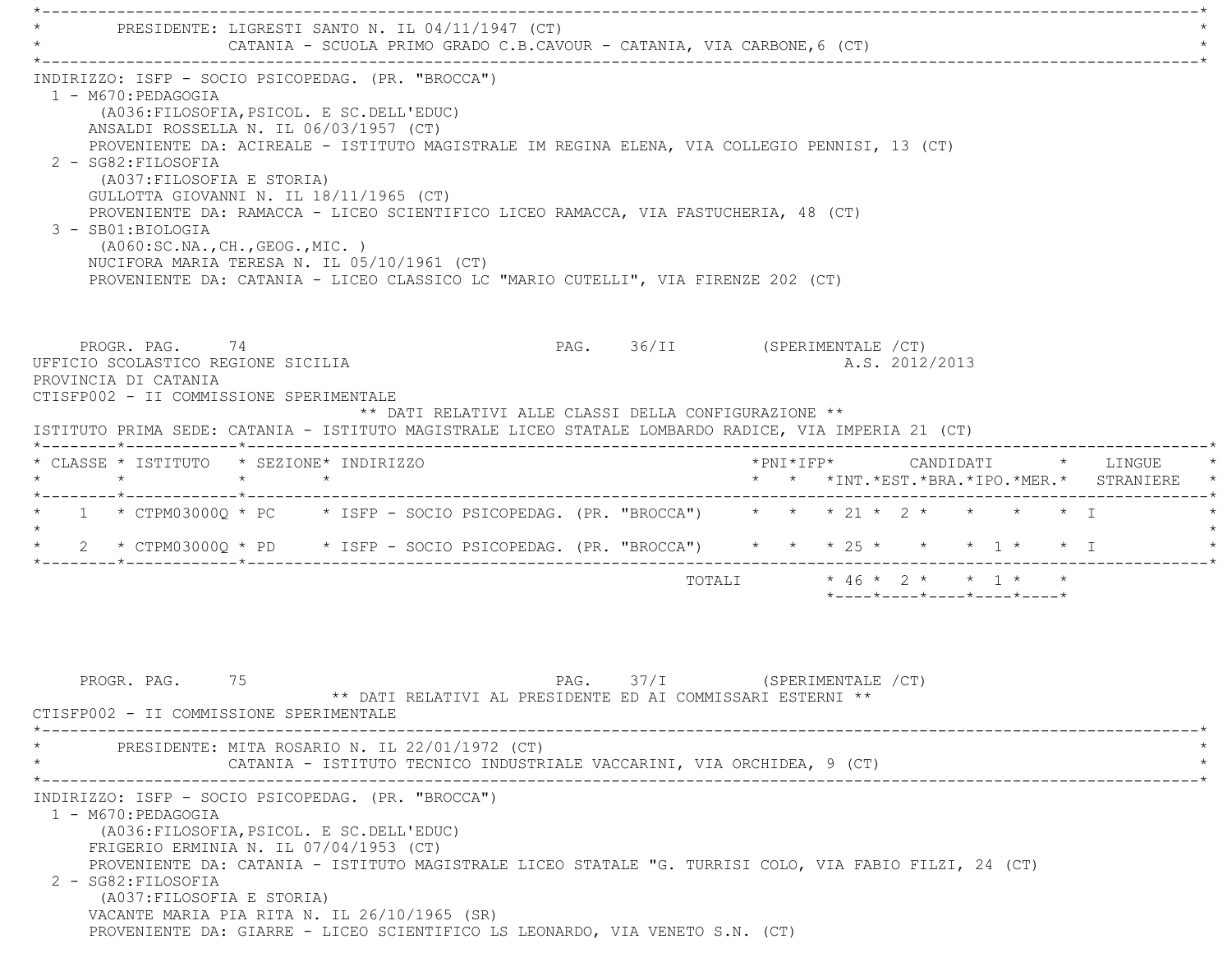3 - SB01:BIOLOGIA (A060:SC.NA.,CH.,GEOG.,MIC. ) DI MAURO PIETRA N. IL 28/04/1957 (CT) PROVENIENTE DA: CATANIA - IST PROF PER I SERVIZI SOCIALI IPSS L. MANGANO, VIA E. BESANA, 12/C (CT) PROGR. PAG. 76 76 PROGR. PAG. 37/II (SPERIMENTALE /CT) UFFICIO SCOLASTICO REGIONE SICILIA A.S. 2012/2013 PROVINCIA DI CATANIA CTISFP003 - III COMMISSIONE SPERIMENTALE \*\* DATI RELATIVI ALLE CLASSI DELLA CONFIGURAZIONE \*\* ISTITUTO PRIMA SEDE: CATANIA - ISTITUTO MAGISTRALE LICEO STATALE LOMBARDO RADICE, VIA IMPERIA 21 (CT) \*--------\*------------\*-------------------------------------------------------------------------------------------------------\*CLASSE \* ISTITUTO \* SEZIONE\* INDIRIZZO \*PNI\*IFP\* \* PNI\*IFP\* CANDIDATI \* LINGUE \* LINGUE \* \* LINGUE \* \* LINGUE \* \* \* \* \* \* \*INT.\*EST.\*BRA.\*IPO.\*MER.\* STRANIERE \* \*--------\*------------\*-------------------------------------------------------------------------------------------------------\* $1$  \* CTPM03000Q \* PF  $\rightarrow$  ISFP - SOCIO PSICOPEDAG. (PR. "BROCCA")  $\rightarrow$  \* \* \* 17 \* \* \* \* \* \* \* I  $\star$ 2 \* CTPM03000Q \* PE \* ISFP - SOCIO PSICOPEDAG. (PR. "BROCCA") \* \* \* 19 \* \* \* \* \* \* \* I \*--------\*------------\*-------------------------------------------------------------------------------------------------------\*TOTALI  $* 36 * * * * * * * * * *$  \*----\*----\*----\*----\*----\*PROGR. PAG. 77 PAG. 38/I (SPERIMENTALE /CT) \*\* DATI RELATIVI AL PRESIDENTE ED AI COMMISSARI ESTERNI \*\* CTISFP003 - III COMMISSIONE SPERIMENTALE \*----------------------------------------------------------------------------------------------------------------------------\*PRESIDENTE: TRICOMI AURORA N. IL 10/04/1953 (CT) CATANIA - LICEO SCIENTIFICO LS BOGGIO LERA, VIA V. EMANUELE 346 (CT) \*----------------------------------------------------------------------------------------------------------------------------\* INDIRIZZO: ISFP - SOCIO PSICOPEDAG. (PR. "BROCCA") 1 - M670:PEDAGOGIA (A036:FILOSOFIA,PSICOL. E SC.DELL'EDUC) VINCIGUERRA GIULIA N. IL 24/04/1949 (AG) PROVENIENTE DA: CATANIA - ISTITUTO MAGISTRALE LICEO STATALE "G. TURRISI COLO, VIA FABIO FILZI, 24 (CT) 2 - SG82:FILOSOFIA (A037:FILOSOFIA E STORIA) MIRABELLA MONICA N. IL 16/03/1976 (CT) PROVENIENTE DA: RAMACCA - LICEO SCIENTIFICO LICEO RAMACCA, VIA FASTUCHERIA, 48 (CT) 3 - SB01:BIOLOGIA (A060:SC.NA.,CH.,GEOG.,MIC. ) COSENTINO ANDREA N. IL 14/09/1972 (CT) PROVENIENTE DA: SAN GIOVANNI LA PUNTA - IST TEC COMMERCIALE E PER GEOMETRI IIS "ENRICO DE NICOLA", VIA G. MOTTA N.87 (CT PROGR. PAG. 78 78 PAG. 98/II (SPERIMENTALE /CT) UFFICIO SCOLASTICO REGIONE SICILIA A.S. 2012/2013 PROVINCIA DI CATANIA CTISFP004 - IV COMMISSIONE SPERIMENTALE\*\* DATI RELATIVI ALLE CLASSI DELLA CONFIGURAZIONE \*\*

ISTITUTO PRIMA SEDE: BIANCAVILLA - ISTITUTO MAGISTRALE BIANCAVILLA, VIA SAN PLACIDO (CT)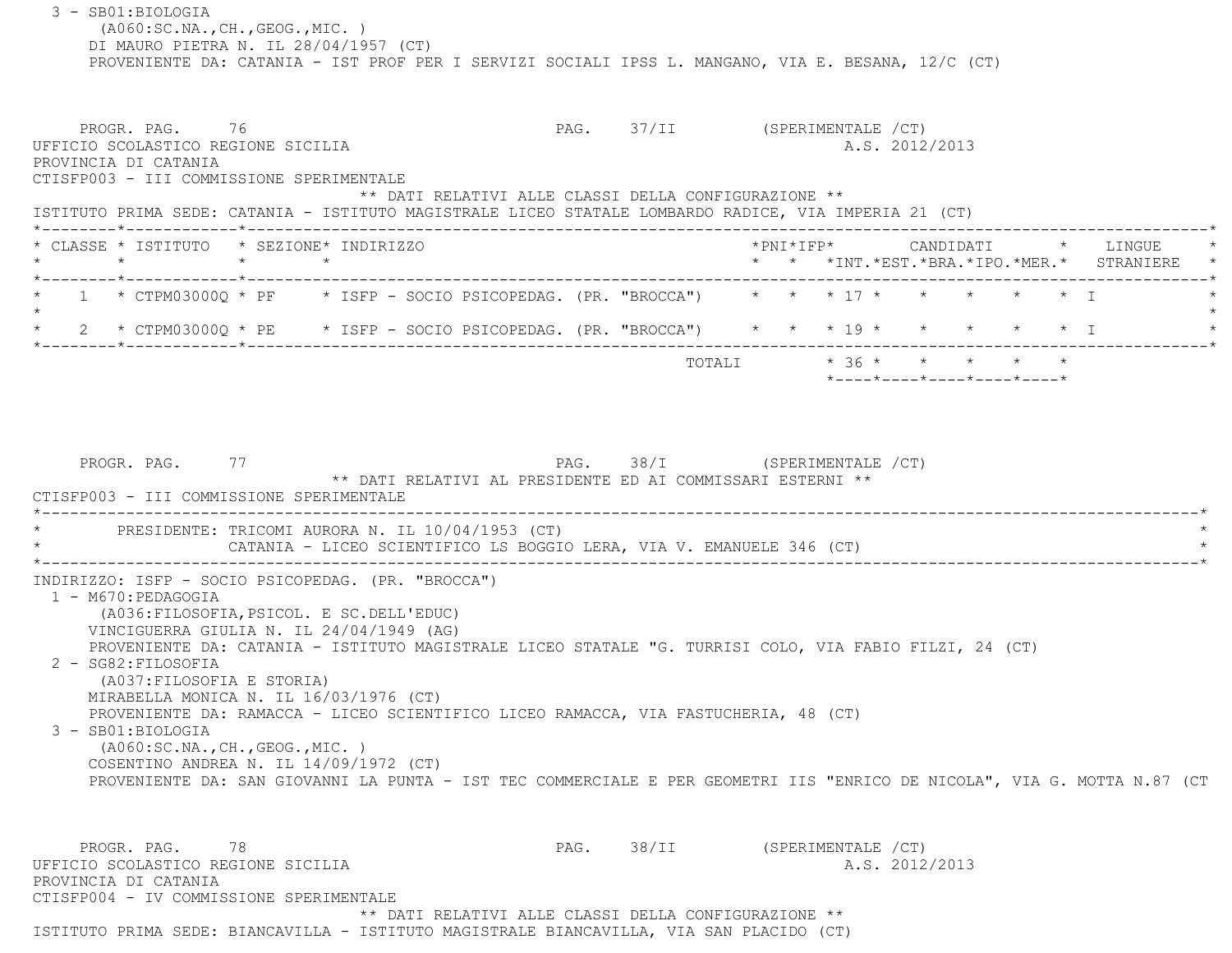|                                                                                                         | * CLASSE * ISTITUTO * SEZIONE* INDIRIZZO                                                                                                                                                                                                                                                                                                                                                                                                                                                                            |                    |  |                                                            |                               |                         |  |                |                                                  |  | *PNI*IFP*     CANDIDATI    *   LINGUE                                                                                                         |
|---------------------------------------------------------------------------------------------------------|---------------------------------------------------------------------------------------------------------------------------------------------------------------------------------------------------------------------------------------------------------------------------------------------------------------------------------------------------------------------------------------------------------------------------------------------------------------------------------------------------------------------|--------------------|--|------------------------------------------------------------|-------------------------------|-------------------------|--|----------------|--------------------------------------------------|--|-----------------------------------------------------------------------------------------------------------------------------------------------|
|                                                                                                         | 1 * CTPM012017 * A * ISFP - SOCIO PSICOPEDAG. (PR. "BROCCA") * * * 16 * * * * * * * T                                                                                                                                                                                                                                                                                                                                                                                                                               |                    |  |                                                            |                               |                         |  |                |                                                  |  |                                                                                                                                               |
|                                                                                                         | * 2 * CTPM012017 * C * ISFP - SOCIO PSICOPEDAG. (PR. "BROCCA") * * * 14 * * * * * * * I                                                                                                                                                                                                                                                                                                                                                                                                                             |                    |  |                                                            |                               |                         |  |                |                                                  |  |                                                                                                                                               |
|                                                                                                         |                                                                                                                                                                                                                                                                                                                                                                                                                                                                                                                     |                    |  |                                                            |                               | TOTALI * 30 * * * * * * |  |                | $*$ ---- $*$ ---- $*$ ---- $*$ ---- $*$ ---- $*$ |  |                                                                                                                                               |
|                                                                                                         | PROGR. PAG. 79<br>CTISFP004 - IV COMMISSIONE SPERIMENTALE                                                                                                                                                                                                                                                                                                                                                                                                                                                           |                    |  | ** DATI RELATIVI AL PRESIDENTE ED AI COMMISSARI ESTERNI ** | PAG. 39/I (SPERIMENTALE /CT)  |                         |  |                |                                                  |  |                                                                                                                                               |
|                                                                                                         | * PRESIDENTE: PULIATTI RITA N. IL 24/04/1952 (SR)                                                                                                                                                                                                                                                                                                                                                                                                                                                                   |                    |  |                                                            |                               |                         |  |                |                                                  |  | MILITELLO IN VAL DI CATANIA - IST TEC COMMERCIALE E PER GEOMETRI V. E. ORLANDO, C.DA PIANO MOLE S. N. (C*                                     |
|                                                                                                         | PROVENIENTE DA: CATANIA - IST PROF PER I SERVIZI SOCIALI IPSS L. MANGANO, VIA E. BESANA, 12/C (CT)<br>2 - SG82: FILOSOFIA<br>(A037:FILOSOFIA E STORIA)<br>BUSCEMA MARIA N. IL 21/08/1966 (RG)<br>PROVENIENTE DA: SCORDIA - LICEO SCIENTIFICO LS ETTORE MAJORANA - SCORDIA, VIA LUIGI CAPUANA 36 (CT)<br>3 - SB01:BIOLOGIA<br>( A060:SC.NA., CH., GEOG., MIC. )<br>GRECO SALVATORE N. IL 21/06/1960 (CT)<br>PROVENIENTE DA: CALTAGIRONE - ISTITUTO D'ARTE IA ISTITUTO D'ARTE CALTAGIRONE, VIA EX MATRICE N. 153 (CT) |                    |  |                                                            |                               |                         |  |                |                                                  |  |                                                                                                                                               |
|                                                                                                         | PROGR. PAG. 80<br>UFFICIO SCOLASTICO REGIONE SICILIA<br>PROVINCIA DI CATANIA<br>CTISFP005 - V COMMISSIONE SPERIMENTALE                                                                                                                                                                                                                                                                                                                                                                                              |                    |  | ** DATI RELATIVI ALLE CLASSI DELLA CONFIGURAZIONE **       | PAG. 39/II (SPERIMENTALE /CT) |                         |  | A.S. 2012/2013 |                                                  |  |                                                                                                                                               |
|                                                                                                         |                                                                                                                                                                                                                                                                                                                                                                                                                                                                                                                     |                    |  |                                                            |                               |                         |  |                |                                                  |  |                                                                                                                                               |
| ISTITUTO PRIMA SEDE: GIARRE - LICEO CLASSICO LICEO CLASSICO E LICEO SCIENZE, VIA PADRE AMBROGIO, 1 (CT) |                                                                                                                                                                                                                                                                                                                                                                                                                                                                                                                     |                    |  |                                                            |                               |                         |  |                |                                                  |  |                                                                                                                                               |
|                                                                                                         | * CLASSE * ISTITUTO * SEZIONE* INDIRIZZO<br>$\star$                                                                                                                                                                                                                                                                                                                                                                                                                                                                 | $\star$<br>$\star$ |  |                                                            |                               |                         |  |                |                                                  |  |                                                                                                                                               |
|                                                                                                         | 1 * CTPC00101L * E * ISFP - SOCIO PSICOPEDAG. (PR. "BROCCA") * * * 27 * 1 * * * * * * I                                                                                                                                                                                                                                                                                                                                                                                                                             |                    |  |                                                            |                               |                         |  |                |                                                  |  |                                                                                                                                               |
|                                                                                                         | 2 * CTPC00101L * F * IE10 - SOCIO PSICOPEDAG. (BROCCA-MUSICA) * * * * 19 * * * * * * * I                                                                                                                                                                                                                                                                                                                                                                                                                            |                    |  |                                                            |                               |                         |  |                |                                                  |  | $*PNI*IFP* \qquad \qquad \text{CANDIDATI} \qquad \qquad * \qquad \text{LINGUE} \qquad \qquad *$<br>* * *INT.*EST.*BRA.*IPO.*MER.* STRANIERE * |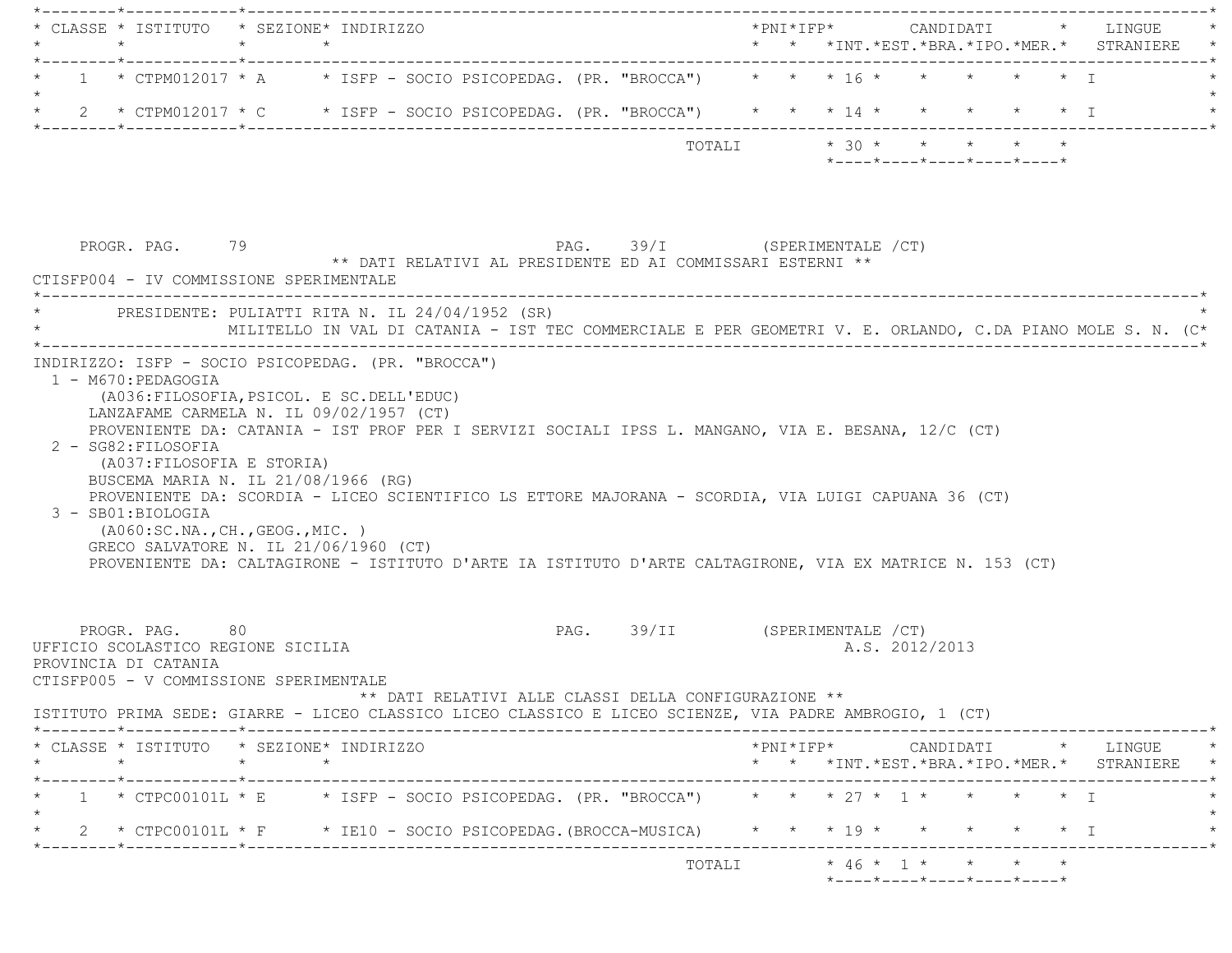| PROGR. PAG.<br>CTISFP005 - V COMMISSIONE SPERIMENTALE                                                                                                                                          | 81                                                                                                                                                                                                                                                                                                                                                                                                                                                                                                                                                                                                                                                                                                                     | ** DATI RELATIVI AL PRESIDENTE ED AI COMMISSARI ESTERNI ** | PAG. 40/I (SPERIMENTALE /CT)                                                                                                                                                                                                                                                                                                                                                                                                                         |
|------------------------------------------------------------------------------------------------------------------------------------------------------------------------------------------------|------------------------------------------------------------------------------------------------------------------------------------------------------------------------------------------------------------------------------------------------------------------------------------------------------------------------------------------------------------------------------------------------------------------------------------------------------------------------------------------------------------------------------------------------------------------------------------------------------------------------------------------------------------------------------------------------------------------------|------------------------------------------------------------|------------------------------------------------------------------------------------------------------------------------------------------------------------------------------------------------------------------------------------------------------------------------------------------------------------------------------------------------------------------------------------------------------------------------------------------------------|
|                                                                                                                                                                                                | PRESIDENTE: BATTIATO ANNA MARIA N. IL 12/07/1947 (CT)<br>ADRANO - ISTITUTO COMPRENSIVO II- ISTITUTO COMPRENSIVO ADRAN, VIA ROMA, 42 (CT)                                                                                                                                                                                                                                                                                                                                                                                                                                                                                                                                                                               |                                                            |                                                                                                                                                                                                                                                                                                                                                                                                                                                      |
| 1 - M670: PEDAGOGIA<br>2 - SG82: FILOSOFIA<br>(A037: FILOSOFIA E STORIA)<br>3 - SB01:BIOLOGIA<br>1 - M670: PEDAGOGIA<br>2 - SG82: FILOSOFIA<br>(A037: FILOSOFIA E STORIA)<br>3 - SB01:BIOLOGIA | INDIRIZZO: ISFP - SOCIO PSICOPEDAG. (PR. "BROCCA")<br>(A036: FILOSOFIA, PSICOL. E SC. DELL'EDUC)<br>BORZI' MARIA PIA N. IL 12/08/1964 (CT)<br>DI GREGORIO GIUSEPPE N. IL 22/01/1959 (CT)<br>( A060:SC.NA., CH., GEOG., MIC. )<br>ALEO LUCIA N. IL 21/12/1958 (CT)<br>PROVENIENTE DA: ACIREALE - LICEO SCIENTIFICO LS ARCHIMEDE, VIA L. ARIOSTO, N.37 (CT)<br>INDIRIZZO: IE10 - SOCIO PSICOPEDAG. (BROCCA-MUSICA)<br>(A036: FILOSOFIA, PSICOL. E SC. DELL'EDUC)<br>BORZI' MARIA PIA N. IL 12/08/1964 (CT)<br>DI GREGORIO GIUSEPPE N. IL 22/01/1959 (CT)<br>(AO60:SC.NA., CH., GEOG., MIC. )<br>ALEO LUCIA N. IL 21/12/1958 (CT)<br>PROVENIENTE DA: ACIREALE - LICEO SCIENTIFICO LS ARCHIMEDE, VIA L. ARIOSTO, N.37 (CT) |                                                            | PROVENIENTE DA: PATERNO' - ISTITUTO MAGISTRALE LICEO STATALE FRANCESCO DE SA, VIA FOGAZZARO, 18 (CT)<br>PROVENIENTE DA: CALTAGIRONE - LICEO SCIENTIFICO LICEO SCIENTIFICO STATALE "E., VIA PIERSANTI MATTARELLA, 21 (CT)<br>PROVENIENTE DA: PATERNO' - ISTITUTO MAGISTRALE LICEO STATALE FRANCESCO DE SA, VIA FOGAZZARO, 18 (CT)<br>PROVENIENTE DA: CALTAGIRONE - LICEO SCIENTIFICO LICEO SCIENTIFICO STATALE "E., VIA PIERSANTI MATTARELLA, 21 (CT) |
| PROGR. PAG. 82<br>UFFICIO SCOLASTICO REGIONE SICILIA<br>PROVINCIA DI CATANIA                                                                                                                   |                                                                                                                                                                                                                                                                                                                                                                                                                                                                                                                                                                                                                                                                                                                        |                                                            | PAG. 40/II (SPERIMENTALE / CT)<br>A.S. 2012/2013                                                                                                                                                                                                                                                                                                                                                                                                     |
| CTISFP006 - VI COMMISSIONE SPERIMENTALE                                                                                                                                                        |                                                                                                                                                                                                                                                                                                                                                                                                                                                                                                                                                                                                                                                                                                                        | ** DATI RELATIVI ALLE CLASSI DELLA CONFIGURAZIONE **       | ISTITUTO PRIMA SEDE: CASTIGLIONE DI SICILIA - ISTITUTO MAGISTRALE LICEO SCIENZE UMANE, VIA MARCONI, S.N. (CT)                                                                                                                                                                                                                                                                                                                                        |
|                                                                                                                                                                                                | * CLASSE * ISTITUTO * SEZIONE* INDIRIZZO<br>$\star$                                                                                                                                                                                                                                                                                                                                                                                                                                                                                                                                                                                                                                                                    |                                                            | *PNI*IFP* CANDIDATI * LINGUE *<br>* * *INT.*EST.*BRA.*IPO.*MER.* STRANIERE *                                                                                                                                                                                                                                                                                                                                                                         |
|                                                                                                                                                                                                |                                                                                                                                                                                                                                                                                                                                                                                                                                                                                                                                                                                                                                                                                                                        |                                                            | 1 * CTPM00101R * A $\quad$ * ISFP - SOCIO PSICOPEDAG. (PR. "BROCCA") $\quad$ * * * 18 * * * * * * * * I                                                                                                                                                                                                                                                                                                                                              |
|                                                                                                                                                                                                | ISTITUTO SECONDA SEDE: RANDAZZO - L.R. PAR. ISTITUTO MAGISTRALE S.BASILIO, P.ZA DON GUIDANZIO (CT)                                                                                                                                                                                                                                                                                                                                                                                                                                                                                                                                                                                                                     |                                                            |                                                                                                                                                                                                                                                                                                                                                                                                                                                      |
| $\star$                                                                                                                                                                                        | * CLASSE * ISTITUTO * SEZIONE* INDIRIZZO<br>$\star$ $\star$                                                                                                                                                                                                                                                                                                                                                                                                                                                                                                                                                                                                                                                            |                                                            | * * *INT.*EST.*BRA.*IPO.*MER.* STRANIERE *                                                                                                                                                                                                                                                                                                                                                                                                           |
|                                                                                                                                                                                                |                                                                                                                                                                                                                                                                                                                                                                                                                                                                                                                                                                                                                                                                                                                        |                                                            | * 2 * CTPM37500X * A * ISFP - SOCIO PSICOPEDAG. (PR. "BROCCA") * * * 9 * 2 * * * * * I                                                                                                                                                                                                                                                                                                                                                               |
|                                                                                                                                                                                                |                                                                                                                                                                                                                                                                                                                                                                                                                                                                                                                                                                                                                                                                                                                        |                                                            | TOTALI * 27 * 2 * * * * *                                                                                                                                                                                                                                                                                                                                                                                                                            |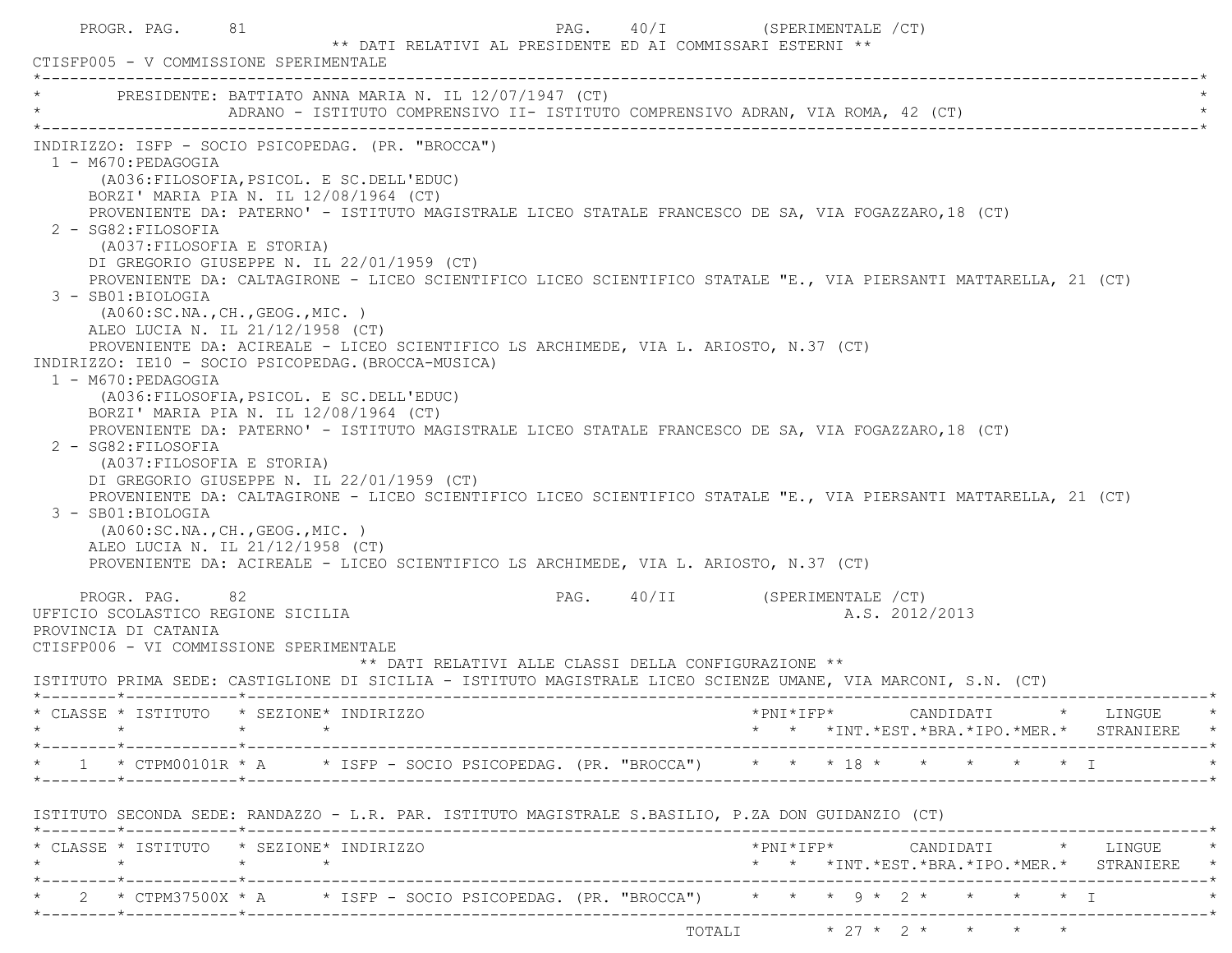PROGR. PAG. 83 PAG. 41/I (SPERIMENTALE /CT) \*\* DATI RELATIVI AL PRESIDENTE ED AI COMMISSARI ESTERNI \*\* CTISFP006 - VI COMMISSIONE SPERIMENTALE \*----------------------------------------------------------------------------------------------------------------------------\*PRESIDENTE: PARISI ORAZIO N. IL 03/02/1964 (CT) GIARRE - LICEO SCIENTIFICO LS LEONARDO, VIA VENETO S.N. (CT) \*----------------------------------------------------------------------------------------------------------------------------\* INDIRIZZO: ISFP - SOCIO PSICOPEDAG. (PR. "BROCCA") 1 - M670:PEDAGOGIA (A036:FILOSOFIA,PSICOL. E SC.DELL'EDUC) BONINA SARETTA N. IL 19/02/1953 (ME) PROVENIENTE DA: CATANIA - IST PROF PER I SERVIZI SOCIALI IPSS L. MANGANO, VIA E. BESANA, 12/C (CT) 2 - SG82:FILOSOFIA (A037:FILOSOFIA E STORIA) RUSSO ROSARIO N. IL 01/01/1952 (CT) PROVENIENTE DA: GIARRE - LICEO SCIENTIFICO LS LEONARDO, VIA VENETO S.N. (CT) 3 - SB01:BIOLOGIA (A060:SC.NA.,CH.,GEOG.,MIC. ) PRIVITERA MARIA GIUSEPPINA N. IL 12/09/1957 (CT) PROVENIENTE DA: PATERNO' - LICEO SCIENTIFICO LS FERMI, CORSO DEL POPOLO, N.1 (CT) PROGR. PAG. 84 84 PAG. 41/II (SPERIMENTALE /CT) UFFICIO SCOLASTICO REGIONE SICILIA A.S. 2012/2013 PROVINCIA DI CATANIA CTISFP007 - VII COMMISSIONE SPERIMENTALE \*\* DATI RELATIVI ALLE CLASSI DELLA CONFIGURAZIONE \*\* ISTITUTO PRIMA SEDE: NICOLOSI - L.R. PAR. ISTITUTO MAGISTRALE S.LUCIA, V.F.LLI GEMELLARO 81 (CT) \*--------\*------------\*-------------------------------------------------------------------------------------------------------\* \* CLASSE \* ISTITUTO \* SEZIONE\* INDIRIZZO \*PNI\*IFP\* CANDIDATI \* LINGUE \* \* \* \* \* \* \* \*INT.\*EST.\*BRA.\*IPO.\*MER.\* STRANIERE \* \*--------\*------------\*-------------------------------------------------------------------------------------------------------\*\* 1 \* CTPM21500B \* A \* ISFP - SOCIO PSICOPEDAG. (PR. "BROCCA") \* \* \* 18 \* 3 \* \* \* \* \* \* T \*--------\*------------\*-------------------------------------------------------------------------------------------------------\* ISTITUTO SECONDA SEDE: GIARRE - L.R. PAR. ISTITUTO MAGISTRALE IL POLITECNICO, VIA CORSO MATTEOTTI 42/44 (CT) \*--------\*------------\*-------------------------------------------------------------------------------------------------------\* \* CLASSE \* ISTITUTO \* SEZIONE\* INDIRIZZO \*PNI\*IFP\* CANDIDATI \* LINGUE \* \* \* \* \* \* \* \*INT.\*EST.\*BRA.\*IPO.\*MER.\* STRANIERE \* \*--------\*------------\*-------------------------------------------------------------------------------------------------------\*\* 2 \* CTPM40500E \* A \* ISFP - SOCIO PSICOPEDAG. (PR. "BROCCA") \* \* \* 22 \* 11 \* \* \* \* \* \*--------\*------------\*-------------------------------------------------------------------------------------------------------\* $\texttt{TOTAL} \qquad \qquad \star \; \; 40 \; \star \; \; 14 \; \star \qquad \star \qquad \star \qquad \star \qquad \star$ \*----\*----\*----\*----\*----\*

PROGR. PAG. 85 85 PAG. 42/I (SPERIMENTALE / CT)

\*\* DATI RELATIVI AL PRESIDENTE ED AI COMMISSARI ESTERNI \*\*

\*----------------------------------------------------------------------------------------------------------------------------\*

CTISFP007 - VII COMMISSIONE SPERIMENTALE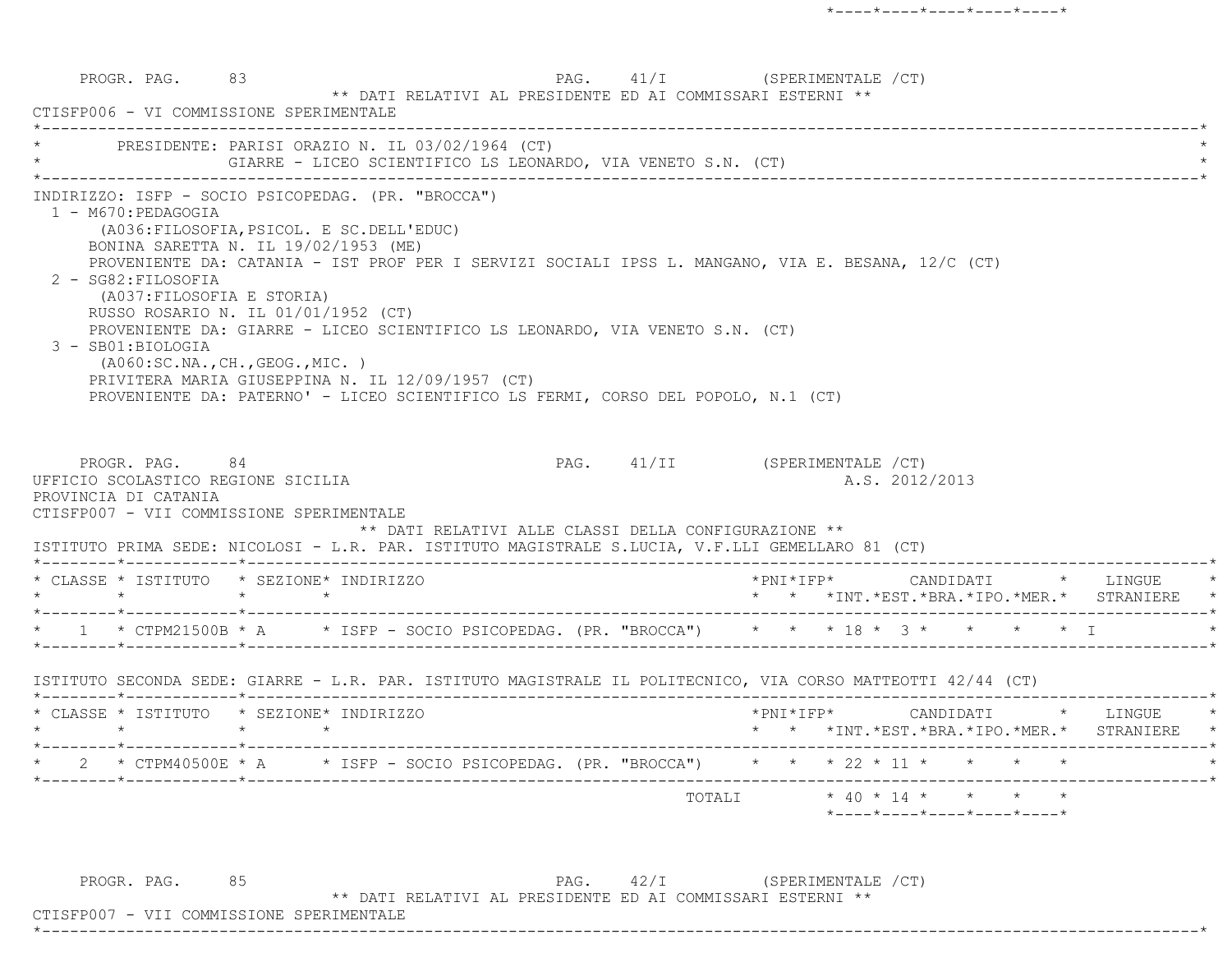PRESIDENTE: RACCUIA VINCENZO N. IL 28/07/1949 (CT) ADRANO - LICEO CLASSICO LC GIOVANNI VERGA, VIA S. D'ACQUISTO N. 16 (CT) \*----------------------------------------------------------------------------------------------------------------------------\* INDIRIZZO: ISFP - SOCIO PSICOPEDAG. (PR. "BROCCA") 1 - M670:PEDAGOGIA (A036:FILOSOFIA,PSICOL. E SC.DELL'EDUC) BONANNO SIMONA N. IL 23/09/1970 (RM) PROVENIENTE DA: PATERNO' - ISTITUTO MAGISTRALE LICEO STATALE FRANCESCO DE SA, VIA FOGAZZARO,18 (CT) 2 - SG82:FILOSOFIA (A037:FILOSOFIA E STORIA) PALMERI GIUSEPPE N. IL 07/01/1952 (CT) PROVENIENTE DA: PATERNO' - LICEO SCIENTIFICO LS FERMI, CORSO DEL POPOLO, N.1 (CT) 3 - SB01:BIOLOGIA (A060:SC.NA.,CH.,GEOG.,MIC. ) PARATORE ALBA N. IL 02/07/1960 (CT) PROVENIENTE DA: ADRANO - LICEO CLASSICO LC GIOVANNI VERGA, VIA S. D'ACQUISTO N. 16 (CT) PROGR. PAG. 86 PAG. 42/II (SPERIMENTALE /CT) UFFICIO SCOLASTICO REGIONE SICILIA A.S. 2012/2013 PROVINCIA DI CATANIA CTISFP008 - VIII COMMISSIONE SPERIMENTALE \*\* DATI RELATIVI ALLE CLASSI DELLA CONFIGURAZIONE \*\* ISTITUTO PRIMA SEDE: PATERNO' - ISTITUTO MAGISTRALE LICEO STATALE FRANCESCO DE SA, VIA FOGAZZARO,18 (CT) \*--------\*------------\*-------------------------------------------------------------------------------------------------------\* \* CLASSE \* ISTITUTO \* SEZIONE\* INDIRIZZO \*PNI\*IFP\* CANDIDATI \* LINGUE \* \* \* \* \* \* \* \*INT.\*EST.\*BRA.\*IPO.\*MER.\* STRANIERE \* \*--------\*------------\*-------------------------------------------------------------------------------------------------------\*1 \* CTPM01000E \* DP \* ISFP - SOCIO PSICOPEDAG. (PR. "BROCCA") \* \* \* 22 \* 1 \* \* \* \* \* \* I \*--------\*------------\*-------------------------------------------------------------------------------------------------------\* ISTITUTO SECONDA SEDE: BIANCAVILLA - ISTITUTO MAGISTRALE BIANCAVILLA, VIA SAN PLACIDO (CT) \*--------\*------------\*-------------------------------------------------------------------------------------------------------\* \* CLASSE \* ISTITUTO \* SEZIONE\* INDIRIZZO \*PNI\*IFP\* CANDIDATI \* LINGUE \* \* \* \* \* \* \* \*INT.\*EST.\*BRA.\*IPO.\*MER.\* STRANIERE \* \*--------\*------------\*-------------------------------------------------------------------------------------------------------\*2 \* CTPM012017 \* B \* ISFP - SOCIO PSICOPEDAG. (PR. "BROCCA") \* \* \* 16 \* \* \* \* \* \* \* \* \* \*--------\*------------\*-------------------------------------------------------------------------------------------------------\*TOTALI  $* 38 * 1 * * * * * * *$  \*----\*----\*----\*----\*----\*PROGR. PAG. 87 87 PAG. 43/I (SPERIMENTALE 2T) \*\* DATI RELATIVI AL PRESIDENTE ED AI COMMISSARI ESTERNI \*\* CTISFP008 - VIII COMMISSIONE SPERIMENTALE \*----------------------------------------------------------------------------------------------------------------------------\*PRESIDENTE: VASTA SANTE N. IL 29/05/1967 (ME) \* GIARRE - IST PROF INDUSTRIA E ARTIGIANATO IPSIA MAIORANA + SABIN, VIA VIALE LIBERTA', 151 (CT) \* \*----------------------------------------------------------------------------------------------------------------------------\* INDIRIZZO: ISFP - SOCIO PSICOPEDAG. (PR. "BROCCA") 1 - M670:PEDAGOGIA (A036:FILOSOFIA,PSICOL. E SC.DELL'EDUC) PAGANO LUISA N. IL 29/12/1974 (CT) PROVENIENTE DA: CATANIA - ISTITUTO TECNICO INDUSTRIALE GEMMELLARO (CT)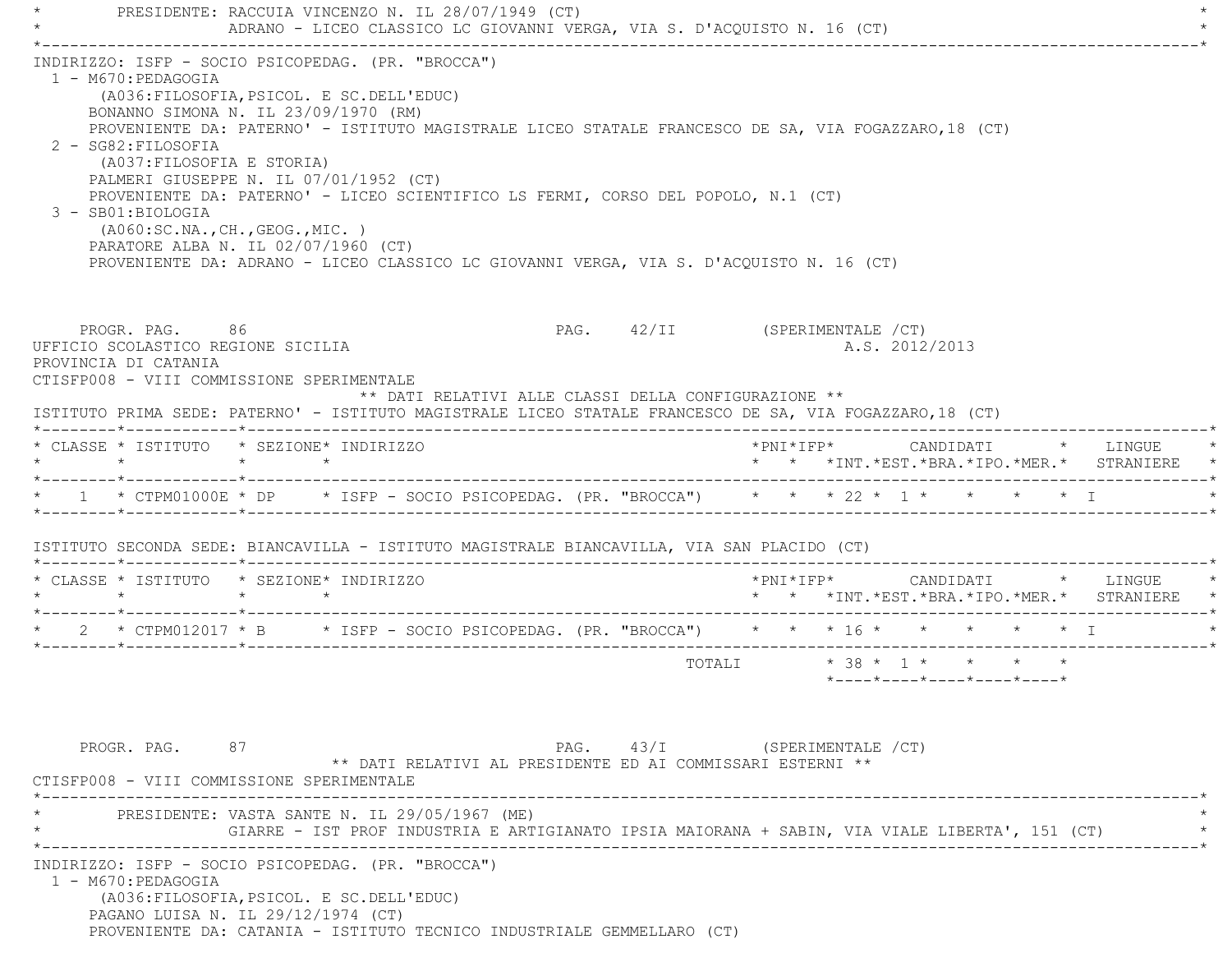2 - SG82:FILOSOFIA (A037:FILOSOFIA E STORIA) BUCCIERI GIUSEPPINA N. IL 07/11/1966 (CT) PROVENIENTE DA: CALTAGIRONE - LICEO SCIENTIFICO LICEO SCIENTIFICO STATALE "E., VIA PIERSANTI MATTARELLA, 21 (CT) 3 - SB01:BIOLOGIA (A060:SC.NA.,CH.,GEOG.,MIC. ) PIGNATARO ROSA N. IL 28/07/1954 (CT) PROVENIENTE DA: CALTAGIRONE - LICEO CLASSICO LICEO CLASSICO E LINGUISTICO, VIA MADONNA DELLA VIA 5/A (CT) PROGR. PAG. 88 8 PAG. 43/II (SPERIMENTALE /CT) UFFICIO SCOLASTICO REGIONE SICILIA A.S. 2012/2013 PROVINCIA DI CATANIA CTISFU001 - I COMMISSIONE SPERIMENTALE \*\* DATI RELATIVI ALLE CLASSI DELLA CONFIGURAZIONE \*\* ISTITUTO PRIMA SEDE: CATANIA - LICEO SCIENTIFICO LS BOGGIO LERA, VIA V. EMANUELE 346 (CT) \*--------\*------------\*-------------------------------------------------------------------------------------------------------\* \* CLASSE \* ISTITUTO \* SEZIONE\* INDIRIZZO \*PNI\*IFP\* CANDIDATI \* LINGUE \* \* \* \* \* \* \* \*INT.\*EST.\*BRA.\*IPO.\*MER.\* STRANIERE \* \*--------\*------------\*-------------------------------------------------------------------------------------------------------\*1 \* CTPS020004 \* CL \* ISFU - LINGUISTICO CM 27 \* \* \* \* 22 \* \* \* \* \* \* \* 1/ F/ S  $\star$ \* 2 \* CTPS020004 \* DL \* ISFU - LINGUISTICO CM 27 \* \* \* \* 13 \* 1 \* \* \* \* \* \* \* I/ F/ S \*--------\*------------\*-------------------------------------------------------------------------------------------------------\*TOTALI  $* 35 * 1 * * * * * * * *$  \*----\*----\*----\*----\*----\*PROGR. PAG. 89 88 PAG. 44/I (SPERIMENTALE /CT) \*\* DATI RELATIVI AL PRESIDENTE ED AI COMMISSARI ESTERNI \*\* CTISFU001 - I COMMISSIONE SPERIMENTALE \*----------------------------------------------------------------------------------------------------------------------------\*PRESIDENTE: MASSIMINO ANTONIO ALESSANDRON. IL 19/02/1957 (CT) CATANIA - LICEO ARTISTICO LA LICEO ARTIST. " EMILIO GREC, VIA MAVILLA, 37 - VICO BUONAFE', 9 (CT) \*----------------------------------------------------------------------------------------------------------------------------\* INDIRIZZO: ISFU - LINGUISTICO CM 27 1 - M390:FRANCESE (A246:LINGUA E CIV. STRANIERA (FRANCESE)) FLORIO PIETRA MARIA N. IL 13/10/1954 (CT) PROVENIENTE DA: CATANIA - ISTITUTO TECNICO COMMERCIALE ITE DE FELICE GIUFFRIDA, PIAZZA ROMA 4 (CT) 2 - M460:INGLESE (A346:LINGUA E CIV. STRANIERA (INGLESE)) FRASCHILLA ANGELO N. IL 05/08/1963 (RG) PROVENIENTE DA: CATANIA - ISTITUTO TECNICO INDUSTRIALE ARCHIMEDE, VIALE REGINA MARGHERITA 22 (CT) 3 - M790:SPAGNOLO (A446:LINGUA E CIV. STRANIERA (SPAGNOLO)) FRANCHINO MARIA CARMELA N. IL 15/03/1964 (CT) PROVENIENTE DA: CATANIA - ISTITUTO MAGISTRALE LICEO STATALE LOMBARDO RADICE, VIA IMPERIA 21 (CT)

PROGR. PAG. 90 90 PAG. 44/II (SPERIMENTALE /CT) UFFICIO SCOLASTICO REGIONE SICILIA A.S. 2012/2013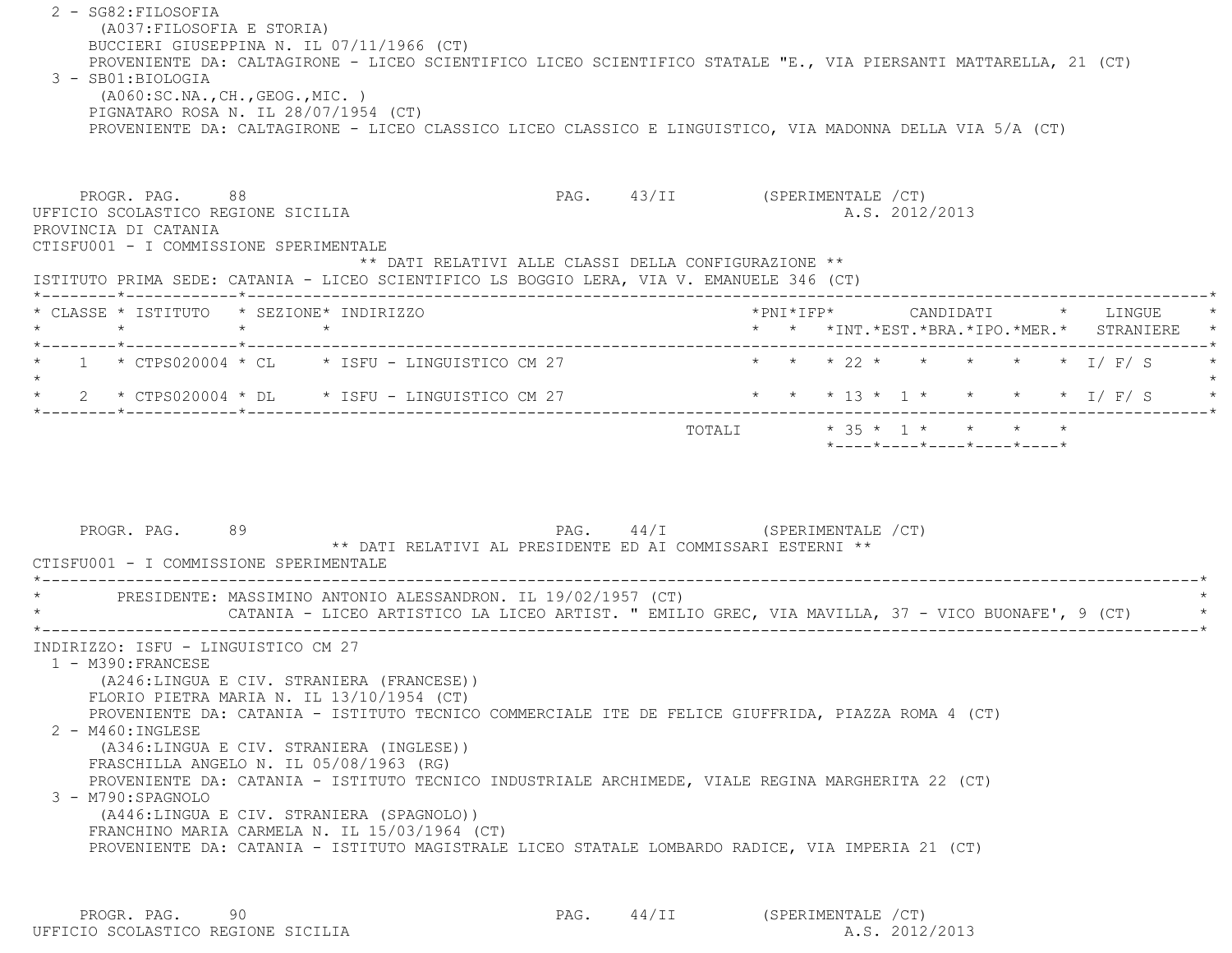| * CLASSE * ISTITUTO * SEZIONE* INDIRIZZO<br>$\star$ $\qquad$ $\star$<br>$\star$                                                                                                                                                                                                                               | * * *INT. *EST. *BRA. *IPO. *MER. * STRANIERE                                                                                                                                                                               |
|---------------------------------------------------------------------------------------------------------------------------------------------------------------------------------------------------------------------------------------------------------------------------------------------------------------|-----------------------------------------------------------------------------------------------------------------------------------------------------------------------------------------------------------------------------|
| $1 \times CTPS020004 \times AL \times ISFU - LINGUISTICO CM 27$                                                                                                                                                                                                                                               | * * * 8 * * * * * * I/ F/ T<br>* * * 7 * 1 * * * * * I/F/S                                                                                                                                                                  |
| 2 * CTPS020004 * BL     * ISFU - LINGUISTICO CM 27                                                                                                                                                                                                                                                            | * * * 3 * * * * * * I/F/T<br>* * * 11 * * * * * * 1/ F/ S                                                                                                                                                                   |
|                                                                                                                                                                                                                                                                                                               | TOTALI * 29 * 1 * * * * *<br>*----*----*----*----*----*                                                                                                                                                                     |
| CATANIA - LICEO CLASSICO LC SPEDALIERI, PIAZZA ANNIBALE RICCO' S.N. (CT)                                                                                                                                                                                                                                      |                                                                                                                                                                                                                             |
| (A246:LINGUA E CIV. STRANIERA (FRANCESE))<br>GUGLIELMO SILVANA N. IL 30/03/1954 (CT)                                                                                                                                                                                                                          |                                                                                                                                                                                                                             |
| (A346:LINGUA E CIV. STRANIERA (INGLESE))<br>LAZZARA GIUSEPPINA N. IL 15/02/1952 (CL)                                                                                                                                                                                                                          | PROVENIENTE DA: CATANIA - ISTITUTO TECNICO PER ATTIVITA' SOCIALI (GIA' ITF) I.T. AMMINISTRAZIONE FINANZA E, VIALE ARTALE<br>PROVENIENTE DA: CATANIA - ISTITUTO TECNICO AREONAUTICO ITAER A. FERRARIN, VIA GALERMO, 172 (CT) |
| (A546:LINGUA E CIV. STRANIERA (TEDESCO))<br>DI BENEDETTO NATALINA N. IL 26/02/1967 (CT)<br>PROVENIENTE DA: CATANIA - LICEO SCIENTIFICO LICEO SCIENT/LINGUIST UMBERTO, VIA CHISARI, 8 (CT)<br>(A446:LINGUA E CIV. STRANIERA (SPAGNOLO))<br>RUBICONDO ANGELICA N. IL 06/03/1961 (EN)                            | PROVENIENTE DA: CATANIA - ISTITUTO MAGISTRALE LICEO STATALE LOMBARDO RADICE, VIA IMPERIA 21 (CT)                                                                                                                            |
| * PRESIDENTE: PENNISI ALFIO N. IL 22/08/1955 (CT)<br>INDIRIZZO: ISFU - LINGUISTICO CM 27<br>1 - M390: FRANCESE<br>$2 - M460$ : INGLESE<br>3 - M940: TEDESCO<br>4 - M790: SPAGNOLO<br>PROGR. PAG. 92<br>UFFICIO SCOLASTICO REGIONE SICILIA<br>PROVINCIA DI CATANIA<br>CTISFU003 - III COMMISSIONE SPERIMENTALE | PAG. 45/II (SPERIMENTALE / CT)<br>A.S. 2012/2013<br>** DATI RELATIVI ALLE CLASSI DELLA CONFIGURAZIONE **                                                                                                                    |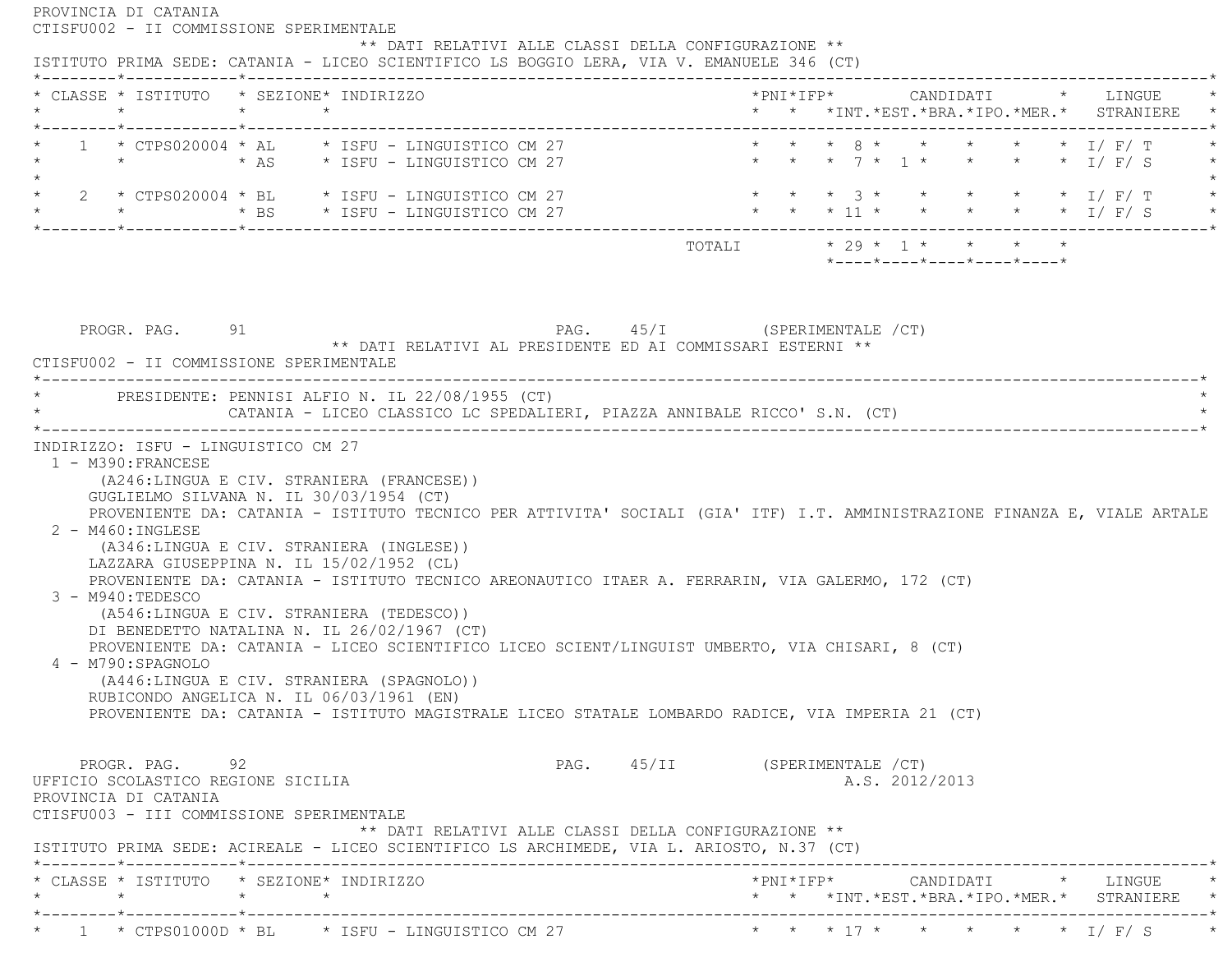| $\star$ $\star$ |                                                                                                                                                                                                                                                                                                                                                |         |         | * BT * ISFU - LINGUISTICO CM 27 |                                                                                                         |                             |                            |  |  | * * * 14 * * * * * * 1/ F/ T                                                  |
|-----------------|------------------------------------------------------------------------------------------------------------------------------------------------------------------------------------------------------------------------------------------------------------------------------------------------------------------------------------------------|---------|---------|---------------------------------|---------------------------------------------------------------------------------------------------------|-----------------------------|----------------------------|--|--|-------------------------------------------------------------------------------|
|                 | ISTITUTO SECONDA SEDE: GIARRE - L.R. PAR. LICEO LINGUISTICO ISTITUTO PARITARIO SACRO CUORE, V.ALFIERI 19 (CT)                                                                                                                                                                                                                                  |         |         |                                 |                                                                                                         |                             |                            |  |  |                                                                               |
|                 | * CLASSE * ISTITUTO * SEZIONE* INDIRIZZO<br>$\star$ $\sim$                                                                                                                                                                                                                                                                                     | $\star$ | $\star$ |                                 |                                                                                                         |                             |                            |  |  | *PNI*IFP* CANDIDATI * LINGUE<br>* * *INT. *EST. *BRA. *IPO. *MER. * STRANIERE |
|                 | 2 * CTPL655003 * A * PL01 - LINGUISTICO CON 3 LINGUE<br>* * * * AT * PLO1 - LINGUISTICO CON 3 LINGUE * * * 4 * * * * * * * I/ F/ T                                                                                                                                                                                                             |         |         |                                 |                                                                                                         |                             |                            |  |  | * * * 2 * * * * * * I/F/S                                                     |
|                 |                                                                                                                                                                                                                                                                                                                                                |         |         |                                 |                                                                                                         | TOTALI $* 37 * * * * * * *$ | *----*----*----*----*----* |  |  |                                                                               |
|                 | PROGR. PAG. 93<br>CTISFU003 - III COMMISSIONE SPERIMENTALE<br>PRESIDENTE: BISICCHIA GIUSEPPA MARIA N. IL 03/11/1959 (CT)                                                                                                                                                                                                                       |         |         |                                 | PAG. 46/I (SPERIMENTALE /CT)<br>** DATI RELATIVI AL PRESIDENTE ED AI COMMISSARI ESTERNI **              |                             |                            |  |  |                                                                               |
|                 |                                                                                                                                                                                                                                                                                                                                                |         |         |                                 | ADRANO - IST PROF PER L'AGRICOLTURA E L'AMBIENTE ADRANO (S.C. ISTITUTO SUPERIOR, VIA TRAPANI, 52 (CT) * |                             |                            |  |  |                                                                               |
|                 | PROVENIENTE DA: CATANIA - ISTITUTO TECNICO COMMERCIALE ITE DE FELICE GIUFFRIDA, PIAZZA ROMA 4 (CT)<br>3 - M790: SPAGNOLO<br>(A446:LINGUA E CIV. STRANIERA (SPAGNOLO))<br>LEONARDI GIUSEPPINA N. IL 22/07/1963 (CT)<br>PROVENIENTE DA: PATERNO' - ISTITUTO MAGISTRALE LICEO STATALE FRANCESCO DE SA, VIA FOGAZZARO, 18 (CT)<br>4 - M940:TEDESCO |         |         |                                 |                                                                                                         |                             |                            |  |  |                                                                               |
|                 | (A546:LINGUA E CIV. STRANIERA (TEDESCO))<br>GAMBINO GIUSEPPA N. IL 24/02/1955 (CT)<br>PROVENIENTE DA: CALTAGIRONE - LICEO CLASSICO LICEO CLASSICO E LINGUISTICO, VIA MADONNA DELLA VIA 5/A (CT)<br>INDIRIZZO: PL01 - LINGUISTICO CON 3 LINGUE                                                                                                  |         |         |                                 |                                                                                                         |                             |                            |  |  |                                                                               |
|                 | 1 - M390:FRANCESE<br>(A246:LINGUA E CIV. STRANIERA (FRANCESE))<br>CARUSO TERESA N. IL 27/07/1965 (CT)<br>PROVENIENTE DA: CALTAGIRONE - ISTITUTO TECNICO COMMERCIALE ITC G. ARCOLEO - CALTAGIRONE, VIALE AUTONOMIA N.6 (CT)                                                                                                                     |         |         |                                 |                                                                                                         |                             |                            |  |  |                                                                               |
|                 | 2 - M460: INGLESE<br>(A346:LINGUA E CIV. STRANIERA (INGLESE))<br>PRESTIFILIPPO ROSSANA N. IL 01/05/1961 (EN)<br>PROVENIENTE DA: CATANIA - ISTITUTO TECNICO COMMERCIALE ITE DE FELICE GIUFFRIDA, PIAZZA ROMA 4 (CT)                                                                                                                             |         |         |                                 |                                                                                                         |                             |                            |  |  |                                                                               |
|                 | 3 - M790:SPAGNOLO<br>(A446:LINGUA E CIV. STRANIERA (SPAGNOLO))<br>LEONARDI GIUSEPPINA N. IL 22/07/1963 (CT)<br>PROVENIENTE DA: PATERNO' - ISTITUTO MAGISTRALE LICEO STATALE FRANCESCO DE SA, VIA FOGAZZARO, 18 (CT)                                                                                                                            |         |         |                                 |                                                                                                         |                             |                            |  |  |                                                                               |
|                 | 4 - M940:TEDESCO<br>(A546:LINGUA E CIV. STRANIERA (TEDESCO))<br>GAMBINO GIUSEPPA N. IL 24/02/1955 (CT)                                                                                                                                                                                                                                         |         |         |                                 |                                                                                                         |                             |                            |  |  |                                                                               |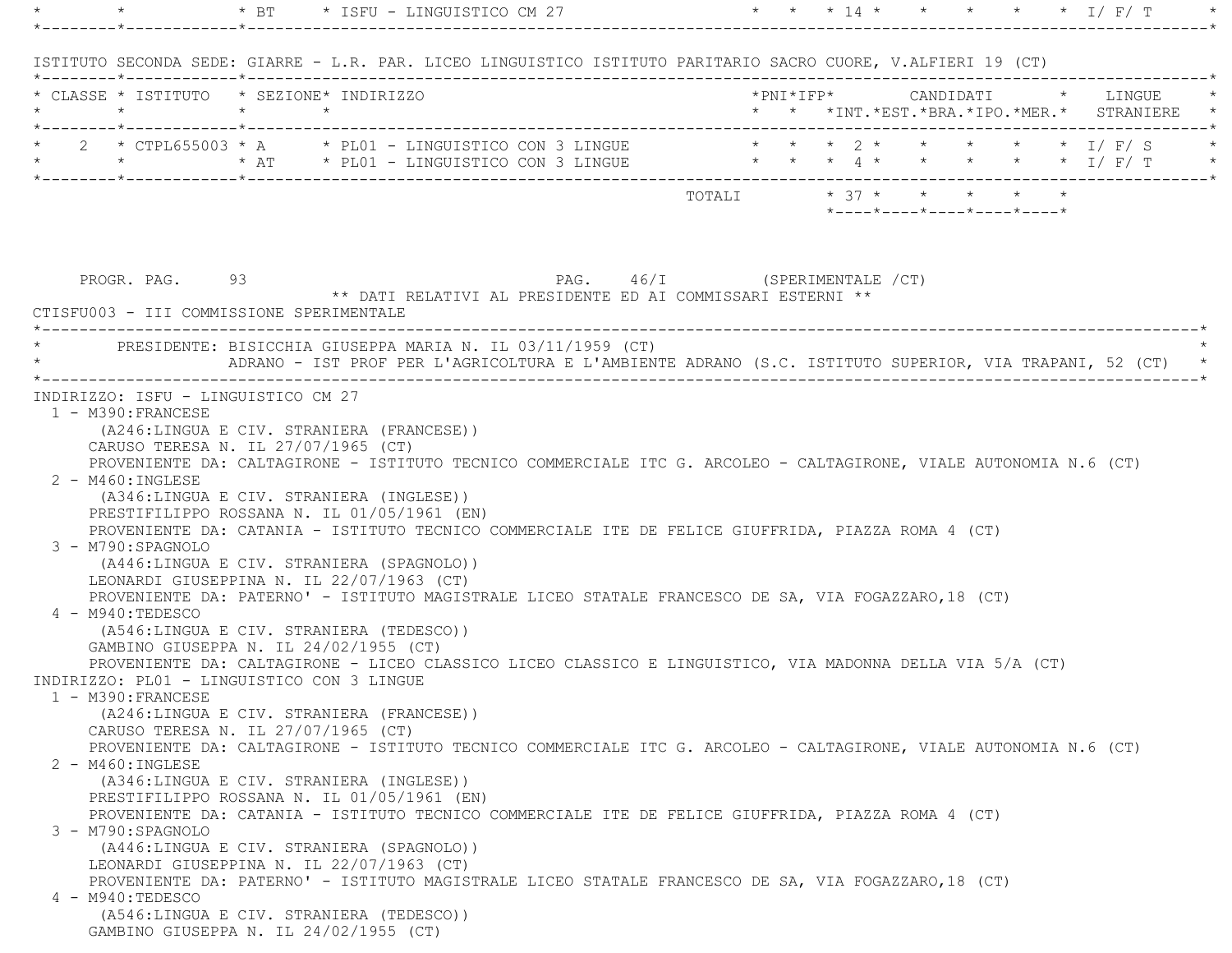PROVENIENTE DA: CALTAGIRONE - LICEO CLASSICO LICEO CLASSICO E LINGUISTICO, VIA MADONNA DELLA VIA 5/A (CT) PROGR. PAG. 94 94 PAG. 46/II (SPERIMENTALE /CT) UFFICIO SCOLASTICO REGIONE SICILIA A.S. 2012/2013 PROVINCIA DI CATANIA CTC003001 - I COMMISSIONE: DURATA QUINQUENNALE \*\* DATI RELATIVI ALLE CLASSI DELLA CONFIGURAZIONE \*\* ISTITUTO PRIMA SEDE: CATANIA - LICEO ARTISTICO LA LICEO ARTIST. " EMILIO GREC, VIA MAVILLA, 37 - VICO BUONAFE', 9 (CT) \*--------\*------------\*-------------------------------------------------------------------------------------------------------\* \* CLASSE \* ISTITUTO \* SEZIONE\* INDIRIZZO \*PNI\*IFP\* CANDIDATI \* LINGUE \* \* \* \* \* \* \* \*INT.\*EST.\*BRA.\*IPO.\*MER.\* STRANIERE \* \*--------\*------------\*-------------------------------------------------------------------------------------------------------\* $1$  \* CTSL01000A \* ER \* C003 - RILIEVO E CATALOG.-MICHELANGELO \* \* \* 13 \* \* \* \* \* \* \* I  $\star$ 2 \* CTSL01000A \* FP \* C005 - PITTURA E DEC.PITT.-MICHELANGELO \* \* \* 19 \* \* \* \* \* \* \* I \*--------\*------------\*-------------------------------------------------------------------------------------------------------\*TOTALI  $* 32 * * * * * * * * *$  \*----\*----\*----\*----\*----\*PROGR. PAG. 95 95 PAG. 47/I (ARTISTICO / CT) \*\* DATI RELATIVI AL PRESIDENTE ED AI COMMISSARI ESTERNI \*\*

 CTC003001 - I COMMISSIONE: DURATA QUINQUENNALE \*----------------------------------------------------------------------------------------------------------------------------\*PRESIDENTE: GERMANA' ALFIO N. IL 20/04/1964 (CT) \* BIANCAVILLA - IST PROF INDUSTRIA E ARTIGIANATO BIANCAVILLA, VIA GIULIO VERNE N. 24 (CT) \* \*----------------------------------------------------------------------------------------------------------------------------\* INDIRIZZO: C003 - RILIEVO E CATALOG.-MICHELANGELO 1 - M239:ITALIANO (A050:LETTERE IST.ISTR.SECOND. DI II GR. ) BONACCORSO ROSA MARIA RITA N. IL 22/11/1958 (CT) PROVENIENTE DA: CATANIA - ISTITUTO MAGISTRALE LICEO STATALE LOMBARDO RADICE, VIA IMPERIA 21 (CT) 2 - M460:INGLESE (A346:LINGUA E CIV. STRANIERA (INGLESE)) MALIZIA ROSALBA N. IL 16/05/1964 (CT) PROVENIENTE DA: MINEO - IST PROF PER I SERVIZI ALBERGHIERI E RISTORAZIONE SEDE COORDINATA I.P.S.S.A.R., VIA C. LUIGI GUZ 3 - M250:STORIA DELL'ARTE (A061:STORIA DELL'ARTE) DELLA GATTA ROSELLA N. IL 19/08/1948 (LE) PROVENIENTE DA: CATANIA - LICEO CLASSICO LC "MARIO CUTELLI", VIA FIRENZE 202 (CT) INDIRIZZO: C005 - PITTURA E DEC.PITT.-MICHELANGELO 1 - M239:ITALIANO (A050:LETTERE IST.ISTR.SECOND. DI II GR. ) BONACCORSO ROSA MARIA RITA N. IL 22/11/1958 (CT) PROVENIENTE DA: CATANIA - ISTITUTO MAGISTRALE LICEO STATALE LOMBARDO RADICE, VIA IMPERIA 21 (CT) 2 - M460:INGLESE (A346:LINGUA E CIV. STRANIERA (INGLESE)) MALIZIA ROSALBA N. IL 16/05/1964 (CT) PROVENIENTE DA: MINEO - IST PROF PER I SERVIZI ALBERGHIERI E RISTORAZIONE SEDE COORDINATA I.P.S.S.A.R., VIA C. LUIGI GUZ 3 - M250:STORIA DELL'ARTE (A061:STORIA DELL'ARTE) DELLA GATTA ROSELLA N. IL 19/08/1948 (LE) PROVENIENTE DA: CATANIA - LICEO CLASSICO LC "MARIO CUTELLI", VIA FIRENZE 202 (CT) PROGR. PAG. 96 96 PAG. 47/II (ARTISTICO / CT)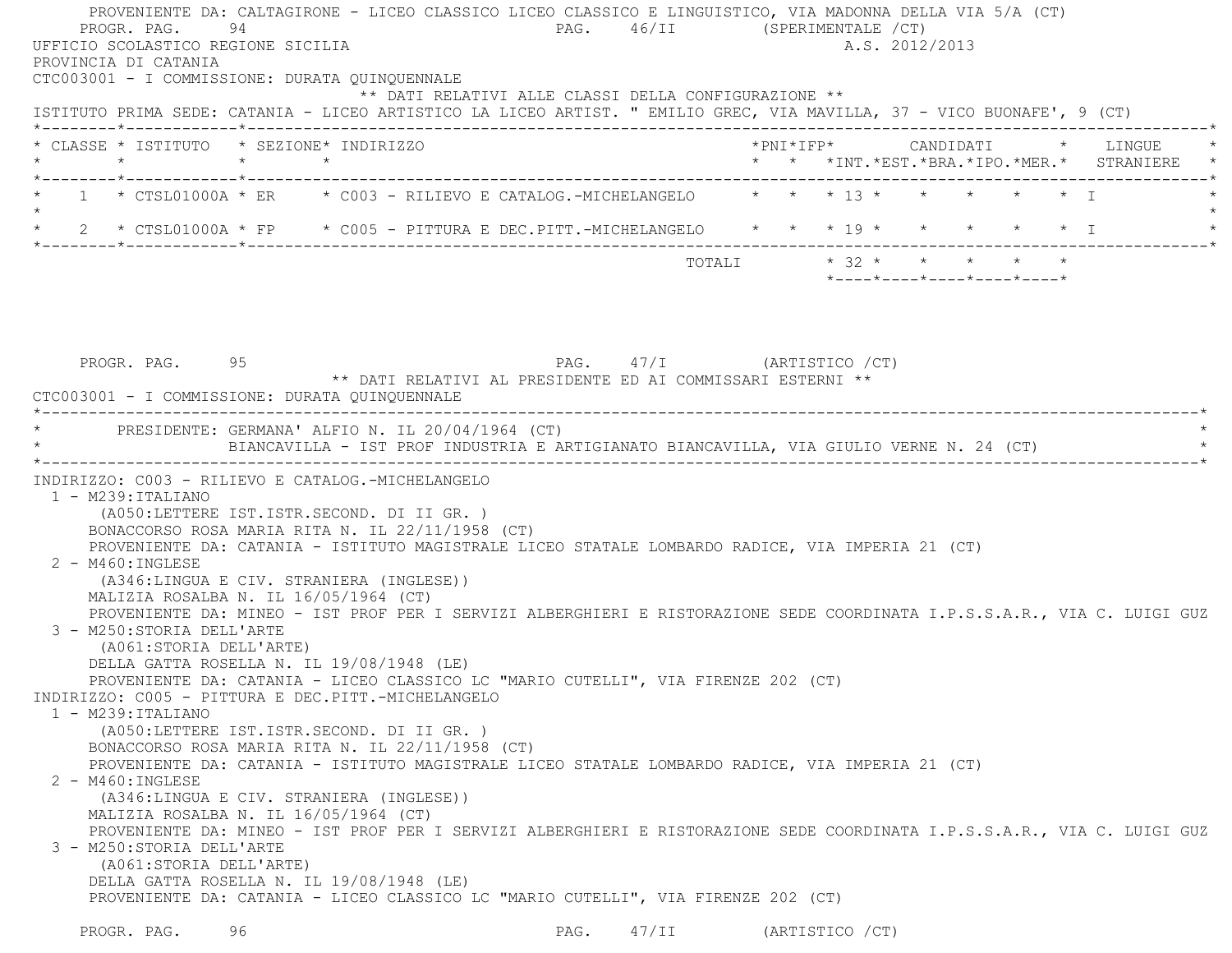| PROVINCIA DI CATANIA                                                                                                            | A.S. 2012/2013                                                                            |
|---------------------------------------------------------------------------------------------------------------------------------|-------------------------------------------------------------------------------------------|
| CTC005001 - I COMMISSIONE: DURATA QUINQUENNALE                                                                                  |                                                                                           |
| ** DATI RELATIVI ALLE CLASSI DELLA CONFIGURAZIONE **                                                                            |                                                                                           |
| ISTITUTO PRIMA SEDE: CATANIA - ISTITUTO D'ARTE LICEO ARTISTICO STATALE "M.M., VIA GENERALE AMEGLIO, 15 (CT)                     |                                                                                           |
| * CLASSE * ISTITUTO * SEZIONE* INDIRIZZO                                                                                        |                                                                                           |
| $\star$<br>$\star$ $\star$                                                                                                      | * * *INT. *EST. *BRA. *IPO. *MER. * STRANIERE                                             |
| *--------*------------*--------------                                                                                           |                                                                                           |
| 1 * CTSD02000E * AC005 * C005 - PITTURA E DEC.PITT.-MICHELANGELO                                                                | $\star$ $\star$ $\star$ $\upbeta$ $\star$ $\star$ $\star$ $\star$ $\downarrow$ $\uparrow$ |
|                                                                                                                                 |                                                                                           |
| * 2 * CTSD02000E * M * C003 - RILIEVO E CATALOG.-MICHELANGELO * * * 22 * 1 * * * * * * I                                        |                                                                                           |
|                                                                                                                                 | TOTALI * 37 * 1 * * * * *                                                                 |
|                                                                                                                                 | $*$ - - - - $*$ - - - - $*$ - - - - $*$ - - - - $*$ - - - - $*$                           |
|                                                                                                                                 |                                                                                           |
|                                                                                                                                 |                                                                                           |
|                                                                                                                                 |                                                                                           |
| PAG. 48/I (ARTISTICO / CT)<br>PROGR. PAG. 97                                                                                    |                                                                                           |
| ** DATI RELATIVI AL PRESIDENTE ED AI COMMISSARI ESTERNI **                                                                      |                                                                                           |
| CTC005001 - I COMMISSIONE: DURATA QUINQUENNALE                                                                                  |                                                                                           |
|                                                                                                                                 |                                                                                           |
| PRESIDENTE: ARCIDIACONO GIUSEPPE N. IL 13/06/1953 (CT)                                                                          |                                                                                           |
| CATANIA - LICEO ARTISTICO LA LICEO ARTIST. " EMILIO GREC, VIA MAVILLA, 37 - VICO BUONAFE', 9 (CT)                               |                                                                                           |
|                                                                                                                                 |                                                                                           |
| INDIRIZZO: C005 - PITTURA E DEC.PITT.-MICHELANGELO                                                                              |                                                                                           |
| $1 - M239:ITALIANO$                                                                                                             |                                                                                           |
|                                                                                                                                 |                                                                                           |
|                                                                                                                                 |                                                                                           |
| (A050;LETTERE IST.ISTR.SECOND. DI II GR. )                                                                                      |                                                                                           |
| GAROZZO MARIANNA N. IL 21/03/1965 (CT)                                                                                          |                                                                                           |
| PROVENIENTE DA: CATANIA - LICEO ARTISTICO LA LICEO ARTIST. " EMILIO GREC, VIA MAVILLA, 37 - VICO BUONAFE', 9 (CT)               |                                                                                           |
| $2 - M460$ : INGLESE                                                                                                            |                                                                                           |
| (A346:LINGUA E CIV. STRANIERA (INGLESE))                                                                                        |                                                                                           |
| CUNSOLO CATERINA RITA N. IL 05/06/1962 (ME)                                                                                     |                                                                                           |
| PROVENIENTE DA: CATANIA - ISTITUTO TECNICO AREONAUTICO ITAER A. FERRARIN, VIA GALERMO, 172 (CT)                                 |                                                                                           |
| 3 - M250: STORIA DELL'ARTE                                                                                                      |                                                                                           |
| (A061:STORIA DELL'ARTE)                                                                                                         |                                                                                           |
| SALZANO LUCIA N. IL 26/11/1950 (CT)                                                                                             |                                                                                           |
| PROVENIENTE DA: CATANIA - LICEO ARTISTICO LA LICEO ARTIST. " EMILIO GREC, VIA MAVILLA, 37 - VICO BUONAFE', 9 (CT)               |                                                                                           |
|                                                                                                                                 |                                                                                           |
| 1 - M239:ITALIANO                                                                                                               |                                                                                           |
| (A050:LETTERE IST.ISTR.SECOND. DI II GR. )                                                                                      |                                                                                           |
| GAROZZO MARIANNA N. IL 21/03/1965 (CT)                                                                                          |                                                                                           |
| PROVENIENTE DA: CATANIA - LICEO ARTISTICO LA LICEO ARTIST. " EMILIO GREC, VIA MAVILLA, 37 - VICO BUONAFE', 9 (CT)               |                                                                                           |
| 2 - M460: INGLESE                                                                                                               |                                                                                           |
| (A346:LINGUA E CIV. STRANIERA (INGLESE))                                                                                        |                                                                                           |
| CUNSOLO CATERINA RITA N. IL 05/06/1962 (ME)                                                                                     |                                                                                           |
| PROVENIENTE DA: CATANIA - ISTITUTO TECNICO AREONAUTICO ITAER A. FERRARIN, VIA GALERMO, 172 (CT)                                 |                                                                                           |
| 3 - M250: STORIA DELL'ARTE                                                                                                      |                                                                                           |
| (A061:STORIA DELL'ARTE)                                                                                                         |                                                                                           |
| SALZANO LUCIA N. IL $26/11/1950$ (CT)                                                                                           |                                                                                           |
| PROVENIENTE DA: CATANIA - LICEO ARTISTICO LA LICEO ARTIST. " EMILIO GREC, VIA MAVILLA, 37 - VICO BUONAFE', 9 (CT)               |                                                                                           |
|                                                                                                                                 |                                                                                           |
| INDIRIZZO: C016 - DISEGNO INDUS. (A018) MICHELANGELO<br>INDIRIZZO: C003 - RILIEVO E CATALOG.-MICHELANGELO<br>1 - M239: ITALIANO |                                                                                           |
| (A050:LETTERE IST.ISTR.SECOND. DI II GR. )<br>GAROZZO MARIANNA N. IL 21/03/1965 (CT)                                            |                                                                                           |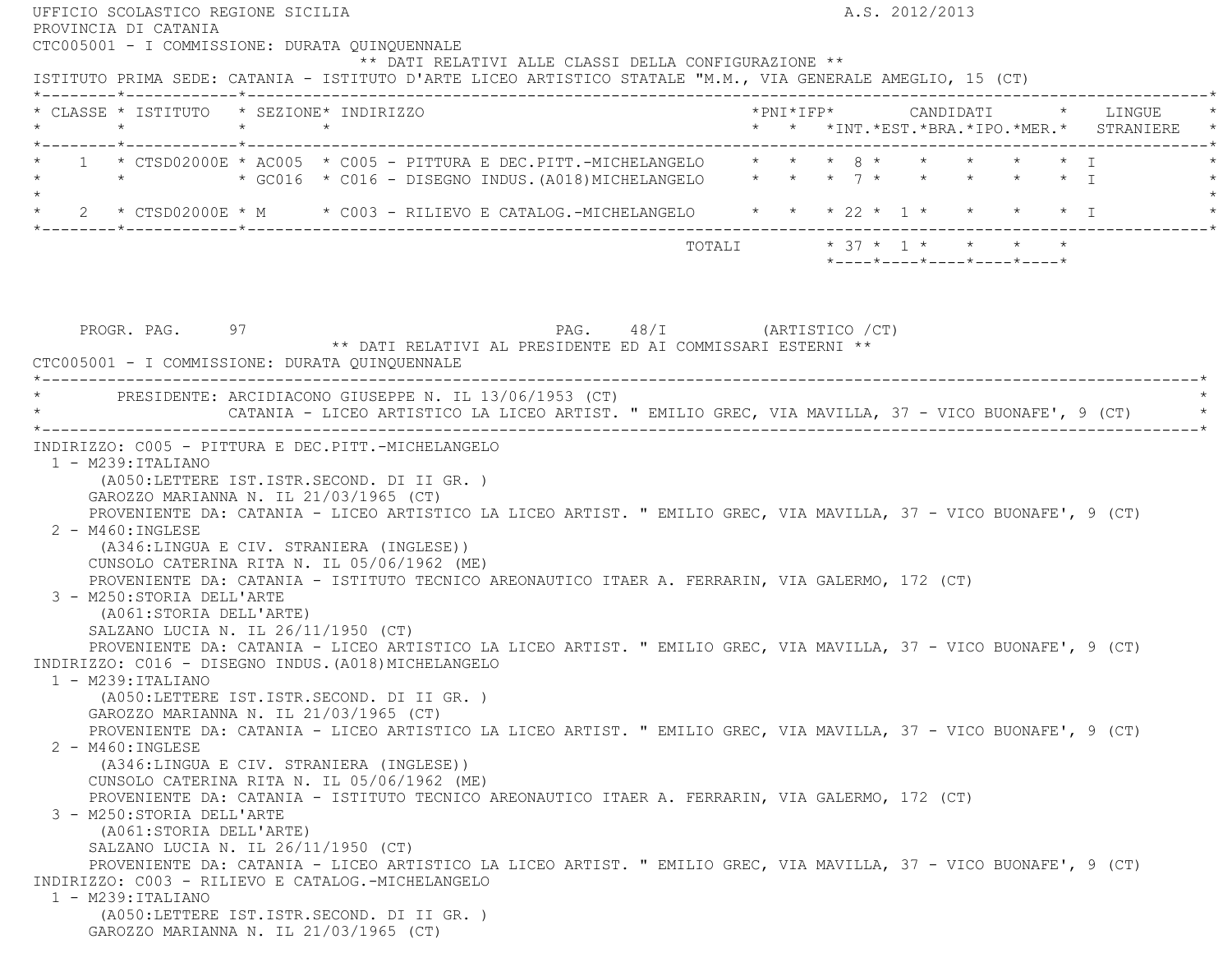PROVENIENTE DA: CATANIA - LICEO ARTISTICO LA LICEO ARTIST. " EMILIO GREC, VIA MAVILLA, 37 - VICO BUONAFE', 9 (CT) (SEGUONO DATI RELATIVI AI COMMISSARI ESTERNI) PROGR. PAG. 98 98 PAG. 48/II (ARTISTICO / CT) \*\* DATI RELATIVI AI COMMISSARI ESTERNI \*\* 2 - M460:INGLESE (A346:LINGUA E CIV. STRANIERA (INGLESE)) CUNSOLO CATERINA RITA N. IL 05/06/1962 (ME) PROVENIENTE DA: CATANIA - ISTITUTO TECNICO AREONAUTICO ITAER A. FERRARIN, VIA GALERMO, 172 (CT) 3 - M250:STORIA DELL'ARTE (A061:STORIA DELL'ARTE) SALZANO LUCIA N. IL 26/11/1950 (CT) PROVENIENTE DA: CATANIA - LICEO ARTISTICO LA LICEO ARTIST. " EMILIO GREC, VIA MAVILLA, 37 - VICO BUONAFE', 9 (CT) PROGR. PAG. 99 PAG. 48/III (ARTISTICO /CT) UFFICIO SCOLASTICO REGIONE SICILIA A.S. 2012/2013 PROVINCIA DI CATANIA CTC010001 - I COMMISSIONE: ARTE APPL. - SEZ. DECORAZIONE PITTORICA \*\* DATI RELATIVI ALLE CLASSI DELLA CONFIGURAZIONE \*\* ISTITUTO PRIMA SEDE: MILITELLO IN VAL DI CATANIA - ISTITUTO D'ARTE V. E. ORLANDO, C.DA PIANO MOLE S.N. (CT) \*--------\*------------\*-------------------------------------------------------------------------------------------------------\* \* CLASSE \* ISTITUTO \* SEZIONE\* INDIRIZZO \*PNI\*IFP\* CANDIDATI \* LINGUE \* \* \* \* \* \* \* \*INT.\*EST.\*BRA.\*IPO.\*MER.\* STRANIERE \* \*--------\*------------\*-------------------------------------------------------------------------------------------------------\*1 \* CTSD01801G \* A \* C010 - ARTE E REST.OP.PIT.-MICHELANGELO \* \* \* 7 \* \* \* \* \* \* \* \*  $\star$ \* 2 \* CTSD01801G \* AC017 \* C017 - GRAFICA(A007)-MICHELANGELO \* \* \* 11 \* \* \* \* \* \* \* T \*--------\*------------\*-------------------------------------------------------------------------------------------------------\*TOTALI  $* 18 * * * * * * * * *$  \*----\*----\*----\*----\*----\*PROGR. PAG. 100 **PAG.** PAG. 49/I (ARTE APPLICATA /CT) \*\* DATI RELATIVI AL PRESIDENTE ED AI COMMISSARI ESTERNI \*\* CTC010001 - I COMMISSIONE: ARTE APPL. - SEZ. DECORAZIONE PITTORICA \*----------------------------------------------------------------------------------------------------------------------------\*PRESIDENTE: GULISANO GIOVANNI N. IL 18/05/1956 (CT) GIARRE - ISTITUTO TECNICO INDUSTRIALE ITI ENRICO FERMI, VIA NUNZIO MACCARRONE, 4 (CT) \*----------------------------------------------------------------------------------------------------------------------------\* INDIRIZZO: C010 - ARTE E REST.OP.PIT.-MICHELANGELO 1 - M239:ITALIANO (A050:LETTERE IST.ISTR.SECOND. DI II GR. ) CANNIZZARO MARIA GABRIELLA N. IL 09/03/1971 (CT) PROVENIENTE DA: SAN MICHELE DI GANZARIA - IST PROF PER I SERVIZI ALBERGHIERI E RISTORAZIONE SEDE COORDINATA I.P.S.S.A.R, 2 - M460:INGLESE (A346:LINGUA E CIV. STRANIERA (INGLESE)) GRECO GIOACCHINO SERGIO N. IL 26/06/1970 (CT) PROVENIENTE DA: BRONTE - LICEO SCIENTIFICO BRONTE, V.LE J.F.KENNEDY (CT) 3 - M250:STORIA DELL'ARTE (A061:STORIA DELL'ARTE) BARASSI MARINA VALERIA N. IL 05/07/1958 (CT) PROVENIENTE DA: ADRANO - IST TEC COMMERCIALE E PER GEOMETRI PIETRO BRANCHINA, VIA SAN TOMMASO D'AQUINO S.N. (CT)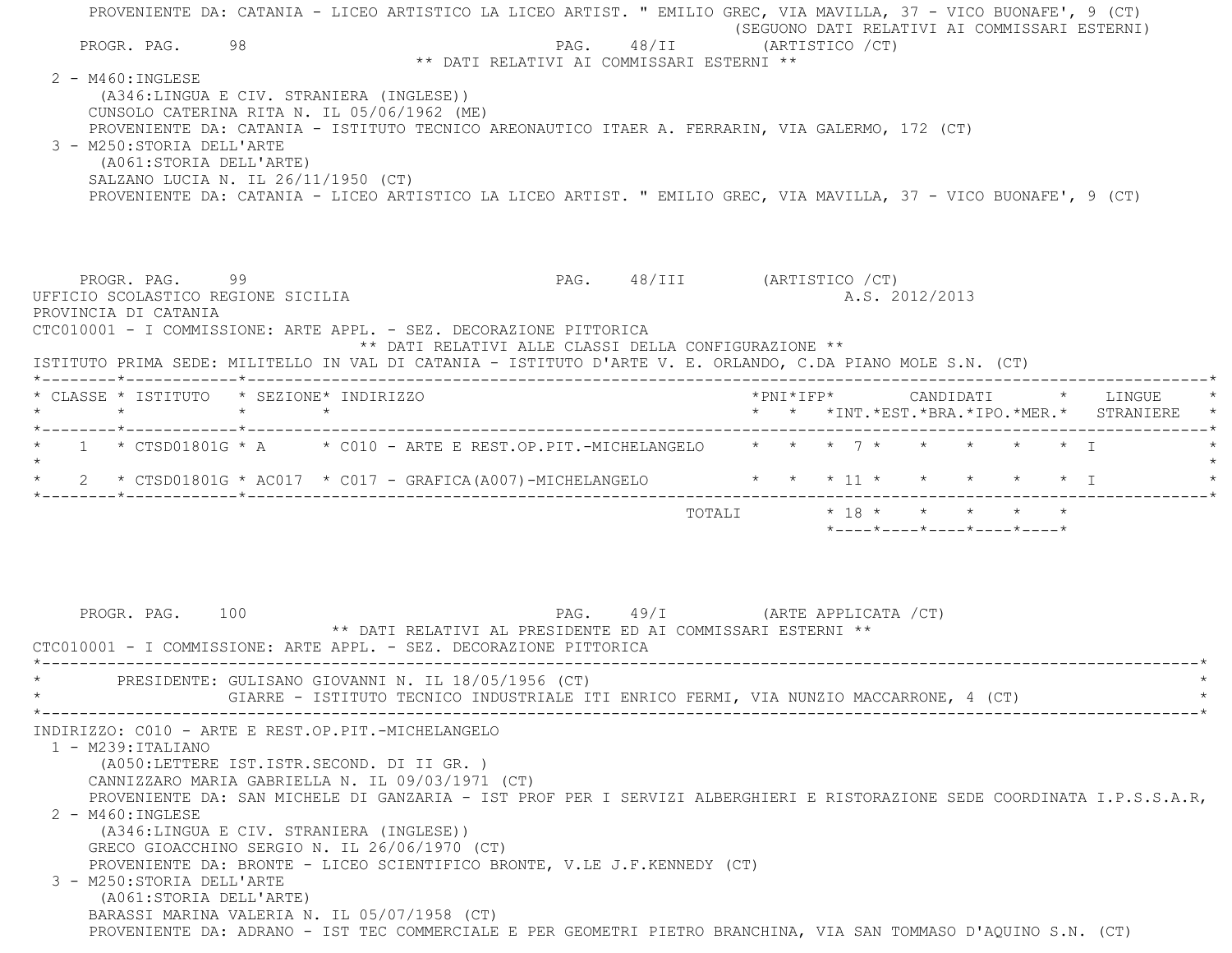INDIRIZZO: C017 - GRAFICA(A007)-MICHELANGELO 1 - M239:ITALIANO (A050:LETTERE IST.ISTR.SECOND. DI II GR. ) CANNIZZARO MARIA GABRIELLA N. IL 09/03/1971 (CT) PROVENIENTE DA: SAN MICHELE DI GANZARIA - IST PROF PER I SERVIZI ALBERGHIERI E RISTORAZIONE SEDE COORDINATA I.P.S.S.A.R,  $2 - M460$ : INGLESE (A346:LINGUA E CIV. STRANIERA (INGLESE)) GRECO GIOACCHINO SERGIO N. IL 26/06/1970 (CT) PROVENIENTE DA: BRONTE - LICEO SCIENTIFICO BRONTE, V.LE J.F.KENNEDY (CT) 3 - M250:STORIA DELL'ARTE (A061:STORIA DELL'ARTE) BARASSI MARINA VALERIA N. IL 05/07/1958 (CT) PROVENIENTE DA: ADRANO - IST TEC COMMERCIALE E PER GEOMETRI PIETRO BRANCHINA, VIA SAN TOMMASO D'AQUINO S.N. (CT) PROGR. PAG. 101 **PAG.** PAG. 49/II (ARTE APPLICATA /CT) UFFICIO SCOLASTICO REGIONE SICILIA and a series of the series of the series of the series of the series of the series of the series of the series of the series of the series of the series of the series of the series of the PROVINCIA DI CATANIA CTC017001 - I COMMISSIONE: ARTE APPL. - SEZ. ARTI GRAFICHE \*\* DATI RELATIVI ALLE CLASSI DELLA CONFIGURAZIONE \*\* ISTITUTO PRIMA SEDE: ACIREALE - LICEO ARTISTICO I.I.S. F. BRUNELLESCHI - LICEO, CORSO UMBERTO 194 (CT) \*--------\*------------\*-------------------------------------------------------------------------------------------------------\* \* CLASSE \* ISTITUTO \* SEZIONE\* INDIRIZZO \*PNI\*IFP\* CANDIDATI \* LINGUE \* \* \* \* \* \* \* \*INT.\*EST.\*BRA.\*IPO.\*MER.\* STRANIERE \* \*--------\*------------\*-------------------------------------------------------------------------------------------------------\* \* 1 \* CTSL00801B \* E \* C017 - GRAFICA(A007)-MICHELANGELO \* \* \* 16 \* 1 \* \* \* \* I \*  $\star$ \* 2 \* CTSL00801B \* F \* C017 - GRAFICA(A007)-MICHELANGELO \* \* \* \* 20 \* \* \* \* \* \* \* I \*--------\*------------\*-------------------------------------------------------------------------------------------------------\*TOTALI  $* 36 * 1 * * * * * * *$  \*----\*----\*----\*----\*----\* PROGR. PAG. 102 PAG. 50/I (ARTE APPLICATA /CT) \*\* DATI RELATIVI AL PRESIDENTE ED AI COMMISSARI ESTERNI \*\* CTC017001 - I COMMISSIONE: ARTE APPL. - SEZ. ARTI GRAFICHE \*----------------------------------------------------------------------------------------------------------------------------\*PRESIDENTE: SICILIA GIUSEPPE N. IL 04/03/1954 (CT) SCORDIA - LICEO SCIENTIFICO LS ETTORE MAJORANA - SCORDIA, VIA LUIGI CAPUANA 36 (CT) \*----------------------------------------------------------------------------------------------------------------------------\* INDIRIZZO: C017 - GRAFICA(A007)-MICHELANGELO 1 - M239:ITALIANO (A050:LETTERE IST.ISTR.SECOND. DI II GR. ) MUSMARRA GIUSEPPINA N. IL 28/02/1955 (CT) PROVENIENTE DA: RIPOSTO - ISTITUTO TECNICO NAUTICO LUIGI RIZZO, VIA FEDERICO CAFIERO, N. 2 (CT) 2 - M460:INGLESE (A346:LINGUA E CIV. STRANIERA (INGLESE)) LAMINA MARIA ANTONELLA N. IL 10/02/1963 (CT) PROVENIENTE DA: CATANIA - LICEO CLASSICO LC "MARIO CUTELLI", VIA FIRENZE 202 (CT) 3 - M250:STORIA DELL'ARTE (A061:STORIA DELL'ARTE) TORRISI CARMELA RITA MARIAN. IL 22/05/1957 (CT) PROVENIENTE DA: MILITELLO IN VAL DI CATANIA - ISTITUTO D'ARTE V. E. ORLANDO, C.DA PIANO MOLE S.N. (CT)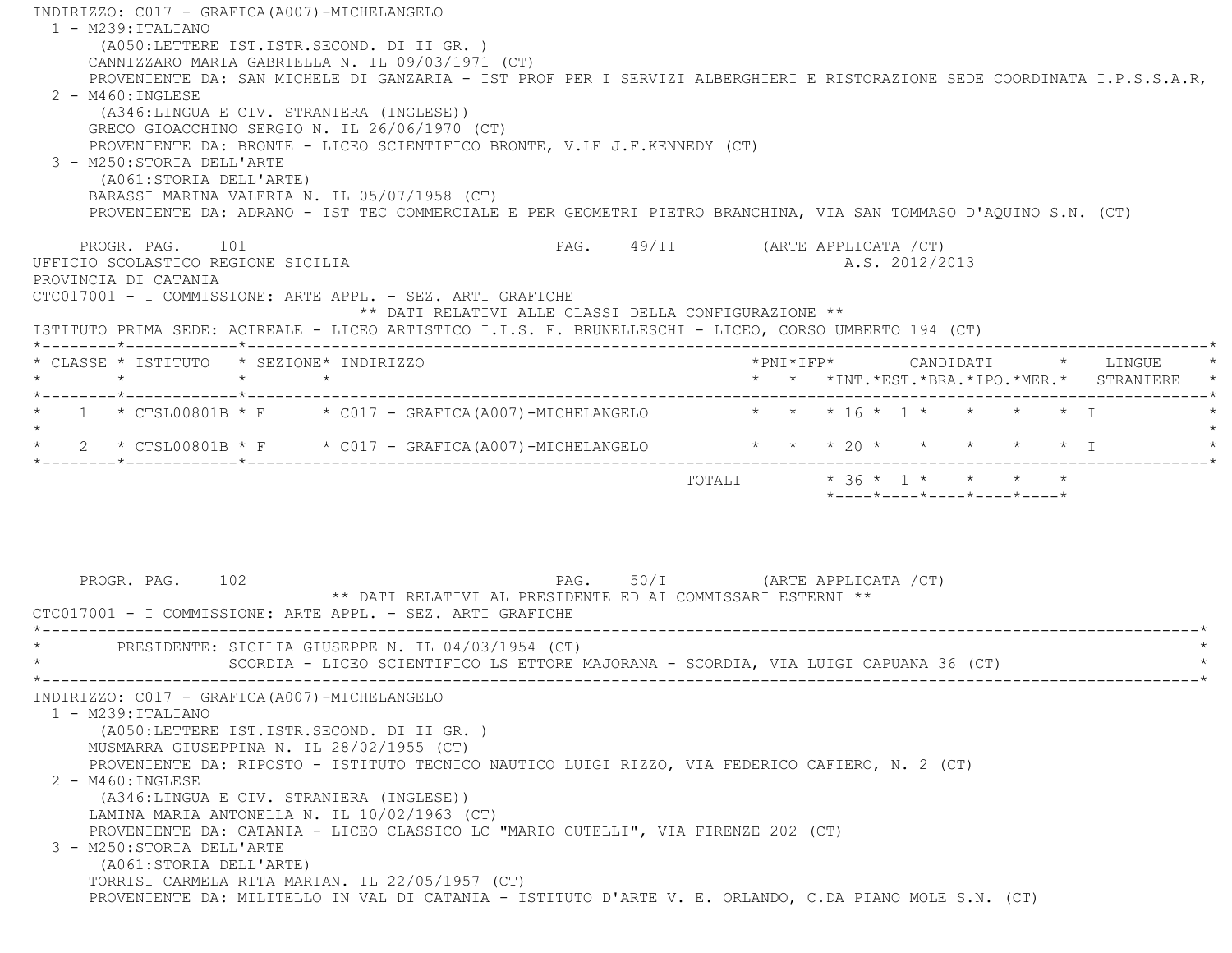PROGR. PAG. 103 PAG. 50/II (ARTE APPLICATA /CT) UFFICIO SCOLASTICO REGIONE SICILIA A.S. 2012/2013 PROVINCIA DI CATANIA CTC017002 - II COMMISSIONE: ARTE APPL. - SEZ. ARTI GRAFICHE \*\* DATI RELATIVI ALLE CLASSI DELLA CONFIGURAZIONE \*\* ISTITUTO PRIMA SEDE: CATANIA - ISTITUTO D'ARTE LICEO ARTISTICO STATALE "M.M., VIA GENERALE AMEGLIO, 15 (CT) \*--------\*------------\*-------------------------------------------------------------------------------------------------------\* \* CLASSE \* ISTITUTO \* SEZIONE\* INDIRIZZO \*PNI\*IFP\* CANDIDATI \* LINGUE \* \* \* \* \* \* \* \*INT.\*EST.\*BRA.\*IPO.\*MER.\* STRANIERE \* \*--------\*------------\*-------------------------------------------------------------------------------------------------------\* $1$  \* CTSD02000E \* OS \* C017 - GRAFICA(A007)-MICHELANGELO \* \* \* \* 18 \* \* \* \* \* \* \* I \*--------\*------------\*-------------------------------------------------------------------------------------------------------\* ISTITUTO SECONDA SEDE: ACIREALE - LICEO ARTISTICO I.I.S. F. BRUNELLESCHI - LICEO, CORSO UMBERTO 194 (CT) \*--------\*------------\*-------------------------------------------------------------------------------------------------------\* \* CLASSE \* ISTITUTO \* SEZIONE\* INDIRIZZO \*PNI\*IFP\* CANDIDATI \* LINGUE \* \* \* \* \* \* \* \*INT.\*EST.\*BRA.\*IPO.\*MER.\* STRANIERE \* \*--------\*------------\*-------------------------------------------------------------------------------------------------------\*2 \* CTSL00801B \* D \* C003 - RILIEVO E CATALOG.-MICHELANGELO \* \* \* 13 \* 1 \* \* \* \* \* I \*--------\*------------\*-------------------------------------------------------------------------------------------------------\* TOTALI \* 31 \* 1 \* \* \* \* \*----\*----\*----\*----\*----\*PROGR. PAG. 104 **PAG.** PAG. 51/I (ARTE APPLICATA /CT) \*\* DATI RELATIVI AL PRESIDENTE ED AI COMMISSARI ESTERNI \*\* CTC017002 - II COMMISSIONE: ARTE APPL. - SEZ. ARTI GRAFICHE \*----------------------------------------------------------------------------------------------------------------------------\*PRESIDENTE: CIRAUDO GIUSEPPE N. IL 23/03/1954 (CT) PATERNO' - ISTITUTO TECNICO COMMERCIALE ITC GIOACCHINO RUSSO, VIA PARINI,SN (CT) \*----------------------------------------------------------------------------------------------------------------------------\* INDIRIZZO: C017 - GRAFICA(A007)-MICHELANGELO 1 - M239:ITALIANO (A050:LETTERE IST.ISTR.SECOND. DI II GR. ) MARLETTA BARBARA N. IL 10/08/1958 (RM) PROVENIENTE DA: CATANIA - LICEO ARTISTICO LA LICEO ARTIST. " EMILIO GREC, VIA MAVILLA, 37 - VICO BUONAFE', 9 (CT) 2 - M460:INGLESE (A346:LINGUA E CIV. STRANIERA (INGLESE)) IACONA FRANCESCA N. IL 22/02/1964 (CT) PROVENIENTE DA: CATANIA - LICEO SCIENTIFICO VACCARINI, VIA ORCHIDEA N 9 (CT) 3 - M250:STORIA DELL'ARTE (A061:STORIA DELL'ARTE) D'ANTONI ROSARIO CARLO N. IL 07/10/1964 (CT) PROVENIENTE DA: ADRANO - IST TEC COMMERCIALE E PER GEOMETRI PIETRO BRANCHINA, VIA SAN TOMMASO D'AQUINO S.N. (CT) INDIRIZZO: C003 - RILIEVO E CATALOG.-MICHELANGELO 1 - M239:ITALIANO (A050:LETTERE IST.ISTR.SECOND. DI II GR. ) MARLETTA BARBARA N. IL 10/08/1958 (RM) PROVENIENTE DA: CATANIA - LICEO ARTISTICO LA LICEO ARTIST. " EMILIO GREC, VIA MAVILLA, 37 - VICO BUONAFE', 9 (CT) 2 - M460:INGLESE (A346:LINGUA E CIV. STRANIERA (INGLESE)) IACONA FRANCESCA N. IL 22/02/1964 (CT) PROVENIENTE DA: CATANIA - LICEO SCIENTIFICO VACCARINI, VIA ORCHIDEA N 9 (CT) 3 - M250:STORIA DELL'ARTE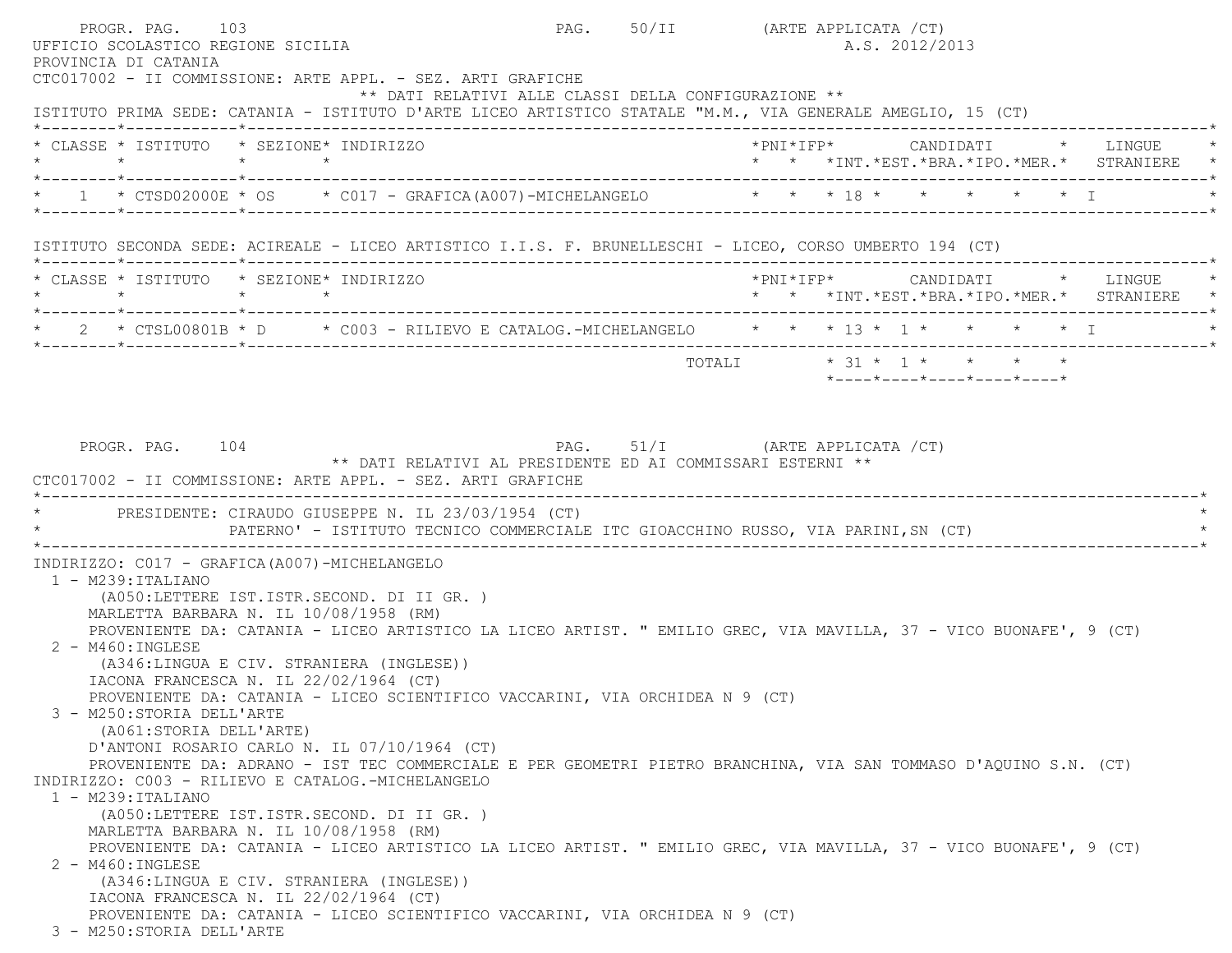(A061:STORIA DELL'ARTE) D'ANTONI ROSARIO CARLO N. IL 07/10/1964 (CT) PROVENIENTE DA: ADRANO - IST TEC COMMERCIALE E PER GEOMETRI PIETRO BRANCHINA, VIA SAN TOMMASO D'AQUINO S.N. (CT) PROGR. PAG. 105 PAG. 51/II (ARTE APPLICATA /CT) UFFICIO SCOLASTICO REGIONE SICILIA A.S. 2012/2013 PROVINCIA DI CATANIA CTPC00001 - I COMMISSIONE: CLASSICO \*\* DATI RELATIVI ALLE CLASSI DELLA CONFIGURAZIONE \*\* ISTITUTO PRIMA SEDE: CATANIA - LICEO CLASSICO LC SPEDALIERI, PIAZZA ANNIBALE RICCO' S.N. (CT) \*--------\*------------\*-------------------------------------------------------------------------------------------------------\* \* CLASSE \* ISTITUTO \* SEZIONE\* INDIRIZZO \*PNI\*IFP\* CANDIDATI \* LINGUE \* \* \* \* \* \* \* \*INT.\*EST.\*BRA.\*IPO.\*MER.\* STRANIERE \* \*--------\*------------\*-------------------------------------------------------------------------------------------------------\*1 \* CTPC070002 \* F \* PC00 - CLASSICO \* \* \* \* \* \* \* \* \* \* \* \* \* \* \* I  $\star$ \* 2 \* CTPC070002 \* A \* PC02 - LICEO CLASSICO CON 2 LINGUE \* \* \* 12 \* \* \* \* \* \* \* F \*--------\*------------\*-------------------------------------------------------------------------------------------------------\*TOTALI  $* 37 * * * * * * * * * *$  \*----\*----\*----\*----\*----\*PROGR. PAG. 106 PAG. 52/I (CLASSICO /CT) \*\* DATI RELATIVI AL PRESIDENTE ED AI COMMISSARI ESTERNI \*\* CTPC00001 - I COMMISSIONE: CLASSICO \*----------------------------------------------------------------------------------------------------------------------------\*PRESIDENTE: INDELICATO SALVATORE N. IL 08/05/1949 (CT) CATANIA - ISTITUTO TECNICO INDUSTRIALE ITI CANNIZZARO, VIA CARLO PISACANE 1 (CT) \*----------------------------------------------------------------------------------------------------------------------------\* INDIRIZZO: PC00 - CLASSICO 1 - M237:LATINO (A052:LETTERE,LATINO,GRECO LICEO CLASSIC) BERTINO ANNA N. IL 17/03/1959 (CT) PROVENIENTE DA: CATANIA - LICEO CLASSICO LC "MARIO CUTELLI", VIA FIRENZE 202 (CT) 2 - M460:INGLESE (A346:LINGUA E CIV. STRANIERA (INGLESE)) NICASTRO CARMELA N. IL 12/05/1962 (CL) PROVENIENTE DA: CATANIA - IST PROF PER I SERVIZI COMMERCIALI E TURISTICI IPSCT A. OLIVETTI, VIA PASSO GRAVINA 187 (CT) 3 - M770:SCIENZE NATURALI (A060:SC.NA.,CH.,GEOG.,MIC. ) MARGARONE FRANCESCA N. IL 03/06/1961 (CT) PROVENIENTE DA: CATANIA - LICEO CLASSICO LC "MARIO CUTELLI", VIA FIRENZE 202 (CT) INDIRIZZO: PC02 - LICEO CLASSICO CON 2 LINGUE 1 - SI63:LATINO (A052:LETTERE,LATINO,GRECO LICEO CLASS) BERTINO ANNA N. IL 17/03/1959 (CT) PROVENIENTE DA: CATANIA - LICEO CLASSICO LC "MARIO CUTELLI", VIA FIRENZE 202 (CT) 2 - M460:INGLESE (A346:LINGUA E CIV. STRANIERA (INGLESE) NICASTRO CARMELA N. IL 12/05/1962 (CL) PROVENIENTE DA: CATANIA - IST PROF PER I SERVIZI COMMERCIALI E TURISTICI IPSCT A. OLIVETTI, VIA PASSO GRAVINA 187 (CT) 3 - M770:SCIENZE NATURALI (A060:SC.NA.,CH.,GEOG.,MIC. ) MARGARONE FRANCESCA N. IL 03/06/1961 (CT)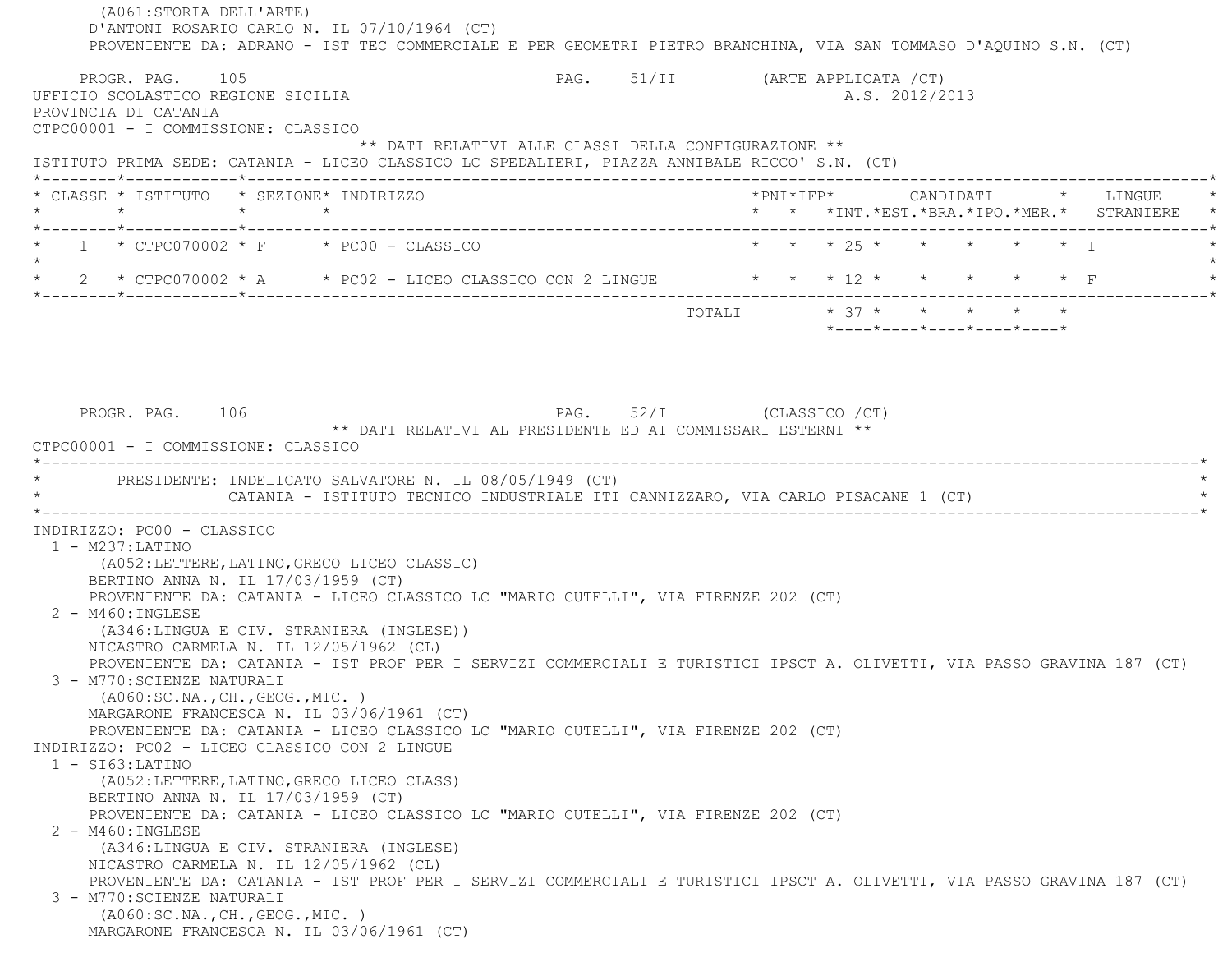| PROVENIENTE DA: CATANIA - LICEO CLASSICO LC "MARIO CUTELLI", VIA FIRENZE 202 (CT)<br>PROGR. PAG. 107                                      |                                                      |                         |  |                |  |                                         |                                                                                 |  |
|-------------------------------------------------------------------------------------------------------------------------------------------|------------------------------------------------------|-------------------------|--|----------------|--|-----------------------------------------|---------------------------------------------------------------------------------|--|
| UFFICIO SCOLASTICO REGIONE SICILIA<br>PROVINCIA DI CATANIA<br>CTPC00002 - II COMMISSIONE: CLASSICO                                        | PAG. 52/II (CLASSICO / CT)                           |                         |  | A.S. 2012/2013 |  |                                         |                                                                                 |  |
| ISTITUTO PRIMA SEDE: CATANIA - LICEO CLASSICO LC SPEDALIERI, PIAZZA ANNIBALE RICCO' S.N. (CT)                                             | ** DATI RELATIVI ALLE CLASSI DELLA CONFIGURAZIONE ** |                         |  |                |  |                                         |                                                                                 |  |
| * CLASSE * ISTITUTO * SEZIONE* INDIRIZZO                                                                                                  |                                                      |                         |  |                |  |                                         | * * *INT.*EST.*BRA.*IPO.*MER.* STRANIERE *                                      |  |
| $\star$ 1 $\star$ CTPC070002 $\star$ B $\star$ PC00 - CLASSICO                                                                            |                                                      | * * * 20 * * * * * * I  |  |                |  |                                         |                                                                                 |  |
| * 2 * CTPC070002 * G * PC00 - CLASSICO                                                                                                    |                                                      |                         |  |                |  |                                         | * * * 25 * * * * * * I                                                          |  |
|                                                                                                                                           |                                                      | TOTALI * 45 * * * * * * |  |                |  | $*$ ---- $*$ ---- $*$ ---- $*$ ---- $*$ |                                                                                 |  |
|                                                                                                                                           |                                                      |                         |  |                |  |                                         |                                                                                 |  |
| PROGR. PAG. 108<br>** DATI RELATIVI AL PRESIDENTE ED AI COMMISSARI ESTERNI **<br>CTPC00002 - II COMMISSIONE: CLASSICO                     | PAG. 53/I (CLASSICO / CT)                            |                         |  |                |  |                                         |                                                                                 |  |
| * PRESIDENTE: SCIUTO GIUSEPPE N. IL 07/11/1951 (CT)                                                                                       |                                                      |                         |  |                |  |                                         |                                                                                 |  |
| CALTAGIRONE - ISTITUTO SUPERIORE IIS CUCUZZA - EUCLIDE, VIA MARIO SCELBA N. 5 (CT)                                                        |                                                      |                         |  |                |  |                                         |                                                                                 |  |
| INDIRIZZO: PC00 - CLASSICO                                                                                                                |                                                      |                         |  |                |  |                                         |                                                                                 |  |
| $1 - M237$ : LATINO<br>(A052:LETTERE, LATINO, GRECO LICEO CLASSIC)                                                                        |                                                      |                         |  |                |  |                                         |                                                                                 |  |
| RAMPULLA MARIA TERESA N. IL 03/10/1954 (ME)<br>PROVENIENTE DA: CATANIA - LICEO CLASSICO LC "MARIO CUTELLI", VIA FIRENZE 202 (CT)          |                                                      |                         |  |                |  |                                         |                                                                                 |  |
| $2 - M460$ : INGLESE<br>(A346:LINGUA E CIV. STRANIERA (INGLESE))                                                                          |                                                      |                         |  |                |  |                                         |                                                                                 |  |
| CAPUANO PIETRA N. IL 24/10/1958 (EN)<br>PROVENIENTE DA: CATANIA - LICEO SCIENTIFICO LS GALILEO GALILEI, VIA VESCOVO MAURIZIO 73 - 75 (CT) |                                                      |                         |  |                |  |                                         |                                                                                 |  |
| 3 - M770: SCIENZE NATURALI                                                                                                                |                                                      |                         |  |                |  |                                         |                                                                                 |  |
| ( A060:SC.NA., CH., GEOG., MIC. )<br>NICASTRO MARIA N. IL 10/07/1960 (CT)                                                                 |                                                      |                         |  |                |  |                                         |                                                                                 |  |
| PROVENIENTE DA: CATANIA - LICEO SCIENTIFICO LS BOGGIO LERA, VIA V. EMANUELE 346 (CT)                                                      |                                                      |                         |  |                |  |                                         |                                                                                 |  |
| PROGR. PAG. 109                                                                                                                           | PAG. 53/II (CLASSICO / CT)                           |                         |  |                |  |                                         |                                                                                 |  |
| UFFICIO SCOLASTICO REGIONE SICILIA<br>PROVINCIA DI CATANIA                                                                                |                                                      |                         |  | A.S. 2012/2013 |  |                                         |                                                                                 |  |
| CTPC00003 - III COMMISSIONE: CLASSICO                                                                                                     |                                                      |                         |  |                |  |                                         |                                                                                 |  |
| ISTITUTO PRIMA SEDE: CATANIA - LICEO CLASSICO LC SPEDALIERI, PIAZZA ANNIBALE RICCO' S.N. (CT)                                             | ** DATI RELATIVI ALLE CLASSI DELLA CONFIGURAZIONE ** |                         |  |                |  |                                         |                                                                                 |  |
| * CLASSE * ISTITUTO * SEZIONE* INDIRIZZO                                                                                                  |                                                      |                         |  |                |  |                                         | *PNI*IFP* CANDIDATI * LINGUE<br>* * *INT. *EST. *BRA. *IPO. *MER. * STRANIERE * |  |
| _________*_____________*_______<br>$\star$ 1 $\star$ CTPC070002 $\star$ C $\star$ PC00 - CLASSICO                                         |                                                      |                         |  |                |  |                                         | * * * 25 * 1 * * * * * I                                                        |  |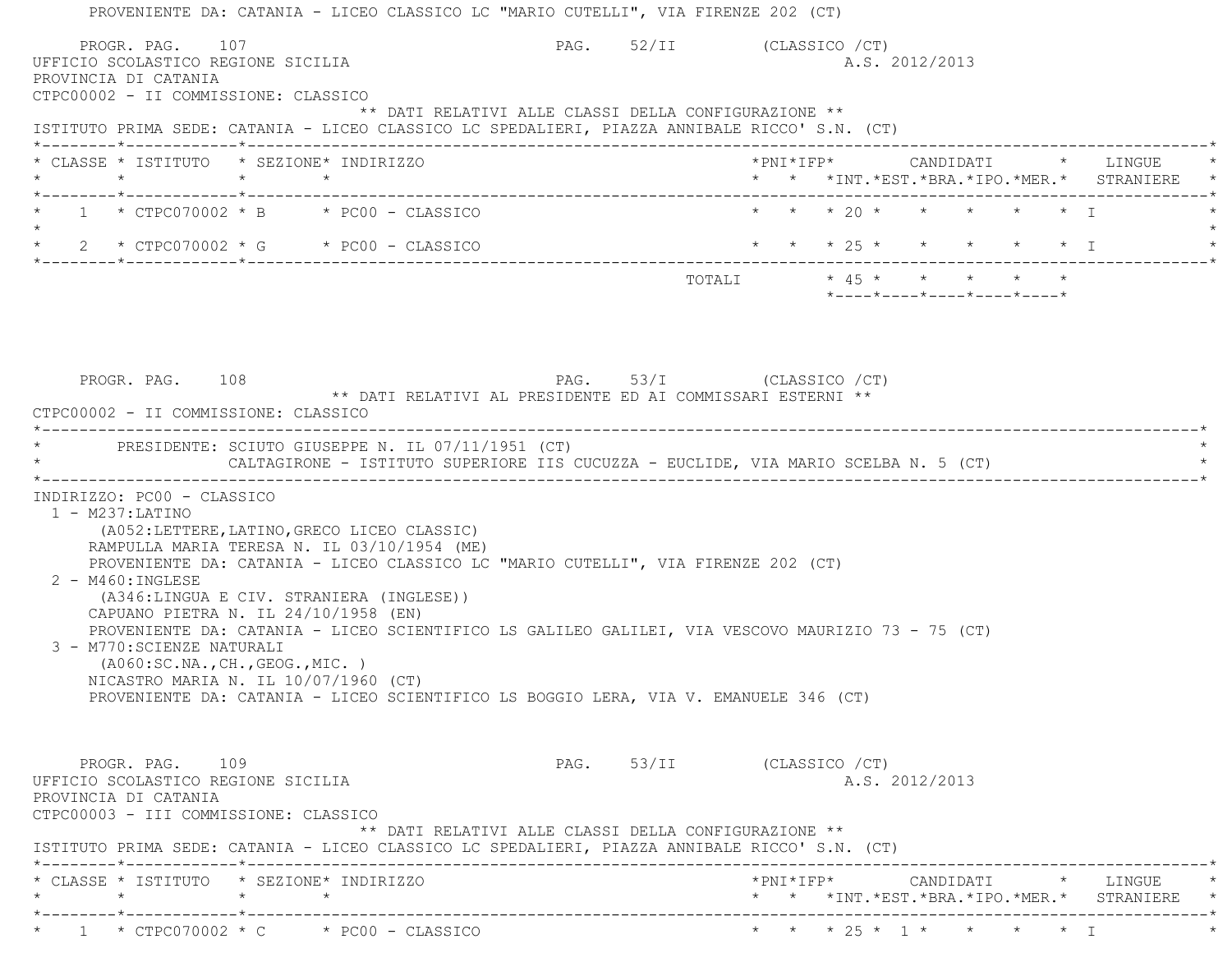|                                                                                                                                                                                                                                                                                                                                                                 |                            | TOTALI * 42 * 1 * * * * |                        | *----*----*----*----*----* |         |                                      |                                                                               |
|-----------------------------------------------------------------------------------------------------------------------------------------------------------------------------------------------------------------------------------------------------------------------------------------------------------------------------------------------------------------|----------------------------|-------------------------|------------------------|----------------------------|---------|--------------------------------------|-------------------------------------------------------------------------------|
|                                                                                                                                                                                                                                                                                                                                                                 |                            |                         |                        |                            |         |                                      |                                                                               |
| PAG. 54/I (CLASSICO / CT)<br>PROGR. PAG. 110<br>** DATI RELATIVI AL PRESIDENTE ED AI COMMISSARI ESTERNI **<br>CTPC00003 - III COMMISSIONE: CLASSICO                                                                                                                                                                                                             |                            |                         |                        |                            |         |                                      |                                                                               |
| PRESIDENTE: SCIRE' CARMELA N. IL 13/11/1950 (SR)<br>GIARRE - LICEO SCIENTIFICO LS LEONARDO, VIA VENETO S.N. (CT)                                                                                                                                                                                                                                                |                            |                         |                        |                            |         |                                      |                                                                               |
| PROVENIENTE DA: CATANIA - LICEO CLASSICO LC "MARIO CUTELLI", VIA FIRENZE 202 (CT)<br>$2 - M460$ : INGLESE<br>(A346:LINGUA E CIV. STRANIERA (INGLESE))                                                                                                                                                                                                           |                            |                         |                        |                            |         |                                      |                                                                               |
| STRANO LUCIA N. IL 19/02/1969 (CT)<br>PROVENIENTE DA: ACIREALE - IST PROF INDUSTRIA E ARTIGIANATO IPSIA ORA I.S. MAJORANA-MEUCCI, VIA DELLE TERME, 78 (CT)<br>3 - M770: SCIENZE NATURALI<br>( A060:SC.NA., CH., GEOG., MIC. )<br>ROSANO MARIA GRAZIA N. IL 23/07/1962 (CT)<br>PROVENIENTE DA: CATANIA - LICEO CLASSICO LC "MARIO CUTELLI", VIA FIRENZE 202 (CT) |                            |                         |                        |                            |         |                                      |                                                                               |
| PROGR. PAG. 111<br>** DATI RELATIVI ALLE CLASSI DELLA CONFIGURAZIONE **                                                                                                                                                                                                                                                                                         | PAG. 54/II (CLASSICO / CT) |                         |                        | A.S. 2012/2013             |         |                                      |                                                                               |
| $\star$ $\star$                                                                                                                                                                                                                                                                                                                                                 |                            |                         |                        |                            |         |                                      | *PNI*IFP* CANDIDATI * LINGUE<br>* * *INT. *EST. *BRA. *IPO. *MER. * STRANIERE |
| UFFICIO SCOLASTICO REGIONE SICILIA<br>PROVINCIA DI CATANIA<br>CTPC00004 - IV COMMISSIONE: CLASSICO<br>ISTITUTO PRIMA SEDE: CATANIA - LICEO CLASSICO LC SPEDALIERI, PIAZZA ANNIBALE RICCO' S.N. (CT)<br>* CLASSE * ISTITUTO * SEZIONE* INDIRIZZO<br>$\star$ $\star$<br>$1 * CTPC070002 * D * PC00 - CLASSICO$<br>$\star$                                         |                            |                         | * * * 20 * * * * * * I |                            |         |                                      |                                                                               |
| 2 * CTPC070002 * E * PC00 - CLASSICO                                                                                                                                                                                                                                                                                                                            |                            |                         |                        | $\star$ $\star$ 16 $\star$ | $\star$ | $\star$ $\star$ $\star$ $\downarrow$ |                                                                               |

PROGR. PAG. 112 PAG. 55/I (CLASSICO /CT)

\*\* DATI RELATIVI AL PRESIDENTE ED AI COMMISSARI ESTERNI \*\*

 CTPC00004 - IV COMMISSIONE: CLASSICO \*----------------------------------------------------------------------------------------------------------------------------\*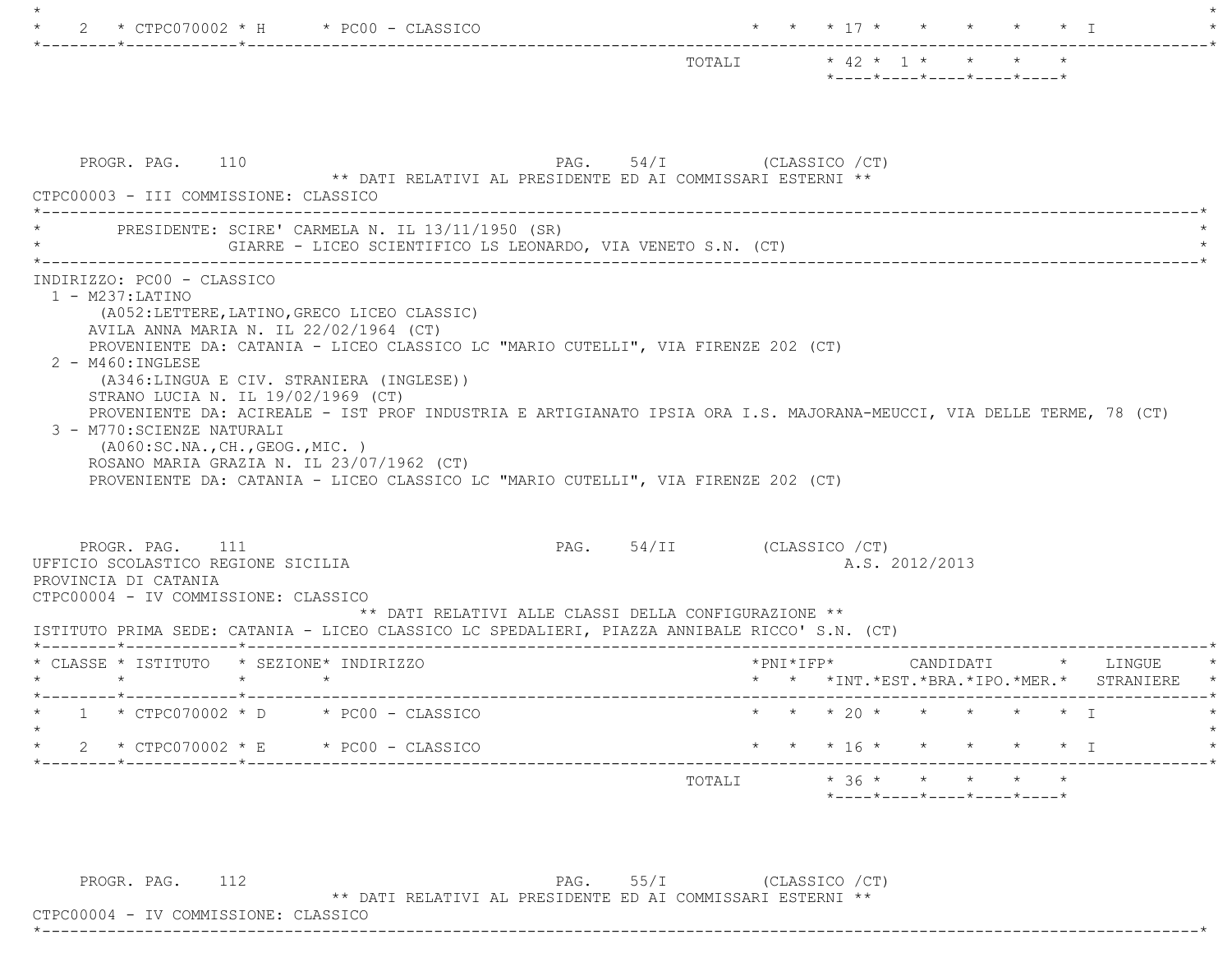PRESIDENTE: LEVI PASOUALE GIOVANNI N. IL 01/09/1955 (CT) PATERNO' - ISTITUTO TECNICO COMMERCIALE ITC GIOACCHINO RUSSO, VIA PARINI,SN (CT) \*----------------------------------------------------------------------------------------------------------------------------\* INDIRIZZO: PC00 - CLASSICO 1 - M237:LATINO (A052:LETTERE,LATINO,GRECO LICEO CLASSIC) LONGO MARIA ROSA N. IL 17/06/1950 (CT) PROVENIENTE DA: CATANIA - LICEO CLASSICO LC "MARIO CUTELLI", VIA FIRENZE 202 (CT) 2 - M460:INGLESE (A346:LINGUA E CIV. STRANIERA (INGLESE)) MAUGERI GIOVANNA N. IL 28/10/1963 (CT) PROVENIENTE DA: CATANIA - LICEO SCIENTIFICO LS GALILEO GALILEI, VIA VESCOVO MAURIZIO 73 - 75 (CT) 3 - M770:SCIENZE NATURALI (A060:SC.NA.,CH.,GEOG.,MIC. ) MAUGERI GIUSEPPE N. IL 16/05/1965 (CT) PROVENIENTE DA: CATANIA - LICEO SCIENTIFICO LS BOGGIO LERA, VIA V. EMANUELE 346 (CT) PROGR. PAG. 113 PAG. 55/II (CLASSICO /CT) UFFICIO SCOLASTICO REGIONE SICILIA A.S. 2012/2013 PROVINCIA DI CATANIA CTPC00005 - V COMMISSIONE: CLASSICO \*\* DATI RELATIVI ALLE CLASSI DELLA CONFIGURAZIONE \*\* ISTITUTO PRIMA SEDE: CATANIA - LICEO CLASSICO LC "MARIO CUTELLI", VIA FIRENZE 202 (CT) \*--------\*------------\*-------------------------------------------------------------------------------------------------------\* \* CLASSE \* ISTITUTO \* SEZIONE\* INDIRIZZO \*PNI\*IFP\* CANDIDATI \* LINGUE \* \* \* \* \* \* \* \*INT.\*EST.\*BRA.\*IPO.\*MER.\* STRANIERE \* \*--------\*------------\*-------------------------------------------------------------------------------------------------------\*1 \* CTPC040006 \* A \* PC00 - CLASSICO \* \* \* \* 21 \* \* \* \* \* \* \* I  $\star$ \* 2 \* CTPC040006 \* M \* PC00 - CLASSICO \* \* \* \* 20 \* \* \* \* \* \* \* T \*--------\*------------\*-------------------------------------------------------------------------------------------------------\* TOTALI \* 41 \* \* \* \* \* \*----\*----\*----\*----\*----\*PROGR. PAG. 114 **PAG.** 56/I (CLASSICO /CT) \*\* DATI RELATIVI AL PRESIDENTE ED AI COMMISSARI ESTERNI \*\* CTPC00005 - V COMMISSIONE: CLASSICO \*----------------------------------------------------------------------------------------------------------------------------\*PRESIDENTE: SCANDURA ANGELA MARIA N. IL 08/08/1948 (CT) ACIREALE - ISTITUTO SUPERIORE IS FILIPPO BRUNELLESCHI, VIA GUICCIARDINI (CT) \*----------------------------------------------------------------------------------------------------------------------------\* INDIRIZZO: PC00 - CLASSICO 1 - M237:LATINO (A052:LETTERE,LATINO,GRECO LICEO CLASSIC) VERZI' SILVIA PIA N. IL 31/01/1960 (CT) PROVENIENTE DA: CATANIA - LICEO CLASSICO LC SPEDALIERI, PIAZZA ANNIBALE RICCO' S.N. (CT) 2 - M460:INGLESE (A346:LINGUA E CIV. STRANIERA (INGLESE)) SMECCA PAOLA DANIELA N. IL 07/07/1976 (CT) PROVENIENTE DA: CATANIA - LICEO CLASSICO LC SPEDALIERI, PIAZZA ANNIBALE RICCO' S.N. (CT) 3 - M770:SCIENZE NATURALI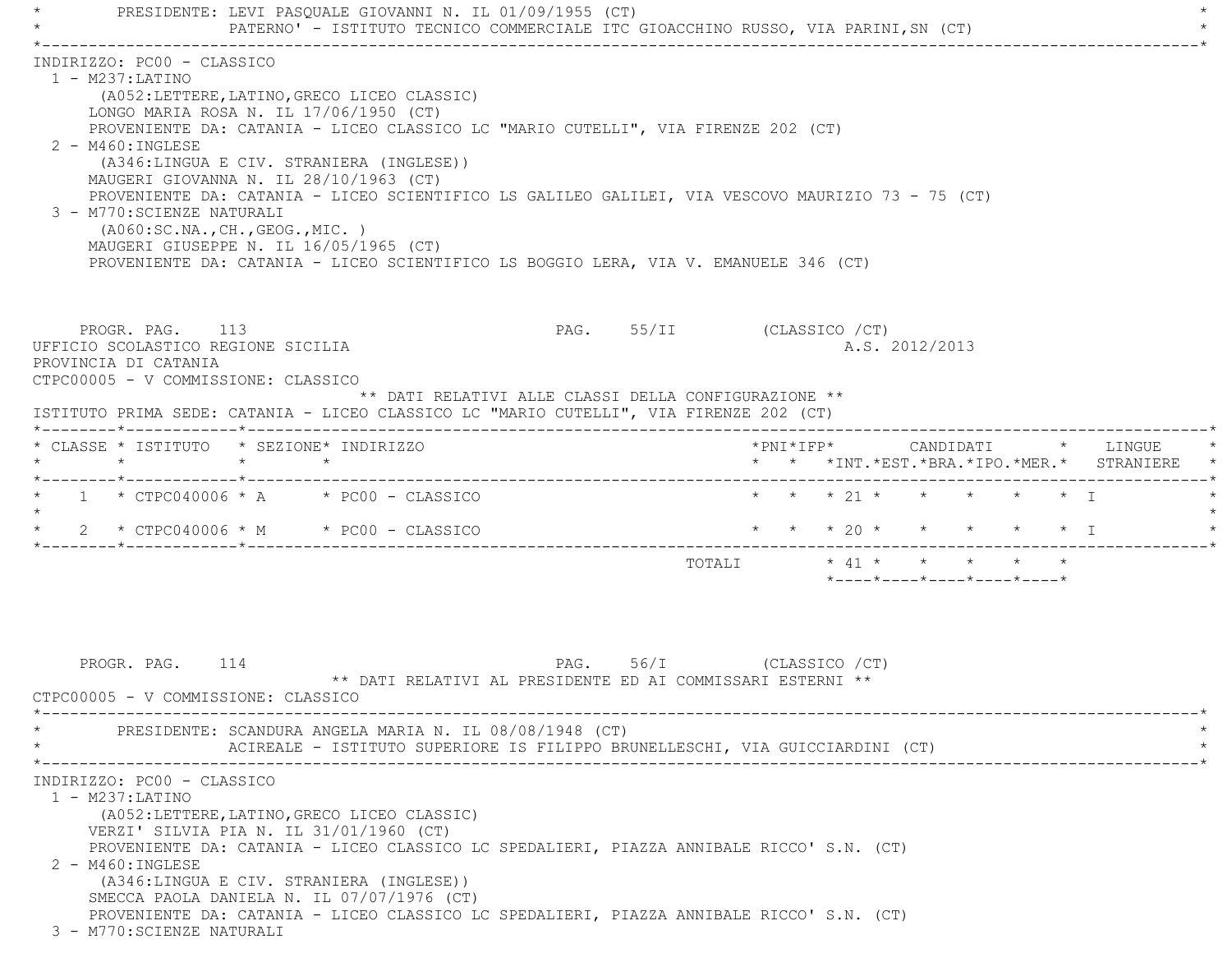(A060:SC.NA.,CH.,GEOG.,MIC. ) LA ROSA DANIELA MARIA N. IL 28/06/1964 (CT) PROVENIENTE DA: CATANIA - LICEO SCIENTIFICO LICEO SCIENT/LINGUIST UMBERTO, VIA CHISARI, 8 (CT) PROGR. PAG. 115 PAG. 56/II (CLASSICO /CT) UFFICIO SCOLASTICO REGIONE SICILIA A.S. 2012/2013 PROVINCIA DI CATANIA CTPC00006 - VI COMMISSIONE: CLASSICO \*\* DATI RELATIVI ALLE CLASSI DELLA CONFIGURAZIONE \*\* ISTITUTO PRIMA SEDE: CATANIA - LICEO CLASSICO LC "MARIO CUTELLI", VIA FIRENZE 202 (CT) \*--------\*------------\*-------------------------------------------------------------------------------------------------------\* \* CLASSE \* ISTITUTO \* SEZIONE\* INDIRIZZO \*PNI\*IFP\* CANDIDATI \* LINGUE \* \* \* \* \* \* \* \*INT.\*EST.\*BRA.\*IPO.\*MER.\* STRANIERE \* \*--------\*------------\*-------------------------------------------------------------------------------------------------------\*1 \* CTPC040006 \* B \* PC00 - CLASSICO \* \* \* \* 27 \* \* \* \* \* \* \* I  $\star$ \* 2 \* CTPC040006 \* C \* PC00 - CLASSICO \* \* \* \* 22 \* \* \* \* \* \* \* I \*--------\*------------\*-------------------------------------------------------------------------------------------------------\* TOTALI \* 49 \* \* \* \* \* \*----\*----\*----\*----\*----\*PROGR. PAG. 116 PAG. 57/I (CLASSICO /CT) \*\* DATI RELATIVI AL PRESIDENTE ED AI COMMISSARI ESTERNI \*\* CTPC00006 - VI COMMISSIONE: CLASSICO \*----------------------------------------------------------------------------------------------------------------------------\*PRESIDENTE: RACITI MARIA N. IL 14/05/1958 (CT) CATANIA - LICEO SCIENTIFICO LICEO SCIENT/LINGUIST UMBERTO, VIA CHISARI, 8 (CT) \*----------------------------------------------------------------------------------------------------------------------------\* INDIRIZZO: PC00 - CLASSICO 1 - M237:LATINO (A052:LETTERE,LATINO,GRECO LICEO CLASSIC) RUSSO GRAZIA N. IL 15/04/1950 (CT) PROVENIENTE DA: CATANIA - LICEO CLASSICO LC SPEDALIERI, PIAZZA ANNIBALE RICCO' S.N. (CT) 2 - M460:INGLESE (A346:LINGUA E CIV. STRANIERA (INGLESE)) BEVILACQUA MARIA VINCENZA N. IL 19/11/1952 (PG) PROVENIENTE DA: CATANIA - LICEO SCIENTIFICO VACCARINI, VIA ORCHIDEA N 9 (CT) 3 - M770:SCIENZE NATURALI (A060:SC.NA.,CH.,GEOG.,MIC. ) SANTONOCITO SANTO N. IL 13/11/1953 (CT) PROVENIENTE DA: CATANIA - LICEO ARTISTICO LA LICEO ARTIST. " EMILIO GREC, VIA MAVILLA, 37 - VICO BUONAFE', 9 (CT) PROGR. PAG. 117 CLASSICO / CT) UFFICIO SCOLASTICO REGIONE SICILIA A.S. 2012/2013 PROVINCIA DI CATANIA CTPC00007 - VII COMMISSIONE: CLASSICO \*\* DATI RELATIVI ALLE CLASSI DELLA CONFIGURAZIONE \*\*ISTITUTO PRIMA SEDE: CATANIA - LICEO CLASSICO LC "MARIO CUTELLI", VIA FIRENZE 202 (CT)

\*--------\*------------\*-------------------------------------------------------------------------------------------------------\*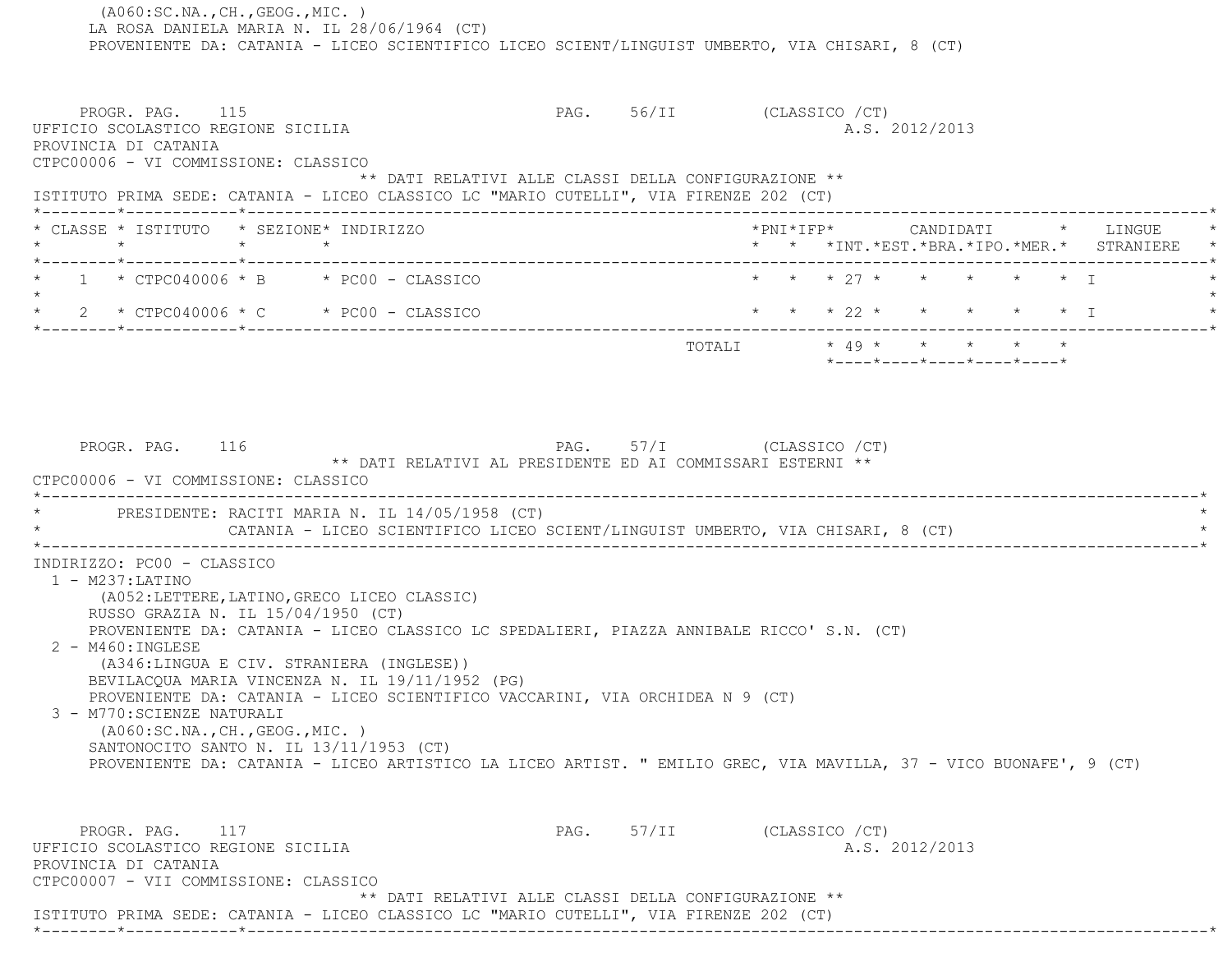|                                                                                                                         | $\star$ $\star$                                                                                                                                                                                                                                                                                                                                                                                  |                                                                                         |                |                                                       | * * *INT. *EST. *BRA. *IPO. *MER. * STRANIERE                                              |
|-------------------------------------------------------------------------------------------------------------------------|--------------------------------------------------------------------------------------------------------------------------------------------------------------------------------------------------------------------------------------------------------------------------------------------------------------------------------------------------------------------------------------------------|-----------------------------------------------------------------------------------------|----------------|-------------------------------------------------------|--------------------------------------------------------------------------------------------|
|                                                                                                                         | $1 * CTPC040006 * D * PC00 - CLASSICO$                                                                                                                                                                                                                                                                                                                                                           |                                                                                         |                | * * * 18 * * * * * * I                                |                                                                                            |
|                                                                                                                         | $2 * CTPC040006 * A/I * PC00 - CLASSICO$                                                                                                                                                                                                                                                                                                                                                         |                                                                                         |                | * * * 17 * * * * * * T                                |                                                                                            |
|                                                                                                                         |                                                                                                                                                                                                                                                                                                                                                                                                  |                                                                                         |                | TOTALI * 35 * * * * * *<br>*----*----*----*----*----* |                                                                                            |
| PROGR. PAG. 118                                                                                                         |                                                                                                                                                                                                                                                                                                                                                                                                  | PAG. 58/I (CLASSICO / CT)<br>** DATI RELATIVI AL PRESIDENTE ED AI COMMISSARI ESTERNI ** |                |                                                       |                                                                                            |
| CTPC00007 - VII COMMISSIONE: CLASSICO                                                                                   |                                                                                                                                                                                                                                                                                                                                                                                                  |                                                                                         |                |                                                       |                                                                                            |
|                                                                                                                         | * PRESIDENTE: ZACCHIA FRANCESCO N. IL 24/05/1947 (ME)<br>GRAVINA DI CATANIA - SCUOLA ELEMENTARE CD "G.RODARI" -GRAVINA, VIA S.PAOLO (CT)                                                                                                                                                                                                                                                         |                                                                                         |                |                                                       |                                                                                            |
| $2 - M460 : INGLESE$<br>3 - M770: SCIENZE NATURALI                                                                      | (A346:LINGUA E CIV. STRANIERA (INGLESE))<br>COPPOLA BARBARA N. IL 07/01/1956 (CT)<br>PROVENIENTE DA: CATANIA - ISTITUTO MAGISTRALE LICEO STATALE "G. TURRISI COLO, VIA FABIO FILZI, 24 (CT)<br>( A060:SC.NA., CH., GEOG., MIC. )<br>COLAJANNI ROSARIO N. IL 25/02/1964 (CT)<br>PROVENIENTE DA: CALTAGIRONE - ISTITUTO TECNICO COMMERCIALE ITC G. ARCOLEO - CALTAGIRONE, VIALE AUTONOMIA N.6 (CT) |                                                                                         |                |                                                       |                                                                                            |
|                                                                                                                         |                                                                                                                                                                                                                                                                                                                                                                                                  |                                                                                         |                |                                                       |                                                                                            |
| PROGR. PAG. 119<br>UFFICIO SCOLASTICO REGIONE SICILIA<br>PROVINCIA DI CATANIA<br>CTPC00008 - VIII COMMISSIONE: CLASSICO |                                                                                                                                                                                                                                                                                                                                                                                                  | PAG. 58/II (CLASSICO / CT)<br>** DATI RELATIVI ALLE CLASSI DELLA CONFIGURAZIONE **      | A.S. 2012/2013 |                                                       |                                                                                            |
|                                                                                                                         | ISTITUTO PRIMA SEDE: CATANIA - LICEO CLASSICO LC "MARIO CUTELLI", VIA FIRENZE 202 (CT)                                                                                                                                                                                                                                                                                                           |                                                                                         |                |                                                       |                                                                                            |
| $\star$                                                                                                                 | * CLASSE * ISTITUTO * SEZIONE* INDIRIZZO<br>$\star$                                                                                                                                                                                                                                                                                                                                              |                                                                                         |                |                                                       |                                                                                            |
| . _ _ _ _ _ * _ _ _ _ _ _ _ _ _ _ _ _ * _ _ _ _ _ _ _ _ _                                                               | $1 * CTPC040006 * H * PC00 - CLASSICO$                                                                                                                                                                                                                                                                                                                                                           |                                                                                         |                | * * * 23 * * * * * * I                                |                                                                                            |
|                                                                                                                         | $2 * CTPC040006 * L * PC00 - CLASSICO$                                                                                                                                                                                                                                                                                                                                                           |                                                                                         |                | * * * 20 * * * * * * I                                | $*$ PNI $*$ IFP $*$ CANDIDATI $*$ LINGUE $*$<br>* * *INT.*EST.*BRA.*IPO.*MER.* STRANIERE * |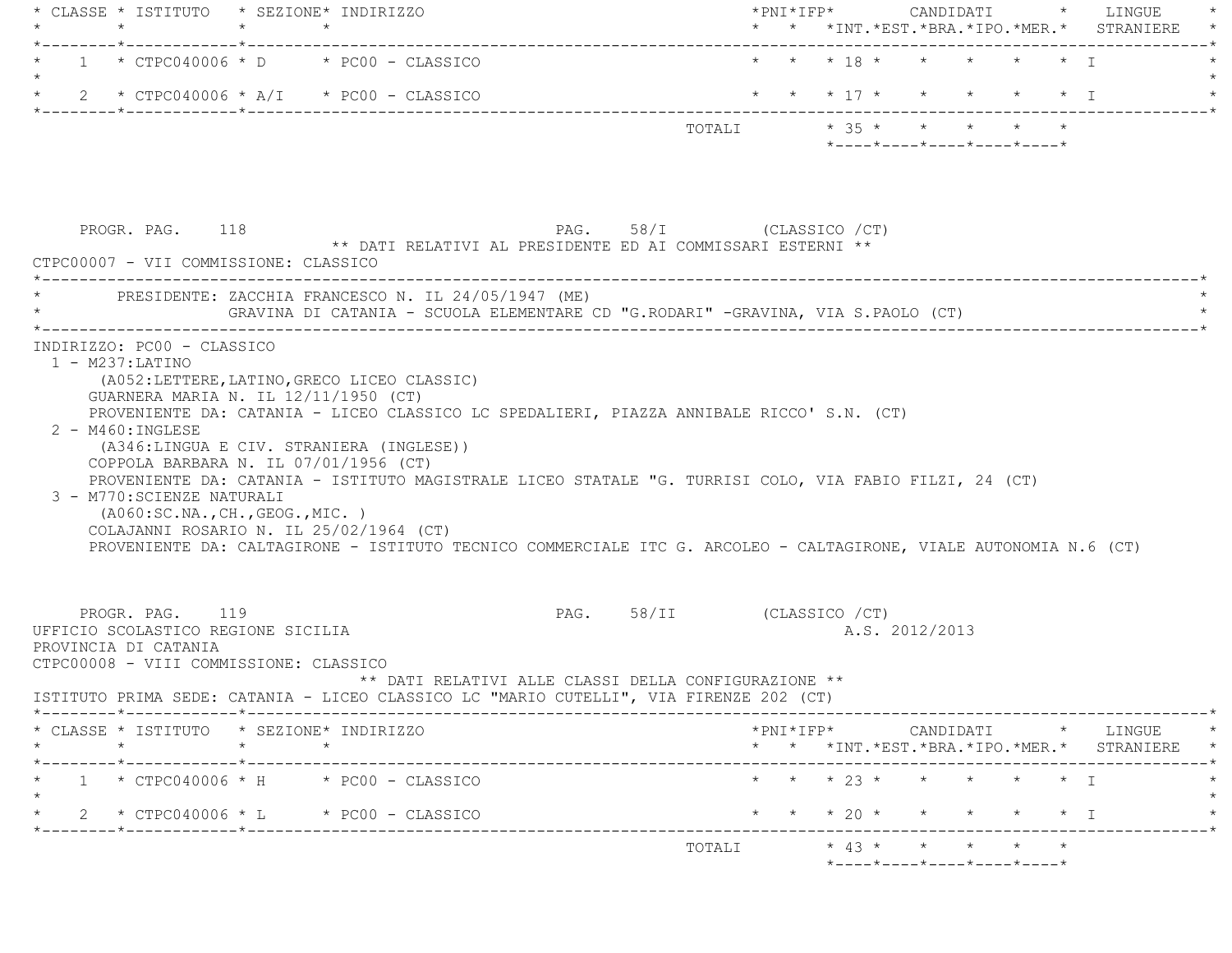| * PRESIDENTE: MORGANO SILVANA N. IL 21/05/1950 (EN)                                                                                                                                                                                                                                                                                                                                                                                                                                                                                                            | ACI CATENA - ISTITUTO COMPRENSIVO IC F.GUGLIELMINO ACICATENA, VIA DANTE ALIGHIERI 6 (CT) |                                                      |                            |                         |  |                |                                                                 |  |                                               |  |
|----------------------------------------------------------------------------------------------------------------------------------------------------------------------------------------------------------------------------------------------------------------------------------------------------------------------------------------------------------------------------------------------------------------------------------------------------------------------------------------------------------------------------------------------------------------|------------------------------------------------------------------------------------------|------------------------------------------------------|----------------------------|-------------------------|--|----------------|-----------------------------------------------------------------|--|-----------------------------------------------|--|
| INDIRIZZO: PC00 - CLASSICO<br>$1 - M237: LATINO$<br>PALMERI ANGELA N. IL 02/12/1949 (CT)<br>PROVENIENTE DA: CATANIA - LICEO CLASSICO LC SPEDALIERI, PIAZZA ANNIBALE RICCO' S.N. (CT)<br>2 - M460: INGLESE<br>TEGHINI GIUSEPPA N. IL 23/04/1957 (CT)<br>PROVENIENTE DA: CATANIA - ISTITUTO TECNICO AGRARIO F. EREDIA, VIA DEL BOSCO 43 (CT)<br>3 - M770: SCIENZE NATURALI<br>(AO60:SC.NA., CH., GEOG., MIC. )<br>RAFFAELE ROSARIO MARIO N. IL 15/08/1971 (CT)<br>PROVENIENTE DA: CATANIA - LICEO SCIENTIFICO LICEO SCIENT/LINGUIST UMBERTO, VIA CHISARI, 8 (CT) | (A052:LETTERE, LATINO, GRECO LICEO CLASSIC)<br>(A346:LINGUA E CIV. STRANIERA (INGLESE))  |                                                      |                            |                         |  |                |                                                                 |  |                                               |  |
| PROGR. PAG. 121<br>UFFICIO SCOLASTICO REGIONE SICILIA<br>PROVINCIA DI CATANIA<br>CTPC00009 - IX COMMISSIONE: CLASSICO                                                                                                                                                                                                                                                                                                                                                                                                                                          |                                                                                          |                                                      | PAG. 59/II (CLASSICO / CT) |                         |  | A.S. 2012/2013 |                                                                 |  |                                               |  |
| ISTITUTO PRIMA SEDE: ACIREALE - LICEO CLASSICO LC GULLI E PENNISI, VIA MARIO ARCIDIACONO (CT)                                                                                                                                                                                                                                                                                                                                                                                                                                                                  |                                                                                          | ** DATI RELATIVI ALLE CLASSI DELLA CONFIGURAZIONE ** |                            |                         |  |                |                                                                 |  |                                               |  |
|                                                                                                                                                                                                                                                                                                                                                                                                                                                                                                                                                                |                                                                                          |                                                      |                            |                         |  |                |                                                                 |  | * * *INT. *EST. *BRA. *IPO. *MER. * STRANIERE |  |
|                                                                                                                                                                                                                                                                                                                                                                                                                                                                                                                                                                |                                                                                          |                                                      |                            |                         |  |                | * * * 14 * * * * * * T                                          |  |                                               |  |
| 2 * CTPC020001 * A * PC02 - LICEO CLASSICO CON 2 LINGUE * * * 19 * * * * * * * F                                                                                                                                                                                                                                                                                                                                                                                                                                                                               |                                                                                          |                                                      |                            |                         |  |                |                                                                 |  |                                               |  |
| * CLASSE * ISTITUTO * SEZIONE* INDIRIZZO<br>$\star$ $\star$ $\star$ $\star$<br>$*$ 1 $*$ CTPC020001 $*$ C $*$ PC00 - CLASSICO<br>$\star$                                                                                                                                                                                                                                                                                                                                                                                                                       |                                                                                          |                                                      |                            | TOTALI * 33 * * * * * * |  |                | $*$ - - - - $*$ - - - - $*$ - - - - $*$ - - - - $*$ - - - - $*$ |  |                                               |  |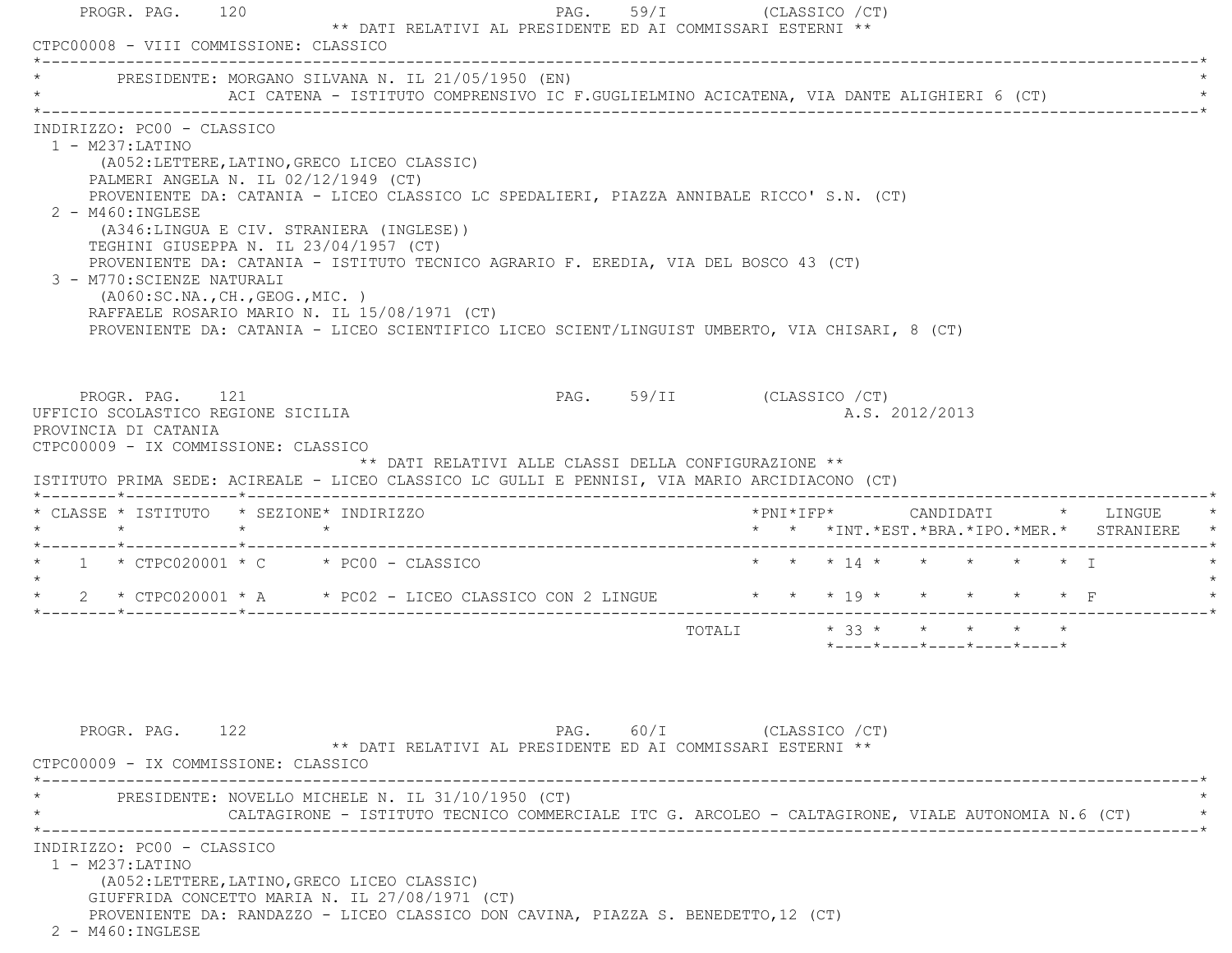(A346:LINGUA E CIV. STRANIERA (INGLESE)) ROMEO MARIA CRISTINA N. IL 27/05/1973 (CT) PROVENIENTE DA: PATERNO' - LICEO SCIENTIFICO LS FERMI, CORSO DEL POPOLO, N.1 (CT) 3 - M770:SCIENZE NATURALI (A060:SC.NA.,CH.,GEOG.,MIC. ) PRESTI FERDINANDO N. IL 10/06/1966 (CT) PROVENIENTE DA: VIZZINI - LICEO CLASSICO LICEO CLASSICO STATALE SECUSI, VIALE REGINA MARGHERITA N. 40 (CT) INDIRIZZO: PC02 - LICEO CLASSICO CON 2 LINGUE 1 - SI63:LATINO (A052:LETTERE,LATINO,GRECO LICEO CLASS) GIUFFRIDA CONCETTO MARIA N. IL 27/08/1971 (CT) PROVENIENTE DA: RANDAZZO - LICEO CLASSICO DON CAVINA, PIAZZA S. BENEDETTO,12 (CT) 2 - M460:INGLESE (A346:LINGUA E CIV. STRANIERA (INGLESE) ROMEO MARIA CRISTINA N. IL 27/05/1973 (CT) PROVENIENTE DA: PATERNO' - LICEO SCIENTIFICO LS FERMI, CORSO DEL POPOLO, N.1 (CT) 3 - M770:SCIENZE NATURALI (A060:SC.NA.,CH.,GEOG.,MIC. ) PRESTI FERDINANDO N. IL 10/06/1966 (CT) PROVENIENTE DA: VIZZINI - LICEO CLASSICO LICEO CLASSICO STATALE SECUSI, VIALE REGINA MARGHERITA N. 40 (CT) PROGR. PAG. 123 PAG. 60/II (CLASSICO /CT) UFFICIO SCOLASTICO REGIONE SICILIA A.S. 2012/2013 PROVINCIA DI CATANIA CTPC00010 - X COMMISSIONE: CLASSICO \*\* DATI RELATIVI ALLE CLASSI DELLA CONFIGURAZIONE \*\* ISTITUTO PRIMA SEDE: ACIREALE - LICEO CLASSICO LC GULLI E PENNISI, VIA MARIO ARCIDIACONO (CT) \*--------\*------------\*-------------------------------------------------------------------------------------------------------\* \* CLASSE \* ISTITUTO \* SEZIONE\* INDIRIZZO \*PNI\*IFP\* CANDIDATI \* LINGUE \* \* \* \* \* \* \* \*INT.\*EST.\*BRA.\*IPO.\*MER.\* STRANIERE \* \*--------\*------------\*-------------------------------------------------------------------------------------------------------\* $1 * CTPC020001 * E * PC00 - CLASSICO$  \* \* \* \* 24 \* \* \* \* \* \* T  $\star$ 2 \* CTPC020001 \* F \* PC00 - CLASSICO \* \* \* \* \* 29 \* \* \* \* \* \* \* I \*--------\*------------\*-------------------------------------------------------------------------------------------------------\* $\text{TOTAL}$   $\qquad \qquad \star \quad \text{53} \; \star \quad \qquad \star \quad \qquad \star \quad \qquad \star \quad \qquad \star \quad \qquad \star$ \*----\*----\*----\*----\*----\*

PROGR. PAG. 124 **PAG.** 61/I (CLASSICO /CT) \*\* DATI RELATIVI AL PRESIDENTE ED AI COMMISSARI ESTERNI \*\* CTPC00010 - X COMMISSIONE: CLASSICO \*----------------------------------------------------------------------------------------------------------------------------\*PRESIDENTE: DI VINCENZO NUNZIATA N. IL 04/03/1955 (ME) SAN GREGORIO DI CATANIA - ISTITUTO COMPRENSIVO IC M.PURRELLO - S.GREGORIO, VIA FONDO DI GULLO (CT) \*----------------------------------------------------------------------------------------------------------------------------\* INDIRIZZO: PC00 - CLASSICO 1 - M237:LATINO (A052:LETTERE,LATINO,GRECO LICEO CLASSIC) PALERMO GIUSEPPE N. IL 26/12/1970 (CT) PROVENIENTE DA: CALTAGIRONE - LICEO CLASSICO LICEO CLASSICO E LINGUISTICO, VIA MADONNA DELLA VIA 5/A (CT) 2 - M460:INGLESE (A346:LINGUA E CIV. STRANIERA (INGLESE)) SPINA GRAZIELLA N. IL 01/10/1973 (CT)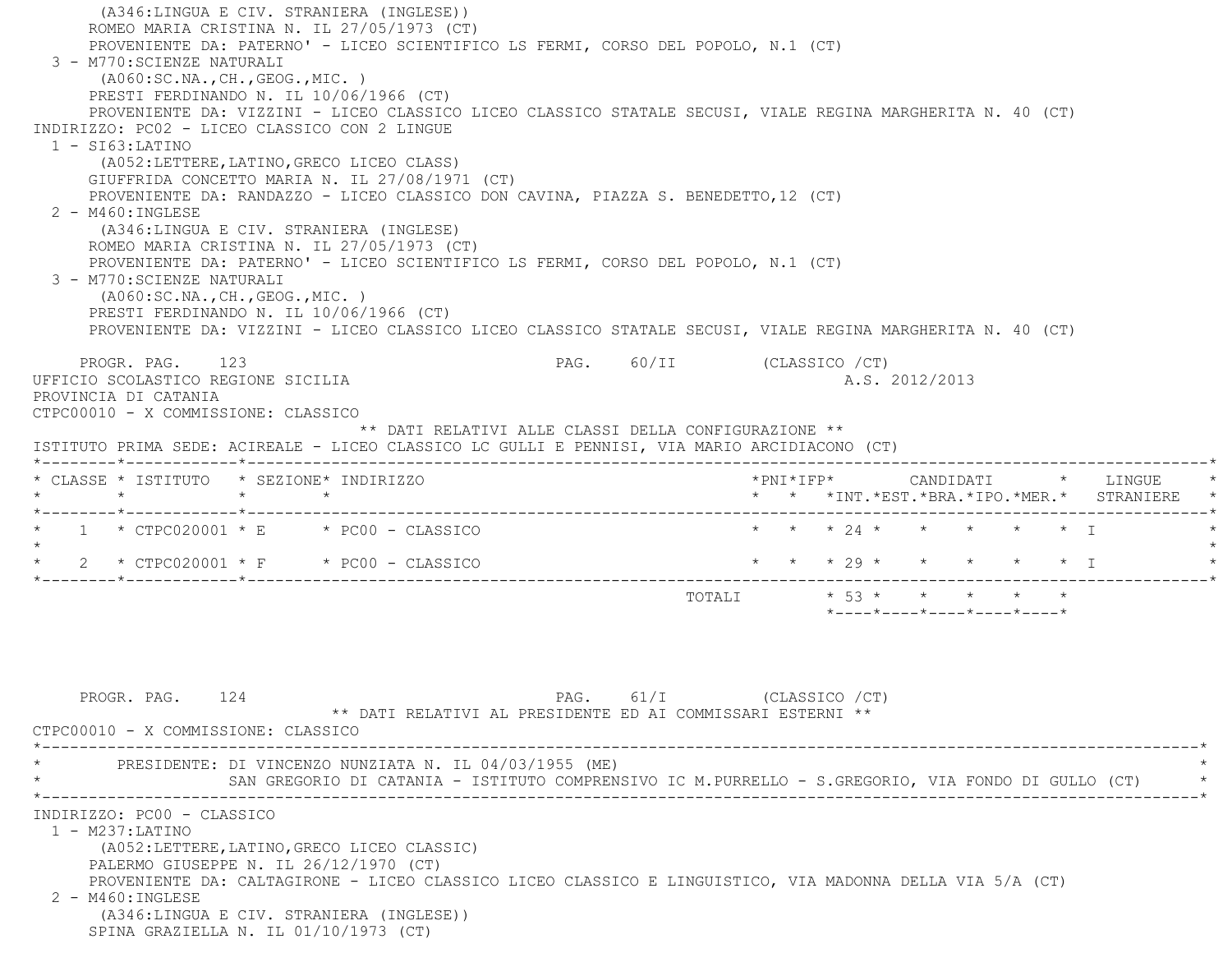PROVENIENTE DA: BRONTE - IST PROF INDUSTRIA E ARTIGIANATO BRONTE, VIALE DELLA REGIONE N. 2 (CT) 3 - M770:SCIENZE NATURALI (A060:SC.NA.,CH.,GEOG.,MIC. ) AITA MICHELE N. IL 29/08/1958 (CT) PROVENIENTE DA: CALTAGIRONE - ISTITUTO TECNICO COMMERCIALE ITC G. ARCOLEO - CALTAGIRONE, VIALE AUTONOMIA N.6 (CT) PROGR. PAG. 125 PAG. 61/II (CLASSICO /CT) UFFICIO SCOLASTICO REGIONE SICILIA A.S. 2012/2013 PROVINCIA DI CATANIA CTPC00011 - XI COMMISSIONE: CLASSICO \*\* DATI RELATIVI ALLE CLASSI DELLA CONFIGURAZIONE \*\* ISTITUTO PRIMA SEDE: ACIREALE - LICEO CLASSICO LC GULLI E PENNISI, VIA MARIO ARCIDIACONO (CT) \*--------\*------------\*-------------------------------------------------------------------------------------------------------\* \* CLASSE \* ISTITUTO \* SEZIONE\* INDIRIZZO \*PNI\*IFP\* CANDIDATI \* LINGUE \* \* \* \* \* \* \* \*INT.\*EST.\*BRA.\*IPO.\*MER.\* STRANIERE \* \*--------\*------------\*-------------------------------------------------------------------------------------------------------\*\* 1 \* CTPC020001 \* B \* PC00 - CLASSICO \* \* \* \* 26 \* \* \* \* \* \* \* T  $\star$  \* 2 \* CTPC020001 \* D \* PC00 - CLASSICO \* \* \* 26 \* \* \* \* \* I \* \*--------\*------------\*-------------------------------------------------------------------------------------------------------\* $\texttt{TOTALI} \qquad \qquad \star \quad 52 \; \star \qquad \star \qquad \star \qquad \star \qquad \star \qquad \star$  \*----\*----\*----\*----\*----\*PROGR. PAG. 126 PAG. 62/I (CLASSICO /CT) \*\* DATI RELATIVI AL PRESIDENTE ED AI COMMISSARI ESTERNI \*\* CTPC00011 - XI COMMISSIONE: CLASSICO $\star$ PRESIDENTE: MALIGNAGGI MARIA N. IL 13/01/1959 (SR) CALTAGIRONE - ISTITUTO COMPRENSIVO I.C. MARIA MONTESSORI, VIA MONTESSORI, 3 (CT) \*----------------------------------------------------------------------------------------------------------------------------\* INDIRIZZO: PC00 - CLASSICO 1 - M237:LATINO (A052:LETTERE,LATINO,GRECO LICEO CLASSIC) LA PUZZA ALESSANDRA N. IL 23/08/1972 (CT) PROVENIENTE DA: CALTAGIRONE - LICEO CLASSICO LICEO CLASSICO E LINGUISTICO, VIA MADONNA DELLA VIA 5/A (CT) 2 - M460:INGLESE (A346:LINGUA E CIV. STRANIERA (INGLESE)) COSTARELLI VENERANDO N. IL 12/02/1961 (CT) PROVENIENTE DA: GIARRE - IST PROF PER I SERVIZI ALBERGHIERI E RISTORAZIONE IPSSAR GIOVANNI FALCONE, VIA VENETO 4 (CT) 3 - M770:SCIENZE NATURALI (A060:SC.NA.,CH.,GEOG.,MIC. ) MOTTA GAE N. IL 07/08/1973 (CT) PROVENIENTE DA: CALTAGIRONE - IST PROF INDUSTRIA E ARTIGIANATO I.P.S.I.A "C.A. DALLA CHIESA", VIA SANTA MARIA DI GESU' S PROGR. PAG. 127 CLASSICO / CT) UFFICIO SCOLASTICO REGIONE SICILIA A.S. 2012/2013 PROVINCIA DI CATANIACTPC00012 - XII COMMISSIONE: CLASSICO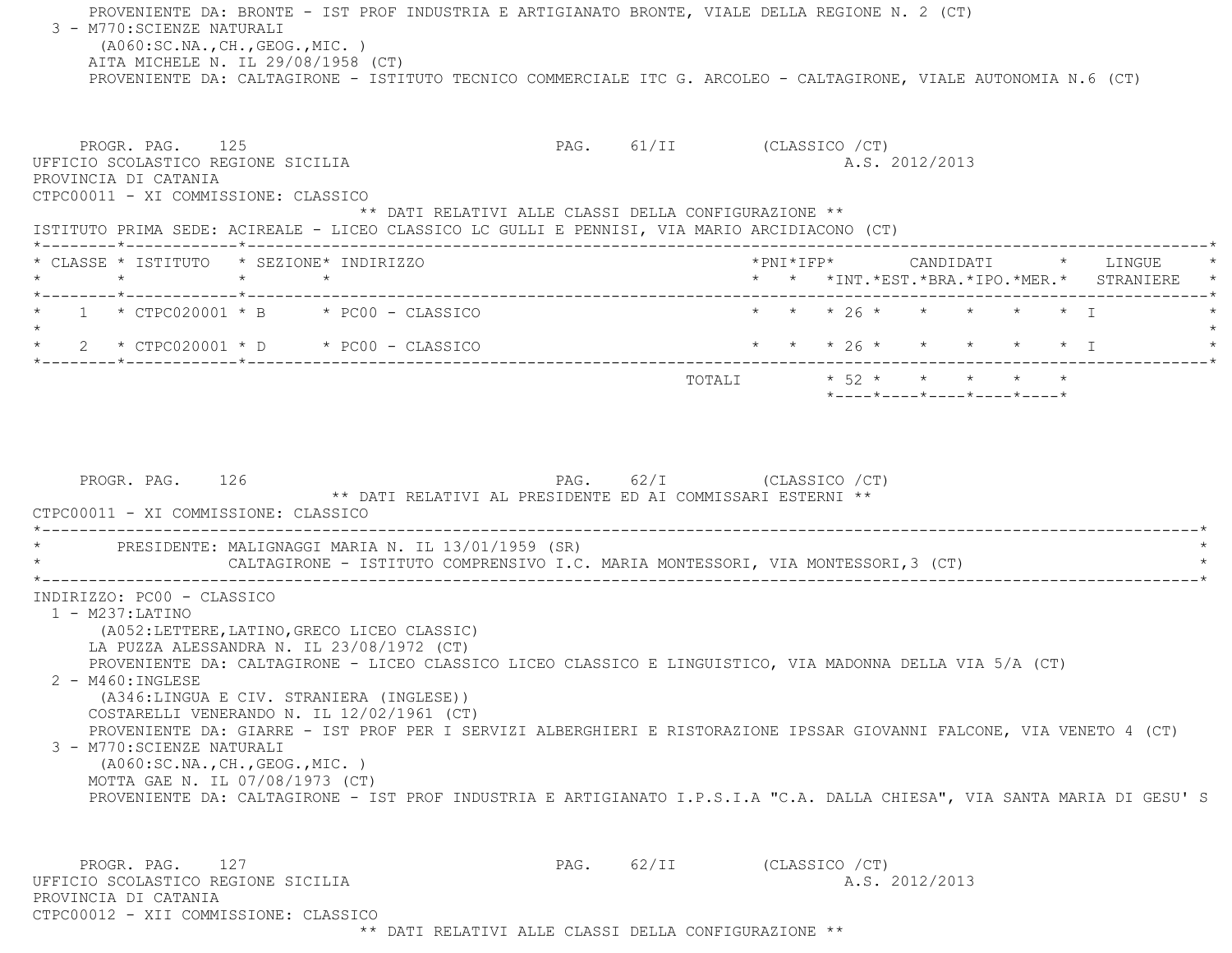ISTITUTO PRIMA SEDE: ADRANO - LICEO CLASSICO LC GIOVANNI VERGA, VIA S. D'ACQUISTO N. 16 (CT) \*--------\*------------\*-------------------------------------------------------------------------------------------------------\* \* CLASSE \* ISTITUTO \* SEZIONE\* INDIRIZZO \*PNI\*IFP\* CANDIDATI \* LINGUE \* \* \* \* \* \* \* \*INT.\*EST.\*BRA.\*IPO.\*MER.\* STRANIERE \* \*--------\*------------\*-------------------------------------------------------------------------------------------------------\*1 \* CTPC01000A \* A \* PC00 - CLASSICO \* \* \* \* 18 \* \* \* \* \* \* \* T  $\star$ \* 2 \* CTPC01000A \* B \* PC00 - CLASSICO \* \* \* \* 16 \* \* \* \* \* \* \* \* I \*--------\*------------\*-------------------------------------------------------------------------------------------------------\* TOTALI \* 34 \* \* \* \* \* \*----\*----\*----\*----\*----\* PROGR. PAG. 128 PAG. 63/I (CLASSICO /CT) \*\* DATI RELATIVI AL PRESIDENTE ED AI COMMISSARI ESTERNI \*\* CTPC00012 - XII COMMISSIONE: CLASSICO \*----------------------------------------------------------------------------------------------------------------------------\*PRESIDENTE: INTERLANDI ORAZIO N. IL 14/11/1948 (CT) SCORDIA - LICEO SCIENTIFICO LS ETTORE MAJORANA - SCORDIA, VIA LUIGI CAPUANA 36 (CT) \*----------------------------------------------------------------------------------------------------------------------------\* INDIRIZZO: PC00 - CLASSICO 1 - M237:LATINO (A052:LETTERE,LATINO,GRECO LICEO CLASSIC) CULTRARO ANNA MARIA N. IL 05/10/1967 (CT) PROVENIENTE DA: CATANIA - LICEO CLASSICO LC "MARIO CUTELLI", VIA FIRENZE 202 (CT) 2 - M460:INGLESE (A346:LINGUA E CIV. STRANIERA (INGLESE)) SAITTA GIUSEPPA N. IL 21/02/1966 (CT) PROVENIENTE DA: CENTURIPE - IST PROF PER I SERVIZI ALBERGHIERI E RISTORAZIONE CENTURIPE, VIA DANTE N. 2 (EN) 3 - M770:SCIENZE NATURALI (A060:SC.NA.,CH.,GEOG.,MIC. ) MACCARRONE CARMELA N. IL 08/11/1947 (CT) PROVENIENTE DA: PATERNO' - ISTITUTO MAGISTRALE LICEO STATALE FRANCESCO DE SA, VIA FOGAZZARO,18 (CT) PROGR. PAG. 129 PAG. 63/II (CLASSICO /CT) UFFICIO SCOLASTICO REGIONE SICILIA A.S. 2012/2013 PROVINCIA DI CATANIA CTPC00013 - XIII COMMISSIONE: CLASSICO \*\* DATI RELATIVI ALLE CLASSI DELLA CONFIGURAZIONE \*\* ISTITUTO PRIMA SEDE: PATERNO' - LICEO CLASSICO MARIO RAPISARDI, VIA DEGLI STUDI 1 (CT) \*--------\*------------\*-------------------------------------------------------------------------------------------------------\* \* CLASSE \* ISTITUTO \* SEZIONE\* INDIRIZZO \*PNI\*IFP\* CANDIDATI \* LINGUE \* \* \* \* \* \* \* \*INT.\*EST.\*BRA.\*IPO.\*MER.\* STRANIERE \* \*--------\*------------\*-------------------------------------------------------------------------------------------------------\*1 \* CTPC012013 \* A \* PC00 - CLASSICO \* \* \* \* 20 \* \* \* \* \* \* \* I  $\star$  \* 2 \* CTPC012013 \* B \* PC00 - CLASSICO \* \* \* 22 \* \* \* \* \* I \* \*--------\*------------\*-------------------------------------------------------------------------------------------------------\* TOTALI \* 42 \* \* \* \* \*\*----\*----\*----\*----\*----\*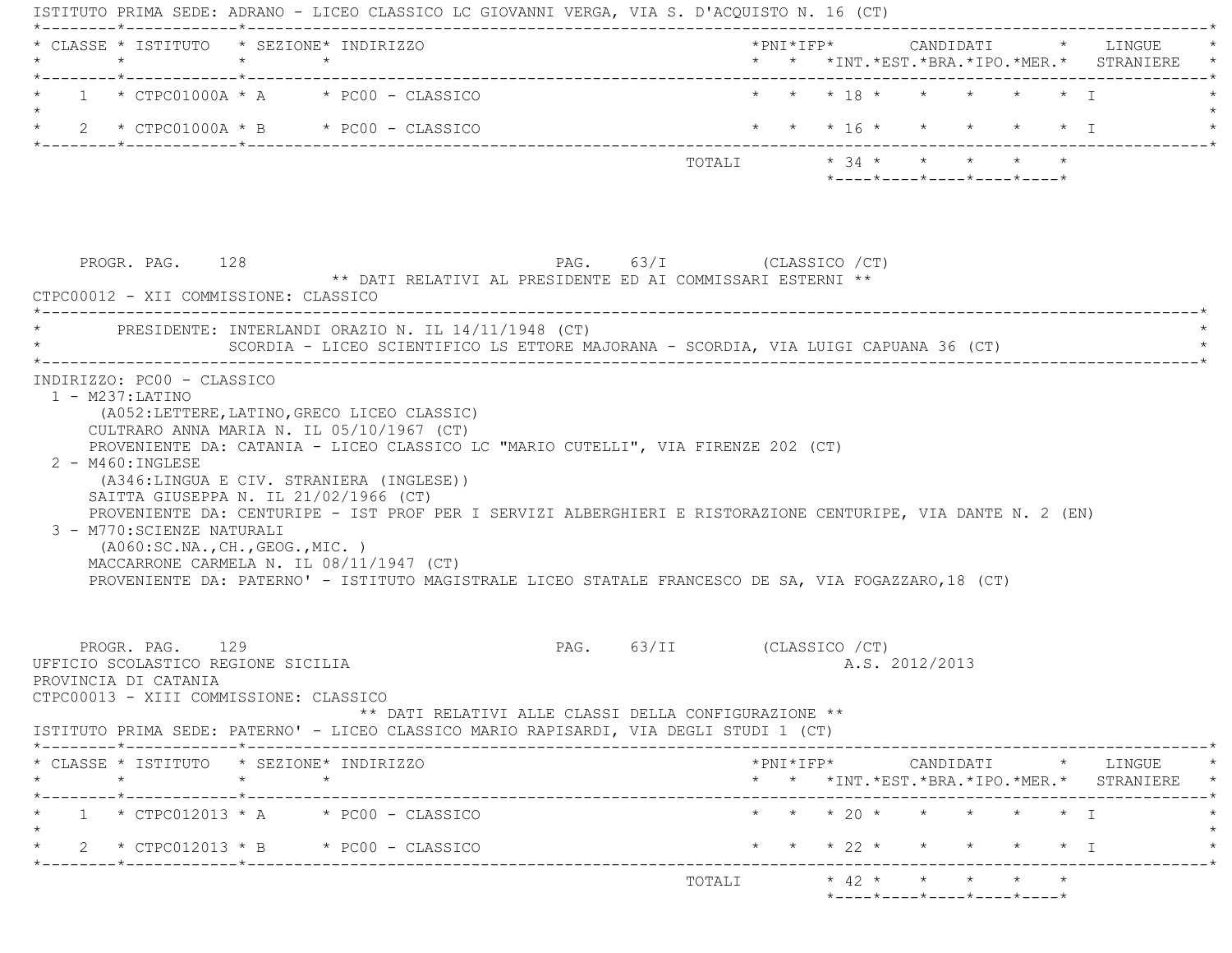| * PRESIDENTE: RIFERI LUIGI N. IL 18/11/1957 (CL)                                                                                                                                                                    |                 | CALTAGIRONE - LICEO SCIENTIFICO LICEO SCIENTIFICO STATALE "E., VIA PIERSANTI MATTARELLA, 21 (CT)                                                                                                                                                                                                                                                                                                                                         |                            |                           |                        |  |  |                |                                                  |  |                                                                          |
|---------------------------------------------------------------------------------------------------------------------------------------------------------------------------------------------------------------------|-----------------|------------------------------------------------------------------------------------------------------------------------------------------------------------------------------------------------------------------------------------------------------------------------------------------------------------------------------------------------------------------------------------------------------------------------------------------|----------------------------|---------------------------|------------------------|--|--|----------------|--------------------------------------------------|--|--------------------------------------------------------------------------|
| INDIRIZZO: PC00 - CLASSICO<br>$1 - M237$ : LATINO<br>$2 - M460$ : INGLESE<br>3 - M770: SCIENZE NATURALI<br>( A060:SC.NA., CH., GEOG., MIC. )<br>VALORE GIUSEPPE N. IL 13/03/1952 (CT)                               |                 | (A052:LETTERE, LATINO, GRECO LICEO CLASSIC)<br>CARUSO ELISA FRANCESCA N. IL 04/08/1976 (CT)<br>PROVENIENTE DA: LEONFORTE - LICEO CLASSICO "N. VACCALLUZZO", VIA CAPRA, 208 (EN)<br>(A346:LINGUA E CIV. STRANIERA (INGLESE))<br>BARBERA MARIA CRISTINA N. IL 01/07/1959 (CT)<br>PROVENIENTE DA: GRAMMICHELE - ISTITUTO TECNICO COMMERCIALE C.DA.VALVERDE (CT)<br>PROVENIENTE DA: BRONTE - LICEO SCIENTIFICO BRONTE, V.LE J.F.KENNEDY (CT) |                            |                           |                        |  |  |                |                                                  |  |                                                                          |
|                                                                                                                                                                                                                     |                 |                                                                                                                                                                                                                                                                                                                                                                                                                                          |                            |                           |                        |  |  |                |                                                  |  |                                                                          |
| PROGR. PAG. 131<br>UFFICIO SCOLASTICO REGIONE SICILIA<br>PROVINCIA DI CATANIA<br>CTPC00014 - XIV COMMISSIONE: CLASSICO<br>ISTITUTO PRIMA SEDE: BRONTE - LICEO CLASSICO VEN. IGNAZIO CAPIZZI, VIA UMBERTO N.279 (CT) |                 | ** DATI RELATIVI ALLE CLASSI DELLA CONFIGURAZIONE **                                                                                                                                                                                                                                                                                                                                                                                     | PAG. 64/II (CLASSICO / CT) |                           |                        |  |  | A.S. 2012/2013 |                                                  |  |                                                                          |
| * CLASSE * ISTITUTO * SEZIONE* INDIRIZZO<br>$\star$                                                                                                                                                                 | $\star$ $\star$ |                                                                                                                                                                                                                                                                                                                                                                                                                                          |                            |                           |                        |  |  |                |                                                  |  | *PNI*IFP* CANDIDATI * LINGUE<br>* * *INT.*EST.*BRA.*IPO.*MER.* STRANIERE |
| $1 \times$ CTPC009017 $\star$ A $\star$ PC00 - CLASSICO                                                                                                                                                             |                 |                                                                                                                                                                                                                                                                                                                                                                                                                                          |                            |                           |                        |  |  |                | * * * 14 * * * * * * T                           |  |                                                                          |
| * 2 * CTPC009017 * B * PC00 - CLASSICO                                                                                                                                                                              |                 |                                                                                                                                                                                                                                                                                                                                                                                                                                          |                            |                           | * * * 17 * * * * * * T |  |  |                |                                                  |  |                                                                          |
|                                                                                                                                                                                                                     |                 |                                                                                                                                                                                                                                                                                                                                                                                                                                          |                            |                           |                        |  |  |                | $*$ ---- $*$ ---- $*$ ---- $*$ ---- $*$ ---- $*$ |  |                                                                          |
| PROGR. PAG. 132<br>CTPC00014 - XIV COMMISSIONE: CLASSICO                                                                                                                                                            |                 | ** DATI RELATIVI AL PRESIDENTE ED AI COMMISSARI ESTERNI **                                                                                                                                                                                                                                                                                                                                                                               |                            | PAG. 65/I (CLASSICO / CT) |                        |  |  |                |                                                  |  |                                                                          |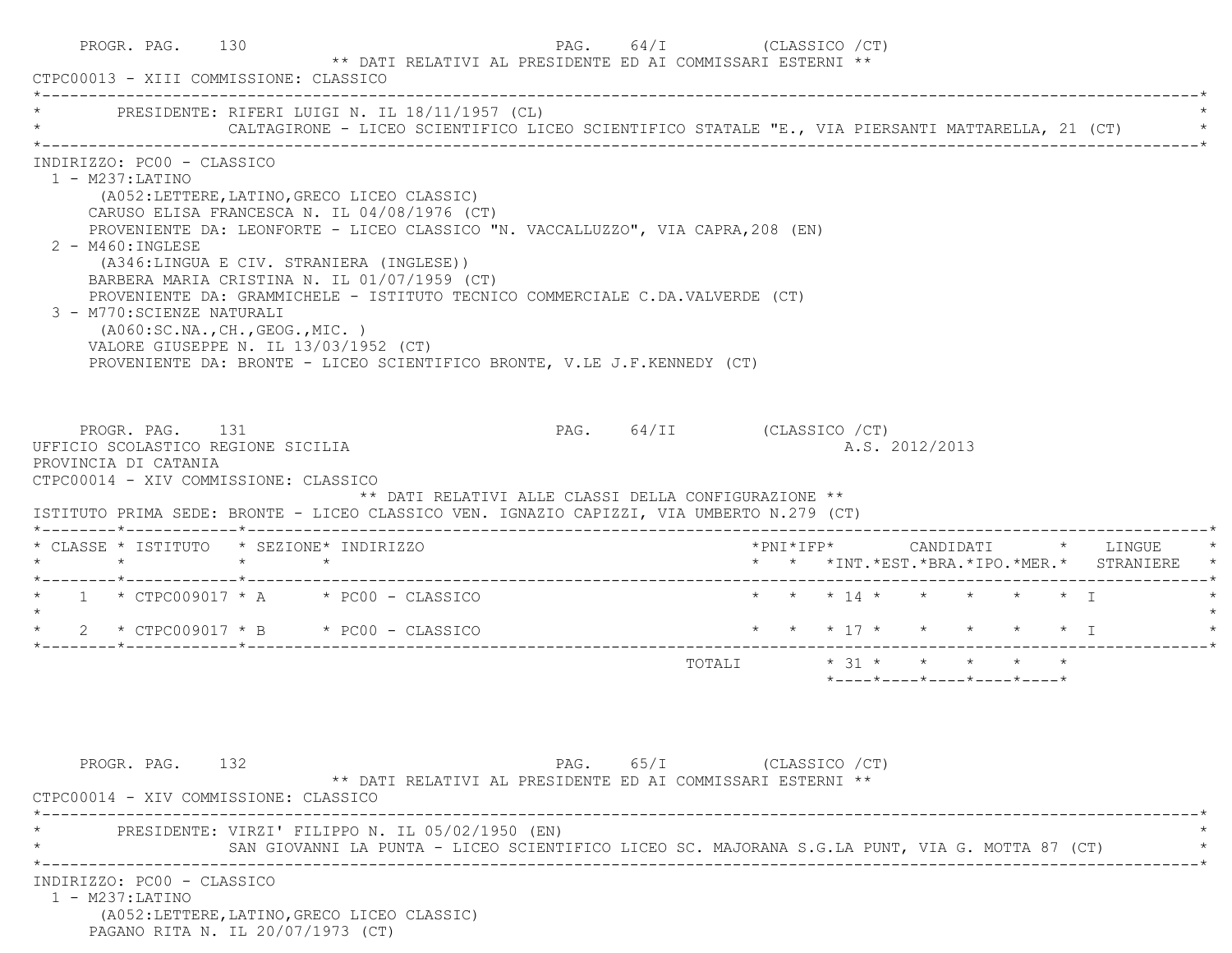| 2 - M460: INGLESE                        | 3 - M770: SCIENZE NATURALI<br>( A060:SC.NA., CH., GEOG., MIC. )                                                                                                                                       | PROVENIENTE DA: RANDAZZO - LICEO CLASSICO DON CAVINA, PIAZZA S. BENEDETTO, 12 (CT)<br>(A346:LINGUA E CIV. STRANIERA (INGLESE))<br>TERRANOVA MICHELE N. IL 22/09/1959 (CT)<br>PROVENIENTE DA: ACIREALE - IST PROF INDUSTRIA E ARTIGIANATO IPSIA ORA I.S. MAJORANA-MEUCCI, VIA DELLE TERME, 78 (CT)<br>CARUSO SALVATORE N. IL 26/05/1948 (CT)<br>PROVENIENTE DA: SAN GIOVANNI LA PUNTA - LICEO SCIENTIFICO LICEO SC. MAJORANA S.G.LA PUNT, VIA G. MOTTA 87 (CT) |                                                            |                            |  |                        |  |  |                                            |
|------------------------------------------|-------------------------------------------------------------------------------------------------------------------------------------------------------------------------------------------------------|---------------------------------------------------------------------------------------------------------------------------------------------------------------------------------------------------------------------------------------------------------------------------------------------------------------------------------------------------------------------------------------------------------------------------------------------------------------|------------------------------------------------------------|----------------------------|--|------------------------|--|--|--------------------------------------------|
|                                          | PROGR. PAG. 133<br>UFFICIO SCOLASTICO REGIONE SICILIA<br>PROVINCIA DI CATANIA<br>CTPC00015 - XV COMMISSIONE: CLASSICO                                                                                 |                                                                                                                                                                                                                                                                                                                                                                                                                                                               | ** DATI RELATIVI ALLE CLASSI DELLA CONFIGURAZIONE **       | PAG. 65/II (CLASSICO / CT) |  | A.S. 2012/2013         |  |  |                                            |
|                                          |                                                                                                                                                                                                       | ISTITUTO PRIMA SEDE: CALTAGIRONE - LICEO CLASSICO LICEO CLASSICO E LINGUISTICO, VIA MADONNA DELLA VIA 5/A (CT)<br>* CLASSE * ISTITUTO * SEZIONE* INDIRIZZO                                                                                                                                                                                                                                                                                                    |                                                            |                            |  |                        |  |  |                                            |
|                                          |                                                                                                                                                                                                       |                                                                                                                                                                                                                                                                                                                                                                                                                                                               |                                                            |                            |  |                        |  |  | * * *INT.*EST.*BRA.*IPO.*MER.* STRANIERE * |
|                                          |                                                                                                                                                                                                       | $\star$ 1 $\star$ CTPC08000L $\star$ APC00 $\star$ PC00 - CLASSICO                                                                                                                                                                                                                                                                                                                                                                                            |                                                            |                            |  | * * * 18 * * * * * * I |  |  |                                            |
|                                          |                                                                                                                                                                                                       |                                                                                                                                                                                                                                                                                                                                                                                                                                                               |                                                            |                            |  |                        |  |  |                                            |
|                                          | PROGR. PAG. 134<br>CTPC00015 - XV COMMISSIONE: CLASSICO                                                                                                                                               | PAG. 66/I (CLASSICO / CT)                                                                                                                                                                                                                                                                                                                                                                                                                                     | ** DATI RELATIVI AL PRESIDENTE ED AI COMMISSARI ESTERNI ** |                            |  |                        |  |  |                                            |
|                                          |                                                                                                                                                                                                       | * PRESIDENTE: PAGANO EGIDIO N. IL 21/05/1955 (CT)<br>PATERNO' - ISTITUTO SUPERIORE IS RAPISARDI PATERNO', VIA DEGLI STUDI 1 (CT)                                                                                                                                                                                                                                                                                                                              |                                                            |                            |  |                        |  |  |                                            |
| $1 - M237$ : LATINO<br>2 - M460: INGLESE | INDIRIZZO: PC00 - CLASSICO<br>3 - M770: SCIENZE NATURALI<br>( A060:SC.NA., CH., GEOG., MIC. )<br>PROVENIENTE DA: PATERNO' - ISTITUTO MAGISTRALE LICEO STATALE FRANCESCO DE SA, VIA FOGAZZARO, 18 (CT) | (A052:LETTERE, LATINO, GRECO LICEO CLASSIC)<br>FILORAMO GIUSEPPA N. IL 12/03/1951 (CL)<br>PROVENIENTE DA: PATERNO' - LICEO CLASSICO MARIO RAPISARDI, VIA DEGLI STUDI 1 (CT)<br>(A346:LINGUA E CIV. STRANIERA (INGLESE))<br>LA SPINA CATERINA N. IL 03/10/1957 (CT)<br>PROVENIENTE DA: GIARRE - IST PROF PER I SERVIZI ALBERGHIERI E RISTORAZIONE IPSSAR GIOVANNI FALCONE, VIA VENETO 4 (CT)<br>GENNARO CARMELA N. IL 10/09/1947 (CT)                          |                                                            |                            |  |                        |  |  |                                            |

PROGR. PAG. 135 PAG. 66/II (CLASSICO /CT)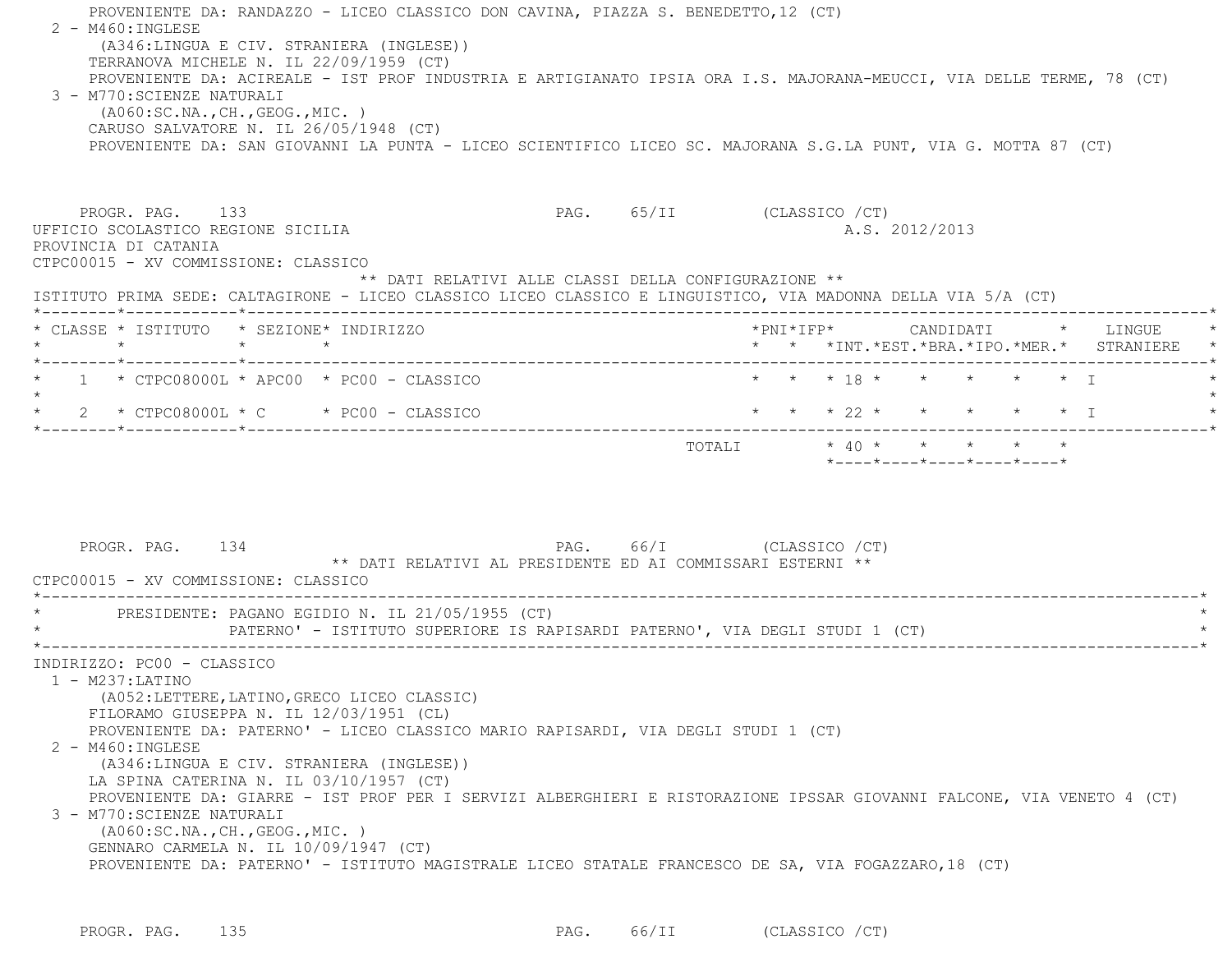|                                                                                                                                             | ISTITUTO PRIMA SEDE: GIARRE - LICEO CLASSICO LICEO CLASSICO E LICEO SCIENZE, VIA PADRE AMBROGIO, 1 (CT)                                                                                                                                                                                                                                                                                                                                                                                                                       |                            |  |                                                                 |  |                                                                                            |
|---------------------------------------------------------------------------------------------------------------------------------------------|-------------------------------------------------------------------------------------------------------------------------------------------------------------------------------------------------------------------------------------------------------------------------------------------------------------------------------------------------------------------------------------------------------------------------------------------------------------------------------------------------------------------------------|----------------------------|--|-----------------------------------------------------------------|--|--------------------------------------------------------------------------------------------|
| * CLASSE * ISTITUTO * SEZIONE* INDIRIZZO                                                                                                    |                                                                                                                                                                                                                                                                                                                                                                                                                                                                                                                               |                            |  |                                                                 |  | *PNI*IFP*      CANDIDATI    *   LINGUE<br>* * * INT. *EST. *BRA. *IPO. *MER. * STRANIERE * |
|                                                                                                                                             | $*$ 1 $*$ CTPC00101L $*$ B $*$ PC00 - CLASSICO                                                                                                                                                                                                                                                                                                                                                                                                                                                                                | * * * 21 * * * * * * T     |  |                                                                 |  |                                                                                            |
| $\star$ 2 $\star$ CTPC00101L $\star$ C $\star$ PC00 - CLASSICO                                                                              |                                                                                                                                                                                                                                                                                                                                                                                                                                                                                                                               |                            |  | * * * 26 * * * * * * I                                          |  |                                                                                            |
|                                                                                                                                             |                                                                                                                                                                                                                                                                                                                                                                                                                                                                                                                               |                            |  | $*$ - - - - $*$ - - - - $*$ - - - - $*$ - - - - $*$ - - - - $*$ |  |                                                                                            |
| PROGR. PAG. 136<br>CTPC00016 - XVI COMMISSIONE: CLASSICO                                                                                    | $PAG.$ 67/I (CLASSICO / CT)<br>** DATI RELATIVI AL PRESIDENTE ED AI COMMISSARI ESTERNI **<br>* PRESIDENTE: IUDICA GAETANO N. IL 24/11/1951 (CT)                                                                                                                                                                                                                                                                                                                                                                               |                            |  |                                                                 |  |                                                                                            |
|                                                                                                                                             | COMISO - SCUOLA ELEMENTARE PRIMO CIRCOLO COMISO DE AMICI, VIA DEGLI STUDI N.22 (RG)                                                                                                                                                                                                                                                                                                                                                                                                                                           |                            |  |                                                                 |  |                                                                                            |
|                                                                                                                                             |                                                                                                                                                                                                                                                                                                                                                                                                                                                                                                                               |                            |  |                                                                 |  |                                                                                            |
| INDIRIZZO: PC00 - CLASSICO<br>$1 - M237: LATINO$<br>$2 - M460$ : INGLESE<br>3 - M770: SCIENZE NATURALI<br>( A060:SC.NA., CH., GEOG., MIC. ) | (A052:LETTERE, LATINO, GRECO LICEO CLASSIC)<br>BONINA FRANCESCA N. IL 21/04/1952 (CT)<br>PROVENIENTE DA: BRONTE - LICEO CLASSICO VEN. IGNAZIO CAPIZZI, VIA UMBERTO N.279 (CT)<br>(A346:LINGUA E CIV. STRANIERA (INGLESE))<br>MODICA MARIA CONCETTA N. IL 07/12/1951 (CT)<br>PROVENIENTE DA: SAN GIOVANNI LA PUNTA - ISTITUTO TECNICO INDUSTRIALE ITI "G. FERRARIS", VIA G. MOTTA N.85 (CT)<br>BORZI' LAURA DANIELA N. IL 20/10/1966 (RI)<br>PROVENIENTE DA: PATERNO' - LICEO SCIENTIFICO LS FERMI, CORSO DEL POPOLO, N.1 (CT) |                            |  |                                                                 |  |                                                                                            |
| PROGR. PAG. 137<br>UFFICIO SCOLASTICO REGIONE SICILIA<br>PROVINCIA DI CATANIA<br>CTPC00017 - XVII COMMISSIONE: CLASSICO                     | ** DATI RELATIVI ALLE CLASSI DELLA CONFIGURAZIONE **                                                                                                                                                                                                                                                                                                                                                                                                                                                                          | PAG. 67/II (CLASSICO / CT) |  | A.S. 2012/2013                                                  |  |                                                                                            |
|                                                                                                                                             | ISTITUTO PRIMA SEDE: MASCALUCIA - LICEO SCIENTIFICO I.I.S.LICEO "C.MARCHESI" CL./S, VIA DEI VILLINI, 19 (CT)                                                                                                                                                                                                                                                                                                                                                                                                                  |                            |  |                                                                 |  |                                                                                            |
| * CLASSE * ISTITUTO * SEZIONE* INDIRIZZO                                                                                                    |                                                                                                                                                                                                                                                                                                                                                                                                                                                                                                                               |                            |  |                                                                 |  | * * *INT. *EST. *BRA. *IPO. *MER. * STRANIERE *                                            |
|                                                                                                                                             | $1 * CTPS026014 * B * PC00 - CLASSICO$                                                                                                                                                                                                                                                                                                                                                                                                                                                                                        | * * * 19 * * * * * * I     |  |                                                                 |  |                                                                                            |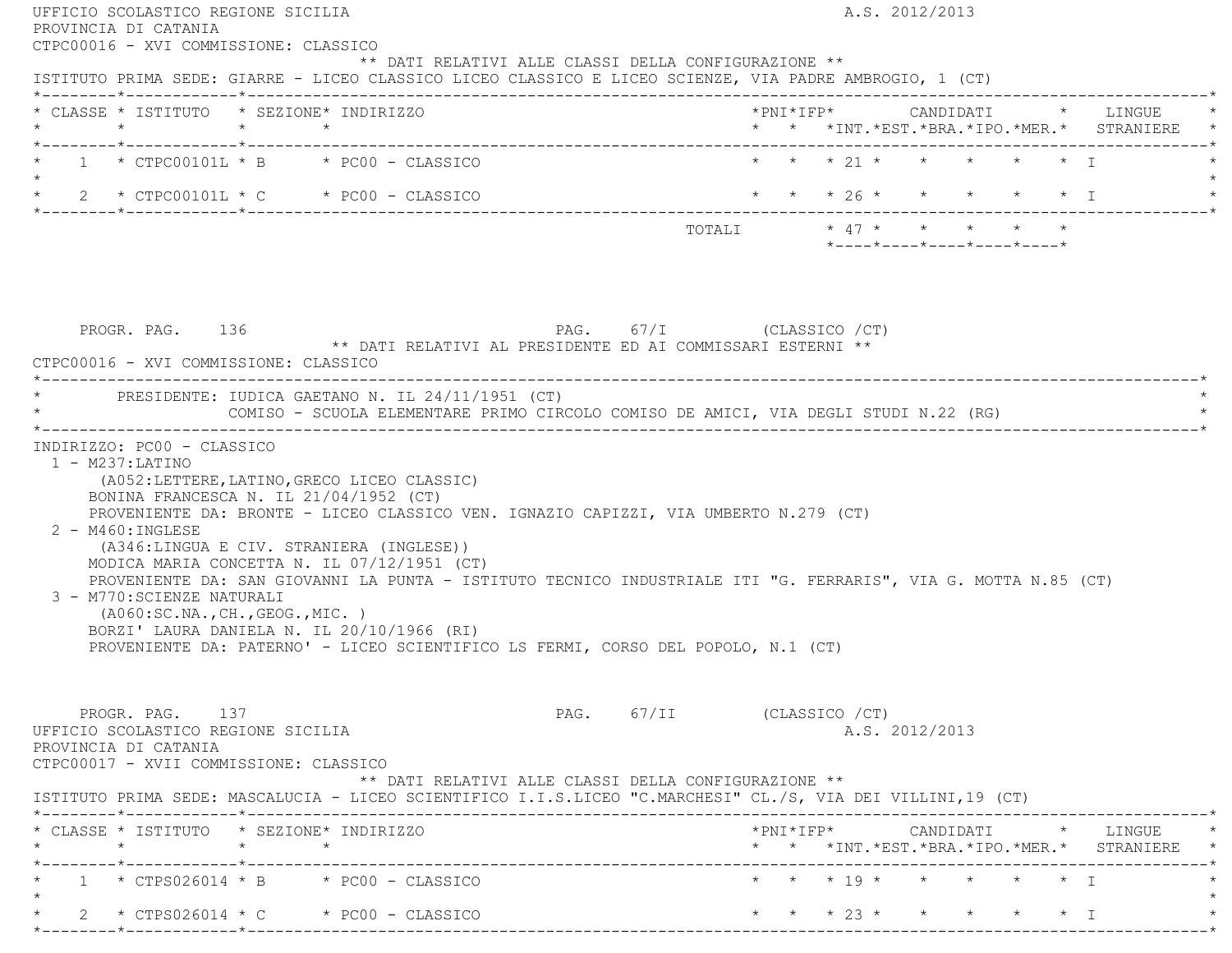PROGR. PAG. 138 PAG. 68/I (CLASSICO /CT) \*\* DATI RELATIVI AL PRESIDENTE ED AI COMMISSARI ESTERNI \*\* CTPC00017 - XVII COMMISSIONE: CLASSICO $\mathcal{L}^{\mathcal{L}}(\mathcal{L}^{\mathcal{L}}(\mathcal{L}^{\mathcal{L}}(\mathcal{L}^{\mathcal{L}}(\mathcal{L}^{\mathcal{L}}(\mathcal{L}^{\mathcal{L}}(\mathcal{L}^{\mathcal{L}}(\mathcal{L}^{\mathcal{L}}(\mathcal{L}^{\mathcal{L}}(\mathcal{L}^{\mathcal{L}}(\mathcal{L}^{\mathcal{L}}(\mathcal{L}^{\mathcal{L}}(\mathcal{L}^{\mathcal{L}}(\mathcal{L}^{\mathcal{L}}(\mathcal{L}^{\mathcal{L}}(\mathcal{L}^{\mathcal{L}}(\mathcal{L}^{\mathcal{L$ PRESIDENTE: COLELLA ELISA N. IL 24/08/1960 (AV) AUGUSTA - ISTITUTO COMPRENSIVO III I.C. "S. TODARO" AUGUSTA, VIA GRAMSCI SNC (SR) \*----------------------------------------------------------------------------------------------------------------------------\* INDIRIZZO: PC00 - CLASSICO 1 - M237:LATINO (A052:LETTERE,LATINO,GRECO LICEO CLASSIC) DI DIO MARIAGRAZIA N. IL 05/12/1973 (CT) PROVENIENTE DA: RANDAZZO - LICEO CLASSICO DON CAVINA, PIAZZA S. BENEDETTO,12 (CT) 2 - M460:INGLESE (A346:LINGUA E CIV. STRANIERA (INGLESE)) TOMASELLO CARMELINA N. IL 17/12/1952 (CT) PROVENIENTE DA: CATANIA - LICEO SCIENTIFICO LICEO SCIENT/LINGUIST UMBERTO, VIA CHISARI, 8 (CT) 3 - M770:SCIENZE NATURALI (A060:SC.NA.,CH.,GEOG.,MIC. ) CANNISTRA' MARIA N. IL 26/09/1970 (ME) PROVENIENTE DA: GRAMMICHELE - ISTITUTO TECNICO COMMERCIALE C.DA.VALVERDE (CT) PROGR. PAG. 139 PAG. 68/II (CLASSICO /CT) UFFICIO SCOLASTICO REGIONE SICILIA A.S. 2012/2013 PROVINCIA DI CATANIA CTPC00018 - XVIII COMMISSIONE: CLASSICO \*\* DATI RELATIVI ALLE CLASSI DELLA CONFIGURAZIONE \*\* ISTITUTO PRIMA SEDE: CATANIA - L.R. PAR. LICEO CLASSICO DON BOSCO, V.CIFALI 7 (CT) \*--------\*------------\*-------------------------------------------------------------------------------------------------------\* \* CLASSE \* ISTITUTO \* SEZIONE\* INDIRIZZO \*PNI\*IFP\* CANDIDATI \* LINGUE \* \* \* \* \* \* \* \*INT.\*EST.\*BRA.\*IPO.\*MER.\* STRANIERE \* \*--------\*------------\*-------------------------------------------------------------------------------------------------------\*\* 1 \* CTPC01500D \* A \* PC00 - CLASSICO \* \* \* \* 13 \* \* \* \* \* \* \* T  $\star$ \* 2 \* CTPC01500D \* B \* PC00 - CLASSICO \* \* \* \* 16 \* \* \* \* \* \* \* \* I \*--------\*------------\*-------------------------------------------------------------------------------------------------------\*TOTALI  $* 29 * * * * * * * * *$ \*----\*----\*----\*----\*----\*

TOTALI  $* 42 * * * * * * * * *$ 

\*----\*----\*----\*----\*----\*

| PROGR. PAG. | 140                                                 |  | $PAG.$ 69/I                                                                    |  | (CLASSICO /CT) |  |  |
|-------------|-----------------------------------------------------|--|--------------------------------------------------------------------------------|--|----------------|--|--|
|             |                                                     |  | ** DATI RELATIVI AL PRESIDENTE ED AI COMMISSARI ESTERNI **                     |  |                |  |  |
|             | CTPC00018 - XVIII COMMISSIONE: CLASSICO             |  |                                                                                |  |                |  |  |
|             |                                                     |  |                                                                                |  |                |  |  |
|             | PRESIDENTE: SANTONOCITO SANTO N. IL 30/06/1948 (CT) |  |                                                                                |  |                |  |  |
|             |                                                     |  | CATANIA - ISTITUTO SUPERIORE IS CARLO GEMMELLARO, CORSO INDIPENDENZA, 229 (CT) |  |                |  |  |
|             |                                                     |  |                                                                                |  |                |  |  |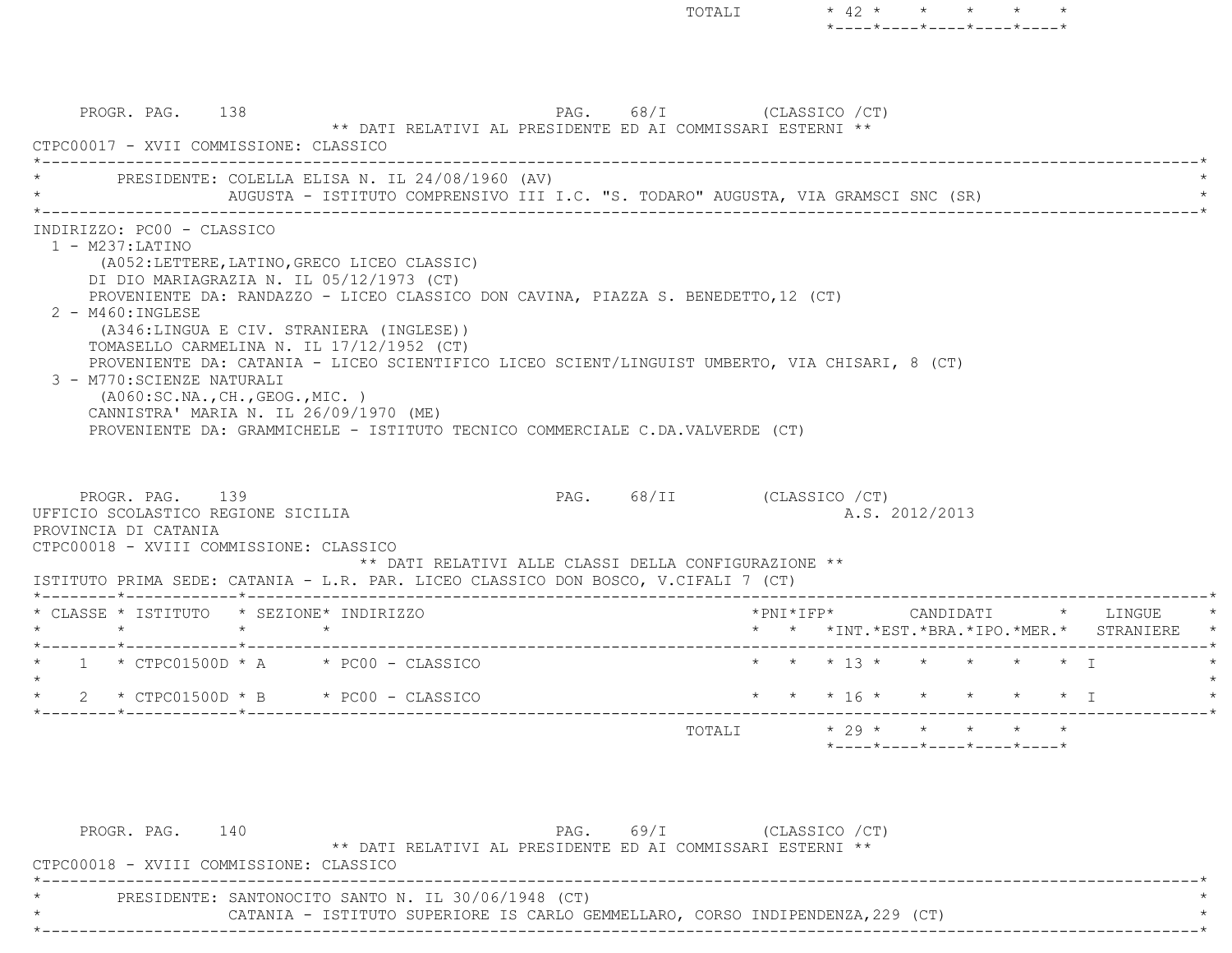INDIRIZZO: PC00 - CLASSICO 1 - M237:LATINO (A052:LETTERE,LATINO,GRECO LICEO CLASSIC) COSTANZO LAURA GIOVANNA N. IL 02/02/1962 (ME) PROVENIENTE DA: BRONTE - LICEO CLASSICO VEN. IGNAZIO CAPIZZI, VIA UMBERTO N.279 (CT) 2 - M460:INGLESE (A346:LINGUA E CIV. STRANIERA (INGLESE)) ROSSELLI ANTONINO N. IL 03/12/1957 (CT) PROVENIENTE DA: CATANIA - ISTITUTO TECNICO COMMERCIALE ITE DE FELICE GIUFFRIDA, PIAZZA ROMA 4 (CT) 3 - M770:SCIENZE NATURALI (A060:SC.NA.,CH.,GEOG.,MIC. ) MAUGERI MARINA N. IL 26/06/1955 (EN) PROVENIENTE DA: CATANIA - ISTITUTO MAGISTRALE LICEO STATALE LOMBARDO RADICE, VIA IMPERIA 21 (CT) PROGR. PAG. 141 PAG. 69/II (CLASSICO /CT) UFFICIO SCOLASTICO REGIONE SICILIA A.S. 2012/2013 PROVINCIA DI CATANIA CTPC00019 - XIX COMMISSIONE: CLASSICO \*\* DATI RELATIVI ALLE CLASSI DELLA CONFIGURAZIONE \*\* ISTITUTO PRIMA SEDE: CALTAGIRONE - LICEO CLASSICO LICEO CLASSICO E LINGUISTICO, VIA MADONNA DELLA VIA 5/A (CT) \*--------\*------------\*-------------------------------------------------------------------------------------------------------\* \* CLASSE \* ISTITUTO \* SEZIONE\* INDIRIZZO \*PNI\*IFP\* CANDIDATI \* LINGUE \* \* \* \* \* \* \* \*INT.\*EST.\*BRA.\*IPO.\*MER.\* STRANIERE \* \*--------\*------------\*-------------------------------------------------------------------------------------------------------\*1 \* CTPC08000L \* BPC00 \* PC00 - CLASSICO \* \* \* \* \* 20 \* \* \* \* \* \* \* I  $\star$ \* 2 \* CTPC08000L \* CISEX \* ISEX - LINGUISTICO PROGETTO "BROCCA" \* \* \* 17 \* \* \* \* \* \* \* F/ I/ T \* \*--------\*------------\*-------------------------------------------------------------------------------------------------------\*TOTALI  $* 37 * * * * * * * * *$  \*----\*----\*----\*----\*----\*PROGR. PAG. 142 **PAG.** 70/I (CLASSICO /CT) \*\* DATI RELATIVI AL PRESIDENTE ED AI COMMISSARI ESTERNI \*\* CTPC00019 - XIX COMMISSIONE: CLASSICO \*----------------------------------------------------------------------------------------------------------------------------\*PRESIDENTE: MARINO RAIMONDO N. IL 01/01/1950 (SR) CATANIA - LICEO CLASSICO LC "MARIO CUTELLI", VIA FIRENZE 202 (CT) \*----------------------------------------------------------------------------------------------------------------------------\* INDIRIZZO: PC00 - CLASSICO 1 - M237:LATINO (A052:LETTERE,LATINO,GRECO LICEO CLASSIC) MONACO FELICE N. IL 14/07/1963 (CT) PROVENIENTE DA: CATANIA - LICEO CLASSICO LC SPEDALIERI, PIAZZA ANNIBALE RICCO' S.N. (CT) 2 - M460:INGLESE (A346:LINGUA E CIV. STRANIERA (INGLESE)) VILLANTI CONCETTA ROSARIA N. IL 10/07/1960 (CS) PROVENIENTE DA: PATERNO' - LICEO SCIENTIFICO LS FERMI, CORSO DEL POPOLO, N.1 (CT) 3 - M770:SCIENZE NATURALI (A060:SC.NA.,CH.,GEOG.,MIC. ) DI MAURO CARMELO N. IL 22/06/1949 (CT) PROVENIENTE DA: CATANIA - LICEO CLASSICO LC SPEDALIERI, PIAZZA ANNIBALE RICCO' S.N. (CT)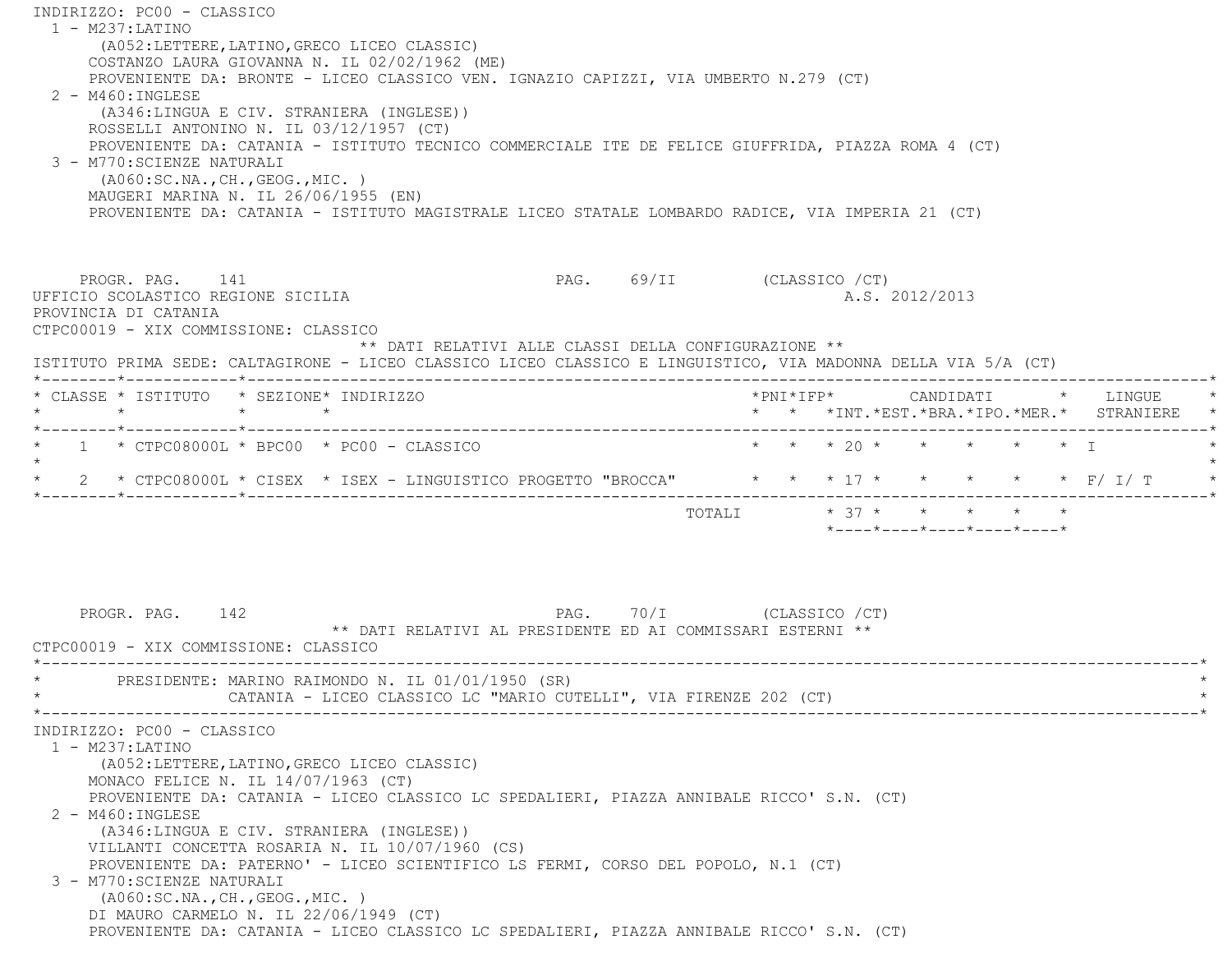INDIRIZZO: ISEX - LINGUISTICO PROGETTO "BROCCA" 1 - M460:INGLESE (A346:LINGUA E CIV. STRANIERA (INGLESE)) VILLANTI CONCETTA ROSARIA N. IL 10/07/1960 (CS) PROVENIENTE DA: PATERNO' - LICEO SCIENTIFICO LS FERMI, CORSO DEL POPOLO, N.1 (CT) 2 - M390:FRANCESE (A246:LINGUA E CIV. STRANIERA (FRANCESE)) NASO MARIA RITA N. IL 18/10/1956 (CT) PROVENIENTE DA: PATERNO' - ISTITUTO TECNICO COMMERCIALE ITC GIOACCHINO RUSSO, VIA PARINI,SN (CT) 3 - M940:TEDESCO (A546:LINGUA E CIV. STRANIERA (TEDESCO)) CARACI ANTONINA N. IL 31/10/1962 (CT) PROVENIENTE DA: GIARRE - LICEO SCIENTIFICO LS LEONARDO, VIA VENETO S.N. (CT) PROGR. PAG. 143 PAG. 70/II (CLASSICO /CT) UFFICIO SCOLASTICO REGIONE SICILIA A.S. 2012/2013 PROVINCIA DI CATANIA CTPC00020 - XX COMMISSIONE: CLASSICO \*\* DATI RELATIVI ALLE CLASSI DELLA CONFIGURAZIONE \*\* ISTITUTO PRIMA SEDE: CATANIA - L.R. PAR. LICEO CLASSICO LEONARDO DA VINCI, V.G.B.DE LA SALLE 10 (CT) \*--------\*------------\*-------------------------------------------------------------------------------------------------------\* \* CLASSE \* ISTITUTO \* SEZIONE\* INDIRIZZO \*PNI\*IFP\* CANDIDATI \* LINGUE \* \* \* \* \* \* \* \*INT.\*EST.\*BRA.\*IPO.\*MER.\* STRANIERE \* \*--------\*------------\*-------------------------------------------------------------------------------------------------------\* \* 1 \* CTPC025004 \* A \* PC00 - CLASSICO \* \* \* 15 \* \* \* \* \* I \* \*--------\*------------\*-------------------------------------------------------------------------------------------------------\* ISTITUTO SECONDA SEDE: CATANIA - L.R. PAR. LICEO CLASSICO S.GIUSEPPE, V.G.B.DE LA SALLE 7 (CT) \*--------\*------------\*-------------------------------------------------------------------------------------------------------\* \* CLASSE \* ISTITUTO \* SEZIONE\* INDIRIZZO \*PNI\*IFP\* CANDIDATI \* LINGUE \* \* \* \* \* \* \* \*INT.\*EST.\*BRA.\*IPO.\*MER.\* STRANIERE \* \*--------\*------------\*-------------------------------------------------------------------------------------------------------\*\* 2 \* CTPC08500Q \* A \* PC00 - CLASSICO \* \* \* \* 28 \* \* \* \* \* \* \* I \*--------\*------------\*-------------------------------------------------------------------------------------------------------\* $\texttt{TOTAL} \qquad \qquad \star \; \; \; 43 \; \star \qquad \star \qquad \star \qquad \star \qquad \star \qquad \star$  \*----\*----\*----\*----\*----\*PROGR. PAG. 144 **PAG.** 71/I (CLASSICO /CT) \*\* DATI RELATIVI AL PRESIDENTE ED AI COMMISSARI ESTERNI \*\* CTPC00020 - XX COMMISSIONE: CLASSICO \*----------------------------------------------------------------------------------------------------------------------------\*PRESIDENTE: CHISARI GABRIELLA VENERA N. IL 19/05/1959 (CT) CATANIA - LICEO SCIENTIFICO LS GALILEO GALILEI, VIA VESCOVO MAURIZIO 73 - 75 (CT) \*----------------------------------------------------------------------------------------------------------------------------\* INDIRIZZO: PC00 - CLASSICO 1 - M237:LATINO (A052:LETTERE,LATINO,GRECO LICEO CLASSIC) D'ARRIGO DESIREE N. IL 29/02/1972 (CT) PROVENIENTE DA: CATANIA - LICEO CLASSICO LC "MARIO CUTELLI", VIA FIRENZE 202 (CT) 2 - M460:INGLESE (A346:LINGUA E CIV. STRANIERA (INGLESE)) COSTANTINO SEBASTIANO N. IL 26/04/1970 (CT) PROVENIENTE DA: CATANIA - ISTITUTO TECNICO INDUSTRIALE ITI CANNIZZARO, VIA CARLO PISACANE 1 (CT) 3 - M770:SCIENZE NATURALI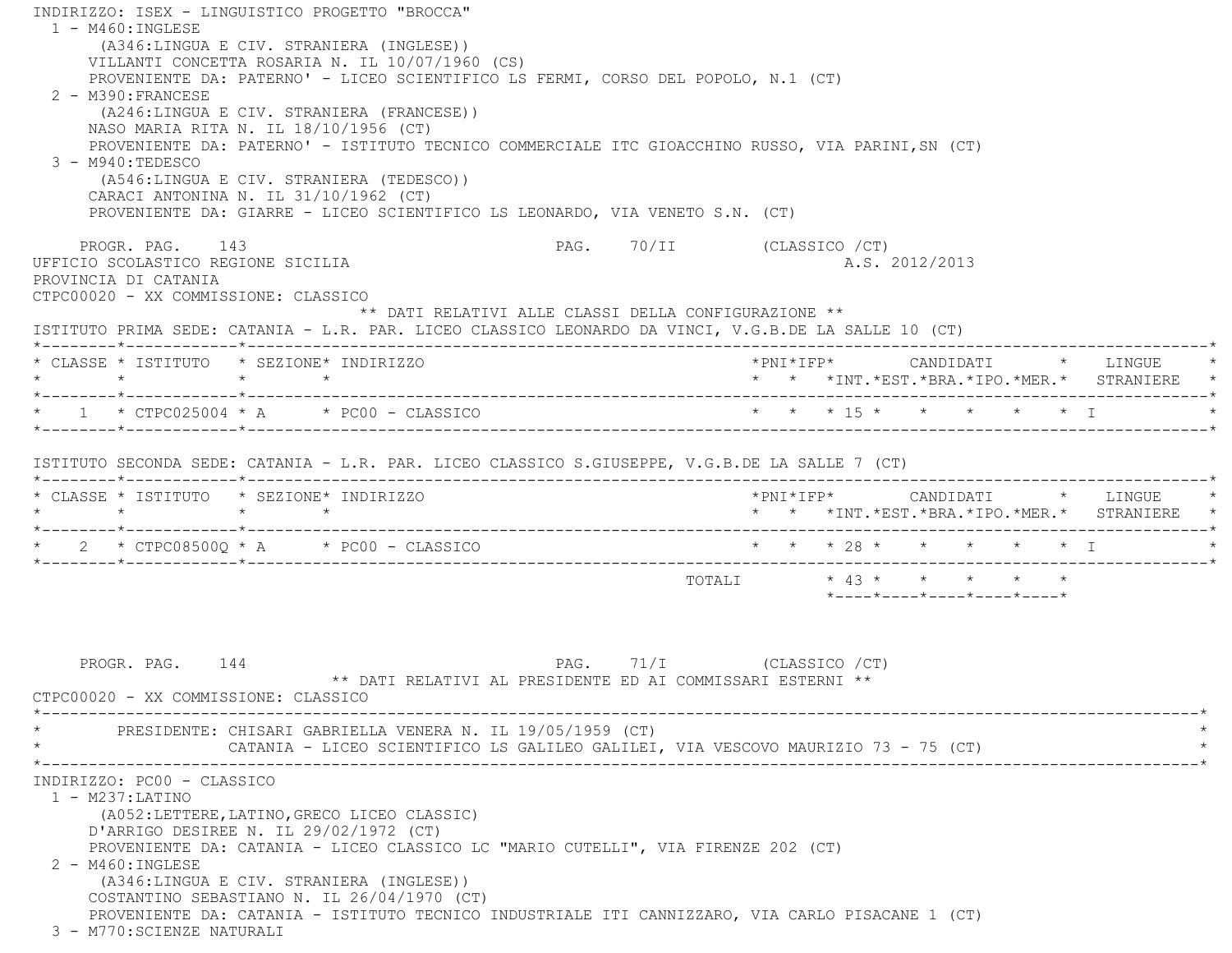TORRISI RAFFAELLA N. IL 20/04/1966 (CT) PROVENIENTE DA: CATANIA - LICEO SCIENTIFICO LS BOGGIO LERA, VIA V. EMANUELE 346 (CT) PROGR. PAG. 145 PAG. 71/II (CLASSICO /CT) UFFICIO SCOLASTICO REGIONE SICILIA A.S. 2012/2013 PROVINCIA DI CATANIA CTPC00021 - XXI COMMISSIONE: CLASSICO \*\* DATI RELATIVI ALLE CLASSI DELLA CONFIGURAZIONE \*\* ISTITUTO PRIMA SEDE: MASCALUCIA - LICEO SCIENTIFICO I.I.S.LICEO "C.MARCHESI" CL./S, VIA DEI VILLINI,19 (CT) \*--------\*------------\*-------------------------------------------------------------------------------------------------------\* \* CLASSE \* ISTITUTO \* SEZIONE\* INDIRIZZO \*PNI\*IFP\* CANDIDATI \* LINGUE \* \* \* \* \* \* \* \*INT.\*EST.\*BRA.\*IPO.\*MER.\* STRANIERE \* \*--------\*------------\*-------------------------------------------------------------------------------------------------------\*\* 1 \* CTPS026014 \* APC00 \* PC00 - CLASSICO \* \* \* \* 13 \* \* \* \* \* \* \* \* I \*--------\*------------\*-------------------------------------------------------------------------------------------------------\* ISTITUTO SECONDA SEDE: SAN GIOVANNI LA PUNTA - LICEO SCIENTIFICO LICEO SC. MAJORANA S.G.LA PUNT, VIA G. MOTTA 87 (CT) \*--------\*------------\*-------------------------------------------------------------------------------------------------------\* \* CLASSE \* ISTITUTO \* SEZIONE\* INDIRIZZO \*PNI\*IFP\* CANDIDATI \* LINGUE \* \* \* \* \* \* \* \*INT.\*EST.\*BRA.\*IPO.\*MER.\* STRANIERE \* \*--------\*------------\*-------------------------------------------------------------------------------------------------------\* \* 2 \* CTPS10000Q \* AC \* PC00 - CLASSICO \* \* \* 18 \* \* \* \* \* I \* \*--------\*------------\*-------------------------------------------------------------------------------------------------------\* TOTALI \* 31 \* \* \* \* \* \*----\*----\*----\*----\*----\*PROGR. PAG. 146 PAG. 72/I (CLASSICO /CT) \*\* DATI RELATIVI AL PRESIDENTE ED AI COMMISSARI ESTERNI \*\* CTPC00021 - XXI COMMISSIONE: CLASSICO \*----------------------------------------------------------------------------------------------------------------------------\*PRESIDENTE: CASTIGLIONE CONCETTA N. IL 08/07/1955 (EN) ACIREALE - ISTITUTO MAGISTRALE IM REGINA ELENA, VIA COLLEGIO PENNISI, 13 (CT) \*----------------------------------------------------------------------------------------------------------------------------\* INDIRIZZO: PC00 - CLASSICO 1 - M237:LATINO (A052:LETTERE,LATINO,GRECO LICEO CLASSIC) SANFILIPPO ANNA N. IL 03/03/1971 (CT) PROVENIENTE DA: PATERNO' - LICEO CLASSICO MARIO RAPISARDI, VIA DEGLI STUDI 1 (CT) 2 - M460:INGLESE (A346:LINGUA E CIV. STRANIERA (INGLESE)) SCIUTO ANNA ANTONINA N. IL 13/06/1952 (CT) PROVENIENTE DA: PATERNO' - ISTITUTO MAGISTRALE LICEO STATALE FRANCESCO DE SA, VIA FOGAZZARO,18 (CT) 3 - M770:SCIENZE NATURALI (A060:SC.NA.,CH.,GEOG.,MIC. ) TOSTO ANGELA N. IL 09/07/1959 (CT) PROVENIENTE DA: CATANIA - LICEO SCIENTIFICO LS GALILEO GALILEI, VIA VESCOVO MAURIZIO 73 - 75 (CT)

PROGR. PAG. 147 PAG. 72/II (CLASSICO / CT) UFFICIO SCOLASTICO REGIONE SICILIA A.S. 2012/2013

(A060:SC.NA.,CH.,GEOG.,MIC. )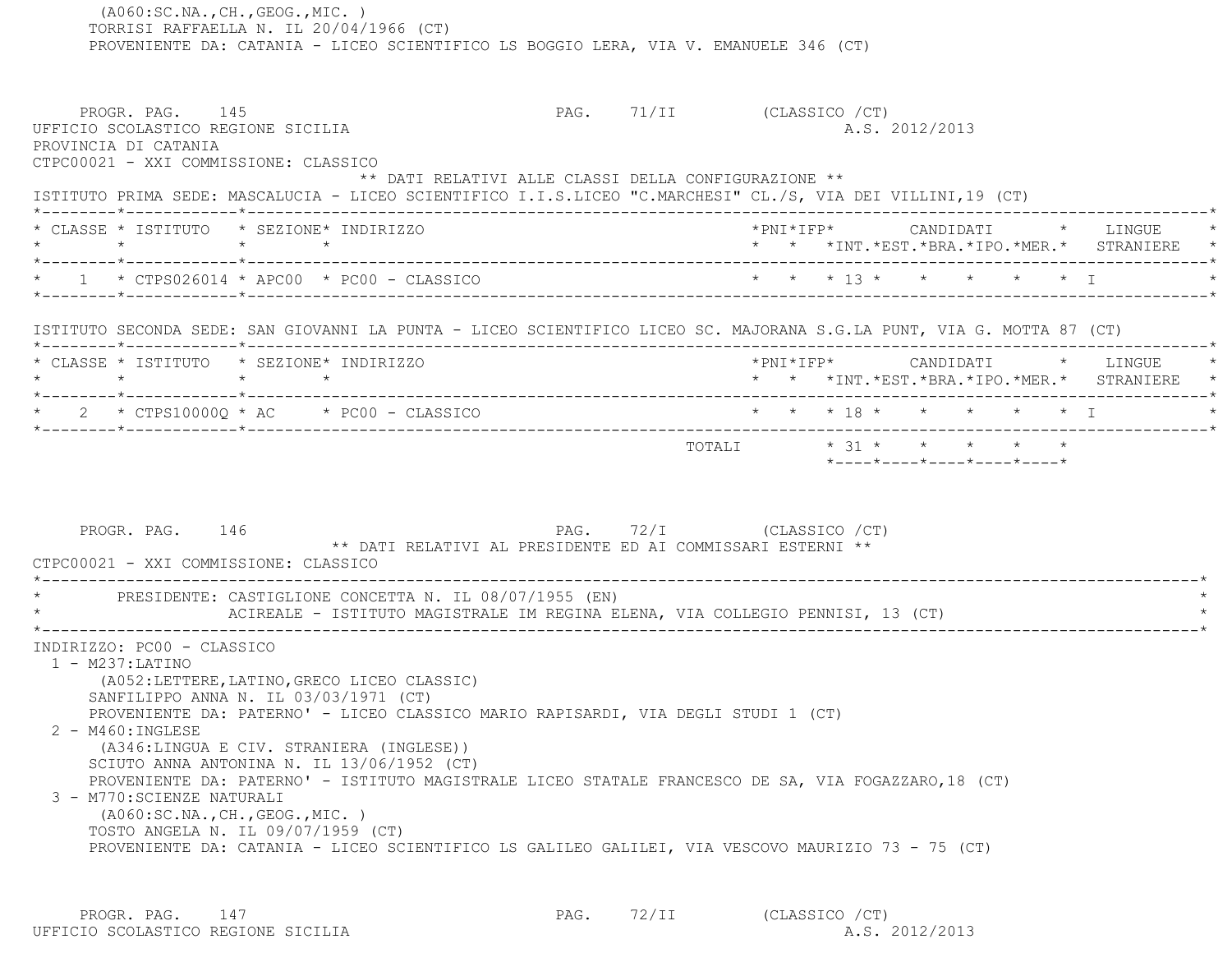PROVINCIA DI CATANIA CTPC00022 - XXII COMMISSIONE: CLASSICO \*\* DATI RELATIVI ALLE CLASSI DELLA CONFIGURAZIONE \*\* ISTITUTO PRIMA SEDE: GIARRE - LICEO CLASSICO LICEO CLASSICO E LICEO SCIENZE, VIA PADRE AMBROGIO, 1 (CT) \*--------\*------------\*-------------------------------------------------------------------------------------------------------\* \* CLASSE \* ISTITUTO \* SEZIONE\* INDIRIZZO \*PNI\*IFP\* CANDIDATI \* LINGUE \* \* \* \* \* \* \* \*INT.\*EST.\*BRA.\*IPO.\*MER.\* STRANIERE \* \*--------\*------------\*-------------------------------------------------------------------------------------------------------\* \* 1 \* CTPC00101L \* A \* PC00 - CLASSICO \* \* \* 26 \* \* \* \* \* I \* \*--------\*------------\*-------------------------------------------------------------------------------------------------------\* ISTITUTO SECONDA SEDE: CATANIA - LICEO CLASSICO LC CL.ANNESSO CONV.NAZ. CUTELL, VIA VITTORIO EMANUELE 56 (CT) \*--------\*------------\*-------------------------------------------------------------------------------------------------------\* \* CLASSE \* ISTITUTO \* SEZIONE\* INDIRIZZO \*PNI\*IFP\* CANDIDATI \* LINGUE \* \* \* \* \* \* \* \*INT.\*EST.\*BRA.\*IPO.\*MER.\* STRANIERE \* \*--------\*------------\*-------------------------------------------------------------------------------------------------------\*2 \* CTPC03000G \* A \* EA09 - ISJU - ESABAC \* \* \* \* \* 23 \* \* \* \* \* \* \* F/ I \*--------\*------------\*-------------------------------------------------------------------------------------------------------\* TOTALI \* 49 \* \* \* \* \* \*----\*----\*----\*----\*----\*PROGR. PAG. 148 PAG. 73/I (CLASSICO /CT) \*\* DATI RELATIVI AL PRESIDENTE ED AI COMMISSARI ESTERNI \*\* CTPC00022 - XXII COMMISSIONE: CLASSICO \*----------------------------------------------------------------------------------------------------------------------------\*PRESIDENTE: RUSSO VENERA ELEONORA N. IL 26/02/1961 (CT) ACI SANT'ANTONIO - ISTITUTO COMPRENSIVO I - I.C. ACI SANT'ANTONIO, VIA VERONICA 63 (CT) \*----------------------------------------------------------------------------------------------------------------------------\* INDIRIZZO: PC00 - CLASSICO 1 - M237:LATINO (A052:LETTERE,LATINO,GRECO LICEO CLASSIC) SCHEMBRA ROCCO N. IL 14/02/1973 (CT) PROVENIENTE DA: ACIREALE - LICEO CLASSICO LC GULLI E PENNISI, VIA MARIO ARCIDIACONO (CT) 2 - M490:LATINO E GRECO (A052:LETTERE,LATINO,GRECO LICEO CLASSIC) SCHEMBRA ROCCO N. IL 14/02/1973 (CT) PROVENIENTE DA: ACIREALE - LICEO CLASSICO LC GULLI E PENNISI, VIA MARIO ARCIDIACONO (CT) 3 - M460:INGLESE (A346:LINGUA E CIV. STRANIERA (INGLESE)) PALADINO MARIA NATALA N. IL 03/01/1955 (CT) PROVENIENTE DA: PATERNO' - ISTITUTO MAGISTRALE LICEO STATALE FRANCESCO DE SA, VIA FOGAZZARO,18 (CT) 4 - M770:SCIENZE NATURALI (A060:SC.NA.,CH.,GEOG.,MIC. ) PALERMO GAETANA N. IL 07/12/1955 (AG) PROVENIENTE DA: CALTAGIRONE - ISTITUTO TECNICO COMMERCIALE ITC G. ARCOLEO - CALTAGIRONE, VIALE AUTONOMIA N.6 (CT) INDIRIZZO: EA09 - ISJU - ESABAC 1 - SI86:LINGUA E LETT. CLASS. (A052:LETTERE,LATINO,GRECO LICEO CLASS) SCHEMBRA ROCCO N. IL 14/02/1973 (CT) PROVENIENTE DA: ACIREALE - LICEO CLASSICO LC GULLI E PENNISI, VIA MARIO ARCIDIACONO (CT) 2 - M390:FRANCESE (A246:LINGUA E CIV. STRANIERA (FRANCES) GAROZZO SEBASTIANA N. IL 30/03/1956 (CT) PROVENIENTE DA: ACIREALE - ISTITUTO TECNICO PER IL TURISMO I.I.S. F. BRUNELLESCHI - SEZ., VIA GUICCIARDINI SN (CT)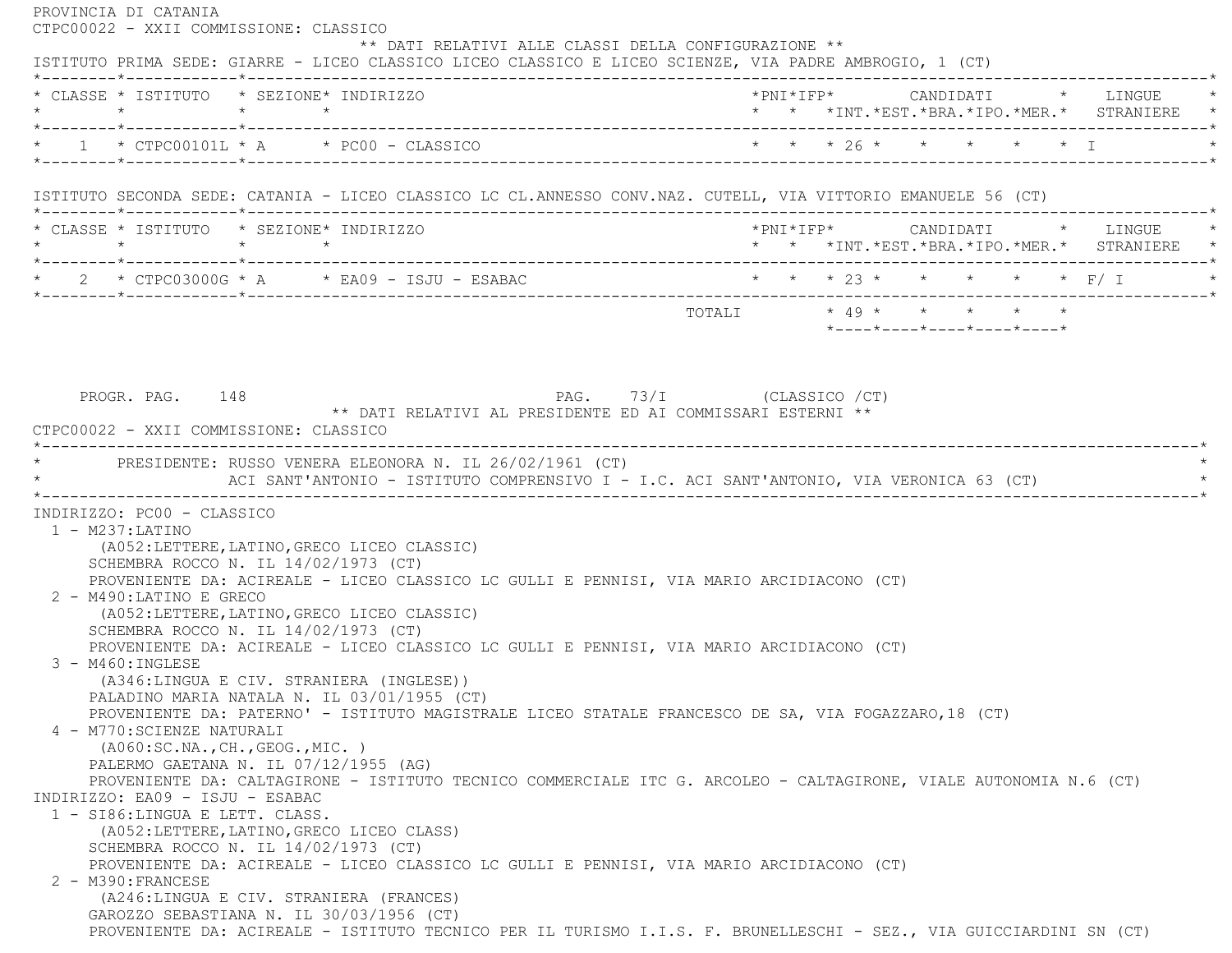3 - S041:LINGUA EUROPEA INGLESE (A346:LINGUA E CIV. STRANIERA (INGLESE) PALADINO MARIA NATALA N. IL 03/01/1955 (CT) PROVENIENTE DA: PATERNO' - ISTITUTO MAGISTRALE LICEO STATALE FRANCESCO DE SA, VIA FOGAZZARO,18 (CT) PROGR. PAG. 149 PAG. 73/II (CLASSICO / CT) UFFICIO SCOLASTICO REGIONE SICILIA A.S. 2012/2013 PROVINCIA DI CATANIA CTPC01001 - I COMMISSIONE: CLASSICO \*\* DATI RELATIVI ALLE CLASSI DELLA CONFIGURAZIONE \*\* ISTITUTO PRIMA SEDE: CATANIA - LICEO CLASSICO LC "MARIO CUTELLI", VIA FIRENZE 202 (CT) \*--------\*------------\*-------------------------------------------------------------------------------------------------------\* \* CLASSE \* ISTITUTO \* SEZIONE\* INDIRIZZO \*PNI\*IFP\* CANDIDATI \* LINGUE \* \* \* \* \* \* \* \*INT.\*EST.\*BRA.\*IPO.\*MER.\* STRANIERE \* \*--------\*------------\*-------------------------------------------------------------------------------------------------------\* $1 * CTPC040006 * E * PC01 - CLASSICO SENZA LINGUA STRANIERA * * 22 * 1 * * * * * *$  $\star$ 2 \* CTPC040006 \* G \* PC01 - CLASSICO SENZA LINGUA STRANIERA \* \* \* 24 \* \* \* \* \* \* \* \*--------\*------------\*-------------------------------------------------------------------------------------------------------\* TOTALI \* 46 \* 1 \* \* \* \* \*----\*----\*----\*----\*----\*PROGR. PAG. 150 PAG. PAG. 74/I (CLASSICO /CT) \*\* DATI RELATIVI AL PRESIDENTE ED AI COMMISSARI ESTERNI \*\* CTPC01001 - I COMMISSIONE: CLASSICO \*----------------------------------------------------------------------------------------------------------------------------\*PRESIDENTE: ALLORO RITA N. IL 19/08/1962 (EN) CARLENTINI - ISTITUTO COMPRENSIVO I I.C. "PIRANDELLO" CARLENTINI, VIA P. NENNI, 3 (SR) \*----------------------------------------------------------------------------------------------------------------------------\* INDIRIZZO: PC01 - CLASSICO SENZA LINGUA STRANIERA 1 - SI63:LATINO (A052:LETTERE,LATINO,GRECO LICEO CLASS) GIBILISCO MARIA LUISA N. IL 14/04/1950 (CT) PROVENIENTE DA: CATANIA - LICEO CLASSICO LC SPEDALIERI, PIAZZA ANNIBALE RICCO' S.N. (CT) 2 - SL32:MATEMATICA (A049:MATEMATICA E FISICA) GAMBINO MARIANGELA N. IL 12/02/1954 (CT) PROVENIENTE DA: CATANIA - ISTITUTO MAGISTRALE LICEO STATALE "G. TURRISI COLO, VIA FABIO FILZI, 24 (CT) 3 - M770:SCIENZE NATURALI (A060:SC.NA.,CH.,GEOG.,MIC. ) SCHEMBRA CATERINA N. IL 02/06/1960 (CT) PROVENIENTE DA: CATANIA - ISTITUTO TECNICO INDUSTRIALE ITI CANNIZZARO, VIA CARLO PISACANE 1 (CT) PROGR. PAG. 151 PAG. 74/II (CLASSICO /CT) UFFICIO SCOLASTICO REGIONE SICILIA A.S. 2012/2013 PROVINCIA DI CATANIA CTPC01002 - II COMMISSIONE: CLASSICO \*\* DATI RELATIVI ALLE CLASSI DELLA CONFIGURAZIONE \*\* ISTITUTO PRIMA SEDE: CATANIA - LICEO CLASSICO LC "MARIO CUTELLI", VIA FIRENZE 202 (CT) \*--------\*------------\*-------------------------------------------------------------------------------------------------------\*\* CLASSE \* ISTITUTO \* SEZIONE\* INDIRIZZO \*PNI\*IFP\* CANDIDATI \* LINGUE \*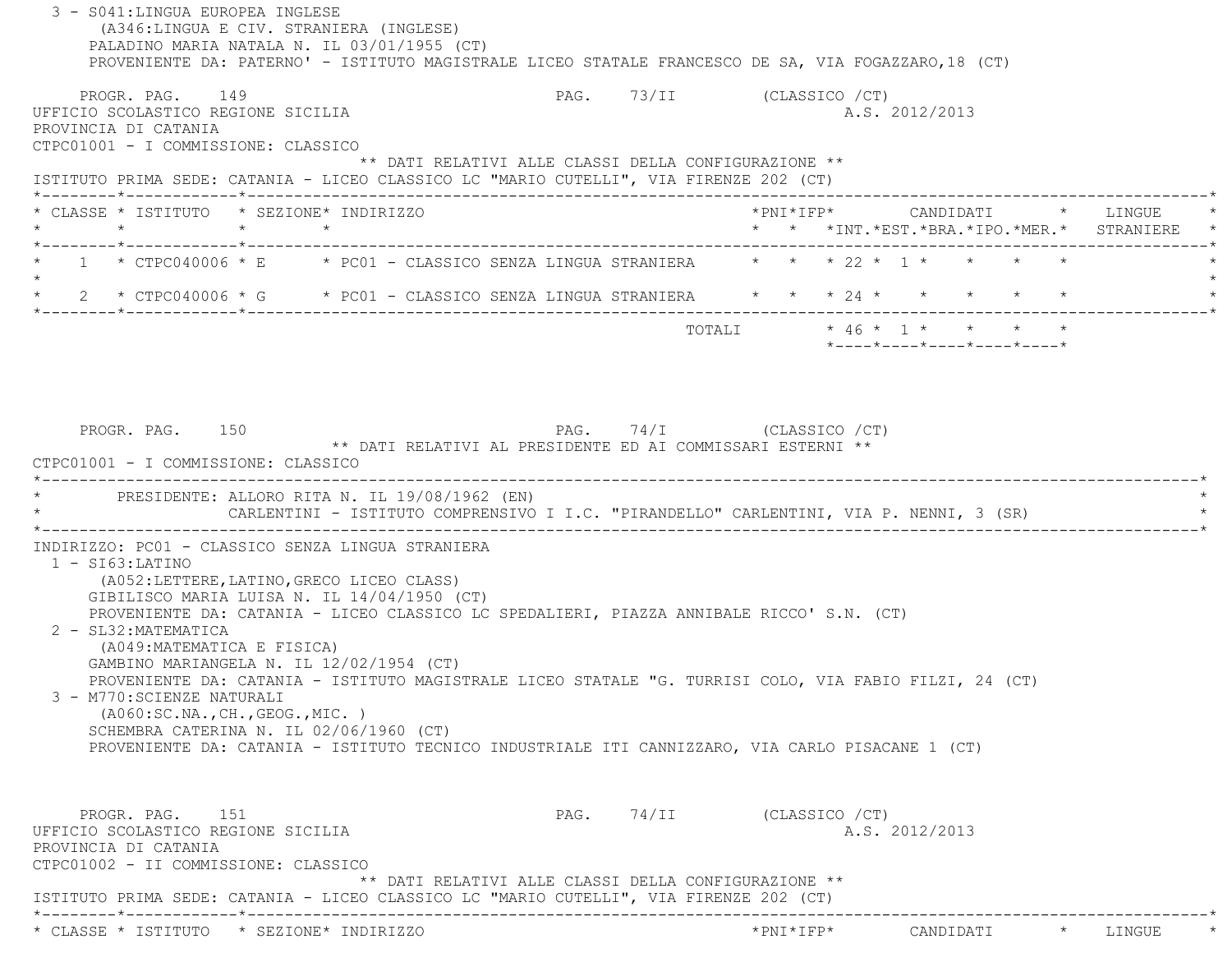|         |                                                                                                                        |                                                                                                                                                                                                                                                                               |                                                      |                            |  | * * *INT. *EST. *BRA. *IPO. *MER. * STRANIERE                                                                                                                                                                |  |
|---------|------------------------------------------------------------------------------------------------------------------------|-------------------------------------------------------------------------------------------------------------------------------------------------------------------------------------------------------------------------------------------------------------------------------|------------------------------------------------------|----------------------------|--|--------------------------------------------------------------------------------------------------------------------------------------------------------------------------------------------------------------|--|
|         |                                                                                                                        |                                                                                                                                                                                                                                                                               |                                                      |                            |  | 1 * CTPC040006 * F * PC01 - CLASSICO SENZA LINGUA STRANIERA * * * 28 * * * * * * *                                                                                                                           |  |
| $\star$ |                                                                                                                        |                                                                                                                                                                                                                                                                               |                                                      |                            |  | 2 * CTPC040006 * N * PC01 - CLASSICO SENZA LINGUA STRANIERA * * * 21 * * * * * * *                                                                                                                           |  |
|         |                                                                                                                        |                                                                                                                                                                                                                                                                               |                                                      |                            |  | TOTALI * 49 * * * * * *<br>$*$ ---- $*$ ---- $*$ ---- $*$ ---- $*$ ---- $*$                                                                                                                                  |  |
|         | PROGR. PAG. 152<br>CTPC01002 - II COMMISSIONE: CLASSICO                                                                | ** DATI RELATIVI AL PRESIDENTE ED AI COMMISSARI ESTERNI **                                                                                                                                                                                                                    | PAG. 75/I (CLASSICO / CT)                            |                            |  |                                                                                                                                                                                                              |  |
|         |                                                                                                                        | PRESIDENTE: CORRAO ELVIRA N. IL 04/09/1965 (CT)                                                                                                                                                                                                                               |                                                      |                            |  | CATANIA - SCUOLA PRIMO GRADO SMS Q.MAIORANA - CATANIA, VIA CESARE BECCARIA, 87 (CT)                                                                                                                          |  |
|         | 2 - SL32: MATEMATICA<br>(A049: MATEMATICA E FISICA)<br>3 - M770: SCIENZE NATURALI<br>(AO60:SC.NA., CH., GEOG., MIC. )  | (A052:LETTERE, LATINO, GRECO LICEO CLASS)<br>SANTANGELO AGATA N. IL 25/12/1953 (CT)<br>PROVENIENTE DA: CATANIA - LICEO CLASSICO LC SPEDALIERI, PIAZZA ANNIBALE RICCO' S.N. (CT)<br>FINOCCHIARO RITA VITA N. IL 25/08/1959 (CT)<br>GULLI' NICOLINA MARIA N. IL 04/03/1956 (ME) |                                                      |                            |  | PROVENIENTE DA: CATANIA - ISTITUTO MAGISTRALE LICEO STATALE "G. TURRISI COLO, VIA FABIO FILZI, 24 (CT)<br>PROVENIENTE DA: CATANIA - IST PROF PER I SERVIZI SOCIALI IPSS L. MANGANO, VIA E. BESANA, 12/C (CT) |  |
|         |                                                                                                                        |                                                                                                                                                                                                                                                                               |                                                      |                            |  |                                                                                                                                                                                                              |  |
|         | PROGR. PAG. 153<br>UFFICIO SCOLASTICO REGIONE SICILIA<br>PROVINCIA DI CATANIA<br>CTPC01003 - III COMMISSIONE: CLASSICO |                                                                                                                                                                                                                                                                               |                                                      | PAG. 75/II (CLASSICO / CT) |  | A.S. 2012/2013                                                                                                                                                                                               |  |
|         |                                                                                                                        | ISTITUTO PRIMA SEDE: CATANIA - L.R. PAR. LICEO CLASSICO SAVOIA, VIALE V.VENETO 18 (CT)                                                                                                                                                                                        | ** DATI RELATIVI ALLE CLASSI DELLA CONFIGURAZIONE ** |                            |  |                                                                                                                                                                                                              |  |
|         | $\star \qquad \qquad \star \qquad \qquad \star \qquad \qquad \star$                                                    | * CLASSE * ISTITUTO * SEZIONE* INDIRIZZO                                                                                                                                                                                                                                      |                                                      |                            |  | $*PNI*IFP* \qquad \qquad \text{CANDIDATT} \qquad \qquad * \qquad \text{LINGUE} \qquad \qquad *$<br>* * *INT. *EST. *BRA. *IPO. *MER. * STRANIERE *                                                           |  |
|         |                                                                                                                        |                                                                                                                                                                                                                                                                               |                                                      |                            |  | * 1 * CTPC605004 * A * PC01 - CLASSICO SENZA LINGUA STRANIERA * * * 15 * 3 * * * * *                                                                                                                         |  |
|         |                                                                                                                        | ISTITUTO SECONDA SEDE: CATANIA - L.R. PAR. LICEO CLASSICO EINSTEIN ALBERT, VIA DEL ROTOLO 42 (CT)                                                                                                                                                                             |                                                      |                            |  |                                                                                                                                                                                                              |  |
|         | $\star \qquad \qquad \star \qquad \qquad \star \qquad \qquad \star$                                                    | * CLASSE * ISTITUTO * SEZIONE* INDIRIZZO                                                                                                                                                                                                                                      |                                                      |                            |  |                                                                                                                                                                                                              |  |
|         |                                                                                                                        |                                                                                                                                                                                                                                                                               |                                                      |                            |  | * * *INT. *EST. *BRA. *IPO. *MER. * STRANIERE *                                                                                                                                                              |  |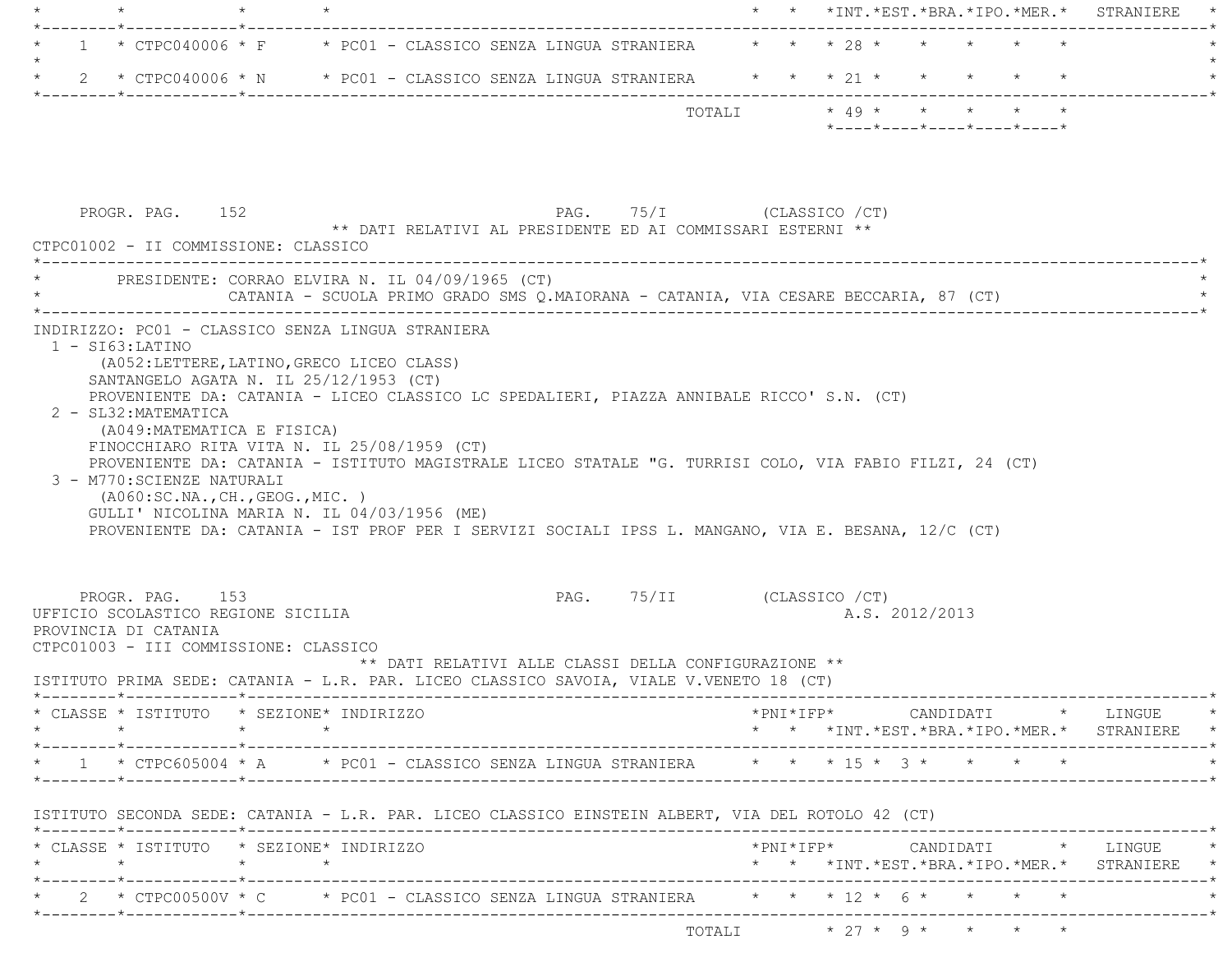PROGR. PAG. 154 PAG. 76/I (CLASSICO / CT) \*\* DATI RELATIVI AL PRESIDENTE ED AI COMMISSARI ESTERNI \*\* CTPC01003 - III COMMISSIONE: CLASSICO \*----------------------------------------------------------------------------------------------------------------------------\*PRESIDENTE: IMPELLIZZERI SALVATORE N. IL 02/02/1961 (CT) CATANIA - ISTITUTO COMPRENSIVO D'ANNUNZIO - DON MILANI, VIA BRINDISI 11 (CT) \*----------------------------------------------------------------------------------------------------------------------------\* INDIRIZZO: PC01 - CLASSICO SENZA LINGUA STRANIERA 1 - SI63:LATINO (A052:LETTERE,LATINO,GRECO LICEO CLASS) L'ABBATE MARIA N. IL 29/08/1948 (ME) PROVENIENTE DA: CATANIA - LICEO CLASSICO LC CL.ANNESSO CONV.NAZ. CUTELL, VIA VITTORIO EMANUELE 56 (CT) 2 - SL32:MATEMATICA (A049:MATEMATICA E FISICA) PARADISO SANTO N. IL 05/03/1960 (CT) PROVENIENTE DA: CATANIA - LICEO SCIENTIFICO LICEO SCIENT/LINGUIST UMBERTO, VIA CHISARI, 8 (CT) 3 - M770:SCIENZE NATURALI (A060:SC.NA.,CH.,GEOG.,MIC. ) CARUSO MICHELINA LUISA N. IL 01/07/1954 (SR) PROVENIENTE DA: CATANIA - ISTITUTO TECNICO PER IL TURISMO GEMMELLARO, CORSO INDIPENDENZA N. 229 (CT) PROGR. PAG. 155 PAG. 76/II (CLASSICO /CT) UFFICIO SCOLASTICO REGIONE SICILIA A.S. 2012/2013 PROVINCIA DI CATANIA CTPC01004 - IV COMMISSIONE: CLASSICO \*\* DATI RELATIVI ALLE CLASSI DELLA CONFIGURAZIONE \*\* ISTITUTO PRIMA SEDE: RANDAZZO - LICEO CLASSICO DON CAVINA, PIAZZA S. BENEDETTO,12 (CT) \*--------\*------------\*-------------------------------------------------------------------------------------------------------\* \* CLASSE \* ISTITUTO \* SEZIONE\* INDIRIZZO \*PNI\*IFP\* CANDIDATI \* LINGUE \* \* \* \* \* \* \* \*INT.\*EST.\*BRA.\*IPO.\*MER.\* STRANIERE \* \*--------\*------------\*-------------------------------------------------------------------------------------------------------\*\* 1 \* CTPC00601Q \* A \* PC01 - CLASSICO SENZA LINGUA STRANIERA \* \* \* 19 \* \* \* \* \* \* \*--------\*------------\*-------------------------------------------------------------------------------------------------------\* ISTITUTO SECONDA SEDE: CATANIA - L.R. PAR. LICEO CLASSICO S.DOMENICO SAVIO, VIA VALDISAVOIA,7 (CT) \*--------\*------------\*-------------------------------------------------------------------------------------------------------\* \* CLASSE \* ISTITUTO \* SEZIONE\* INDIRIZZO \*PNI\*IFP\* CANDIDATI \* LINGUE \* \* \* \* \* \* \* \*INT.\*EST.\*BRA.\*IPO.\*MER.\* STRANIERE \* \*--------\*------------\*-------------------------------------------------------------------------------------------------------\*\* 2 \* CTPC69500G \* A \* PC01 - CLASSICO SENZA LINGUA STRANIERA \* \* \* 23 \* 3 \* \* \* \* \* \*--------\*------------\*-------------------------------------------------------------------------------------------------------\* TOTALI \* 42 \* 3 \* \* \* \*\*----\*----\*----\*----\*----\*

PROGR. PAG. 156 PAG. 77/I (CLASSICO /CT) \*\* DATI RELATIVI AL PRESIDENTE ED AI COMMISSARI ESTERNI \*\*

\*----------------------------------------------------------------------------------------------------------------------------\*

CTPC01004 - IV COMMISSIONE: CLASSICO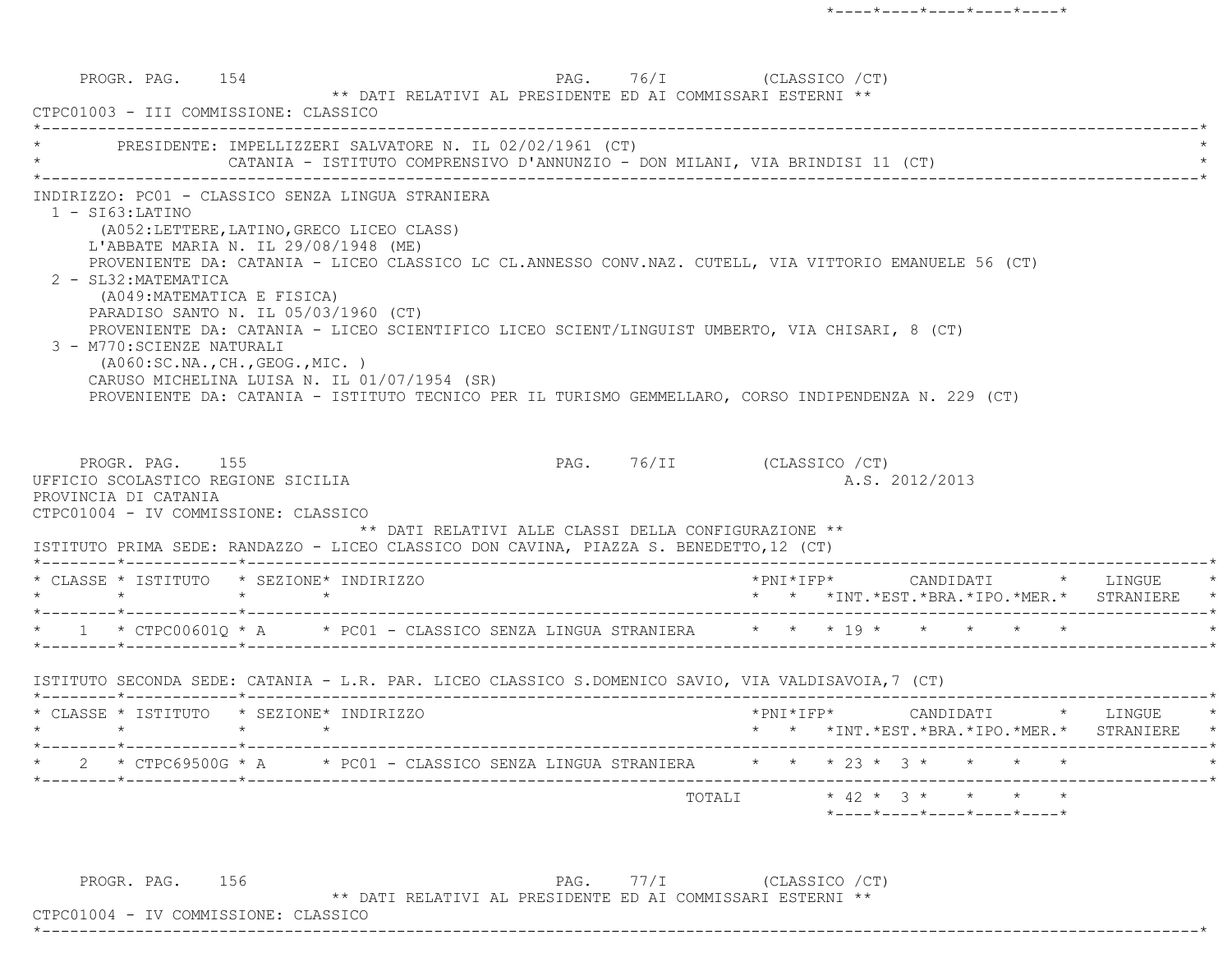PRESIDENTE: MACCARRONE CARMELO N. IL 20/03/1947 (CT) CATANIA - ISTITUTO SUPERIORE ISIS DUCA DEGLI ABRUZZI, VIA ARTALE ALAGONA 97 (CT) \*----------------------------------------------------------------------------------------------------------------------------\* INDIRIZZO: PC01 - CLASSICO SENZA LINGUA STRANIERA 1 - SI63:LATINO (A052:LETTERE,LATINO,GRECO LICEO CLASS) LOMBARDO CARMELINA N. IL 09/12/1962 (CT) PROVENIENTE DA: CALTAGIRONE - LICEO CLASSICO LICEO CLASSICO E LINGUISTICO, VIA MADONNA DELLA VIA 5/A (CT) 2 - SL32:MATEMATICA (A049:MATEMATICA E FISICA) CASSIA GIUSEPPE N. IL 04/10/1971 (CT) PROVENIENTE DA: CATANIA - LICEO SCIENTIFICO LS BOGGIO LERA, VIA V. EMANUELE 346 (CT) 3 - M770:SCIENZE NATURALI (A060:SC.NA.,CH.,GEOG.,MIC. ) GALATI MARIA ROSARIA N. IL 10/05/1956 (CT) PROVENIENTE DA: BRONTE - LICEO SCIENTIFICO BRONTE, V.LE J.F.KENNEDY (CT) PROGR. PAG. 157 PAG. PAG. 77/II (CLASSICO / CT) UFFICIO SCOLASTICO REGIONE SICILIA A.S. 2012/2013 PROVINCIA DI CATANIA CTPL01001 - I COMMISSIONE: LINGUISTICO \*\* DATI RELATIVI ALLE CLASSI DELLA CONFIGURAZIONE \*\* ISTITUTO PRIMA SEDE: CATANIA - L.R. PAR. LICEO LINGUISTICO S. GIUSEPPE, VIA G.B. DE LA SALLE, 7 (CT) \*--------\*------------\*-------------------------------------------------------------------------------------------------------\* \* CLASSE \* ISTITUTO \* SEZIONE\* INDIRIZZO \*PNI\*IFP\* CANDIDATI \* LINGUE \* \* \* \* \* \* \* \*INT.\*EST.\*BRA.\*IPO.\*MER.\* STRANIERE \* \*--------\*------------\*-------------------------------------------------------------------------------------------------------\*1 \* CTPL17500X \* A \* PL01 - LINGUISTICO CON 3 LINGUE \* \* \* \* 23 \* \* \* \* \* \* \* I/ S/ F \*--------\*------------\*-------------------------------------------------------------------------------------------------------\* ISTITUTO SECONDA SEDE: CATANIA - L.R. PAR. LICEO CLASSICO SAVOIA, VIALE V.VENETO 18 (CT) \*--------\*------------\*-------------------------------------------------------------------------------------------------------\* \* CLASSE \* ISTITUTO \* SEZIONE\* INDIRIZZO \*PNI\*IFP\* CANDIDATI \* LINGUE \* \* \* \* \* \* \* \*INT.\*EST.\*BRA.\*IPO.\*MER.\* STRANIERE \* \*--------\*------------\*-------------------------------------------------------------------------------------------------------\* \* 2 \* CTPC605004 \* APL01 \* PL01 - LINGUISTICO CON 3 LINGUE \* \* \* 5 \* 3 \* \* \* \* I/ F/ S \* \* \* \* AT \* PL01 - LINGUISTICO CON 3 LINGUE \* \* \* 2 \* \* \* \* \* I/ F/ T \* \*--------\*------------\*-------------------------------------------------------------------------------------------------------\* $\texttt{TOTAL} \qquad \qquad \star\quad 30\;\star\quad 3\;\star\quad\quad \star\quad\quad \star\quad\quad \star$  \*----\*----\*----\*----\*----\*PROGR. PAG. 158 PAG. PAG. 78/I (LINGUISTICO / CT) \*\* DATI RELATIVI AL PRESIDENTE ED AI COMMISSARI ESTERNI \*\* CTPL01001 - I COMMISSIONE: LINGUISTICO--------------------------------------PRESIDENTE: LUPO ANTONELLA N. IL 12/06/1959 (CT) CALTAGIRONE - LICEO CLASSICO LICEO CLASSICO E LINGUISTICO, VIA MADONNA DELLA VIA 5/A (CT) \*----------------------------------------------------------------------------------------------------------------------------\* INDIRIZZO: PL01 - LINGUISTICO CON 3 LINGUE 1 - M390:FRANCESE (A246:LINGUA E CIV. STRANIERA (FRANCESE)) D'ARRIGO GABRIELLA N. IL 05/12/1955 (CT)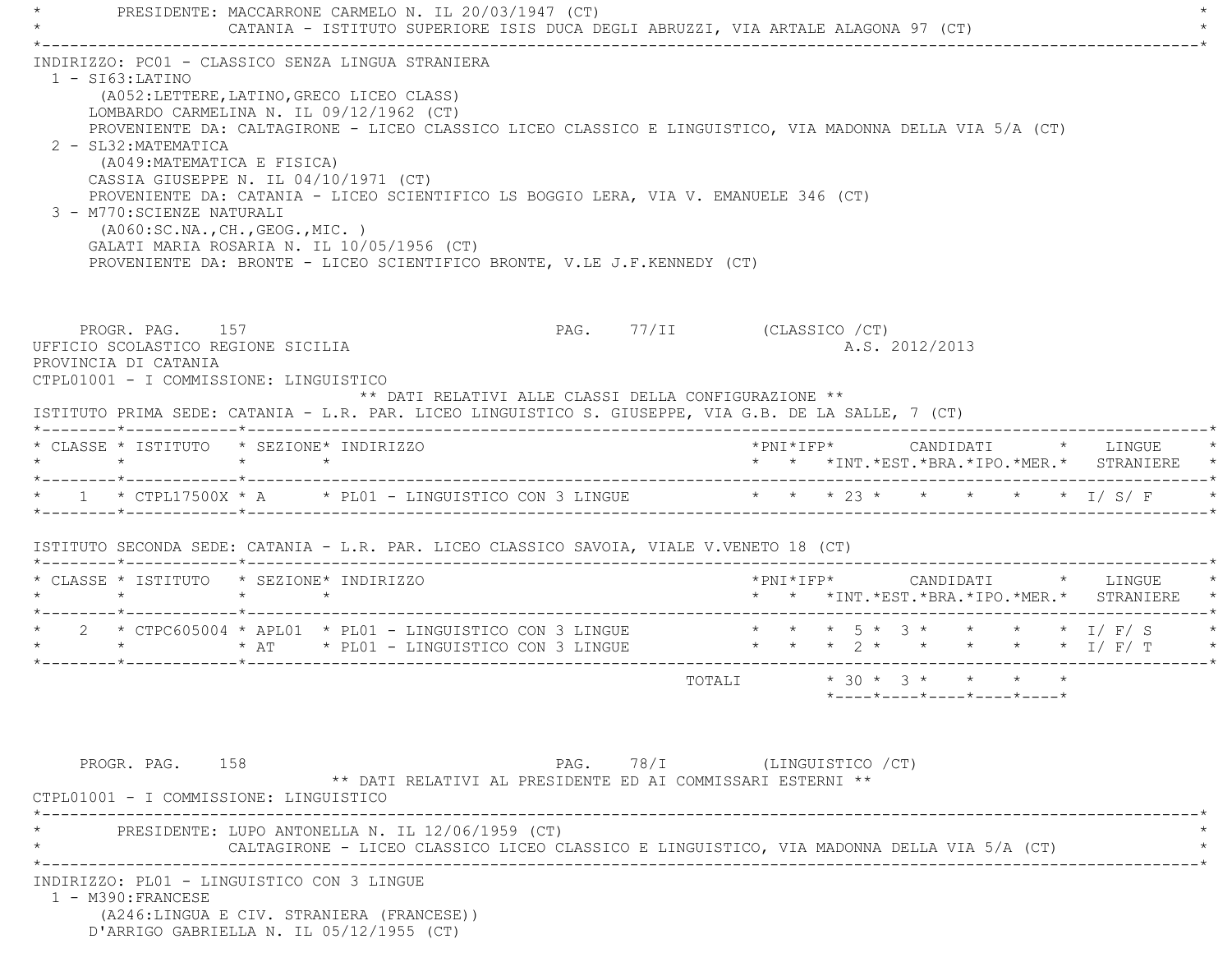PROVENIENTE DA: CATANIA - LICEO SCIENTIFICO LS BOGGIO LERA, VIA V. EMANUELE 346 (CT)  $2 - M460$ : INGLESE (A346:LINGUA E CIV. STRANIERA (INGLESE)) ROMANO GABRIELLA N. IL 18/03/1953 (SR) PROVENIENTE DA: CATANIA - IST PROF PER I SERVIZI ALBERGHIERI E RISTORAZIONE IPSSA I.P.S.S.A.R."KAROL WOJTY, VIA VITTIM E 3 - M790:SPAGNOLO (A446:LINGUA E CIV. STRANIERA (SPAGNOLO)) BUELLI MARIACHIARA N. IL 11/10/1956 (BG) PROVENIENTE DA: SAN GIOVANNI LA PUNTA - IST TEC COMMERCIALE E PER GEOMETRI IIS "ENRICO DE NICOLA", VIA G. MOTTA N.87 (CT  $4 - M940 \cdot TEDESCO$  (A546:LINGUA E CIV. STRANIERA (TEDESCO)) ALBO ROSALBA N. IL 22/02/1961 (EN) PROVENIENTE DA: CATANIA - LICEO SCIENTIFICO LS BOGGIO LERA, VIA V. EMANUELE 346 (CT) PROGR. PAG. 159 PROGR. PAG. 159 UFFICIO SCOLASTICO REGIONE SICILIA A.S. 2012/2013 PROVINCIA DI CATANIA CTPS00001 - I COMMISSIONE: SCIENTIFICO \*\* DATI RELATIVI ALLE CLASSI DELLA CONFIGURAZIONE \*\* ISTITUTO PRIMA SEDE: CATANIA - LICEO SCIENTIFICO LS BOGGIO LERA, VIA V. EMANUELE 346 (CT) \*--------\*------------\*-------------------------------------------------------------------------------------------------------\* \* CLASSE \* ISTITUTO \* SEZIONE\* INDIRIZZO \*PNI\*IFP\* CANDIDATI \* LINGUE \* \* \* \* \* \* \* \*INT.\*EST.\*BRA.\*IPO.\*MER.\* STRANIERE \* \*--------\*------------\*-------------------------------------------------------------------------------------------------------\* \* 1 \* CTPS020004 \* A \* PS00 - SCIENTIFICO \* X \* \* 17 \* \* \* \* \* I \* $\star$  \* 2 \* CTPS020004 \* B \* PS00 - SCIENTIFICO \* \* \* 24 \* \* \* \* \* I \* \*--------\*------------\*-------------------------------------------------------------------------------------------------------\*TOTALI  $* 41 * * * * * * * * *$  \*----\*----\*----\*----\*----\*PROGR. PAG. 160 PAG. PAG. 79/I (SCIENTIFICO / CT) \*\* DATI RELATIVI AL PRESIDENTE ED AI COMMISSARI ESTERNI \*\* CTPS00001 - I COMMISSIONE: SCIENTIFICO \*----------------------------------------------------------------------------------------------------------------------------\*PRESIDENTE: D'ANNA CINTHIA N. IL 05/07/1963 (CT) RIPOSTO - ISTITUTO COMPRENSIVO I.C. GIOVANNI VERGA RIPOSTO, VIA CIALDINI,122 (CT) \*----------------------------------------------------------------------------------------------------------------------------\* INDIRIZZO: PS00 - SCIENTIFICO 1 - SL32:MATEMATICA (A049:MATEMATICA E FISICA) BLANCATO GIACOMO N. IL 25/04/1959 (CT) PROVENIENTE DA: CATANIA - LICEO SCIENTIFICO VACCARINI, VIA ORCHIDEA N 9 (CT) 2 - M770:SCIENZE NATURALI (A060:SC.NA.,CH.,GEOG.,MIC. ) VIRCIGLIO PAOLO N. IL 29/08/1961 (CL) PROVENIENTE DA: CATANIA - ISTITUTO TECNICO INDUSTRIALE ITI ARCHIMEDE, VIALE REGINA MARGHERITA 22 (CT) 3 - SG82:FILOSOFIA (A037:FILOSOFIA E STORIA) MAUGERI ANNA ORSOLA N. IL 01/08/1952 (CT) PROVENIENTE DA: CATANIA - LICEO SCIENTIFICO LICEO SCIENT/LINGUIST UMBERTO, VIA CHISARI, 8 (CT)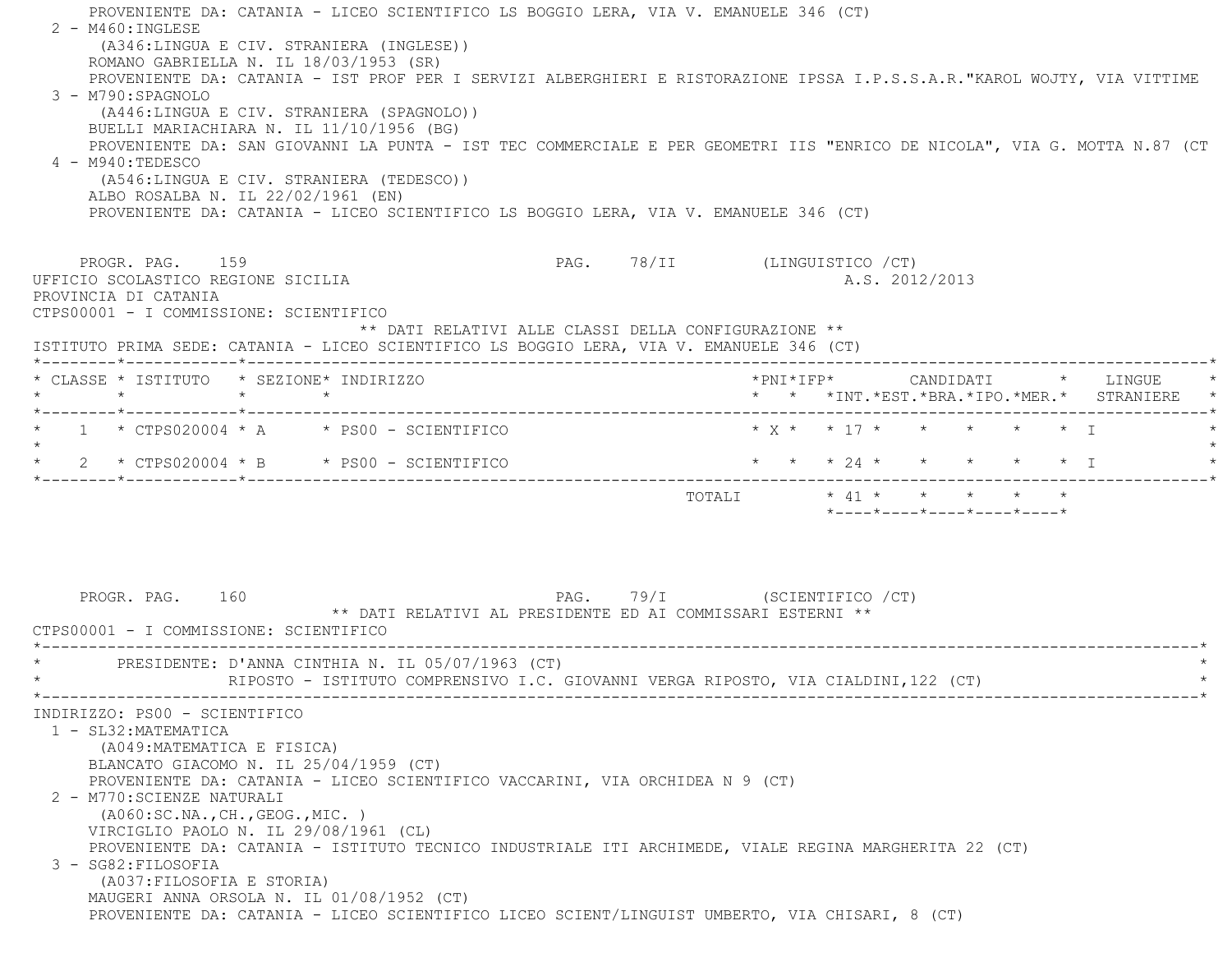|         | PROGR. PAG. 161<br>UFFICIO SCOLASTICO REGIONE SICILIA<br>PROVINCIA DI CATANIA<br>CTPS00002 - II COMMISSIONE: SCIENTIFICO                                                                                         |                                                                                                                                                                                                                                                                                                                                                                                             |                                                      | PAG. 79/II (SCIENTIFICO /CT)  |  | A.S. 2012/2013                                                               |  |                                                 |
|---------|------------------------------------------------------------------------------------------------------------------------------------------------------------------------------------------------------------------|---------------------------------------------------------------------------------------------------------------------------------------------------------------------------------------------------------------------------------------------------------------------------------------------------------------------------------------------------------------------------------------------|------------------------------------------------------|-------------------------------|--|------------------------------------------------------------------------------|--|-------------------------------------------------|
|         |                                                                                                                                                                                                                  | ISTITUTO PRIMA SEDE: CATANIA - LICEO SCIENTIFICO LS BOGGIO LERA, VIA V. EMANUELE 346 (CT)                                                                                                                                                                                                                                                                                                   | ** DATI RELATIVI ALLE CLASSI DELLA CONFIGURAZIONE ** |                               |  |                                                                              |  |                                                 |
|         | * CLASSE * ISTITUTO * SEZIONE* INDIRIZZO                                                                                                                                                                         |                                                                                                                                                                                                                                                                                                                                                                                             |                                                      |                               |  |                                                                              |  | * * *INT. *EST. *BRA. *IPO. *MER. * STRANIERE * |
| $\star$ |                                                                                                                                                                                                                  | $1 \times CTPS020004 \times C \times PS00 - SCIENTIFICO$                                                                                                                                                                                                                                                                                                                                    |                                                      |                               |  | $\star$ $\star$ $\star$ 18 $\star$ $\star$ $\star$ $\star$ $\star$ $\star$ T |  |                                                 |
|         |                                                                                                                                                                                                                  | * $2$ * CTPS020004 * D * PS00 - SCIENTIFICO                                                                                                                                                                                                                                                                                                                                                 |                                                      |                               |  | * * * 27 * * * * * * I                                                       |  |                                                 |
|         |                                                                                                                                                                                                                  |                                                                                                                                                                                                                                                                                                                                                                                             |                                                      |                               |  | TOTALI * 45 * * * * * *<br>$*$ ---- $*$ ---- $*$ ---- $*$ ---- $*$ ---- $*$  |  |                                                 |
|         | PROGR. PAG. 162<br>CTPS00002 - II COMMISSIONE: SCIENTIFICO                                                                                                                                                       | PAG. 80/I (SCIENTIFICO / CT)<br>** DATI RELATIVI AL PRESIDENTE ED AI COMMISSARI ESTERNI **<br>* PRESIDENTE: CARRUBA TOSCANO CARMELA N. IL 21/06/1962 (PA)<br>CATANIA - LICEO SCIENTIFICO LICEO SCIENT/LINGUIST UMBERTO, VIA CHISARI, 8 (CT)                                                                                                                                                 |                                                      |                               |  |                                                                              |  |                                                 |
|         | 1 - SL32: MATEMATICA<br>(A049: MATEMATICA E FISICA)<br>2 - M770: SCIENZE NATURALI<br>( A060:SC.NA., CH., GEOG., MIC. )<br>3 - SG82: FILOSOFIA<br>(A037: FILOSOFIA E STORIA)<br>CAMPO SANTA N. IL 16/05/1953 (EN) | PERCOLLA ROSA ANGELA N. IL 15/06/1966 (CT)<br>PROVENIENTE DA: CATANIA - LICEO CLASSICO LC SPEDALIERI, PIAZZA ANNIBALE RICCO' S.N. (CT)<br>PASTORE VINCENZINA N. IL 15/09/1959 (CT)<br>PROVENIENTE DA: CATANIA - ISTITUTO TECNICO INDUSTRIALE ITI G.MARCONI, VIA VESCOVO MAURIZIO, 82 (CT)<br>PROVENIENTE DA: CATANIA - LICEO SCIENTIFICO LICEO SCIENT/LINGUIST UMBERTO, VIA CHISARI, 8 (CT) |                                                      |                               |  |                                                                              |  |                                                 |
|         | PROGR. PAG. 163<br>UFFICIO SCOLASTICO REGIONE SICILIA<br>PROVINCIA DI CATANIA<br>CTPS00003 - III COMMISSIONE: SCIENTIFICO                                                                                        | ISTITUTO PRIMA SEDE: CATANIA - LICEO SCIENTIFICO LS BOGGIO LERA, VIA V. EMANUELE 346 (CT)                                                                                                                                                                                                                                                                                                   | ** DATI RELATIVI ALLE CLASSI DELLA CONFIGURAZIONE ** | PAG. 80/II (SCIENTIFICO / CT) |  | A.S. 2012/2013                                                               |  |                                                 |
| $\star$ | * CLASSE * ISTITUTO * SEZIONE* INDIRIZZO                                                                                                                                                                         |                                                                                                                                                                                                                                                                                                                                                                                             |                                                      |                               |  |                                                                              |  |                                                 |
|         |                                                                                                                                                                                                                  |                                                                                                                                                                                                                                                                                                                                                                                             |                                                      |                               |  |                                                                              |  | * * *INT. *EST. *BRA. *IPO. *MER. * STRANIERE * |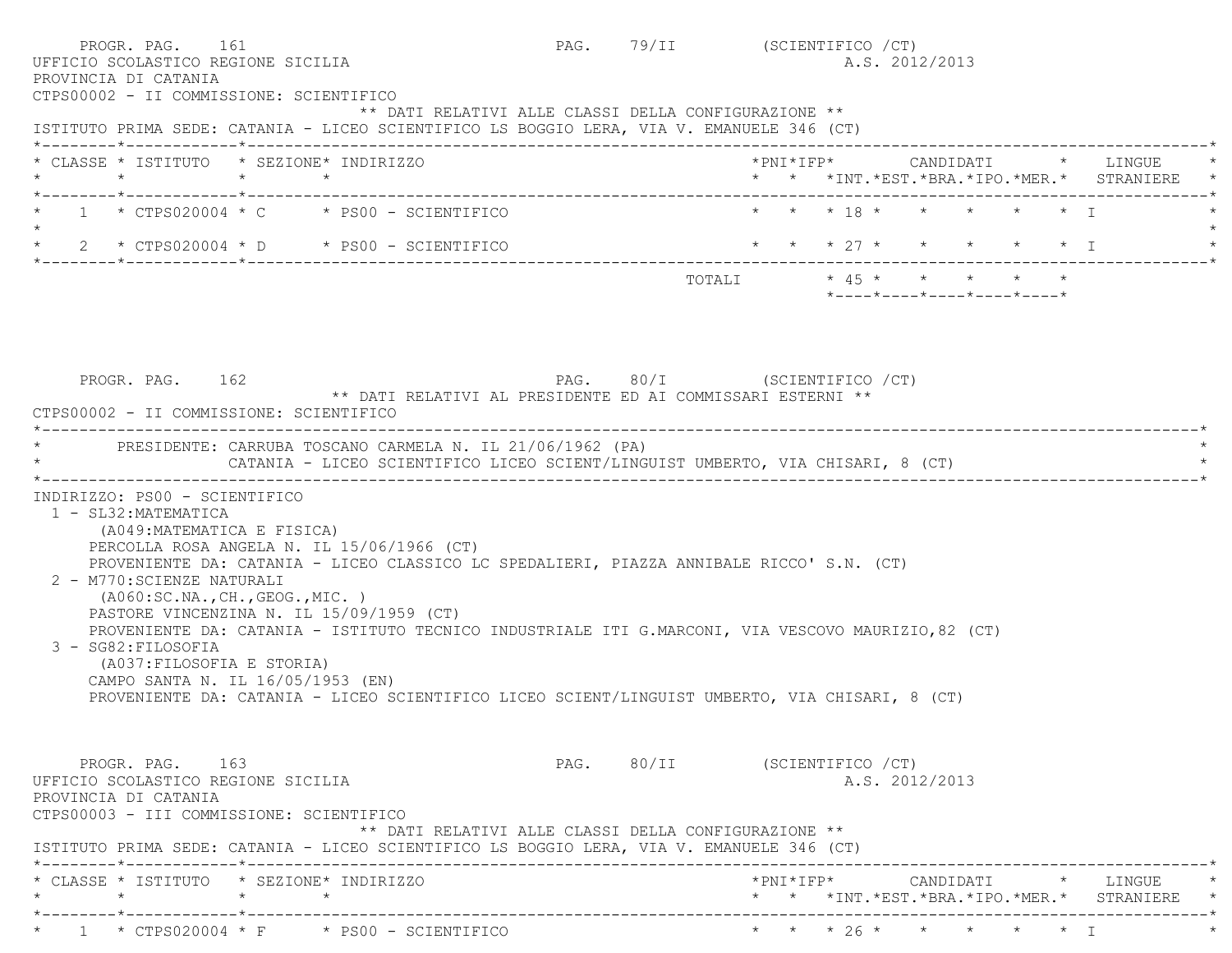|                                                                                                                                                                                                                                                                                                            | $*$ ---- $*$ ---- $*$ ---- $*$ ---- $*$          |
|------------------------------------------------------------------------------------------------------------------------------------------------------------------------------------------------------------------------------------------------------------------------------------------------------------|--------------------------------------------------|
| PROGR. PAG. 164<br>** DATI RELATIVI AL PRESIDENTE ED AI COMMISSARI ESTERNI **<br>CTPS00003 - III COMMISSIONE: SCIENTIFICO                                                                                                                                                                                  | PAG. 81/I (SCIENTIFICO / CT)                     |
| PRESIDENTE: STIMOLO PAOLO N. IL 24/04/1952 (RG)<br>CATANIA - ISTITUTO TECNICO INDUSTRIALE ITI ARCHIMEDE, VIALE REGINA MARGHERITA 22 (CT)                                                                                                                                                                   |                                                  |
| 1 - SL32: MATEMATICA<br>(A049:MATEMATICA E FISICA)<br>FERRARO EMILIA N. IL $20/10/1972$ (CT)<br>PROVENIENTE DA: CATANIA - LICEO SCIENTIFICO VACCARINI, VIA ORCHIDEA N 9 (CT)<br>2 - M770: SCIENZE NATURALI<br>( A060:SC.NA., CH., GEOG., MIC. )<br>BORGHI PATRIZIA N. IL 16/07/1956 (CT)                   |                                                  |
| PROVENIENTE DA: CATANIA - ISTITUTO TECNICO INDUSTRIALE ITI ARCHIMEDE, VIALE REGINA MARGHERITA 22 (CT)<br>3 - SG82: FILOSOFIA<br>(A037: FILOSOFIA E STORIA)<br>OUATTROPANI GIOVANNA N. IL 17/12/1966 (ME)<br>PROVENIENTE DA: CATANIA - LICEO SCIENTIFICO LICEO SCIENT/LINGUIST UMBERTO, VIA CHISARI, 8 (CT) |                                                  |
| PROGR. PAG. 165<br>** DATI RELATIVI ALLE CLASSI DELLA CONFIGURAZIONE **                                                                                                                                                                                                                                    | PAG. 81/II (SCIENTIFICO / CT)<br>A.S. 2012/2013  |
| UFFICIO SCOLASTICO REGIONE SICILIA<br>PROVINCIA DI CATANIA<br>CTPS00004 - IV COMMISSIONE: SCIENTIFICO<br>ISTITUTO PRIMA SEDE: CATANIA - LICEO SCIENTIFICO LS BOGGIO LERA, VIA V. EMANUELE 346 (CT)<br>* CLASSE * ISTITUTO * SEZIONE* INDIRIZZO                                                             |                                                  |
| $\star$ $\star$<br>$\star$                                                                                                                                                                                                                                                                                 | * * *INT.*EST.*BRA.*IPO.*MER.* STRANIERE         |
| $1 * CTPS020004 * E * PS00 - SCIENTIFICO$<br>* $2$ * CTPS020004 * G * PS00 - SCIENTIFICO                                                                                                                                                                                                                   | * * * 20 * * * * * * T<br>* * * 22 * * * * * * I |

PROGR. PAG. 166 PAG. 82/I (SCIENTIFICO / CT) \*\* DATI RELATIVI AL PRESIDENTE ED AI COMMISSARI ESTERNI \*\*

 CTPS00004 - IV COMMISSIONE: SCIENTIFICO \*----------------------------------------------------------------------------------------------------------------------------\*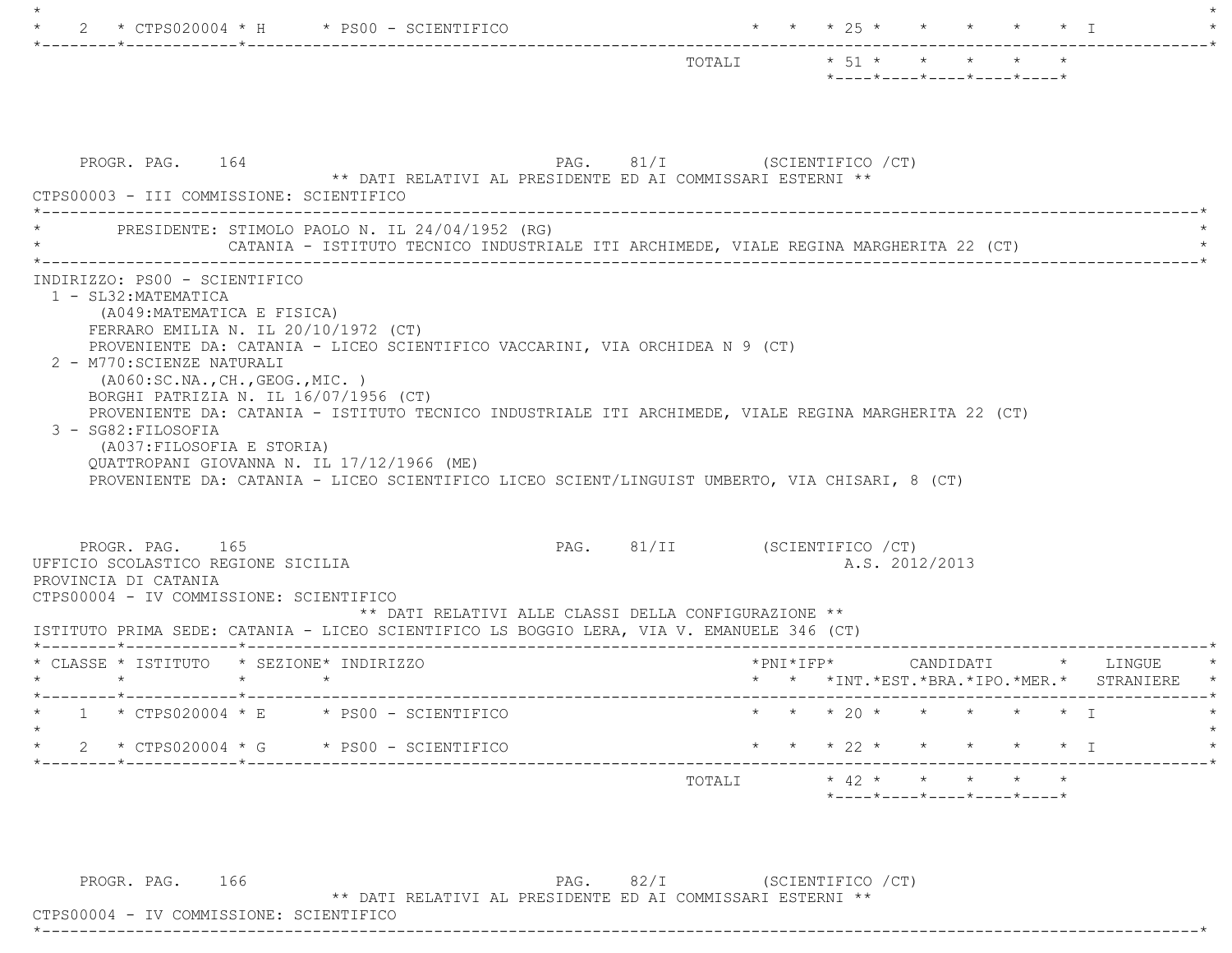PRESIDENTE: PATERNA GUIDO ARMANDO N. IL 01/01/1951 (CT) CATANIA - ISTITUTO TECNICO INDUSTRIALE ITI G.MARCONI, VIA VESCOVO MAURIZIO,82 (CT) \*----------------------------------------------------------------------------------------------------------------------------\* INDIRIZZO: PS00 - SCIENTIFICO 1 - SL32:MATEMATICA (A049:MATEMATICA E FISICA) CARAMAGNA FRANCESCA N. IL 08/08/1952 (CT) PROVENIENTE DA: CATANIA - ISTITUTO MAGISTRALE LICEO STATALE LOMBARDO RADICE, VIA IMPERIA 21 (CT) 2 - M770:SCIENZE NATURALI (A060:SC.NA.,CH.,GEOG.,MIC. ) COSTANZA FILIPPO N. IL 10/04/1956 (CL) PROVENIENTE DA: CATANIA - LICEO CLASSICO LC SPEDALIERI, PIAZZA ANNIBALE RICCO' S.N. (CT) 3 - SG82:FILOSOFIA (A037:FILOSOFIA E STORIA) RAMISTELLA RENATO N. IL 19/06/1963 (CT) PROVENIENTE DA: CATANIA - LICEO SCIENTIFICO LS GALILEO GALILEI, VIA VESCOVO MAURIZIO 73 - 75 (CT) PROGR. PAG. 167 PROGR. PAG. 82/II (SCIENTIFICO / CT) UFFICIO SCOLASTICO REGIONE SICILIA A.S. 2012/2013 PROVINCIA DI CATANIA CTPS00005 - V COMMISSIONE: SCIENTIFICO \*\* DATI RELATIVI ALLE CLASSI DELLA CONFIGURAZIONE \*\* ISTITUTO PRIMA SEDE: CATANIA - LICEO SCIENTIFICO LS GALILEO GALILEI, VIA VESCOVO MAURIZIO 73 - 75 (CT) \*--------\*------------\*-------------------------------------------------------------------------------------------------------\* \* CLASSE \* ISTITUTO \* SEZIONE\* INDIRIZZO \*PNI\*IFP\* CANDIDATI \* LINGUE \* \* \* \* \* \* \* \*INT.\*EST.\*BRA.\*IPO.\*MER.\* STRANIERE \* \*--------\*------------\*-------------------------------------------------------------------------------------------------------\*1 \* CTPS040009 \* A \* PS00 - SCIENTIFICO \* X \* \* 30 \* \* \* \* \* \* I  $\star$ \* 2 \* CTPS040009 \* B \* PS00 - SCIENTIFICO \* \* \* \* \* \* \* \* \* \* \* \* I \*--------\*------------\*-------------------------------------------------------------------------------------------------------\*TOTALI  $\star$  58 \* \* \* \* \* \*----\*----\*----\*----\*----\* PROGR. PAG. 168 PAG. 83/I (SCIENTIFICO /CT) \*\* DATI RELATIVI AL PRESIDENTE ED AI COMMISSARI ESTERNI \*\* CTPS00005 - V COMMISSIONE: SCIENTIFICO \*----------------------------------------------------------------------------------------------------------------------------\*PRESIDENTE: CATASTA MARIA CONCETTA N. IL 27/01/1957 (CT) CATANIA - ISTITUTO MAGISTRALE LICEO STATALE "G. TURRISI COLO, VIA FABIO FILZI, 24 (CT) \*----------------------------------------------------------------------------------------------------------------------------\* INDIRIZZO: PS00 - SCIENTIFICO 1 - SL32:MATEMATICA (A049:MATEMATICA E FISICA) BAGLIO MARIA VENERA N. IL 22/08/1962 (CT) PROVENIENTE DA: CATANIA - LICEO SCIENTIFICO VACCARINI, VIA ORCHIDEA N 9 (CT) 2 - M770:SCIENZE NATURALI (A060:SC.NA.,CH.,GEOG.,MIC. ) CONDORELLI FRANCESCA N. IL 18/05/1960 (CT) PROVENIENTE DA: CATANIA - LICEO CLASSICO LC SPEDALIERI, PIAZZA ANNIBALE RICCO' S.N. (CT) 3 - SG82:FILOSOFIA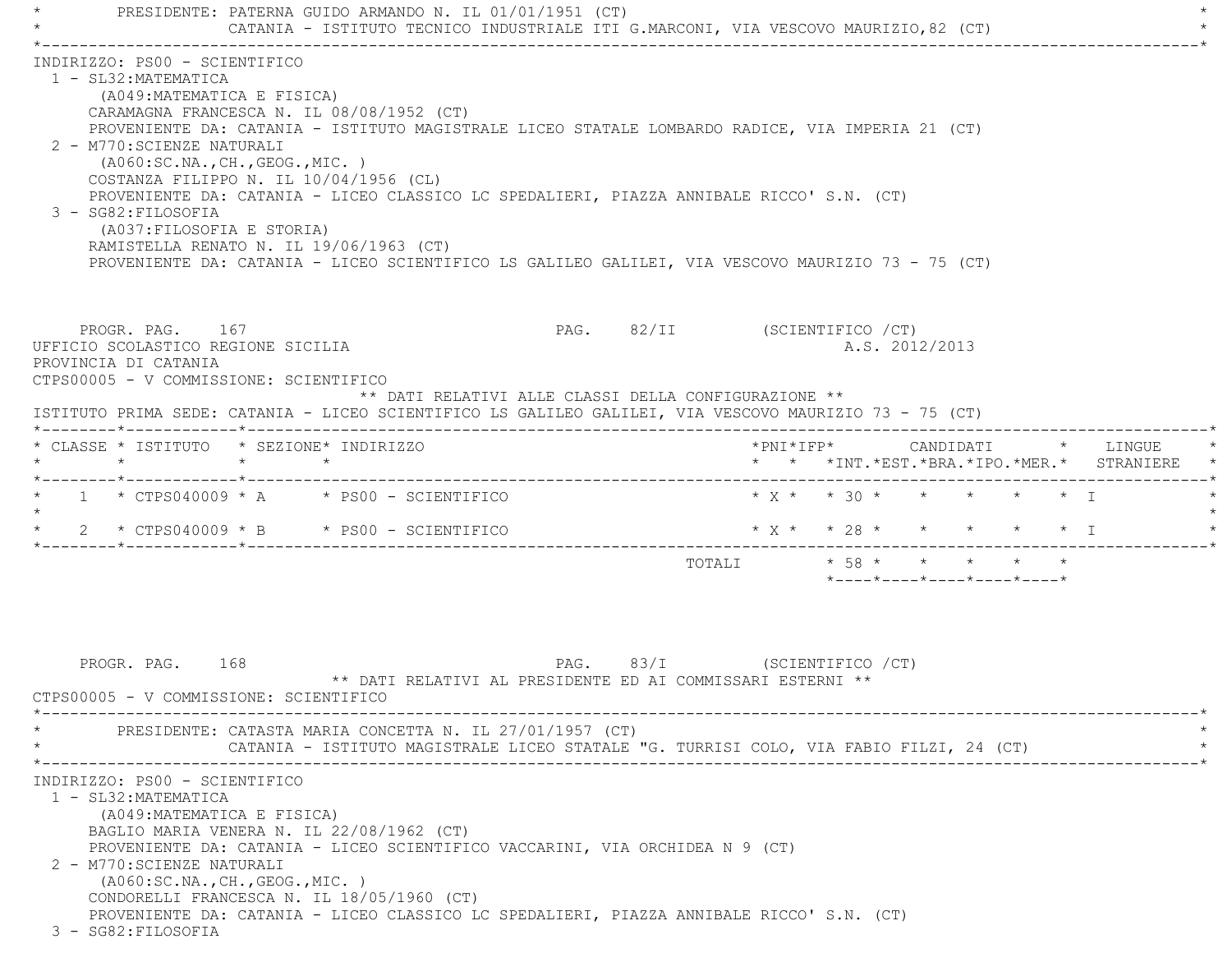(A037:FILOSOFIA E STORIA) SPECIALE ROSALBA N. IL 26/11/1954 (CT) PROVENIENTE DA: CATANIA - LICEO SCIENTIFICO LS BOGGIO LERA, VIA V. EMANUELE 346 (CT) PROGR. PAG. 169 PAG. 83/II (SCIENTIFICO /CT) UFFICIO SCOLASTICO REGIONE SICILIA A.S. 2012/2013 PROVINCIA DI CATANIA CTPS00006 - VI COMMISSIONE: SCIENTIFICO \*\* DATI RELATIVI ALLE CLASSI DELLA CONFIGURAZIONE \*\* ISTITUTO PRIMA SEDE: CATANIA - LICEO SCIENTIFICO LS GALILEO GALILEI, VIA VESCOVO MAURIZIO 73 - 75 (CT) \*--------\*------------\*-------------------------------------------------------------------------------------------------------\* \* CLASSE \* ISTITUTO \* SEZIONE\* INDIRIZZO \*PNI\*IFP\* CANDIDATI \* LINGUE \* \* \* \* \* \* \* \*INT.\*EST.\*BRA.\*IPO.\*MER.\* STRANIERE \* \*--------\*------------\*-------------------------------------------------------------------------------------------------------\*1 \* CTPS040009 \* C \* PS00 - SCIENTIFICO \* \* \* \* 24 \* \* \* \* \* \* \* \* \* I  $\star$ \* 2 \* CTPS040009 \* E \* PS00 - SCIENTIFICO \* \* \* \* 28 \* \* \* \* \* \* \* I \*--------\*------------\*-------------------------------------------------------------------------------------------------------\* TOTALI \* 52 \* \* \* \* \* \*----\*----\*----\*----\*----\*PROGR. PAG. 170 **PAG. 24/I** (SCIENTIFICO /CT) \*\* DATI RELATIVI AL PRESIDENTE ED AI COMMISSARI ESTERNI \*\* CTPS00006 - VI COMMISSIONE: SCIENTIFICO \*----------------------------------------------------------------------------------------------------------------------------\*PRESIDENTE: DI MAITA AGATA N. IL 16/04/1955 (CT) \* SANTA MARIA DI LICODIA - IST PROF PER I SERVIZI ALBERGHIERI E RISTORAZIONE SEDE COORDINATA DELL'IPSSAT D\* \*----------------------------------------------------------------------------------------------------------------------------\* INDIRIZZO: PS00 - SCIENTIFICO 1 - SL32:MATEMATICA (A049:MATEMATICA E FISICA) PUGLIESE ANNA MARIA N. IL 06/09/1951 (TP) PROVENIENTE DA: CATANIA - LICEO ARTISTICO LA LICEO ARTIST. " EMILIO GREC, VIA MAVILLA, 37 - VICO BUONAFE', 9 (CT) 2 - M770:SCIENZE NATURALI (A060:SC.NA.,CH.,GEOG.,MIC. ) MONTALTO ANTONINO N. IL 05/05/1961 (CT) PROVENIENTE DA: CATANIA - LICEO SCIENTIFICO VACCARINI, VIA ORCHIDEA N 9 (CT) 3 - SG82:FILOSOFIA (A037:FILOSOFIA E STORIA) ROMANO PATRICIA N. IL 27/01/1959 (EE) PROVENIENTE DA: CATANIA - LICEO SCIENTIFICO LICEO SCIENT/LINGUIST UMBERTO, VIA CHISARI, 8 (CT) PROGR. PAG. 171 PAG. 84/II (SCIENTIFICO / CT) UFFICIO SCOLASTICO REGIONE SICILIA A.S. 2012/2013 PROVINCIA DI CATANIA CTPS00007 - VII COMMISSIONE: SCIENTIFICO\*\* DATI RELATIVI ALLE CLASSI DELLA CONFIGURAZIONE \*\*

\*--------\*------------\*-------------------------------------------------------------------------------------------------------\*

ISTITUTO PRIMA SEDE: CATANIA - LICEO SCIENTIFICO LS GALILEO GALILEI, VIA VESCOVO MAURIZIO 73 - 75 (CT)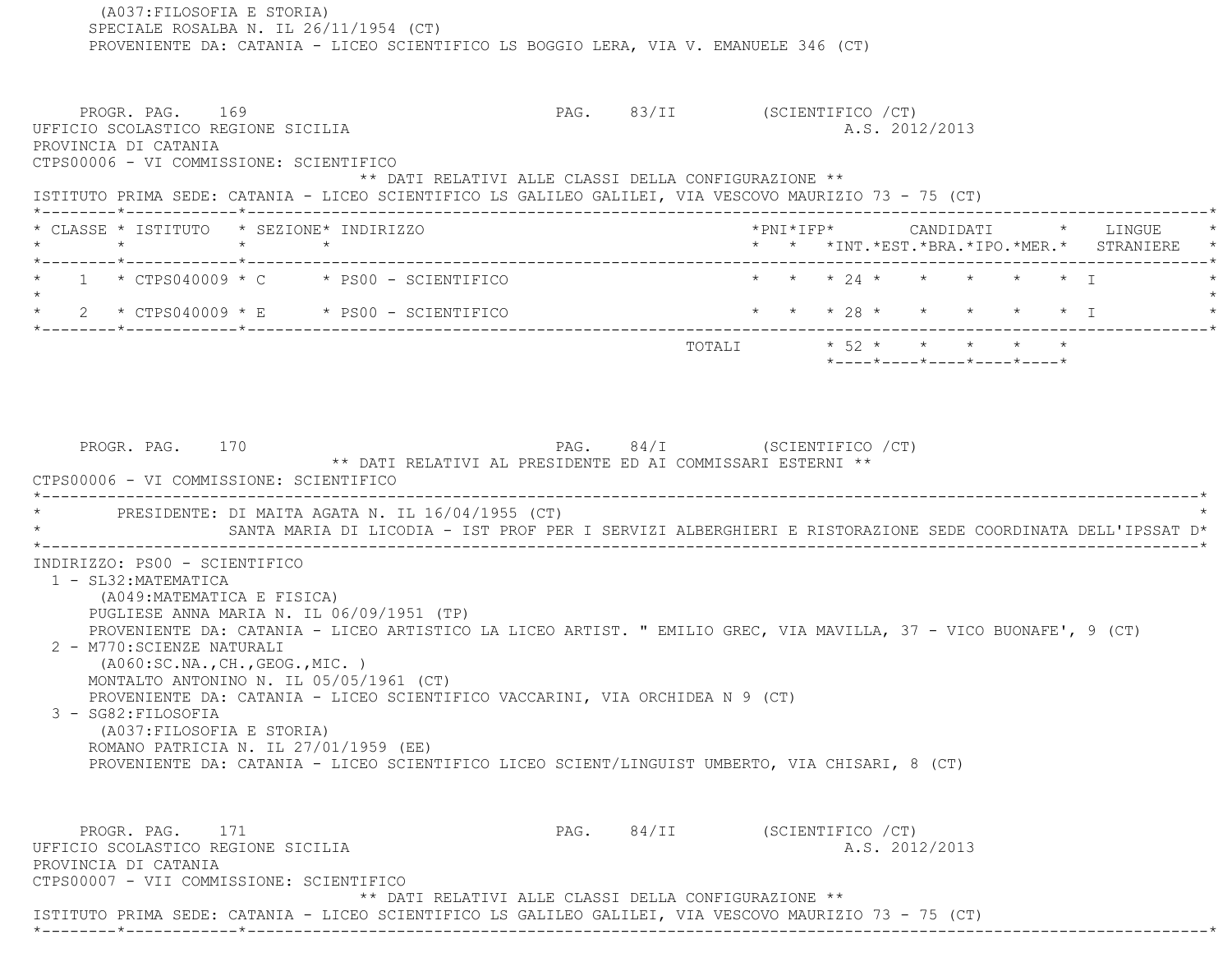| * * * 25 * * * * * * F<br>$1 * CTPS040009 * D * PS00 - SCIENTIFICO$<br>* * * 21 * * * * * * I<br>2 * CTPS040009 * F * PS00 - SCIENTIFICO<br>TOTALI * 46 * * * * * *<br>$*$ ---- $*$ ---- $*$ ---- $*$ ---- $*$ ---- $*$<br>PAG. 85/I (SCIENTIFICO / CT)<br>PROGR. PAG. 172<br>** DATI RELATIVI AL PRESIDENTE ED AI COMMISSARI ESTERNI **<br>CTPS00007 - VII COMMISSIONE: SCIENTIFICO<br>PRESIDENTE: CAMPO GIUSEPPA GABRIELA N. IL 19/09/1964 (CT)<br>CATANIA - LICEO SCIENTIFICO LICEO SCIENT/LINGUIST UMBERTO, VIA CHISARI, 8 (CT)<br>INDIRIZZO: PS00 - SCIENTIFICO<br>1 - SL32: MATEMATICA<br>(A049: MATEMATICA E FISICA)<br>FAILLA ADA N. IL 13/10/1956 (CT)<br>PROVENIENTE DA: CATANIA - LICEO SCIENTIFICO LICEO SCIENT/LINGUIST UMBERTO, VIA CHISARI, 8 (CT)<br>2 - M770: SCIENZE NATURALI<br>( A060:SC.NA., CH., GEOG., MIC. )<br>CIANCI PAOLA GRAZIELLA N. IL 15/03/1965 (CT)<br>PROVENIENTE DA: CATANIA - LICEO SCIENTIFICO VACCARINI, VIA ORCHIDEA N 9 (CT)<br>3 - SG82: FILOSOFIA<br>(A037: FILOSOFIA E STORIA)<br>GEMMELLARO MARIA GRAZIA N. IL 19/06/1963 (CT)<br>PROVENIENTE DA: PATERNO' - LICEO SCIENTIFICO LS FERMI, CORSO DEL POPOLO, N.1 (CT)<br>PAG. 85/II (SCIENTIFICO / CT)<br>PROGR. PAG. 173<br>UFFICIO SCOLASTICO REGIONE SICILIA<br>A.S. 2012/2013<br>PROVINCIA DI CATANIA<br>CTPS00008 - VIII COMMISSIONE: SCIENTIFICO<br>** DATI RELATIVI ALLE CLASSI DELLA CONFIGURAZIONE **<br>ISTITUTO PRIMA SEDE: CATANIA - LICEO SCIENTIFICO LS GALILEO GALILEI, VIA VESCOVO MAURIZIO 73 - 75 (CT)<br>CLASSE * ISTITUTO * SEZIONE* INDIRIZZO<br>$\star$<br>* * *INT. *EST. *BRA. *IPO. *MER. * STRANIERE *<br>$\star$<br>* * * 24 * * * * * * I<br>$1 * CTPS040009 * M * PS00 - SCIENTIFICO$<br>* * * 25 * *<br>2 * $CTPS040009$ * P * PS00 - SCIENTIFICO<br>$\star$ $\star$ $\star$ $\perp$<br>$*$ 49 * * * * * *<br>TOTALI | * CLASSE * ISTITUTO * SEZIONE* INDIRIZZO<br>$\star$<br>.______*____________*_______ |  | -------------------------------- |  |  |  |  |  |  | * * *INT. *EST. *BRA. *IPO. *MER. * STRANIERE |
|----------------------------------------------------------------------------------------------------------------------------------------------------------------------------------------------------------------------------------------------------------------------------------------------------------------------------------------------------------------------------------------------------------------------------------------------------------------------------------------------------------------------------------------------------------------------------------------------------------------------------------------------------------------------------------------------------------------------------------------------------------------------------------------------------------------------------------------------------------------------------------------------------------------------------------------------------------------------------------------------------------------------------------------------------------------------------------------------------------------------------------------------------------------------------------------------------------------------------------------------------------------------------------------------------------------------------------------------------------------------------------------------------------------------------------------------------------------------------------------------------------------------------------------------------------------------------------------------------------------------------------------------------------------------------------------------------------------------------------------------------------------------------------------------------------------------------------------------|-------------------------------------------------------------------------------------|--|----------------------------------|--|--|--|--|--|--|-----------------------------------------------|
|                                                                                                                                                                                                                                                                                                                                                                                                                                                                                                                                                                                                                                                                                                                                                                                                                                                                                                                                                                                                                                                                                                                                                                                                                                                                                                                                                                                                                                                                                                                                                                                                                                                                                                                                                                                                                                              |                                                                                     |  |                                  |  |  |  |  |  |  |                                               |
|                                                                                                                                                                                                                                                                                                                                                                                                                                                                                                                                                                                                                                                                                                                                                                                                                                                                                                                                                                                                                                                                                                                                                                                                                                                                                                                                                                                                                                                                                                                                                                                                                                                                                                                                                                                                                                              |                                                                                     |  |                                  |  |  |  |  |  |  |                                               |
|                                                                                                                                                                                                                                                                                                                                                                                                                                                                                                                                                                                                                                                                                                                                                                                                                                                                                                                                                                                                                                                                                                                                                                                                                                                                                                                                                                                                                                                                                                                                                                                                                                                                                                                                                                                                                                              |                                                                                     |  |                                  |  |  |  |  |  |  |                                               |
|                                                                                                                                                                                                                                                                                                                                                                                                                                                                                                                                                                                                                                                                                                                                                                                                                                                                                                                                                                                                                                                                                                                                                                                                                                                                                                                                                                                                                                                                                                                                                                                                                                                                                                                                                                                                                                              |                                                                                     |  |                                  |  |  |  |  |  |  |                                               |
|                                                                                                                                                                                                                                                                                                                                                                                                                                                                                                                                                                                                                                                                                                                                                                                                                                                                                                                                                                                                                                                                                                                                                                                                                                                                                                                                                                                                                                                                                                                                                                                                                                                                                                                                                                                                                                              |                                                                                     |  |                                  |  |  |  |  |  |  |                                               |
|                                                                                                                                                                                                                                                                                                                                                                                                                                                                                                                                                                                                                                                                                                                                                                                                                                                                                                                                                                                                                                                                                                                                                                                                                                                                                                                                                                                                                                                                                                                                                                                                                                                                                                                                                                                                                                              |                                                                                     |  |                                  |  |  |  |  |  |  |                                               |
|                                                                                                                                                                                                                                                                                                                                                                                                                                                                                                                                                                                                                                                                                                                                                                                                                                                                                                                                                                                                                                                                                                                                                                                                                                                                                                                                                                                                                                                                                                                                                                                                                                                                                                                                                                                                                                              |                                                                                     |  |                                  |  |  |  |  |  |  |                                               |
|                                                                                                                                                                                                                                                                                                                                                                                                                                                                                                                                                                                                                                                                                                                                                                                                                                                                                                                                                                                                                                                                                                                                                                                                                                                                                                                                                                                                                                                                                                                                                                                                                                                                                                                                                                                                                                              |                                                                                     |  |                                  |  |  |  |  |  |  |                                               |
|                                                                                                                                                                                                                                                                                                                                                                                                                                                                                                                                                                                                                                                                                                                                                                                                                                                                                                                                                                                                                                                                                                                                                                                                                                                                                                                                                                                                                                                                                                                                                                                                                                                                                                                                                                                                                                              |                                                                                     |  |                                  |  |  |  |  |  |  |                                               |
|                                                                                                                                                                                                                                                                                                                                                                                                                                                                                                                                                                                                                                                                                                                                                                                                                                                                                                                                                                                                                                                                                                                                                                                                                                                                                                                                                                                                                                                                                                                                                                                                                                                                                                                                                                                                                                              |                                                                                     |  |                                  |  |  |  |  |  |  |                                               |
|                                                                                                                                                                                                                                                                                                                                                                                                                                                                                                                                                                                                                                                                                                                                                                                                                                                                                                                                                                                                                                                                                                                                                                                                                                                                                                                                                                                                                                                                                                                                                                                                                                                                                                                                                                                                                                              |                                                                                     |  |                                  |  |  |  |  |  |  |                                               |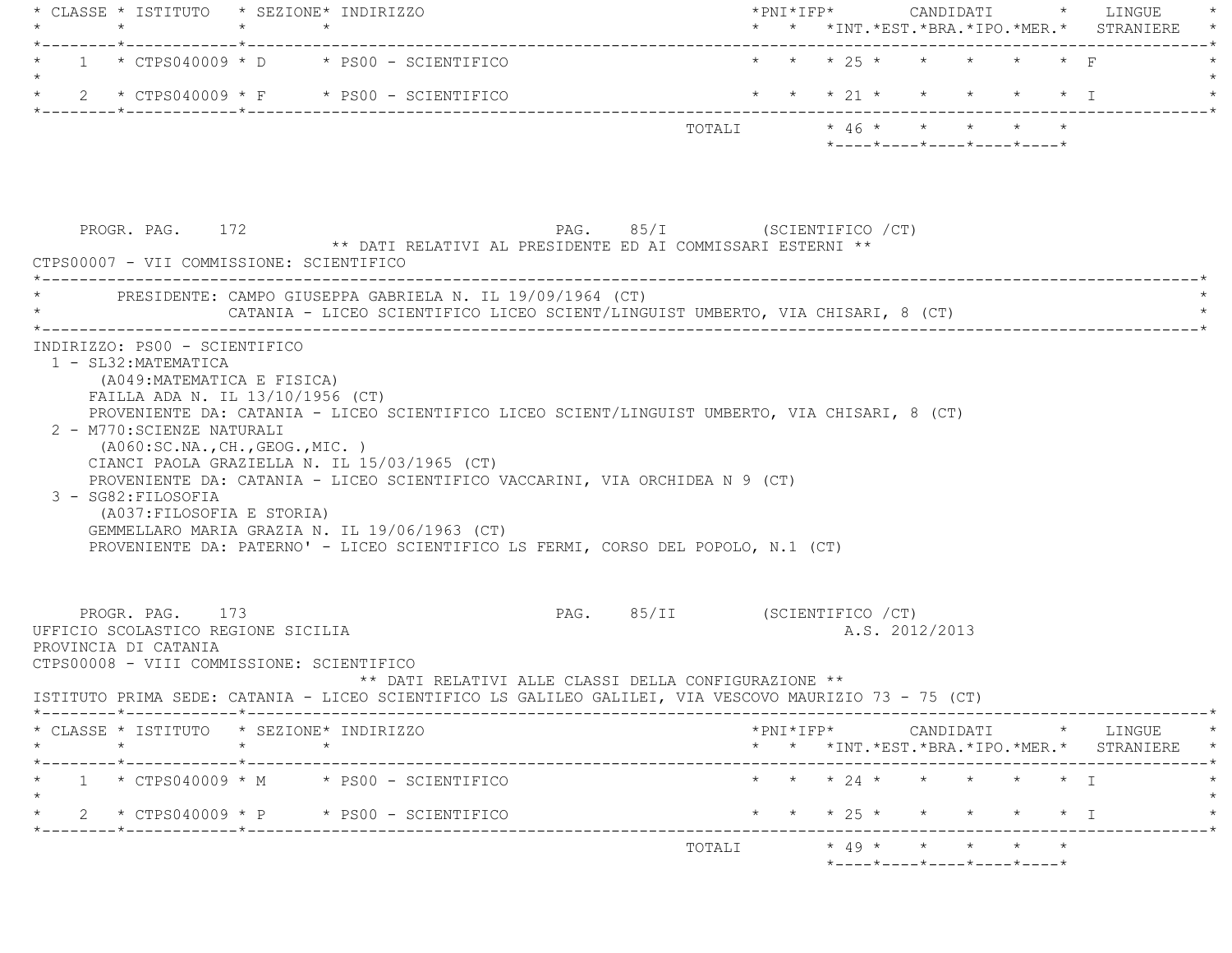| PROGR. PAG. 174<br>CTPS00008 - VIII COMMISSIONE: SCIENTIFICO                                                                                                                                                                                                                                  |                                                                                                                                                                             | ** DATI RELATIVI AL PRESIDENTE ED AI COMMISSARI ESTERNI **                                                                                                                                                                                                                                                                                    |                                                            | PAG. 86/I (SCIENTIFICO / CT)  |  |                                                                    |  |  |                                            |  |
|-----------------------------------------------------------------------------------------------------------------------------------------------------------------------------------------------------------------------------------------------------------------------------------------------|-----------------------------------------------------------------------------------------------------------------------------------------------------------------------------|-----------------------------------------------------------------------------------------------------------------------------------------------------------------------------------------------------------------------------------------------------------------------------------------------------------------------------------------------|------------------------------------------------------------|-------------------------------|--|--------------------------------------------------------------------|--|--|--------------------------------------------|--|
|                                                                                                                                                                                                                                                                                               |                                                                                                                                                                             | PRESIDENTE: MUSUMECI RITA N. IL 16/02/1953 (CT)<br>GIARRE - ISTITUTO TECNICO INDUSTRIALE ITI ENRICO FERMI, VIA NUNZIO MACCARRONE, 4 (CT)                                                                                                                                                                                                      |                                                            |                               |  |                                                                    |  |  |                                            |  |
| INDIRIZZO: PS00 - SCIENTIFICO<br>1 - SL32: MATEMATICA<br>2 - M770: SCIENZE NATURALI<br>3 - SG82: FILOSOFIA                                                                                                                                                                                    | (A049: MATEMATICA E FISICA)<br>( A060:SC.NA., CH., GEOG., MIC. )<br>BUEMI AGATA N. IL 21/06/1967 (CT)<br>(A037: FILOSOFIA E STORIA)<br>MUNDA GIOVANNA N. IL 12/12/1954 (CT) | MAUGERI ROSETTA N. IL 21/04/1959 (GR)<br>PROVENIENTE DA: CATANIA - LICEO SCIENTIFICO LICEO SCIENT/LINGUIST UMBERTO, VIA CHISARI, 8 (CT)<br>PROVENIENTE DA: CATANIA - LICEO CLASSICO LC SPEDALIERI, PIAZZA ANNIBALE RICCO' S.N. (CT)<br>PROVENIENTE DA: CATANIA - LICEO CLASSICO LC CL.ANNESSO CONV.NAZ. CUTELL, VIA VITTORIO EMANUELE 56 (CT) |                                                            |                               |  |                                                                    |  |  |                                            |  |
| PROGR. PAG. 175<br>UFFICIO SCOLASTICO REGIONE SICILIA<br>PROVINCIA DI CATANIA                                                                                                                                                                                                                 |                                                                                                                                                                             |                                                                                                                                                                                                                                                                                                                                               |                                                            | PAG. 86/II (SCIENTIFICO / CT) |  | A.S. 2012/2013                                                     |  |  |                                            |  |
|                                                                                                                                                                                                                                                                                               |                                                                                                                                                                             |                                                                                                                                                                                                                                                                                                                                               | ** DATI RELATIVI ALLE CLASSI DELLA CONFIGURAZIONE **       |                               |  |                                                                    |  |  |                                            |  |
| $\star$ $\star$ $\star$                                                                                                                                                                                                                                                                       |                                                                                                                                                                             |                                                                                                                                                                                                                                                                                                                                               |                                                            |                               |  |                                                                    |  |  | * * *INT.*EST.*BRA.*IPO.*MER.* STRANIERE * |  |
|                                                                                                                                                                                                                                                                                               |                                                                                                                                                                             |                                                                                                                                                                                                                                                                                                                                               |                                                            |                               |  | * * * 25 * * * * * * I                                             |  |  |                                            |  |
|                                                                                                                                                                                                                                                                                               |                                                                                                                                                                             |                                                                                                                                                                                                                                                                                                                                               |                                                            |                               |  |                                                                    |  |  |                                            |  |
|                                                                                                                                                                                                                                                                                               |                                                                                                                                                                             |                                                                                                                                                                                                                                                                                                                                               |                                                            |                               |  | TOTALI * 50 * * * * * *<br>$*$ ---- $*$ ---- $*$ ---- $*$ ---- $*$ |  |  |                                            |  |
| PROGR. PAG. 176                                                                                                                                                                                                                                                                               |                                                                                                                                                                             |                                                                                                                                                                                                                                                                                                                                               | ** DATI RELATIVI AL PRESIDENTE ED AI COMMISSARI ESTERNI ** | PAG. 87/I (SCIENTIFICO / CT)  |  |                                                                    |  |  |                                            |  |
| CTPS00009 - IX COMMISSIONE: SCIENTIFICO<br>ISTITUTO PRIMA SEDE: CATANIA - LICEO SCIENTIFICO LS GALILEO GALILEI, VIA VESCOVO MAURIZIO 73 - 75 (CT)<br>* CLASSE * ISTITUTO * SEZIONE* INDIRIZZO<br>$*$ 1 $*$ CTPS040009 $*$ I $*$ PS00 - SCIENTIFICO<br>CTPS00009 - IX COMMISSIONE: SCIENTIFICO |                                                                                                                                                                             | PRESIDENTE: SCIRE' DANIELA N. IL 07/09/1954 (CT)<br>CATANIA - LICEO SCIENTIFICO LS BOGGIO LERA, VIA V. EMANUELE 346 (CT)                                                                                                                                                                                                                      |                                                            |                               |  |                                                                    |  |  |                                            |  |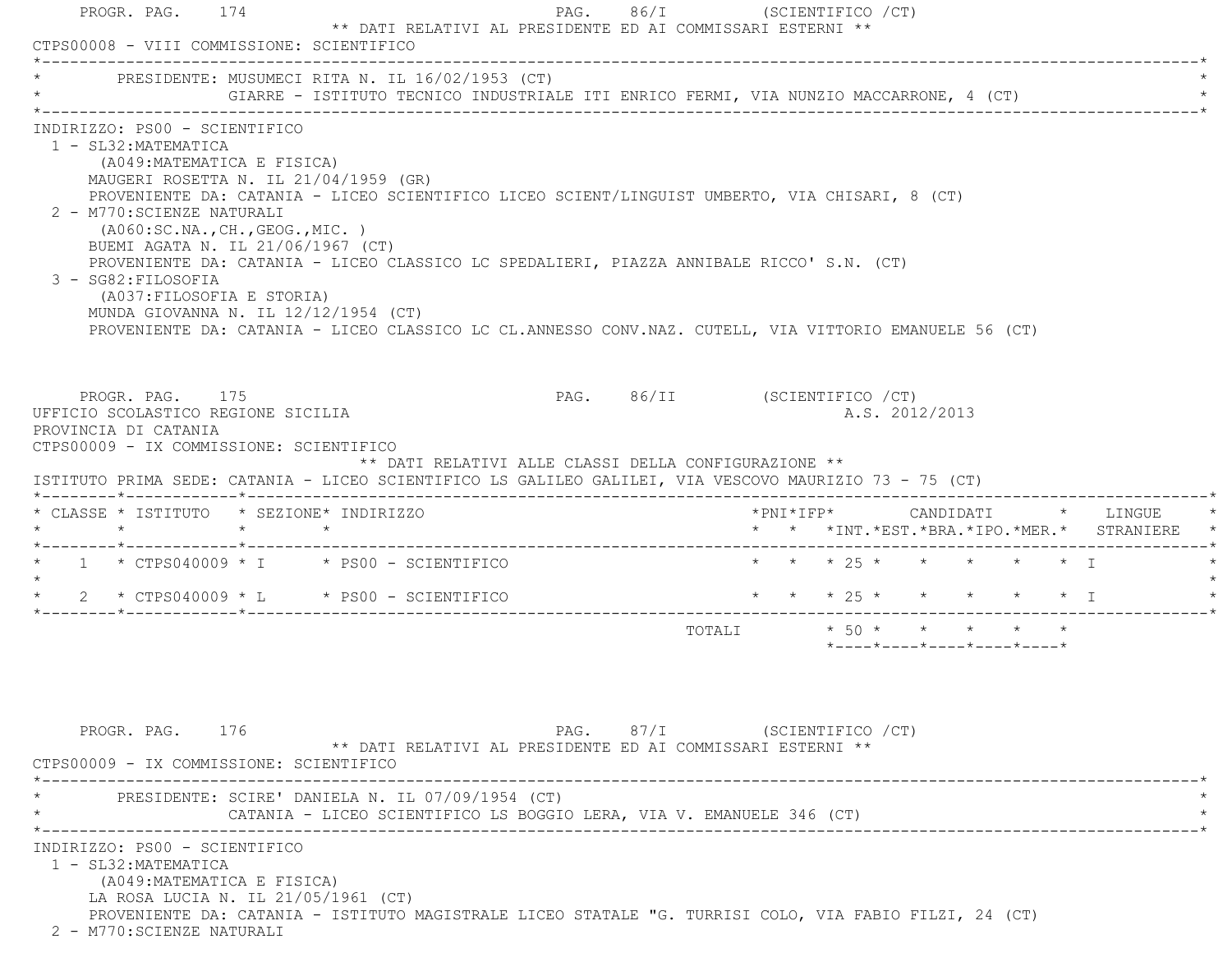(A060:SC.NA.,CH.,GEOG.,MIC. ) SCUDERI LETIZIA N. IL 14/01/1962 (CT) PROVENIENTE DA: CATANIA - LICEO SCIENTIFICO VACCARINI, VIA ORCHIDEA N 9 (CT) 3 - SG82:FILOSOFIA (A037:FILOSOFIA E STORIA) LIBERTI MARIA N. IL 23/02/1952 (CT) PROVENIENTE DA: CATANIA - LICEO SCIENTIFICO LICEO SCIENT/LINGUIST UMBERTO, VIA CHISARI, 8 (CT) PROGR. PAG. 177 PROGR. PAG. 87/II (SCIENTIFICO / CT) UFFICIO SCOLASTICO REGIONE SICILIA A.S. 2012/2013 PROVINCIA DI CATANIA CTPS00010 - X COMMISSIONE: SCIENTIFICO \*\* DATI RELATIVI ALLE CLASSI DELLA CONFIGURAZIONE \*\* ISTITUTO PRIMA SEDE: CATANIA - LICEO SCIENTIFICO LS GALILEO GALILEI, VIA VESCOVO MAURIZIO 73 - 75 (CT) \*--------\*------------\*-------------------------------------------------------------------------------------------------------\* \* CLASSE \* ISTITUTO \* SEZIONE\* INDIRIZZO \*PNI\*IFP\* CANDIDATI \* LINGUE \* \* \* \* \* \* \* \*INT.\*EST.\*BRA.\*IPO.\*MER.\* STRANIERE \* \*--------\*------------\*-------------------------------------------------------------------------------------------------------\*1 \* CTPS040009 \* H \* PS00 - SCIENTIFICO \* \* \* \* 27 \* \* \* \* \* \* \* \* I  $\star$ \* 2 \* CTPS040009 \* O \* PS00 - SCIENTIFICO \* \* \* \* 27 \* \* \* \* \* \* \* \* I \*--------\*------------\*-------------------------------------------------------------------------------------------------------\*TOTALI  $\star$  54  $\star$   $\star$   $\star$   $\star$   $\star$  \*----\*----\*----\*----\*----\*PROGR. PAG. 178 PAG. BAG. 88/I (SCIENTIFICO / CT) \*\* DATI RELATIVI AL PRESIDENTE ED AI COMMISSARI ESTERNI \*\* CTPS00010 - X COMMISSIONE: SCIENTIFICO-----------------------------PRESIDENTE: MANGIAMELI MARINA N. IL 13/04/1955 (CT) CATANIA - LICEO SCIENTIFICO LS BOGGIO LERA, VIA V. EMANUELE 346 (CT) \*----------------------------------------------------------------------------------------------------------------------------\* INDIRIZZO: PS00 - SCIENTIFICO 1 - SL32:MATEMATICA (A049:MATEMATICA E FISICA) MARCHETTA MARIA CLELIA N. IL 15/05/1963 (RC) PROVENIENTE DA: CATANIA - ISTITUTO MAGISTRALE LICEO STATALE "G. TURRISI COLO, VIA FABIO FILZI, 24 (CT) 2 - M770:SCIENZE NATURALI (A060:SC.NA.,CH.,GEOG.,MIC. ) LA PAGLIA LUCREZIA N. IL 02/10/1963 (CT) PROVENIENTE DA: CATANIA - IST PROF INDUSTRIA E ARTIGIANATO IPSIA E.FERMI, VIA PASSO GRAVINA 197 (CT) 3 - SG82:FILOSOFIA (A037:FILOSOFIA E STORIA) SARVA' DANIELA N. IL 31/03/1956 (TO) PROVENIENTE DA: SAN GIOVANNI LA PUNTA - LICEO SCIENTIFICO LICEO SC. MAJORANA S.G.LA PUNT, VIA G. MOTTA 87 (CT)

PROGR. PAG. 179 PAG. 88/II (SCIENTIFICO / CT) UFFICIO SCOLASTICO REGIONE SICILIA A.S. 2012/2013 PROVINCIA DI CATANIA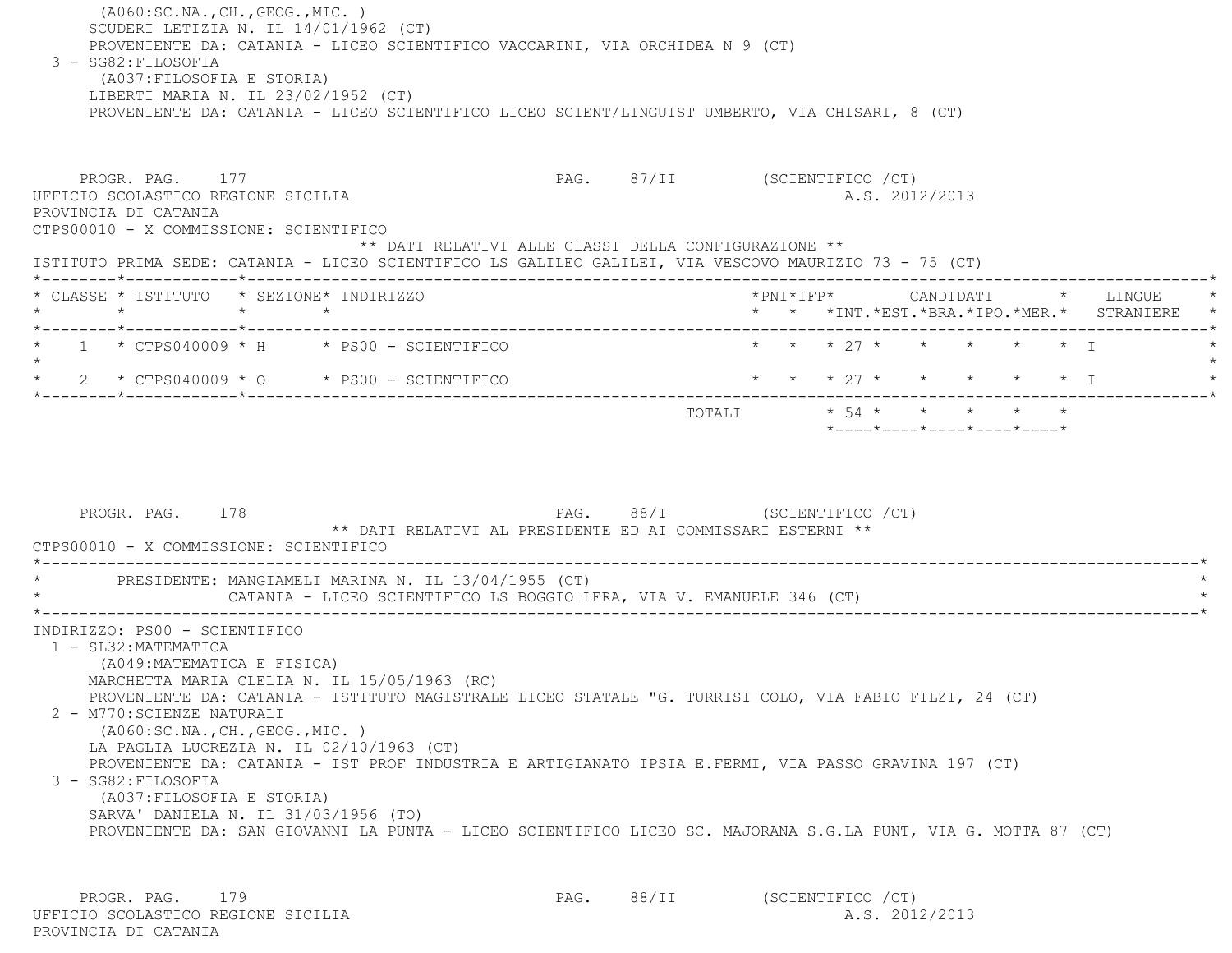| *--------*------------*------------<br>* * * 19 * * * * * * T<br>$1 \times CTPS040009 \times G \times PS00 - SCIENTIFICO$<br>* * * 25 * * * * * * I<br>$\star$ 2 $\star$ CTPS040009 $\star$ N $\star$ PS00 - SCIENTIFICO<br>$*$ ---- $*$ ---- $*$ ---- $*$ ---- $*$ ---- $*$<br>PAG. 89/I (SCIENTIFICO / CT)<br>PROGR. PAG. 180<br>** DATI RELATIVI AL PRESIDENTE ED AI COMMISSARI ESTERNI **<br>CTPS00011 - XI COMMISSIONE: SCIENTIFICO<br>------------------------------------<br>PRESIDENTE: BALSAMO SALVATORE N. IL 01/05/1956 (CT)<br>CATANIA - LICEO SCIENTIFICO VACCARINI, VIA ORCHIDEA N 9 (CT)<br>INDIRIZZO: PS00 - SCIENTIFICO<br>1 - SL32: MATEMATICA<br>(A049: MATEMATICA E FISICA)<br>AMORE LUCA SANTO N. IL 03/12/1969 (CT)<br>PROVENIENTE DA: CATANIA - LICEO SCIENTIFICO VACCARINI, VIA ORCHIDEA N 9 (CT)<br>2 - M770: SCIENZE NATURALI<br>( A060:SC.NA., CH., GEOG., MIC. )<br>ROCCAVERDE LILIANA N. IL 19/01/1953 (CT)<br>PROVENIENTE DA: CATANIA - LICEO SCIENTIFICO LICEO SCIENT/LINGUIST UMBERTO, VIA CHISARI, 8 (CT)<br>3 - SG82:FILOSOFIA<br>(A037: FILOSOFIA E STORIA)<br>SINATRA ALESSANDRA N. IL 13/08/1957 (CT)<br>PROVENIENTE DA: CATANIA - LICEO SCIENTIFICO LS BOGGIO LERA, VIA V. EMANUELE 346 (CT)<br>PAG. 89/II (SCIENTIFICO / CT)<br>PROGR. PAG. 181<br>A.S. 2012/2013<br>UFFICIO SCOLASTICO REGIONE SICILIA<br>PROVINCIA DI CATANIA<br>CTPS00012 - XII COMMISSIONE: SCIENTIFICO<br>** DATI RELATIVI ALLE CLASSI DELLA CONFIGURAZIONE **<br>ISTITUTO PRIMA SEDE: CATANIA - LICEO SCIENTIFICO LICEO SCIENT/LINGUIST UMBERTO, VIA CHISARI, 8 (CT)<br>* CLASSE * ISTITUTO * SEZIONE* INDIRIZZO<br>$\star$ $\star$<br>$\star$<br>* * *INT.*EST.*BRA.*IPO.*MER.* STRANIERE *<br>'_________*_____________*_______<br>--------------------------<br>$\star$ $\star$ $\star$ $\frac{23}{1}$ $\star$ $\star$ $\star$ $\star$ $\star$ $\star$ $\top$<br>$1 * CTPS06000E * A * PS00 - SCIENTIFICO$<br>* * * 21 * * * * * * I/F<br>* 2 * CTPS06000E * B * PS00 - SCIENTIFICO<br>______*____________*__________ | * CLASSE * ISTITUTO * SEZIONE* INDIRIZZO |  |  |  |  |  |  | * * *INT. *EST. *BRA. *IPO. *MER. * STRANIERE |
|--------------------------------------------------------------------------------------------------------------------------------------------------------------------------------------------------------------------------------------------------------------------------------------------------------------------------------------------------------------------------------------------------------------------------------------------------------------------------------------------------------------------------------------------------------------------------------------------------------------------------------------------------------------------------------------------------------------------------------------------------------------------------------------------------------------------------------------------------------------------------------------------------------------------------------------------------------------------------------------------------------------------------------------------------------------------------------------------------------------------------------------------------------------------------------------------------------------------------------------------------------------------------------------------------------------------------------------------------------------------------------------------------------------------------------------------------------------------------------------------------------------------------------------------------------------------------------------------------------------------------------------------------------------------------------------------------------------------------------------------------------------------------------------------------------------------------------------------------------------------------------------------------------------------------------------------------------------------------------------------------------------------------------------|------------------------------------------|--|--|--|--|--|--|-----------------------------------------------|
|                                                                                                                                                                                                                                                                                                                                                                                                                                                                                                                                                                                                                                                                                                                                                                                                                                                                                                                                                                                                                                                                                                                                                                                                                                                                                                                                                                                                                                                                                                                                                                                                                                                                                                                                                                                                                                                                                                                                                                                                                                      |                                          |  |  |  |  |  |  |                                               |
|                                                                                                                                                                                                                                                                                                                                                                                                                                                                                                                                                                                                                                                                                                                                                                                                                                                                                                                                                                                                                                                                                                                                                                                                                                                                                                                                                                                                                                                                                                                                                                                                                                                                                                                                                                                                                                                                                                                                                                                                                                      |                                          |  |  |  |  |  |  |                                               |
|                                                                                                                                                                                                                                                                                                                                                                                                                                                                                                                                                                                                                                                                                                                                                                                                                                                                                                                                                                                                                                                                                                                                                                                                                                                                                                                                                                                                                                                                                                                                                                                                                                                                                                                                                                                                                                                                                                                                                                                                                                      |                                          |  |  |  |  |  |  |                                               |
|                                                                                                                                                                                                                                                                                                                                                                                                                                                                                                                                                                                                                                                                                                                                                                                                                                                                                                                                                                                                                                                                                                                                                                                                                                                                                                                                                                                                                                                                                                                                                                                                                                                                                                                                                                                                                                                                                                                                                                                                                                      |                                          |  |  |  |  |  |  |                                               |
|                                                                                                                                                                                                                                                                                                                                                                                                                                                                                                                                                                                                                                                                                                                                                                                                                                                                                                                                                                                                                                                                                                                                                                                                                                                                                                                                                                                                                                                                                                                                                                                                                                                                                                                                                                                                                                                                                                                                                                                                                                      |                                          |  |  |  |  |  |  |                                               |
|                                                                                                                                                                                                                                                                                                                                                                                                                                                                                                                                                                                                                                                                                                                                                                                                                                                                                                                                                                                                                                                                                                                                                                                                                                                                                                                                                                                                                                                                                                                                                                                                                                                                                                                                                                                                                                                                                                                                                                                                                                      |                                          |  |  |  |  |  |  |                                               |
|                                                                                                                                                                                                                                                                                                                                                                                                                                                                                                                                                                                                                                                                                                                                                                                                                                                                                                                                                                                                                                                                                                                                                                                                                                                                                                                                                                                                                                                                                                                                                                                                                                                                                                                                                                                                                                                                                                                                                                                                                                      |                                          |  |  |  |  |  |  |                                               |
|                                                                                                                                                                                                                                                                                                                                                                                                                                                                                                                                                                                                                                                                                                                                                                                                                                                                                                                                                                                                                                                                                                                                                                                                                                                                                                                                                                                                                                                                                                                                                                                                                                                                                                                                                                                                                                                                                                                                                                                                                                      |                                          |  |  |  |  |  |  |                                               |
|                                                                                                                                                                                                                                                                                                                                                                                                                                                                                                                                                                                                                                                                                                                                                                                                                                                                                                                                                                                                                                                                                                                                                                                                                                                                                                                                                                                                                                                                                                                                                                                                                                                                                                                                                                                                                                                                                                                                                                                                                                      |                                          |  |  |  |  |  |  |                                               |
|                                                                                                                                                                                                                                                                                                                                                                                                                                                                                                                                                                                                                                                                                                                                                                                                                                                                                                                                                                                                                                                                                                                                                                                                                                                                                                                                                                                                                                                                                                                                                                                                                                                                                                                                                                                                                                                                                                                                                                                                                                      |                                          |  |  |  |  |  |  |                                               |
|                                                                                                                                                                                                                                                                                                                                                                                                                                                                                                                                                                                                                                                                                                                                                                                                                                                                                                                                                                                                                                                                                                                                                                                                                                                                                                                                                                                                                                                                                                                                                                                                                                                                                                                                                                                                                                                                                                                                                                                                                                      |                                          |  |  |  |  |  |  |                                               |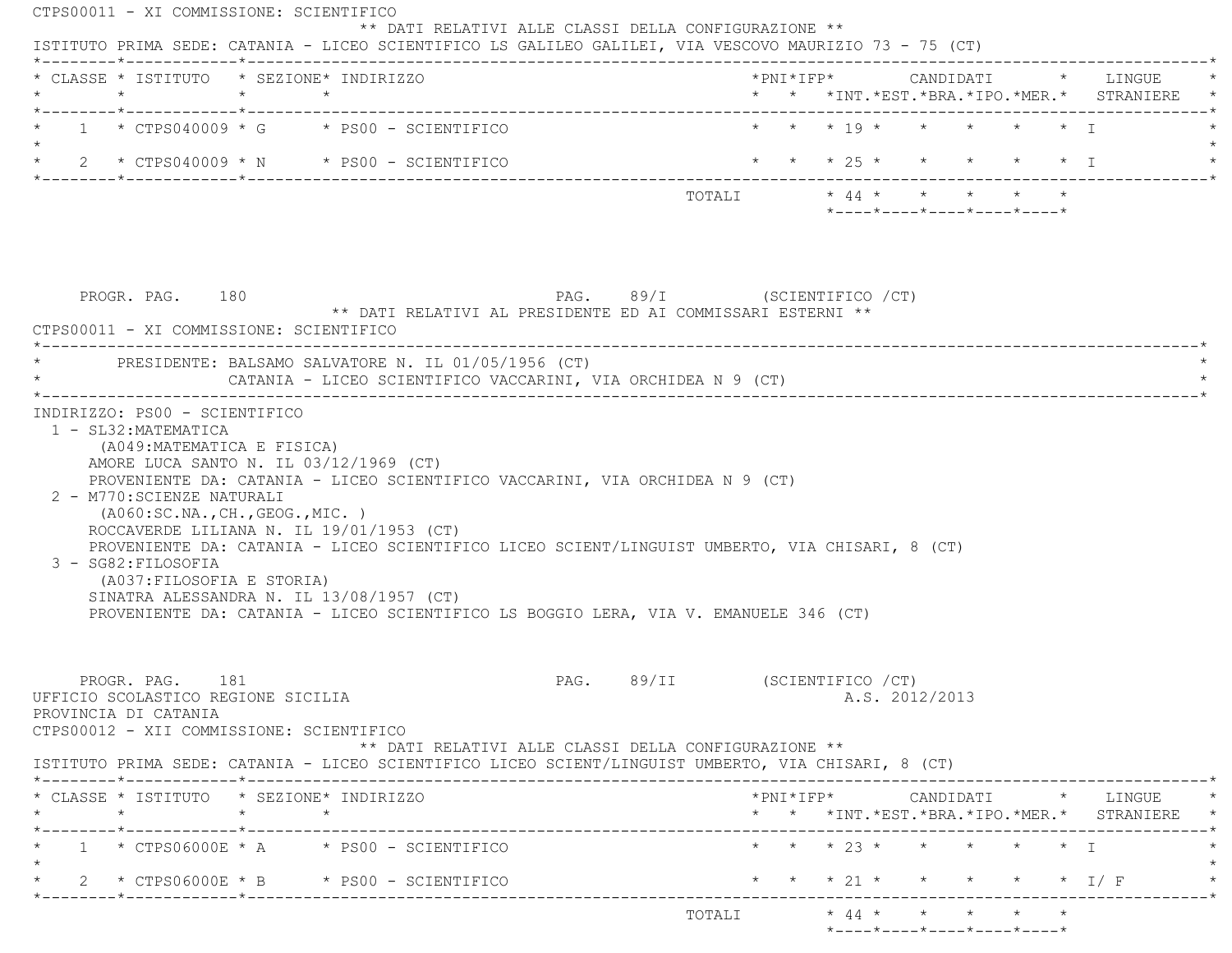| CTPS00012 - XII COMMISSIONE: SCIENTIFICO                                                                                                                                                                                                               |                                  |  |                                               |                                                                                                                                                                                                                                                                                                       |                                                                                                                          |  |  |                                                                 |  |                                                                                         |
|--------------------------------------------------------------------------------------------------------------------------------------------------------------------------------------------------------------------------------------------------------|----------------------------------|--|-----------------------------------------------|-------------------------------------------------------------------------------------------------------------------------------------------------------------------------------------------------------------------------------------------------------------------------------------------------------|--------------------------------------------------------------------------------------------------------------------------|--|--|-----------------------------------------------------------------|--|-----------------------------------------------------------------------------------------|
|                                                                                                                                                                                                                                                        |                                  |  |                                               | PRESIDENTE: PRESTIFILIPPO MARIO GIUSEPPE N. IL 19/03/1951 (CT)                                                                                                                                                                                                                                        |                                                                                                                          |  |  |                                                                 |  |                                                                                         |
| INDIRIZZO: PS00 - SCIENTIFICO<br>1 - SL32: MATEMATICA<br>(A049: MATEMATICA E FISICA)<br>TURCO IVANA N. IL 08/12/1955 (CL)<br>2 - M770: SCIENZE NATURALI<br>3 - SG82: FILOSOFIA<br>(A037: FILOSOFIA E STORIA)<br>CAUDULLO VALERIA N. IL 30/06/1956 (CT) | (AO60:SC.NA., CH., GEOG., MIC. ) |  | SCIACCA ANTONIO MASSIMO N. IL 07/11/1965 (CT) | PROVENIENTE DA: CATANIA - LICEO CLASSICO LC "MARIO CUTELLI", VIA FIRENZE 202 (CT)<br>PROVENIENTE DA: CASTELLANA SICULA - IST PROF PER L'AGRICOLTURA E L'AMBIENTE I.P.S.A.SV.RUR.-I.P.S. ENOG. O, VIALE RISORG<br>PROVENIENTE DA: CATANIA - LICEO SCIENTIFICO LS BOGGIO LERA, VIA V. EMANUELE 346 (CT) |                                                                                                                          |  |  |                                                                 |  |                                                                                         |
| PROGR. PAG. 183<br>UFFICIO SCOLASTICO REGIONE SICILIA<br>PROVINCIA DI CATANIA                                                                                                                                                                          |                                  |  |                                               | PAG. 90/II (SCIENTIFICO / CT)                                                                                                                                                                                                                                                                         |                                                                                                                          |  |  | A.S. 2012/2013                                                  |  |                                                                                         |
| CTPS00013 - XIII COMMISSIONE: SCIENTIFICO<br>ISTITUTO PRIMA SEDE: CATANIA - LICEO SCIENTIFICO LICEO SCIENT/LINGUIST UMBERTO, VIA CHISARI, 8 (CT)                                                                                                       |                                  |  |                                               | ** DATI RELATIVI ALLE CLASSI DELLA CONFIGURAZIONE **                                                                                                                                                                                                                                                  |                                                                                                                          |  |  |                                                                 |  |                                                                                         |
| * CLASSE * ISTITUTO * SEZIONE* INDIRIZZO                                                                                                                                                                                                               |                                  |  |                                               |                                                                                                                                                                                                                                                                                                       |                                                                                                                          |  |  |                                                                 |  | *PNI*IFP*      CANDIDATI    *   LINGUE<br>* * *INT. *EST. *BRA. *IPO. *MER. * STRANIERE |
|                                                                                                                                                                                                                                                        |                                  |  |                                               |                                                                                                                                                                                                                                                                                                       |                                                                                                                          |  |  | * * * 19 * * * * * * I/ F                                       |  |                                                                                         |
|                                                                                                                                                                                                                                                        |                                  |  |                                               |                                                                                                                                                                                                                                                                                                       |                                                                                                                          |  |  |                                                                 |  | * * * 22 * * * * * * I/F                                                                |
| $*$ 1 $*$ CTPS06000E $*$ C $*$ PS00 - SCIENTIFICO<br>$\star$ 2 $\star$ CTPS06000E $\star$ E $\star$ PS00 - SCIENTIFICO                                                                                                                                 |                                  |  |                                               |                                                                                                                                                                                                                                                                                                       | $\texttt{TOTAL} \qquad \qquad * \ \ 41 \ \ * \qquad \  * \qquad \  * \qquad \  * \qquad \  * \qquad \  * \qquad \  * \\$ |  |  |                                                                 |  |                                                                                         |
|                                                                                                                                                                                                                                                        |                                  |  |                                               |                                                                                                                                                                                                                                                                                                       |                                                                                                                          |  |  | $*$ - - - - $*$ - - - - $*$ - - - - $*$ - - - - $*$ - - - - $*$ |  |                                                                                         |
|                                                                                                                                                                                                                                                        |                                  |  |                                               |                                                                                                                                                                                                                                                                                                       |                                                                                                                          |  |  |                                                                 |  |                                                                                         |
| PROGR. PAG. 184<br>CTPS00013 - XIII COMMISSIONE: SCIENTIFICO                                                                                                                                                                                           |                                  |  |                                               | PAG. 91/I (SCIENTIFICO / CT)<br>** DATI RELATIVI AL PRESIDENTE ED AI COMMISSARI ESTERNI **                                                                                                                                                                                                            |                                                                                                                          |  |  |                                                                 |  |                                                                                         |

1 - SL32:MATEMATICA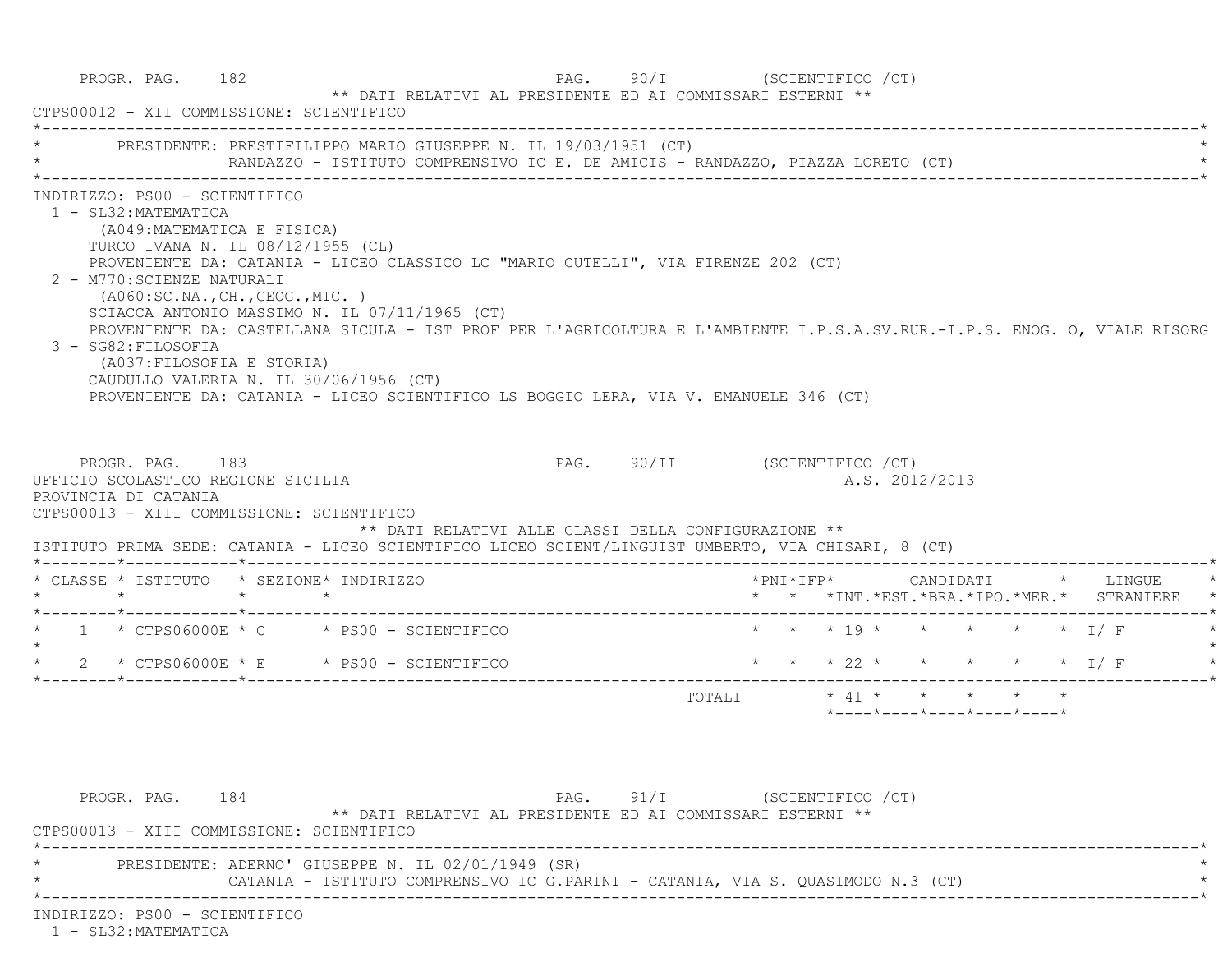(A049:MATEMATICA E FISICA) SANFILIPPO GIUSEPPA N. IL 11/11/1953 (CT) PROVENIENTE DA: CATANIA - ISTITUTO D'ARTE LICEO ARTISTICO STATALE "M.M., VIA GENERALE AMEGLIO, 15 (CT) 2 - M770:SCIENZE NATURALI (A060:SC.NA.,CH.,GEOG.,MIC. ) AMICO ROXAS PATRIZIA N. IL 13/03/1958 (CT) PROVENIENTE DA: CATANIA - ISTITUTO TECNICO COMMERCIALE ITE DE FELICE GIUFFRIDA, PIAZZA ROMA 4 (CT) 3 - SG82:FILOSOFIA (A037:FILOSOFIA E STORIA) CAMPISI SANTA GRAZIA N. IL 31/01/1953 (CT) PROVENIENTE DA: CATANIA - ISTITUTO MAGISTRALE LICEO STATALE LOMBARDO RADICE, VIA IMPERIA 21 (CT) PROGR. PAG. 185 PAG. 91/II (SCIENTIFICO / CT) UFFICIO SCOLASTICO REGIONE SICILIA A.S. 2012/2013 PROVINCIA DI CATANIA CTPS00014 - XIV COMMISSIONE: SCIENTIFICO \*\* DATI RELATIVI ALLE CLASSI DELLA CONFIGURAZIONE \*\* ISTITUTO PRIMA SEDE: CATANIA - LICEO SCIENTIFICO LICEO SCIENT/LINGUIST UMBERTO, VIA CHISARI, 8 (CT) \*--------\*------------\*-------------------------------------------------------------------------------------------------------\* \* CLASSE \* ISTITUTO \* SEZIONE\* INDIRIZZO \*PNI\*IFP\* CANDIDATI \* LINGUE \* \* \* \* \* \* \* \*INT.\*EST.\*BRA.\*IPO.\*MER.\* STRANIERE \* \*--------\*------------\*-------------------------------------------------------------------------------------------------------\*1 \* CTPS06000E \* D \* PS00 - SCIENTIFICO \* \* \* \* 11 \* \* \* \* \* \* \* I/ F \* \* \* DT \* PS00 - SCIENTIFICO \* \* \* 9 \* \* \* \* \* I/ T \*  $\star$ \* 2 \* CTPS06000E \* F \* PS00 - SCIENTIFICO \* \* \* \* 29 \* \* \* \* \* \* \* I/ S \*--------\*------------\*-------------------------------------------------------------------------------------------------------\* TOTALI \* 49 \* \* \* \* \* \*----\*----\*----\*----\*----\*PROGR. PAG. 186 PROGR. PAG. 92/I (SCIENTIFICO / CT) \*\* DATI RELATIVI AL PRESIDENTE ED AI COMMISSARI ESTERNI \*\* CTPS00014 - XIV COMMISSIONE: SCIENTIFICO \*----------------------------------------------------------------------------------------------------------------------------\*PRESIDENTE: CAFICI MARIA GIANNA N. IL 18/01/1953 (EN) \* TREMESTIERI ETNEO - SCUOLA ELEMENTARE CD T.DI CALCUTTA-TREMESTIERI, VIA GUGLIELMINO, 49 (CT) \* \*----------------------------------------------------------------------------------------------------------------------------\* INDIRIZZO: PS00 - SCIENTIFICO 1 - SL32:MATEMATICA (A049:MATEMATICA E FISICA) GUARRERA ANTONINO N. IL 23/02/1954 (CT) PROVENIENTE DA: CATANIA - LICEO SCIENTIFICO LS GALILEO GALILEI, VIA VESCOVO MAURIZIO 73 - 75 (CT) 2 - M770:SCIENZE NATURALI (A060:SC.NA.,CH.,GEOG.,MIC. ) ROMEO MARIA ANTONELLA N. IL 23/06/1955 (CT) PROVENIENTE DA: ACIREALE - IST PROF INDUSTRIA E ARTIGIANATO IPSIA ORA I.S. MAJORANA-MEUCCI, VIA DELLE TERME, 78 (CT) 3 - SG82:FILOSOFIA (A037:FILOSOFIA E STORIA) NAVARRIA ANTONIO EPIFANIO N. IL 08/10/1958 (CT) PROVENIENTE DA: CATANIA - LICEO SCIENTIFICO LS BOGGIO LERA, VIA V. EMANUELE 346 (CT)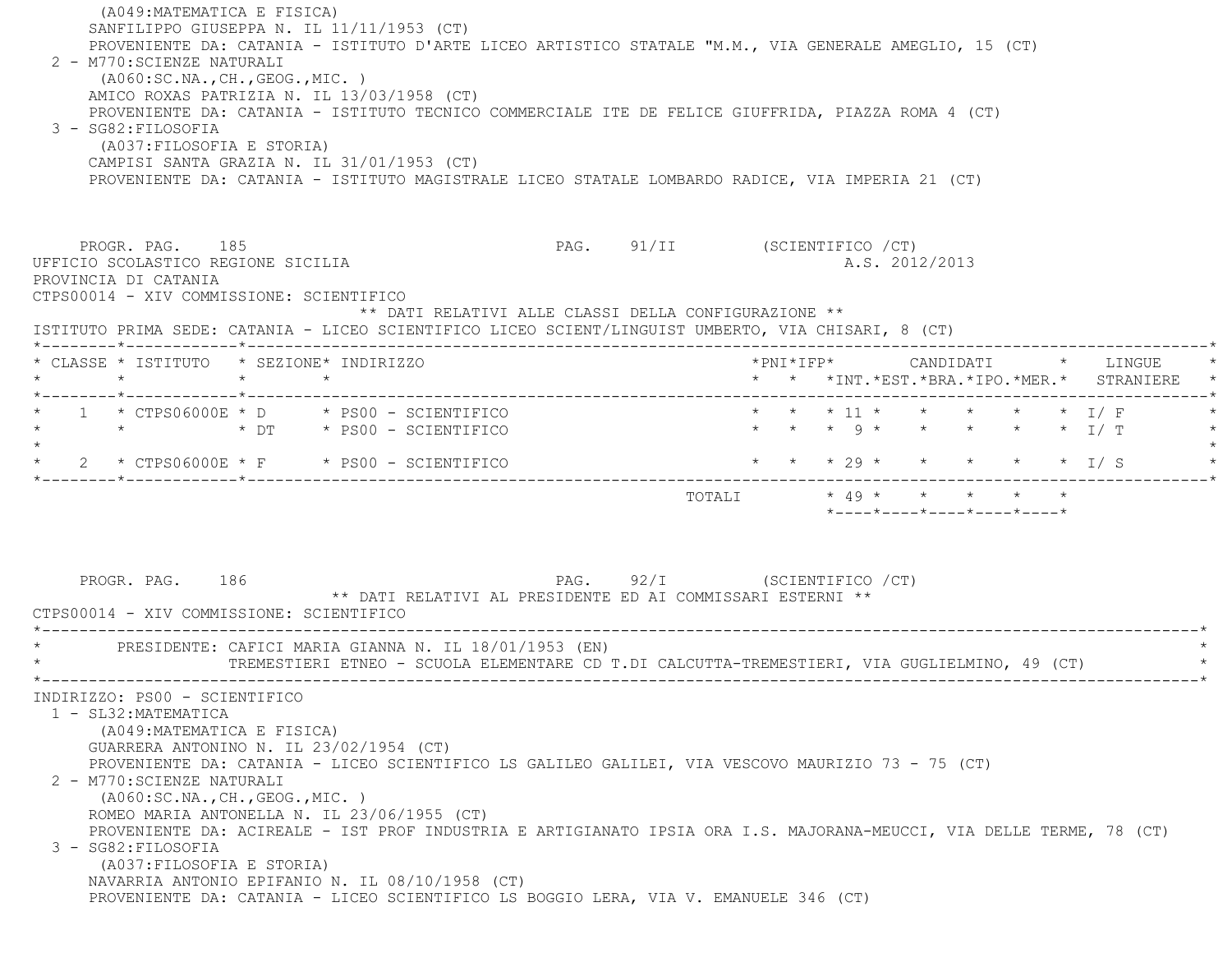| PROGR. PAG. 187<br>UFFICIO SCOLASTICO REGIONE SICILIA<br>PROVINCIA DI CATANIA<br>CTPS00015 - XV COMMISSIONE: SCIENTIFICO                                                                                                                                                                                                                                                                                                                                                                                                                                                                                           | PAG. 92/II (SCIENTIFICO / CT) |                       |  | A.S. 2012/2013 |                            |                                         |                           |                                          |
|--------------------------------------------------------------------------------------------------------------------------------------------------------------------------------------------------------------------------------------------------------------------------------------------------------------------------------------------------------------------------------------------------------------------------------------------------------------------------------------------------------------------------------------------------------------------------------------------------------------------|-------------------------------|-----------------------|--|----------------|----------------------------|-----------------------------------------|---------------------------|------------------------------------------|
| ** DATI RELATIVI ALLE CLASSI DELLA CONFIGURAZIONE **<br>ISTITUTO PRIMA SEDE: CATANIA - LICEO SCIENTIFICO LICEO SCIENT/LINGUIST UMBERTO, VIA CHISARI, 8 (CT)                                                                                                                                                                                                                                                                                                                                                                                                                                                        |                               |                       |  |                |                            |                                         |                           |                                          |
| * CLASSE * ISTITUTO * SEZIONE* INDIRIZZO<br>$\star$<br>$\star$ $\star$                                                                                                                                                                                                                                                                                                                                                                                                                                                                                                                                             |                               |                       |  |                |                            |                                         |                           | * * *INT.*EST.*BRA.*IPO.*MER.* STRANIERE |
| $1 \times CTPS06000E \times G \times PS00 - SCIENTIFICO$                                                                                                                                                                                                                                                                                                                                                                                                                                                                                                                                                           |                               |                       |  |                |                            |                                         | * * * 22 * * * * * * I/S  |                                          |
| $2 * CTPS06000E * M * PS00 - SCIENTIFICO$                                                                                                                                                                                                                                                                                                                                                                                                                                                                                                                                                                          |                               |                       |  |                |                            |                                         | * * * 27 * * * * * * I/ S |                                          |
|                                                                                                                                                                                                                                                                                                                                                                                                                                                                                                                                                                                                                    |                               | TOTALI * 49 * * * * * |  |                |                            | $*$ ---- $*$ ---- $*$ ---- $*$ ---- $*$ |                           |                                          |
|                                                                                                                                                                                                                                                                                                                                                                                                                                                                                                                                                                                                                    |                               |                       |  |                |                            |                                         |                           |                                          |
| PROGR. PAG. 188<br>** DATI RELATIVI AL PRESIDENTE ED AI COMMISSARI ESTERNI **<br>CTPS00015 - XV COMMISSIONE: SCIENTIFICO                                                                                                                                                                                                                                                                                                                                                                                                                                                                                           | PAG. 93/I (SCIENTIFICO / CT)  |                       |  |                |                            |                                         |                           |                                          |
| PRESIDENTE: CASTELLINO GIOVANNA N. IL 19/08/1947 (RG)<br>CATANIA - SCUOLA ELEMENTARE CD M.RAPISARDI CATANIA, VIA AOSTA 31 (CT)                                                                                                                                                                                                                                                                                                                                                                                                                                                                                     |                               |                       |  |                |                            |                                         |                           |                                          |
| 1 - SL32: MATEMATICA<br>(A049: MATEMATICA E FISICA)<br>RIZZO ANNA NINFA N. IL 18/10/1959 (TP)<br>PROVENIENTE DA: CATANIA - LICEO SCIENTIFICO LS GALILEO GALILEI, VIA VESCOVO MAURIZIO 73 - 75 (CT)<br>2 - M770: SCIENZE NATURALI<br>( A060:SC.NA., CH., GEOG., MIC. )<br>FOTI MARIA GABRIELLA N. IL $16/09/1967$ (CT)<br>PROVENIENTE DA: PALAGONIA - LICEO CLASSICO LICEO CLASSICO SEZ. ASS. I.I.S, PIAZZA DANTE (CT)<br>3 - SG82: FILOSOFIA<br>(A037: FILOSOFIA E STORIA)<br>DE CRISTOFARO ANTONINO N. IL 22/11/1958 (CT)<br>PROVENIENTE DA: CATANIA - LICEO SCIENTIFICO LS BOGGIO LERA, VIA V. EMANUELE 346 (CT) |                               |                       |  |                |                            |                                         |                           |                                          |
| PROGR. PAG. 189<br>UFFICIO SCOLASTICO REGIONE SICILIA<br>PROVINCIA DI CATANIA<br>CTPS00016 - XVI COMMISSIONE: SCIENTIFICO<br>** DATI RELATIVI ALLE CLASSI DELLA CONFIGURAZIONE **<br>ISTITUTO PRIMA SEDE: CATANIA - LICEO SCIENTIFICO LICEO SCIENT/LINGUIST UMBERTO, VIA CHISARI, 8 (CT)                                                                                                                                                                                                                                                                                                                           | PAG. 93/II (SCIENTIFICO / CT) |                       |  | A.S. 2012/2013 |                            |                                         |                           |                                          |
| * CLASSE * ISTITUTO * SEZIONE* INDIRIZZO<br>$\star$<br>$\star$<br>$\star$                                                                                                                                                                                                                                                                                                                                                                                                                                                                                                                                          |                               |                       |  |                |                            |                                         |                           | * * *INT.*EST.*BRA.*IPO.*MER.* STRANIERE |
| _______*_____________*________<br>$1 \times CTPS06000E \times H \times PS00 - SCIENTIFICO$                                                                                                                                                                                                                                                                                                                                                                                                                                                                                                                         |                               |                       |  |                | * $X$ * * 16 * * * * * * 1 |                                         |                           |                                          |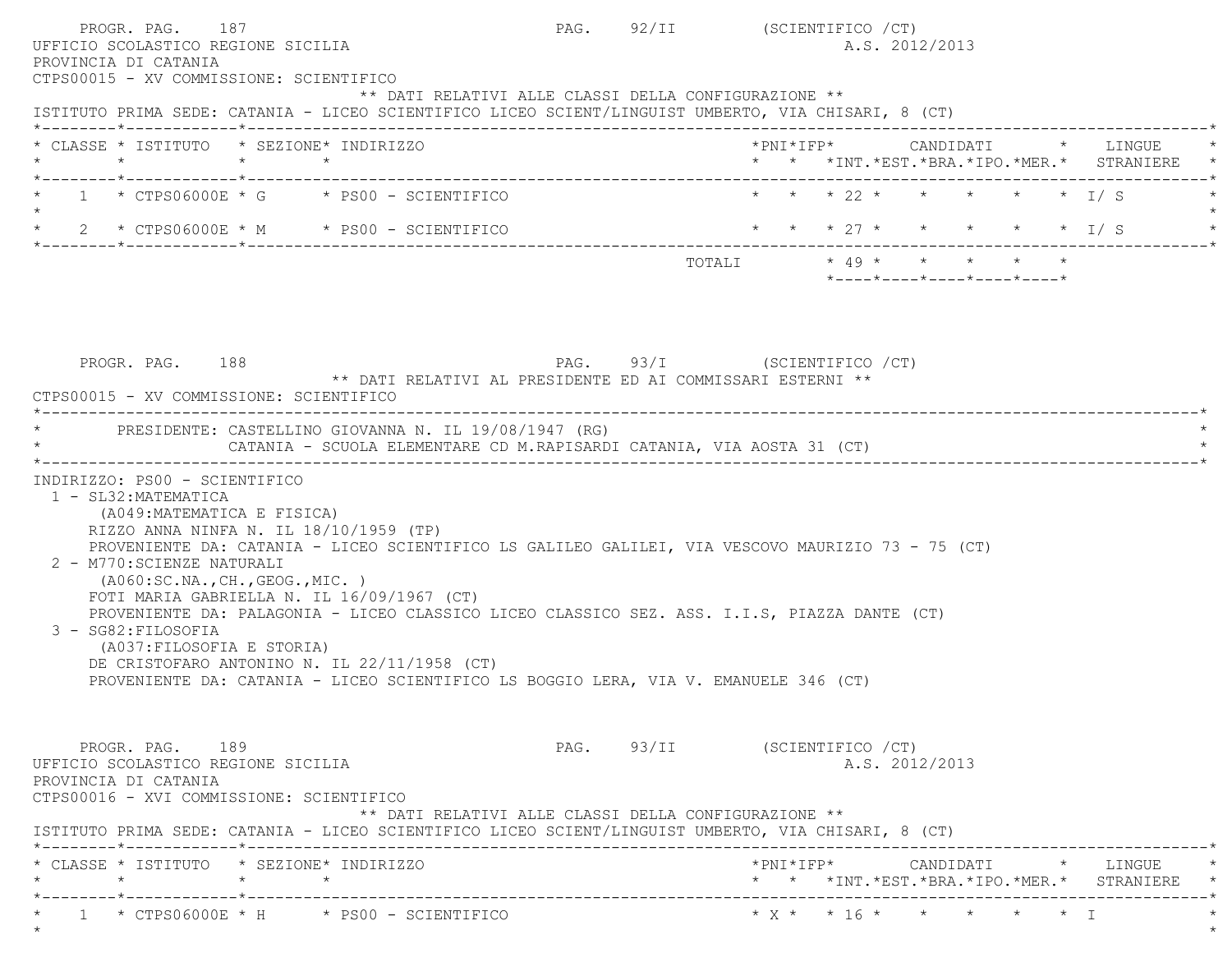|                                                                                                                                                                                                                                                                                                 |                                                            |                               | $*$ ---- $*$ ---- $*$ ---- $*$ ---- $*$ ---- $*$                                                   |           |
|-------------------------------------------------------------------------------------------------------------------------------------------------------------------------------------------------------------------------------------------------------------------------------------------------|------------------------------------------------------------|-------------------------------|----------------------------------------------------------------------------------------------------|-----------|
|                                                                                                                                                                                                                                                                                                 |                                                            |                               |                                                                                                    |           |
|                                                                                                                                                                                                                                                                                                 |                                                            |                               |                                                                                                    |           |
|                                                                                                                                                                                                                                                                                                 |                                                            |                               |                                                                                                    |           |
| PROGR. PAG. 190                                                                                                                                                                                                                                                                                 |                                                            | PAG. 94/I (SCIENTIFICO / CT)  |                                                                                                    |           |
|                                                                                                                                                                                                                                                                                                 | ** DATI RELATIVI AL PRESIDENTE ED AI COMMISSARI ESTERNI ** |                               |                                                                                                    |           |
| CTPS00016 - XVI COMMISSIONE: SCIENTIFICO                                                                                                                                                                                                                                                        |                                                            |                               |                                                                                                    |           |
| PRESIDENTE: DI PIAZZA DANIELA N. IL 18/06/1956 (PA)                                                                                                                                                                                                                                             |                                                            |                               |                                                                                                    |           |
|                                                                                                                                                                                                                                                                                                 |                                                            |                               | MOTTA SANT'ANASTASIA - ISTITUTO COMPRENSIVO I.C. MOTTA SANT'ANASTASIA, VIALE DELLA REGIONE 28 (CT) |           |
| INDIRIZZO: PS00 - SCIENTIFICO                                                                                                                                                                                                                                                                   |                                                            |                               |                                                                                                    |           |
| 1 - SL32: MATEMATICA                                                                                                                                                                                                                                                                            |                                                            |                               |                                                                                                    |           |
| (A049: MATEMATICA E FISICA)                                                                                                                                                                                                                                                                     |                                                            |                               |                                                                                                    |           |
| CONSOLO VITO N. IL 29/10/1958 (CT)<br>PROVENIENTE DA: CATANIA - LICEO SCIENTIFICO LS GALILEO GALILEI, VIA VESCOVO MAURIZIO 73 - 75 (CT)                                                                                                                                                         |                                                            |                               |                                                                                                    |           |
| 2 - M770: SCIENZE NATURALI                                                                                                                                                                                                                                                                      |                                                            |                               |                                                                                                    |           |
| ( A060:SC.NA., CH., GEOG., MIC. )                                                                                                                                                                                                                                                               |                                                            |                               |                                                                                                    |           |
| BIANCIARDI PATRIZIA N. IL 30/06/1952 (CT)                                                                                                                                                                                                                                                       |                                                            |                               |                                                                                                    |           |
|                                                                                                                                                                                                                                                                                                 |                                                            |                               |                                                                                                    |           |
| PROVENIENTE DA: CATANIA - ISTITUTO TECNICO PER IL TURISMO GEMMELLARO, CORSO INDIPENDENZA N. 229 (CT)                                                                                                                                                                                            |                                                            |                               |                                                                                                    |           |
| 3 - SG82: FILOSOFIA                                                                                                                                                                                                                                                                             |                                                            |                               |                                                                                                    |           |
| (A037: FILOSOFIA E STORIA)<br>DI MAURO ORAZIO N. IL 31/05/1957 (CT)                                                                                                                                                                                                                             |                                                            |                               |                                                                                                    |           |
| PROVENIENTE DA: CATANIA - LICEO SCIENTIFICO LS BOGGIO LERA, VIA V. EMANUELE 346 (CT)                                                                                                                                                                                                            |                                                            |                               |                                                                                                    |           |
|                                                                                                                                                                                                                                                                                                 |                                                            |                               |                                                                                                    |           |
|                                                                                                                                                                                                                                                                                                 |                                                            |                               |                                                                                                    |           |
| PROGR. PAG. 191                                                                                                                                                                                                                                                                                 |                                                            | PAG. 94/II (SCIENTIFICO / CT) |                                                                                                    |           |
|                                                                                                                                                                                                                                                                                                 |                                                            |                               | A.S. 2012/2013                                                                                     |           |
|                                                                                                                                                                                                                                                                                                 |                                                            |                               |                                                                                                    |           |
|                                                                                                                                                                                                                                                                                                 | ** DATI RELATIVI ALLE CLASSI DELLA CONFIGURAZIONE **       |                               |                                                                                                    |           |
|                                                                                                                                                                                                                                                                                                 |                                                            |                               |                                                                                                    |           |
|                                                                                                                                                                                                                                                                                                 |                                                            |                               | $*$ PNI $*$ IFP $*$<br>CANDIDATI * LINGUE                                                          |           |
| $\star$ $\star$<br>$\star$                                                                                                                                                                                                                                                                      |                                                            |                               | * * * INT. * EST. * BRA. * IPO. * MER. *                                                           |           |
|                                                                                                                                                                                                                                                                                                 |                                                            |                               |                                                                                                    |           |
|                                                                                                                                                                                                                                                                                                 |                                                            |                               | * $X$ * * 10 * * * * * * I                                                                         |           |
| $*$ CTPS01000D $*$ B $*$ PS00 - SCIENTIFICO                                                                                                                                                                                                                                                     |                                                            |                               | * X * * 16 * * * * * * I                                                                           | STRANIERE |
| UFFICIO SCOLASTICO REGIONE SICILIA<br>PROVINCIA DI CATANIA<br>CTPS00017 - XVII COMMISSIONE: SCIENTIFICO<br>ISTITUTO PRIMA SEDE: ACIREALE - LICEO SCIENTIFICO LS ARCHIMEDE, VIA L. ARIOSTO, N.37 (CT)<br>* CLASSE * ISTITUTO * SEZIONE* INDIRIZZO<br>* $1$ * CTPS01000D * A * PS00 - SCIENTIFICO |                                                            |                               |                                                                                                    |           |
|                                                                                                                                                                                                                                                                                                 |                                                            | TOTALI                        | $* 26 * * * * *$                                                                                   |           |
|                                                                                                                                                                                                                                                                                                 |                                                            |                               | *----*----*----*----*----*                                                                         |           |

PROGR. PAG. 192 PAG. 95/I (SCIENTIFICO / CT) \*\* DATI RELATIVI AL PRESIDENTE ED AI COMMISSARI ESTERNI \*\*

\*----------------------------------------------------------------------------------------------------------------------------\*

CTPS00017 - XVII COMMISSIONE: SCIENTIFICO

\* PRESIDENTE: MANCUSO MARIA N. IL 26/11/1948 (EN) \*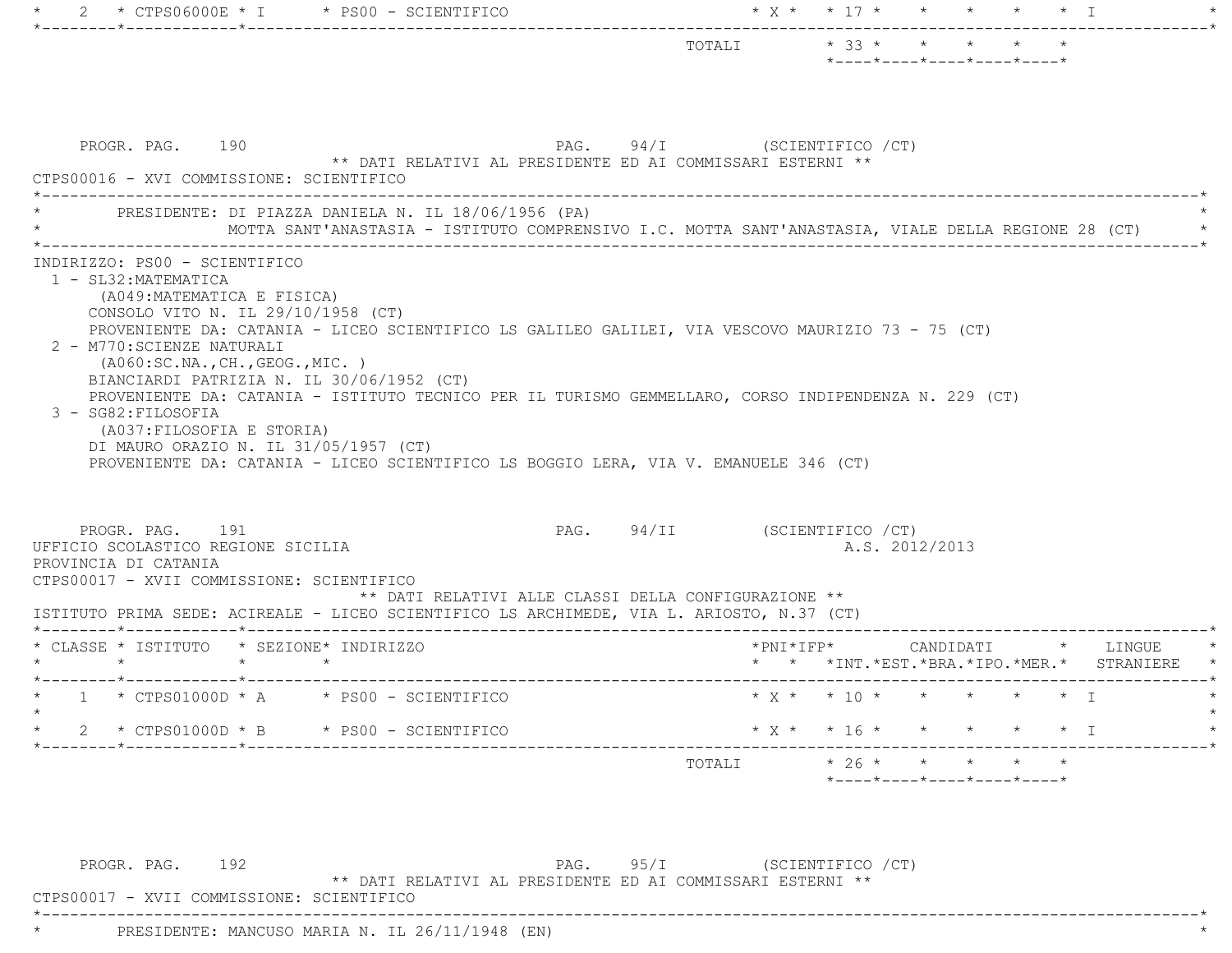|                                             |                                                                                                                                                                                                                                                     | PATERNO' - ISTITUTO MAGISTRALE LICEO STATALE FRANCESCO DE SA, VIA FOGAZZARO, 18 (CT)                                                                                                                                                                                                                                                                                                           |                               |                                    |                                                                          |                   |  |
|---------------------------------------------|-----------------------------------------------------------------------------------------------------------------------------------------------------------------------------------------------------------------------------------------------------|------------------------------------------------------------------------------------------------------------------------------------------------------------------------------------------------------------------------------------------------------------------------------------------------------------------------------------------------------------------------------------------------|-------------------------------|------------------------------------|--------------------------------------------------------------------------|-------------------|--|
| 1 - SL32: MATEMATICA<br>3 - SG82: FILOSOFIA | INDIRIZZO: PS00 - SCIENTIFICO<br>(A049: MATEMATICA E FISICA)<br>SCANDURA VENERANDO N. IL 17/08/1965 (CT)<br>2 - M770: SCIENZE NATURALI<br>( A060:SC.NA., CH., GEOG., MIC. )<br>(A037: FILOSOFIA E STORIA)                                           | PROVENIENTE DA: CATANIA - LICEO SCIENTIFICO LS GALILEO GALILEI, VIA VESCOVO MAURIZIO 73 - 75 (CT)<br>SARDELLA MARIA LUISA N. IL 09/10/1957 (CT)<br>PROVENIENTE DA: GIARRE - LICEO SCIENTIFICO LS LEONARDO, VIA VENETO S.N. (CT)<br>DELL'ACQUA GIOVANNA N. IL 02/08/1951 (CT)<br>PROVENIENTE DA: SAN GIOVANNI LA PUNTA - LICEO SCIENTIFICO LICEO SC. MAJORANA S.G.LA PUNT, VIA G. MOTTA 87 (CT) |                               |                                    |                                                                          |                   |  |
| PROVINCIA DI CATANIA                        | PROGR. PAG. 193<br>UFFICIO SCOLASTICO REGIONE SICILIA<br>CTPS00018 - XVIII COMMISSIONE: SCIENTIFICO                                                                                                                                                 | ** DATI RELATIVI ALLE CLASSI DELLA CONFIGURAZIONE **<br>ISTITUTO PRIMA SEDE: ACIREALE - LICEO SCIENTIFICO LS ARCHIMEDE, VIA L. ARIOSTO, N.37 (CT)                                                                                                                                                                                                                                              | PAG. 95/II (SCIENTIFICO / CT) |                                    | A.S. 2012/2013                                                           |                   |  |
| $\star$                                     | * CLASSE * ISTITUTO * SEZIONE* INDIRIZZO<br>$\star$                                                                                                                                                                                                 | $\star$                                                                                                                                                                                                                                                                                                                                                                                        |                               |                                    | *PNI*IFP* CANDIDATI * LINGUE<br>* * *INT.*EST.*BRA.*IPO.*MER.* STRANIERE |                   |  |
|                                             |                                                                                                                                                                                                                                                     | $1$ * CTPS01000D * F $\qquad$ * PS00 - SCIENTIFICO                                                                                                                                                                                                                                                                                                                                             |                               | $\star$ $\star$ $\star$ 19 $\star$ | $\star$ $\star$                                                          | $\star$ $\star$ T |  |
|                                             |                                                                                                                                                                                                                                                     | $2 * CTPS01000D * E * PS00 - SCIENTIFICO$                                                                                                                                                                                                                                                                                                                                                      |                               |                                    | * * * 26 * * * * * * I                                                   |                   |  |
|                                             |                                                                                                                                                                                                                                                     |                                                                                                                                                                                                                                                                                                                                                                                                |                               |                                    | TOTALI * 45 * * * * *<br>*----*----*----*----*----*                      |                   |  |
|                                             | PROGR. PAG. 194<br>CTPS00018 - XVIII COMMISSIONE: SCIENTIFICO                                                                                                                                                                                       | ** DATI RELATIVI AL PRESIDENTE ED AI COMMISSARI ESTERNI **                                                                                                                                                                                                                                                                                                                                     | PAG. 96/I (SCIENTIFICO / CT)  |                                    |                                                                          |                   |  |
|                                             |                                                                                                                                                                                                                                                     | PRESIDENTE: PARRINO MARIA RITA N. IL 28/04/1952 (CT)<br>CALTAGIRONE - IST PROF INDUSTRIA E ARTIGIANATO I.P.S.I.A "C.A. DALLA CHIESA", VIA SANTA MARIA DI GESU' S*                                                                                                                                                                                                                              |                               |                                    |                                                                          |                   |  |
| 1 - SL32: MATEMATICA<br>3 - SG82: FILOSOFIA | INDIRIZZO: PS00 - SCIENTIFICO<br>(A049: MATEMATICA E FISICA)<br>MACCARONE DOMENICO N. IL 14/04/1961 (CT)<br>2 - M770: SCIENZE NATURALI<br>( A060:SC.NA., CH., GEOG., MIC. )<br>FASSARI GIUSEPPE N. IL 11/07/1956 (CT)<br>(A037: FILOSOFIA E STORIA) | PROVENIENTE DA: CATANIA - LICEO SCIENTIFICO LS GALILEO GALILEI, VIA VESCOVO MAURIZIO 73 - 75 (CT)<br>PROVENIENTE DA: CATANIA - ISTITUTO TECNICO COMMERCIALE ITE DE FELICE GIUFFRIDA, PIAZZA ROMA 4 (CT)                                                                                                                                                                                        |                               |                                    |                                                                          |                   |  |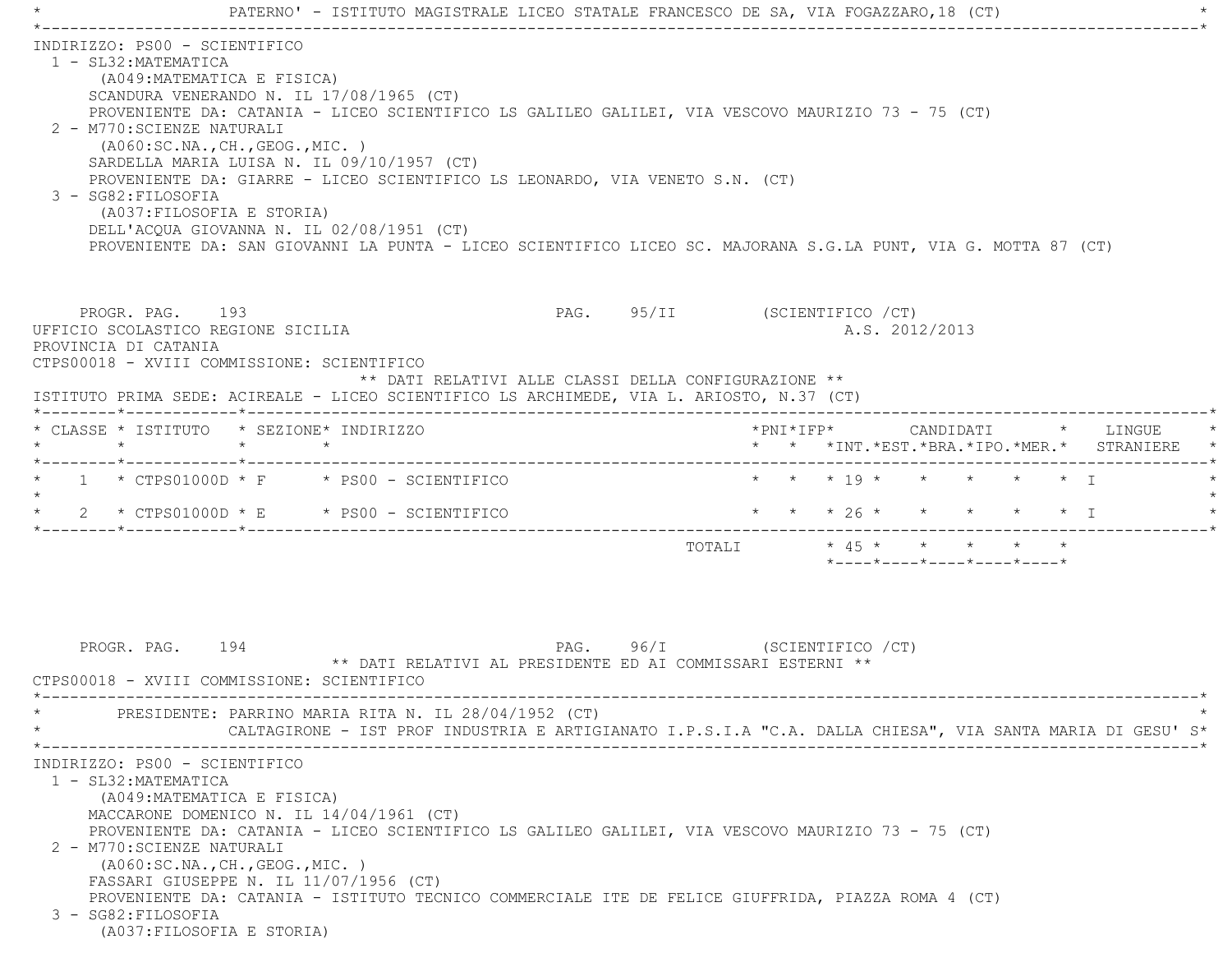PITRONACI ANTONELLA N. IL 12/07/1968 (EE) PROVENIENTE DA: CATANIA - LICEO SCIENTIFICO LS GALILEO GALILEI, VIA VESCOVO MAURIZIO 73 - 75 (CT) PROGR. PAG. 195 PROGR. PAG. 96/II (SCIENTIFICO / CT) UFFICIO SCOLASTICO REGIONE SICILIA A.S. 2012/2013 PROVINCIA DI CATANIA CTPS00019 - XIX COMMISSIONE: SCIENTIFICO \*\* DATI RELATIVI ALLE CLASSI DELLA CONFIGURAZIONE \*\* ISTITUTO PRIMA SEDE: ACIREALE - LICEO SCIENTIFICO LS ARCHIMEDE, VIA L. ARIOSTO, N.37 (CT) \*--------\*------------\*-------------------------------------------------------------------------------------------------------\* \* CLASSE \* ISTITUTO \* SEZIONE\* INDIRIZZO \*PNI\*IFP\* CANDIDATI \* LINGUE \* \* \* \* \* \* \* \*INT.\*EST.\*BRA.\*IPO.\*MER.\* STRANIERE \* \*--------\*------------\*-------------------------------------------------------------------------------------------------------\* $1 \times CTPS01000D \times G$   $\star$  PS00 - SCIENTIFICO  $\star$   $\star$   $\star$   $\star$  19  $\star$   $\star$   $\star$   $\star$   $\star$   $\star$   $\star$  I  $\star$  \* 2 \* CTPS01000D \* H \* PS00 - SCIENTIFICO \* \* \* 23 \* \* \* \* \* I \* \*--------\*------------\*-------------------------------------------------------------------------------------------------------\*TOTALI  $* 42 * * * * * * * * * *$  \*----\*----\*----\*----\*----\* PROGR. PAG. 196 PAG. 97/I (SCIENTIFICO /CT) \*\* DATI RELATIVI AL PRESIDENTE ED AI COMMISSARI ESTERNI \*\* CTPS00019 - XIX COMMISSIONE: SCIENTIFICO \*----------------------------------------------------------------------------------------------------------------------------\*PRESIDENTE: CASTROREALE MARCELLO N. IL 09/04/1954 (SR) \* ADRANO - IST PROF PER L'AGRICOLTURA E L'AMBIENTE ADRANO (S.C. ISTITUTO SUPERIOR, VIA TRAPANI, 52 (CT) \* \*----------------------------------------------------------------------------------------------------------------------------\* INDIRIZZO: PS00 - SCIENTIFICO 1 - SL32:MATEMATICA (A049:MATEMATICA E FISICA) BASILE CAMILLA N. IL 29/08/1961 (CT) PROVENIENTE DA: SCORDIA - LICEO SCIENTIFICO LS ETTORE MAJORANA - SCORDIA, VIA LUIGI CAPUANA 36 (CT) 2 - M770:SCIENZE NATURALI (A060:SC.NA.,CH.,GEOG.,MIC. ) CAMARDI EMANUELA N. IL 07/07/1973 (CT) PROVENIENTE DA: GIARRE - ISTITUTO TECNICO INDUSTRIALE ITI ENRICO FERMI, VIA NUNZIO MACCARRONE, 4 (CT) 3 - SG82:FILOSOFIA (A037:FILOSOFIA E STORIA) PANEBIANCO PATRICIA N. IL 10/08/1964 (CT) PROVENIENTE DA: CATANIA - LICEO SCIENTIFICO VACCARINI, VIA ORCHIDEA N 9 (CT) PROGR. PAG. 197 PAG. 97/II (SCIENTIFICO / CT) UFFICIO SCOLASTICO REGIONE SICILIA A.S. 2012/2013 PROVINCIA DI CATANIA CTPS00020 - XX COMMISSIONE: SCIENTIFICO \*\* DATI RELATIVI ALLE CLASSI DELLA CONFIGURAZIONE \*\* ISTITUTO PRIMA SEDE: ACIREALE - LICEO SCIENTIFICO LS ARCHIMEDE, VIA L. ARIOSTO, N.37 (CT) \*--------\*------------\*-------------------------------------------------------------------------------------------------------\*\* CLASSE \* ISTITUTO \* SEZIONE\* INDIRIZZO \*PNI\*IFP\* CANDIDATI \* LINGUE \*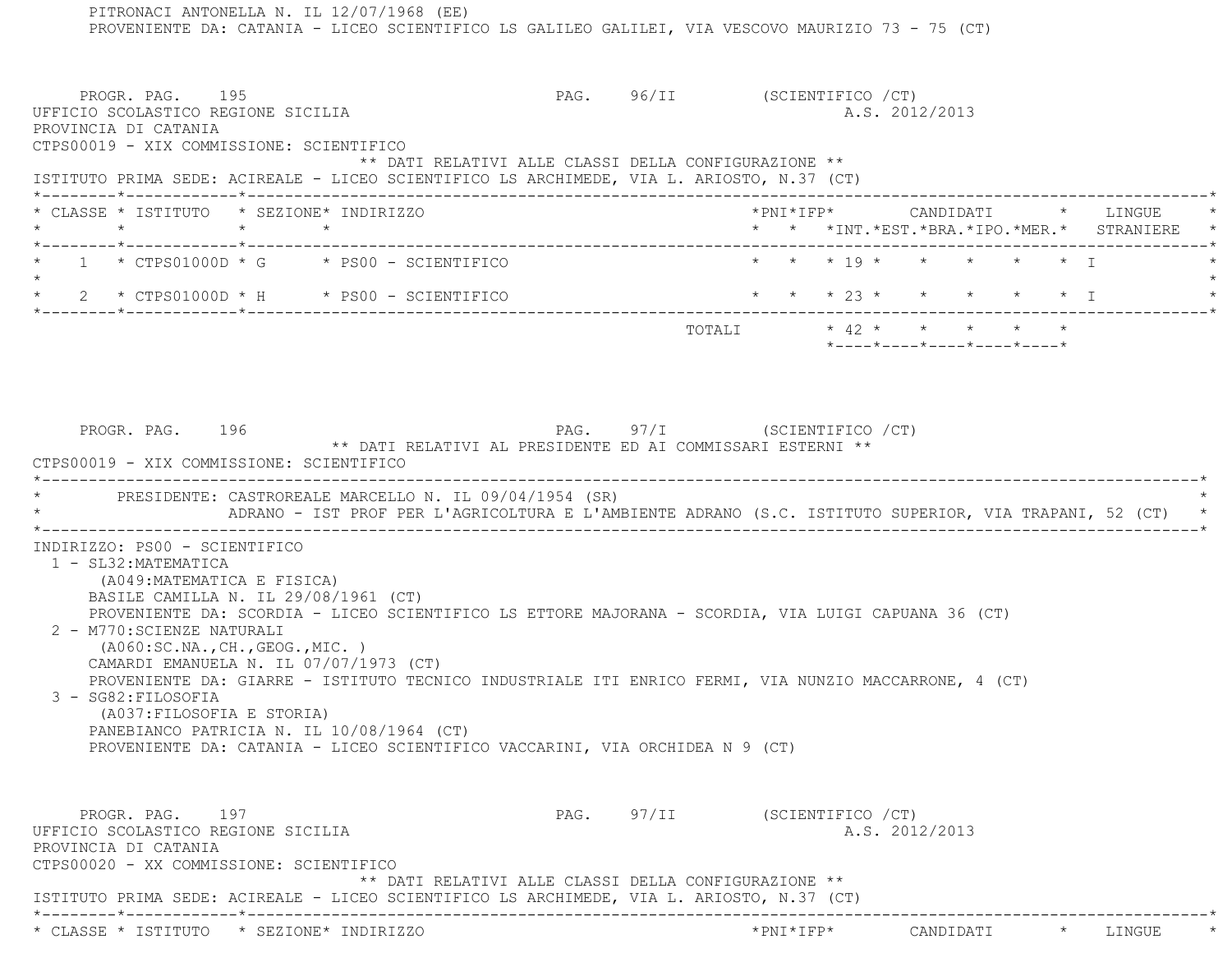| $\star$                                                                                                                                            | $\star$ |                                                                                                                                                                                                                                                                                                                                                                                                                                    |        |  | * * *INT.*EST.*BRA.*IPO.*MER.* STRANIERE *                                                                                                                                                                                                                                                                                                                                                                                                      |
|----------------------------------------------------------------------------------------------------------------------------------------------------|---------|------------------------------------------------------------------------------------------------------------------------------------------------------------------------------------------------------------------------------------------------------------------------------------------------------------------------------------------------------------------------------------------------------------------------------------|--------|--|-------------------------------------------------------------------------------------------------------------------------------------------------------------------------------------------------------------------------------------------------------------------------------------------------------------------------------------------------------------------------------------------------------------------------------------------------|
|                                                                                                                                                    |         | $1 * CTPS01000D * I * PS00 - SCIENTIFICO$                                                                                                                                                                                                                                                                                                                                                                                          |        |  | * * * 28 * * * * * * I                                                                                                                                                                                                                                                                                                                                                                                                                          |
|                                                                                                                                                    |         |                                                                                                                                                                                                                                                                                                                                                                                                                                    |        |  | * 2 * CTPS01000D * C * PS00 - SCIENTIFICO * * * * 16 * * * * * * * * * * * I / F                                                                                                                                                                                                                                                                                                                                                                |
|                                                                                                                                                    |         |                                                                                                                                                                                                                                                                                                                                                                                                                                    |        |  | $\texttt{TOTALI}\qquad \qquad \star\;\; 44\;\star\qquad \star\qquad \star\qquad \star\qquad \star\qquad \star$<br>*----*----*----*----*----*                                                                                                                                                                                                                                                                                                    |
| PROGR. PAG. 198<br>CTPS00020 - XX COMMISSIONE: SCIENTIFICO                                                                                         |         | PAG. 98/I (SCIENTIFICO / CT)<br>** DATI RELATIVI AL PRESIDENTE ED AI COMMISSARI ESTERNI **                                                                                                                                                                                                                                                                                                                                         |        |  |                                                                                                                                                                                                                                                                                                                                                                                                                                                 |
|                                                                                                                                                    |         | * PRESIDENTE: BONACCORSO LUIGI FRANCESCO N. IL 17/04/1960 (CT)                                                                                                                                                                                                                                                                                                                                                                     |        |  | CATANIA - LICEO ARTISTICO LA LICEO ARTIST. " EMILIO GREC, VIA MAVILLA, 37 - VICO BUONAFE', 9 (CT)                                                                                                                                                                                                                                                                                                                                               |
| (A049: MATEMATICA E FISICA)<br>2 - M770: SCIENZE NATURALI<br>(AO60:SC.NA., CH., GEOG., MIC. )<br>3 - SG82: FILOSOFIA<br>(A037: FILOSOFIA E STORIA) |         | CATALANO VENERA N. IL 24/11/1960 (CT)<br>PROVENIENTE DA: GIARRE - ISTITUTO D'ARTE LICEO ARTISTICO STATALE "RENAT, VIA TRIESTE, 22 (CT)<br>MARANO GIUSEPPA N. IL 03/01/1960 (ME)<br>PROVENIENTE DA: GIARRE - LICEO CLASSICO LICEO CLASSICO E LICEO SCIENZE, VIA PADRE AMBROGIO, 1 (CT)<br>FISICARO GRAZIA N. IL 19/04/1954 (CT)<br>PROVENIENTE DA: CATANIA - ISTITUTO MAGISTRALE LICEO STATALE LOMBARDO RADICE, VIA IMPERIA 21 (CT) |        |  |                                                                                                                                                                                                                                                                                                                                                                                                                                                 |
| PROGR. PAG. 199<br>UFFICIO SCOLASTICO REGIONE SICILIA<br>PROVINCIA DI CATANIA<br>CTPS00021 - XXI COMMISSIONE: SCIENTIFICO                          |         | ** DATI RELATIVI ALLE CLASSI DELLA CONFIGURAZIONE **<br>ISTITUTO PRIMA SEDE: ACIREALE - LICEO SCIENTIFICO LS ARCHIMEDE, VIA L. ARIOSTO, N.37 (CT)                                                                                                                                                                                                                                                                                  |        |  | PAG. 98/II (SCIENTIFICO / CT)<br>A.S. 2012/2013                                                                                                                                                                                                                                                                                                                                                                                                 |
| * CLASSE * ISTITUTO * SEZIONE* INDIRIZZO<br>$\star$ $\star$ $\star$                                                                                |         |                                                                                                                                                                                                                                                                                                                                                                                                                                    |        |  | $\texttt{\char'{134}thm} \texttt{\char'{134}thm} \texttt{\char'{134}thm} \texttt{\char'{134}thm} \texttt{\char'{134}thm} \texttt{\char'{134}thm} \texttt{\char'{134}thm} \texttt{\char'{134}thm} \texttt{\char'{134}thm} \texttt{\char'{134}thm} \texttt{\char'{134}thm} \texttt{\char'{134}thm} \texttt{\char'{134}thm} \texttt{\char'{134}thm} \texttt{\char'{134}thm} \texttt{\char'{134$<br>* * *INT. *EST. *BRA. *IPO. *MER. * STRANIERE * |
|                                                                                                                                                    |         | $1 \times CTPS01000D \times N \times PS00 - SCIENTIFICO$                                                                                                                                                                                                                                                                                                                                                                           |        |  | * * * 27 * 1 * * * * * I                                                                                                                                                                                                                                                                                                                                                                                                                        |
|                                                                                                                                                    |         | $2 * CTPS01000D * M * PS00 - SCIENTIFICO$                                                                                                                                                                                                                                                                                                                                                                                          |        |  | * * * 16 * * * * * * I                                                                                                                                                                                                                                                                                                                                                                                                                          |
|                                                                                                                                                    |         |                                                                                                                                                                                                                                                                                                                                                                                                                                    | TOTALI |  | $* 43 * 1 * * * * * * * *$                                                                                                                                                                                                                                                                                                                                                                                                                      |
|                                                                                                                                                    |         |                                                                                                                                                                                                                                                                                                                                                                                                                                    |        |  | *----*----*----*----*----*                                                                                                                                                                                                                                                                                                                                                                                                                      |

PROGR. PAG. 200 200 PAG. 99/I (SCIENTIFICO / CT)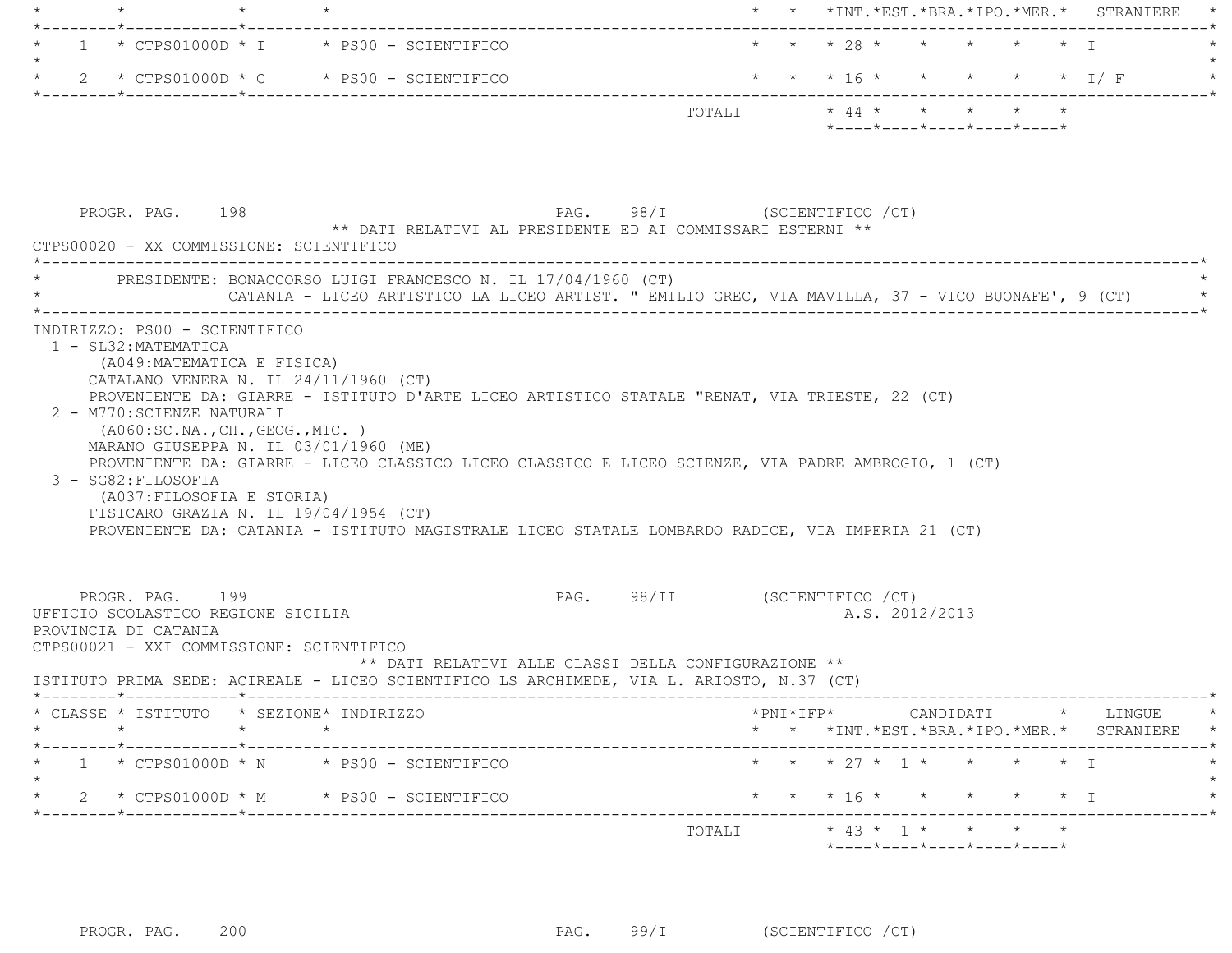|                                                                                                                                                                                                                                                                                                                                                                                                                                                                                                                                                                                                        | CTPS00021 - XXI COMMISSIONE: SCIENTIFICO |                                                                                         |                               |                           |  |                                                  |                |  |                                               |
|--------------------------------------------------------------------------------------------------------------------------------------------------------------------------------------------------------------------------------------------------------------------------------------------------------------------------------------------------------------------------------------------------------------------------------------------------------------------------------------------------------------------------------------------------------------------------------------------------------|------------------------------------------|-----------------------------------------------------------------------------------------|-------------------------------|---------------------------|--|--------------------------------------------------|----------------|--|-----------------------------------------------|
| PRESIDENTE: IMBISCUSO GIUSEPPE N. IL 31/01/1954 (CT)                                                                                                                                                                                                                                                                                                                                                                                                                                                                                                                                                   |                                          | RANDAZZO - IST PROF PER L'AGRICOLTURA E L'AMBIENTE A. M. MAZZEI, VIA DEI CADUTI, 5 (CT) |                               |                           |  |                                                  |                |  |                                               |
| INDIRIZZO: PS00 - SCIENTIFICO<br>1 - SL32: MATEMATICA<br>(A049: MATEMATICA E FISICA)<br>BUA GIOVANNI N. IL 24/07/1962 (CT)<br>PROVENIENTE DA: PATERNO' - LICEO SCIENTIFICO LS FERMI, CORSO DEL POPOLO, N.1 (CT)<br>2 - M770: SCIENZE NATURALI<br>(AO60:SC.NA., CH., GEOG., MIC. )<br>MUSUMECI ROSA N. IL 03/10/1960 (CT)<br>PROVENIENTE DA: GIARRE - LICEO SCIENTIFICO LS LEONARDO, VIA VENETO S.N. (CT)<br>3 - SG82: FILOSOFIA<br>(A037: FILOSOFIA E STORIA)<br>LUPO LUCIA N. IL 04/01/1953 (CT)<br>PROVENIENTE DA: CATANIA - LICEO SCIENTIFICO LS GALILEO GALILEI, VIA VESCOVO MAURIZIO 73 - 75 (CT) |                                          |                                                                                         |                               |                           |  |                                                  |                |  |                                               |
| PROGR. PAG. 201<br>UFFICIO SCOLASTICO REGIONE SICILIA<br>PROVINCIA DI CATANIA<br>CTPS00022 - XXII COMMISSIONE: SCIENTIFICO                                                                                                                                                                                                                                                                                                                                                                                                                                                                             |                                          | ** DATI RELATIVI ALLE CLASSI DELLA CONFIGURAZIONE **                                    | PAG. 99/II (SCIENTIFICO / CT) |                           |  |                                                  | A.S. 2012/2013 |  |                                               |
| ISTITUTO PRIMA SEDE: ACIREALE - LICEO SCIENTIFICO LS ARCHIMEDE, VIA L. ARIOSTO, N.37 (CT)<br>* CLASSE * ISTITUTO * SEZIONE* INDIRIZZO                                                                                                                                                                                                                                                                                                                                                                                                                                                                  |                                          |                                                                                         |                               |                           |  |                                                  |                |  | *PNI*IFP*     CANDIDATI    *   LINGUE         |
|                                                                                                                                                                                                                                                                                                                                                                                                                                                                                                                                                                                                        |                                          |                                                                                         |                               |                           |  |                                                  |                |  | * * *INT. *EST. *BRA. *IPO. *MER. * STRANIERE |
| $\star$ 1 $\star$ CTPS01000D $\star$ P $\star$ PS00 - SCIENTIFICO<br>$\star$                                                                                                                                                                                                                                                                                                                                                                                                                                                                                                                           |                                          |                                                                                         |                               |                           |  | * * * 24 * 1 * * * * * T                         |                |  |                                               |
| $\star$ 2 $\star$ CTPS01000D $\star$ D $\star$ PS00 - SCIENTIFICO                                                                                                                                                                                                                                                                                                                                                                                                                                                                                                                                      |                                          |                                                                                         |                               | * * * 23 * 1 * * * * * I  |  |                                                  |                |  |                                               |
|                                                                                                                                                                                                                                                                                                                                                                                                                                                                                                                                                                                                        |                                          |                                                                                         |                               | TOTALI * 47 * 2 * * * * * |  | $*$ ---- $*$ ---- $*$ ---- $*$ ---- $*$ ---- $*$ |                |  |                                               |

(A060:SC.NA.,CH.,GEOG.,MIC. )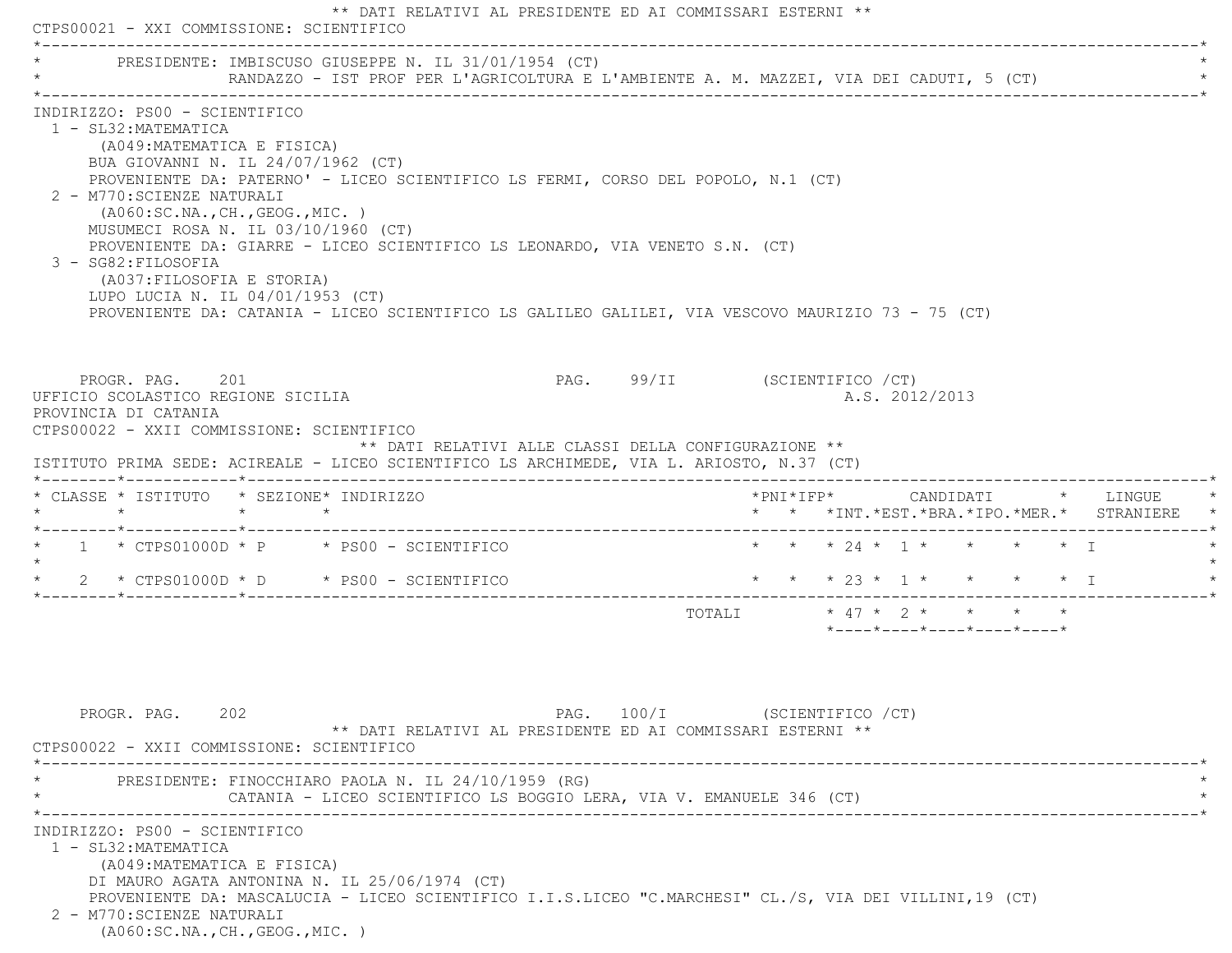LAMICELA LAURA N. IL 07/11/1958 (CT) PROVENIENTE DA: CATANIA - LICEO SCIENTIFICO LS GALILEO GALILEI, VIA VESCOVO MAURIZIO 73 - 75 (CT) 3 - SG82:FILOSOFIA (A037:FILOSOFIA E STORIA) ARCIDIACONO GIUSEPPE N. IL 14/02/1957 (CT) PROVENIENTE DA: PATERNO' - LICEO SCIENTIFICO LS FERMI, CORSO DEL POPOLO, N.1 (CT) PROGR. PAG. 203 203 PAG. 100/II (SCIENTIFICO /CT) UFFICIO SCOLASTICO REGIONE SICILIA A.S. 2012/2013 PROVINCIA DI CATANIA CTPS00023 - XXIII COMMISSIONE: SCIENTIFICO \*\* DATI RELATIVI ALLE CLASSI DELLA CONFIGURAZIONE \*\* ISTITUTO PRIMA SEDE: ACI BONACCORSI - LICEO SCIENTIFICO ACIBONACCORSI, VIA LAVINA (CT) \*--------\*------------\*-------------------------------------------------------------------------------------------------------\* \* CLASSE \* ISTITUTO \* SEZIONE\* INDIRIZZO \*PNI\*IFP\* CANDIDATI \* LINGUE \* \* \* \* \* \* \* \*INT.\*EST.\*BRA.\*IPO.\*MER.\* STRANIERE \* \*--------\*------------\*-------------------------------------------------------------------------------------------------------\*1 \* CTPS01001E \* AA \* PS00 - SCIENTIFICO \* \* \* \* 18 \* \* \* \* \* \* \* \* I  $\star$  \* 2 \* CTPS01001E \* BA \* PS00 - SCIENTIFICO \* \* \* 18 \* \* \* \* \* I \* \*--------\*------------\*-------------------------------------------------------------------------------------------------------\*TOTALI  $* 36 * * * * * * * * *$  \*----\*----\*----\*----\*----\*PROGR. PAG. 204 204 PAG. 101/I (SCIENTIFICO / CT) \*\* DATI RELATIVI AL PRESIDENTE ED AI COMMISSARI ESTERNI \*\* CTPS00023 - XXIII COMMISSIONE: SCIENTIFICO \*----------------------------------------------------------------------------------------------------------------------------\*PRESIDENTE: DI MAURO SANTA N. IL 25/06/1967 (CT) \* PATERNO' - ISTITUTO MAGISTRALE LICEO STATALE FRANCESCO DE SA, VIA FOGAZZARO,18 (CT) \* \*----------------------------------------------------------------------------------------------------------------------------\* INDIRIZZO: PS00 - SCIENTIFICO 1 - SL32:MATEMATICA (A049:MATEMATICA E FISICA) LAUDANI ANGELA ANNA N. IL 07/04/1964 (CT) PROVENIENTE DA: CATANIA - LICEO SCIENTIFICO LICEO SCIENT/LINGUIST UMBERTO, VIA CHISARI, 8 (CT) 2 - M770:SCIENZE NATURALI (A060:SC.NA.,CH.,GEOG.,MIC. ) CIRVILLERI GIOVANNA N. IL 28/07/1973 (CT) PROVENIENTE DA: SAN GIOVANNI LA PUNTA - ISTITUTO TECNICO INDUSTRIALE ITI "G. FERRARIS", VIA G. MOTTA N.85 (CT) 3 - SG82:FILOSOFIA (A037:FILOSOFIA E STORIA) VIRGILLITO MARIA GABRIELLA N. IL 19/10/1960 (CT) PROVENIENTE DA: BELPASSO - LICEO SCIENTIFICO SCIENTIFICO BELPASSO (CT) PROGR. PAG. 205 205 PAG. 101/II (SCIENTIFICO / CT)

 UFFICIO SCOLASTICO REGIONE SICILIA A.S. 2012/2013 PROVINCIA DI CATANIACTPS00024 - XXIV COMMISSIONE: SCIENTIFICO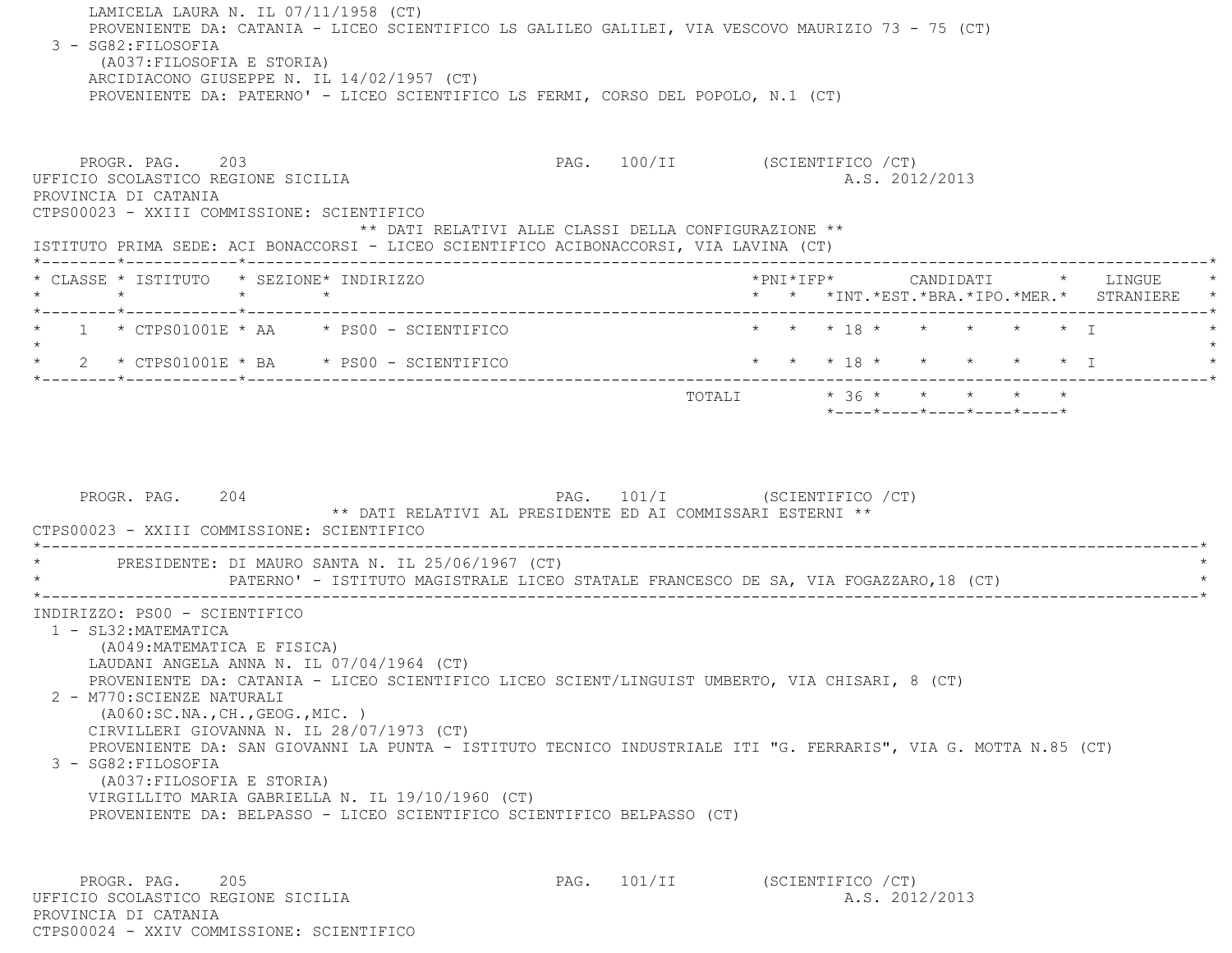| * CLASSE * ISTITUTO * SEZIONE* INDIRIZZO<br>$\star$                                                                                                       | $\star$ $\star$               |                                                                                                                                                                                                                                                                                                                                                    |                                |  |                                         |  | *PNI*IFP* CANDIDATI * LINGUE<br>* * *INT. *EST. *BRA. *IPO. *MER. * STRANIERE                   |
|-----------------------------------------------------------------------------------------------------------------------------------------------------------|-------------------------------|----------------------------------------------------------------------------------------------------------------------------------------------------------------------------------------------------------------------------------------------------------------------------------------------------------------------------------------------------|--------------------------------|--|-----------------------------------------|--|-------------------------------------------------------------------------------------------------|
|                                                                                                                                                           |                               | $1 * CTPC01000A * BPS00 * PS00 - SCIENTIFICO$                                                                                                                                                                                                                                                                                                      |                                |  | * * * 27 * * * * * * I                  |  |                                                                                                 |
|                                                                                                                                                           |                               | $2 * CTPC01000A * G * PS00 - SCIENTIFICO$                                                                                                                                                                                                                                                                                                          |                                |  | * * * 23 * * * * * * I/F                |  |                                                                                                 |
|                                                                                                                                                           |                               |                                                                                                                                                                                                                                                                                                                                                    |                                |  | $*$ ---- $*$ ---- $*$ ---- $*$ ---- $*$ |  |                                                                                                 |
| PROGR. PAG. 206<br>CTPS00024 - XXIV COMMISSIONE: SCIENTIFICO                                                                                              |                               | ** DATI RELATIVI AL PRESIDENTE ED AI COMMISSARI ESTERNI **                                                                                                                                                                                                                                                                                         | PAG. 102/I (SCIENTIFICO / CT)  |  |                                         |  |                                                                                                 |
|                                                                                                                                                           |                               | PRESIDENTE: FINOCCHIARO GIUSEPPE N. IL 04/02/1963 (CT)<br>CATANIA - ISTITUTO TECNICO AREONAUTICO ITAER A. FERRARIN, VIA GALERMO, 172 (CT)                                                                                                                                                                                                          |                                |  |                                         |  |                                                                                                 |
| 1 - SL32: MATEMATICA<br>(A049: MATEMATICA E FISICA)                                                                                                       | INDIRIZZO: PS00 - SCIENTIFICO | NASELLI GIUSEPPE N. IL 24/09/1955 (CT)                                                                                                                                                                                                                                                                                                             |                                |  |                                         |  |                                                                                                 |
| 2 - M770: SCIENZE NATURALI<br>(AO60:SC.NA., CH., GEOG., MIC. )<br>AMATO ROSARIA N. IL 25/10/1945 (CT)<br>3 - SG82: FILOSOFIA<br>(A037:FILOSOFIA E STORIA) |                               | PROVENIENTE DA: SCORDIA - LICEO SCIENTIFICO LS ETTORE MAJORANA - SCORDIA, VIA LUIGI CAPUANA 36 (CT)<br>PROVENIENTE DA: ACIREALE - LICEO SCIENTIFICO LS ARCHIMEDE, VIA L. ARIOSTO, N.37 (CT)<br>CONDORELLI GIUSEPPE N. IL 02/01/1955 (CT)<br>PROVENIENTE DA: MASCALUCIA - LICEO SCIENTIFICO I.I.S.LICEO "C.MARCHESI" CL./S, VIA DEI VILLINI,19 (CT) |                                |  |                                         |  |                                                                                                 |
| PROGR. PAG. 207<br>UFFICIO SCOLASTICO REGIONE SICILIA<br>PROVINCIA DI CATANIA<br>CTPS00025 - XXV COMMISSIONE: SCIENTIFICO                                 |                               | ** DATI RELATIVI ALLE CLASSI DELLA CONFIGURAZIONE **                                                                                                                                                                                                                                                                                               | PAG. 102/II (SCIENTIFICO / CT) |  | A.S. 2012/2013                          |  |                                                                                                 |
| * CLASSE * ISTITUTO * SEZIONE* INDIRIZZO                                                                                                                  |                               | ISTITUTO PRIMA SEDE: ADRANO - LICEO CLASSICO LC GIOVANNI VERGA, VIA S. D'ACQUISTO N. 16 (CT)                                                                                                                                                                                                                                                       |                                |  |                                         |  | $*PNI*IFP* \qquad \qquad \text{CANDIDATI} \qquad \qquad * \qquad \text{LINGUE} \qquad \qquad *$ |
| $\star$                                                                                                                                                   | $\star$ $\star$               |                                                                                                                                                                                                                                                                                                                                                    |                                |  |                                         |  | * * *INT.*EST.*BRA.*IPO.*MER.* STRANIERE *                                                      |
|                                                                                                                                                           |                               | $1 * CTPC01000A * C * PS00 - SCIENTIFICO$<br>2 * CTPC01000A * F * PS00 - SCIENTIFICO                                                                                                                                                                                                                                                               |                                |  | * * * 23 * * * * * * I                  |  | * * * 24 * * * * * * I/F                                                                        |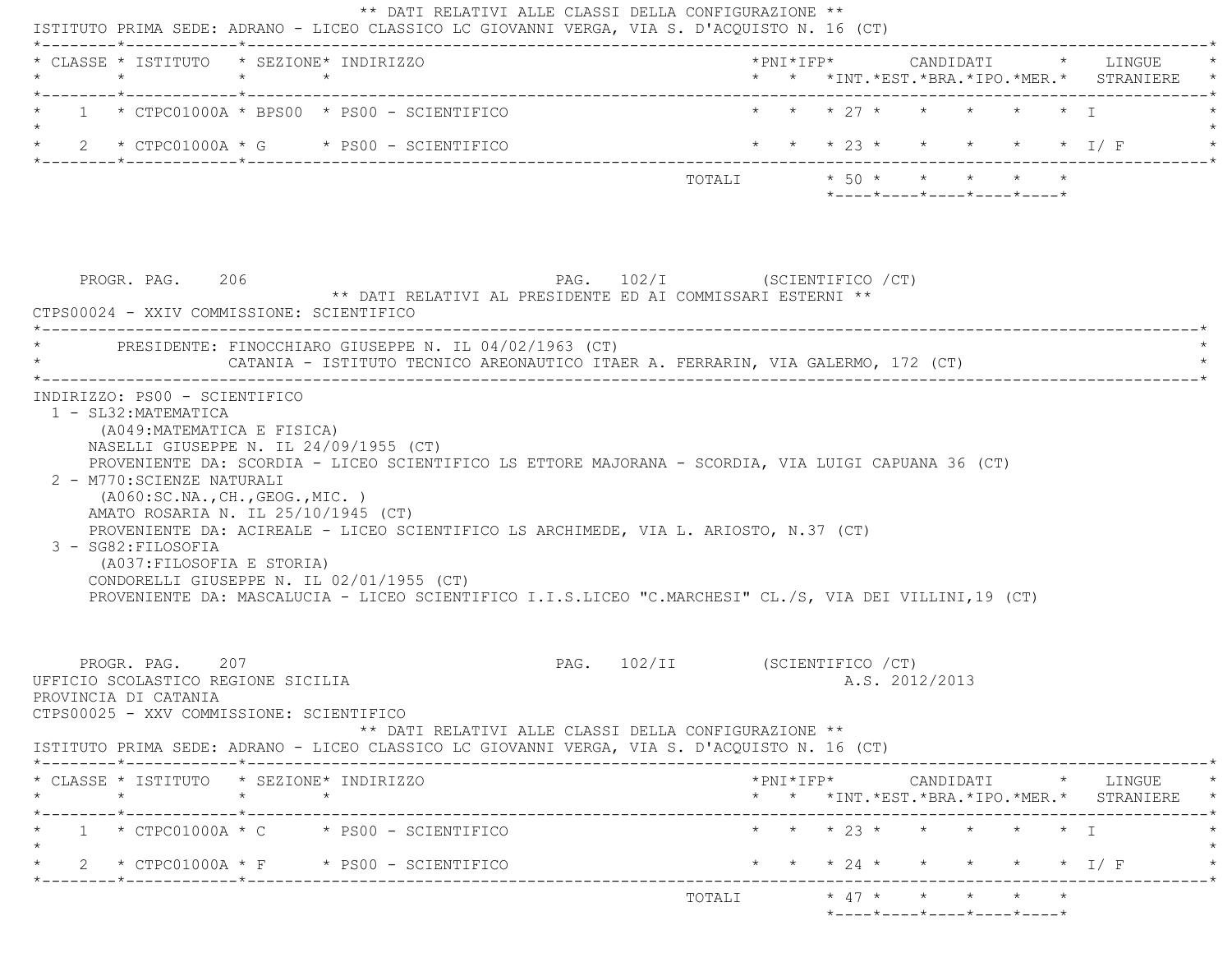| CTPS00025 - XXV COMMISSIONE: SCIENTIFICO                                                                                                                                      |                                                                                               | ** DATI RELATIVI AL PRESIDENTE ED AI COMMISSARI ESTERNI **                                                                                                                                                                                                                                                                                                                              |                               |                                                                                        |                                                                 |  |  |
|-------------------------------------------------------------------------------------------------------------------------------------------------------------------------------|-----------------------------------------------------------------------------------------------|-----------------------------------------------------------------------------------------------------------------------------------------------------------------------------------------------------------------------------------------------------------------------------------------------------------------------------------------------------------------------------------------|-------------------------------|----------------------------------------------------------------------------------------|-----------------------------------------------------------------|--|--|
|                                                                                                                                                                               |                                                                                               | PRESIDENTE: PALADINO PIETRINA N. IL 07/09/1954 (CT)<br>CATANIA - ISTITUTO MAGISTRALE LICEO STATALE LOMBARDO RADICE, VIA IMPERIA 21 (CT)                                                                                                                                                                                                                                                 |                               |                                                                                        |                                                                 |  |  |
| INDIRIZZO: PS00 - SCIENTIFICO<br>1 - SL32: MATEMATICA<br>2 - M770: SCIENZE NATURALI<br>3 - SG82: FILOSOFIA                                                                    | (A049: MATEMATICA E FISICA)<br>(AO60:SC.NA., CH., GEOG., MIC. )<br>(A037: FILOSOFIA E STORIA) | GRASSO ROSA LUCIA N. IL 02/01/1961 (CT)<br>PROVENIENTE DA: GIARRE - LICEO SCIENTIFICO LS LEONARDO, VIA VENETO S.N. (CT)<br>ANASTASI ANGELA N. IL 14/02/1953 (CT)<br>PROVENIENTE DA: ACIREALE - LICEO SCIENTIFICO LS ARCHIMEDE, VIA L. ARIOSTO, N.37 (CT)<br>SCANDURRA MARIA ALFIA N. IL 15/12/1962 (CT)<br>PROVENIENTE DA: GIARRE - LICEO SCIENTIFICO LS LEONARDO, VIA VENETO S.N. (CT) |                               |                                                                                        |                                                                 |  |  |
| PROGR. PAG. 209<br>UFFICIO SCOLASTICO REGIONE SICILIA                                                                                                                         |                                                                                               |                                                                                                                                                                                                                                                                                                                                                                                         | PAG. 103/II (SCIENTIFICO /CT) |                                                                                        | A.S. 2012/2013                                                  |  |  |
|                                                                                                                                                                               |                                                                                               | ** DATI RELATIVI ALLE CLASSI DELLA CONFIGURAZIONE **<br>ISTITUTO PRIMA SEDE: CALTAGIRONE - LICEO SCIENTIFICO LICEO SCIENTIFICO STATALE "E., VIA PIERSANTI MATTARELLA, 21 (CT)                                                                                                                                                                                                           |                               |                                                                                        |                                                                 |  |  |
|                                                                                                                                                                               |                                                                                               |                                                                                                                                                                                                                                                                                                                                                                                         |                               | *PNI*IFP*     CANDIDATI    *   LINGUE<br>* * *INT. *EST. *BRA. *IPO. *MER. * STRANIERE |                                                                 |  |  |
|                                                                                                                                                                               |                                                                                               | $\star$ 1 $\star$ CTPS070005 $\star$ A $\star$ PS00 - SCIENTIFICO                                                                                                                                                                                                                                                                                                                       |                               | * * * 25 * * * * * * T                                                                 |                                                                 |  |  |
|                                                                                                                                                                               |                                                                                               | $\star$ 2 $\star$ CTPS070005 $\star$ F $\star$ PS00 - SCIENTIFICO                                                                                                                                                                                                                                                                                                                       |                               | * * * 14 * * * * * * I                                                                 |                                                                 |  |  |
|                                                                                                                                                                               |                                                                                               |                                                                                                                                                                                                                                                                                                                                                                                         |                               | TOTALI * 39 * * * * * *                                                                | $*$ - - - - $*$ - - - - $*$ - - - - $*$ - - - - $*$ - - - - $*$ |  |  |
| PROVINCIA DI CATANIA<br>CTPS00026 - XXVI COMMISSIONE: SCIENTIFICO<br>* CLASSE * ISTITUTO * SEZIONE* INDIRIZZO<br>PROGR. PAG. 210<br>CTPS00026 - XXVI COMMISSIONE: SCIENTIFICO |                                                                                               | ** DATI RELATIVI AL PRESIDENTE ED AI COMMISSARI ESTERNI **                                                                                                                                                                                                                                                                                                                              | PAG. 104/I (SCIENTIFICO / CT) |                                                                                        |                                                                 |  |  |
|                                                                                                                                                                               |                                                                                               | PRESIDENTE: RACITI ANTONINO N. IL 08/07/1948 (CT)<br>GIARRE - IST PROF PER I SERVIZI ALBERGHIERI E RISTORAZIONE IPSSAR GIOVANNI FALCONE, VIA VENETO 4 (CT) *                                                                                                                                                                                                                            |                               |                                                                                        |                                                                 |  |  |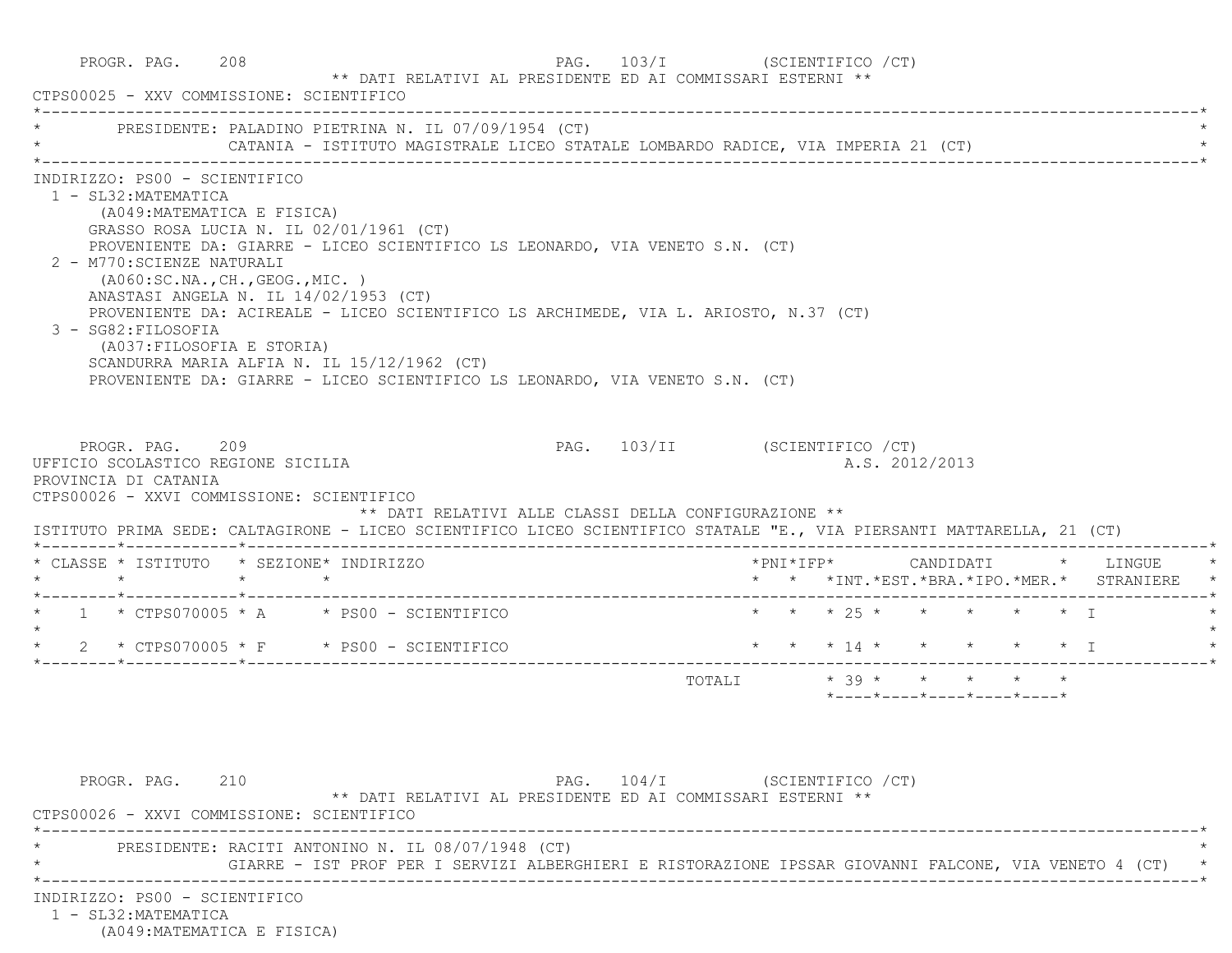CASSARINO MARIA ANTONELLA N. IL 24/02/1957 (SR) PROVENIENTE DA: SAN GIOVANNI LA PUNTA - LICEO SCIENTIFICO LICEO SC. MAJORANA S.G.LA PUNT, VIA G. MOTTA 87 (CT) 2 - M770:SCIENZE NATURALI (A060:SC.NA.,CH.,GEOG.,MIC. ) CONDORELLI SANTO N. IL 07/01/1954 (CT) PROVENIENTE DA: CATANIA - LICEO SCIENTIFICO LS GALILEO GALILEI, VIA VESCOVO MAURIZIO 73 - 75 (CT) 3 - SG82:FILOSOFIA (A037:FILOSOFIA E STORIA) MESSINA ANTONINO N. IL 23/08/1951 (CT) PROVENIENTE DA: ACIREALE - LICEO CLASSICO LC GULLI E PENNISI, VIA MARIO ARCIDIACONO (CT) PROGR. PAG. 211 PAG. 104/II (SCIENTIFICO /CT) UFFICIO SCOLASTICO REGIONE SICILIA A.S. 2012/2013 PROVINCIA DI CATANIA CTPS00027 - XXVII COMMISSIONE: SCIENTIFICO \*\* DATI RELATIVI ALLE CLASSI DELLA CONFIGURAZIONE \*\* ISTITUTO PRIMA SEDE: CALTAGIRONE - LICEO SCIENTIFICO LICEO SCIENTIFICO STATALE "E., VIA PIERSANTI MATTARELLA, 21 (CT) \*--------\*------------\*-------------------------------------------------------------------------------------------------------\* \* CLASSE \* ISTITUTO \* SEZIONE\* INDIRIZZO \*PNI\*IFP\* CANDIDATI \* LINGUE \* \* \* \* \* \* \* \*INT.\*EST.\*BRA.\*IPO.\*MER.\* STRANIERE \* \*--------\*------------\*-------------------------------------------------------------------------------------------------------\*1 \* CTPS070005 \* B \* PS00 - SCIENTIFICO \* \* \* \* 25 \* \* \* \* \* \* \* T  $\star$ \* 2 \* CTPS070005 \* E \* PS00 - SCIENTIFICO \* \* \* \* 20 \* \* \* \* \* \* \* I \*--------\*------------\*-------------------------------------------------------------------------------------------------------\* $\text{TOTAT}$ .  $\uparrow$   $\downarrow$  45 \* \* \* \* \* \*----\*----\*----\*----\*----\*PROGR. PAG. 212 **PAG. 212** PAG. 105/I (SCIENTIFICO /CT) \*\* DATI RELATIVI AL PRESIDENTE ED AI COMMISSARI ESTERNI \*\* CTPS00027 - XXVII COMMISSIONE: SCIENTIFICO------------------------------------- \* PRESIDENTE: LUTRI GIOVANNI N. IL 08/06/1961 (CT) \* GIARRE - ISTITUTO SUPERIORE IIS MICHELE AMARI, VIA PADRE AMBROGIO N.1 (CT) \*----------------------------------------------------------------------------------------------------------------------------\* INDIRIZZO: PS00 - SCIENTIFICO 1 - SL32:MATEMATICA (A049:MATEMATICA E FISICA) GUZZETTA FRANCESCA N. IL 13/11/1955 (CT) PROVENIENTE DA: PATERNO' - LICEO SCIENTIFICO LS FERMI, CORSO DEL POPOLO, N.1 (CT) 2 - M770:SCIENZE NATURALI (A060:SC.NA.,CH.,GEOG.,MIC. ) DI MARCO PIZZONGOLO ANTONINO N. IL 06/04/1954 (CT) PROVENIENTE DA: SAN GIOVANNI LA PUNTA - LICEO SCIENTIFICO LICEO SC. MAJORANA S.G.LA PUNT, VIA G. MOTTA 87 (CT) 3 - SG82:FILOSOFIA (A037:FILOSOFIA E STORIA) MAGNASCO ENZA MARIA N. IL 31/03/1954 (PA) PROVENIENTE DA: ACIREALE - LICEO CLASSICO LC GULLI E PENNISI, VIA MARIO ARCIDIACONO (CT)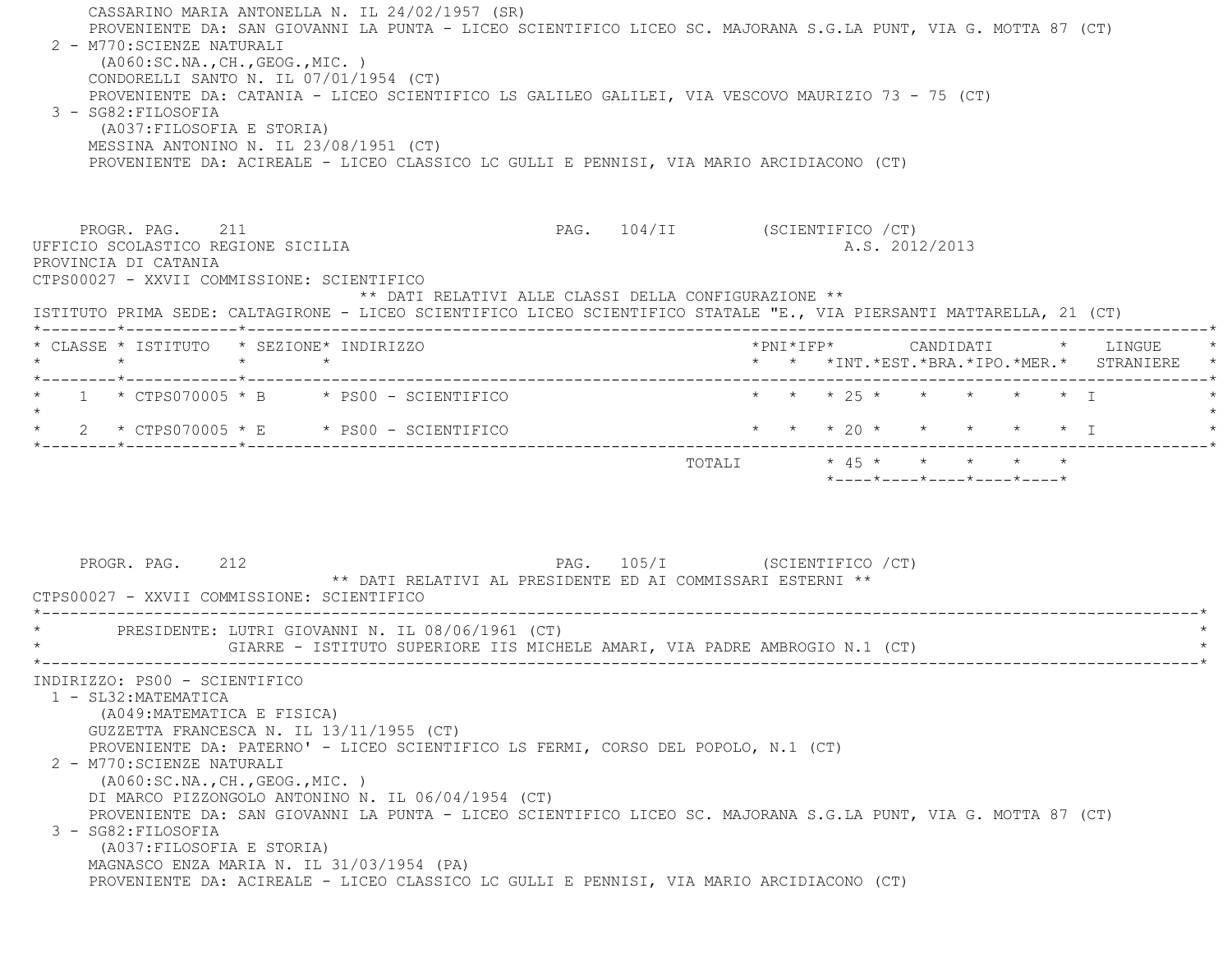| * * * 22 * * * * * * I<br>$\star$ 1 $\star$ CTPS070005 $\star$ C $\star$ PS00 - SCIENTIFICO<br>TOTALI * 45 * * * * * *<br>*----*----*----*----*----*<br>PAG. 106/I (SCIENTIFICO / CT)<br>PROGR. PAG. 214<br>** DATI RELATIVI AL PRESIDENTE ED AI COMMISSARI ESTERNI **<br>CTPS00028 - XXVIII COMMISSIONE: SCIENTIFICO<br>* PRESIDENTE: MAGNASCO PATRIZIA N. IL 21/09/1959 (CL)<br>ACIREALE - ISTITUTO SUPERIORE I.S. G. FERRARIS, VIA TRAPANI N.4 (CT)<br>INDIRIZZO: PS00 - SCIENTIFICO<br>1 - SL32: MATEMATICA<br>(A049: MATEMATICA E FISICA)<br>CATALANO SALVATORE N. IL 01/01/1958 (CT)<br>PROVENIENTE DA: ACIREALE - LICEO CLASSICO LC GULLI E PENNISI, VIA MARIO ARCIDIACONO (CT)<br>2 - M770: SCIENZE NATURALI<br>(AO60:SC.NA., CH., GEOG., MIC. )<br>ALI' GIOSUE' GIACINTO N. IL 30/03/1961 (CT)<br>PROVENIENTE DA: PATERNO' - LICEO SCIENTIFICO LS FERMI, CORSO DEL POPOLO, N.1 (CT)<br>3 - SG82: FILOSOFIA<br>(A037: FILOSOFIA E STORIA)<br>CACIOPPO ANTONIO N. IL 21/12/1955 (CT)<br>PROVENIENTE DA: ADRANO - LICEO CLASSICO LC GIOVANNI VERGA, VIA S. D'ACQUISTO N. 16 (CT)<br>PROGR. PAG. 215<br>PAG. 106/II (SCIENTIFICO / CT)<br>A.S. 2012/2013<br>UFFICIO SCOLASTICO REGIONE SICILIA<br>PROVINCIA DI CATANIA<br>CTPS00029 - XXIX COMMISSIONE: SCIENTIFICO<br>** DATI RELATIVI ALLE CLASSI DELLA CONFIGURAZIONE **<br>ISTITUTO PRIMA SEDE: LINGUAGLOSSA - LICEO CLASSICO LICEO SCIENTIFICO E LINGUISTIC, VIA VIGNAZZA S.N. (CT)<br>* CLASSE * ISTITUTO * SEZIONE* INDIRIZZO<br>*PNI*IFP*      CANDIDATI     *   LINGUE<br>* * *INT. *EST. *BRA. *IPO. *MER. * STRANIERE *<br>* * * 16 * * * * * * I<br>$1 * CTPCO0102N * A * PS00 - SCIENTIFICO$ | * CLASSE * ISTITUTO * SEZIONE* INDIRIZZO |  |  | *PNI*IFP* CANDIDATI * LINGUE<br>* * *INT.*EST.*BRA.*IPO.*MER.* STRANIERE * |  |
|----------------------------------------------------------------------------------------------------------------------------------------------------------------------------------------------------------------------------------------------------------------------------------------------------------------------------------------------------------------------------------------------------------------------------------------------------------------------------------------------------------------------------------------------------------------------------------------------------------------------------------------------------------------------------------------------------------------------------------------------------------------------------------------------------------------------------------------------------------------------------------------------------------------------------------------------------------------------------------------------------------------------------------------------------------------------------------------------------------------------------------------------------------------------------------------------------------------------------------------------------------------------------------------------------------------------------------------------------------------------------------------------------------------------------------------------------------------------------------------------------------------------------------------------------------------------------------------------------------------------------------------------------------------|------------------------------------------|--|--|----------------------------------------------------------------------------|--|
|                                                                                                                                                                                                                                                                                                                                                                                                                                                                                                                                                                                                                                                                                                                                                                                                                                                                                                                                                                                                                                                                                                                                                                                                                                                                                                                                                                                                                                                                                                                                                                                                                                                                |                                          |  |  |                                                                            |  |
|                                                                                                                                                                                                                                                                                                                                                                                                                                                                                                                                                                                                                                                                                                                                                                                                                                                                                                                                                                                                                                                                                                                                                                                                                                                                                                                                                                                                                                                                                                                                                                                                                                                                |                                          |  |  |                                                                            |  |
|                                                                                                                                                                                                                                                                                                                                                                                                                                                                                                                                                                                                                                                                                                                                                                                                                                                                                                                                                                                                                                                                                                                                                                                                                                                                                                                                                                                                                                                                                                                                                                                                                                                                |                                          |  |  |                                                                            |  |
|                                                                                                                                                                                                                                                                                                                                                                                                                                                                                                                                                                                                                                                                                                                                                                                                                                                                                                                                                                                                                                                                                                                                                                                                                                                                                                                                                                                                                                                                                                                                                                                                                                                                |                                          |  |  |                                                                            |  |
|                                                                                                                                                                                                                                                                                                                                                                                                                                                                                                                                                                                                                                                                                                                                                                                                                                                                                                                                                                                                                                                                                                                                                                                                                                                                                                                                                                                                                                                                                                                                                                                                                                                                |                                          |  |  |                                                                            |  |
|                                                                                                                                                                                                                                                                                                                                                                                                                                                                                                                                                                                                                                                                                                                                                                                                                                                                                                                                                                                                                                                                                                                                                                                                                                                                                                                                                                                                                                                                                                                                                                                                                                                                |                                          |  |  |                                                                            |  |
|                                                                                                                                                                                                                                                                                                                                                                                                                                                                                                                                                                                                                                                                                                                                                                                                                                                                                                                                                                                                                                                                                                                                                                                                                                                                                                                                                                                                                                                                                                                                                                                                                                                                |                                          |  |  |                                                                            |  |
|                                                                                                                                                                                                                                                                                                                                                                                                                                                                                                                                                                                                                                                                                                                                                                                                                                                                                                                                                                                                                                                                                                                                                                                                                                                                                                                                                                                                                                                                                                                                                                                                                                                                |                                          |  |  |                                                                            |  |
|                                                                                                                                                                                                                                                                                                                                                                                                                                                                                                                                                                                                                                                                                                                                                                                                                                                                                                                                                                                                                                                                                                                                                                                                                                                                                                                                                                                                                                                                                                                                                                                                                                                                |                                          |  |  |                                                                            |  |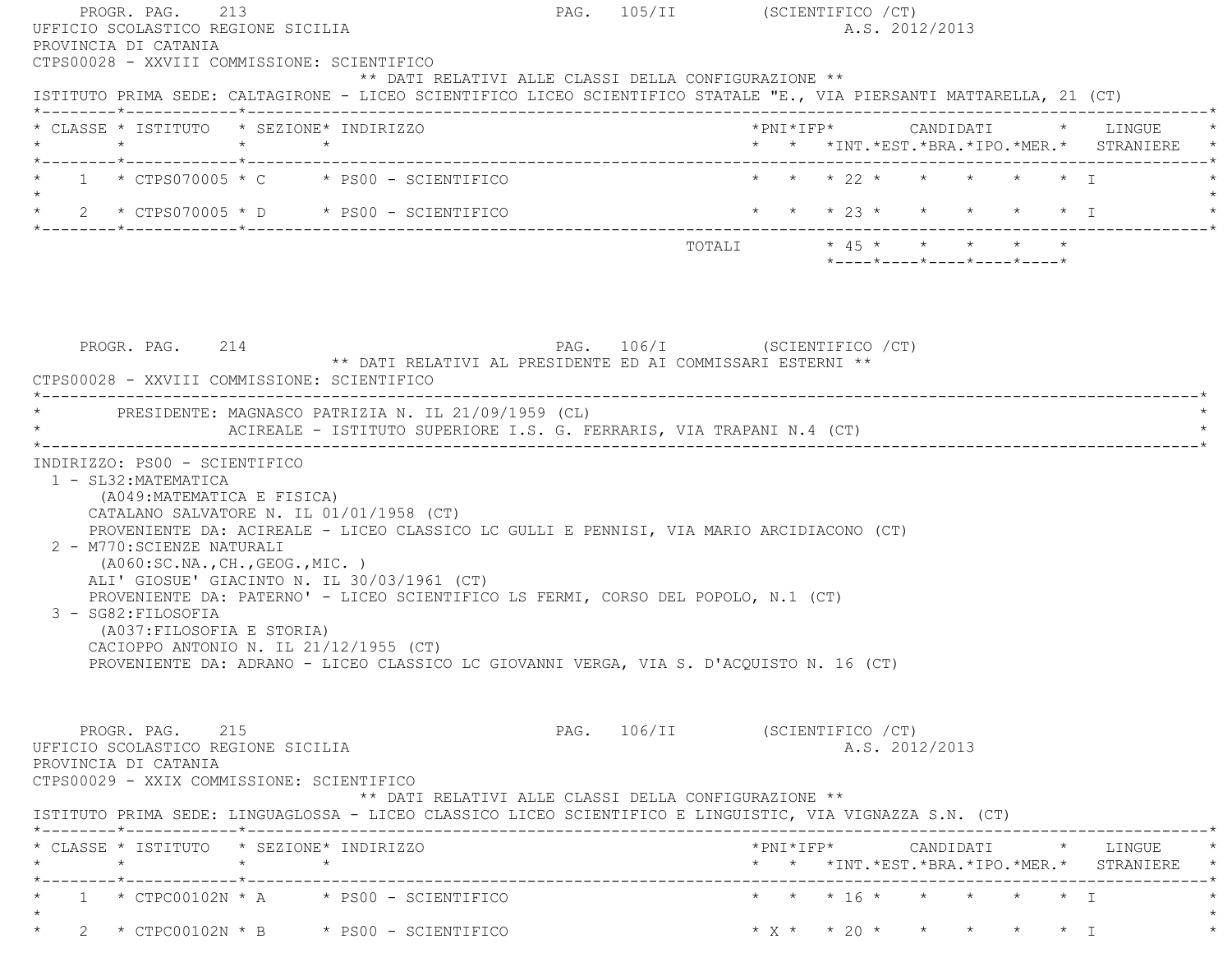|                                                                                                                                                                                                                                                                                                                                                                                                                                                                                                                                                                                                    | TOTALI $* 36 * * * * * *$<br>*----*----*----*----*----*                              |
|----------------------------------------------------------------------------------------------------------------------------------------------------------------------------------------------------------------------------------------------------------------------------------------------------------------------------------------------------------------------------------------------------------------------------------------------------------------------------------------------------------------------------------------------------------------------------------------------------|--------------------------------------------------------------------------------------|
| PAG. 107/I (SCIENTIFICO / CT)<br>PROGR. PAG. 216<br>** DATI RELATIVI AL PRESIDENTE ED AI COMMISSARI ESTERNI **<br>CTPS00029 - XXIX COMMISSIONE: SCIENTIFICO                                                                                                                                                                                                                                                                                                                                                                                                                                        |                                                                                      |
| PRESIDENTE: COSTANZO VINCENZO N. IL 05/04/1958 (CT)<br>ACIREALE - ISTITUTO COMPRENSIVO VI - I.C. GIOV. XXIII ACIREAL, VIA FIRENZE S.N. (CT)                                                                                                                                                                                                                                                                                                                                                                                                                                                        |                                                                                      |
| (A049: MATEMATICA E FISICA)<br>DI MAURO PIETRO N. IL 01/10/1965 (CT)<br>PROVENIENTE DA: PATERNO' - LICEO SCIENTIFICO LS FERMI, CORSO DEL POPOLO, N.1 (CT)<br>2 - M770: SCIENZE NATURALI<br>( A060:SC.NA., CH., GEOG., MIC. )<br>SORBELLO ROSALBA N. IL 15/09/1958 (CT)<br>PROVENIENTE DA: MASCALUCIA - LICEO SCIENTIFICO I.I.S.LICEO "C.MARCHESI" CL./S, VIA DEI VILLINI, 19 (CT)<br>3 - SG82: FILOSOFIA<br>(A037: FILOSOFIA E STORIA)<br>CALABRETTA MARIO N. IL 03/01/1949 (CT)<br>PROVENIENTE DA: SAN GIOVANNI LA PUNTA - LICEO SCIENTIFICO LICEO SC. MAJORANA S.G.LA PUNT, VIA G. MOTTA 87 (CT) |                                                                                      |
| PROGR. PAG. 217<br>UFFICIO SCOLASTICO REGIONE SICILIA<br>PROVINCIA DI CATANIA<br>CTPS00030 - XXX COMMISSIONE: SCIENTIFICO<br>** DATI RELATIVI ALLE CLASSI DELLA CONFIGURAZIONE **<br>ISTITUTO PRIMA SEDE: GIARRE - LICEO SCIENTIFICO LS LEONARDO, VIA VENETO S.N. (CT)                                                                                                                                                                                                                                                                                                                             | PAG. 107/II (SCIENTIFICO /CT)<br>A.S. 2012/2013                                      |
| * CLASSE * ISTITUTO * SEZIONE* INDIRIZZO<br>$\star$<br>$\star$ $\star$                                                                                                                                                                                                                                                                                                                                                                                                                                                                                                                             | * * *INT. *EST. *BRA. *IPO. *MER. * STRANIERE                                        |
| $1 * CTPS05000X * E * PS00 - SCIENTIFICO$                                                                                                                                                                                                                                                                                                                                                                                                                                                                                                                                                          | $\star$ $\chi$ $\star$ $\star$ $\gamma$ $\star$ $\star$ $\star$<br>$\star$ $\star$ T |
| * $CTPS05000X * G$ * PS00 - SCIENTIFICO                                                                                                                                                                                                                                                                                                                                                                                                                                                                                                                                                            | * X * * 25 * * * * * * I                                                             |
| ___________                                                                                                                                                                                                                                                                                                                                                                                                                                                                                                                                                                                        | $* 52 * * * * * * * * * *$<br>TOTALI<br>$*$ ---- $*$ ---- $*$ ---- $*$ ---- $*$      |
| PROGR. PAG. 218<br>** DATI RELATIVI AL PRESIDENTE ED AI COMMISSARI ESTERNI **<br>CTPS00030 - XXX COMMISSIONE: SCIENTIFICO                                                                                                                                                                                                                                                                                                                                                                                                                                                                          | PAG. 108/I (SCIENTIFICO / CT)                                                        |

 \*----------------------------------------------------------------------------------------------------------------------------\*PRESIDENTE: GRECO ALFIO N. IL 07/11/1954 (CT)  $\star$ \* BIANCAVILLA - IST PROF INDUSTRIA E ARTIGIANATO BIANCAVILLA, VIA GIULIO VERNE N. 24 (CT) \*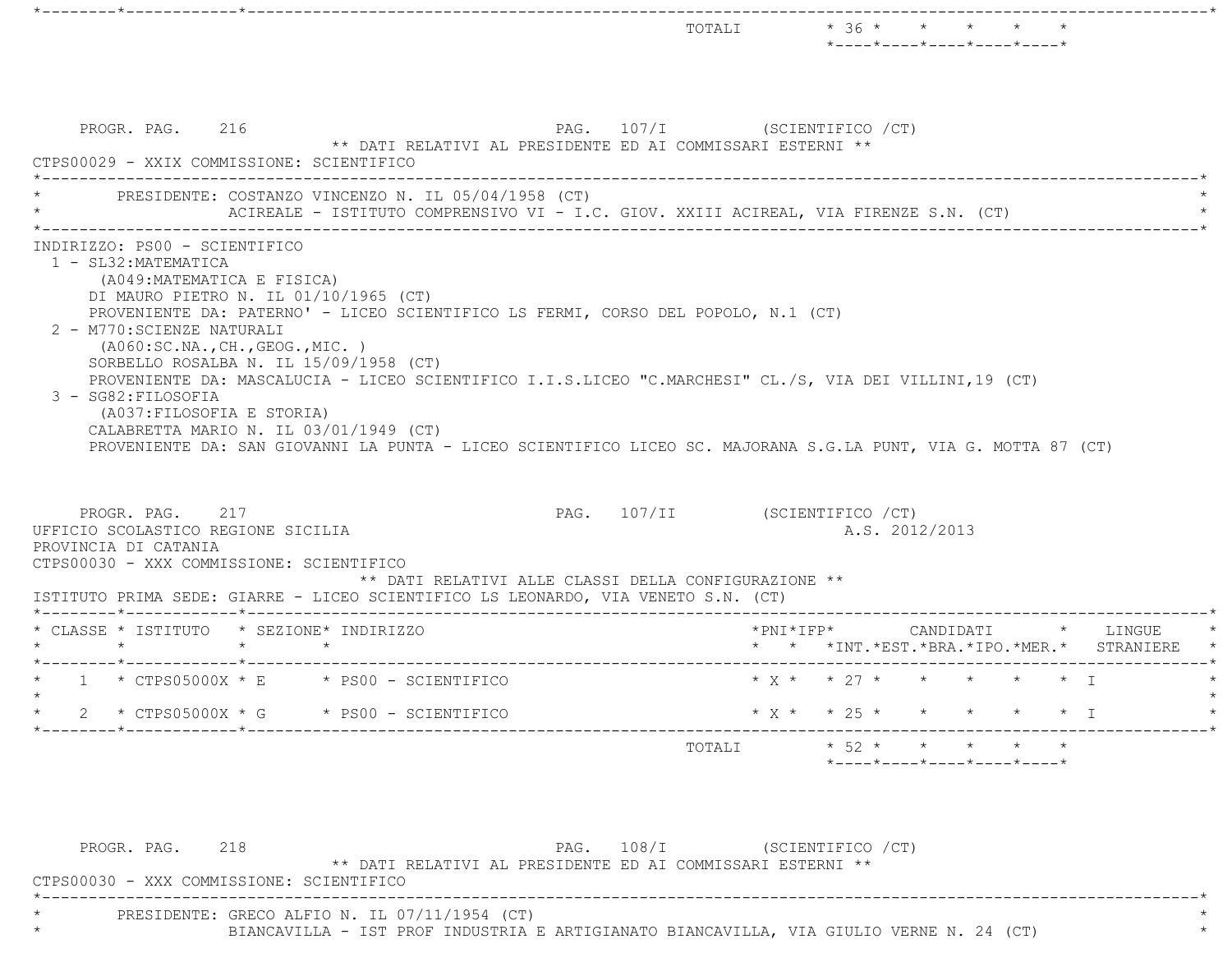\*----------------------------------------------------------------------------------------------------------------------------\* INDIRIZZO: PS00 - SCIENTIFICO 1 - SL32:MATEMATICA (A049:MATEMATICA E FISICA) SCANDURRA FRANCESCO N. IL 16/03/1967 (CT) PROVENIENTE DA: ACI BONACCORSI - LICEO SCIENTIFICO ACIBONACCORSI, VIA LAVINA (CT) 2 - M770:SCIENZE NATURALI (A060:SC.NA.,CH.,GEOG.,MIC. ) MANISCALCO ROBERTO N. IL 22/05/1969 (BG) PROVENIENTE DA: ACIREALE - ISTITUTO TECNICO PER GEOMETRI F. BRUNELLESCHI SEZ. GEOMETRI, VIA TRAPANI 4 (CT) 3 - SG82:FILOSOFIA (A037:FILOSOFIA E STORIA) LONGO SIMONA AGATA N. IL 18/08/1976 (CT) PROVENIENTE DA: ACIREALE - ISTITUTO MAGISTRALE IM REGINA ELENA, VIA COLLEGIO PENNISI, 13 (CT) PROGR. PAG. 219 2008 PAG. 108/II (SCIENTIFICO / CT) UFFICIO SCOLASTICO REGIONE SICILIA A.S. 2012/2013 PROVINCIA DI CATANIA CTPS00031 - XXXI COMMISSIONE: SCIENTIFICO \*\* DATI RELATIVI ALLE CLASSI DELLA CONFIGURAZIONE \*\* ISTITUTO PRIMA SEDE: GIARRE - LICEO SCIENTIFICO LS LEONARDO, VIA VENETO S.N. (CT) \*--------\*------------\*-------------------------------------------------------------------------------------------------------\* \* CLASSE \* ISTITUTO \* SEZIONE\* INDIRIZZO \*PNI\*IFP\* CANDIDATI \* LINGUE \* \* \* \* \* \* \* \*INT.\*EST.\*BRA.\*IPO.\*MER.\* STRANIERE \* \*--------\*------------\*-------------------------------------------------------------------------------------------------------\* \* 1 \* CTPS05000X \* D \* PS00 - SCIENTIFICO \* \* \* 27 \* \* \* \* \* I \* $\star$  \* 2 \* CTPS05000X \* I \* PS00 - SCIENTIFICO \* \* \* 20 \* \* \* \* \* I \* \*--------\*------------\*-------------------------------------------------------------------------------------------------------\*TOTALI  $* 47 * * * * * * * * * *$  \*----\*----\*----\*----\*----\*PROGR. PAG. 220 20 PAG. 109/I (SCIENTIFICO / CT) \*\* DATI RELATIVI AL PRESIDENTE ED AI COMMISSARI ESTERNI \*\* CTPS00031 - XXXI COMMISSIONE: SCIENTIFICO \*----------------------------------------------------------------------------------------------------------------------------\*PRESIDENTE: BALBA GIOVANNI N. IL 01/10/1955 (CT) \* MINEO - IST PROF PER I SERVIZI ALBERGHIERI E RISTORAZIONE SEDE COORDINATA I.P.S.S.A.R., VIA C. LUIGI GUZ\* \*----------------------------------------------------------------------------------------------------------------------------\* INDIRIZZO: PS00 - SCIENTIFICO 1 - SL32:MATEMATICA (A049:MATEMATICA E FISICA) NICOLOSO MARIA GRAZIA N. IL 11/01/1965 (CT) PROVENIENTE DA: PATERNO' - LICEO SCIENTIFICO LS FERMI, CORSO DEL POPOLO, N.1 (CT) 2 - M770:SCIENZE NATURALI (A060:SC.NA.,CH.,GEOG.,MIC. ) LAUDANI ELENA N. IL 04/09/1966 (CT) PROVENIENTE DA: MASCALUCIA - LICEO SCIENTIFICO I.I.S.LICEO "C.MARCHESI" CL./S, VIA DEI VILLINI,19 (CT) 3 - SG82:FILOSOFIA (A037:FILOSOFIA E STORIA) COLONNA CAROLINA N. IL 16/01/1949 (CT)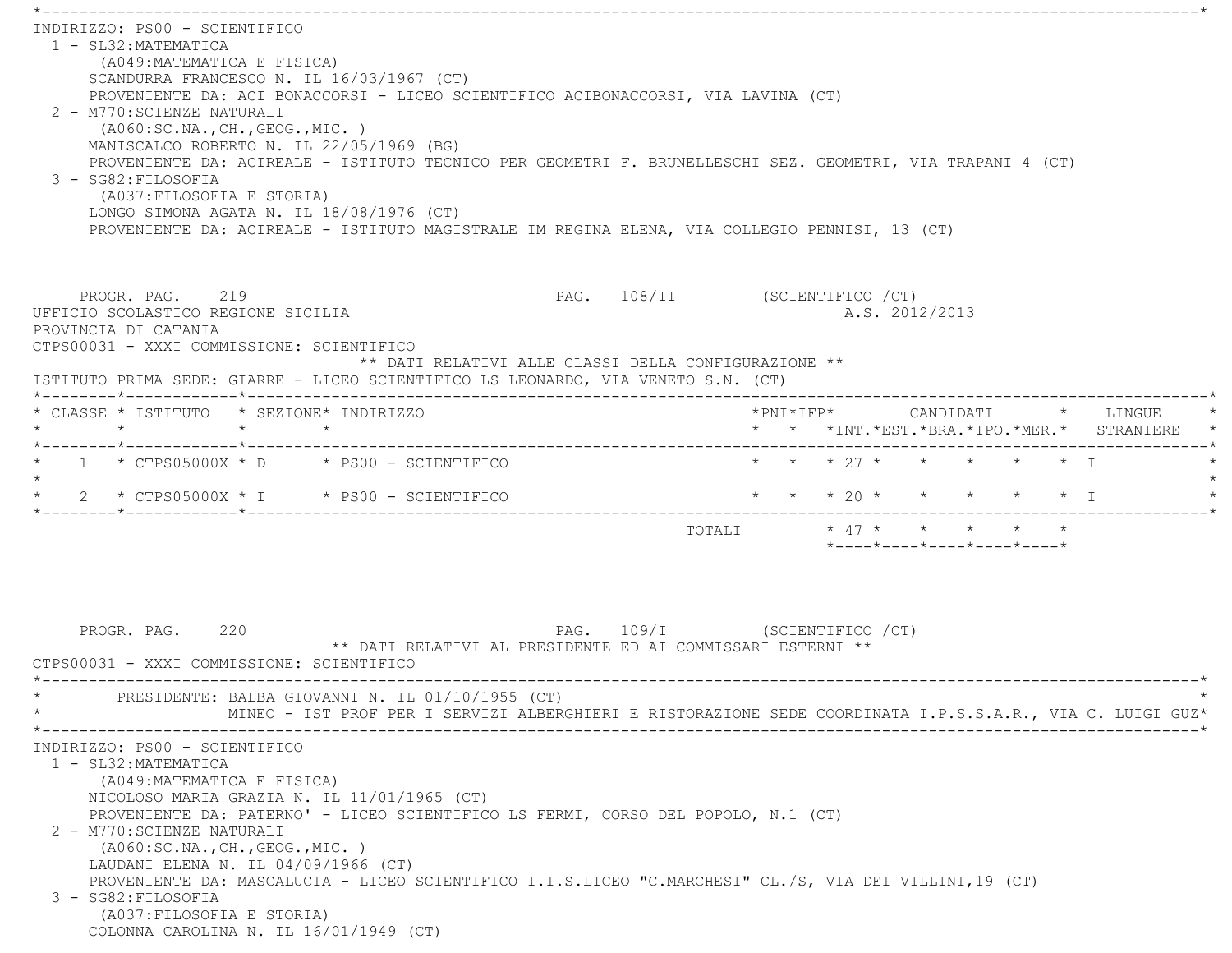PROGR. PAG. 221 PAG. 109/II (SCIENTIFICO /CT) UFFICIO SCOLASTICO REGIONE SICILIA A.S. 2012/2013 PROVINCIA DI CATANIA CTPS00032 - XXXII COMMISSIONE: SCIENTIFICO \*\* DATI RELATIVI ALLE CLASSI DELLA CONFIGURAZIONE \*\* ISTITUTO PRIMA SEDE: MASCALUCIA - LICEO SCIENTIFICO I.I.S.LICEO "C.MARCHESI" CL./S, VIA DEI VILLINI,19 (CT) \*--------\*------------\*-------------------------------------------------------------------------------------------------------\* \* CLASSE \* ISTITUTO \* SEZIONE\* INDIRIZZO \*PNI\*IFP\* CANDIDATI \* LINGUE \* \* \* \* \* \* \* \*INT.\*EST.\*BRA.\*IPO.\*MER.\* STRANIERE \* \*--------\*------------\*-------------------------------------------------------------------------------------------------------\* \* 1 \* CTPS026014 \* A \* PS00 - SCIENTIFICO \* \* \* 20 \* \* \* \* \* I \* $\star$ 2 \* CTPS026014 \* BPS00 \* PS00 - SCIENTIFICO \* \* \* \* 21 \* \* \* \* \* \* \* \* I \*--------\*------------\*-------------------------------------------------------------------------------------------------------\*TOTALI  $* 41 * * * * * * * * * *$  \*----\*----\*----\*----\*----\*PROGR. PAG. 222 PAG. 110/I (SCIENTIFICO /CT) \*\* DATI RELATIVI AL PRESIDENTE ED AI COMMISSARI ESTERNI \*\* CTPS00032 - XXXII COMMISSIONE: SCIENTIFICO \*----------------------------------------------------------------------------------------------------------------------------\* \* PRESIDENTE: BULLA GIUSEPPE N. IL 17/07/1953 (EE) \* ADRANO - LICEO CLASSICO LC GIOVANNI VERGA, VIA S. D'ACQUISTO N. 16 (CT) \*----------------------------------------------------------------------------------------------------------------------------\* INDIRIZZO: PS00 - SCIENTIFICO 1 - SL32:MATEMATICA (A049:MATEMATICA E FISICA) TOMASELLO CARMELO N. IL 14/07/1960 (CT) PROVENIENTE DA: ADRANO - LICEO CLASSICO LC GIOVANNI VERGA, VIA S. D'ACQUISTO N. 16 (CT) 2 - M770:SCIENZE NATURALI (A060:SC.NA.,CH.,GEOG.,MIC. ) BONACCORSO ALFIO N. IL 16/03/1956 (CT) PROVENIENTE DA: CATANIA - LICEO CLASSICO LC "MARIO CUTELLI", VIA FIRENZE 202 (CT) 3 - SG82:FILOSOFIA (A037:FILOSOFIA E STORIA) LO GIUDICE GIOVANNA N. IL 06/11/1948 (CT) PROVENIENTE DA: CATANIA - LICEO SCIENTIFICO LS GALILEO GALILEI, VIA VESCOVO MAURIZIO 73 - 75 (CT) PROGR. PAG. 223 23 PAG. 110/II (SCIENTIFICO /CT) UFFICIO SCOLASTICO REGIONE SICILIA A.S. 2012/2013 PROVINCIA DI CATANIA CTPS00033 - XXXIII COMMISSIONE: SCIENTIFICO \*\* DATI RELATIVI ALLE CLASSI DELLA CONFIGURAZIONE \*\* ISTITUTO PRIMA SEDE: MASCALUCIA - LICEO SCIENTIFICO I.I.S.LICEO "C.MARCHESI" CL./S, VIA DEI VILLINI,19 (CT) \*--------\*------------\*-------------------------------------------------------------------------------------------------------\* \* CLASSE \* ISTITUTO \* SEZIONE\* INDIRIZZO \*PNI\*IFP\* CANDIDATI \* LINGUE \*\* \* \* \* \* \* \*INT.\*EST.\*BRA.\*IPO.\*MER.\* STRANIERE \*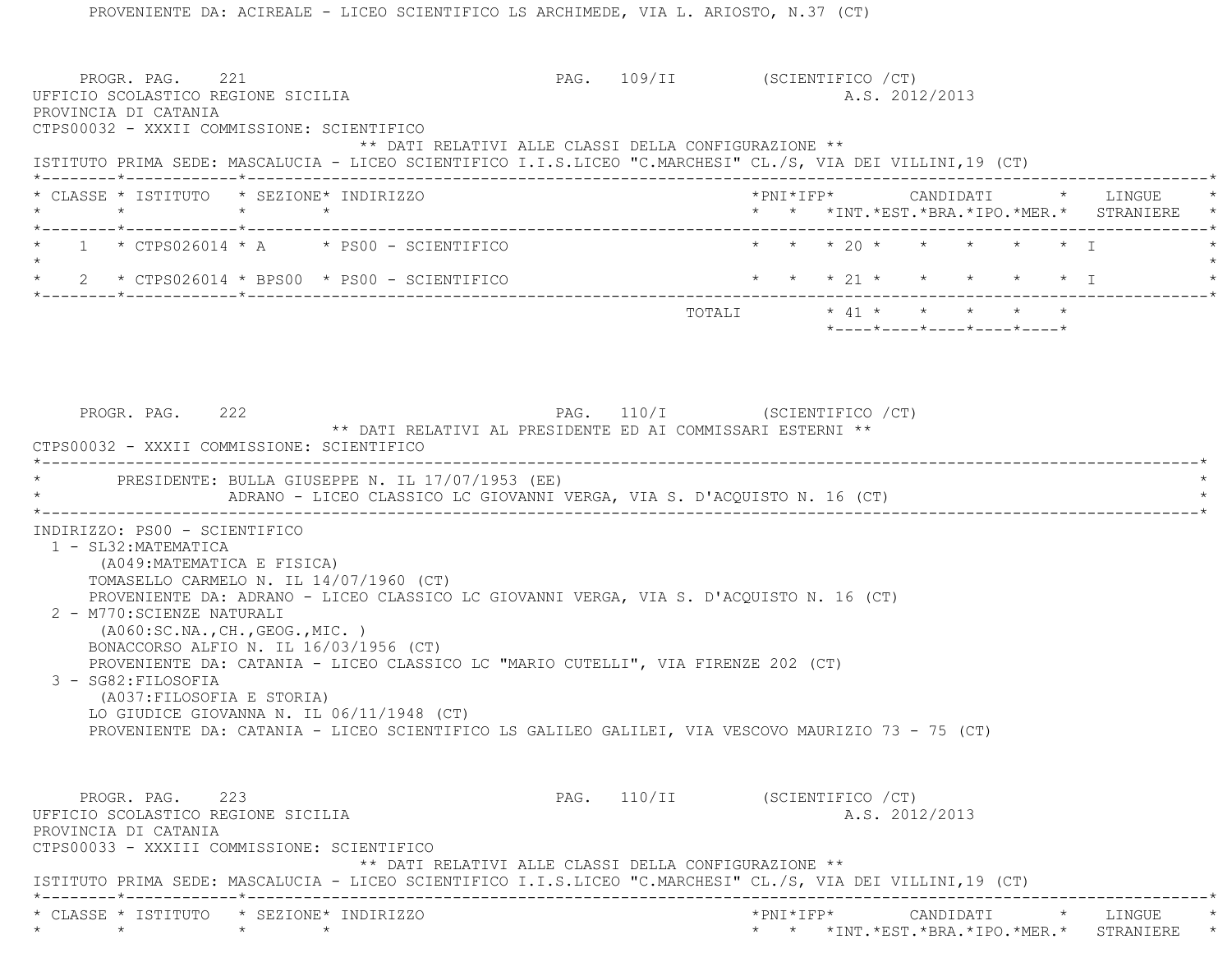| $\star$ CTPS026014 $\star$ CPS00 $\star$ PS00 - SCIENTIFICO                                                                                                                                                                                                                                                                                                                                                                                                                                                                                       |                                                                                        | * * * 20 * * * * * * I                         |                                                                                                                    |
|---------------------------------------------------------------------------------------------------------------------------------------------------------------------------------------------------------------------------------------------------------------------------------------------------------------------------------------------------------------------------------------------------------------------------------------------------------------------------------------------------------------------------------------------------|----------------------------------------------------------------------------------------|------------------------------------------------|--------------------------------------------------------------------------------------------------------------------|
| 2 * CTPS026014 * E * PS00 - SCIENTIFICO                                                                                                                                                                                                                                                                                                                                                                                                                                                                                                           |                                                                                        | * * * 17 * * * * * * I                         |                                                                                                                    |
|                                                                                                                                                                                                                                                                                                                                                                                                                                                                                                                                                   |                                                                                        | TOTALI * 37 * * * * * *                        |                                                                                                                    |
|                                                                                                                                                                                                                                                                                                                                                                                                                                                                                                                                                   |                                                                                        | *----*----*----*----*----*                     |                                                                                                                    |
|                                                                                                                                                                                                                                                                                                                                                                                                                                                                                                                                                   |                                                                                        |                                                |                                                                                                                    |
|                                                                                                                                                                                                                                                                                                                                                                                                                                                                                                                                                   |                                                                                        |                                                |                                                                                                                    |
| PROGR. PAG. 224<br>** DATI RELATIVI AL PRESIDENTE ED AI COMMISSARI ESTERNI **                                                                                                                                                                                                                                                                                                                                                                                                                                                                     | PAG. 111/I (SCIENTIFICO / CT)                                                          |                                                |                                                                                                                    |
| CTPS00033 - XXXIII COMMISSIONE: SCIENTIFICO                                                                                                                                                                                                                                                                                                                                                                                                                                                                                                       |                                                                                        |                                                |                                                                                                                    |
| * PRESIDENTE: D'ANGELO LUCIANO N. IL 03/09/1951 (SR)                                                                                                                                                                                                                                                                                                                                                                                                                                                                                              |                                                                                        |                                                |                                                                                                                    |
| BELPASSO - ISTITUTO TECNICO INDUSTRIALE "G. FERRARIS", VIA LEONARDO SCIASCIA,3 (CT)                                                                                                                                                                                                                                                                                                                                                                                                                                                               |                                                                                        |                                                |                                                                                                                    |
| PROVENIENTE DA: ACIREALE - ISTITUTO TECNICO PER IL TURISMO I.I.S. F. BRUNELLESCHI - SEZ., VIA GUICCIARDINI SN (CT)<br>2 - M770: SCIENZE NATURALI<br>( A060:SC.NA., CH., GEOG., MIC. )<br>MESSINA ORTENZIA N. IL 24/09/1952 (EN)<br>PROVENIENTE DA: ACIREALE - ISTITUTO TECNICO COMMERCIALE TECNICO ECONOMICO - I.S. MAJOR, VIA L. GALVANI, 05 (CT)<br>3 - SG82: FILOSOFIA<br>(A037: FILOSOFIA E STORIA)<br>SPITALERI PERDICARO PIETRO SALVATORE N. IL 23/12/1960 (CT)<br>PROVENIENTE DA: BRONTE - LICEO SCIENTIFICO BRONTE, V.LE J.F.KENNEDY (CT) |                                                                                        |                                                |                                                                                                                    |
| PROGR. PAG. 225<br>UFFICIO SCOLASTICO REGIONE SICILIA<br>PROVINCIA DI CATANIA<br>CTPS00034 - XXXIV COMMISSIONE: SCIENTIFICO<br>ISTITUTO PRIMA SEDE: PALAGONIA - LICEO SCIENTIFICO L.SCIENTIFICO (SEZ.ASS.I.I.S., VIA PITAGORA S.N.C. (CT)                                                                                                                                                                                                                                                                                                         | PAG. 111/II (SCIENTIFICO / CT)<br>** DATI RELATIVI ALLE CLASSI DELLA CONFIGURAZIONE ** | A.S. 2012/2013                                 |                                                                                                                    |
| CLASSE * ISTITUTO * SEZIONE* INDIRIZZO                                                                                                                                                                                                                                                                                                                                                                                                                                                                                                            |                                                                                        |                                                |                                                                                                                    |
| $\star$                                                                                                                                                                                                                                                                                                                                                                                                                                                                                                                                           |                                                                                        |                                                |                                                                                                                    |
|                                                                                                                                                                                                                                                                                                                                                                                                                                                                                                                                                   |                                                                                        | * * * INT. *EST. *BRA. *IPO. *MER. * STRANIERE | $\text{\tt *PNI*IFP*} \qquad \qquad \text{CANDIDATI} \qquad \text{\tt *} \qquad \text{LINGUE} \qquad \text{\tt *}$ |
| $1 \times CTPS02901G \times A \times PS00 - SCIENTIFICO$                                                                                                                                                                                                                                                                                                                                                                                                                                                                                          |                                                                                        | * * * 18 * * * * * * I                         |                                                                                                                    |
| 2 * CTPS02901G * B * PS00 - SCIENTIFICO                                                                                                                                                                                                                                                                                                                                                                                                                                                                                                           |                                                                                        | * * * 12 * 1 * * * * * I                       |                                                                                                                    |
|                                                                                                                                                                                                                                                                                                                                                                                                                                                                                                                                                   | TOTALI                                                                                 | $* 30 * 1 * * * * * * *$                       |                                                                                                                    |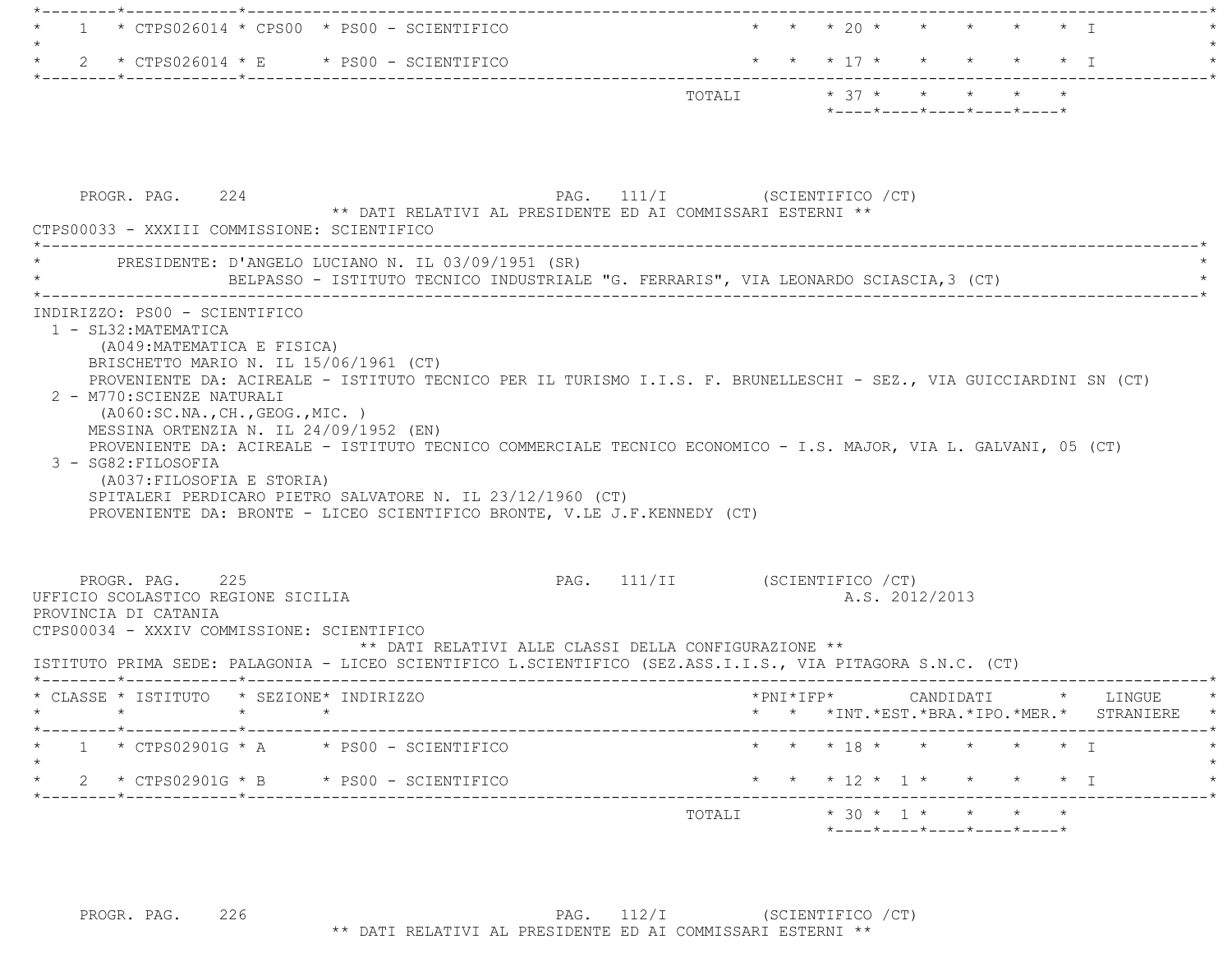CTPS00034 - XXXIV COMMISSIONE: SCIENTIFICO \*----------------------------------------------------------------------------------------------------------------------------\*PRESIDENTE: ALIFFI GIUSEPPINA N. IL 21/04/1957 (CT) SAN GIOVANNI LA PUNTA - ISTITUTO TECNICO INDUSTRIALE ITI "G. FERRARIS", VIA G. MOTTA N.85 (CT) \*----------------------------------------------------------------------------------------------------------------------------\* INDIRIZZO: PS00 - SCIENTIFICO 1 - SL32:MATEMATICA (A049:MATEMATICA E FISICA) D'AGATA CATERINA N. IL 30/07/1966 (CT) PROVENIENTE DA: ACIREALE - ISTITUTO MAGISTRALE IM REGINA ELENA, VIA COLLEGIO PENNISI, 13 (CT) 2 - M770:SCIENZE NATURALI (A060:SC.NA.,CH.,GEOG.,MIC. ) LONGO MARIA N. IL 05/03/1954 (ME) PROVENIENTE DA: ACIREALE - LICEO CLASSICO LC GULLI E PENNISI, VIA MARIO ARCIDIACONO (CT) 3 - SG82:FILOSOFIA (A037:FILOSOFIA E STORIA) SCUDERI MARIA FRANCESCA N. IL 19/09/1971 (CT) PROVENIENTE DA: PATERNO' - LICEO SCIENTIFICO LS FERMI, CORSO DEL POPOLO, N.1 (CT) PROGR. PAG. 227 27 PAG. 112/II (SCIENTIFICO / CT) UFFICIO SCOLASTICO REGIONE SICILIA A.S. 2012/2013 PROVINCIA DI CATANIA CTPS00035 - XXXV COMMISSIONE: SCIENTIFICO \*\* DATI RELATIVI ALLE CLASSI DELLA CONFIGURAZIONE \*\* ISTITUTO PRIMA SEDE: PATERNO' - LICEO SCIENTIFICO LS FERMI, CORSO DEL POPOLO, N.1 (CT) \*--------\*------------\*-------------------------------------------------------------------------------------------------------\* \* CLASSE \* ISTITUTO \* SEZIONE\* INDIRIZZO \*PNI\*IFP\* CANDIDATI \* LINGUE \* \* \* \* \* \* \* \*INT.\*EST.\*BRA.\*IPO.\*MER.\* STRANIERE \* \*--------\*------------\*-------------------------------------------------------------------------------------------------------\* $1 * CTPS03000P * A * PS00 - SCIENTIFICO * X * * 26 * * * * * * * T$  $\star$ 2 \* CTPS03000P \* B \* PS00 - SCIENTIFICO \* \* \* \* \* \* \* \* \* \* \* \* I \* \* \* \* I \* \* \* I \* \* \* I \* \* \* I \* \* I \* \* I \* \* I \* \* \* I \* \* \* I \* \* \* \* I \* \* \* \* I \* \* \* I \* \* \* \* I \* \* \* \* I \* \* \* I \* \* \* \* I \* \* \* \* I \* \* \* \* I \* \*--------\*------------\*-------------------------------------------------------------------------------------------------------\* TOTALI \* 47 \* \* \* \* \* \*----\*----\*----\*----\*----\*PROGR. PAG. 228 28 PAG. 113/I (SCIENTIFICO / CT) \*\* DATI RELATIVI AL PRESIDENTE ED AI COMMISSARI ESTERNI \*\* CTPS00035 - XXXV COMMISSIONE: SCIENTIFICO \*----------------------------------------------------------------------------------------------------------------------------\*PRESIDENTE: SPARTA' LEONE N. IL 24/04/1964 (ME) \* GIARRE - IST PROF PER I SERVIZI ALBERGHIERI E RISTORAZIONE IPSSAR GIOVANNI FALCONE, VIA VENETO 4 (CT) \* \*----------------------------------------------------------------------------------------------------------------------------\* INDIRIZZO: PS00 - SCIENTIFICO 1 - SL32:MATEMATICA (A049:MATEMATICA E FISICA) VINCIPROVA MARIA N. IL 06/01/1970 (CT)

PROVENIENTE DA: CALTAGIRONE - LICEO CLASSICO LICEO CLASSICO E LINGUISTICO, VIA MADONNA DELLA VIA 5/A (CT)

2 - M770:SCIENZE NATURALI

 (A060:SC.NA.,CH.,GEOG.,MIC. ) MIRABELLA GRECO MARINA N. IL 29/06/1955 (CT)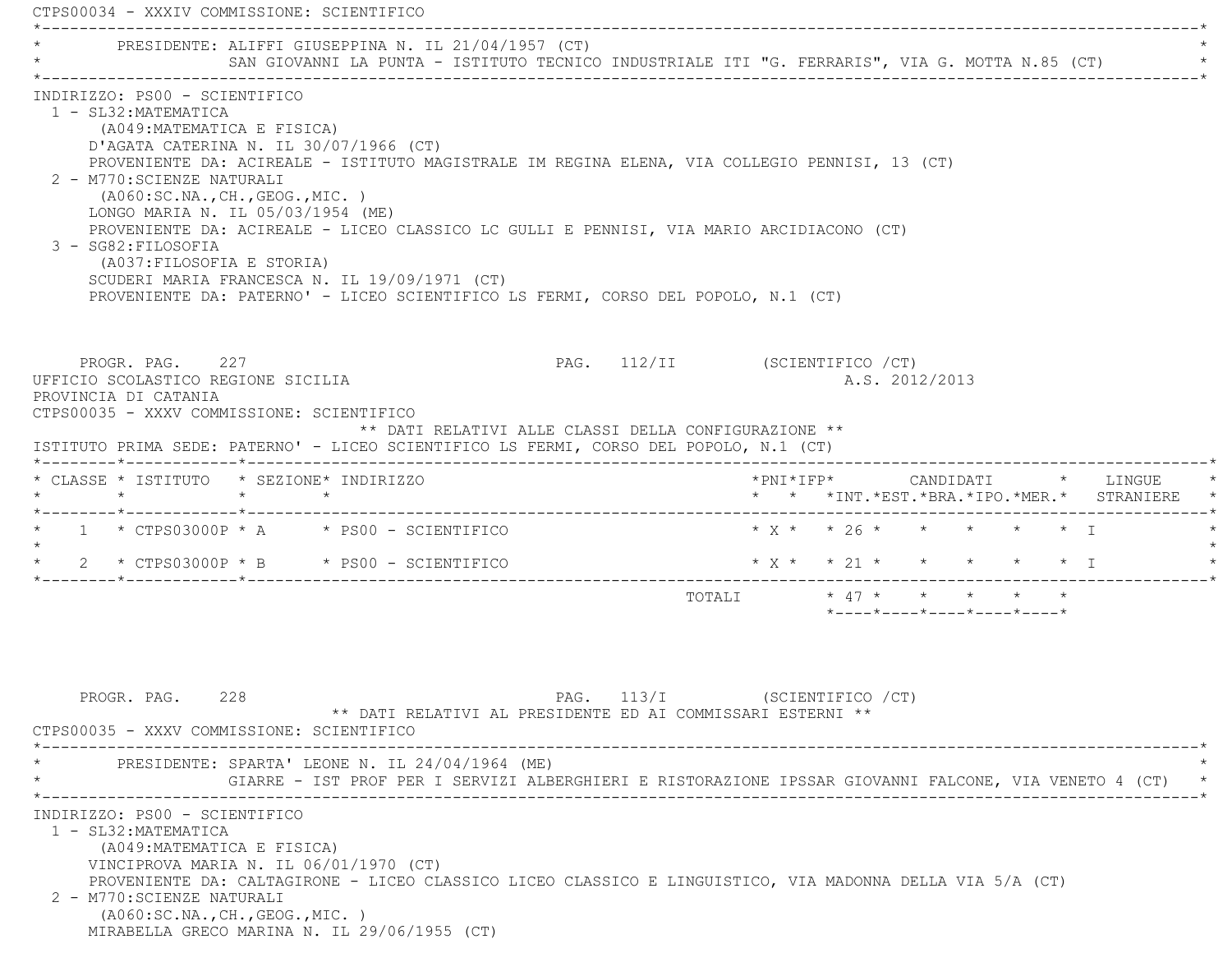PROVENIENTE DA: CATANIA - ISTITUTO MAGISTRALE LICEO STATALE LOMBARDO RADICE, VIA IMPERIA 21 (CT) 3 - SG82:FILOSOFIA (A037:FILOSOFIA E STORIA) LIZZIO PAOLA N. IL 24/10/1975 (CT) PROVENIENTE DA: ACIREALE - LICEO SCIENTIFICO LS ARCHIMEDE, VIA L. ARIOSTO, N.37 (CT) PROGR. PAG. 229 PAG. 113/II (SCIENTIFICO /CT) UFFICIO SCOLASTICO REGIONE SICILIA A.S. 2012/2013 PROVINCIA DI CATANIA CTPS00036 - XXXVI COMMISSIONE: SCIENTIFICO \*\* DATI RELATIVI ALLE CLASSI DELLA CONFIGURAZIONE \*\* ISTITUTO PRIMA SEDE: PATERNO' - LICEO SCIENTIFICO LS FERMI, CORSO DEL POPOLO, N.1 (CT) \*--------\*------------\*-------------------------------------------------------------------------------------------------------\* \* CLASSE \* ISTITUTO \* SEZIONE\* INDIRIZZO \*PNI\*IFP\* CANDIDATI \* LINGUE \* \* \* \* \* \* \* \*INT.\*EST.\*BRA.\*IPO.\*MER.\* STRANIERE \* \*--------\*------------\*-------------------------------------------------------------------------------------------------------\*1 \* CTPS03000P \* C \* PS00 - SCIENTIFICO \* \* \* \* 20 \* \* \* \* \* \* \* I  $\star$  \* 2 \* CTPS03000P \* E \* PS00 - SCIENTIFICO \* \* \* 20 \* \* \* \* \* I \* \*--------\*------------\*-------------------------------------------------------------------------------------------------------\*TOTALI  $* 40 * * * * * * * * *$  \*----\*----\*----\*----\*----\*PROGR. PAG. 230 230 PAG. 114/I (SCIENTIFICO / CT) \*\* DATI RELATIVI AL PRESIDENTE ED AI COMMISSARI ESTERNI \*\* CTPS00036 - XXXVI COMMISSIONE: SCIENTIFICO \*----------------------------------------------------------------------------------------------------------------------------\* \* PRESIDENTE: VECCHIO RUGGERI MARIA LETIZIA N. IL 09/06/1950 (VA) \* LINGUAGLOSSA - LICEO CLASSICO LICEO SCIENTIFICO E LINGUISTIC, VIA VIGNAZZA S.N. (CT) \*----------------------------------------------------------------------------------------------------------------------------\* INDIRIZZO: PS00 - SCIENTIFICO 1 - SL32:MATEMATICA (A049:MATEMATICA E FISICA) VINCIPROVA FRANCESCO N. IL 12/11/1972 (CT) PROVENIENTE DA: CALTAGIRONE - ISTITUTO D'ARTE IA ISTITUTO D'ARTE CALTAGIRONE, VIA EX MATRICE N. 153 (CT) 2 - M770:SCIENZE NATURALI (A060:SC.NA.,CH.,GEOG.,MIC. ) SILECI ANNA MARIA N. IL 22/07/1959 (CT) PROVENIENTE DA: CALTAGIRONE - LICEO SCIENTIFICO LICEO SCIENTIFICO STATALE "E., VIA PIERSANTI MATTARELLA, 21 (CT) 3 - SG82:FILOSOFIA (A037:FILOSOFIA E STORIA) CANIGLIA GRAZIA N. IL 15/09/1958 (CT) PROVENIENTE DA: SCORDIA - LICEO SCIENTIFICO LS ETTORE MAJORANA - SCORDIA, VIA LUIGI CAPUANA 36 (CT) PROGR. PAG. 231 231 PAG. 114/II (SCIENTIFICO / CT) UFFICIO SCOLASTICO REGIONE SICILIA A.S. 2012/2013 PROVINCIA DI CATANIACTPS00037 - XXXVII COMMISSIONE: SCIENTIFICO

\*\* DATI RELATIVI ALLE CLASSI DELLA CONFIGURAZIONE \*\*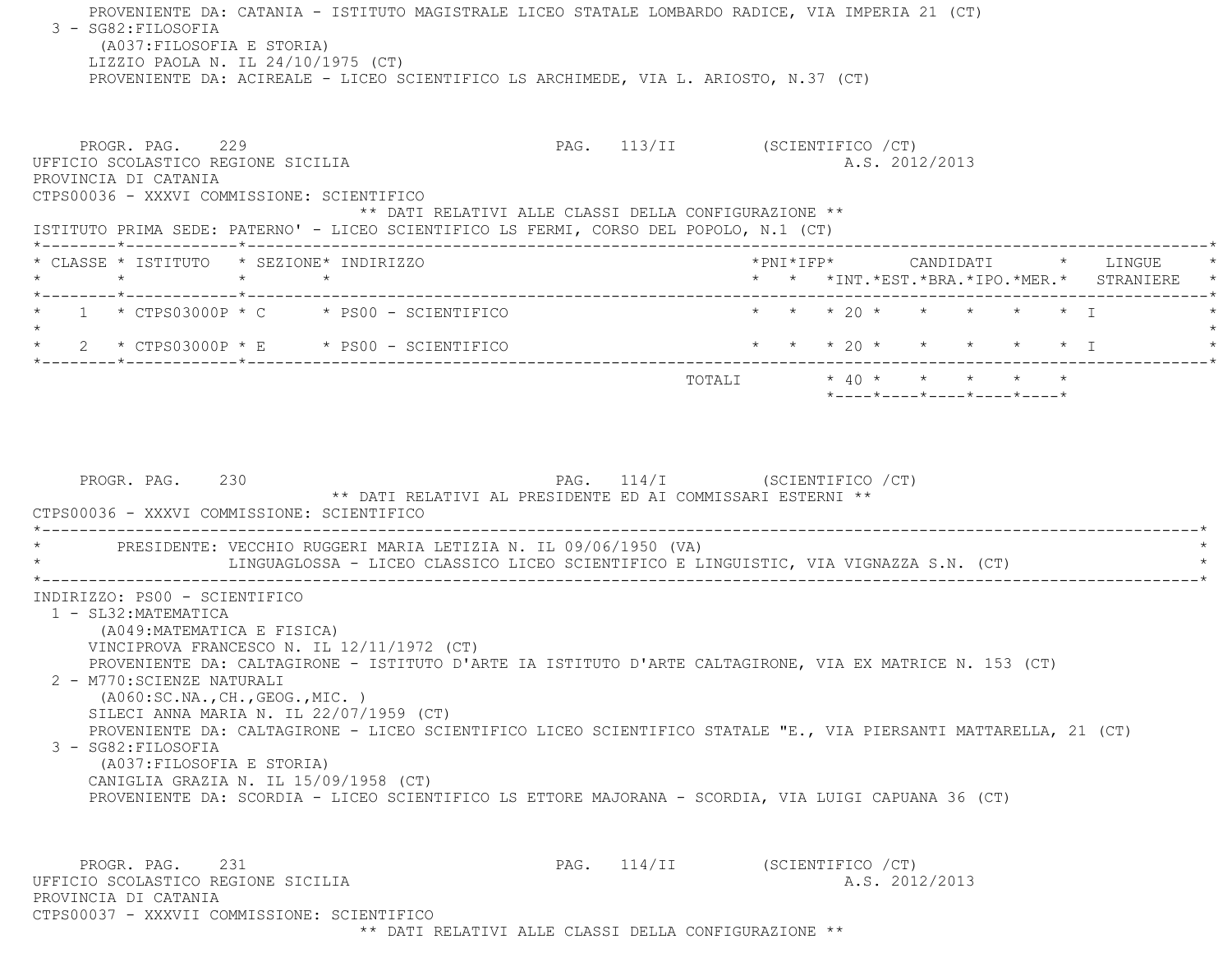| * CLASSE * ISTITUTO * SEZIONE* INDIRIZZO<br>$\star$                                   | $\star$ $\star$ |                                                                                                                                                                                                                                                                                                                         |                                                                                        |  |                |                                                                                            |                   | *PNI*IFP* CANDIDATI * LINGUE<br>* * *INT.*EST.*BRA.*IPO.*MER.* STRANIERE                        |
|---------------------------------------------------------------------------------------|-----------------|-------------------------------------------------------------------------------------------------------------------------------------------------------------------------------------------------------------------------------------------------------------------------------------------------------------------------|----------------------------------------------------------------------------------------|--|----------------|--------------------------------------------------------------------------------------------|-------------------|-------------------------------------------------------------------------------------------------|
|                                                                                       |                 | $1 * CTPS03000P * D * PS00 - SCIENTIFICO$                                                                                                                                                                                                                                                                               |                                                                                        |  |                | * * * 19 * * * * * * T                                                                     |                   |                                                                                                 |
|                                                                                       |                 | * $2$ * CTPS03000P * F * PS00 - SCIENTIFICO                                                                                                                                                                                                                                                                             |                                                                                        |  |                | * * * 29 * * * * * * I                                                                     |                   |                                                                                                 |
|                                                                                       |                 |                                                                                                                                                                                                                                                                                                                         |                                                                                        |  |                | TOTALI * 48 * * * * * *<br>$*$ - - - - $*$ - - - - $*$ - - - - $*$ - - - - $*$ - - - - $*$ |                   |                                                                                                 |
| PROGR. PAG. 232<br>CTPS00037 - XXXVII COMMISSIONE: SCIENTIFICO                        |                 | ** DATI RELATIVI AL PRESIDENTE ED AI COMMISSARI ESTERNI **                                                                                                                                                                                                                                                              | PAG. 115/I (SCIENTIFICO / CT)                                                          |  |                |                                                                                            |                   |                                                                                                 |
|                                                                                       |                 | PRESIDENTE: IMPALA' GIORGINA N. IL 13/04/1952 (CT)<br>ACIREALE - ISTITUTO MAGISTRALE IM REGINA ELENA, VIA COLLEGIO PENNISI, 13 (CT)                                                                                                                                                                                     |                                                                                        |  |                |                                                                                            |                   |                                                                                                 |
| (A049:MATEMATICA E FISICA)<br>2 - M770: SCIENZE NATURALI                              |                 | SIGONA GIOVANNA CONCETTA N. IL 16/12/1966 (RG)<br>PROVENIENTE DA: ACIREALE - ISTITUTO MAGISTRALE IM REGINA ELENA, VIA COLLEGIO PENNISI, 13 (CT)                                                                                                                                                                         |                                                                                        |  |                |                                                                                            |                   |                                                                                                 |
| (AO60:SC.NA., CH., GEOG., MIC. )<br>3 - SG82: FILOSOFIA<br>(A037: FILOSOFIA E STORIA) |                 | ARENA MARIA CONCETTA N. IL 15/03/1955 (CT)<br>PROVENIENTE DA: CALTAGIRONE - LICEO SCIENTIFICO LICEO SCIENTIFICO STATALE "E., VIA PIERSANTI MATTARELLA, 21 (CT)<br>D'ACCURSO ROSANNA N. IL 13/04/1973 (EN)<br>PROVENIENTE DA: GANGI - LICEO SCIENTIFICO LICEO SCIENTIFICO - LICEO CLAS, VIA FALCONE BORSELLINO S.N. (PA) |                                                                                        |  |                |                                                                                            |                   |                                                                                                 |
| PROGR. PAG. 233<br>UFFICIO SCOLASTICO REGIONE SICILIA<br>PROVINCIA DI CATANIA         |                 | CTPS00038 - XXXVIII COMMISSIONE: SCIENTIFICO<br>ISTITUTO PRIMA SEDE: PATERNO' - LICEO SCIENTIFICO LS FERMI, CORSO DEL POPOLO, N.1 (CT)                                                                                                                                                                                  | PAG. 115/II (SCIENTIFICO / CT)<br>** DATI RELATIVI ALLE CLASSI DELLA CONFIGURAZIONE ** |  | A.S. 2012/2013 |                                                                                            |                   |                                                                                                 |
| * CLASSE * ISTITUTO * SEZIONE* INDIRIZZO                                              |                 |                                                                                                                                                                                                                                                                                                                         |                                                                                        |  |                |                                                                                            |                   | $*PNI*IFP* \qquad \qquad \text{CANDIDATI} \qquad \qquad * \qquad \text{LINGUE} \qquad \qquad *$ |
| $\star$<br>._____*____________*___________                                            | $\star$         |                                                                                                                                                                                                                                                                                                                         |                                                                                        |  |                |                                                                                            |                   |                                                                                                 |
|                                                                                       |                 | $1 \times CTPS03000P \times G \times PS00 - SCIENTIFICO$<br>$2 * CTPS03000P * H * PS00 - SCIENTIFICO$                                                                                                                                                                                                                   |                                                                                        |  |                | * * * 20 * * * * * * T<br>* * * 17 * 1 * *                                                 | $\star$ $\star$ T | * * *INT. *EST. *BRA. *IPO. *MER. * STRANIERE *                                                 |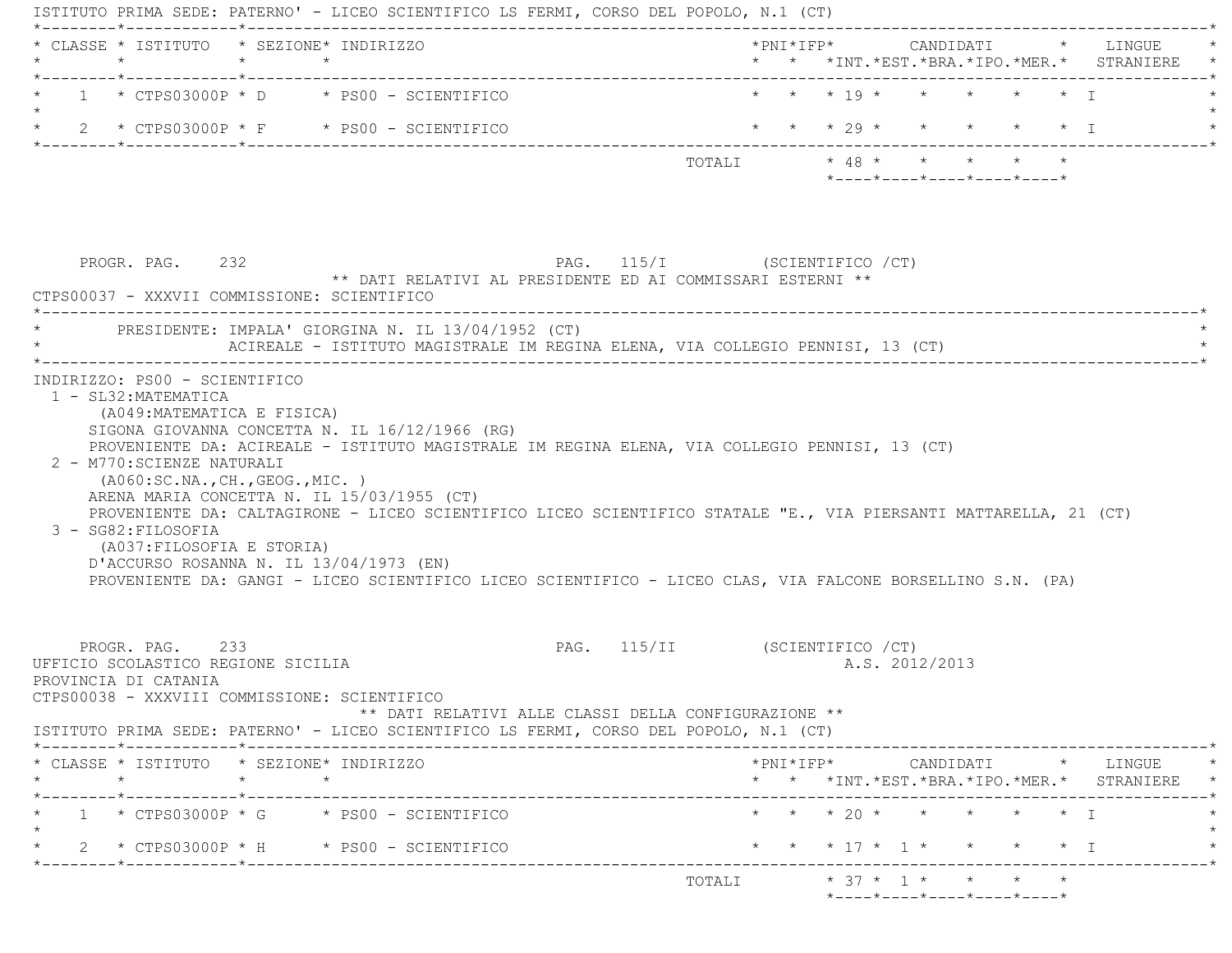|                                                                                                                                                                                                                                                      | * PRESIDENTE: RUSSO GIOACCHINO N. IL 08/07/1951 (CT)                                                                                                                                                                                                                                                                                                                                                |                               |  |  |                |                                                  |                                               |
|------------------------------------------------------------------------------------------------------------------------------------------------------------------------------------------------------------------------------------------------------|-----------------------------------------------------------------------------------------------------------------------------------------------------------------------------------------------------------------------------------------------------------------------------------------------------------------------------------------------------------------------------------------------------|-------------------------------|--|--|----------------|--------------------------------------------------|-----------------------------------------------|
|                                                                                                                                                                                                                                                      | CALTAGIRONE - LICEO SCIENTIFICO LICEO SCIENTIFICO STATALE "E., VIA PIERSANTI MATTARELLA, 21 (CT)                                                                                                                                                                                                                                                                                                    |                               |  |  |                |                                                  |                                               |
| INDIRIZZO: PS00 - SCIENTIFICO<br>1 - SL32: MATEMATICA<br>(A049: MATEMATICA E FISICA)<br>CACCIA ZELINDA N. IL $11/04/1967$ (CT)<br>2 - M770: SCIENZE NATURALI<br>(AO60:SC.NA., CH., GEOG., MIC. )<br>3 - SG82: FILOSOFIA<br>(A037:FILOSOFIA E STORIA) | PROVENIENTE DA: CATANIA - LICEO SCIENTIFICO LS GALILEO GALILEI, VIA VESCOVO MAURIZIO 73 - 75 (CT)<br>MURGO GIUSEPPA MARIA N. IL 14/05/1955 (CT)<br>PROVENIENTE DA: CALTAGIRONE - LICEO CLASSICO LICEO CLASSICO E LINGUISTICO, VIA MADONNA DELLA VIA 5/A (CT)<br>BIUSO RIZZO NUNZIO N. IL 05/11/1960 (CT)<br>PROVENIENTE DA: ADRANO - LICEO CLASSICO LC GIOVANNI VERGA, VIA S. D'ACQUISTO N. 16 (CT) |                               |  |  |                |                                                  |                                               |
| PROGR. PAG. 235<br>UFFICIO SCOLASTICO REGIONE SICILIA<br>PROVINCIA DI CATANIA<br>CTPS00039 - XXXIX COMMISSIONE: SCIENTIFICO<br>* CLASSE * ISTITUTO * SEZIONE* INDIRIZZO                                                                              | ** DATI RELATIVI ALLE CLASSI DELLA CONFIGURAZIONE **<br>ISTITUTO PRIMA SEDE: RAMACCA - LICEO SCIENTIFICO LICEO RAMACCA, VIA FASTUCHERIA, 48 (CT)                                                                                                                                                                                                                                                    | PAG. 116/II (SCIENTIFICO /CT) |  |  | A.S. 2012/2013 |                                                  |                                               |
|                                                                                                                                                                                                                                                      |                                                                                                                                                                                                                                                                                                                                                                                                     |                               |  |  |                |                                                  | * * *INT. *EST. *BRA. *IPO. *MER. * STRANIERE |
|                                                                                                                                                                                                                                                      |                                                                                                                                                                                                                                                                                                                                                                                                     |                               |  |  |                |                                                  |                                               |
|                                                                                                                                                                                                                                                      | $\star$ 1 $\star$ CTPS03101G $\star$ A $\star$ PS00 - SCIENTIFICO                                                                                                                                                                                                                                                                                                                                   | * * * 20 * * * * * * I/F      |  |  |                |                                                  |                                               |
|                                                                                                                                                                                                                                                      |                                                                                                                                                                                                                                                                                                                                                                                                     |                               |  |  |                |                                                  |                                               |
|                                                                                                                                                                                                                                                      |                                                                                                                                                                                                                                                                                                                                                                                                     | TOTALI * 35 * 1 * * * * *     |  |  |                | $*$ ---- $*$ ---- $*$ ---- $*$ ---- $*$ ---- $*$ |                                               |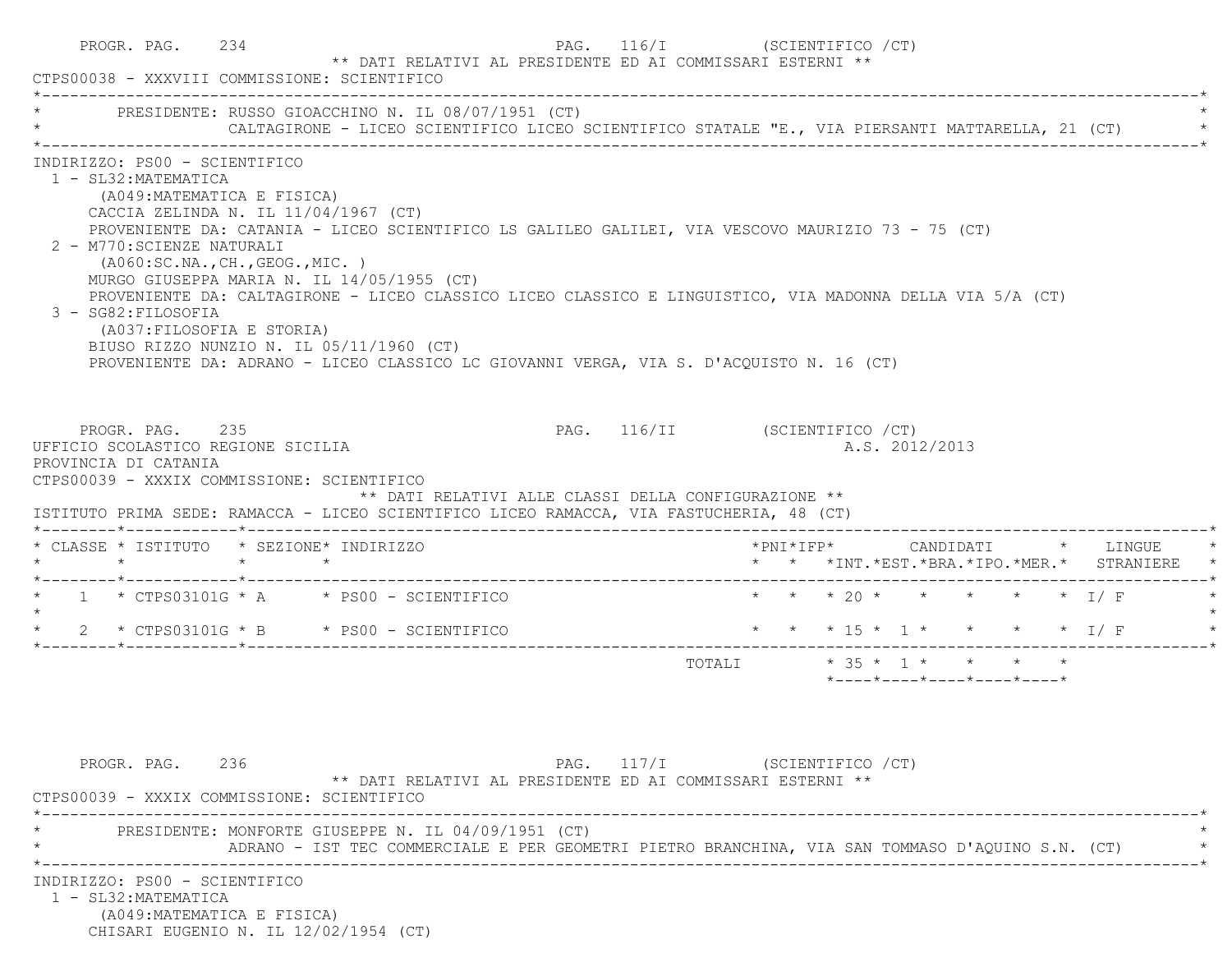| ( A060:SC.NA., CH., GEOG., MIC. )<br>BELLA BARBARA N. IL 29/11/1955 (CT)<br>PROVENIENTE DA: PATERNO' - LICEO SCIENTIFICO LS FERMI, CORSO DEL POPOLO, N.1 (CT)<br>3 - SG82: FILOSOFIA<br>(A037: FILOSOFIA E STORIA)<br>DI DOMENICO MARIAROSARIA N. IL 06/08/1955 (NA)<br>PROVENIENTE DA: PATERNO' - LICEO SCIENTIFICO LS FERMI, CORSO DEL POPOLO, N.1 (CT) | PROVENIENTE DA: PATERNO' - LICEO SCIENTIFICO LS FERMI, CORSO DEL POPOLO, N.1 (CT) |                                                  |  |  |                |                            |  |                                            |
|-----------------------------------------------------------------------------------------------------------------------------------------------------------------------------------------------------------------------------------------------------------------------------------------------------------------------------------------------------------|-----------------------------------------------------------------------------------|--------------------------------------------------|--|--|----------------|----------------------------|--|--------------------------------------------|
| PROGR. PAG. 237<br>UFFICIO SCOLASTICO REGIONE SICILIA<br>PROVINCIA DI CATANIA<br>CTPS00040 - XL COMMISSIONE: SCIENTIFICO<br>** DATI RELATIVI ALLE CLASSI DELLA CONFIGURAZIONE **<br>ISTITUTO PRIMA SEDE: SAN GIOVANNI LA PUNTA - LICEO SCIENTIFICO LICEO SC. MAJORANA S.G.LA PUNT, VIA G. MOTTA 87 (CT)                                                   | PAG. 117/II (SCIENTIFICO / CT)                                                    |                                                  |  |  | A.S. 2012/2013 |                            |  |                                            |
| * CLASSE * ISTITUTO * SEZIONE* INDIRIZZO                                                                                                                                                                                                                                                                                                                  |                                                                                   |                                                  |  |  |                |                            |  | * * *INT.*EST.*BRA.*IPO.*MER.* STRANIERE * |
| $\star$ 1 $\star$ CTPS10000Q $\star$ A $\star$ PS00 - SCIENTIFICO<br>$\star$<br>* $2$ * CTPS10000Q * B * PS00 - SCIENTIFICO                                                                                                                                                                                                                               |                                                                                   | * * * 30 * * * * * * I<br>* * * 26 * * * * * * I |  |  |                |                            |  |                                            |
|                                                                                                                                                                                                                                                                                                                                                           |                                                                                   | TOTALI * 56 * * * * * *                          |  |  |                | *----*----*----*----*----* |  |                                            |
| PAG. 118/I (SCIENTIFICO / CT)<br>PROGR. PAG. 238<br>** DATI RELATIVI AL PRESIDENTE ED AI COMMISSARI ESTERNI **<br>CTPS00040 - XL COMMISSIONE: SCIENTIFICO                                                                                                                                                                                                 |                                                                                   |                                                  |  |  |                |                            |  |                                            |

PROGR. PAG. 239 239 PAG. 118/II (SCIENTIFICO / CT)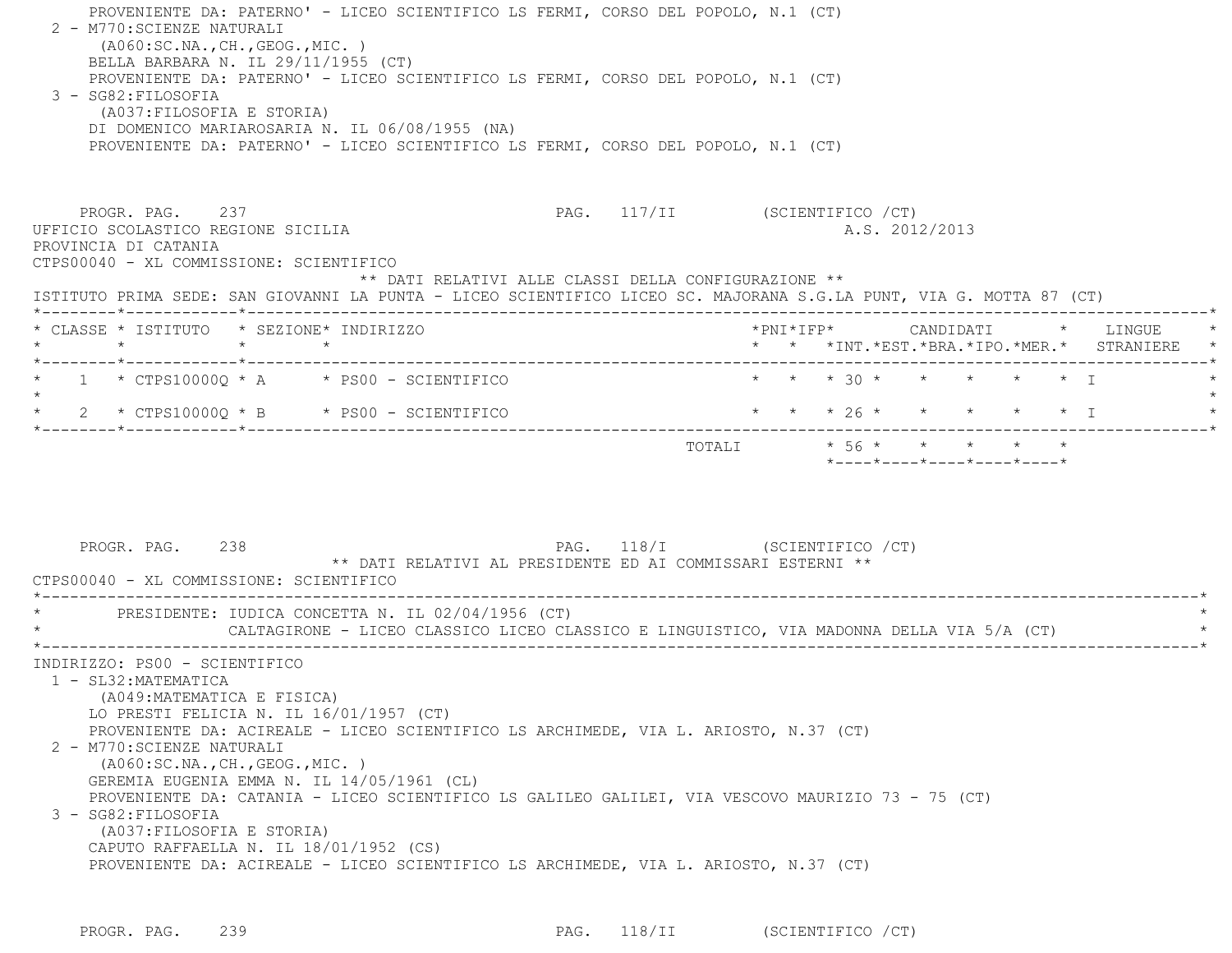| CTPS00041 - XLI COMMISSIONE: SCIENTIFICO                                                                                                                                                                                                                                                                                        |                                                  |
|---------------------------------------------------------------------------------------------------------------------------------------------------------------------------------------------------------------------------------------------------------------------------------------------------------------------------------|--------------------------------------------------|
| ** DATI RELATIVI ALLE CLASSI DELLA CONFIGURAZIONE **<br>ISTITUTO PRIMA SEDE: SAN GIOVANNI LA PUNTA - LICEO SCIENTIFICO LICEO SC. MAJORANA S.G.LA PUNT, VIA G. MOTTA 87 (CT)                                                                                                                                                     |                                                  |
| * CLASSE * ISTITUTO * SEZIONE* INDIRIZZO                                                                                                                                                                                                                                                                                        | * * *INT. *EST. *BRA. *IPO. *MER. * STRANIERE *  |
| $\star$ 1 $\star$ CTPS10000Q $\star$ C $\star$ PS00 - SCIENTIFICO<br>$\star$                                                                                                                                                                                                                                                    | * * * 25 * 1 * * * * * T                         |
| $\star$ 2 $\star$ CTPS10000Q $\star$ D $\star$ PS00 - SCIENTIFICO                                                                                                                                                                                                                                                               | * * * 28 * * * * * * I                           |
|                                                                                                                                                                                                                                                                                                                                 | *----*----*----*----*----*                       |
| PAG. 119/I (SCIENTIFICO / CT)<br>PROGR. PAG. 240<br>** DATI RELATIVI AL PRESIDENTE ED AI COMMISSARI ESTERNI **<br>CTPS00041 - XLI COMMISSIONE: SCIENTIFICO                                                                                                                                                                      |                                                  |
| * PRESIDENTE: AMORE FRANCESCA N. IL 11/05/1962 (AL)<br>CATANIA - LICEO SCIENTIFICO LICEO SCIENT/LINGUIST UMBERTO, VIA CHISARI, 8 (CT)                                                                                                                                                                                           |                                                  |
| 1 - SL32: MATEMATICA<br>(A049: MATEMATICA E FISICA)<br>LUTRI MARIA N. IL 22/08/1966 (CT)<br>PROVENIENTE DA: PATERNO' - LICEO SCIENTIFICO LS FERMI, CORSO DEL POPOLO, N.1 (CT)<br>2 - M770: SCIENZE NATURALI<br>(AO60:SC.NA., CH., GEOG., MIC. )                                                                                 |                                                  |
| CARUSO GIUSEPPINA N. IL 19/10/1966 (CT)<br>PROVENIENTE DA: PATERNO' - LICEO SCIENTIFICO LS FERMI, CORSO DEL POPOLO, N.1 (CT)<br>3 - SG82: FILOSOFIA<br>(A037: FILOSOFIA E STORIA)<br>SABINO GRAZIA N. IL 11/06/1971 (EN)<br>PROVENIENTE DA: SCORDIA - LICEO SCIENTIFICO LS ETTORE MAJORANA - SCORDIA, VIA LUIGI CAPUANA 36 (CT) |                                                  |
| PROGR. PAG. 241<br>UFFICIO SCOLASTICO REGIONE SICILIA<br>PROVINCIA DI CATANIA<br>CTPS00042 - XLII COMMISSIONE: SCIENTIFICO<br>** DATI RELATIVI ALLE CLASSI DELLA CONFIGURAZIONE **                                                                                                                                              | PAG. 119/II (SCIENTIFICO / CT)<br>A.S. 2012/2013 |
| ISTITUTO PRIMA SEDE: SCORDIA - LICEO SCIENTIFICO LS ETTORE MAJORANA - SCORDIA, VIA LUIGI CAPUANA 36 (CT)                                                                                                                                                                                                                        |                                                  |
| * CLASSE * ISTITUTO * SEZIONE* INDIRIZZO                                                                                                                                                                                                                                                                                        | * * *INT. *EST. *BRA. *IPO. *MER. * STRANIERE *  |
| 1 * CTPS09000A * D * PS00 - SCIENTIFICO                                                                                                                                                                                                                                                                                         | * * * 17 * 1 * * * * * I                         |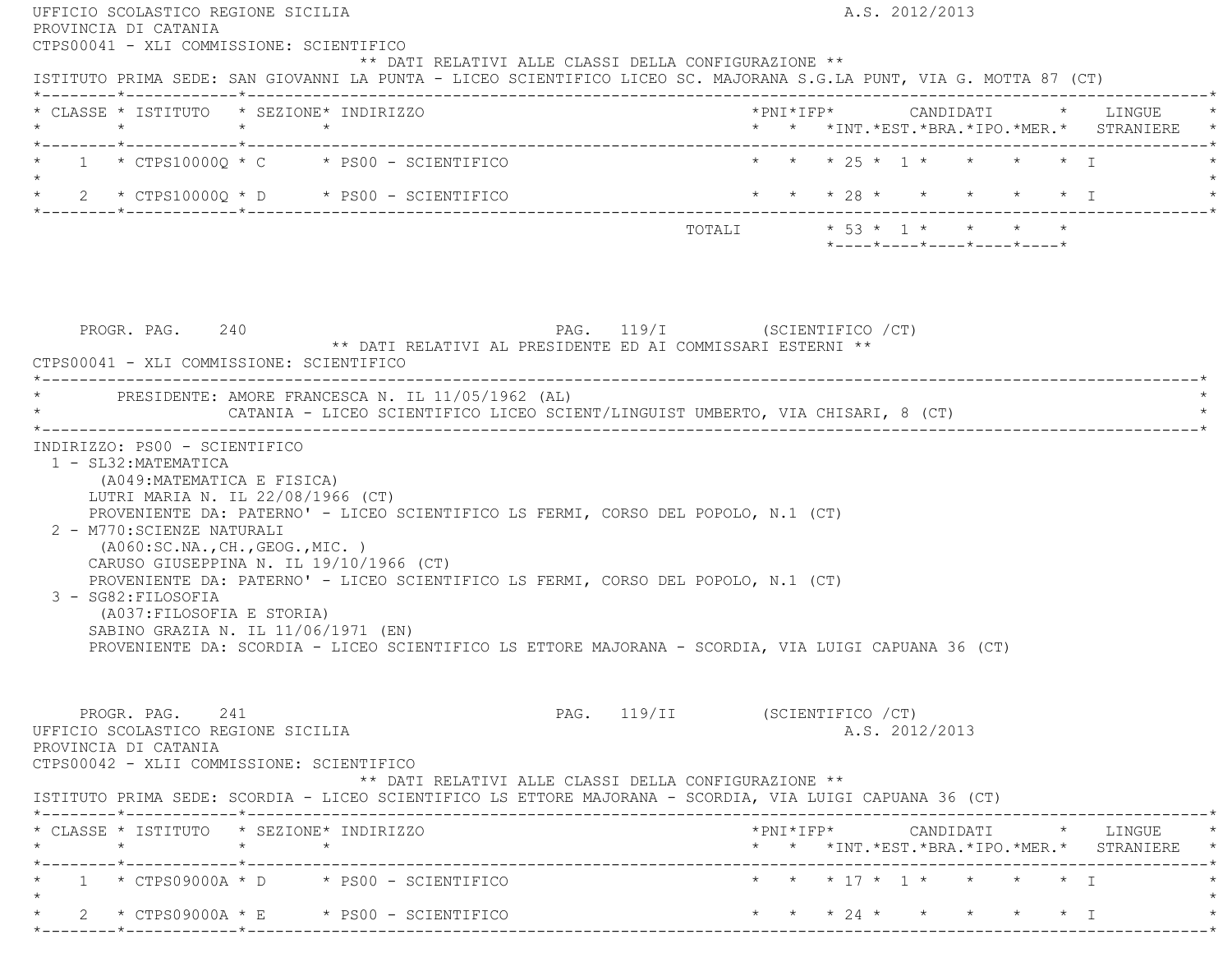TOTALI  $\star$  41  $\star$  1  $\star$   $\star$   $\star$  $*$ ---- $*$ ---- $*$ ---- $*$ ---- $*$ 

PROGR. PAG. 242 2007 PAG. 120/I (SCIENTIFICO / CT) \*\* DATI RELATIVI AL PRESIDENTE ED AI COMMISSARI ESTERNI \*\* CTPS00042 - XLII COMMISSIONE: SCIENTIFICO \*----------------------------------------------------------------------------------------------------------------------------\*PRESIDENTE: CAMPIONE GIOVANNI N. IL 29/07/1956 (EN) ADRANO - LICEO CLASSICO LC GIOVANNI VERGA, VIA S. D'ACQUISTO N. 16 (CT) \*----------------------------------------------------------------------------------------------------------------------------\* INDIRIZZO: PS00 - SCIENTIFICO 1 - SL32:MATEMATICA (A049:MATEMATICA E FISICA) NERI GAETANO N. IL 27/09/1958 (CT) PROVENIENTE DA: ADRANO - LICEO CLASSICO LC GIOVANNI VERGA, VIA S. D'ACQUISTO N. 16 (CT) 2 - M770:SCIENZE NATURALI (A060:SC.NA.,CH.,GEOG.,MIC. ) MARCELLINO PIETRA N. IL 05/11/1962 (CT) PROVENIENTE DA: ADRANO - IST TEC COMMERCIALE E PER GEOMETRI PIETRO BRANCHINA, VIA SAN TOMMASO D'AQUINO S.N. (CT) 3 - SG82:FILOSOFIA (A037:FILOSOFIA E STORIA) TOSCANO SEBASTIANO N. IL 26/07/1952 (BS) PROVENIENTE DA: CATANIA - LICEO SCIENTIFICO LS GALILEO GALILEI, VIA VESCOVO MAURIZIO 73 - 75 (CT) PROGR. PAG. 243 2001 2002 PAG. 120/II (SCIENTIFICO /CT) UFFICIO SCOLASTICO REGIONE SICILIA A.S. 2012/2013 PROVINCIA DI CATANIA CTPS00043 - XLIII COMMISSIONE: SCIENTIFICO \*\* DATI RELATIVI ALLE CLASSI DELLA CONFIGURAZIONE \*\* ISTITUTO PRIMA SEDE: SCORDIA - LICEO SCIENTIFICO LS ETTORE MAJORANA - SCORDIA, VIA LUIGI CAPUANA 36 (CT) \*--------\*------------\*-------------------------------------------------------------------------------------------------------\* \* CLASSE \* ISTITUTO \* SEZIONE\* INDIRIZZO \*PNI\*IFP\* CANDIDATI \* LINGUE \* \* \* \* \* \* \* \*INT.\*EST.\*BRA.\*IPO.\*MER.\* STRANIERE \* \*--------\*------------\*-------------------------------------------------------------------------------------------------------\* \* 1 \* CTPS09000A \* A \* PS00 - SCIENTIFICO \* X \* \* 18 \* \* \* \* \* I \* $\star$ 2 \* CTPS09000A \* B \* PS00 - SCIENTIFICO \* \* \* \* 16 \* \* \* \* \* \* \* \* I \*--------\*------------\*-------------------------------------------------------------------------------------------------------\*TOTALI  $\star$  34  $\star$   $\star$   $\star$   $\star$ 

\*----\*----\*----\*----\*----\*

PROGR. PAG. 244 244 PAG. 121/I (SCIENTIFICO / CT) \*\* DATI RELATIVI AL PRESIDENTE ED AI COMMISSARI ESTERNI \*\* CTPS00043 - XLIII COMMISSIONE: SCIENTIFICO \*----------------------------------------------------------------------------------------------------------------------------\*PRESIDENTE: MAUGERI SANTA DONATELLA N. IL 22/10/1968 (CT) BIANCAVILLA - ISTITUTO TECNICO INDUSTRIALE BIANCAVILLA, VIA PAL. GRANDE. 1 (CT) \*----------------------------------------------------------------------------------------------------------------------------\*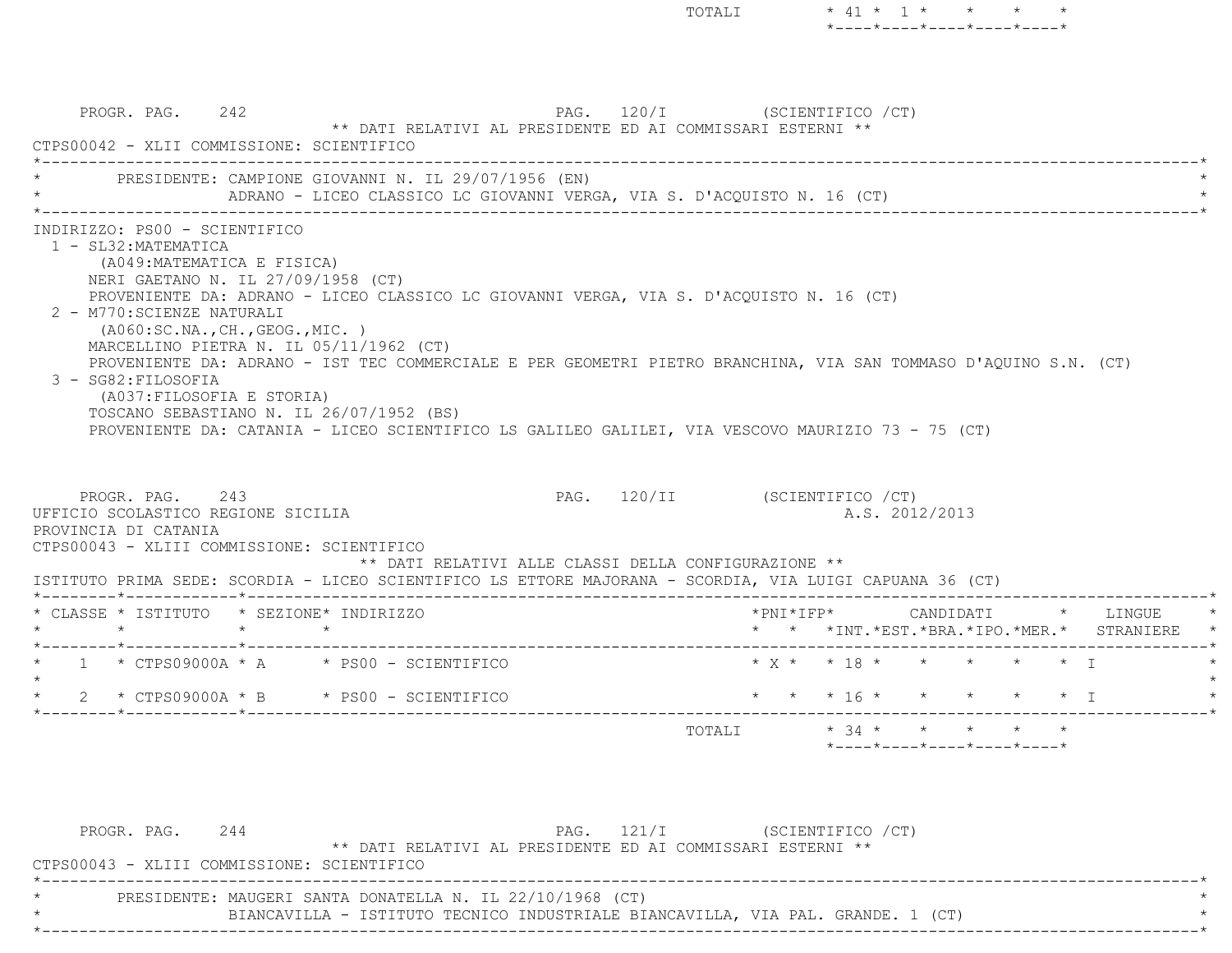INDIRIZZO: PS00 - SCIENTIFICO 1 - SL32:MATEMATICA (A049:MATEMATICA E FISICA) GARUFI ROSETTA N. IL 07/01/1963 (CT) PROVENIENTE DA: ADRANO - LICEO CLASSICO LC GIOVANNI VERGA, VIA S. D'ACQUISTO N. 16 (CT) 2 - M770:SCIENZE NATURALI (A060:SC.NA.,CH.,GEOG.,MIC. ) MACCARRONE GIUSEPPA N. IL 11/11/1954 (CT) PROVENIENTE DA: ADRANO - LICEO CLASSICO LC GIOVANNI VERGA, VIA S. D'ACQUISTO N. 16 (CT) 3 - SG82:FILOSOFIA (A037:FILOSOFIA E STORIA) VESPUCCI TERESA N. IL 14/11/1959 (CT) PROVENIENTE DA: ACIREALE - LICEO SCIENTIFICO LS ARCHIMEDE, VIA L. ARIOSTO, N.37 (CT) PROGR. PAG. 245 2009 PAG. 121/II (SCIENTIFICO / CT) UFFICIO SCOLASTICO REGIONE SICILIA A.S. 2012/2013 PROVINCIA DI CATANIA CTPS00044 - XLIV COMMISSIONE: SCIENTIFICO \*\* DATI RELATIVI ALLE CLASSI DELLA CONFIGURAZIONE \*\* ISTITUTO PRIMA SEDE: CATANIA - L.R. PAR. LICEO SCIENTIFICO EINSTEIN ALBERT, V.DEL ROTOLO 42 (CT) \*--------\*------------\*-------------------------------------------------------------------------------------------------------\* \* CLASSE \* ISTITUTO \* SEZIONE\* INDIRIZZO \*PNI\*IFP\* CANDIDATI \* LINGUE \* \* \* \* \* \* \* \*INT.\*EST.\*BRA.\*IPO.\*MER.\* STRANIERE \* \*--------\*------------\*-------------------------------------------------------------------------------------------------------\*1 \* CTPS08500V \* A \* PS00 - SCIENTIFICO \* \* \* \* 16 \* 8 \* \* \* \* \* \* I  $\star$ \* 2 \* CTPS08500V \* B \* PS00 - SCIENTIFICO \* \* \* \* 12 \* 6 \* \* \* \* \* I \*--------\*------------\*-------------------------------------------------------------------------------------------------------\*TOTALI \* 28 \* 14 \* \* \* \* \* \*----\*----\*----\*----\*----\*PROGR. PAG. 246 246 PAG. 122/I (SCIENTIFICO / CT) \*\* DATI RELATIVI AL PRESIDENTE ED AI COMMISSARI ESTERNI \*\* CTPS00044 - XLIV COMMISSIONE: SCIENTIFICO \*----------------------------------------------------------------------------------------------------------------------------\*PRESIDENTE: FERRERA IRENE ROSA N. IL 29/01/1954 (CT) CATANIA - LICEO SCIENTIFICO LS BOGGIO LERA, VIA V. EMANUELE 346 (CT) \*----------------------------------------------------------------------------------------------------------------------------\* INDIRIZZO: PS00 - SCIENTIFICO 1 - SL32:MATEMATICA (A049:MATEMATICA E FISICA) CALABRESE MARINELLA N. IL 31/08/1969 (RG) PROVENIENTE DA: CATANIA - LICEO SCIENTIFICO LICEO SCIENT/LINGUIST UMBERTO, VIA CHISARI, 8 (CT) 2 - M770:SCIENZE NATURALI (A060:SC.NA.,CH.,GEOG.,MIC. ) IGNOTO GIUSEPPE N. IL 19/01/1953 (CT) PROVENIENTE DA: CATANIA - ISTITUTO MAGISTRALE LICEO STATALE "G. TURRISI COLO, VIA FABIO FILZI, 24 (CT) 3 - SG82:FILOSOFIA (A037:FILOSOFIA E STORIA) LA MENDOLA GABRIELLA N. IL 04/11/1975 (CT) PROVENIENTE DA: CATANIA - LICEO SCIENTIFICO LS BOGGIO LERA, VIA V. EMANUELE 346 (CT)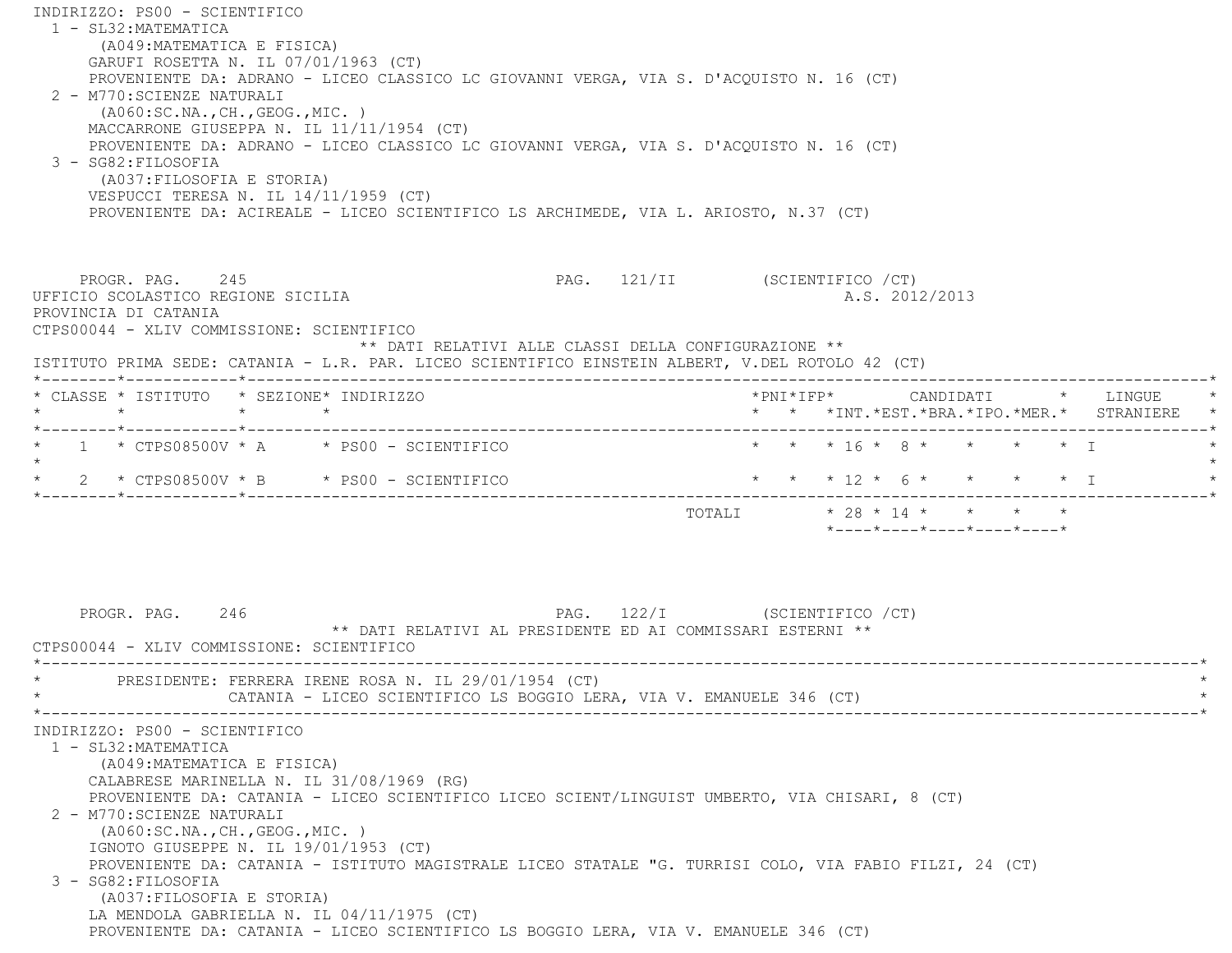PROGR. PAG. 247 PAG. 122/II (SCIENTIFICO /CT) UFFICIO SCOLASTICO REGIONE SICILIA A.S. 2012/2013 PROVINCIA DI CATANIA CTPS00045 - XLV COMMISSIONE: SCIENTIFICO \*\* DATI RELATIVI ALLE CLASSI DELLA CONFIGURAZIONE \*\* ISTITUTO PRIMA SEDE: CATANIA - L.R. PAR. LICEO SCIENTIFICO DON BOSCO, V.CIFALI 7 (CT) \*--------\*------------\*-------------------------------------------------------------------------------------------------------\* \* CLASSE \* ISTITUTO \* SEZIONE\* INDIRIZZO \*PNI\*IFP\* CANDIDATI \* LINGUE \* \* \* \* \* \* \* \*INT.\*EST.\*BRA.\*IPO.\*MER.\* STRANIERE \* \*--------\*------------\*-------------------------------------------------------------------------------------------------------\*1 \* CTPS075008 \* A \* PS00 - SCIENTIFICO \* \* \* \* \* 25 \* \* \* \* \* \* \* \* I  $\star$  \* 2 \* CTPS075008 \* B \* PS00 - SCIENTIFICO \* \* \* 27 \* \* \* \* \* I \* \*--------\*------------\*-------------------------------------------------------------------------------------------------------\* $\texttt{TOTAL} \qquad \qquad \star \quad 52 \qquad \star \qquad \star \qquad \star \qquad \star \qquad \star \qquad \star$  \*----\*----\*----\*----\*----\* PROGR. PAG. 248 PAG. 123/I (SCIENTIFICO /CT) \*\* DATI RELATIVI AL PRESIDENTE ED AI COMMISSARI ESTERNI \*\* CTPS00045 - XLV COMMISSIONE: SCIENTIFICO \*----------------------------------------------------------------------------------------------------------------------------\* \* PRESIDENTE: FICICCHIA FRANCESCO N. IL 10/12/1957 (CL) \* CATANIA - ISTITUTO SUPERIORE I.S. DE FELICE GIUFFRIDA - OLI, PIAZZA ROMA 4 (CT) \*----------------------------------------------------------------------------------------------------------------------------\* INDIRIZZO: PS00 - SCIENTIFICO 1 - SL32:MATEMATICA (A049:MATEMATICA E FISICA) AVOLA MARIO N. IL 30/05/1951 (CT) PROVENIENTE DA: CATANIA - ISTITUTO D'ARTE LICEO ARTISTICO STATALE "M.M., VIA GENERALE AMEGLIO, 15 (CT) 2 - M770:SCIENZE NATURALI (A060:SC.NA.,CH.,GEOG.,MIC. ) GIUFFRIDA GRAZIA N. IL 08/11/1963 (CT) PROVENIENTE DA: LENTINI - LICEO CLASSICO GORGIA, PIAZZA DEGLI STUDI 1 (SR) 3 - SG82:FILOSOFIA (A037:FILOSOFIA E STORIA) CAPPELLANO IVANA N. IL 07/11/1956 (CT) PROVENIENTE DA: PATERNO' - LICEO SCIENTIFICO LS FERMI, CORSO DEL POPOLO, N.1 (CT) PROGR. PAG. 249 2008 PAG. 123/II (SCIENTIFICO / CT) UFFICIO SCOLASTICO REGIONE SICILIA A.S. 2012/2013 PROVINCIA DI CATANIA CTPS00046 - XLVI COMMISSIONE: SCIENTIFICO \*\* DATI RELATIVI ALLE CLASSI DELLA CONFIGURAZIONE \*\* ISTITUTO PRIMA SEDE: CATANIA - L.R. PAR. LICEO SCIENTIFICO SAVOIA, VIALE V.VENETO 18 (CT) \*--------\*------------\*-------------------------------------------------------------------------------------------------------\* \* CLASSE \* ISTITUTO \* SEZIONE\* INDIRIZZO \*PNI\*IFP\* CANDIDATI \* LINGUE \*\* \* \* \* \* \* \*INT.\*EST.\*BRA.\*IPO.\*MER.\* STRANIERE \*

\*--------\*------------\*-------------------------------------------------------------------------------------------------------\*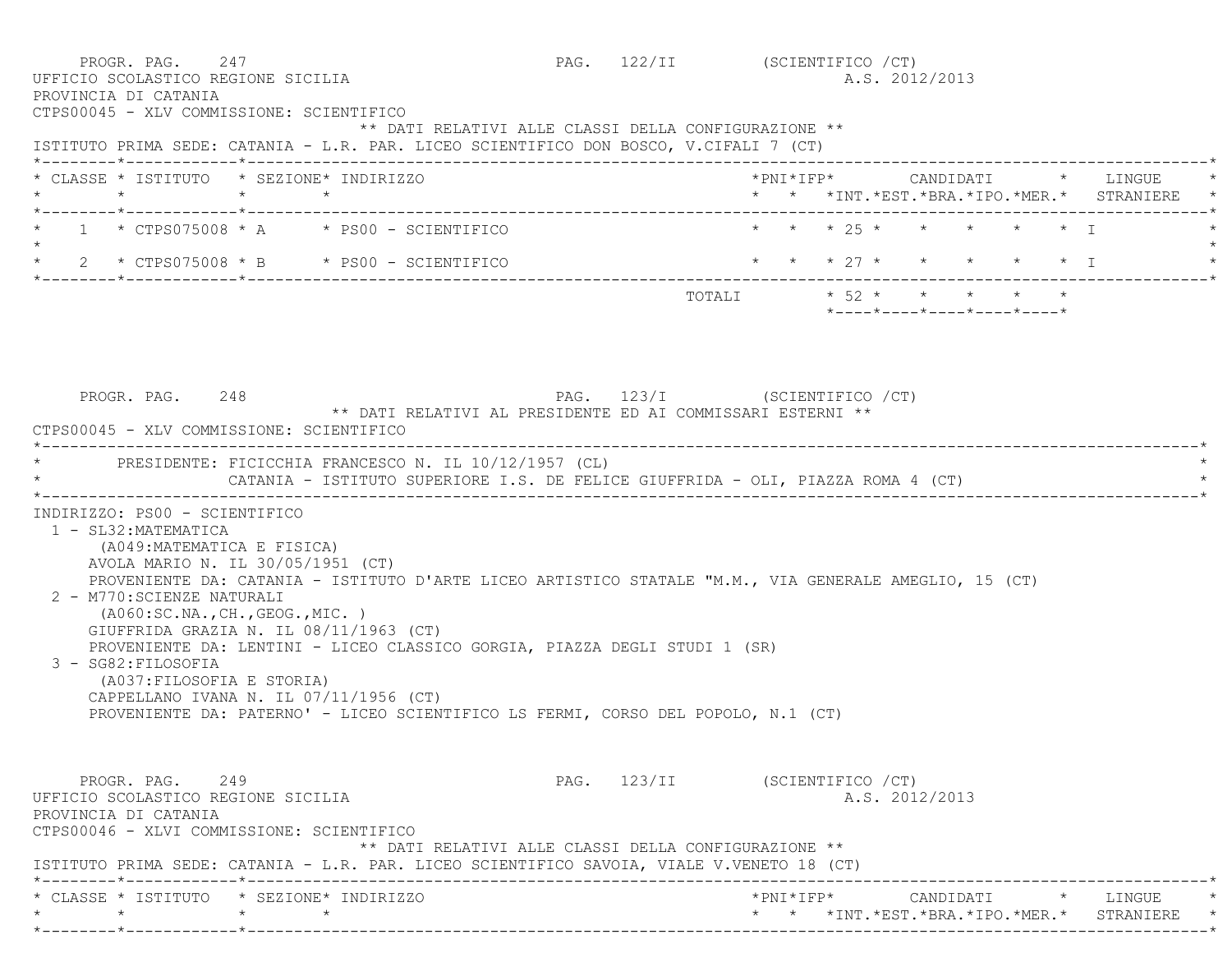| $*$ CTPS10500V $*$ A $*$ PS00 - SCIENTIFICO<br>1                                                                                                                                                                                                                                                                                                                                                                                                                                                                                                                                                                                                                                                                                                                                                                                                                                                                                                                                                                                                                                                                                                                                                                                                                                                                                                                                                                                                                                                                                        |                                |           | * * * 15 * 3 * * * * * I   |  |
|-----------------------------------------------------------------------------------------------------------------------------------------------------------------------------------------------------------------------------------------------------------------------------------------------------------------------------------------------------------------------------------------------------------------------------------------------------------------------------------------------------------------------------------------------------------------------------------------------------------------------------------------------------------------------------------------------------------------------------------------------------------------------------------------------------------------------------------------------------------------------------------------------------------------------------------------------------------------------------------------------------------------------------------------------------------------------------------------------------------------------------------------------------------------------------------------------------------------------------------------------------------------------------------------------------------------------------------------------------------------------------------------------------------------------------------------------------------------------------------------------------------------------------------------|--------------------------------|-----------|----------------------------|--|
| 2 * CTPS10500V * AIB66 * IB66 - LICEO DELLA COMUNICAZ.- SOCIALE * * * 17 * 7 * * * * * * I                                                                                                                                                                                                                                                                                                                                                                                                                                                                                                                                                                                                                                                                                                                                                                                                                                                                                                                                                                                                                                                                                                                                                                                                                                                                                                                                                                                                                                              |                                |           |                            |  |
|                                                                                                                                                                                                                                                                                                                                                                                                                                                                                                                                                                                                                                                                                                                                                                                                                                                                                                                                                                                                                                                                                                                                                                                                                                                                                                                                                                                                                                                                                                                                         | TOTALI * 32 * 10 * * * * *     |           | *----*----*----*----*----* |  |
| PAG. 124/I (SCIENTIFICO / CT)<br>PROGR. PAG. 250<br>** DATI RELATIVI AL PRESIDENTE ED AI COMMISSARI ESTERNI **                                                                                                                                                                                                                                                                                                                                                                                                                                                                                                                                                                                                                                                                                                                                                                                                                                                                                                                                                                                                                                                                                                                                                                                                                                                                                                                                                                                                                          |                                |           |                            |  |
| CTPS00046 - XLVI COMMISSIONE: SCIENTIFICO                                                                                                                                                                                                                                                                                                                                                                                                                                                                                                                                                                                                                                                                                                                                                                                                                                                                                                                                                                                                                                                                                                                                                                                                                                                                                                                                                                                                                                                                                               |                                |           |                            |  |
| PRESIDENTE: VECCHIO MARIA N. IL 19/12/1958 (CT)<br>CATANIA - LICEO SCIENTIFICO LICEO SCIENT/LINGUIST UMBERTO, VIA CHISARI, 8 (CT)                                                                                                                                                                                                                                                                                                                                                                                                                                                                                                                                                                                                                                                                                                                                                                                                                                                                                                                                                                                                                                                                                                                                                                                                                                                                                                                                                                                                       |                                |           |                            |  |
| 1 - SL32: MATEMATICA<br>(A049: MATEMATICA E FISICA)<br>DI PASQUALE CARLO N. IL 03/06/1966 (NA)<br>PROVENIENTE DA: CATANIA - LICEO SCIENTIFICO VACCARINI, VIA ORCHIDEA N 9 (CT)<br>2 - M770: SCIENZE NATURALI<br>( A060:SC.NA., CH., GEOG., MIC. )<br>MIRABELLA AGATA N. IL 29/05/1957 (CT)<br>PROVENIENTE DA: GIARRE - LICEO SCIENTIFICO LS LEONARDO, VIA VENETO S.N. (CT)<br>3 - SG82: FILOSOFIA<br>(A037: FILOSOFIA E STORIA)<br>LA COGNATA GUGLIELMO N. IL 14/09/1971 (CT)<br>PROVENIENTE DA: CALTAGIRONE - LICEO SCIENTIFICO LICEO SCIENTIFICO STATALE "E., VIA PIERSANTI MATTARELLA, 21 (CT)<br>INDIRIZZO: IB66 - LICEO DELLA COMUNICAZ.- SOCIALE<br>1 - M557: MATEMATICA E FISICA<br>(A049: MATEMATICA E FISICA)<br>DI PASQUALE CARLO N. IL 03/06/1966 (NA)<br>PROVENIENTE DA: CATANIA - LICEO SCIENTIFICO VACCARINI, VIA ORCHIDEA N 9 (CT)<br>2 - M559: MATEMATICA<br>(A049: MATEMATICA E FISICA)<br>DI PASQUALE CARLO N. IL 03/06/1966 (NA)<br>PROVENIENTE DA: CATANIA - LICEO SCIENTIFICO VACCARINI, VIA ORCHIDEA N 9 (CT)<br>3 - M785: FILOSOFIA E STORIA NEI LICEI<br>(A037: FILOSOFIA E STORIA)<br>LA COGNATA GUGLIELMO N. IL 14/09/1971 (CT)<br>PROVENIENTE DA: CALTAGIRONE - LICEO SCIENTIFICO LICEO SCIENTIFICO STATALE "E., VIA PIERSANTI MATTARELLA, 21 (CT)<br>4 - M460: INGLESE<br>(A346:LINGUA E CIV. STRANIERA (INGLESE))<br>RUSSO ALESSIA N. IL 11/07/1970 (CT)<br>PROVENIENTE DA: SANTA MARIA DI LICODIA - IST PROF PER I SERVIZI ALBERGHIERI E RISTORAZIONE SEDE COORDINATA DELL'IPSSAT D<br>251<br>PROGR. PAG. | PAG. 124/II (SCIENTIFICO / CT) |           |                            |  |
| UFFICIO SCOLASTICO REGIONE SICILIA<br>PROVINCIA DI CATANIA<br>CTPS00047 - XLVII COMMISSIONE: SCIENTIFICO                                                                                                                                                                                                                                                                                                                                                                                                                                                                                                                                                                                                                                                                                                                                                                                                                                                                                                                                                                                                                                                                                                                                                                                                                                                                                                                                                                                                                                |                                |           | A.S. 2012/2013             |  |
| ** DATI RELATIVI ALLE CLASSI DELLA CONFIGURAZIONE **<br>ISTITUTO PRIMA SEDE: CATANIA - L.R. PAR. LICEO SCIENTIFICO S.DOMENICO SAVIO, VIA VALDISAVOIA,7 (CT)                                                                                                                                                                                                                                                                                                                                                                                                                                                                                                                                                                                                                                                                                                                                                                                                                                                                                                                                                                                                                                                                                                                                                                                                                                                                                                                                                                             |                                |           |                            |  |
| * CLASSE * ISTITUTO * SEZIONE* INDIRIZZO                                                                                                                                                                                                                                                                                                                                                                                                                                                                                                                                                                                                                                                                                                                                                                                                                                                                                                                                                                                                                                                                                                                                                                                                                                                                                                                                                                                                                                                                                                |                                | *PNI*IFP* | CANDIDATI * LINGUE         |  |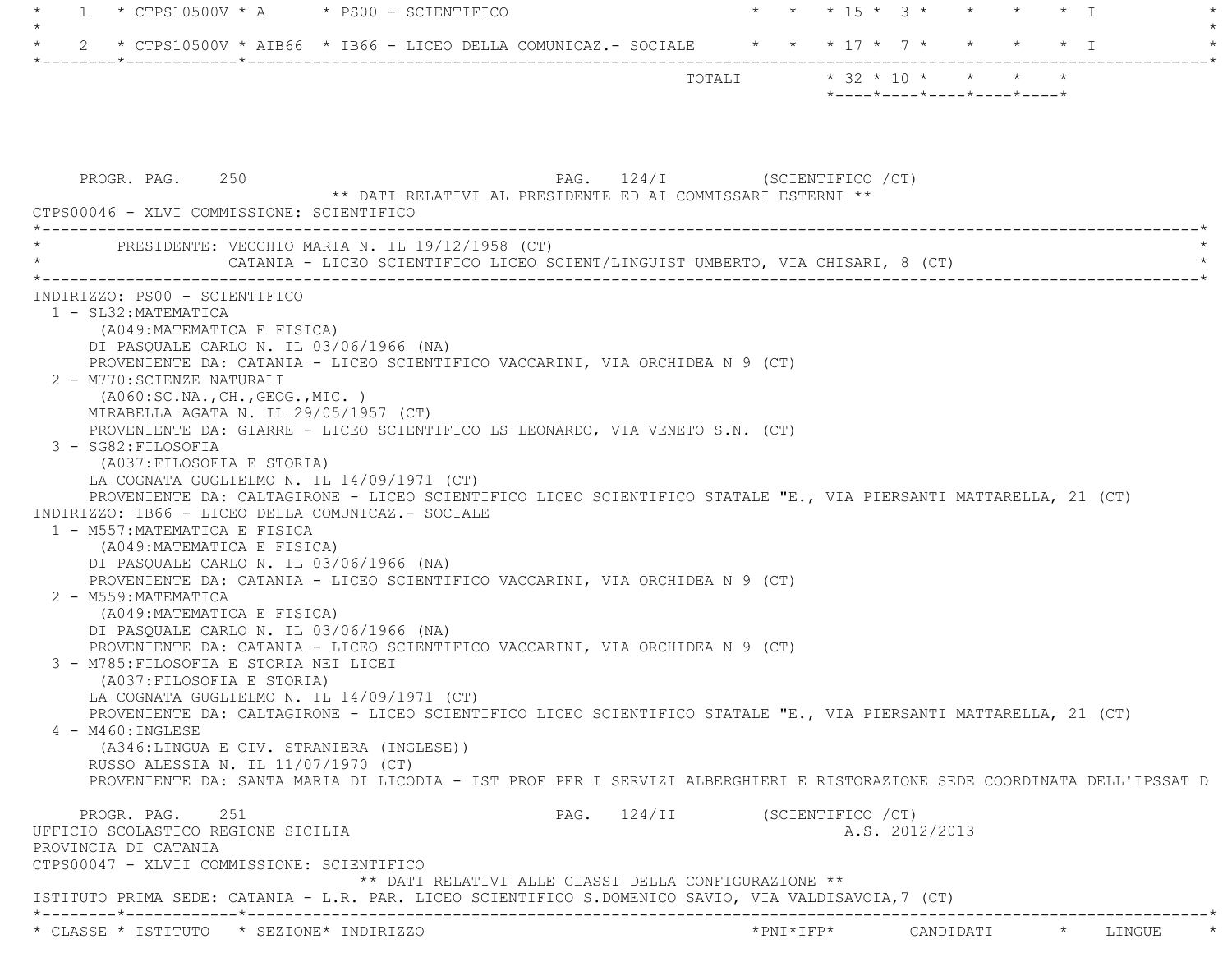|         |                                                                                        |                                                                                                                                                                                                                          |                                                      |                                |           |  |                |                                                  |  | * * *INT.*EST.*BRA.*IPO.*MER.* STRANIERE *                                                                                                                                                          |
|---------|----------------------------------------------------------------------------------------|--------------------------------------------------------------------------------------------------------------------------------------------------------------------------------------------------------------------------|------------------------------------------------------|--------------------------------|-----------|--|----------------|--------------------------------------------------|--|-----------------------------------------------------------------------------------------------------------------------------------------------------------------------------------------------------|
|         |                                                                                        | $1 \times CTPS09500D \times A \times PS00 - SCIENTIFICO$                                                                                                                                                                 |                                                      |                                |           |  |                | * * * 18 * 7 * * * * * T                         |  |                                                                                                                                                                                                     |
|         |                                                                                        | 2 * CTPS09500D * B * PS00 - SCIENTIFICO                                                                                                                                                                                  |                                                      |                                |           |  |                | * * * 22 * 1 * * * * * I                         |  |                                                                                                                                                                                                     |
|         |                                                                                        |                                                                                                                                                                                                                          |                                                      |                                |           |  |                | $*$ ---- $*$ ---- $*$ ---- $*$ ---- $*$ ---- $*$ |  |                                                                                                                                                                                                     |
|         | PROGR. PAG. 252<br>CTPS00047 - XLVII COMMISSIONE: SCIENTIFICO                          | ** DATI RELATIVI AL PRESIDENTE ED AI COMMISSARI ESTERNI **                                                                                                                                                               | PAG. 125/I (SCIENTIFICO / CT)                        |                                |           |  |                |                                                  |  |                                                                                                                                                                                                     |
|         |                                                                                        | PRESIDENTE: RAMPULLA ANGELA N. IL 20/10/1952 (ME)<br>BELPASSO - ISTITUTO COMPRENSIVO I.C.S. "GIOVANNI PAOLO II", VIA PIERSANTI MATTARELLA, 41/43 (CT)                                                                    |                                                      |                                |           |  |                |                                                  |  |                                                                                                                                                                                                     |
|         | 2 - M770: SCIENZE NATURALI<br>( A060:SC.NA., CH., GEOG., MIC. )<br>3 - SG82: FILOSOFIA | MARLETTA MASSIMO FERDINANDON. IL 23/09/1974 (CT)<br>PROVENIENTE DA: CATANIA - LICEO SCIENTIFICO LS BOGGIO LERA, VIA V. EMANUELE 346 (CT)                                                                                 |                                                      |                                |           |  |                |                                                  |  |                                                                                                                                                                                                     |
|         | (A037: FILOSOFIA E STORIA)                                                             | GAUDIOSO FABIO RICCARDO N. IL 06/07/1961 (CT)                                                                                                                                                                            |                                                      |                                |           |  |                |                                                  |  |                                                                                                                                                                                                     |
|         | PROGR. PAG. 253<br>UFFICIO SCOLASTICO REGIONE SICILIA<br>PROVINCIA DI CATANIA          | PROVENIENTE DA: CATANIA - LICEO SCIENTIFICO LS BOGGIO LERA, VIA V. EMANUELE 346 (CT)<br>CTPS00048 - XLVIII COMMISSIONE: SCIENTIFICO<br>ISTITUTO PRIMA SEDE: GIARRE - LICEO SCIENTIFICO LS LEONARDO, VIA VENETO S.N. (CT) | ** DATI RELATIVI ALLE CLASSI DELLA CONFIGURAZIONE ** | PAG. 125/II (SCIENTIFICO / CT) |           |  | A.S. 2012/2013 |                                                  |  |                                                                                                                                                                                                     |
|         |                                                                                        | * CLASSE * ISTITUTO * SEZIONE* INDIRIZZO                                                                                                                                                                                 |                                                      |                                | *PNI*IFP* |  |                | CANDIDATI                                        |  |                                                                                                                                                                                                     |
|         |                                                                                        | $*$ 1 $*$ CTPS05000X $*$ F $*$ PS00 - SCIENTIFICO                                                                                                                                                                        |                                                      |                                |           |  |                |                                                  |  |                                                                                                                                                                                                     |
|         |                                                                                        | ISTITUTO SECONDA SEDE: ACIREALE - L.R. PAR. LICEO SCIENTIFICO S.MICHELE, V.DAFNICA 156 (CT)                                                                                                                              |                                                      |                                |           |  |                |                                                  |  |                                                                                                                                                                                                     |
| $\star$ | * CLASSE * ISTITUTO * SEZIONE* INDIRIZZO                                               |                                                                                                                                                                                                                          |                                                      |                                |           |  |                |                                                  |  |                                                                                                                                                                                                     |
|         |                                                                                        | $2 * CTPS055003 * A * PS00 - SCIENTIFICO$                                                                                                                                                                                |                                                      |                                |           |  |                | * * * 27 * * * * * * I                           |  |                                                                                                                                                                                                     |
|         |                                                                                        |                                                                                                                                                                                                                          |                                                      |                                |           |  |                | *----*----*----*----*----*                       |  | * LINGUE<br>* * *INT.*EST.*BRA.*IPO.*MER.* STRANIERE *<br>* * * 17 * * * * * * I * *<br>$\verb+'PNI*IFP*~~\verb+'ANDIDATI~~*~~\verb+'INGUE~~*~~$<br>* * *INT. *EST. *BRA. *IPO. *MER. * STRANIERE * |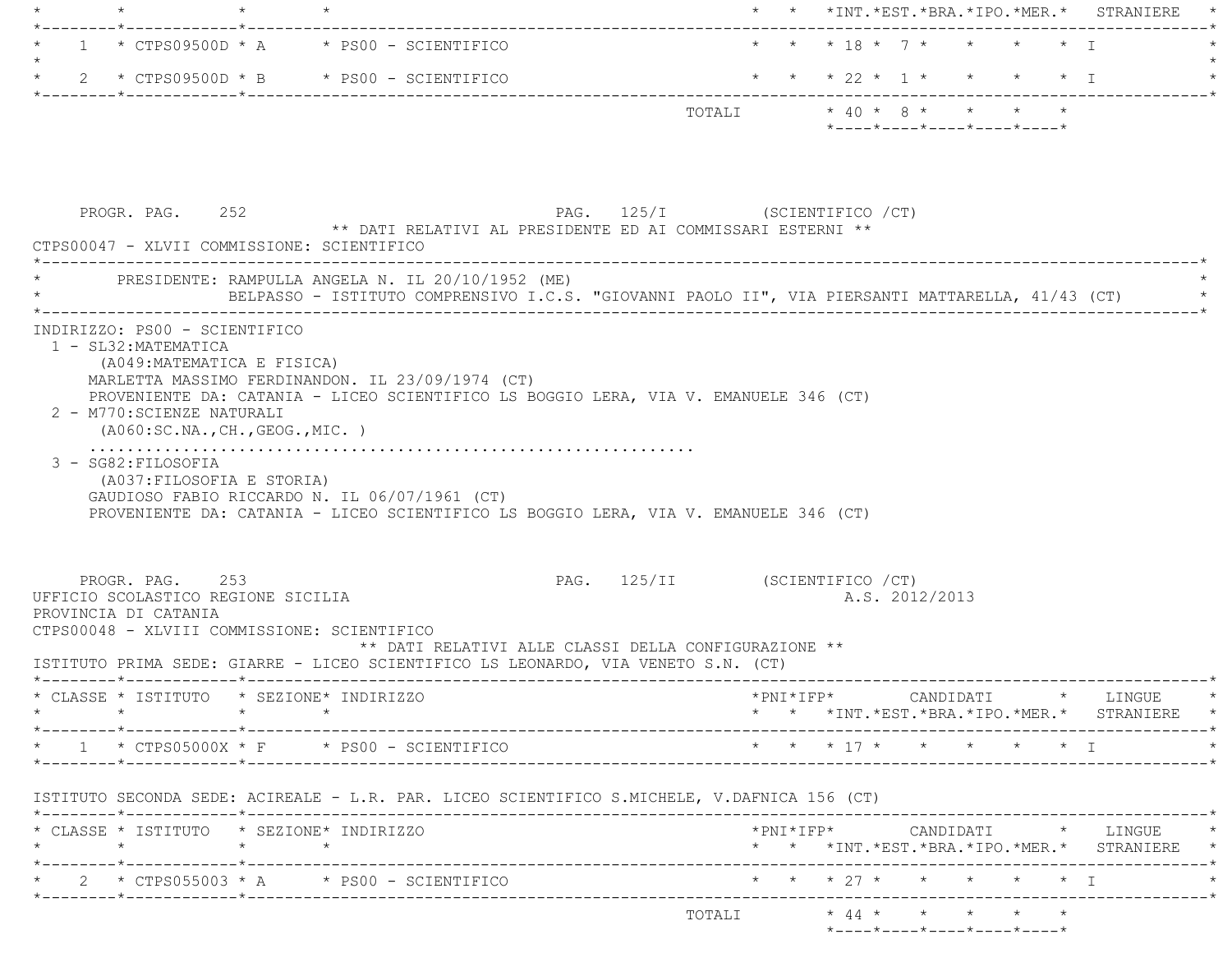|                      |                                                                                                                                                                                                                                                                                        | PRESIDENTE: SALICE SALVATORE ENRICO N. IL 06/04/1956 (CT)<br>CATANIA - IST PROF INDUSTRIA E ARTIGIANATO IPSIA E.FERMI, VIA PASSO GRAVINA 197 (CT)                                                                                                                                              |                                                      |                                |  |                |  |                                                                                         |
|----------------------|----------------------------------------------------------------------------------------------------------------------------------------------------------------------------------------------------------------------------------------------------------------------------------------|------------------------------------------------------------------------------------------------------------------------------------------------------------------------------------------------------------------------------------------------------------------------------------------------|------------------------------------------------------|--------------------------------|--|----------------|--|-----------------------------------------------------------------------------------------|
|                      | INDIRIZZO: PS00 - SCIENTIFICO<br>1 - SL32: MATEMATICA<br>(A049: MATEMATICA E FISICA)<br>2 - M770: SCIENZE NATURALI<br>( A060:SC.NA., CH., GEOG., MIC. )<br>RACITI MARIA N. IL 06/10/1961 (CT)<br>3 - SG82: FILOSOFIA<br>(A037: FILOSOFIA E STORIA)<br>ENEA LUCIA N. IL 26/06/1973 (PA) | MACCARRONE MARIA EMANUELA N. IL 26/11/1971 (ME)<br>PROVENIENTE DA: CATANIA - LICEO SCIENTIFICO VACCARINI, VIA ORCHIDEA N 9 (CT)<br>PROVENIENTE DA: BELPASSO - LICEO SCIENTIFICO SCIENTIFICO BELPASSO (CT)<br>PROVENIENTE DA: PATERNO' - LICEO SCIENTIFICO LS FERMI, CORSO DEL POPOLO, N.1 (CT) |                                                      |                                |  |                |  |                                                                                         |
| PROVINCIA DI CATANIA | PROGR. PAG. 255<br>UFFICIO SCOLASTICO REGIONE SICILIA<br>CTPS00049 - IL COMMISSIONE: SCIENTIFICO                                                                                                                                                                                       |                                                                                                                                                                                                                                                                                                | ** DATI RELATIVI ALLE CLASSI DELLA CONFIGURAZIONE ** | PAG. 126/II (SCIENTIFICO / CT) |  | A.S. 2012/2013 |  |                                                                                         |
|                      |                                                                                                                                                                                                                                                                                        | ISTITUTO PRIMA SEDE: CATANIA - L.R. PAR. LICEO SCIENTIFICO LICEO SCIENTIFICO MORAVIA, VIA PERUGIA 10 (CT)<br>* CLASSE * ISTITUTO * SEZIONE* INDIRIZZO                                                                                                                                          |                                                      |                                |  |                |  | *PNI*IFP*     CANDIDATI    *   LINGUE   *<br>* * *INT.*EST.*BRA.*IPO.*MER.* STRANIERE * |
|                      |                                                                                                                                                                                                                                                                                        | * 1 * CTPS125004 * A * PS00 - SCIENTIFICO * * * * 17 * 3 * * * * * * I                                                                                                                                                                                                                         |                                                      |                                |  |                |  |                                                                                         |
|                      |                                                                                                                                                                                                                                                                                        | ISTITUTO SECONDA SEDE: CATANIA - L.R. PAR. LICEO SCIENTIFICO LEONARDO DA VINCI, V.G.B.DE LA SALLE 10 (CT)                                                                                                                                                                                      |                                                      |                                |  |                |  |                                                                                         |
|                      |                                                                                                                                                                                                                                                                                        | * CLASSE * ISTITUTO * SEZIONE* INDIRIZZO                                                                                                                                                                                                                                                       |                                                      |                                |  |                |  | * * *INT.*EST.*BRA.*IPO.*MER.* STRANIERE *                                              |
|                      |                                                                                                                                                                                                                                                                                        | * 2 * CTPS025007 * A * PS00 - SCIENTIFICO * * * * 31 * * * * * * * I                                                                                                                                                                                                                           |                                                      |                                |  |                |  |                                                                                         |

 CTPS00049 - IL COMMISSIONE: SCIENTIFICO \*----------------------------------------------------------------------------------------------------------------------------\*

\* PRESIDENTE: BELFIORE MARIA N. IL 14/12/1950 (CT) \*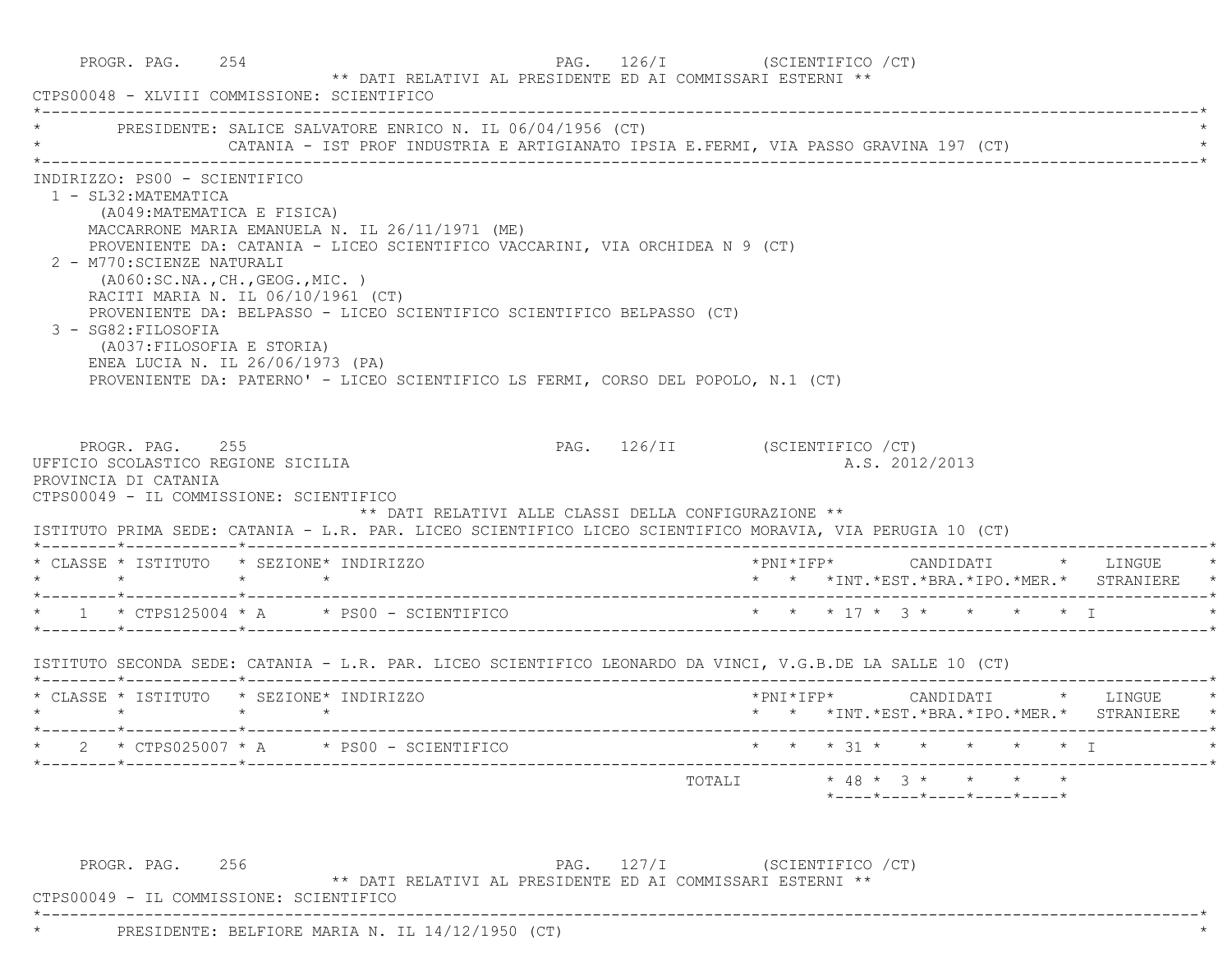| PROVENIENTE DA: PALAGONIA - LICEO SCIENTIFICO L.SCIENTIFICO (SEZ.ASS.I.I.S., VIA PITAGORA S.N.C. (CT)               |
|---------------------------------------------------------------------------------------------------------------------|
| ISTITUTO PRIMA SEDE: SAN GIOVANNI LA PUNTA - LICEO SCIENTIFICO LICEO SC. MAJORANA S.G.LA PUNT, VIA G. MOTTA 87 (CT) |
| * * *INT. *EST. *BRA. *IPO. *MER. * STRANIERE *                                                                     |
| $* x * x * 22 * * * * * * * T$                                                                                      |
| ISTITUTO SECONDA SEDE: MASCALUCIA - LICEO SCIENTIFICO I.I.S.LICEO "C.MARCHESI" CL./S, VIA DEI VILLINI,19 (CT)       |
| *PNI*IFP*     CANDIDATI    *   LINGUE<br>* * *INT.*EST.*BRA.*IPO.*MER.* STRANIERE *                                 |
| * * * 21 * * * * * * T                                                                                              |
| $\star$ 43 $\star$ $\star$ $\star$ $\star$ $\star$<br>$*$ ---- $*$ ---- $*$ ---- $*$ ---- $*$ ---- $*$              |
|                                                                                                                     |
|                                                                                                                     |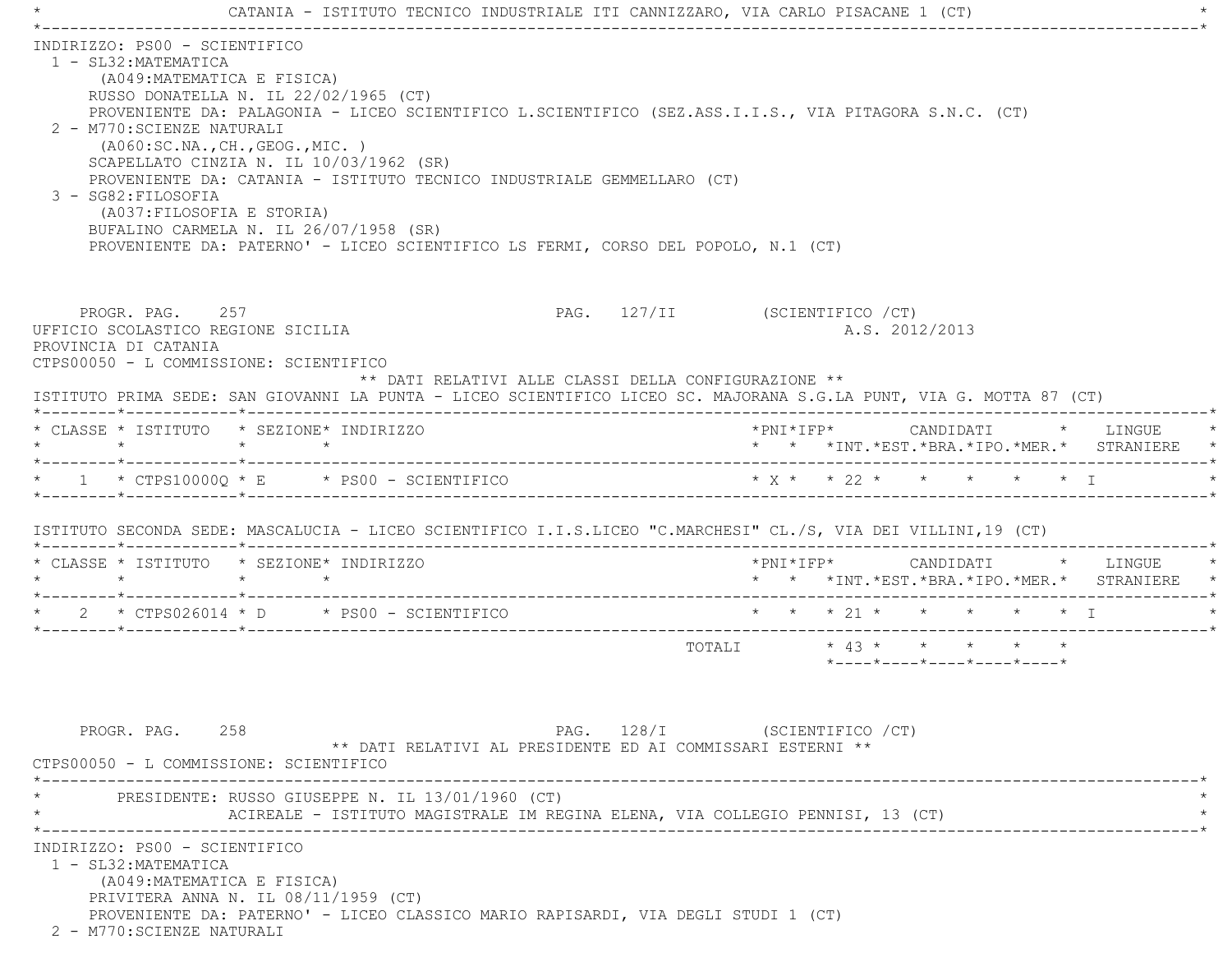(A060:SC.NA.,CH.,GEOG.,MIC. ) PARISI AGATINA N. IL 09/03/1961 (CT) PROVENIENTE DA: ACIREALE - LICEO CLASSICO LC GULLI E PENNISI, VIA MARIO ARCIDIACONO (CT) 3 - SG82:FILOSOFIA (A037:FILOSOFIA E STORIA) ZAPPALA' MARIA GRAZIA N. IL 03/12/1951 (CT) PROVENIENTE DA: ACIREALE - LICEO SCIENTIFICO LS ARCHIMEDE, VIA L. ARIOSTO, N.37 (CT) PROGR. PAG. 259 259 PAG. 128/II (SCIENTIFICO / CT) UFFICIO SCOLASTICO REGIONE SICILIA A.S. 2012/2013 PROVINCIA DI CATANIA CTPS00051 - LI COMMISSIONE: SCIENTIFICO \*\* DATI RELATIVI ALLE CLASSI DELLA CONFIGURAZIONE \*\* ISTITUTO PRIMA SEDE: PATERNO' - LICEO SCIENTIFICO LS FERMI, CORSO DEL POPOLO, N.1 (CT) \*--------\*------------\*-------------------------------------------------------------------------------------------------------\* \* CLASSE \* ISTITUTO \* SEZIONE\* INDIRIZZO \*PNI\*IFP\* CANDIDATI \* LINGUE \* \* \* \* \* \* \* \*INT.\*EST.\*BRA.\*IPO.\*MER.\* STRANIERE \* \*--------\*------------\*-------------------------------------------------------------------------------------------------------\* \* 1 \* CTPS03000P \* I \* PS00 - SCIENTIFICO \* \* \* 25 \* \* \* \* \* I \* \*--------\*------------\*-------------------------------------------------------------------------------------------------------\* ISTITUTO SECONDA SEDE: BELPASSO - LICEO SCIENTIFICO SCIENTIFICO BELPASSO (CT) \*--------\*------------\*-------------------------------------------------------------------------------------------------------\* \* CLASSE \* ISTITUTO \* SEZIONE\* INDIRIZZO \*PNI\*IFP\* CANDIDATI \* LINGUE \* \* \* \* \* \* \* \*INT.\*EST.\*BRA.\*IPO.\*MER.\* STRANIERE \* \*--------\*------------\*-------------------------------------------------------------------------------------------------------\* \* 2 \* CTPS01601D \* A \* PS00 - SCIENTIFICO \* \* \* 19 \* \* \* \* \* I \* \*--------\*------------\*-------------------------------------------------------------------------------------------------------\* TOTALI \* 44 \* \* \* \* \* \*----\*----\*----\*----\*----\*PROGR. PAG. 260 200 200 PAG. 129/I (SCIENTIFICO / CT) \*\* DATI RELATIVI AL PRESIDENTE ED AI COMMISSARI ESTERNI \*\* CTPS00051 - LI COMMISSIONE: SCIENTIFICO \*----------------------------------------------------------------------------------------------------------------------------\*PRESIDENTE: FAILLA ANNA MARIA N. IL 07/10/1952 (CT) VIZZINI - ISTITUTO TECNICO COMMERCIALE V. E. ORLANDO, VIA BUCCHERI (CT) \*----------------------------------------------------------------------------------------------------------------------------\* INDIRIZZO: PS00 - SCIENTIFICO 1 - SL32:MATEMATICA (A049:MATEMATICA E FISICA) ALBERIO FRANCESCO N. IL 01/05/1959 (EN) PROVENIENTE DA: ADRANO - LICEO CLASSICO LC GIOVANNI VERGA, VIA S. D'ACQUISTO N. 16 (CT) 2 - M770:SCIENZE NATURALI (A060:SC.NA.,CH.,GEOG.,MIC. ) DI STEFANO RAFFAELA N. IL 01/01/1962 (SR) PROVENIENTE DA: RAMACCA - LICEO SCIENTIFICO LICEO RAMACCA, VIA FASTUCHERIA, 48 (CT) 3 - SG82:FILOSOFIA (A037:FILOSOFIA E STORIA) MAUGERI GISELDA N. IL 13/11/1954 (CT) PROVENIENTE DA: CATANIA - LICEO SCIENTIFICO LICEO SCIENT/LINGUIST UMBERTO, VIA CHISARI, 8 (CT)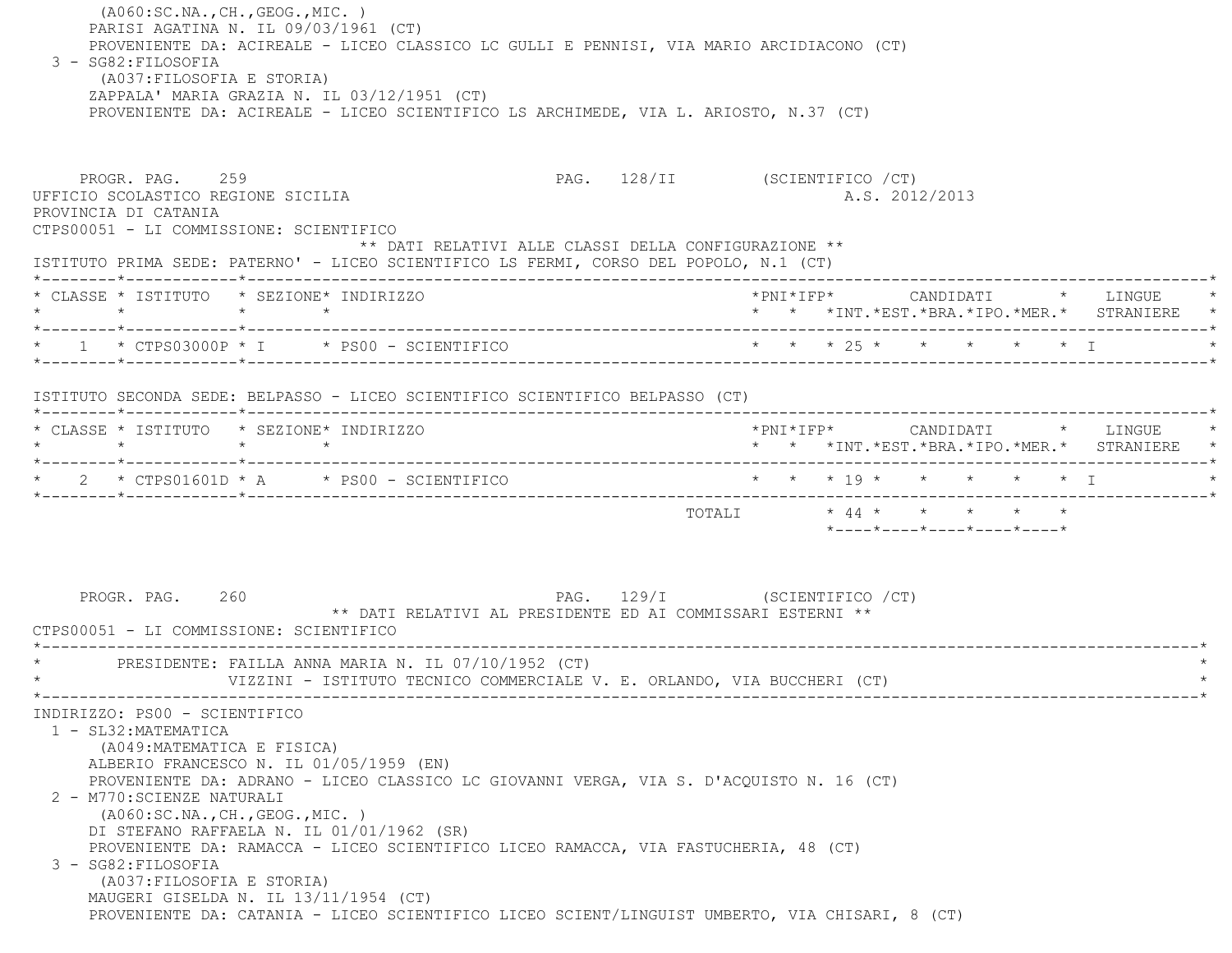| UFFICIO SCOLASTICO REGIONE SICILIA<br>PROVINCIA DI CATANIA<br>CTPS00052 - LII COMMISSIONE: SCIENTIFICO                     | PROGR. PAG. 261 |                 |                                                                                             |  | PAG. 129/II (SCIENTIFICO / CT) |  |  | A.S. 2012/2013          |  |                                                                            |
|----------------------------------------------------------------------------------------------------------------------------|-----------------|-----------------|---------------------------------------------------------------------------------------------|--|--------------------------------|--|--|-------------------------|--|----------------------------------------------------------------------------|
| ISTITUTO PRIMA SEDE: SCORDIA - LICEO SCIENTIFICO LS ETTORE MAJORANA - SCORDIA, VIA LUIGI CAPUANA 36 (CT)                   |                 |                 | ** DATI RELATIVI ALLE CLASSI DELLA CONFIGURAZIONE **                                        |  |                                |  |  |                         |  |                                                                            |
| * CLASSE * ISTITUTO * SEZIONE* INDIRIZZO                                                                                   |                 |                 |                                                                                             |  |                                |  |  |                         |  | *PNI*IFP* CANDIDATI * LINGUE<br>* * *INT.*EST.*BRA.*IPO.*MER.* STRANIERE * |
| $\star$ 1 $\star$ CTPS09000A $\star$ C $\star$ PS00 - SCIENTIFICO                                                          |                 |                 |                                                                                             |  |                                |  |  |                         |  | * * * 19 * * * * * * I/F                                                   |
| ISTITUTO SECONDA SEDE: CATANIA - L.R. PAR. LICEO SCIENTIFICO LICEO SCIENTIFICO EMPEDOCLE, VIA MARTINO CILESTRI N. 109 (CT) |                 |                 |                                                                                             |  |                                |  |  |                         |  |                                                                            |
| * CLASSE * ISTITUTO * SEZIONE* INDIRIZZO<br>$\star$                                                                        |                 | $\star$ $\star$ |                                                                                             |  |                                |  |  |                         |  | *PNI*IFP* CANDIDATI * LINGUE<br>* * *INT.*EST.*BRA.*IPO.*MER.* STRANIERE * |
| * 2 * CTPS005002 * A * ISFN - SCIENTIFICO PROGETTO "BROCCA" * * * 3 * * * * * * * I                                        |                 |                 |                                                                                             |  |                                |  |  |                         |  |                                                                            |
|                                                                                                                            |                 |                 |                                                                                             |  |                                |  |  | TOTALI * 22 * * * * * * |  |                                                                            |
| CTPS00052 - LII COMMISSIONE: SCIENTIFICO                                                                                   | PROGR. PAG. 262 |                 | PAG. 130/I (SCIENTIFICO / CT)<br>** DATI RELATIVI AL PRESIDENTE ED AI COMMISSARI ESTERNI ** |  |                                |  |  |                         |  |                                                                            |
| * PRESIDENTE: LEMBO SARA N. IL 06/11/1959 (CT)                                                                             |                 |                 | ADRANO - LICEO CLASSICO LC GIOVANNI VERGA, VIA S. D'ACQUISTO N. 16 (CT)                     |  |                                |  |  |                         |  |                                                                            |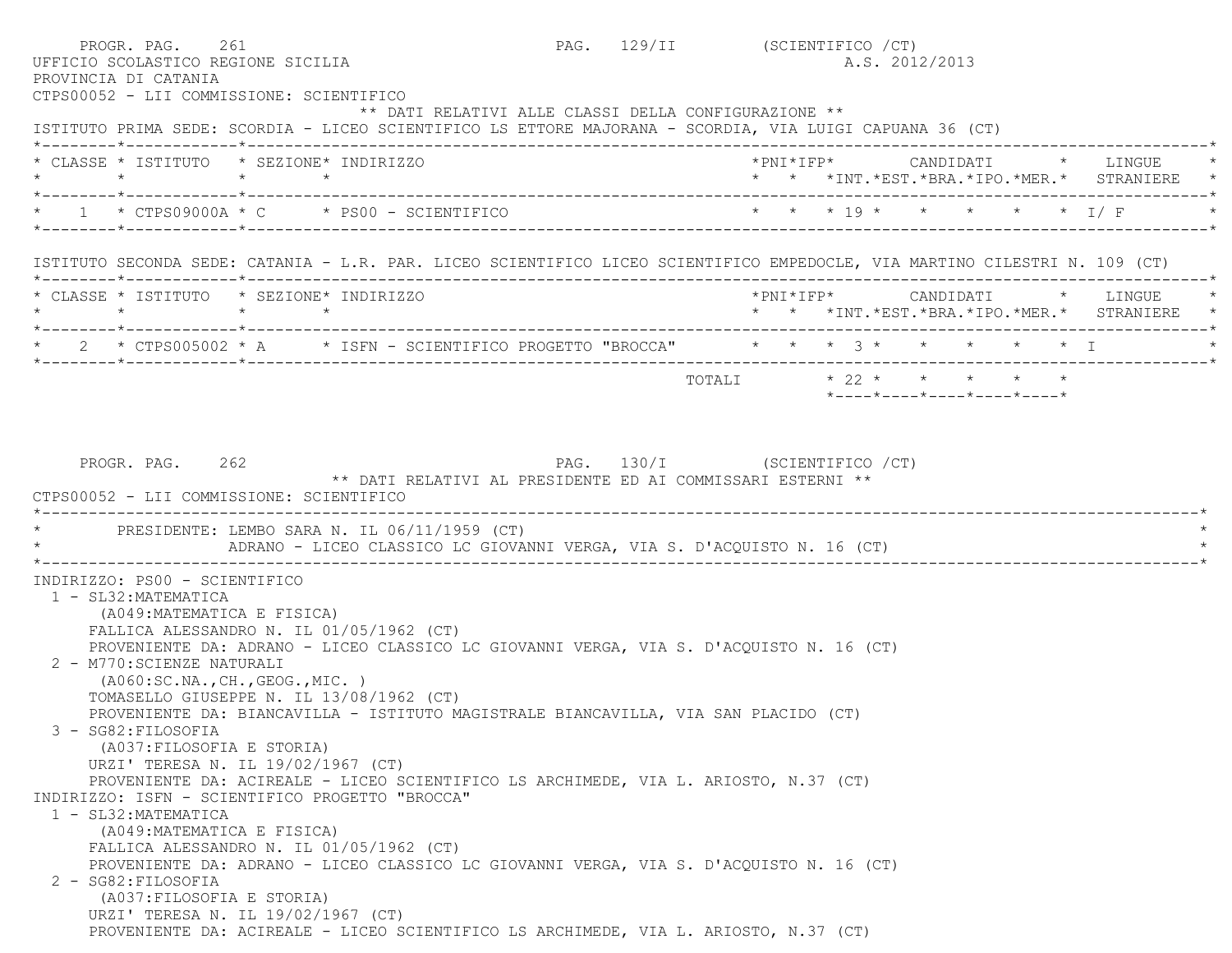3 - SB01:BIOLOGIA (A060:SC.NA.,CH.,GEOG.,MIC. ) TOMASELLO GIUSEPPE N. IL 13/08/1962 (CT) PROVENIENTE DA: BIANCAVILLA - ISTITUTO MAGISTRALE BIANCAVILLA, VIA SAN PLACIDO (CT) PROGR. PAG. 263 2009 PAG. 130/II (SCIENTIFICO / CT) UFFICIO SCOLASTICO REGIONE SICILIA A.S. 2012/2013 PROVINCIA DI CATANIA CTRR9C001 - I COMMISSIONE: ODONTOTECNICO \*\* DATI RELATIVI ALLE CLASSI DELLA CONFIGURAZIONE \*\* ISTITUTO PRIMA SEDE: CATANIA - IST PROF INDUSTRIA E ARTIGIANATO IPSIA E.FERMI, VIA PASSO GRAVINA 197 (CT) \*--------\*------------\*-------------------------------------------------------------------------------------------------------\* \* CLASSE \* ISTITUTO \* SEZIONE\* INDIRIZZO \*PNI\*IFP\* CANDIDATI \* LINGUE \* \* \* \* \* \* \* \*INT.\*EST.\*BRA.\*IPO.\*MER.\* STRANIERE \* \*--------\*------------\*-------------------------------------------------------------------------------------------------------\* $1 * \text{CFRI020009} * A \rightarrow \text{RRO}$  - ODONTOTECNICO (NUOVO ORD.)  $* * * 14 * 4 * * * * * 1$  $\star$ 2 \* CTRI020009 \* B \* RR9C - ODONTOTECNICO (NUOVO ORD.) \* \* \* \* 13 \* \* \* \* \* \* \* \* I \*--------\*------------\*-------------------------------------------------------------------------------------------------------\*TOTALI  $\star$  27  $\star$  4  $\star$   $\star$   $\star$  \*----\*----\*----\*----\*----\*PROGR. PAG. 264 2001 2002 PAG. 131/I (PROFESSIONALE / CT) \*\* DATI RELATIVI AL PRESIDENTE ED AI COMMISSARI ESTERNI \*\* CTRR9C001 - I COMMISSIONE: ODONTOTECNICO \*----------------------------------------------------------------------------------------------------------------------------\*PRESIDENTE: FERLITO TERESA N. IL 13/03/1964 (CT) \* CATANIA - IST PROF PER I SERVIZI ALBERGHIERI E RISTORAZIONE IPSSA I.P.S.S.A.R."KAROL WOJTY, VIA VITTIME \* \*----------------------------------------------------------------------------------------------------------------------------\* INDIRIZZO: RR9C - ODONTOTECNICO (NUOVO ORD.) 1 - M802:ITALIANO (A050:LETTERE IST.ISTR.SECOND. DI II GR. ) GRASSO SANTA N. IL 23/10/1954 (CT) PROVENIENTE DA: CATANIA - IST PROF PER I SERVIZI COMMERCIALI E TURISTICI IPSCT A. OLIVETTI, VIA PASSO GRAVINA 187 (CT) 2 - M014:MATEMATICA (A047:MATEMATICA) MANOLA GIUSEPPE N. IL 07/11/1954 (CT) PROVENIENTE DA: CATANIA - IST PROF PER I SERVIZI ALBERGHIERI E RISTORAZIONE IPSSA I.P.S.S.A.R."KAROL WOJTY, VIA VITTIME 3 - M460:INGLESE (A346:LINGUA E CIV. STRANIERA (INGLESE)) SCIUTO TIZIANA SONIA N. IL 21/01/1971 (CT) PROVENIENTE DA: CATANIA - IST PROF PER I SERVIZI ALBERGHIERI E RISTORAZIONE IPSSA I.P.S.S.A.R."KAROL WOJTY, VIA VITTIME PROGR. PAG. 265 2009 PAG. 131/II (PROFESSIONALE / CT) UFFICIO SCOLASTICO REGIONE SICILIA A.S. 2012/2013 PROVINCIA DI CATANIA CTRR9J001 - I COMMISSIONE: TECNICO DELLE INDUSTRIE ELETTRICHE \*\* DATI RELATIVI ALLE CLASSI DELLA CONFIGURAZIONE \*\* ISTITUTO PRIMA SEDE: CATANIA - IST PROF INDUSTRIA E ARTIGIANATO IPSIA E.FERMI, VIA PASSO GRAVINA 197 (CT) \*--------\*------------\*-------------------------------------------------------------------------------------------------------\*\* CLASSE \* ISTITUTO \* SEZIONE\* INDIRIZZO \*PNI\*IFP\* CANDIDATI \* LINGUE \*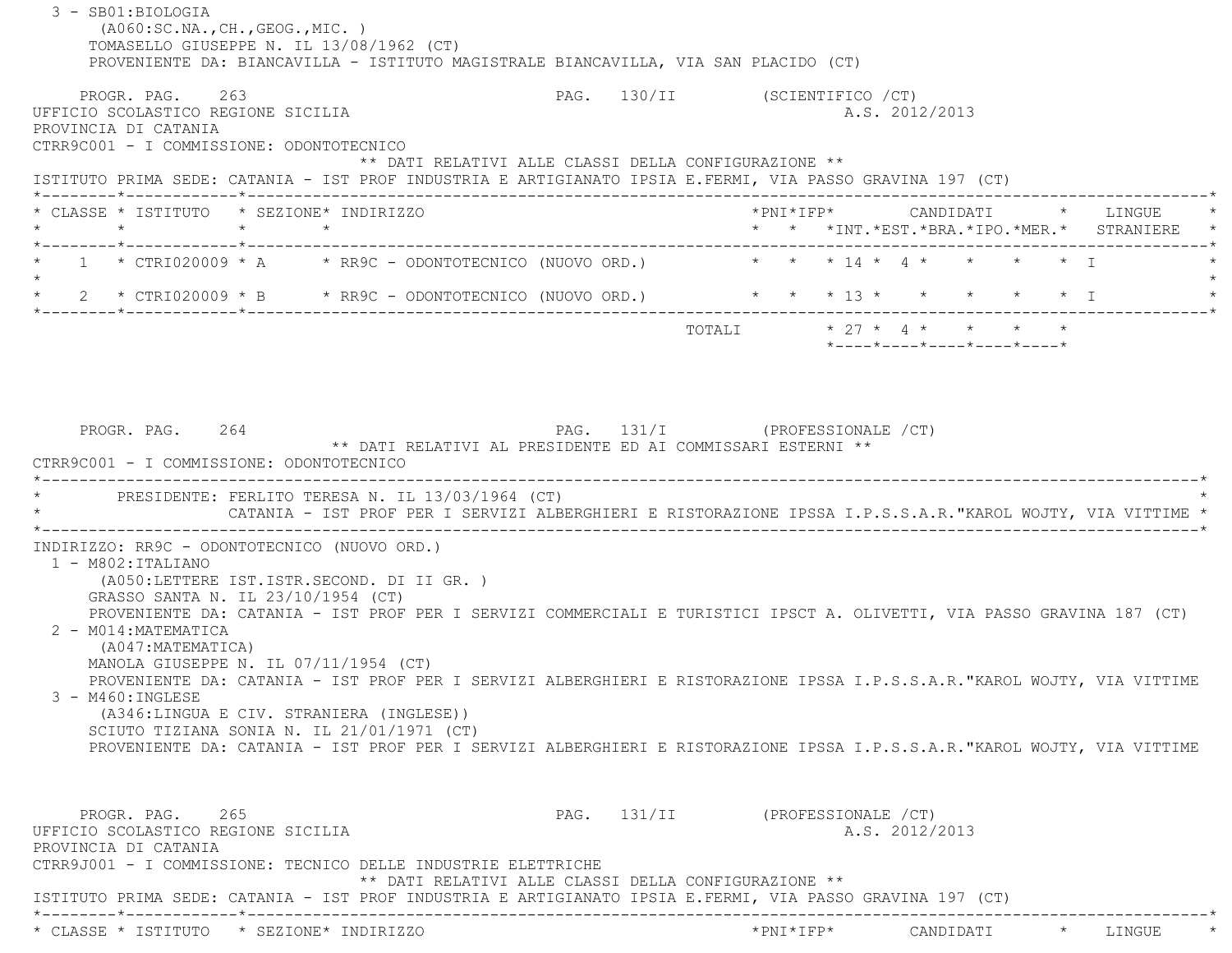|  |  |                                                                                         |  | $*$ - - - - $*$ - - - - $*$ - - - - $*$ - - - - $*$ - - - - $*$ |  |         |
|--|--|-----------------------------------------------------------------------------------------|--|-----------------------------------------------------------------|--|---------|
|  |  | TOTALI                                                                                  |  | $* 26 * 1 * * * * * * *$                                        |  |         |
|  |  | 2 * CTRI020009 * H * RR9J - TECNICO DELLE IND.EL. (NUOVO ORD)                           |  | * * * 13 * * * * * * T                                          |  |         |
|  |  |                                                                                         |  |                                                                 |  |         |
|  |  | $\star$ 1 $\star$ CTRI020009 $\star$ C $\star$ RR9J - TECNICO DELLE IND.EL. (NUOVO ORD) |  | * * * 13 * 1 * * * * * T                                        |  |         |
|  |  |                                                                                         |  |                                                                 |  |         |
|  |  |                                                                                         |  | * * *INT.*EST.*BRA.*IPO.*MER.* STRANIERE                        |  | $\star$ |

| PROGR. PAG. 266<br>** DATI RELATIVI AL PRESIDENTE ED AI COMMISSARI ESTERNI **<br>CTRR9J001 - I COMMISSIONE: TECNICO DELLE INDUSTRIE ELETTRICHE                                                                                                                                                                                                                                                                                                                                                                                                                                                                                                                                                                                                                               | PAG. 132/I (PROFESSIONALE /CT)                                                               |
|------------------------------------------------------------------------------------------------------------------------------------------------------------------------------------------------------------------------------------------------------------------------------------------------------------------------------------------------------------------------------------------------------------------------------------------------------------------------------------------------------------------------------------------------------------------------------------------------------------------------------------------------------------------------------------------------------------------------------------------------------------------------------|----------------------------------------------------------------------------------------------|
| PRESIDENTE: LO PRESTI CARMELA N. IL 25/04/1960 (CT)<br>CATANIA - LICEO SCIENTIFICO LS BOGGIO LERA, VIA V. EMANUELE 346 (CT)                                                                                                                                                                                                                                                                                                                                                                                                                                                                                                                                                                                                                                                  |                                                                                              |
| INDIRIZZO: RR9J - TECNICO DELLE IND.EL. (NUOVO ORD)<br>1 - M045:SISTEMI - AUTOMAZIONE E ORGANIZZ. DELLA PRODUZ.<br>(A035: ELETTROTECNICA ED APPLICAZIONI)<br>CARAMAGNA ROSARIO N. IL 28/05/1954 (CT)<br>PROVENIENTE DA: CATANIA - ISTITUTO TECNICO INDUSTRIALE ITI G.MARCONI, VIA VESCOVO MAURIZIO, 82 (CT)<br>2 - M014: MATEMATICA<br>(A047: MATEMATICA)<br>MANOLI MARIA CRISTINA N. IL 12/01/1964 (TO)<br>PROVENIENTE DA: CATANIA - IST PROF PER I SERVIZI ALBERGHIERI E RISTORAZIONE CASA CIRCONDARIALE DI CATANIA-, C/O CASA CIR<br>3 - M460: INGLESE<br>(A346:LINGUA E CIV. STRANIERA (INGLESE))<br>CATALANO EPIFANIA N. IL 17/05/1954 (SS)<br>PROVENIENTE DA: CATANIA - IST PROF PER I SERVIZI ALBERGHIERI E RISTORAZIONE IPSSA I.P.S.S.A.R. "KAROL WOJTY, VIA VITTIME |                                                                                              |
| PROGR. PAG. 267<br>UFFICIO SCOLASTICO REGIONE SICILIA<br>PROVINCIA DI CATANIA<br>CTRR9J002 - II COMMISSIONE: TECNICO DELLE INDUSTRIE ELETTRICHE<br>** DATI RELATIVI ALLE CLASSI DELLA CONFIGURAZIONE **<br>ISTITUTO PRIMA SEDE: ACIREALE - IST PROF INDUSTRIA E ARTIGIANATO IPSIA ORA I.S. MAJORANA-MEUCCI, VIA DELLE TERME, 78 (CT)                                                                                                                                                                                                                                                                                                                                                                                                                                         | PAG. 132/II (PROFESSIONALE /CT)<br>A.S. 2012/2013                                            |
| * CLASSE * ISTITUTO * SEZIONE* INDIRIZZO                                                                                                                                                                                                                                                                                                                                                                                                                                                                                                                                                                                                                                                                                                                                     | *PNI*IFP*     CANDIDATI    *   LINGUE<br>$\star$<br>* * *INT.*EST.*BRA.*IPO.*MER.* STRANIERE |
| * 1 * CTRI03201L * ET * RR9J - TECNICO DELLE IND.EL. (NUOVO ORD) * * * 8 * 1 * * * * * * I<br>$\star$<br>2 * CTRI03201L * EN * RR9K - TECNICO IND.ELETTRO. (NUOVO ORD.) * * * 9 * 3 * * * * * * I                                                                                                                                                                                                                                                                                                                                                                                                                                                                                                                                                                            |                                                                                              |
|                                                                                                                                                                                                                                                                                                                                                                                                                                                                                                                                                                                                                                                                                                                                                                              | TOTALI * 17 * 4 * * * *<br>*----*----*----*----*----*                                        |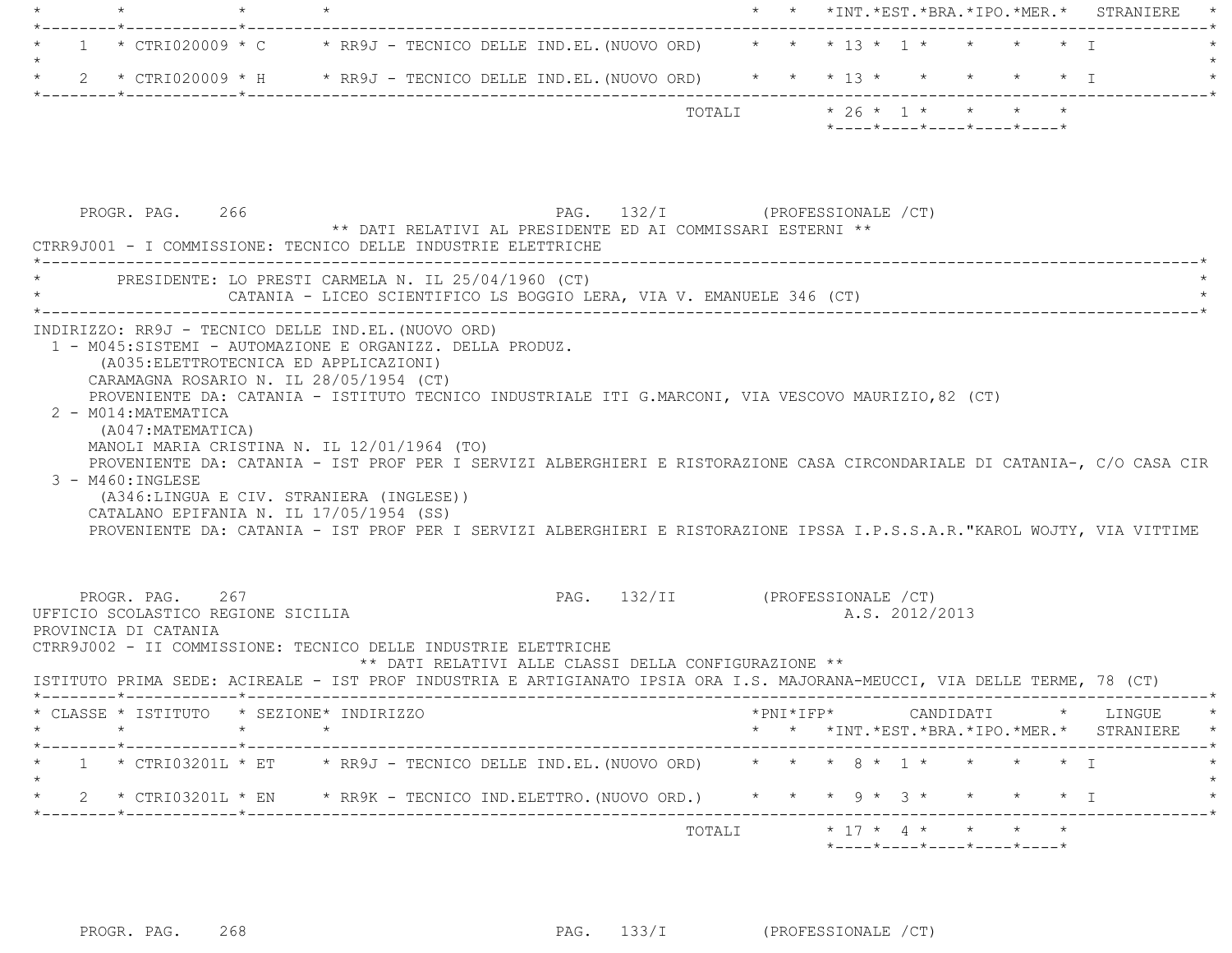\*\* DATI RELATIVI AL PRESIDENTE ED AI COMMISSARI ESTERNI \*\* CTRR9J002 - II COMMISSIONE: TECNICO DELLE INDUSTRIE ELETTRICHE \*----------------------------------------------------------------------------------------------------------------------------\*PRESIDENTE: BASILE NICOLA N. IL 26/07/1968 (ME) MASCALUCIA - LICEO SCIENTIFICO I.I.S.LICEO "C.MARCHESI" CL./S, VIA DEI VILLINI,19 (CT) \*----------------------------------------------------------------------------------------------------------------------------\* INDIRIZZO: RR9J - TECNICO DELLE IND.EL.(NUOVO ORD) 1 - M045:SISTEMI - AUTOMAZIONE E ORGANIZZ. DELLA PRODUZ. (A035:ELETTROTECNICA ED APPLICAZIONI) CAFARELLA SALVATORE N. IL 18/10/1964 (CT) PROVENIENTE DA: GIARRE - ISTITUTO TECNICO INDUSTRIALE ENRICO FERMI, VIA NUNZIO MACCARRONE, 4 (CT) 2 - M014:MATEMATICA (A047:MATEMATICA) PISTONE ROSARIA N. IL 30/08/1954 (EN) PROVENIENTE DA: CATANIA - ISTITUTO TECNICO INDUSTRIALE VACCARINI, VIA ORCHIDEA, 9 (CT) 3 - M460:INGLESE (A346:LINGUA E CIV. STRANIERA (INGLESE)) GRIMAUDO DANIELA N. IL 03/06/1968 (CT) PROVENIENTE DA: CALTAGIRONE - ISTITUTO TECNICO COMMERCIALE ITC G. ARCOLEO - CALTAGIRONE, VIALE AUTONOMIA N.6 (CT) INDIRIZZO: RR9K - TECNICO IND.ELETTRO.(NUOVO ORD.) 1 - M014:MATEMATICA (A047:MATEMATICA) PISTONE ROSARIA N. IL 30/08/1954 (EN) PROVENIENTE DA: CATANIA - ISTITUTO TECNICO INDUSTRIALE VACCARINI, VIA ORCHIDEA, 9 (CT) 2 - M460:INGLESE (A346:LINGUA E CIV. STRANIERA (INGLESE)) GRIMAUDO DANIELA N. IL 03/06/1968 (CT) PROVENIENTE DA: CALTAGIRONE - ISTITUTO TECNICO COMMERCIALE ITC G. ARCOLEO - CALTAGIRONE, VIALE AUTONOMIA N.6 (CT) 3 - M049:ELETTRONICA, TELECOMUNICAZIONI E APPLICAZIONI (A034:ELETTRONICA) CONTI FRANCESCA N. IL 29/01/1976 (CT) PROVENIENTE DA: GIARRE - IST PROF INDUSTRIA E ARTIGIANATO GIARRE, VIALE LIBERTA', 151 (CT) PROGR. PAG. 269 PAG. 133/II (PROFESSIONALE /CT) UFFICIO SCOLASTICO REGIONE SICILIA A.S. 2012/2013 PROVINCIA DI CATANIA CTRR9J003 - III COMMISSIONE: TECNICO DELLE INDUSTRIE ELETTRICHE \*\* DATI RELATIVI ALLE CLASSI DELLA CONFIGURAZIONE \*\* ISTITUTO PRIMA SEDE: BRONTE - IST PROF INDUSTRIA E ARTIGIANATO BRONTE, VIALE DELLA REGIONE N. 2 (CT) \*--------\*------------\*-------------------------------------------------------------------------------------------------------\* \* CLASSE \* ISTITUTO \* SEZIONE\* INDIRIZZO \*PNI\*IFP\* CANDIDATI \* LINGUE \* \* \* \* \* \* \* \*INT.\*EST.\*BRA.\*IPO.\*MER.\* STRANIERE \* \*--------\*------------\*-------------------------------------------------------------------------------------------------------\*1 \* CTRI00901G \* A \* RR9J - TECNICO DELLE IND.EL. (NUOVO ORD) \* \* \* 9 \* 4 \* \* \* \* \* \* T  $\star$ 2 \* CTRI00901G \* C \* RR9K - TECNICO IND.ELETTRO.(NUOVO ORD.) \* \* \* 16 \* 1 \* \* \* \* \* I  $\star$  +  $\star$  +  $\star$  +  $\star$  +  $\star$  +  $\star$  +  $\star$  +  $\star$  +  $\star$  +  $\star$  +  $\star$  +  $\star$  +  $\star$  +  $\star$  +  $\star$  +  $\star$  +  $\star$  +  $\star$  +  $\star$  +  $\star$  +  $\star$  +  $\star$  +  $\star$  +  $\star$  +  $\star$  +  $\star$  +  $\star$  +  $\star$  +  $\star$  +  $\star$  +  $\star$  +  $\star$ TOTALI  $* 25 * 5 * * * * * * * *$ \*----\*----\*----\*----\*----\*

PROGR. PAG. 270 2000 PAG. 134/I (PROFESSIONALE / CT) \*\* DATI RELATIVI AL PRESIDENTE ED AI COMMISSARI ESTERNI \*\*CTRR9J003 - III COMMISSIONE: TECNICO DELLE INDUSTRIE ELETTRICHE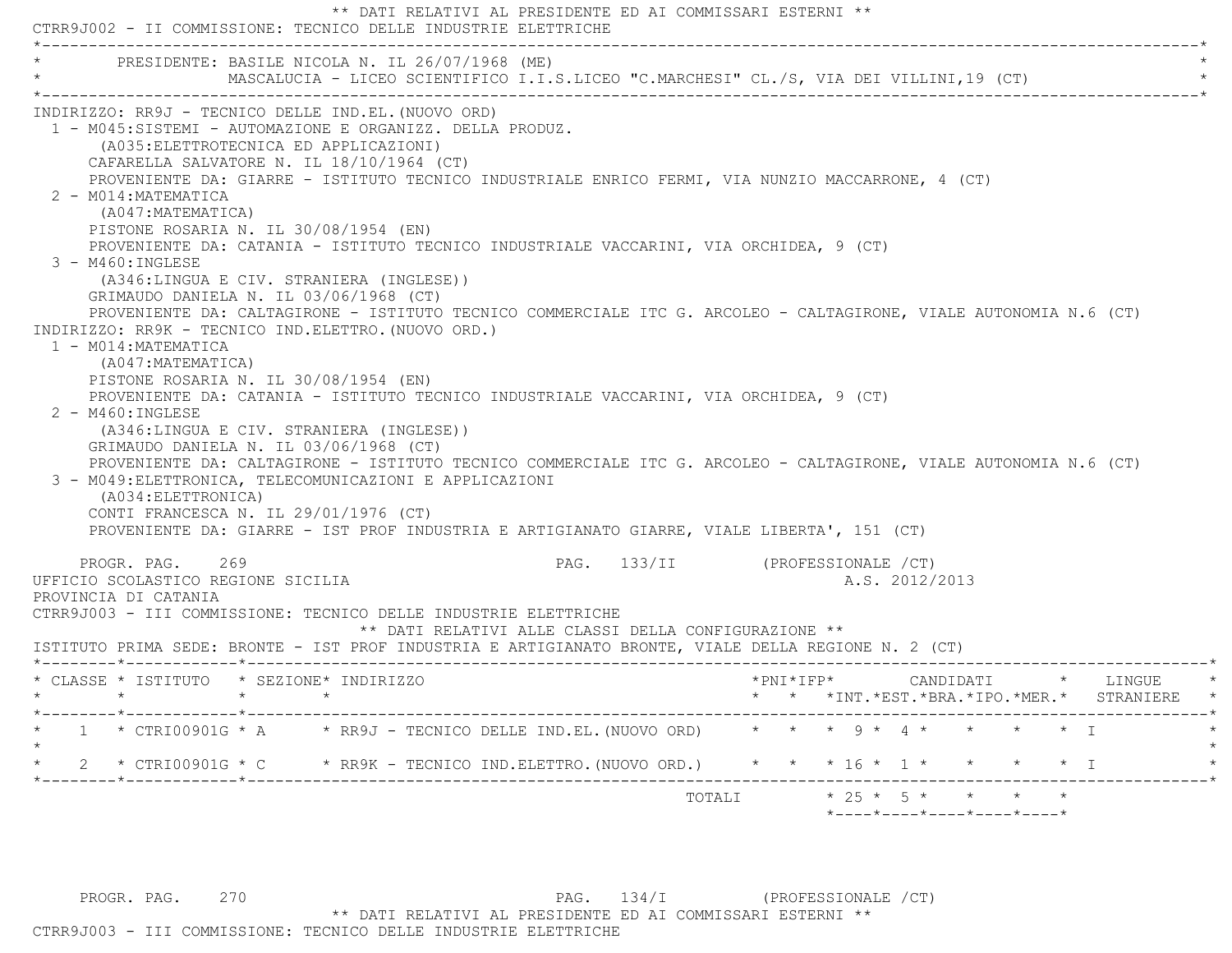\*----------------------------------------------------------------------------------------------------------------------------\*PRESIDENTE: RACITI SEBASTIANO N. IL 06/12/1962 (CT) ACIREALE - ISTITUTO MAGISTRALE IM REGINA ELENA, VIA COLLEGIO PENNISI, 13 (CT) \*----------------------------------------------------------------------------------------------------------------------------\* INDIRIZZO: RR9J - TECNICO DELLE IND.EL.(NUOVO ORD) 1 - M045:SISTEMI - AUTOMAZIONE E ORGANIZZ. DELLA PRODUZ. (A035:ELETTROTECNICA ED APPLICAZIONI) TEDESCO GIUSEPPE N. IL 19/09/1959 (CT) PROVENIENTE DA: CATANIA - IST PROF INDUSTRIA E ARTIGIANATO IPSIA E.FERMI, VIA PASSO GRAVINA 197 (CT) 2 - M014:MATEMATICA (A047:MATEMATICA) DE CARLO CELESTE N. IL 27/01/1953 (LE) PROVENIENTE DA: NICOLOSI - IST PROF PER I SERVIZI ALBERGHIERI E RISTORAZIONE ROCCO CHINNICI, VIA MANTOVA S.N. (CT) 3 - M460:INGLESE (A346:LINGUA E CIV. STRANIERA (INGLESE)) PAPPALARDO DANIELA N. IL 20/03/1961 (CT) PROVENIENTE DA: ACIREALE - LICEO CLASSICO LC GULLI E PENNISI, VIA MARIO ARCIDIACONO (CT) INDIRIZZO: RR9K - TECNICO IND.ELETTRO.(NUOVO ORD.) 1 - M014:MATEMATICA (A047:MATEMATICA) DE CARLO CELESTE N. IL 27/01/1953 (LE) PROVENIENTE DA: NICOLOSI - IST PROF PER I SERVIZI ALBERGHIERI E RISTORAZIONE ROCCO CHINNICI, VIA MANTOVA S.N. (CT) 2 - M460:INGLESE (A346:LINGUA E CIV. STRANIERA (INGLESE)) PAPPALARDO DANIELA N. IL 20/03/1961 (CT) PROVENIENTE DA: ACIREALE - LICEO CLASSICO LC GULLI E PENNISI, VIA MARIO ARCIDIACONO (CT) 3 - M049:ELETTRONICA, TELECOMUNICAZIONI E APPLICAZIONI (A034:ELETTRONICA) CUTULI ALFIO N. IL 29/06/1952 (CT) PROVENIENTE DA: ACIREALE - ISTITUTO TECNICO INDUSTRIALE ITI G. FERRARIS, VIA TRAPANI N.4 (CT) PROGR. PAG. 271 PAG. 134/II (PROFESSIONALE /CT) UFFICIO SCOLASTICO REGIONE SICILIA A.S. 2012/2013 PROVINCIA DI CATANIA CTRR9J004 - IV COMMISSIONE: TECNICO DELLE INDUSTRIE ELETTRICHE \*\* DATI RELATIVI ALLE CLASSI DELLA CONFIGURAZIONE \*\* ISTITUTO PRIMA SEDE: GIARRE - IST PROF INDUSTRIA E ARTIGIANATO IPSIA MAIORANA + SABIN, VIA VIALE LIBERTA', 151 (CT) \*--------\*------------\*-------------------------------------------------------------------------------------------------------\* \* CLASSE \* ISTITUTO \* SEZIONE\* INDIRIZZO \*PNI\*IFP\* CANDIDATI \* LINGUE \* \* \* \* \* \* \* \*INT.\*EST.\*BRA.\*IPO.\*MER.\* STRANIERE \* \*--------\*------------\*-------------------------------------------------------------------------------------------------------\*1 \* CTRI03000X \* ARR9J \* RR9J - TECNICO DELLE IND.EL. (NUOVO ORD) \* \* \* 17 \* 2 \* \* \* \* \* \* I  $\star$ \* 2 \* CTRI03000X \* ARRFJ \* RRFJ - TECNICO SIST.ENERG. (NUOVO ORD.) \* \* \* 10 \* \* \* \* \* \* \* I \*--------\*------------\*-------------------------------------------------------------------------------------------------------\*TOTALI  $* 27 * 2 * * * * * * * *$ \*----\*----\*----\*----\*----\*

PROGR. PAG. 272 PAG. 135/I (PROFESSIONALE / CT)

\*\* DATI RELATIVI AL PRESIDENTE ED AI COMMISSARI ESTERNI \*\*

CTRR9J004 - IV COMMISSIONE: TECNICO DELLE INDUSTRIE ELETTRICHE

\*----------------------------------------------------------------------------------------------------------------------------\*

PRESIDENTE: BRUNO SALVATORE N. IL 15/05/1953 (CT)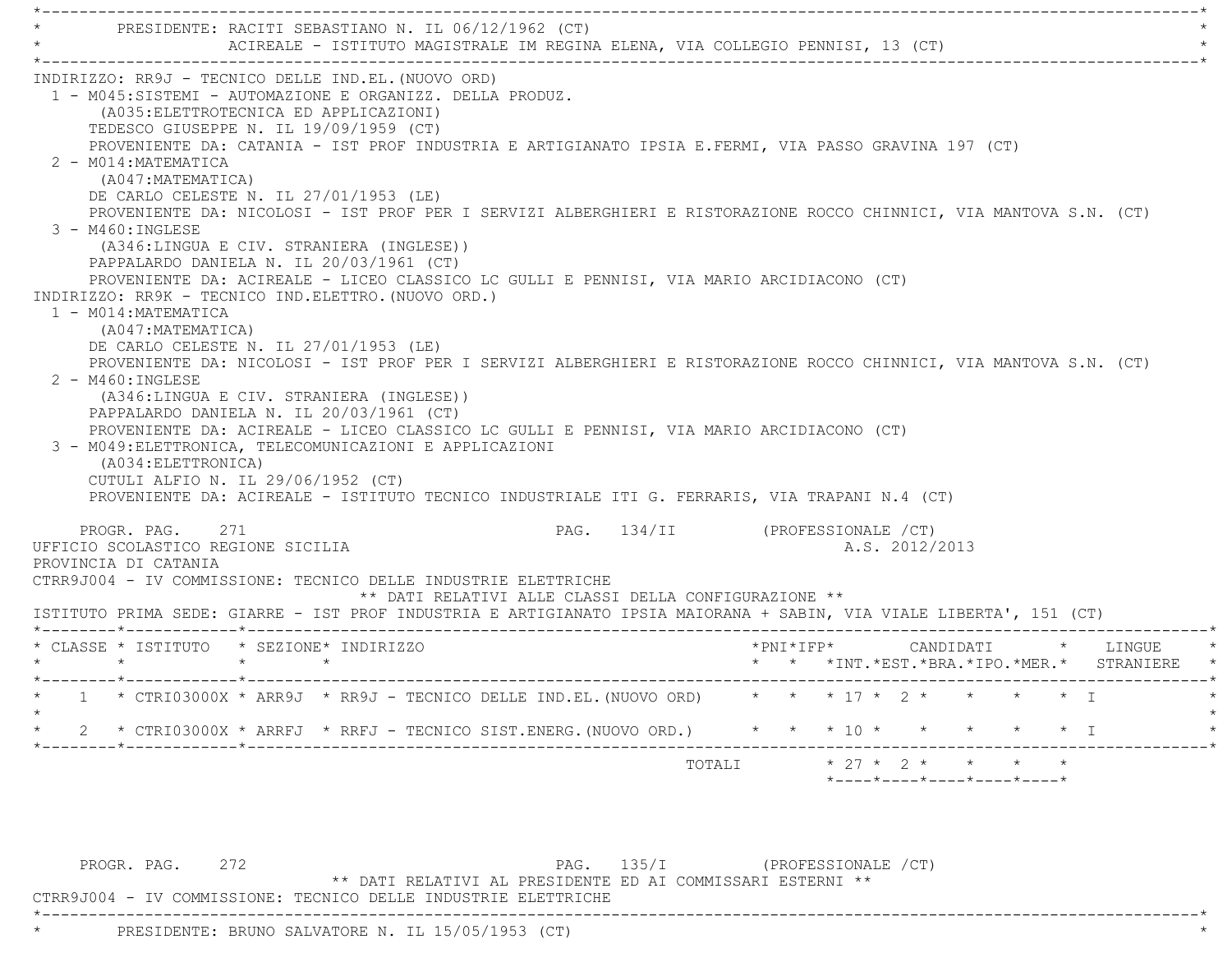\* PATERNO' - ISTITUTO MAGISTRALE LICEO STATALE FRANCESCO DE SA, VIA FOGAZZARO,18 (CT) \* \*----------------------------------------------------------------------------------------------------------------------------\* INDIRIZZO: RR9J - TECNICO DELLE IND.EL.(NUOVO ORD) 1 - M045:SISTEMI - AUTOMAZIONE E ORGANIZZ. DELLA PRODUZ. (A035:ELETTROTECNICA ED APPLICAZIONI) ALBERGHINA ANGELO N. IL 07/11/1960 (CT) PROVENIENTE DA: ACIREALE - IST PROF INDUSTRIA E ARTIGIANATO IPSIA ORA I.S. MAJORANA-MEUCCI, VIA DELLE TERME, 78 (CT) 2 - M014:MATEMATICA (A047:MATEMATICA) PRIVITERA ALFIO N. IL 10/11/1956 (CT) PROVENIENTE DA: BRONTE - ISTITUTO TECNICO COMMERCIALE BENEDETTO RADICE, VIA SARAJEVO,1 (CT) 3 - M460:INGLESE (A346:LINGUA E CIV. STRANIERA (INGLESE)) DI PLACIDO MARIA N. IL 29/05/1960 (CT) PROVENIENTE DA: ADRANO - LICEO CLASSICO LC GIOVANNI VERGA, VIA S. D'ACQUISTO N. 16 (CT) INDIRIZZO: RRFJ - TECNICO SIST.ENERG.(NUOVO ORD.) 1 - M014:MATEMATICA (A047:MATEMATICA) PRIVITERA ALFIO N. IL 10/11/1956 (CT) PROVENIENTE DA: BRONTE - ISTITUTO TECNICO COMMERCIALE BENEDETTO RADICE, VIA SARAJEVO,1 (CT) 2 - M460:INGLESE (A346:LINGUA E CIV. STRANIERA (INGLESE)) DI PLACIDO MARIA N. IL 29/05/1960 (CT) PROVENIENTE DA: ADRANO - LICEO CLASSICO LC GIOVANNI VERGA, VIA S. D'ACQUISTO N. 16 (CT) 3 - M076:IMPIANTI TERMOTECNICI (A020:DISCIPLINE MECCANICHE E TECNOLOGIA) CATALANO LEONARDO N. IL 04/12/1972 (CT) PROVENIENTE DA: CATANIA - ISTITUTO TECNICO INDUSTRIALE ARCHIMEDE, VIALE REGINA MARGHERITA 22 (CT) PROGR. PAG. 273 PAG. 135/II (PROFESSIONALE /CT) UFFICIO SCOLASTICO REGIONE SICILIA A.S. 2012/2013 PROVINCIA DI CATANIA CTRR9K001 - I COMMISSIONE: TECNICO DELLE INDUSTRIE ELETTRONICHE \*\* DATI RELATIVI ALLE CLASSI DELLA CONFIGURAZIONE \*\* ISTITUTO PRIMA SEDE: CATANIA - IST PROF INDUSTRIA E ARTIGIANATO IPSIA E.FERMI, VIA PASSO GRAVINA 197 (CT) \*--------\*------------\*-------------------------------------------------------------------------------------------------------\* \* CLASSE \* ISTITUTO \* SEZIONE\* INDIRIZZO \*PNI\*IFP\* CANDIDATI \* LINGUE \* \* \* \* \* \* \* \*INT.\*EST.\*BRA.\*IPO.\*MER.\* STRANIERE \* \*--------\*------------\*-------------------------------------------------------------------------------------------------------\*\* 1 \* CTRI020009 \* D \* RR9K - TECNICO IND.ELETTRO. (NUOVO ORD.) \* \* \* 14 \* \* \* \* \* \* \* I  $\star$ \* 2 \* CTRI020009 \* E \* RR9K - TECNICO IND.ELETTRO.(NUOVO ORD.) \* \* \* 16 \* \* \* \* \* \* \* I \*--------\*------------\*-------------------------------------------------------------------------------------------------------\*TOTALI  $* 30 * * * * * * * * * *$ \*----\*----\*----\*----\*----\*

| PROGR. PAG.                                                     | 274 |  |                                                           | PAG. 136/I | (PROFESSIONALE / CT)                                                                                 |  |  |  |
|-----------------------------------------------------------------|-----|--|-----------------------------------------------------------|------------|------------------------------------------------------------------------------------------------------|--|--|--|
|                                                                 |     |  |                                                           |            | ** DATI RELATIVI AL PRESIDENTE ED AI COMMISSARI ESTERNI **                                           |  |  |  |
| CTRR9K001 - I COMMISSIONE: TECNICO DELLE INDUSTRIE ELETTRONICHE |     |  |                                                           |            |                                                                                                      |  |  |  |
|                                                                 |     |  |                                                           |            |                                                                                                      |  |  |  |
|                                                                 |     |  | PRESIDENTE: TROVATO ABRAMO GRAZIANO N. IL 18/12/1964 (CL) |            |                                                                                                      |  |  |  |
|                                                                 |     |  |                                                           |            | ACIREALE - IST PROF INDUSTRIA E ARTIGIANATO IPSIA ORA I.S. MAJORANA-MEUCCI, VIA DELLE TERME, 78 (CT) |  |  |  |
|                                                                 |     |  |                                                           |            |                                                                                                      |  |  |  |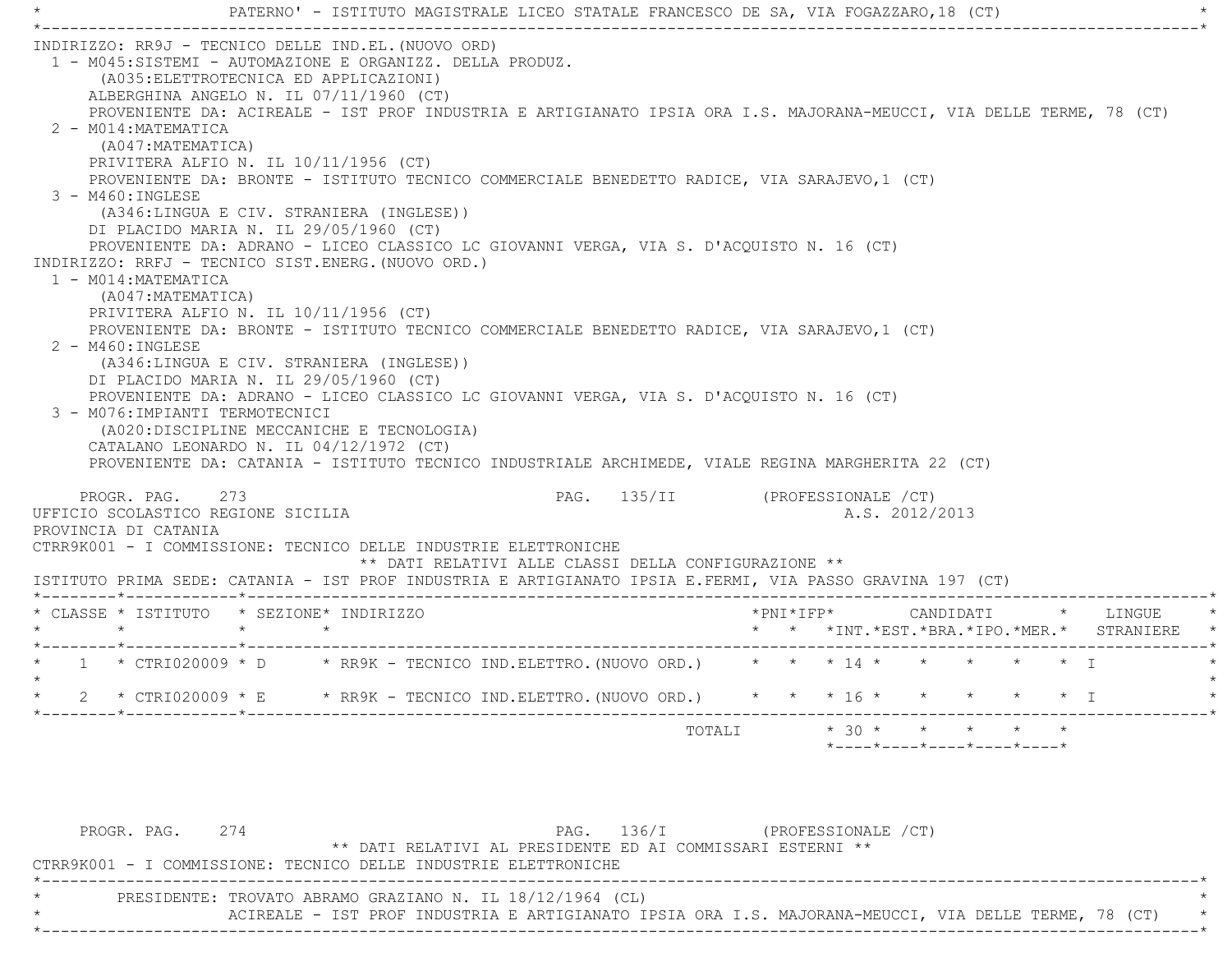INDIRIZZO: RR9K - TECNICO IND.ELETTRO.(NUOVO ORD.) 1 - M049:ELETTRONICA, TELECOMUNICAZIONI E APPLICAZIONI (A034:ELETTRONICA) STURNIOLO GIUSEPPE N. IL 26/09/1968 (MI) PROVENIENTE DA: BRONTE - IST PROF INDUSTRIA E ARTIGIANATO BRONTE, VIALE DELLA REGIONE N. 2 (CT) 2 - M014:MATEMATICA (A047:MATEMATICA) GRIMALDI VLADIMIRO N. IL 14/06/1950 (CT) PROVENIENTE DA: CATANIA - IST PROF PER I SERVIZI ALBERGHIERI E RISTORAZIONE IPSSA I.P.S.S.A.R."KAROL WOJTY, VIA VITTIM E $3 - M460 \cdot INGIERSE$  (A346:LINGUA E CIV. STRANIERA (INGLESE)) CATALANO MARIA LUISA N. IL 01/04/1967 (CT) PROVENIENTE DA: MINEO - IST PROF PER I SERVIZI ALBERGHIERI E RISTORAZIONE SEDE COORDINATA I.P.S.S.A.R., VIA C. LUIGI GUZ PROGR. PAG. 275 PAG. 136/II (PROFESSIONALE /CT) UFFICIO SCOLASTICO REGIONE SICILIA A.S. 2012/2013 PROVINCIA DI CATANIA CTRR9K002 - II COMMISSIONE: TECNICO DELLE INDUSTRIE ELETTRONICHE \*\* DATI RELATIVI ALLE CLASSI DELLA CONFIGURAZIONE \*\* ISTITUTO PRIMA SEDE: CALTAGIRONE - IST PROF INDUSTRIA E ARTIGIANATO I.P.S.I.A "C.A. DALLA CHIESA", VIA SANTA MARIA DI GESU' S. \*--------\*------------\*-------------------------------------------------------------------------------------------------------\* \* CLASSE \* ISTITUTO \* SEZIONE\* INDIRIZZO \*PNI\*IFP\* CANDIDATI \* LINGUE \* \* \* \* \* \* \* \*INT.\*EST.\*BRA.\*IPO.\*MER.\* STRANIERE \* \*--------\*------------\*-------------------------------------------------------------------------------------------------------\*1 \* CTRI02401N \* TIN \* RR9K - TECNICO IND.ELETTRO.(NUOVO ORD.) \* \* \* 8 \* \* \* \* \* \* \* \* \*  $\star$  \* 2 \* CTRI02401N \* TIL \* RR9J - TECNICO DELLE IND.EL.(NUOVO ORD) \* \* \* 7 \* \* \* \* \* I \* \*--------\*------------\*-------------------------------------------------------------------------------------------------------\*TOTALI  $* 15 * * * * * * * * * *$  \*----\*----\*----\*----\*----\*PROGR. PAG. 276 276 PAG. 137/I (PROFESSIONALE / CT) \*\* DATI RELATIVI AL PRESIDENTE ED AI COMMISSARI ESTERNI \*\* CTRR9K002 - II COMMISSIONE: TECNICO DELLE INDUSTRIE ELETTRONICHE \*----------------------------------------------------------------------------------------------------------------------------\*PRESIDENTE: PAPPALARDO VINCENZO N. IL 18/10/1948 (CT) BIANCAVILLA - ISTITUTO COMPRENSIVO IC A. BRUNO - BIANCAVILLA, VIALE DEI FIORI (CT) \*----------------------------------------------------------------------------------------------------------------------------\* INDIRIZZO: RR9K - TECNICO IND.ELETTRO.(NUOVO ORD.) 1 - M049:ELETTRONICA, TELECOMUNICAZIONI E APPLICAZIONI (A034:ELETTRONICA) TOMARCHIO SALVATORE N. IL 04/10/1953 (CT) PROVENIENTE DA: GIARRE - IST PROF INDUSTRIA E ARTIGIANATO IPSIA MAIORANA + SABIN, VIA VIALE LIBERTA', 151 (CT) 2 - M014:MATEMATICA (A047:MATEMATICA) CONTE GIUSEPPE N. IL 18/03/1956 (CT) PROVENIENTE DA: CATANIA - IST PROF INDUSTRIA E ARTIGIANATO IPSIA E.FERMI, VIA PASSO GRAVINA 197 (CT) 3 - M460:INGLESE (A346:LINGUA E CIV. STRANIERA (INGLESE)) TROPEA ROSARIO N. IL 19/04/1958 (CT) PROVENIENTE DA: ACIREALE - LICEO CLASSICO LC GULLI E PENNISI, VIA MARIO ARCIDIACONO (CT)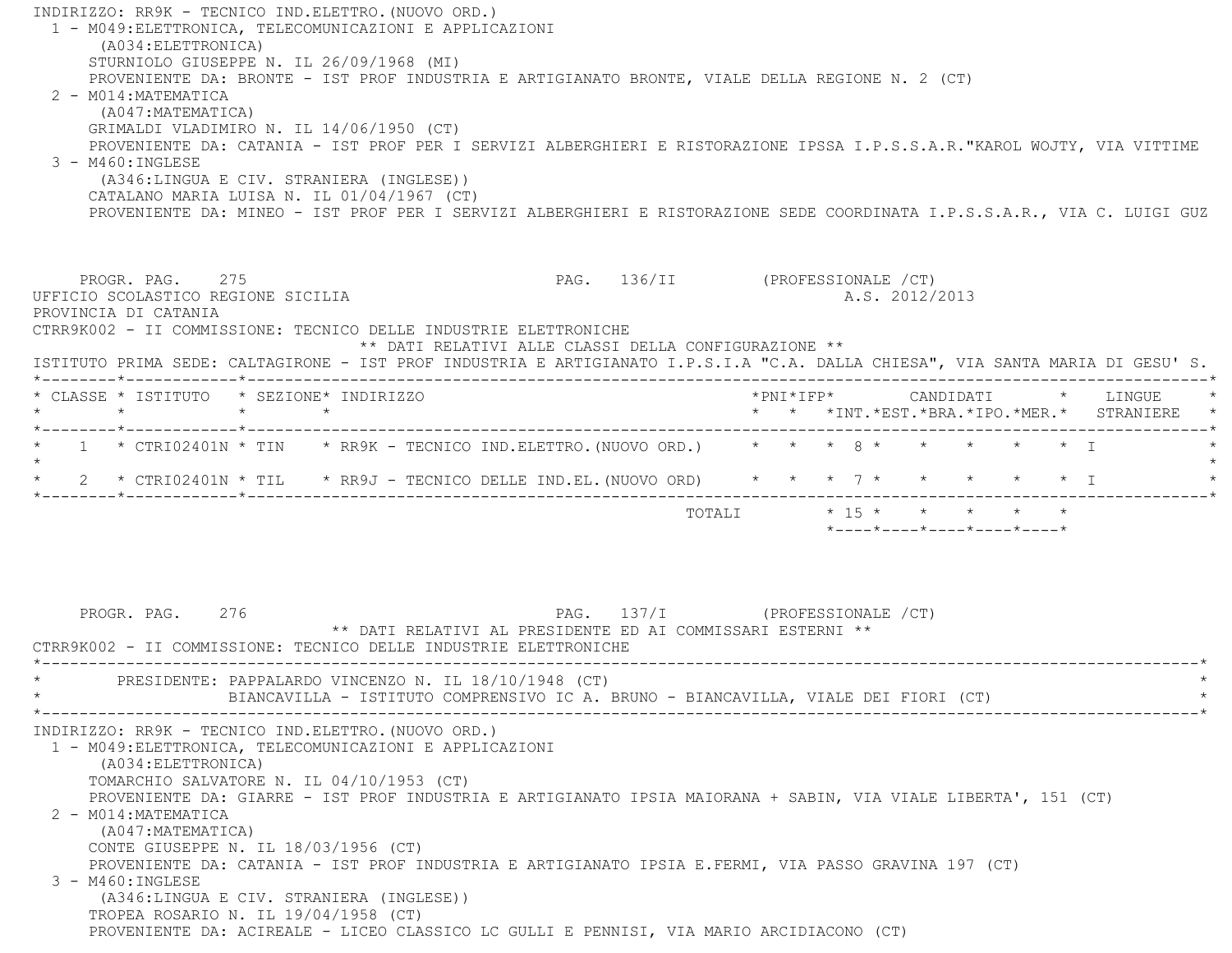INDIRIZZO: RR9J - TECNICO DELLE IND.EL.(NUOVO ORD) 1 - M014:MATEMATICA (A047:MATEMATICA) CONTE GIUSEPPE N. IL 18/03/1956 (CT) PROVENIENTE DA: CATANIA - IST PROF INDUSTRIA E ARTIGIANATO IPSIA E.FERMI, VIA PASSO GRAVINA 197 (CT)  $2 - M460 : INGIERSE$  (A346:LINGUA E CIV. STRANIERA (INGLESE)) TROPEA ROSARIO N. IL 19/04/1958 (CT) PROVENIENTE DA: ACIREALE - LICEO CLASSICO LC GULLI E PENNISI, VIA MARIO ARCIDIACONO (CT) 3 - M045:SISTEMI - AUTOMAZIONE E ORGANIZZ. DELLA PRODUZ. (A035:ELETTROTECNICA ED APPLICAZIONI) ROSANO LUIGI N. IL 11/07/1957 (CT) PROVENIENTE DA: BIANCAVILLA - IST PROF INDUSTRIA E ARTIGIANATO BIANCAVILLA, VIA GIULIO VERNE N. 24 (CT) PROGR. PAG. 277 PAG. 137/II (PROFESSIONALE /CT) UFFICIO SCOLASTICO REGIONE SICILIA and a series of the series of the series of the series of the series of the series of the series of the series of the series of the series of the series of the series of the series of the PROVINCIA DI CATANIA CTRR9K003 - III COMMISSIONE: TECNICO DELLE INDUSTRIE ELETTRONICHE \*\* DATI RELATIVI ALLE CLASSI DELLA CONFIGURAZIONE \*\* ISTITUTO PRIMA SEDE: GIARRE - IST PROF INDUSTRIA E ARTIGIANATO IPSIA MAIORANA + SABIN, VIA VIALE LIBERTA', 151 (CT) \*--------\*------------\*-------------------------------------------------------------------------------------------------------\* \* CLASSE \* ISTITUTO \* SEZIONE\* INDIRIZZO \*PNI\*IFP\* CANDIDATI \* LINGUE \* \* \* \* \* \* \* \*INT.\*EST.\*BRA.\*IPO.\*MER.\* STRANIERE \* \*--------\*------------\*-------------------------------------------------------------------------------------------------------\*\* 1 \* CTRI03000X \* A \* RR9K - TECNICO IND.ELETTRO.(NUOVO ORD.) \* \* \* 9 \* 1 \* \* 1 \* \* T  $\star$ \* 2 \* CTRI03000X \* B \* RR9K - TECNICO IND.ELETTRO.(NUOVO ORD.) \* \* \* 11 \* \* \* \* \* \* \* I \*--------\*------------\*-------------------------------------------------------------------------------------------------------\*TOTALI  $* 20 * 1 * * 1 * * 1 * * *$  \*----\*----\*----\*----\*----\*PROGR. PAG. 278 278 PAG. 138/I (PROFESSIONALE / CT) \*\* DATI RELATIVI AL PRESIDENTE ED AI COMMISSARI ESTERNI \*\* CTRR9K003 - III COMMISSIONE: TECNICO DELLE INDUSTRIE ELETTRONICHE \*----------------------------------------------------------------------------------------------------------------------------\*PRESIDENTE: SPARTA' ROSARIA MARIA N. IL 17/10/1954 (CT) BELPASSO - ISTITUTO TECNICO INDUSTRIALE "G. FERRARIS", VIA LEONARDO SCIASCIA,3 (CT) \*----------------------------------------------------------------------------------------------------------------------------\* INDIRIZZO: RR9K - TECNICO IND.ELETTRO.(NUOVO ORD.) 1 - M049:ELETTRONICA, TELECOMUNICAZIONI E APPLICAZIONI (A034:ELETTRONICA) CARUSO GIUSEPPE N. IL 26/04/1961 (ME) PROVENIENTE DA: CALTAGIRONE - IST PROF INDUSTRIA E ARTIGIANATO I.P.S.I.A "C.A. DALLA CHIESA", VIA SANTA MARIA DI GESU' S 2 - M014:MATEMATICA (A047:MATEMATICA) FIORITO ANTONIETTA N. IL 27/09/1954 (ME) PROVENIENTE DA: NICOLOSI - IST PROF PER I SERVIZI ALBERGHIERI E RISTORAZIONE ROCCO CHINNICI, VIA MANTOVA S.N. (CT) 3 - M460:INGLESE (A346:LINGUA E CIV. STRANIERA (INGLESE)) ROMANO ELIANA N. IL 18/04/1960 (CT) PROVENIENTE DA: PATERNO' - LICEO SCIENTIFICO LS FERMI, CORSO DEL POPOLO, N.1 (CT)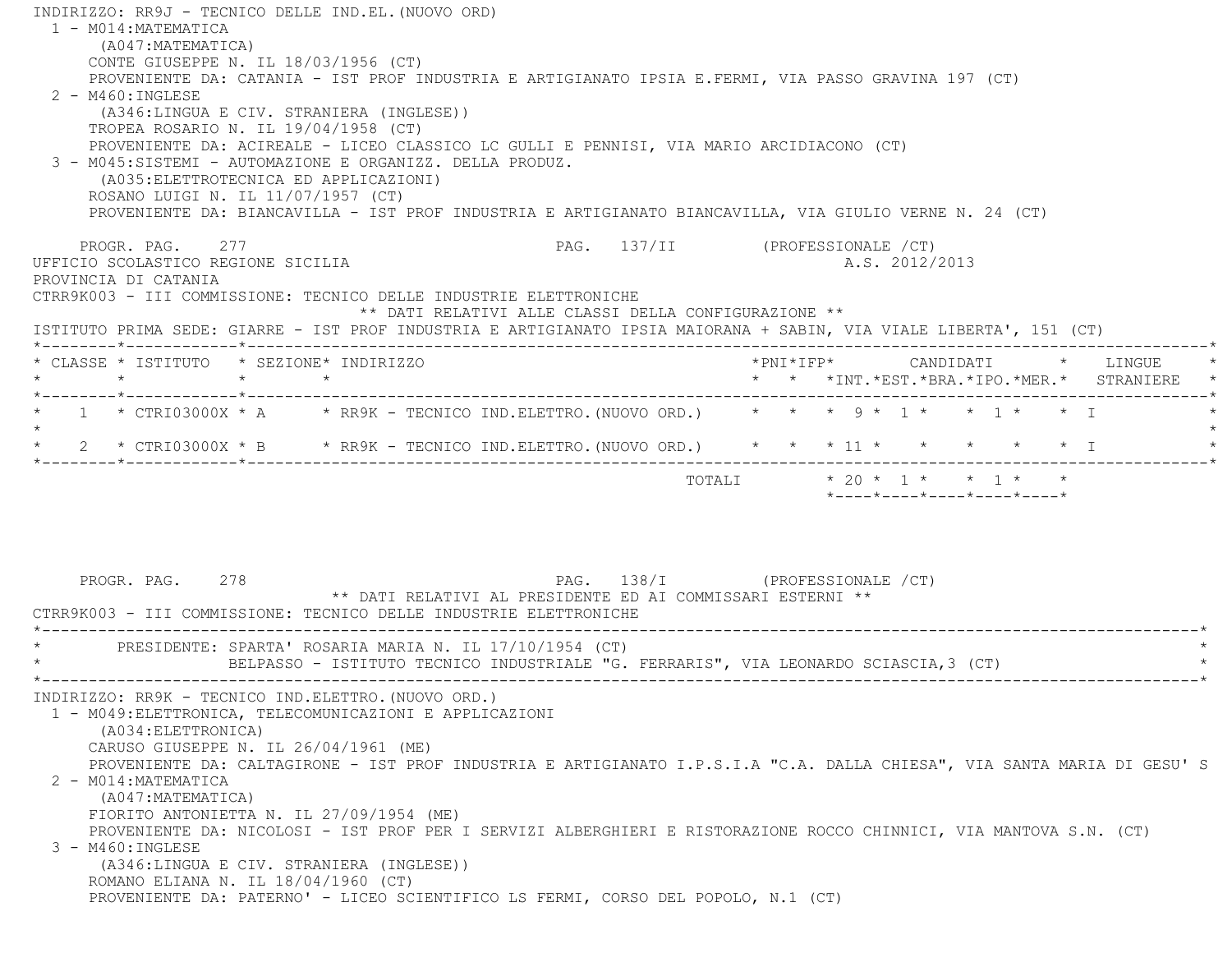PROGR. PAG. 279 PAG. 138/II (PROFESSIONALE /CT) UFFICIO SCOLASTICO REGIONE SICILIA A.S. 2012/2013 PROVINCIA DI CATANIA CTRR9K004 - IV COMMISSIONE: TECNICO DELLE INDUSTRIE ELETTRONICHE \*\* DATI RELATIVI ALLE CLASSI DELLA CONFIGURAZIONE \*\* ISTITUTO PRIMA SEDE: GIARRE - IST PROF INDUSTRIA E ARTIGIANATO GIARRE, VIALE LIBERTA', 151 (CT) \*--------\*------------\*-------------------------------------------------------------------------------------------------------\* \* CLASSE \* ISTITUTO \* SEZIONE\* INDIRIZZO \*PNI\*IFP\* CANDIDATI \* LINGUE \* \* \* \* \* \* \* \*INT.\*EST.\*BRA.\*IPO.\*MER.\* STRANIERE \* \*--------\*------------\*-------------------------------------------------------------------------------------------------------\* $1$  \* CTRI030509 \* A  $\qquad$  \* RR9K - TECNICO IND.ELETTRO.(NUOVO ORD.)  $\qquad$  \* \* \* 32 \* 1 \* \* \* \* \* I \*--------\*------------\*-------------------------------------------------------------------------------------------------------\* ISTITUTO SECONDA SEDE: TREMESTIERI ETNEO - L.R. PAR. ISTITUTO TECNICO INDUSTRIALE NEWTON, V. RAVANUSA, 4 (CT) \*--------\*------------\*-------------------------------------------------------------------------------------------------------\* \* CLASSE \* ISTITUTO \* SEZIONE\* INDIRIZZO \*PNI\*IFP\* CANDIDATI \* LINGUE \* \* \* \* \* \* \* \*INT.\*EST.\*BRA.\*IPO.\*MER.\* STRANIERE \* \*--------\*------------\*-------------------------------------------------------------------------------------------------------\*2 \* CTTF005004 \* A \* TF50 - ELETTR. E TELECOM.  $\star$  \* \* \* 19 \* 5 \* \* \* \* \* \* I \*--------\*------------\*-------------------------------------------------------------------------------------------------------\* $\texttt{TOTAL} \qquad \qquad \star \quad \texttt{51} \; \star \quad \texttt{6} \; \star \qquad \star \qquad \star \qquad \star \qquad \star$  \*----\*----\*----\*----\*----\*PROGR. PAG. 280 280 PAG. 139/I (PROFESSIONALE / CT) \*\* DATI RELATIVI AL PRESIDENTE ED AI COMMISSARI ESTERNI \*\* CTRR9K004 - IV COMMISSIONE: TECNICO DELLE INDUSTRIE ELETTRONICHE \*----------------------------------------------------------------------------------------------------------------------------\*PRESIDENTE: PELLERITI ALFIO N. IL 02/10/1952 (CT) ADRANO - LICEO CLASSICO LC GIOVANNI VERGA, VIA S. D'ACOUISTO N. 16 (CT) \*----------------------------------------------------------------------------------------------------------------------------\* INDIRIZZO: RR9K - TECNICO IND.ELETTRO.(NUOVO ORD.) 1 - M049:ELETTRONICA, TELECOMUNICAZIONI E APPLICAZIONI (A034:ELETTRONICA) BERRITTA CRISTOFORO PLACIDON. IL 24/01/1953 (EN) PROVENIENTE DA: ACIREALE - ISTITUTO TECNICO INDUSTRIALE ITI G. FERRARIS, VIA TRAPANI N.4 (CT) 2 - M149:ELETTRONICA E COMUNICAZIONI ELETTRICHE (A034:ELETTRONICA) BERRITTA CRISTOFORO PLACIDON. IL 24/01/1953 (EN) PROVENIENTE DA: ACIREALE - ISTITUTO TECNICO INDUSTRIALE ITI G. FERRARIS, VIA TRAPANI N.4 (CT) 3 - M014:MATEMATICA (A047:MATEMATICA) LONGO SILVANA N. IL 26/10/1957 (CT) PROVENIENTE DA: PATERNO' - LICEO SCIENTIFICO LS FERMI, CORSO DEL POPOLO, N.1 (CT) 4 - M568:MATEMATICA (A047:MATEMATICA) LONGO SILVANA N. IL 26/10/1957 (CT) PROVENIENTE DA: PATERNO' - LICEO SCIENTIFICO LS FERMI, CORSO DEL POPOLO, N.1 (CT) 5 - M460:INGLESE (A346:LINGUA E CIV. STRANIERA (INGLESE)) ALTAMORE SILVANA N. IL 09/01/1955 (CT) PROVENIENTE DA: VIZZINI - LICEO CLASSICO LICEO CLASSICO STATALE SECUSI, VIALE REGINA MARGHERITA N. 40 (CT) INDIRIZZO: TF50 - ELETTR. E TELECOM.1 - M049:ELETTRONICA, TELECOMUNICAZIONI E APPLICAZIONI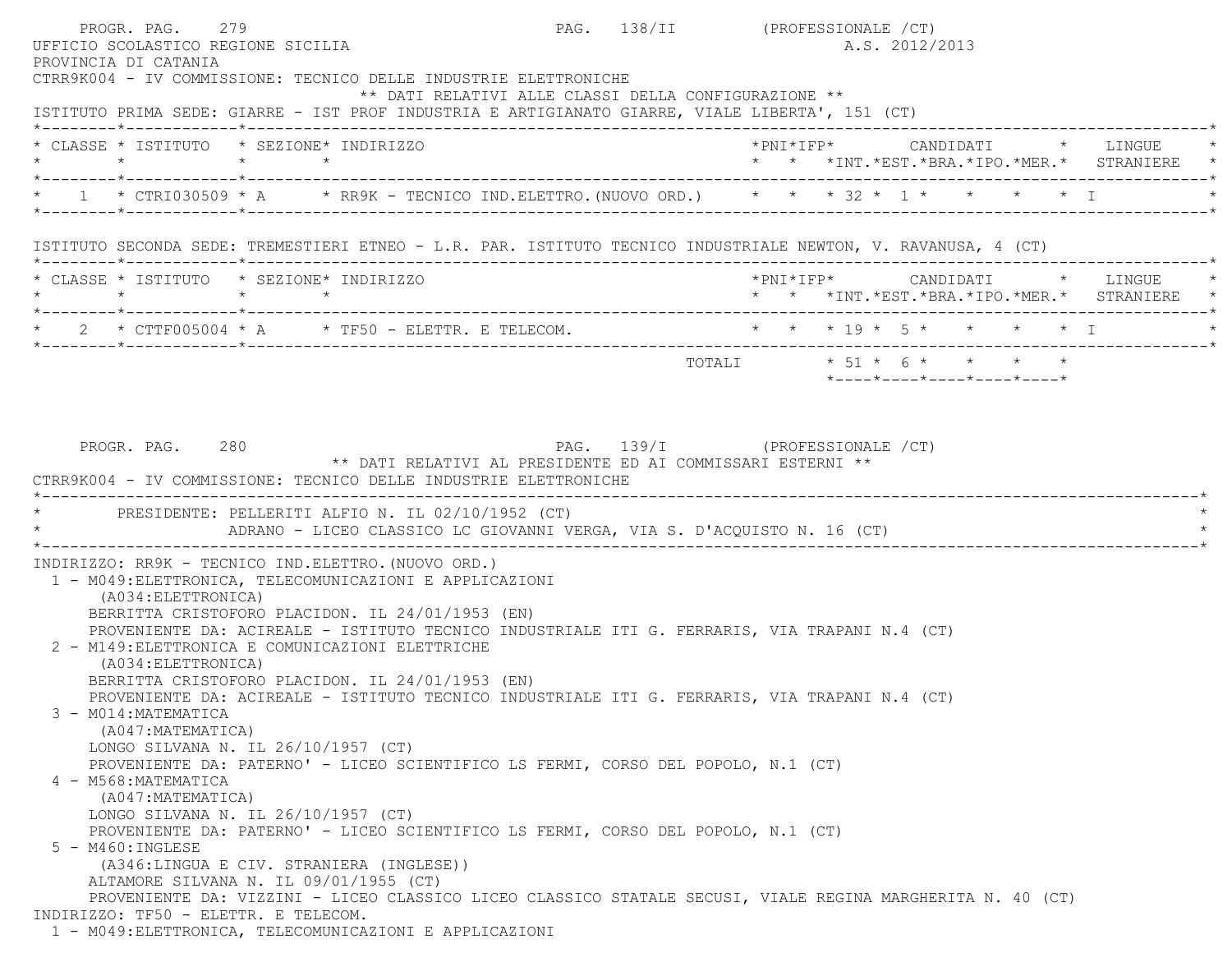(A034:ELETTRONICA) BERRITTA CRISTOFORO PLACIDON. IL 24/01/1953 (EN) PROVENIENTE DA: ACIREALE - ISTITUTO TECNICO INDUSTRIALE ITI G. FERRARIS, VIA TRAPANI N.4 (CT) 2 - M149:ELETTRONICA E COMUNICAZIONI ELETTRICHE (A034:ELETTRONICA) BERRITTA CRISTOFORO PLACIDON. IL 24/01/1953 (EN) PROVENIENTE DA: ACIREALE - ISTITUTO TECNICO INDUSTRIALE ITI G. FERRARIS, VIA TRAPANI N.4 (CT) 3 - M014:MATEMATICA (A047:MATEMATICA) LONGO SILVANA N. IL 26/10/1957 (CT) PROVENIENTE DA: PATERNO' - LICEO SCIENTIFICO LS FERMI, CORSO DEL POPOLO, N.1 (CT) (SEGUONO DATI RELATIVI AI COMMISSARI ESTERNI) PROGR. PAG. 281 PAG. 139/II (PROFESSIONALE /CT) \*\* DATI RELATIVI AI COMMISSARI ESTERNI \*\* 4 - M568:MATEMATICA (A047:MATEMATICA) LONGO SILVANA N. IL 26/10/1957 (CT) PROVENIENTE DA: PATERNO' - LICEO SCIENTIFICO LS FERMI, CORSO DEL POPOLO, N.1 (CT) 5 - M460:INGLESE (A346:LINGUA E CIV. STRANIERA (INGLESE)) ALTAMORE SILVANA N. IL 09/01/1955 (CT) PROVENIENTE DA: VIZZINI - LICEO CLASSICO LICEO CLASSICO STATALE SECUSI, VIALE REGINA MARGHERITA N. 40 (CT) PROGR. PAG. 282 282 PAG. 139/III (PROFESSIONALE /CT) UFFICIO SCOLASTICO REGIONE SICILIA A.S. 2012/2013 PROVINCIA DI CATANIA CTRR9L001 - I COMMISSIONE: TECNICO INDUSTRIE MECCANICHE \*\* DATI RELATIVI ALLE CLASSI DELLA CONFIGURAZIONE \*\* ISTITUTO PRIMA SEDE: CATANIA - IST PROF INDUSTRIA E ARTIGIANATO IPSIA E.FERMI, VIA PASSO GRAVINA 197 (CT) \*--------\*------------\*-------------------------------------------------------------------------------------------------------\* \* CLASSE \* ISTITUTO \* SEZIONE\* INDIRIZZO \*PNI\*IFP\* CANDIDATI \* LINGUE \* \* \* \* \* \* \* \*INT.\*EST.\*BRA.\*IPO.\*MER.\* STRANIERE \* \*--------\*------------\*-------------------------------------------------------------------------------------------------------\*1 \* CTRI020009 \* F \* RR9L - TECNICO IN. MECCAN. (NUOVO ORD.) \* \* \* 15 \* 4 \* \* \* \* \* \* T  $\star$ \* 2 \* CTRI020009 \* G \* RRFJ - TECNICO SIST.ENERG. (NUOVO ORD.) \* \* \* 14 \* \* \* \* \* \* \* I \*--------\*------------\*-------------------------------------------------------------------------------------------------------\*TOTALI  $* 29 * 4 * * * * * * * *$  \*----\*----\*----\*----\*----\*PROGR. PAG. 283 283 PAG. 140/I (PROFESSIONALE /CT) \*\* DATI RELATIVI AL PRESIDENTE ED AI COMMISSARI ESTERNI \*\* CTRR9L001 - I COMMISSIONE: TECNICO INDUSTRIE MECCANICHE \*----------------------------------------------------------------------------------------------------------------------------\*PRESIDENTE: SPINA ROSA N. IL 24/10/1956 (CT) \* BIANCAVILLA - IST PROF INDUSTRIA E ARTIGIANATO BIANCAVILLA, VIA GIULIO VERNE N. 24 (CT) \* \*----------------------------------------------------------------------------------------------------------------------------\* INDIRIZZO: RR9L - TECNICO IN. MECCAN.(NUOVO ORD.) 1 - M062:MACCHINE A FLUIDO

(A020:DISCIPLINE MECCANICHE E TECNOLOGIA)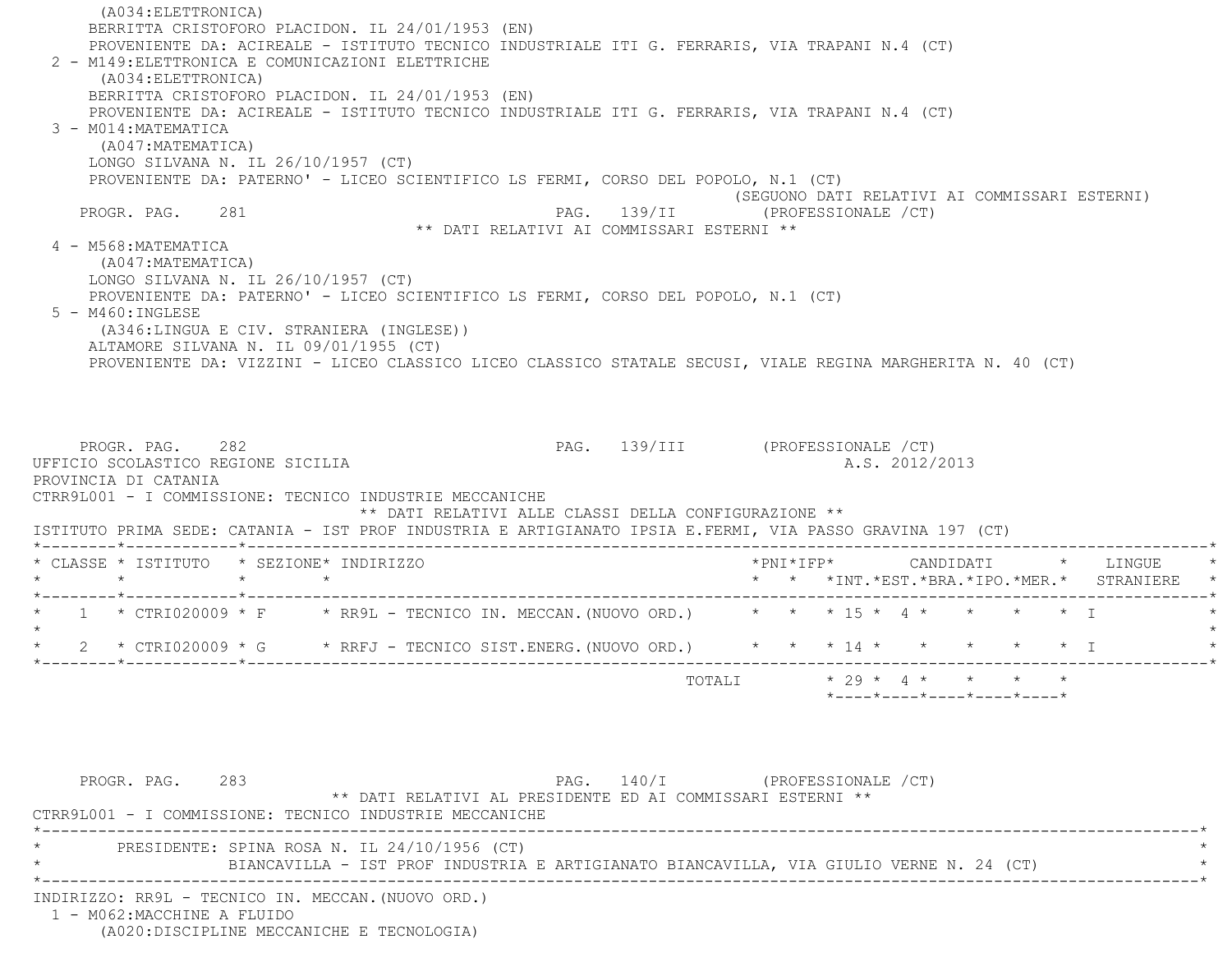CAMPAGNA DOMENICO N. IL 16/04/1972 (CT) PROVENIENTE DA: CATANIA - ISTITUTO TECNICO INDUSTRIALE CANNIZZARO, VIA CARLO PISACANE 1 (CT) 2 - M076:IMPIANTI TERMOTECNICI (A020:DISCIPLINE MECCANICHE E TECNOLOGIA) CAMPAGNA DOMENICO N. IL 16/04/1972 (CT) PROVENIENTE DA: CATANIA - ISTITUTO TECNICO INDUSTRIALE CANNIZZARO, VIA CARLO PISACANE 1 (CT) 3 - M014:MATEMATICA (A047:MATEMATICA) NUCIFORA ANGELO FRANCESCO N. IL 10/01/1966 (CT) PROVENIENTE DA: CATANIA - IST PROF PER I SERVIZI SOCIALI IPSS L. MANGANO, VIA E. BESANA, 12/C (CT) 4 - M460:INGLESE (A346:LINGUA E CIV. STRANIERA (INGLESE)) GUERCIO FRANCESCA N. IL 17/07/1969 (CT) PROVENIENTE DA: SAN GIOVANNI LA PUNTA - ISTITUTO TECNICO COMMERCIALE IIS "ENRICO DE NICOLA" - CORSO, VIA G. MOTTA N.87 ( INDIRIZZO: RRFJ - TECNICO SIST.ENERG.(NUOVO ORD.) 1 - M062:MACCHINE A FLUIDO (A020:DISCIPLINE MECCANICHE E TECNOLOGIA) CAMPAGNA DOMENICO N. IL 16/04/1972 (CT) PROVENIENTE DA: CATANIA - ISTITUTO TECNICO INDUSTRIALE CANNIZZARO, VIA CARLO PISACANE 1 (CT) 2 - M076:IMPIANTI TERMOTECNICI (A020:DISCIPLINE MECCANICHE E TECNOLOGIA) CAMPAGNA DOMENICO N. IL 16/04/1972 (CT) PROVENIENTE DA: CATANIA - ISTITUTO TECNICO INDUSTRIALE CANNIZZARO, VIA CARLO PISACANE 1 (CT) 3 - M014:MATEMATICA (A047:MATEMATICA) NUCIFORA ANGELO FRANCESCO N. IL 10/01/1966 (CT) PROVENIENTE DA: CATANIA - IST PROF PER I SERVIZI SOCIALI IPSS L. MANGANO, VIA E. BESANA, 12/C (CT) 4 - M460:INGLESE (A346:LINGUA E CIV. STRANIERA (INGLESE)) GUERCIO FRANCESCA N. IL 17/07/1969 (CT) PROVENIENTE DA: SAN GIOVANNI LA PUNTA - ISTITUTO TECNICO COMMERCIALE IIS "ENRICO DE NICOLA" - CORSO, VIA G. MOTTA N.87 ( PROGR. PAG. 284 284 PAG. 140/II (PROFESSIONALE /CT) UFFICIO SCOLASTICO REGIONE SICILIA A.S. 2012/2013 PROVINCIA DI CATANIA CTRR9M001 - I COMMISSIONE: TECNICO DELL'ABBIGLIAMENTO E DELLA MODA \*\* DATI RELATIVI ALLE CLASSI DELLA CONFIGURAZIONE \*\* ISTITUTO PRIMA SEDE: CATANIA - IST PROF PER I SERVIZI SOCIALI IPSS L. MANGANO, VIA E. BESANA, 12/C (CT) \*--------\*------------\*-------------------------------------------------------------------------------------------------------\* \* CLASSE \* ISTITUTO \* SEZIONE\* INDIRIZZO \*PNI\*IFP\* CANDIDATI \* LINGUE \* \* \* \* \* \* \* \*INT.\*EST.\*BRA.\*IPO.\*MER.\* STRANIERE \* \*--------\*------------\*-------------------------------------------------------------------------------------------------------\*1 \* CTRF028012 \* ARR9M \* RR9M - TEC.ABBIGL. E MODA (NUOVO ORD.) \* \* \* 13 \* \* \* \* \* \* \* \* I  $\star$  \* 2 \* CTRF028012 \* ARR9H \* RR9H - TECN. CHIM. E BIOL.(NUOVO ORD.) \* \* \* 10 \* 1 \* \* \* \* I \* \*--------\*------------\*-------------------------------------------------------------------------------------------------------\*TOTALI  $* 23 * 1 * * * * * * *$  $*$ ---- $*$ ---- $*$ ---- $*$ ---- $*$ ---- $*$ 

PROGR. PAG. 285 285 PAG. 141/I (PROFESSIONALE / CT)

\*\* DATI RELATIVI AL PRESIDENTE ED AI COMMISSARI ESTERNI \*\*

CTRR9M001 - I COMMISSIONE: TECNICO DELL'ABBIGLIAMENTO E DELLA MODA

 \*----------------------------------------------------------------------------------------------------------------------------\*PRESIDENTE: LONGHINI PAOLA N. IL 06/11/1959 (MN)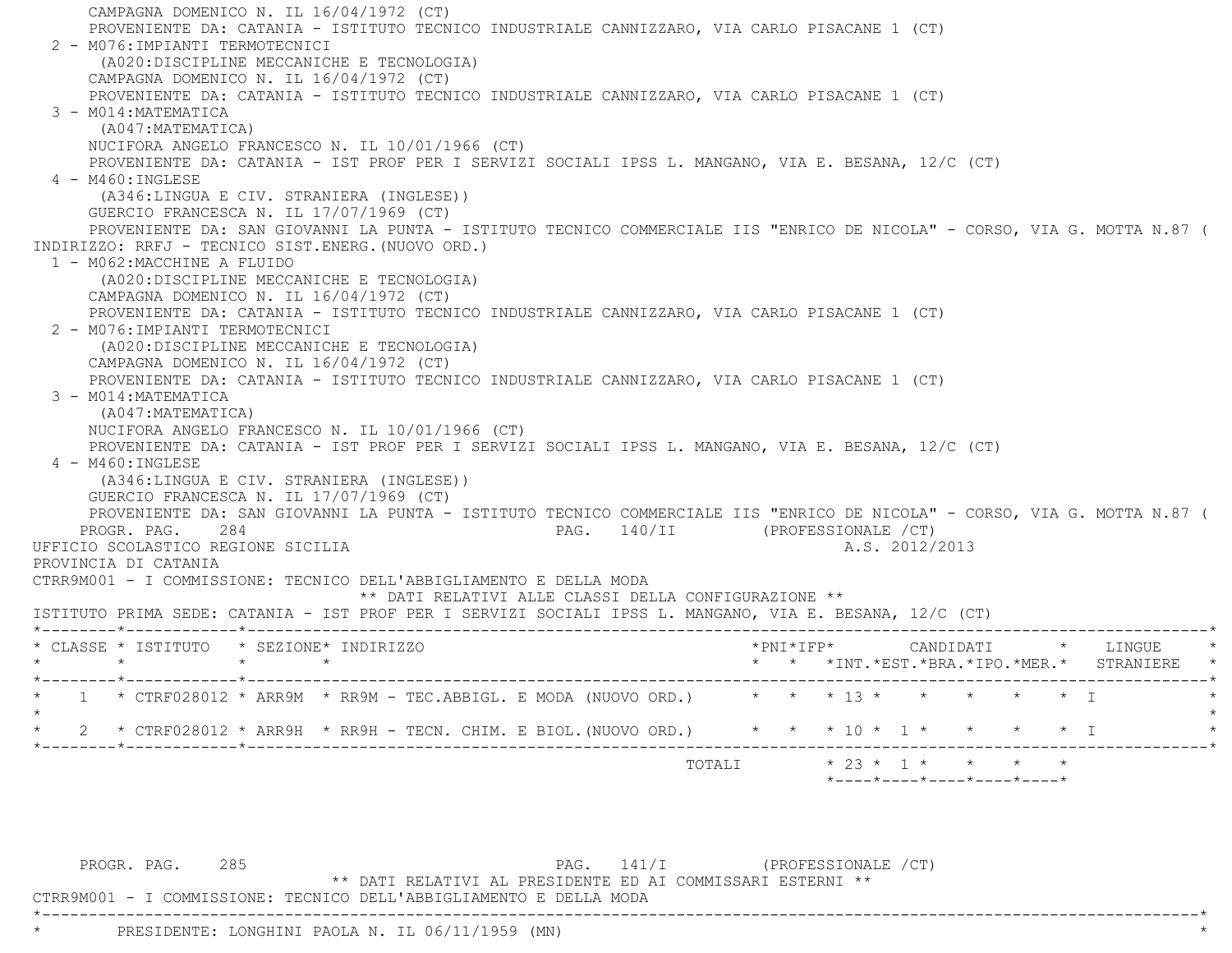CATANIA - LICEO CLASSICO LC "MARIO CUTELLI", VIA FIRENZE 202 (CT) \*----------------------------------------------------------------------------------------------------------------------------\* INDIRIZZO: RR9M - TEC.ABBIGL. E MODA (NUOVO ORD.) 1 - M005:DISEGNO PROFESSIONALE (A024:DISEGNO E STORIA DEL COSTUME) VELA MARIA GIULIA N. IL 05/08/1973 (CT) PROVENIENTE DA: CALTAGIRONE - IST PROF INDUSTRIA E ARTIGIANATO I.P.S.I.A "C.A. DALLA CHIESA", VIA SANTA MARIA DI GESU' S 2 - M460:INGLESE (A346:LINGUA E CIV. STRANIERA (INGLESE)) BASILE NUNZIATA N. IL 31/03/1953 (CT) PROVENIENTE DA: CATANIA - LICEO CLASSICO LC "MARIO CUTELLI", VIA FIRENZE 202 (CT) 3 - M014:MATEMATICA (A047:MATEMATICA) GRASSO GIUSEPPA N. IL 23/02/1956 (CT) PROVENIENTE DA: CATANIA - ISTITUTO TECNICO INDUSTRIALE ITI ARCHIMEDE, VIALE REGINA MARGHERITA 22 (CT) INDIRIZZO: RR9H - TECN. CHIM. E BIOL.(NUOVO ORD.) 1 - M460:INGLESE (A346:LINGUA E CIV. STRANIERA (INGLESE)) BASILE NUNZIATA N. IL 31/03/1953 (CT) PROVENIENTE DA: CATANIA - LICEO CLASSICO LC "MARIO CUTELLI", VIA FIRENZE 202 (CT) 2 - M014:MATEMATICA (A047:MATEMATICA) GRASSO GIUSEPPA N. IL 23/02/1956 (CT) PROVENIENTE DA: CATANIA - ISTITUTO TECNICO INDUSTRIALE ITI ARCHIMEDE, VIALE REGINA MARGHERITA 22 (CT) 3 - M026:PROCESSI E TECNOLOGIE INDUSTRIALI CHIMICHE (A013:CHIMICA E TECNOLOGIE CHIMICHE) FRIZZI MARGHERITA N. IL 16/03/1966 (CT) PROVENIENTE DA: CATANIA - ISTITUTO TECNICO COMMERCIALE ITE DE FELICE GIUFFRIDA, PIAZZA ROMA 4 (CT) PROGR. PAG. 286 286 PAG. 141/II (PROFESSIONALE / CT) UFFICIO SCOLASTICO REGIONE SICILIA A.S. 2012/2013 PROVINCIA DI CATANIA CTRR9M002 - II COMMISSIONE: TECNICO DELL'ABBIGLIAMENTO E DELLA MODA \*\* DATI RELATIVI ALLE CLASSI DELLA CONFIGURAZIONE \*\* ISTITUTO PRIMA SEDE: GIARRE - IST PROF INDUSTRIA E ARTIGIANATO IPSIA MAIORANA + SABIN, VIA VIALE LIBERTA', 151 (CT) \*--------\*------------\*-------------------------------------------------------------------------------------------------------\* \* CLASSE \* ISTITUTO \* SEZIONE\* INDIRIZZO \*PNI\*IFP\* CANDIDATI \* LINGUE \* \* \* \* \* \* \* \*INT.\*EST.\*BRA.\*IPO.\*MER.\* STRANIERE \* \*--------\*------------\*-------------------------------------------------------------------------------------------------------\*1 \* CTRI03000X \* ARR9M \* RR9M - TEC.ABBIGL. E MODA (NUOVO ORD.) \* \* \* 12 \* \* \* \* \* \* \* I  $\star$ \* 2 \* CTRI03000X \* BRR9M \* RR9M - TEC.ABBIGL. E MODA (NUOVO ORD.) \* \* \* 8 \* \* \* \* \* I \*

TOTALI  $\star$  20  $\star$   $\star$   $\star$   $\star$ 

\*----\*----\*----\*----\*----\*

PROGR. PAG. 287 287 PAG. 142/I (PROFESSIONALE / CT) \*\* DATI RELATIVI AL PRESIDENTE ED AI COMMISSARI ESTERNI \*\* CTRR9M002 - II COMMISSIONE: TECNICO DELL'ABBIGLIAMENTO E DELLA MODA \*----------------------------------------------------------------------------------------------------------------------------\*PRESIDENTE: RIZZO PLACIDO N. IL 13/03/1956 (CT) \* PATERNO' - ISTITUTO MAGISTRALE LICEO STATALE FRANCESCO DE SA, VIA FOGAZZARO,18 (CT) \* \*----------------------------------------------------------------------------------------------------------------------------\*

\*--------\*------------\*-------------------------------------------------------------------------------------------------------\*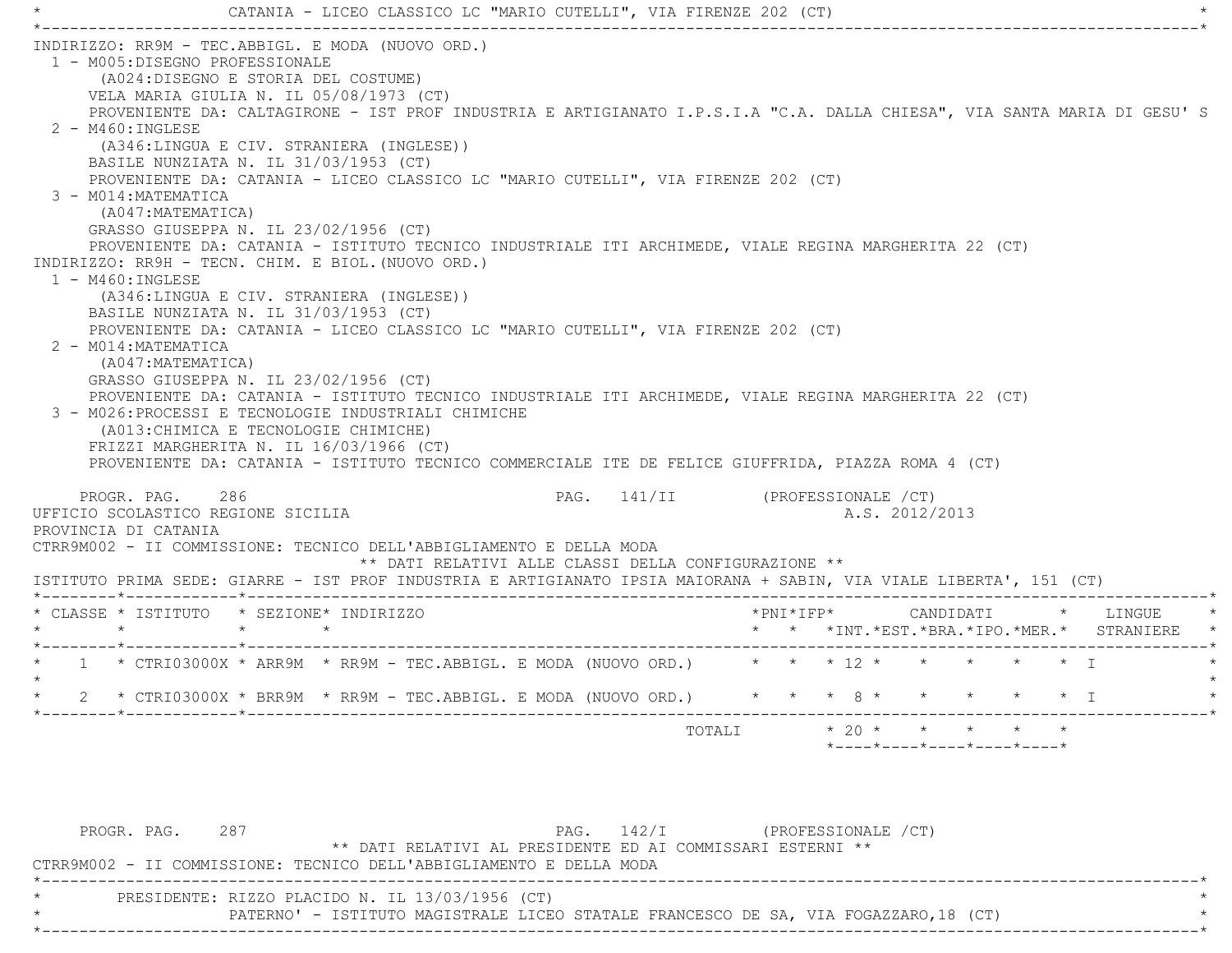INDIRIZZO: RR9M - TEC.ABBIGL. E MODA (NUOVO ORD.) 1 - M005:DISEGNO PROFESSIONALE (A024:DISEGNO E STORIA DEL COSTUME) LA NAIA FRANCESCA N. IL 28/05/1956 (CT) PROVENIENTE DA: CATANIA - IST PROF PER I SERVIZI SOCIALI IPSS L. MANGANO, VIA E. BESANA, 12/C (CT) 2 - M460:INGLESE (A346:LINGUA E CIV. STRANIERA (INGLESE)) CHIARENZA ANNA N. IL 10/04/1958 (CT) PROVENIENTE DA: SAN GIOVANNI LA PUNTA - LICEO SCIENTIFICO LICEO SC. MAJORANA S.G.LA PUNT, VIA G. MOTTA 87 (CT) 3 - M014:MATEMATICA (A047:MATEMATICA) ZUMBO ANTONINA N. IL 10/08/1962 (ME) PROVENIENTE DA: SAN MICHELE DI GANZARIA - IST PROF PER I SERVIZI ALBERGHIERI E RISTORAZIONE SEDE COORDINATA I.P.S.S.A.R, PROGR. PAG. 288 289 PAG. 142/II (PROFESSIONALE /CT) UFFICIO SCOLASTICO REGIONE SICILIA A.S. 2012/2013 PROVINCIA DI CATANIA CTRR9Q001 - I COMMISSIONE: TECNICO DEI SERVIZI TURISTICI \*\* DATI RELATIVI ALLE CLASSI DELLA CONFIGURAZIONE \*\* ISTITUTO PRIMA SEDE: CATANIA - IST PROF PER I SERVIZI ALBERGHIERI E RISTORAZIONE IPSSA I.P.S.S.A.R."KAROL WOJTY, VIA VITTIME C \*--------\*------------\*-------------------------------------------------------------------------------------------------------\* \* CLASSE \* ISTITUTO \* SEZIONE\* INDIRIZZO \*PNI\*IFP\* CANDIDATI \* LINGUE \* \* \* \* \* \* \* \*INT.\*EST.\*BRA.\*IPO.\*MER.\* STRANIERE \* \*--------\*------------\*-------------------------------------------------------------------------------------------------------\*1 \* CTRH03000C \* ARR9Q \* RR9Q - TECNICO SERV. TURIS. (NUOVO ORD.) \* \* \* 13 \* 5 \* \* \* \* \* \* F  $\star$  \* 2 \* CTRH03000C \* IRR9Q \* RR9Q - TECNICO SERV. TURIS.(NUOVO ORD.) \* \* \* 24 \* \* \* \* \* F \* \*--------\*------------\*-------------------------------------------------------------------------------------------------------\* TOTALI \* 37 \* 5 \* \* \* \* \*----\*----\*----\*----\*----\*PROGR. PAG. 289 289 PAG. 143/I (PROFESSIONALE / CT) \*\* DATI RELATIVI AL PRESIDENTE ED AI COMMISSARI ESTERNI \*\* CTRR9Q001 - I COMMISSIONE: TECNICO DEI SERVIZI TURISTICI \*----------------------------------------------------------------------------------------------------------------------------\*PRESIDENTE: CIACCIO MARIA ROSARIA N. IL 29/12/1958 (RM) CATANIA - ISTITUTO MAGISTRALE LICEO STATALE LOMBARDO RADICE, VIA IMPERIA 21 (CT) \*----------------------------------------------------------------------------------------------------------------------------\* INDIRIZZO: RR9Q - TECNICO SERV. TURIS.(NUOVO ORD.) 1 - M079:ECONOMIA E TECNICA DELL'AZIENDA TURISTICA (A017:DISCIPLINE ECONOMICO-AZIENDALI) FORTE MARIA N. IL 04/05/1963 (CT) PROVENIENTE DA: CATANIA - ISTITUTO TECNICO COMMERCIALE ITE DE FELICE GIUFFRIDA, PIAZZA ROMA 4 (CT) 2 - M462:INGLESE (A346:LINGUA E CIV. STRANIERA (INGLESE)) AMATO IOLE MARIA ROSA N. IL 27/12/1967 (CT) PROVENIENTE DA: CATANIA - LICEO ARTISTICO LA LICEO ARTIST. " EMILIO GREC, VIA MAVILLA, 37 - VICO BUONAFE', 9 (CT) 3 - M390:FRANCESE (A246:LINGUA E CIV. STRANIERA (FRANCESE)) CAVALIERE MARIA CATENA N. IL 03/03/1961 (EN) PROVENIENTE DA: CATANIA - LICEO ARTISTICO LA LICEO ARTIST. " EMILIO GREC, VIA MAVILLA, 37 - VICO BUONAFE', 9 (CT)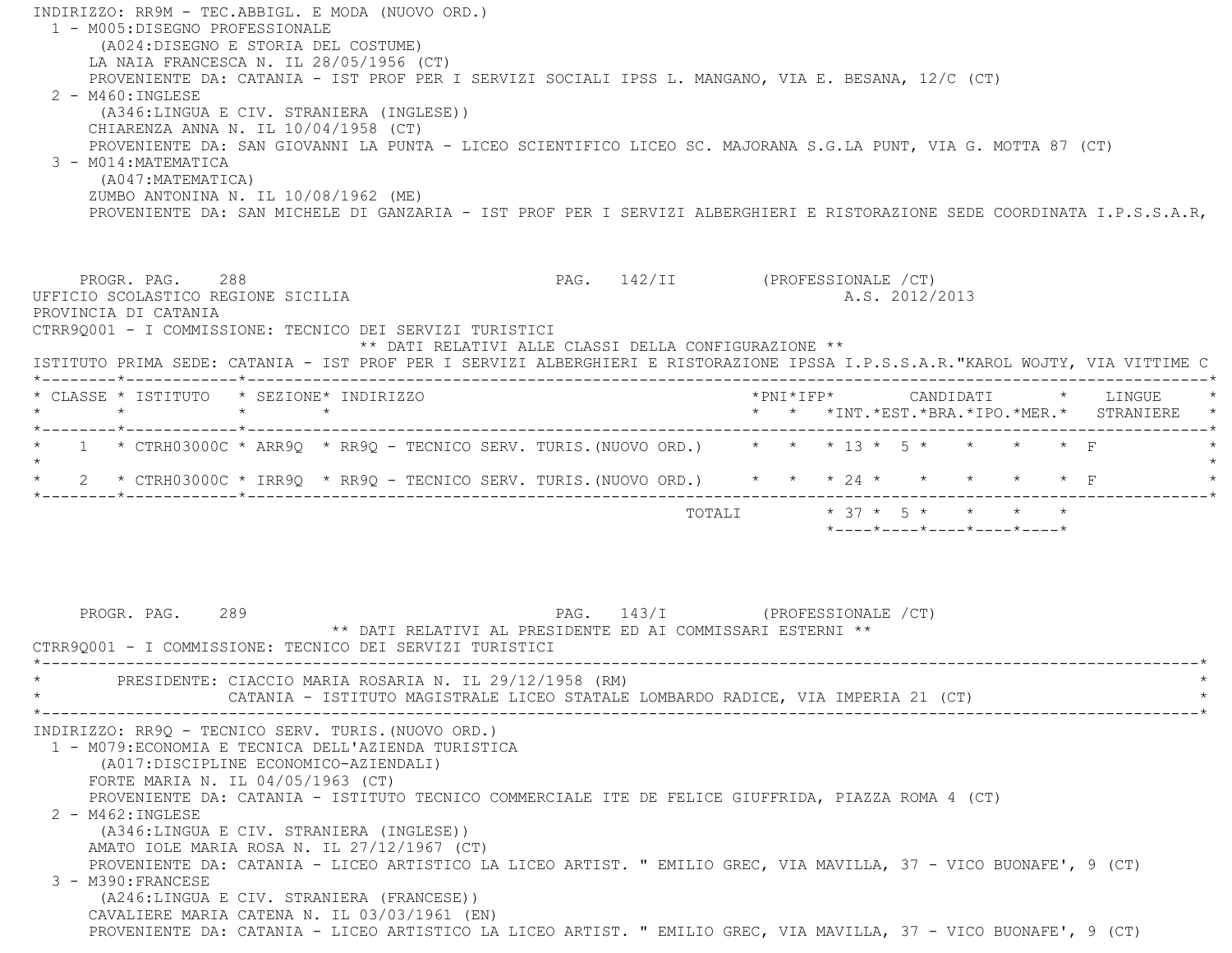|         | * CLASSE * ISTITUTO * SEZIONE* INDIRIZZO                                                                                                                                                                                                                                                                              |  |                                                                               |  |                                 |  |  |                            |  |  | * * *INT. *EST. *BRA. *IPO. *MER. * STRANIERE * |  |
|---------|-----------------------------------------------------------------------------------------------------------------------------------------------------------------------------------------------------------------------------------------------------------------------------------------------------------------------|--|-------------------------------------------------------------------------------|--|---------------------------------|--|--|----------------------------|--|--|-------------------------------------------------|--|
| $\star$ | * 1 * CTRC03401G * A * RR9Q - TECNICO SERV. TURIS. (NUOVO ORD.) * * * 17 * * * * * * * F                                                                                                                                                                                                                              |  |                                                                               |  |                                 |  |  |                            |  |  |                                                 |  |
|         | * 2 * CTRC03401G * B * RR9Q - TECNICO SERV. TURIS. (NUOVO ORD.) * * * 20 * * * * * * * F                                                                                                                                                                                                                              |  |                                                                               |  |                                 |  |  |                            |  |  |                                                 |  |
|         |                                                                                                                                                                                                                                                                                                                       |  |                                                                               |  | TOTALI $* 37 * * * * * * * * *$ |  |  | *----*----*----*----*----* |  |  |                                                 |  |
|         | CTRR90002 - II COMMISSIONE: TECNICO DEI SERVIZI TURISTICI<br>* PRESIDENTE: MIRENDA CATERINA N. IL 08/10/1951 (EN)                                                                                                                                                                                                     |  | ** DATI RELATIVI AL PRESIDENTE ED AI COMMISSARI ESTERNI **                    |  |                                 |  |  |                            |  |  |                                                 |  |
|         |                                                                                                                                                                                                                                                                                                                       |  | CATANIA - ISTITUTO TECNICO PER GEOMETRI G. B. VACCARINI, VIA ORCHIDEA, 9 (CT) |  |                                 |  |  |                            |  |  |                                                 |  |
|         |                                                                                                                                                                                                                                                                                                                       |  |                                                                               |  |                                 |  |  |                            |  |  |                                                 |  |
|         | INDIRIZZO: RR9Q - TECNICO SERV. TURIS. (NUOVO ORD.)<br>1 - M079: ECONOMIA E TECNICA DELL'AZIENDA TURISTICA<br>(A017:DISCIPLINE ECONOMICO-AZIENDALI)<br>PARENTI LUISA N. IL 31/01/1964 (CT)<br>PROVENIENTE DA: CATANIA - IST PROF PER I SERVIZI ALBERGHIERI E RISTORAZIONE IPSSA I.P.S.S.A.R."KAROL WOJTY, VIA VITTIME |  |                                                                               |  |                                 |  |  |                            |  |  |                                                 |  |
|         | 2 - M462: INGLESE<br>(A346:LINGUA E CIV. STRANIERA (INGLESE))<br>REITANO ANNA N. IL 23/07/1960 (CT)<br>PROVENIENTE DA: CATANIA - LICEO CLASSICO LC SPEDALIERI, PIAZZA ANNIBALE RICCO' S.N. (CT)                                                                                                                       |  |                                                                               |  |                                 |  |  |                            |  |  |                                                 |  |
|         | 3 - M390: FRANCESE<br>(A246:LINGUA E CIV. STRANIERA (FRANCESE))<br>DI MARIA ANTONINA N. IL 04/09/1958 (SR)<br>PROVENIENTE DA: CATANIA - ISTITUTO TECNICO COMMERCIALE GEMMELLARO, CORSO INDIPENDENZA, 229 (CT)                                                                                                         |  |                                                                               |  |                                 |  |  |                            |  |  |                                                 |  |
|         | PROGR. PAG. 292<br>UFFICIO SCOLASTICO REGIONE SICILIA<br>PROVINCIA DI CATANIA<br>CTRR9Q003 - III COMMISSIONE: TECNICO DEI SERVIZI TURISTICI                                                                                                                                                                           |  |                                                                               |  | PAG. 144/II (PROFESSIONALE /CT) |  |  | A.S. 2012/2013             |  |  |                                                 |  |
|         | ISTITUTO PRIMA SEDE: CATANIA - IST PROF PER I SERVIZI COMMERCIALI E TURISTICI IPSCT A. OLIVETTI, VIA PASSO GRAVINA 187 (CT)                                                                                                                                                                                           |  | ** DATI RELATIVI ALLE CLASSI DELLA CONFIGURAZIONE **                          |  |                                 |  |  |                            |  |  |                                                 |  |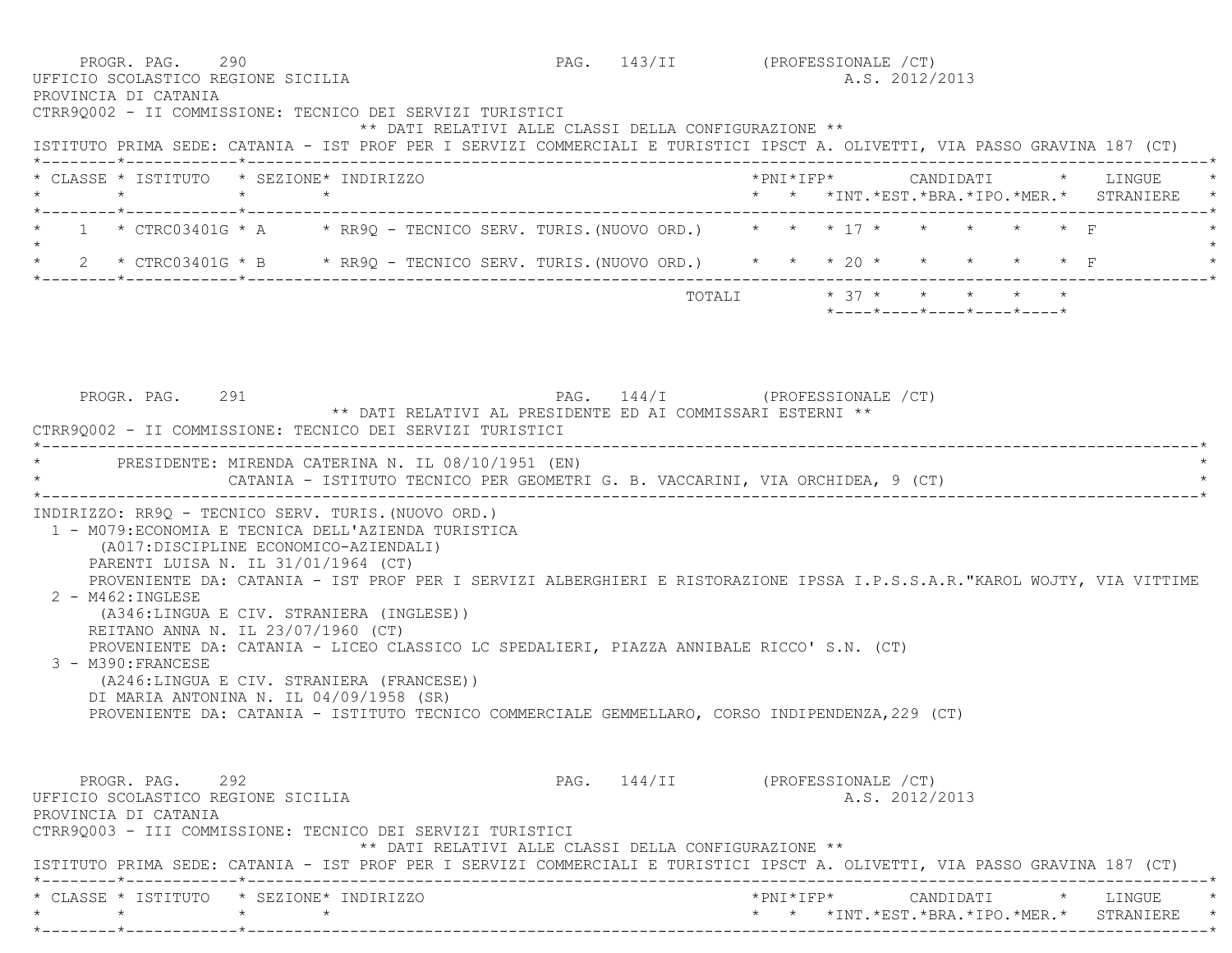| $\mathbf{1}$                                                                                | * CTRC03401G * C $\rightarrow$ RR9Q - TECNICO SERV. TURIS. (NUOVO ORD.) $\rightarrow$ * * 17 * * *                       |
|---------------------------------------------------------------------------------------------|--------------------------------------------------------------------------------------------------------------------------|
|                                                                                             | 2 * CTRC03401G * A/RR9B * RR9B - TECN. GEST. AZ. INFO. (NUOVO ORD) * * * 16 * 1 * * * * * * I                            |
|                                                                                             | TOTALI * 33 * 1 * * * * *<br>*----*----*----*----*----*                                                                  |
|                                                                                             |                                                                                                                          |
|                                                                                             |                                                                                                                          |
|                                                                                             |                                                                                                                          |
|                                                                                             |                                                                                                                          |
| PROGR. PAG. 293                                                                             | PAG. 145/I (PROFESSIONALE / CT)<br>** DATI RELATIVI AL PRESIDENTE ED AI COMMISSARI ESTERNI **                            |
| CTRR9Q003 - III COMMISSIONE: TECNICO DEI SERVIZI TURISTICI                                  |                                                                                                                          |
|                                                                                             |                                                                                                                          |
| * PRESIDENTE: SPAMPINATO CLAUDIO N. IL 04/07/1959 (CT)                                      |                                                                                                                          |
|                                                                                             | SAN GIOVANNI LA PUNTA - ISTITUTO TECNICO INDUSTRIALE ITI "G. FERRARIS", VIA G. MOTTA N.85 (CT)                           |
| INDIRIZZO: RR9Q - TECNICO SERV. TURIS. (NUOVO ORD.)                                         |                                                                                                                          |
| 1 - M034: ECONOMIA D' AZIENDA                                                               |                                                                                                                          |
| (A017:DISCIPLINE ECONOMICO-AZIENDALI)                                                       |                                                                                                                          |
| MASTROLEMBO MAURIZIO N. IL 30/06/1962 (TO)                                                  |                                                                                                                          |
|                                                                                             | PROVENIENTE DA: SAN GIOVANNI LA PUNTA - IST TEC COMMERCIALE E PER GEOMETRI IIS "ENRICO DE NICOLA", VIA G. MOTTA N.87 (CT |
| 2 - M079: ECONOMIA E TECNICA DELL'AZIENDA TURISTICA                                         |                                                                                                                          |
| (A017:DISCIPLINE ECONOMICO-AZIENDALI)                                                       |                                                                                                                          |
| MASTROLEMBO MAURIZIO N. IL 30/06/1962 (TO)                                                  |                                                                                                                          |
|                                                                                             | PROVENIENTE DA: SAN GIOVANNI LA PUNTA - IST TEC COMMERCIALE E PER GEOMETRI IIS "ENRICO DE NICOLA", VIA G. MOTTA N.87 (CT |
| 3 - M460: INGLESE                                                                           |                                                                                                                          |
| (A346:LINGUA E CIV. STRANIERA (INGLESE))<br>FALLICA ROSA ANNA MARIA N. IL $24/05/1965$ (CT) |                                                                                                                          |
|                                                                                             | PROVENIENTE DA: CATANIA - IST PROF PER I SERVIZI ALBERGHIERI E RISTORAZIONE IPSSA I.P.S.S.A.R. "KAROL WOJTY, VIA VITTIME |
| $4 - M462 : INGLESE$                                                                        |                                                                                                                          |
| (A346:LINGUA E CIV. STRANIERA (INGLESE))                                                    |                                                                                                                          |
| FALLICA ROSA ANNA MARIA N. IL $24/05/1965$ (CT)                                             |                                                                                                                          |
|                                                                                             | PROVENIENTE DA: CATANIA - IST PROF PER I SERVIZI ALBERGHIERI E RISTORAZIONE IPSSA I.P.S.S.A.R. "KAROL WOJTY, VIA VITTIME |
| 5 - M390: FRANCESE                                                                          |                                                                                                                          |
| (A246:LINGUA E CIV. STRANIERA (FRANCESE))                                                   |                                                                                                                          |
| SCIOTTO PAOLA N. IL 27/05/1956 (EN)                                                         |                                                                                                                          |
| INDIRIZZO: RR9B - TECN. GEST. AZ. INFO. (NUOVO ORD)                                         | PROVENIENTE DA: CATANIA - IST PROF PER I SERVIZI ALBERGHIERI E RISTORAZIONE IPSSA I.P.S.S.A.R."KAROL WOJTY, VIA VITTIME  |
| 1 - M034: ECONOMIA D' AZIENDA                                                               |                                                                                                                          |
| (A017: DISCIPLINE ECONOMICO-AZIENDALI)                                                      |                                                                                                                          |
| MASTROLEMBO MAURIZIO N. IL 30/06/1962 (TO)                                                  |                                                                                                                          |
|                                                                                             | PROVENIENTE DA: SAN GIOVANNI LA PUNTA - IST TEC COMMERCIALE E PER GEOMETRI IIS "ENRICO DE NICOLA", VIA G. MOTTA N.87 (CT |
| 2 - M079: ECONOMIA E TECNICA DELL'AZIENDA TURISTICA                                         |                                                                                                                          |
| (A017: DISCIPLINE ECONOMICO-AZIENDALI)                                                      |                                                                                                                          |
| MASTROLEMBO MAURIZIO N. IL 30/06/1962 (TO)                                                  |                                                                                                                          |
|                                                                                             | PROVENIENTE DA: SAN GIOVANNI LA PUNTA - IST TEC COMMERCIALE E PER GEOMETRI IIS "ENRICO DE NICOLA", VIA G. MOTTA N.87 (CT |
| $3 - M460$ : INGLESE                                                                        |                                                                                                                          |
| (A346:LINGUA E CIV. STRANIERA (INGLESE))<br>FALLICA ROSA ANNA MARIA N. IL $24/05/1965$ (CT) |                                                                                                                          |
|                                                                                             | PROVENIENTE DA: CATANIA - IST PROF PER I SERVIZI ALBERGHIERI E RISTORAZIONE IPSSA I.P.S.S.A.R."KAROL WOJTY, VIA VITTIME  |
|                                                                                             | (SEGUONO DATI RELATIVI AI COMMISSARI ESTERNI)                                                                            |
| PROGR. PAG.<br>294                                                                          | PAG. 145/II<br>(PROFESSIONALE / CT)                                                                                      |
|                                                                                             | ** DATI RELATIVI AI COMMISSARI ESTERNI **                                                                                |
| 4 - M462: INGLESE                                                                           |                                                                                                                          |
| (A346:LINGUA E CIV. STRANIERA (INGLESE))                                                    |                                                                                                                          |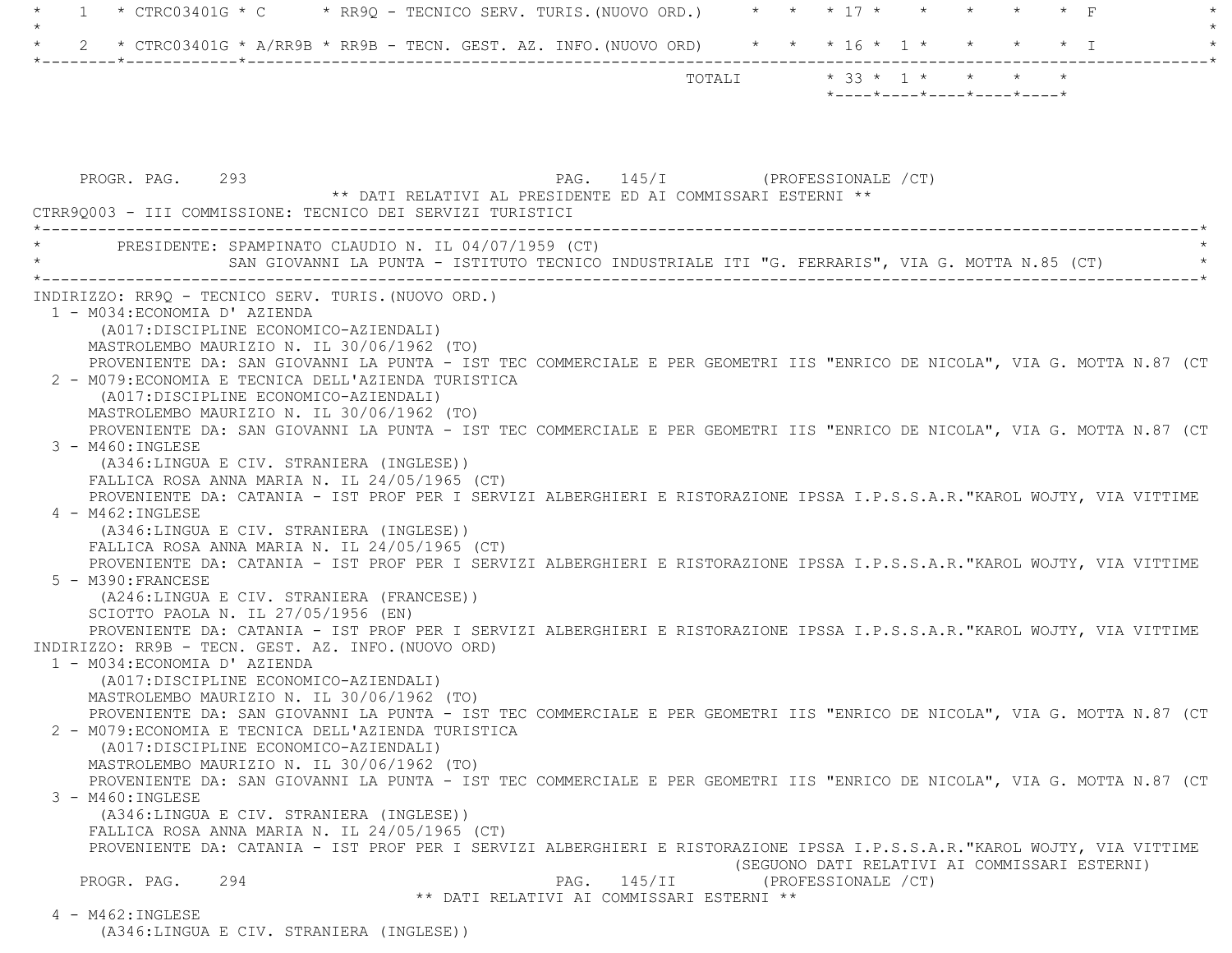FALLICA ROSA ANNA MARIA N. IL 24/05/1965 (CT) PROVENIENTE DA: CATANIA - IST PROF PER I SERVIZI ALBERGHIERI E RISTORAZIONE IPSSA I.P.S.S.A.R."KAROL WOJTY, VIA VITTIM E 5 - M014:MATEMATICA (A047:MATEMATICA) FORESTA AGATA N. IL 07/12/1966 (CT)

PROVENIENTE DA: CATANIA - IST PROF PER L'AGRICOLTURA E L'AMBIENTE P.DEODATO - ALBERGHIERO - AGGR, VIA DEL BOSCO, 43 (CT)

PROGR. PAG. 295 2009 PAG. 145/III (PROFESSIONALE / CT) UFFICIO SCOLASTICO REGIONE SICILIA A.S. 2012/2013 PROVINCIA DI CATANIA CTRR9Q004 - IV COMMISSIONE: TECNICO DEI SERVIZI TURISTICI \*\* DATI RELATIVI ALLE CLASSI DELLA CONFIGURAZIONE \*\* ISTITUTO PRIMA SEDE: GIARRE - IST PROF PER I SERVIZI ALBERGHIERI E RISTORAZIONE IPSSAR GIOVANNI FALCONE, VIA VENETO 4 (CT) \*--------\*------------\*-------------------------------------------------------------------------------------------------------\* \* CLASSE \* ISTITUTO \* SEZIONE\* INDIRIZZO \*PNI\*IFP\* CANDIDATI \* LINGUE \* \* \* \* \* \* \* \*INT.\*EST.\*BRA.\*IPO.\*MER.\* STRANIERE \* \*--------\*------------\*-------------------------------------------------------------------------------------------------------\*1 \* CTRH010007 \* ARR9Q \* RR9Q - TECNICO SERV. TURIS.(NUOVO ORD.) \* \* \* 17 \* 2 \* \* \* \* \* \* F  $\star$  \* 2 \* CTRH010007 \* CRR9Q \* RR9Q - TECNICO SERV. TURIS.(NUOVO ORD.) \* \* \* 19 \* \* \* \* \* F \* \*--------\*------------\*-------------------------------------------------------------------------------------------------------\*TOTALI  $* 36 * 2 * * * * * * * *$ 

PROGR. PAG. 296 296 PAG. 146/I (PROFESSIONALE / CT) \*\* DATI RELATIVI AL PRESIDENTE ED AI COMMISSARI ESTERNI \*\* CTRR9Q004 - IV COMMISSIONE: TECNICO DEI SERVIZI TURISTICI \*----------------------------------------------------------------------------------------------------------------------------\* \* PRESIDENTE: SANTORO PAOLA N. IL 04/08/1952 (RC) \* SCORDIA - LICEO SCIENTIFICO LS ETTORE MAJORANA - SCORDIA, VIA LUIGI CAPUANA 36 (CT) \*----------------------------------------------------------------------------------------------------------------------------\* INDIRIZZO: RR9Q - TECNICO SERV. TURIS.(NUOVO ORD.) 1 - M079:ECONOMIA E TECNICA DELL'AZIENDA TURISTICA (A017:DISCIPLINE ECONOMICO-AZIENDALI) BUTTO' SEVERINO N. IL 28/02/1953 (EN) PROVENIENTE DA: NICOLOSI - IST PROF PER I SERVIZI ALBERGHIERI E RISTORAZIONE ROCCO CHINNICI, VIA MANTOVA S.N. (CT) 2 - M462:INGLESE (A346:LINGUA E CIV. STRANIERA (INGLESE)) LAVENIA CONCETTINA N. IL 28/12/1961 (CT) PROVENIENTE DA: ADRANO - IST TEC COMMERCIALE E PER GEOMETRI PIETRO BRANCHINA, VIA SAN TOMMASO D'AQUINO S.N. (CT) 3 - M390:FRANCESE (A246:LINGUA E CIV. STRANIERA (FRANCESE)) ZAMMATARO GIUSEPPA N. IL 14/04/1964 (CT) PROVENIENTE DA: NICOLOSI - IST PROF PER I SERVIZI ALBERGHIERI E RISTORAZIONE ROCCO CHINNICI, VIA MANTOVA S.N. (CT)

PROGR. PAG. 297 297 PAG. 146/II (PROFESSIONALE /CT) UFFICIO SCOLASTICO REGIONE SICILIA A.S. 2012/2013 PROVINCIA DI CATANIA

\*----\*----\*----\*----\*----\*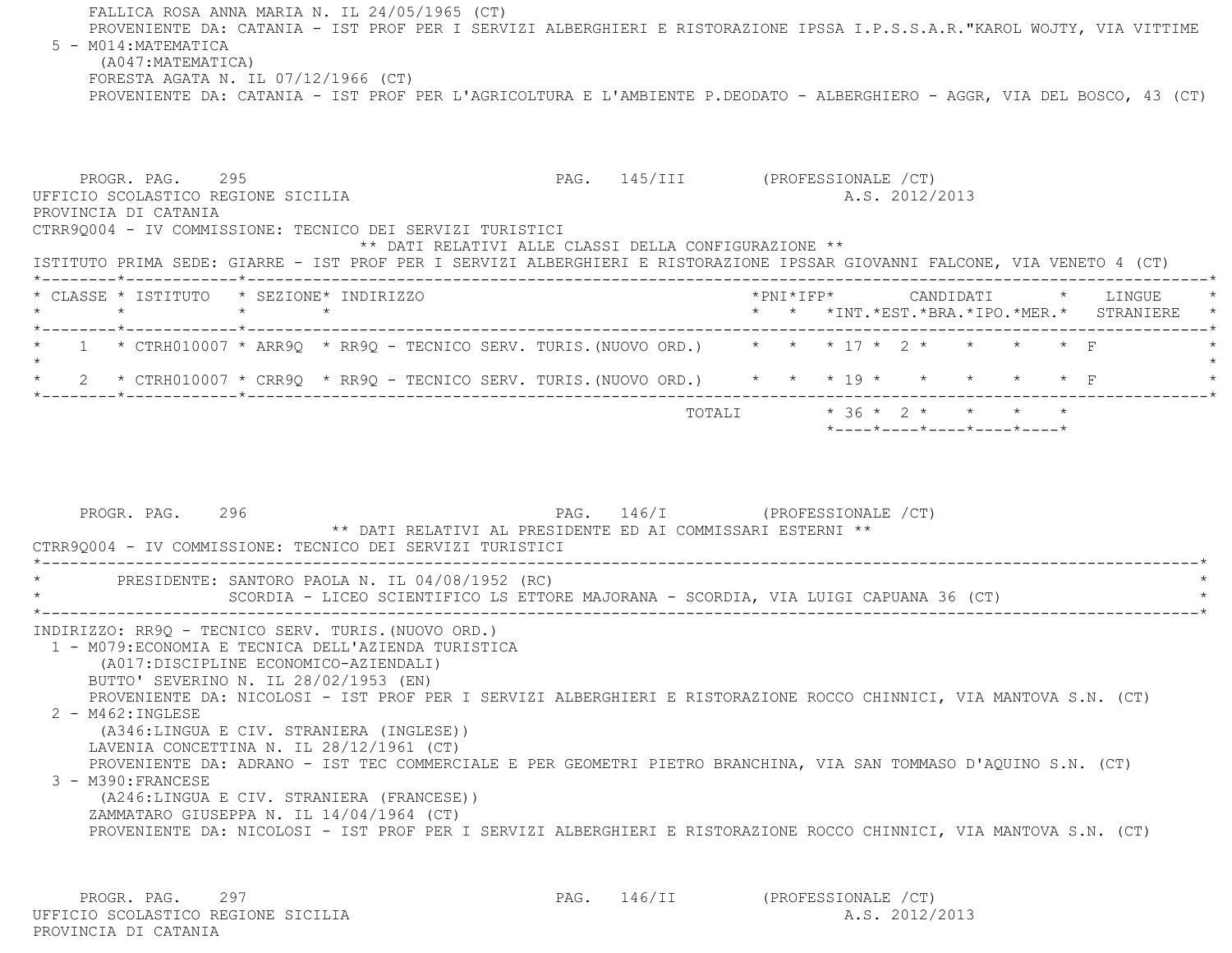| $\star$                                                                                                                                                                                                                                                                                                                                                                                                                             |                   | * CLASSE * ISTITUTO * SEZIONE* INDIRIZZO<br>$\star$ $\star$ |                                                                                     |  |                                                                                                                       |  |  |                |                            |  | * * *INT.*EST.*BRA.*IPO.*MER.* STRANIERE *                                                                                                    |  |
|-------------------------------------------------------------------------------------------------------------------------------------------------------------------------------------------------------------------------------------------------------------------------------------------------------------------------------------------------------------------------------------------------------------------------------------|-------------------|-------------------------------------------------------------|-------------------------------------------------------------------------------------|--|-----------------------------------------------------------------------------------------------------------------------|--|--|----------------|----------------------------|--|-----------------------------------------------------------------------------------------------------------------------------------------------|--|
| 1 * CTRH05000N * ARR9Q * RR9Q - TECNICO SERV. TURIS. (NUOVO ORD.) * * * 15 * 1 * * * * * * F                                                                                                                                                                                                                                                                                                                                        |                   |                                                             |                                                                                     |  |                                                                                                                       |  |  |                |                            |  |                                                                                                                                               |  |
|                                                                                                                                                                                                                                                                                                                                                                                                                                     |                   |                                                             |                                                                                     |  |                                                                                                                       |  |  |                |                            |  |                                                                                                                                               |  |
|                                                                                                                                                                                                                                                                                                                                                                                                                                     |                   |                                                             |                                                                                     |  |                                                                                                                       |  |  |                | *----*----*----*----*----* |  |                                                                                                                                               |  |
|                                                                                                                                                                                                                                                                                                                                                                                                                                     |                   |                                                             |                                                                                     |  |                                                                                                                       |  |  |                |                            |  |                                                                                                                                               |  |
| PROGR. PAG. 298<br>CTRR90005 - V COMMISSIONE: TECNICO DEI SERVIZI TURISTICI                                                                                                                                                                                                                                                                                                                                                         |                   |                                                             | ** DATI RELATIVI AL PRESIDENTE ED AI COMMISSARI ESTERNI **                          |  | PAG. 147/I (PROFESSIONALE /CT)                                                                                        |  |  |                |                            |  |                                                                                                                                               |  |
| * PRESIDENTE: FURNARI GIUSEPPINA N. IL 08/02/1956 (CT)                                                                                                                                                                                                                                                                                                                                                                              |                   |                                                             | ADRANO - SCUOLA PRIMO GRADO SMS GIUSEPPE MAZZINI - ADRANO, VIA IV NOVEMBRE, SN (CT) |  |                                                                                                                       |  |  |                |                            |  |                                                                                                                                               |  |
|                                                                                                                                                                                                                                                                                                                                                                                                                                     | 2 - M462: INGLESE |                                                             |                                                                                     |  | PROVENIENTE DA: GIARRE - IST PROF PER I SERVIZI ALBERGHIERI E RISTORAZIONE IPSSAR GIOVANNI FALCONE, VIA VENETO 4 (CT) |  |  |                |                            |  |                                                                                                                                               |  |
| (A346:LINGUA E CIV. STRANIERA (INGLESE))<br>SANTONOCITO MARIA N. IL 29/04/1949 (CT)<br>PROVENIENTE DA: BELPASSO - ISTITUTO TECNICO INDUSTRIALE "G. FERRARIS", VIA LEONARDO SCIASCIA, 3 (CT)<br>3 - M390: FRANCESE<br>(A246:LINGUA E CIV. STRANIERA (FRANCESE))<br>GALOFARO EMANUELA MARIA N. IL 22/06/1953 (RG)<br>PROVENIENTE DA: ADRANO - IST TEC COMMERCIALE E PER GEOMETRI PIETRO BRANCHINA, VIA SAN TOMMASO D'AQUINO S.N. (CT) |                   |                                                             |                                                                                     |  |                                                                                                                       |  |  |                |                            |  |                                                                                                                                               |  |
| PROGR. PAG. 299<br>UFFICIO SCOLASTICO REGIONE SICILIA<br>PROVINCIA DI CATANIA<br>CTRR90006 - VI COMMISSIONE: TECNICO DEI SERVIZI TURISTICI                                                                                                                                                                                                                                                                                          |                   |                                                             | ** DATI RELATIVI ALLE CLASSI DELLA CONFIGURAZIONE **                                |  | PAG. 147/II (PROFESSIONALE /CT)                                                                                       |  |  | A.S. 2012/2013 |                            |  |                                                                                                                                               |  |
| ISTITUTO PRIMA SEDE: CATANIA - IST PROF PER L'AGRICOLTURA E L'AMBIENTE P.DEODATO - ALBERGHIERO - AGGR, VIA DEL BOSCO, 43 (CT)                                                                                                                                                                                                                                                                                                       |                   |                                                             |                                                                                     |  |                                                                                                                       |  |  |                |                            |  |                                                                                                                                               |  |
| * CLASSE * ISTITUTO * SEZIONE* INDIRIZZO<br>$\star$                                                                                                                                                                                                                                                                                                                                                                                 |                   | $\star$ $\star$                                             |                                                                                     |  |                                                                                                                       |  |  |                |                            |  | $*PNI*IFP* \qquad \qquad \text{CANDIDATI} \qquad \qquad * \qquad \text{LINGUE} \qquad \qquad *$<br>* * *INT.*EST.*BRA.*IPO.*MER.* STRANIERE * |  |
| * 1 * CTRA003011 * ARR9Q * RR9Q - TECNICO SERV. TURIS. (NUOVO ORD.) * * * 18 * 2 * * * * * * F                                                                                                                                                                                                                                                                                                                                      |                   |                                                             |                                                                                     |  |                                                                                                                       |  |  |                |                            |  |                                                                                                                                               |  |
| ISTITUTO SECONDA SEDE: SAN MICHELE DI GANZARIA - IST PROF PER I SERVIZI ALBERGHIERI E RISTORAZIONE SEDE COORDINATA I.P.S.S.A.R                                                                                                                                                                                                                                                                                                      |                   |                                                             |                                                                                     |  |                                                                                                                       |  |  |                |                            |  |                                                                                                                                               |  |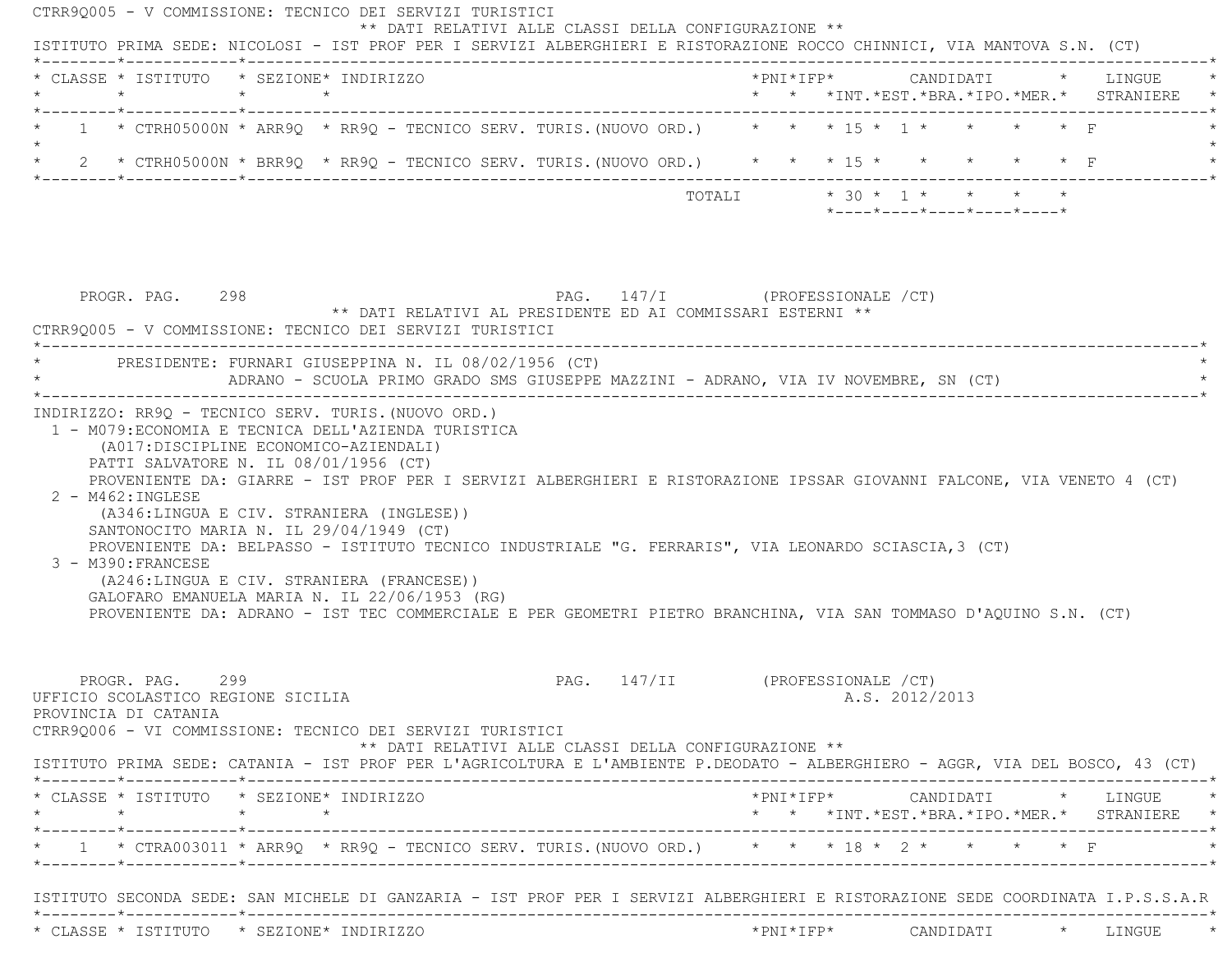|                                                                                                                                                                                                                                                                                                                                                                                                                                                                                                                                                                                                                                                                                                                                                                                                                                                                                                                                                                                                                                                                                                                                                                                                                                                                                                                                                                                                                               | $\star$ $\star$ $\star$ INT. $\star$ EST. $\star$ BRA. $\star$ IPO. $\star$ MER. $\star$ STRANIERE |
|-------------------------------------------------------------------------------------------------------------------------------------------------------------------------------------------------------------------------------------------------------------------------------------------------------------------------------------------------------------------------------------------------------------------------------------------------------------------------------------------------------------------------------------------------------------------------------------------------------------------------------------------------------------------------------------------------------------------------------------------------------------------------------------------------------------------------------------------------------------------------------------------------------------------------------------------------------------------------------------------------------------------------------------------------------------------------------------------------------------------------------------------------------------------------------------------------------------------------------------------------------------------------------------------------------------------------------------------------------------------------------------------------------------------------------|----------------------------------------------------------------------------------------------------|
| * CTRH004011 * ARR9R * RR9R - TECNICO SER. RISTOR. (NUOVO ORD) * * * 24 * * * * * * * * F                                                                                                                                                                                                                                                                                                                                                                                                                                                                                                                                                                                                                                                                                                                                                                                                                                                                                                                                                                                                                                                                                                                                                                                                                                                                                                                                     |                                                                                                    |
|                                                                                                                                                                                                                                                                                                                                                                                                                                                                                                                                                                                                                                                                                                                                                                                                                                                                                                                                                                                                                                                                                                                                                                                                                                                                                                                                                                                                                               | TOTALI * 42 * 2 * * * * *<br>*----*----*----*----*----*                                            |
| PAG. 148/I (PROFESSIONALE /CT)<br>PROGR. PAG. 300<br>** DATI RELATIVI AL PRESIDENTE ED AI COMMISSARI ESTERNI **<br>CTRR90006 - VI COMMISSIONE: TECNICO DEI SERVIZI TURISTICI<br>* PRESIDENTE: LANAIA ALFIO N. IL 12/02/1960 (CT)                                                                                                                                                                                                                                                                                                                                                                                                                                                                                                                                                                                                                                                                                                                                                                                                                                                                                                                                                                                                                                                                                                                                                                                              |                                                                                                    |
| CATANIA - LICEO CLASSICO LC CL.ANNESSO CONV.NAZ. CUTELL, VIA VITTORIO EMANUELE 56 (CT)                                                                                                                                                                                                                                                                                                                                                                                                                                                                                                                                                                                                                                                                                                                                                                                                                                                                                                                                                                                                                                                                                                                                                                                                                                                                                                                                        |                                                                                                    |
| INDIRIZZO: RR90 - TECNICO SERV. TURIS. (NUOVO ORD.)<br>1 - M079: ECONOMIA E TECNICA DELL'AZIENDA TURISTICA<br>(A017: DISCIPLINE ECONOMICO-AZIENDALI)<br>PINO ERNESTO N. IL 17/07/1960 (CT)<br>PROVENIENTE DA: CATANIA - ISTITUTO TECNICO PER IL TURISMO GEMMELLARO, CORSO INDIPENDENZA N. 229 (CT)<br>2 - M462: INGLESE<br>(A346:LINGUA E CIV. STRANIERA (INGLESE))<br>CARUSO PAOLO GIUSEPPE N. IL 29/03/1958 (CT)<br>PROVENIENTE DA: CATANIA - LICEO SCIENTIFICO LS GALILEO GALILEI, VIA VESCOVO MAURIZIO 73 - 75 (CT)<br>3 - M390: FRANCESE<br>(A246:LINGUA E CIV. STRANIERA (FRANCESE))<br>SCORNAVACCA FRANCA GIOVANNA N. IL 02/11/1961 (CT)<br>PROVENIENTE DA: CATANIA - IST PROF PER I SERVIZI COMMERCIALI E TURISTICI IPSCT A. OLIVETTI, VIA PASSO GRAVINA 187 (CT)<br>INDIRIZZO: RR9R - TECNICO SER. RISTOR. (NUOVO ORD)<br>$1 - M462$ : INGLESE<br>(A346:LINGUA E CIV. STRANIERA (INGLESE))<br>CARUSO PAOLO GIUSEPPE N. IL 29/03/1958 (CT)<br>PROVENIENTE DA: CATANIA - LICEO SCIENTIFICO LS GALILEO GALILEI, VIA VESCOVO MAURIZIO 73 - 75 (CT)<br>2 - M390: FRANCESE<br>(A246:LINGUA E CIV. STRANIERA (FRANCESE))<br>SCORNAVACCA FRANCA GIOVANNA N. IL 02/11/1961 (CT)<br>PROVENIENTE DA: CATANIA - IST PROF PER I SERVIZI COMMERCIALI E TURISTICI IPSCT A. OLIVETTI, VIA PASSO GRAVINA 187 (CT)<br>3 - M073: ALIMENTI E ALIMENTAZIONE<br>(A057: SCIENZA DEGLI ALIMENTI)<br>MAZZAGLIA VINCENZA N. IL 09/07/1954 (CT) |                                                                                                    |
| PROVENIENTE DA: CATANIA - IST PROF PER I SERVIZI ALBERGHIERI E RISTORAZIONE IPSSA I.P.S.S.A.R. "KAROL WOJTY, VIA VITTIME                                                                                                                                                                                                                                                                                                                                                                                                                                                                                                                                                                                                                                                                                                                                                                                                                                                                                                                                                                                                                                                                                                                                                                                                                                                                                                      |                                                                                                    |
| PROGR. PAG. 301<br>UFFICIO SCOLASTICO REGIONE SICILIA<br>PROVINCIA DI CATANIA<br>CTRR9R001 - I COMMISSIONE: TECNICO DEI SERVIZI DELLA RISTORAZIONE<br>** DATI RELATIVI ALLE CLASSI DELLA CONFIGURAZIONE **                                                                                                                                                                                                                                                                                                                                                                                                                                                                                                                                                                                                                                                                                                                                                                                                                                                                                                                                                                                                                                                                                                                                                                                                                    | PAG. 148/II (PROFESSIONALE /CT)<br>A.S. 2012/2013                                                  |
| ISTITUTO PRIMA SEDE: CATANIA - IST PROF PER I SERVIZI ALBERGHIERI E RISTORAZIONE IPSSA I.P.S.S.A.R. "KAROL WOJTY, VIA VITTIME C                                                                                                                                                                                                                                                                                                                                                                                                                                                                                                                                                                                                                                                                                                                                                                                                                                                                                                                                                                                                                                                                                                                                                                                                                                                                                               |                                                                                                    |
| * CLASSE * ISTITUTO * SEZIONE* INDIRIZZO                                                                                                                                                                                                                                                                                                                                                                                                                                                                                                                                                                                                                                                                                                                                                                                                                                                                                                                                                                                                                                                                                                                                                                                                                                                                                                                                                                                      | * * *INT. *EST. *BRA. *IPO. *MER. * STRANIERE *                                                    |
| 1 * CTRH03000C * A $\rightarrow$ RR9R - TECNICO SER. RISTOR. (NUOVO ORD) $\rightarrow$ * * * 15 * 7 * *                                                                                                                                                                                                                                                                                                                                                                                                                                                                                                                                                                                                                                                                                                                                                                                                                                                                                                                                                                                                                                                                                                                                                                                                                                                                                                                       | $\star$ $\star$ $\Gamma$                                                                           |
|                                                                                                                                                                                                                                                                                                                                                                                                                                                                                                                                                                                                                                                                                                                                                                                                                                                                                                                                                                                                                                                                                                                                                                                                                                                                                                                                                                                                                               | 2 * CTRH03000C * B * RR9R - TECNICO SER. RISTOR. (NUOVO ORD) * * * 13 * * * * * * * F              |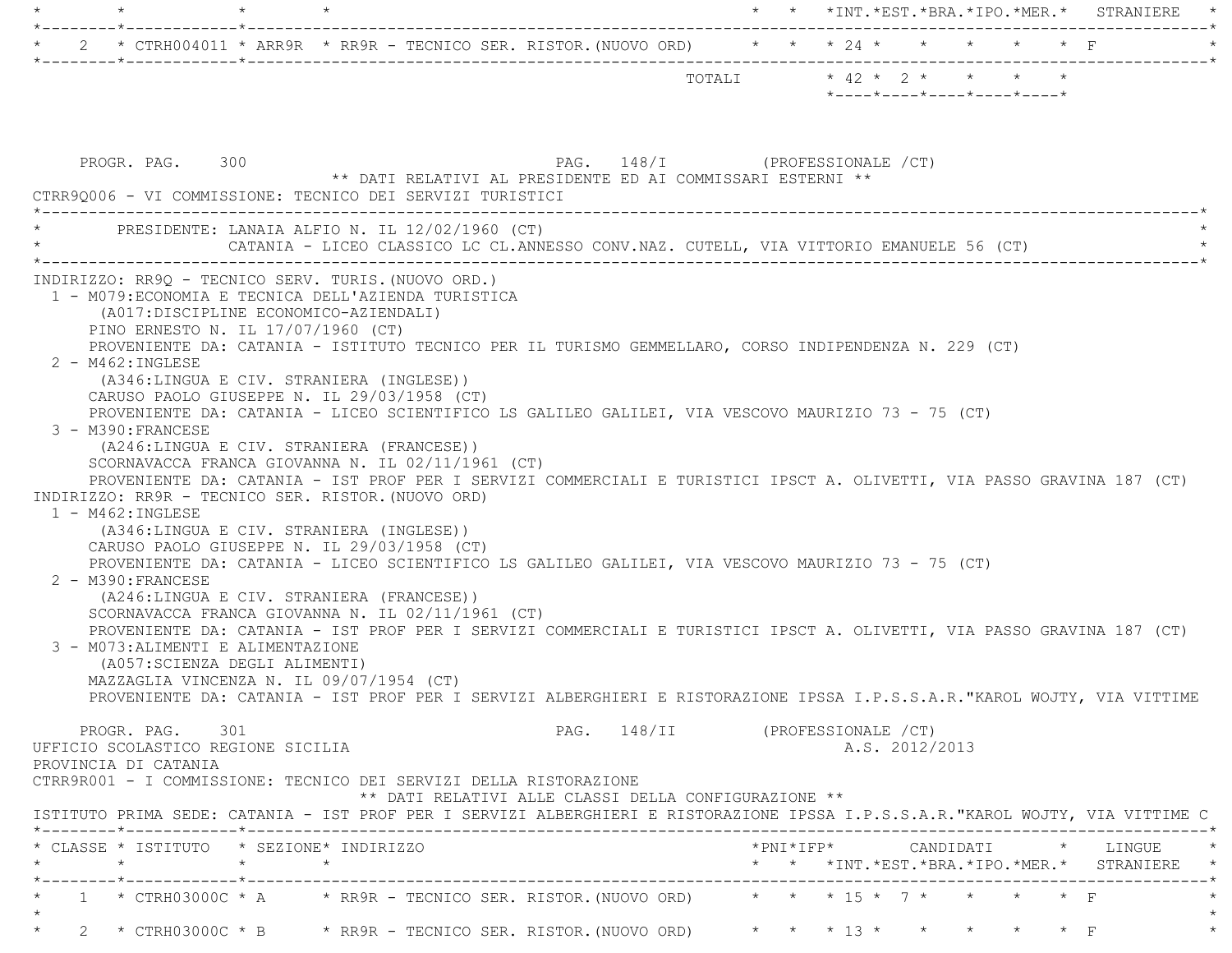| PROGR. PAG. 302<br>PAG. 149/I (PROFESSIONALE /CT)<br>** DATI RELATIVI AL PRESIDENTE ED AI COMMISSARI ESTERNI **<br>CTRR9R001 - I COMMISSIONE: TECNICO DEI SERVIZI DELLA RISTORAZIONE<br>PRESIDENTE: BERTUCCIO CONCETTA MARIA N. IL 08/03/1959 (ME)                                                                                                                                                                                                                                                                                                                                                                         |                                                                                                 |
|----------------------------------------------------------------------------------------------------------------------------------------------------------------------------------------------------------------------------------------------------------------------------------------------------------------------------------------------------------------------------------------------------------------------------------------------------------------------------------------------------------------------------------------------------------------------------------------------------------------------------|-------------------------------------------------------------------------------------------------|
|                                                                                                                                                                                                                                                                                                                                                                                                                                                                                                                                                                                                                            |                                                                                                 |
|                                                                                                                                                                                                                                                                                                                                                                                                                                                                                                                                                                                                                            | ACIREALE - ISTITUTO TECNICO COMMERCIALE TECNICO ECONOMICO - I.S. MAJOR, VIA L. GALVANI, 05 (CT) |
| MURATORE ANTONIO N. IL 05/12/1978 (EN)<br>PROVENIENTE DA: CATANIA - ISTITUTO TECNICO PER ATTIVITA' SOCIALI (GIA' ITF) I.T. AMMINISTRAZIONE FINANZA E, VIALE ARTALE<br>2 - M462: INGLESE<br>(A346:LINGUA E CIV. STRANIERA (INGLESE))<br>ARENA NEALA N. IL 22/10/1953 (RG)<br>PROVENIENTE DA: CATANIA - ISTITUTO TECNICO INDUSTRIALE ITI G.MARCONI, VIA VESCOVO MAURIZIO, 82 (CT)<br>3 - M390: FRANCESE<br>(A246:LINGUA E CIV. STRANIERA (FRANCESE))<br>COCUZZA ENRICHETTA N. IL 04/10/1967 (CT)<br>PROVENIENTE DA: RANDAZZO - IST PROF PER I SERVIZI ALBERGHIERI E RISTORAZIONE IPSSAR MEDI SEZ. ASS. IISS MED, VIA PAPA GI |                                                                                                 |
| PROGR. PAG. 303<br>UFFICIO SCOLASTICO REGIONE SICILIA<br>PROVINCIA DI CATANIA<br>CTRR9R002 - II COMMISSIONE: TECNICO DEI SERVIZI DELLA RISTORAZIONE<br>** DATI RELATIVI ALLE CLASSI DELLA CONFIGURAZIONE **                                                                                                                                                                                                                                                                                                                                                                                                                | PAG. 149/II (PROFESSIONALE /CT)<br>A.S. 2012/2013                                               |
| ISTITUTO PRIMA SEDE: CATANIA - IST PROF PER I SERVIZI ALBERGHIERI E RISTORAZIONE IPSSA I.P.S.S.A.R."KAROL WOJTY, VIA VITTIME C<br>* CLASSE * ISTITUTO * SEZIONE* INDIRIZZO                                                                                                                                                                                                                                                                                                                                                                                                                                                 | *PNI*IFP* CANDIDATI                                                                             |
|                                                                                                                                                                                                                                                                                                                                                                                                                                                                                                                                                                                                                            | $\star$ LINGUE $\star$<br>* * *INT.*EST.*BRA.*IPO.*MER.* STRANIERE *                            |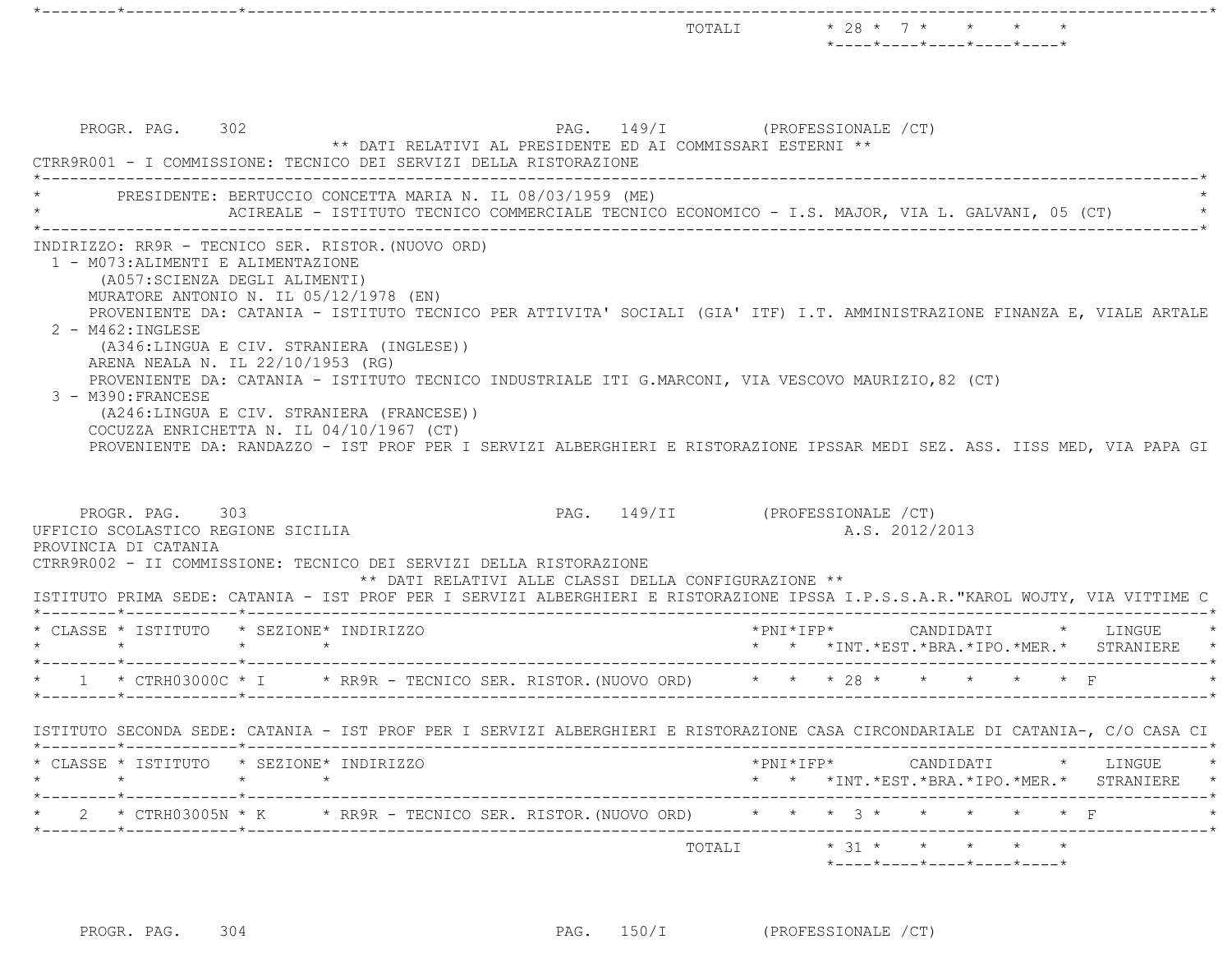| CTRR9R002 - II COMMISSIONE: TECNICO DEI SERVIZI DELLA RISTORAZIONE                                                                                                                                                                                                                                                                                                                                                                                                                                                                                                                                                                                                                                                                                                 |  | ** DATI RELATIVI AL PRESIDENTE ED AI COMMISSARI ESTERNI **                      |                                 |                            |  |  |  |                |                                         |                          |                                                                                                          |
|--------------------------------------------------------------------------------------------------------------------------------------------------------------------------------------------------------------------------------------------------------------------------------------------------------------------------------------------------------------------------------------------------------------------------------------------------------------------------------------------------------------------------------------------------------------------------------------------------------------------------------------------------------------------------------------------------------------------------------------------------------------------|--|---------------------------------------------------------------------------------|---------------------------------|----------------------------|--|--|--|----------------|-----------------------------------------|--------------------------|----------------------------------------------------------------------------------------------------------|
| PRESIDENTE: CAVALLARO GIUSEPPE N. IL 29/09/1953 (CT)                                                                                                                                                                                                                                                                                                                                                                                                                                                                                                                                                                                                                                                                                                               |  |                                                                                 |                                 |                            |  |  |  |                |                                         |                          | CATANIA - IST PROF PER I SERVIZI COMMERCIALI E TURISTICI IPSCT A. OLIVETTI, VIA PASSO GRAVINA 187 (CT) * |
| INDIRIZZO: RR9R - TECNICO SER. RISTOR. (NUOVO ORD)<br>1 - M073: ALIMENTI E ALIMENTAZIONE<br>(A057: SCIENZA DEGLI ALIMENTI)<br>SCHILLACI ANNALISA N. IL 04/02/1974 (CT)<br>PROVENIENTE DA: NICOLOSI - IST PROF PER I SERVIZI ALBERGHIERI E RISTORAZIONE ROCCO CHINNICI, VIA MANTOVA S.N. (CT)<br>$2 - M462 : INGLESE$<br>(A346:LINGUA E CIV. STRANIERA (INGLESE))<br>BLANCATO MARIA SEBASTIANA N. IL 25/05/1959 (PA)<br>PROVENIENTE DA: CATANIA - IST PROF INDUSTRIA E ARTIGIANATO IPSIA E.FERMI, VIA PASSO GRAVINA 197 (CT)<br>3 - M390: FRANCESE<br>(A246:LINGUA E CIV. STRANIERA (FRANCESE))<br>LINGUAGLOSSA ROSA N. IL 31/07/1958 (CT)<br>PROVENIENTE DA: GIARRE - IST PROF PER I SERVIZI ALBERGHIERI E RISTORAZIONE IPSSAR GIOVANNI FALCONE, VIA VENETO 4 (CT) |  |                                                                                 |                                 |                            |  |  |  |                |                                         |                          |                                                                                                          |
| PROGR. PAG. 305<br>UFFICIO SCOLASTICO REGIONE SICILIA<br>PROVINCIA DI CATANIA<br>CTRR9R003 - III COMMISSIONE: TECNICO DEI SERVIZI DELLA RISTORAZIONE<br>ISTITUTO PRIMA SEDE: CATANIA - IST PROF PER I SERVIZI ALBERGHIERI E RISTORAZIONE IPSSA I.P.S.S.A.R."KAROL WOJTY, VIA VITTIME C                                                                                                                                                                                                                                                                                                                                                                                                                                                                             |  | ** DATI RELATIVI ALLE CLASSI DELLA CONFIGURAZIONE **                            | PAG. 150/II (PROFESSIONALE /CT) |                            |  |  |  | A.S. 2012/2013 |                                         |                          |                                                                                                          |
| * CLASSE * ISTITUTO * SEZIONE* INDIRIZZO                                                                                                                                                                                                                                                                                                                                                                                                                                                                                                                                                                                                                                                                                                                           |  |                                                                                 |                                 |                            |  |  |  |                |                                         |                          | *PNI*IFP*     CANDIDATI    *   LINGUE<br>* * *INT. *EST. *BRA. *IPO. *MER. * STRANIERE                   |
| * 1 * CTRH03000C * E * RR9R - TECNICO SER. RISTOR. (NUOVO ORD) * * * 18 * 7 * *                                                                                                                                                                                                                                                                                                                                                                                                                                                                                                                                                                                                                                                                                    |  |                                                                                 |                                 |                            |  |  |  |                |                                         | $\star$ $\star$ $\Gamma$ |                                                                                                          |
| * 2 * CTRH03000C * F * RR9R - TECNICO SER. RISTOR. (NUOVO ORD) * * * 19 * 6 * * * * * F                                                                                                                                                                                                                                                                                                                                                                                                                                                                                                                                                                                                                                                                            |  |                                                                                 |                                 |                            |  |  |  |                |                                         |                          |                                                                                                          |
|                                                                                                                                                                                                                                                                                                                                                                                                                                                                                                                                                                                                                                                                                                                                                                    |  |                                                                                 |                                 | TOTALI * 37 * 13 * * * * * |  |  |  |                | $*$ ---- $*$ ---- $*$ ---- $*$ ---- $*$ |                          |                                                                                                          |
| PROGR. PAG. 306<br>CTRR9R003 - III COMMISSIONE: TECNICO DEI SERVIZI DELLA RISTORAZIONE                                                                                                                                                                                                                                                                                                                                                                                                                                                                                                                                                                                                                                                                             |  | ** DATI RELATIVI AL PRESIDENTE ED AI COMMISSARI ESTERNI **                      | PAG. $151/I$                    | (PROFESSIONALE /CT)        |  |  |  |                |                                         |                          |                                                                                                          |
| PRESIDENTE: LANTERI ENZO N. IL 25/02/1946 (SR)                                                                                                                                                                                                                                                                                                                                                                                                                                                                                                                                                                                                                                                                                                                     |  | CATANIA - ISTITUTO TECNICO AREONAUTICO ITAER A. FERRARIN, VIA GALERMO, 172 (CT) |                                 |                            |  |  |  |                |                                         |                          |                                                                                                          |
| INDIRIZZO: RR9R - TECNICO SER. RISTOR. (NUOVO ORD)<br>1 - M073: ALIMENTI E ALIMENTAZIONE                                                                                                                                                                                                                                                                                                                                                                                                                                                                                                                                                                                                                                                                           |  |                                                                                 |                                 |                            |  |  |  |                |                                         |                          |                                                                                                          |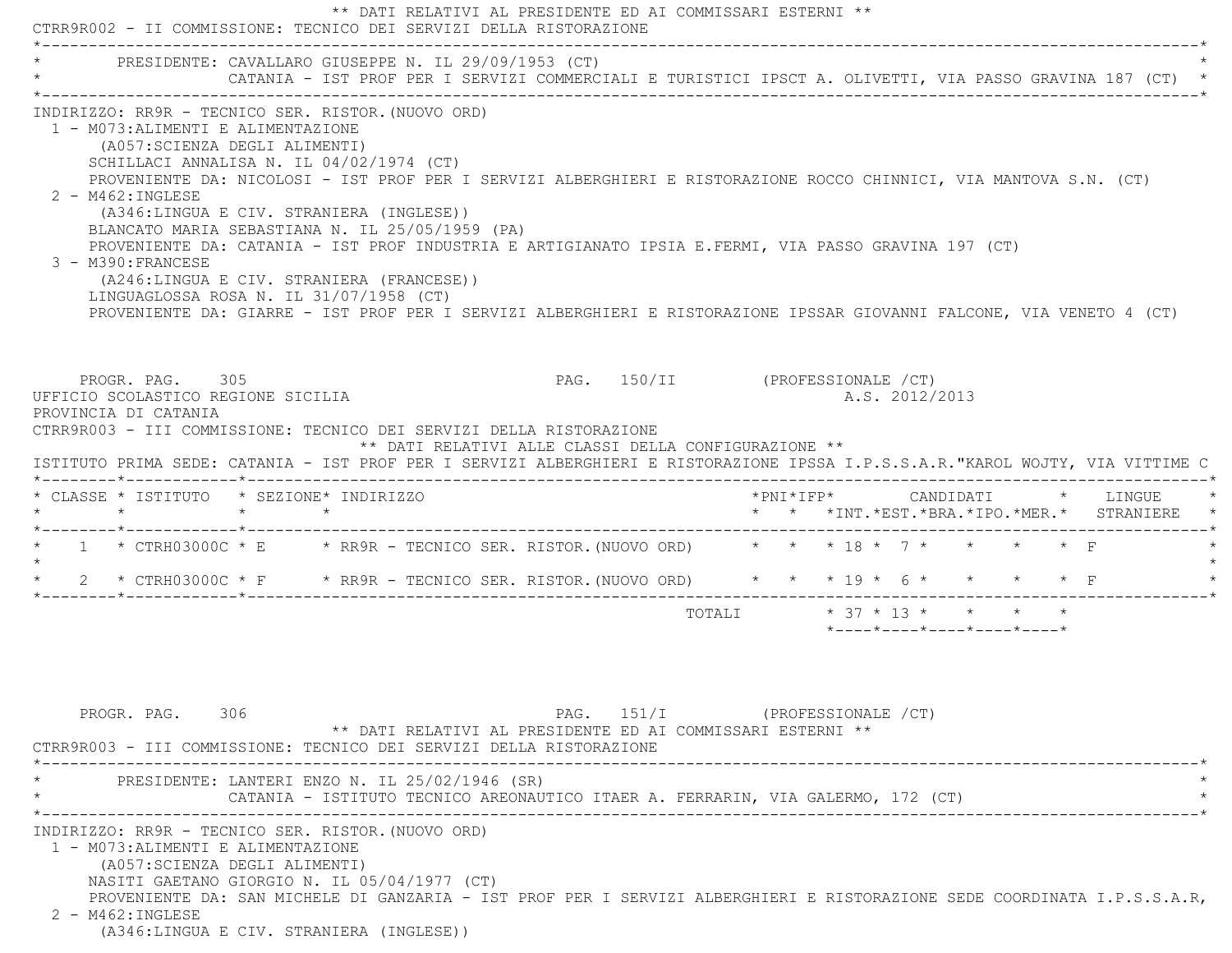RAGUSA VINCENZA N. IL 25/02/1956 (CT) PROVENIENTE DA: CATANIA - ISTITUTO TECNICO AREONAUTICO ITAER A. FERRARIN, VIA GALERMO, 172 (CT) 3 - M390:FRANCESE (A246:LINGUA E CIV. STRANIERA (FRANCESE)) INGRASSIA OLINDA N. IL 06/10/1962 (EE) PROVENIENTE DA: CATANIA - IST PROF PER I SERVIZI COMMERCIALI E TURISTICI IPSCT A. OLIVETTI, VIA PASSO GRAVINA 187 (CT)

PROGR. PAG. 307 **PAG.** 151/II (PROFESSIONALE /CT) UFFICIO SCOLASTICO REGIONE SICILIA A.S. 2012/2013 PROVINCIA DI CATANIA CTRR9R004 - IV COMMISSIONE: TECNICO DEI SERVIZI DELLA RISTORAZIONE \*\* DATI RELATIVI ALLE CLASSI DELLA CONFIGURAZIONE \*\* ISTITUTO PRIMA SEDE: CATANIA - IST PROF PER I SERVIZI ALBERGHIERI E RISTORAZIONE IPSSA I.P.S.S.A.R."KAROL WOJTY, VIA VITTIME C \*--------\*------------\*-------------------------------------------------------------------------------------------------------\* \* CLASSE \* ISTITUTO \* SEZIONE\* INDIRIZZO \*PNI\*IFP\* CANDIDATI \* LINGUE \* \* \* \* \* \* \* \*INT.\*EST.\*BRA.\*IPO.\*MER.\* STRANIERE \* \*--------\*------------\*-------------------------------------------------------------------------------------------------------\*1 \* CTRH03000C \* O \* RR9R - TECNICO SER. RISTOR. (NUOVO ORD) \* \* \* 14 \* 5 \* \* \* \* \* F  $\star$  \* 2 \* CTRH03000C \* P \* RR9R - TECNICO SER. RISTOR.(NUOVO ORD) \* \* \* 12 \* 4 \* \* \* \* F \* \*--------\*------------\*-------------------------------------------------------------------------------------------------------\*TOTALI  $* 26 * 9 * * * * * * * *$ \*----\*----\*----\*----\*----\*

PROGR. PAG. 308 PAG. 152/I (PROFESSIONALE / CT) \*\* DATI RELATIVI AL PRESIDENTE ED AI COMMISSARI ESTERNI \*\* CTRR9R004 - IV COMMISSIONE: TECNICO DEI SERVIZI DELLA RISTORAZIONE \*----------------------------------------------------------------------------------------------------------------------------\*PRESIDENTE: FERLITO FRANCESCO N. IL 13/03/1947 (SR) \* GIARRE - IST PROF PER I SERVIZI ALBERGHIERI E RISTORAZIONE IPSSAR GIOVANNI FALCONE, VIA VENETO 4 (CT) \* \*----------------------------------------------------------------------------------------------------------------------------\* INDIRIZZO: RR9R - TECNICO SER. RISTOR.(NUOVO ORD) 1 - M073:ALIMENTI E ALIMENTAZIONE (A057:SCIENZA DEGLI ALIMENTI) SCOGLIO GIUSEPPE N. IL 09/02/1959 (CT) PROVENIENTE DA: GIARRE - IST PROF PER I SERVIZI ALBERGHIERI E RISTORAZIONE IPSSAR GIOVANNI FALCONE, VIA VENETO 4 (CT) 2 - M462:INGLESE (A346:LINGUA E CIV. STRANIERA (INGLESE)) TROPEA ANGELA N. IL 21/09/1960 (CT) PROVENIENTE DA: CATANIA - ISTITUTO MAGISTRALE LICEO STATALE "G. TURRISI COLO, VIA FABIO FILZI, 24 (CT) 3 - M390:FRANCESE (A246:LINGUA E CIV. STRANIERA (FRANCESE)) ALECCI GRAZIA N. IL 16/11/1956 (CT) PROVENIENTE DA: CATANIA - ISTITUTO TECNICO COMMERCIALE ITE DE FELICE GIUFFRIDA, PIAZZA ROMA 4 (CT) PROGR. PAG. 309 PAG. 152/II (PROFESSIONALE /CT) UFFICIO SCOLASTICO REGIONE SICILIA A.S. 2012/2013

 PROVINCIA DI CATANIACTRR9R005 - V COMMISSIONE: TECNICO DEI SERVIZI DELLA RISTORAZIONE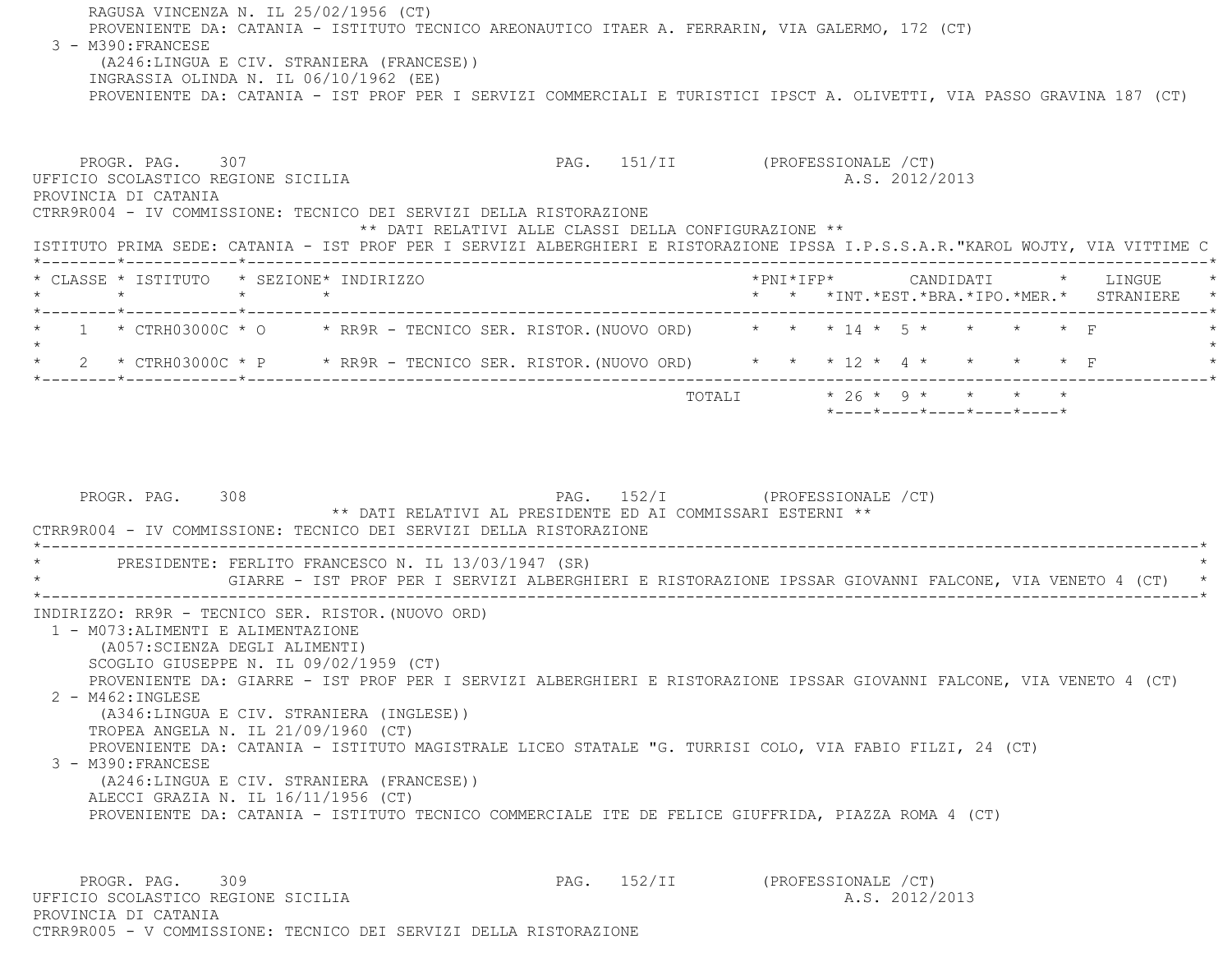| * CLASSE * ISTITUTO * SEZIONE* INDIRIZZO<br>$\star$                           | $\star$ $\star$ |                                                                                                                                                                                                                                                                                                                                                                                                     |                                 |        |  |  |                |                                                                            |                                                                      | * * *INT.*EST.*BRA.*IPO.*MER.* STRANIERE     |  |
|-------------------------------------------------------------------------------|-----------------|-----------------------------------------------------------------------------------------------------------------------------------------------------------------------------------------------------------------------------------------------------------------------------------------------------------------------------------------------------------------------------------------------------|---------------------------------|--------|--|--|----------------|----------------------------------------------------------------------------|----------------------------------------------------------------------|----------------------------------------------|--|
|                                                                               |                 | 1 * CTRH024016 * A * RR9R - TECNICO SER. RISTOR. (NUOVO ORD) * * * 22 * * *                                                                                                                                                                                                                                                                                                                         |                                 |        |  |  |                |                                                                            |                                                                      |                                              |  |
|                                                                               |                 | 2 * CTRH024016 * B * RR9R - TECNICO SER. RISTOR. (NUOVO ORD) * * * 14 * 1 * * *                                                                                                                                                                                                                                                                                                                     |                                 |        |  |  |                |                                                                            |                                                                      |                                              |  |
|                                                                               |                 |                                                                                                                                                                                                                                                                                                                                                                                                     |                                 | TOTALI |  |  |                | $* 36 * 1 * * * * * *$<br>$*$ ---- $*$ ---- $*$ ---- $*$ ---- $*$ ---- $*$ |                                                                      |                                              |  |
| PROGR. PAG. 310                                                               |                 | ** DATI RELATIVI AL PRESIDENTE ED AI COMMISSARI ESTERNI **<br>CTRR9R005 - V COMMISSIONE: TECNICO DEI SERVIZI DELLA RISTORAZIONE                                                                                                                                                                                                                                                                     | PAG. 153/I (PROFESSIONALE /CT)  |        |  |  |                |                                                                            |                                                                      |                                              |  |
|                                                                               |                 | PRESIDENTE: VITALE ALBERTO ORAZIO N. IL 19/09/1957 (CT)<br>GIARRE - IST PROF PER I SERVIZI ALBERGHIERI E RISTORAZIONE IPSSAR GIOVANNI FALCONE, VIA VENETO 4 (CT)                                                                                                                                                                                                                                    |                                 |        |  |  |                |                                                                            |                                                                      |                                              |  |
|                                                                               |                 | PROVENIENTE DA: GIARRE - IST PROF PER I SERVIZI ALBERGHIERI E RISTORAZIONE IPSSAR GIOVANNI FALCONE, VIA VENETO 4 (CT)                                                                                                                                                                                                                                                                               |                                 |        |  |  |                |                                                                            |                                                                      |                                              |  |
| $2 - M462 : INGLESE$<br>3 - M390: FRANCESE                                    |                 | (A346:LINGUA E CIV. STRANIERA (INGLESE))<br>COSTA ISABELLA GIOVANNA N. IL 06/07/1964 (CT)<br>PROVENIENTE DA: GRAMMICHELE - ISTITUTO TECNICO COMMERCIALE C.DA.VALVERDE (CT)<br>(A246:LINGUA E CIV. STRANIERA (FRANCESE))<br>TROPEA ANTONIO MASSIMO N. IL 25/08/1956 (CT)<br>PROVENIENTE DA: RANDAZZO - IST PROF PER I SERVIZI ALBERGHIERI E RISTORAZIONE IPSSAR MEDI SEZ. ASS. IISS MED, VIA PAPA GI |                                 |        |  |  |                |                                                                            |                                                                      |                                              |  |
| PROGR. PAG. 311<br>UFFICIO SCOLASTICO REGIONE SICILIA<br>PROVINCIA DI CATANIA |                 | CTRR9R006 - VI COMMISSIONE: TECNICO DEI SERVIZI DELLA RISTORAZIONE<br>** DATI RELATIVI ALLE CLASSI DELLA CONFIGURAZIONE **                                                                                                                                                                                                                                                                          | PAG. 153/II (PROFESSIONALE /CT) |        |  |  | A.S. 2012/2013 |                                                                            |                                                                      |                                              |  |
| * CLASSE * ISTITUTO * SEZIONE* INDIRIZZO<br>$\star$                           |                 | ISTITUTO PRIMA SEDE: GIARRE - IST PROF PER I SERVIZI ALBERGHIERI E RISTORAZIONE IPSSAR GIOVANNI FALCONE, VIA VENETO 4 (CT)                                                                                                                                                                                                                                                                          |                                 |        |  |  |                |                                                                            |                                                                      | $*$ PNI $*$ IFP $*$ CANDIDATI $*$ LINGUE $*$ |  |
|                                                                               | $\star$ $\star$ |                                                                                                                                                                                                                                                                                                                                                                                                     |                                 |        |  |  |                |                                                                            |                                                                      | * * *INT.*EST.*BRA.*IPO.*MER.* STRANIERE *   |  |
|                                                                               |                 | 1 * CTRH010007 * D * RR9R - TECNICO SER. RISTOR. (NUOVO ORD) * * * * 13 * 4 * * * * * F<br>2 * CTRH010007 * B * RR9Q - TECNICO SERV. TURIS.(NUOVO ORD.) * * * * 15 * *<br>* * FI * RR9Q - TECNICO SERV. TURIS. (NUOVO ORD.) * * * 6 * *                                                                                                                                                             |                                 |        |  |  |                |                                                                            | $\star$ $\star$ $\star$ $\text{F}$<br>$\star$ $\star$ $\star$ $\top$ |                                              |  |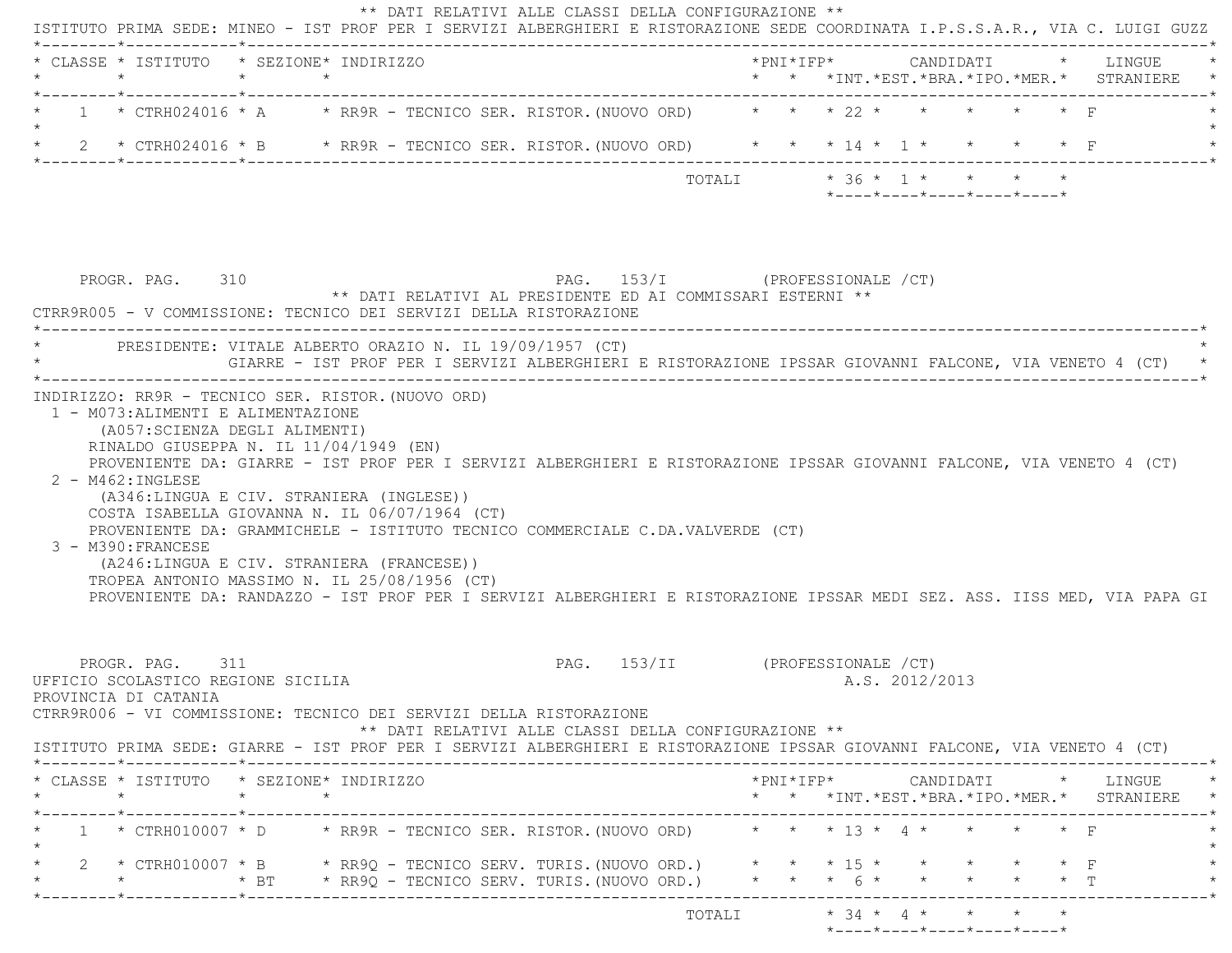PROGR. PAG. 312 **PAG.** 254/I (PROFESSIONALE /CT) \*\* DATI RELATIVI AL PRESIDENTE ED AI COMMISSARI ESTERNI \*\* CTRR9R006 - VI COMMISSIONE: TECNICO DEI SERVIZI DELLA RISTORAZIONE \*----------------------------------------------------------------------------------------------------------------------------\*PRESIDENTE: LO BLANCO MANFREDI N. IL 02/01/1952 (CT) CALTAGIRONE - LICEO SCIENTIFICO LICEO SCIENTIFICO STATALE "E., VIA PIERSANTI MATTARELLA, 21 (CT) \*----------------------------------------------------------------------------------------------------------------------------\* INDIRIZZO: RR9R - TECNICO SER. RISTOR.(NUOVO ORD) 1 - M073:ALIMENTI E ALIMENTAZIONE (A057:SCIENZA DEGLI ALIMENTI) AMATO PATRIZIA N. IL 08/12/1964 (EN) PROVENIENTE DA: NICOLOSI - IST PROF PER I SERVIZI ALBERGHIERI E RISTORAZIONE ROCCO CHINNICI, VIA MANTOVA S.N. (CT) 2 - M462:INGLESE (A346:LINGUA E CIV. STRANIERA (INGLESE)) SCUDERO MARGHERITA N. IL 22/11/1957 (CT) PROVENIENTE DA: ACIREALE - ISTITUTO MAGISTRALE IM REGINA ELENA, VIA COLLEGIO PENNISI, 13 (CT) 3 - M390:FRANCESE (A246:LINGUA E CIV. STRANIERA (FRANCESE)) ZAPPULLA MARIA N. IL 12/04/1949 (CT) PROVENIENTE DA: SAN GIOVANNI LA PUNTA - LICEO SCIENTIFICO LICEO SC. MAJORANA S.G.LA PUNT, VIA G. MOTTA 87 (CT) INDIRIZZO: RR9Q - TECNICO SERV. TURIS.(NUOVO ORD.) 1 - M462:INGLESE (A346:LINGUA E CIV. STRANIERA (INGLESE)) SCUDERO MARGHERITA N. IL 22/11/1957 (CT) PROVENIENTE DA: ACIREALE - ISTITUTO MAGISTRALE IM REGINA ELENA, VIA COLLEGIO PENNISI, 13 (CT) 2 - M390:FRANCESE (A246:LINGUA E CIV. STRANIERA (FRANCESE)) ZAPPULLA MARIA N. IL 12/04/1949 (CT) PROVENIENTE DA: SAN GIOVANNI LA PUNTA - LICEO SCIENTIFICO LICEO SC. MAJORANA S.G.LA PUNT, VIA G. MOTTA 87 (CT) 3 - M079:ECONOMIA E TECNICA DELL'AZIENDA TURISTICA (A017:DISCIPLINE ECONOMICO-AZIENDALI) LONGO VINCENZA N. IL 15/12/1960 (CT) PROVENIENTE DA: SANTA MARIA DI LICODIA - IST PROF PER I SERVIZI ALBERGHIERI E RISTORAZIONE SEDE COORDINATA DELL'IPSSAT D 4 - M940:TEDESCO (A546:LINGUA E CIV. STRANIERA (TEDESCO)) SCOLLO ELISA N. IL 14/05/1981 (RG) PROVENIENTE DA: POZZALLO - ISTITUTO TECNICO COMMERCIALE G. LA PIRA, VIA PETRINI (RG) PROGR. PAG. 313 PAG. 154/II (PROFESSIONALE /CT) UFFICIO SCOLASTICO REGIONE SICILIA A.S. 2012/2013 PROVINCIA DI CATANIA CTRR9R007 - VII COMMISSIONE: TECNICO DEI SERVIZI DELLA RISTORAZIONE \*\* DATI RELATIVI ALLE CLASSI DELLA CONFIGURAZIONE \*\* ISTITUTO PRIMA SEDE: GIARRE - IST PROF PER I SERVIZI ALBERGHIERI E RISTORAZIONE IPSSAR GIOVANNI FALCONE, VIA VENETO 4 (CT) \*--------\*------------\*-------------------------------------------------------------------------------------------------------\* \* CLASSE \* ISTITUTO \* SEZIONE\* INDIRIZZO \*PNI\*IFP\* CANDIDATI \* LINGUE \* \* \* \* \* \* \* \*INT.\*EST.\*BRA.\*IPO.\*MER.\* STRANIERE \* \*--------\*------------\*-------------------------------------------------------------------------------------------------------\* \* 1 \* CTRH010007 \* BRR9R \* RR9R - TECNICO SER. RISTOR.(NUOVO ORD) \* \* \* 16 \* \* \* \* \* F \*  $\star$  \* 2 \* CTRH010007 \* C \* RR9R - TECNICO SER. RISTOR.(NUOVO ORD) \* \* \* 15 \* 2 \* \* \* \* F \* \*--------\*------------\*-------------------------------------------------------------------------------------------------------\*TOTALI  $* 31 * 2 * * * * * * *$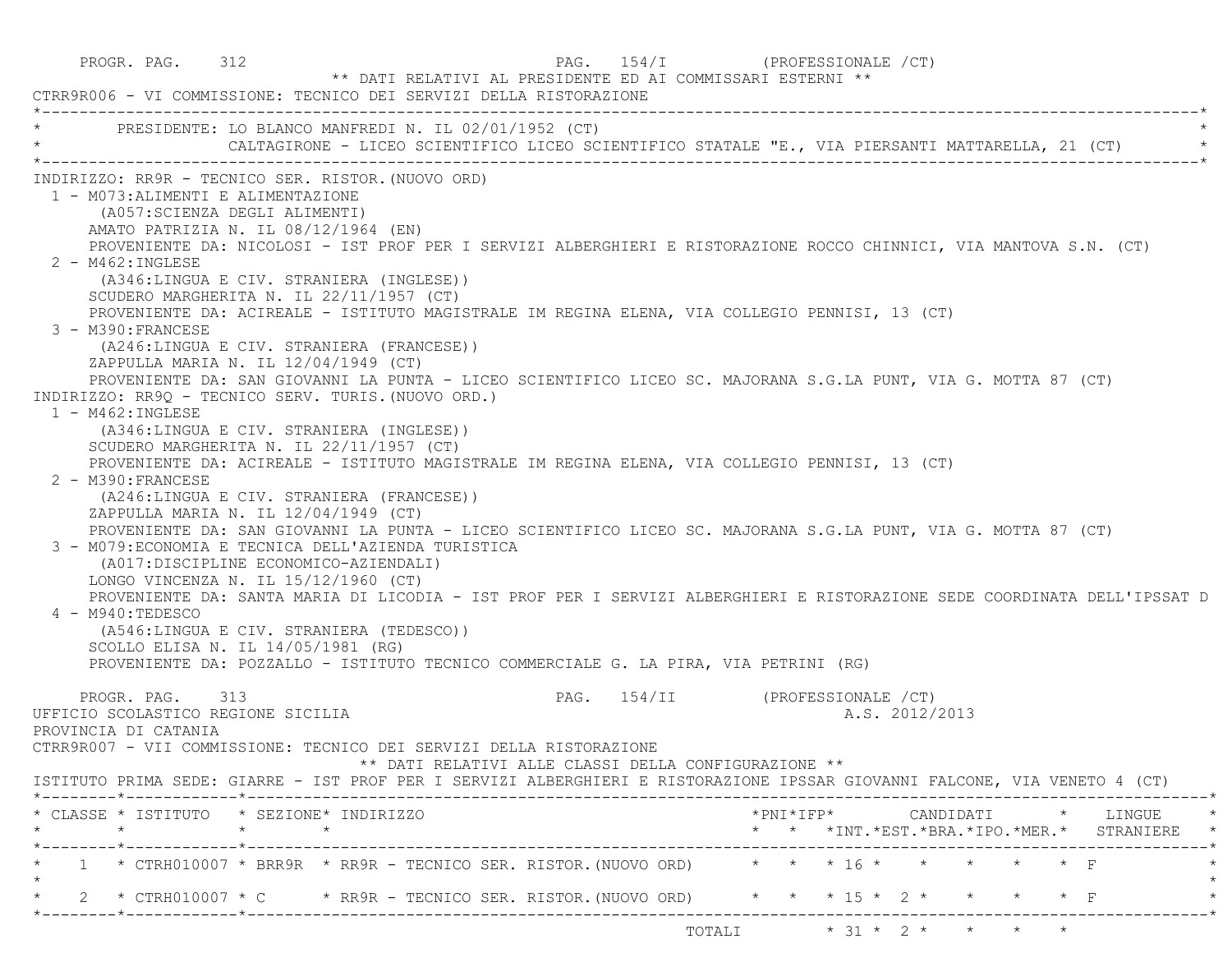|         | PROGR. PAG. 314                                                                                                 | ** DATI RELATIVI AL PRESIDENTE ED AI COMMISSARI ESTERNI **<br>CTRR9R007 - VII COMMISSIONE: TECNICO DEI SERVIZI DELLA RISTORAZIONE                                                                                                                                                                                                                                                                                                                                                                                                                                                                                                               |                                                      | PAG. 155/I (PROFESSIONALE /CT)  |        |                 |                                                                              |  |                                                                |
|---------|-----------------------------------------------------------------------------------------------------------------|-------------------------------------------------------------------------------------------------------------------------------------------------------------------------------------------------------------------------------------------------------------------------------------------------------------------------------------------------------------------------------------------------------------------------------------------------------------------------------------------------------------------------------------------------------------------------------------------------------------------------------------------------|------------------------------------------------------|---------------------------------|--------|-----------------|------------------------------------------------------------------------------|--|----------------------------------------------------------------|
|         |                                                                                                                 | * PRESIDENTE: DE LUCA GIUSEPPE N. IL 10/03/1951 (CT)<br>SAN GIOVANNI LA PUNTA - LICEO SCIENTIFICO LICEO SC. MAJORANA S.G.LA PUNT, VIA G. MOTTA 87 (CT)                                                                                                                                                                                                                                                                                                                                                                                                                                                                                          |                                                      |                                 |        |                 |                                                                              |  |                                                                |
|         | 1 - M073: ALIMENTI E ALIMENTAZIONE<br>(A057: SCIENZA DEGLI ALIMENTI)<br>2 - M462: INGLESE<br>3 - M390: FRANCESE | INDIRIZZO: RR9R - TECNICO SER. RISTOR. (NUOVO ORD)<br>TORRE ANTONINO N. IL 10/07/1961 (CT)<br>PROVENIENTE DA: NICOLOSI - IST PROF PER I SERVIZI ALBERGHIERI E RISTORAZIONE ROCCO CHINNICI, VIA MANTOVA S.N. (CT)<br>(A346:LINGUA E CIV. STRANIERA (INGLESE))<br>REISINGER KARIN N. IL 08/09/1963 (EE)<br>PROVENIENTE DA: NICOLOSI - IST PROF PER I SERVIZI ALBERGHIERI E RISTORAZIONE ROCCO CHINNICI, VIA MANTOVA S.N. (CT)<br>(A246:LINGUA E CIV. STRANIERA (FRANCESE))<br>SCHEPISI GIUSEPPA N. IL 18/11/1959 (ME)<br>PROVENIENTE DA: RANDAZZO - IST PROF PER I SERVIZI ALBERGHIERI E RISTORAZIONE IPSSAR MEDI SEZ. ASS. IISS MED, VIA PAPA GI |                                                      |                                 |        |                 |                                                                              |  |                                                                |
|         | PROGR. PAG. 315<br>UFFICIO SCOLASTICO REGIONE SICILIA<br>PROVINCIA DI CATANIA                                   | CTRR9R008 - VIII COMMISSIONE: TECNICO DEI SERVIZI DELLA RISTORAZIONE<br>ISTITUTO PRIMA SEDE: GIARRE - IST PROF PER I SERVIZI ALBERGHIERI E RISTORAZIONE IPSSAR GIOVANNI FALCONE, VIA VENETO 4 (CT)                                                                                                                                                                                                                                                                                                                                                                                                                                              | ** DATI RELATIVI ALLE CLASSI DELLA CONFIGURAZIONE ** | PAG. 155/II (PROFESSIONALE /CT) |        |                 | A.S. 2012/2013                                                               |  |                                                                |
|         |                                                                                                                 | * CLASSE * ISTITUTO * SEZIONE* INDIRIZZO                                                                                                                                                                                                                                                                                                                                                                                                                                                                                                                                                                                                        |                                                      |                                 |        | * PNT * T F P * |                                                                              |  | CANDIDATI * LINGUE<br>* * *INT.*EST.*BRA.*IPO.*MER.* STRANIERE |
| $\star$ |                                                                                                                 | * 1 * CTRH010007 * ARR9R * RR9R - TECNICO SER. RISTOR. (NUOVO ORD) * * * 8 * 1 * * * * * T<br>* 2 * CTRH010007 * E * RR9R - TECNICO SER. RISTOR. (NUOVO ORD) * * * 22 * * * * * * * F                                                                                                                                                                                                                                                                                                                                                                                                                                                           |                                                      |                                 |        |                 |                                                                              |  |                                                                |
|         |                                                                                                                 |                                                                                                                                                                                                                                                                                                                                                                                                                                                                                                                                                                                                                                                 |                                                      |                                 | TOTALI |                 | $* 30 * 1 * * * * * * *$<br>$*$ ---- $*$ ---- $*$ ---- $*$ ---- $*$ ---- $*$ |  |                                                                |

PROGR. PAG. 316 PAG. 156/I (PROFESSIONALE / CT) \*\* DATI RELATIVI AL PRESIDENTE ED AI COMMISSARI ESTERNI \*\* CTRR9R008 - VIII COMMISSIONE: TECNICO DEI SERVIZI DELLA RISTORAZIONE \*----------------------------------------------------------------------------------------------------------------------------\*PRESIDENTE: BRUNO LUCIANO N. IL 03/10/1953 (SA) \* The Sacies of the Commettale Tecnico Commetted Commetter Commeter of the Sacies of the L. GALVANI,  $\sim$  4  $^*$  \*----------------------------------------------------------------------------------------------------------------------------\*INDIRIZZO: RR9R - TECNICO SER. RISTOR.(NUOVO ORD)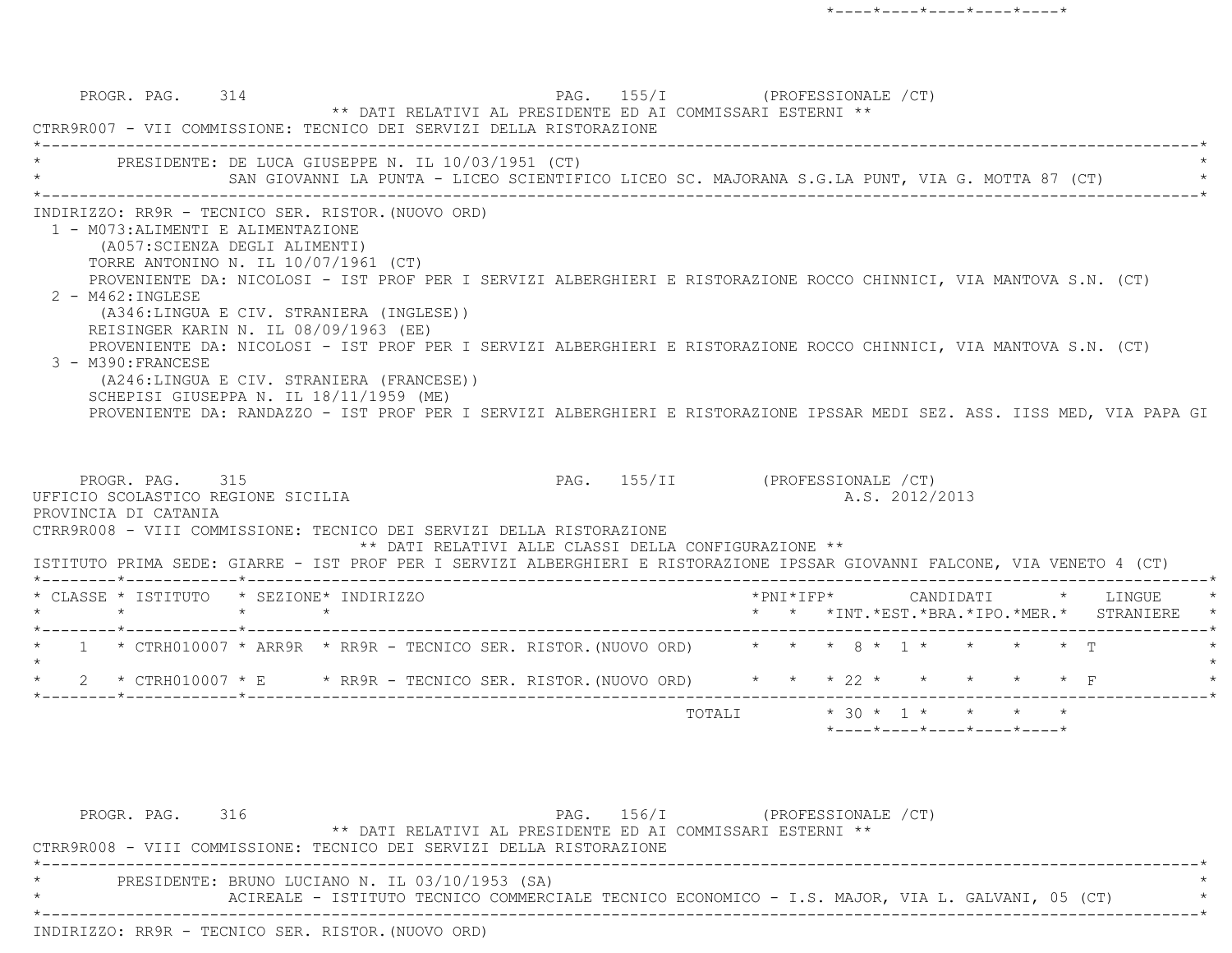1 - M073:ALIMENTI E ALIMENTAZIONE (A057:SCIENZA DEGLI ALIMENTI) LEONARDI MARIA GRAZIA N. IL 24/03/1960 (CT) PROVENIENTE DA: CATANIA - IST PROF PER I SERVIZI ALBERGHIERI E RISTORAZIONE CASA CIRCONDARIALE DI CATANIA-, C/O CASA CIR 2 - M462:INGLESE (A346:LINGUA E CIV. STRANIERA (INGLESE)) CURCIO ADELAIDE N. IL 02/03/1965 (CT) PROVENIENTE DA: ADRANO - IST PROF PER L'AGRICOLTURA E L'AMBIENTE ADRANO (S.C. ISTITUTO SUPERIOR, VIA TRAPANI, 52 (CT) 3 - M940:TEDESCO (A546:LINGUA E CIV. STRANIERA (TEDESCO)) SACCO OLGA N. IL 14/12/1954 (PA) PROVENIENTE DA: PALERMO - ISTITUTO TECNICO PER IL TURISMO MARCO POLO, VIA UGO LA MALFA 113 (PA) 4 - M390:FRANCESE (A246:LINGUA E CIV. STRANIERA (FRANCESE)) DI MAURO AGATA ROSSANA N. IL 29/07/1972 (CT) PROVENIENTE DA: ADRANO - IST TEC COMMERCIALE E PER GEOMETRI PIETRO BRANCHINA, VIA SAN TOMMASO D'AQUINO S.N. (CT) PROGR. PAG. 317 CHOROSES SURFERENT PAG. 156/II (PROFESSIONALE / CT) UFFICIO SCOLASTICO REGIONE SICILIA A.S. 2012/2013 PROVINCIA DI CATANIA CTRR9R009 - IX COMMISSIONE: TECNICO DEI SERVIZI DELLA RISTORAZIONE \*\* DATI RELATIVI ALLE CLASSI DELLA CONFIGURAZIONE \*\* ISTITUTO PRIMA SEDE: CATANIA - IST PROF PER L'AGRICOLTURA E L'AMBIENTE P.DEODATO - ALBERGHIERO - AGGR, VIA DEL BOSCO, 43 (CT) \*--------\*------------\*-------------------------------------------------------------------------------------------------------\* \* CLASSE \* ISTITUTO \* SEZIONE\* INDIRIZZO \*PNI\*IFP\* CANDIDATI \* LINGUE \* \* \* \* \* \* \* \*INT.\*EST.\*BRA.\*IPO.\*MER.\* STRANIERE \* \*--------\*------------\*-------------------------------------------------------------------------------------------------------\*1 \* CTRA003011 \* A \* RR9R - TECNICO SER. RISTOR.(NUOVO ORD) \* \* \* 15 \* 2 \* \* \* \* \* \* F  $\star$  \* 2 \* CTRA003011 \* B \* RR9R - TECNICO SER. RISTOR.(NUOVO ORD) \* \* \* 17 \* \* \* \* \* F \* \*--------\*------------\*-------------------------------------------------------------------------------------------------------\*TOTALI  $* 32 * 2 * * * * * * * *$  $*$ ---- $*$ ---- $*$ ---- $*$ ---- $*$ PROGR. PAG. 318 318 PAG. 157/I (PROFESSIONALE /CT) \*\* DATI RELATIVI AL PRESIDENTE ED AI COMMISSARI ESTERNI \*\* CTRR9R009 - IX COMMISSIONE: TECNICO DEI SERVIZI DELLA RISTORAZIONE \*----------------------------------------------------------------------------------------------------------------------------\*PRESIDENTE: BALDO FIORELLA N. IL 19/10/1967 (CT) CATANIA - ISTITUTO MAGISTRALE LICEO STATALE LOMBARDO RADICE, VIA IMPERIA 21 (CT) \*----------------------------------------------------------------------------------------------------------------------------\* INDIRIZZO: RR9R - TECNICO SER. RISTOR.(NUOVO ORD) 1 - M073:ALIMENTI E ALIMENTAZIONE (A057:SCIENZA DEGLI ALIMENTI) LOMBARDO CINZIA N. IL 01/08/1974 (CT) PROVENIENTE DA: MINEO - IST PROF PER I SERVIZI ALBERGHIERI E RISTORAZIONE SEDE COORDINATA I.P.S.S.A.R., VIA C. LUIGI GUZ 2 - M462:INGLESE (A346:LINGUA E CIV. STRANIERA (INGLESE)) ANGELICO SEBASTIANO N. IL 24/02/1956 (CT) PROVENIENTE DA: CATANIA - LICEO SCIENTIFICO LS GALILEO GALILEI, VIA VESCOVO MAURIZIO 73 - 75 (CT) 3 - M390:FRANCESE(A246:LINGUA E CIV. STRANIERA (FRANCESE))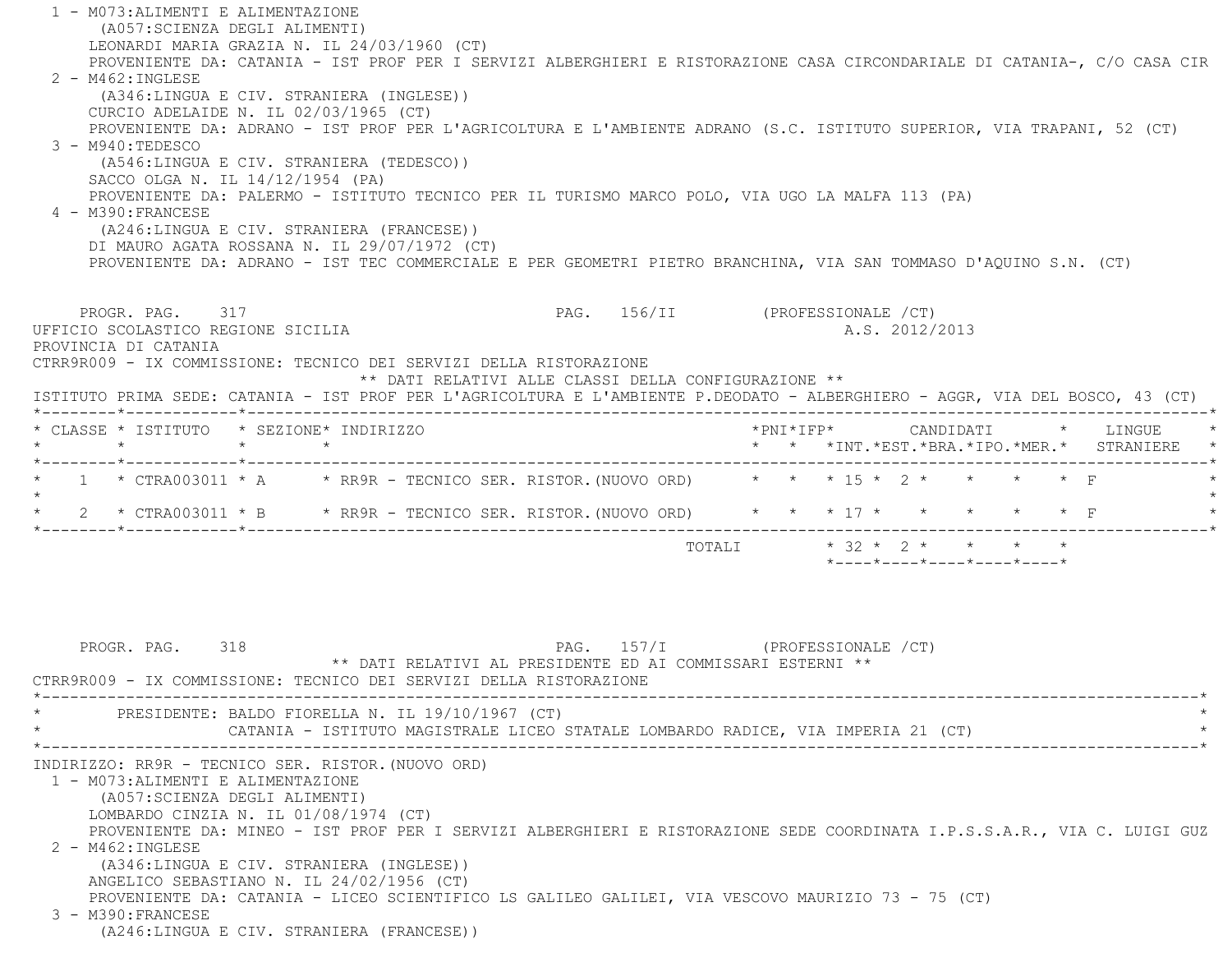STRAZZULLA MARIA LUISA N. IL 10/03/1951 (EE) PROVENIENTE DA: CATANIA - ISTITUTO TECNICO COMMERCIALE ITE DE FELICE GIUFFRIDA, PIAZZA ROMA 4 (CT) PROGR. PAG. 319 CHOROSTALE PAG. 157/II (PROFESSIONALE /CT) UFFICIO SCOLASTICO REGIONE SICILIA A.S. 2012/2013 PROVINCIA DI CATANIA CTRR9R010 - X COMMISSIONE: TECNICO DEI SERVIZI DELLA RISTORAZIONE \*\* DATI RELATIVI ALLE CLASSI DELLA CONFIGURAZIONE \*\* ISTITUTO PRIMA SEDE: NICOLOSI - IST PROF PER I SERVIZI ALBERGHIERI E RISTORAZIONE ROCCO CHINNICI, VIA MANTOVA S.N. (CT) \*--------\*------------\*-------------------------------------------------------------------------------------------------------\* \* CLASSE \* ISTITUTO \* SEZIONE\* INDIRIZZO \*PNI\*IFP\* CANDIDATI \* LINGUE \* \* \* \* \* \* \* \*INT.\*EST.\*BRA.\*IPO.\*MER.\* STRANIERE \* \*--------\*------------\*-------------------------------------------------------------------------------------------------------\* $1$  \* CTRH05000N \* A  $\qquad$  \* RR9R - TECNICO SER. RISTOR. (NUOVO ORD)  $\qquad$  \* \* \* \* \* \* \* \* \* \* F  $\star$  \* 2 \* CTRH05000N \* B \* RR9R - TECNICO SER. RISTOR.(NUOVO ORD) \* \* \* 17 \* \* \* \* \* F \* \*--------\*------------\*-------------------------------------------------------------------------------------------------------\*TOTALI  $\star$  35  $\star$   $\star$   $\star$   $\star$   $\star$  \*----\*----\*----\*----\*----\*PROGR. PAG. 320 CHASTERS PAG. 158/I (PROFESSIONALE /CT) \*\* DATI RELATIVI AL PRESIDENTE ED AI COMMISSARI ESTERNI \*\* CTRR9R010 - X COMMISSIONE: TECNICO DEI SERVIZI DELLA RISTORAZIONE \*----------------------------------------------------------------------------------------------------------------------------\*PRESIDENTE: ARANZULLA CONCETTA N. IL 03/11/1961 (CT) ACI CASTELLO - ISTITUTO COMPRENSIVO IC R.RIMINI - ACITREZZA, VIA DUSMET 7/B (CT)  $\star$  INDIRIZZO: RR9R - TECNICO SER. RISTOR.(NUOVO ORD) 1 - M073:ALIMENTI E ALIMENTAZIONE (A057:SCIENZA DEGLI ALIMENTI) LICANDRO PIERGRAZIA N. IL 16/02/1974 (CT) PROVENIENTE DA: RANDAZZO - IST PROF PER I SERVIZI ALBERGHIERI E RISTORAZIONE IPSSAR MEDI SEZ. ASS. IISS MED, VIA PAPA GI 2 - M462:INGLESE (A346:LINGUA E CIV. STRANIERA (INGLESE)) DOVI' OLGA CONCETTA N. IL 03/12/1963 (CT) PROVENIENTE DA: PATERNO' - LICEO SCIENTIFICO LS FERMI, CORSO DEL POPOLO, N.1 (CT) 3 - M390:FRANCESE (A246:LINGUA E CIV. STRANIERA (FRANCESE)) CARUSO ANNA N. IL 19/06/1960 (CT) PROVENIENTE DA: BRONTE - ISTITUTO TECNICO COMMERCIALE BENEDETTO RADICE, VIA SARAJEVO,1 (CT) PROGR. PAG. 321 CHAST PAG. 158/II (PROFESSIONALE /CT) UFFICIO SCOLASTICO REGIONE SICILIA A.S. 2012/2013 PROVINCIA DI CATANIA CTRR9R011 - XI COMMISSIONE: TECNICO DEI SERVIZI DELLA RISTORAZIONE \*\* DATI RELATIVI ALLE CLASSI DELLA CONFIGURAZIONE \*\* ISTITUTO PRIMA SEDE: NICOLOSI - IST PROF PER I SERVIZI ALBERGHIERI E RISTORAZIONE ROCCO CHINNICI, VIA MANTOVA S.N. (CT) \*--------\*------------\*-------------------------------------------------------------------------------------------------------\*\* CLASSE \* ISTITUTO \* SEZIONE\* INDIRIZZO \*PNI\*IFP\* CANDIDATI \* LINGUE \*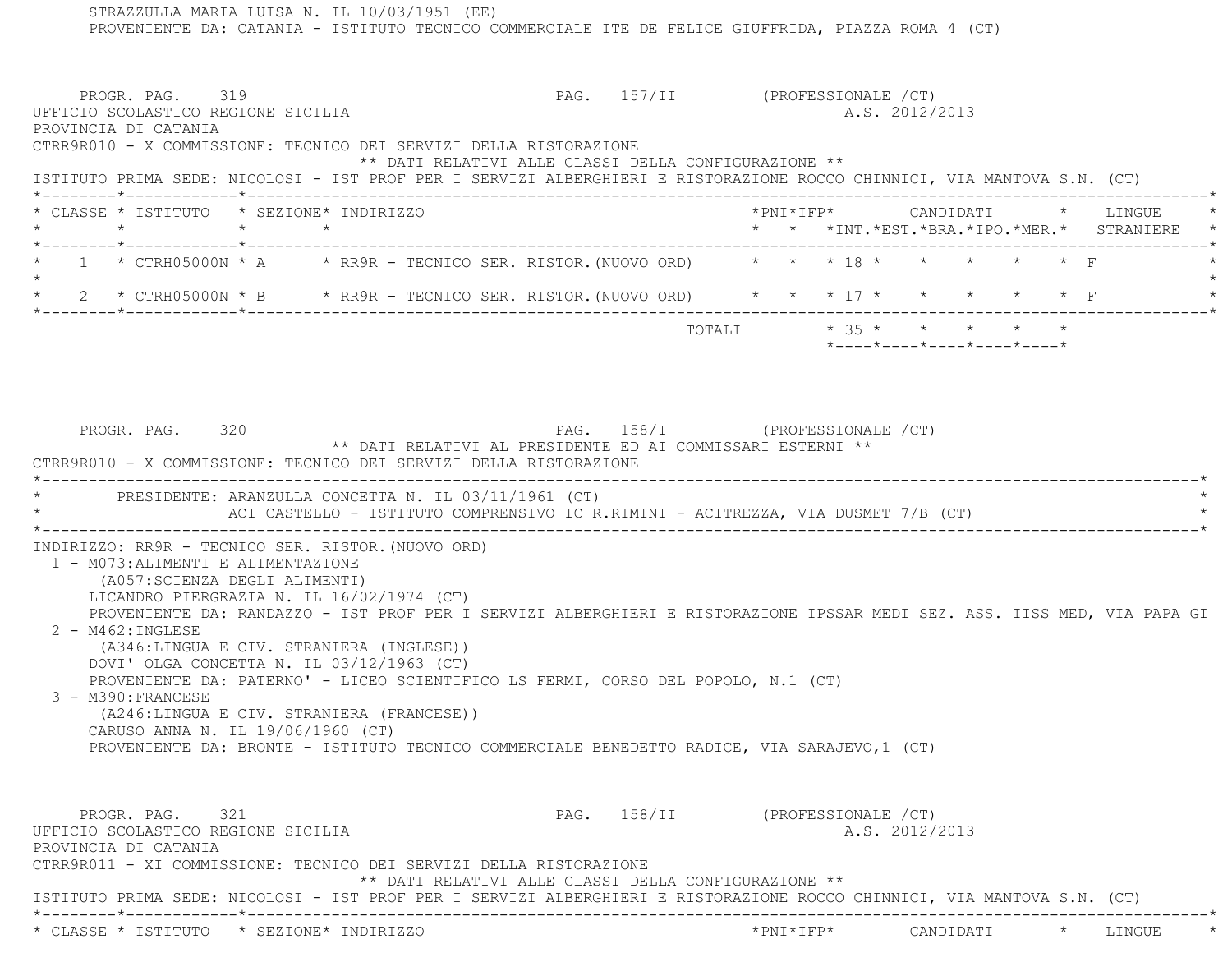|  |  |                                                                                        |  | $\star$ $\star$ $\star$ $\text{INT} \cdot \text{*EST} \cdot \text{*BRA} \cdot \text{*IPC} \cdot \text{*MER} \cdot \star$ STRANIERE $\star$ |  |  |
|--|--|----------------------------------------------------------------------------------------|--|--------------------------------------------------------------------------------------------------------------------------------------------|--|--|
|  |  |                                                                                        |  |                                                                                                                                            |  |  |
|  |  | $\star$ 1 $\star$ CTRH05000N $\star$ D $\star$ RR9R - TECNICO SER. RISTOR. (NUOVO ORD) |  | * * * 12 * 1 * * * * * F                                                                                                                   |  |  |
|  |  |                                                                                        |  |                                                                                                                                            |  |  |
|  |  | 2 * CTRH05000N * E       * RR9R - TECNICO SER. RISTOR. (NUOVO ORD)                     |  | * * * 15 * 1 * * * * F                                                                                                                     |  |  |
|  |  |                                                                                        |  |                                                                                                                                            |  |  |
|  |  | TOTALI                                                                                 |  | $* 27 * 2 * * * * * * *$                                                                                                                   |  |  |
|  |  |                                                                                        |  | $\star$ - - - - $\star$ - - - - $\star$ - - - - $\star$ - - - - $\star$ - - - - $\star$                                                    |  |  |

| PROGR. PAG. 322                                                               | CTRR9R011 - XI COMMISSIONE: TECNICO DEI SERVIZI DELLA RISTORAZIONE                                                                                                                                                                                                                                         | PAG. 159/I (PROFESSIONALE / CT)<br>** DATI RELATIVI AL PRESIDENTE ED AI COMMISSARI ESTERNI **                                                                                                                                                                                                                                                |  |                                                                                   |  |                                            |
|-------------------------------------------------------------------------------|------------------------------------------------------------------------------------------------------------------------------------------------------------------------------------------------------------------------------------------------------------------------------------------------------------|----------------------------------------------------------------------------------------------------------------------------------------------------------------------------------------------------------------------------------------------------------------------------------------------------------------------------------------------|--|-----------------------------------------------------------------------------------|--|--------------------------------------------|
|                                                                               | PRESIDENTE: CALI' PIERINA MADDALENA N. IL 11/05/1966 (CT)                                                                                                                                                                                                                                                  | ADRANO - SCUOLA ELEMENTARE II - CD "DON A. LA MELA" ADRAN, VIA I MAGGIO, 1 (CT)                                                                                                                                                                                                                                                              |  |                                                                                   |  |                                            |
| 1 - M073: ALIMENTI E ALIMENTAZIONE<br>2 - M462: INGLESE<br>3 - M390: FRANCESE | INDIRIZZO: RR9R - TECNICO SER. RISTOR. (NUOVO ORD)<br>(A057: SCIENZA DEGLI ALIMENTI)<br>FARO SALVATORE N. IL 18/09/1958 (CT)<br>(A346:LINGUA E CIV. STRANIERA (INGLESE))<br>LA MELA SALVATORE N. IL 01/05/1954 (CT)<br>(A246:LINGUA E CIV. STRANIERA (FRANCESE))<br>D'AGATA STEFANIA N. IL 12/12/1960 (CT) | PROVENIENTE DA: CATANIA - IST PROF PER I SERVIZI ALBERGHIERI E RISTORAZIONE IPSSA I.P.S.S.A.R."KAROL WOJTY, VIA VITTIME<br>PROVENIENTE DA: ADRANO - IST TEC COMMERCIALE E PER GEOMETRI PIETRO BRANCHINA, VIA SAN TOMMASO D'AOUINO S.N. (CT)<br>PROVENIENTE DA: RAMACCA - ISTITUTO TECNICO COMMERCIALE IGEA RAMACCA, VIA FASTUCHERIA, 48 (CT) |  |                                                                                   |  |                                            |
| PROGR. PAG. 323<br>UFFICIO SCOLASTICO REGIONE SICILIA<br>PROVINCIA DI CATANIA | CTRR9R012 - XII COMMISSIONE: TECNICO DEI SERVIZI DELLA RISTORAZIONE                                                                                                                                                                                                                                        | PAG. 159/II (PROFESSIONALE /CT)                                                                                                                                                                                                                                                                                                              |  | A.S. 2012/2013                                                                    |  |                                            |
|                                                                               |                                                                                                                                                                                                                                                                                                            | ** DATI RELATIVI ALLE CLASSI DELLA CONFIGURAZIONE **<br>ISTITUTO PRIMA SEDE: SANTA MARIA DI LICODIA - IST PROF PER I SERVIZI ALBERGHIERI E RISTORAZIONE SEDE COORDINATA DELL'IPSSAT D,                                                                                                                                                       |  |                                                                                   |  |                                            |
|                                                                               | * CLASSE * ISTITUTO * SEZIONE* INDIRIZZO                                                                                                                                                                                                                                                                   |                                                                                                                                                                                                                                                                                                                                              |  |                                                                                   |  | * * *INT.*EST.*BRA.*IPO.*MER.* STRANIERE * |
|                                                                               |                                                                                                                                                                                                                                                                                                            | * 1 * CTRH05001P * A * RR9R - TECNICO SER. RISTOR. (NUOVO ORD) * * * 18 * * * * * * * F                                                                                                                                                                                                                                                      |  |                                                                                   |  |                                            |
|                                                                               |                                                                                                                                                                                                                                                                                                            | 2 * CTRH05001P * B * RR9R - TECNICO SER. RISTOR. (NUOVO ORD) * * * 14 * 1 * * * * * F                                                                                                                                                                                                                                                        |  |                                                                                   |  |                                            |
|                                                                               |                                                                                                                                                                                                                                                                                                            |                                                                                                                                                                                                                                                                                                                                              |  | TOTALI $\star$ 32 $\star$ 1 $\star$ $\star$ $\star$<br>*----*----*----*----*----* |  |                                            |

PROGR. PAG. 324 PAG. 160/I (PROFESSIONALE /CT)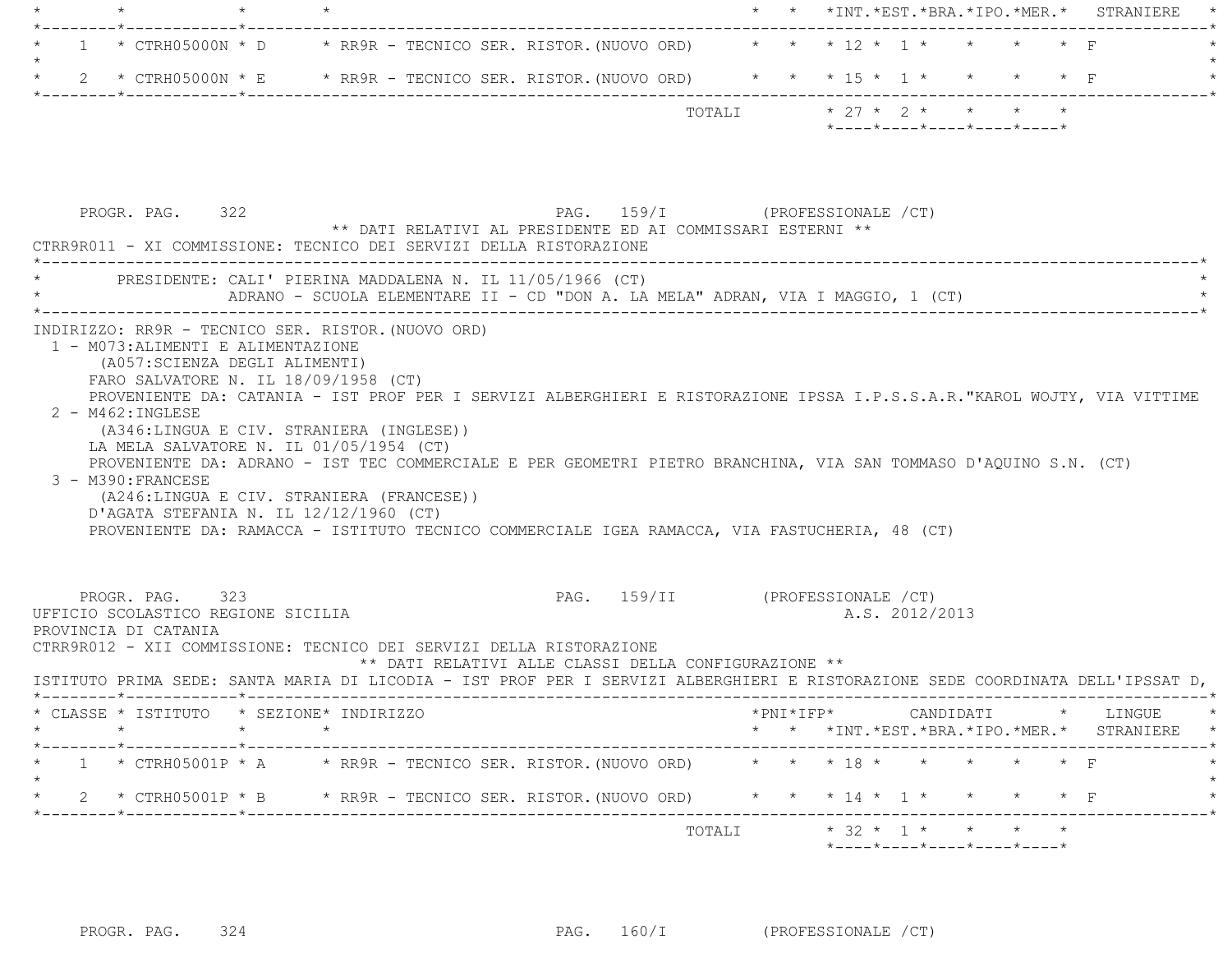\*\* DATI RELATIVI AL PRESIDENTE ED AI COMMISSARI ESTERNI \*\* CTRR9R012 - XII COMMISSIONE: TECNICO DEI SERVIZI DELLA RISTORAZIONE \*----------------------------------------------------------------------------------------------------------------------------\*PRESIDENTE: ARCIDIACONO FRANCESCO N. IL 02/09/1963 (CT) \* GIARRE - IST PROF PER L'AGRICOLTURA E L'AMBIENTE IPSAA A. M. MAZZEI, VIA PRINCIPE DI PIEMONTE 92 (CT) \* \*----------------------------------------------------------------------------------------------------------------------------\* INDIRIZZO: RR9R - TECNICO SER. RISTOR.(NUOVO ORD) 1 - M073:ALIMENTI E ALIMENTAZIONE (A057:SCIENZA DEGLI ALIMENTI) FLORIO VENERA PATRIZIA N. IL 14/04/1960 (CT) PROVENIENTE DA: CATANIA - IST PROF PER I SERVIZI ALBERGHIERI E RISTORAZIONE IPSSA I.P.S.S.A.R."KAROL WOJTY, VIA VITTIM E 2 - M462:INGLESE (A346:LINGUA E CIV. STRANIERA (INGLESE)) DI STEFANO SALVATORE N. IL 20/04/1957 (CT) PROVENIENTE DA: RAMACCA - ISTITUTO TECNICO COMMERCIALE IGEA RAMACCA, VIA FASTUCHERIA, 48 (CT) 3 - M390:FRANCESE (A246:LINGUA E CIV. STRANIERA (FRANCESE)) PULVIRENTI SABRINA N. IL 24/09/1972 (MI) PROVENIENTE DA: SAN GIOVANNI LA PUNTA - IST TEC COMMERCIALE E PER GEOMETRI IIS "ENRICO DE NICOLA", VIA G. MOTTA N.87 (CT PROGR. PAG. 325 PAG. 160/II (PROFESSIONALE /CT) UFFICIO SCOLASTICO REGIONE SICILIA A.S. 2012/2013 PROVINCIA DI CATANIA CTRR9R013 - XIII COMMISSIONE: TECNICO DEI SERVIZI DELLA RISTORAZIONE \*\* DATI RELATIVI ALLE CLASSI DELLA CONFIGURAZIONE \*\* ISTITUTO PRIMA SEDE: NICOLOSI - IST PROF PER I SERVIZI ALBERGHIERI E RISTORAZIONE ROCCO CHINNICI, VIA MANTOVA S.N. (CT) \*--------\*------------\*-------------------------------------------------------------------------------------------------------\* \* CLASSE \* ISTITUTO \* SEZIONE\* INDIRIZZO \*PNI\*IFP\* CANDIDATI \* LINGUE \* \* \* \* \* \* \* \*INT.\*EST.\*BRA.\*IPO.\*MER.\* STRANIERE \* \*--------\*------------\*-------------------------------------------------------------------------------------------------------\*\* 1 \* CTRH05000N \* C \* RR9R - TECNICO SER. RISTOR. (NUOVO ORD) \* \* \* 13 \* 1 \* \* \* \* \* F \*--------\*------------\*-------------------------------------------------------------------------------------------------------\* ISTITUTO SECONDA SEDE: SANTA MARIA DI LICODIA - IST PROF PER I SERVIZI ALBERGHIERI E RISTORAZIONE SEDE COORDINATA DELL'IPSSAT \*--------\*------------\*-------------------------------------------------------------------------------------------------------\* \* CLASSE \* ISTITUTO \* SEZIONE\* INDIRIZZO \*PNI\*IFP\* CANDIDATI \* LINGUE \* \* \* \* \* \* \* \*INT.\*EST.\*BRA.\*IPO.\*MER.\* STRANIERE \* \*--------\*------------\*-------------------------------------------------------------------------------------------------------\*\* 2 \* CTRH05001P \* ARR90 \* RR90 - TECNICO SERV. TURIS. (NUOVO ORD.) \* \* \* 6 \* 1 \* \* \* \* \* F \*--------\*------------\*-------------------------------------------------------------------------------------------------------\*TOTALI  $* 19 * 2 * * * * * * *$  \*----\*----\*----\*----\*----\*PROGR. PAG. 326 PAG. 161/I (PROFESSIONALE /CT) \*\* DATI RELATIVI AL PRESIDENTE ED AI COMMISSARI ESTERNI \*\* CTRR9R013 - XIII COMMISSIONE: TECNICO DEI SERVIZI DELLA RISTORAZIONE \*----------------------------------------------------------------------------------------------------------------------------\*PRESIDENTE: SCAVO ALFIO N. IL 25/12/1957 (CT) \* GIARRE - IST PROF PER L'AGRICOLTURA E L'AMBIENTE IPSAA A. M. MAZZEI, VIA PRINCIPE DI PIEMONTE 92 (CT) \* \*----------------------------------------------------------------------------------------------------------------------------\*

INDIRIZZO: RR9R - TECNICO SER. RISTOR.(NUOVO ORD)

1 - M073:ALIMENTI E ALIMENTAZIONE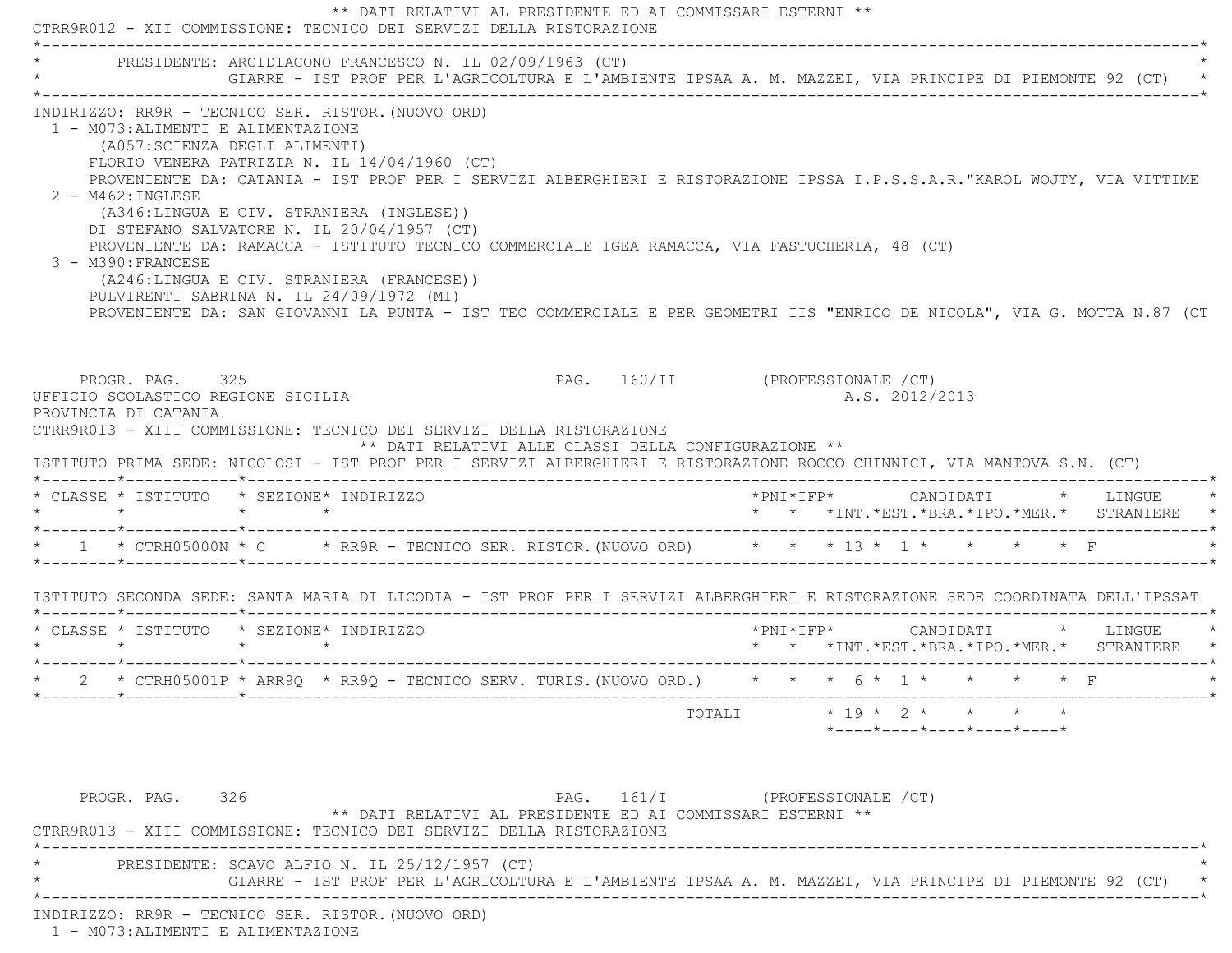(A057:SCIENZA DEGLI ALIMENTI) DULZETTO ANGELA N. IL 18/05/1954 (CT) PROVENIENTE DA: CATANIA - IST PROF PER I SERVIZI ALBERGHIERI E RISTORAZIONE IPSSA I.P.S.S.A.R."KAROL WOJTY, VIA VITTIME 2 - M462:INGLESE (A346:LINGUA E CIV. STRANIERA (INGLESE)) TOMASELLO MARIA CARMELA N. IL 21/10/1962 (CT) PROVENIENTE DA: BRONTE - LICEO CLASSICO VEN. IGNAZIO CAPIZZI, VIA UMBERTO N.279 (CT) 3 - M390:FRANCESE (A246:LINGUA E CIV. STRANIERA (FRANCESE)) ADOLFI RAFFAELLA N. IL 26/04/1978 (CT) PROVENIENTE DA: CATANIA - LICEO SCIENTIFICO LICEO SCIENT/LINGUIST UMBERTO, VIA CHISARI, 8 (CT) INDIRIZZO: RR9Q - TECNICO SERV. TURIS.(NUOVO ORD.) 1 - M462:INGLESE (A346:LINGUA E CIV. STRANIERA (INGLESE)) TOMASELLO MARIA CARMELA N. IL 21/10/1962 (CT) PROVENIENTE DA: BRONTE - LICEO CLASSICO VEN. IGNAZIO CAPIZZI, VIA UMBERTO N.279 (CT) 2 - M390:FRANCESE (A246:LINGUA E CIV. STRANIERA (FRANCESE)) ADOLFI RAFFAELLA N. IL 26/04/1978 (CT) PROVENIENTE DA: CATANIA - LICEO SCIENTIFICO LICEO SCIENT/LINGUIST UMBERTO, VIA CHISARI, 8 (CT) 3 - M079:ECONOMIA E TECNICA DELL'AZIENDA TURISTICA (A017:DISCIPLINE ECONOMICO-AZIENDALI) GROSSO CAROLINA N. IL 01/07/1960 (CT) PROVENIENTE DA: MINEO - IST PROF PER I SERVIZI ALBERGHIERI E RISTORAZIONE SEDE COORDINATA I.P.S.S.A.R., VIA C. LUIGI GUZ PROGR. PAG. 327 CHASE 2012 PAG. 161/II (PROFESSIONALE / CT) UFFICIO SCOLASTICO REGIONE SICILIA A.S. 2012/2013 PROVINCIA DI CATANIA CTRR9R014 - XIV COMMISSIONE: TECNICO DEI SERVIZI DELLA RISTORAZIONE \*\* DATI RELATIVI ALLE CLASSI DELLA CONFIGURAZIONE \*\* ISTITUTO PRIMA SEDE: RANDAZZO - IST PROF PER I SERVIZI ALBERGHIERI E RISTORAZIONE IPSSAR MEDI SEZ. ASS. IISS MED, VIA PAPA GIO \*--------\*------------\*-------------------------------------------------------------------------------------------------------\* \* CLASSE \* ISTITUTO \* SEZIONE\* INDIRIZZO \*PNI\*IFP\* CANDIDATI \* LINGUE \* \* \* \* \* \* \* \*INT.\*EST.\*BRA.\*IPO.\*MER.\* STRANIERE \* \*--------\*------------\*-------------------------------------------------------------------------------------------------------\* $1 * \text{CFRH00601L} * A * \text{RR9R - TECNICO SER. RISTOR. (NUOVO ORD) * * * 13 * 5 * * * * * * F$  $\star$  \* 2 \* CTRH00601L \* B \* RR9R - TECNICO SER. RISTOR.(NUOVO ORD) \* \* \* 20 \* \* \* \* \* F \* \*--------\*------------\*-------------------------------------------------------------------------------------------------------\*TOTALI  $* 33 * 5 * * * * * * * *$  \*----\*----\*----\*----\*----\*PROGR. PAG. 328 CHARGE 2015 PAG. 162/I (PROFESSIONALE / CT) \*\* DATI RELATIVI AL PRESIDENTE ED AI COMMISSARI ESTERNI \*\* CTRR9R014 - XIV COMMISSIONE: TECNICO DEI SERVIZI DELLA RISTORAZIONE \*----------------------------------------------------------------------------------------------------------------------------\*PRESIDENTE: INSANGUINE MONICA N. IL 18/10/1973 (CT) GIARRE - IST PROF INDUSTRIA E ARTIGIANATO IPSIA MAIORANA + SABIN, VIA VIALE LIBERTA', 151 (CT) \*----------------------------------------------------------------------------------------------------------------------------\* INDIRIZZO: RR9R - TECNICO SER. RISTOR.(NUOVO ORD) 1 - M073:ALIMENTI E ALIMENTAZIONE (A057:SCIENZA DEGLI ALIMENTI) SALERNO MARINELLA N. IL 06/09/1954 (CT)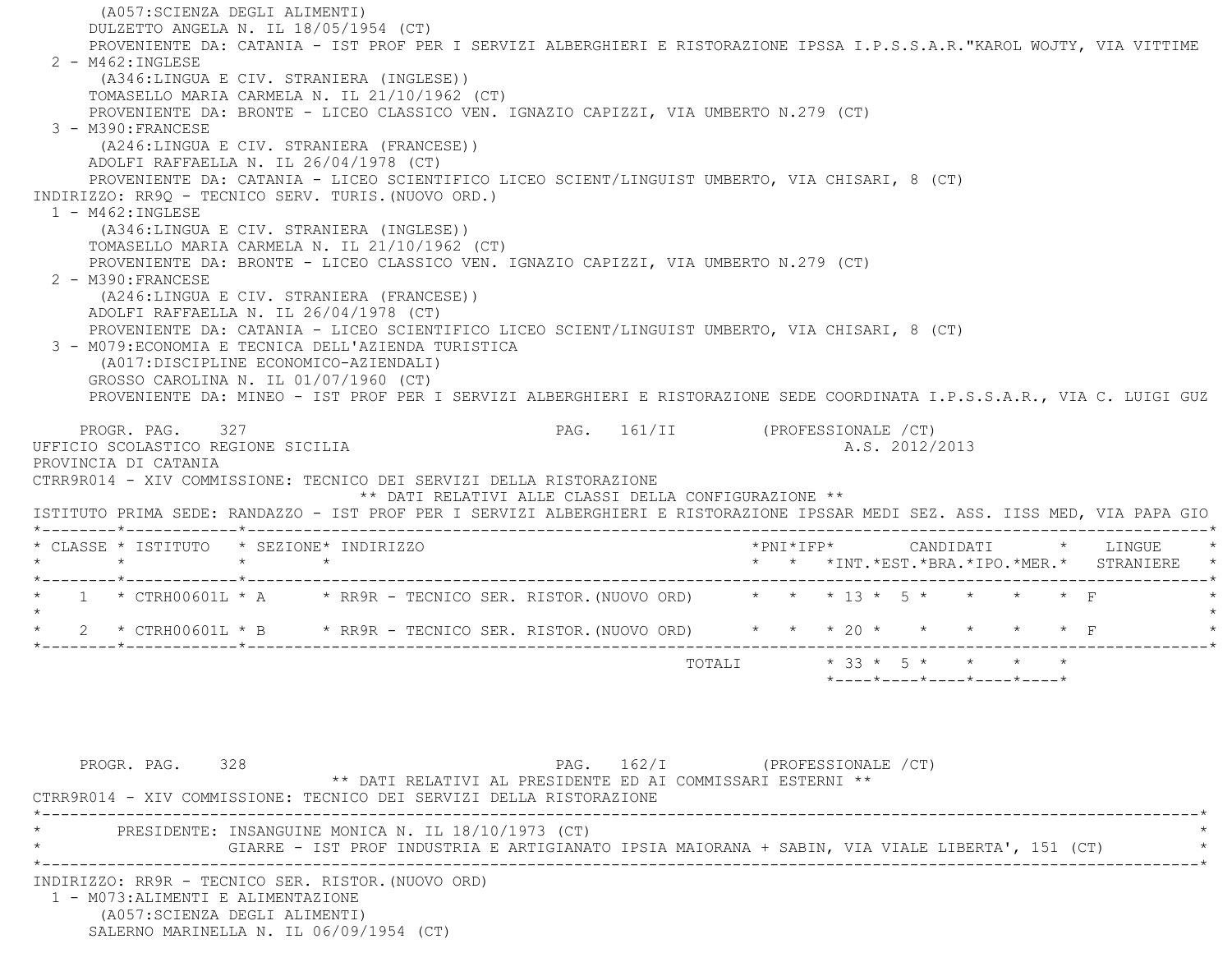PROVENIENTE DA: GIARRE - IST PROF PER I SERVIZI ALBERGHIERI E RISTORAZIONE IPSSAR GIOVANNI FALCONE, VIA VENETO 4 (CT) 2 - M462:INGLESE (A346:LINGUA E CIV. STRANIERA (INGLESE)) CUSIMANO GRAZIELLA N. IL 16/08/1960 (CT) PROVENIENTE DA: BIANCAVILLA - ISTITUTO TECNICO INDUSTRIALE BIANCAVILLA, VIA PAL. GRANDE. 1 (CT) 3 - M390:FRANCESE (A246:LINGUA E CIV. STRANIERA (FRANCESE)) SAPIENZA ANTONIO N. IL 03/10/1958 (CT) PROVENIENTE DA: SAN GIOVANNI LA PUNTA - LICEO SCIENTIFICO LICEO SC. MAJORANA S.G.LA PUNT, VIA G. MOTTA 87 (CT) PROGR. PAG. 329 PAG. 162/II (PROFESSIONALE / CT) UFFICIO SCOLASTICO REGIONE SICILIA A.S. 2012/2013 PROVINCIA DI CATANIA CTRR9R015 - XV COMMISSIONE: TECNICO DEI SERVIZI DELLA RISTORAZIONE \*\* DATI RELATIVI ALLE CLASSI DELLA CONFIGURAZIONE \*\* ISTITUTO PRIMA SEDE: RANDAZZO - IST PROF PER I SERVIZI ALBERGHIERI E RISTORAZIONE IPSSAR MEDI SEZ. ASS. IISS MED, VIA PAPA GIO \*--------\*------------\*-------------------------------------------------------------------------------------------------------\* \* CLASSE \* ISTITUTO \* SEZIONE\* INDIRIZZO \*PNI\*IFP\* CANDIDATI \* LINGUE \* \* \* \* \* \* \* \*INT.\*EST.\*BRA.\*IPO.\*MER.\* STRANIERE \* \*--------\*------------\*-------------------------------------------------------------------------------------------------------\*\* 1 \* CTRH00601L \* C \* RR9R - TECNICO SER. RISTOR. (NUOVO ORD) \* \* \* 15 \* \* \* \* \* \* \* F  $\star$  \* 2 \* CTRH00601L \* D \* RR9Q - TECNICO SERV. TURIS.(NUOVO ORD.) \* \* \* 18 \* 1 \* \* \* \* F \* \*--------\*------------\*-------------------------------------------------------------------------------------------------------\* $\texttt{TOTAL} \qquad \qquad \star \quad 33 \; \star \quad 1 \; \star \qquad \star \qquad \star \qquad \star$  \*----\*----\*----\*----\*----\*PROGR. PAG. 330 **PAG.** 163/I (PROFESSIONALE /CT) \*\* DATI RELATIVI AL PRESIDENTE ED AI COMMISSARI ESTERNI \*\* CTRR9R015 - XV COMMISSIONE: TECNICO DEI SERVIZI DELLA RISTORAZIONE \*----------------------------------------------------------------------------------------------------------------------------\*PRESIDENTE: SAMBATARO LUCIANO MARIA N. IL 28/06/1961 (CT) \* CASTEL DI IUDICA - ISTITUTO COMPRENSIVO IC L.DA VINCI-CASTEL DI IUDICA, PIAZZA MARCONI, 7 (CT) \* \*----------------------------------------------------------------------------------------------------------------------------\* INDIRIZZO: RR9R - TECNICO SER. RISTOR.(NUOVO ORD) 1 - M073:ALIMENTI E ALIMENTAZIONE (A057:SCIENZA DEGLI ALIMENTI) CALCAGNO FRANCESCO N. IL 08/05/1972 (CT) PROVENIENTE DA: CALTAGIRONE - LICEO SCIENTIFICO LICEO SCIENTIFICO STATALE "E., VIA PIERSANTI MATTARELLA, 21 (CT) 2 - M462:INGLESE (A346:LINGUA E CIV. STRANIERA (INGLESE)) CORALLO NUNZIO N. IL 05/01/1957 (CT) PROVENIENTE DA: PATERNO' - ISTITUTO MAGISTRALE LICEO STATALE FRANCESCO DE SA, VIA FOGAZZARO,18 (CT) 3 - M390:FRANCESE (A246:LINGUA E CIV. STRANIERA (FRANCESE)) SERRAGGI SINDONE ROSARIO N. IL 03/04/1951 (CT) PROVENIENTE DA: ACIREALE - LICEO SCIENTIFICO LS ARCHIMEDE, VIA L. ARIOSTO, N.37 (CT) INDIRIZZO: RR9Q - TECNICO SERV. TURIS.(NUOVO ORD.) 1 - M462:INGLESE (A346:LINGUA E CIV. STRANIERA (INGLESE)) CORALLO NUNZIO N. IL 05/01/1957 (CT)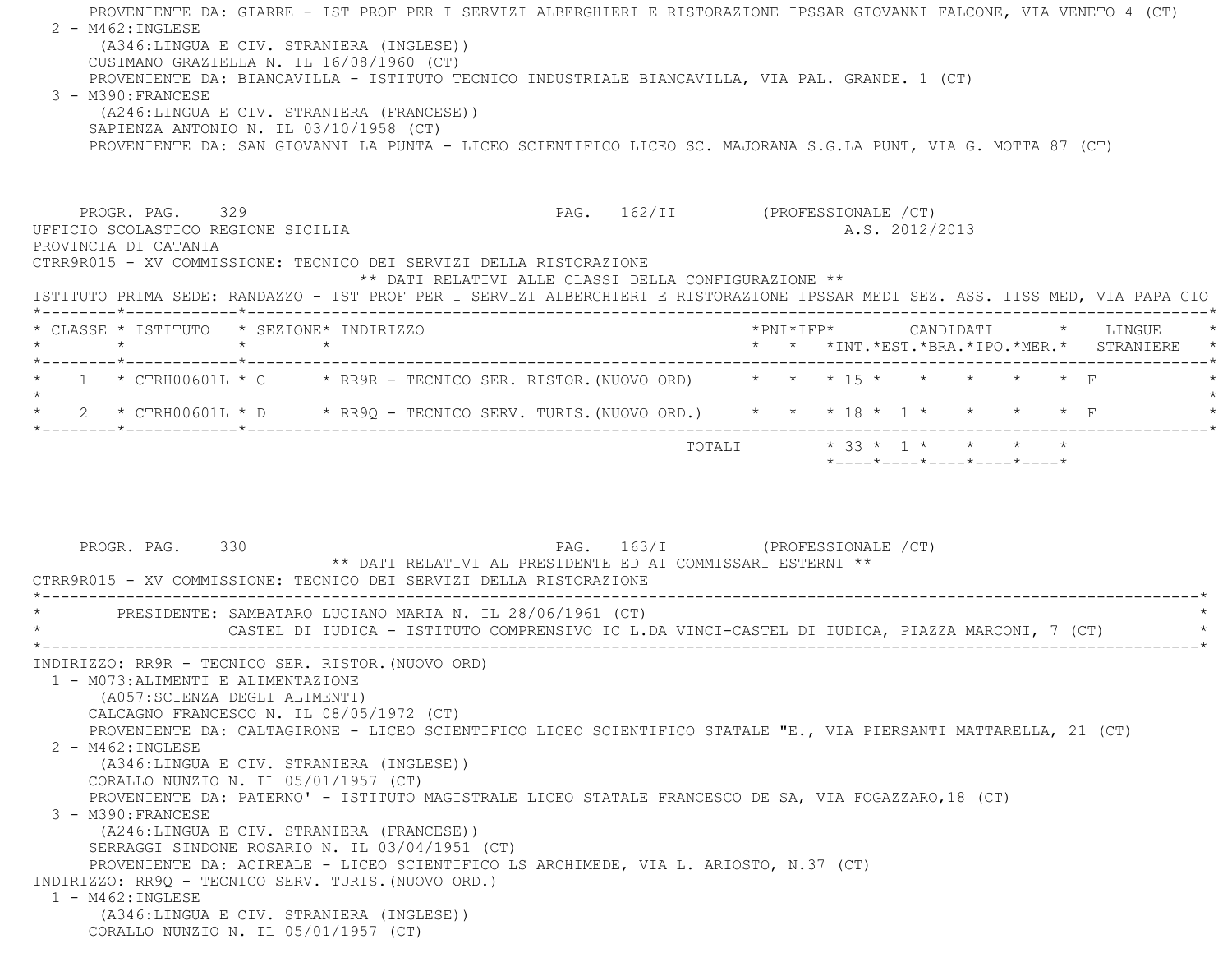| PROVENIENTE DA: CATANIA - ISTITUTO TECNICO COMMERCIALE ITE DE FELICE GIUFFRIDA, PIAZZA ROMA 4 (CT)<br>PROGR. PAG. 331                                                                       |                 |  | PAG. 163/II (PROFESSIONALE /CT)                                                              |                         |  |  |                |                            |  |                                                                                     |
|---------------------------------------------------------------------------------------------------------------------------------------------------------------------------------------------|-----------------|--|----------------------------------------------------------------------------------------------|-------------------------|--|--|----------------|----------------------------|--|-------------------------------------------------------------------------------------|
| UFFICIO SCOLASTICO REGIONE SICILIA<br>PROVINCIA DI CATANIA                                                                                                                                  |                 |  |                                                                                              |                         |  |  | A.S. 2012/2013 |                            |  |                                                                                     |
| CTRR9R016 - XVI COMMISSIONE: TECNICO DEI SERVIZI DELLA RISTORAZIONE<br>ISTITUTO PRIMA SEDE: MANIACE - IST PROF PER I SERVIZI ALBERGHIERI E RISTORAZIONE I.P.S.S.A.R. MANIACE SEDE ASS. (CT) |                 |  | ** DATI RELATIVI ALLE CLASSI DELLA CONFIGURAZIONE **                                         |                         |  |  |                |                            |  |                                                                                     |
| * CLASSE * ISTITUTO * SEZIONE* INDIRIZZO<br>$\star$ $\star$ $\star$ $\star$                                                                                                                 |                 |  |                                                                                              |                         |  |  |                |                            |  | *PNI*IFP*     CANDIDATI    *   LINGUE<br>* * *INT.*EST.*BRA.*IPO.*MER.* STRANIERE * |
| * 1 * CTRH01004B * A * RR9R - TECNICO SER. RISTOR. (NUOVO ORD) * * * 27 * * * * * * * F                                                                                                     |                 |  |                                                                                              |                         |  |  |                |                            |  |                                                                                     |
| ISTITUTO SECONDA SEDE: BRONTE - L.R. PAR. ISTITUTO MAGISTRALE SPEDALIERI, V.UMBERTO 277 (CT)                                                                                                |                 |  |                                                                                              |                         |  |  |                |                            |  |                                                                                     |
| * CLASSE * ISTITUTO * SEZIONE* INDIRIZZO<br>$\star$                                                                                                                                         | $\star$ $\star$ |  |                                                                                              |                         |  |  |                |                            |  | * * *INT.*EST.*BRA.*IPO.*MER.* STRANIERE *                                          |
| * 2 * CTPM23500L * A * IB66 - LICEO DELLA COMUNICAZ.- SOCIALE * * * 16 * * * * * * * T<br>* * * * AIB69 * IB69 - LICEO COMUN.BENI CULTURALI * * * 5 * * * * * * * I                         |                 |  |                                                                                              |                         |  |  |                |                            |  |                                                                                     |
|                                                                                                                                                                                             |                 |  |                                                                                              | TOTALI * 55 * * * * * * |  |  |                | *----*----*----*----*----* |  |                                                                                     |
|                                                                                                                                                                                             |                 |  | PAG. 164/I (PROFESSIONALE /CT)<br>** DATI RELATIVI AL PRESIDENTE ED AI COMMISSARI ESTERNI ** |                         |  |  |                |                            |  |                                                                                     |
| PROGR. PAG. 332<br>CTRR9R016 - XVI COMMISSIONE: TECNICO DEI SERVIZI DELLA RISTORAZIONE                                                                                                      |                 |  |                                                                                              |                         |  |  |                |                            |  |                                                                                     |
| PRESIDENTE: DISTEFANO SALVATORE N. IL 28/02/1961 (CT)                                                                                                                                       |                 |  | CATANIA - ISTITUTO COMPRENSIVO IC COPPOLA CATANIA, VIA MEDAGLIE D'ORO 25 (CT)                |                         |  |  |                |                            |  |                                                                                     |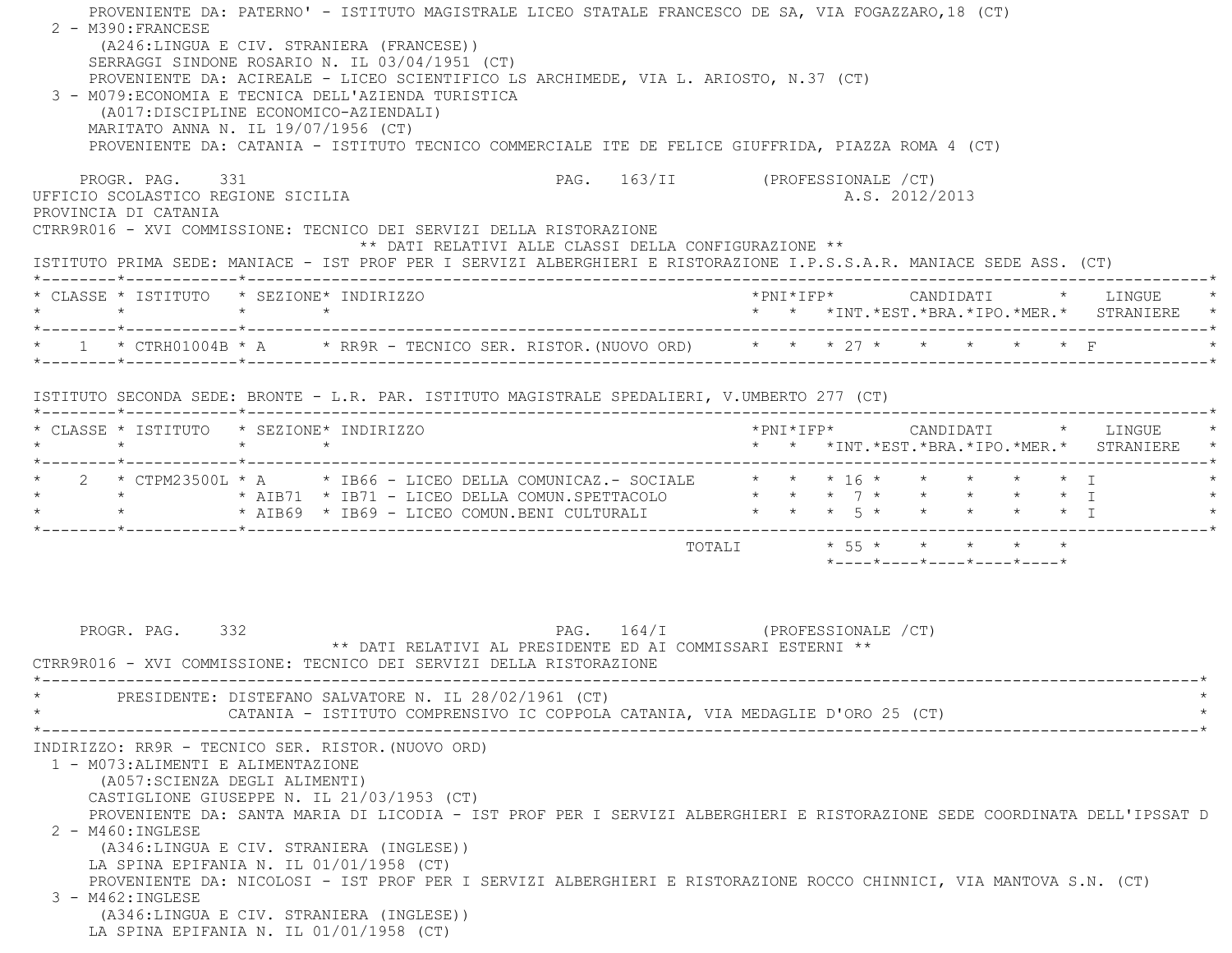PROVENIENTE DA: NICOLOSI - IST PROF PER I SERVIZI ALBERGHIERI E RISTORAZIONE ROCCO CHINNICI, VIA MANTOVA S.N. (CT) 4 - M390:FRANCESE (A246:LINGUA E CIV. STRANIERA (FRANCESE)) LONGO NUCCIA N. IL 14/05/1961 (CT) PROVENIENTE DA: NICOLOSI - IST PROF PER I SERVIZI ALBERGHIERI E RISTORAZIONE ROCCO CHINNICI, VIA MANTOVA S.N. (CT) INDIRIZZO: IB66 - LICEO DELLA COMUNICAZ.- SOCIALE $1 - M460 \cdot INGLESE$  (A346:LINGUA E CIV. STRANIERA (INGLESE)) LA SPINA EPIFANIA N. IL 01/01/1958 (CT) PROVENIENTE DA: NICOLOSI - IST PROF PER I SERVIZI ALBERGHIERI E RISTORAZIONE ROCCO CHINNICI, VIA MANTOVA S.N. (CT) 2 - M462:INGLESE (A346:LINGUA E CIV. STRANIERA (INGLESE)) LA SPINA EPIFANIA N. IL 01/01/1958 (CT) PROVENIENTE DA: NICOLOSI - IST PROF PER I SERVIZI ALBERGHIERI E RISTORAZIONE ROCCO CHINNICI, VIA MANTOVA S.N. (CT) 3 - M559:MATEMATICA (A047:MATEMATICA) FAGOTTI AMBRA N. IL 06/03/1951 (TR) PROVENIENTE DA: SAN GIOVANNI LA PUNTA - LICEO SCIENTIFICO LICEO SC. MAJORANA S.G.LA PUNT, VIA G. MOTTA 87 (CT) 4 - M559:MATEMATICA (A049:MATEMATICA E FISICA) FAGOTTI AMBRA N. IL 06/03/1951 (TR) PROVENIENTE DA: SAN GIOVANNI LA PUNTA - LICEO SCIENTIFICO LICEO SC. MAJORANA S.G.LA PUNT, VIA G. MOTTA 87 (CT) (SEGUONO DATI RELATIVI AI COMMISSARI ESTERNI) PROGR. PAG. 333 PAG. 164/II (PROFESSIONALE /CT) \*\* DATI RELATIVI AI COMMISSARI ESTERNI \*\* 5 - M785:FILOSOFIA E STORIA NEI LICEI (A037:FILOSOFIA E STORIA) GRECO ADALGISA N. IL 28/09/1956 (CT) PROVENIENTE DA: MASCALUCIA - LICEO SCIENTIFICO I.I.S.LICEO "C.MARCHESI" CL./S, VIA DEI VILLINI,19 (CT) INDIRIZZO: IB71 - LICEO DELLA COMUN.SPETTACOLO 1 - M460:INGLESE (A346:LINGUA E CIV. STRANIERA (INGLESE)) LA SPINA EPIFANIA N. IL 01/01/1958 (CT) PROVENIENTE DA: NICOLOSI - IST PROF PER I SERVIZI ALBERGHIERI E RISTORAZIONE ROCCO CHINNICI, VIA MANTOVA S.N. (CT) 2 - M462:INGLESE (A346:LINGUA E CIV. STRANIERA (INGLESE)) LA SPINA EPIFANIA N. IL 01/01/1958 (CT) PROVENIENTE DA: NICOLOSI - IST PROF PER I SERVIZI ALBERGHIERI E RISTORAZIONE ROCCO CHINNICI, VIA MANTOVA S.N. (CT) 3 - M559:MATEMATICA (A047:MATEMATICA) FAGOTTI AMBRA N. IL 06/03/1951 (TR) PROVENIENTE DA: SAN GIOVANNI LA PUNTA - LICEO SCIENTIFICO LICEO SC. MAJORANA S.G.LA PUNT, VIA G. MOTTA 87 (CT) 4 - M559:MATEMATICA (A049:MATEMATICA E FISICA) FAGOTTI AMBRA N. IL 06/03/1951 (TR) PROVENIENTE DA: SAN GIOVANNI LA PUNTA - LICEO SCIENTIFICO LICEO SC. MAJORANA S.G.LA PUNT, VIA G. MOTTA 87 (CT) 5 - M785:FILOSOFIA E STORIA NEI LICEI (A037:FILOSOFIA E STORIA) GRECO ADALGISA N. IL 28/09/1956 (CT) PROVENIENTE DA: MASCALUCIA - LICEO SCIENTIFICO I.I.S.LICEO "C.MARCHESI" CL./S, VIA DEI VILLINI,19 (CT) INDIRIZZO: IB69 - LICEO COMUN.BENI CULTURALI 1 - M460:INGLESE (A346:LINGUA E CIV. STRANIERA (INGLESE)) LA SPINA EPIFANIA N. IL 01/01/1958 (CT) PROVENIENTE DA: NICOLOSI - IST PROF PER I SERVIZI ALBERGHIERI E RISTORAZIONE ROCCO CHINNICI, VIA MANTOVA S.N. (CT) 2 - M462:INGLESE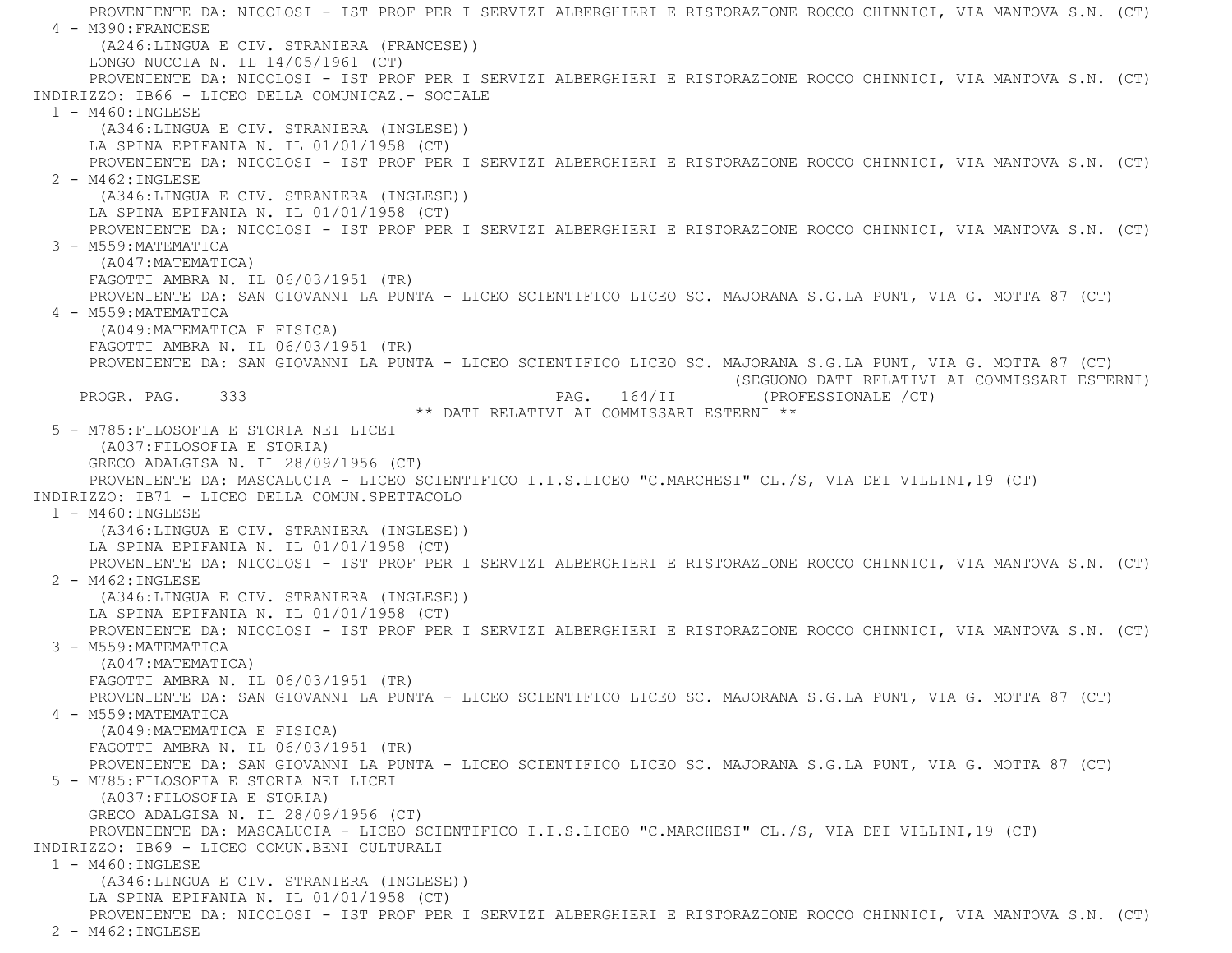(A346:LINGUA E CIV. STRANIERA (INGLESE)) LA SPINA EPIFANIA N. IL 01/01/1958 (CT) PROVENIENTE DA: NICOLOSI - IST PROF PER I SERVIZI ALBERGHIERI E RISTORAZIONE ROCCO CHINNICI, VIA MANTOVA S.N. (CT) 3 - M559:MATEMATICA (A047:MATEMATICA) FAGOTTI AMBRA N. IL 06/03/1951 (TR) PROVENIENTE DA: SAN GIOVANNI LA PUNTA - LICEO SCIENTIFICO LICEO SC. MAJORANA S.G.LA PUNT, VIA G. MOTTA 87 (CT) (SEGUONO DATI RELATIVI AI COMMISSARI ESTERNI) PROGR. PAG. 334 CHA PAG. 164/III (PROFESSIONALE /CT) \*\* DATI RELATIVI AI COMMISSARI ESTERNI \*\* 4 - M559:MATEMATICA (A049:MATEMATICA E FISICA) FAGOTTI AMBRA N. IL 06/03/1951 (TR) PROVENIENTE DA: SAN GIOVANNI LA PUNTA - LICEO SCIENTIFICO LICEO SC. MAJORANA S.G.LA PUNT, VIA G. MOTTA 87 (CT) 5 - M785:FILOSOFIA E STORIA NEI LICEI (A037:FILOSOFIA E STORIA) GRECO ADALGISA N. IL 28/09/1956 (CT) PROVENIENTE DA: MASCALUCIA - LICEO SCIENTIFICO I.I.S.LICEO "C.MARCHESI" CL./S, VIA DEI VILLINI,19 (CT) PROGR. PAG. 335 2007 PAG. 164/IV (PROFESSIONALE /CT) UFFICIO SCOLASTICO REGIONE SICILIA A.S. 2012/2013 PROVINCIA DI CATANIA CTRR9S001 - I COMMISSIONE: TECNICO SERVIZI SOCIALI \*\* DATI RELATIVI ALLE CLASSI DELLA CONFIGURAZIONE \*\* ISTITUTO PRIMA SEDE: CATANIA - IST PROF PER I SERVIZI SOCIALI IPSS L. MANGANO, VIA E. BESANA, 12/C (CT) \*--------\*------------\*-------------------------------------------------------------------------------------------------------\* \* CLASSE \* ISTITUTO \* SEZIONE\* INDIRIZZO \*PNI\*IFP\* CANDIDATI \* LINGUE \* \* \* \* \* \* \* \*INT.\*EST.\*BRA.\*IPO.\*MER.\* STRANIERE \* \*--------\*------------\*-------------------------------------------------------------------------------------------------------\*1 \* CTRF028012 \* A \* RR9S - TECNICO SER.SOCIALI (NUOVO ORD.) \* \* \* 11 \* 2 \* \* \*  $\star$ \* 2 \* CTRF028012 \* C \* RR9S - TECNICO SER. SOCIALI (NUOVO ORD.) \* \* \* 11 \* 2 \* \* \* \* \* I \*--------\*------------\*-------------------------------------------------------------------------------------------------------\*TOTALI  $\star$  22  $\star$  4  $\star$   $\star$   $\star$   $\star$  \*----\*----\*----\*----\*----\*PROGR. PAG. 336 PAG. 165/I (PROFESSIONALE / CT) \*\* DATI RELATIVI AL PRESIDENTE ED AI COMMISSARI ESTERNI \*\* CTRR9S001 - I COMMISSIONE: TECNICO SERVIZI SOCIALI \*----------------------------------------------------------------------------------------------------------------------------\*PRESIDENTE: ARCIDIACONO CARMELA MARIA N. IL 31/07/1949 (CT) ACIREALE - ISTITUTO MAGISTRALE IM REGINA ELENA, VIA COLLEGIO PENNISI, 13 (CT) \*----------------------------------------------------------------------------------------------------------------------------\* INDIRIZZO: RR9S - TECNICO SER.SOCIALI (NUOVO ORD.) 1 - M065:PSICOLOGIA GEN.LE E APPLICATA (A036:FILOSOFIA,PSICOL. E SC.DELL'EDUCAZ) MORALES ANGELO N. IL 25/10/1951 (CT) PROVENIENTE DA: CATANIA - ISTITUTO MAGISTRALE LICEO STATALE "G. TURRISI COLO, VIA FABIO FILZI, 24 (CT) 2 - M460:INGLESE

(A346:LINGUA E CIV. STRANIERA (INGLESE))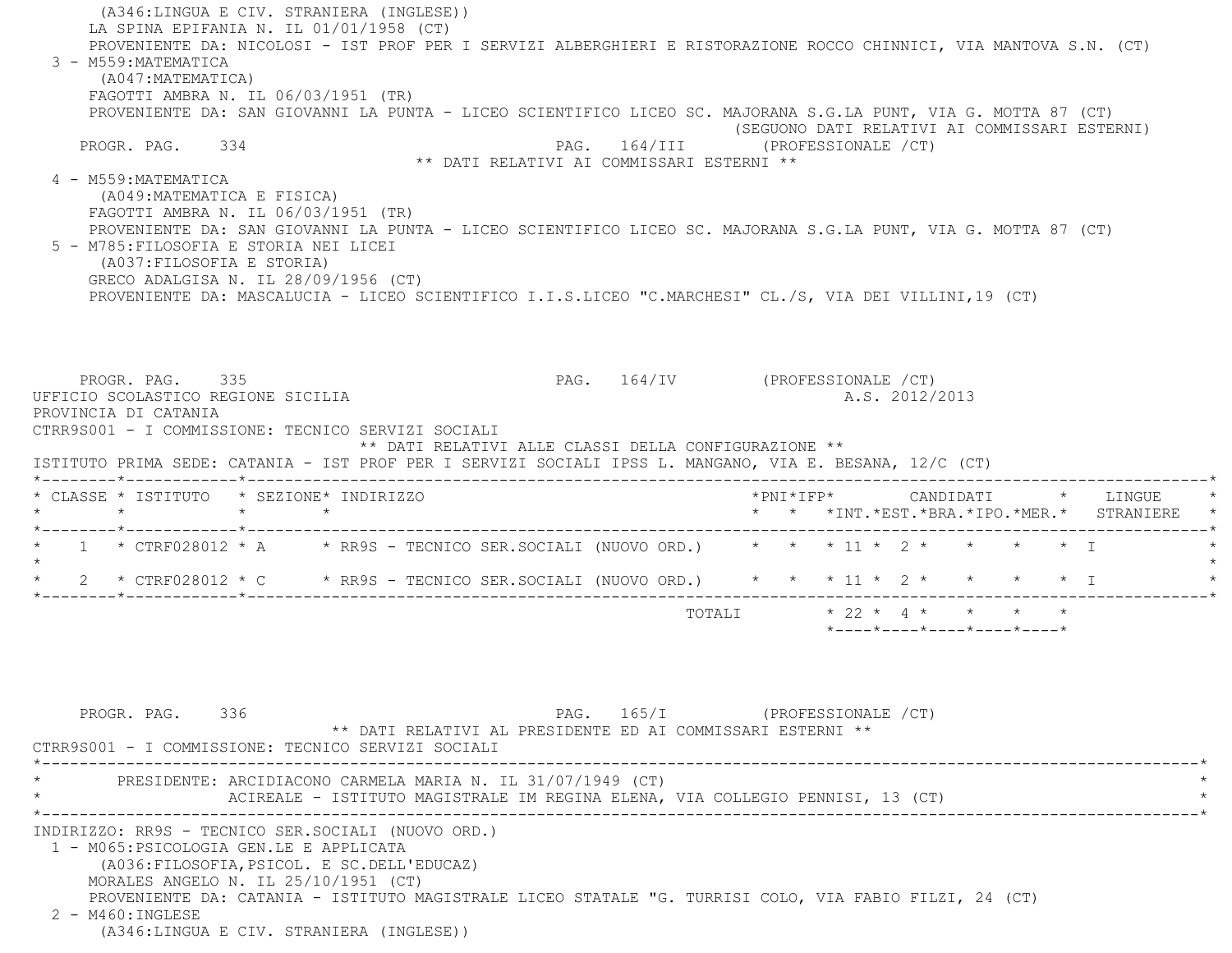BUX GRAZIA N. IL 04/03/1957 (NA) PROVENIENTE DA: CATANIA - ISTITUTO TECNICO INDUSTRIALE ITI ARCHIMEDE, VIALE REGINA MARGHERITA 22 (CT) 3 - M014:MATEMATICA (A047:MATEMATICA) MUNAFO' MARIA N. IL 02/09/1957 (CT) PROVENIENTE DA: CATANIA - ISTITUTO TECNICO INDUSTRIALE ITI ARCHIMEDE, VIALE REGINA MARGHERITA 22 (CT) PROGR. PAG. 337 PAG. 165/II (PROFESSIONALE /CT) UFFICIO SCOLASTICO REGIONE SICILIA A.S. 2012/2013 PROVINCIA DI CATANIA CTRR9S002 - II COMMISSIONE: TECNICO SERVIZI SOCIALI \*\* DATI RELATIVI ALLE CLASSI DELLA CONFIGURAZIONE \*\* ISTITUTO PRIMA SEDE: CATANIA - IST PROF PER I SERVIZI SOCIALI IPSS L. MANGANO, VIA E. BESANA, 12/C (CT) \*--------\*------------\*-------------------------------------------------------------------------------------------------------\* \* CLASSE \* ISTITUTO \* SEZIONE\* INDIRIZZO \*PNI\*IFP\* CANDIDATI \* LINGUE \* \* \* \* \* \* \* \*INT.\*EST.\*BRA.\*IPO.\*MER.\* STRANIERE \* \*--------\*------------\*-------------------------------------------------------------------------------------------------------\*1 \* CTRF028012 \* B \* RR9S - TECNICO SER.SOCIALI (NUOVO ORD.) \* \* \* 12 \* 2 \* \* \* \* \* \* T  $\star$ \* 2 \* CTRF028012 \* D \* RR9S - TECNICO SER.SOCIALI (NUOVO ORD.) \* \* \* 10 \* 2 \* \* \* \* \* \* I \*--------\*------------\*-------------------------------------------------------------------------------------------------------\* $\texttt{TOTAL} \qquad \qquad \star \quad 22 \; \star \; \; 4 \; \star \qquad \star \qquad \star \qquad \star \qquad \star$  \*----\*----\*----\*----\*----\*PROGR. PAG. 338 PAG. 166/I (PROFESSIONALE /CT) \*\* DATI RELATIVI AL PRESIDENTE ED AI COMMISSARI ESTERNI \*\* CTRR9S002 - II COMMISSIONE: TECNICO SERVIZI SOCIALI \*----------------------------------------------------------------------------------------------------------------------------\*PRESIDENTE: FOTI PLACIDO N. IL 21/05/1958 (CT) BELPASSO - ISTITUTO TECNICO INDUSTRIALE "G. FERRARIS", VIA LEONARDO SCIASCIA,3 (CT) \*----------------------------------------------------------------------------------------------------------------------------\* INDIRIZZO: RR9S - TECNICO SER.SOCIALI (NUOVO ORD.) 1 - M065:PSICOLOGIA GEN.LE E APPLICATA (A036:FILOSOFIA,PSICOL. E SC.DELL'EDUCAZ) SAPIENZA MARIA N. IL 14/02/1962 (CT) PROVENIENTE DA: CATANIA - ISTITUTO MAGISTRALE LICEO STATALE "G. TURRISI COLO, VIA FABIO FILZI, 24 (CT) 2 - M460:INGLESE

 (A346:LINGUA E CIV. STRANIERA (INGLESE)) LOMBARDI ANGELA N. IL 06/04/1955 (NA)

PROVENIENTE DA: CATANIA - ISTITUTO TECNICO INDUSTRIALE ITI G.MARCONI, VIA VESCOVO MAURIZIO,82 (CT)

3 - M014:MATEMATICA

 (A047:MATEMATICA) MAMMANA MARIA GRAZIA N. IL 24/07/1960 (CT) PROVENIENTE DA: CATANIA - LICEO SCIENTIFICO LICEO SCIENT/LINGUIST UMBERTO, VIA CHISARI, 8 (CT)

PROGR. PAG. 339 PAG. 166/II (PROFESSIONALE /CT) UFFICIO SCOLASTICO REGIONE SICILIA A.S. 2012/2013 PROVINCIA DI CATANIACTRR9S003 - III COMMISSIONE: TECNICO SERVIZI SOCIALI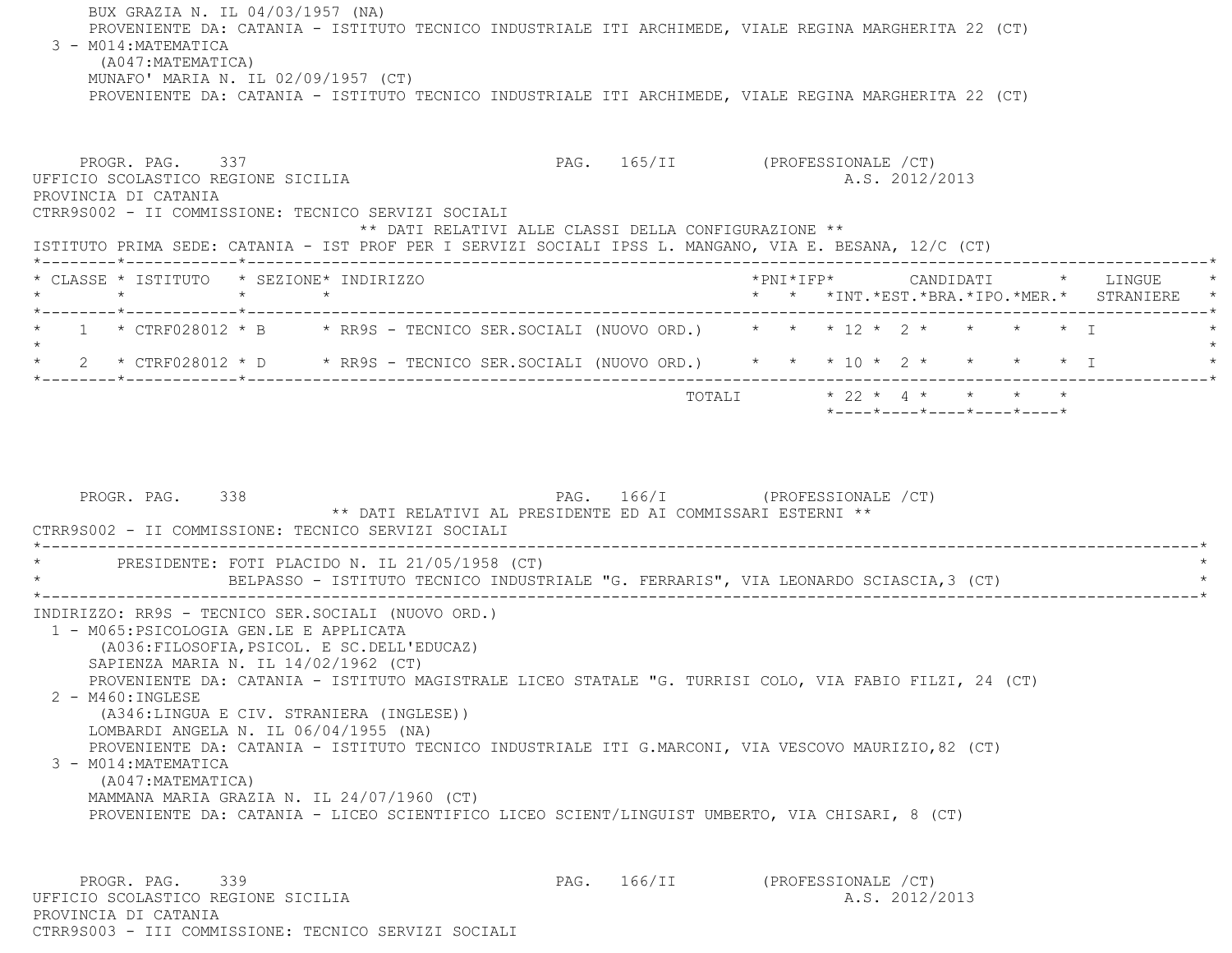| * CLASSE * ISTITUTO * SEZIONE* INDIRIZZO<br>$\star$                           | $\star$ $\star$ |                                                                                                                                                                                                                                                                                                                                                                                                                                    |                                |        |  |                                                                     |                   | * * *INT. *EST. *BRA. *IPO. *MER. * STRANIERE |
|-------------------------------------------------------------------------------|-----------------|------------------------------------------------------------------------------------------------------------------------------------------------------------------------------------------------------------------------------------------------------------------------------------------------------------------------------------------------------------------------------------------------------------------------------------|--------------------------------|--------|--|---------------------------------------------------------------------|-------------------|-----------------------------------------------|
|                                                                               |                 | 1 * CTRI03201L * S * RR9S - TECNICO SER.SOCIALI (NUOVO ORD.) * * * 19 * 4 *                                                                                                                                                                                                                                                                                                                                                        |                                |        |  |                                                                     | $\star$ $\star$ T |                                               |
|                                                                               |                 | 2 * CTRI03201L * SE * RRFJ - TECNICO SIST.ENERG. (NUOVO ORD.) * * * 13 * 1 * * * * * * I                                                                                                                                                                                                                                                                                                                                           |                                |        |  |                                                                     |                   |                                               |
|                                                                               |                 |                                                                                                                                                                                                                                                                                                                                                                                                                                    |                                | TOTALI |  | $* 32 * 5 * * * * * * *$<br>$*$ ---- $*$ ---- $*$ ---- $*$ ---- $*$ |                   |                                               |
| PROGR. PAG. 340                                                               |                 | ** DATI RELATIVI AL PRESIDENTE ED AI COMMISSARI ESTERNI **<br>CTRR9S003 - III COMMISSIONE: TECNICO SERVIZI SOCIALI                                                                                                                                                                                                                                                                                                                 | PAG. 167/I (PROFESSIONALE /CT) |        |  |                                                                     |                   |                                               |
|                                                                               |                 | PRESIDENTE: GIUFFRIDA ELENA ANNA N. IL 26/07/1975 (CT)<br>NICOLOSI - IST PROF PER I SERVIZI ALBERGHIERI E RISTORAZIONE ROCCO CHINNICI, VIA MANTOVA S.N. (CT)                                                                                                                                                                                                                                                                       |                                |        |  |                                                                     |                   |                                               |
| 1 - M065: PSICOLOGIA GEN.LE E APPLICATA<br>$2 - M460$ : INGLESE               |                 | INDIRIZZO: RR9S - TECNICO SER.SOCIALI (NUOVO ORD.)<br>(A036: FILOSOFIA, PSICOL. E SC. DELL'EDUCAZ)<br>MONGIOVI' MARIA MARGHERITA N. IL 02/02/1962 (CT)<br>PROVENIENTE DA: PATERNO' - ISTITUTO MAGISTRALE LICEO STATALE FRANCESCO DE SA, VIA FOGAZZARO, 18 (CT)<br>(A346:LINGUA E CIV. STRANIERA (INGLESE))                                                                                                                         |                                |        |  |                                                                     |                   |                                               |
| 3 - M014: MATEMATICA<br>(A047: MATEMATICA)<br>$1 - M460 : INGLESE$            |                 | GUGLIELMINO ELIANA N. IL 21/08/1965 (CT)<br>PROVENIENTE DA: MASCALUCIA - LICEO SCIENTIFICO I.I.S.LICEO "C.MARCHESI" CL./S, VIA DEI VILLINI, 19 (CT)<br>ROMANAZZI CATERINA ANNA N. IL 05/04/1948 (ME)<br>PROVENIENTE DA: MINEO - IST PROF PER I SERVIZI ALBERGHIERI E RISTORAZIONE SEDE COORDINATA I.P.S.S.A.R., VIA C. LUIGI GUZ<br>INDIRIZZO: RRFJ - TECNICO SIST.ENERG. (NUOVO ORD.)<br>(A346:LINGUA E CIV. STRANIERA (INGLESE)) |                                |        |  |                                                                     |                   |                                               |
| 2 - M014: MATEMATICA<br>(A047: MATEMATICA)<br>3 - M076: IMPIANTI TERMOTECNICI |                 | GUGLIELMINO ELIANA N. IL 21/08/1965 (CT)<br>PROVENIENTE DA: MASCALUCIA - LICEO SCIENTIFICO I.I.S.LICEO "C.MARCHESI" CL./S, VIA DEI VILLINI, 19 (CT)<br>ROMANAZZI CATERINA ANNA N. IL 05/04/1948 (ME)<br>PROVENIENTE DA: MINEO - IST PROF PER I SERVIZI ALBERGHIERI E RISTORAZIONE SEDE COORDINATA I.P.S.S.A.R., VIA C. LUIGI GUZ<br>(A020: DISCIPLINE MECCANICHE E TECNOLOGIA)                                                     |                                |        |  |                                                                     |                   |                                               |
| MALFA FRANCESCO N. IL 07/02/1964 (CT)                                         |                 | PROVENIENTE DA: CALTAGIRONE - IST PROF INDUSTRIA E ARTIGIANATO I.P.S.I.A "C.A. DALLA CHIESA", VIA SANTA MARIA DI GESU'S                                                                                                                                                                                                                                                                                                            |                                |        |  |                                                                     |                   |                                               |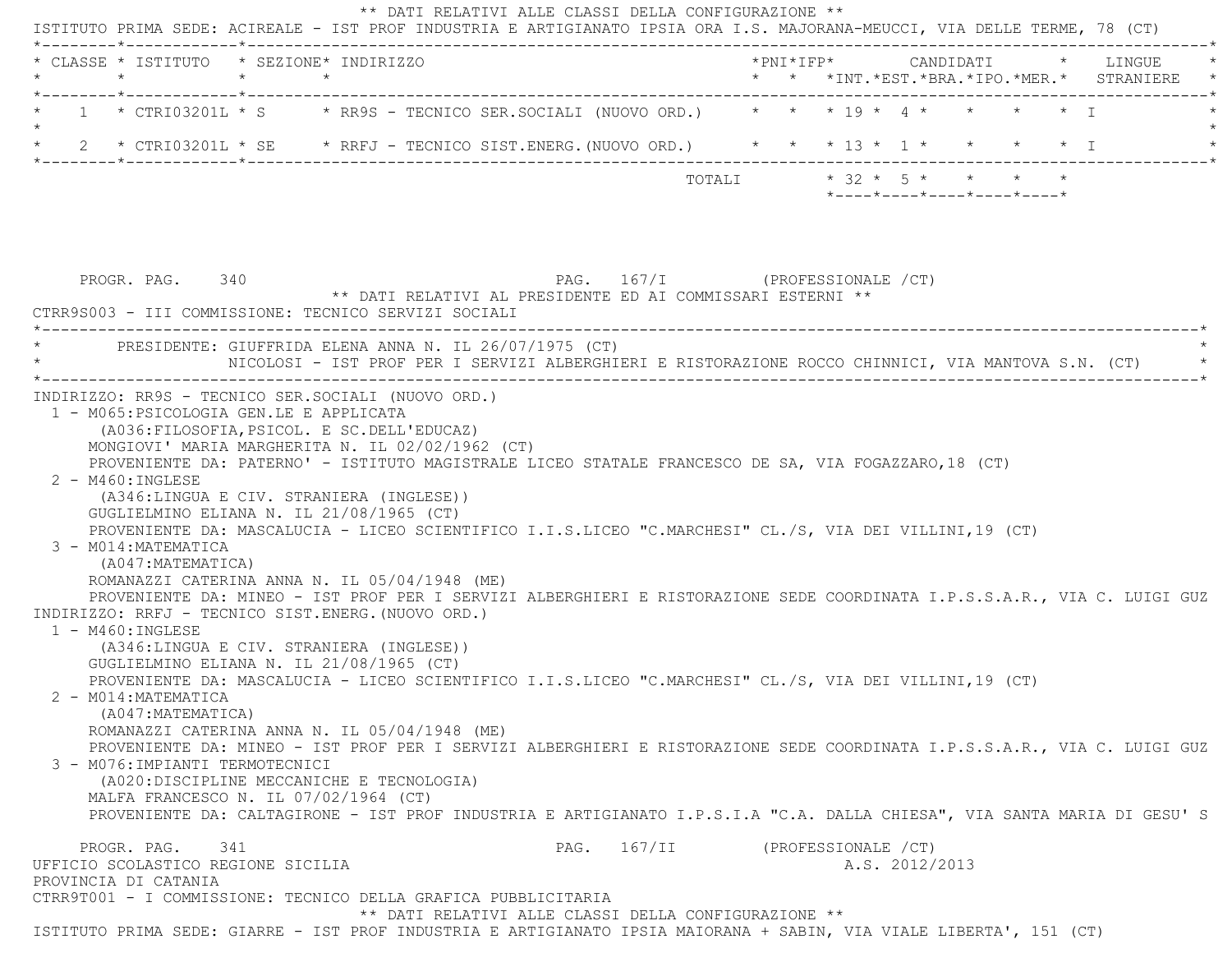\*--------\*------------\*-------------------------------------------------------------------------------------------------------\* \* CLASSE \* ISTITUTO \* SEZIONE\* INDIRIZZO \*PNI\*IFP\* CANDIDATI \* LINGUE \* \* \* \* \* \* \* \*INT.\*EST.\*BRA.\*IPO.\*MER.\* STRANIERE \* \*--------\*------------\*-------------------------------------------------------------------------------------------------------\* $1$  \* CTRI03000X \* ARR9T \* RR9T - TECN.DELLA GRAF.PUBBL.(NUO. ORD) \* \* \* 19 \*  $1$  \* \* \* \* \*  $\overline{1}$  $\star$  \* 2 \* CTRI03000X \* ARR9H \* RR9H - TECN. CHIM. E BIOL.(NUOVO ORD.) \* \* \* 10 \* \* \* \* \* I \* \*--------\*------------\*-------------------------------------------------------------------------------------------------------\*TOTALI  $* 29 * 1 * * * * * * * *$  \*----\*----\*----\*----\*----\*PROGR. PAG. 342 PAG. 168/I (PROFESSIONALE /CT) \*\* DATI RELATIVI AL PRESIDENTE ED AI COMMISSARI ESTERNI \*\* CTRR9T001 - I COMMISSIONE: TECNICO DELLA GRAFICA PUBBLICITARIA \*----------------------------------------------------------------------------------------------------------------------------\*PRESIDENTE: CARUSO SALVATORE N. IL 14/01/1955 (CT) PATERNO' - LICEO SCIENTIFICO LS FERMI, CORSO DEL POPOLO, N.1 (CT) \*----------------------------------------------------------------------------------------------------------------------------\* INDIRIZZO: RR9T - TECN.DELLA GRAF.PUBBL.(NUO. ORD) 1 - M951:PROGETTAZIONE GRAFICA (A007:ARTE DELLA FOTOGR. E GRAFICA PUBBL) MEROLA ROSARIA COSIMA N. IL 27/09/1951 (LE) PROVENIENTE DA: SCORDIA - LICEO SCIENTIFICO LS ETTORE MAJORANA - SCORDIA, VIA LUIGI CAPUANA 36 (CT) 2 - M951:PROGETTAZIONE GRAFICA (A025:DISEGNO E STORIA DELL'ARTE) MEROLA ROSARIA COSIMA N. IL 27/09/1951 (LE) PROVENIENTE DA: SCORDIA - LICEO SCIENTIFICO LS ETTORE MAJORANA - SCORDIA, VIA LUIGI CAPUANA 36 (CT) 3 - M460:INGLESE (A346:LINGUA E CIV. STRANIERA (INGLESE)) PALMA GIUSEPPA N. IL 14/07/1961 (CT) PROVENIENTE DA: GRAVINA DI CATANIA - ISTITUTO MAGISTRALE LICEO STATALE SEZ. DIST. LOMBA, VIA ZANGRI' 6 (CT) 4 - M014:MATEMATICA (A047:MATEMATICA) CASTIGLIONE GIUSEPPE N. IL 13/04/1958 (CT) PROVENIENTE DA: BRONTE - IST PROF INDUSTRIA E ARTIGIANATO BRONTE, VIALE DELLA REGIONE N. 2 (CT) INDIRIZZO: RR9H - TECN. CHIM. E BIOL.(NUOVO ORD.) 1 - M460:INGLESE (A346:LINGUA E CIV. STRANIERA (INGLESE)) PALMA GIUSEPPA N. IL 14/07/1961 (CT) PROVENIENTE DA: GRAVINA DI CATANIA - ISTITUTO MAGISTRALE LICEO STATALE SEZ. DIST. LOMBA, VIA ZANGRI' 6 (CT) 2 - M014:MATEMATICA (A047:MATEMATICA) CASTIGLIONE GIUSEPPE N. IL 13/04/1958 (CT) PROVENIENTE DA: BRONTE - IST PROF INDUSTRIA E ARTIGIANATO BRONTE, VIALE DELLA REGIONE N. 2 (CT) 3 - M026:PROCESSI E TECNOLOGIE INDUSTRIALI CHIMICHE (A013:CHIMICA E TECNOLOGIE CHIMICHE) PERCOLLA ANGELA N. IL 22/10/1960 (CT) PROVENIENTE DA: CATANIA - ISTITUTO TECNICO INDUSTRIALE ITI CANNIZZARO, VIA CARLO PISACANE 1 (CT) PROGR. PAG. 343 PAG. 168/II (PROFESSIONALE /CT) UFFICIO SCOLASTICO REGIONE SICILIA A.S. 2012/2013 PROVINCIA DI CATANIACTRRCY001 - I COMMISSIONE: AGROTECNICO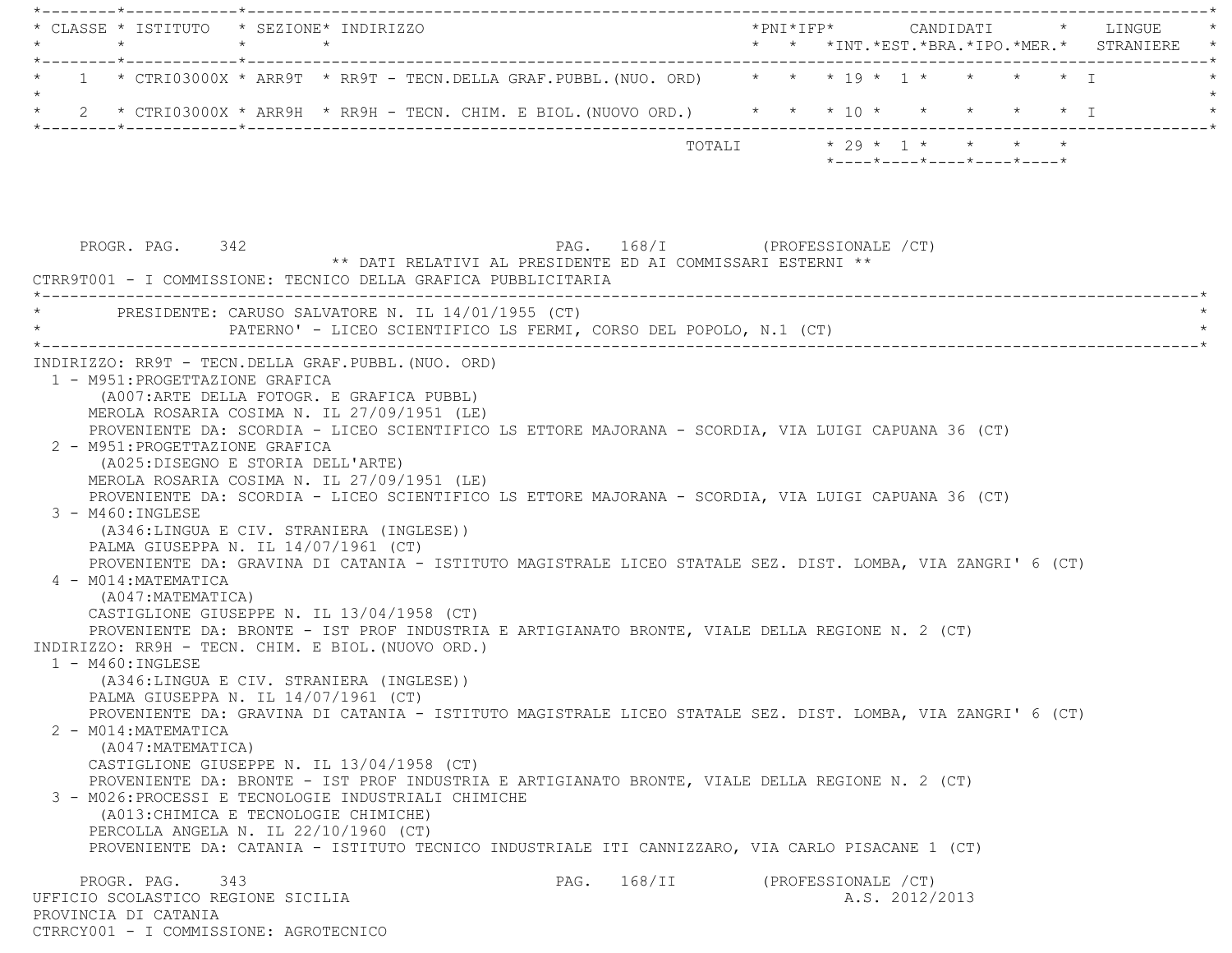| $\star \qquad \qquad \star \qquad \qquad \star \qquad \qquad \star$                    | * CLASSE * ISTITUTO * SEZIONE* INDIRIZZO                                                                                                                                                                                                                                                                                                                                                                                                                                                                                                                                                 |                                                            |  |                           |  |  |  |                                                                 | *PNI*IFP*     CANDIDATI    *   LINGUE<br>* * *INT.*EST.*BRA.*IPO.*MER.* STRANIERE * |
|----------------------------------------------------------------------------------------|------------------------------------------------------------------------------------------------------------------------------------------------------------------------------------------------------------------------------------------------------------------------------------------------------------------------------------------------------------------------------------------------------------------------------------------------------------------------------------------------------------------------------------------------------------------------------------------|------------------------------------------------------------|--|---------------------------|--|--|--|-----------------------------------------------------------------|-------------------------------------------------------------------------------------|
|                                                                                        | * 1 * CTRA016013 * A * RRCY - AGROTECNICO (NUOVO ORDINAMENTO) * * * 9 * * * * * * * I                                                                                                                                                                                                                                                                                                                                                                                                                                                                                                    |                                                            |  |                           |  |  |  |                                                                 |                                                                                     |
|                                                                                        | ISTITUTO SECONDA SEDE: BIANCAVILLA - IST PROF INDUSTRIA E ARTIGIANATO BIANCAVILLA, VIA GIULIO VERNE N. 24 (CT)                                                                                                                                                                                                                                                                                                                                                                                                                                                                           |                                                            |  |                           |  |  |  |                                                                 |                                                                                     |
|                                                                                        | * CLASSE * ISTITUTO * SEZIONE* INDIRIZZO                                                                                                                                                                                                                                                                                                                                                                                                                                                                                                                                                 |                                                            |  |                           |  |  |  |                                                                 | *PNI*IFP* CANDIDATI * LINGUE                                                        |
| $\star$                                                                                | $\star$ $\star$                                                                                                                                                                                                                                                                                                                                                                                                                                                                                                                                                                          |                                                            |  |                           |  |  |  |                                                                 | * * *INT.*EST.*BRA.*IPO.*MER.* STRANIERE *                                          |
|                                                                                        | * 2 * CTRI01601P * A * RR9K - TECNICO IND.ELETTRO. (NUOVO ORD.) * * * 14 * 4 * * * * * * I                                                                                                                                                                                                                                                                                                                                                                                                                                                                                               |                                                            |  |                           |  |  |  |                                                                 |                                                                                     |
|                                                                                        |                                                                                                                                                                                                                                                                                                                                                                                                                                                                                                                                                                                          |                                                            |  | TOTALI * 23 * 4 * * * * * |  |  |  | $*$ - - - - $*$ - - - - $*$ - - - - $*$ - - - - $*$ - - - - $*$ |                                                                                     |
|                                                                                        |                                                                                                                                                                                                                                                                                                                                                                                                                                                                                                                                                                                          |                                                            |  |                           |  |  |  |                                                                 |                                                                                     |
| PROGR. PAG. 344                                                                        |                                                                                                                                                                                                                                                                                                                                                                                                                                                                                                                                                                                          | PAG. 169/I (PROFESSIONALE /CT)                             |  |                           |  |  |  |                                                                 |                                                                                     |
|                                                                                        |                                                                                                                                                                                                                                                                                                                                                                                                                                                                                                                                                                                          | ** DATI RELATIVI AL PRESIDENTE ED AI COMMISSARI ESTERNI ** |  |                           |  |  |  |                                                                 |                                                                                     |
|                                                                                        | CTRRCY001 - I COMMISSIONE: AGROTECNICO                                                                                                                                                                                                                                                                                                                                                                                                                                                                                                                                                   |                                                            |  |                           |  |  |  |                                                                 |                                                                                     |
|                                                                                        | PRESIDENTE: ANGUZZA GIOVANNI N. IL 17/01/1955 (CT)                                                                                                                                                                                                                                                                                                                                                                                                                                                                                                                                       |                                                            |  |                           |  |  |  |                                                                 |                                                                                     |
|                                                                                        | CALTAGIRONE - LICEO CLASSICO LICEO CLASSICO E LINGUISTICO, VIA MADONNA DELLA VIA 5/A (CT)                                                                                                                                                                                                                                                                                                                                                                                                                                                                                                |                                                            |  |                           |  |  |  |                                                                 |                                                                                     |
|                                                                                        | (A058:SC.E MEC.AGR.E T.GEST.AZ., FIT., ENT)                                                                                                                                                                                                                                                                                                                                                                                                                                                                                                                                              | 1 - MO17:TECNICHE DI PROD., TRASFORM. E VALORIZ. DEI PROD. |  |                           |  |  |  |                                                                 |                                                                                     |
| $2 - M460$ : INGLESE<br>3 - M014: MATEMATICA<br>(A047:MATEMATICA)<br>1 - M460: INGLESE | RODOLICO SEBASTIANO N. IL 24/11/1956 (CT)<br>PROVENIENTE DA: ACIREALE - ISTITUTO TECNICO PER GEOMETRI F. BRUNELLESCHI SEZ. GEOMETRI, VIA TRAPANI 4 (CT)<br>(A346:LINGUA E CIV. STRANIERA (INGLESE))<br>CASTIGLIONE PATRIZIA ADRIANA CN. IL 18/05/1971 (CT)<br>PROVENIENTE DA: CALTAGIRONE - ISTITUTO TECNICO AGRARIO FRANCESCO CUCUZZA, VIA CAPPUCCINI 134 (CT)<br>RUSSO ORAZIO N. IL 25/11/1959 (ME)<br>PROVENIENTE DA: RANDAZZO - IST PROF PER I SERVIZI ALBERGHIERI E RISTORAZIONE IPSSAR MEDI SEZ. ASS. IISS MED, VIA PAPA GI<br>INDIRIZZO: RR9K - TECNICO IND.ELETTRO. (NUOVO ORD.) |                                                            |  |                           |  |  |  |                                                                 |                                                                                     |
| 2 - M014: MATEMATICA<br>(A047: MATEMATICA)                                             | (A346:LINGUA E CIV. STRANIERA (INGLESE))<br>CASTIGLIONE PATRIZIA ADRIANA CN. IL 18/05/1971 (CT)<br>PROVENIENTE DA: CALTAGIRONE - ISTITUTO TECNICO AGRARIO FRANCESCO CUCUZZA, VIA CAPPUCCINI 134 (CT)<br>RUSSO ORAZIO N. IL 25/11/1959 (ME)<br>PROVENIENTE DA: RANDAZZO - IST PROF PER I SERVIZI ALBERGHIERI E RISTORAZIONE IPSSAR MEDI SEZ. ASS. IISS MED, VIA PAPA GI                                                                                                                                                                                                                   |                                                            |  |                           |  |  |  |                                                                 |                                                                                     |
| (A034: ELETTRONICA)                                                                    | 3 - M049: ELETTRONICA, TELECOMUNICAZIONI E APPLICAZIONI<br>PATANE' LUCA N. IL 15/02/1978 (CT)<br>PROVENIENTE DA: ACIREALE - IST PROF INDUSTRIA E ARTIGIANATO IPSIA ORA I.S. MAJORANA-MEUCCI, VIA DELLE TERME, 78 (CT)                                                                                                                                                                                                                                                                                                                                                                    |                                                            |  |                           |  |  |  |                                                                 |                                                                                     |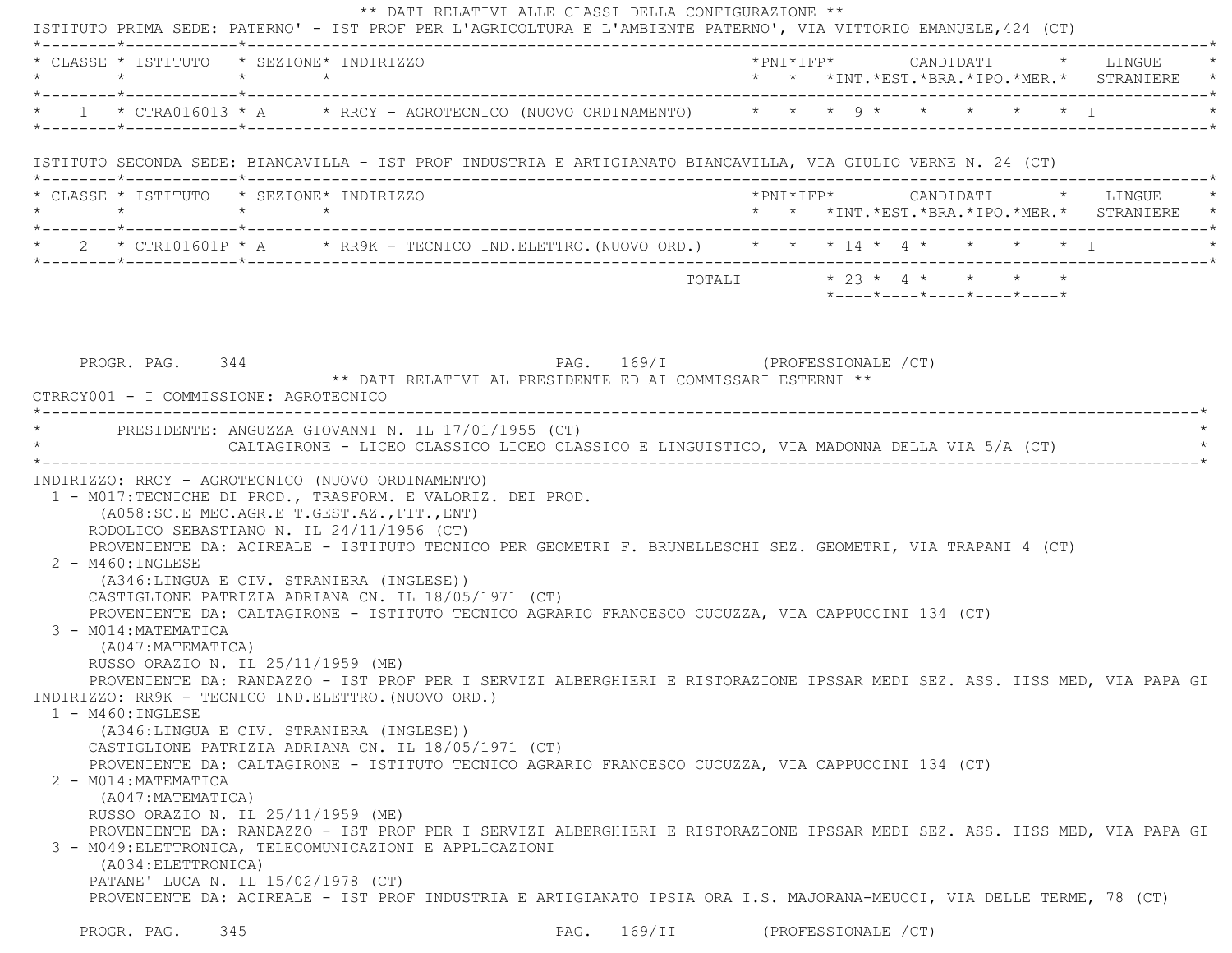| CTRRCY002 - II COMMISSIONE: AGROTECNICO                                                                                                                                                                                                                                                                                                                                                                                                                                                                                                                                                      |                                                                                 |
|----------------------------------------------------------------------------------------------------------------------------------------------------------------------------------------------------------------------------------------------------------------------------------------------------------------------------------------------------------------------------------------------------------------------------------------------------------------------------------------------------------------------------------------------------------------------------------------------|---------------------------------------------------------------------------------|
| ** DATI RELATIVI ALLE CLASSI DELLA CONFIGURAZIONE **<br>ISTITUTO PRIMA SEDE: GIARRE - IST PROF PER L'AGRICOLTURA E L'AMBIENTE IPSAA A. M. MAZZEI, VIA PRINCIPE DI PIEMONTE 92 (CT)                                                                                                                                                                                                                                                                                                                                                                                                           |                                                                                 |
| * CLASSE * ISTITUTO * SEZIONE* INDIRIZZO                                                                                                                                                                                                                                                                                                                                                                                                                                                                                                                                                     | * * *INT. *EST. *BRA. *IPO. *MER. * STRANIERE *                                 |
| * 1 * CTRA036029 * A * RRCY - AGROTECNICO (NUOVO ORDINAMENTO) * * * 14 * * * * * * * I<br>$\star$                                                                                                                                                                                                                                                                                                                                                                                                                                                                                            |                                                                                 |
| * 2 * CTRA036029 * B * RRCY - AGROTECNICO (NUOVO ORDINAMENTO) * * * 12 * * * * * * * I                                                                                                                                                                                                                                                                                                                                                                                                                                                                                                       |                                                                                 |
|                                                                                                                                                                                                                                                                                                                                                                                                                                                                                                                                                                                              | TOTALI * 26 * * * * * *<br>$*$ ---- $*$ ---- $*$ ---- $*$ ---- $*$ ---- $*$     |
| PAG. 170/I (PROFESSIONALE / CT)<br>PROGR. PAG. 346<br>** DATI RELATIVI AL PRESIDENTE ED AI COMMISSARI ESTERNI **<br>CTRRCY002 - II COMMISSIONE: AGROTECNICO                                                                                                                                                                                                                                                                                                                                                                                                                                  |                                                                                 |
| * PRESIDENTE: FRANCALANZA MARGHERITA N. IL 12/07/1953 (RC)<br>BELPASSO - ISTITUTO TECNICO INDUSTRIALE "G. FERRARIS", VIA LEONARDO SCIASCIA, 3 (CT)                                                                                                                                                                                                                                                                                                                                                                                                                                           |                                                                                 |
| 1 - M017:TECNICHE DI PROD., TRASFORM. E VALORIZ. DEI PROD.<br>(A058:SC.E MEC.AGR.E T.GEST.AZ., FIT., ENT)<br>PRIVITERA MARIA ROSA N. IL 20/03/1960 (CT)                                                                                                                                                                                                                                                                                                                                                                                                                                      |                                                                                 |
| PROVENIENTE DA: ADRANO - IST PROF PER L'AGRICOLTURA E L'AMBIENTE ADRANO (S.C. ISTITUTO SUPERIOR, VIA TRAPANI, 52 (CT)<br>$2 - M460$ : INGLESE<br>(A346:LINGUA E CIV. STRANIERA (INGLESE))<br>MAMAZZA MARIA CATENA N. IL 31/10/1957 (ME)<br>PROVENIENTE DA: RANDAZZO - IST PROF PER I SERVIZI ALBERGHIERI E RISTORAZIONE IPSSAR MEDI SEZ. ASS. IISS MED, VIA PAPA GI<br>3 - M014: MATEMATICA<br>(A047: MATEMATICA)<br>LEDDA GAETANO ANTONINO N. IL 08/03/1962 (CT)<br>PROVENIENTE DA: CALTAGIRONE - IST PROF INDUSTRIA E ARTIGIANATO I.P.S.I.A "C.A. DALLA CHIESA", VIA SANTA MARIA DI GESU'S |                                                                                 |
| PROGR. PAG. 347<br>UFFICIO SCOLASTICO REGIONE SICILIA<br>PROVINCIA DI CATANIA<br>CTRRCY003 - III COMMISSIONE: AGROTECNICO                                                                                                                                                                                                                                                                                                                                                                                                                                                                    | PAG. 170/II (PROFESSIONALE /CT)<br>A.S. 2012/2013                               |
| ** DATI RELATIVI ALLE CLASSI DELLA CONFIGURAZIONE **<br>ISTITUTO PRIMA SEDE: RANDAZZO - IST PROF PER L'AGRICOLTURA E L'AMBIENTE A. M. MAZZEI, VIA DEI CADUTI, 5 (CT)                                                                                                                                                                                                                                                                                                                                                                                                                         |                                                                                 |
| * CLASSE * ISTITUTO * SEZIONE* INDIRIZZO                                                                                                                                                                                                                                                                                                                                                                                                                                                                                                                                                     | *PNI*IFP* CANDIDATI * LINGUE<br>* * *INT. *EST. *BRA. *IPO. *MER. * STRANIERE * |
| 1 * CTRA03603A * A * RRCY - AGROTECNICO (NUOVO ORDINAMENTO) * * * 16 * * * * * * * *                                                                                                                                                                                                                                                                                                                                                                                                                                                                                                         |                                                                                 |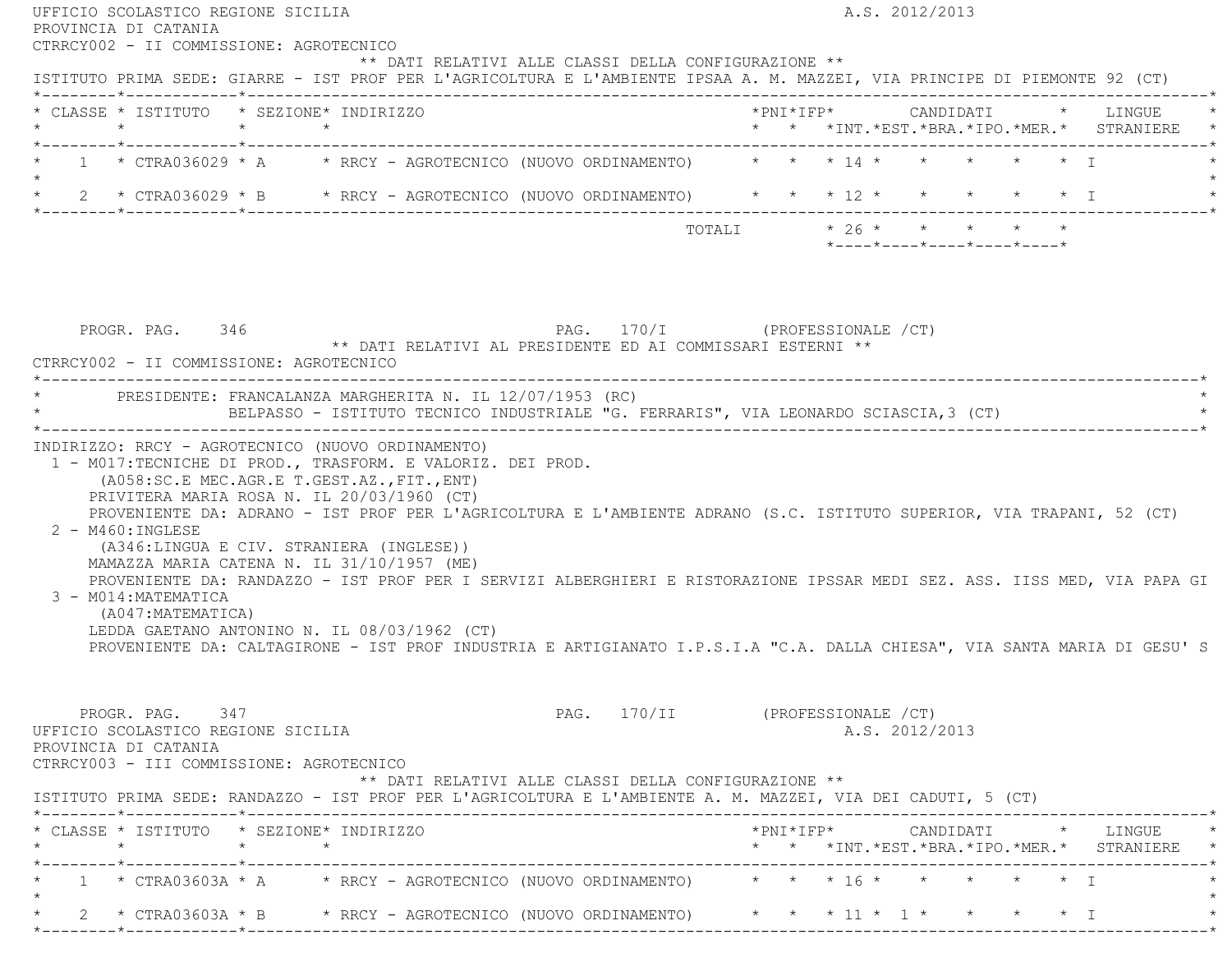PROGR. PAG. 348 348 PAG. 171/I (PROFESSIONALE / CT) \*\* DATI RELATIVI AL PRESIDENTE ED AI COMMISSARI ESTERNI \*\* CTRRCY003 - III COMMISSIONE: AGROTECNICO $\mathcal{L}^{\mathcal{L}}$ PRESIDENTE: RIZZO LETTERIA LILIANA N. IL 14/07/1949 (FI) CALTAGIRONE - LICEO SCIENTIFICO LICEO SCIENTIFICO STATALE "E., VIA PIERSANTI MATTARELLA, 21 (CT) \*----------------------------------------------------------------------------------------------------------------------------\* INDIRIZZO: RRCY - AGROTECNICO (NUOVO ORDINAMENTO) 1 - M017:TECNICHE DI PROD., TRASFORM. E VALORIZ. DEI PROD. (A058:SC.E MEC.AGR.E T.GEST.AZ.,FIT.,ENT) VILLA ADRIANO N. IL 17/08/1964 (CT) PROVENIENTE DA: PATERNO' - IST PROF PER L'AGRICOLTURA E L'AMBIENTE PATERNO', VIA VITTORIO EMANUELE,424 (CT) 2 - M460:INGLESE (A346:LINGUA E CIV. STRANIERA (INGLESE)) CIANCIO MARIA LUCIA N. IL 18/04/1964 (CT) PROVENIENTE DA: CATANIA - ISTITUTO MAGISTRALE LICEO STATALE LOMBARDO RADICE, VIA IMPERIA 21 (CT) 3 - M014:MATEMATICA (A047:MATEMATICA) MODICA MARIA N. IL 30/09/1956 (CT) PROVENIENTE DA: BRONTE - LICEO SCIENTIFICO BRONTE, V.LE J.F.KENNEDY (CT) PROGR. PAG. 349 PAG. 171/II (PROFESSIONALE /CT) UFFICIO SCOLASTICO REGIONE SICILIA A.S. 2012/2013 PROVINCIA DI CATANIA CTRRCY004 - IV COMMISSIONE: AGROTECNICO \*\* DATI RELATIVI ALLE CLASSI DELLA CONFIGURAZIONE \*\* ISTITUTO PRIMA SEDE: ADRANO - IST PROF PER L'AGRICOLTURA E L'AMBIENTE ADRANO (S.C. ISTITUTO SUPERIOR, VIA TRAPANI, 52 (CT) \*--------\*------------\*-------------------------------------------------------------------------------------------------------\* \* CLASSE \* ISTITUTO \* SEZIONE\* INDIRIZZO \*PNI\*IFP\* CANDIDATI \* LINGUE \* \* \* \* \* \* \* \*INT.\*EST.\*BRA.\*IPO.\*MER.\* STRANIERE \* \*--------\*------------\*-------------------------------------------------------------------------------------------------------\*\* 1 \* CTRA01101X \* A \* RRCY - AGROTECNICO (NUOVO ORDINAMENTO) \* \* \* 18 \* 3 \* \* \* \* \* I \*--------\*------------\*-------------------------------------------------------------------------------------------------------\* ISTITUTO SECONDA SEDE: BRONTE - IST PROF PER L'AGRICOLTURA E L'AMBIENTE A. M. MAZZEI, VIALE DELLA REGIONE 2 (CT) \*--------\*------------\*-------------------------------------------------------------------------------------------------------\* \* CLASSE \* ISTITUTO \* SEZIONE\* INDIRIZZO \*PNI\*IFP\* CANDIDATI \* LINGUE \* \* \* \* \* \* \* \*INT.\*EST.\*BRA.\*IPO.\*MER.\* STRANIERE \* \*--------\*------------\*-------------------------------------------------------------------------------------------------------\*2 \* CTRA036018 \* A \* RRCY - AGROTECNICO (NUOVO ORDINAMENTO) \* \* \* 6 \* \* \* \* \* \* \* I \*--------\*------------\*-------------------------------------------------------------------------------------------------------\* TOTALI \* 24 \* 3 \* \* \* \*\*----\*----\*----\*----\*----\*

TOTALI  $* 27 * 1 * * * * *$ 

\*----\*----\*----\*----\*----\*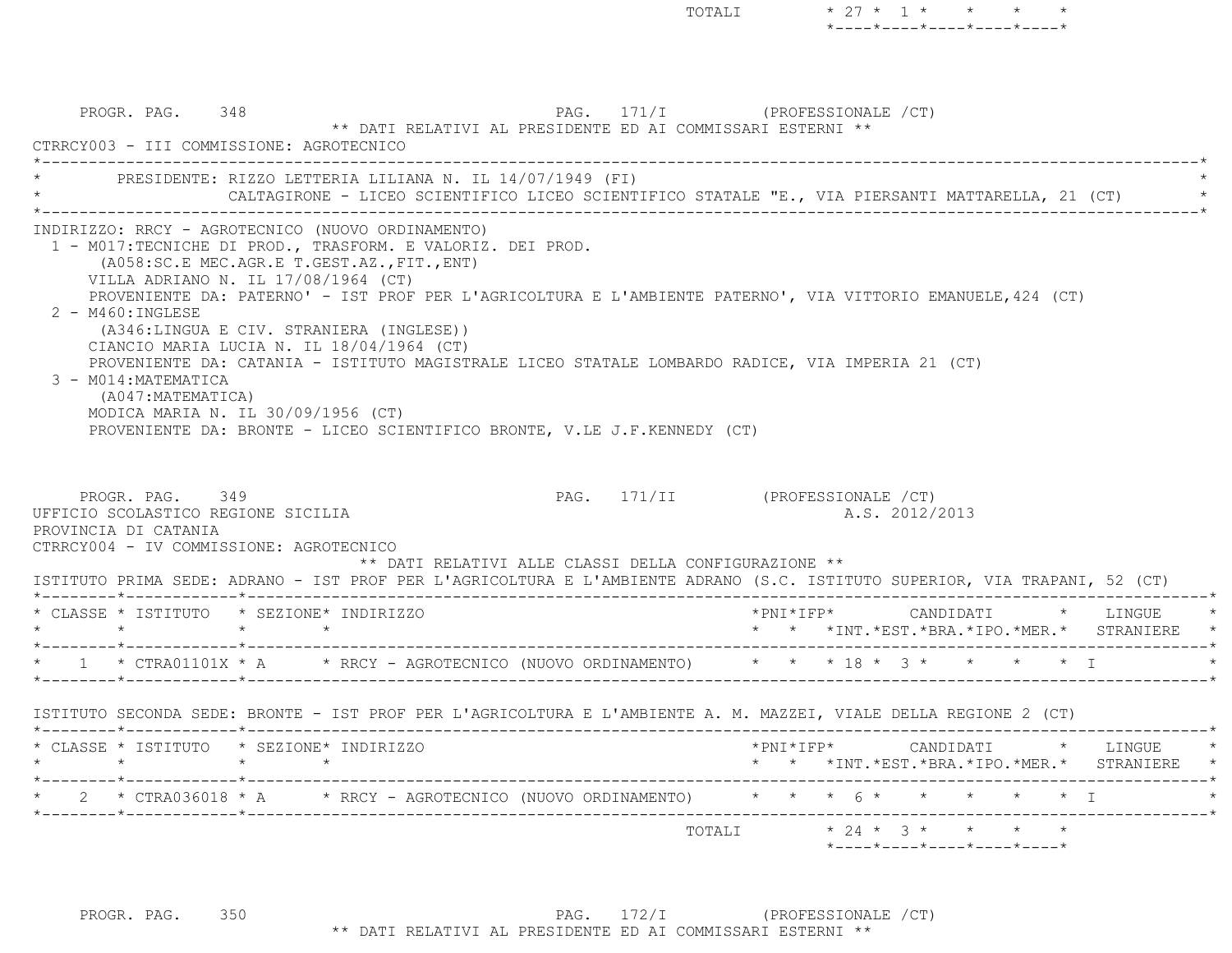CTRRCY004 - IV COMMISSIONE: AGROTECNICO \*----------------------------------------------------------------------------------------------------------------------------\*PRESIDENTE: GRASSO MARIO N. IL 06/12/1954 (CT) ACIREALE - ISTITUTO TECNICO INDUSTRIALE ITI G. FERRARIS, VIA TRAPANI N.4 (CT) \*----------------------------------------------------------------------------------------------------------------------------\* INDIRIZZO: RRCY - AGROTECNICO (NUOVO ORDINAMENTO) 1 - M017:TECNICHE DI PROD., TRASFORM. E VALORIZ. DEI PROD. (A058:SC.E MEC.AGR.E T.GEST.AZ.,FIT.,ENT) SARANITI SALVATORE N. IL 29/08/1960 (ME) PROVENIENTE DA: CATANIA - ISTITUTO TECNICO AGRARIO F. EREDIA, VIA DEL BOSCO 43 (CT) 2 - M460:INGLESE (A346:LINGUA E CIV. STRANIERA (INGLESE)) GANCI LILIANA N. IL 08/08/1966 (CT) PROVENIENTE DA: SCORDIA - LICEO SCIENTIFICO LS ETTORE MAJORANA - SCORDIA, VIA LUIGI CAPUANA 36 (CT) 3 - M014:MATEMATICA (A047:MATEMATICA) VITALONE PASQUALE N. IL 25/03/1961 (CT) PROVENIENTE DA: RAMACCA - ISTITUTO TECNICO COMMERCIALE IGEA RAMACCA, VIA FASTUCHERIA, 48 (CT) PROGR. PAG. 351 PAG. 272/II (PROFESSIONALE /CT) UFFICIO SCOLASTICO REGIONE SICILIA A.S. 2012/2013 PROVINCIA DI CATANIA CTRRCY005 - V COMMISSIONE: AGROTECNICO \*\* DATI RELATIVI ALLE CLASSI DELLA CONFIGURAZIONE \*\* ISTITUTO PRIMA SEDE: CATANIA - IST PROF PER L'AGRICOLTURA E L'AMBIENTE P.DEODATO - ALBERGHIERO - AGGR, VIA DEL BOSCO, 43 (CT) \*--------\*------------\*-------------------------------------------------------------------------------------------------------\* \* CLASSE \* ISTITUTO \* SEZIONE\* INDIRIZZO \*PNI\*IFP\* CANDIDATI \* LINGUE \* \* \* \* \* \* \* \*INT.\*EST.\*BRA.\*IPO.\*MER.\* STRANIERE \* \*--------\*------------\*-------------------------------------------------------------------------------------------------------\* \* 1 \* CTRA003011 \* ARRCY \* RRCY - AGROTECNICO (NUOVO ORDINAMENTO) \* \* \* 19 \* 2 \* \* \* \* I \* \*--------\*------------\*-------------------------------------------------------------------------------------------------------\* ISTITUTO SECONDA SEDE: CATANIA - L.R. PAR. IST PROF INDUSTRIA E ARTIGIANATO CENTRO SCOLASTICO DON BOSCO, VIALE V. VENETO 190 ( \*--------\*------------\*-------------------------------------------------------------------------------------------------------\* \* CLASSE \* ISTITUTO \* SEZIONE\* INDIRIZZO \*PNI\*IFP\* CANDIDATI \* LINGUE \* \* \* \* \* \* \* \*INT.\*EST.\*BRA.\*IPO.\*MER.\* STRANIERE \* \*--------\*------------\*-------------------------------------------------------------------------------------------------------\* \* 2 \* CTRI415009 \* A \* RR9D - OTTICO (NUOVO ORDINAMENTO) \* \* \* 9 \* \* \* \* \* I \* \*--------\*------------\*-------------------------------------------------------------------------------------------------------\*TOTALI  $* 28 * 2 * * * * * *$  \*----\*----\*----\*----\*----\*PROGR. PAG. 352 **PAG.** 173/I (PROFESSIONALE /CT) \*\* DATI RELATIVI AL PRESIDENTE ED AI COMMISSARI ESTERNI \*\* CTRRCY005 - V COMMISSIONE: AGROTECNICO \*----------------------------------------------------------------------------------------------------------------------------\*PRESIDENTE: COSTA ANTONINO N. IL 10/01/1958 (CT) ACIREALE - LICEO ARTISTICO I.I.S. F. BRUNELLESCHI - LICEO, CORSO UMBERTO 194 (CT) \*----------------------------------------------------------------------------------------------------------------------------\* INDIRIZZO: RRCY - AGROTECNICO (NUOVO ORDINAMENTO) 1 - M017:TECNICHE DI PROD., TRASFORM. E VALORIZ. DEI PROD.

(A058:SC.E MEC.AGR.E T.GEST.AZ.,FIT.,ENT)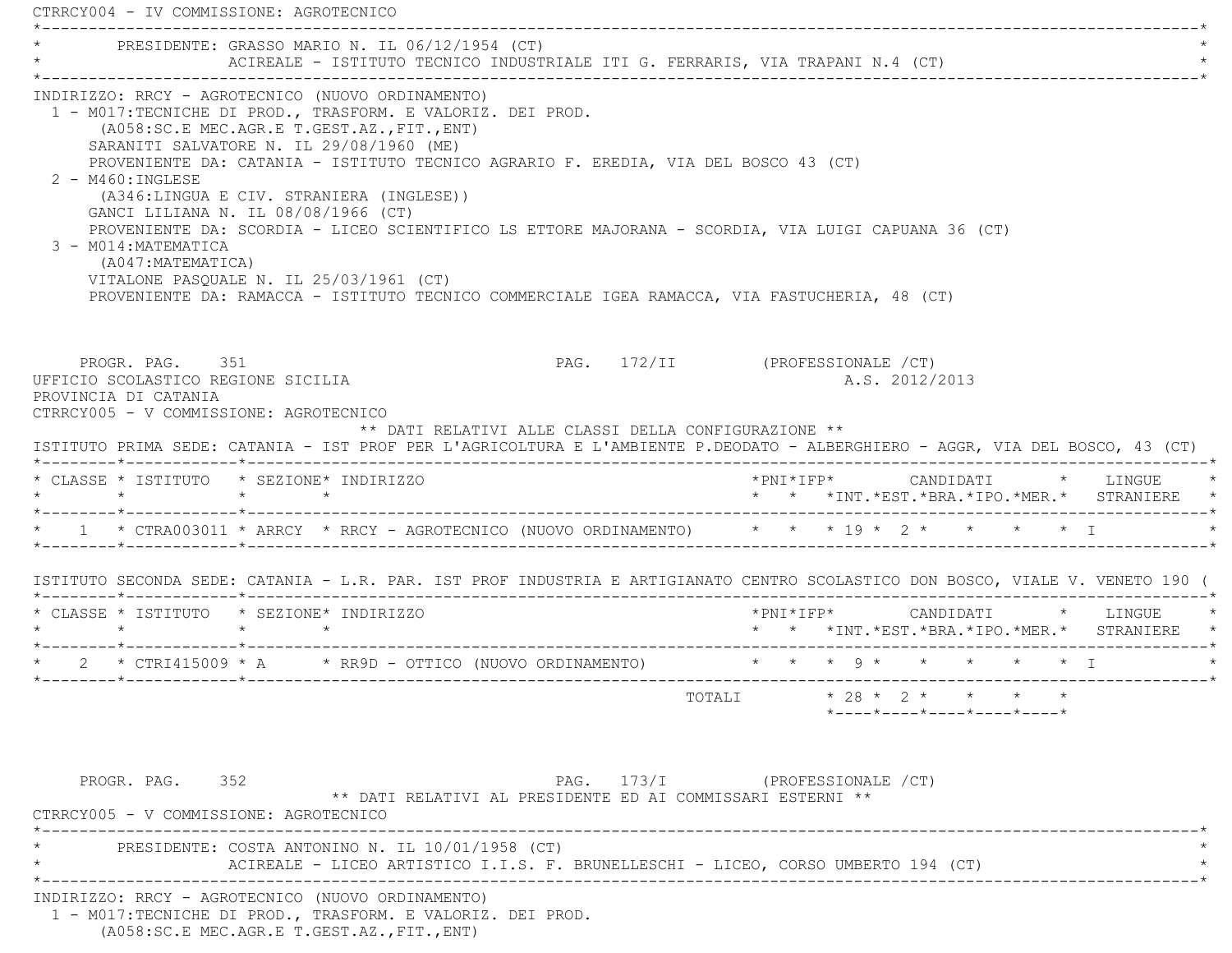TURCO VITTORIO N. IL 30/01/1961 (EN) PROVENIENTE DA: ADRANO - IST PROF PER L'AGRICOLTURA E L'AMBIENTE ADRANO (S.C. ISTITUTO SUPERIOR, VIA TRAPANI, 52 (CT) 2 - M460:INGLESE (A346:LINGUA E CIV. STRANIERA (INGLESE)) GLIOZZO BEATRICE N. IL 10/03/1969 (CT) PROVENIENTE DA: CATANIA - IST PROF PER I SERVIZI SOCIALI IPSS L. MANGANO, VIA E. BESANA, 12/C (CT) 3 - M014:MATEMATICA (A047:MATEMATICA) MEDICO SALVATORE N. IL 18/10/1972 (RC) PROVENIENTE DA: CATANIA - IST PROF PER I SERVIZI ALBERGHIERI E RISTORAZIONE IPSSA I.P.S.S.A.R."KAROL WOJTY, VIA VITTIME INDIRIZZO: RR9D - OTTICO (NUOVO ORDINAMENTO) 1 - M460:INGLESE (A346:LINGUA E CIV. STRANIERA (INGLESE)) GLIOZZO BEATRICE N. IL 10/03/1969 (CT) PROVENIENTE DA: CATANIA - IST PROF PER I SERVIZI SOCIALI IPSS L. MANGANO, VIA E. BESANA, 12/C (CT) 2 - M014:MATEMATICA (A047:MATEMATICA) MEDICO SALVATORE N. IL 18/10/1972 (RC) PROVENIENTE DA: CATANIA - IST PROF PER I SERVIZI ALBERGHIERI E RISTORAZIONE IPSSA I.P.S.S.A.R."KAROL WOJTY, VIA VITTIME 3 - M802:ITALIANO (A050:LETTERE IST.ISTR.SECOND. DI II GR. ) VALORE GIUSEPPE N. IL 27/05/1967 (CT) PROVENIENTE DA: CATANIA - IST PROF PER I SERVIZI ALBERGHIERI E RISTORAZIONE CASA CIRCONDARIALE DI CATANIA-, C/O CASA CIR PROGR. PAG. 353 PAG. 173/II (PROFESSIONALE /CT) UFFICIO SCOLASTICO REGIONE SICILIA A.S. 2012/2013 PROVINCIA DI CATANIA CTRRFJ001 - I COMMISSIONE: TECNICO DEI SISTEMI ENERGETICI \*\* DATI RELATIVI ALLE CLASSI DELLA CONFIGURAZIONE \*\* ISTITUTO PRIMA SEDE: CALTAGIRONE - IST PROF INDUSTRIA E ARTIGIANATO I.P.S.I.A "C.A. DALLA CHIESA", VIA SANTA MARIA DI GESU' S. \*--------\*------------\*-------------------------------------------------------------------------------------------------------\* \* CLASSE \* ISTITUTO \* SEZIONE\* INDIRIZZO \*PNI\*IFP\* CANDIDATI \* LINGUE \* \* \* \* \* \* \* \*INT.\*EST.\*BRA.\*IPO.\*MER.\* STRANIERE \* \*--------\*------------\*-------------------------------------------------------------------------------------------------------\*1 \* CTRI02401N \* TSE \* RRFJ - TECNICO SIST.ENERG.(NUOVO ORD.) \* \* \* 9 \* 1 \* \* \* \* \* \* T  $\star$  \* 2 \* CTRI02401N \* TAM \* RR9M - TEC.ABBIGL. E MODA (NUOVO ORD.) \* \* \* 8 \* \* \* \* \* I \* \*--------\*------------\*-------------------------------------------------------------------------------------------------------\* TOTALI \* 17 \* 1 \* \* \* \* \*----\*----\*----\*----\*----\*PROGR. PAG. 354 PAG. 174/I (PROFESSIONALE /CT) \*\* DATI RELATIVI AL PRESIDENTE ED AI COMMISSARI ESTERNI \*\* CTRRFJ001 - I COMMISSIONE: TECNICO DEI SISTEMI ENERGETICI \*----------------------------------------------------------------------------------------------------------------------------\*PRESIDENTE: FICHERA ALFREDO N. IL 02/01/1953 (CT) RIPOSTO - ISTITUTO TECNICO PER GEOMETRI N.COLAJANNI, VIA PIO LA TORRE, 1 (CT) \*----------------------------------------------------------------------------------------------------------------------------\* INDIRIZZO: RRFJ - TECNICO SIST.ENERG.(NUOVO ORD.) 1 - M076:IMPIANTI TERMOTECNICI (A020:DISCIPLINE MECCANICHE E TECNOLOGIA) CLIENTI CARMELO N. IL 12/03/1968 (CT) PROVENIENTE DA: GIARRE - IST PROF INDUSTRIA E ARTIGIANATO IPSIA MAIORANA + SABIN, VIA VIALE LIBERTA', 151 (CT)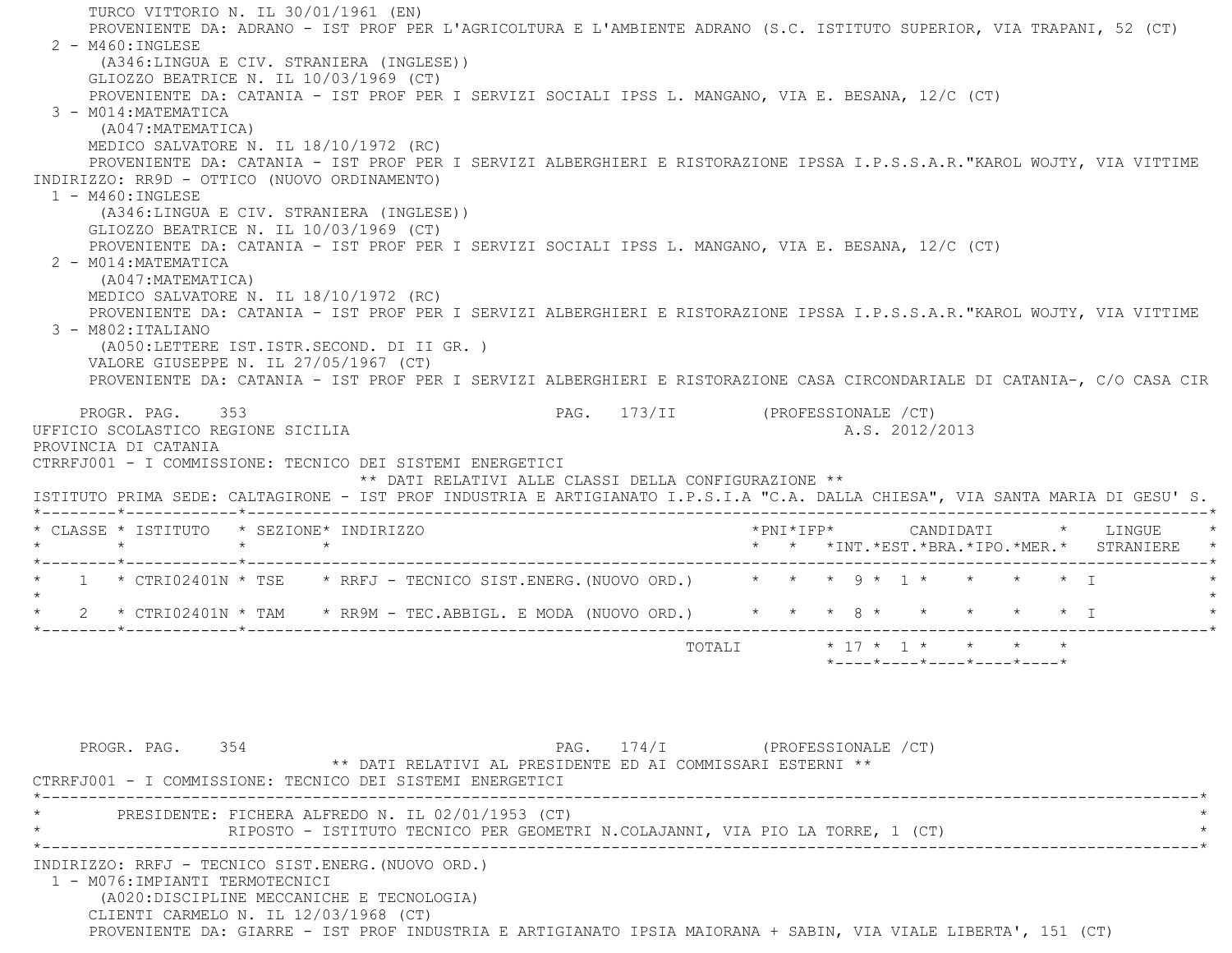2 - M460:INGLESE (A346:LINGUA E CIV. STRANIERA (INGLESE)) MANDRA' CLAUDIA N. IL 09/10/1963 (CT) PROVENIENTE DA: ADRANO - IST TEC COMMERCIALE E PER GEOMETRI PIETRO BRANCHINA, VIA SAN TOMMASO D'AQUINO S.N. (CT) 3 - M014:MATEMATICA (A047:MATEMATICA) DI CATALDO NICOLO' N. IL 26/02/1954 (EN) PROVENIENTE DA: ACIREALE - IST PROF INDUSTRIA E ARTIGIANATO IPSIA ORA I.S. MAJORANA-MEUCCI, VIA DELLE TERME, 78 (CT) INDIRIZZO: RR9M - TEC.ABBIGL. E MODA (NUOVO ORD.) 1 - M460:INGLESE (A346:LINGUA E CIV. STRANIERA (INGLESE)) MANDRA' CLAUDIA N. IL 09/10/1963 (CT) PROVENIENTE DA: ADRANO - IST TEC COMMERCIALE E PER GEOMETRI PIETRO BRANCHINA, VIA SAN TOMMASO D'AQUINO S.N. (CT) 2 - M014:MATEMATICA (A047:MATEMATICA) DI CATALDO NICOLO' N. IL 26/02/1954 (EN) PROVENIENTE DA: ACIREALE - IST PROF INDUSTRIA E ARTIGIANATO IPSIA ORA I.S. MAJORANA-MEUCCI, VIA DELLE TERME, 78 (CT) 3 - M005:DISEGNO PROFESSIONALE (A024:DISEGNO E STORIA DEL COSTUME) COCO ALFIO N. IL 02/01/1951 (CT) PROVENIENTE DA: GIARRE - IST PROF INDUSTRIA E ARTIGIANATO IPSIA MAIORANA + SABIN, VIA VIALE LIBERTA', 151 (CT) PROGR. PAG. 355 2007 PAG. 174/II (PROFESSIONALE / CT) UFFICIO SCOLASTICO REGIONE SICILIA A.S. 2012/2013 PROVINCIA DI CATANIA CTSD02001 - I COMMISSIONE: ARTE APPL. - SEZ. ARTE DELLA CERAMICA \*\* DATI RELATIVI ALLE CLASSI DELLA CONFIGURAZIONE \*\* ISTITUTO PRIMA SEDE: CALTAGIRONE - ISTITUTO D'ARTE IA ISTITUTO D'ARTE CALTAGIRONE, VIA EX MATRICE N. 153 (CT) \*--------\*------------\*-------------------------------------------------------------------------------------------------------\* \* CLASSE \* ISTITUTO \* SEZIONE\* INDIRIZZO \*PNI\*IFP\* CANDIDATI \* LINGUE \* \* \* \* \* \* \* \*INT.\*EST.\*BRA.\*IPO.\*MER.\* STRANIERE \* \*--------\*------------\*-------------------------------------------------------------------------------------------------------\* \* 1 \* CTSD01000X \* B \* SD02 - ARTE DELLA CERAMICA \* \* \* 8 \* 2 \* \* \* \* \* $\star$ \* 2 \* CTSD01000X \* M \* C008 - ARTE E REST.CERAM.-MICHELANGELO \* \* \* 10 \* \* \* \* \* \* \* T \*--------\*------------\*-------------------------------------------------------------------------------------------------------\*TOTALI  $* 18 * 2 * * * * * * * *$ \*----\*----\*----\*----\*----\*

PROGR. PAG. 356 PROGR. PAG. 175/I (ARTE APPLICATA /CT) \*\* DATI RELATIVI AL PRESIDENTE ED AI COMMISSARI ESTERNI \*\* CTSD02001 - I COMMISSIONE: ARTE APPL. - SEZ. ARTE DELLA CERAMICA \*----------------------------------------------------------------------------------------------------------------------------\* \* PRESIDENTE: SCANDURA ROSARIA MARIA N. IL 28/01/1962 (CT) \* ACIREALE - ISTITUTO TECNICO INDUSTRIALE ITI G. FERRARIS, VIA TRAPANI N.4 (CT) \*----------------------------------------------------------------------------------------------------------------------------\* INDIRIZZO: SD02 - ARTE DELLA CERAMICA 1 - M530:LETTERE ITALIANE E STORIA (A050:LETTERE IST.ISTR.SECOND. DI II G) PUCE MARISA N. IL 29/05/1952 (LE) PROVENIENTE DA: MILITELLO IN VAL DI CATANIA - ISTITUTO D'ARTE V. E. ORLANDO, C.DA PIANO MOLE S.N. (CT) 2 - M557:MATEMATICA E FISICA(A049:MATEMATICA E FISICA)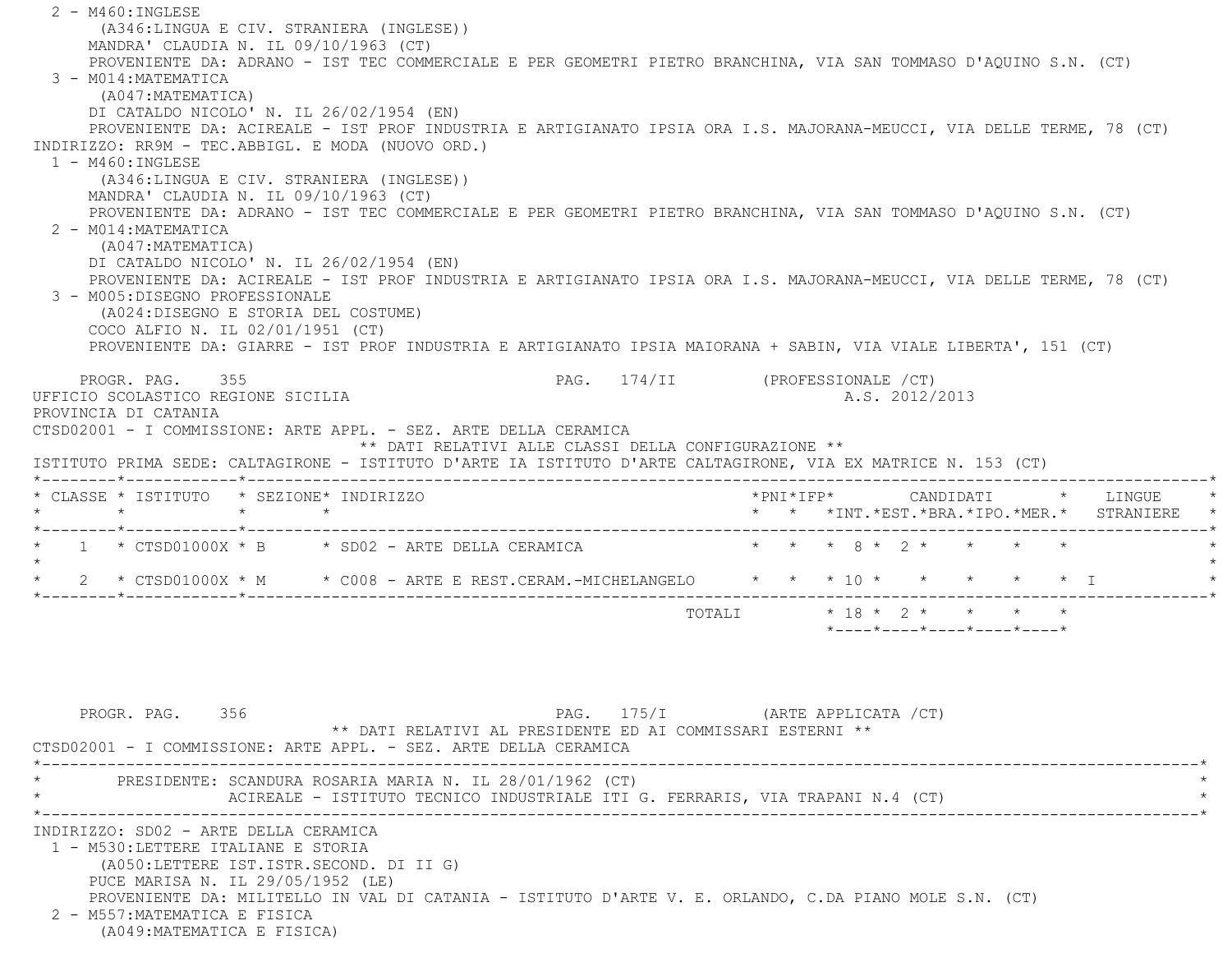PALERMO BIAGIA N. IL 20/02/1955 (CT) PROVENIENTE DA: PATERNO' - LICEO SCIENTIFICO LS FERMI, CORSO DEL POPOLO, N.1 (CT) 3 - M815:STORIA ARTI VISIVE (A061:STORIA DELL'ARTE) SULTANA MARIA LAURA N. IL 19/10/1960 (RM) PROVENIENTE DA: ACIREALE - LICEO CLASSICO LC GULLI E PENNISI, VIA MARIO ARCIDIACONO (CT) INDIRIZZO: C008 - ARTE E REST.CERAM.-MICHELANGELO 1 - M239:ITALIANO (A050:LETTERE IST.ISTR.SECOND. DI II GR. ) PUCE MARISA N. IL 29/05/1952 (LE) PROVENIENTE DA: MILITELLO IN VAL DI CATANIA - ISTITUTO D'ARTE V. E. ORLANDO, C.DA PIANO MOLE S.N. (CT) 2 - M530:LETTERE ITALIANE E STORIA (A050:LETTERE IST.ISTR.SECOND. DI II GR. ) PUCE MARISA N. IL 29/05/1952 (LE) PROVENIENTE DA: MILITELLO IN VAL DI CATANIA - ISTITUTO D'ARTE V. E. ORLANDO, C.DA PIANO MOLE S.N. (CT) 3 - M250:STORIA DELL'ARTE (A061:STORIA DELL'ARTE) SULTANA MARIA LAURA N. IL 19/10/1960 (RM) PROVENIENTE DA: ACIREALE - LICEO CLASSICO LC GULLI E PENNISI, VIA MARIO ARCIDIACONO (CT) 4 - M815:STORIA ARTI VISIVE (A061:STORIA DELL'ARTE) SULTANA MARIA LAURA N. IL 19/10/1960 (RM) PROVENIENTE DA: ACIREALE - LICEO CLASSICO LC GULLI E PENNISI, VIA MARIO ARCIDIACONO (CT) 5 - M460:INGLESE (A346:LINGUA E CIV. STRANIERA (INGLESE)) PUOPOLO TIZIANA CONCETTA N. IL 20/11/1967 (CT) PROVENIENTE DA: GIARRE - IST PROF PER I SERVIZI ALBERGHIERI E RISTORAZIONE IPSSAR GIOVANNI FALCONE, VIA VENETO 4 (CT) PROGR. PAG. 357 PAG. 175/II (ARTE APPLICATA /CT) UFFICIO SCOLASTICO REGIONE SICILIA A.S. 2012/2013 PROVINCIA DI CATANIA CTSD02002 - II COMMISSIONE: ARTE APPL. - SEZ. ARTE DELLA CERAMICA \*\* DATI RELATIVI ALLE CLASSI DELLA CONFIGURAZIONE \*\* ISTITUTO PRIMA SEDE: CALTAGIRONE - ISTITUTO D'ARTE IA ISTITUTO D'ARTE CALTAGIRONE, VIA EX MATRICE N. 153 (CT) \*--------\*------------\*-------------------------------------------------------------------------------------------------------\* \* CLASSE \* ISTITUTO \* SEZIONE\* INDIRIZZO \*PNI\*IFP\* CANDIDATI \* LINGUE \* \* \* \* \* \* \* \*INT.\*EST.\*BRA.\*IPO.\*MER.\* STRANIERE \* \*--------\*------------\*-------------------------------------------------------------------------------------------------------\*1 \* CTSD01000X \* A \* SD02 - ARTE DELLA CERAMICA \* \* \* \* 12 \* \* \* \* \* \*  $\star$  \* 2 \* CTSD01000X \* C \* SD33 - TECNOLOGIA CERAMICA \* \* \* 8 \* \* \* \* \* I \* \* \* \* E \* SD02 - ARTE DELLA CERAMICA \* \* \* 8 \* \* \* \* \* \* \*--------\*------------\*-------------------------------------------------------------------------------------------------------\*TOTALI  $* 28 * * * * * * * *$  \*----\*----\*----\*----\*----\*PROGR. PAG. 358 PAG. 176/I (ARTE APPLICATA /CT) \*\* DATI RELATIVI AL PRESIDENTE ED AI COMMISSARI ESTERNI \*\* CTSD02002 - II COMMISSIONE: ARTE APPL. - SEZ. ARTE DELLA CERAMICA

 \*----------------------------------------------------------------------------------------------------------------------------\*PRESIDENTE: CIMINO GIOVANNA N. IL 12/03/1961 (ME) ACIREALE - ISTITUTO MAGISTRALE IM REGINA ELENA, VIA COLLEGIO PENNISI, 13 (CT) \*----------------------------------------------------------------------------------------------------------------------------\*

INDIRIZZO: SD02 - ARTE DELLA CERAMICA

1 - M530:LETTERE ITALIANE E STORIA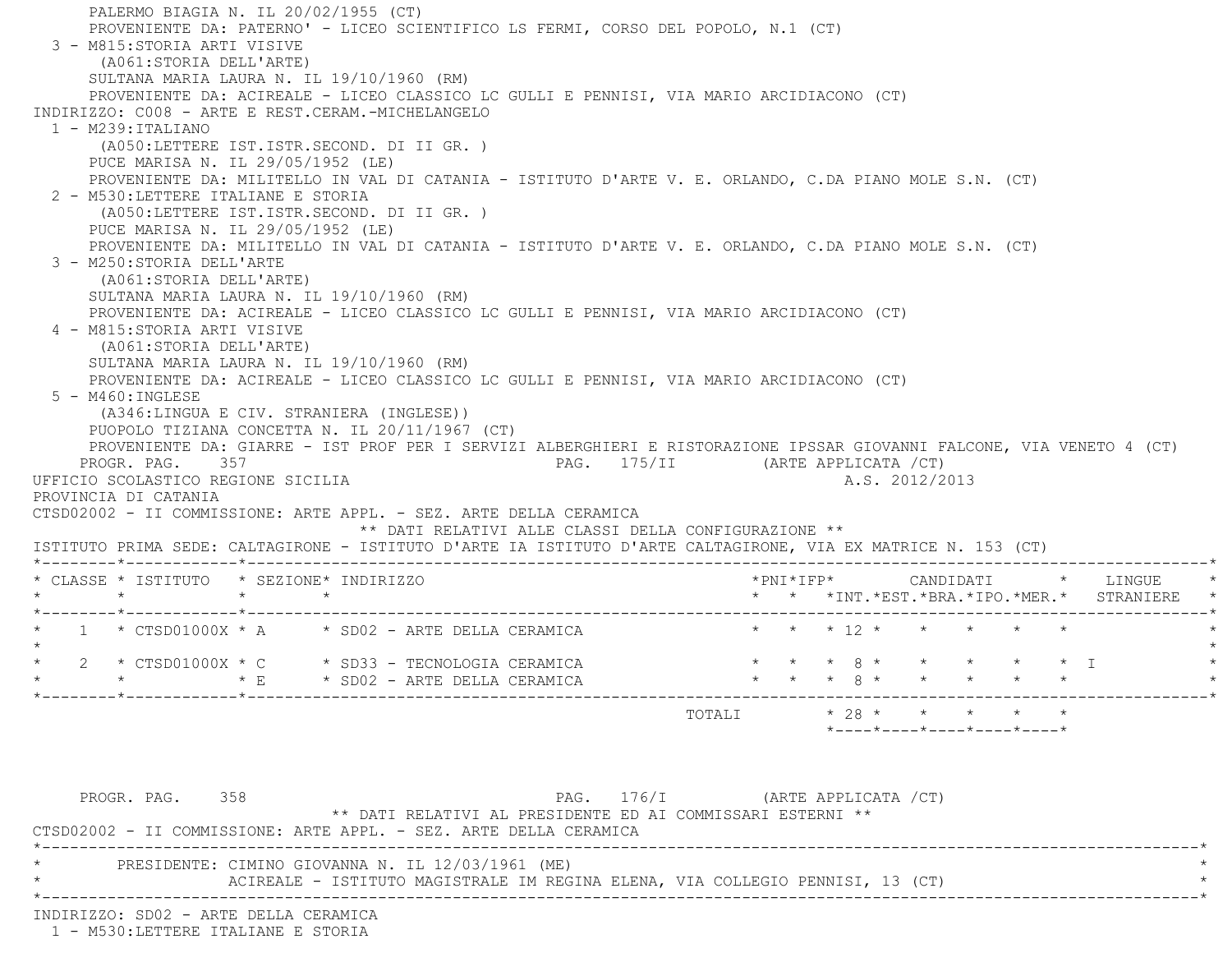(A050:LETTERE IST.ISTR.SECOND. DI II G) TORTORELLA BARBARA N. IL 18/02/1951 (CT) PROVENIENTE DA: PATERNO' - ISTITUTO MAGISTRALE LICEO STATALE FRANCESCO DE SA, VIA FOGAZZARO,18 (CT) 2 - M557:MATEMATICA E FISICA (A049:MATEMATICA E FISICA) SANTAGATI CARMELO N. IL 15/01/1961 (CT) PROVENIENTE DA: PATERNO' - LICEO SCIENTIFICO LS FERMI, CORSO DEL POPOLO, N.1 (CT) 3 - M815:STORIA ARTI VISIVE (A061:STORIA DELL'ARTE) DI PRIMO ALDO N. IL 26/10/1959 (CT) PROVENIENTE DA: PATERNO' - LICEO CLASSICO MARIO RAPISARDI, VIA DEGLI STUDI 1 (CT) INDIRIZZO: SD33 - TECNOLOGIA CERAMICA 1 - M530:LETTERE ITALIANE E STORIA (A050:LETTERE IST.ISTR.SECOND. DI II G) TORTORELLA BARBARA N. IL 18/02/1951 (CT) PROVENIENTE DA: PATERNO' - ISTITUTO MAGISTRALE LICEO STATALE FRANCESCO DE SA, VIA FOGAZZARO,18 (CT) 2 - M557:MATEMATICA E FISICA (A049:MATEMATICA E FISICA) SANTAGATI CARMELO N. IL 15/01/1961 (CT) PROVENIENTE DA: PATERNO' - LICEO SCIENTIFICO LS FERMI, CORSO DEL POPOLO, N.1 (CT) 3 - M815:STORIA ARTI VISIVE (A061:STORIA DELL'ARTE) DI PRIMO ALDO N. IL 26/10/1959 (CT) PROVENIENTE DA: PATERNO' - LICEO CLASSICO MARIO RAPISARDI, VIA DEGLI STUDI 1 (CT) PROGR. PAG. 359 PROGR. PAG. 176/II (ARTE APPLICATA /CT) UFFICIO SCOLASTICO REGIONE SICILIA A.S. 2012/2013 PROVINCIA DI CATANIA CTSD02003 - III COMMISSIONE: ARTE APPL. - SEZ. ARTE DELLA CERAMICA \*\* DATI RELATIVI ALLE CLASSI DELLA CONFIGURAZIONE \*\* ISTITUTO PRIMA SEDE: GRAMMICHELE - L.R. PAR. ISTITUTO D'ARTE IST.REGIONALE D'ARTE LIBERTINI, C.DA VALVERDE (CT) \*--------\*------------\*-------------------------------------------------------------------------------------------------------\* \* CLASSE \* ISTITUTO \* SEZIONE\* INDIRIZZO \*PNI\*IFP\* CANDIDATI \* LINGUE \* \* \* \* \* \* \* \*INT.\*EST.\*BRA.\*IPO.\*MER.\* STRANIERE \* \*--------\*------------\*-------------------------------------------------------------------------------------------------------\*1 \* CTSD015003 \* A \* \* SD02 - ARTE DELLA CERAMICA \* \* \* \* \* 10 \* \* \* \* \* \* \* \*  $\star$ 2 \* CTSD015003 \* B \* SD19 - DISEGNATORI DI ARCHIT. ARREDAM.  $* * * 11 * * * * *$ \* BSD07 \* SD07 - ARTE DEL LEGNO \* \* \* \* \* 4 \* \* \* \* \* \*--------\*------------\*-------------------------------------------------------------------------------------------------------\* $\texttt{TOTAL} \qquad \qquad \star \quad 25 \; \star \qquad \star \qquad \star \qquad \star \qquad \star$  \*----\*----\*----\*----\*----\*PROGR. PAG. 360 PAG. 177/I (ARTE APPLICATA /CT) \*\* DATI RELATIVI AL PRESIDENTE ED AI COMMISSARI ESTERNI \*\* CTSD02003 - III COMMISSIONE: ARTE APPL. - SEZ. ARTE DELLA CERAMICA \*----------------------------------------------------------------------------------------------------------------------------\*PRESIDENTE: BARBAGALLO ROSETTA N. IL 16/02/1957 (SR) ACIREALE - ISTITUTO MAGISTRALE IM REGINA ELENA, VIA COLLEGIO PENNISI, 13 (CT) \*----------------------------------------------------------------------------------------------------------------------------\* INDIRIZZO: SD02 - ARTE DELLA CERAMICA 1 - M530:LETTERE ITALIANE E STORIA (A050:LETTERE IST.ISTR.SECOND. DI II G) SCUPOLITO ROSARIO N. IL 21/02/1959 (CL)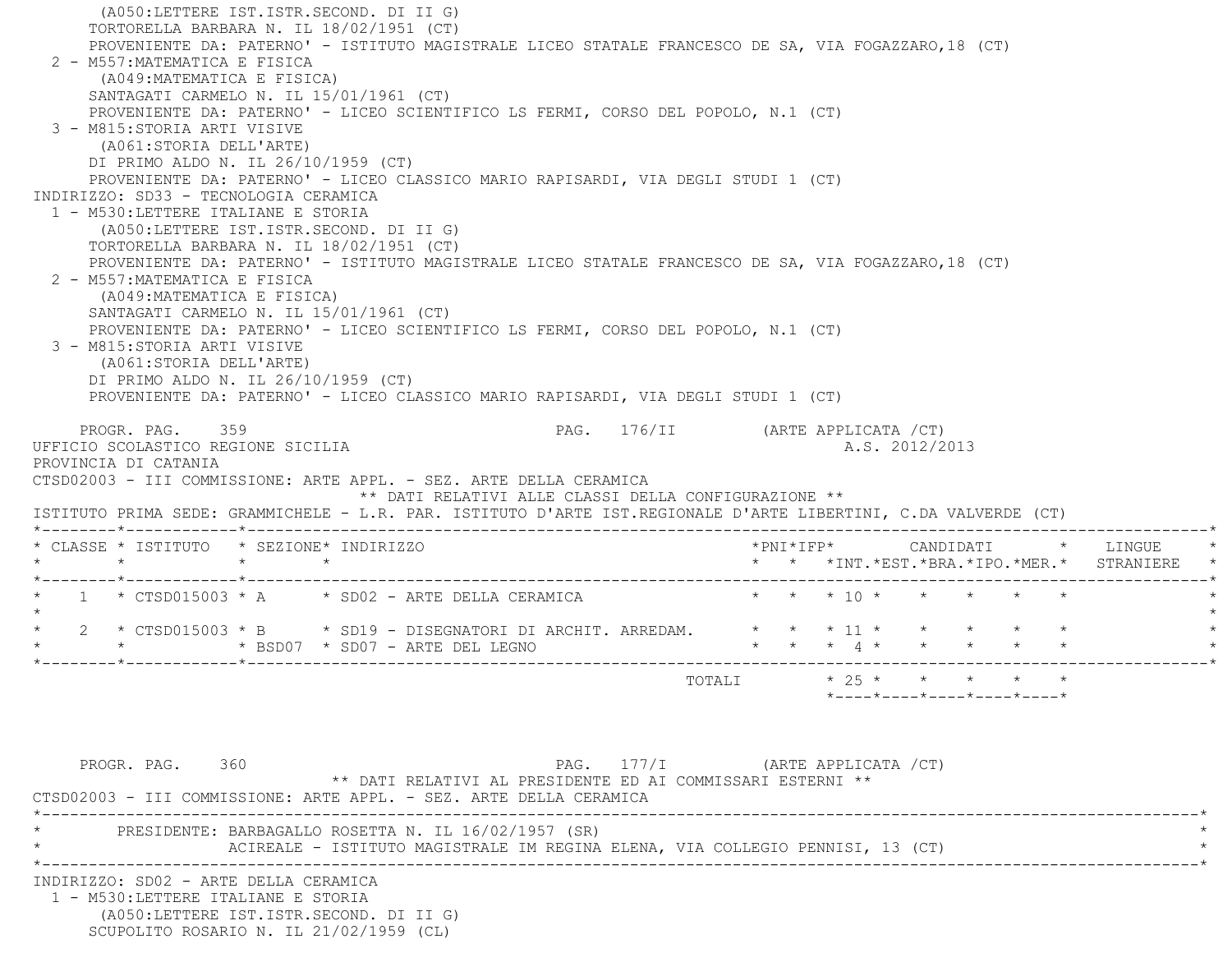PROVENIENTE DA: GIARRE - ISTITUTO D'ARTE LICEO ARTISTICO STATALE "RENAT, VIA TRIESTE, 22 (CT) 2 - M557:MATEMATICA E FISICA (A049:MATEMATICA E FISICA) AMATO ALBERTO GIUSEPPE N. IL 22/02/1966 (CT) PROVENIENTE DA: SANT'AGATA LI BATTIATI - LICEO ARTISTICO LICEO ARTISTICO "E. GRECO", PIAZZA V. VENETO, 41 (CT) 3 - M815:STORIA ARTI VISIVE (A061:STORIA DELL'ARTE) LENTINI ROSAMARIA N. IL 29/11/1956 (AQ) PROVENIENTE DA: CATANIA - ISTITUTO D'ARTE LICEO ARTISTICO STATALE "M.M., VIA GENERALE AMEGLIO, 15 (CT) INDIRIZZO: SD19 - DISEGNATORI DI ARCHIT. ARREDAM. 1 - M530:LETTERE ITALIANE E STORIA (A050:LETTERE IST.ISTR.SECOND. DI II G) SCUPOLITO ROSARIO N. IL 21/02/1959 (CL) PROVENIENTE DA: GIARRE - ISTITUTO D'ARTE LICEO ARTISTICO STATALE "RENAT, VIA TRIESTE, 22 (CT) 2 - M557:MATEMATICA E FISICA (A049:MATEMATICA E FISICA) AMATO ALBERTO GIUSEPPE N. IL 22/02/1966 (CT) PROVENIENTE DA: SANT'AGATA LI BATTIATI - LICEO ARTISTICO LICEO ARTISTICO "E. GRECO", PIAZZA V. VENETO, 41 (CT) 3 - M815:STORIA ARTI VISIVE (A061:STORIA DELL'ARTE) LENTINI ROSAMARIA N. IL 29/11/1956 (AQ) PROVENIENTE DA: CATANIA - ISTITUTO D'ARTE LICEO ARTISTICO STATALE "M.M., VIA GENERALE AMEGLIO, 15 (CT) INDIRIZZO: SD07 - ARTE DEL LEGNO 1 - M530:LETTERE ITALIANE E STORIA (A050:LETTERE IST.ISTR.SECOND. DI II G) SCUPOLITO ROSARIO N. IL 21/02/1959 (CL) PROVENIENTE DA: GIARRE - ISTITUTO D'ARTE LICEO ARTISTICO STATALE "RENAT, VIA TRIESTE, 22 (CT) (SEGUONO DATI RELATIVI AI COMMISSARI ESTERNI) PROGR. PAG. 361 PAG. 177/II (ARTE APPLICATA /CT) \*\* DATI RELATIVI AI COMMISSARI ESTERNI \*\* 2 - M557:MATEMATICA E FISICA (A049:MATEMATICA E FISICA) AMATO ALBERTO GIUSEPPE N. IL 22/02/1966 (CT) PROVENIENTE DA: SANT'AGATA LI BATTIATI - LICEO ARTISTICO LICEO ARTISTICO "E. GRECO", PIAZZA V. VENETO, 41 (CT) 3 - M815:STORIA ARTI VISIVE (A061:STORIA DELL'ARTE) LENTINI ROSAMARIA N. IL 29/11/1956 (AQ) PROVENIENTE DA: CATANIA - ISTITUTO D'ARTE LICEO ARTISTICO STATALE "M.M., VIA GENERALE AMEGLIO, 15 (CT) PROGR. PAG. 362 **PAG.** 277/III (ARTE APPLICATA /CT) UFFICIO SCOLASTICO REGIONE SICILIA A.S. 2012/2013 PROVINCIA DI CATANIA CTSD02004 - IV COMMISSIONE: ARTE APPL. - SEZ. ARTE DELLA CERAMICA \*\* DATI RELATIVI ALLE CLASSI DELLA CONFIGURAZIONE \*\* ISTITUTO PRIMA SEDE: GRAMMICHELE - L.R. PAR. ISTITUTO D'ARTE IST.REGIONALE D'ARTE LIBERTINI, C.DA VALVERDE (CT) \*--------\*------------\*-------------------------------------------------------------------------------------------------------\* \* CLASSE \* ISTITUTO \* SEZIONE\* INDIRIZZO \*PNI\*IFP\* CANDIDATI \* LINGUE \* \* \* \* \* \* \* \*INT.\*EST.\*BRA.\*IPO.\*MER.\* STRANIERE \* \*--------\*------------\*-------------------------------------------------------------------------------------------------------\* \* 1 \* CTSD015003 \* SER \* SD02 - ARTE DELLA CERAMICA \* \* \* 9 \* \* \* \* \* \*\* \* \* \* \* SD19 \* SD19 - DISEGNATORI DI ARCHIT. ARREDAM. \* \* \* \* \* \* \* \* \* \* \* \* \*

\*--------\*------------\*-------------------------------------------------------------------------------------------------------\*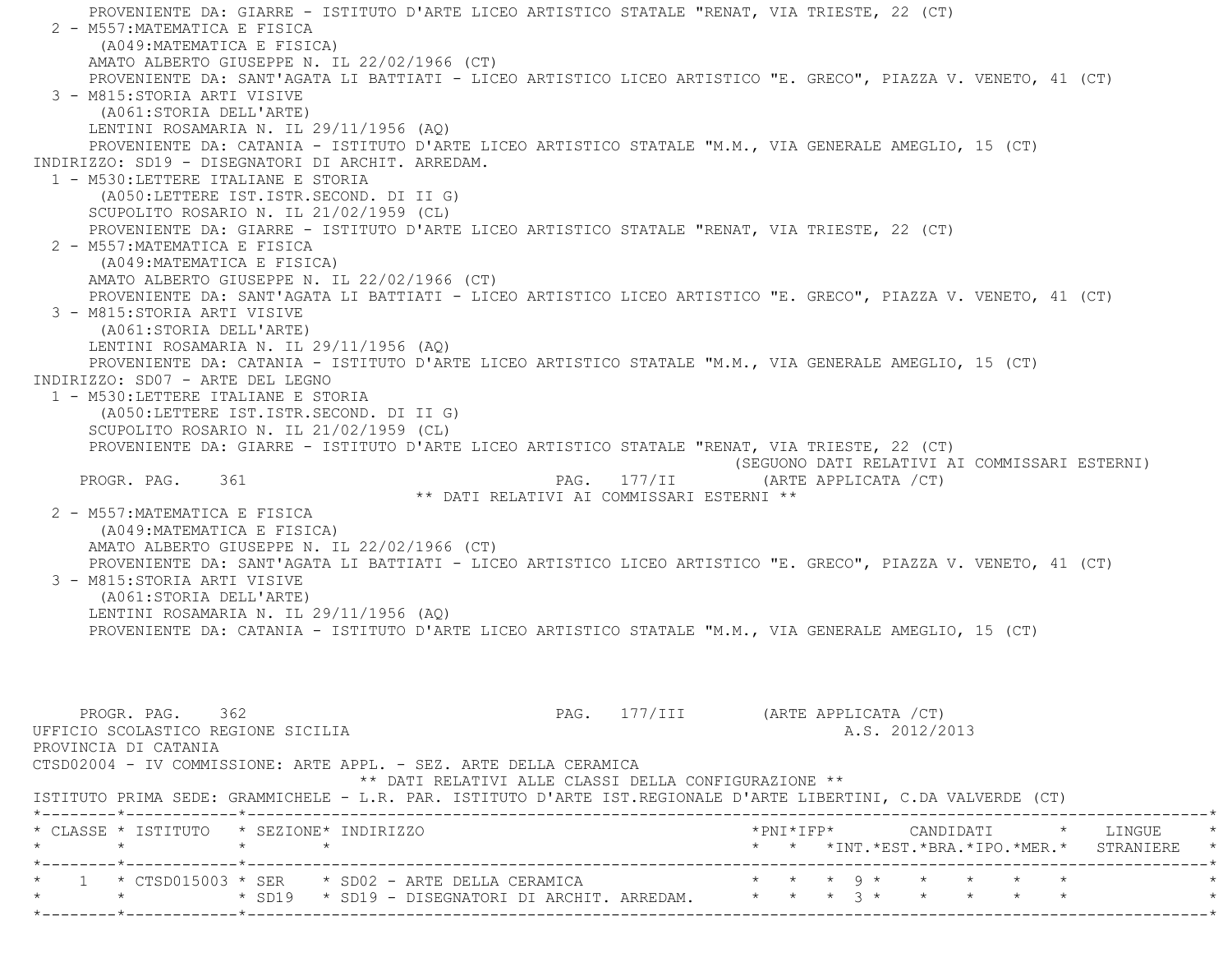ISTITUTO SECONDA SEDE: CATANIA - L.R. PAR. LICEO ARTISTICO ALFIERI, VIA ROCCAFORTE 23 (CT) \*--------\*------------\*-------------------------------------------------------------------------------------------------------\* \* CLASSE \* ISTITUTO \* SEZIONE\* INDIRIZZO \*PNI\*IFP\* CANDIDATI \* LINGUE \* \* \* \* \* \* \* \*INT.\*EST.\*BRA.\*IPO.\*MER.\* STRANIERE \* \*--------\*------------\*-------------------------------------------------------------------------------------------------------\*\* 2 \* CTSL00500V \* A \* SL02 - ARTISTICO - II SEZIONE \* \* \* \* 8 \* 1 \* \* \* \* \* \* \*--------\*------------\*-------------------------------------------------------------------------------------------------------\* TOTALI \* 20 \* 1 \* \* \* \* \*----\*----\*----\*----\*----\* PROGR. PAG. 363 PAG. 178/I (ARTE APPLICATA /CT) \*\* DATI RELATIVI AL PRESIDENTE ED AI COMMISSARI ESTERNI \*\* CTSD02004 - IV COMMISSIONE: ARTE APPL. - SEZ. ARTE DELLA CERAMICA \*----------------------------------------------------------------------------------------------------------------------------\*PRESIDENTE: CALI' ORAZIO N. IL  $16/04/1952$  (CT) GIARRE - ISTITUTO D'ARTE LICEO ARTISTICO STATALE "RENAT, VIA TRIESTE, 22 (CT) \*----------------------------------------------------------------------------------------------------------------------------\* INDIRIZZO: SD02 - ARTE DELLA CERAMICA 1 - M530:LETTERE ITALIANE E STORIA (A050:LETTERE IST.ISTR.SECOND. DI II G) SORBELLO VITO N. IL 25/06/1956 (CT) PROVENIENTE DA: ACIREALE - LICEO ARTISTICO I.I.S. F. BRUNELLESCHI - LICEO, CORSO UMBERTO 194 (CT) 2 - M557:MATEMATICA E FISICA (A049:MATEMATICA E FISICA) CASTRO SEBASTIANO N. IL 13/05/1965 (CT) PROVENIENTE DA: SANT'AGATA LI BATTIATI - LICEO ARTISTICO LICEO ARTISTICO "E. GRECO", PIAZZA V. VENETO, 41 (CT) 3 - M815:STORIA ARTI VISIVE (A061:STORIA DELL'ARTE) OLIVA NADIA ANNAMARIA N. IL 13/07/1972 (CT) PROVENIENTE DA: RIPOSTO - IST PROF PER I SERVIZI COMMERCIALI E TURISTICI A.OLIVETTI, VIA PIO LA TORRE 1 (CT) INDIRIZZO: SD19 - DISEGNATORI DI ARCHIT. ARREDAM. 1 - M530:LETTERE ITALIANE E STORIA (A050:LETTERE IST.ISTR.SECOND. DI II G) SORBELLO VITO N. IL 25/06/1956 (CT) PROVENIENTE DA: ACIREALE - LICEO ARTISTICO I.I.S. F. BRUNELLESCHI - LICEO, CORSO UMBERTO 194 (CT) 2 - M557:MATEMATICA E FISICA (A049:MATEMATICA E FISICA) CASTRO SEBASTIANO N. IL 13/05/1965 (CT) PROVENIENTE DA: SANT'AGATA LI BATTIATI - LICEO ARTISTICO LICEO ARTISTICO "E. GRECO", PIAZZA V. VENETO, 41 (CT) 3 - M815:STORIA ARTI VISIVE (A061:STORIA DELL'ARTE) OLIVA NADIA ANNAMARIA N. IL 13/07/1972 (CT) PROVENIENTE DA: RIPOSTO - IST PROF PER I SERVIZI COMMERCIALI E TURISTICI A.OLIVETTI, VIA PIO LA TORRE 1 (CT) INDIRIZZO: SL02 - ARTISTICO - II SEZIONE $1 - M802:ITALIANO$  (A050:LETTERE IST.ISTR.SECOND. DI II G) SORBELLO VITO N. IL 25/06/1956 (CT) PROVENIENTE DA: ACIREALE - LICEO ARTISTICO I.I.S. F. BRUNELLESCHI - LICEO, CORSO UMBERTO 194 (CT) (SEGUONO DATI RELATIVI AI COMMISSARI ESTERNI) PROGR. PAG. 364 PAG. 178/II (ARTE APPLICATA /CT) \*\* DATI RELATIVI AI COMMISSARI ESTERNI \*\* 2 - M650:ORNATO DISEGNATO (A021:DISCIPLINE PITTORICHE) BONACCORSI LEONARDA N. IL 20/04/1959 (CT)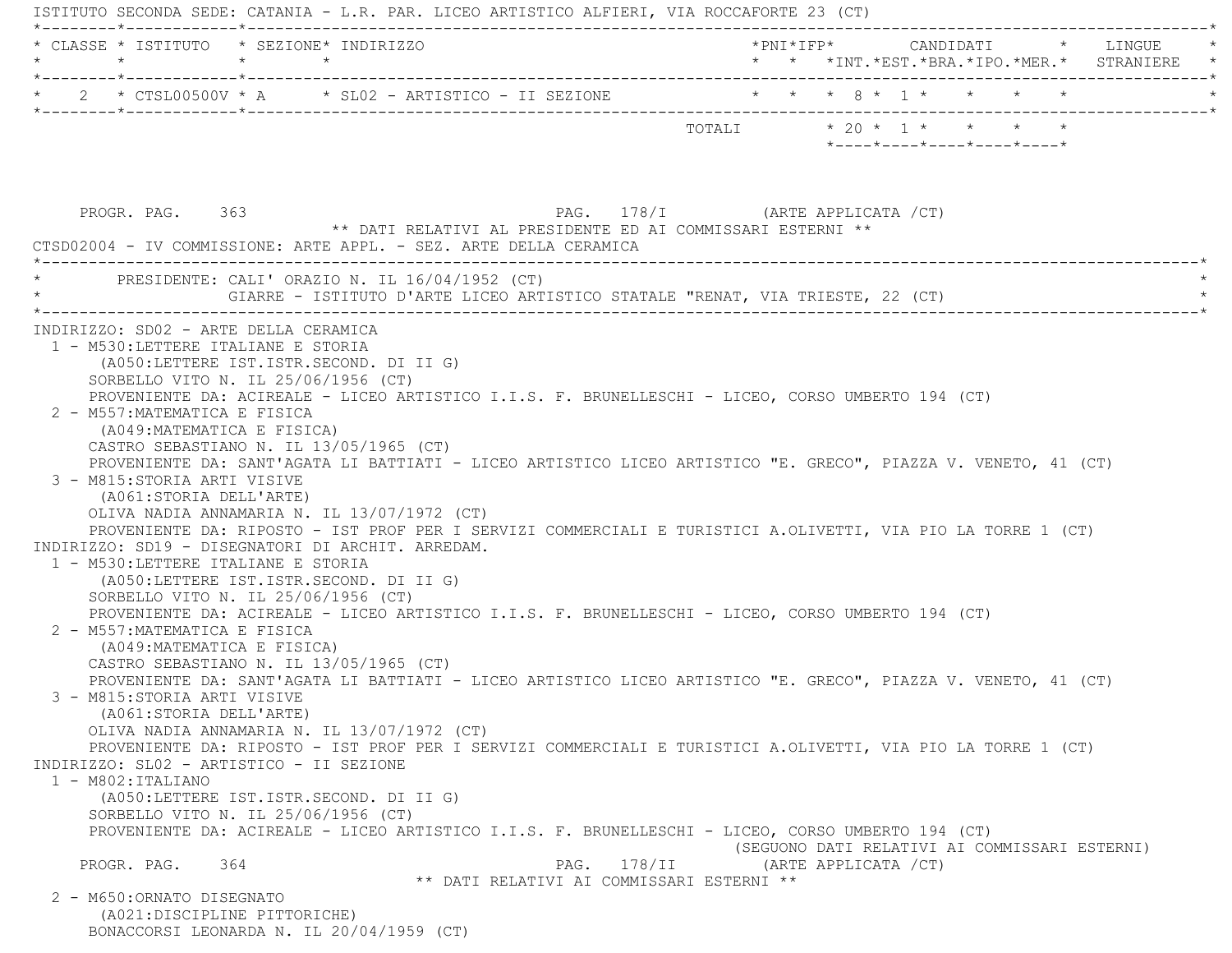PROVENIENTE DA: CATANIA - LICEO ARTISTICO LA LICEO ARTIST. " EMILIO GREC, VIA MAVILLA, 37 - VICO BUONAFE', 9 (CT) 3 - M820:STORIA DELL'ARTE (A061:STORIA DELL'ARTE) OLIVA NADIA ANNAMARIA N. IL 13/07/1972 (CT) PROVENIENTE DA: RIPOSTO - IST PROF PER I SERVIZI COMMERCIALI E TURISTICI A.OLIVETTI, VIA PIO LA TORRE 1 (CT) PROGR. PAG. 365 PAG. 178/III (ARTE APPLICATA /CT) UFFICIO SCOLASTICO REGIONE SICILIA A.S. 2012/2013 PROVINCIA DI CATANIA CTSD07001 - I COMMISSIONE: ARTE APPL. - SEZ. ARTE DEL LEGNO \*\* DATI RELATIVI ALLE CLASSI DELLA CONFIGURAZIONE \*\* ISTITUTO PRIMA SEDE: GIARRE - ISTITUTO D'ARTE LICEO ARTISTICO STATALE "RENAT, VIA TRIESTE, 22 (CT) \*--------\*------------\*-------------------------------------------------------------------------------------------------------\* \* CLASSE \* ISTITUTO \* SEZIONE\* INDIRIZZO \*PNI\*IFP\* CANDIDATI \* LINGUE \* \* \* \* \* \* \* \*INT.\*EST.\*BRA.\*IPO.\*MER.\* STRANIERE \* \*--------\*------------\*-------------------------------------------------------------------------------------------------------\* $1 \times CTSD030005 \times A \times SD07 - ARTE DEL LEGNO \times 10^{-4} \times 17 \times 10^{-4} \times 10^{-4} \times 10^{-4} \times 10^{-4} \times 10^{-4} \times 10^{-4} \times 10^{-4} \times 10^{-4} \times 10^{-4} \times 10^{-4} \times 10^{-4} \times 10^{-4} \times 10^{-4} \times 10^{-4} \times 10^{-4} \times 10^{-4} \times 10^{-4} \times 10^{-4} \times 10^{-4} \times 10^{-4} \times 10^{-4} \times 10^{-4} \times$  $\star$ \* 2 \* CTSD030005 \* ASD04 \* SD04 - ARTE DEI METALLI E DELL'OREFICER \* \* \* 8 \* \* \* \* \* \* \* \*--------\*------------\*-------------------------------------------------------------------------------------------------------\* $\texttt{TOTAL} \qquad \qquad \star \; \; 25 \; \star \; \; 1 \; \star \qquad \star \qquad \star \qquad \star \qquad \star$  \*----\*----\*----\*----\*----\*PROGR. PAG. 366 PAG. 179/I (ARTE APPLICATA /CT) \*\* DATI RELATIVI AL PRESIDENTE ED AI COMMISSARI ESTERNI \*\* CTSD07001 - I COMMISSIONE: ARTE APPL. - SEZ. ARTE DEL LEGNO \*----------------------------------------------------------------------------------------------------------------------------\*PRESIDENTE: GAGLIARDO PAOLA N. IL 13/05/1956 (CT) \* PATERNO' - LICEO SCIENTIFICO LS FERMI, CORSO DEL POPOLO, N.1 (CT) \* \*----------------------------------------------------------------------------------------------------------------------------\* INDIRIZZO: SD07 - ARTE DEL LEGNO 1 - M530:LETTERE ITALIANE E STORIA (A050:LETTERE IST.ISTR.SECOND. DI II G) FINOCCHIARO SEBASTIANA N. IL 07/07/1969 (CT) PROVENIENTE DA: RAGUSA - IST PROF PER I SERVIZI COMMERCIALI E TURISTICI GALILEO FERRARIS, VIA NICCOLO' TOMMASEO,5 (RG) 2 - M557:MATEMATICA E FISICA (A049:MATEMATICA E FISICA) SCUDERI MARIA GIOVANNA N. IL 09/11/1973 (CT) PROVENIENTE DA: ACIREALE - LICEO SCIENTIFICO LS ARCHIMEDE, VIA L. ARIOSTO, N.37 (CT) 3 - M815:STORIA ARTI VISIVE (A061:STORIA DELL'ARTE) VASTA LEONARDA N. IL 04/02/1954 (CT) PROVENIENTE DA: SANT'AGATA LI BATTIATI - LICEO ARTISTICO LICEO ARTISTICO "E. GRECO", PIAZZA V. VENETO, 41 (CT) INDIRIZZO: SD04 - ARTE DEI METALLI E DELL'OREFICER 1 - M530:LETTERE ITALIANE E STORIA (A050:LETTERE IST.ISTR.SECOND. DI II G) FINOCCHIARO SEBASTIANA N. IL 07/07/1969 (CT) PROVENIENTE DA: RAGUSA - IST PROF PER I SERVIZI COMMERCIALI E TURISTICI GALILEO FERRARIS, VIA NICCOLO' TOMMASEO,5 (RG) 2 - M557:MATEMATICA E FISICA

(A049:MATEMATICA E FISICA)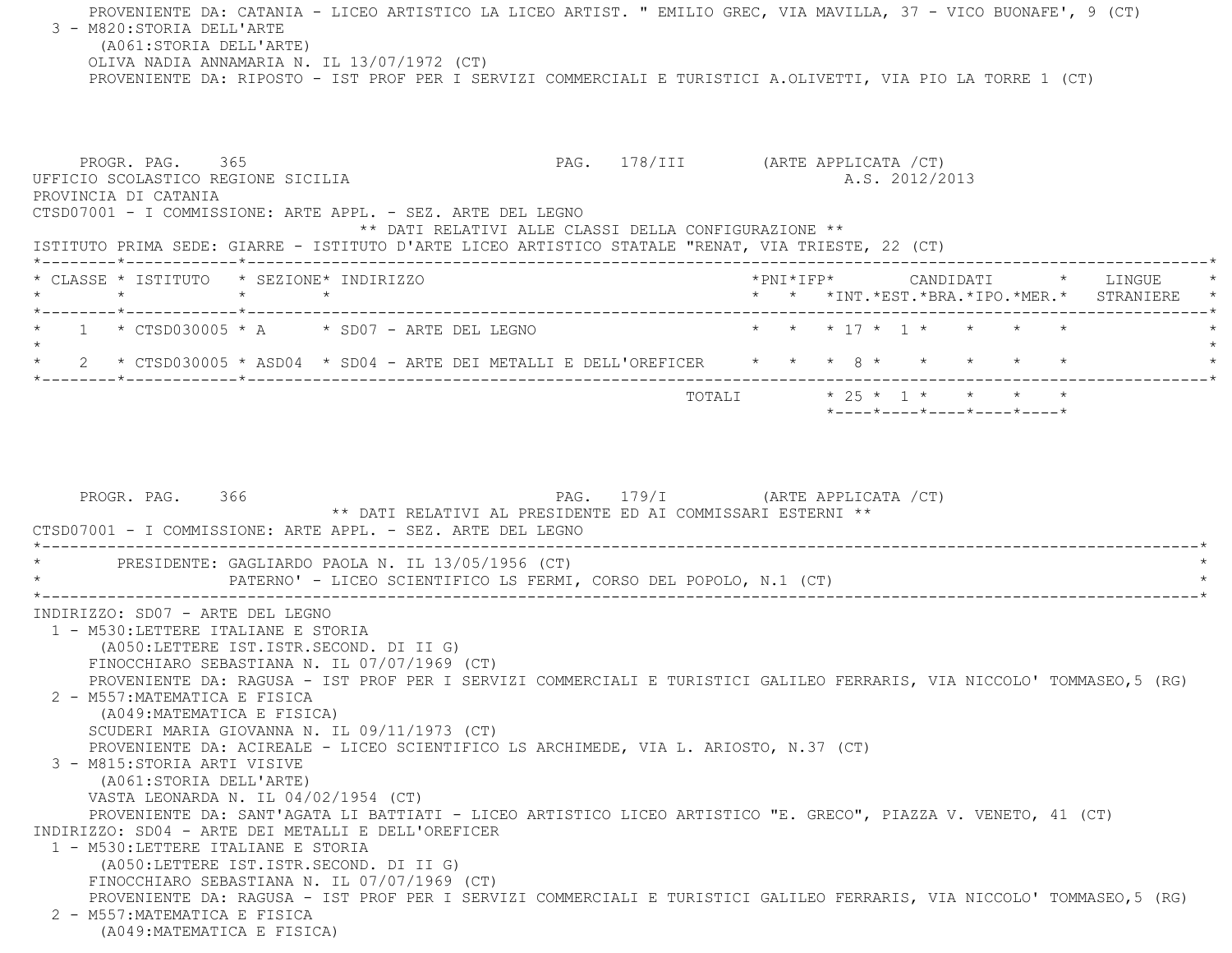SCUDERI MARIA GIOVANNA N. IL 09/11/1973 (CT) PROVENIENTE DA: ACIREALE - LICEO SCIENTIFICO LS ARCHIMEDE, VIA L. ARIOSTO, N.37 (CT) 3 - M815:STORIA ARTI VISIVE (A061:STORIA DELL'ARTE) VASTA LEONARDA N. IL 04/02/1954 (CT) PROVENIENTE DA: SANT'AGATA LI BATTIATI - LICEO ARTISTICO LICEO ARTISTICO "E. GRECO", PIAZZA V. VENETO, 41 (CT) PROGR. PAG. 367 PAG. 179/II (ARTE APPLICATA /CT) UFFICIO SCOLASTICO REGIONE SICILIA A.S. 2012/2013 PROVINCIA DI CATANIA CTSD23001 - I COMMISSIONE: ARTE APPL. - SEZ. DECORAZIONE PITTORICA \*\* DATI RELATIVI ALLE CLASSI DELLA CONFIGURAZIONE \*\* ISTITUTO PRIMA SEDE: CATANIA - ISTITUTO D'ARTE LICEO ARTISTICO STATALE "M.M., VIA GENERALE AMEGLIO, 15 (CT) \*--------\*------------\*-------------------------------------------------------------------------------------------------------\* \* CLASSE \* ISTITUTO \* SEZIONE\* INDIRIZZO \*PNI\*IFP\* CANDIDATI \* LINGUE \* \* \* \* \* \* \* \*INT.\*EST.\*BRA.\*IPO.\*MER.\* STRANIERE \* \*--------\*------------\*-------------------------------------------------------------------------------------------------------\* \* 1 \* CTSD02000E \* A \* SD23 - DECORAZIONE PITTORICA \* \* \* 8 \* 2 \* \* \* \* \* \* \* \* D \* SD24 - DECORAZIONE PLASTICA \* \* \* 5 \* 2 \* \* \* \* \* $\star$  \* 2 \* CTSD02000E \* G \* SD19 - DISEGNATORI DI ARCHIT. ARREDAM. \* \* \* 8 \* \* \* \* \* \* \* \* \* O \* SD17 - ARTE DELLA GRAFIC.PUBBL. E FOTOG \* \* \* 12 \* 2 \* \* \* \* \* \*--------\*------------\*-------------------------------------------------------------------------------------------------------\*TOTALI  $* 33 * 6 * * * * * * *$  \*----\*----\*----\*----\*----\*PROGR. PAG. 368 PAG. 180/I (ARTE APPLICATA /CT) \*\* DATI RELATIVI AL PRESIDENTE ED AI COMMISSARI ESTERNI \*\* CTSD23001 - I COMMISSIONE: ARTE APPL. - SEZ. DECORAZIONE PITTORICA \*----------------------------------------------------------------------------------------------------------------------------\*PRESIDENTE: VANADIA BARTOLO ROSARIA N. IL 23/10/1964 (ME) MILITELLO IN VAL DI CATANIA - ISTITUTO D'ARTE V. E. ORLANDO, C.DA PIANO MOLE S.N. (CT) \*----------------------------------------------------------------------------------------------------------------------------\* INDIRIZZO: SD23 - DECORAZIONE PITTORICA 1 - M530:LETTERE ITALIANE E STORIA (A050:LETTERE IST.ISTR.SECOND. DI II G) GULINO SARA RITA N. IL 06/07/1963 (CT) PROVENIENTE DA: CATANIA - LICEO ARTISTICO LA LICEO ARTIST. " EMILIO GREC, VIA MAVILLA, 37 - VICO BUONAFE', 9 (CT) 2 - M557:MATEMATICA E FISICA (A049:MATEMATICA E FISICA) GIUFFRIDA GIORGIA N. IL 11/02/1974 (CT) PROVENIENTE DA: VIZZINI - LICEO CLASSICO LICEO CLASSICO STATALE SECUSI, VIALE REGINA MARGHERITA N. 40 (CT) 3 - M815:STORIA ARTI VISIVE (A061:STORIA DELL'ARTE) DE GRANDI CONCETTA MARIA N. IL 16/02/1960 (CT) PROVENIENTE DA: ACIREALE - ISTITUTO TECNICO PER IL TURISMO I.I.S. F. BRUNELLESCHI - SEZ., VIA GUICCIARDINI SN (CT) INDIRIZZO: SD24 - DECORAZIONE PLASTICA 1 - M530:LETTERE ITALIANE E STORIA (A050:LETTERE IST.ISTR.SECOND. DI II G) GULINO SARA RITA N. IL 06/07/1963 (CT) PROVENIENTE DA: CATANIA - LICEO ARTISTICO LA LICEO ARTIST. " EMILIO GREC, VIA MAVILLA, 37 - VICO BUONAFE', 9 (CT) 2 - M557:MATEMATICA E FISICA (A049:MATEMATICA E FISICA) GIUFFRIDA GIORGIA N. IL 11/02/1974 (CT)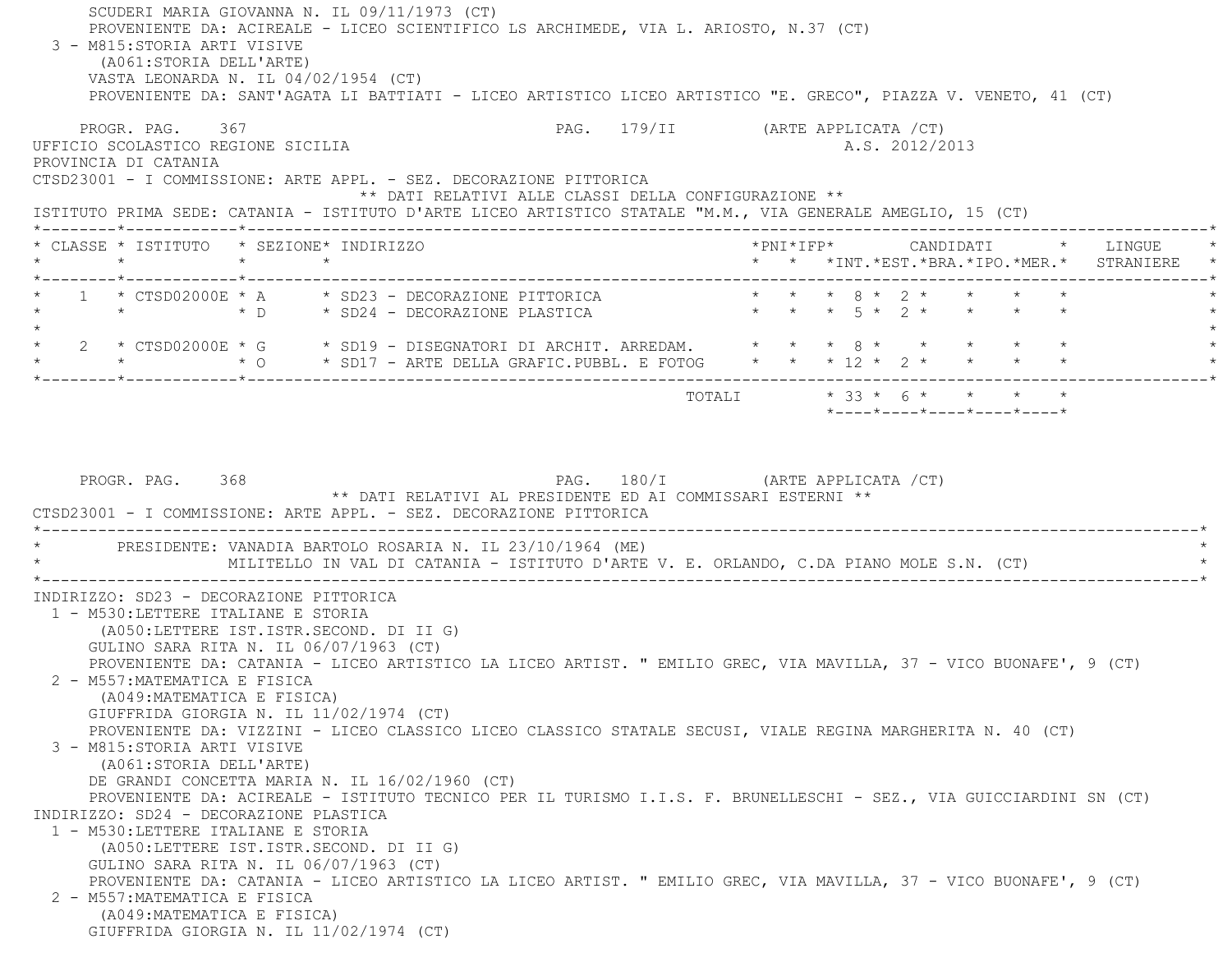PROVENIENTE DA: VIZZINI - LICEO CLASSICO LICEO CLASSICO STATALE SECUSI, VIALE REGINA MARGHERITA N. 40 (CT) 3 - M815:STORIA ARTI VISIVE (A061:STORIA DELL'ARTE) DE GRANDI CONCETTA MARIA N. IL 16/02/1960 (CT) PROVENIENTE DA: ACIREALE - ISTITUTO TECNICO PER IL TURISMO I.I.S. F. BRUNELLESCHI - SEZ., VIA GUICCIARDINI SN (CT) INDIRIZZO: SD19 - DISEGNATORI DI ARCHIT. ARREDAM. 1 - M530:LETTERE ITALIANE E STORIA (A050:LETTERE IST.ISTR.SECOND. DI II G) GULINO SARA RITA N. IL 06/07/1963 (CT) PROVENIENTE DA: CATANIA - LICEO ARTISTICO LA LICEO ARTIST. " EMILIO GREC, VIA MAVILLA, 37 - VICO BUONAFE', 9 (CT) (SEGUONO DATI RELATIVI AI COMMISSARI ESTERNI) PROGR. PAG. 369 PAG. 280/II (ARTE APPLICATA /CT) \*\* DATI RELATIVI AI COMMISSARI ESTERNI \*\* 2 - M557:MATEMATICA E FISICA (A049:MATEMATICA E FISICA) GIUFFRIDA GIORGIA N. IL 11/02/1974 (CT) PROVENIENTE DA: VIZZINI - LICEO CLASSICO LICEO CLASSICO STATALE SECUSI, VIALE REGINA MARGHERITA N. 40 (CT) 3 - M815:STORIA ARTI VISIVE (A061:STORIA DELL'ARTE) DE GRANDI CONCETTA MARIA N. IL 16/02/1960 (CT) PROVENIENTE DA: ACIREALE - ISTITUTO TECNICO PER IL TURISMO I.I.S. F. BRUNELLESCHI - SEZ., VIA GUICCIARDINI SN (CT) INDIRIZZO: SD17 - ARTE DELLA GRAFIC.PUBBL. E FOTOG 1 - M530:LETTERE ITALIANE E STORIA (A050:LETTERE IST.ISTR.SECOND. DI II G) GULINO SARA RITA N. IL 06/07/1963 (CT) PROVENIENTE DA: CATANIA - LICEO ARTISTICO LA LICEO ARTIST. " EMILIO GREC, VIA MAVILLA, 37 - VICO BUONAFE', 9 (CT) 2 - M557:MATEMATICA E FISICA (A049:MATEMATICA E FISICA) GIUFFRIDA GIORGIA N. IL 11/02/1974 (CT) PROVENIENTE DA: VIZZINI - LICEO CLASSICO LICEO CLASSICO STATALE SECUSI, VIALE REGINA MARGHERITA N. 40 (CT) 3 - M815:STORIA ARTI VISIVE (A061:STORIA DELL'ARTE) DE GRANDI CONCETTA MARIA N. IL 16/02/1960 (CT) PROVENIENTE DA: ACIREALE - ISTITUTO TECNICO PER IL TURISMO I.I.S. F. BRUNELLESCHI - SEZ., VIA GUICCIARDINI SN (CT) PROGR. PAG. 370 PAG. 180/III (ARTE APPLICATA /CT) UFFICIO SCOLASTICO REGIONE SICILIA A.S. 2012/2013 PROVINCIA DI CATANIA CTSL02001 - I COMMISSIONE: SECONDA SEZIONE ARCHITETTURA \*\* DATI RELATIVI ALLE CLASSI DELLA CONFIGURAZIONE \*\* ISTITUTO PRIMA SEDE: CATANIA - LICEO ARTISTICO LA LICEO ARTIST. " EMILIO GREC, VIA MAVILLA, 37 - VICO BUONAFE', 9 (CT) \*--------\*------------\*-------------------------------------------------------------------------------------------------------\* \* CLASSE \* ISTITUTO \* SEZIONE\* INDIRIZZO \*PNI\*IFP\* CANDIDATI \* LINGUE \* \* \* \* \* \* \* \*INT.\*EST.\*BRA.\*IPO.\*MER.\* STRANIERE \* \*--------\*------------\*-------------------------------------------------------------------------------------------------------\* $\star$  1  $\star$  CTSL01000A  $\star$  AO  $\star$  SL02 - ARTISTICO - II SEZIONE  $\star$   $\star$   $\star$   $\star$   $\uparrow$   $\uparrow$   $\uparrow$   $\uparrow$   $\star$   $\downarrow$   $\star$   $\downarrow$   $\star$   $\star$   $\star$   $\star$   $\star$   $\star$  $\star$ \* 2 \* CTSL01000A \* DA \* C006 - ARCHITET.E ARREDO-MICHELANGELO \* \* \* 16 \* 1 \* \* \* \* \* I \*--------\*------------\*-------------------------------------------------------------------------------------------------------\*TOTALI  $* 32 * 4 * * * * * * *$ \*----\*----\*----\*----\*----\*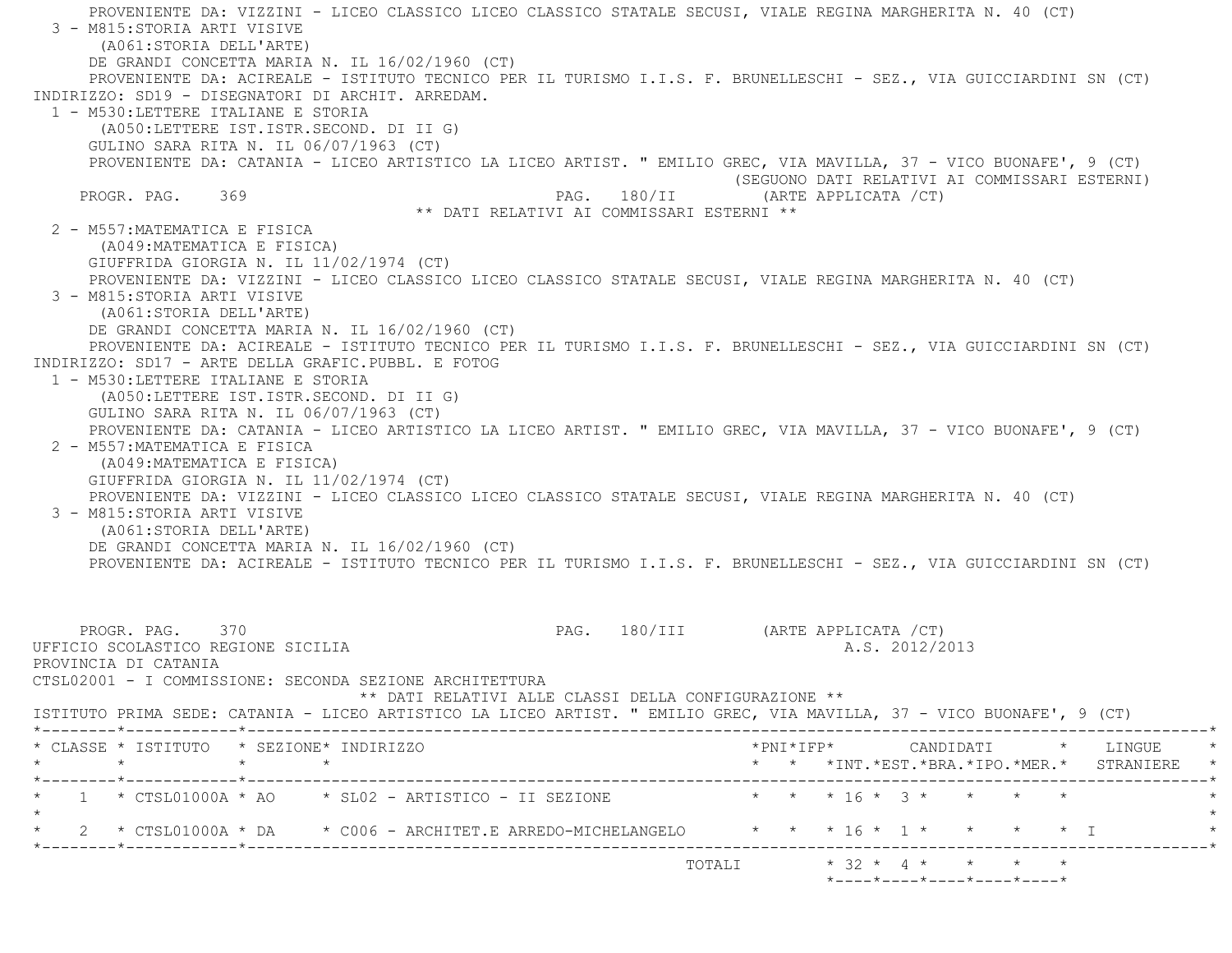| PROGR. PAG. 371<br>** DATI RELATIVI AL PRESIDENTE ED AI COMMISSARI ESTERNI **<br>CTSL02001 - I COMMISSIONE: SECONDA SEZIONE ARCHITETTURA                                                                                                               | PAG. 181/I (ARTISTICO / CT)                                                                                                                        |
|--------------------------------------------------------------------------------------------------------------------------------------------------------------------------------------------------------------------------------------------------------|----------------------------------------------------------------------------------------------------------------------------------------------------|
| PRESIDENTE: CAPPELLANO ROSINA N. IL 12/10/1948 (CT)<br>MILITELLO IN VAL DI CATANIA - IST TEC COMMERCIALE E PER GEOMETRI V. E. ORLANDO, C.DA PIANO MOLE S. N. (C*                                                                                       |                                                                                                                                                    |
| INDIRIZZO: SL02 - ARTISTICO - II SEZIONE<br>$1 - M802 : ITALIANO$<br>(A050:LETTERE IST.ISTR.SECOND. DI II G)<br>MAMMANA GIUSEPPA N. IL 01/09/1953 (CT)                                                                                                 |                                                                                                                                                    |
| PROVENIENTE DA: CATANIA - ISTITUTO D'ARTE LICEO ARTISTICO STATALE "M.M., VIA GENERALE AMEGLIO, 15 (CT)<br>2 - M650: ORNATO DISEGNATO<br>(A021:DISCIPLINE PITTORICHE)                                                                                   |                                                                                                                                                    |
| IDDA CECILIA ELISABETTAN. IL 12/11/1954 (CT)<br>PROVENIENTE DA: CATANIA - ISTITUTO D'ARTE LICEO ARTISTICO STATALE "M.M., VIA GENERALE AMEGLIO, 15 (CT)<br>3 - M820: STORIA DELL'ARTE<br>(A061:STORIA DELL'ARTE)                                        |                                                                                                                                                    |
| LO GIUDICE ANNAMARIA N. IL 24/06/1957 (CT)<br>PROVENIENTE DA: CATANIA - ISTITUTO D'ARTE LICEO ARTISTICO STATALE "M.M., VIA GENERALE AMEGLIO, 15 (CT)<br>INDIRIZZO: C006 - ARCHITET.E ARREDO-MICHELANGELO<br>$1 - M239:ITALIANO$                        |                                                                                                                                                    |
| (A050:LETTERE IST.ISTR.SECOND. DI II GR. )<br>MAMMANA GIUSEPPA N. IL 01/09/1953 (CT)<br>PROVENIENTE DA: CATANIA - ISTITUTO D'ARTE LICEO ARTISTICO STATALE "M.M., VIA GENERALE AMEGLIO, 15 (CT)                                                         |                                                                                                                                                    |
| 2 - M802: ITALIANO<br>(A050:LETTERE IST.ISTR.SECOND. DI II GR. )<br>MAMMANA GIUSEPPA N. IL 01/09/1953 (CT)<br>PROVENIENTE DA: CATANIA - ISTITUTO D'ARTE LICEO ARTISTICO STATALE "M.M., VIA GENERALE AMEGLIO, 15 (CT)                                   |                                                                                                                                                    |
| 3 - M250: STORIA DELL'ARTE<br>(A061:STORIA DELL'ARTE)<br>LO GIUDICE ANNAMARIA N. IL 24/06/1957 (CT)                                                                                                                                                    |                                                                                                                                                    |
| PROVENIENTE DA: CATANIA - ISTITUTO D'ARTE LICEO ARTISTICO STATALE "M.M., VIA GENERALE AMEGLIO, 15 (CT)<br>4 - M820: STORIA DELL'ARTE<br>(A061:STORIA DELL'ARTE)<br>LO GIUDICE ANNAMARIA N. IL 24/06/1957 (CT)                                          |                                                                                                                                                    |
| PROVENIENTE DA: CATANIA - ISTITUTO D'ARTE LICEO ARTISTICO STATALE "M.M., VIA GENERALE AMEGLIO, 15 (CT)<br>$5 - M460$ : INGLESE<br>(A346:LINGUA E CIV. STRANIERA (INGLESE))                                                                             |                                                                                                                                                    |
| COSTANZO SONIA N. IL 25/10/1963 (CT)<br>PROVENIENTE DA: CATANIA - ISTITUTO MAGISTRALE LICEO STATALE LOMBARDO RADICE, VIA IMPERIA 21 (CT)<br>PROGR. PAG. 372 PAG. 181/II (ARTISTICO / CT)<br>UFFICIO SCOLASTICO REGIONE SICILIA<br>PROVINCIA DI CATANIA | A.S. 2012/2013                                                                                                                                     |
| CTSL02002 - II COMMISSIONE: SECONDA SEZIONE ARCHITETTURA<br>** DATI RELATIVI ALLE CLASSI DELLA CONFIGURAZIONE **<br>ISTITUTO PRIMA SEDE: SANT'AGATA LI BATTIATI - LICEO ARTISTICO LICEO ARTISTICO "E. GRECO", PIAZZA V. VENETO, 41 (CT)                |                                                                                                                                                    |
| * CLASSE * ISTITUTO * SEZIONE* INDIRIZZO                                                                                                                                                                                                               | $*PNI*IFP* \qquad \qquad \text{CANDIDATI} \qquad \qquad * \qquad \text{LINGUE} \qquad \qquad *$<br>* * *INT. *EST. *BRA. *IPO. *MER. * STRANIERE * |
| 1 * CTSL01002C * BO * SL02 - ARTISTICO - II SEZIONE * * * * 19 * * * * * * *                                                                                                                                                                           |                                                                                                                                                    |
| 2 * CTSL01002C * CO * SL02 - ARTISTICO - II SEZIONE * * * * 18 * * * * * * *                                                                                                                                                                           |                                                                                                                                                    |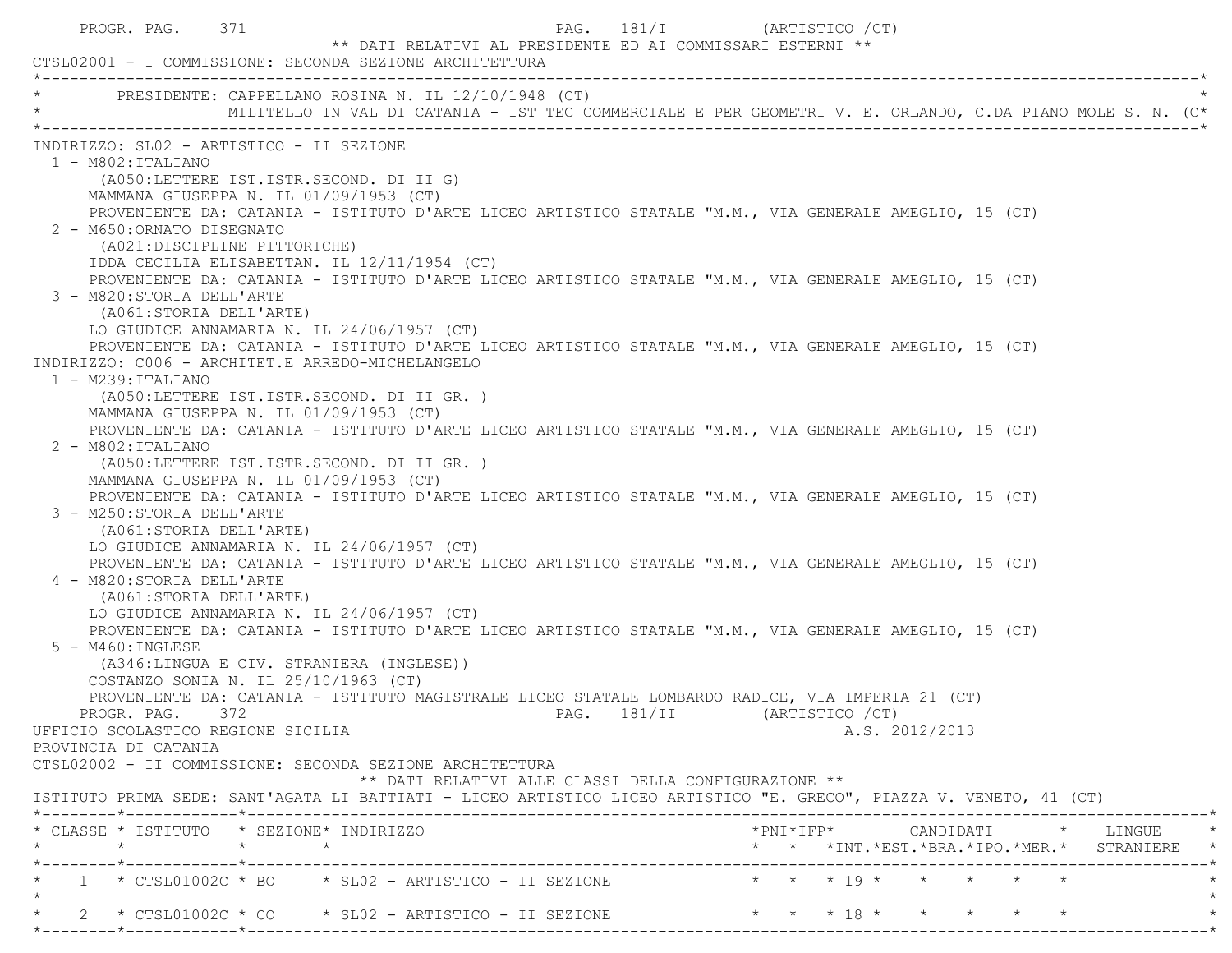PROGR. PAG. 373 PROGR. PAG. 182/I (ARTISTICO / CT) \*\* DATI RELATIVI AL PRESIDENTE ED AI COMMISSARI ESTERNI \*\* CTSL02002 - II COMMISSIONE: SECONDA SEZIONE ARCHITETTURA \*----------------------------------------------------------------------------------------------------------------------------\*PRESIDENTE: CONSOLI MARIA ANNA RITA N. IL 12/08/1961 (CT) CATANIA - ISTITUTO TECNICO COMMERCIALE ITE DE FELICE GIUFFRIDA, PIAZZA ROMA 4 (CT) \*----------------------------------------------------------------------------------------------------------------------------\* INDIRIZZO: SL02 - ARTISTICO - II SEZIONE 1 - M802:ITALIANO (A050:LETTERE IST.ISTR.SECOND. DI II G) CASTORINA ANGELA N. IL 17/01/1965 (CT) PROVENIENTE DA: CATANIA - ISTITUTO TECNICO NAUTICO DUCA DEGLI ABRUZZI, VIA ARTALE ALAGONA 97 (CT) 2 - M650:ORNATO DISEGNATO (A021:DISCIPLINE PITTORICHE) CUNSOLO ANNA MARIA N. IL 27/06/1965 (CT) PROVENIENTE DA: MILITELLO IN VAL DI CATANIA - ISTITUTO D'ARTE V. E. ORLANDO, C.DA PIANO MOLE S.N. (CT) 3 - M820:STORIA DELL'ARTE (A061:STORIA DELL'ARTE) MELLUSO MARIA N. IL 13/09/1962 (CT) PROVENIENTE DA: ACIREALE - LICEO ARTISTICO I.I.S. F. BRUNELLESCHI - LICEO, CORSO UMBERTO 194 (CT) PROGR. PAG. 374 PROGR. PAG. 282/II (ARTISTICO / CT) UFFICIO SCOLASTICO REGIONE SICILIA A.S. 2012/2013 PROVINCIA DI CATANIA CTSL02003 - III COMMISSIONE: SECONDA SEZIONE ARCHITETTURA \*\* DATI RELATIVI ALLE CLASSI DELLA CONFIGURAZIONE \*\* ISTITUTO PRIMA SEDE: ACIREALE - LICEO ARTISTICO I.I.S. F. BRUNELLESCHI - LICEO, CORSO UMBERTO 194 (CT) \*--------\*------------\*-------------------------------------------------------------------------------------------------------\* \* CLASSE \* ISTITUTO \* SEZIONE\* INDIRIZZO \*PNI\*IFP\* CANDIDATI \* LINGUE \* \* \* \* \* \* \* \*INT.\*EST.\*BRA.\*IPO.\*MER.\* STRANIERE \* \*--------\*------------\*-------------------------------------------------------------------------------------------------------\*\* 1 \* CTSL00801B \* A \* SL02 - ARTISTICO - II SEZIONE \* \* \* \* 13 \* 2 \* \* \* \* \* \*  $\star$ \* 2 \* CTSL00801B \* B \* SL02 - ARTISTICO - II SEZIONE \* \* \* \* 15 \* \* \* \* \* \* \* \*--------\*------------\*-------------------------------------------------------------------------------------------------------\*TOTALI  $* 28 * 2 * * * * * * * *$ \*----\*----\*----\*----\*----\*

TOTALI  $* 37 * * * * * * * *$ 

\*----\*----\*----\*----\*----\*

| PROGR. PAG. 375 |                                                                                      | PAG. 183/I | (ARTISTICO /CT) |  |
|-----------------|--------------------------------------------------------------------------------------|------------|-----------------|--|
|                 | ** DATI RELATIVI AL PRESIDENTE ED AI COMMISSARI ESTERNI **                           |            |                 |  |
|                 | CTSL02003 - III COMMISSIONE: SECONDA SEZIONE ARCHITETTURA                            |            |                 |  |
|                 |                                                                                      |            |                 |  |
|                 | PRESIDENTE: SANTORO PIETRO N. IL 12/09/1952 (CT)                                     |            |                 |  |
|                 | PATERNO' - ISTITUTO MAGISTRALE LICEO STATALE FRANCESCO DE SA, VIA FOGAZZARO, 18 (CT) |            |                 |  |
|                 |                                                                                      |            |                 |  |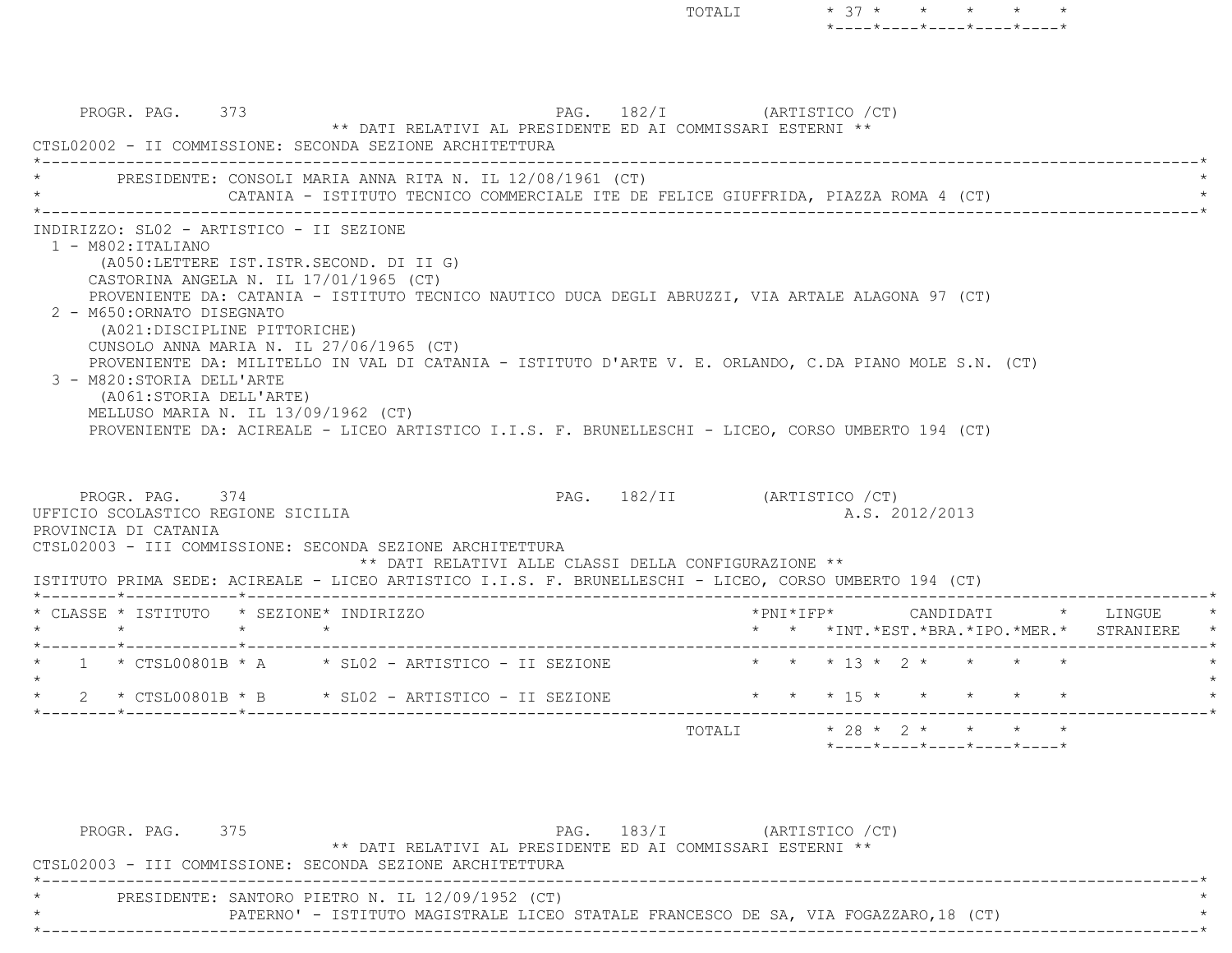INDIRIZZO: SL02 - ARTISTICO - II SEZIONE 1 - M802:ITALIANO (A050:LETTERE IST.ISTR.SECOND. DI II G) ARENA MARGHERITA N. IL 29/09/1960 (CT) PROVENIENTE DA: CATANIA - IST PROF PER I SERVIZI ALBERGHIERI E RISTORAZIONE IPSSA I.P.S.S.A.R."KAROL WOJTY, VIA VITTIME 2 - M650:ORNATO DISEGNATO (A021:DISCIPLINE PITTORICHE) FORTE GIUSEPPA N. IL 27/02/1961 (CT) PROVENIENTE DA: SANT'AGATA LI BATTIATI - LICEO ARTISTICO LICEO ARTISTICO "E. GRECO", PIAZZA V. VENETO, 41 (CT) 3 - M820:STORIA DELL'ARTE (A061:STORIA DELL'ARTE) PARLAGRECO SALVATORE N. IL 17/04/1957 (CL) PROVENIENTE DA: CALTAGIRONE - LICEO CLASSICO LICEO CLASSICO E LINGUISTICO, VIA MADONNA DELLA VIA 5/A (CT) PROGR. PAG. 376 PROGR. PAG. 183/II (ARTISTICO / CT) UFFICIO SCOLASTICO REGIONE SICILIA A.S. 2012/2013 PROVINCIA DI CATANIA CTTA00001 - I COMMISSIONE: PERITO AGRARIO \*\* DATI RELATIVI ALLE CLASSI DELLA CONFIGURAZIONE \*\* ISTITUTO PRIMA SEDE: CALTAGIRONE - ISTITUTO TECNICO AGRARIO FRANCESCO CUCUZZA, VIA CAPPUCCINI 134 (CT) \*--------\*------------\*-------------------------------------------------------------------------------------------------------\* \* CLASSE \* ISTITUTO \* SEZIONE\* INDIRIZZO \*PNI\*IFP\* CANDIDATI \* LINGUE \* \* \* \* \* \* \* \*INT.\*EST.\*BRA.\*IPO.\*MER.\* STRANIERE \* \*--------\*------------\*-------------------------------------------------------------------------------------------------------\*\* 1 \* CTTA00401L \* A \* TA00 - INDIRIZZO GENERALE \* \* \* \* 12 \* 1 \* \* \* \* \* \* \*--------\*------------\*-------------------------------------------------------------------------------------------------------\* ISTITUTO SECONDA SEDE: MILITELLO IN VAL DI CATANIA - IST TEC COMMERCIALE E PER GEOMETRI V. E. ORLANDO, C.DA PIANO MOLE S. N. ( \*--------\*------------\*-------------------------------------------------------------------------------------------------------\* \* CLASSE \* ISTITUTO \* SEZIONE\* INDIRIZZO \*PNI\*IFP\* CANDIDATI \* LINGUE \* \* \* \* \* \* \* \*INT.\*EST.\*BRA.\*IPO.\*MER.\* STRANIERE \* \*--------\*------------\*-------------------------------------------------------------------------------------------------------\* \* 2 \* CTTD018011 \* ATL00 \* TL00 - GEOMETRI \* \* \* 12 \* 4 \* \* \* \* \* \*--------\*------------\*-------------------------------------------------------------------------------------------------------\*TOTALI  $* 24 * 5 * * * * * * *$  \*----\*----\*----\*----\*----\*PROGR. PAG. 377 CHARGE 284/I (SEZIONE AGRARIA /CT) \*\* DATI RELATIVI AL PRESIDENTE ED AI COMMISSARI ESTERNI \*\* CTTA00001 - I COMMISSIONE: PERITO AGRARIO \*----------------------------------------------------------------------------------------------------------------------------\* \* PRESIDENTE: BIASCO RICCARDO N. IL 02/01/1962 (CT) \* ACIREALE - LICEO SCIENTIFICO LS ARCHIMEDE, VIA L. ARIOSTO, N.37 (CT) \*----------------------------------------------------------------------------------------------------------------------------\* INDIRIZZO: TA00 - INDIRIZZO GENERALE 1 - M010:AGRONOMIA E COLTIVAZIONI (A058:SC.E MEC.AGR.E T.GEST.AZ.,FIT.,E) BAUDO ALFIO N. IL 19/09/1960 (CT) PROVENIENTE DA: PATERNO' - IST PROF PER L'AGRICOLTURA E L'AMBIENTE PATERNO', VIA VITTORIO EMANUELE,424 (CT) 2 - M517:ELEMENTI DI COSTRUZIONI RURALI E DISEGNO RELATIVO (A072:TOPOG. GEN., COSTR.RUR. E DISEGN) PATANE' FRANCESCO N. IL 26/10/1955 (CT)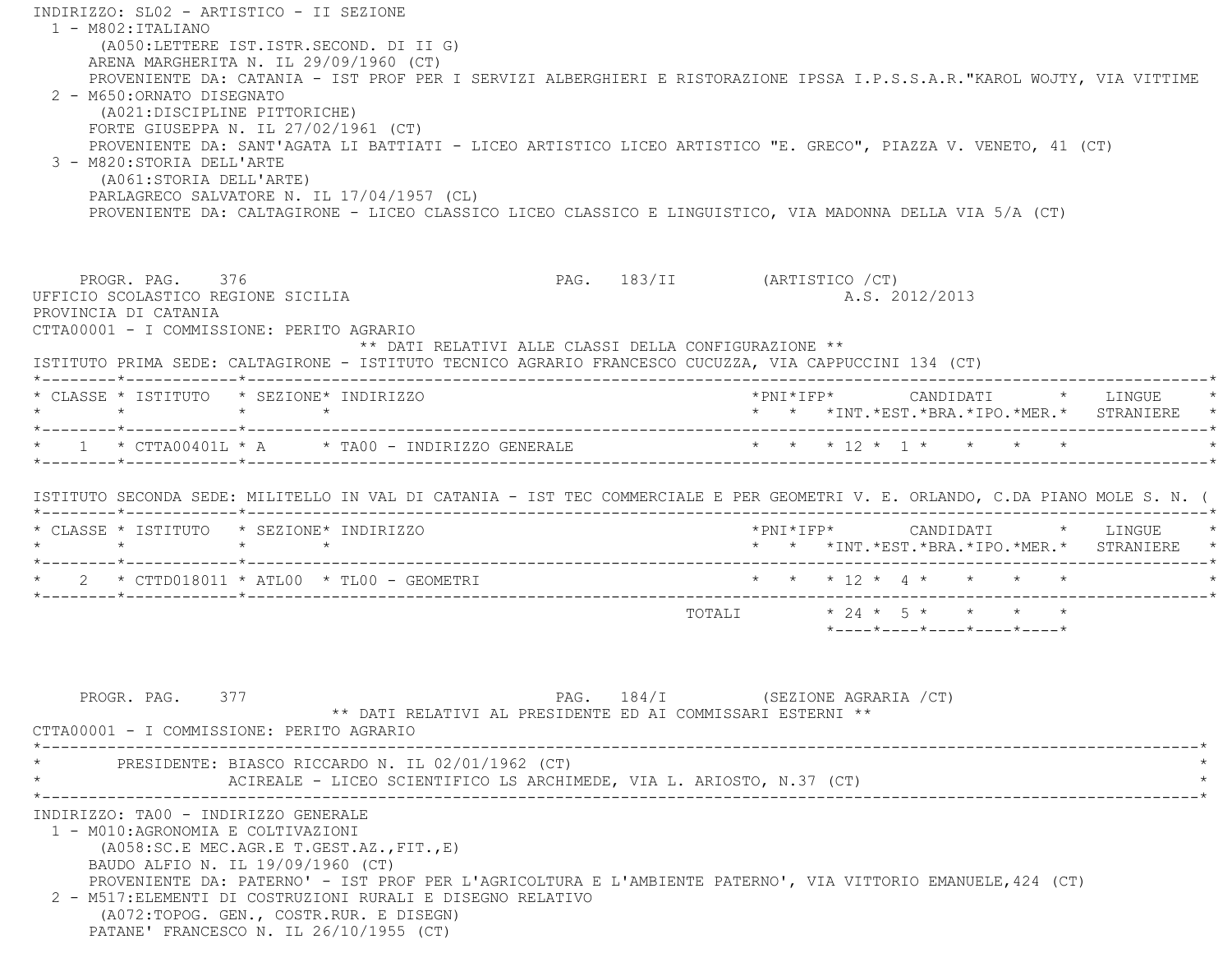PROVENIENTE DA: SAN GIOVANNI LA PUNTA - IST TEC COMMERCIALE E PER GEOMETRI IIS "ENRICO DE NICOLA", VIA G. MOTTA N.87 (CT 3 - M440:INDUSTRIE AGRARIE (A012:CHIMICA AGRARIA) BARONE CARLO N. IL 01/09/1958 (CT) PROVENIENTE DA: CATANIA - ISTITUTO TECNICO AGRARIO F. EREDIA, VIA DEL BOSCO 43 (CT) INDIRIZZO: TL00 - GEOMETRI 1 - M918:TECNOLOGIA DELLE COSTRUZIONI (A016:COSTR.,TECNOL.DELLE COST.E DIS.T) ROSELLA MUSICO EUGENIO N. IL 27/06/1948 (ME) PROVENIENTE DA: SAN GIOVANNI LA PUNTA - IST TEC COMMERCIALE E PER GEOMETRI IIS "ENRICO DE NICOLA", VIA G. MOTTA N.87 (CT 2 - M970:TOPOGRAFIA (A072:TOPOG. GEN., COSTR.RUR. E DISEGN) PATANE' FRANCESCO N. IL 26/10/1955 (CT) PROVENIENTE DA: SAN GIOVANNI LA PUNTA - IST TEC COMMERCIALE E PER GEOMETRI IIS "ENRICO DE NICOLA", VIA G. MOTTA N.87 (CT 3 - M260:ELEMENTI DI DIRITTO (A019:DISCIPLINE GIURIDICHE ED ECONOMI) SCARABELLI GIUSEPPE N. IL 07/01/1948 (CT) PROVENIENTE DA: ACIREALE - IST PROF INDUSTRIA E ARTIGIANATO IPSIA ORA I.S. MAJORANA-MEUCCI, VIA DELLE TERME, 78 (CT) PROGR. PAG. 378 PAG. 184/II (SEZIONE AGRARIA /CT) UFFICIO SCOLASTICO REGIONE SICILIA A.S. 2012/2013 PROVINCIA DI CATANIA CTTA10001 - I COMMISSIONE: PERITO AGRARIO \*\* DATI RELATIVI ALLE CLASSI DELLA CONFIGURAZIONE \*\* ISTITUTO PRIMA SEDE: CATANIA - ISTITUTO TECNICO AGRARIO F. EREDIA, VIA DEL BOSCO 43 (CT) \*--------\*------------\*-------------------------------------------------------------------------------------------------------\* \* CLASSE \* ISTITUTO \* SEZIONE\* INDIRIZZO \*PNI\*IFP\* CANDIDATI \* LINGUE \* \* \* \* \* \* \* \*INT.\*EST.\*BRA.\*IPO.\*MER.\* STRANIERE \* \*--------\*------------\*-------------------------------------------------------------------------------------------------------\*1 \* CTTA00301R \* A \* TA10 - CERERE UN.- MOD.VALORIZ. PROD, AN \* \* \* 18 \* 7 \* \* \* \* \* \* I  $\star$ \* 2 \* CTTA00301R \* B \* TA08 - CERERE UN.-MOD. AGRO-INDUSTRIALE \* \* \* 15 \* 9 \* \* \* \* \* T \*--------\*------------\*-------------------------------------------------------------------------------------------------------\*TOTALI \* 33 \* 16 \* \* \* \* \* \*----\*----\*----\*----\*----\* PROGR. PAG. 379 PAG. 185/I (SEZIONE AGRARIA /CT) \*\* DATI RELATIVI AL PRESIDENTE ED AI COMMISSARI ESTERNI \*\*CTTA10001 - I COMMISSIONE: PERITO AGRARIO

 \*----------------------------------------------------------------------------------------------------------------------------\*PRESIDENTE: LEONARDI MARIA N. IL 13/09/1955 (CT) PATERNO' - ISTITUTO COMPRENSIVO IC G.B. NICOLOSI - PATERNO', VIA SCALA VECCHIA (CT) \*----------------------------------------------------------------------------------------------------------------------------\* INDIRIZZO: TA10 - CERERE UN.- MOD.VALORIZ. PROD,AN 1 - M337:TECNICA DI PRODUZIONE ANIMALE (A074:ZOOTECNICA E SCIENZA PROD. ANIMALE) LOMAGLIO LEOPOLDO N. IL 28/06/1957 (CL) PROVENIENTE DA: CALTANISSETTA - ISTITUTO TECNICO AGRARIO "A. DI ROCCO", VIA LEONE XIII, 64 (CL) 2 - M315:CHIMICA AGRARIA E TECNICHE AGRO-ALIMENTARI (A012:CHIMICA AGRARIA) IMBISCUSO MARIA CATENA N. IL 31/01/1954 (CT) PROVENIENTE DA: RANDAZZO - IST PROF PER I SERVIZI ALBERGHIERI E RISTORAZIONE IPSSAR MEDI SEZ. ASS. IISS MED, VIA PAPA GI 3 - M460:INGLESE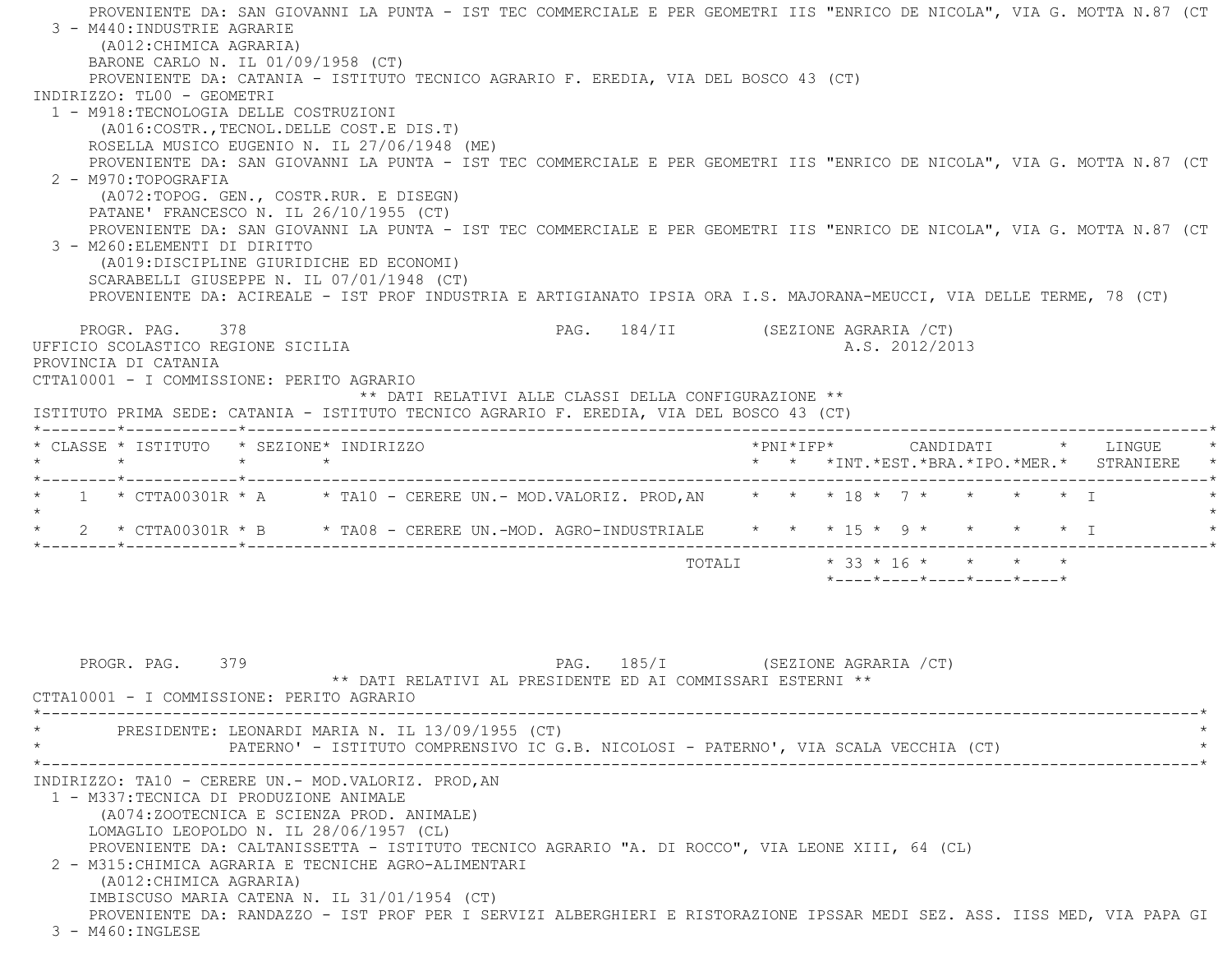(A346:LINGUA E CIV. STRANIERA (INGLESE)) LA NAIA MARIA GRAZIA N. IL 31/08/1956 (CT) PROVENIENTE DA: CATANIA - LICEO CLASSICO LC CL.ANNESSO CONV.NAZ. CUTELL, VIA VITTORIO EMANUELE 56 (CT) INDIRIZZO: TA08 - CERERE UN.-MOD. AGRO-INDUSTRIALE 1 - M337:TECNICA DI PRODUZIONE ANIMALE (A074:ZOOTECNICA E SCIENZA PROD. ANIMALE) LOMAGLIO LEOPOLDO N. IL 28/06/1957 (CL) PROVENIENTE DA: CALTANISSETTA - ISTITUTO TECNICO AGRARIO "A. DI ROCCO", VIA LEONE XIII, 64 (CL) 2 - M315:CHIMICA AGRARIA E TECNICHE AGRO-ALIMENTARI (A012:CHIMICA AGRARIA) IMBISCUSO MARIA CATENA N. IL 31/01/1954 (CT) PROVENIENTE DA: RANDAZZO - IST PROF PER I SERVIZI ALBERGHIERI E RISTORAZIONE IPSSAR MEDI SEZ. ASS. IISS MED, VIA PAPA GI 3 - M460:INGLESE (A346:LINGUA E CIV. STRANIERA (INGLESE)) LA NAIA MARIA GRAZIA N. IL 31/08/1956 (CT) PROVENIENTE DA: CATANIA - LICEO CLASSICO LC CL.ANNESSO CONV.NAZ. CUTELL, VIA VITTORIO EMANUELE 56 (CT) PROGR. PAG. 380 CHA SERVICE 2013 PAG. 185/II (SEZIONE AGRARIA / CT) UFFICIO SCOLASTICO REGIONE SICILIA A.S. 2012/2013 PROVINCIA DI CATANIA CTTB03001 - I COMMISSIONE: PER. AERON. SPEC.: ASS. NAVIG. AER. E NAVIG. AER. \*\* DATI RELATIVI ALLE CLASSI DELLA CONFIGURAZIONE \*\* ISTITUTO PRIMA SEDE: CATANIA - ISTITUTO TECNICO AREONAUTICO ITAER A. FERRARIN, VIA GALERMO, 172 (CT) \*--------\*------------\*-------------------------------------------------------------------------------------------------------\* \* CLASSE \* ISTITUTO \* SEZIONE\* INDIRIZZO \*PNI\*IFP\* CANDIDATI \* LINGUE \* \* \* \* \* \* \* \*INT.\*EST.\*BRA.\*IPO.\*MER.\* STRANIERE \* \*--------\*------------\*-------------------------------------------------------------------------------------------------------\*\* 1 \* CTTB01000A \* A \* TB03 - PROG.ALFA-ASS.NAV.AEREA-NAV.AER. \* \* \* 22 \* \* \* \* \* \* \* T  $\star$ \* 2 \* CTTB01000A \* B \* TB03 - PROG.ALFA-ASS.NAV.AEREA-NAV.AER. \* \* \* 17 \* \* \* \* \* \* \* I \*--------\*------------\*-------------------------------------------------------------------------------------------------------\* $\texttt{TOTALI} \qquad \qquad \star \quad \texttt{39} \star \qquad \star \qquad \star \qquad \star \qquad \star \qquad \star \qquad \star$  \*----\*----\*----\*----\*----\*PROGR. PAG. 381 **PAG.** 281 **PAG.** 286/I (SEZIONE AERONAUTICA / CT) \*\* DATI RELATIVI AL PRESIDENTE ED AI COMMISSARI ESTERNI \*\* CTTB03001 - I COMMISSIONE: PER. AERON. SPEC.: ASS. NAVIG. AER. E NAVIG. AER. \*----------------------------------------------------------------------------------------------------------------------------\*PRESIDENTE: ROCCARO LUCIA N. IL 09/11/1955 (CL) \* GRAVINA DI CATANIA - SCUOLA ELEMENTARE CD III GRAVINA DI CATANIA, VICO MAJORANA, 3 (CT) \* \*----------------------------------------------------------------------------------------------------------------------------\* INDIRIZZO: TB03 - PROG.ALFA-ASS.NAV.AEREA-NAV.AER. 1 - M540:LINGUA E LETTERE ITALIANE (A050:LETTERE IST.ISTR.SECOND. DI II G) PALADINO GAETANA N. IL 25/06/1954 (CT) PROVENIENTE DA: CATANIA - ISTITUTO TECNICO COMMERCIALE ITE DE FELICE GIUFFRIDA, PIAZZA ROMA 4 (CT) 2 - M327:ELETTRO-RADIO-RADAR TECNICA (A034:ELETTRONICA) VITTORIO CARMEN N. IL 02/01/1967 (SR) PROVENIENTE DA: CATANIA - IST PROF INDUSTRIA E ATTIVITA' MARINARE C. COLOMBO (AGGREGATO ITN CT), VIALE ARTALE ALAGONA 99 3 - M461:LINGUA INGLESE (A346:LINGUA E CIV. STRANIERA (INGLESE) DI PAOLA AGATA N. IL 25/11/1961 (UD)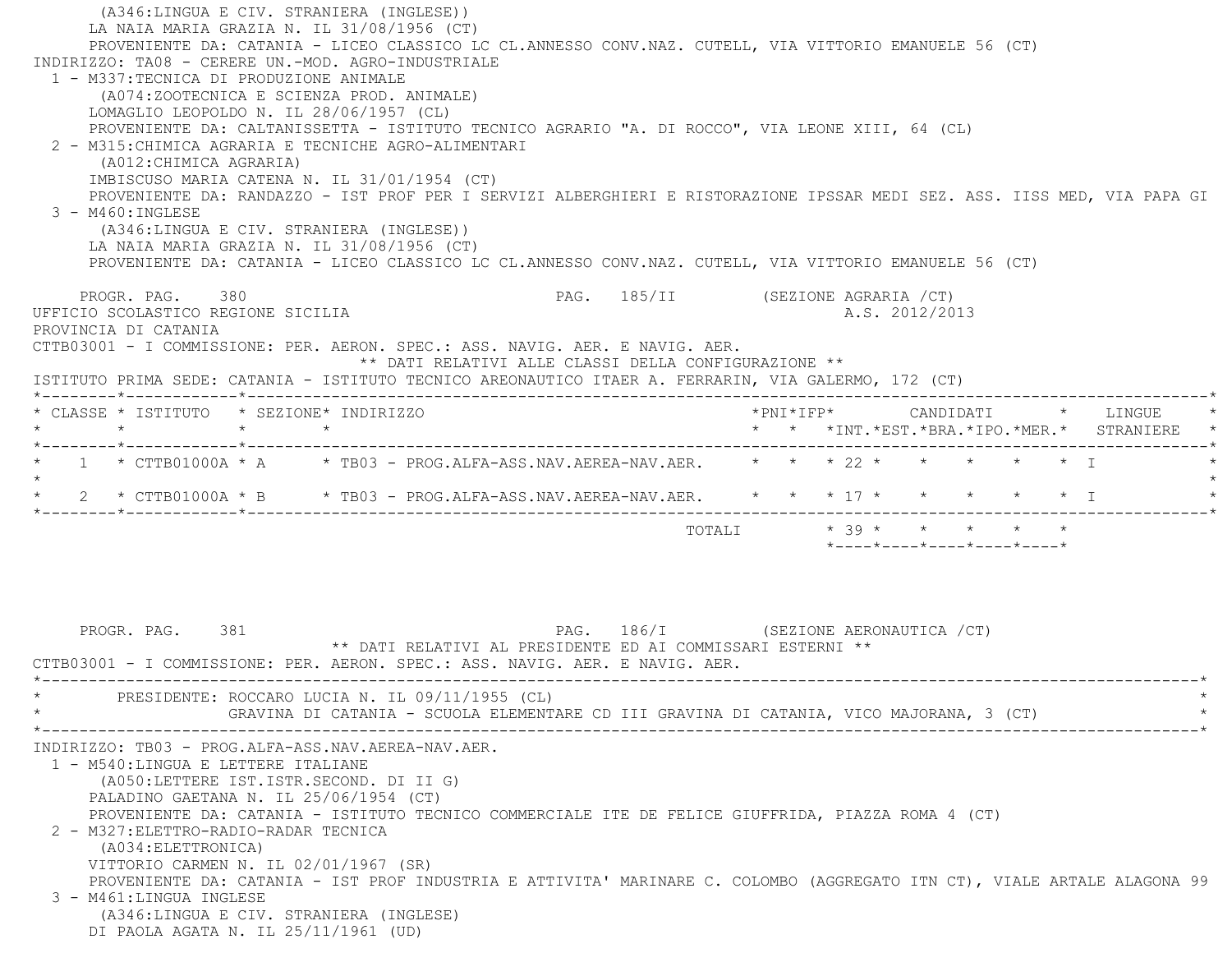PROVENIENTE DA: CATANIA - ISTITUTO TECNICO PER IL TURISMO GEMMELLARO, CORSO INDIPENDENZA N. 229 (CT) PROGR. PAG. 382 PAG. 186/II (SEZIONE AERONAUTICA /CT) UFFICIO SCOLASTICO REGIONE SICILIA A.S. 2012/2013 PROVINCIA DI CATANIA CTTB03002 - II COMMISSIONE: PER. AERON. SPEC.: ASS. NAVIG. AER. E NAVIG. AER. \*\* DATI RELATIVI ALLE CLASSI DELLA CONFIGURAZIONE \*\* ISTITUTO PRIMA SEDE: CATANIA - ISTITUTO TECNICO AREONAUTICO ITAER A. FERRARIN, VIA GALERMO, 172 (CT) \*--------\*------------\*-------------------------------------------------------------------------------------------------------\* \* CLASSE \* ISTITUTO \* SEZIONE\* INDIRIZZO \*PNI\*IFP\* CANDIDATI \* LINGUE \* \* \* \* \* \* \* \*INT.\*EST.\*BRA.\*IPO.\*MER.\* STRANIERE \* \*--------\*------------\*-------------------------------------------------------------------------------------------------------\* $1$  \* CTTB01000A \* C \* TB03 - PROG.ALFA-ASS.NAV.AEREA-NAV.AER. \* \* \* 18 \* \* \* \* \* \* \* \*  $\star$ \* 2 \* CTTB01000A \* F \* TB03 - PROG.ALFA-ASS.NAV.AEREA-NAV.AER. \* \* \* 16 \* \* \* \* \* \* \* I \*--------\*------------\*-------------------------------------------------------------------------------------------------------\*TOTALI  $* 34 * * * * * * * * *$  \*----\*----\*----\*----\*----\*PROGR. PAG. 383 PAG. 187/I (SEZIONE AERONAUTICA / CT) \*\* DATI RELATIVI AL PRESIDENTE ED AI COMMISSARI ESTERNI \*\* CTTB03002 - II COMMISSIONE: PER. AERON. SPEC.: ASS. NAVIG. AER. E NAVIG. AER. \*----------------------------------------------------------------------------------------------------------------------------\*PRESIDENTE: CONSOLI GIUSEPPINA N. IL 03/03/1957 (ME) MASCALUCIA - ISTITUTO COMPRENSIVO IC FEDERICO II DI SVEVIA, VIA DEL SOLE, SN (CT) \*----------------------------------------------------------------------------------------------------------------------------\* INDIRIZZO: TB03 - PROG.ALFA-ASS.NAV.AEREA-NAV.AER. 1 - M540:LINGUA E LETTERE ITALIANE (A050:LETTERE IST.ISTR.SECOND. DI II G) MESSINA MARIA DONATA N. IL 06/06/1967 (CT) PROVENIENTE DA: CATANIA - ISTITUTO TECNICO COMMERCIALE ITE DE FELICE GIUFFRIDA, PIAZZA ROMA 4 (CT) 2 - M327:ELETTRO-RADIO-RADAR TECNICA (A034:ELETTRONICA) MIRABELLA GIUSEPPE N. IL 07/01/1956 (CT) PROVENIENTE DA: CATANIA - ISTITUTO TECNICO INDUSTRIALE ITI G.MARCONI, VIA VESCOVO MAURIZIO,82 (CT) 3 - M461:LINGUA INGLESE (A346:LINGUA E CIV. STRANIERA (INGLESE) TASCHETTA SALVINA EMANUELA N. IL 02/09/1971 (CT) PROVENIENTE DA: RAMACCA - ISTITUTO TECNICO INDUSTRIALE ITI RAMACCA, VIA FASTUCHERIA, 48 (CT) PROGR. PAG. 384 384 PAG. 187/II (SEZIONE AERONAUTICA / CT) UFFICIO SCOLASTICO REGIONE SICILIA A.S. 2012/2013 PROVINCIA DI CATANIA CTTB03003 - III COMMISSIONE: PER. AERON. SPEC.: ASS. NAVIG. AER. E NAVIG. AER. \*\* DATI RELATIVI ALLE CLASSI DELLA CONFIGURAZIONE \*\* ISTITUTO PRIMA SEDE: CATANIA - ISTITUTO TECNICO AREONAUTICO ITAER A. FERRARIN, VIA GALERMO, 172 (CT) \*--------\*------------\*-------------------------------------------------------------------------------------------------------\*\* CLASSE \* ISTITUTO \* SEZIONE\* INDIRIZZO \*PNI\*IFP\* CANDIDATI \* LINGUE \*

\* \* \* \* \* \* \*INT.\*EST.\*BRA.\*IPO.\*MER.\* STRANIERE \*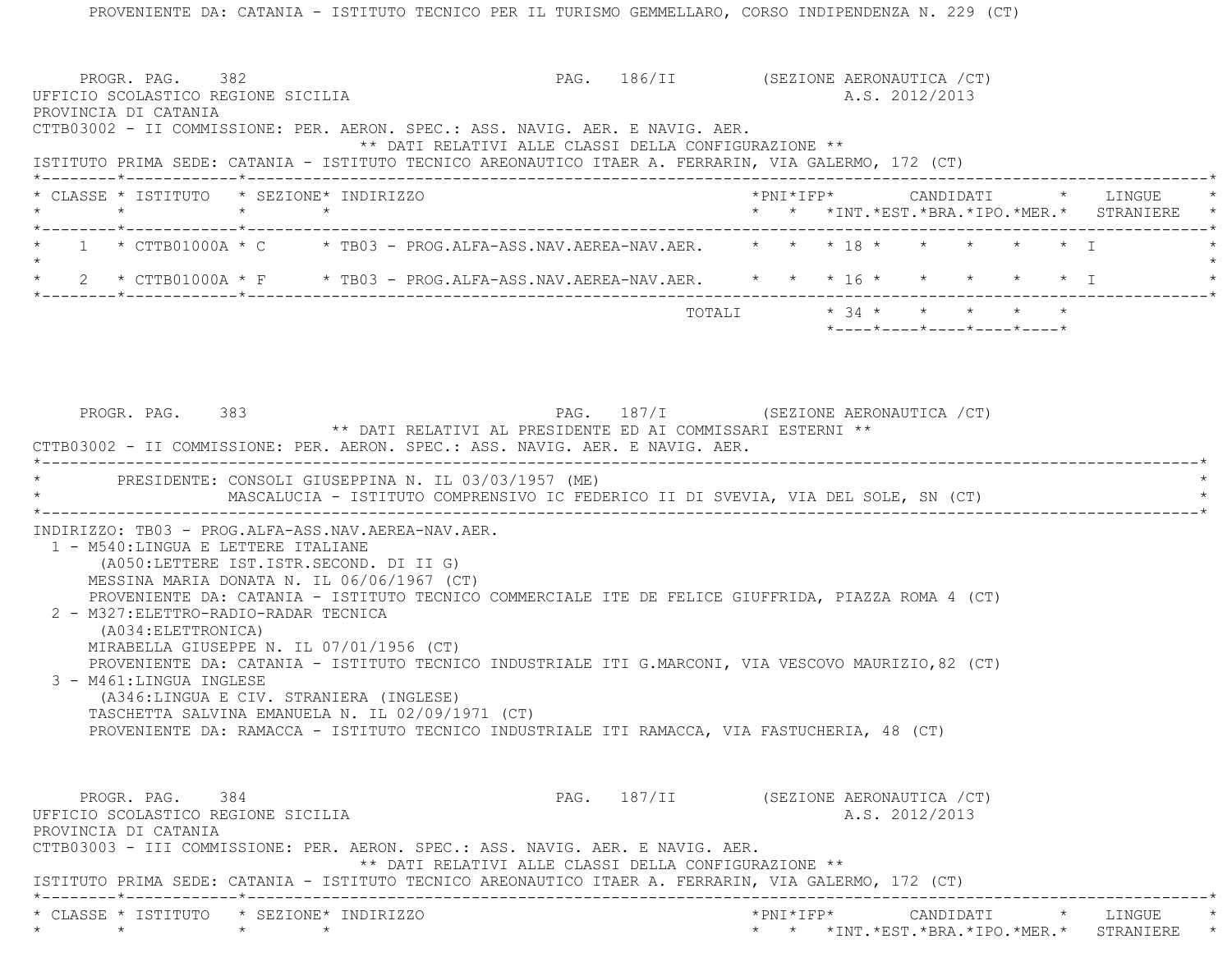|  |                                                                                         |  | $*$ - - - - $*$ - - - - $*$ - - - - $*$ - - - - $*$ - - - - $*$ |  |  |  |
|--|-----------------------------------------------------------------------------------------|--|-----------------------------------------------------------------|--|--|--|
|  | TOTAI.T                                                                                 |  | $*$ 33 $*$ 5 $*$ $*$ $*$ $*$                                    |  |  |  |
|  | * 2 * CTTB01000A * E * TB03 - PROG.ALFA-ASS.NAV.AEREA-NAV.AER. * * * 18 * * * * * * * T |  |                                                                 |  |  |  |
|  |                                                                                         |  |                                                                 |  |  |  |
|  | * 1 * CTTB01000A * D * TB03 - PROG.ALFA-ASS.NAV.AEREA-NAV.AER. * * * 15 * 5 * * * * * T |  |                                                                 |  |  |  |
|  |                                                                                         |  |                                                                 |  |  |  |

| PRESIDENTE: AMANTIA LUISA FRANCESCA N. IL 23/02/1959 (MI)                                                                                                                                                                                                                                                                                                                                                                                                                                                                                                                                                              |                 |  | SAN PIETRO CLARENZA - ISTITUTO COMPRENSIVO I.C. VITTORINI-S.P.CLARENZA, VIA DUSMET 24 (CT)     |  |                |  |  |                                               |
|------------------------------------------------------------------------------------------------------------------------------------------------------------------------------------------------------------------------------------------------------------------------------------------------------------------------------------------------------------------------------------------------------------------------------------------------------------------------------------------------------------------------------------------------------------------------------------------------------------------------|-----------------|--|------------------------------------------------------------------------------------------------|--|----------------|--|--|-----------------------------------------------|
| INDIRIZZO: TB03 - PROG.ALFA-ASS.NAV.AEREA-NAV.AER.<br>1 - M540:LINGUA E LETTERE ITALIANE<br>(A050:LETTERE IST.ISTR.SECOND. DI II G)<br>CUSCUNA' VENERA N. IL 22/08/1951 (CT)<br>PROVENIENTE DA: CATANIA - ISTITUTO TECNICO INDUSTRIALE ITI CANNIZZARO, VIA CARLO PISACANE 1 (CT)<br>2 - M327: ELETTRO-RADIO-RADAR TECNICA<br>(A034: ELETTRONICA)<br>LA GUZZA FRANCESCO N. IL 24/03/1956 (CT)                                                                                                                                                                                                                           |                 |  |                                                                                                |  |                |  |  |                                               |
| PROVENIENTE DA: CATANIA - ISTITUTO TECNICO INDUSTRIALE ITI G.MARCONI, VIA VESCOVO MAURIZIO, 82 (CT)<br>(A346:LINGUA E CIV. STRANIERA (INGLESE)<br>RACCUIA SILVANA N. IL 11/11/1960 (CT)<br>PROVENIENTE DA: CATANIA - ISTITUTO TECNICO INDUSTRIALE ITI CANNIZZARO, VIA CARLO PISACANE 1 (CT)                                                                                                                                                                                                                                                                                                                            |                 |  |                                                                                                |  |                |  |  |                                               |
| PROGR. PAG. 386                                                                                                                                                                                                                                                                                                                                                                                                                                                                                                                                                                                                        |                 |  | PAG. 188/II (SEZIONE AERONAUTICA / CT)<br>** DATI RELATIVI ALLE CLASSI DELLA CONFIGURAZIONE ** |  | A.S. 2012/2013 |  |  |                                               |
| $\star$                                                                                                                                                                                                                                                                                                                                                                                                                                                                                                                                                                                                                | $\star$ $\star$ |  |                                                                                                |  |                |  |  | *PNI*IFP* CANDIDATI * LINGUE                  |
|                                                                                                                                                                                                                                                                                                                                                                                                                                                                                                                                                                                                                        |                 |  |                                                                                                |  |                |  |  | * * *INT. *EST. *BRA. *IPO. *MER. * STRANIERE |
| 3 - M461:LINGUA INGLESE<br>UFFICIO SCOLASTICO REGIONE SICILIA<br>PROVINCIA DI CATANIA<br>CTTD00001 - I COMMISSIONE: RAGIONIERE E PERITO COMMERCIALE<br>ISTITUTO PRIMA SEDE: CATANIA - ISTITUTO TECNICO COMMERCIALE GEMMELLARO, CORSO INDIPENDENZA, 229 (CT)<br>* CLASSE * ISTITUTO * SEZIONE* INDIRIZZO<br>*--------*------------*-------------<br>1 * CTTD02301C * A * TD00 - GIURIDICO ECONOMICO AZIENDALE $\qquad$ * * * 22 * * * * * * * F<br>* 2 * CTTD02301C * B * TD00 - GIURIDICO ECONOMICO AZIENDALE * * * 12 * 2 * * * * * F<br>* * * * * BS * TD00 - GIURIDICO ECONOMICO AZIENDALE * * * 10 * * * * * * * S |                 |  |                                                                                                |  |                |  |  |                                               |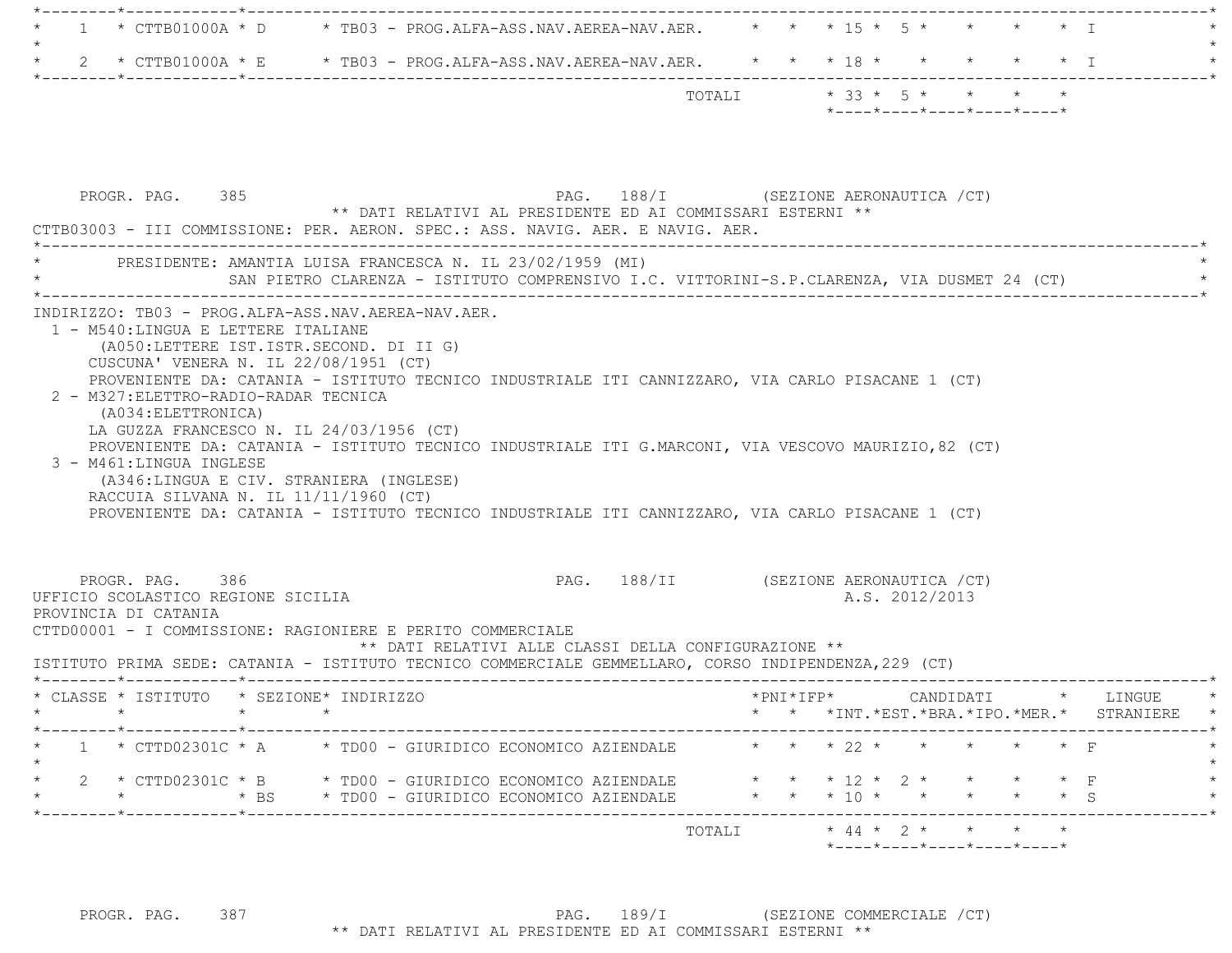CTTD00001 - I COMMISSIONE: RAGIONIERE E PERITO COMMERCIALE \*----------------------------------------------------------------------------------------------------------------------------\*PRESIDENTE: TURIANO LUCIA MARIA N. IL 16/04/1954 (ME) CATANIA - IST PROF INDUSTRIA E ARTIGIANATO IPSIA E.FERMI, VIA PASSO GRAVINA 197 (CT) \*----------------------------------------------------------------------------------------------------------------------------\* INDIRIZZO: TD00 - GIURIDICO ECONOMICO AZIENDALE 1 - M730:RAGIONERIA (A017:DISCIPLINE ECONOMICO-AZIENDALI) PINIZZOTTO DIANA N. IL 07/01/1965 (CT) PROVENIENTE DA: CATANIA - IST PROF PER I SERVIZI COMMERCIALI E TURISTICI IPSCT A. OLIVETTI, VIA PASSO GRAVINA 187 (CT) 2 - M460:INGLESE (A346:LINGUA E CIV. STRANIERA (INGLESE)) USAI CINZIA PATRIZIA N. IL 28/07/1958 (CL) PROVENIENTE DA: CATANIA - LICEO CLASSICO LC "MARIO CUTELLI", VIA FIRENZE 202 (CT) 3 - M390:FRANCESE (A246:LINGUA E CIV. STRANIERA (FRANCESE)) BONGIORNO ELENA MARIA N. IL 03/09/1956 (EN) PROVENIENTE DA: PATERNO' - ISTITUTO MAGISTRALE LICEO STATALE FRANCESCO DE SA, VIA FOGAZZARO,18 (CT) 4 - M790:SPAGNOLO (A446:LINGUA E CIV. STRANIERA (SPAGNOLO)) FODALE CATERINA SABRINA N. IL 22/02/1970 (CT) PROVENIENTE DA: CATANIA - ISTITUTO MAGISTRALE LICEO STATALE LOMBARDO RADICE, VIA IMPERIA 21 (CT) PROGR. PAG. 388 CHARGE 189/II (SEZIONE COMMERCIALE / CT) UFFICIO SCOLASTICO REGIONE SICILIA A.S. 2012/2013 PROVINCIA DI CATANIA CTTD00002 - II COMMISSIONE: RAGIONIERE E PERITO COMMERCIALE \*\* DATI RELATIVI ALLE CLASSI DELLA CONFIGURAZIONE \*\* ISTITUTO PRIMA SEDE: ACIREALE - ISTITUTO TECNICO COMMERCIALE TECNICO ECONOMICO - I.S. MAJOR, VIA L. GALVANI, 05 (CT) \*--------\*------------\*-------------------------------------------------------------------------------------------------------\* \* CLASSE \* ISTITUTO \* SEZIONE\* INDIRIZZO \*PNI\*IFP\* CANDIDATI \* LINGUE \* \* \* \* \* \* \* \*INT.\*EST.\*BRA.\*IPO.\*MER.\* STRANIERE \* \*--------\*------------\*-------------------------------------------------------------------------------------------------------\*1 \* CTTD032017 \* A \* TD00 - GIURIDICO ECONOMICO AZIENDALE  $\qquad$  \* \* \* 10 \* \* \* \* \* \* F  $\star$ 2 \* CTTD032017 \* B \* TD00 - GIURIDICO ECONOMICO AZIENDALE \* \* \* 8 \* 2 \* \* \* \* \* S ---------------------------------TOTALI  $* 18 * 2 *$  \*----\*----\*----\*----\*----\*PROGR. PAG. 389 CHAST SEZIONE COMMERCIALE (CT) \*\* DATI RELATIVI AL PRESIDENTE ED AI COMMISSARI ESTERNI \*\* CTTD00002 - II COMMISSIONE: RAGIONIERE E PERITO COMMERCIALE \*----------------------------------------------------------------------------------------------------------------------------\*PRESIDENTE: SPINELLO GIUSEPPA N. IL 19/04/1953 (CT) CALTAGIRONE - ISTITUTO TECNICO AGRARIO FRANCESCO CUCUZZA, VIA CAPPUCCINI 134 (CT) \*----------------------------------------------------------------------------------------------------------------------------\* INDIRIZZO: TD00 - GIURIDICO ECONOMICO AZIENDALE 1 - M730:RAGIONERIA (A017:DISCIPLINE ECONOMICO-AZIENDALI) TROVATO CATERINA N. IL 19/01/1958 (EN) PROVENIENTE DA: CATANIA - ISTITUTO TECNICO COMMERCIALE ITE DE FELICE GIUFFRIDA, PIAZZA ROMA 4 (CT)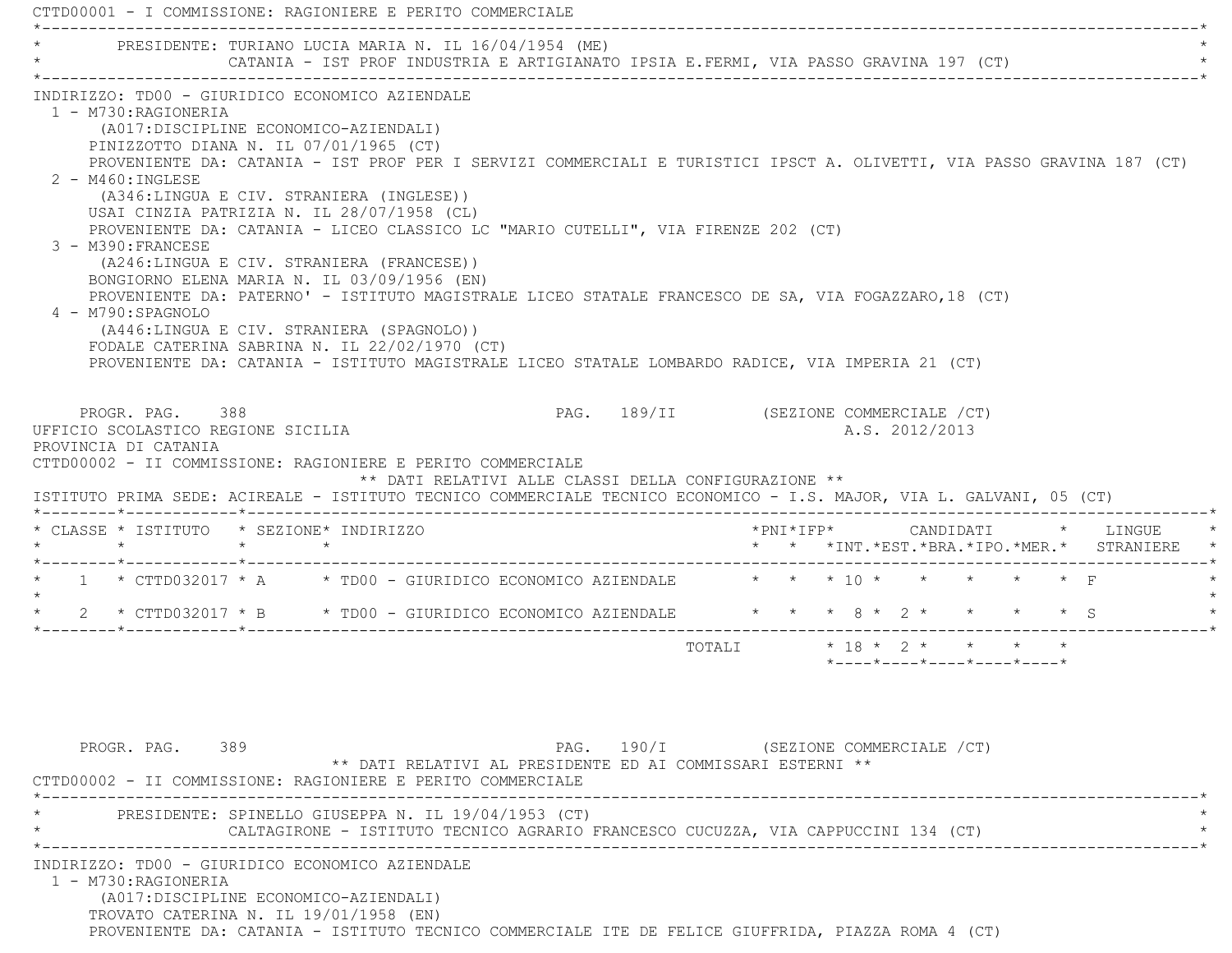2 - M460:INGLESE (A346:LINGUA E CIV. STRANIERA (INGLESE)) CANTARELLA DANIELA N. IL 17/07/1968 (CT) PROVENIENTE DA: SAN GIOVANNI LA PUNTA - ISTITUTO TECNICO COMMERCIALE IIS "ENRICO DE NICOLA" - CORSO, VIA G. MOTTA N.87 ( 3 - M390:FRANCESE (A246:LINGUA E CIV. STRANIERA (FRANCESE)) STRAZZUSO MARIANNA N. IL 24/07/1963 (CT) PROVENIENTE DA: GIARRE - IST PROF PER I SERVIZI ALBERGHIERI E RISTORAZIONE IPSSAR GIOVANNI FALCONE, VIA VENETO 4 (CT) 4 - M790:SPAGNOLO (A446:LINGUA E CIV. STRANIERA (SPAGNOLO)) AIDALA MARIA ROSARIA N. IL 07/03/1969 (CT) PROVENIENTE DA: RIPOSTO - ISTITUTO TECNICO COMMERCIALE E. PANTANO, VIA ROMA 66 (CT) PROGR. PAG. 390 COMMERCIALE (CT) UFFICIO SCOLASTICO REGIONE SICILIA A.S. 2012/2013 PROVINCIA DI CATANIA CTTD00003 - III COMMISSIONE: RAGIONIERE E PERITO COMMERCIALE \*\* DATI RELATIVI ALLE CLASSI DELLA CONFIGURAZIONE \*\* ISTITUTO PRIMA SEDE: ADRANO - IST TEC COMMERCIALE E PER GEOMETRI PIETRO BRANCHINA, VIA SAN TOMMASO D'AQUINO S.N. (CT) \*--------\*------------\*-------------------------------------------------------------------------------------------------------\* \* CLASSE \* ISTITUTO \* SEZIONE\* INDIRIZZO \*PNI\*IFP\* CANDIDATI \* LINGUE \* \* \* \* \* \* \* \*INT.\*EST.\*BRA.\*IPO.\*MER.\* STRANIERE \* \*--------\*------------\*-------------------------------------------------------------------------------------------------------\*\* 1 \* CTTD18000C \* A \* TD00 - GIURIDICO ECONOMICO AZIENDALE \* \* \* 19 \* 1 \* \* \* \* \* F  $\star$ \* 2 \* CTTD18000C \* B \* TD00 - GIURIDICO ECONOMICO AZIENDALE \* \* \* 13 \* \* \* \* \* \* \* F \*--------\*------------\*-------------------------------------------------------------------------------------------------------\*TOTALI  $* 32 * 1 * * * * * * *$  \*----\*----\*----\*----\*----\* PROGR. PAG. 391 PAG. 191/I (SEZIONE COMMERCIALE /CT) \*\* DATI RELATIVI AL PRESIDENTE ED AI COMMISSARI ESTERNI \*\* CTTD00003 - III COMMISSIONE: RAGIONIERE E PERITO COMMERCIALE \*----------------------------------------------------------------------------------------------------------------------------\*PRESIDENTE: CALLERI GIUSEPPE N. IL 05/04/1954 (CT) PALAGONIA - SCUOLA ELEMENTARE GIOVANNI BLANDINI, VIA AMEDEO 29 (CT) \*----------------------------------------------------------------------------------------------------------------------------\* INDIRIZZO: TD00 - GIURIDICO ECONOMICO AZIENDALE 1 - M730:RAGIONERIA (A017:DISCIPLINE ECONOMICO-AZIENDALI) SPOTO GIUSEPPE N. IL 08/11/1964 (CT) PROVENIENTE DA: RAMACCA - ISTITUTO TECNICO COMMERCIALE IGEA RAMACCA, VIA FASTUCHERIA, 48 (CT) 2 - M460:INGLESE (A346:LINGUA E CIV. STRANIERA (INGLESE)) NICOSIA MARIA GRAZIA N. IL 24/01/1954 (CT) PROVENIENTE DA: SAN GIOVANNI LA PUNTA - IST TEC COMMERCIALE E PER GEOMETRI IIS "ENRICO DE NICOLA", VIA G. MOTTA N.87 (CT 3 - M390:FRANCESE (A246:LINGUA E CIV. STRANIERA (FRANCESE)) VIAGGIO ALFIA N. IL 17/07/1960 (CT) PROVENIENTE DA: NICOLOSI - IST PROF PER I SERVIZI ALBERGHIERI E RISTORAZIONE ROCCO CHINNICI, VIA MANTOVA S.N. (CT)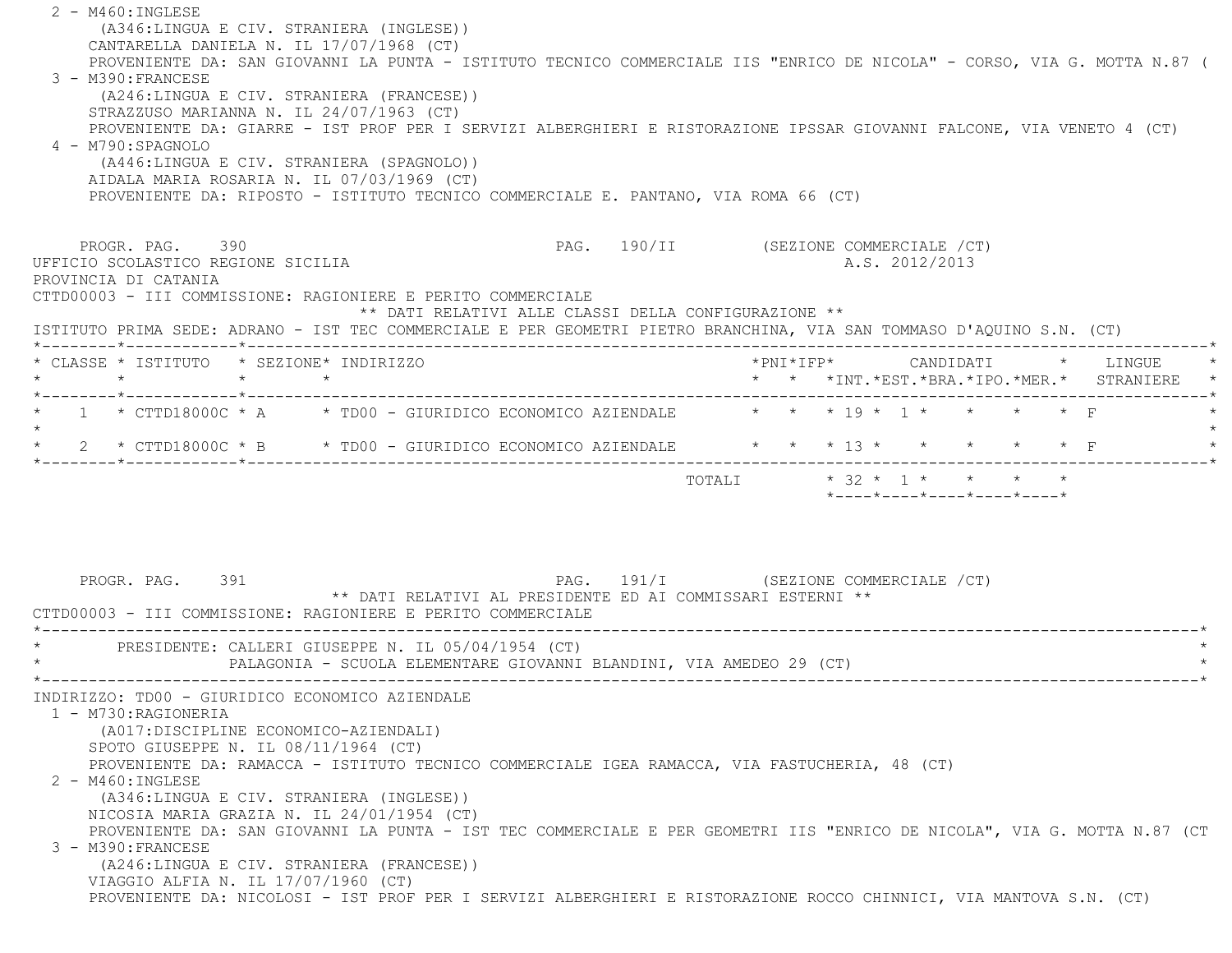| PROGR. PAG. 392<br>UFFICIO SCOLASTICO REGIONE SICILIA<br>PROVINCIA DI CATANIA<br>CTTD00004 - IV COMMISSIONE: RAGIONIERE E PERITO COMMERCIALE                                                                                   | PAG. 191/II (SEZIONE COMMERCIALE /CT)<br>** DATI RELATIVI ALLE CLASSI DELLA CONFIGURAZIONE ** |                         |  | A.S. 2012/2013 |                                                                 |  |                                                                                     |
|--------------------------------------------------------------------------------------------------------------------------------------------------------------------------------------------------------------------------------|-----------------------------------------------------------------------------------------------|-------------------------|--|----------------|-----------------------------------------------------------------|--|-------------------------------------------------------------------------------------|
| ISTITUTO PRIMA SEDE: BRONTE - ISTITUTO TECNICO COMMERCIALE BENEDETTO RADICE, VIA SARAJEVO, 1 (CT)                                                                                                                              |                                                                                               |                         |  |                |                                                                 |  |                                                                                     |
| * CLASSE * ISTITUTO * SEZIONE* INDIRIZZO                                                                                                                                                                                       |                                                                                               |                         |  |                |                                                                 |  | *PNI*IFP*     CANDIDATI    *   LINGUE<br>* * *INT.*EST.*BRA.*IPO.*MER.* STRANIERE * |
| * 1 * CTTD011016 * A * TD00 - GIURIDICO ECONOMICO AZIENDALE * * * 15 * * * * * * * F                                                                                                                                           |                                                                                               |                         |  |                |                                                                 |  |                                                                                     |
| 2 * CTTD011016 * B * TD00 - GIURIDICO ECONOMICO AZIENDALE * * * 17 * 3 * * * * * F                                                                                                                                             |                                                                                               |                         |  |                |                                                                 |  |                                                                                     |
|                                                                                                                                                                                                                                |                                                                                               | TOTALI * 32 * 3 * * * * |  |                | $*$ - - - - $*$ - - - - $*$ - - - - $*$ - - - - $*$ - - - - $*$ |  |                                                                                     |
|                                                                                                                                                                                                                                |                                                                                               |                         |  |                |                                                                 |  |                                                                                     |
| * PRESIDENTE: GRASSI MARIA ELENA N. IL 10/08/1959 (CT)<br>CATANIA - ISTITUTO SUPERIORE I.I.S. LUCIA MANGANO, VIA E. BESANA, 12/C (CT)                                                                                          |                                                                                               |                         |  |                |                                                                 |  |                                                                                     |
| INDIRIZZO: TD00 - GIURIDICO ECONOMICO AZIENDALE<br>1 - M730: RAGIONERIA<br>(A017:DISCIPLINE ECONOMICO-AZIENDALI)                                                                                                               |                                                                                               |                         |  |                |                                                                 |  |                                                                                     |
| LUPO SALVATORE N. IL 09/12/1964 (CT)<br>PROVENIENTE DA: NICOLOSI - IST PROF PER I SERVIZI ALBERGHIERI E RISTORAZIONE ROCCO CHINNICI, VIA MANTOVA S.N. (CT)<br>$2 - M460$ : INGLESE<br>(A346:LINGUA E CIV. STRANIERA (INGLESE)) |                                                                                               |                         |  |                |                                                                 |  |                                                                                     |
| MUDANO' GIUSEPPA N. IL 06/02/1965 (CT)<br>PROVENIENTE DA: GIARRE - LICEO CLASSICO LICEO CLASSICO E LICEO SCIENZE, VIA PADRE AMBROGIO, 1 (CT)<br>3 - M390: FRANCESE<br>(A246:LINGUA E CIV. STRANIERA (FRANCESE))                |                                                                                               |                         |  |                |                                                                 |  |                                                                                     |
| BUTERA MARIA CATENA N. IL 27/04/1957 (CL)<br>PROVENIENTE DA: NICOLOSI - IST PROF PER I SERVIZI ALBERGHIERI E RISTORAZIONE ROCCO CHINNICI, VIA MANTOVA S.N. (CT)                                                                |                                                                                               |                         |  |                |                                                                 |  |                                                                                     |
| PROGR. PAG. 394<br>UFFICIO SCOLASTICO REGIONE SICILIA<br>PROVINCIA DI CATANIA<br>CTTD00005 - V COMMISSIONE: RAGIONIERE E PERITO COMMERCIALE                                                                                    | PAG. 192/II (SEZIONE COMMERCIALE /CT)                                                         |                         |  | A.S. 2012/2013 |                                                                 |  |                                                                                     |

 \* CLASSE \* ISTITUTO \* SEZIONE\* INDIRIZZO \*PNI\*IFP\* CANDIDATI \* LINGUE \* \* \* \* \* \* \* \*INT.\*EST.\*BRA.\*IPO.\*MER.\* STRANIERE \* \*--------\*------------\*-------------------------------------------------------------------------------------------------------\*\* 1 \* CTTD03601E \* A \* TD00 - GIURIDICO ECONOMICO AZIENDALE \* \* \* \* 15 \* \* \* \* \* \* \* \* S \* \*  $\star$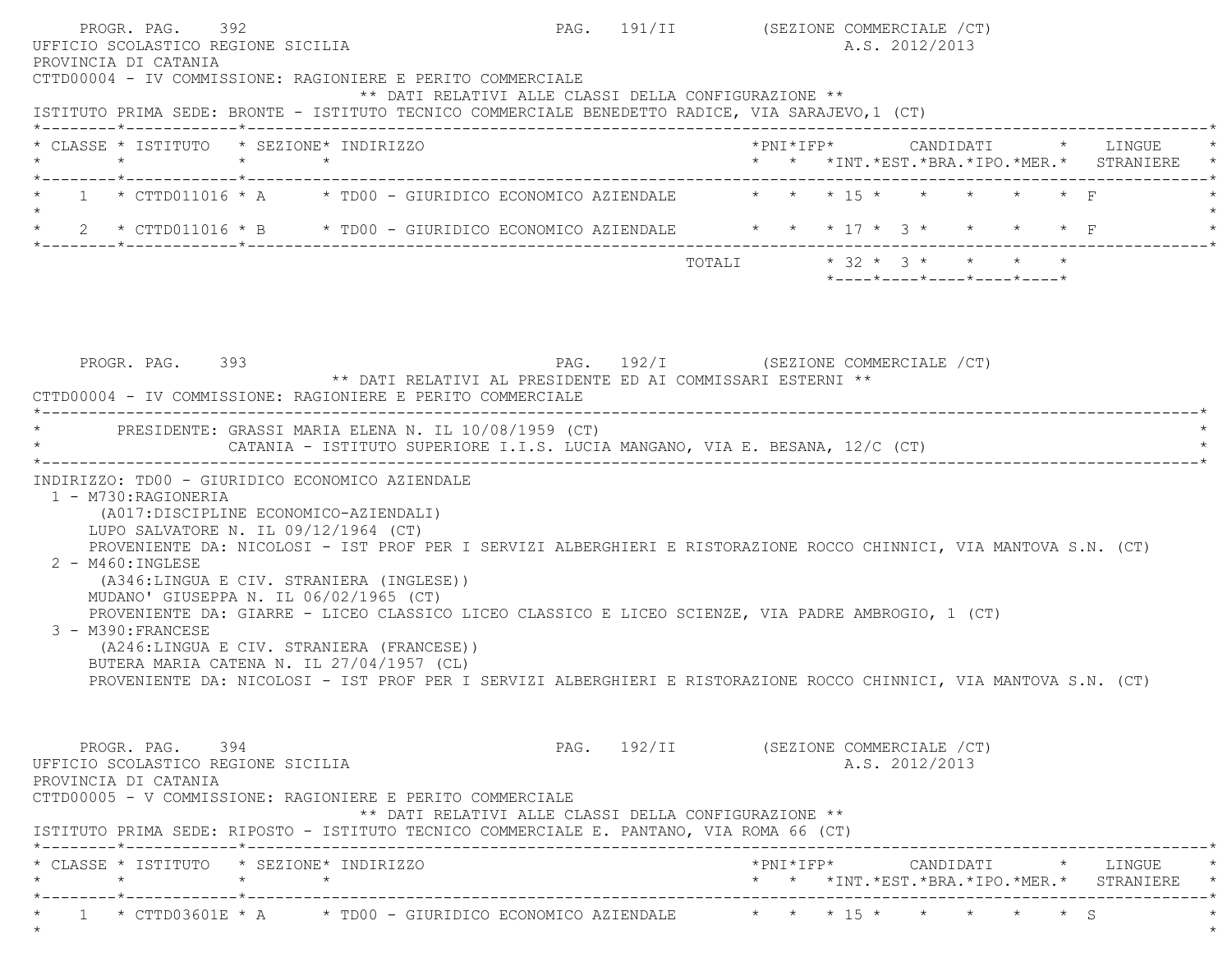| PAG. 193/I (SEZIONE COMMERCIALE /CT)<br>PROGR. PAG. 395<br>** DATI RELATIVI AL PRESIDENTE ED AI COMMISSARI ESTERNI **<br>CTTD00005 - V COMMISSIONE: RAGIONIERE E PERITO COMMERCIALE<br>_______________________________<br>PRESIDENTE: SCIUTO GIUSEPPE N. IL 19/09/1951 (CT)<br>SANTA MARIA DI LICODIA - IST PROF PER I SERVIZI ALBERGHIERI E RISTORAZIONE SEDE COORDINATA DELL'IPSSAT D*<br>INDIRIZZO: TD00 - GIURIDICO ECONOMICO AZIENDALE<br>1 - M730:RAGIONERIA<br>(A017:DISCIPLINE ECONOMICO-AZIENDALI)<br>PENNACCHIO MARIA ANGELA N. IL 24/10/1960 (CT)<br>PROVENIENTE DA: GRAMMICHELE - ISTITUTO TECNICO COMMERCIALE C.DA.VALVERDE (CT)<br>$2 - M460$ : INGLESE<br>(A346:LINGUA E CIV. STRANIERA (INGLESE))<br>D'AGOSTINO MARIA N. IL 07/07/1958 (ME)<br>PROVENIENTE DA: ACIREALE - ISTITUTO TECNICO PER IL TURISMO I.I.S. F. BRUNELLESCHI - SEZ., VIA GUICCIARDINI SN (CT)<br>3 - M790:SPAGNOLO<br>(A446:LINGUA E CIV. STRANIERA (SPAGNOLO))<br>BALLARO' ELOISA N. IL 19/03/1975 (CT)<br>PROVENIENTE DA: ACIREALE - ISTITUTO TECNICO PER IL TURISMO I.I.S. F. BRUNELLESCHI - SEZ., VIA GUICCIARDINI SN (CT)<br>4 - M390: FRANCESE<br>(A246:LINGUA E CIV. STRANIERA (FRANCESE))<br>ARENA SALVATORE N. IL 16/09/1953 (CT)<br>PROVENIENTE DA: ADRANO - LICEO CLASSICO LC GIOVANNI VERGA, VIA S. D'ACQUISTO N. 16 (CT)<br>PROGR. PAG. 396<br>PAG. 193/II (SEZIONE COMMERCIALE /CT)<br>UFFICIO SCOLASTICO REGIONE SICILIA<br>A.S. 2012/2013<br>PROVINCIA DI CATANIA<br>CTTD00006 - VI COMMISSIONE: RAGIONIERE E PERITO COMMERCIALE<br>** DATI RELATIVI ALLE CLASSI DELLA CONFIGURAZIONE **<br>ISTITUTO PRIMA SEDE: RIPOSTO - ISTITUTO TECNICO COMMERCIALE E. PANTANO, VIA ROMA 66 (CT)<br>* CLASSE * ISTITUTO * SEZIONE* INDIRIZZO<br>CANDIDATI<br>$\star$ LINGUE<br>*PNI*IFP*<br>$\star$<br>* * *INT.*EST.*BRA.*IPO.*MER.* STRANIERE *<br>* * * 29 * * * * * * F<br>1 * CTTD03601E * C * TD00 - GIURIDICO ECONOMICO AZIENDALE<br>2 * CTTD03601E * D * TD00 - GIURIDICO ECONOMICO AZIENDALE * * * * 16 * * * * * * F |  |  | $*$ ---- $*$ ---- $*$ ---- $*$ ---- $*$ ---- $*$ |  |  |  |
|------------------------------------------------------------------------------------------------------------------------------------------------------------------------------------------------------------------------------------------------------------------------------------------------------------------------------------------------------------------------------------------------------------------------------------------------------------------------------------------------------------------------------------------------------------------------------------------------------------------------------------------------------------------------------------------------------------------------------------------------------------------------------------------------------------------------------------------------------------------------------------------------------------------------------------------------------------------------------------------------------------------------------------------------------------------------------------------------------------------------------------------------------------------------------------------------------------------------------------------------------------------------------------------------------------------------------------------------------------------------------------------------------------------------------------------------------------------------------------------------------------------------------------------------------------------------------------------------------------------------------------------------------------------------------------------------------------------------------------------------------------------------------------------------------------------------------------------------------------------------------------------------------------------------------------------------------------------------------------------------------------------------|--|--|--------------------------------------------------|--|--|--|
|                                                                                                                                                                                                                                                                                                                                                                                                                                                                                                                                                                                                                                                                                                                                                                                                                                                                                                                                                                                                                                                                                                                                                                                                                                                                                                                                                                                                                                                                                                                                                                                                                                                                                                                                                                                                                                                                                                                                                                                                                        |  |  |                                                  |  |  |  |
|                                                                                                                                                                                                                                                                                                                                                                                                                                                                                                                                                                                                                                                                                                                                                                                                                                                                                                                                                                                                                                                                                                                                                                                                                                                                                                                                                                                                                                                                                                                                                                                                                                                                                                                                                                                                                                                                                                                                                                                                                        |  |  |                                                  |  |  |  |
|                                                                                                                                                                                                                                                                                                                                                                                                                                                                                                                                                                                                                                                                                                                                                                                                                                                                                                                                                                                                                                                                                                                                                                                                                                                                                                                                                                                                                                                                                                                                                                                                                                                                                                                                                                                                                                                                                                                                                                                                                        |  |  |                                                  |  |  |  |
|                                                                                                                                                                                                                                                                                                                                                                                                                                                                                                                                                                                                                                                                                                                                                                                                                                                                                                                                                                                                                                                                                                                                                                                                                                                                                                                                                                                                                                                                                                                                                                                                                                                                                                                                                                                                                                                                                                                                                                                                                        |  |  |                                                  |  |  |  |
|                                                                                                                                                                                                                                                                                                                                                                                                                                                                                                                                                                                                                                                                                                                                                                                                                                                                                                                                                                                                                                                                                                                                                                                                                                                                                                                                                                                                                                                                                                                                                                                                                                                                                                                                                                                                                                                                                                                                                                                                                        |  |  |                                                  |  |  |  |
|                                                                                                                                                                                                                                                                                                                                                                                                                                                                                                                                                                                                                                                                                                                                                                                                                                                                                                                                                                                                                                                                                                                                                                                                                                                                                                                                                                                                                                                                                                                                                                                                                                                                                                                                                                                                                                                                                                                                                                                                                        |  |  |                                                  |  |  |  |
|                                                                                                                                                                                                                                                                                                                                                                                                                                                                                                                                                                                                                                                                                                                                                                                                                                                                                                                                                                                                                                                                                                                                                                                                                                                                                                                                                                                                                                                                                                                                                                                                                                                                                                                                                                                                                                                                                                                                                                                                                        |  |  |                                                  |  |  |  |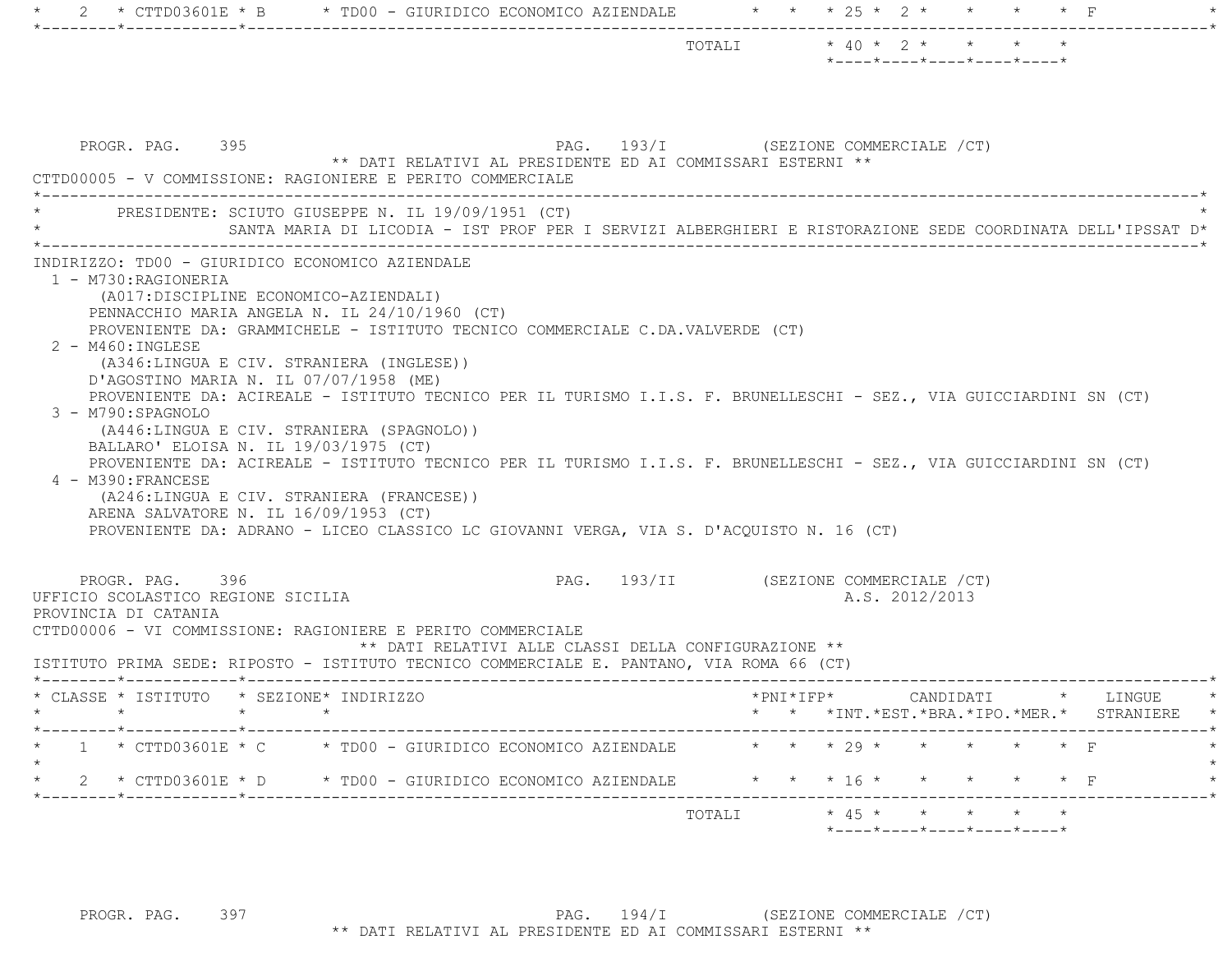CTTD00006 - VI COMMISSIONE: RAGIONIERE E PERITO COMMERCIALE \*----------------------------------------------------------------------------------------------------------------------------\*PRESIDENTE: ROMEO SALVATORE N. IL 16/05/1955 (CT) \* PALAGONIA - ISTITUTO TECNICO COMMERCIALE I.T.COMMERCIALE(SEZ.ASS.I.I.S., VIA C. BATTISTI S.N. (CT) \* \*----------------------------------------------------------------------------------------------------------------------------\* INDIRIZZO: TD00 - GIURIDICO ECONOMICO AZIENDALE 1 - M730:RAGIONERIA (A017:DISCIPLINE ECONOMICO-AZIENDALI) TROVATO VERA N. IL 10/02/1962 (CT) PROVENIENTE DA: SAN GIOVANNI LA PUNTA - IST TEC COMMERCIALE E PER GEOMETRI IIS "ENRICO DE NICOLA", VIA G. MOTTA N.87 (CT 2 - M460:INGLESE (A346:LINGUA E CIV. STRANIERA (INGLESE)) PUGLISI ELVIRA N. IL 29/04/1959 (CT) PROVENIENTE DA: CATANIA - LICEO CLASSICO LC SPEDALIERI, PIAZZA ANNIBALE RICCO' S.N. (CT) 3 - M390:FRANCESE (A246:LINGUA E CIV. STRANIERA (FRANCESE)) BONANNO MARIA N. IL 14/03/1955 (CT) PROVENIENTE DA: ADRANO - IST TEC COMMERCIALE E PER GEOMETRI PIETRO BRANCHINA, VIA SAN TOMMASO D'AQUINO S.N. (CT) PROGR. PAG. 398 PROGR. PAG. 194/II (SEZIONE COMMERCIALE / CT) UFFICIO SCOLASTICO REGIONE SICILIA A.S. 2012/2013 PROVINCIA DI CATANIA CTTD00007 - VII COMMISSIONE: RAGIONIERE E PERITO COMMERCIALE \*\* DATI RELATIVI ALLE CLASSI DELLA CONFIGURAZIONE \*\* ISTITUTO PRIMA SEDE: GRAMMICHELE - ISTITUTO TECNICO COMMERCIALE C.DA.VALVERDE (CT) \*--------\*------------\*-------------------------------------------------------------------------------------------------------\* \* CLASSE \* ISTITUTO \* SEZIONE\* INDIRIZZO \*PNI\*IFP\* CANDIDATI \* LINGUE \* \* \* \* \* \* \* \*INT.\*EST.\*BRA.\*IPO.\*MER.\* STRANIERE \* \*--------\*------------\*-------------------------------------------------------------------------------------------------------\*1 \* CTTD140013 \* A \* TD00 - GIURIDICO ECONOMICO AZIENDALE \* \* \* \* 15 \* \* \* \* \* \* F  $\star$ 2 \* CTTD140013 \* B \* TD00 - GIURIDICO ECONOMICO AZIENDALE \* \* \* 11 \* \* \* \* \* \* \* F \*--------\*------------\*-------------------------------------------------------------------------------------------------------\*TOTALI  $* 26 * * * * * * * * *$  \*----\*----\*----\*----\*----\*PROGR. PAG. 399 PAG. 195/I (SEZIONE COMMERCIALE / CT) \*\* DATI RELATIVI AL PRESIDENTE ED AI COMMISSARI ESTERNI \*\* CTTD00007 - VII COMMISSIONE: RAGIONIERE E PERITO COMMERCIALE \*----------------------------------------------------------------------------------------------------------------------------\* \* PRESIDENTE: OLIVERI GIUSEPPE N. IL 06/03/1962 (CT) \* \* MANIACE - IST PROF PER I SERVIZI ALBERGHIERI E RISTORAZIONE I.P.S.S.A.R. MANIACE SEDE ASS. (CT) \* \*----------------------------------------------------------------------------------------------------------------------------\* INDIRIZZO: TD00 - GIURIDICO ECONOMICO AZIENDALE 1 - M730:RAGIONERIA (A017:DISCIPLINE ECONOMICO-AZIENDALI) SPINA GIUSEPPE N. IL 16/02/1954 (CT) PROVENIENTE DA: ACIREALE - ISTITUTO TECNICO COMMERCIALE TECNICO ECONOMICO - I.S. MAJOR, VIA L. GALVANI, 05 (CT) 2 - M460:INGLESE

 (A346:LINGUA E CIV. STRANIERA (INGLESE)) MONTALTO GIOVANNI N. IL 25/07/1960 (CT)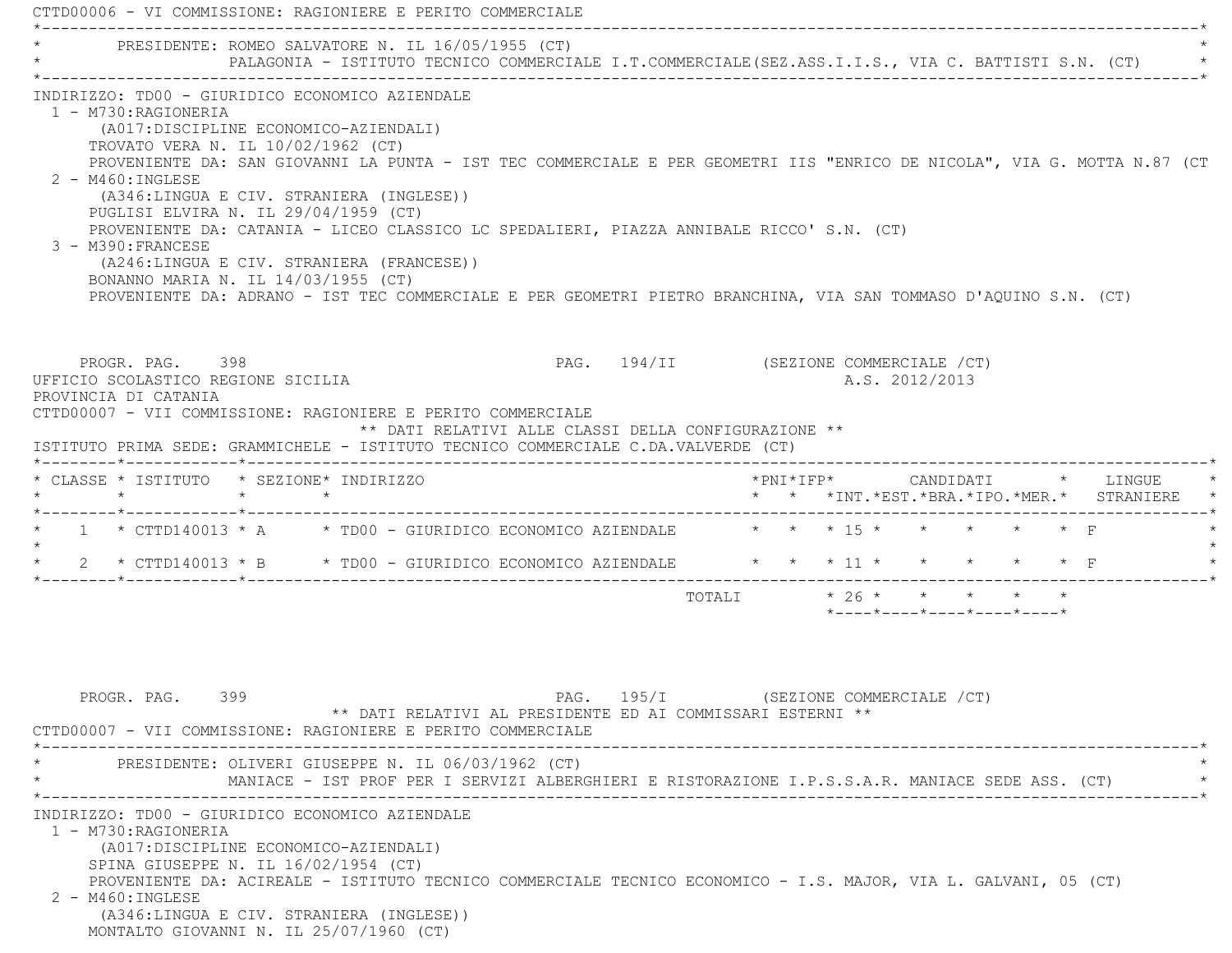PROVENIENTE DA: BRONTE - ISTITUTO TECNICO COMMERCIALE BENEDETTO RADICE, VIA SARAJEVO,1 (CT) 3 - M390:FRANCESE (A246:LINGUA E CIV. STRANIERA (FRANCESE)) GULDENTOPS PATRICIA N. IL 04/03/1955 (EE) PROVENIENTE DA: ACIREALE - ISTITUTO MAGISTRALE IM REGINA ELENA, VIA COLLEGIO PENNISI, 13 (CT) PROGR. PAG. 400 PAG. PAG. 195/II (SEZIONE COMMERCIALE /CT) UFFICIO SCOLASTICO REGIONE SICILIA A.S. 2012/2013 PROVINCIA DI CATANIA CTTD00008 - VIII COMMISSIONE: RAGIONIERE E PERITO COMMERCIALE \*\* DATI RELATIVI ALLE CLASSI DELLA CONFIGURAZIONE \*\* ISTITUTO PRIMA SEDE: CALTAGIRONE - ISTITUTO TECNICO COMMERCIALE ITC G. ARCOLEO - CALTAGIRONE, VIALE AUTONOMIA N.6 (CT) \*--------\*------------\*-------------------------------------------------------------------------------------------------------\* \* CLASSE \* ISTITUTO \* SEZIONE\* INDIRIZZO \*PNI\*IFP\* CANDIDATI \* LINGUE \* \* \* \* \* \* \* \*INT.\*EST.\*BRA.\*IPO.\*MER.\* STRANIERE \* \*--------\*------------\*-------------------------------------------------------------------------------------------------------\* $1$  \* CTTD140002 \* A  $\,$  \* TD00 - GIURIDICO ECONOMICO AZIENDALE  $\,$  \* \* \* 20 \* \* \* \* \* \* \* \*  $\star$  \* 2 \* CTTD140002 \* B \* TD00 - GIURIDICO ECONOMICO AZIENDALE \* \* \* 12 \* \* \* \* \* F \* \*--------\*------------\*-------------------------------------------------------------------------------------------------------\*TOTALI  $* 32 * * * * * * * * * *$  \*----\*----\*----\*----\*----\*PROGR. PAG. 401 **PAG.** PAG. 196/I (SEZIONE COMMERCIALE /CT) \*\* DATI RELATIVI AL PRESIDENTE ED AI COMMISSARI ESTERNI \*\* CTTD00008 - VIII COMMISSIONE: RAGIONIERE E PERITO COMMERCIALE $\mathcal{L}^{\mathcal{L}}$ PRESIDENTE: GALEANO SILVIO N. IL 03/09/1950 (CT) PATERNO' - ISTITUTO SUPERIORE FRANCESCO REDI, VIA LUCANIA 1 (CT) \*----------------------------------------------------------------------------------------------------------------------------\* INDIRIZZO: TD00 - GIURIDICO ECONOMICO AZIENDALE 1 - M730:RAGIONERIA (A017:DISCIPLINE ECONOMICO-AZIENDALI) INTERLANDI GIOVANNELLA N. IL 06/11/1973 (CT) PROVENIENTE DA: CATANIA - IST PROF PER L'AGRICOLTURA E L'AMBIENTE P.DEODATO - ALBERGHIERO - AGGR, VIA DEL BOSCO, 43 (CT) 2 - M460:INGLESE (A346:LINGUA E CIV. STRANIERA (INGLESE)) SOTTOSANTI SANTA N. IL 03/06/1966 (CT) PROVENIENTE DA: BRONTE - ISTITUTO TECNICO COMMERCIALE BENEDETTO RADICE, VIA SARAJEVO,1 (CT) 3 - M390:FRANCESE (A246:LINGUA E CIV. STRANIERA (FRANCESE)) DI PRIMA ROSANNA N. IL 22/09/1955 (CT) PROVENIENTE DA: ACIREALE - LICEO SCIENTIFICO LS ARCHIMEDE, VIA L. ARIOSTO, N.37 (CT) PROGR. PAG. 402 PAG. 196/II (SEZIONE COMMERCIALE /CT) UFFICIO SCOLASTICO REGIONE SICILIA A.S. 2012/2013 PROVINCIA DI CATANIACTTD00009 - IX COMMISSIONE: RAGIONIERE E PERITO COMMERCIALE

\*\* DATI RELATIVI ALLE CLASSI DELLA CONFIGURAZIONE \*\*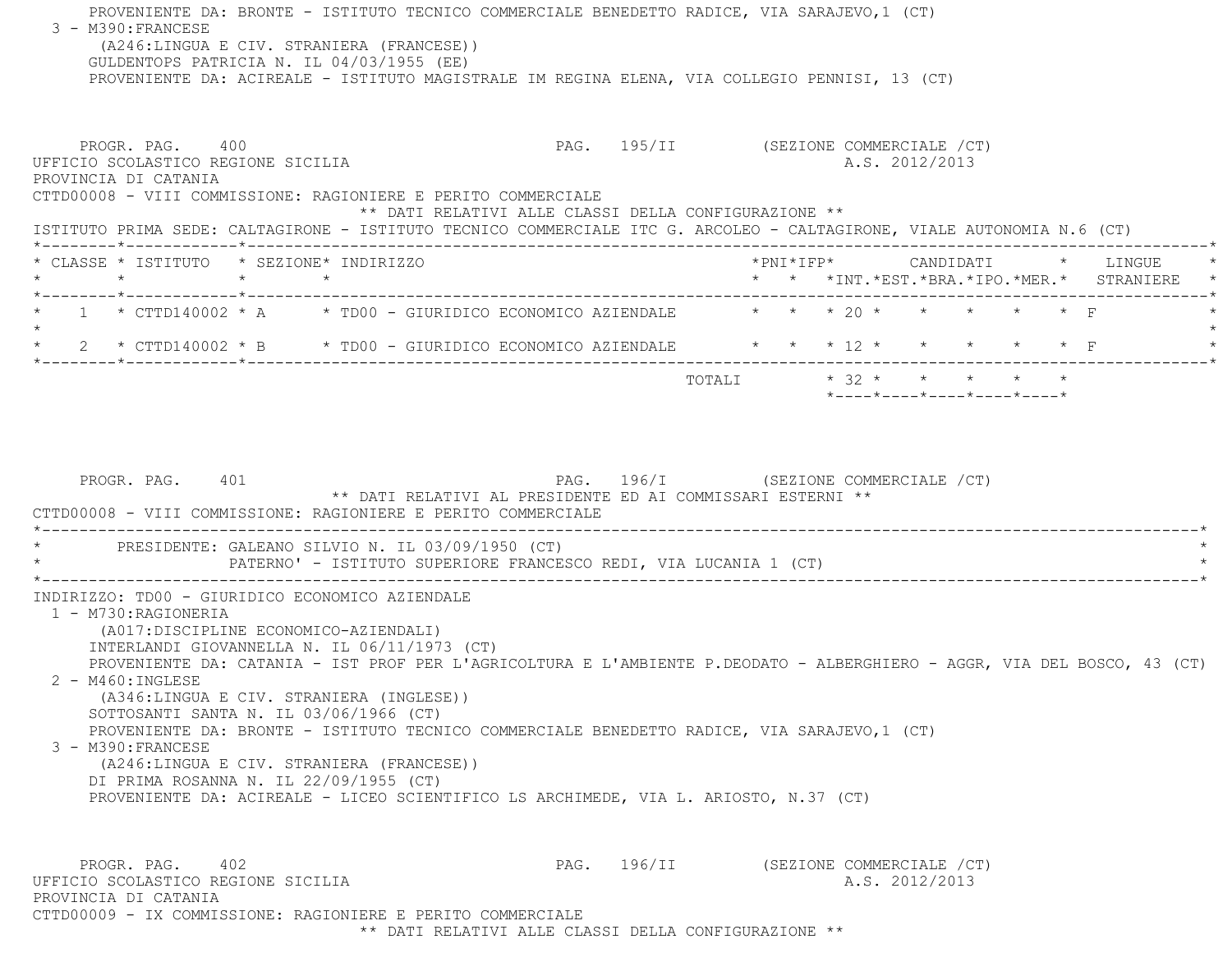| * CLASSE * ISTITUTO * SEZIONE* INDIRIZZO                                                                                                                                                                                                                                                                                                                                                                                                                                                                                                                                                                                                        |                 |                                                                                                     |  |                                       |  |  |                |                            |                          | $*PNI*IFP* \qquad \qquad \text{CANDIDATI} \qquad \qquad * \qquad \text{LINGUE} \qquad \qquad *$<br>* * *INT.*EST.*BRA.*IPO.*MER.* STRANIERE * |
|-------------------------------------------------------------------------------------------------------------------------------------------------------------------------------------------------------------------------------------------------------------------------------------------------------------------------------------------------------------------------------------------------------------------------------------------------------------------------------------------------------------------------------------------------------------------------------------------------------------------------------------------------|-----------------|-----------------------------------------------------------------------------------------------------|--|---------------------------------------|--|--|----------------|----------------------------|--------------------------|-----------------------------------------------------------------------------------------------------------------------------------------------|
| * 1 * CTTD018011 * A * TD00 - GIURIDICO ECONOMICO AZIENDALE * * * 18 * * * * * * * F                                                                                                                                                                                                                                                                                                                                                                                                                                                                                                                                                            |                 |                                                                                                     |  |                                       |  |  |                |                            |                          |                                                                                                                                               |
| ISTITUTO SECONDA SEDE: VIZZINI - ISTITUTO TECNICO COMMERCIALE V. E. ORLANDO, VIA BUCCHERI (CT)                                                                                                                                                                                                                                                                                                                                                                                                                                                                                                                                                  |                 |                                                                                                     |  |                                       |  |  |                |                            |                          |                                                                                                                                               |
| * CLASSE * ISTITUTO * SEZIONE* INDIRIZZO<br>$\star$                                                                                                                                                                                                                                                                                                                                                                                                                                                                                                                                                                                             | $\star$ $\star$ |                                                                                                     |  |                                       |  |  |                |                            |                          | * * *INT.*EST.*BRA.*IPO.*MER.* STRANIERE *                                                                                                    |
| * 2 * CTTD018033 * A * TD00 - GIURIDICO ECONOMICO AZIENDALE * * * * 9 * * * * * * F                                                                                                                                                                                                                                                                                                                                                                                                                                                                                                                                                             |                 |                                                                                                     |  |                                       |  |  |                |                            |                          |                                                                                                                                               |
|                                                                                                                                                                                                                                                                                                                                                                                                                                                                                                                                                                                                                                                 |                 |                                                                                                     |  | TOTALI * 27 * * * * * *               |  |  |                | *----*----*----*----*----* |                          |                                                                                                                                               |
| PROGR. PAG. 403<br>CTTD00009 - IX COMMISSIONE: RAGIONIERE E PERITO COMMERCIALE                                                                                                                                                                                                                                                                                                                                                                                                                                                                                                                                                                  |                 | PAG. 197/I (SEZIONE COMMERCIALE / CT)<br>** DATI RELATIVI AL PRESIDENTE ED AI COMMISSARI ESTERNI ** |  |                                       |  |  |                |                            |                          |                                                                                                                                               |
| * PRESIDENTE: PETRALIA SALVATORE N. IL 17/02/1957 (CT)                                                                                                                                                                                                                                                                                                                                                                                                                                                                                                                                                                                          |                 | ADRANO - IST TEC COMMERCIALE E PER GEOMETRI PIETRO BRANCHINA, VIA SAN TOMMASO D'AQUINO S.N. (CT)    |  |                                       |  |  |                |                            |                          |                                                                                                                                               |
| 1 - M730: RAGIONERIA                                                                                                                                                                                                                                                                                                                                                                                                                                                                                                                                                                                                                            |                 |                                                                                                     |  |                                       |  |  |                |                            |                          |                                                                                                                                               |
| (A017:DISCIPLINE ECONOMICO-AZIENDALI)<br>CANTARELLA ANTONINO N. IL 12/11/1959 (CT)<br>PROVENIENTE DA: ADRANO - IST TEC COMMERCIALE E PER GEOMETRI PIETRO BRANCHINA, VIA SAN TOMMASO D'AQUINO S.N. (CT)<br>$2 - M460$ : INGLESE<br>(A346:LINGUA E CIV. STRANIERA (INGLESE))<br>SANTANGELO SARINA N. IL 08/11/1949 (EE)<br>PROVENIENTE DA: CATANIA - IST PROF INDUSTRIA E ATTIVITA' MARINARE C. COLOMBO (AGGREGATO ITN CT), VIALE ARTALE ALAGONA 99<br>3 - M390: FRANCESE<br>(A246:LINGUA E CIV. STRANIERA (FRANCESE))<br>BRECCIA CONCETTA N. IL 03/09/1955 (CT)<br>PROVENIENTE DA: GRAMMICHELE - ISTITUTO TECNICO COMMERCIALE C.DA.VALVERDE (CT) |                 |                                                                                                     |  |                                       |  |  |                |                            |                          |                                                                                                                                               |
| PROGR. PAG. 404<br>UFFICIO SCOLASTICO REGIONE SICILIA<br>PROVINCIA DI CATANIA<br>CTTD00010 - X COMMISSIONE: RAGIONIERE E PERITO COMMERCIALE<br>ISTITUTO PRIMA SEDE: PATERNO' - ISTITUTO TECNICO COMMERCIALE ITC GIOACCHINO RUSSO, VIA PARINI, SN (CT)                                                                                                                                                                                                                                                                                                                                                                                           |                 | ** DATI RELATIVI ALLE CLASSI DELLA CONFIGURAZIONE **                                                |  | PAG. 197/II (SEZIONE COMMERCIALE /CT) |  |  | A.S. 2012/2013 |                            |                          |                                                                                                                                               |
| * CLASSE * ISTITUTO * SEZIONE* INDIRIZZO                                                                                                                                                                                                                                                                                                                                                                                                                                                                                                                                                                                                        |                 |                                                                                                     |  |                                       |  |  |                |                            |                          | * * *INT. *EST. *BRA. *IPO. *MER. * STRANIERE *                                                                                               |
| 1 * CTTD160007 * A $\qquad$ * TD00 - GIURIDICO ECONOMICO AZIENDALE $\qquad$ * * * 24 * 4 * *                                                                                                                                                                                                                                                                                                                                                                                                                                                                                                                                                    |                 |                                                                                                     |  |                                       |  |  |                |                            | $\star$ $\star$ $\vdash$ |                                                                                                                                               |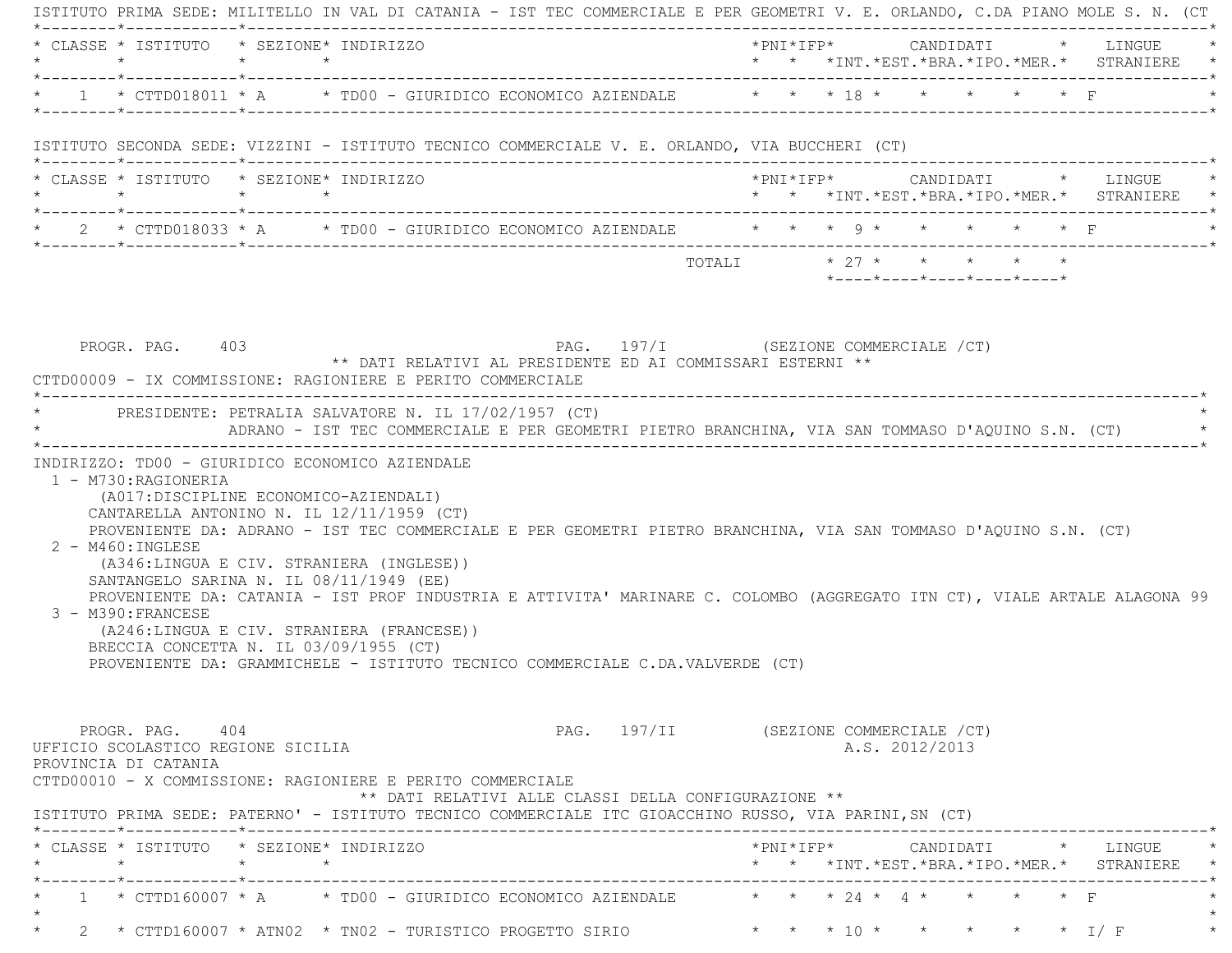$\texttt{TOTALI} \qquad \qquad \star \quad 34 \; \star \quad \ \, 4 \; \star \qquad \star \qquad \star \qquad \star \qquad \star$  \*----\*----\*----\*----\*----\*PROGR. PAG. 405 PAG. 298/I (SEZIONE COMMERCIALE / CT) \*\* DATI RELATIVI AL PRESIDENTE ED AI COMMISSARI ESTERNI \*\* CTTD00010 - X COMMISSIONE: RAGIONIERE E PERITO COMMERCIALE \*----------------------------------------------------------------------------------------------------------------------------\*PRESIDENTE: RAPISARDA LUCIO N. IL 05/09/1957 (CT) \* GIARRE - IST PROF PER L'AGRICOLTURA E L'AMBIENTE IPSAA A. M. MAZZEI, VIA PRINCIPE DI PIEMONTE 92 (CT) \* \*----------------------------------------------------------------------------------------------------------------------------\* INDIRIZZO: TD00 - GIURIDICO ECONOMICO AZIENDALE 1 - M730:RAGIONERIA (A017:DISCIPLINE ECONOMICO-AZIENDALI) CARINI GIUSEPPE N. IL 22/10/1966 (CT) PROVENIENTE DA: PALAGONIA - ISTITUTO TECNICO COMMERCIALE I.T.COMMERCIALE(SEZ.ASS.I.I.S., VIA C. BATTISTI S.N. (CT) 2 - M460:INGLESE (A346:LINGUA E CIV. STRANIERA (INGLESE)) FRANCO MARIA ROSALIA N. IL 26/04/1963 (EE) PROVENIENTE DA: RANDAZZO - IST PROF PER I SERVIZI ALBERGHIERI E RISTORAZIONE IPSSAR MEDI SEZ. ASS. IISS MED, VIA PAPA GI 3 - M390:FRANCESE (A246:LINGUA E CIV. STRANIERA (FRANCESE)) VENUTO LUIGI N. IL 14/07/1952 (ME) PROVENIENTE DA: CALTAGIRONE - ISTITUTO TECNICO COMMERCIALE ITC G. ARCOLEO - CALTAGIRONE, VIALE AUTONOMIA N.6 (CT) INDIRIZZO: TN02 - TURISTICO PROGETTO SIRIO 1 - M460:INGLESE (A346:LINGUA E CIV. STRANIERA (INGLESE)) FRANCO MARIA ROSALIA N. IL 26/04/1963 (EE) PROVENIENTE DA: RANDAZZO - IST PROF PER I SERVIZI ALBERGHIERI E RISTORAZIONE IPSSAR MEDI SEZ. ASS. IISS MED, VIA PAPA GI 2 - M390:FRANCESE (A246:LINGUA E CIV. STRANIERA (FRANCESE)) VENUTO LUIGI N. IL 14/07/1952 (ME) PROVENIENTE DA: CALTAGIRONE - ISTITUTO TECNICO COMMERCIALE ITC G. ARCOLEO - CALTAGIRONE, VIALE AUTONOMIA N.6 (CT) 3 - M190:ARTE E TERRITORIO (A061:STORIA DELL'ARTE) LANZAFAME FRANCESCO N. IL 24/01/1963 (CT) PROVENIENTE DA: CALTAGIRONE - ISTITUTO D'ARTE IA ISTITUTO D'ARTE CALTAGIRONE, VIA EX MATRICE N. 153 (CT) PROGR. PAG. 406 PAG. 298/II (SEZIONE COMMERCIALE /CT) UFFICIO SCOLASTICO REGIONE SICILIA A.S. 2012/2013 PROVINCIA DI CATANIA CTTD00011 - XI COMMISSIONE: RAGIONIERE E PERITO COMMERCIALE \*\* DATI RELATIVI ALLE CLASSI DELLA CONFIGURAZIONE \*\* ISTITUTO PRIMA SEDE: RAMACCA - ISTITUTO TECNICO COMMERCIALE IGEA RAMACCA, VIA FASTUCHERIA, 48 (CT) \*--------\*------------\*-------------------------------------------------------------------------------------------------------\* \* CLASSE \* ISTITUTO \* SEZIONE\* INDIRIZZO \*PNI\*IFP\* CANDIDATI \* LINGUE \* \* \* \* \* \* \* \*INT.\*EST.\*BRA.\*IPO.\*MER.\* STRANIERE \* \*--------\*------------\*-------------------------------------------------------------------------------------------------------\*1 \* CTTD03101B \* A \* TD00 - GIURIDICO ECONOMICO AZIENDALE \* \* \* \* 14 \* \*  $\star$ \* 2 \* CTTD03101B \* B \* TD00 - GIURIDICO ECONOMICO AZIENDALE \* \* \* 14 \* \* \* \* \* F \*--------\*------------\*-------------------------------------------------------------------------------------------------------\*TOTALI \* 28 \* \* \* \* \*

\*--------\*------------\*-------------------------------------------------------------------------------------------------------\*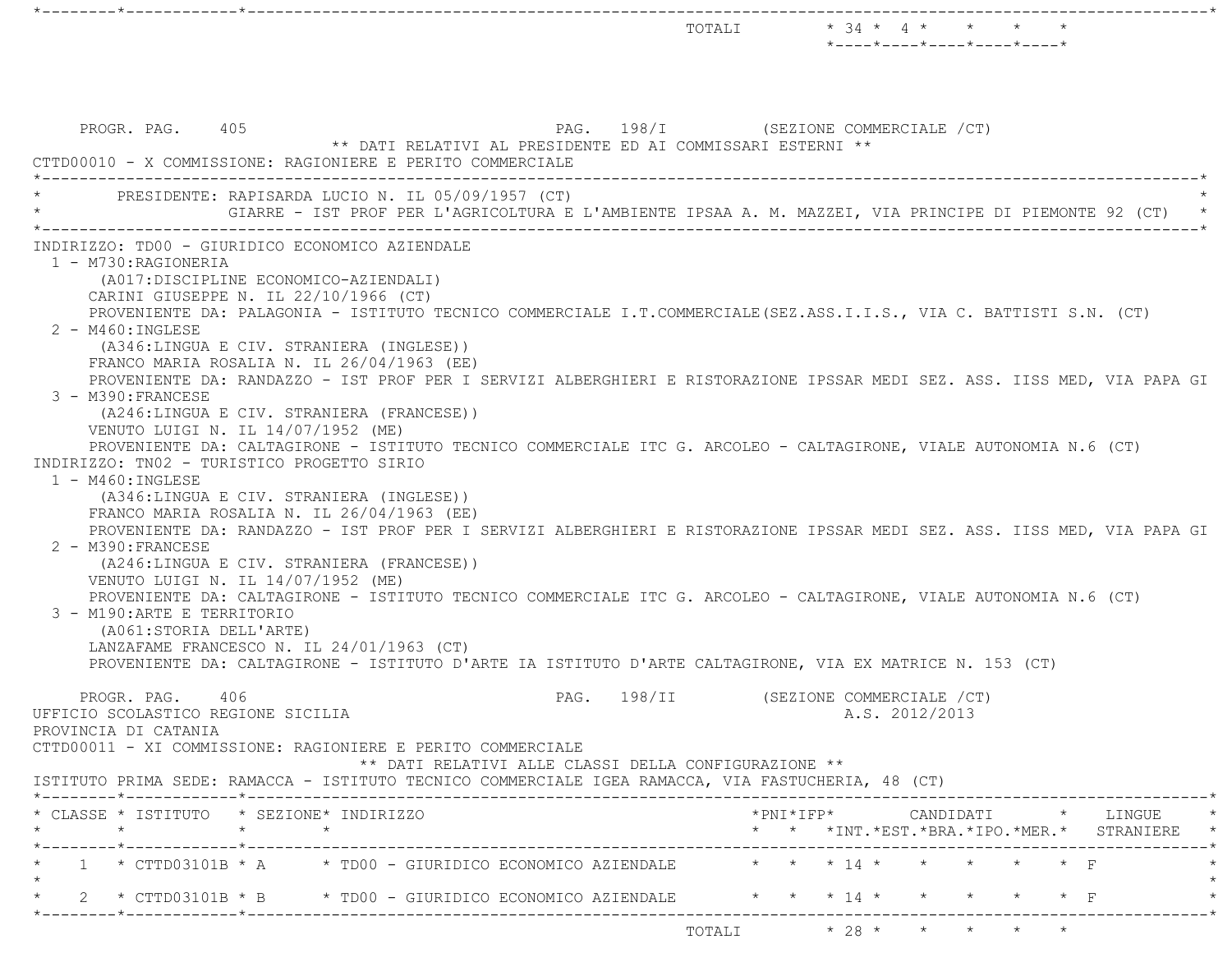PROGR. PAG. 407 CEZIONE COMMERCIALE (CT) \*\* DATI RELATIVI AL PRESIDENTE ED AI COMMISSARI ESTERNI \*\* CTTD00011 - XI COMMISSIONE: RAGIONIERE E PERITO COMMERCIALE \*----------------------------------------------------------------------------------------------------------------------------\*PRESIDENTE: SANTAGATI ANTONINO N. IL 03/01/1951 (CT) PATERNO' - LICEO SCIENTIFICO LS FERMI, CORSO DEL POPOLO, N.1 (CT) \*----------------------------------------------------------------------------------------------------------------------------\* INDIRIZZO: TD00 - GIURIDICO ECONOMICO AZIENDALE 1 - M730:RAGIONERIA (A017:DISCIPLINE ECONOMICO-AZIENDALI) GIGLIO BIAGIO N. IL 30/08/1959 (CT) PROVENIENTE DA: CALTAGIRONE - ISTITUTO TECNICO COMMERCIALE ITC G. ARCOLEO - CALTAGIRONE, VIALE AUTONOMIA N.6 (CT) 2 - M460:INGLESE (A346:LINGUA E CIV. STRANIERA (INGLESE)) BEFUMO GIOVANNI N. IL 25/07/1947 (CT) PROVENIENTE DA: PATERNO' - ISTITUTO TECNICO COMMERCIALE ITC GIOACCHINO RUSSO, VIA PARINI,SN (CT) 3 - M390:FRANCESE (A246:LINGUA E CIV. STRANIERA (FRANCESE)) LOMBARDO ADRIANA N. IL 18/11/1952 (CT) PROVENIENTE DA: PATERNO' - ISTITUTO TECNICO COMMERCIALE ITC GIOACCHINO RUSSO, VIA PARINI,SN (CT) PROGR. PAG. 408 PAG. 199/II (SEZIONE COMMERCIALE /CT) UFFICIO SCOLASTICO REGIONE SICILIA A.S. 2012/2013 PROVINCIA DI CATANIA CTTD00012 - XII COMMISSIONE: RAGIONIERE E PERITO COMMERCIALE \*\* DATI RELATIVI ALLE CLASSI DELLA CONFIGURAZIONE \*\* ISTITUTO PRIMA SEDE: SAN GIOVANNI LA PUNTA - IST TEC COMMERCIALE E PER GEOMETRI IIS "ENRICO DE NICOLA", VIA G. MOTTA N.87 (CT) \*--------\*------------\*-------------------------------------------------------------------------------------------------------\* \* CLASSE \* ISTITUTO \* SEZIONE\* INDIRIZZO \*PNI\*IFP\* CANDIDATI \* LINGUE \* \* \* \* \* \* \* \*INT.\*EST.\*BRA.\*IPO.\*MER.\* STRANIERE \* \*--------\*------------\*-------------------------------------------------------------------------------------------------------\* $1 \times$  CTTD190003 \* AI  $\rightarrow$  TD00 - GIURIDICO ECONOMICO AZIENDALE  $\rightarrow$  \* \* \* 8 \* 1 \* \*--------\*------------\*-------------------------------------------------------------------------------------------------------\* ISTITUTO SECONDA SEDE: SAN GIOVANNI LA PUNTA - ISTITUTO TECNICO COMMERCIALE IIS "ENRICO DE NICOLA" - CORSO, VIA G. MOTTA N.87 \*--------\*------------\*-------------------------------------------------------------------------------------------------------\* \* CLASSE \* ISTITUTO \* SEZIONE\* INDIRIZZO \*PNI\*IFP\* CANDIDATI \* LINGUE \* \* \* \* \* \* \* \*INT.\*EST.\*BRA.\*IPO.\*MER.\* STRANIERE \* \*--------\*------------\*-------------------------------------------------------------------------------------------------------\*2 \* CTTD19050C \* IS \* TD18 - GIURID.ECON. AZ.LE (PROG. SIRIO) \* \* \* 26 \* \* \* \* \* \* \* I \*--------\*------------\*-------------------------------------------------------------------------------------------------------\* TOTALI \* 34 \* 1 \* \* \* \* $*$ ---- $*$ ---- $*$ ---- $*$ ---- $*$ ---- $*$ 

PROGR. PAG. 409 PAG. 200/I (SEZIONE COMMERCIALE /CT) \*\* DATI RELATIVI AL PRESIDENTE ED AI COMMISSARI ESTERNI \*\*CTTD00012 - XII COMMISSIONE: RAGIONIERE E PERITO COMMERCIALE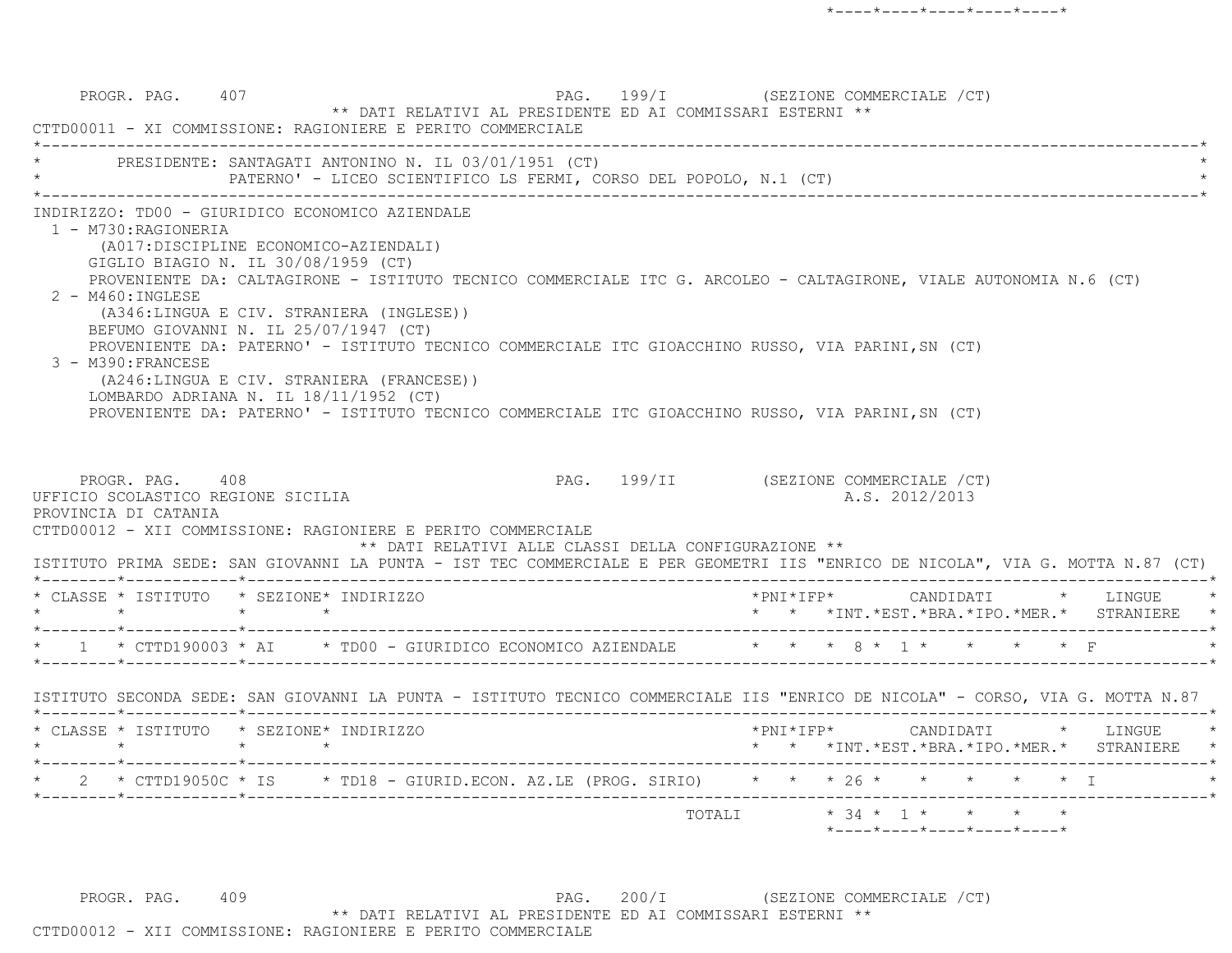|                                                                                                                                                                                                                                                                                                                                                                                                                                                                                                                                                                   |                 | PRESIDENTE: AMATO SAVERIO N. IL 13/11/1953 (CT)                                                                                                                                                                   | GRAMMICHELE - ISTITUTO TECNICO COMMERCIALE C.DA.VALVERDE (CT)                                                                                                                                                                                                                                                                                                                                                                                                                                                                                                                                                                                                                    |                                       |  |                                                                 |  |  |                    |  |
|-------------------------------------------------------------------------------------------------------------------------------------------------------------------------------------------------------------------------------------------------------------------------------------------------------------------------------------------------------------------------------------------------------------------------------------------------------------------------------------------------------------------------------------------------------------------|-----------------|-------------------------------------------------------------------------------------------------------------------------------------------------------------------------------------------------------------------|----------------------------------------------------------------------------------------------------------------------------------------------------------------------------------------------------------------------------------------------------------------------------------------------------------------------------------------------------------------------------------------------------------------------------------------------------------------------------------------------------------------------------------------------------------------------------------------------------------------------------------------------------------------------------------|---------------------------------------|--|-----------------------------------------------------------------|--|--|--------------------|--|
| INDIRIZZO: TD00 - GIURIDICO ECONOMICO AZIENDALE<br>1 - M730: RAGIONERIA<br>SCHMIDT MARIA N. IL 03/01/1952 (CT)<br>2 - M460: INGLESE<br>(A346:LINGUA E CIV. STRANIERA (INGLESE))<br>BERTUCCIO ENZA N. IL 13/07/1973 (CT)<br>3 - M390: FRANCESE<br>PAINO ALFIA N. IL 10/05/1958 (CT)<br>INDIRIZZO: TD18 - GIURID.ECON. AZ.LE (PROG. SIRIO)<br>1 - M223: ECONOMIA AZIENDALE<br>SCHMIDT MARIA N. IL 03/01/1952 (CT)<br>2 - SR72: LINGUA STRANIERA (INGLESE)<br>BERTUCCIO ENZA N. IL 13/07/1973 (CT)<br>3 - SR85: DIRITTO<br>GUGLIELMINO CARMELO N. IL 26/11/1954 (CT) |                 | (A017:DISCIPLINE ECONOMICO-AZIENDALI)<br>(A246:LINGUA E CIV. STRANIERA (FRANCESE))<br>(A017:DISCIPLINE ECONOMICO-AZIENDALI)<br>(A346:LINGUA E CIV. STRANIERA (INGLESE)<br>(A019:DISCIPLINE GIURIDICHE ED ECONOMI) | PROVENIENTE DA: ACIREALE - ISTITUTO TECNICO COMMERCIALE TECNICO ECONOMICO - I.S. MAJOR, VIA L. GALVANI, 05 (CT)<br>PROVENIENTE DA: MINEO - IST PROF PER I SERVIZI ALBERGHIERI E RISTORAZIONE SEDE COORDINATA I.P.S.S.A.R., VIA C. LUIGI GUZ<br>PROVENIENTE DA: PATERNO' - ISTITUTO TECNICO COMMERCIALE ITC GIOACCHINO RUSSO, VIA PARINI, SN (CT)<br>PROVENIENTE DA: ACIREALE - ISTITUTO TECNICO COMMERCIALE TECNICO ECONOMICO - I.S. MAJOR, VIA L. GALVANI, 05 (CT)<br>PROVENIENTE DA: MINEO - IST PROF PER I SERVIZI ALBERGHIERI E RISTORAZIONE SEDE COORDINATA I.P.S.S.A.R., VIA C. LUIGI GUZ<br>PROVENIENTE DA: GRAMMICHELE - ISTITUTO TECNICO COMMERCIALE C.DA.VALVERDE (CT) |                                       |  |                                                                 |  |  |                    |  |
| PROGR. PAG. 410<br>UFFICIO SCOLASTICO REGIONE SICILIA<br>PROVINCIA DI CATANIA                                                                                                                                                                                                                                                                                                                                                                                                                                                                                     |                 |                                                                                                                                                                                                                   | CTTD00013 - XIII COMMISSIONE: RAGIONIERE E PERITO COMMERCIALE<br>** DATI RELATIVI ALLE CLASSI DELLA CONFIGURAZIONE **<br>ISTITUTO PRIMA SEDE: CATANIA - L.R. PAR. ISTITUTO TECNICO COMMERCIALE ALFIERI, VIA ROCCAFORTE 23 (CT)                                                                                                                                                                                                                                                                                                                                                                                                                                                   | PAG. 200/II (SEZIONE COMMERCIALE /CT) |  | A.S. 2012/2013                                                  |  |  |                    |  |
| * CLASSE * ISTITUTO * SEZIONE* INDIRIZZO<br>$\star$                                                                                                                                                                                                                                                                                                                                                                                                                                                                                                               | $\star$ $\star$ |                                                                                                                                                                                                                   |                                                                                                                                                                                                                                                                                                                                                                                                                                                                                                                                                                                                                                                                                  |                                       |  | $*$ PNI $*$ IFP $*$<br>* * *INT.*EST.*BRA.*IPO.*MER.* STRANIERE |  |  | CANDIDATI * LINGUE |  |
|                                                                                                                                                                                                                                                                                                                                                                                                                                                                                                                                                                   |                 |                                                                                                                                                                                                                   | 1 * CTTD01500C * A * TD00 - GIURIDICO ECONOMICO AZIENDALE * * * 14 * 1 * *<br>* 2 * CTTD01500C * B * TD00 - GIURIDICO ECONOMICO AZIENDALE * * * * 8 * * * * * * * * F                                                                                                                                                                                                                                                                                                                                                                                                                                                                                                            |                                       |  |                                                                 |  |  |                    |  |
|                                                                                                                                                                                                                                                                                                                                                                                                                                                                                                                                                                   |                 |                                                                                                                                                                                                                   |                                                                                                                                                                                                                                                                                                                                                                                                                                                                                                                                                                                                                                                                                  |                                       |  | TOTALI * 22 * 1 * * * * *                                       |  |  |                    |  |

\*----------------------------------------------------------------------------------------------------------------------------\*

PROGR. PAG. 411 **PAG.** 201/I (SEZIONE COMMERCIALE /CT)

\*\* DATI RELATIVI AL PRESIDENTE ED AI COMMISSARI ESTERNI \*\*

CTTD00013 - XIII COMMISSIONE: RAGIONIERE E PERITO COMMERCIALE

\* PRESIDENTE: PISTORIO ROSA N. IL 06/09/1950 (CT) \*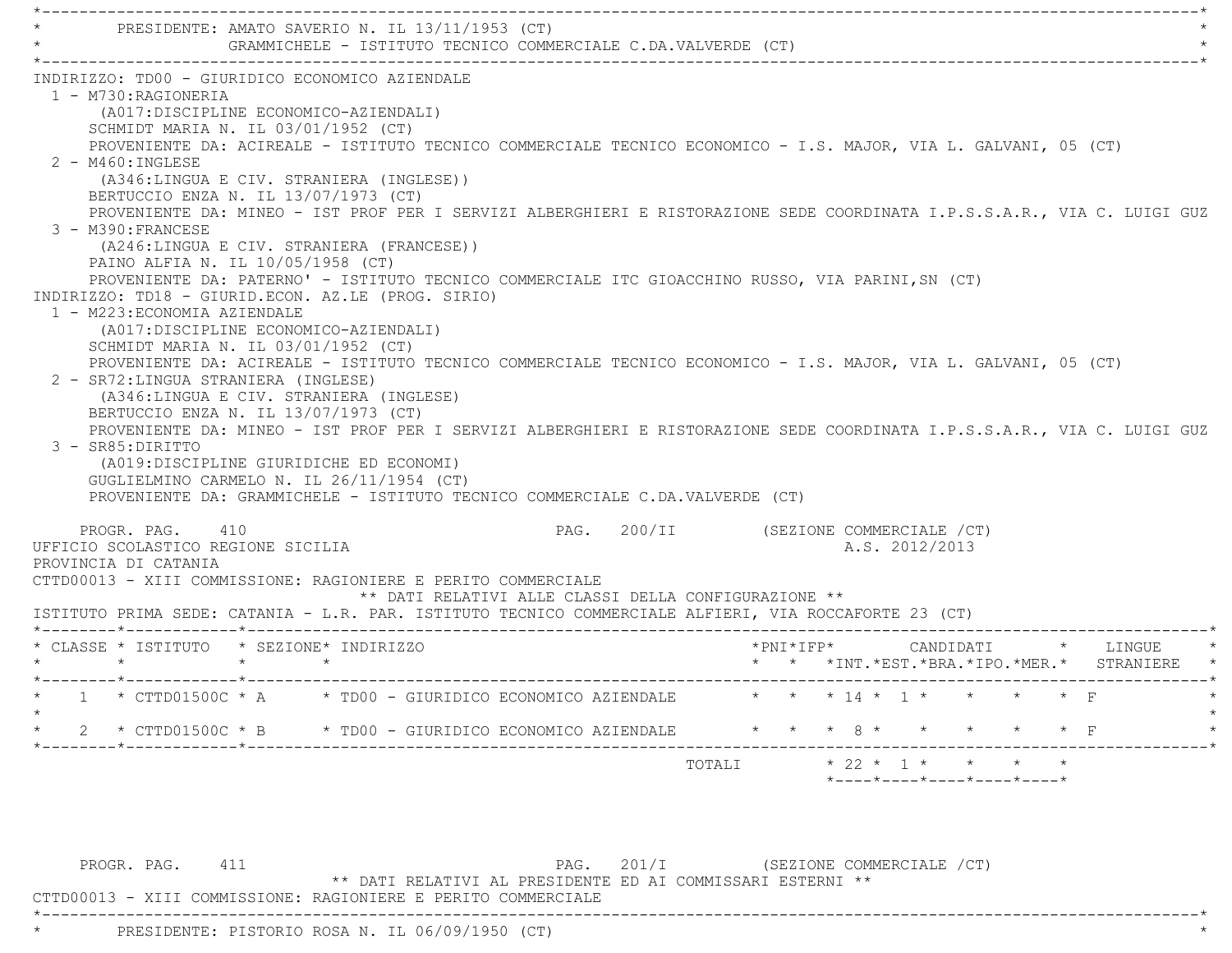|                                                                                                        |         | ACIREALE - ISTITUTO MAGISTRALE IM REGINA ELENA, VIA COLLEGIO PENNISI, 13 (CT)                                                        |                                                      |  |                                                         |                                                                 |           |
|--------------------------------------------------------------------------------------------------------|---------|--------------------------------------------------------------------------------------------------------------------------------------|------------------------------------------------------|--|---------------------------------------------------------|-----------------------------------------------------------------|-----------|
| INDIRIZZO: TD00 - GIURIDICO ECONOMICO AZIENDALE                                                        |         |                                                                                                                                      |                                                      |  |                                                         |                                                                 |           |
| 1 - M730:RAGIONERIA                                                                                    |         |                                                                                                                                      |                                                      |  |                                                         |                                                                 |           |
|                                                                                                        |         | (A017:DISCIPLINE ECONOMICO-AZIENDALI)<br>CHIAVETTA FRANCESCO N. IL 20/09/1954 (EN)                                                   |                                                      |  |                                                         |                                                                 |           |
|                                                                                                        |         | PROVENIENTE DA: CATANIA - IST PROF PER I SERVIZI ALBERGHIERI E RISTORAZIONE IPSSA I.P.S.S.A.R."KAROL WOJTY, VIA VITTIME              |                                                      |  |                                                         |                                                                 |           |
| $2 - M460$ : INGLESE                                                                                   |         |                                                                                                                                      |                                                      |  |                                                         |                                                                 |           |
|                                                                                                        |         | (A346:LINGUA E CIV. STRANIERA (INGLESE))                                                                                             |                                                      |  |                                                         |                                                                 |           |
|                                                                                                        |         | GRANATA MARIA GRAZIA N. IL 28/10/1965 (CT)<br>PROVENIENTE DA: CATANIA - ISTITUTO TECNICO INDUSTRIALE VACCARINI, VIA ORCHIDEA, 9 (CT) |                                                      |  |                                                         |                                                                 |           |
| 3 - M390: FRANCESE                                                                                     |         |                                                                                                                                      |                                                      |  |                                                         |                                                                 |           |
|                                                                                                        |         | (A246:LINGUA E CIV. STRANIERA (FRANCESE))                                                                                            |                                                      |  |                                                         |                                                                 |           |
|                                                                                                        |         | INTERLANDI FIORELLA N. IL 28/06/1963 (CT)                                                                                            |                                                      |  |                                                         |                                                                 |           |
|                                                                                                        |         | PROVENIENTE DA: CATANIA - LICEO SCIENTIFICO LICEO SCIENT/LINGUIST UMBERTO, VIA CHISARI, 8 (CT)                                       |                                                      |  |                                                         |                                                                 |           |
|                                                                                                        |         |                                                                                                                                      |                                                      |  |                                                         |                                                                 |           |
| PROGR. PAG. 412<br>UFFICIO SCOLASTICO REGIONE SICILIA                                                  |         |                                                                                                                                      |                                                      |  | PAG. 201/II (SEZIONE COMMERCIALE /CT)<br>A.S. 2012/2013 |                                                                 |           |
| PROVINCIA DI CATANIA                                                                                   |         |                                                                                                                                      |                                                      |  |                                                         |                                                                 |           |
| CTTD00014 - XIV COMMISSIONE: RAGIONIERE E PERITO COMMERCIALE                                           |         |                                                                                                                                      |                                                      |  |                                                         |                                                                 |           |
|                                                                                                        |         |                                                                                                                                      | ** DATI RELATIVI ALLE CLASSI DELLA CONFIGURAZIONE ** |  |                                                         |                                                                 |           |
| ISTITUTO PRIMA SEDE: CATANIA - L.R. PAR. ISTITUTO TECNICO COMMERCIALE LA CULTURA, V.UGHETTI 60/62 (CT) |         |                                                                                                                                      |                                                      |  |                                                         |                                                                 |           |
| * CLASSE * ISTITUTO * SEZIONE* INDIRIZZO                                                               |         |                                                                                                                                      |                                                      |  | $*$ PNI $*$ IFP $*$                                     | CANDIDATI * LINGUE                                              |           |
| $\star$                                                                                                | $\star$ | $\star$                                                                                                                              |                                                      |  |                                                         | * * *INT.*EST.*BRA.*IPO.*MER.* STRANIERE                        |           |
| * 1 * CTTD08500P * A * TD00 - GIURIDICO ECONOMICO AZIENDALE * * * 29 * 2 * * * * * F                   |         |                                                                                                                                      |                                                      |  |                                                         |                                                                 |           |
| $\star$                                                                                                |         |                                                                                                                                      |                                                      |  |                                                         |                                                                 |           |
| * 2 * CTTD08500P * B * TD00 - GIURIDICO ECONOMICO AZIENDALE * * * 31 * *                               |         |                                                                                                                                      |                                                      |  |                                                         |                                                                 | $\star$ F |
|                                                                                                        |         |                                                                                                                                      |                                                      |  |                                                         | TOTALI * 60 * 2 * * * * *                                       |           |
|                                                                                                        |         |                                                                                                                                      |                                                      |  |                                                         | $*$ - - - - $*$ - - - - $*$ - - - - $*$ - - - - $*$ - - - - $*$ |           |
|                                                                                                        |         |                                                                                                                                      |                                                      |  |                                                         |                                                                 |           |
|                                                                                                        |         |                                                                                                                                      |                                                      |  |                                                         |                                                                 |           |
|                                                                                                        |         |                                                                                                                                      |                                                      |  |                                                         |                                                                 |           |
| PROGR. PAG. 413                                                                                        |         | ** DATI RELATIVI AL PRESIDENTE ED AI COMMISSARI ESTERNI **                                                                           |                                                      |  | PAG. 202/I (SEZIONE COMMERCIALE /CT)                    |                                                                 |           |
| CTTD00014 - XIV COMMISSIONE: RAGIONIERE E PERITO COMMERCIALE                                           |         |                                                                                                                                      |                                                      |  |                                                         |                                                                 |           |
|                                                                                                        |         |                                                                                                                                      |                                                      |  |                                                         |                                                                 |           |
|                                                                                                        |         | PRESIDENTE: MATASSA CONCETTA N. IL 19/09/1969 (CL)                                                                                   |                                                      |  |                                                         |                                                                 |           |
|                                                                                                        |         | SAN GIOVANNI LA PUNTA - ISTITUTO COMPRENSIVO I.C. " G.FALCONE" S.G.LA PUNT, VIA PISA-PIAZZA GIOVANNI XXI*                            |                                                      |  |                                                         |                                                                 |           |
| INDIRIZZO: TD00 - GIURIDICO ECONOMICO AZIENDALE                                                        |         |                                                                                                                                      |                                                      |  |                                                         |                                                                 |           |
| 1 - M730: RAGIONERIA                                                                                   |         |                                                                                                                                      |                                                      |  |                                                         |                                                                 |           |
|                                                                                                        |         | (A017:DISCIPLINE ECONOMICO-AZIENDALI)                                                                                                |                                                      |  |                                                         |                                                                 |           |
| FAMA' STEFANIA N. IL 09/08/1969 (ME)                                                                   |         | PROVENIENTE DA: MINEO - IST PROF PER I SERVIZI ALBERGHIERI E RISTORAZIONE SEDE COORDINATA I.P.S.S.A.R., VIA C. LUIGI GUZ             |                                                      |  |                                                         |                                                                 |           |
| 2 - M460: INGLESE                                                                                      |         |                                                                                                                                      |                                                      |  |                                                         |                                                                 |           |
|                                                                                                        |         | (A346:LINGUA E CIV. STRANIERA (INGLESE))                                                                                             |                                                      |  |                                                         |                                                                 |           |
|                                                                                                        |         | SCALIA ROSARIA GABRIELLA N. IL 24/03/1970 (CT)                                                                                       |                                                      |  |                                                         |                                                                 |           |
| 3 - M390: FRANCESE                                                                                     |         | PROVENIENTE DA: CATANIA - IST PROF PER I SERVIZI ALBERGHIERI E RISTORAZIONE IPSSA I.P.S.S.A.R. "KAROL WOJTY, VIA VITTIME             |                                                      |  |                                                         |                                                                 |           |
|                                                                                                        |         | ACALITATION E CIVI CODANIEDA (EDANCECE))                                                                                             |                                                      |  |                                                         |                                                                 |           |

(A246:LINGUA E CIV. STRANIERA (FRANCESE))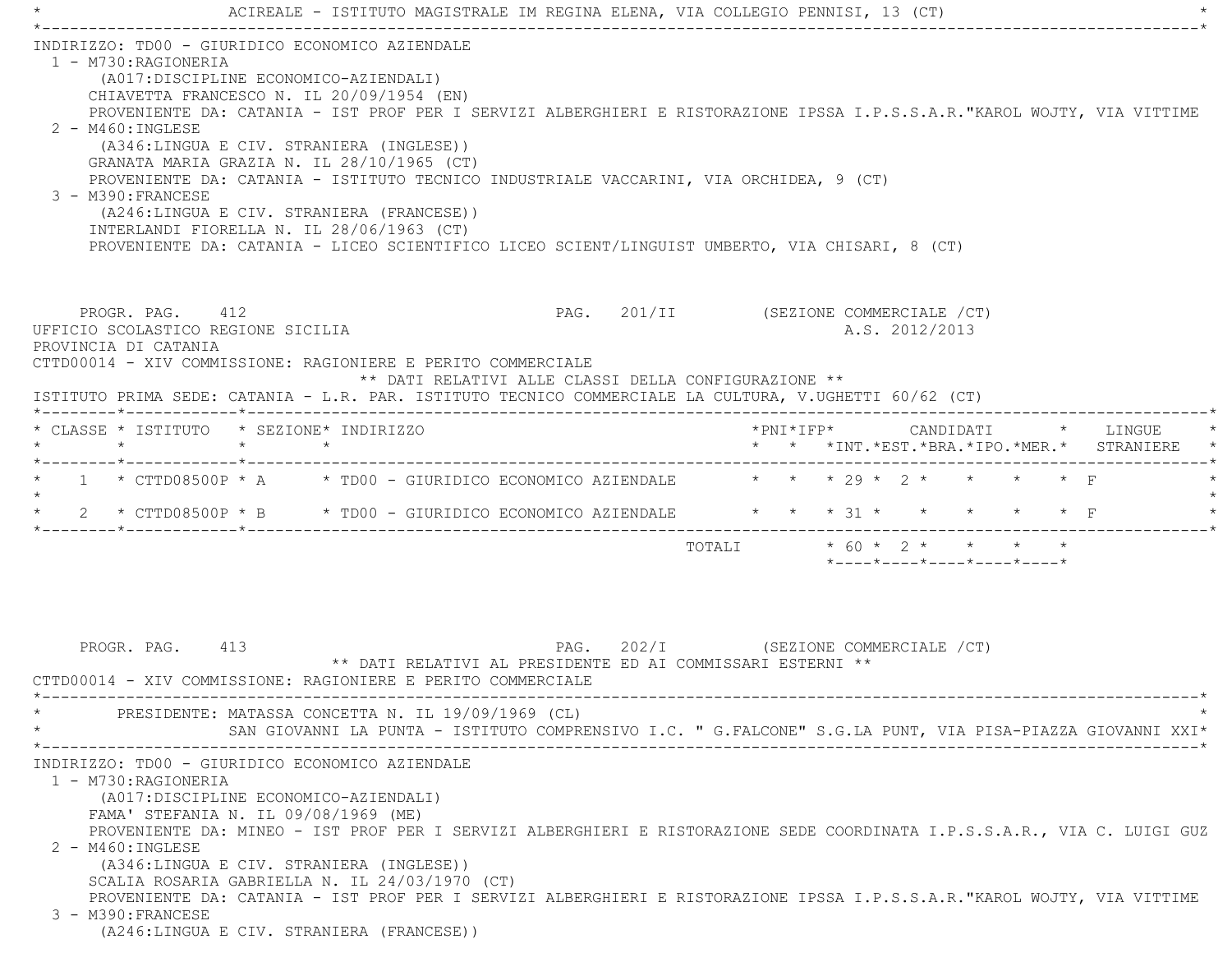FRAZZETTO MARIA N. IL 27/06/1958 (CT) PROVENIENTE DA: CATANIA - ISTITUTO TECNICO PER IL TURISMO GEMMELLARO, CORSO INDIPENDENZA N. 229 (CT) PROGR. PAG. 414 CHARGE 414 PAG. 202/II (SEZIONE COMMERCIALE / CT) UFFICIO SCOLASTICO REGIONE SICILIA A.S. 2012/2013 PROVINCIA DI CATANIA CTTD00015 - XV COMMISSIONE: RAGIONIERE E PERITO COMMERCIALE \*\* DATI RELATIVI ALLE CLASSI DELLA CONFIGURAZIONE \*\* ISTITUTO PRIMA SEDE: ACIREALE - L.R. PAR. ISTITUTO TECNICO COMMERCIALE MAJORANA, V.F.PARADISO 2 (CT) \*--------\*------------\*-------------------------------------------------------------------------------------------------------\* \* CLASSE \* ISTITUTO \* SEZIONE\* INDIRIZZO \*PNI\*IFP\* CANDIDATI \* LINGUE \* \* \* \* \* \* \* \*INT.\*EST.\*BRA.\*IPO.\*MER.\* STRANIERE \* \*--------\*------------\*-------------------------------------------------------------------------------------------------------\*\* 1 \* CTTD075004 \* A \* TD00 - GIURIDICO ECONOMICO AZIENDALE \* \* \* 12 \* 5 \* \* \* \* \* \* F \*--------\*------------\*-------------------------------------------------------------------------------------------------------\* ISTITUTO SECONDA SEDE: ACIREALE - L.R. PAR. ISTITUTO TECNICO PER IL TURISMO MAJORANA, VIA PARADISO 2 (CT) \*--------\*------------\*-------------------------------------------------------------------------------------------------------\* \* CLASSE \* ISTITUTO \* SEZIONE\* INDIRIZZO \*PNI\*IFP\* CANDIDATI \* LINGUE \* \* \* \* \* \* \* \*INT.\*EST.\*BRA.\*IPO.\*MER.\* STRANIERE \* \*--------\*------------\*-------------------------------------------------------------------------------------------------------\* \* 2 \* CTTN025001 \* AITER \* TN01 - TURISTICO (PROG. ITER) \* \* \* 17 \* 8 \* \* \* \* I/ F/ S \* \*--------\*------------\*-------------------------------------------------------------------------------------------------------\* TOTALI \* 29 \* 13 \* \* \* \* \*----\*----\*----\*----\*----\*PROGR. PAG. 415 And the set of the set of the page 203/I (SEZIONE COMMERCIALE / CT) \*\* DATI RELATIVI AL PRESIDENTE ED AI COMMISSARI ESTERNI \*\* CTTD00015 - XV COMMISSIONE: RAGIONIERE E PERITO COMMERCIALE \*----------------------------------------------------------------------------------------------------------------------------\*PRESIDENTE: SOTTILE GIOVANNA N. IL 04/08/1954 (CT) \* CALTAGIRONE - IST PROF INDUSTRIA E ARTIGIANATO I.P.S.I.A "C.A. DALLA CHIESA", VIA SANTA MARIA DI GESU' S\* \*----------------------------------------------------------------------------------------------------------------------------\* INDIRIZZO: TD00 - GIURIDICO ECONOMICO AZIENDALE 1 - M730:RAGIONERIA (A017:DISCIPLINE ECONOMICO-AZIENDALI) GALIOTO PAOLA MARIA N. IL 08/07/1972 (SR) PROVENIENTE DA: SAN MICHELE DI GANZARIA - IST PROF PER I SERVIZI ALBERGHIERI E RISTORAZIONE SEDE COORDINATA I.P.S.S.A.R, 2 - M460:INGLESE (A346:LINGUA E CIV. STRANIERA (INGLESE)) ZAPPALA' BARBARA N. IL 09/10/1957 (CT) PROVENIENTE DA: CATANIA - ISTITUTO TECNICO INDUSTRIALE ITI ARCHIMEDE, VIALE REGINA MARGHERITA 22 (CT) 3 - M390:FRANCESE (A246:LINGUA E CIV. STRANIERA (FRANCESE)) TOSCA GIUSEPPA N. IL 10/06/1955 (CT) PROVENIENTE DA: NICOLOSI - IST PROF PER I SERVIZI ALBERGHIERI E RISTORAZIONE ROCCO CHINNICI, VIA MANTOVA S.N. (CT) INDIRIZZO: TN01 - TURISTICO (PROG. ITER) 1 - M460:INGLESE (A346:LINGUA E CIV. STRANIERA (INGLESE)) ZAPPALA' BARBARA N. IL 09/10/1957 (CT) PROVENIENTE DA: CATANIA - ISTITUTO TECNICO INDUSTRIALE ITI ARCHIMEDE, VIALE REGINA MARGHERITA 22 (CT) 2 - M390:FRANCESE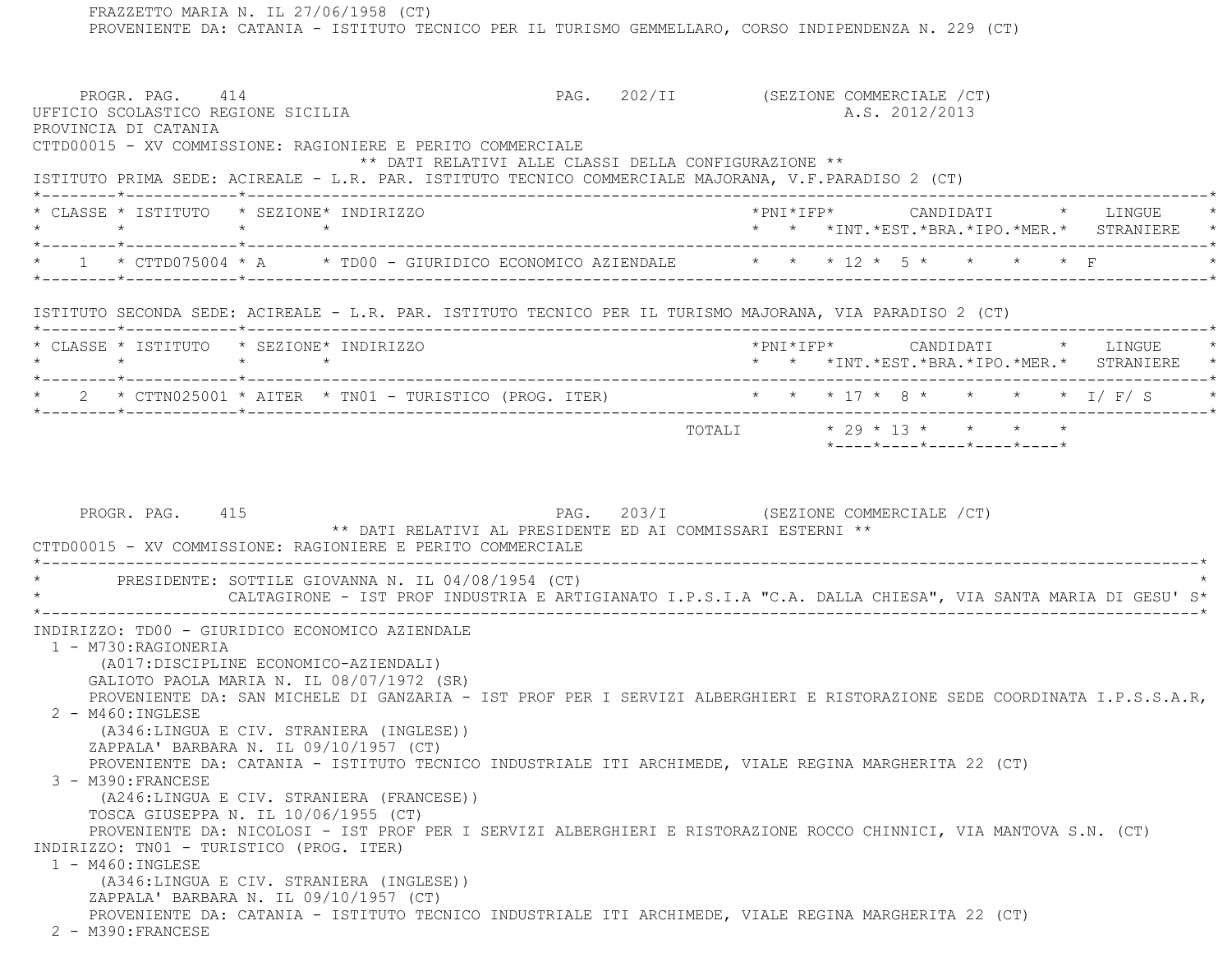(A246:LINGUA E CIV. STRANIERA (FRANCESE)) TOSCA GIUSEPPA N. IL 10/06/1955 (CT) PROVENIENTE DA: NICOLOSI - IST PROF PER I SERVIZI ALBERGHIERI E RISTORAZIONE ROCCO CHINNICI, VIA MANTOVA S.N. (CT) 3 - M790:SPAGNOLO (A446:LINGUA E CIV. STRANIERA (SPAGNOLO)) MUSMECI ROSARIA ANNA N. IL 26/07/1969 (CT) PROVENIENTE DA: CATANIA - LICEO SCIENTIFICO LS BOGGIO LERA, VIA V. EMANUELE 346 (CT) PROGR. PAG. 416 And the set of the set of the page 203/II (SEZIONE COMMERCIALE / CT) UFFICIO SCOLASTICO REGIONE SICILIA A.S. 2012/2013 PROVINCIA DI CATANIA CTTD00016 - XVI COMMISSIONE: RAGIONIERE E PERITO COMMERCIALE \*\* DATI RELATIVI ALLE CLASSI DELLA CONFIGURAZIONE \*\* ISTITUTO PRIMA SEDE: ACIREALE - L.R. PAR. ISTITUTO TECNICO COMMERCIALE VIGO LIONARDO, VIA SALVATORE VIGO 51 (CT) \*--------\*------------\*-------------------------------------------------------------------------------------------------------\* \* CLASSE \* ISTITUTO \* SEZIONE\* INDIRIZZO \*PNI\*IFP\* CANDIDATI \* LINGUE \* \* \* \* \* \* \* \*INT.\*EST.\*BRA.\*IPO.\*MER.\* STRANIERE \* \*--------\*------------\*-------------------------------------------------------------------------------------------------------\*1 \* CTTD92500V \* A  $\rightarrow$  TD00 - GIURIDICO ECONOMICO AZIENDALE  $\rightarrow$  \* \* \* 34 \* 1 \* \* \* \* \* F  $\star$ \* 2 \* CTTD92500V \* B \* TD00 - GIURIDICO ECONOMICO AZIENDALE \* \* \* 26 \* 9 \* \* \* \* \* F \*--------\*------------\*-------------------------------------------------------------------------------------------------------\* TOTALI \* 60 \* 10 \* \* \* \* \*----\*----\*----\*----\*----\*PROGR. PAG. 417 **PROGR. PAG. 204/I** (SEZIONE COMMERCIALE /CT) \*\* DATI RELATIVI AL PRESIDENTE ED AI COMMISSARI ESTERNI \*\* CTTD00016 - XVI COMMISSIONE: RAGIONIERE E PERITO COMMERCIALE $\mathcal{L}^{\mathcal{L}}(\mathcal{L}^{\mathcal{L}}(\mathcal{L}^{\mathcal{L}}(\mathcal{L}^{\mathcal{L}}(\mathcal{L}^{\mathcal{L}}(\mathcal{L}^{\mathcal{L}}(\mathcal{L}^{\mathcal{L}}(\mathcal{L}^{\mathcal{L}}(\mathcal{L}^{\mathcal{L}}(\mathcal{L}^{\mathcal{L}}(\mathcal{L}^{\mathcal{L}}(\mathcal{L}^{\mathcal{L}}(\mathcal{L}^{\mathcal{L}}(\mathcal{L}^{\mathcal{L}}(\mathcal{L}^{\mathcal{L}}(\mathcal{L}^{\mathcal{L}}(\mathcal{L}^{\mathcal{L$ PRESIDENTE: VASOUES CARMELA MARIA N. IL 12/07/1961 (CT) CATANIA - ISTITUTO TECNICO COMMERCIALE ITE DE FELICE GIUFFRIDA, PIAZZA ROMA 4 (CT) \*----------------------------------------------------------------------------------------------------------------------------\* INDIRIZZO: TD00 - GIURIDICO ECONOMICO AZIENDALE 1 - M730:RAGIONERIA (A017:DISCIPLINE ECONOMICO-AZIENDALI) COPPOLETTA MARIA N. IL 28/03/1967 (CT) PROVENIENTE DA: GRAMMICHELE - ISTITUTO TECNICO COMMERCIALE C.DA.VALVERDE (CT) 2 - M460:INGLESE (A346:LINGUA E CIV. STRANIERA (INGLESE)) CAROTA GRAZIA N. IL 28/12/1955 (EN) PROVENIENTE DA: GIARRE - LICEO CLASSICO LICEO CLASSICO E LICEO SCIENZE, VIA PADRE AMBROGIO, 1 (CT) 3 - M390:FRANCESE (A246:LINGUA E CIV. STRANIERA (FRANCESE)) GALLO GIUSEPPA N. IL 23/01/1959 (CT) PROVENIENTE DA: CALTAGIRONE - ISTITUTO TECNICO COMMERCIALE ITC G. ARCOLEO - CALTAGIRONE, VIALE AUTONOMIA N.6 (CT) PROGR. PAG. 418 PAG. 204/II (SEZIONE COMMERCIALE /CT) UFFICIO SCOLASTICO REGIONE SICILIA A.S. 2012/2013 PROVINCIA DI CATANIACTTD00017 - XVII COMMISSIONE: RAGIONIERE E PERITO COMMERCIALE

\*\* DATI RELATIVI ALLE CLASSI DELLA CONFIGURAZIONE \*\*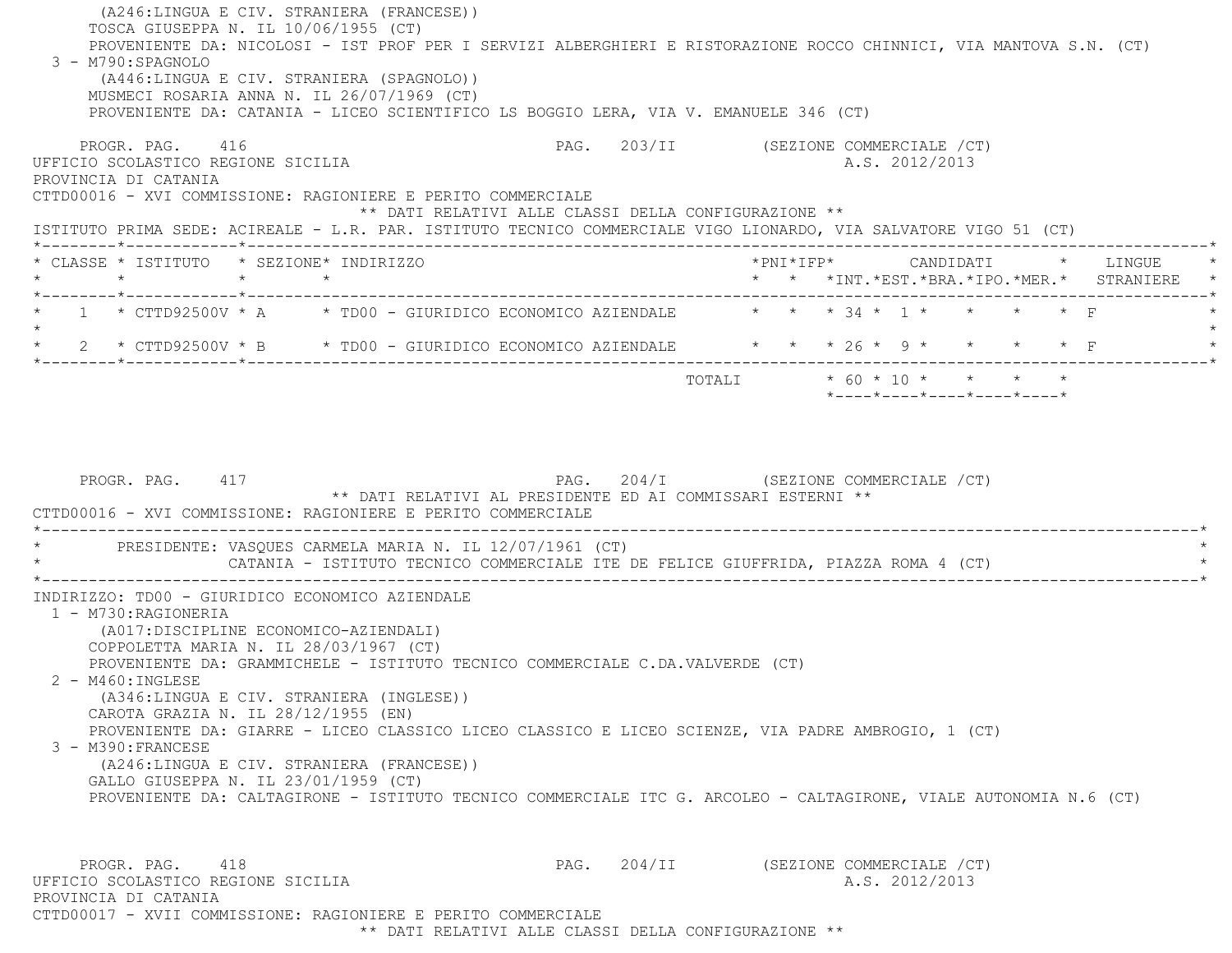| 1 * CTTD95500P * A * TD00 - GIURIDICO ECONOMICO AZIENDALE $\overline{1}$ * * * 13 * 2 * * * * * F<br>* 2 * CTTD95500P * B * TD00 - GIURIDICO ECONOMICO AZIENDALE * * * 16 * * * * * * * F<br>$* 29 * 2 * * * * * * *$<br>TOTALI<br>$*$ - - - - $*$ - - - - $*$ - - - - $*$ - - - - $*$ - - - - $*$<br>PAG. 205/I (SEZIONE COMMERCIALE /CT)<br>PROGR. PAG. 419<br>** DATI RELATIVI AL PRESIDENTE ED AI COMMISSARI ESTERNI **<br>CTTD00017 - XVII COMMISSIONE: RAGIONIERE E PERITO COMMERCIALE<br>PRESIDENTE: TRENO MARIO N. IL 18/05/1962 (EN)<br>BELPASSO - ISTITUTO TECNICO INDUSTRIALE "G. FERRARIS", VIA LEONARDO SCIASCIA,3 (CT)<br>INDIRIZZO: TD00 - GIURIDICO ECONOMICO AZIENDALE<br>1 - M730:RAGIONERIA<br>(A017: DISCIPLINE ECONOMICO-AZIENDALI)<br>RACITI ANGELO N. IL 06/10/1960 (CT)<br>PROVENIENTE DA: RIPOSTO - ISTITUTO TECNICO COMMERCIALE E. PANTANO, VIA ROMA 66 (CT)<br>2 - M460: INGLESE<br>(A346:LINGUA E CIV. STRANIERA (INGLESE))<br>LEONARDI ELENA N. IL 01/06/1967 (CT)<br>PROVENIENTE DA: LINGUAGLOSSA - LICEO CLASSICO LICEO SCIENTIFICO E LINGUISTIC, VIA VIGNAZZA S.N. (CT)<br>3 - M390: FRANCESE<br>(A246:LINGUA E CIV. STRANIERA (FRANCESE))<br>VALASTRO GIUSEPPA N. IL 27/10/1955 (CT)<br>PROVENIENTE DA: RIPOSTO - ISTITUTO TECNICO COMMERCIALE E. PANTANO, VIA ROMA 66 (CT)<br>PAG. 205/II (SEZIONE COMMERCIALE /CT)<br>PROGR. PAG. 420<br>UFFICIO SCOLASTICO REGIONE SICILIA<br>A.S. 2012/2013<br>PROVINCIA DI CATANIA<br>CTTD00018 - XVIII COMMISSIONE: RAGIONIERE E PERITO COMMERCIALE<br>** DATI RELATIVI ALLE CLASSI DELLA CONFIGURAZIONE **<br>ISTITUTO PRIMA SEDE: ADRANO - L.R. PAR. ISTITUTO TECNICO COMMERCIALE S.ANTONIO, VIA S.PIETRO 155 (CT)<br>* CLASSE * ISTITUTO * SEZIONE* INDIRIZZO<br>$*$ PNI $*$ IFP $*$ CANDIDATI $*$ LINGUE $*$<br>$\star$<br>$\star$<br>* * *INT.*EST.*BRA.*IPO.*MER.* STRANIERE *<br>$\star$ $\star$ $\star$ 23 $\star$ 2 $\star$<br>$1 * CTTD315003 * A * TDO0 - GIURIDICO ECONOMICO AZIENDALE$<br>$\star$<br>2 * CTTD315003 * B * TD00 - GIURIDICO ECONOMICO AZIENDALE * * * * 19 * 6 * |  | * CLASSE * ISTITUTO * SEZIONE* INDIRIZZO |  |  |  |  |  |
|---------------------------------------------------------------------------------------------------------------------------------------------------------------------------------------------------------------------------------------------------------------------------------------------------------------------------------------------------------------------------------------------------------------------------------------------------------------------------------------------------------------------------------------------------------------------------------------------------------------------------------------------------------------------------------------------------------------------------------------------------------------------------------------------------------------------------------------------------------------------------------------------------------------------------------------------------------------------------------------------------------------------------------------------------------------------------------------------------------------------------------------------------------------------------------------------------------------------------------------------------------------------------------------------------------------------------------------------------------------------------------------------------------------------------------------------------------------------------------------------------------------------------------------------------------------------------------------------------------------------------------------------------------------------------------------------------------------------------------------------------------------------------------------------------------------------------------------------------------------------------------------------------------------------------------------------------------------------------------------------------------------------------------------------------------------------|--|------------------------------------------|--|--|--|--|--|
|                                                                                                                                                                                                                                                                                                                                                                                                                                                                                                                                                                                                                                                                                                                                                                                                                                                                                                                                                                                                                                                                                                                                                                                                                                                                                                                                                                                                                                                                                                                                                                                                                                                                                                                                                                                                                                                                                                                                                                                                                                                                     |  |                                          |  |  |  |  |  |
|                                                                                                                                                                                                                                                                                                                                                                                                                                                                                                                                                                                                                                                                                                                                                                                                                                                                                                                                                                                                                                                                                                                                                                                                                                                                                                                                                                                                                                                                                                                                                                                                                                                                                                                                                                                                                                                                                                                                                                                                                                                                     |  |                                          |  |  |  |  |  |
|                                                                                                                                                                                                                                                                                                                                                                                                                                                                                                                                                                                                                                                                                                                                                                                                                                                                                                                                                                                                                                                                                                                                                                                                                                                                                                                                                                                                                                                                                                                                                                                                                                                                                                                                                                                                                                                                                                                                                                                                                                                                     |  |                                          |  |  |  |  |  |
|                                                                                                                                                                                                                                                                                                                                                                                                                                                                                                                                                                                                                                                                                                                                                                                                                                                                                                                                                                                                                                                                                                                                                                                                                                                                                                                                                                                                                                                                                                                                                                                                                                                                                                                                                                                                                                                                                                                                                                                                                                                                     |  |                                          |  |  |  |  |  |
|                                                                                                                                                                                                                                                                                                                                                                                                                                                                                                                                                                                                                                                                                                                                                                                                                                                                                                                                                                                                                                                                                                                                                                                                                                                                                                                                                                                                                                                                                                                                                                                                                                                                                                                                                                                                                                                                                                                                                                                                                                                                     |  |                                          |  |  |  |  |  |
|                                                                                                                                                                                                                                                                                                                                                                                                                                                                                                                                                                                                                                                                                                                                                                                                                                                                                                                                                                                                                                                                                                                                                                                                                                                                                                                                                                                                                                                                                                                                                                                                                                                                                                                                                                                                                                                                                                                                                                                                                                                                     |  |                                          |  |  |  |  |  |
|                                                                                                                                                                                                                                                                                                                                                                                                                                                                                                                                                                                                                                                                                                                                                                                                                                                                                                                                                                                                                                                                                                                                                                                                                                                                                                                                                                                                                                                                                                                                                                                                                                                                                                                                                                                                                                                                                                                                                                                                                                                                     |  |                                          |  |  |  |  |  |
|                                                                                                                                                                                                                                                                                                                                                                                                                                                                                                                                                                                                                                                                                                                                                                                                                                                                                                                                                                                                                                                                                                                                                                                                                                                                                                                                                                                                                                                                                                                                                                                                                                                                                                                                                                                                                                                                                                                                                                                                                                                                     |  |                                          |  |  |  |  |  |
|                                                                                                                                                                                                                                                                                                                                                                                                                                                                                                                                                                                                                                                                                                                                                                                                                                                                                                                                                                                                                                                                                                                                                                                                                                                                                                                                                                                                                                                                                                                                                                                                                                                                                                                                                                                                                                                                                                                                                                                                                                                                     |  |                                          |  |  |  |  |  |
|                                                                                                                                                                                                                                                                                                                                                                                                                                                                                                                                                                                                                                                                                                                                                                                                                                                                                                                                                                                                                                                                                                                                                                                                                                                                                                                                                                                                                                                                                                                                                                                                                                                                                                                                                                                                                                                                                                                                                                                                                                                                     |  |                                          |  |  |  |  |  |
|                                                                                                                                                                                                                                                                                                                                                                                                                                                                                                                                                                                                                                                                                                                                                                                                                                                                                                                                                                                                                                                                                                                                                                                                                                                                                                                                                                                                                                                                                                                                                                                                                                                                                                                                                                                                                                                                                                                                                                                                                                                                     |  |                                          |  |  |  |  |  |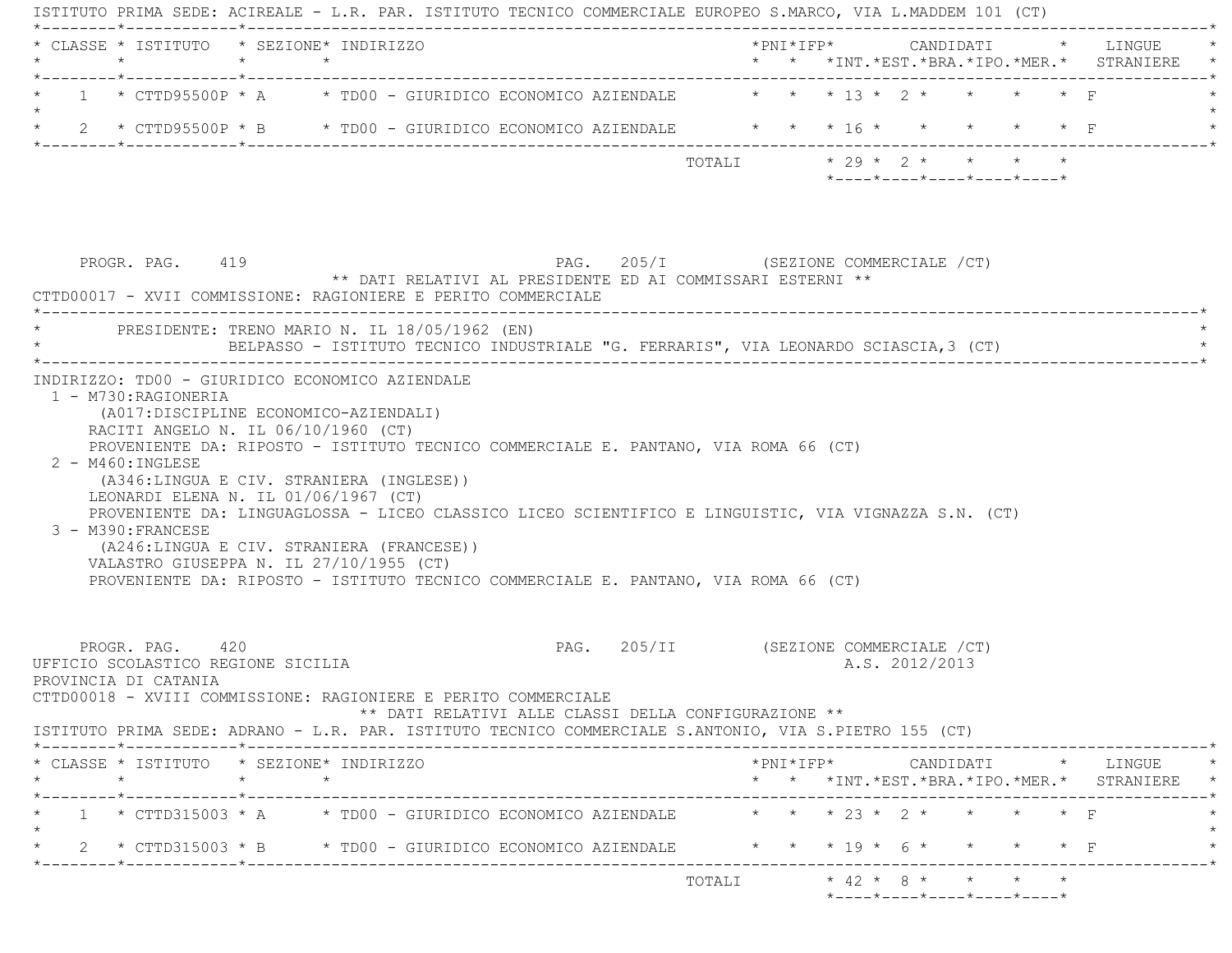| * PRESIDENTE: GIUFFRIDA ANTONINO N. IL 19/06/1958 (CT)<br>GIARRE - LICEO SCIENTIFICO LS LEONARDO, VIA VENETO S.N. (CT)                                                                                                                                                                                                                                                                                                                                                                                                                                                                                                                                                                                                                                      |                            |  |                                         |  |                                                                          |
|-------------------------------------------------------------------------------------------------------------------------------------------------------------------------------------------------------------------------------------------------------------------------------------------------------------------------------------------------------------------------------------------------------------------------------------------------------------------------------------------------------------------------------------------------------------------------------------------------------------------------------------------------------------------------------------------------------------------------------------------------------------|----------------------------|--|-----------------------------------------|--|--------------------------------------------------------------------------|
| INDIRIZZO: TD00 - GIURIDICO ECONOMICO AZIENDALE<br>1 - M730: RAGIONERIA<br>(A017:DISCIPLINE ECONOMICO-AZIENDALI)<br>PALAZZO AGATA N. IL 11/09/1966 (CT)<br>PROVENIENTE DA: SAN GIOVANNI LA PUNTA - IST TEC COMMERCIALE E PER GEOMETRI IIS "ENRICO DE NICOLA", VIA G. MOTTA N.87 (CT<br>$2 - M460$ : INGLESE<br>(A346:LINGUA E CIV. STRANIERA (INGLESE))<br>DI MARIA CETTY GRAZIA RITA N. IL 23/11/1972 (CT)<br>PROVENIENTE DA: ACIREALE - ISTITUTO TECNICO COMMERCIALE TECNICO ECONOMICO - I.S. MAJOR, VIA L. GALVANI, 05 (CT)<br>3 - M390: FRANCESE<br>(A246:LINGUA E CIV. STRANIERA (FRANCESE))<br>MARGARONE FRANCESCA N. IL 03/09/1956 (CT)<br>PROVENIENTE DA: CALTAGIRONE - LICEO CLASSICO LICEO CLASSICO E LINGUISTICO, VIA MADONNA DELLA VIA 5/A (CT) |                            |  |                                         |  |                                                                          |
|                                                                                                                                                                                                                                                                                                                                                                                                                                                                                                                                                                                                                                                                                                                                                             |                            |  |                                         |  |                                                                          |
| PROGR. PAG. 422<br>PAG. 206/II (SEZIONE COMMERCIALE /CT)<br>** DATI RELATIVI ALLE CLASSI DELLA CONFIGURAZIONE **                                                                                                                                                                                                                                                                                                                                                                                                                                                                                                                                                                                                                                            |                            |  | A.S. 2012/2013                          |  |                                                                          |
|                                                                                                                                                                                                                                                                                                                                                                                                                                                                                                                                                                                                                                                                                                                                                             |                            |  |                                         |  | *PNI*IFP* CANDIDATI * LINGUE<br>* * *INT.*EST.*BRA.*IPO.*MER.* STRANIERE |
|                                                                                                                                                                                                                                                                                                                                                                                                                                                                                                                                                                                                                                                                                                                                                             |                            |  |                                         |  |                                                                          |
|                                                                                                                                                                                                                                                                                                                                                                                                                                                                                                                                                                                                                                                                                                                                                             |                            |  |                                         |  |                                                                          |
| UFFICIO SCOLASTICO REGIONE SICILIA<br>PROVINCIA DI CATANIA<br>CTTD00019 - XIX COMMISSIONE: RAGIONIERE E PERITO COMMERCIALE<br>ISTITUTO PRIMA SEDE: GRAVINA DI CATANIA - L.R. PAR. ISTITUTO TECNICO COMMERCIALE STESICORO, VIA MADONNA DI FATIMA, 53 (CT)<br>* CLASSE * ISTITUTO * SEZIONE* INDIRIZZO<br>$\star$ $\star$ $\star$ $\star$<br>* 1 * CTTD365004 * A * TD00 - GIURIDICO ECONOMICO AZIENDALE * * * 23 * 8 * * * * * F<br>* 2 * CTTD365004 * B * TD00 - GIURIDICO ECONOMICO AZIENDALE * * * 20 * 7 * * * * * F                                                                                                                                                                                                                                     | TOTALI * 43 * 15 * * * * * |  |                                         |  |                                                                          |
| PAG. 207/I (SEZIONE COMMERCIALE /CT)<br>PROGR. PAG. 423<br>** DATI RELATIVI AL PRESIDENTE ED AI COMMISSARI ESTERNI **                                                                                                                                                                                                                                                                                                                                                                                                                                                                                                                                                                                                                                       |                            |  | $*$ ---- $*$ ---- $*$ ---- $*$ ---- $*$ |  |                                                                          |
| CTTD00019 - XIX COMMISSIONE: RAGIONIERE E PERITO COMMERCIALE<br>PRESIDENTE: MIANO MARIA FRANCESCA N. IL 14/08/1964 (ME)                                                                                                                                                                                                                                                                                                                                                                                                                                                                                                                                                                                                                                     |                            |  |                                         |  |                                                                          |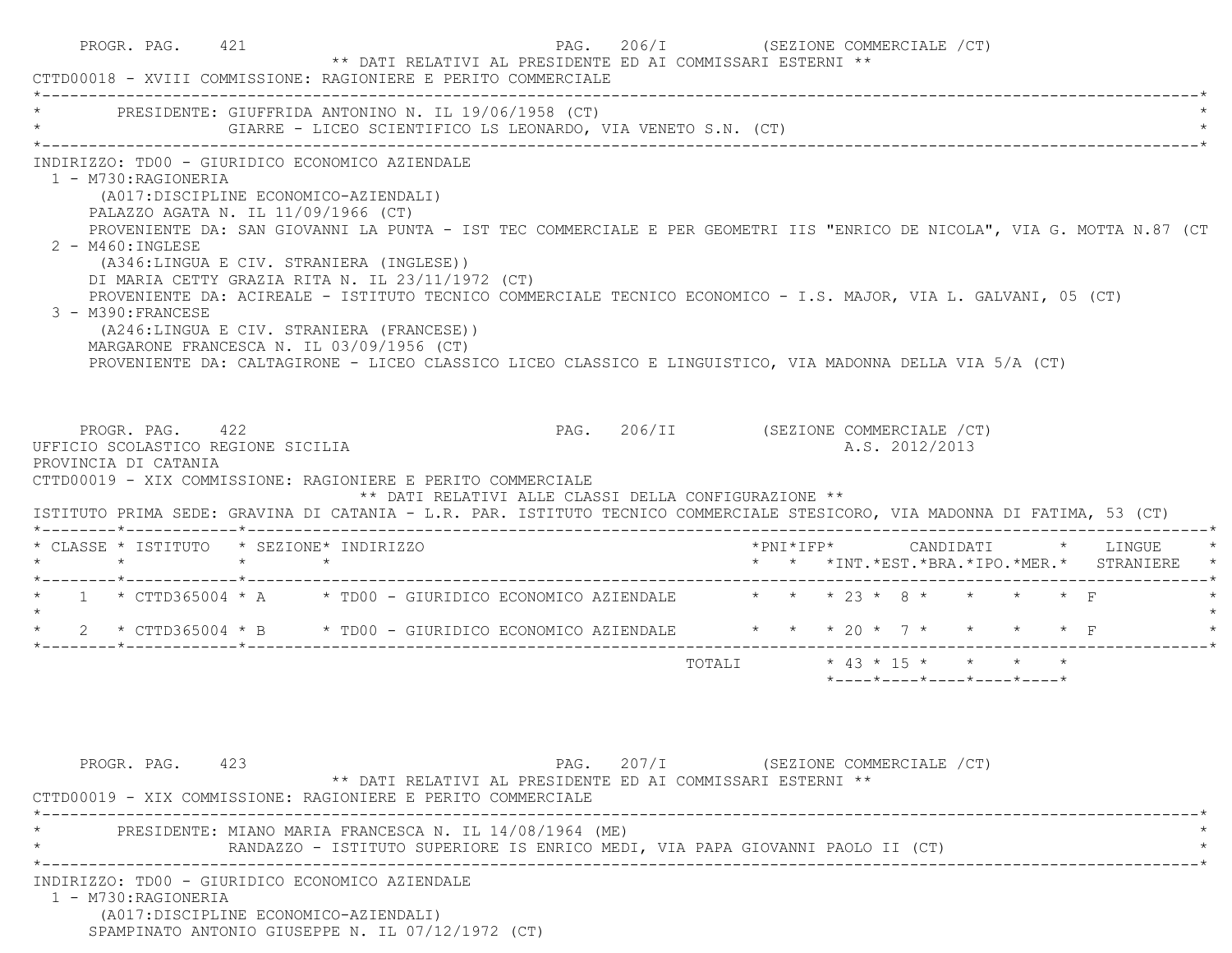PROVENIENTE DA: RIPOSTO - IST PROF PER I SERVIZI COMMERCIALI E TURISTICI A.OLIVETTI, VIA PIO LA TORRE 1 (CT) 2 - M460:INGLESE (A346:LINGUA E CIV. STRANIERA (INGLESE)) GIARRATANA ANNA AGATA MARIA N. IL 28/09/1971 (CT) PROVENIENTE DA: CATANIA - ISTITUTO TECNICO INDUSTRIALE ITI CANNIZZARO, VIA CARLO PISACANE 1 (CT) 3 - M390:FRANCESE (A246:LINGUA E CIV. STRANIERA (FRANCESE)) PINO ROSARIA MARIA N. IL 04/04/1969 (CT) PROVENIENTE DA: PALAGONIA - ISTITUTO TECNICO COMMERCIALE I.T.COMMERCIALE(SEZ.ASS.I.I.S., VIA C. BATTISTI S.N. (CT) PROGR. PAG. 424 CHEER COMMERCIALE (CT) UFFICIO SCOLASTICO REGIONE SICILIA A.S. 2012/2013 PROVINCIA DI CATANIA CTTD00020 - XX COMMISSIONE: RAGIONIERE E PERITO COMMERCIALE \*\* DATI RELATIVI ALLE CLASSI DELLA CONFIGURAZIONE \*\* ISTITUTO PRIMA SEDE: TREMESTIERI ETNEO - L.R. PAR. ISTITUTO TECNICO COMMERCIALE NEWTON, V.RAVANUSA 4 (CT) \*--------\*------------\*-------------------------------------------------------------------------------------------------------\* \* CLASSE \* ISTITUTO \* SEZIONE\* INDIRIZZO \*PNI\*IFP\* CANDIDATI \* LINGUE \* \* \* \* \* \* \* \*INT.\*EST.\*BRA.\*IPO.\*MER.\* STRANIERE \* \*--------\*------------\*-------------------------------------------------------------------------------------------------------\*1 \* CTTD215006 \* A  $\hphantom{xx}$  \* TD00 - GIURIDICO ECONOMICO AZIENDALE  $\hphantom{xx}$  \* \* \* 22 \* 1 \* \* \* \* \* F  $\star$ \* 2 \* CTTD215006 \* B \* TD00 - GIURIDICO ECONOMICO AZIENDALE \* \* \* 17 \* 6 \* \* \* \* \* F \*--------\*------------\*-------------------------------------------------------------------------------------------------------\* $\text{TOTAT}$   $*$  39  $*$  7  $*$   $*$   $*$   $*$  \*----\*----\*----\*----\*----\*PROGR. PAG. 425 CHARGE 208/I (SEZIONE COMMERCIALE AT LARGE 208/I (SEZIONE COMMERCIALE ACT) \*\* DATI RELATIVI AL PRESIDENTE ED AI COMMISSARI ESTERNI \*\* CTTD00020 - XX COMMISSIONE: RAGIONIERE E PERITO COMMERCIALE \*----------------------------------------------------------------------------------------------------------------------------\*PRESIDENTE: CONSOLI FRANCESCO N. IL 18/01/1958 (CT) ACIREALE - ISTITUTO MAGISTRALE IM REGINA ELENA, VIA COLLEGIO PENNISI, 13 (CT) \*----------------------------------------------------------------------------------------------------------------------------\* INDIRIZZO: TD00 - GIURIDICO ECONOMICO AZIENDALE 1 - M730:RAGIONERIA (A017:DISCIPLINE ECONOMICO-AZIENDALI) ZUCCARELLO GAETANO N. IL 19/03/1960 (CT) PROVENIENTE DA: GIARRE - IST PROF PER I SERVIZI ALBERGHIERI E RISTORAZIONE IPSSAR GIOVANNI FALCONE, VIA VENETO 4 (CT) 2 - M460:INGLESE (A346:LINGUA E CIV. STRANIERA (INGLESE)) GIUNTA STEFANIA N. IL 07/06/1978 (CT) PROVENIENTE DA: PATERNO' - ISTITUTO TECNICO COMMERCIALE ITC GIOACCHINO RUSSO, VIA PARINI,SN (CT) 3 - M390:FRANCESE (A246:LINGUA E CIV. STRANIERA (FRANCESE)) LONGO SANTA N. IL 29/07/1960 (CT) PROVENIENTE DA: PATERNO' - ISTITUTO MAGISTRALE LICEO STATALE FRANCESCO DE SA, VIA FOGAZZARO,18 (CT)

PROGR. PAG. 426 And 426 PAG. 208/II (SEZIONE COMMERCIALE / CT)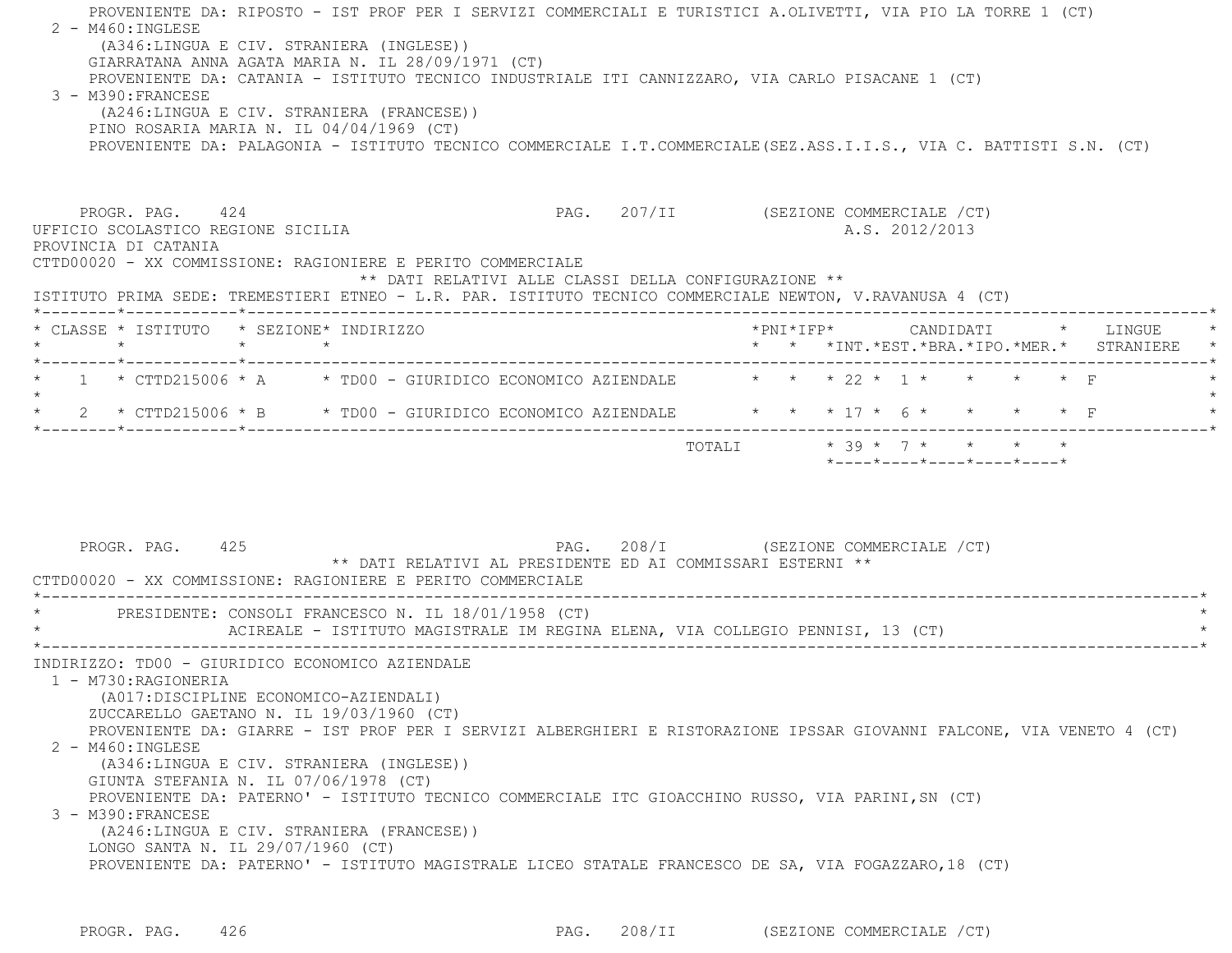| PROVINCIA DI CATANIA                                                                                                                                                                                                                                                                                                                                                                                                                                                                                                                                                                                                                                                       |                                                                                                                                                    |
|----------------------------------------------------------------------------------------------------------------------------------------------------------------------------------------------------------------------------------------------------------------------------------------------------------------------------------------------------------------------------------------------------------------------------------------------------------------------------------------------------------------------------------------------------------------------------------------------------------------------------------------------------------------------------|----------------------------------------------------------------------------------------------------------------------------------------------------|
| CTTD00021 - XXI COMMISSIONE: RAGIONIERE E PERITO COMMERCIALE<br>** DATI RELATIVI ALLE CLASSI DELLA CONFIGURAZIONE **<br>ISTITUTO PRIMA SEDE: SCORDIA - L.R. PAR. ISTITUTO TECNICO COMMERCIALE MICHELANGELO, ZONA INDUSTRIALE - LOTTO A/5 CONSORZIO A.S                                                                                                                                                                                                                                                                                                                                                                                                                     |                                                                                                                                                    |
| * CLASSE * ISTITUTO * SEZIONE* INDIRIZZO                                                                                                                                                                                                                                                                                                                                                                                                                                                                                                                                                                                                                                   | * * *INT. *EST. *BRA. *IPO. *MER. * STRANIERE *                                                                                                    |
| * 1 * CTTD195006 * A * TD00 - GIURIDICO ECONOMICO AZIENDALE * * * 32 * * * * * * * F<br>$\star$                                                                                                                                                                                                                                                                                                                                                                                                                                                                                                                                                                            |                                                                                                                                                    |
| * 2 * CTTD195006 * B * TD00 - GIURIDICO ECONOMICO AZIENDALE * * * * 25 * * * * * * * F                                                                                                                                                                                                                                                                                                                                                                                                                                                                                                                                                                                     |                                                                                                                                                    |
|                                                                                                                                                                                                                                                                                                                                                                                                                                                                                                                                                                                                                                                                            | TOTALI * 57 * * * * * *<br>$*$ ---- $*$ ---- $*$ ---- $*$ ---- $*$ ---- $*$                                                                        |
| PAG. 209/I (SEZIONE COMMERCIALE / CT)<br>PROGR. PAG. 427<br>** DATI RELATIVI AL PRESIDENTE ED AI COMMISSARI ESTERNI **<br>CTTD00021 - XXI COMMISSIONE: RAGIONIERE E PERITO COMMERCIALE                                                                                                                                                                                                                                                                                                                                                                                                                                                                                     |                                                                                                                                                    |
| * PRESIDENTE: MONTALTO ANNA MARIA N. IL 09/06/1957 (CT)<br>ADRANO - LICEO CLASSICO LC GIOVANNI VERGA, VIA S. D'ACQUISTO N. 16 (CT)                                                                                                                                                                                                                                                                                                                                                                                                                                                                                                                                         |                                                                                                                                                    |
| 1 - M730: RAGIONERIA                                                                                                                                                                                                                                                                                                                                                                                                                                                                                                                                                                                                                                                       |                                                                                                                                                    |
| (A017:DISCIPLINE ECONOMICO-AZIENDALI)<br>ARDIZZONE GIORGIO N. IL 02/09/1958 (ME)<br>PROVENIENTE DA: PATERNO' - ISTITUTO TECNICO COMMERCIALE ITC GIOACCHINO RUSSO, VIA PARINI, SN (CT)<br>$2 - M460$ : INGLESE<br>(A346:LINGUA E CIV. STRANIERA (INGLESE))<br>GULIZIA MARIA ESTER N. IL 23/11/1965 (EE)<br>PROVENIENTE DA: MILITELLO IN VAL DI CATANIA - IST TEC COMMERCIALE E PER GEOMETRI V. E. ORLANDO, C.DA PIANO MOLE S. N. (C<br>3 - M390: FRANCESE<br>(A246:LINGUA E CIV. STRANIERA (FRANCESE))<br>GULIZIA CARMELA N. IL 02/01/1961 (CT)<br>PROVENIENTE DA: MINEO - IST PROF PER I SERVIZI ALBERGHIERI E RISTORAZIONE SEDE COORDINATA I.P.S.S.A.R., VIA C. LUIGI GUZ |                                                                                                                                                    |
| PROGR. PAG. 428<br>UFFICIO SCOLASTICO REGIONE SICILIA<br>PROVINCIA DI CATANIA<br>CTTD00022 - XXII COMMISSIONE: RAGIONIERE E PERITO COMMERCIALE<br>** DATI RELATIVI ALLE CLASSI DELLA CONFIGURAZIONE **<br>ISTITUTO PRIMA SEDE: CATANIA - L.R. PAR. ISTITUTO TECNICO COMMERCIALE PITAGORA, VIA VALDISAVOIA, 7 (CT)                                                                                                                                                                                                                                                                                                                                                          | PAG. 209/II (SEZIONE COMMERCIALE /CT)<br>A.S. 2012/2013                                                                                            |
| * CLASSE * ISTITUTO * SEZIONE* INDIRIZZO                                                                                                                                                                                                                                                                                                                                                                                                                                                                                                                                                                                                                                   | $*PNI*IFP* \qquad \qquad \text{CANDIDATI} \qquad \qquad * \qquad \text{LINGUE} \qquad \qquad *$<br>* * *INT. *EST. *BRA. *IPO. *MER. * STRANIERE * |

ISTITUTO SECONDA SEDE: CATANIA - L.R. PAR. ISTITUTO TECNICO PER IL TURISMO VIRGILIO, VIA VALDISAVOIA, 7 (CT)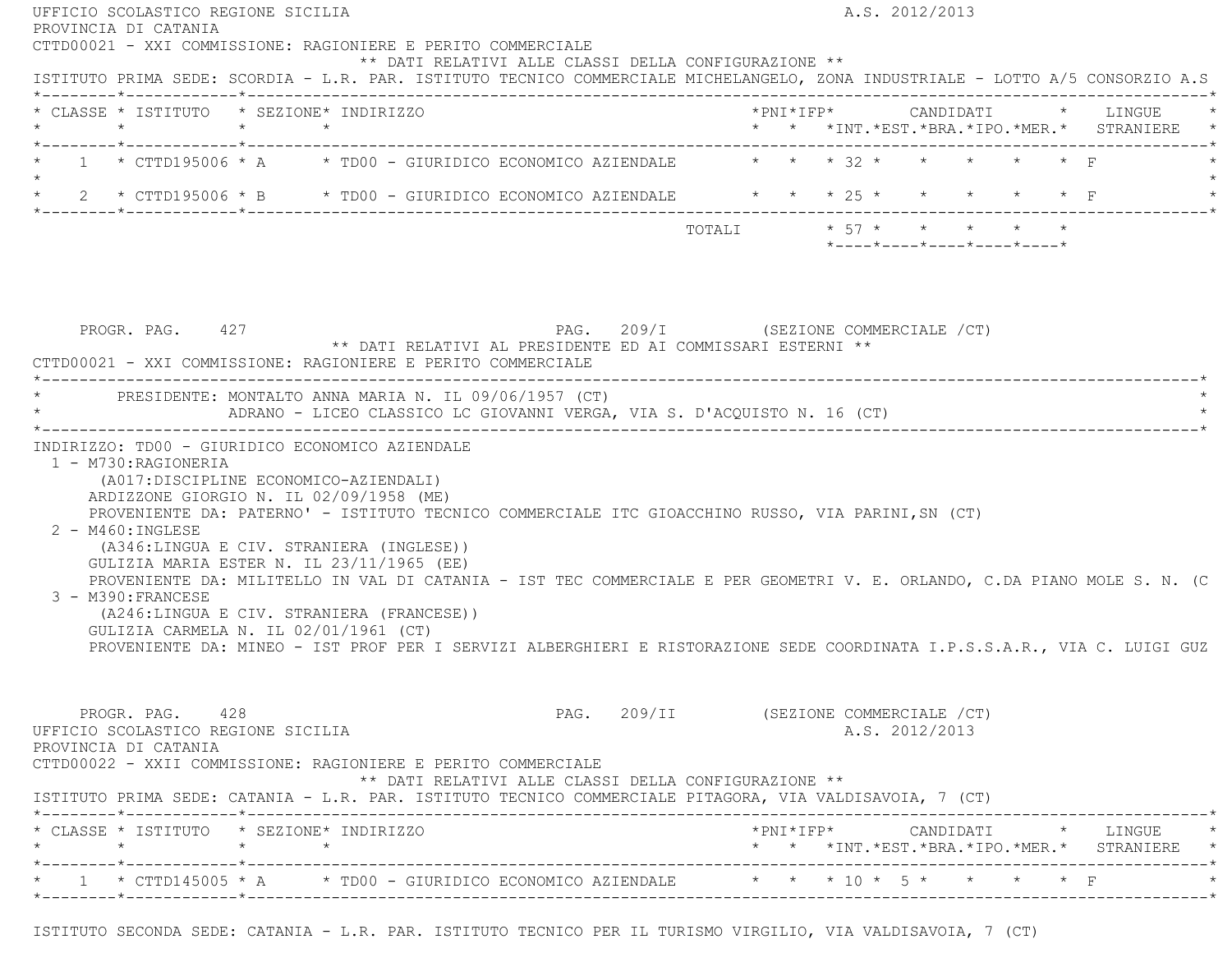| $\star$                                                                                                                                                                           | * CLASSE * ISTITUTO * SEZIONE* INDIRIZZO<br>$\star$<br>$\star$                                                                                                                                                                                                                                                                                                                                                                                                                                                                                          | * * *INT.*EST.*BRA.*IPO.*MER.* STRANIERE *                                                                                                                                                                                                                                                                                                                                                                                                                                                                                                                                                                                                                                                    |
|-----------------------------------------------------------------------------------------------------------------------------------------------------------------------------------|---------------------------------------------------------------------------------------------------------------------------------------------------------------------------------------------------------------------------------------------------------------------------------------------------------------------------------------------------------------------------------------------------------------------------------------------------------------------------------------------------------------------------------------------------------|-----------------------------------------------------------------------------------------------------------------------------------------------------------------------------------------------------------------------------------------------------------------------------------------------------------------------------------------------------------------------------------------------------------------------------------------------------------------------------------------------------------------------------------------------------------------------------------------------------------------------------------------------------------------------------------------------|
|                                                                                                                                                                                   | $\star$ 2 $\star$ CTTN01500A $\star$ A $\star$ TN00 - TURISMO                                                                                                                                                                                                                                                                                                                                                                                                                                                                                           | * * * 9 * 2 * * * * * I/ T                                                                                                                                                                                                                                                                                                                                                                                                                                                                                                                                                                                                                                                                    |
|                                                                                                                                                                                   |                                                                                                                                                                                                                                                                                                                                                                                                                                                                                                                                                         | $*$ ---- $*$ ---- $*$ ---- $*$ ---- $*$                                                                                                                                                                                                                                                                                                                                                                                                                                                                                                                                                                                                                                                       |
| PROGR. PAG. 429                                                                                                                                                                   | ** DATI RELATIVI AL PRESIDENTE ED AI COMMISSARI ESTERNI **<br>CTTD00022 - XXII COMMISSIONE: RAGIONIERE E PERITO COMMERCIALE                                                                                                                                                                                                                                                                                                                                                                                                                             | PAG. 210/I (SEZIONE COMMERCIALE /CT)                                                                                                                                                                                                                                                                                                                                                                                                                                                                                                                                                                                                                                                          |
|                                                                                                                                                                                   | PRESIDENTE: CRIFO' ANTONELLO MARIA PINA N. IL 20/09/1949 (PA)<br>ACIREALE - ISTITUTO MAGISTRALE IM REGINA ELENA, VIA COLLEGIO PENNISI, 13 (CT)                                                                                                                                                                                                                                                                                                                                                                                                          |                                                                                                                                                                                                                                                                                                                                                                                                                                                                                                                                                                                                                                                                                               |
| 1 - M730: RAGIONERIA<br>$2 - M460 : INGLESE$<br>3 - M390: FRANCESE<br>INDIRIZZO: TN00 - TURISMO<br>$1 - M460$ : INGLESE<br>$2 - M940:TEDESCO$<br>3 - M156: ISTITUZIONI DI DIRITTO | (A017:DISCIPLINE ECONOMICO-AZIENDALI)<br>TOSTO SALVATORE N. IL 07/04/1953 (CT)<br>(A346:LINGUA E CIV. STRANIERA (INGLESE))<br>MIRONE MARIA ALESSANDRA N. IL 17/03/1961 (CT)<br>(A246:LINGUA E CIV. STRANIERA (FRANCESE))<br>LA PORTA BARTOLOMEA N. IL 16/12/1960 (EN)<br>(A346:LINGUA E CIV. STRANIERA (INGLESE))<br>MIRONE MARIA ALESSANDRA N. IL 17/03/1961 (CT)<br>(A546:LINGUA E CIV. STRANIERA (TEDESCO))<br>INFERRERA ANGELA MARIA N. IL 04/08/1968 (CT)<br>(A019:DISCIPLINE GIURIDICHE ED ECONOMIC.)<br>PAPPALARDO ROSANNA N. IL 19/10/1966 (CT) | PROVENIENTE DA: CATANIA - ISTITUTO TECNICO PER IL TURISMO GEMMELLARO, CORSO INDIPENDENZA N. 229 (CT)<br>PROVENIENTE DA: CATANIA - IST PROF PER I SERVIZI ALBERGHIERI E RISTORAZIONE IPSSA I.P.S.S.A.R. "KAROL WOJTY, VIA VITTIME<br>PROVENIENTE DA: CATANIA - ISTITUTO TECNICO PER IL TURISMO GEMMELLARO, CORSO INDIPENDENZA N. 229 (CT)<br>PROVENIENTE DA: CATANIA - IST PROF PER I SERVIZI ALBERGHIERI E RISTORAZIONE IPSSA I.P.S.S.A.R."KAROL WOJTY, VIA VITTIME<br>PROVENIENTE DA: ADRANO - IST TEC COMMERCIALE E PER GEOMETRI PIETRO BRANCHINA, VIA SAN TOMMASO D'AQUINO S.N. (CT)<br>PROVENIENTE DA: CATANIA - ISTITUTO TECNICO COMMERCIALE ITE DE FELICE GIUFFRIDA, PIAZZA ROMA 4 (CT) |
| PROGR. PAG. 430<br>UFFICIO SCOLASTICO REGIONE SICILIA<br>PROVINCIA DI CATANIA                                                                                                     | CTTD00023 - XXIII COMMISSIONE: RAGIONIERE E PERITO COMMERCIALE<br>** DATI RELATIVI ALLE CLASSI DELLA CONFIGURAZIONE **                                                                                                                                                                                                                                                                                                                                                                                                                                  | PAG. 210/II (SEZIONE COMMERCIALE /CT)<br>A.S. 2012/2013                                                                                                                                                                                                                                                                                                                                                                                                                                                                                                                                                                                                                                       |
|                                                                                                                                                                                   | ISTITUTO PRIMA SEDE: CATANIA - L.R. PAR. ISTITUTO TECNICO COMMERCIALE SAVOIA, VIALE V.VENETO 18 (CT)                                                                                                                                                                                                                                                                                                                                                                                                                                                    |                                                                                                                                                                                                                                                                                                                                                                                                                                                                                                                                                                                                                                                                                               |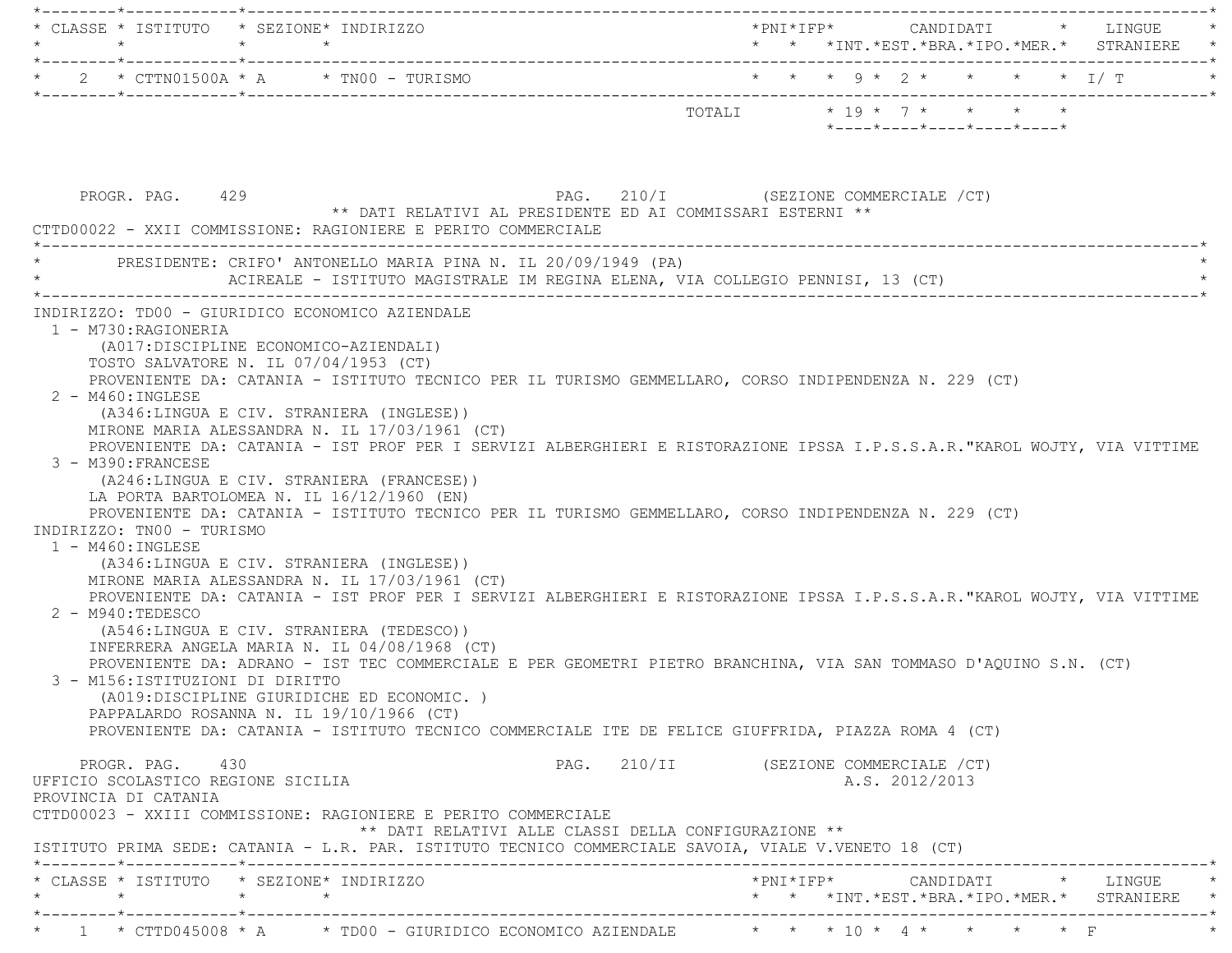|         | * CLASSE * ISTITUTO * SEZIONE* INDIRIZZO                                                                                |                 |                                                                                                                                                                                                                                                                                                          |                                                      |                                       |  |                |  |                            |                                                                                                                                                                  |
|---------|-------------------------------------------------------------------------------------------------------------------------|-----------------|----------------------------------------------------------------------------------------------------------------------------------------------------------------------------------------------------------------------------------------------------------------------------------------------------------|------------------------------------------------------|---------------------------------------|--|----------------|--|----------------------------|------------------------------------------------------------------------------------------------------------------------------------------------------------------|
|         | $\star$ $\star$ $\star$ $\star$                                                                                         |                 |                                                                                                                                                                                                                                                                                                          |                                                      |                                       |  |                |  |                            | * * *INT.*EST.*BRA.*IPO.*MER.* STRANIERE *                                                                                                                       |
|         |                                                                                                                         |                 | 2 * CTTD03500N * A * TD00 - GIURIDICO ECONOMICO AZIENDALE * * * 20 * 9 * * * * * F                                                                                                                                                                                                                       |                                                      |                                       |  |                |  |                            |                                                                                                                                                                  |
|         |                                                                                                                         |                 |                                                                                                                                                                                                                                                                                                          |                                                      |                                       |  |                |  | *----*----*----*----*----* |                                                                                                                                                                  |
|         | PROGR. PAG. 431                                                                                                         |                 | ** DATI RELATIVI AL PRESIDENTE ED AI COMMISSARI ESTERNI **<br>CTTD00023 - XXIII COMMISSIONE: RAGIONIERE E PERITO COMMERCIALE                                                                                                                                                                             |                                                      | PAG. 211/I (SEZIONE COMMERCIALE /CT)  |  |                |  |                            |                                                                                                                                                                  |
|         |                                                                                                                         |                 | PRESIDENTE: ALIBRANDI ANTONINO N. IL 08/10/1955 (CT)<br>GIARRE - LICEO SCIENTIFICO LS LEONARDO, VIA VENETO S.N. (CT)                                                                                                                                                                                     |                                                      |                                       |  |                |  |                            |                                                                                                                                                                  |
|         | 2 - M460: INGLESE<br>MANCA GIULIANA N. IL 12/01/1969 (RC)<br>3 - M390: FRANCESE<br>PROFETA TERESA N. IL 06/05/1954 (CT) |                 | (A346:LINGUA E CIV. STRANIERA (INGLESE))<br>PROVENIENTE DA: CATANIA - IST PROF PER I SERVIZI ALBERGHIERI E RISTORAZIONE IPSSA I.P.S.S.A.R."KAROL WOJTY, VIA VITTIME<br>(A246:LINGUA E CIV. STRANIERA (FRANCESE))<br>PROVENIENTE DA: CATANIA - LICEO SCIENTIFICO LS BOGGIO LERA, VIA V. EMANUELE 346 (CT) |                                                      |                                       |  |                |  |                            |                                                                                                                                                                  |
|         | PROGR. PAG. 432<br>UFFICIO SCOLASTICO REGIONE SICILIA<br>PROVINCIA DI CATANIA                                           |                 | CTTD00024 - XXIV COMMISSIONE: RAGIONIERE E PERITO COMMERCIALE                                                                                                                                                                                                                                            | ** DATI RELATIVI ALLE CLASSI DELLA CONFIGURAZIONE ** | PAG. 211/II (SEZIONE COMMERCIALE /CT) |  | A.S. 2012/2013 |  |                            |                                                                                                                                                                  |
|         |                                                                                                                         |                 | ISTITUTO PRIMA SEDE: CATANIA - L.R. PAR. ISTITUTO TECNICO COMMERCIALE A. MORAVIA, VIA TRIESTE, 25 (CT)                                                                                                                                                                                                   |                                                      |                                       |  |                |  |                            |                                                                                                                                                                  |
| $\star$ | * CLASSE * ISTITUTO * SEZIONE* INDIRIZZO                                                                                | $\star$ $\star$ |                                                                                                                                                                                                                                                                                                          |                                                      |                                       |  |                |  |                            | $\text{\tt *PNI*IFP*} \qquad \qquad \text{CANDIDATI} \qquad \text{\tt *} \qquad \text{LINGUE} \qquad \text{\tt *}$<br>* * *INT.*EST.*BRA.*IPO.*MER.* STRANIERE * |
|         |                                                                                                                         |                 | * 1 * CTTD34500V * A * TD00 - GIURIDICO ECONOMICO AZIENDALE * * * 23 * 7 * * * * * \$                                                                                                                                                                                                                    |                                                      |                                       |  |                |  |                            |                                                                                                                                                                  |
|         |                                                                                                                         |                 | ISTITUTO SECONDA SEDE: GRAVINA DI CATANIA - L.R. PAR. ISTITUTO TECNICO COMMERCIALE BOVIO, V.ETNEA 54 (CT)                                                                                                                                                                                                |                                                      |                                       |  |                |  |                            |                                                                                                                                                                  |
|         |                                                                                                                         |                 |                                                                                                                                                                                                                                                                                                          |                                                      |                                       |  |                |  |                            |                                                                                                                                                                  |
|         | $\star$                                                                                                                 |                 | * CLASSE * ISTITUTO * SEZIONE* INDIRIZZO                                                                                                                                                                                                                                                                 |                                                      |                                       |  |                |  |                            | * * *INT.*EST.*BRA.*IPO.*MER.* STRANIERE *                                                                                                                       |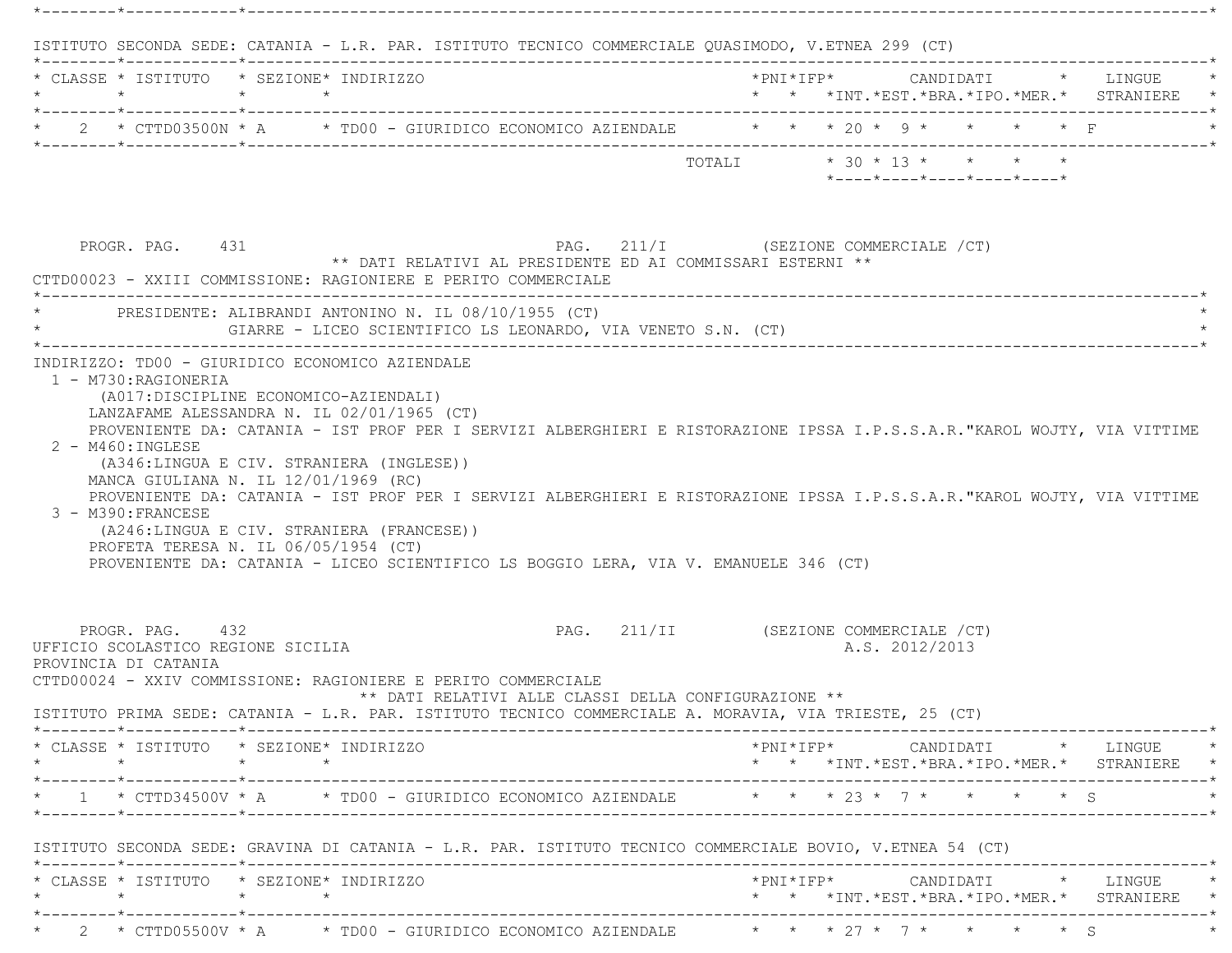|         |                                                                               |                                                                                                                                                                                                                                                                                                                                                                                                                                                                                                                                                                                                                                      | TOTALI $\star$ 50 $\star$ 14 $\star$ $\star$ $\star$<br>$*$ ---- $*$ ---- $*$ ---- $*$ ---- $*$ ---- $*$                                                                            |
|---------|-------------------------------------------------------------------------------|--------------------------------------------------------------------------------------------------------------------------------------------------------------------------------------------------------------------------------------------------------------------------------------------------------------------------------------------------------------------------------------------------------------------------------------------------------------------------------------------------------------------------------------------------------------------------------------------------------------------------------------|-------------------------------------------------------------------------------------------------------------------------------------------------------------------------------------|
|         | PROGR. PAG. 433                                                               | ** DATI RELATIVI AL PRESIDENTE ED AI COMMISSARI ESTERNI **<br>CTTD00024 - XXIV COMMISSIONE: RAGIONIERE E PERITO COMMERCIALE                                                                                                                                                                                                                                                                                                                                                                                                                                                                                                          | PAG. 212/I (SEZIONE COMMERCIALE /CT)                                                                                                                                                |
|         |                                                                               | PRESIDENTE: MASSA SEBASTIANO N. IL 22/11/1960 (CT)<br>CATANIA - ISTITUTO TECNICO AREONAUTICO ITAER A. FERRARIN, VIA GALERMO, 172 (CT)                                                                                                                                                                                                                                                                                                                                                                                                                                                                                                |                                                                                                                                                                                     |
|         | 1 - M730:RAGIONERIA<br>2 - M460: INGLESE<br>3 - M790:SPAGNOLO                 | INDIRIZZO: TD00 - GIURIDICO ECONOMICO AZIENDALE<br>(A017:DISCIPLINE ECONOMICO-AZIENDALI)<br>NICOLOSI ROSA MARIA N. IL 30/10/1947 (CT)<br>PROVENIENTE DA: CATANIA - ISTITUTO TECNICO COMMERCIALE GEMMELLARO, CORSO INDIPENDENZA, 229 (CT)<br>(A346:LINGUA E CIV. STRANIERA (INGLESE))<br>TORRISI TERESA N. IL 11/10/1959 (CT)<br>PROVENIENTE DA: CATANIA - ISTITUTO TECNICO PER IL TURISMO GEMMELLARO, CORSO INDIPENDENZA N. 229 (CT)<br>(A446:LINGUA E CIV. STRANIERA (SPAGNOLO))<br>PATANE' ADRIANA N. IL 08/09/1968 (CT)<br>PROVENIENTE DA: CATANIA - ISTITUTO MAGISTRALE LICEO STATALE "G. TURRISI COLO, VIA FABIO FILZI, 24 (CT) |                                                                                                                                                                                     |
|         | PROGR. PAG. 434<br>UFFICIO SCOLASTICO REGIONE SICILIA<br>PROVINCIA DI CATANIA | CTTD00025 - XXV COMMISSIONE: RAGIONIERE E PERITO COMMERCIALE<br>** DATI RELATIVI ALLE CLASSI DELLA CONFIGURAZIONE **                                                                                                                                                                                                                                                                                                                                                                                                                                                                                                                 | PAG. 212/II (SEZIONE COMMERCIALE /CT)<br>A.S. 2012/2013<br>ISTITUTO PRIMA SEDE: PALAGONIA - ISTITUTO TECNICO COMMERCIALE I.T.COMMERCIALE (SEZ.ASS.I.I.S., VIA C. BATTISTI S.N. (CT) |
|         | $\star$ $\star$ $\star$                                                       | * CLASSE * ISTITUTO * SEZIONE* INDIRIZZO<br>$\star$                                                                                                                                                                                                                                                                                                                                                                                                                                                                                                                                                                                  | $*$ PNI $*$ IFP $*$<br>CANDIDATI * LINGUE<br>* * *INT. *EST. *BRA. *IPO. *MER. * STRANIERE                                                                                          |
|         |                                                                               | * 1 * CTTD02901B * A * TD00 - GIURIDICO ECONOMICO AZIENDALE * * * 11 * 2 * * *                                                                                                                                                                                                                                                                                                                                                                                                                                                                                                                                                       | $\star$ $\Gamma$                                                                                                                                                                    |
| $\star$ |                                                                               | ISTITUTO SECONDA SEDE: CALTAGIRONE - L.R. PAR. ISTITUTO TECNICO COMMERCIALE DANTE ALIGHIERI, VIA ARAGONESI,2 (CT)<br>* CLASSE * ISTITUTO * SEZIONE* INDIRIZZO<br>$\star$<br>$\star$                                                                                                                                                                                                                                                                                                                                                                                                                                                  | $*PNI*IFP* \qquad \qquad \text{CANDIDATI} \qquad \qquad * \qquad \text{LINGUE} \qquad \qquad *$<br>* * *INT. *EST. *BRA. *IPO. *MER. * STRANIERE *                                  |
|         |                                                                               | * 2 * CTTD32500N * A * TD00 - GIURIDICO ECONOMICO AZIENDALE * * * 26 * 5 * * * * * T                                                                                                                                                                                                                                                                                                                                                                                                                                                                                                                                                 | ________________________                                                                                                                                                            |
|         |                                                                               |                                                                                                                                                                                                                                                                                                                                                                                                                                                                                                                                                                                                                                      | -------------*<br>TOTALI * 37 * 7 * * * * *<br>$*$ - - - - $*$ - - - - $*$ - - - - $*$ - - - - $*$ - - - - $*$                                                                      |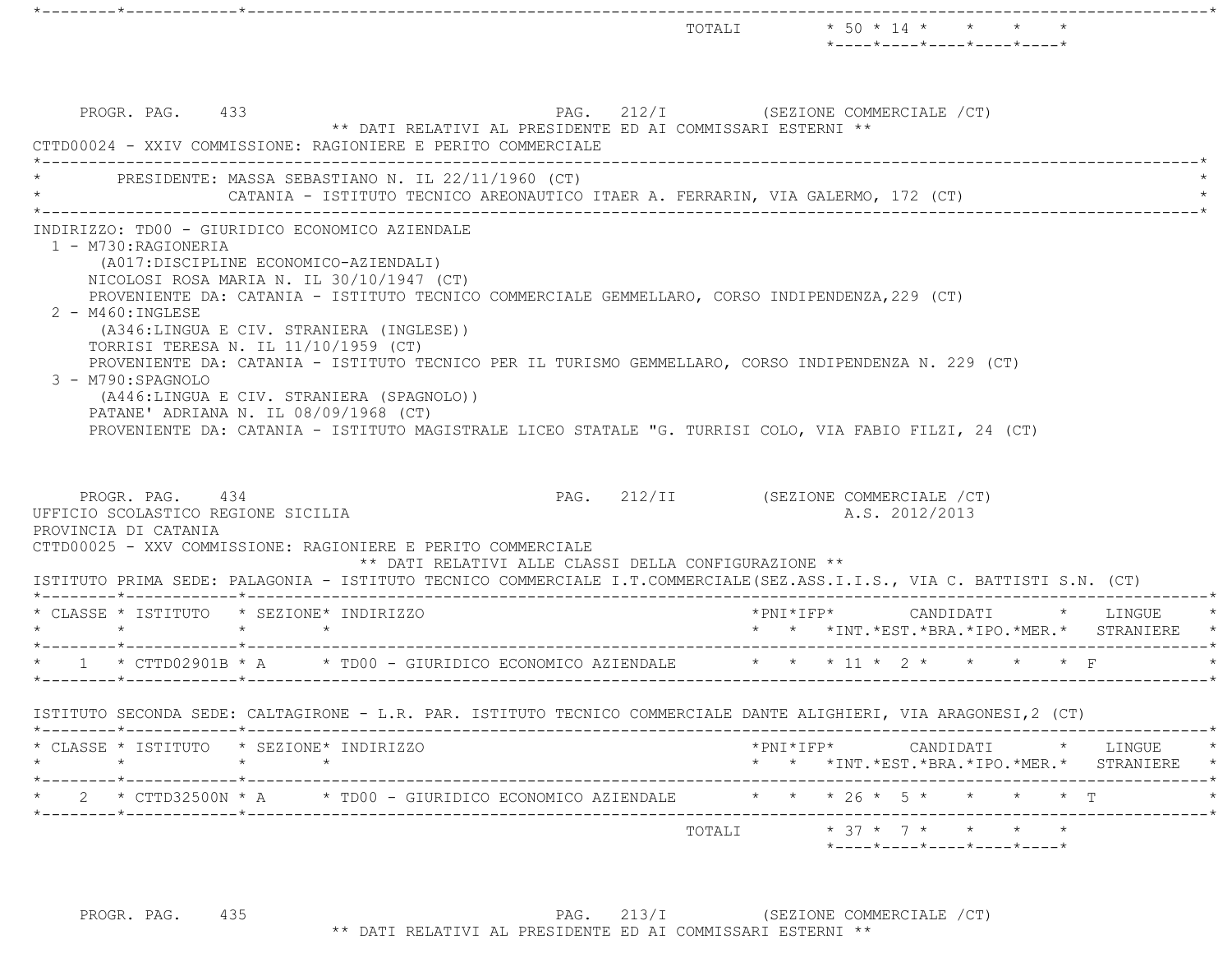|                                                                                        | PRESIDENTE: BIANCA MICHELE N. IL 26/01/1956 (CT)<br>BIANCAVILLA - ISTITUTO TECNICO INDUSTRIALE BIANCAVILLA, VIA PAL. GRANDE. 1 (CT)                                                                                                                                                                                                                                                                                                                                                                                                                                                                                                                                                                                                                                                                                                                                                |                                                      |                                       |                         |           |                |  |                                                                  |
|----------------------------------------------------------------------------------------|------------------------------------------------------------------------------------------------------------------------------------------------------------------------------------------------------------------------------------------------------------------------------------------------------------------------------------------------------------------------------------------------------------------------------------------------------------------------------------------------------------------------------------------------------------------------------------------------------------------------------------------------------------------------------------------------------------------------------------------------------------------------------------------------------------------------------------------------------------------------------------|------------------------------------------------------|---------------------------------------|-------------------------|-----------|----------------|--|------------------------------------------------------------------|
| 1 - M730:RAGIONERIA<br>$2 - M460$ : INGLESE<br>3 - M390: FRANCESE<br>4 - M940: TEDESCO | INDIRIZZO: TD00 - GIURIDICO ECONOMICO AZIENDALE<br>(A017:DISCIPLINE ECONOMICO-AZIENDALI)<br>BARBAGALLO BARBAGALLO ERALDO N. IL 30/10/1955 (CT)<br>PROVENIENTE DA: NICOLOSI - IST PROF PER I SERVIZI ALBERGHIERI E RISTORAZIONE ROCCO CHINNICI, VIA MANTOVA S.N. (CT)<br>(A346:LINGUA E CIV. STRANIERA (INGLESE))<br>CASERTA ROSETTA N. IL 07/07/1958 (CT)<br>PROVENIENTE DA: ADRANO - IST TEC COMMERCIALE E PER GEOMETRI PIETRO BRANCHINA, VIA SAN TOMMASO D'AQUINO S.N. (CT)<br>(A246:LINGUA E CIV. STRANIERA (FRANCESE))<br>DI VINCENZO PATRIZIA N. IL 19/05/1967 (CT)<br>PROVENIENTE DA: CATANIA - IST PROF PER I SERVIZI ALBERGHIERI E RISTORAZIONE IPSSA I.P.S.S.A.R. "KAROL WOJTY, VIA VITTIME<br>(A546:LINGUA E CIV. STRANIERA (TEDESCO))<br>ZARBO PAOLA PATRIZIA N. IL 29/09/1963 (AG)<br>PROVENIENTE DA: SCIACCA - LICEO SCIENTIFICO LS ENRICO FERMI, VIA PARMA N. 1 (AG) |                                                      |                                       |                         |           |                |  |                                                                  |
| PROGR, PAG, 436<br>UFFICIO SCOLASTICO REGIONE SICILIA<br>PROVINCIA DI CATANIA          | CTTD00026 - XXVI COMMISSIONE: RAGIONIERE E PERITO COMMERCIALE<br>ISTITUTO PRIMA SEDE: PATERNO' - L.R. PAR. ISTITUTO TECNICO COMMERCIALE MONS. SAVASTA, P.ZA UMBERTO, 23 (CT)                                                                                                                                                                                                                                                                                                                                                                                                                                                                                                                                                                                                                                                                                                       | ** DATI RELATIVI ALLE CLASSI DELLA CONFIGURAZIONE ** | PAG. 213/II (SEZIONE COMMERCIALE /CT) |                         |           | A.S. 2012/2013 |  |                                                                  |
| * CLASSE * ISTITUTO * SEZIONE* INDIRIZZO                                               | $\star$ $\star$                                                                                                                                                                                                                                                                                                                                                                                                                                                                                                                                                                                                                                                                                                                                                                                                                                                                    |                                                      |                                       |                         |           |                |  | *PNI*IFP*     CANDIDATI    *   LINGUE                            |
|                                                                                        | * 1 * CTTD06500D * A * TD00 - GIURIDICO ECONOMICO AZIENDALE * * * 16 * 7 * * * * * * F                                                                                                                                                                                                                                                                                                                                                                                                                                                                                                                                                                                                                                                                                                                                                                                             |                                                      |                                       |                         |           |                |  |                                                                  |
|                                                                                        | ISTITUTO SECONDA SEDE: BIANCAVILLA - L.R. PAR. ISTITUTO TECNICO COMMERCIALE MANZONI, V.A.GRAMSCI 206 (CT)                                                                                                                                                                                                                                                                                                                                                                                                                                                                                                                                                                                                                                                                                                                                                                          |                                                      |                                       |                         |           |                |  |                                                                  |
| * CLASSE * ISTITUTO * SEZIONE* INDIRIZZO                                               |                                                                                                                                                                                                                                                                                                                                                                                                                                                                                                                                                                                                                                                                                                                                                                                                                                                                                    |                                                      |                                       |                         | *PNI*IFP* |                |  | CANDIDATI * LINGUE<br>* * *INT.*EST.*BRA.*IPO.*MER.* STRANIERE * |
|                                                                                        |                                                                                                                                                                                                                                                                                                                                                                                                                                                                                                                                                                                                                                                                                                                                                                                                                                                                                    |                                                      |                                       |                         |           |                |  |                                                                  |
|                                                                                        | * CTTD12500X * A * TD00 - GIURIDICO ECONOMICO AZIENDALE                                                                                                                                                                                                                                                                                                                                                                                                                                                                                                                                                                                                                                                                                                                                                                                                                            |                                                      |                                       | * * * 16 * * * * * * F  |           |                |  |                                                                  |
| PROGR. PAG. 437                                                                        | ** DATI RELATIVI AL PRESIDENTE ED AI COMMISSARI ESTERNI **                                                                                                                                                                                                                                                                                                                                                                                                                                                                                                                                                                                                                                                                                                                                                                                                                         |                                                      | PAG. 214/I (SEZIONE COMMERCIALE /CT)  | TOTALI * 32 * 7 * * * * |           |                |  | $*$ ---- $*$ ---- $*$ ---- $*$ ---- $*$ ---- $*$                 |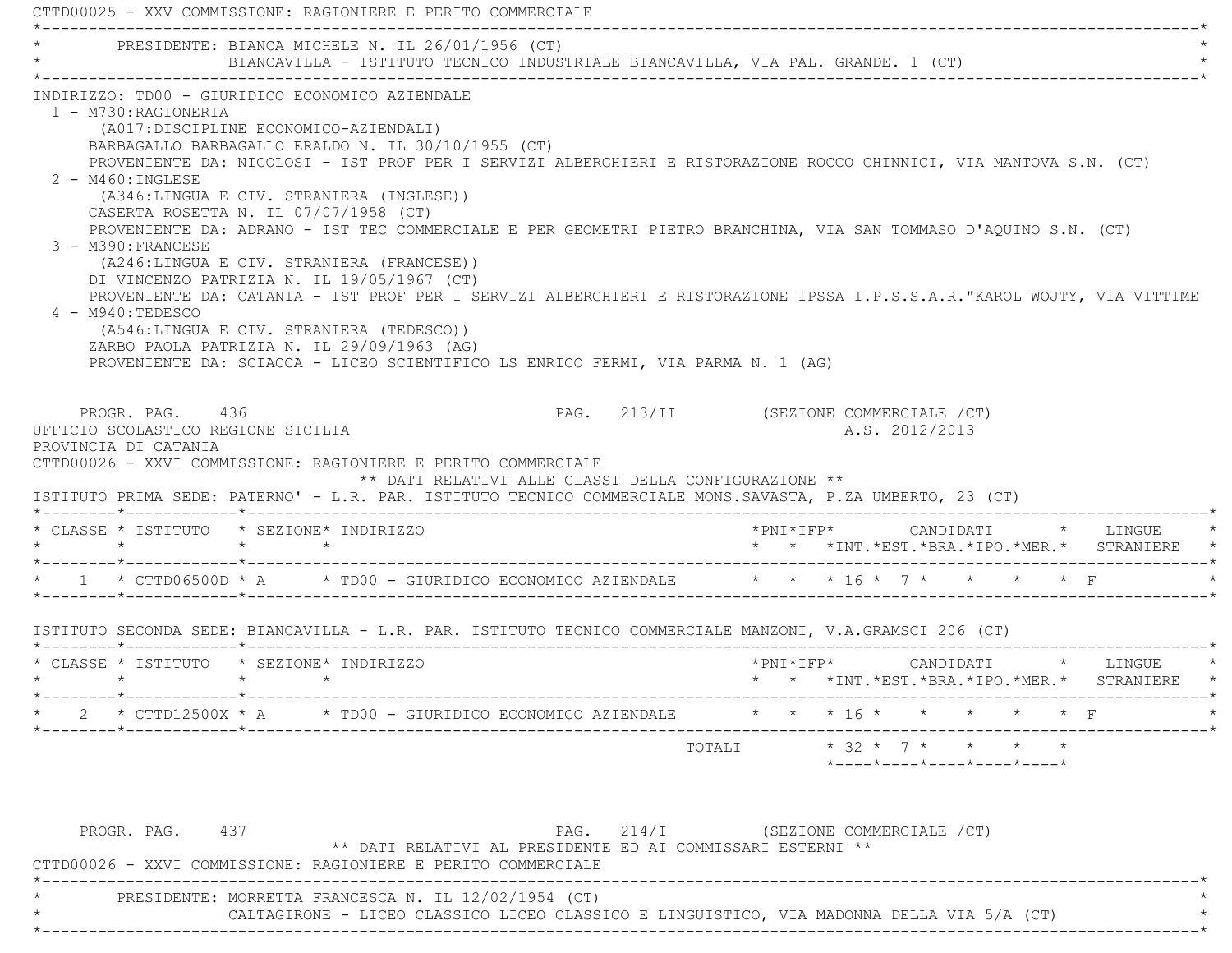INDIRIZZO: TD00 - GIURIDICO ECONOMICO AZIENDALE 1 - M730:RAGIONERIA (A017:DISCIPLINE ECONOMICO-AZIENDALI) MONTALTI CRISTOFARO N. IL 05/09/1952 (CT) PROVENIENTE DA: CALTAGIRONE - ISTITUTO TECNICO COMMERCIALE ITC G. ARCOLEO - CALTAGIRONE, VIALE AUTONOMIA N.6 (CT) 2 - M460:INGLESE (A346:LINGUA E CIV. STRANIERA (INGLESE)) LA SPINA GIOVANNA N. IL 25/04/1963 (CT) PROVENIENTE DA: GIARRE - LICEO SCIENTIFICO LS LEONARDO, VIA VENETO S.N. (CT) 3 - M390:FRANCESE (A246:LINGUA E CIV. STRANIERA (FRANCESE)) GRASSO MARILU' N. IL 07/02/1967 (CT) PROVENIENTE DA: GIARRE - LICEO SCIENTIFICO LS LEONARDO, VIA VENETO S.N. (CT) PROGR. PAG. 438 PAG. 214/II (SEZIONE COMMERCIALE / CT) UFFICIO SCOLASTICO REGIONE SICILIA A.S. 2012/2013 PROVINCIA DI CATANIA CTTD00027 - XXVII COMMISSIONE: RAGIONIERE E PERITO COMMERCIALE \*\* DATI RELATIVI ALLE CLASSI DELLA CONFIGURAZIONE \*\* ISTITUTO PRIMA SEDE: NICOLOSI - L.R. PAR. ISTITUTO TECNICO COMMERCIALE S. LUCIA, V. F.LLI GEMELLARO (CT) \*--------\*------------\*-------------------------------------------------------------------------------------------------------\* \* CLASSE \* ISTITUTO \* SEZIONE\* INDIRIZZO \*PNI\*IFP\* CANDIDATI \* LINGUE \* \* \* \* \* \* \* \*INT.\*EST.\*BRA.\*IPO.\*MER.\* STRANIERE \* \*--------\*------------\*-------------------------------------------------------------------------------------------------------\*\* 1 \* CTTD335008 \* A \* TD00 - GIURIDICO ECONOMICO AZIENDALE \* \* \* 29 \* 6 \* \* \* \* \* F \*--------\*------------\*-------------------------------------------------------------------------------------------------------\* ISTITUTO SECONDA SEDE: GIARRE - L.R. PAR. ISTITUTO TECNICO COMMERCIALE IL POLITECNICO, VIA CORSO MATTEOTTI 42/44 (CT) \*--------\*------------\*-------------------------------------------------------------------------------------------------------\* \* CLASSE \* ISTITUTO \* SEZIONE\* INDIRIZZO \*PNI\*IFP\* CANDIDATI \* LINGUE \* \* \* \* \* \* \* \*INT.\*EST.\*BRA.\*IPO.\*MER.\* STRANIERE \* \*--------\*------------\*-------------------------------------------------------------------------------------------------------\*\* 2 \* CTTD37500P \* A \* TD00 - GIURIDICO ECONOMICO AZIENDALE \* \* \* 23 \* 11 \* \* \* \* \* F \*--------\*------------\*-------------------------------------------------------------------------------------------------------\* TOTALI \* 52 \* 17 \* \* \* \* \*----\*----\*----\*----\*----\*PROGR. PAG. 439 PAG. 215/I (SEZIONE COMMERCIALE / CT) \*\* DATI RELATIVI AL PRESIDENTE ED AI COMMISSARI ESTERNI \*\* CTTD00027 - XXVII COMMISSIONE: RAGIONIERE E PERITO COMMERCIALE \*----------------------------------------------------------------------------------------------------------------------------\*PRESIDENTE: EMMANUELE GRAZIA N. IL 20/05/1957 (CT) BRONTE - ISTITUTO SUPERIORE IS VEN. IGNAZIO CAPIZZI, VIA UMBERTO N.279 (CT) \*----------------------------------------------------------------------------------------------------------------------------\* INDIRIZZO: TD00 - GIURIDICO ECONOMICO AZIENDALE 1 - M730:RAGIONERIA (A017:DISCIPLINE ECONOMICO-AZIENDALI) ALOISI ANTONINO N. IL 03/07/1961 (CT) PROVENIENTE DA: CATANIA - IST PROF PER L'AGRICOLTURA E L'AMBIENTE P.DEODATO - ALBERGHIERO - AGGR, VIA DEL BOSCO, 43 (CT) 2 - M460:INGLESE (A346:LINGUA E CIV. STRANIERA (INGLESE)) BORZI' GIUSEPPA N. IL 17/04/1961 (CT)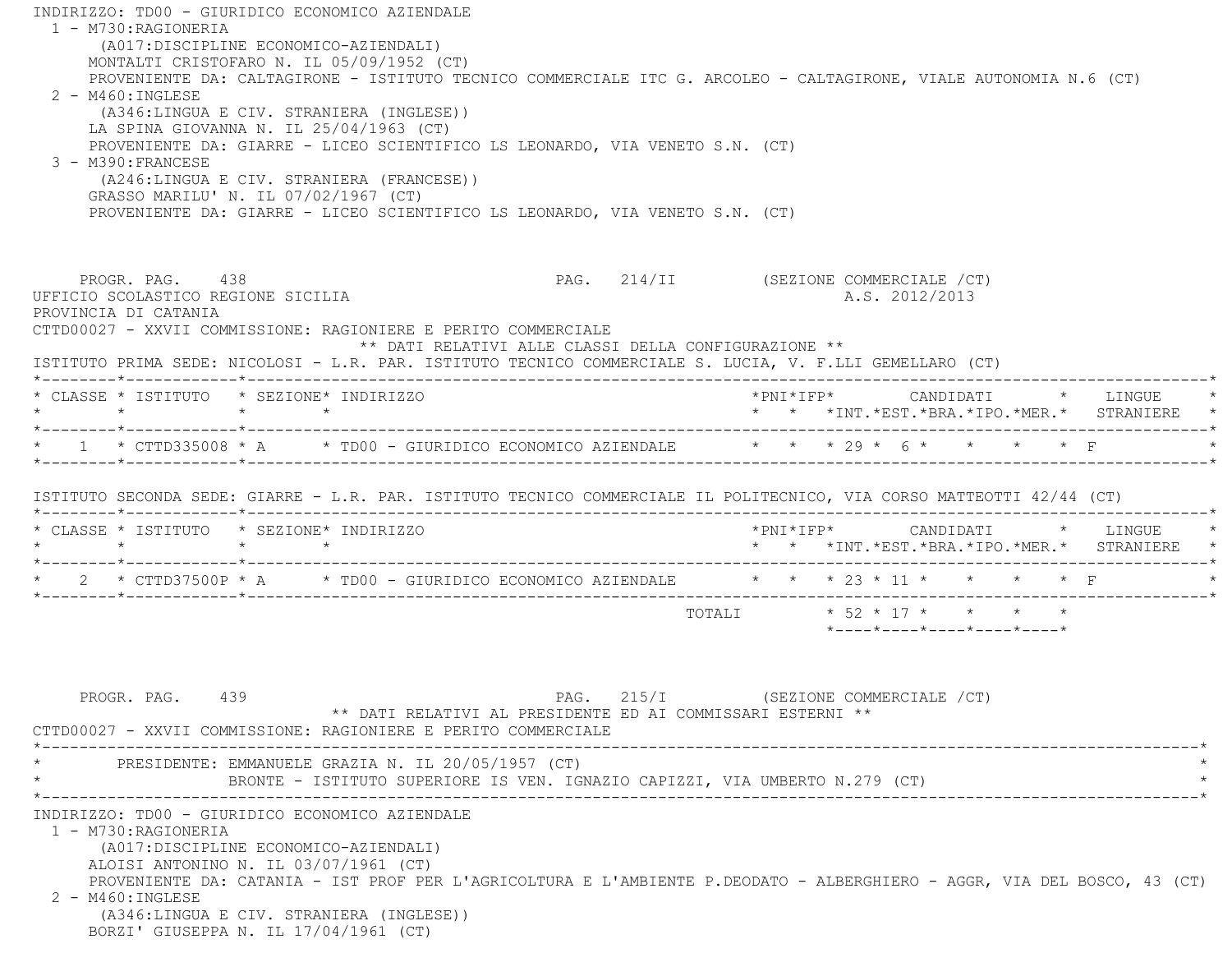PROVENIENTE DA: BELPASSO - ISTITUTO TECNICO INDUSTRIALE "G. FERRARIS", VIA LEONARDO SCIASCIA,3 (CT) 3 - M390:FRANCESE (A246:LINGUA E CIV. STRANIERA (FRANCESE)) MUSUMECI GIUSEPPA N. IL 18/10/1950 (CT) PROVENIENTE DA: ACIREALE - ISTITUTO TECNICO PER IL TURISMO I.I.S. F. BRUNELLESCHI - SEZ., VIA GUICCIARDINI SN (CT) PROGR. PAG. 440 **PAG.** PAG. 215/II (SEZIONE COMMERCIALE /CT) UFFICIO SCOLASTICO REGIONE SICILIA A.S. 2012/2013 PROVINCIA DI CATANIA CTTD05001 - I COMMISSIONE: RAGIONIERE PERITO COMMERCIALE E PROGRAMMATORE \*\* DATI RELATIVI ALLE CLASSI DELLA CONFIGURAZIONE \*\* ISTITUTO PRIMA SEDE: CATANIA - ISTITUTO TECNICO COMMERCIALE ITE DE FELICE GIUFFRIDA, PIAZZA ROMA 4 (CT) \*--------\*------------\*-------------------------------------------------------------------------------------------------------\* \* CLASSE \* ISTITUTO \* SEZIONE\* INDIRIZZO \*PNI\*IFP\* CANDIDATI \* LINGUE \* \* \* \* \* \* \* \*INT.\*EST.\*BRA.\*IPO.\*MER.\* STRANIERE \* \*--------\*------------\*-------------------------------------------------------------------------------------------------------\*\* 1 \* CTTD03401V \* A/TD05 \* TD05 - PROGRAMMATORI \* \* \* \* \* 13 \* 1 \* \* \* \* \* \* T  $\star$  \* 2 \* CTTD03401V \* D \* TD05 - PROGRAMMATORI \* \* \* 18 \* \* \* \* \* I \* \*--------\*------------\*-------------------------------------------------------------------------------------------------------\* $\texttt{TOTAL} \qquad \qquad \star \quad 31 \; \star \quad \ 1 \; \star \qquad \star \qquad \star \qquad \star \qquad \star$  \*----\*----\*----\*----\*----\*PROGR. PAG. 441 **PROGR. PAG.** 216/I (SEZIONE COMMERCIALE /CT) \*\* DATI RELATIVI AL PRESIDENTE ED AI COMMISSARI ESTERNI \*\* CTTD05001 - I COMMISSIONE: RAGIONIERE PERITO COMMERCIALE E PROGRAMMATORE $\star$ PRESIDENTE: CRISPO ROCCO N. IL 14/08/1951 (CT) CATANIA - ISTITUTO TECNICO INDUSTRIALE ITI ARCHIMEDE, VIALE REGINA MARGHERITA 22 (CT) \*----------------------------------------------------------------------------------------------------------------------------\* INDIRIZZO: TD05 - PROGRAMMATORI 1 - M452:INFORMATICA GENERALE ED APPLICAZIONI GESTIONALI (A042:INFORMATICA) TERRANOVA MARILENA N. IL 04/06/1972 (CT) PROVENIENTE DA: CATANIA - ISTITUTO TECNICO INDUSTRIALE ITI CANNIZZARO, VIA CARLO PISACANE 1 (CT) 2 - M460:INGLESE (A346:LINGUA E CIV. STRANIERA (INGLESE) MURABITO LAURA N. IL 05/11/1970 (CT) PROVENIENTE DA: CATANIA - LICEO SCIENTIFICO VACCARINI, VIA ORCHIDEA N 9 (CT) 3 - SU75:MATEMATICA,CALCOLO DELLE PROBABIL. E STATISTICA (A048:MATEMATICA APPLICATA) TISA FELICE N. IL 20/11/1967 (EN) PROVENIENTE DA: CALTAGIRONE - ISTITUTO TECNICO COMMERCIALE ITC G. ARCOLEO - CALTAGIRONE, VIALE AUTONOMIA N.6 (CT) PROGR. PAG. 442 PAG. 216/II (SEZIONE COMMERCIALE /CT) UFFICIO SCOLASTICO REGIONE SICILIA A.S. 2012/2013 PROVINCIA DI CATANIACTTD05002 - II COMMISSIONE: RAGIONIERE PERITO COMMERCIALE E PROGRAMMATORE

\*\* DATI RELATIVI ALLE CLASSI DELLA CONFIGURAZIONE \*\*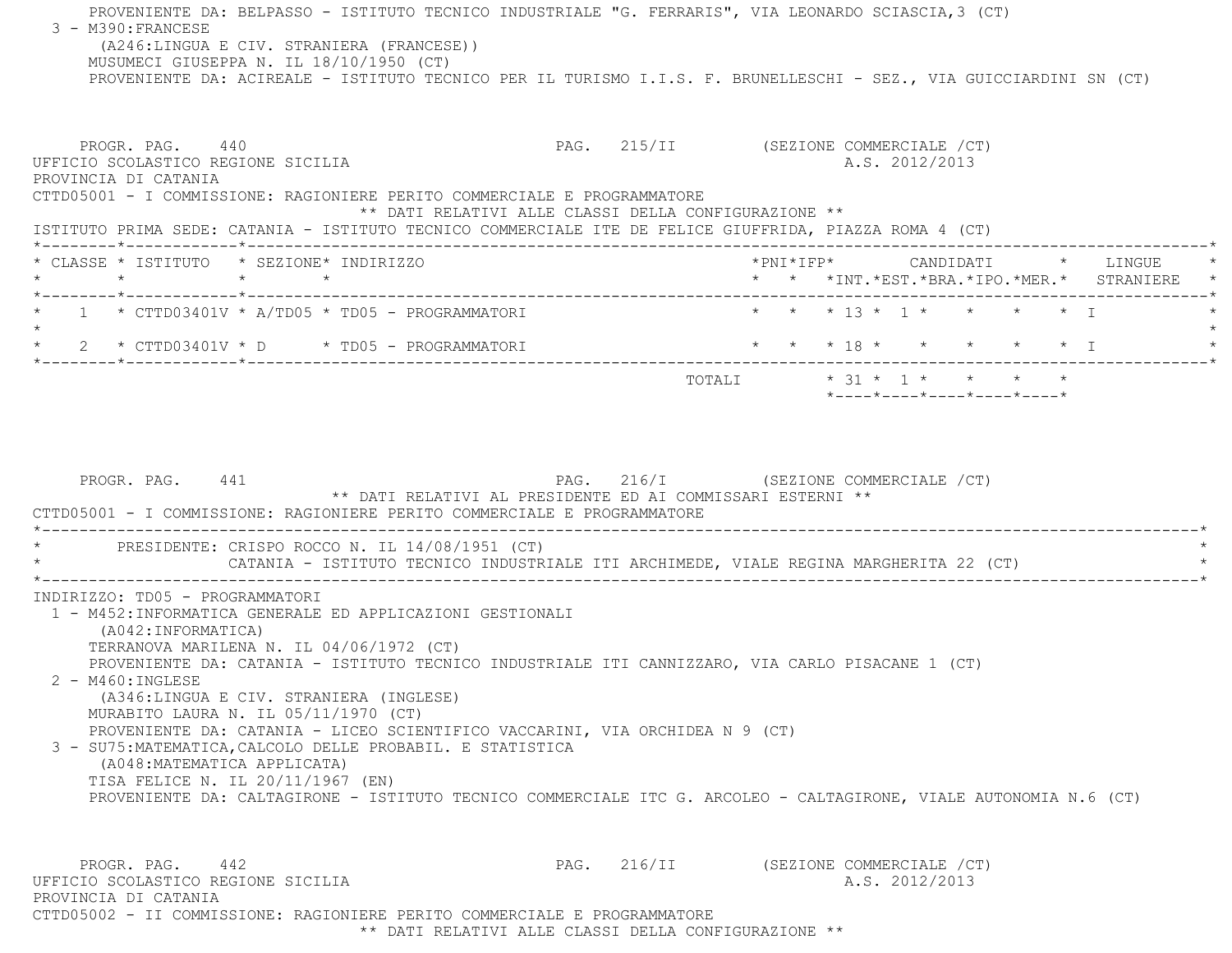ISTITUTO PRIMA SEDE: CATANIA - ISTITUTO TECNICO COMMERCIALE ITE DE FELICE GIUFFRIDA, PIAZZA ROMA 4 (CT) \*--------\*------------\*-------------------------------------------------------------------------------------------------------\* \* CLASSE \* ISTITUTO \* SEZIONE\* INDIRIZZO \*PNI\*IFP\* CANDIDATI \* LINGUE \* \* \* \* \* \* \* \*INT.\*EST.\*BRA.\*IPO.\*MER.\* STRANIERE \* \*--------\*------------\*-------------------------------------------------------------------------------------------------------\*1 \* CTTD03401V \* BTD05 \* TD05 - PROGRAMMATORI \* \* \* \* \* \* \* \* \* \* \* \* \* \* I \* \* \* I  $\star$ \* 2 \* CTTD03401V \* C \* TD05 - PROGRAMMATORI \* \* \* \* 20 \* \* \* \* \* \* \* I \*--------\*------------\*-------------------------------------------------------------------------------------------------------\*TOTALI  $\star$  37  $\star$   $\star$   $\star$   $\star$   $\star$  \*----\*----\*----\*----\*----\* PROGR. PAG. 443 PAG. 217/I (SEZIONE COMMERCIALE /CT) \*\* DATI RELATIVI AL PRESIDENTE ED AI COMMISSARI ESTERNI \*\* CTTD05002 - II COMMISSIONE: RAGIONIERE PERITO COMMERCIALE E PROGRAMMATORE \*----------------------------------------------------------------------------------------------------------------------------\*PRESIDENTE: FRAZZETTA CARMELO N. IL 25/12/1952 (CT) CATANIA - ISTITUTO TECNICO INDUSTRIALE ITI ARCHIMEDE, VIALE REGINA MARGHERITA 22 (CT) \*----------------------------------------------------------------------------------------------------------------------------\* INDIRIZZO: TD05 - PROGRAMMATORI 1 - M452:INFORMATICA GENERALE ED APPLICAZIONI GESTIONALI (A042:INFORMATICA) LISI RAFFAELLA N. IL 15/07/1964 (CT) PROVENIENTE DA: CATANIA - ISTITUTO TECNICO INDUSTRIALE GEMMELLARO (CT) 2 - M460:INGLESE (A346:LINGUA E CIV. STRANIERA (INGLESE) CUSIMANO MARIA CARMEN N. IL 18/01/1963 (CT) PROVENIENTE DA: CATANIA - LICEO SCIENTIFICO VACCARINI, VIA ORCHIDEA N 9 (CT) 3 - SU75:MATEMATICA,CALCOLO DELLE PROBABIL. E STATISTICA (A048:MATEMATICA APPLICATA) CREMONA GRAZIA MARIA N. IL 04/11/1961 (EN) PROVENIENTE DA: BELPASSO - ISTITUTO TECNICO INDUSTRIALE "G. FERRARIS", VIA LEONARDO SCIASCIA,3 (CT) PROGR. PAG. 444 4 PAG. 217/II (SEZIONE COMMERCIALE / CT) UFFICIO SCOLASTICO REGIONE SICILIA A.S. 2012/2013 PROVINCIA DI CATANIA CTTD05003 - III COMMISSIONE: RAGIONIERE PERITO COMMERCIALE E PROGRAMMATORE \*\* DATI RELATIVI ALLE CLASSI DELLA CONFIGURAZIONE \*\* ISTITUTO PRIMA SEDE: PATERNO' - ISTITUTO TECNICO COMMERCIALE ITC GIOACCHINO RUSSO, VIA PARINI,SN (CT) \*--------\*------------\*-------------------------------------------------------------------------------------------------------\* \* CLASSE \* ISTITUTO \* SEZIONE\* INDIRIZZO \*PNI\*IFP\* CANDIDATI \* LINGUE \* \* \* \* \* \* \* \*INT.\*EST.\*BRA.\*IPO.\*MER.\* STRANIERE \* \*--------\*------------\*-------------------------------------------------------------------------------------------------------\*1 \* CTTD160007 \* ATD05 \* TD05 - PROGRAMMATORI \* \* \* \* \* \* \* \* \* \* \* \* \* \* I \* \* \* I  $\star$ \* 2 \* CTTD160007 \* B \* TD05 - PROGRAMMATORI \* \* \* \* 17 \* \* \* \* \* \* \* \* I \*--------\*------------\*-------------------------------------------------------------------------------------------------------\*TOTALI  $* 35 * * * * * * * * * *$ \*----\*----\*----\*----\*----\*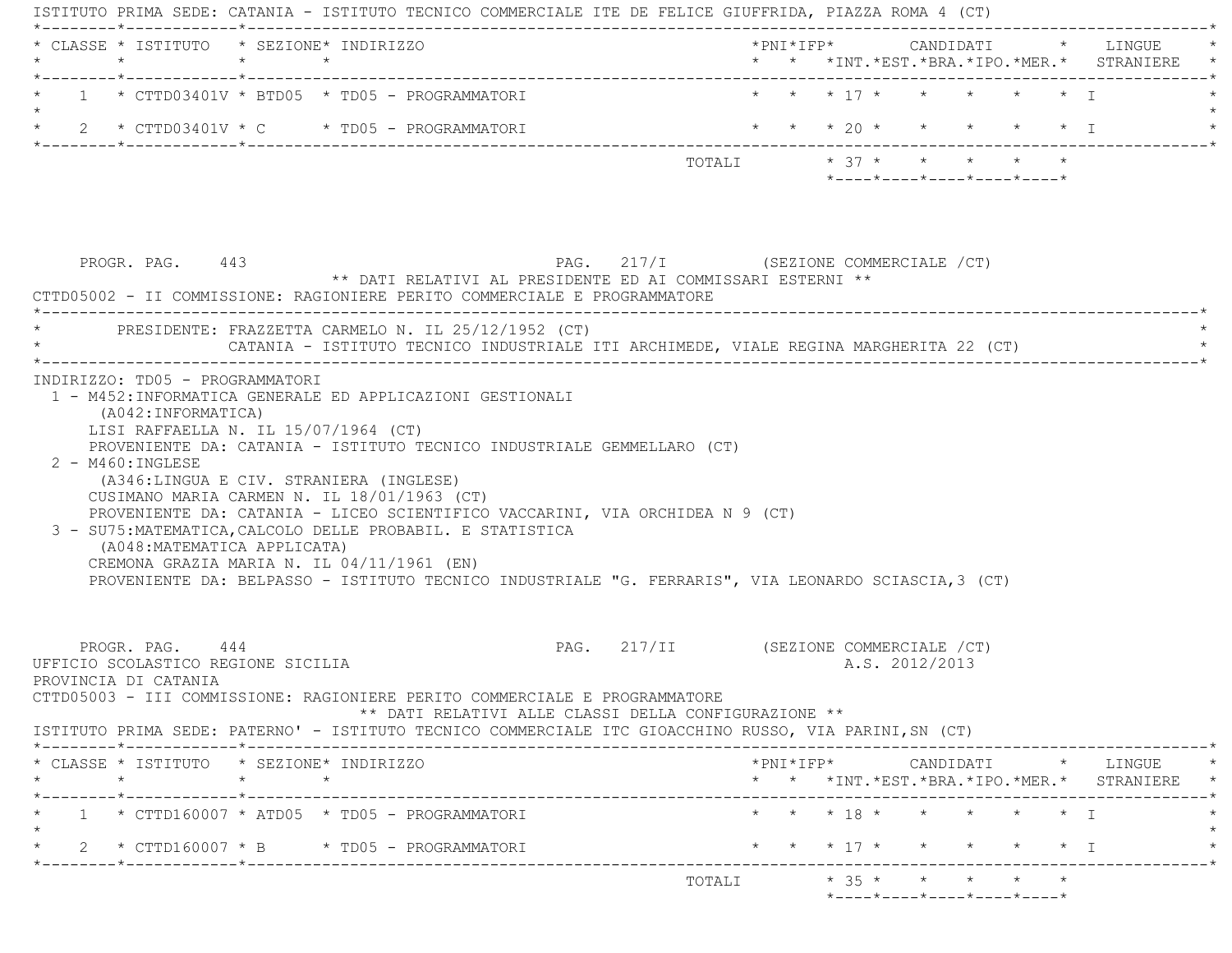| CTTD05003 - III COMMISSIONE: RAGIONIERE PERITO COMMERCIALE E PROGRAMMATORE                                                                                                                                                                                                                                                                                                                                                                                                                                                                                                                                                                                                                               | PROGR. PAG. 445 | ** DATI RELATIVI AL PRESIDENTE ED AI COMMISSARI ESTERNI **                                                                                                       | PAG. 218/I (SEZIONE COMMERCIALE /CT)  |        |  |                       |                |                                                                                                |  |                                                                |  |
|----------------------------------------------------------------------------------------------------------------------------------------------------------------------------------------------------------------------------------------------------------------------------------------------------------------------------------------------------------------------------------------------------------------------------------------------------------------------------------------------------------------------------------------------------------------------------------------------------------------------------------------------------------------------------------------------------------|-----------------|------------------------------------------------------------------------------------------------------------------------------------------------------------------|---------------------------------------|--------|--|-----------------------|----------------|------------------------------------------------------------------------------------------------|--|----------------------------------------------------------------|--|
| PRESIDENTE: MAURO GIUSEPPE N. IL 02/01/1951 (CT)                                                                                                                                                                                                                                                                                                                                                                                                                                                                                                                                                                                                                                                         |                 | ACIREALE - ISTITUTO TECNICO COMMERCIALE TECNICO ECONOMICO - I.S. MAJOR, VIA L. GALVANI, 05 (CT)                                                                  |                                       |        |  |                       |                |                                                                                                |  |                                                                |  |
| INDIRIZZO: TD05 - PROGRAMMATORI<br>1 - M452:INFORMATICA GENERALE ED APPLICAZIONI GESTIONALI<br>(A042:INFORMATICA)<br>SORBELLO ANGELO N. IL 03/01/1963 (CT)<br>PROVENIENTE DA: BRONTE - LICEO SCIENTIFICO BRONTE, V.LE J.F.KENNEDY (CT)<br>2 - M460: INGLESE<br>(A346:LINGUA E CIV. STRANIERA (INGLESE)<br>GROSSO MATTIA MARIA N. IL 01/12/1957 (CT)<br>PROVENIENTE DA: CALTAGIRONE - ISTITUTO TECNICO PER GEOMETRI CALTAGIRONE, VIA MARIO SCELBA 5 (CT)<br>3 - SU75: MATEMATICA, CALCOLO DELLE PROBABIL. E STATISTICA<br>(A048: MATEMATICA APPLICATA)<br>FAILLA GIUSY GRAZIA AGATAN. IL 07/12/1970 (CT)<br>PROVENIENTE DA: RAMACCA - ISTITUTO TECNICO COMMERCIALE IGEA RAMACCA, VIA FASTUCHERIA, 48 (CT) |                 |                                                                                                                                                                  |                                       |        |  |                       |                |                                                                                                |  |                                                                |  |
| PROGR. PAG. 446<br>UFFICIO SCOLASTICO REGIONE SICILIA<br>PROVINCIA DI CATANIA<br>CTTD14001 - I COMMISSIONE: RAGIONIERE PERITO COMMERCIALE E PROGRAMMATORE                                                                                                                                                                                                                                                                                                                                                                                                                                                                                                                                                |                 |                                                                                                                                                                  | PAG. 218/II (SEZIONE COMMERCIALE /CT) |        |  |                       | A.S. 2012/2013 |                                                                                                |  |                                                                |  |
|                                                                                                                                                                                                                                                                                                                                                                                                                                                                                                                                                                                                                                                                                                          |                 | ** DATI RELATIVI ALLE CLASSI DELLA CONFIGURAZIONE **                                                                                                             |                                       |        |  |                       |                |                                                                                                |  |                                                                |  |
|                                                                                                                                                                                                                                                                                                                                                                                                                                                                                                                                                                                                                                                                                                          | $\star$ $\star$ |                                                                                                                                                                  |                                       |        |  | $*$ PNI $*$ I F P $*$ |                |                                                                                                |  | CANDIDATI * LINGUE<br>* * *INT.*EST.*BRA.*IPO.*MER.* STRANIERE |  |
| ISTITUTO PRIMA SEDE: ACIREALE - ISTITUTO TECNICO COMMERCIALE TECNICO ECONOMICO - I.S. MAJOR, VIA L. GALVANI, 05 (CT)<br>* CLASSE * ISTITUTO * SEZIONE* INDIRIZZO<br>$\star$ $\star$<br>* 1 * CTTD032017 * L * TD14 - PROGRAMMATORI PROG. MERCURIO * * * 21 * * * * * * * I                                                                                                                                                                                                                                                                                                                                                                                                                               |                 |                                                                                                                                                                  |                                       |        |  |                       |                |                                                                                                |  |                                                                |  |
| 2 * CTTD032017 * M * TD14 - PROGRAMMATORI PROG. MERCURIO * * * 21 * * * * * * * I<br>$\star$                                                                                                                                                                                                                                                                                                                                                                                                                                                                                                                                                                                                             |                 |                                                                                                                                                                  |                                       |        |  |                       |                |                                                                                                |  |                                                                |  |
|                                                                                                                                                                                                                                                                                                                                                                                                                                                                                                                                                                                                                                                                                                          |                 |                                                                                                                                                                  |                                       | TOTALI |  |                       |                | $\star$ 42 $\star$ $\star$ $\star$ $\star$<br>$*$ ---- $*$ ---- $*$ ---- $*$ ---- $*$ ---- $*$ |  |                                                                |  |
| PROGR. PAG. 447<br>CTTD14001 - I COMMISSIONE: RAGIONIERE PERITO COMMERCIALE E PROGRAMMATORE                                                                                                                                                                                                                                                                                                                                                                                                                                                                                                                                                                                                              |                 | ** DATI RELATIVI AL PRESIDENTE ED AI COMMISSARI ESTERNI **                                                                                                       | PAG. 219/I (SEZIONE COMMERCIALE /CT)  |        |  |                       |                |                                                                                                |  |                                                                |  |
|                                                                                                                                                                                                                                                                                                                                                                                                                                                                                                                                                                                                                                                                                                          |                 | PRESIDENTE: TRAVERSA GIOVANNA N. IL 02/09/1956 (CT)<br>CALTAGIRONE - IST PROF INDUSTRIA E ARTIGIANATO I.P.S.I.A "C.A. DALLA CHIESA", VIA SANTA MARIA DI GESU' S* |                                       |        |  |                       |                |                                                                                                |  |                                                                |  |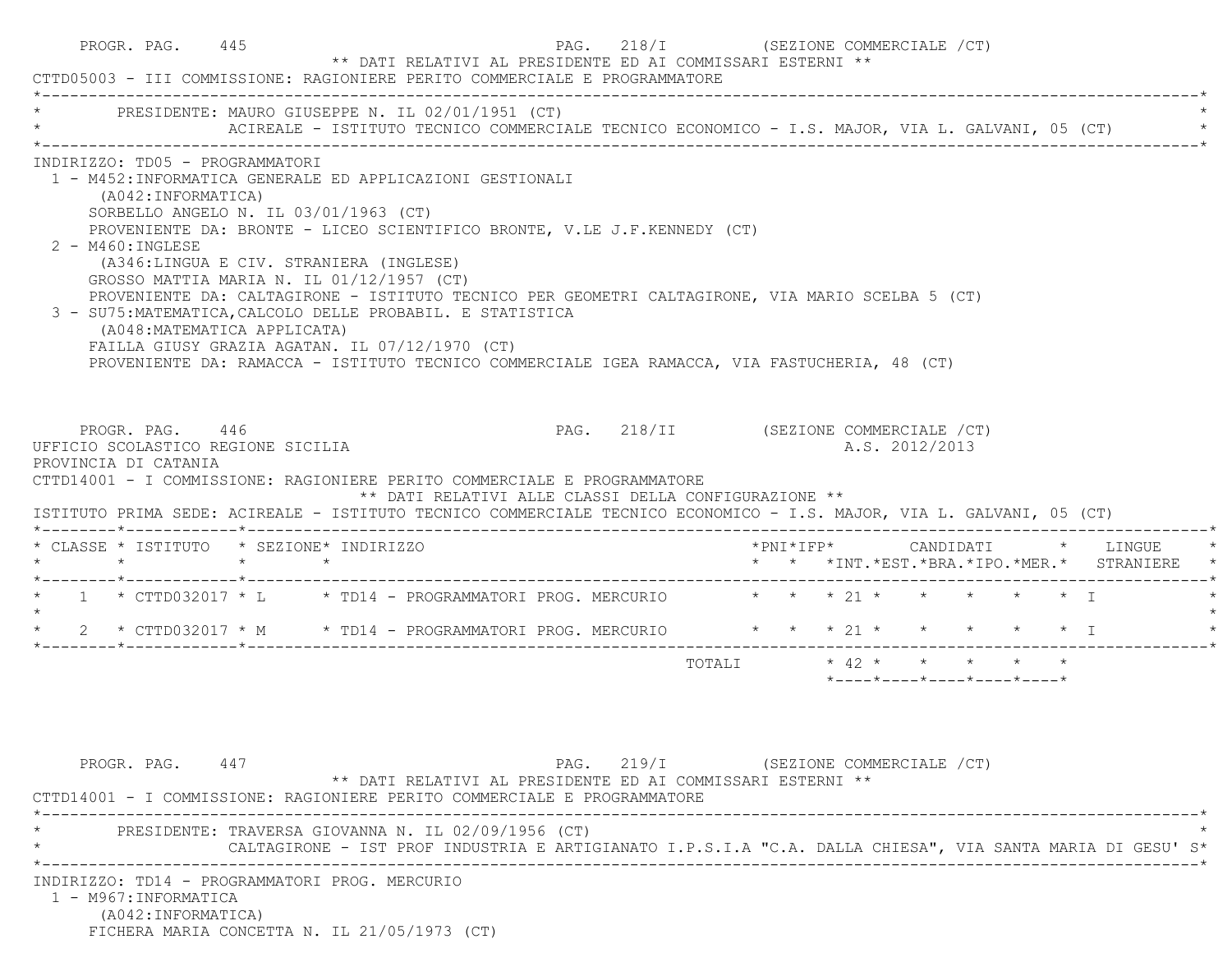PROVENIENTE DA: CATANIA - IST PROF PER I SERVIZI COMMERCIALI E TURISTICI IPSCT A. OLIVETTI, VIA PASSO GRAVINA 187 (CT) 2 - M223:ECONOMIA AZIENDALE (A017:DISCIPLINE ECONOMICO-AZIENDALI) FERRARA GRAZIA N. IL 10/11/1963 (CT) PROVENIENTE DA: MILITELLO IN VAL DI CATANIA - IST TEC COMMERCIALE E PER GEOMETRI V. E. ORLANDO, C.DA PIANO MOLE S. N. (C 3 - SR72:LINGUA STRANIERA (INGLESE) (A346:LINGUA E CIV. STRANIERA (INGLESE) SORBELLO ELVIRA N. IL 11/01/1956 (CT) PROVENIENTE DA: GIARRE - LICEO CLASSICO LICEO CLASSICO E LICEO SCIENZE, VIA PADRE AMBROGIO, 1 (CT) PROGR. PAG. 448 CHARL 219/II (SEZIONE COMMERCIALE / CT) UFFICIO SCOLASTICO REGIONE SICILIA A.S. 2012/2013 PROVINCIA DI CATANIA CTTD14002 - II COMMISSIONE: RAGIONIERE PERITO COMMERCIALE E PROGRAMMATORE \*\* DATI RELATIVI ALLE CLASSI DELLA CONFIGURAZIONE \*\* ISTITUTO PRIMA SEDE: SAN GIOVANNI LA PUNTA - IST TEC COMMERCIALE E PER GEOMETRI IIS "ENRICO DE NICOLA", VIA G. MOTTA N.87 (CT) \*--------\*------------\*-------------------------------------------------------------------------------------------------------\* \* CLASSE \* ISTITUTO \* SEZIONE\* INDIRIZZO \*PNI\*IFP\* CANDIDATI \* LINGUE \* \* \* \* \* \* \* \*INT.\*EST.\*BRA.\*IPO.\*MER.\* STRANIERE \* \*--------\*------------\*-------------------------------------------------------------------------------------------------------\* $1$  \* CTTD190003 \* A  $\quad$  \* TD14 - PROGRAMMATORI PROG. MERCURIO  $\quad$  \* \* \* 14 \* \* \* \* \* \* \* \* I  $\star$ \* 2 \* CTTD190003 \* B \* TD14 - PROGRAMMATORI PROG. MERCURIO \* \* \* \* 15 \* \* \* \* \* \* \* I \*--------\*------------\*-------------------------------------------------------------------------------------------------------\*TOTALI  $* 29 * * * * * * * * * *$  \*----\*----\*----\*----\*----\*PROGR. PAG. 449 **PROGR. PAG. 220/I** (SEZIONE COMMERCIALE /CT) \*\* DATI RELATIVI AL PRESIDENTE ED AI COMMISSARI ESTERNI \*\* CTTD14002 - II COMMISSIONE: RAGIONIERE PERITO COMMERCIALE E PROGRAMMATORE \*----------------------------------------------------------------------------------------------------------------------------\*PRESIDENTE: MINERI GIOVANNI N. IL 28/03/1947 (CT) BRONTE - ISTITUTO SUPERIORE IS BENEDETTO RADICE, VIA SARAJEVO, 1 (CT) \*----------------------------------------------------------------------------------------------------------------------------\* INDIRIZZO: TD14 - PROGRAMMATORI PROG. MERCURIO 1 - M967:INFORMATICA (A042:INFORMATICA) TROPEA SEBASTIANO N. IL 12/09/1958 (CT) PROVENIENTE DA: CATANIA - ISTITUTO TECNICO INDUSTRIALE ITI G.MARCONI, VIA VESCOVO MAURIZIO,82 (CT) 2 - M223:ECONOMIA AZIENDALE (A017:DISCIPLINE ECONOMICO-AZIENDALI) CANNIZZO MASSIMO N. IL 06/06/1957 (CT) PROVENIENTE DA: GRAMMICHELE - ISTITUTO TECNICO COMMERCIALE C.DA.VALVERDE (CT) 3 - SR72:LINGUA STRANIERA (INGLESE) (A346:LINGUA E CIV. STRANIERA (INGLESE) SORBELLO CONCETTINA N. IL 03/09/1956 (CT) PROVENIENTE DA: RIPOSTO - ISTITUTO TECNICO PER GEOMETRI N.COLAJANNI, VIA PIO LA TORRE, 1 (CT)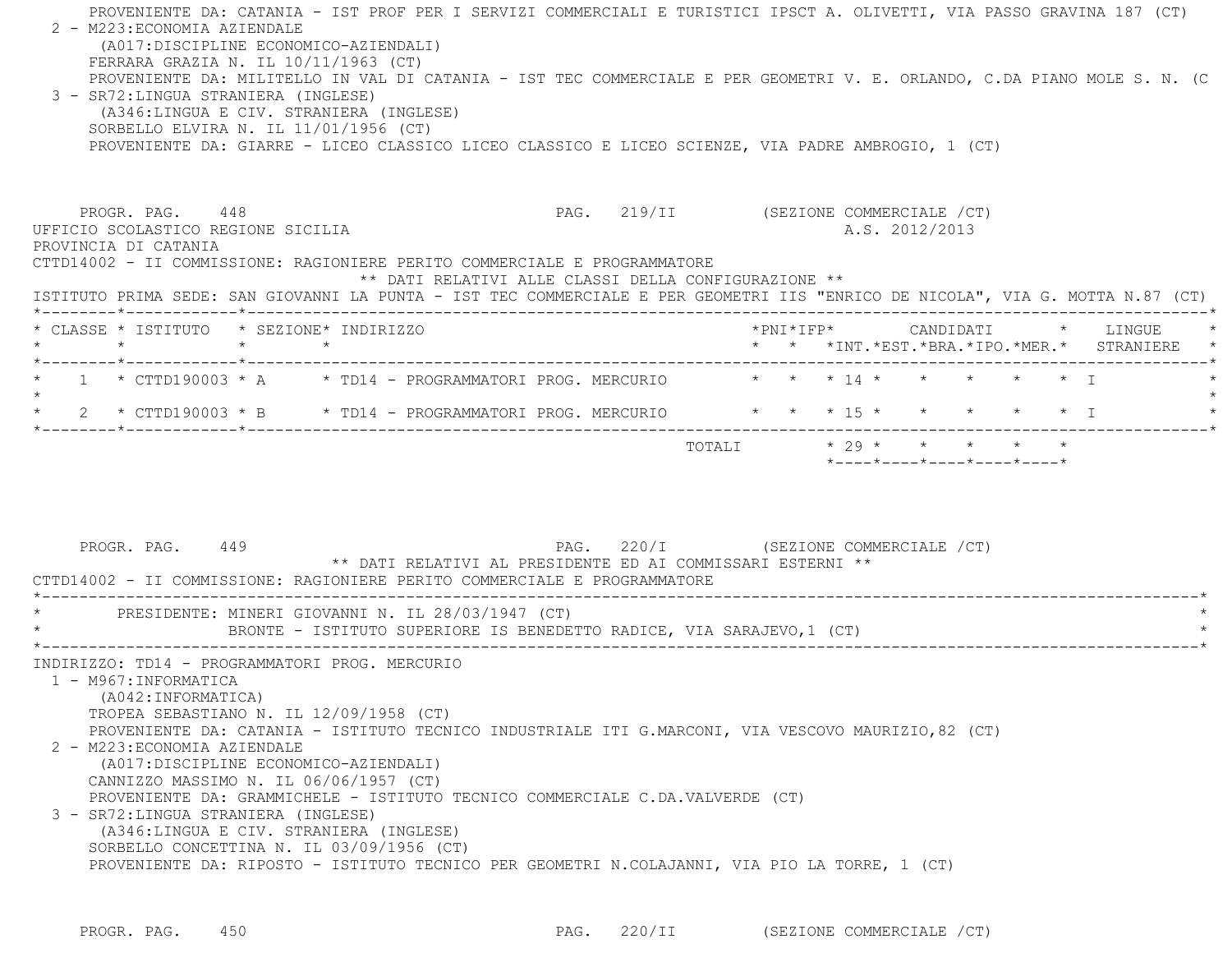| UFFICIO SCOLASTICO REGIONE SICILIA<br>PROVINCIA DI CATANIA                                                                                                                                                                                                       | A.S. 2012/2013                                                                                                           |
|------------------------------------------------------------------------------------------------------------------------------------------------------------------------------------------------------------------------------------------------------------------|--------------------------------------------------------------------------------------------------------------------------|
| CTTE00001 - I COMMISSIONE: ATTIVITA' SOCIALI - INDIRIZZO GENERALE<br>** DATI RELATIVI ALLE CLASSI DELLA CONFIGURAZIONE **<br>ISTITUTO PRIMA SEDE: CATANIA - ISTITUTO TECNICO PER ATTIVITA' SOCIALI (GIA' ITF) I.T. AMMINISTRAZIONE FINANZA E, VIALE ARTALE       |                                                                                                                          |
| * CLASSE * ISTITUTO * SEZIONE* INDIRIZZO                                                                                                                                                                                                                         | * * *INT.*EST.*BRA.*IPO.*MER.* STRANIERE *                                                                               |
| * 1 * CTTE007012 * AESTER * TE00 - INDIRIZZO GENERALE * * * * * * * * * * * * * I                                                                                                                                                                                |                                                                                                                          |
| ISTITUTO SECONDA SEDE: CATANIA - L.R. PAR. ISTITUTO TECNICO PER ATTIVITA' SOCIALI ( ISTITUTO TECNICO REGIONALE DI, VIA BIANCAV                                                                                                                                   |                                                                                                                          |
| * CLASSE * ISTITUTO * SEZIONE* INDIRIZZO                                                                                                                                                                                                                         | *PNI*IFP* CANDIDATI * LINGUE *<br>* * *INT. *EST. *BRA. *IPO. *MER. * STRANIERE *                                        |
| $\begin{array}{ccccccccc} \star & 2 & \star & \text{CTTE01500X} & \star & \text{A} & \star & \text{TE00} & - & \text{INDIRIZZO GENERALE} \\ \star & \star & \star & \star & \star & \text{AF} & \star & \text{TE00} & - & \text{INDIRIZZO GENERALE} \end{array}$ | * * * 12 * * * * * * I<br>* * * * 1 * * * * F                                                                            |
|                                                                                                                                                                                                                                                                  | *----*----*----*----*----*                                                                                               |
| PROGR. PAG. 451<br>** DATI RELATIVI AL PRESIDENTE ED AI COMMISSARI ESTERNI **<br>CTTE00001 - I COMMISSIONE: ATTIVITA' SOCIALI - INDIRIZZO GENERALE<br>* PRESIDENTE: ALOISI SILVANA N. IL 29/07/1955 (CT)                                                         | PAG. 221/I (SEZIONE PER ATTIVITA' SOCI/CT)                                                                               |
|                                                                                                                                                                                                                                                                  | CATANIA - LICEO ARTISTICO LA LICEO ARTIST. " EMILIO GREC, VIA MAVILLA, 37 - VICO BUONAFE', 9 (CT)                        |
| INDIRIZZO: TEOO - INDIRIZZO GENERALE<br>1 - M224: ECONOMIA DOMESTICA E TECNICA ORGANIZZATIVA                                                                                                                                                                     |                                                                                                                          |
| (A057:SCIENZA DEGLI ALIMENTI)<br>SALMERI ANTONINO N. IL 30/09/1959 (ME)                                                                                                                                                                                          |                                                                                                                          |
| 2 - M460: INGLESE<br>(A346:LINGUA E CIV. STRANIERA (INGLESE))                                                                                                                                                                                                    | PROVENIENTE DA: RANDAZZO - IST PROF PER I SERVIZI ALBERGHIERI E RISTORAZIONE IPSSAR MEDI SEZ. ASS. IISS MED, VIA PAPA GI |
| GRASSO ELISABETTA SONIA N. IL 27/09/1959 (ME)<br>PROVENIENTE DA: CATANIA - IST PROF INDUSTRIA E ARTIGIANATO IPSIA E.FERMI, VIA PASSO GRAVINA 197 (CT)<br>3 - M285: PEDAGOGIA                                                                                     |                                                                                                                          |
| (A036: FILOSOFIA, PSICOL. E SC. DELL'EDUCAZ)<br>MANCUSO ALFREDO N. IL 14/09/1964 (CT)                                                                                                                                                                            |                                                                                                                          |
| PROVENIENTE DA: CATANIA - ISTITUTO MAGISTRALE LICEO STATALE "G. TURRISI COLO, VIA FABIO FILZI, 24 (CT)<br>4 - M390: FRANCESE<br>(A246:LINGUA E CIV. STRANIERA (FRANCESE))                                                                                        |                                                                                                                          |
| PREVITERA GIUSEPPE N. IL 25/04/1951 (VR)<br>PROVENIENTE DA: CALTAGIRONE - LICEO CLASSICO LICEO CLASSICO E LINGUISTICO, VIA MADONNA DELLA VIA 5/A (CT)                                                                                                            |                                                                                                                          |

\*\* DATI RELATIVI ALLE CLASSI DELLA CONFIGURAZIONE \*\*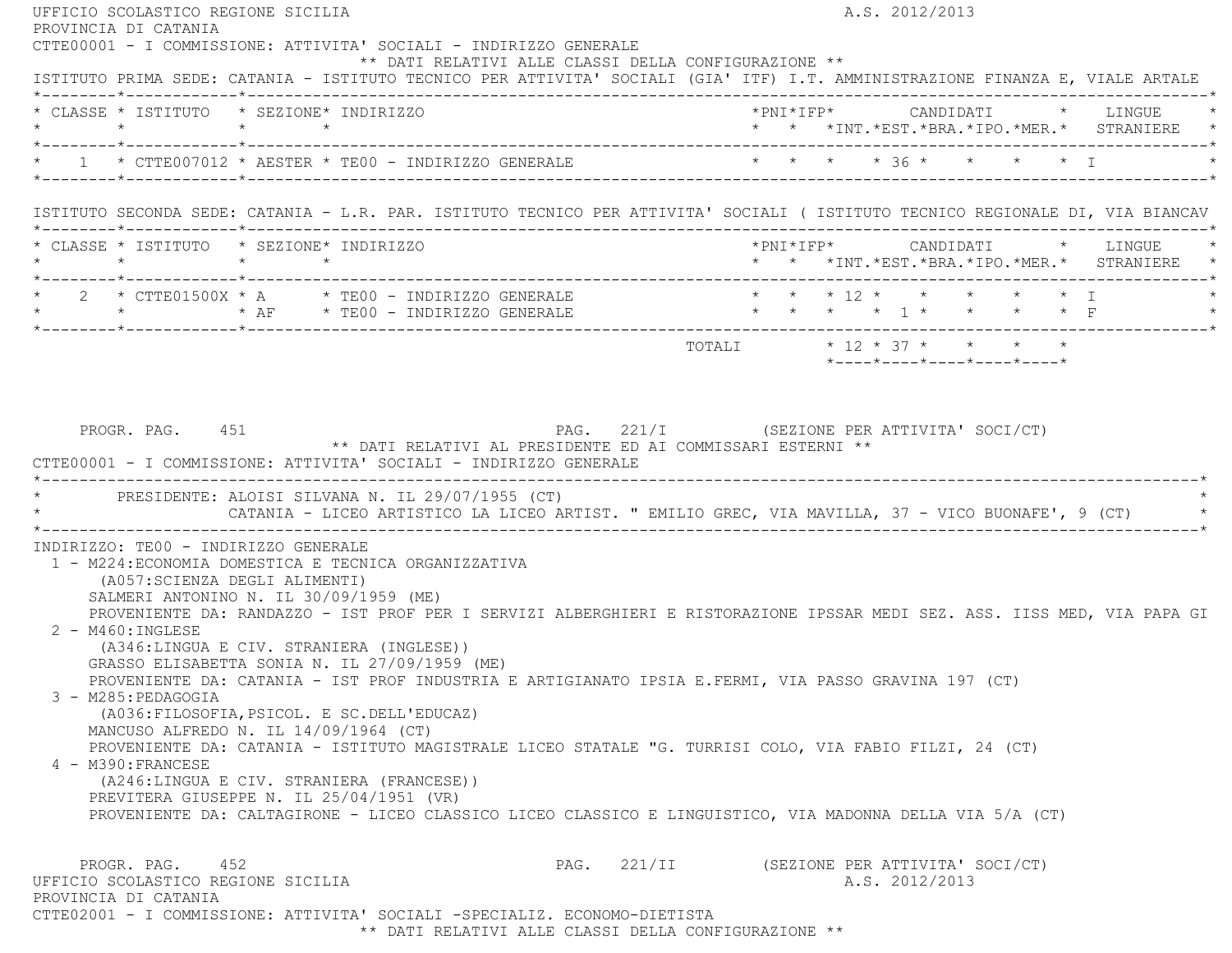| * * * 15 * * * * 1 * * I<br>$1 \times$ CTTE01500X $*$ B $*$ TE02 - ECONOME-DIETISTE<br>* * * 1 * * * * * * F<br>* * * 12 * 1 * * * * * I<br>$\star$ 2 $\star$ CTTE01500X $\star$ C $\star$ TE02 - ECONOME-DIETISTE<br>*----*----*----*----*----*<br>PAG. 222/I (SEZIONE PER ATTIVITA' SOCI/CT)<br>PROGR. PAG. 453<br>$^{\star\star}$ DATI RELATIVI AL PRESIDENTE ED AI COMMISSARI ESTERNI $^{\star\star}$<br>PATERNO' - LICEO CLASSICO MARIO RAPISARDI, VIA DEGLI STUDI 1 (CT)<br>1 - M901:TECNICA PROFESS. AMM.VA, ORGANIZZATIVA, OPERATIVA<br>(A017: DISCIPLINE ECONOMICO-AZIENDALI)<br>PETTINATO NATALE N. IL 01/01/1948 (EN)<br>PROVENIENTE DA: SAN GIOVANNI LA PUNTA - ISTITUTO TECNICO COMMERCIALE IIS "ENRICO DE NICOLA" - CORSO, VIA G. MOTTA N.87 (<br>$2 - M460$ : INGLESE<br>(A346:LINGUA E CIV. STRANIERA (INGLESE))<br>FALLICA CONCETTA N. IL $15/01/1957$ (CT)<br>PROVENIENTE DA: CATANIA - ISTITUTO D'ARTE LICEO ARTISTICO STATALE "M.M., VIA GENERALE AMEGLIO, 15 (CT)<br>3 - M750: SCIENZA DELL'ALIMENTAZIONE<br>(A057: SCIENZA DEGLI ALIMENTI)<br>BONOMO TERESA N. IL 04/02/1961 (CT)<br>PROVENIENTE DA: SANTA MARIA DI LICODIA - IST PROF PER I SERVIZI ALBERGHIERI E RISTORAZIONE SEDE COORDINATA DELL'IPSSAT D<br>4 - M390: FRANCESE<br>(A246:LINGUA E CIV. STRANIERA (FRANCESE))<br>BONANNO CONTI ROSA N. IL 08/04/1959 (SR)<br>PROVENIENTE DA: CATANIA - ISTITUTO MAGISTRALE LICEO STATALE LOMBARDO RADICE, VIA IMPERIA 21 (CT)<br>PROGR. PAG. 454<br>PAG. 222/II (SEZIONE PER ATTIVITA' SOCI/CT)<br>A.S. 2012/2013<br>** DATI RELATIVI ALLE CLASSI DELLA CONFIGURAZIONE **<br>$*$ PNI $*$ IFP $*$ CANDIDATI $*$ LINGUE $*$<br>* * *INT.*EST.*BRA.*IPO.*MER.* STRANIERE *<br>. _ _ _ _ _ * _ _ _ _ _ _ _ _ _ _ _ _ * _ _ _ _ _ _ _ _ _<br>* * * 19 * 3 * * * * * I<br>$1 \times$ CTTE007012 $\star$ A $\star$ TE02 - ECONOME-DIETISTE<br>2 * CTTE007012 * ATE01 * TE01 - DIRIGENTI DI COMUNITA' * * * * * * * * * * * * * * * I | * CLASSE * ISTITUTO * SEZIONE* INDIRIZZO<br>$\star$ | $\star$ | $\star$ |  |  |  |  |  |  | * * *INT.*EST.*BRA.*IPO.*MER.* STRANIERE |
|--------------------------------------------------------------------------------------------------------------------------------------------------------------------------------------------------------------------------------------------------------------------------------------------------------------------------------------------------------------------------------------------------------------------------------------------------------------------------------------------------------------------------------------------------------------------------------------------------------------------------------------------------------------------------------------------------------------------------------------------------------------------------------------------------------------------------------------------------------------------------------------------------------------------------------------------------------------------------------------------------------------------------------------------------------------------------------------------------------------------------------------------------------------------------------------------------------------------------------------------------------------------------------------------------------------------------------------------------------------------------------------------------------------------------------------------------------------------------------------------------------------------------------------------------------------------------------------------------------------------------------------------------------------------------------------------------------------------------------------------------------------------------------------------------------------------------------------------------------------------------------------------------------------------------------------------------------|-----------------------------------------------------|---------|---------|--|--|--|--|--|--|------------------------------------------|
|                                                                                                                                                                                                                                                                                                                                                                                                                                                                                                                                                                                                                                                                                                                                                                                                                                                                                                                                                                                                                                                                                                                                                                                                                                                                                                                                                                                                                                                                                                                                                                                                                                                                                                                                                                                                                                                                                                                                                        |                                                     |         |         |  |  |  |  |  |  |                                          |
|                                                                                                                                                                                                                                                                                                                                                                                                                                                                                                                                                                                                                                                                                                                                                                                                                                                                                                                                                                                                                                                                                                                                                                                                                                                                                                                                                                                                                                                                                                                                                                                                                                                                                                                                                                                                                                                                                                                                                        |                                                     |         |         |  |  |  |  |  |  |                                          |
| CTTE02001 - I COMMISSIONE: ATTIVITA' SOCIALI -SPECIALIZ. ECONOMO-DIETISTA                                                                                                                                                                                                                                                                                                                                                                                                                                                                                                                                                                                                                                                                                                                                                                                                                                                                                                                                                                                                                                                                                                                                                                                                                                                                                                                                                                                                                                                                                                                                                                                                                                                                                                                                                                                                                                                                              |                                                     |         |         |  |  |  |  |  |  |                                          |
| * PRESIDENTE: MILIGI ROSALIA N. IL 25/04/1949 (CT)<br>INDIRIZZO: TE02 - ECONOME-DIETISTE<br>UFFICIO SCOLASTICO REGIONE SICILIA<br>PROVINCIA DI CATANIA<br>CTTE02002 - II COMMISSIONE: ATTIVITA' SOCIALI -SPECIALIZ. ECONOMO-DIETISTA<br>ISTITUTO PRIMA SEDE: CATANIA - ISTITUTO TECNICO PER ATTIVITA' SOCIALI (GIA' ITF) I.T. AMMINISTRAZIONE FINANZA E, VIALE ARTALE<br>* CLASSE * ISTITUTO * SEZIONE* INDIRIZZO                                                                                                                                                                                                                                                                                                                                                                                                                                                                                                                                                                                                                                                                                                                                                                                                                                                                                                                                                                                                                                                                                                                                                                                                                                                                                                                                                                                                                                                                                                                                      |                                                     |         |         |  |  |  |  |  |  |                                          |
|                                                                                                                                                                                                                                                                                                                                                                                                                                                                                                                                                                                                                                                                                                                                                                                                                                                                                                                                                                                                                                                                                                                                                                                                                                                                                                                                                                                                                                                                                                                                                                                                                                                                                                                                                                                                                                                                                                                                                        |                                                     |         |         |  |  |  |  |  |  |                                          |
|                                                                                                                                                                                                                                                                                                                                                                                                                                                                                                                                                                                                                                                                                                                                                                                                                                                                                                                                                                                                                                                                                                                                                                                                                                                                                                                                                                                                                                                                                                                                                                                                                                                                                                                                                                                                                                                                                                                                                        |                                                     |         |         |  |  |  |  |  |  |                                          |
|                                                                                                                                                                                                                                                                                                                                                                                                                                                                                                                                                                                                                                                                                                                                                                                                                                                                                                                                                                                                                                                                                                                                                                                                                                                                                                                                                                                                                                                                                                                                                                                                                                                                                                                                                                                                                                                                                                                                                        |                                                     |         |         |  |  |  |  |  |  |                                          |
|                                                                                                                                                                                                                                                                                                                                                                                                                                                                                                                                                                                                                                                                                                                                                                                                                                                                                                                                                                                                                                                                                                                                                                                                                                                                                                                                                                                                                                                                                                                                                                                                                                                                                                                                                                                                                                                                                                                                                        |                                                     |         |         |  |  |  |  |  |  |                                          |
|                                                                                                                                                                                                                                                                                                                                                                                                                                                                                                                                                                                                                                                                                                                                                                                                                                                                                                                                                                                                                                                                                                                                                                                                                                                                                                                                                                                                                                                                                                                                                                                                                                                                                                                                                                                                                                                                                                                                                        |                                                     |         |         |  |  |  |  |  |  |                                          |
|                                                                                                                                                                                                                                                                                                                                                                                                                                                                                                                                                                                                                                                                                                                                                                                                                                                                                                                                                                                                                                                                                                                                                                                                                                                                                                                                                                                                                                                                                                                                                                                                                                                                                                                                                                                                                                                                                                                                                        |                                                     |         |         |  |  |  |  |  |  |                                          |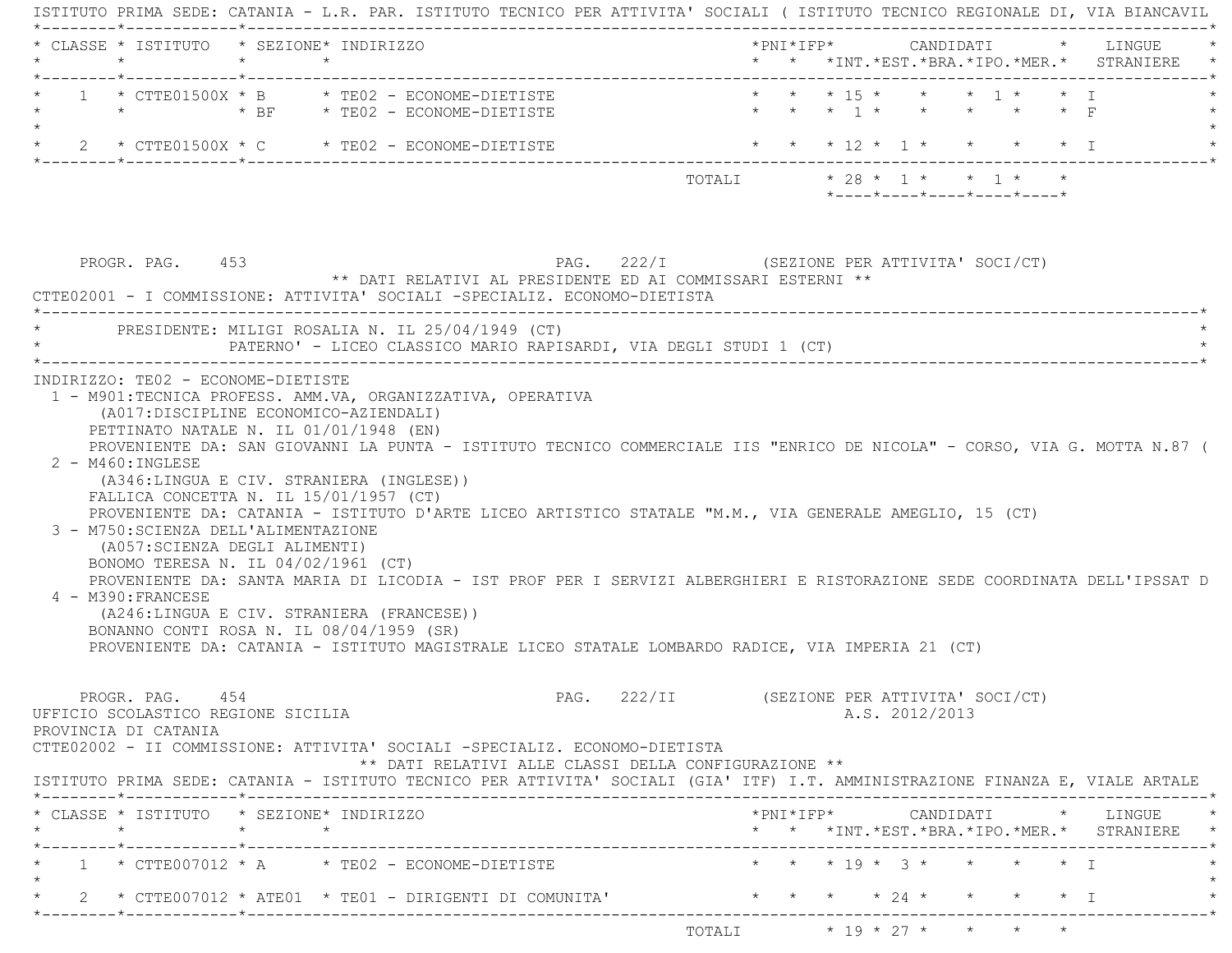PROGR. PAG. 455 223/I (SEZIONE PER ATTIVITA' SOCI/CT) \*\* DATI RELATIVI AL PRESIDENTE ED AI COMMISSARI ESTERNI \*\* CTTE02002 - II COMMISSIONE: ATTIVITA' SOCIALI -SPECIALIZ. ECONOMO-DIETISTA \*----------------------------------------------------------------------------------------------------------------------------\*PRESIDENTE: GRASSO DOMENICO N. IL 13/02/1957 (CT) RANDAZZO - IST PROF PER L'AGRICOLTURA E L'AMBIENTE A. M. MAZZEI, VIA DEI CADUTI, 5 (CT) \*----------------------------------------------------------------------------------------------------------------------------\* INDIRIZZO: TE02 - ECONOME-DIETISTE 1 - M901:TECNICA PROFESS. AMM.VA, ORGANIZZATIVA, OPERATIVA (A017:DISCIPLINE ECONOMICO-AZIENDALI) RAPISARDA ANTONIO N. IL 10/12/1959 (CT) PROVENIENTE DA: ACIREALE - ISTITUTO TECNICO PER IL TURISMO I.I.S. F. BRUNELLESCHI - SEZ., VIA GUICCIARDINI SN (CT) 2 - M460:INGLESE (A346:LINGUA E CIV. STRANIERA (INGLESE)) PINTO VRACA CINZIA N. IL 12/02/1975 (CT) PROVENIENTE DA: CATANIA - IST PROF PER L'AGRICOLTURA E L'AMBIENTE P.DEODATO - ALBERGHIERO - AGGR, VIA DEL BOSCO, 43 (CT) 3 - M750:SCIENZA DELL'ALIMENTAZIONE (A057:SCIENZA DEGLI ALIMENTI) FIORENTINO GRAZIELLA N. IL 05/01/1974 (CT) PROVENIENTE DA: CATANIA - IST PROF PER I SERVIZI ALBERGHIERI E RISTORAZIONE IPSSA I.P.S.S.A.R."KAROL WOJTY, VIA VITTIM E INDIRIZZO: TE01 - DIRIGENTI DI COMUNITA' $1 - M460 : INGLESE$  (A346:LINGUA E CIV. STRANIERA (INGLESE)) PINTO VRACA CINZIA N. IL 12/02/1975 (CT) PROVENIENTE DA: CATANIA - IST PROF PER L'AGRICOLTURA E L'AMBIENTE P.DEODATO - ALBERGHIERO - AGGR, VIA DEL BOSCO, 43 (CT) 2 - M285:PEDAGOGIA (A036:FILOSOFIA,PSICOL. E SC.DELL'EDUCAZ) VALENTINO CARMEN N. IL 30/10/1970 (CT) PROVENIENTE DA: BIANCAVILLA - ISTITUTO MAGISTRALE BIANCAVILLA, VIA SAN PLACIDO (CT) 3 - M156:ISTITUZIONI DI DIRITTO (A019:DISCIPLINE GIURIDICHE ED ECONOMIC. ) TERRIZZI LAURA N. IL 02/02/1975 (CT) PROVENIENTE DA: MILITELLO IN VAL DI CATANIA - ISTITUTO D'ARTE V. E. ORLANDO, C.DA PIANO MOLE S.N. (CT) PROGR. PAG. 456 PAG. 223/II (SEZIONE PER ATTIVITA' SOCI/CT) UFFICIO SCOLASTICO REGIONE SICILIA A.S. 2012/2013 PROVINCIA DI CATANIA CTTF21001 - I COMMISSIONE: PER. IND.LE CAPOTECNICO-SPECIALIZZ.:INFORMATICA \*\* DATI RELATIVI ALLE CLASSI DELLA CONFIGURAZIONE \*\* ISTITUTO PRIMA SEDE: BELPASSO - ISTITUTO TECNICO INDUSTRIALE "G. FERRARIS", VIA LEONARDO SCIASCIA,3 (CT) \*--------\*------------\*-------------------------------------------------------------------------------------------------------\* \* CLASSE \* ISTITUTO \* SEZIONE\* INDIRIZZO \*PNI\*IFP\* CANDIDATI \* LINGUE \* \* \* \* \* \* \* \*INT.\*EST.\*BRA.\*IPO.\*MER.\* STRANIERE \* \*--------\*------------\*-------------------------------------------------------------------------------------------------------\*\* 1 \* CTTF01601G \* A \* TF21 - INFORMATICO E TELEM.-PROG.BROCCA \* \* \* 20 \* \* \* \* \* \* \* I  $\star$ 2 \* CTTF01601G \* C \* TF50 - ELETTR. E TELECOM. \* \* \* \* 10 \* \* \* \* \* \* \* T \*--------\*------------\*-------------------------------------------------------------------------------------------------------\*TOTALI  $* 30 * * * * * * * *$ \*----\*----\*----\*----\*----\*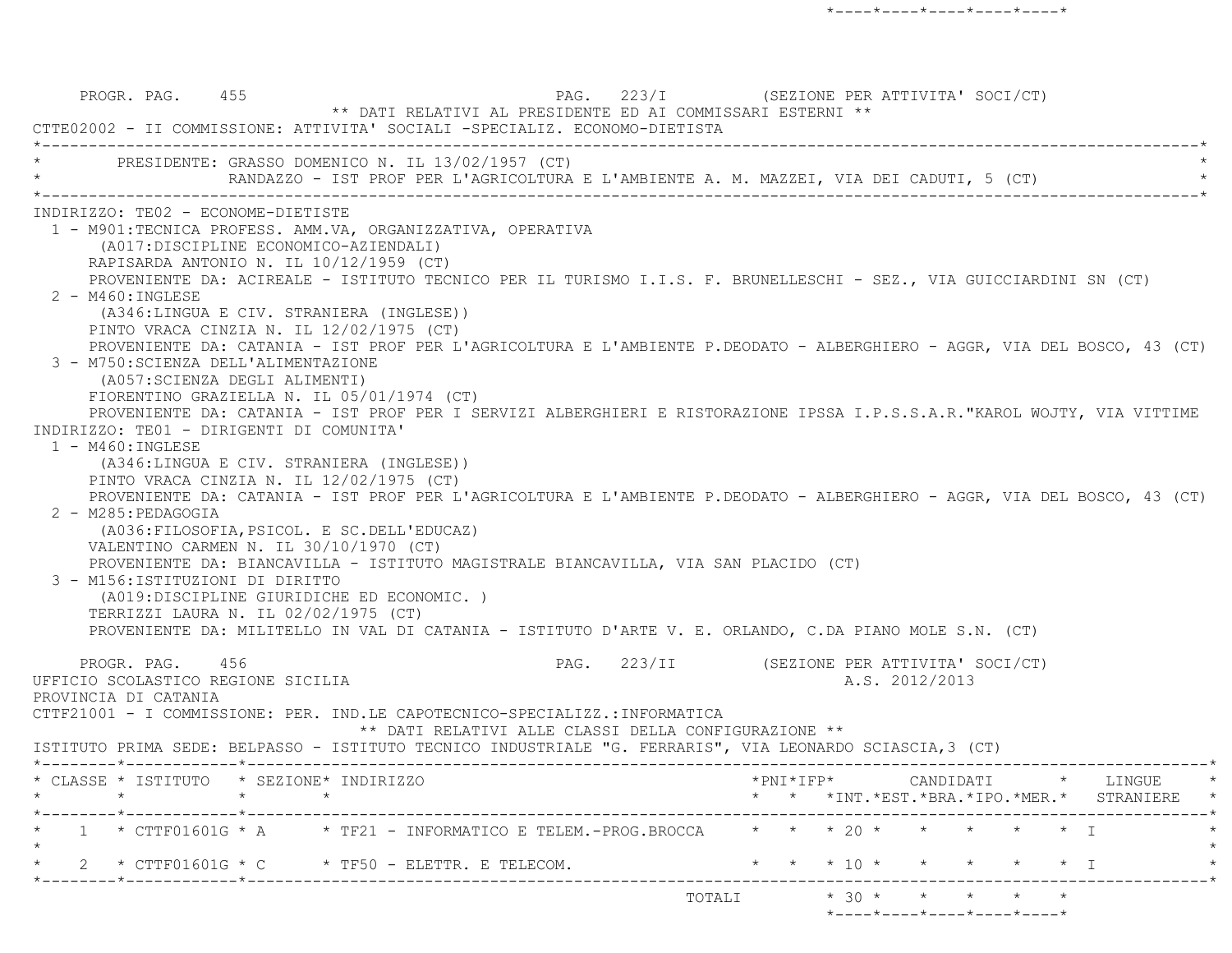| PROGR. PAG. 457<br>CTTF21001 - I COMMISSIONE: PER. IND.LE CAPOTECNICO-SPECIALIZZ.:INFORMATICA                                                                                                                                                                                                                                                                                                                                                                                                                                                                                                                                                                                                                          | PAG. 224/I (SEZIONE INDUSTRIALE /CT)<br>** DATI RELATIVI AL PRESIDENTE ED AI COMMISSARI ESTERNI **                                                                                                                                                                                                                                                                                                                                                                                                                                                                                                                                                                                      |
|------------------------------------------------------------------------------------------------------------------------------------------------------------------------------------------------------------------------------------------------------------------------------------------------------------------------------------------------------------------------------------------------------------------------------------------------------------------------------------------------------------------------------------------------------------------------------------------------------------------------------------------------------------------------------------------------------------------------|-----------------------------------------------------------------------------------------------------------------------------------------------------------------------------------------------------------------------------------------------------------------------------------------------------------------------------------------------------------------------------------------------------------------------------------------------------------------------------------------------------------------------------------------------------------------------------------------------------------------------------------------------------------------------------------------|
| PRESIDENTE: PIRRONE UGO N. IL 02/01/1954 (CT)                                                                                                                                                                                                                                                                                                                                                                                                                                                                                                                                                                                                                                                                          | CATANIA - ISTITUTO TECNICO INDUSTRIALE ITI G.MARCONI, VIA VESCOVO MAURIZIO,82 (CT)                                                                                                                                                                                                                                                                                                                                                                                                                                                                                                                                                                                                      |
| INDIRIZZO: TF21 - INFORMATICO E TELEM.-PROG.BROCCA<br>1 - M963: INFORMATICA<br>(A042: INFORMATICA)<br>CARUSO ANTONELLA N. IL 16/02/1974 (CT)<br>2 - M568: MATEMATICA<br>(A047: MATEMATICA)<br>DI BELLA CARLO N. IL 01/01/1962 (CT)<br>3 - M460: INGLESE<br>(A346:LINGUA E CIV. STRANIERA (INGLESE))<br>PAPPALARDO GIANLUCA N. IL 29/10/1974 (CT)<br>INDIRIZZO: TF50 - ELETTR. E TELECOM.<br>1 - M568: MATEMATICA<br>(A047: MATEMATICA)<br>DI BELLA CARLO N. IL 01/01/1962 (CT)<br>2 - M460: INGLESE<br>(A346:LINGUA E CIV. STRANIERA (INGLESE))<br>PAPPALARDO GIANLUCA N. IL 29/10/1974 (CT)<br>3 - M149: ELETTRONICA E COMUNICAZIONI ELETTRICHE<br>(A034: ELETTRONICA)<br>PENNISI ANGELO PIETRO N. IL 08/08/1958 (CT) | PROVENIENTE DA: CATANIA - ISTITUTO TECNICO INDUSTRIALE ITI CANNIZZARO, VIA CARLO PISACANE 1 (CT)<br>PROVENIENTE DA: GIARRE - IST PROF PER I SERVIZI ALBERGHIERI E RISTORAZIONE IPSSAR GIOVANNI FALCONE, VIA VENETO 4 (CT)<br>PROVENIENTE DA: GIARRE - IST PROF INDUSTRIA E ARTIGIANATO IPSIA MAIORANA + SABIN, VIA VIALE LIBERTA', 151 (CT)<br>PROVENIENTE DA: GIARRE - IST PROF PER I SERVIZI ALBERGHIERI E RISTORAZIONE IPSSAR GIOVANNI FALCONE, VIA VENETO 4 (CT)<br>PROVENIENTE DA: GIARRE - IST PROF INDUSTRIA E ARTIGIANATO IPSIA MAIORANA + SABIN, VIA VIALE LIBERTA', 151 (CT)<br>PROVENIENTE DA: ACIREALE - ISTITUTO TECNICO INDUSTRIALE ITI G. FERRARIS, VIA TRAPANI N.4 (CT) |
| PROGR. PAG. 458<br>UFFICIO SCOLASTICO REGIONE SICILIA<br>PROVINCIA DI CATANIA<br>CTTF25001 - I COMMISSIONE: PER. IND.LE CAPOTECNICO-SPECIALIZZ.NE: CHIMICO                                                                                                                                                                                                                                                                                                                                                                                                                                                                                                                                                             | PAG. 224/II (SEZIONE INDUSTRIALE /CT)<br>A.S. 2012/2013<br>** DATI RELATIVI ALLE CLASSI DELLA CONFIGURAZIONE **<br>ISTITUTO PRIMA SEDE: CATANIA - ISTITUTO TECNICO INDUSTRIALE ITI CANNIZZARO, VIA CARLO PISACANE 1 (CT)                                                                                                                                                                                                                                                                                                                                                                                                                                                                |
| * CLASSE * ISTITUTO * SEZIONE* INDIRIZZO                                                                                                                                                                                                                                                                                                                                                                                                                                                                                                                                                                                                                                                                               | *PNI*IFP*<br>CANDIDATI<br>* LINGUE<br>* * *INT. *EST. *BRA. *IPO. *MER. * STRANIERE *                                                                                                                                                                                                                                                                                                                                                                                                                                                                                                                                                                                                   |
| $1 * CTTF03000R * A * TF25 - CHIMICO$                                                                                                                                                                                                                                                                                                                                                                                                                                                                                                                                                                                                                                                                                  | * * * 24 * 3 * * * * * I                                                                                                                                                                                                                                                                                                                                                                                                                                                                                                                                                                                                                                                                |
| $2 * CTTF03000R * B * TF25 - CHIMICO$<br>* BTF52 * TF52 - MECCANICA                                                                                                                                                                                                                                                                                                                                                                                                                                                                                                                                                                                                                                                    | $\star$ $\star$ 21 $\star$ $\star$ $\star$<br>$\star$ I<br>* * * 7 * 2 * * * * * I                                                                                                                                                                                                                                                                                                                                                                                                                                                                                                                                                                                                      |
|                                                                                                                                                                                                                                                                                                                                                                                                                                                                                                                                                                                                                                                                                                                        | $* 52 * 5 * * * * * * *$<br>TOTALI<br>*----*----*----*----*----*                                                                                                                                                                                                                                                                                                                                                                                                                                                                                                                                                                                                                        |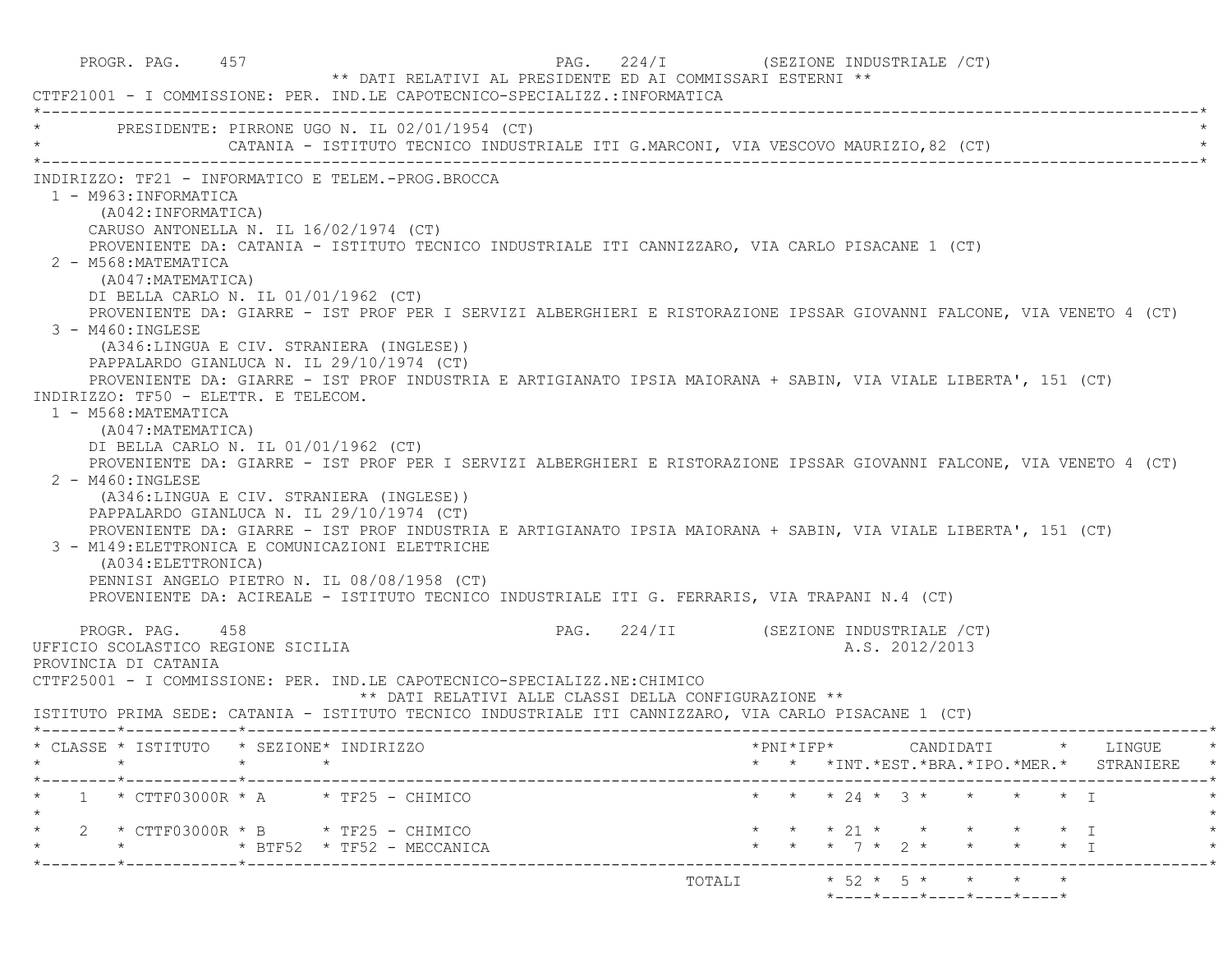|                                        | CTTF25001 - I COMMISSIONE: PER. IND.LE CAPOTECNICO-SPECIALIZZ.NE: CHIMICO                                                              |                                                      | ** DATI RELATIVI AL PRESIDENTE ED AI COMMISSARI ESTERNI **                                                             |
|----------------------------------------|----------------------------------------------------------------------------------------------------------------------------------------|------------------------------------------------------|------------------------------------------------------------------------------------------------------------------------|
|                                        | PRESIDENTE: PAFUMI SILVANA N. IL 02/02/1952 (CT)<br>CATANIA - ISTITUTO TECNICO COMMERCIALE ITE DE FELICE GIUFFRIDA, PIAZZA ROMA 4 (CT) |                                                      |                                                                                                                        |
| INDIRIZZO: TF25 - CHIMICO              |                                                                                                                                        |                                                      |                                                                                                                        |
| 1 - M044: PROCESSI CHIMICI INDUSTRIALI |                                                                                                                                        |                                                      |                                                                                                                        |
|                                        | (A013: CHIMICA E TECNOLOGIE CHIMICHE)                                                                                                  |                                                      |                                                                                                                        |
|                                        | LUPO FABIO DOMENICO N. IL 08/01/1970 (CT)                                                                                              |                                                      |                                                                                                                        |
|                                        |                                                                                                                                        |                                                      | PROVENIENTE DA: CATANIA - ISTITUTO TECNICO INDUSTRIALE ITI ARCHIMEDE, VIALE REGINA MARGHERITA 22 (CT)                  |
| 2 - M460: INGLESE                      |                                                                                                                                        |                                                      |                                                                                                                        |
|                                        | (A346:LINGUA E CIV. STRANIERA (INGLESE))                                                                                               |                                                      |                                                                                                                        |
|                                        | MILCERI BAUSOTO MARGHERITA N. IL 18/04/1965 (SR)                                                                                       |                                                      |                                                                                                                        |
|                                        |                                                                                                                                        |                                                      | PROVENIENTE DA: CATANIA - IST PROF PER I SERVIZI COMMERCIALI E TURISTICI IPSCT A. OLIVETTI, VIA PASSO GRAVINA 187 (CT) |
| 3 - M568: MATEMATICA                   |                                                                                                                                        |                                                      |                                                                                                                        |
| (A047:MATEMATICA)                      |                                                                                                                                        |                                                      |                                                                                                                        |
|                                        | ZAPPALA' STEFANIA N. IL 20/05/1969 (CT)                                                                                                |                                                      |                                                                                                                        |
|                                        | PROVENIENTE DA: CATANIA - ISTITUTO TECNICO AREONAUTICO ITAER A. FERRARIN, VIA GALERMO, 172 (CT)                                        |                                                      |                                                                                                                        |
| INDIRIZZO: TF52 - MECCANICA            |                                                                                                                                        |                                                      |                                                                                                                        |
| $1 - M460$ : INGLESE                   |                                                                                                                                        |                                                      |                                                                                                                        |
|                                        | (A346:LINGUA E CIV. STRANIERA (INGLESE))                                                                                               |                                                      |                                                                                                                        |
|                                        | MILCERI BAUSOTO MARGHERITA N. IL 18/04/1965 (SR)                                                                                       |                                                      |                                                                                                                        |
|                                        |                                                                                                                                        |                                                      | PROVENIENTE DA: CATANIA - IST PROF PER I SERVIZI COMMERCIALI E TURISTICI IPSCT A. OLIVETTI, VIA PASSO GRAVINA 187 (CT) |
| 2 - M568: MATEMATICA                   |                                                                                                                                        |                                                      |                                                                                                                        |
| (A047: MATEMATICA)                     |                                                                                                                                        |                                                      |                                                                                                                        |
|                                        | ZAPPALA' STEFANIA N. IL 20/05/1969 (CT)                                                                                                |                                                      |                                                                                                                        |
|                                        | PROVENIENTE DA: CATANIA - ISTITUTO TECNICO AREONAUTICO ITAER A. FERRARIN, VIA GALERMO, 172 (CT)                                        |                                                      |                                                                                                                        |
| 3 - M551: MACCHINE A FLUIDO            |                                                                                                                                        |                                                      |                                                                                                                        |
|                                        | (A020:DISCIPLINE MECCANICHE E TECNOLOGIA)                                                                                              |                                                      |                                                                                                                        |
|                                        | FONTANA SERGIO N. IL $20/04/1958$ (CT)                                                                                                 |                                                      |                                                                                                                        |
|                                        |                                                                                                                                        |                                                      | PROVENIENTE DA: CATANIA - IST PROF INDUSTRIA E ARTIGIANATO IPSIA E.FERMI, VIA PASSO GRAVINA 197 (CT)                   |
| PROGR. PAG. 460                        |                                                                                                                                        |                                                      |                                                                                                                        |
|                                        |                                                                                                                                        |                                                      | PAG. 225/II (SEZIONE INDUSTRIALE /CT)                                                                                  |
|                                        |                                                                                                                                        |                                                      | A.S. 2012/2013                                                                                                         |
| UFFICIO SCOLASTICO REGIONE SICILIA     |                                                                                                                                        |                                                      |                                                                                                                        |
|                                        |                                                                                                                                        |                                                      |                                                                                                                        |
| PROVINCIA DI CATANIA                   | CTTF25002 - II COMMISSIONE: PER. IND.LE CAPOTECNICO-SPECIALIZZ.NE: CHIMICO                                                             |                                                      |                                                                                                                        |
|                                        |                                                                                                                                        | ** DATI RELATIVI ALLE CLASSI DELLA CONFIGURAZIONE ** |                                                                                                                        |
|                                        | ISTITUTO PRIMA SEDE: BIANCAVILLA - ISTITUTO TECNICO INDUSTRIALE BIANCAVILLA, VIA PAL. GRANDE. 1 (CT)                                   |                                                      |                                                                                                                        |
|                                        |                                                                                                                                        |                                                      |                                                                                                                        |
|                                        | * CLASSE * ISTITUTO * SEZIONE* INDIRIZZO<br>$\star$ $\star$                                                                            |                                                      | $*$ PNI $*$ IFP $*$<br>CANDIDATI * LINGUE                                                                              |
|                                        |                                                                                                                                        |                                                      | * * *INT. *EST. *BRA. *IPO. *MER. * STRANIERE                                                                          |
|                                        |                                                                                                                                        |                                                      |                                                                                                                        |
| $\star$ $\star$                        |                                                                                                                                        |                                                      |                                                                                                                        |
|                                        |                                                                                                                                        |                                                      |                                                                                                                        |

PROGR. PAG. 461 PAG. 226/I (SEZIONE INDUSTRIALE / CT) \*\* DATI RELATIVI AL PRESIDENTE ED AI COMMISSARI ESTERNI \*\* CTTF25002 - II COMMISSIONE: PER. IND.LE CAPOTECNICO-SPECIALIZZ.NE:CHIMICO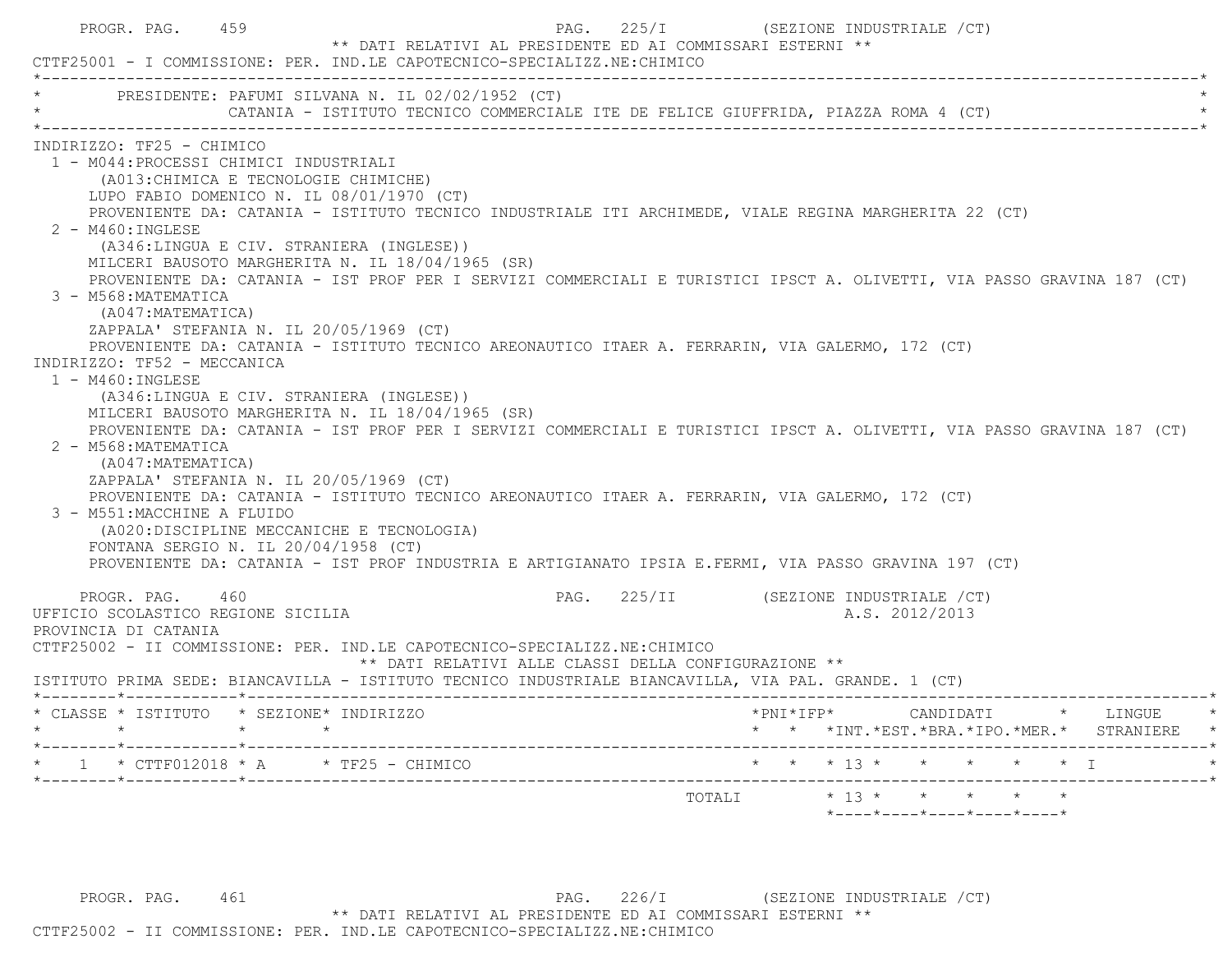PRESIDENTE: FARINA MARIA N. IL 11/03/1957 (CT) GIARRE - LICEO SCIENTIFICO LS LEONARDO, VIA VENETO S.N. (CT) \*----------------------------------------------------------------------------------------------------------------------------\* INDIRIZZO: TF25 - CHIMICO 1 - M044:PROCESSI CHIMICI INDUSTRIALI (A013:CHIMICA E TECNOLOGIE CHIMICHE) RUSSO GRAZIA N. IL 29/08/1975 (CT) PROVENIENTE DA: VIZZINI - ISTITUTO TECNICO COMMERCIALE V. E. ORLANDO, VIA BUCCHERI (CT) 2 - M460:INGLESE (A346:LINGUA E CIV. STRANIERA (INGLESE)) MESSINA CARMELA N. IL 20/06/1971 (CT) PROVENIENTE DA: NICOSIA - IST TEC COMMERCIALE E PER GEOMETRI "ALESSANDRO VOLTA", VIALE VITTORIO VENETO N.59 (EN) 3 - M568:MATEMATICA (A047:MATEMATICA) DRAGO CONCETTINA RITA N. IL 11/04/1974 (CT) PROVENIENTE DA: SANTA MARIA DI LICODIA - IST PROF PER I SERVIZI ALBERGHIERI E RISTORAZIONE SEDE COORDINATA DELL'IPSSAT DPROGR. PAG. 462 PAG. 226/II (SEZIONE INDUSTRIALE / CT) UFFICIO SCOLASTICO REGIONE SICILIA A.S. 2012/2013 PROVINCIA DI CATANIA CTTF29001 - I COMMISSIONE: PER. IND.LE CAPOTECNICO-SPECIALIZZ.:TERMOTECNICA \*\* DATI RELATIVI ALLE CLASSI DELLA CONFIGURAZIONE \*\* ISTITUTO PRIMA SEDE: CATANIA - ISTITUTO TECNICO INDUSTRIALE ITI ARCHIMEDE, VIALE REGINA MARGHERITA 22 (CT) \*--------\*------------\*-------------------------------------------------------------------------------------------------------\* \* CLASSE \* ISTITUTO \* SEZIONE\* INDIRIZZO \*PNI\*IFP\* CANDIDATI \* LINGUE \* \* \* \* \* \* \* \*INT.\*EST.\*BRA.\*IPO.\*MER.\* STRANIERE \* \*--------\*------------\*-------------------------------------------------------------------------------------------------------\*1 \* CTTF01000G \* A \* \* TF29 - TERMOTECNICA \* \* \* \* \* \* \* \* \* \* \* \* \* \* \* I \* \* \* \* \* \* I  $\star$ 2 \* CTTF01000G \* B \* TF29 - TERMOTECNICA \* \* \* \* \* \* \* \* \* \* \* \* \* \* T \*--------\*------------\*-------------------------------------------------------------------------------------------------------\*TOTALI  $\star$  25  $\star$   $\star$   $\star$   $\star$  \*----\*----\*----\*----\*----\*PROGR. PAG. 463 And the set of the set of the set of the set of the set of the set of the set of the set of the set of the set of the set of the set of the set of the set of the set of the set of the set of the set of the \*\* DATI RELATIVI AL PRESIDENTE ED AI COMMISSARI ESTERNI \*\* CTTF29001 - I COMMISSIONE: PER. IND.LE CAPOTECNICO-SPECIALIZZ.:TERMOTECNICA \*----------------------------------------------------------------------------------------------------------------------------\*PRESIDENTE: TRIOLO SANTO N. IL 13/06/1950 (CT) CATANIA - ISTITUTO TECNICO INDUSTRIALE ITI G.MARCONI, VIA VESCOVO MAURIZIO,82 (CT) \*----------------------------------------------------------------------------------------------------------------------------\* INDIRIZZO: TF29 - TERMOTECNICA 1 - M540:LINGUA E LETTERE ITALIANE (A050:LETTERE IST.ISTR.SECOND. DI II G) ARCIDIACONO KATIA N. IL 11/03/1974 (CT) PROVENIENTE DA: CATANIA - ISTITUTO TECNICO COMMERCIALE ITE DE FELICE GIUFFRIDA, PIAZZA ROMA 4 (CT) 2 - M270:ELEMENTI DI DIRITTO ED ECONOMIA (A019:DISCIPLINE GIURIDICHE ED ECONOMI) CHIARENZA GABRIELLA N. IL 21/08/1955 (CT) PROVENIENTE DA: CASTIGLIONE DI SICILIA - ISTITUTO MAGISTRALE LICEO SCIENZE UMANE, VIA MARCONI, S.N. (CT)

\*----------------------------------------------------------------------------------------------------------------------------\*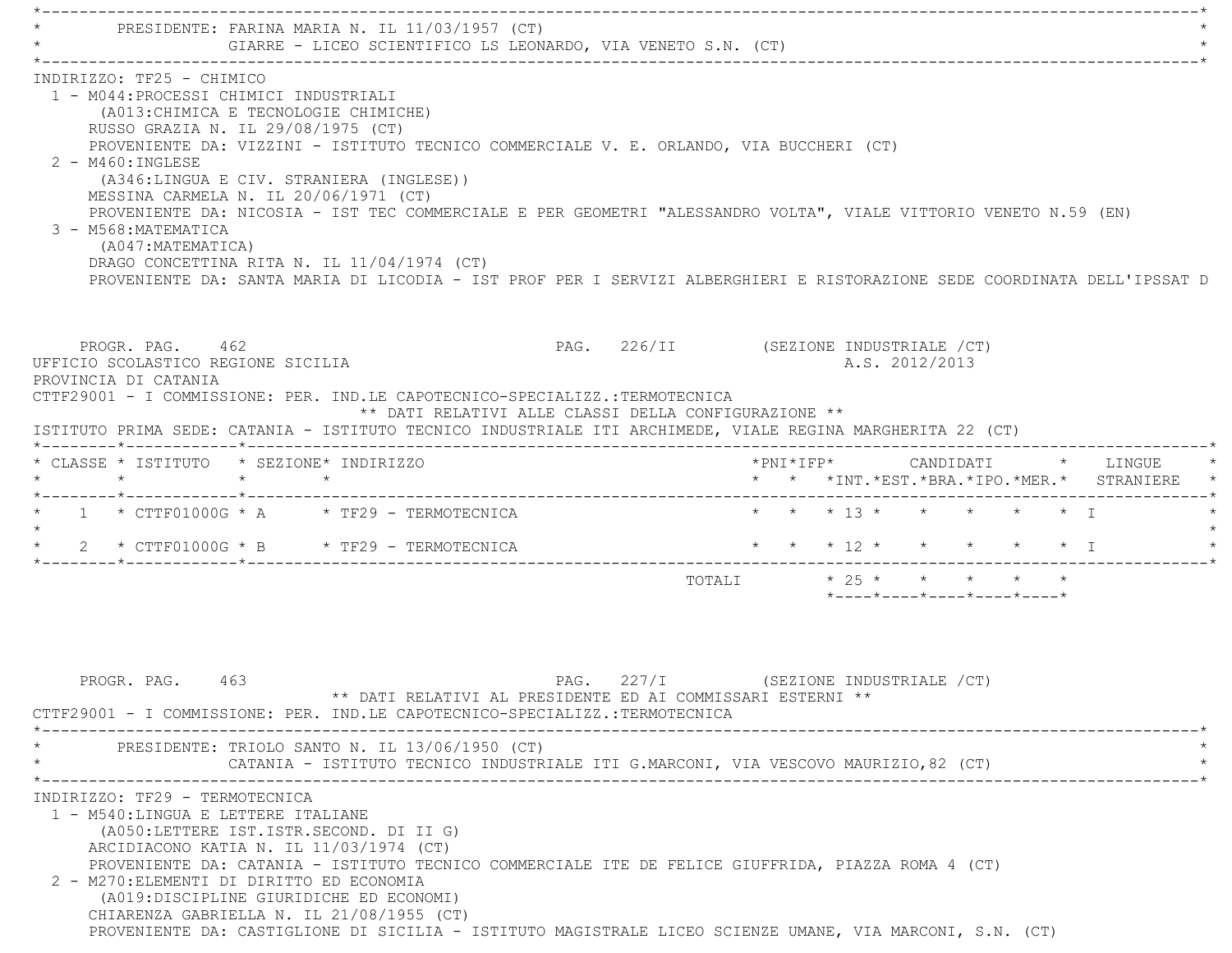| PROGR. PAG. 464<br>UFFICIO SCOLASTICO REGIONE SICILIA<br>PROVINCIA DI CATANIA                                                                                                                                                                    | PAG. 227/II (SEZIONE INDUSTRIALE /CT) |                           |  | A.S. 2012/2013                                   |  |                                               |
|--------------------------------------------------------------------------------------------------------------------------------------------------------------------------------------------------------------------------------------------------|---------------------------------------|---------------------------|--|--------------------------------------------------|--|-----------------------------------------------|
| CTTF30001 - I COMMISSIONE: PER. IND.LE CAPOTECNICO-SPECIALIZZ.:INFORMATICA<br>** DATI RELATIVI ALLE CLASSI DELLA CONFIGURAZIONE **<br>ISTITUTO PRIMA SEDE: GIARRE - ISTITUTO TECNICO INDUSTRIALE ITI ENRICO FERMI, VIA NUNZIO MACCARRONE, 4 (CT) |                                       |                           |  |                                                  |  |                                               |
| * CLASSE * ISTITUTO * SEZIONE* INDIRIZZO<br>$\star$<br>$\star$<br>$\star$                                                                                                                                                                        |                                       |                           |  |                                                  |  | * * *INT. *EST. *BRA. *IPO. *MER. * STRANIERE |
| $1 * CTTF020006 * A * TF30 - INFORMATICA$                                                                                                                                                                                                        |                                       |                           |  | * * * 26 * * * * * * I                           |  |                                               |
| $\star$<br>2 * CTTF020006 * B * TF30 - INFORMATICA                                                                                                                                                                                               |                                       |                           |  |                                                  |  | * * * 20 * 1 * * * * * 1                      |
|                                                                                                                                                                                                                                                  |                                       | TOTALI * 46 * 1 * * * * * |  | $*$ ---- $*$ ---- $*$ ---- $*$ ---- $*$ ---- $*$ |  |                                               |
| PROGR. PAG. 465<br>** DATI RELATIVI AL PRESIDENTE ED AI COMMISSARI ESTERNI **<br>CTTF30001 - I COMMISSIONE: PER. IND.LE CAPOTECNICO-SPECIALIZZ.: INFORMATICA                                                                                     | PAG. 228/I (SEZIONE INDUSTRIALE /CT)  |                           |  |                                                  |  |                                               |
| PRESIDENTE: NAVARRIA FRANCESCA N. IL 05/10/1962 (CT)                                                                                                                                                                                             |                                       |                           |  |                                                  |  |                                               |
|                                                                                                                                                                                                                                                  |                                       |                           |  |                                                  |  |                                               |
| MINEO - IST PROF PER I SERVIZI ALBERGHIERI E RISTORAZIONE SEDE COORDINATA I.P.S.S.A.R., VIA C. LUIGI GUZ*                                                                                                                                        |                                       |                           |  |                                                  |  |                                               |
| INDIRIZZO: TF30 - INFORMATICA<br>1 - M070: INFORMATICA GENERALE, APPL. TECNICO-SCIENTIFICHE<br>(A042: INFORMATICA)<br>GRECO ONOFRIO N. IL 01/05/1955 (CT)                                                                                        |                                       |                           |  |                                                  |  |                                               |
| PROVENIENTE DA: CALTAGIRONE - ISTITUTO TECNICO INDUSTRIALE ITI EUCLIDE CALTAGIRONE, VIA MARIO SCELBA N.1 (CT)<br>$2 - M462 : INGLESE$<br>(A346:LINGUA E CIV. STRANIERA (INGLESE)                                                                 |                                       |                           |  |                                                  |  |                                               |
| SCALZO ALESSANDRA N. IL 01/01/1965 (CT)<br>PROVENIENTE DA: ACIREALE - LICEO CLASSICO LC GULLI E PENNISI, VIA MARIO ARCIDIACONO (CT)<br>3 - M549: MATEMATICA GENERALE APPLICATA<br>(A047: MATEMATICA)                                             |                                       |                           |  |                                                  |  |                                               |
| PANEBIANCO ROSITA N. IL 21/02/1971 (CT)<br>PROVENIENTE DA: LEONFORTE - LICEO SCIENTIFICO "ENRICO MEDI", VIA ANTONIO VIVALDI (EN)                                                                                                                 |                                       |                           |  |                                                  |  |                                               |
| PROGR. PAG. 466<br>UFFICIO SCOLASTICO REGIONE SICILIA<br>PROVINCIA DI CATANIA<br>CTTF37001 - I COMMISSIONE: PER. IND.LE CAPOTECNICO-SPECIALIZZ.:TERMOTECNICA                                                                                     | PAG. 228/II (SEZIONE INDUSTRIALE /CT) |                           |  | A.S. 2012/2013                                   |  |                                               |
| ** DATI RELATIVI ALLE CLASSI DELLA CONFIGURAZIONE **<br>ISTITUTO PRIMA SEDE: SAN GIOVANNI LA PUNTA - ISTITUTO TECNICO INDUSTRIALE ITI "G. FERRARIS", VIA G. MOTTA N.85 (CT)                                                                      |                                       |                           |  |                                                  |  |                                               |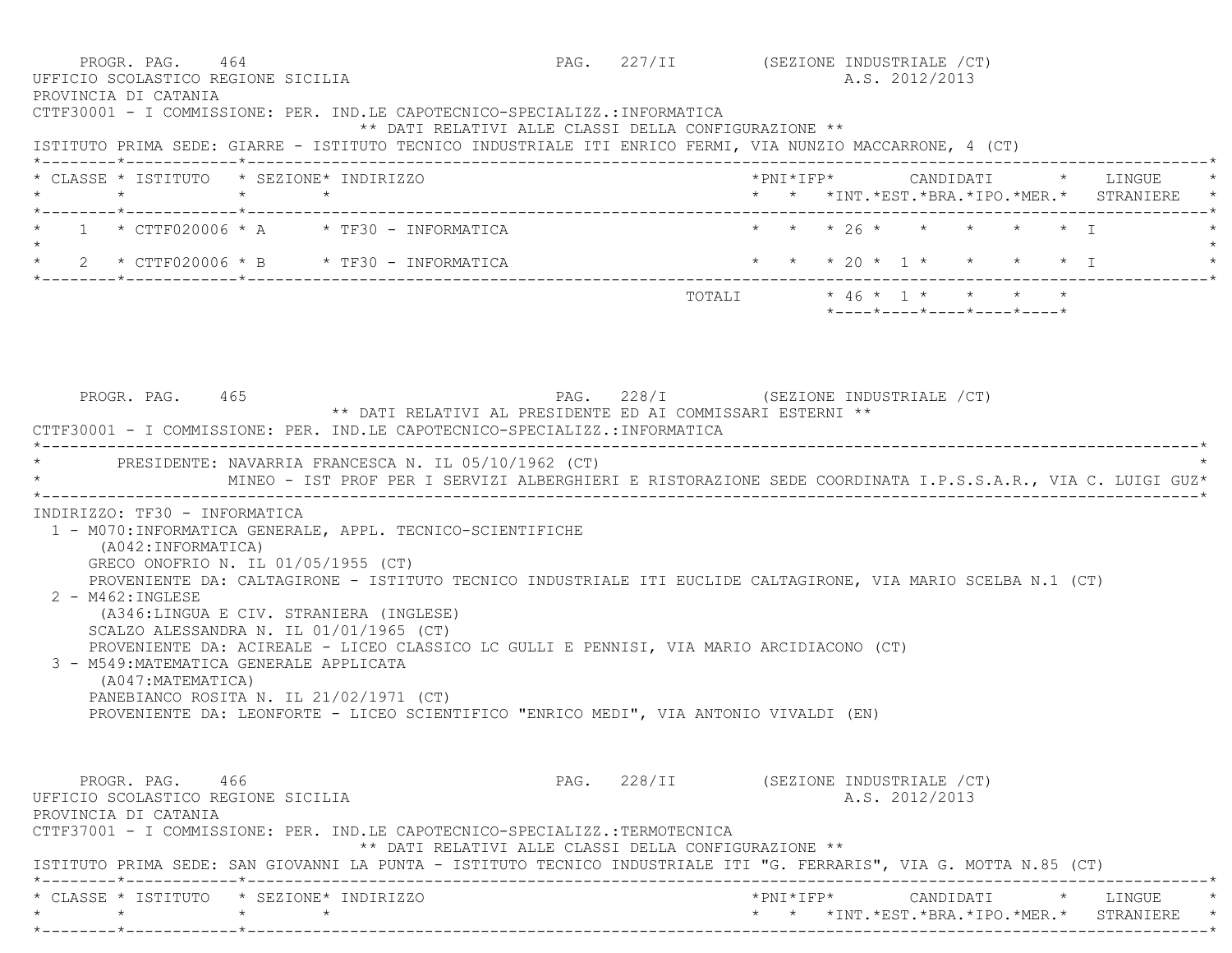| * CTTF09000C * ATF37 * TF37 - PROGETTO "ERGON"-TERMOTECNICA<br>$\mathbf{1}$                                                                                                                                                                                                                                                                                                                                                                                                                                                                                                                                                      | * * * 19 * * * * * * T                                                      |
|----------------------------------------------------------------------------------------------------------------------------------------------------------------------------------------------------------------------------------------------------------------------------------------------------------------------------------------------------------------------------------------------------------------------------------------------------------------------------------------------------------------------------------------------------------------------------------------------------------------------------------|-----------------------------------------------------------------------------|
|                                                                                                                                                                                                                                                                                                                                                                                                                                                                                                                                                                                                                                  |                                                                             |
|                                                                                                                                                                                                                                                                                                                                                                                                                                                                                                                                                                                                                                  | TOTALI * 29 * * * * * *<br>$*$ ---- $*$ ---- $*$ ---- $*$ ---- $*$ ---- $*$ |
| PROGR. PAG. 467<br>** DATI RELATIVI AL PRESIDENTE ED AI COMMISSARI ESTERNI **<br>CTTF37001 - I COMMISSIONE: PER. IND.LE CAPOTECNICO-SPECIALIZZ.:TERMOTECNICA                                                                                                                                                                                                                                                                                                                                                                                                                                                                     | PAG. 229/I (SEZIONE INDUSTRIALE /CT)                                        |
| PRESIDENTE: LEOTTA ROSARIO N. IL 06/02/1952 (RC)<br>ACI BONACCORSI - LICEO SCIENTIFICO ACIBONACCORSI, VIA LAVINA (CT)                                                                                                                                                                                                                                                                                                                                                                                                                                                                                                            |                                                                             |
| (A020: DISCIPLINE MECCANICHE E TECNOLOGIA)<br>MINGRINO FRANCESCO PAOLO N. IL 21/12/1972 (CT)<br>PROVENIENTE DA: CATANIA - ISTITUTO TECNICO INDUSTRIALE ITI ARCHIMEDE, VIALE REGINA MARGHERITA 22 (CT)<br>2 - M568: MATEMATICA<br>(A047: MATEMATICA)<br>PATTI CARMELA N. IL 31/10/1959 (CT)<br>PROVENIENTE DA: BELPASSO - ISTITUTO TECNICO INDUSTRIALE "G. FERRARIS", VIA LEONARDO SCIASCIA, 3 (CT)<br>$3 - M460$ : INGLESE<br>(A346:LINGUA E CIV. STRANIERA (INGLESE))<br>LUPO ROSA NUNZIA N. IL 28/09/1956 (CT)<br>PROVENIENTE DA: PATERNO' - IST PROF PER L'AGRICOLTURA E L'AMBIENTE PATERNO', VIA VITTORIO EMANUELE, 424 (CT) |                                                                             |
| PROGR. PAG. 468<br>UFFICIO SCOLASTICO REGIONE SICILIA<br>PROVINCIA DI CATANIA<br>CTTF45001 - I COMMISSIONE: PER. IND.LE CAPOTECNICO-SPECIALIZZ.:INFORMATICA<br>** DATI RELATIVI ALLE CLASSI DELLA CONFIGURAZIONE **<br>ISTITUTO PRIMA SEDE: CATANIA - ISTITUTO TECNICO INDUSTRIALE GEMMELLARO (CT)                                                                                                                                                                                                                                                                                                                               | PAG. 229/II (SEZIONE INDUSTRIALE /CT)<br>A.S. 2012/2013                     |
| * CLASSE * ISTITUTO * SEZIONE* INDIRIZZO<br>$\star$ $\star$ $\star$ $\star$                                                                                                                                                                                                                                                                                                                                                                                                                                                                                                                                                      | * * *INT.*EST.*BRA.*IPO.*MER.* STRANIERE                                    |
| * CTTF02301P * A * TF45 - PROGETTO "ABACUS"-INFORMATICA<br>2 * CTTF02301P * B * TF45 - PROGETTO "ABACUS"-INFORMATICA                                                                                                                                                                                                                                                                                                                                                                                                                                                                                                             | * * * 22 * * *<br>* * * 15 * * * * * * I                                    |
|                                                                                                                                                                                                                                                                                                                                                                                                                                                                                                                                                                                                                                  | $*$ 37 $*$<br>TOTALI                                                        |

PROGR. PAG. 469 PAG. 230/I (SEZIONE INDUSTRIALE / CT) \*\* DATI RELATIVI AL PRESIDENTE ED AI COMMISSARI ESTERNI \*\* CTTF45001 - I COMMISSIONE: PER. IND.LE CAPOTECNICO-SPECIALIZZ.:INFORMATICA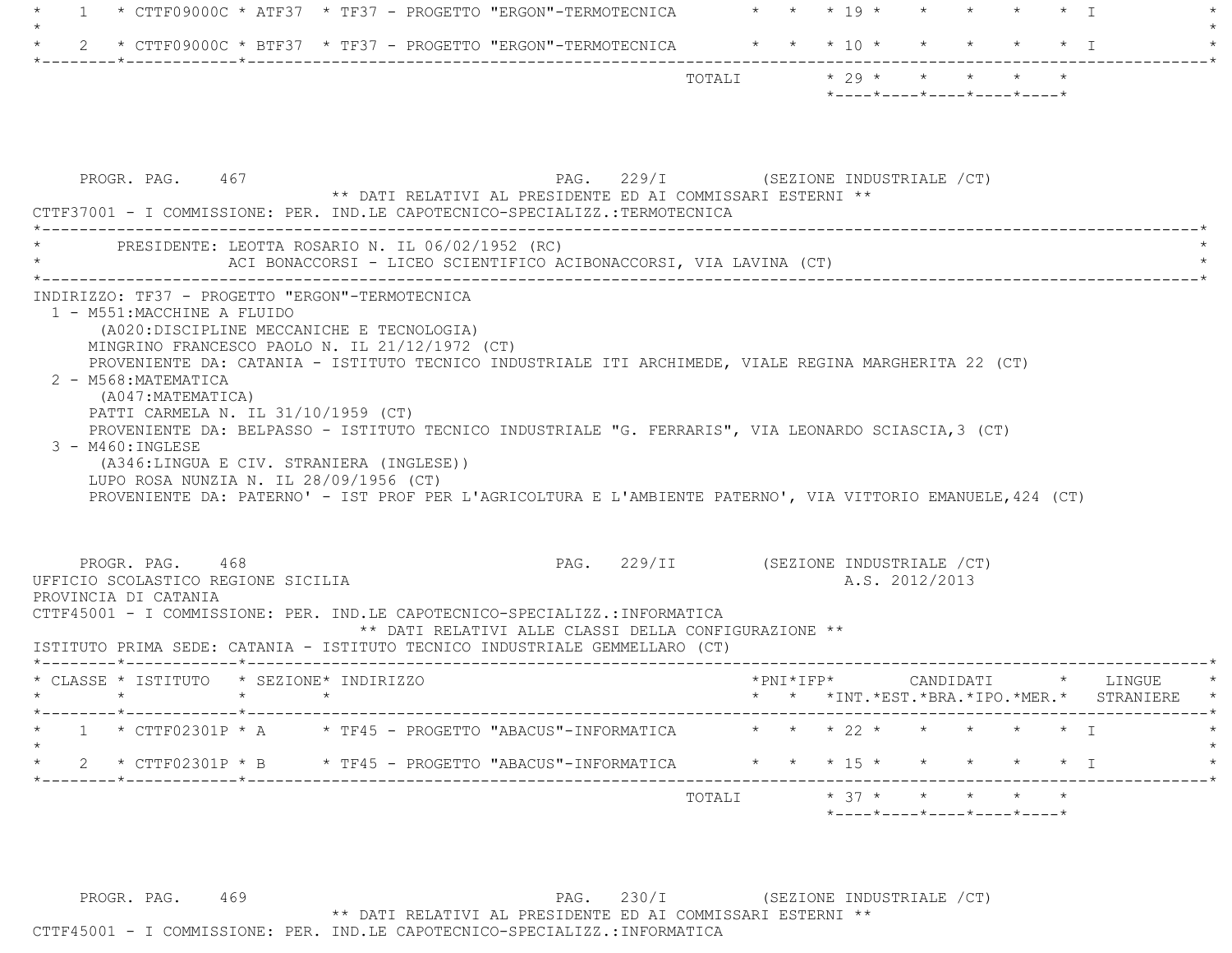\*----------------------------------------------------------------------------------------------------------------------------\*PRESIDENTE: MARZA' CARMELO N. IL 25/05/1950 (CT) BELPASSO - ISTITUTO TECNICO INDUSTRIALE "G. FERRARIS", VIA LEONARDO SCIASCIA, 3 (CT) \*----------------------------------------------------------------------------------------------------------------------------\* INDIRIZZO: TF45 - PROGETTO "ABACUS"-INFORMATICA 1 - M963:INFORMATICA (A042:INFORMATICA) ARCIDIACONO SALVATORE N. IL 27/12/1963 (CT) PROVENIENTE DA: CATANIA - ISTITUTO TECNICO INDUSTRIALE VACCARINI, VIA ORCHIDEA, 9 (CT) 2 - M961:CALCOLO DELLE PROBABILITA', STATIS.,RICERCA OPER. (A048:MATEMATICA APPLICATA) DOBRICH DANIELE N. IL 11/05/1962 (CT) PROVENIENTE DA: CATANIA - ISTITUTO TECNICO COMMERCIALE ITE DE FELICE GIUFFRIDA, PIAZZA ROMA 4 (CT) 3 - SR72:LINGUA STRANIERA (INGLESE) (A346:LINGUA E CIV. STRANIERA (INGLESE) POLICASTRO ALESSANDRA N. IL 07/06/1969 (CT) PROVENIENTE DA: CATANIA - LICEO ARTISTICO LA LICEO ARTIST. " EMILIO GREC, VIA MAVILLA, 37 - VICO BUONAFE', 9 (CT) PROGR. PAG. 470 **PROGR. PAG. 230/II** (SEZIONE INDUSTRIALE /CT) UFFICIO SCOLASTICO REGIONE SICILIA A.S. 2012/2013 PROVINCIA DI CATANIA CTTF45002 - II COMMISSIONE: PER. IND.LE CAPOTECNICO-SPECIALIZZ.:INFORMATICA \*\* DATI RELATIVI ALLE CLASSI DELLA CONFIGURAZIONE \*\* ISTITUTO PRIMA SEDE: CATANIA - ISTITUTO TECNICO INDUSTRIALE ITI CANNIZZARO, VIA CARLO PISACANE 1 (CT) \*--------\*------------\*-------------------------------------------------------------------------------------------------------\* \* CLASSE \* ISTITUTO \* SEZIONE\* INDIRIZZO \*PNI\*IFP\* CANDIDATI \* LINGUE \* \* \* \* \* \* \* \*INT.\*EST.\*BRA.\*IPO.\*MER.\* STRANIERE \* \*--------\*------------\*-------------------------------------------------------------------------------------------------------\* \* 1 \* CTTF03000R \* ATF45 \* TF45 - PROGETTO "ABACUS"-INFORMATICA \* \* \* 12 \* \* \* \* \* I \* $\star$  \* 2 \* CTTF03000R \* BTF45 \* TF45 - PROGETTO "ABACUS"-INFORMATICA \* \* \* 11 \* \* \* \* \* I \*\*--------\*------------\*-------------------------------------------------------------------------------------------------------\*

| PROGR. PAG. 471                              | CTTF45002 - II COMMISSIONE: PER. IND.LE CAPOTECNICO-SPECIALIZZ.:INFORMATICA                                                                                                                                                                                                                                                                                                                                                                    | PAG. 231/I<br>** DATI RELATIVI AL PRESIDENTE ED AI COMMISSARI ESTERNI ** | (SEZIONE INDUSTRIALE /CT) |         |
|----------------------------------------------|------------------------------------------------------------------------------------------------------------------------------------------------------------------------------------------------------------------------------------------------------------------------------------------------------------------------------------------------------------------------------------------------------------------------------------------------|--------------------------------------------------------------------------|---------------------------|---------|
|                                              | PRESIDENTE: AMATO OCCHIPINTI ROSA N. IL 12/02/1952 (RG)<br>CATANIA - IST PROF PER I SERVIZI COMMERCIALI E TURISTICI IPSCT A. OLIVETTI, VIA PASSO GRAVINA 187 (CT)                                                                                                                                                                                                                                                                              |                                                                          |                           | $\star$ |
| 1 - M963: INFORMATICA<br>(A042: INFORMATICA) | INDIRIZZO: TF45 - PROGETTO "ABACUS"-INFORMATICA<br>MIGNEMI ANTONIO ROSARIO N. IL 24/10/1965 (CT)<br>PROVENIENTE DA: RIPOSTO - ISTITUTO TECNICO PER GEOMETRI N.COLAJANNI, VIA PIO LA TORRE, 1 (CT)<br>2 - M961: CALCOLO DELLE PROBABILITA', STATIS., RICERCA OPER.<br>(A048: MATEMATICA APPLICATA)<br>SCIACCA SANTA N. IL 18/01/1965 (CT)<br>PROVENIENTE DA: CATANIA - ISTITUTO TECNICO COMMERCIALE ITE DE FELICE GIUFFRIDA, PIAZZA ROMA 4 (CT) |                                                                          |                           |         |

TOTALI \* 23 \* \* \* \* \* \*

\*----\*----\*----\*----\*----\*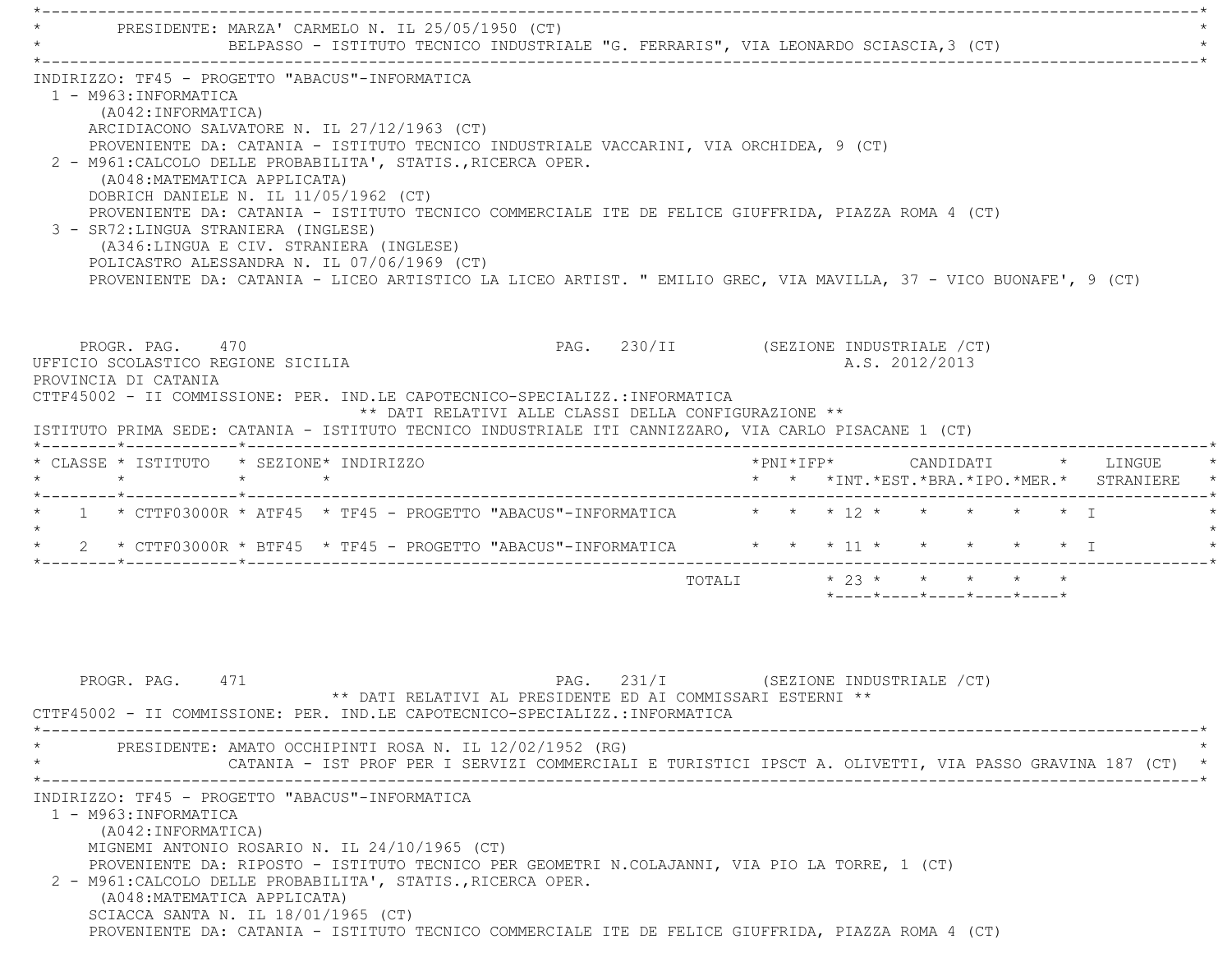3 - SR72:LINGUA STRANIERA (INGLESE) (A346:LINGUA E CIV. STRANIERA (INGLESE) SCALIA ANNA MARIA N. IL 28/10/1950 (CT) PROVENIENTE DA: CATANIA - LICEO ARTISTICO LA LICEO ARTIST. " EMILIO GREC, VIA MAVILLA, 37 - VICO BUONAFE', 9 (CT) PROGR. PAG. 472 **PROGR. PAG. 231/II** (SEZIONE INDUSTRIALE / CT) UFFICIO SCOLASTICO REGIONE SICILIA A.S. 2012/2013 PROVINCIA DI CATANIA CTTF45003 - III COMMISSIONE: PER. IND.LE CAPOTECNICO-SPECIALIZZ.:INFORMATICA \*\* DATI RELATIVI ALLE CLASSI DELLA CONFIGURAZIONE \*\* ISTITUTO PRIMA SEDE: CATANIA - ISTITUTO TECNICO INDUSTRIALE ITI G.MARCONI, VIA VESCOVO MAURIZIO,82 (CT) \*--------\*------------\*-------------------------------------------------------------------------------------------------------\* \* CLASSE \* ISTITUTO \* SEZIONE\* INDIRIZZO \*PNI\*IFP\* CANDIDATI \* LINGUE \* \* \* \* \* \* \* \*INT.\*EST.\*BRA.\*IPO.\*MER.\* STRANIERE \* \*--------\*------------\*-------------------------------------------------------------------------------------------------------\* $1$  \* CTTF050002 \* A  $\quad$  \* TF45 - PROGETTO "ABACUS"-INFORMATICA  $\quad$  \* \* \* 24 \* \* \* \* \* \* \* \*  $\star$ 2 \* CTTF050002 \* C \* TF45 - PROGETTO "ABACUS"-INFORMATICA \* \* \* 11 \* 1 \* \* \* \* \* \* I \*--------\*------------\*-------------------------------------------------------------------------------------------------------\* TOTALI \* 35 \* 1 \* \* \* \* \*----\*----\*----\*----\*----\*PROGR. PAG. 473 PAG. 232/I (SEZIONE INDUSTRIALE / CT) \*\* DATI RELATIVI AL PRESIDENTE ED AI COMMISSARI ESTERNI \*\* CTTF45003 - III COMMISSIONE: PER. IND.LE CAPOTECNICO-SPECIALIZZ.:INFORMATICA \*----------------------------------------------------------------------------------------------------------------------------\*PRESIDENTE: CURCURUTO ROSARIA MARIA N. IL 23/07/1964 (CT) LINGUAGLOSSA - LICEO CLASSICO LICEO SCIENTIFICO E LINGUISTIC, VIA VIGNAZZA S.N. (CT) \*----------------------------------------------------------------------------------------------------------------------------\* INDIRIZZO: TF45 - PROGETTO "ABACUS"-INFORMATICA 1 - M963:INFORMATICA (A042:INFORMATICA) CACCIAGUERRA MARIA LUISA N. IL 24/11/1976 (MI) PROVENIENTE DA: CALTAGIRONE - ISTITUTO TECNICO COMMERCIALE ITC G. ARCOLEO - CALTAGIRONE, VIALE AUTONOMIA N.6 (CT) 2 - M961:CALCOLO DELLE PROBABILITA', STATIS.,RICERCA OPER. (A048:MATEMATICA APPLICATA) SPADARO ANTONINA N. IL 15/03/1965 (CT) PROVENIENTE DA: CATANIA - ISTITUTO TECNICO INDUSTRIALE GEMMELLARO (CT) 3 - SR72:LINGUA STRANIERA (INGLESE) (A346:LINGUA E CIV. STRANIERA (INGLESE) GRASSO SALVATRICE N. IL 19/10/1952 (CL) PROVENIENTE DA: CATANIA - ISTITUTO TECNICO INDUSTRIALE ITI CANNIZZARO, VIA CARLO PISACANE 1 (CT) PROGR. PAG. 474 PAG. 232/II (SEZIONE INDUSTRIALE /CT) UFFICIO SCOLASTICO REGIONE SICILIA A.S. 2012/2013 PROVINCIA DI CATANIA CTTF45004 - IV COMMISSIONE: PER. IND.LE CAPOTECNICO-SPECIALIZZ.:INFORMATICA\*\* DATI RELATIVI ALLE CLASSI DELLA CONFIGURAZIONE \*\*

ISTITUTO PRIMA SEDE: CATANIA - ISTITUTO TECNICO INDUSTRIALE ITI G.MARCONI, VIA VESCOVO MAURIZIO,82 (CT)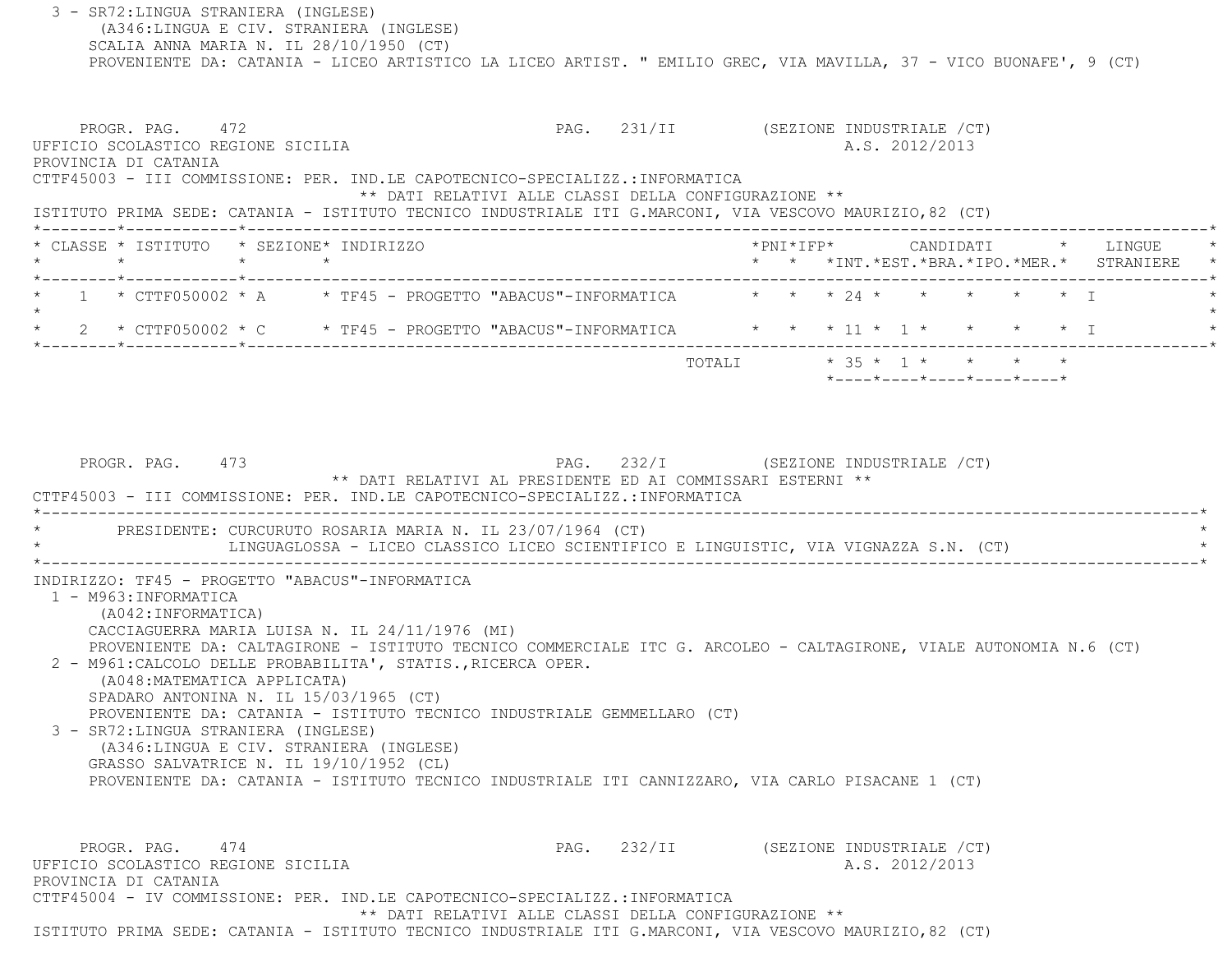| * CLASSE * ISTITUTO * SEZIONE* INDIRIZZO                                                                                                                |                 |                                            |                                                                                                                                                                                                                                    |                                       |                                    |  |                                     |                |                                                                 |                   | *PNI*IFP*     CANDIDATI    *   LINGUE                                                                        |
|---------------------------------------------------------------------------------------------------------------------------------------------------------|-----------------|--------------------------------------------|------------------------------------------------------------------------------------------------------------------------------------------------------------------------------------------------------------------------------------|---------------------------------------|------------------------------------|--|-------------------------------------|----------------|-----------------------------------------------------------------|-------------------|--------------------------------------------------------------------------------------------------------------|
|                                                                                                                                                         |                 |                                            | 1 * CTTF050002 * B * TF45 - PROGETTO "ABACUS"-INFORMATICA * * * 21 * * * * * * * T                                                                                                                                                 |                                       |                                    |  |                                     |                |                                                                 |                   |                                                                                                              |
|                                                                                                                                                         |                 |                                            | * 2 * CTTF050002 * D * TF45 - PROGETTO "ABACUS"-INFORMATICA * * * 19 * * * * * * * I                                                                                                                                               |                                       |                                    |  |                                     |                |                                                                 |                   |                                                                                                              |
|                                                                                                                                                         |                 |                                            |                                                                                                                                                                                                                                    |                                       | TOTALI * 40 * * * * * *            |  |                                     |                | $*$ - - - - $*$ - - - - $*$ - - - - $*$ - - - - $*$ - - - - $*$ |                   |                                                                                                              |
| PROGR. PAG. 475                                                                                                                                         |                 |                                            | PAG. 233/I (SEZIONE INDUSTRIALE /CT)<br>** DATI RELATIVI AL PRESIDENTE ED AI COMMISSARI ESTERNI **<br>CTTF45004 - IV COMMISSIONE: PER. IND.LE CAPOTECNICO-SPECIALIZZ.:INFORMATICA                                                  |                                       |                                    |  |                                     |                |                                                                 |                   |                                                                                                              |
|                                                                                                                                                         |                 |                                            | PRESIDENTE: MODICA NUNZIO UGO N. IL 14/10/1955 (CT)<br>BRONTE - ISTITUTO TECNICO COMMERCIALE BENEDETTO RADICE, VIA SARAJEVO, 1 (CT)                                                                                                |                                       |                                    |  |                                     |                |                                                                 |                   |                                                                                                              |
| (A042:INFORMATICA)                                                                                                                                      |                 | GALLO GIORGIO PIETRO N. IL 17/01/1963 (CL) | PROVENIENTE DA: CATANIA - ISTITUTO TECNICO INDUSTRIALE ITI CANNIZZARO, VIA CARLO PISACANE 1 (CT)<br>2 - M961: CALCOLO DELLE PROBABILITA', STATIS., RICERCA OPER.                                                                   |                                       |                                    |  |                                     |                |                                                                 |                   |                                                                                                              |
| (A048: MATEMATICA APPLICATA)<br>3 - SR72: LINGUA STRANIERA (INGLESE)<br>(A346:LINGUA E CIV. STRANIERA (INGLESE)<br>SANTAGATI RITA N. IL 09/03/1956 (CT) |                 | MANCUSO ANGELA MARIA N. IL 24/10/1964 (CT) | PROVENIENTE DA: CATANIA - ISTITUTO MAGISTRALE LICEO STATALE "G. TURRISI COLO, VIA FABIO FILZI, 24 (CT)<br>PROVENIENTE DA: CATANIA - IST PROF PER I SERVIZI ALBERGHIERI E RISTORAZIONE IPSSA I.P.S.S.A.R. "KAROL WOJTY, VIA VITTIME |                                       |                                    |  |                                     |                |                                                                 |                   |                                                                                                              |
| PROGR. PAG. 476<br>UFFICIO SCOLASTICO REGIONE SICILIA<br>PROVINCIA DI CATANIA                                                                           |                 |                                            | CTTF45005 - V COMMISSIONE: PER. IND.LE CAPOTECNICO-SPECIALIZZ.:INFORMATICA<br>** DATI RELATIVI ALLE CLASSI DELLA CONFIGURAZIONE **                                                                                                 | PAG. 233/II (SEZIONE INDUSTRIALE /CT) |                                    |  |                                     | A.S. 2012/2013 |                                                                 |                   |                                                                                                              |
|                                                                                                                                                         |                 |                                            | ISTITUTO PRIMA SEDE: CATANIA - ISTITUTO TECNICO INDUSTRIALE ITI CANNIZZARO, VIA CARLO PISACANE 1 (CT)                                                                                                                              |                                       |                                    |  |                                     |                |                                                                 |                   |                                                                                                              |
| * CLASSE * ISTITUTO * SEZIONE* INDIRIZZO<br>$\star$                                                                                                     | $\star$ $\star$ |                                            |                                                                                                                                                                                                                                    |                                       |                                    |  |                                     |                |                                                                 |                   |                                                                                                              |
|                                                                                                                                                         |                 |                                            |                                                                                                                                                                                                                                    |                                       |                                    |  |                                     |                |                                                                 |                   | $\verb+'PNI*IFP*~~\verb+ CANDIDATI~~*~~\verb+LINGUE~~*~~$<br>* * *INT. *EST. *BRA. *IPO. *MER. * STRANIERE * |
|                                                                                                                                                         |                 |                                            | 2 $\star$ CTTF03000R $\star$ ATF67 $\star$ TF67 - INFORMATICA (PROG. SIRIO)                                                                                                                                                        |                                       | $\star$ $\star$ $\star$ 29 $\star$ |  | . _ _ _ _ _ _ _ _ _ _ _ _ _ _ _ _ _ |                |                                                                 | $\star$ $\star$ T |                                                                                                              |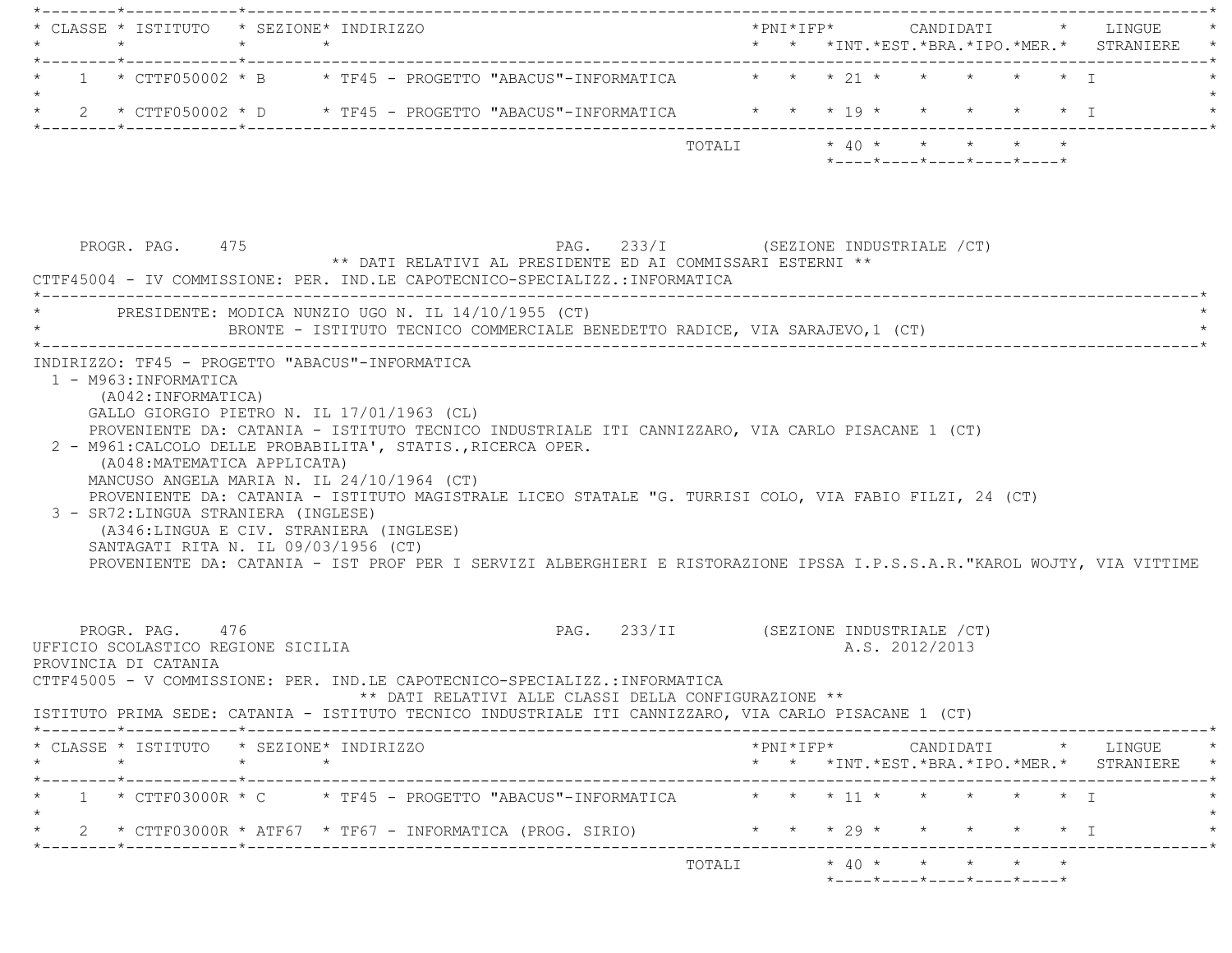| PROGR. PAG. 477                                                                                                                                                                                          | CTTF45005 - V COMMISSIONE: PER. IND.LE CAPOTECNICO-SPECIALIZZ.:INFORMATICA                                                                                                                                                                                                                                                                                                                                                                                                                                                                                                                                                                                                                                                                                                                                                                                                                                                                                                                                                                                                                                                                                                                     | PAG. $234/I$<br>** DATI RELATIVI AL PRESIDENTE ED AI COMMISSARI ESTERNI ** | (SEZIONE INDUSTRIALE /CT)                                                       |  |
|----------------------------------------------------------------------------------------------------------------------------------------------------------------------------------------------------------|------------------------------------------------------------------------------------------------------------------------------------------------------------------------------------------------------------------------------------------------------------------------------------------------------------------------------------------------------------------------------------------------------------------------------------------------------------------------------------------------------------------------------------------------------------------------------------------------------------------------------------------------------------------------------------------------------------------------------------------------------------------------------------------------------------------------------------------------------------------------------------------------------------------------------------------------------------------------------------------------------------------------------------------------------------------------------------------------------------------------------------------------------------------------------------------------|----------------------------------------------------------------------------|---------------------------------------------------------------------------------|--|
|                                                                                                                                                                                                          | * PRESIDENTE: ZINGALI ALFIO N. IL 15/06/1954 (CT)                                                                                                                                                                                                                                                                                                                                                                                                                                                                                                                                                                                                                                                                                                                                                                                                                                                                                                                                                                                                                                                                                                                                              |                                                                            |                                                                                 |  |
| 1 - M963:INFORMATICA<br>(A042: INFORMATICA)<br>3 - SR72: LINGUA STRANIERA (INGLESE)<br>1 - M963: INFORMATICA<br>(A042: INFORMATICA)<br>$2 - M460$ : INGLESE<br>3 - M568: MATEMATICA<br>(A047:MATEMATICA) | INDIRIZZO: TF45 - PROGETTO "ABACUS"-INFORMATICA<br>GIARDINA CARMELA N. IL 05/04/1954 (ME)<br>PROVENIENTE DA: CATANIA - ISTITUTO TECNICO INDUSTRIALE ITI G.MARCONI, VIA VESCOVO MAURIZIO, 82 (CT)<br>2 - M961: CALCOLO DELLE PROBABILITA', STATIS., RICERCA OPER.<br>(A048: MATEMATICA APPLICATA)<br>SAPUPPO ANNAMARIA N. IL 06/11/1969 (CT)<br>PROVENIENTE DA: PATERNO' - ISTITUTO TECNICO COMMERCIALE ITC GIOACCHINO RUSSO, VIA PARINI, SN (CT)<br>(A346:LINGUA E CIV. STRANIERA (INGLESE)<br>GENOVESE ANNA MARIA N. IL 19/10/1957 (SR)<br>PROVENIENTE DA: CATANIA - ISTITUTO TECNICO COMMERCIALE ITE DE FELICE GIUFFRIDA, PIAZZA ROMA 4 (CT)<br>INDIRIZZO: TF67 - INFORMATICA (PROG. SIRIO)<br>GIARDINA CARMELA N. IL 05/04/1954 (ME)<br>PROVENIENTE DA: CATANIA - ISTITUTO TECNICO INDUSTRIALE ITI G.MARCONI, VIA VESCOVO MAURIZIO, 82 (CT)<br>(A346:LINGUA E CIV. STRANIERA (INGLESE)<br>GENOVESE ANNA MARIA N. IL 19/10/1957 (SR)<br>PROVENIENTE DA: CATANIA - ISTITUTO TECNICO COMMERCIALE ITE DE FELICE GIUFFRIDA, PIAZZA ROMA 4 (CT)<br>CASTIGLIONE CLAUDIO N. IL 20/12/1969 (CT)<br>PROVENIENTE DA: CATANIA - ISTITUTO TECNICO INDUSTRIALE ARCHIMEDE, VIALE REGINA MARGHERITA 22 (CT) |                                                                            |                                                                                 |  |
| PROGR. PAG. 478<br>UFFICIO SCOLASTICO REGIONE SICILIA<br>PROVINCIA DI CATANIA                                                                                                                            | CTTF45006 - VI COMMISSIONE: PER. IND.LE CAPOTECNICO-SPECIALIZZ.:INFORMATICA<br>ISTITUTO PRIMA SEDE: CATANIA - ISTITUTO TECNICO INDUSTRIALE VACCARINI, VIA ORCHIDEA, 9 (CT)                                                                                                                                                                                                                                                                                                                                                                                                                                                                                                                                                                                                                                                                                                                                                                                                                                                                                                                                                                                                                     | ** DATI RELATIVI ALLE CLASSI DELLA CONFIGURAZIONE **                       | PAG. 234/II (SEZIONE INDUSTRIALE /CT)<br>A.S. 2012/2013                         |  |
| $\star$<br>______*____________*___________                                                                                                                                                               | * CLASSE * ISTITUTO * SEZIONE* INDIRIZZO                                                                                                                                                                                                                                                                                                                                                                                                                                                                                                                                                                                                                                                                                                                                                                                                                                                                                                                                                                                                                                                                                                                                                       |                                                                            | *PNI*IFP* CANDIDATI * LINGUE<br>* * *INT. *EST. *BRA. *IPO. *MER. * STRANIERE * |  |
|                                                                                                                                                                                                          | 1 * CTTF01701B * B * TF45 - PROGETTO "ABACUS"-INFORMATICA * * * 15 * * * * * * * I                                                                                                                                                                                                                                                                                                                                                                                                                                                                                                                                                                                                                                                                                                                                                                                                                                                                                                                                                                                                                                                                                                             |                                                                            |                                                                                 |  |
| ______*____________*_______                                                                                                                                                                              | 2 * CTTF01701B * C * TF45 - PROGETTO "ABACUS"-INFORMATICA * * * 16 * * * * * * * T                                                                                                                                                                                                                                                                                                                                                                                                                                                                                                                                                                                                                                                                                                                                                                                                                                                                                                                                                                                                                                                                                                             |                                                                            |                                                                                 |  |
|                                                                                                                                                                                                          |                                                                                                                                                                                                                                                                                                                                                                                                                                                                                                                                                                                                                                                                                                                                                                                                                                                                                                                                                                                                                                                                                                                                                                                                |                                                                            | *----*----*----*----*----*                                                      |  |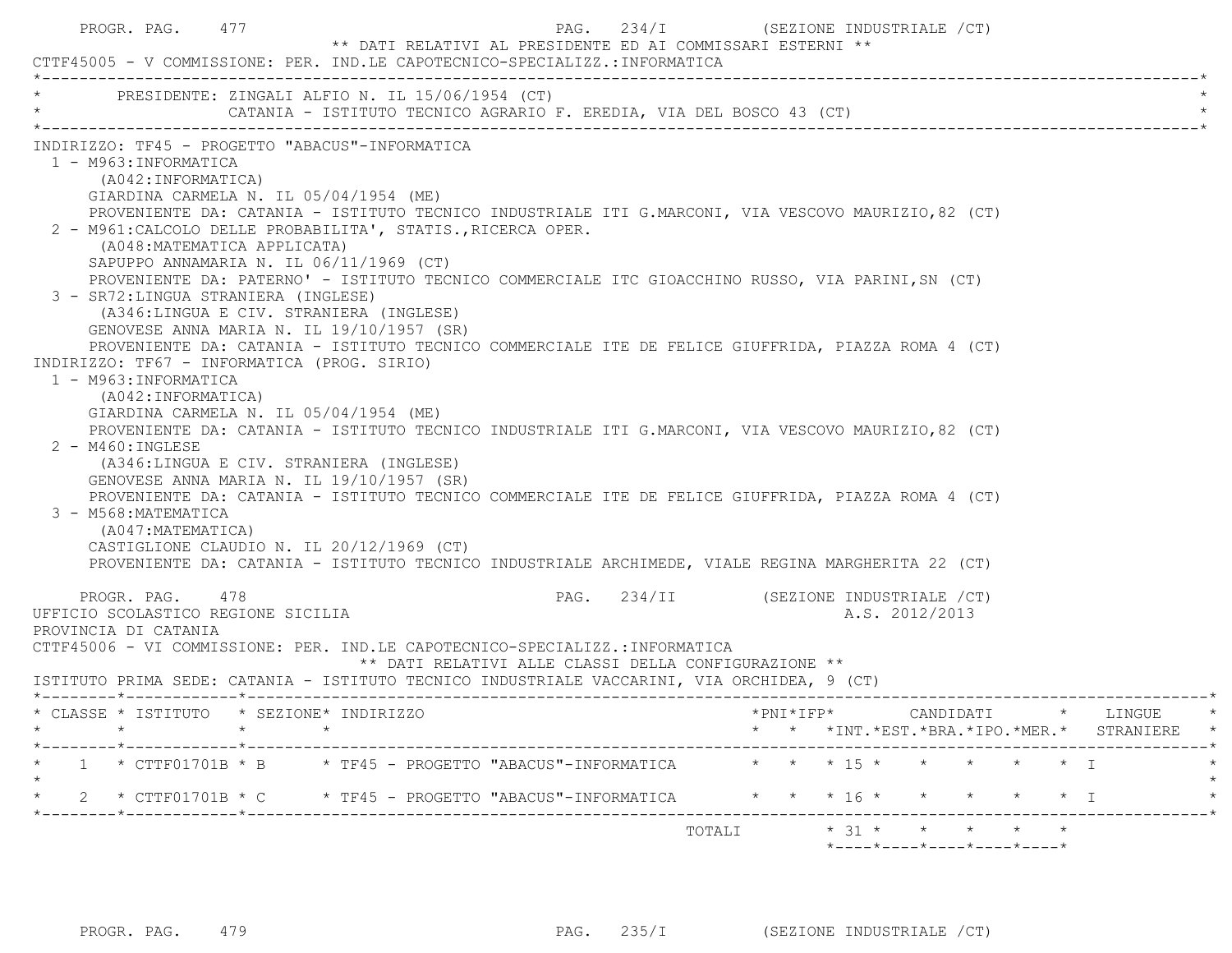| * PRESIDENTE: SARDELLA LEA N. IL 08/06/1953 (PA)                                                                                                                                                                                                                                                                                                                                                                                                                                                                                                                                                                                                                                                                                     |                 |  |                                                                      |                                       |        |  |  |                |                                                                                                          |  |                                               |
|--------------------------------------------------------------------------------------------------------------------------------------------------------------------------------------------------------------------------------------------------------------------------------------------------------------------------------------------------------------------------------------------------------------------------------------------------------------------------------------------------------------------------------------------------------------------------------------------------------------------------------------------------------------------------------------------------------------------------------------|-----------------|--|----------------------------------------------------------------------|---------------------------------------|--------|--|--|----------------|----------------------------------------------------------------------------------------------------------|--|-----------------------------------------------|
|                                                                                                                                                                                                                                                                                                                                                                                                                                                                                                                                                                                                                                                                                                                                      |                 |  | CATANIA - LICEO SCIENTIFICO LS BOGGIO LERA, VIA V. EMANUELE 346 (CT) |                                       |        |  |  |                |                                                                                                          |  |                                               |
| INDIRIZZO: TF45 - PROGETTO "ABACUS"-INFORMATICA<br>1 - M963: INFORMATICA<br>(A042: INFORMATICA)<br>VALLELUNGA ANGELO N. IL 04/11/1966 (EN)<br>PROVENIENTE DA: REGALBUTO - ISTITUTO TECNICO COMMERCIALE "SALVATORE CITELLI", VIA PALERMO 78 (EN)<br>2 - M961: CALCOLO DELLE PROBABILITA', STATIS., RICERCA OPER.<br>(A048: MATEMATICA APPLICATA)<br>GUZZETTA ERMELINDA N. IL 25/02/1956 (CT)<br>PROVENIENTE DA: CATANIA - ISTITUTO TECNICO COMMERCIALE ITE DE FELICE GIUFFRIDA, PIAZZA ROMA 4 (CT)<br>3 - SR72: LINGUA STRANIERA (INGLESE)<br>(A346:LINGUA E CIV. STRANIERA (INGLESE)<br>GUARRERA DONATELLA N. IL 23/09/1958 (CT)<br>PROVENIENTE DA: CATANIA - ISTITUTO TECNICO INDUSTRIALE ITI CANNIZZARO, VIA CARLO PISACANE 1 (CT) |                 |  |                                                                      |                                       |        |  |  |                |                                                                                                          |  |                                               |
| PROGR. PAG. 480<br>UFFICIO SCOLASTICO REGIONE SICILIA<br>PROVINCIA DI CATANIA                                                                                                                                                                                                                                                                                                                                                                                                                                                                                                                                                                                                                                                        |                 |  |                                                                      | PAG. 235/II (SEZIONE INDUSTRIALE /CT) |        |  |  |                |                                                                                                          |  |                                               |
|                                                                                                                                                                                                                                                                                                                                                                                                                                                                                                                                                                                                                                                                                                                                      |                 |  | ** DATI RELATIVI ALLE CLASSI DELLA CONFIGURAZIONE **                 |                                       |        |  |  | A.S. 2012/2013 |                                                                                                          |  |                                               |
|                                                                                                                                                                                                                                                                                                                                                                                                                                                                                                                                                                                                                                                                                                                                      | $\star$ $\star$ |  |                                                                      |                                       |        |  |  |                |                                                                                                          |  | * * *INT. *EST. *BRA. *IPO. *MER. * STRANIERE |
|                                                                                                                                                                                                                                                                                                                                                                                                                                                                                                                                                                                                                                                                                                                                      |                 |  |                                                                      |                                       |        |  |  |                |                                                                                                          |  |                                               |
| 2 * CTTF033019 * BI * TF45 - PROGETTO "ABACUS"-INFORMATICA * * * 24 * * * * * * * I                                                                                                                                                                                                                                                                                                                                                                                                                                                                                                                                                                                                                                                  |                 |  |                                                                      |                                       |        |  |  |                |                                                                                                          |  |                                               |
|                                                                                                                                                                                                                                                                                                                                                                                                                                                                                                                                                                                                                                                                                                                                      |                 |  |                                                                      |                                       | TOTALI |  |  |                | $\star$ 41 $\star$ 1 $\star$ $\star$ $\star$ $\star$<br>$*$ ---- $*$ ---- $*$ ---- $*$ ---- $*$ ---- $*$ |  |                                               |
| PROGR. PAG. 481<br>PRESIDENTE: CARROCCIO ALDO N. IL 07/06/1965 (TP)                                                                                                                                                                                                                                                                                                                                                                                                                                                                                                                                                                                                                                                                  |                 |  | ** DATI RELATIVI AL PRESIDENTE ED AI COMMISSARI ESTERNI **           | PAG. 236/I (SEZIONE INDUSTRIALE /CT)  |        |  |  |                |                                                                                                          |  |                                               |
| CTTF45007 - VII COMMISSIONE: PER. IND.LE CAPOTECNICO-SPECIALIZZ.:INFORMATICA<br>ISTITUTO PRIMA SEDE: ACIREALE - ISTITUTO TECNICO INDUSTRIALE ITI G. FERRARIS, VIA TRAPANI N.4 (CT)<br>* CLASSE * ISTITUTO * SEZIONE* INDIRIZZO<br>$\star$ $\star$<br>* 1 * CTTF033019 * AI * TF45 - PROGETTO "ABACUS"-INFORMATICA * * * 17 * 1 * * * * * T<br>$\star$<br>CTTF45007 - VII COMMISSIONE: PER. IND.LE CAPOTECNICO-SPECIALIZZ.:INFORMATICA<br>INDIRIZZO: TF45 - PROGETTO "ABACUS"-INFORMATICA                                                                                                                                                                                                                                             |                 |  | PATERNO' - LICEO CLASSICO MARIO RAPISARDI, VIA DEGLI STUDI 1 (CT)    |                                       |        |  |  |                |                                                                                                          |  |                                               |

(A048:MATEMATICA APPLICATA)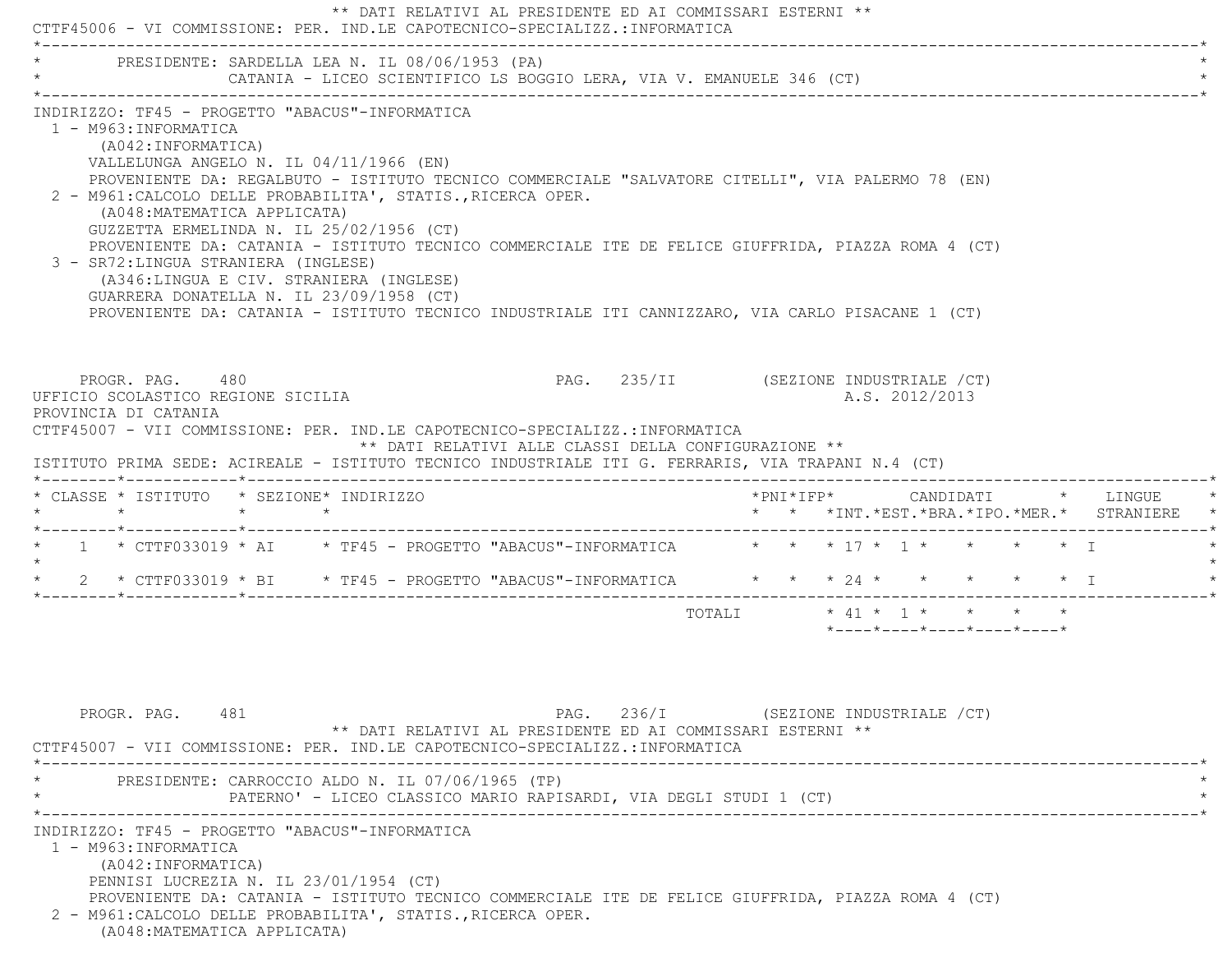DI PAOLA ANTONINO N. IL 26/05/1959 (EN) PROVENIENTE DA: GRAMMICHELE - ISTITUTO TECNICO COMMERCIALE C.DA.VALVERDE (CT) 3 - SR72:LINGUA STRANIERA (INGLESE) (A346:LINGUA E CIV. STRANIERA (INGLESE) PULVIRENTI VENERA N. IL 24/06/1971 (CT) PROVENIENTE DA: CATANIA - IST PROF PER L'AGRICOLTURA E L'AMBIENTE P.DEODATO - ALBERGHIERO - AGGR, VIA DEL BOSCO, 43 (CT) PROGR. PAG. 482 **PAG.** 236/II (SEZIONE INDUSTRIALE /CT) UFFICIO SCOLASTICO REGIONE SICILIA A.S. 2012/2013 PROVINCIA DI CATANIA CTTF45008 - VIII COMMISSIONE: PER. IND.LE CAPOTECNICO-SPECIALIZZ.:INFORMATICA \*\* DATI RELATIVI ALLE CLASSI DELLA CONFIGURAZIONE \*\* ISTITUTO PRIMA SEDE: CALTAGIRONE - ISTITUTO TECNICO INDUSTRIALE ITI EUCLIDE CALTAGIRONE, VIA MARIO SCELBA N.1 (CT) \*--------\*------------\*-------------------------------------------------------------------------------------------------------\* \* CLASSE \* ISTITUTO \* SEZIONE\* INDIRIZZO \*PNI\*IFP\* CANDIDATI \* LINGUE \* \* \* \* \* \* \* \*INT.\*EST.\*BRA.\*IPO.\*MER.\* STRANIERE \* \*--------\*------------\*-------------------------------------------------------------------------------------------------------\* $1$  \* CTTF004019 \* C \* TF45 - PROGETTO "ABACUS"-INFORMATICA  $\qquad$  \* \* \* 18 \* \* \* \* \* \* \* I  $\star$  \* 2 \* CTTF004019 \* D \* TF45 - PROGETTO "ABACUS"-INFORMATICA \* \* \* 23 \* \* \* \* \* I \* \*--------\*------------\*-------------------------------------------------------------------------------------------------------\* TOTALI \* 41 \* \* \* \* \* \*----\*----\*----\*----\*----\*PROGR. PAG. 483 PAG. 237/I (SEZIONE INDUSTRIALE / CT) \*\* DATI RELATIVI AL PRESIDENTE ED AI COMMISSARI ESTERNI \*\* CTTF45008 - VIII COMMISSIONE: PER. IND.LE CAPOTECNICO-SPECIALIZZ.:INFORMATICA \*----------------------------------------------------------------------------------------------------------------------------\*PRESIDENTE: PULVIRENTI ANTONINO N. IL 15/10/1953 (CT) \* BRONTE - SCUOLA PRIMO GRADO SMS L. CASTIGLIONE BRONTE, P.ZZA AVV. V.ZO CASTIGLIONE, 2 (CT) \* \*----------------------------------------------------------------------------------------------------------------------------\* INDIRIZZO: TF45 - PROGETTO "ABACUS"-INFORMATICA 1 - M963:INFORMATICA (A042:INFORMATICA) SAITTA BIAGIA N. IL 10/05/1960 (CT) PROVENIENTE DA: PATERNO' - ISTITUTO TECNICO COMMERCIALE ITC GIOACCHINO RUSSO, VIA PARINI,SN (CT) 2 - M961:CALCOLO DELLE PROBABILITA', STATIS.,RICERCA OPER. (A048:MATEMATICA APPLICATA) MILAZZO GIOACCHINO N. IL 04/10/1954 (CT) PROVENIENTE DA: PATERNO' - ISTITUTO TECNICO COMMERCIALE ITC GIOACCHINO RUSSO, VIA PARINI,SN (CT) 3 - SR72:LINGUA STRANIERA (INGLESE) (A346:LINGUA E CIV. STRANIERA (INGLESE) SANTANOCETO LEONARDA N. IL 22/09/1958 (CT) PROVENIENTE DA: GIARRE - IST PROF PER L'AGRICOLTURA E L'AMBIENTE IPSAA A. M. MAZZEI, VIA PRINCIPE DI PIEMONTE 92 (CT) PROGR. PAG. 484 PROGR. PAG. 237/II (SEZIONE INDUSTRIALE / CT) UFFICIO SCOLASTICO REGIONE SICILIA A.S. 2012/2013 PROVINCIA DI CATANIA

CTTF45009 - IX COMMISSIONE: PER. IND.LE CAPOTECNICO-SPECIALIZZ.:INFORMATICA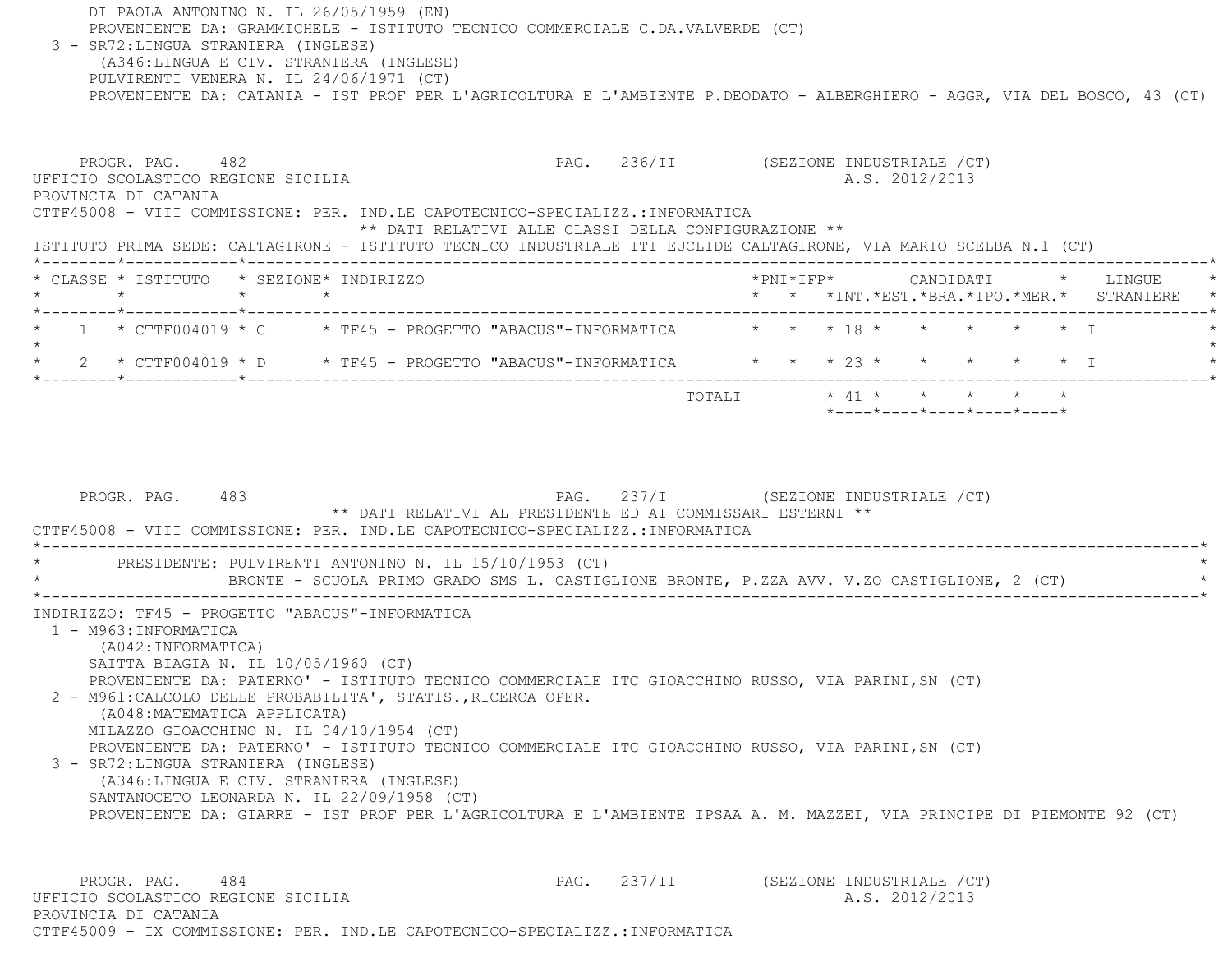| $\star$ $\star$ $\star$ $\star$ $\lambda$<br>$1 \times CTTF03101N \times A \times TF45 - PROGETTO "ABACUS"-INFORMATICA$<br>$\star$ $\star$ $\star$ T<br>$\star$ 18 $\star$ $\star$ $\star$ $\star$ $\star$<br>TOTALI<br>$*$ - - - - $*$ - - - - $*$ - - - - $*$ - - - - $*$ - - - - $*$<br>PAG. 238/I (SEZIONE INDUSTRIALE /CT)<br>PROGR. PAG. 485<br>** DATI RELATIVI AL PRESIDENTE ED AI COMMISSARI ESTERNI **<br>CTTF45009 - IX COMMISSIONE: PER. IND.LE CAPOTECNICO-SPECIALIZZ.:INFORMATICA<br>PRESIDENTE: D'AGATE GIUSEPPE N. IL 27/01/1956 (CT)<br>ADRANO - IST TEC COMMERCIALE E PER GEOMETRI PIETRO BRANCHINA, VIA SAN TOMMASO D'AQUINO S.N. (CT)<br>INDIRIZZO: TF45 - PROGETTO "ABACUS"-INFORMATICA<br>1 - M963: INFORMATICA<br>(A042:INFORMATICA)<br>EVANGELISTA GASPARE N. IL 12/05/1979 (CT)<br>PROVENIENTE DA: CALTAGIRONE - ISTITUTO TECNICO AGRARIO FRANCESCO CUCUZZA, VIA CAPPUCCINI 134 (CT)<br>2 - M961: CALCOLO DELLE PROBABILITA', STATIS., RICERCA OPER.<br>(A048: MATEMATICA APPLICATA)<br>NICOLOSI BARBARO CLAUDIO N. IL 30/01/1959 (CT)<br>PROVENIENTE DA: PATERNO' - ISTITUTO TECNICO COMMERCIALE ITC GIOACCHINO RUSSO, VIA PARINI, SN (CT)<br>3 - SR72: LINGUA STRANIERA (INGLESE)<br>(A346:LINGUA E CIV. STRANIERA (INGLESE)<br>CASTIGLIONE NUNZIO N. IL 21/06/1955 (CT)<br>PROVENIENTE DA: ADRANO - IST TEC COMMERCIALE E PER GEOMETRI PIETRO BRANCHINA, VIA SAN TOMMASO D'AQUINO S.N. (CT)<br>PAG. 238/II (SEZIONE INDUSTRIALE /CT)<br>PROGR. PAG. 486<br>UFFICIO SCOLASTICO REGIONE SICILIA<br>A.S. 2012/2013<br>PROVINCIA DI CATANIA<br>CTTF45010 - X COMMISSIONE: PER. IND.LE CAPOTECNICO-SPECIALIZZ.:INFORMATICA<br>** DATI RELATIVI ALLE CLASSI DELLA CONFIGURAZIONE **<br>ISTITUTO PRIMA SEDE: ACIREALE - L.R. PAR. ISTITUTO TECNICO INDUSTRIALE EUROPEO S.MARCO, VIA L.MADDEM 101 (CT)<br>* CLASSE * ISTITUTO * SEZIONE* INDIRIZZO<br>$*$ PNI $*$ IFP $*$ CANDIDATI $*$ LINGUE $*$<br>$\star$<br>$\star$ $\star$<br>* * *INT.*EST.*BRA.*IPO.*MER.* STRANIERE *<br>1 * CTTF06500Q * A * TF45 - PROGETTO "ABACUS"-INFORMATICA * * * 14 * 4 * * * * * * I<br>* 2 * CTTF06500Q * B * TF45 - PROGETTO "ABACUS"-INFORMATICA * * * 20 * * * * * * T | * CLASSE * ISTITUTO * SEZIONE* INDIRIZZO<br>$\star$ | $\star$ $\star$ |  |  |  |  |  |  |  |  | * * *INT.*EST.*BRA.*IPO.*MER.* STRANIERE |
|----------------------------------------------------------------------------------------------------------------------------------------------------------------------------------------------------------------------------------------------------------------------------------------------------------------------------------------------------------------------------------------------------------------------------------------------------------------------------------------------------------------------------------------------------------------------------------------------------------------------------------------------------------------------------------------------------------------------------------------------------------------------------------------------------------------------------------------------------------------------------------------------------------------------------------------------------------------------------------------------------------------------------------------------------------------------------------------------------------------------------------------------------------------------------------------------------------------------------------------------------------------------------------------------------------------------------------------------------------------------------------------------------------------------------------------------------------------------------------------------------------------------------------------------------------------------------------------------------------------------------------------------------------------------------------------------------------------------------------------------------------------------------------------------------------------------------------------------------------------------------------------------------------------------------------------------------------------------------------------------------------------------------------------------------------------------------------------------------------------------------------------------------------------------------------|-----------------------------------------------------|-----------------|--|--|--|--|--|--|--|--|------------------------------------------|
|                                                                                                                                                                                                                                                                                                                                                                                                                                                                                                                                                                                                                                                                                                                                                                                                                                                                                                                                                                                                                                                                                                                                                                                                                                                                                                                                                                                                                                                                                                                                                                                                                                                                                                                                                                                                                                                                                                                                                                                                                                                                                                                                                                                  |                                                     |                 |  |  |  |  |  |  |  |  |                                          |
|                                                                                                                                                                                                                                                                                                                                                                                                                                                                                                                                                                                                                                                                                                                                                                                                                                                                                                                                                                                                                                                                                                                                                                                                                                                                                                                                                                                                                                                                                                                                                                                                                                                                                                                                                                                                                                                                                                                                                                                                                                                                                                                                                                                  |                                                     |                 |  |  |  |  |  |  |  |  |                                          |
|                                                                                                                                                                                                                                                                                                                                                                                                                                                                                                                                                                                                                                                                                                                                                                                                                                                                                                                                                                                                                                                                                                                                                                                                                                                                                                                                                                                                                                                                                                                                                                                                                                                                                                                                                                                                                                                                                                                                                                                                                                                                                                                                                                                  |                                                     |                 |  |  |  |  |  |  |  |  |                                          |
|                                                                                                                                                                                                                                                                                                                                                                                                                                                                                                                                                                                                                                                                                                                                                                                                                                                                                                                                                                                                                                                                                                                                                                                                                                                                                                                                                                                                                                                                                                                                                                                                                                                                                                                                                                                                                                                                                                                                                                                                                                                                                                                                                                                  |                                                     |                 |  |  |  |  |  |  |  |  |                                          |
|                                                                                                                                                                                                                                                                                                                                                                                                                                                                                                                                                                                                                                                                                                                                                                                                                                                                                                                                                                                                                                                                                                                                                                                                                                                                                                                                                                                                                                                                                                                                                                                                                                                                                                                                                                                                                                                                                                                                                                                                                                                                                                                                                                                  |                                                     |                 |  |  |  |  |  |  |  |  |                                          |
|                                                                                                                                                                                                                                                                                                                                                                                                                                                                                                                                                                                                                                                                                                                                                                                                                                                                                                                                                                                                                                                                                                                                                                                                                                                                                                                                                                                                                                                                                                                                                                                                                                                                                                                                                                                                                                                                                                                                                                                                                                                                                                                                                                                  |                                                     |                 |  |  |  |  |  |  |  |  |                                          |
|                                                                                                                                                                                                                                                                                                                                                                                                                                                                                                                                                                                                                                                                                                                                                                                                                                                                                                                                                                                                                                                                                                                                                                                                                                                                                                                                                                                                                                                                                                                                                                                                                                                                                                                                                                                                                                                                                                                                                                                                                                                                                                                                                                                  |                                                     |                 |  |  |  |  |  |  |  |  |                                          |
|                                                                                                                                                                                                                                                                                                                                                                                                                                                                                                                                                                                                                                                                                                                                                                                                                                                                                                                                                                                                                                                                                                                                                                                                                                                                                                                                                                                                                                                                                                                                                                                                                                                                                                                                                                                                                                                                                                                                                                                                                                                                                                                                                                                  |                                                     |                 |  |  |  |  |  |  |  |  |                                          |
|                                                                                                                                                                                                                                                                                                                                                                                                                                                                                                                                                                                                                                                                                                                                                                                                                                                                                                                                                                                                                                                                                                                                                                                                                                                                                                                                                                                                                                                                                                                                                                                                                                                                                                                                                                                                                                                                                                                                                                                                                                                                                                                                                                                  |                                                     |                 |  |  |  |  |  |  |  |  |                                          |
|                                                                                                                                                                                                                                                                                                                                                                                                                                                                                                                                                                                                                                                                                                                                                                                                                                                                                                                                                                                                                                                                                                                                                                                                                                                                                                                                                                                                                                                                                                                                                                                                                                                                                                                                                                                                                                                                                                                                                                                                                                                                                                                                                                                  |                                                     |                 |  |  |  |  |  |  |  |  |                                          |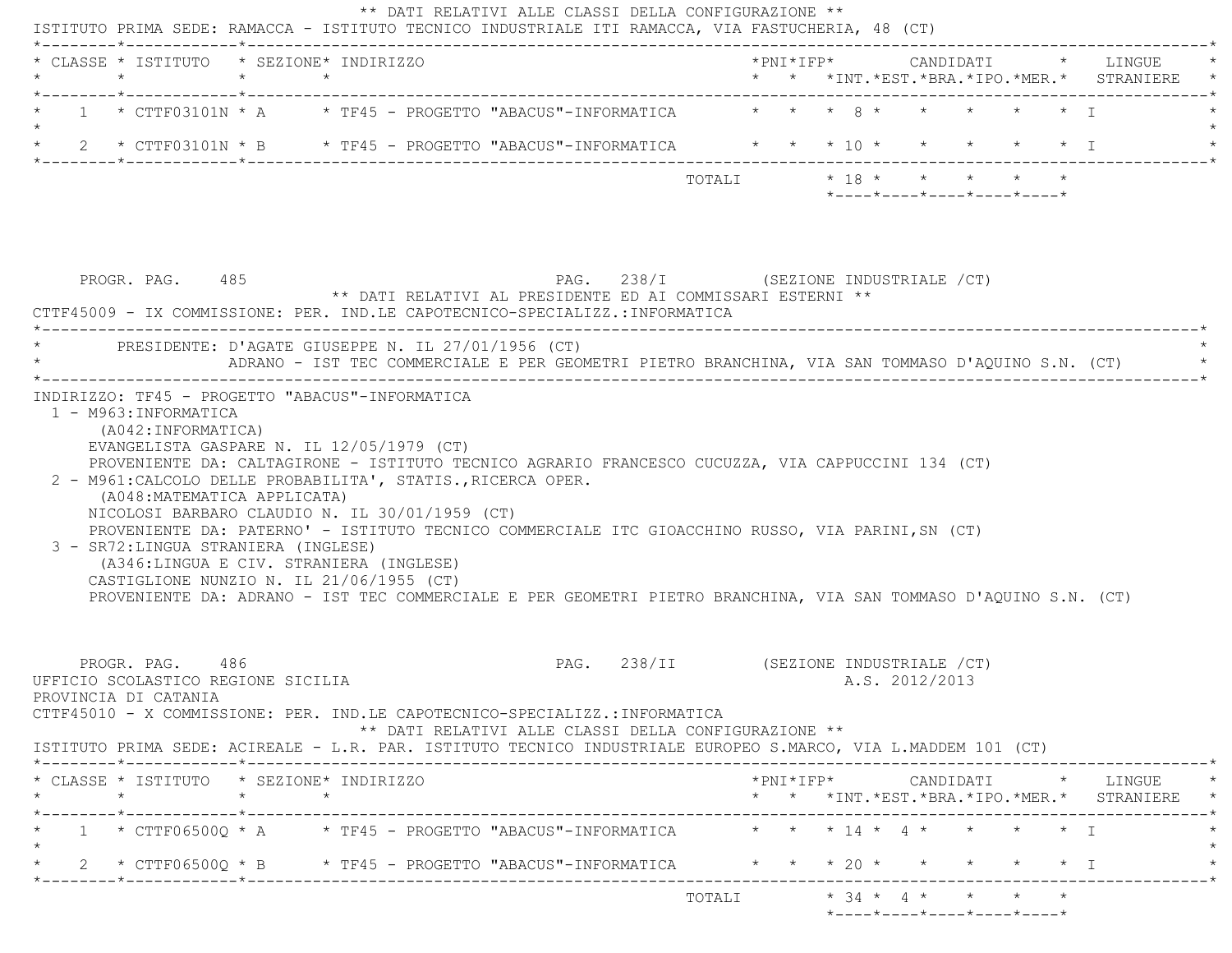|                                                                               | PRESIDENTE: MALFITANA SALVATORE N. IL 24/10/1962 (CT)                                                                                                                                                                                                                                                                                                                                                                                                                                                                                                                                                | RANDAZZO - IST PROF PER I SERVIZI ALBERGHIERI E RISTORAZIONE IPSSAR MEDI SEZ. ASS. IISS MED, VIA PAPA GI*                |
|-------------------------------------------------------------------------------|------------------------------------------------------------------------------------------------------------------------------------------------------------------------------------------------------------------------------------------------------------------------------------------------------------------------------------------------------------------------------------------------------------------------------------------------------------------------------------------------------------------------------------------------------------------------------------------------------|--------------------------------------------------------------------------------------------------------------------------|
| 1 - M963: INFORMATICA<br>(A042:INFORMATICA)                                   | INDIRIZZO: TF45 - PROGETTO "ABACUS"-INFORMATICA<br>CASTORINA SALVATORE N. IL 29/02/1972 (CT)<br>PROVENIENTE DA: CANICATTI' - IST TEC COMMERCIALE E PER GEOMETRI ITCG GALILEO GALILEI, VIA PIRANDELLO 4 (AG)<br>2 - M961: CALCOLO DELLE PROBABILITA', STATIS., RICERCA OPER.<br>(A048: MATEMATICA APPLICATA)<br>BORZI' SANTA RITA N. IL 27/01/1961 (CT)<br>3 - SR72: LINGUA STRANIERA (INGLESE)<br>(A346:LINGUA E CIV. STRANIERA (INGLESE)<br>SCHILLACI ANNA MARIA N. IL 28/08/1962 (CL)<br>PROVENIENTE DA: CALTAGIRONE - LICEO CLASSICO LICEO CLASSICO E LINGUISTICO, VIA MADONNA DELLA VIA 5/A (CT) | PROVENIENTE DA: MILITELLO IN VAL DI CATANIA - IST TEC COMMERCIALE E PER GEOMETRI V. E. ORLANDO, C.DA PIANO MOLE S. N. (C |
| PROGR. PAG. 488                                                               | CTTF45011 - XI COMMISSIONE: PER. IND.LE CAPOTECNICO-SPECIALIZZ.:INFORMATICA<br>** DATI RELATIVI ALLE CLASSI DELLA CONFIGURAZIONE **<br>ISTITUTO PRIMA SEDE: SAN GIOVANNI LA PUNTA - ISTITUTO TECNICO INDUSTRIALE ITI "G. FERRARIS", VIA G. MOTTA N.85 (CT)                                                                                                                                                                                                                                                                                                                                           | PAG. 239/II (SEZIONE INDUSTRIALE /CT)<br>A.S. 2012/2013                                                                  |
| UFFICIO SCOLASTICO REGIONE SICILIA<br>PROVINCIA DI CATANIA<br>$\star$ $\star$ | * CLASSE * ISTITUTO * SEZIONE* INDIRIZZO<br>$\star$ $\star$                                                                                                                                                                                                                                                                                                                                                                                                                                                                                                                                          | *PNI*IFP* CANDIDATI * LINGUE<br>* * *INT. *EST. *BRA. *IPO. *MER. * STRANIERE                                            |
|                                                                               | * 1 * CTTF09000C * ATF45 * TF45 - PROGETTO "ABACUS"-INFORMATICA * * * 23 * * * * * * * T                                                                                                                                                                                                                                                                                                                                                                                                                                                                                                             |                                                                                                                          |
|                                                                               | ISTITUTO SECONDA SEDE: CATANIA - L.R. PAR. ISTITUTO TECNICO INDUSTRIALE S. QUASIMODO, VIA ETNEA, 299 (CT)                                                                                                                                                                                                                                                                                                                                                                                                                                                                                            |                                                                                                                          |
| $\star$ $\star$                                                               | * CLASSE * ISTITUTO * SEZIONE* INDIRIZZO<br>$\star$ $\star$                                                                                                                                                                                                                                                                                                                                                                                                                                                                                                                                          | * * *INT. *EST. *BRA. *IPO. *MER. * STRANIERE *                                                                          |
|                                                                               | * 2 * CTTF085001 * A * TF45 - PROGETTO "ABACUS"-INFORMATICA * * * 15 * 7 * * * * * T                                                                                                                                                                                                                                                                                                                                                                                                                                                                                                                 |                                                                                                                          |

PROGR. PAG. 489 PAG. 240/I (SEZIONE INDUSTRIALE /CT) \*\* DATI RELATIVI AL PRESIDENTE ED AI COMMISSARI ESTERNI \*\*

 CTTF45011 - XI COMMISSIONE: PER. IND.LE CAPOTECNICO-SPECIALIZZ.:INFORMATICA \*----------------------------------------------------------------------------------------------------------------------------\*

\* PRESIDENTE: CONIGLIO CARMELO N. IL 25/08/1956 (EN) \*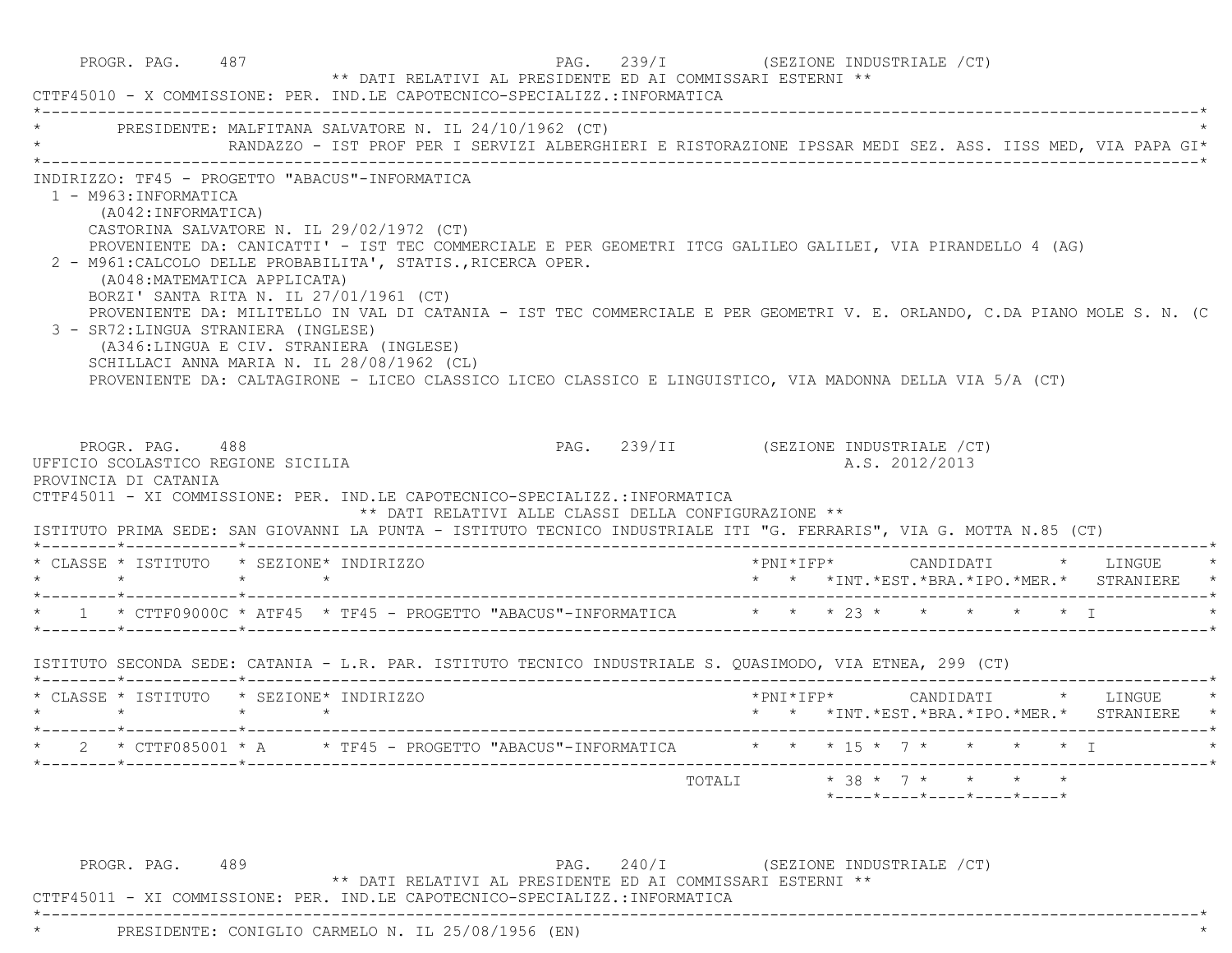|                                                                                                                                                                                                                                                         |                                                                                                                                                                                                                                                                                                                                                                                                                                                                                                        |         |         | BELPASSO - ISTITUTO TECNICO INDUSTRIALE "G. FERRARIS", VIA LEONARDO SCIASCIA, 3 (CT) |  |                                       |                             |                     |  |                |                                         |  |                                               |  |
|---------------------------------------------------------------------------------------------------------------------------------------------------------------------------------------------------------------------------------------------------------|--------------------------------------------------------------------------------------------------------------------------------------------------------------------------------------------------------------------------------------------------------------------------------------------------------------------------------------------------------------------------------------------------------------------------------------------------------------------------------------------------------|---------|---------|--------------------------------------------------------------------------------------|--|---------------------------------------|-----------------------------|---------------------|--|----------------|-----------------------------------------|--|-----------------------------------------------|--|
| INDIRIZZO: TF45 - PROGETTO "ABACUS"-INFORMATICA<br>1 - M963: INFORMATICA<br>2 - M961: CALCOLO DELLE PROBABILITA', STATIS., RICERCA OPER.<br>3 - SR72: LINGUA STRANIERA (INGLESE)                                                                        | (A042: INFORMATICA)<br>DI MAURO FABIO N. IL 03/05/1966 (CT)<br>PROVENIENTE DA: RAMACCA - ISTITUTO TECNICO INDUSTRIALE ITI RAMACCA, VIA FASTUCHERIA, 48 (CT)<br>(A048: MATEMATICA APPLICATA)<br>TICLI AGATA N. IL 05/12/1958 (CT)<br>PROVENIENTE DA: GRAMMICHELE - ISTITUTO TECNICO COMMERCIALE C.DA.VALVERDE (CT)<br>(A346:LINGUA E CIV. STRANIERA (INGLESE)<br>CAPIZZI MARILENA N. IL 14/11/1970 (ME)<br>PROVENIENTE DA: BRONTE - ISTITUTO TECNICO COMMERCIALE BENEDETTO RADICE, VIA SARAJEVO, 1 (CT) |         |         |                                                                                      |  |                                       |                             |                     |  |                |                                         |  |                                               |  |
| UFFICIO SCOLASTICO REGIONE SICILIA<br>PROVINCIA DI CATANIA<br>CTTF50001 - I COMMISSIONE: PER. IND.LE CAPOTEC.-SPECIAL:ELETTRON.E TELECOMUN.<br>ISTITUTO PRIMA SEDE: CATANIA - ISTITUTO TECNICO INDUSTRIALE ITI G.MARCONI, VIA VESCOVO MAURIZIO, 82 (CT) | PROGR. PAG. 490                                                                                                                                                                                                                                                                                                                                                                                                                                                                                        |         |         | ** DATI RELATIVI ALLE CLASSI DELLA CONFIGURAZIONE **                                 |  | PAG. 240/II (SEZIONE INDUSTRIALE /CT) |                             |                     |  | A.S. 2012/2013 |                                         |  |                                               |  |
| * CLASSE * ISTITUTO * SEZIONE* INDIRIZZO                                                                                                                                                                                                                |                                                                                                                                                                                                                                                                                                                                                                                                                                                                                                        |         |         |                                                                                      |  |                                       |                             | $*$ PNI $*$ IFP $*$ |  |                |                                         |  | CANDIDATI * LINGUE                            |  |
| $\star$                                                                                                                                                                                                                                                 |                                                                                                                                                                                                                                                                                                                                                                                                                                                                                                        | $\star$ | $\star$ |                                                                                      |  |                                       |                             |                     |  |                |                                         |  | * * *INT. *EST. *BRA. *IPO. *MER. * STRANIERE |  |
|                                                                                                                                                                                                                                                         | $1 \times CT$ TF050002 $\star$ L $\star$ TF50 - ELETTR. E TELECOM.                                                                                                                                                                                                                                                                                                                                                                                                                                     |         |         |                                                                                      |  |                                       |                             |                     |  |                | * * * 17 * * * * * * T                  |  |                                               |  |
|                                                                                                                                                                                                                                                         | 2 * CTTF050002 * P * TF47 - PROGETTO "EDILIZIA" - EDILIZIA * * * 17 * 6 * * * * * I                                                                                                                                                                                                                                                                                                                                                                                                                    |         |         |                                                                                      |  |                                       |                             |                     |  |                |                                         |  |                                               |  |
|                                                                                                                                                                                                                                                         |                                                                                                                                                                                                                                                                                                                                                                                                                                                                                                        |         |         |                                                                                      |  |                                       | TOTALI $* 34 * 6 * * * * *$ |                     |  |                | $*$ ---- $*$ ---- $*$ ---- $*$ ---- $*$ |  |                                               |  |
| CTTF50001 - I COMMISSIONE: PER. IND.LE CAPOTEC.-SPECIAL: ELETTRON.E TELECOMUN.                                                                                                                                                                          | PROGR. PAG. 491                                                                                                                                                                                                                                                                                                                                                                                                                                                                                        |         |         | ** DATI RELATIVI AL PRESIDENTE ED AI COMMISSARI ESTERNI **                           |  | PAG. 241/I (SEZIONE INDUSTRIALE / CT) |                             |                     |  |                |                                         |  |                                               |  |
|                                                                                                                                                                                                                                                         | PRESIDENTE: GUARNERA LUCIO N. IL 02/05/1956 (CT)                                                                                                                                                                                                                                                                                                                                                                                                                                                       |         |         | PATERNO' - LICEO SCIENTIFICO LS FERMI, CORSO DEL POPOLO, N.1 (CT)                    |  |                                       |                             |                     |  |                |                                         |  |                                               |  |
| INDIRIZZO: TF50 - ELETTR. E TELECOM.<br>1 - M149: ELETTRONICA E COMUNICAZIONI ELETTRICHE<br>2 - M460: INGLESE<br>3 - M568: MATEMATICA<br>(A047: MATEMATICA)                                                                                             | (A034: ELETTRONICA)<br>RAFFA GAETANO N. IL 22/05/1955 (CT)<br>PROVENIENTE DA: CATANIA - ISTITUTO TECNICO AREONAUTICO ITAER A. FERRARIN, VIA GALERMO, 172 (CT)<br>(A346:LINGUA E CIV. STRANIERA (INGLESE))<br>SESTO ROSANNA N. IL 20/07/1956 (SR)<br>PROVENIENTE DA: CATANIA - LICEO SCIENTIFICO LS BOGGIO LERA, VIA V. EMANUELE 346 (CT)                                                                                                                                                               |         |         |                                                                                      |  |                                       |                             |                     |  |                |                                         |  |                                               |  |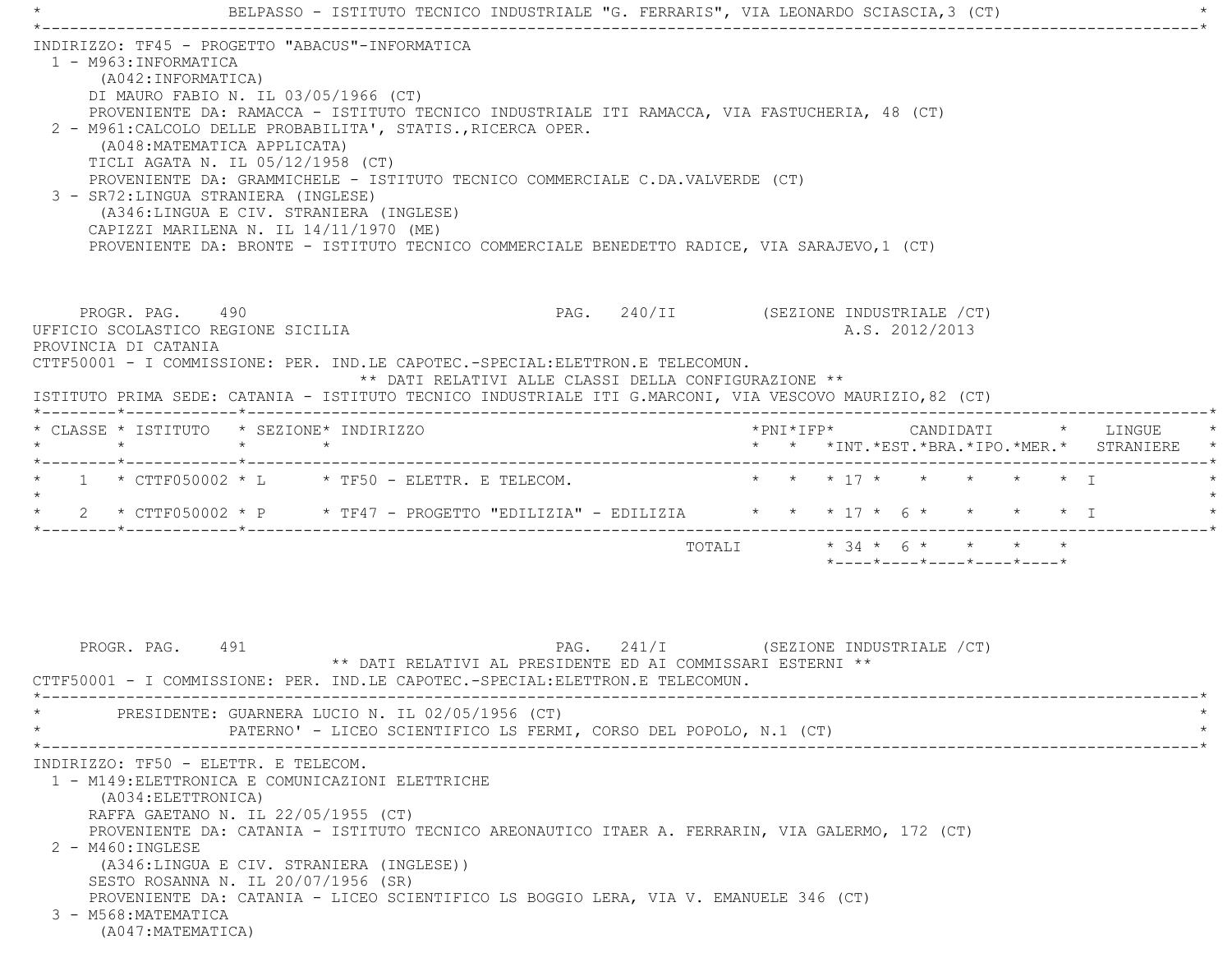MURABITO SALVATORE N. IL 18/01/1964 (CT) PROVENIENTE DA: CATANIA - ISTITUTO TECNICO INDUSTRIALE ARCHIMEDE, VIALE REGINA MARGHERITA 22 (CT) INDIRIZZO: TF47 - PROGETTO "EDILIZIA" - EDILIZIA 1 - M460:INGLESE (A346:LINGUA E CIV. STRANIERA (INGLESE)) SESTO ROSANNA N. IL 20/07/1956 (SR) PROVENIENTE DA: CATANIA - LICEO SCIENTIFICO LS BOGGIO LERA, VIA V. EMANUELE 346 (CT) 2 - M181:COSTRUZIONI EDILI, STRADALI ED IDRAULICHE (A016:COSTR.,TECNOL.DELLE COST.E DIS.TEC) DAMINO GIUSEPPE N. IL 03/04/1966 (CT) PROVENIENTE DA: SAN GIOVANNI LA PUNTA - IST TEC COMMERCIALE E PER GEOMETRI IIS "ENRICO DE NICOLA", VIA G. MOTTA N.87 (CT 3 - M517:ELEMENTI DI COSTRUZIONI RURALI E DISEGNO RELATIVO (A072:TOPOG. GEN., COSTR.RUR. E DISEGNO) LO GIUDICE LUCIO N. IL 24/03/1953 (EN) PROVENIENTE DA: CATANIA - ISTITUTO TECNICO PER GEOMETRI G. B. VACCARINI, VIA ORCHIDEA, 9 (CT) PROGR. PAG. 492 **PROGR. PAG. 241/II** (SEZIONE INDUSTRIALE / CT) UFFICIO SCOLASTICO REGIONE SICILIA A.S. 2012/2013 PROVINCIA DI CATANIA CTTF50002 - II COMMISSIONE: PER. IND.LE CAPOTEC.-SPECIAL:ELETTRON.E TELECOMUN. \*\* DATI RELATIVI ALLE CLASSI DELLA CONFIGURAZIONE \*\* ISTITUTO PRIMA SEDE: CATANIA - ISTITUTO TECNICO INDUSTRIALE ITI G.MARCONI, VIA VESCOVO MAURIZIO,82 (CT) \*--------\*------------\*-------------------------------------------------------------------------------------------------------\* \* CLASSE \* ISTITUTO \* SEZIONE\* INDIRIZZO \*PNI\*IFP\* CANDIDATI \* LINGUE \* \* \* \* \* \* \* \*INT.\*EST.\*BRA.\*IPO.\*MER.\* STRANIERE \* \*--------\*------------\*-------------------------------------------------------------------------------------------------------\*1 \* CTTF050002 \* I \* TF50 - ELETTR. E TELECOM. \* \* \* \* 11 \* \* \* \* \* \* \* \* I  $\star$  \* 2 \* CTTF050002 \* M \* TF50 - ELETTR. E TELECOM. \* \* \* 19 \* \* \* \* \* I \* \*--------\*------------\*-------------------------------------------------------------------------------------------------------\*TOTALI  $* 30 * * * * * * * * * *$  \*----\*----\*----\*----\*----\*PROGR. PAG. 493 PAG. 242/I (SEZIONE INDUSTRIALE / CT) \*\* DATI RELATIVI AL PRESIDENTE ED AI COMMISSARI ESTERNI \*\* CTTF50002 - II COMMISSIONE: PER. IND.LE CAPOTEC.-SPECIAL:ELETTRON.E TELECOMUN. \*----------------------------------------------------------------------------------------------------------------------------\*PRESIDENTE: COSTANZA GIOVANNI N. IL 23/12/1956 (CT) CATANIA - ISTITUTO TECNICO PER GEOMETRI G. B. VACCARINI, VIA ORCHIDEA, 9 (CT) \*----------------------------------------------------------------------------------------------------------------------------\* INDIRIZZO: TF50 - ELETTR. E TELECOM. 1 - M149:ELETTRONICA E COMUNICAZIONI ELETTRICHE (A034:ELETTRONICA) FIORIO WALTER N. IL 04/09/1965 (CT) PROVENIENTE DA: CATANIA - ISTITUTO TECNICO AREONAUTICO ITAER A. FERRARIN, VIA GALERMO, 172 (CT) 2 - M460:INGLESE (A346:LINGUA E CIV. STRANIERA (INGLESE)) BALDARO SILVANA N. IL 09/03/1958 (CT) PROVENIENTE DA: CATANIA - IST PROF PER I SERVIZI ALBERGHIERI E RISTORAZIONE IPSSA I.P.S.S.A.R."KAROL WOJTY, VIA VITTIME 3 - M568:MATEMATICA (A047:MATEMATICA) DI FALCO ANTONIO GIUSEPPE N. IL 30/04/1970 (CT) PROVENIENTE DA: CATANIA - ISTITUTO TECNICO INDUSTRIALE CANNIZZARO, VIA CARLO PISACANE 1 (CT)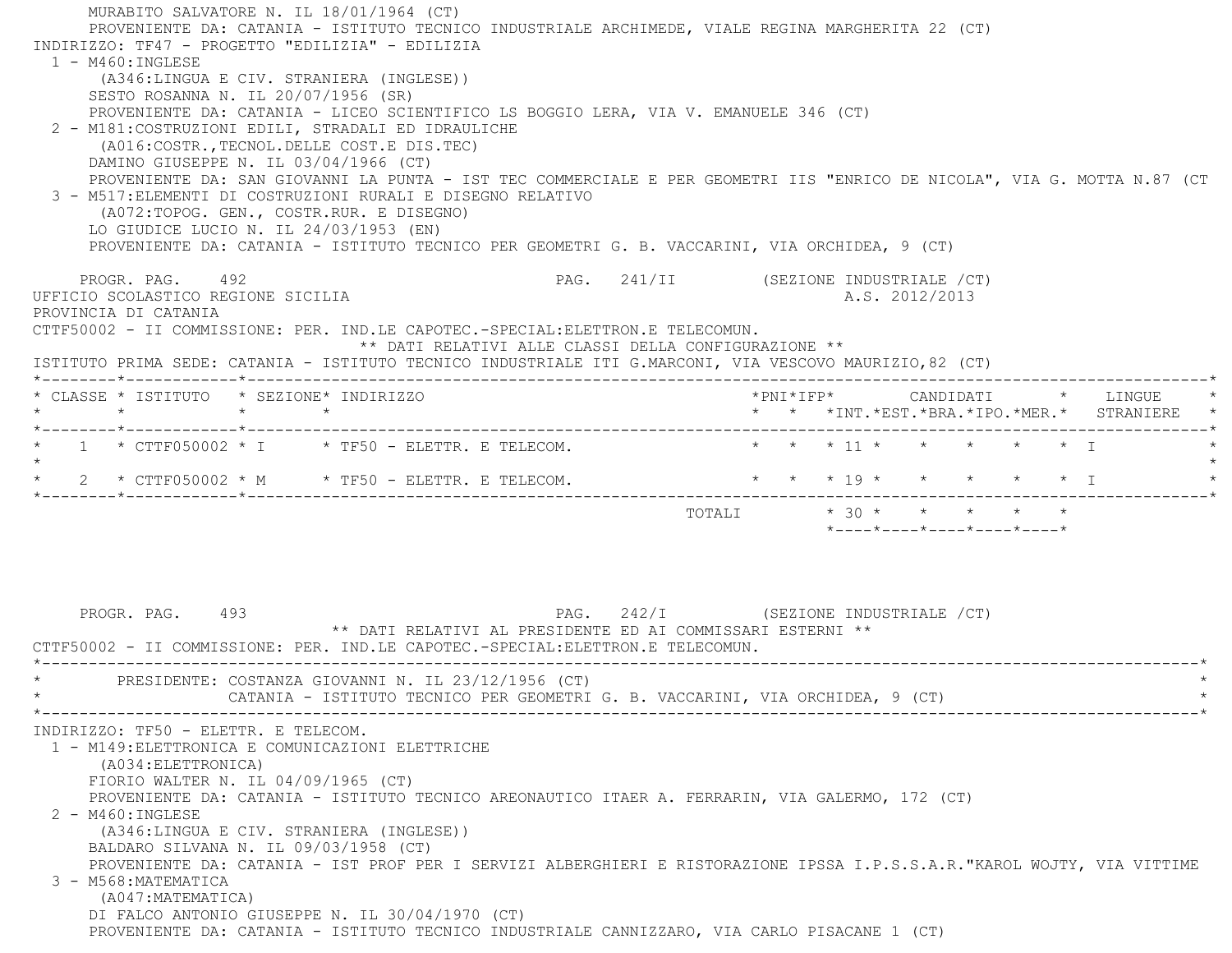PROGR. PAG. 494 CT (SEZIONE INDUSTRIALE  $(CT)$  UFFICIO SCOLASTICO REGIONE SICILIA A.S. 2012/2013 PROVINCIA DI CATANIA CTTF50003 - III COMMISSIONE: PER. IND.LE CAPOTEC.-SPECIAL:ELETTRON.E TELECOMUN. \*\* DATI RELATIVI ALLE CLASSI DELLA CONFIGURAZIONE \*\* ISTITUTO PRIMA SEDE: CATANIA - ISTITUTO TECNICO INDUSTRIALE ITI CANNIZZARO, VIA CARLO PISACANE 1 (CT) \*--------\*------------\*-------------------------------------------------------------------------------------------------------\* \* CLASSE \* ISTITUTO \* SEZIONE\* INDIRIZZO \*PNI\*IFP\* CANDIDATI \* LINGUE \* \* \* \* \* \* \* \*INT.\*EST.\*BRA.\*IPO.\*MER.\* STRANIERE \* \*--------\*------------\*-------------------------------------------------------------------------------------------------------\* \* 1 \* CTTF03000R \* ATF50 \* TF50 - ELETTR. E TELECOM. \* \* \* 11 \* \* \* \* \* I \*\* \* \* \* CATF51 \* TF51 - ELETTROT. ED AUTOM. \* \* \* \* 6 \* \* \* \* \* \* \* I  $\star$ 2 \* CTTF03000R \* ATF66 \* TF66 - ELETTROT. E AUTOM. (PROG. SIRIO) \* \* \* 26 \* \* \* \* \* \* \* \* I \*--------\*------------\*-------------------------------------------------------------------------------------------------------\*TOTALI  $* 43 * * * * * * * * *$  \*----\*----\*----\*----\*----\*PROGR. PAG. 495 PROGR. PAG. 243/I (SEZIONE INDUSTRIALE / CT) \*\* DATI RELATIVI AL PRESIDENTE ED AI COMMISSARI ESTERNI \*\* CTTF50003 - III COMMISSIONE: PER. IND.LE CAPOTEC.-SPECIAL:ELETTRON.E TELECOMUN. \*----------------------------------------------------------------------------------------------------------------------------\*PRESIDENTE: GIORGINO ANGELO GIUSEPPE N. IL 19/03/1956 (TA) \* CALTAGIRONE - LICEO SCIENTIFICO LICEO SCIENTIFICO STATALE "E., VIA PIERSANTI MATTARELLA, 21 (CT) \* \*----------------------------------------------------------------------------------------------------------------------------\* INDIRIZZO: TF50 - ELETTR. E TELECOM. 1 - M149:ELETTRONICA E COMUNICAZIONI ELETTRICHE (A034:ELETTRONICA) ARDITO DOMENICO N. IL 18/07/1957 (CT) PROVENIENTE DA: CATANIA - ISTITUTO TECNICO INDUSTRIALE ITI ARCHIMEDE, VIALE REGINA MARGHERITA 22 (CT) 2 - M460:INGLESE (A346:LINGUA E CIV. STRANIERA (INGLESE)) MESSINESE RAFFAELE N. IL 28/10/1960 (BA) PROVENIENTE DA: CATANIA - ISTITUTO TECNICO INDUSTRIALE ITI ARCHIMEDE, VIALE REGINA MARGHERITA 22 (CT) 3 - M462:INGLESE (A346:LINGUA E CIV. STRANIERA (INGLESE)) MESSINESE RAFFAELE N. IL 28/10/1960 (BA) PROVENIENTE DA: CATANIA - ISTITUTO TECNICO INDUSTRIALE ITI ARCHIMEDE, VIALE REGINA MARGHERITA 22 (CT) 4 - M568:MATEMATICA (A047:MATEMATICA) LO BUE ADRIANA N. IL 04/03/1954 (CT) PROVENIENTE DA: CATANIA - ISTITUTO TECNICO INDUSTRIALE ITI ARCHIMEDE, VIALE REGINA MARGHERITA 22 (CT) INDIRIZZO: TF51 - ELETTROT. ED AUTOM. 1 - M460:INGLESE (A346:LINGUA E CIV. STRANIERA (INGLESE)) MESSINESE RAFFAELE N. IL 28/10/1960 (BA) PROVENIENTE DA: CATANIA - ISTITUTO TECNICO INDUSTRIALE ITI ARCHIMEDE, VIALE REGINA MARGHERITA 22 (CT) 2 - M462:INGLESE (A346:LINGUA E CIV. STRANIERA (INGLESE)) MESSINESE RAFFAELE N. IL 28/10/1960 (BA) PROVENIENTE DA: CATANIA - ISTITUTO TECNICO INDUSTRIALE ITI ARCHIMEDE, VIALE REGINA MARGHERITA 22 (CT)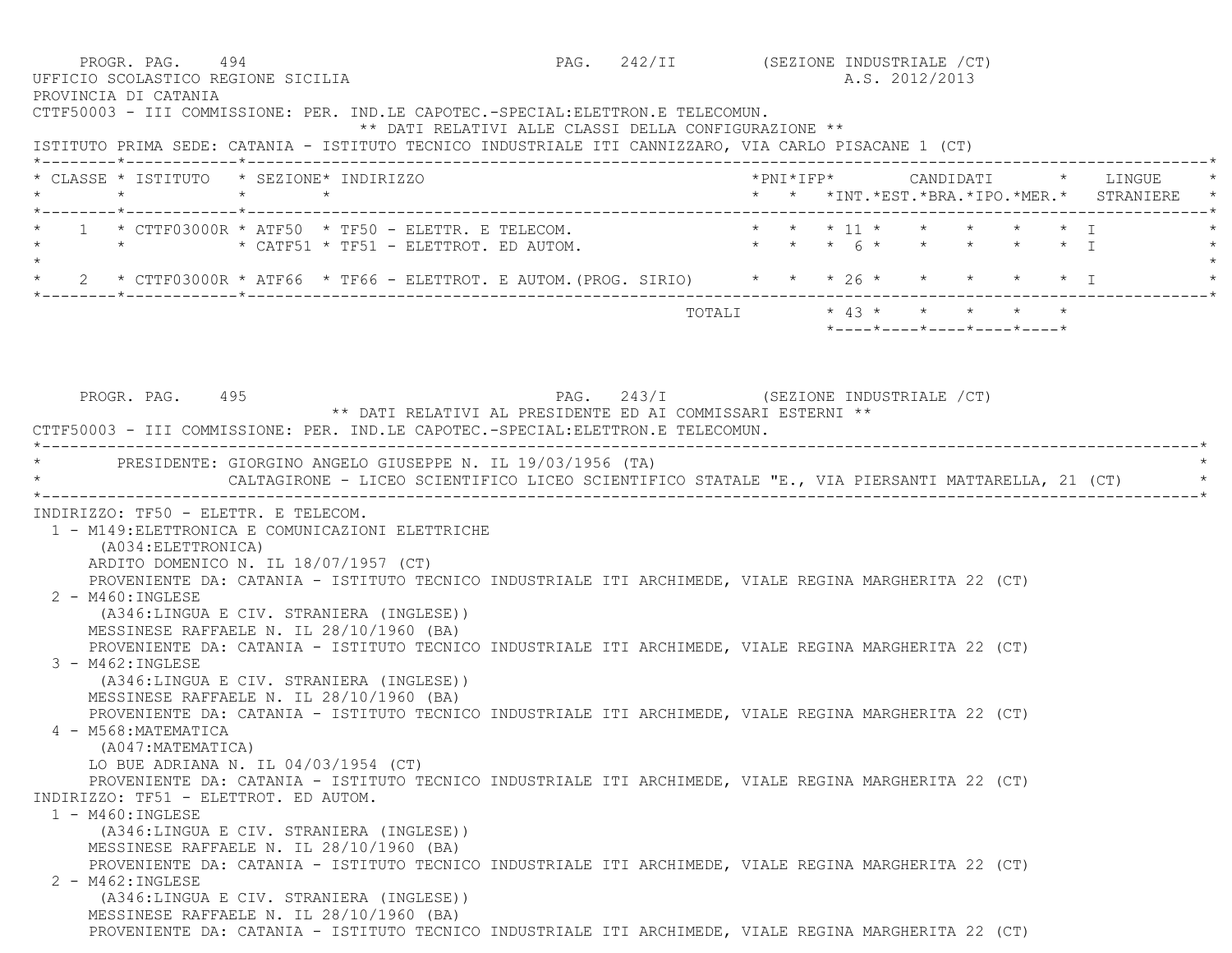3 - M568:MATEMATICA (A047:MATEMATICA) LO BUE ADRIANA N. IL 04/03/1954 (CT) PROVENIENTE DA: CATANIA - ISTITUTO TECNICO INDUSTRIALE ITI ARCHIMEDE, VIALE REGINA MARGHERITA 22 (CT) 4 - M292:IMPIANTI ELETTRICI (A035:ELETTROTECNICA ED APPLICAZIONI) LEVATINO FEDERICO N. IL 11/03/1955 (CT) PROVENIENTE DA: CATANIA - ISTITUTO TECNICO INDUSTRIALE ITI ARCHIMEDE, VIALE REGINA MARGHERITA 22 (CT) (SEGUONO DATI RELATIVI AI COMMISSARI ESTERNI) PROGR. PAG. 496 496 PAG. 243/II (SEZIONE INDUSTRIALE (CT) \*\* DATI RELATIVI AI COMMISSARI ESTERNI \*\* INDIRIZZO: TF66 - ELETTROT. E AUTOM.(PROG. SIRIO) 1 - M292:IMPIANTI ELETTRICI (A035:ELETTROTECNICA ED APPLICAZIONI) LEVATINO FEDERICO N. IL 11/03/1955 (CT) PROVENIENTE DA: CATANIA - ISTITUTO TECNICO INDUSTRIALE ITI ARCHIMEDE, VIALE REGINA MARGHERITA 22 (CT) 2 - SR72:LINGUA STRANIERA (INGLESE) (A346:LINGUA E CIV. STRANIERA (INGLESE) MESSINESE RAFFAELE N. IL 28/10/1960 (BA) PROVENIENTE DA: CATANIA - ISTITUTO TECNICO INDUSTRIALE ITI ARCHIMEDE, VIALE REGINA MARGHERITA 22 (CT) 3 - M568:MATEMATICA (A047:MATEMATICA) LO BUE ADRIANA N. IL 04/03/1954 (CT) PROVENIENTE DA: CATANIA - ISTITUTO TECNICO INDUSTRIALE ITI ARCHIMEDE, VIALE REGINA MARGHERITA 22 (CT) PROGR. PAG. 497 **PROGR. PAG. 243/III** (SEZIONE INDUSTRIALE /CT) UFFICIO SCOLASTICO REGIONE SICILIA A.S. 2012/2013 PROVINCIA DI CATANIA CTTF50004 - IV COMMISSIONE: PER. IND.LE CAPOTEC.-SPECIAL:ELETTRON.E TELECOMUN.\*\* DATI RELATIVI ALLE CLASSI DELLA CONFIGURAZIONE \*\*

ISTITUTO PRIMA SEDE: CATANIA - ISTITUTO TECNICO INDUSTRIALE ITI ARCHIMEDE, VIALE REGINA MARGHERITA 22 (CT)

| * CLASSE * ISTITUTO * SEZIONE* INDIRIZZO                                                                             | $\rightarrow$<br>LINGUE<br>*PNT*TFP*<br>CANDIDATI                                           |
|----------------------------------------------------------------------------------------------------------------------|---------------------------------------------------------------------------------------------|
|                                                                                                                      | * * *INT.*EST.*BRA.*IPO.*MER.* STRANIERE<br>$\star$                                         |
| $\star$ 1 $\star$ CTTF01000G $\star$ ATF50 $\star$ TF50 - ELETTR. E TELECOM.                                         | * * * 13 * 1 * * * * * I                                                                    |
| $2 \times CTTF01000G \times BTF50 \times TF50 - ELETTR. E TELECOM.$<br>_____*___ <b>_________</b> *_________________ | $\star$ $\star$ $\star$ $\uparrow$ $\uparrow$ $\star$ $\star$ $\star$ $\uparrow$ $\uparrow$ |
|                                                                                                                      | $* 28 * 1 * * * * * * *$<br>TOTALI<br>$*$ ---- $*$ ---- $*$ ---- $*$ ---- $*$ ----          |

PROGR. PAG. 498 PAG. 244/I (SEZIONE INDUSTRIALE / CT) \*\* DATI RELATIVI AL PRESIDENTE ED AI COMMISSARI ESTERNI \*\* CTTF50004 - IV COMMISSIONE: PER. IND.LE CAPOTEC.-SPECIAL:ELETTRON.E TELECOMUN. \*----------------------------------------------------------------------------------------------------------------------------\*PRESIDENTE: TORRISI GIUSEPPE N. IL 06/01/1953 (CT) CATANIA - ISTITUTO MAGISTRALE LICEO STATALE LOMBARDO RADICE, VIA IMPERIA 21 (CT) \*----------------------------------------------------------------------------------------------------------------------------\*INDIRIZZO: TF50 - ELETTR. E TELECOM.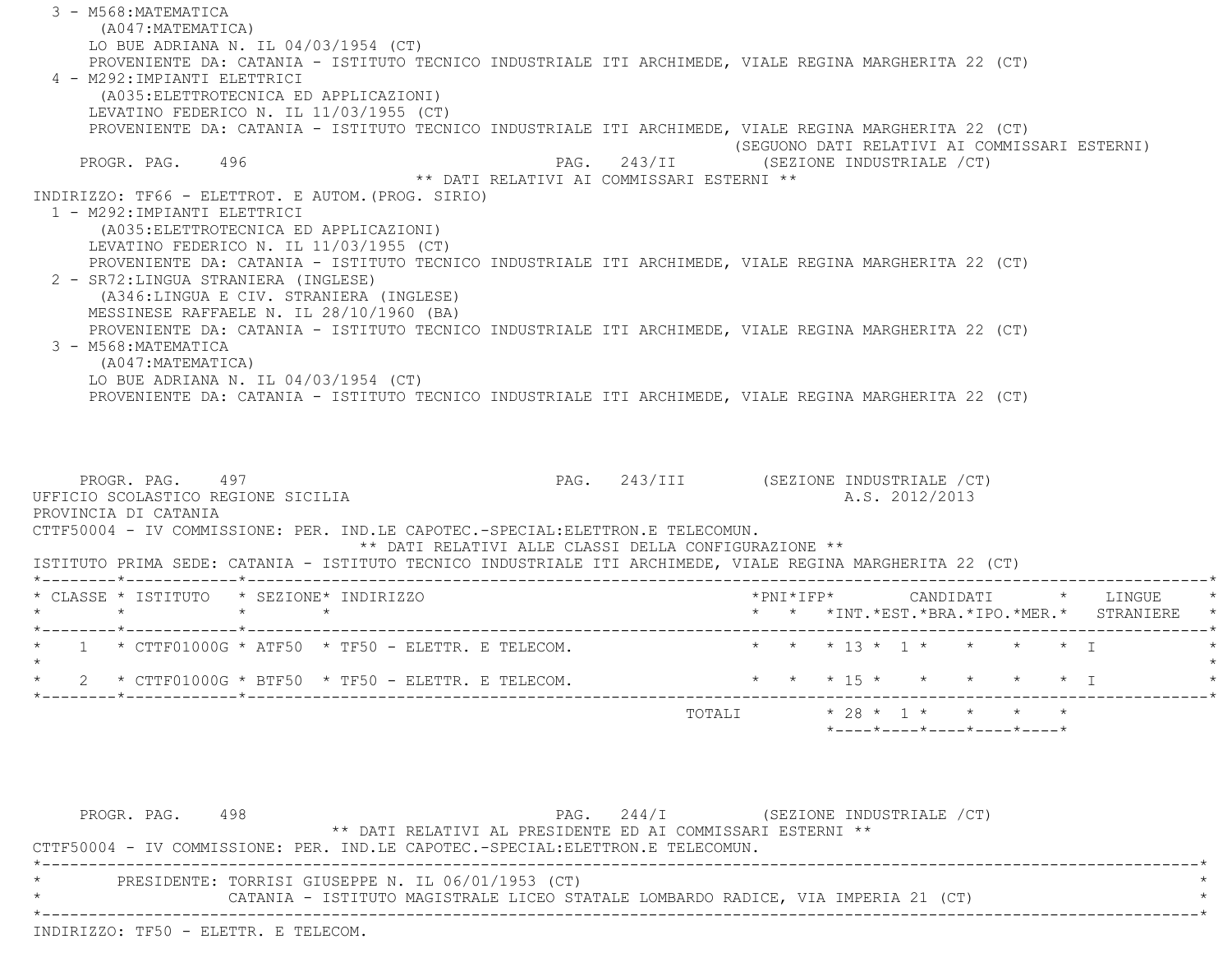1 - M149:ELETTRONICA E COMUNICAZIONI ELETTRICHE (A034:ELETTRONICA) BAIAMONTE MARIA ANTONIETTA N. IL 30/11/1957 (CL) PROVENIENTE DA: CATANIA - ISTITUTO TECNICO INDUSTRIALE ITI G.MARCONI, VIA VESCOVO MAURIZIO,82 (CT) 2 - M460:INGLESE (A346:LINGUA E CIV. STRANIERA (INGLESE)) ANDOLINA ROSA N. IL 28/12/1962 (CT) PROVENIENTE DA: PALAGONIA - ISTITUTO TECNICO COMMERCIALE I.T.COMMERCIALE(SEZ.ASS.I.I.S., VIA C. BATTISTI S.N. (CT) 3 - M568:MATEMATICA (A047:MATEMATICA) PINNISI LUCIA N. IL 23/09/1957 (CT) PROVENIENTE DA: CATANIA - ISTITUTO TECNICO INDUSTRIALE ITI CANNIZZARO, VIA CARLO PISACANE 1 (CT) PROGR. PAG. 499 PAG. 244/II (SEZIONE INDUSTRIALE /CT) UFFICIO SCOLASTICO REGIONE SICILIA A.S. 2012/2013 PROVINCIA DI CATANIA CTTF50005 - V COMMISSIONE: PER. IND.LE CAPOTEC.-SPECIAL:ELETTRON.E TELECOMUN. \*\* DATI RELATIVI ALLE CLASSI DELLA CONFIGURAZIONE \*\* ISTITUTO PRIMA SEDE: CATANIA - ISTITUTO TECNICO INDUSTRIALE ITI ARCHIMEDE, VIALE REGINA MARGHERITA 22 (CT) \*--------\*------------\*-------------------------------------------------------------------------------------------------------\* \* CLASSE \* ISTITUTO \* SEZIONE\* INDIRIZZO \*PNI\*IFP\* CANDIDATI \* LINGUE \* \* \* \* \* \* \* \*INT.\*EST.\*BRA.\*IPO.\*MER.\* STRANIERE \* \*--------\*------------\*-------------------------------------------------------------------------------------------------------\*1 \* CTTF01000G \* C \* TF50 - ELETTR. E TELECOM. \* \* \* \* \* \* \* \* \* \* \* \* \* T  $\star$  \* 2 \* CTTF01000G \* D \* TF50 - ELETTR. E TELECOM. \* \* \* 9 \* \* \* \* \* I \* \*--------\*------------\*-------------------------------------------------------------------------------------------------------\*TOTALI  $* 23 * * * * * * * * *$  \*----\*----\*----\*----\*----\*PROGR. PAG. 500 PAG. 245/I (SEZIONE INDUSTRIALE / CT) \*\* DATI RELATIVI AL PRESIDENTE ED AI COMMISSARI ESTERNI \*\* CTTF50005 - V COMMISSIONE: PER. IND.LE CAPOTEC.-SPECIAL:ELETTRON.E TELECOMUN. \*----------------------------------------------------------------------------------------------------------------------------\*PRESIDENTE: LIOTTA GIUSEPPE N. IL 01/01/1958 (CT) CATANIA - ISTITUTO TECNICO INDUSTRIALE ITI CANNIZZARO, VIA CARLO PISACANE 1 (CT) \*----------------------------------------------------------------------------------------------------------------------------\* INDIRIZZO: TF50 - ELETTR. E TELECOM. 1 - M149:ELETTRONICA E COMUNICAZIONI ELETTRICHE (A034:ELETTRONICA) STIVALA SERGIO N. IL 21/11/1967 (CT) PROVENIENTE DA: CATANIA - ISTITUTO TECNICO INDUSTRIALE ITI G.MARCONI, VIA VESCOVO MAURIZIO,82 (CT) 2 - M460:INGLESE (A346:LINGUA E CIV. STRANIERA (INGLESE)) CUTRONA CATERINA N. IL 22/02/1966 (CT) PROVENIENTE DA: CATANIA - IST PROF PER I SERVIZI SOCIALI IPSS L. MANGANO, VIA E. BESANA, 12/C (CT) 3 - M568:MATEMATICA (A047:MATEMATICA) CALLERAME MARIA CATENA N. IL 14/10/1956 (EN) PROVENIENTE DA: CATANIA - ISTITUTO TECNICO INDUSTRIALE ITI CANNIZZARO, VIA CARLO PISACANE 1 (CT)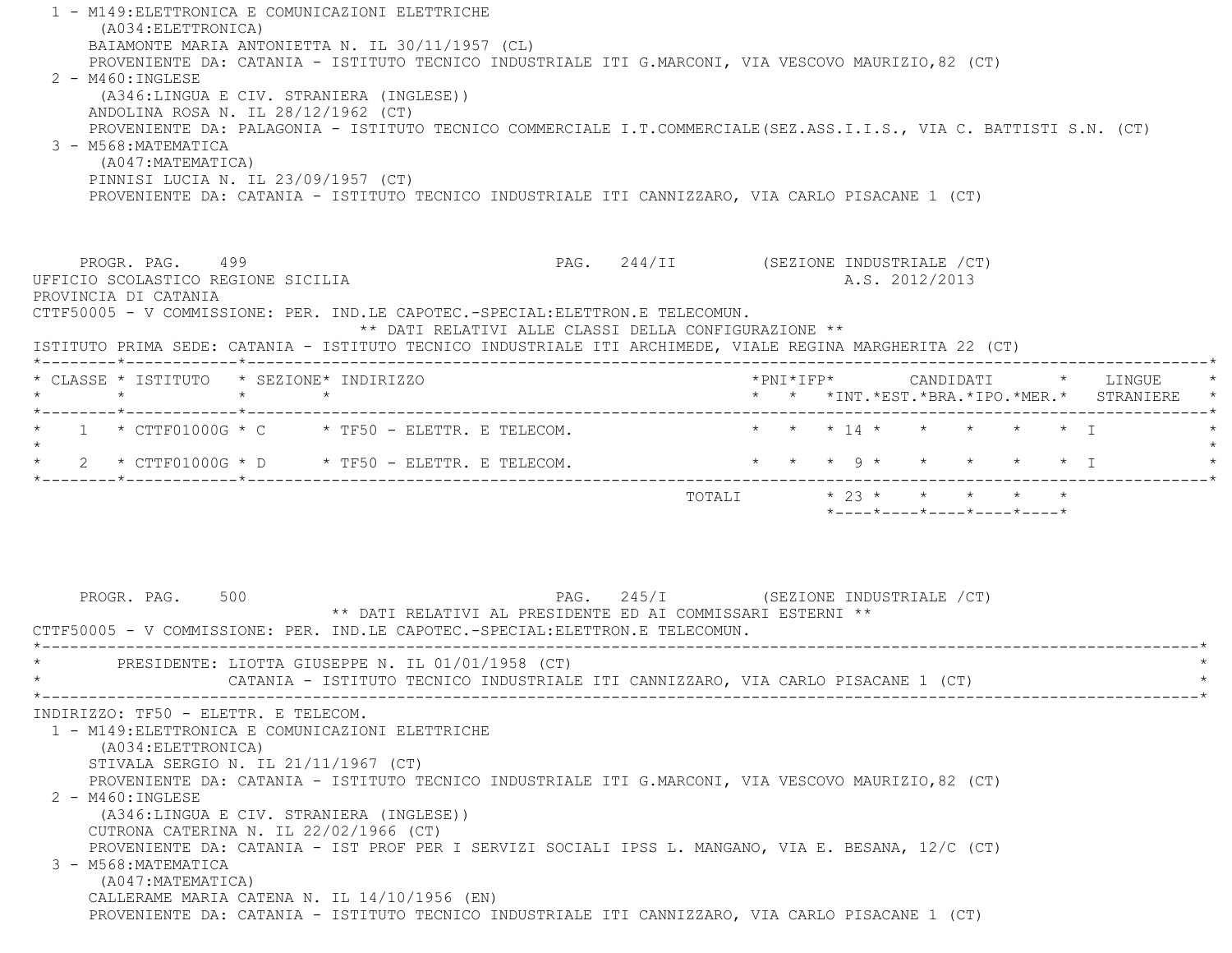| PROGR. PAG. 501<br>UFFICIO SCOLASTICO REGIONE SICILIA<br>PROVINCIA DI CATANIA                                                                                                                                                                                                                                                                                                                                                                                                                                                                                                       |                                                      | PAG. 245/II (SEZIONE INDUSTRIALE / CT)<br>A.S. 2012/2013                                                                |
|-------------------------------------------------------------------------------------------------------------------------------------------------------------------------------------------------------------------------------------------------------------------------------------------------------------------------------------------------------------------------------------------------------------------------------------------------------------------------------------------------------------------------------------------------------------------------------------|------------------------------------------------------|-------------------------------------------------------------------------------------------------------------------------|
| CTTF50006 - VI COMMISSIONE: PER. IND.LE CAPOTEC.-SPECIAL:ELETTRON.E TELECOMUN.<br>ISTITUTO PRIMA SEDE: ACIREALE - ISTITUTO TECNICO INDUSTRIALE ITI G. FERRARIS, VIA TRAPANI N.4 (CT)                                                                                                                                                                                                                                                                                                                                                                                                | ** DATI RELATIVI ALLE CLASSI DELLA CONFIGURAZIONE ** |                                                                                                                         |
| * CLASSE * ISTITUTO * SEZIONE* INDIRIZZO<br>$\star$<br>$\star$ $\star$<br>*--------*------------*------------                                                                                                                                                                                                                                                                                                                                                                                                                                                                       |                                                      | *PNI*IFP*     CANDIDATI    *   LINGUE<br>* * *INT. *EST. *BRA. *IPO. *MER. * STRANIERE                                  |
| $1 \times CTTF033019 \times AE \times TF50 - ELETTR. E TELECOM.$                                                                                                                                                                                                                                                                                                                                                                                                                                                                                                                    |                                                      | * * * 14 * * * * * * T                                                                                                  |
| $\star$ 2 $\star$ CTTF033019 $\star$ BE $\star$ TF50 - ELETTR. E TELECOM.                                                                                                                                                                                                                                                                                                                                                                                                                                                                                                           |                                                      | * * * 18 * * * * * * I                                                                                                  |
|                                                                                                                                                                                                                                                                                                                                                                                                                                                                                                                                                                                     |                                                      | TOTALI $* 32 * * * * * * * * * *$<br>$*$ - - - - $*$ - - - - $*$ - - - - $*$ - - - - $*$ - - - - $*$                    |
|                                                                                                                                                                                                                                                                                                                                                                                                                                                                                                                                                                                     |                                                      |                                                                                                                         |
| PROGR. PAG. 502<br>** DATI RELATIVI AL PRESIDENTE ED AI COMMISSARI ESTERNI **<br>CTTF50006 - VI COMMISSIONE: PER. IND.LE CAPOTEC.-SPECIAL:ELETTRON.E TELECOMUN.                                                                                                                                                                                                                                                                                                                                                                                                                     |                                                      | PAG. 246/I (SEZIONE INDUSTRIALE /CT)                                                                                    |
| PRESIDENTE: SINATRA LUIGI N. IL 02/02/1956 (CT)<br>CALTAGIRONE - ISTITUTO TECNICO AGRARIO FRANCESCO CUCUZZA, VIA CAPPUCCINI 134 (CT)                                                                                                                                                                                                                                                                                                                                                                                                                                                |                                                      |                                                                                                                         |
| INDIRIZZO: TF50 - ELETTR. E TELECOM.<br>1 - M149: ELETTRONICA E COMUNICAZIONI ELETTRICHE<br>(A034:ELETTRONICA)<br>PORTO ROSA MARIA N. IL 02/12/1961 (CT)<br>PROVENIENTE DA: SAN GIOVANNI LA PUNTA - ISTITUTO TECNICO INDUSTRIALE ITI "G. FERRARIS", VIA G. MOTTA N.85 (CT)<br>$2 - M460$ : INGLESE<br>(A346:LINGUA E CIV. STRANIERA (INGLESE))<br>ITALIA EMANUELA N. IL 23/09/1958 (SR)<br>3 - M568:MATEMATICA<br>(A047: MATEMATICA)<br>GULISANO ROSARIO N. IL $11/11/1963$ (CT)<br>PROVENIENTE DA: RIPOSTO - ISTITUTO TECNICO NAUTICO LUIGI RIZZO, VIA FEDERICO CAFIERO, N. 2 (CT) |                                                      | PROVENIENTE DA: CALTAGIRONE - IST PROF INDUSTRIA E ARTIGIANATO I.P.S.I.A "C.A. DALLA CHIESA", VIA SANTA MARIA DI GESU'S |
| PROGR. PAG. 503<br>UFFICIO SCOLASTICO REGIONE SICILIA<br>PROVINCIA DI CATANIA<br>CTTF50007 - VII COMMISSIONE: PER. IND.LE CAPOTEC.-SPECIAL:ELETTRON.E TELECOMUN.                                                                                                                                                                                                                                                                                                                                                                                                                    | ** DATI RELATIVI ALLE CLASSI DELLA CONFIGURAZIONE ** | PAG. 246/II (SEZIONE INDUSTRIALE /CT)<br>A.S. 2012/2013                                                                 |
| ISTITUTO PRIMA SEDE: BELPASSO - ISTITUTO TECNICO INDUSTRIALE "G. FERRARIS", VIA LEONARDO SCIASCIA, 3 (CT)<br>* CLASSE * ISTITUTO * SEZIONE* INDIRIZZO                                                                                                                                                                                                                                                                                                                                                                                                                               |                                                      | *PNI*IFP*      CANDIDATI     *   LINGUE                                                                                 |
| *--------*------------*                                                                                                                                                                                                                                                                                                                                                                                                                                                                                                                                                             |                                                      | * * *INT. *EST. *BRA. *IPO. *MER. * STRANIERE *                                                                         |
| $\star$ 1 $\star$ CTTF01601G $\star$ ATF50 $\star$ TF50 - ELETTR. E TELECOM.                                                                                                                                                                                                                                                                                                                                                                                                                                                                                                        |                                                      | * * * 11 * * * * * * I                                                                                                  |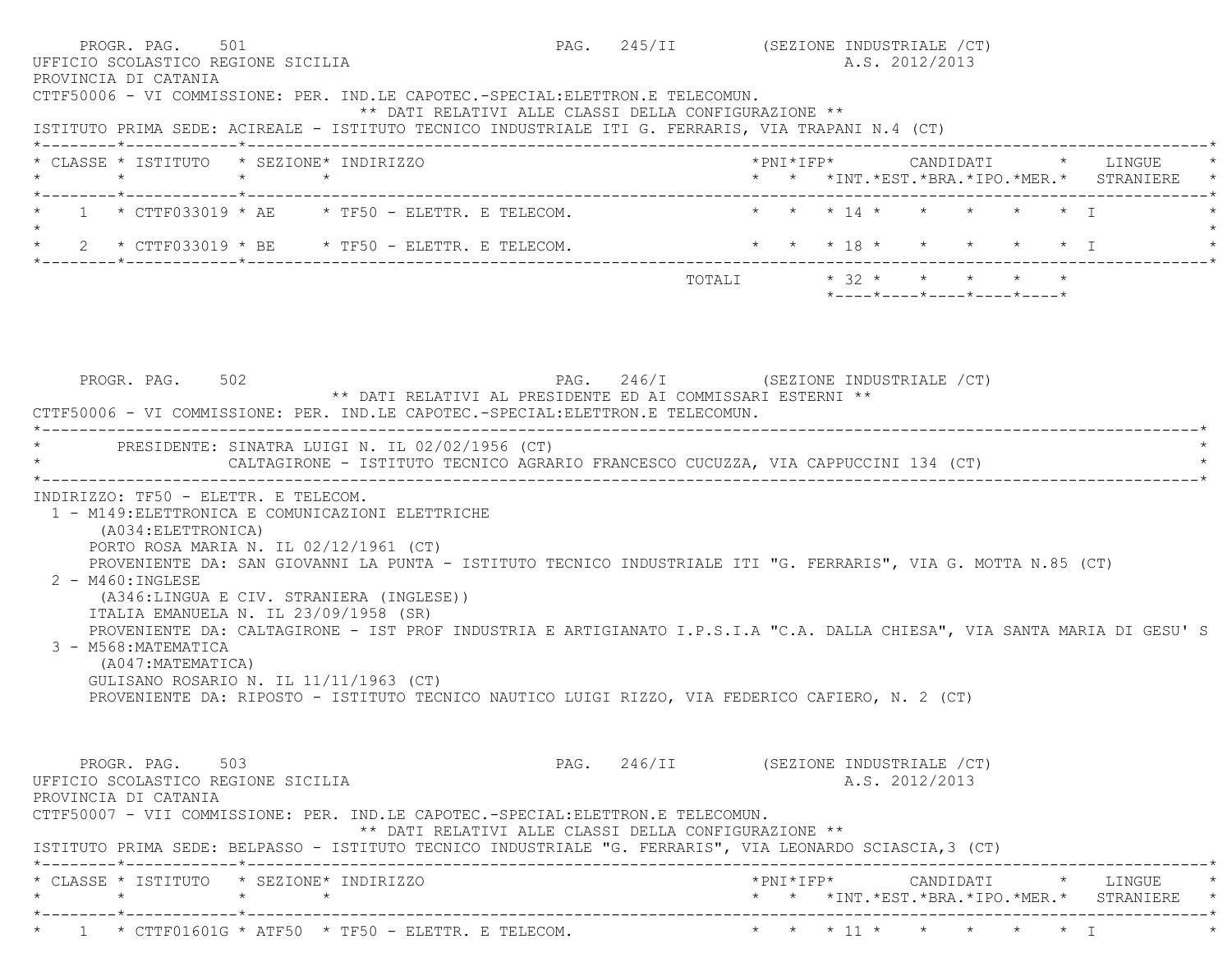| * CTTF01601G * BTF50 * TF50 - ELETTR. E TELECOM.                                                                                                                                                                                                                                                                                                                                                                                                                      | $\star$ $\star$ $\star$ 12 $\star$<br>$\star$ T                                                                                                                                                                                                |
|-----------------------------------------------------------------------------------------------------------------------------------------------------------------------------------------------------------------------------------------------------------------------------------------------------------------------------------------------------------------------------------------------------------------------------------------------------------------------|------------------------------------------------------------------------------------------------------------------------------------------------------------------------------------------------------------------------------------------------|
|                                                                                                                                                                                                                                                                                                                                                                                                                                                                       | $\star$ 23 $\star$ $\star$ $\star$<br>TOTALI<br>$*$ ---- $*$ ---- $*$ ---- $*$ ---- $*$ ---- $*$                                                                                                                                               |
| PROGR. PAG. 504<br>** DATI RELATIVI AL PRESIDENTE ED AI COMMISSARI ESTERNI **<br>CTTF50007 - VII COMMISSIONE: PER. IND.LE CAPOTEC.-SPECIAL:ELETTRON.E TELECOMUN.                                                                                                                                                                                                                                                                                                      | PAG. 247/I (SEZIONE INDUSTRIALE / CT)                                                                                                                                                                                                          |
| PRESIDENTE: CAMPAGNA ANNA MARIA N. IL 11/05/1954 (ME)<br>RANDAZZO - LICEO CLASSICO DON CAVINA, PIAZZA S. BENEDETTO, 12 (CT)                                                                                                                                                                                                                                                                                                                                           |                                                                                                                                                                                                                                                |
| INDIRIZZO: TF50 - ELETTR. E TELECOM.<br>1 - M149: ELETTRONICA E COMUNICAZIONI ELETTRICHE<br>(A034: ELETTRONICA)<br>ANDRONICO GIOVANNI N. IL 12/12/1959 (CT)<br>PROVENIENTE DA: CATANIA - ISTITUTO TECNICO INDUSTRIALE ITI ARCHIMEDE, VIALE REGINA MARGHERITA 22 (CT)<br>2 - M460: INGLESE<br>(A346:LINGUA E CIV. STRANIERA (INGLESE))<br>TEGHINI ROMILDA N. IL 10/06/1975 (CT)<br>3 - M568: MATEMATICA<br>(A047:MATEMATICA)<br>LIZZIO ROSA RITA N. IL 23/08/1963 (CT) | PROVENIENTE DA: GIARRE - IST PROF PER I SERVIZI ALBERGHIERI E RISTORAZIONE IPSSAR GIOVANNI FALCONE, VIA VENETO 4 (CT)<br>PROVENIENTE DA: GIARRE - IST PROF PER L'AGRICOLTURA E L'AMBIENTE IPSAA A. M. MAZZEI, VIA PRINCIPE DI PIEMONTE 92 (CT) |
| PROGR. PAG. 505<br>UFFICIO SCOLASTICO REGIONE SICILIA<br>PROVINCIA DI CATANIA                                                                                                                                                                                                                                                                                                                                                                                         | PAG. 247/II (SEZIONE INDUSTRIALE /CT)<br>A.S. 2012/2013                                                                                                                                                                                        |
| CTTF50008 - VIII COMMISSIONE: PER. IND.LE CAPOTEC.-SPECIAL:ELETTRON.E TELECOMUN.<br>** DATI RELATIVI ALLE CLASSI DELLA CONFIGURAZIONE **<br>ISTITUTO PRIMA SEDE: SAN GIOVANNI LA PUNTA - ISTITUTO TECNICO INDUSTRIALE ITI "G. FERRARIS", VIA G. MOTTA N.85 (CT)                                                                                                                                                                                                       |                                                                                                                                                                                                                                                |
| * CLASSE * ISTITUTO * SEZIONE* INDIRIZZO<br>$\star$ $\star$<br>$\star$ $\star$                                                                                                                                                                                                                                                                                                                                                                                        | $*$ PNI $*$ I F P $*$<br>CANDIDATI * LINGUE<br>$\star$ $\star$ $\star$ $\text{INT} \cdot \text{*EST} \cdot \text{*BRA} \cdot \text{*IPC} \cdot \text{*MER} \cdot \text{*}$ STRANIERE                                                           |
| * $1$ * $CTF09000C$ * A  * $TF50$ - $ELETTR$ . E $TELECOM$ .                                                                                                                                                                                                                                                                                                                                                                                                          | $\star$ $\star$ $\star$ 15 $\star$<br>$\star$ $\star$ $\star$ $\star$ T                                                                                                                                                                        |
| 2 * CTTF09000C * B * TF50 - ELETTR. E TELECOM.                                                                                                                                                                                                                                                                                                                                                                                                                        | $\star$ $\star$ $\star$ $\frac{12}{12}$ $\star$ $\star$ $\star$ $\star$ $\star$ $\frac{1}{12}$                                                                                                                                                 |
|                                                                                                                                                                                                                                                                                                                                                                                                                                                                       | $\star$ 27 $\star$ $\star$ $\star$ $\star$<br>TOTALI                                                                                                                                                                                           |

PROGR. PAG. 506 CHA SURFAGE PAG. 248/I (SEZIONE INDUSTRIALE / CT) \*\* DATI RELATIVI AL PRESIDENTE ED AI COMMISSARI ESTERNI \*\*

\*----------------------------------------------------------------------------------------------------------------------------\*

CTTF50008 - VIII COMMISSIONE: PER. IND.LE CAPOTEC.-SPECIAL:ELETTRON.E TELECOMUN.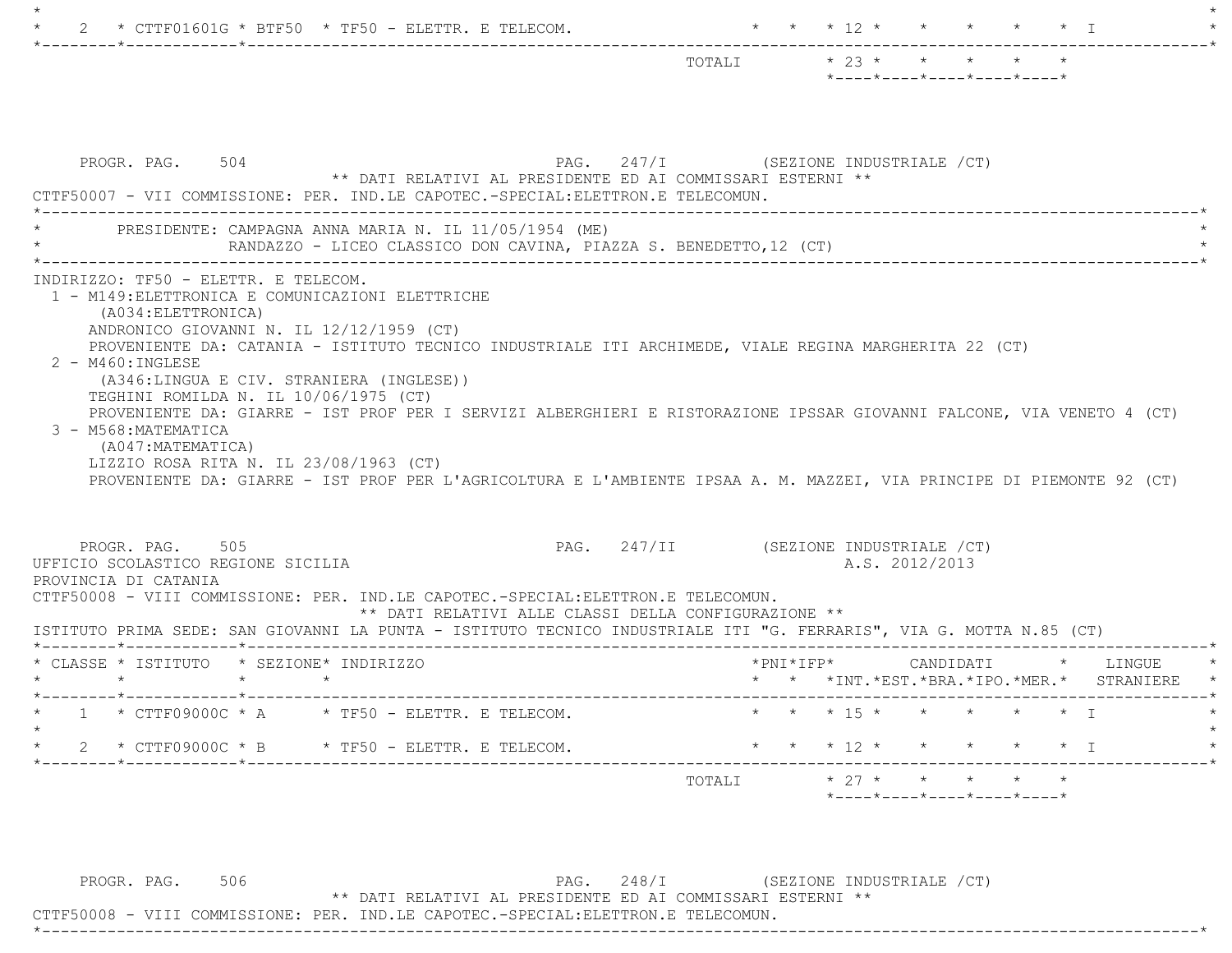PRESIDENTE: NIGRO GIANCARLO N. IL 07/01/1956 (CT) CATANIA - ISTITUTO TECNICO COMMERCIALE ITE DE FELICE GIUFFRIDA, PIAZZA ROMA 4 (CT) \*----------------------------------------------------------------------------------------------------------------------------\* INDIRIZZO: TF50 - ELETTR. E TELECOM. 1 - M149:ELETTRONICA E COMUNICAZIONI ELETTRICHE (A034:ELETTRONICA) GULLOTTO ANTONIO GIOVANNI N. IL 24/06/1974 (CT) PROVENIENTE DA: GIARRE - IST PROF INDUSTRIA E ARTIGIANATO GIARRE, VIALE LIBERTA', 151 (CT) 2 - M460:INGLESE (A346:LINGUA E CIV. STRANIERA (INGLESE)) MANCARI ANNA MARIA N. IL 24/10/1951 (CT) PROVENIENTE DA: ACIREALE - LICEO SCIENTIFICO LS ARCHIMEDE, VIA L. ARIOSTO, N.37 (CT) 3 - M568:MATEMATICA (A047:MATEMATICA) SCANDURA SALVATRICE N. IL 11/11/1960 (CT) PROVENIENTE DA: BIANCAVILLA - ISTITUTO TECNICO INDUSTRIALE BIANCAVILLA, VIA PAL. GRANDE. 1 (CT) PROGR. PAG. 507 STROUGHT SOURCE 248/II (SEZIONE INDUSTRIALE / CT) UFFICIO SCOLASTICO REGIONE SICILIA A.S. 2012/2013 PROVINCIA DI CATANIA CTTF50009 - IX COMMISSIONE: PER. IND.LE CAPOTEC.-SPECIAL:ELETTRON.E TELECOMUN. \*\* DATI RELATIVI ALLE CLASSI DELLA CONFIGURAZIONE \*\* ISTITUTO PRIMA SEDE: CATANIA - L.R. PAR. ISTITUTO TECNICO INDUSTRIALE VIRGILIO, VIA VALDISAVOIA, 7 (CT) \*--------\*------------\*-------------------------------------------------------------------------------------------------------\* \* CLASSE \* ISTITUTO \* SEZIONE\* INDIRIZZO \*PNI\*IFP\* CANDIDATI \* LINGUE \* \* \* \* \* \* \* \*INT.\*EST.\*BRA.\*IPO.\*MER.\* STRANIERE \* \*--------\*------------\*-------------------------------------------------------------------------------------------------------\* $1 * CTTF04500E * A * TF50 - ELETTR. E TELECOM.$  \* \* \* 12 \* 4 \* \* \* \* \* I  $\star$ \* 2 \* CTTF04500E \* ATF30 \* TF30 - INFORMATICA \* \* \* \* \* \* \* \* \* \* \* \* \* \* \* T \*--------\*------------\*-------------------------------------------------------------------------------------------------------\* TOTALI \* 31 \* 13 \* \* \* \* \*----\*----\*----\*----\*----\*PROGR. PAG. 508 **PAG. 249/I** (SEZIONE INDUSTRIALE /CT) \*\* DATI RELATIVI AL PRESIDENTE ED AI COMMISSARI ESTERNI \*\* CTTF50009 - IX COMMISSIONE: PER. IND.LE CAPOTEC.-SPECIAL:ELETTRON.E TELECOMUN. \*----------------------------------------------------------------------------------------------------------------------------\*PRESIDENTE: LA ROCCA GAETANO MAURIZIO N. IL 10/04/1961 (ME) ACIREALE - IST PROF INDUSTRIA E ARTIGIANATO IPSIA ORA I.S. MAJORANA-MEUCCI, VIA DELLE TERME, 78 (CT) \*----------------------------------------------------------------------------------------------------------------------------\* INDIRIZZO: TF50 - ELETTR. E TELECOM. 1 - M149:ELETTRONICA E COMUNICAZIONI ELETTRICHE (A034:ELETTRONICA) GIUFFRIDA CINZIA N. IL 23/11/1972 (BS)

PROVENIENTE DA: CATANIA - ISTITUTO TECNICO INDUSTRIALE GEMMELLARO (CT)

 2 - M460:INGLESE (A346:LINGUA E CIV. STRANIERA (INGLESE)) CANTARELLA VINCENZO N. IL 14/09/1959 (ME)

PROVENIENTE DA: CATANIA - ISTITUTO TECNICO INDUSTRIALE GEMMELLARO (CT)

3 - M462:INGLESE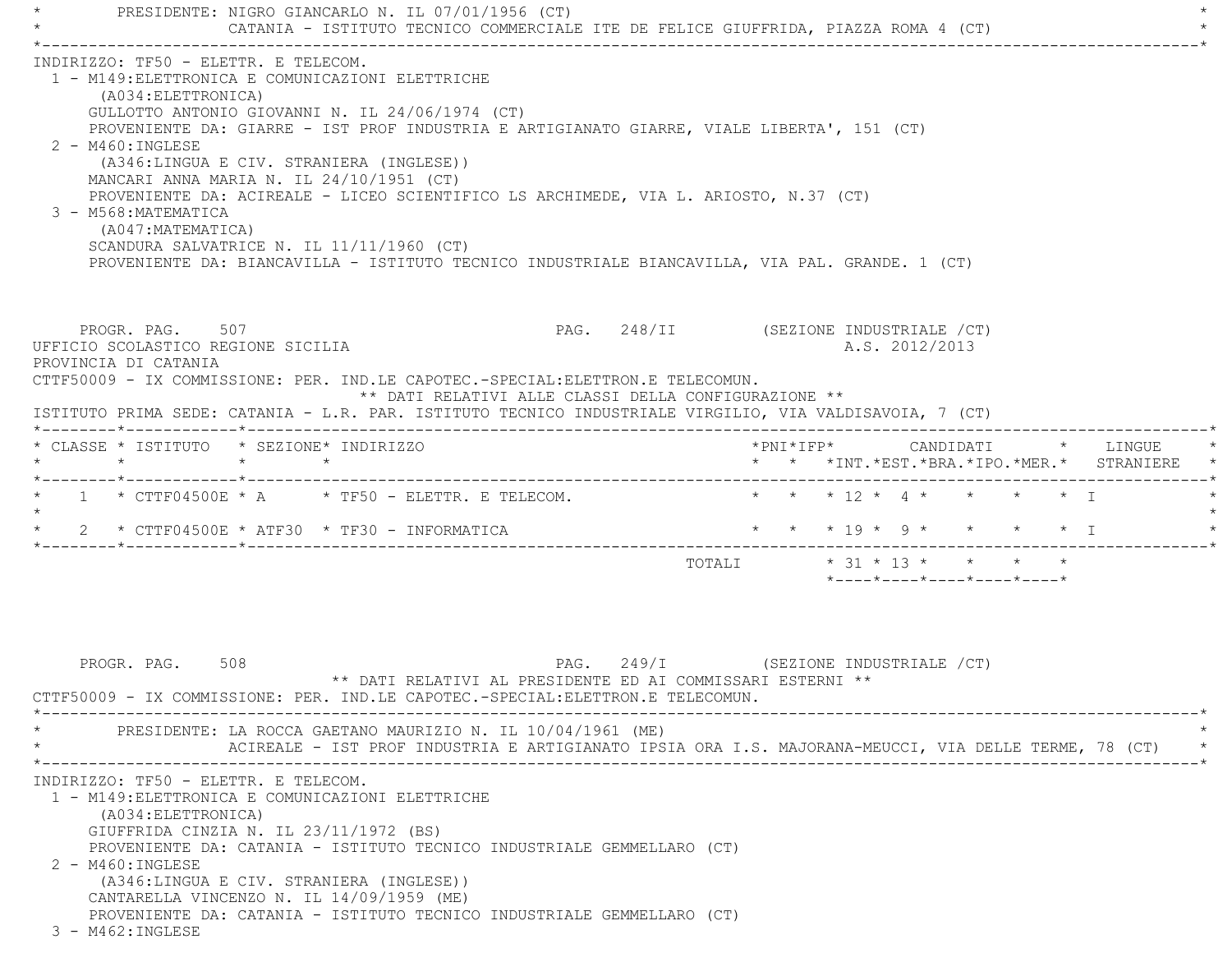(A346:LINGUA E CIV. STRANIERA (INGLESE)) CANTARELLA VINCENZO N. IL 14/09/1959 (ME) PROVENIENTE DA: CATANIA - ISTITUTO TECNICO INDUSTRIALE GEMMELLARO (CT) 4 - M568:MATEMATICA (A047:MATEMATICA) SIGNORELLI MARIA GRAZIELLA N. IL 13/01/1958 (CL) PROVENIENTE DA: CATANIA - ISTITUTO MAGISTRALE LICEO STATALE LOMBARDO RADICE, VIA IMPERIA 21 (CT) INDIRIZZO: TF30 - INFORMATICA 1 - M070:INFORMATICA GENERALE, APPL. TECNICO-SCIENTIFICHE (A042:INFORMATICA) GALIZIA ANGELA N. IL 31/07/1963 (CT) PROVENIENTE DA: CATANIA - ISTITUTO TECNICO COMMERCIALE ITE DE FELICE GIUFFRIDA, PIAZZA ROMA 4 (CT) 2 - M462:INGLESE (A346:LINGUA E CIV. STRANIERA (INGLESE) CANTARELLA VINCENZO N. IL 14/09/1959 (ME) PROVENIENTE DA: CATANIA - ISTITUTO TECNICO INDUSTRIALE GEMMELLARO (CT) 3 - M549:MATEMATICA GENERALE APPLICATA (A047:MATEMATICA) SIGNORELLI MARIA GRAZIELLA N. IL 13/01/1958 (CL) PROVENIENTE DA: CATANIA - ISTITUTO MAGISTRALE LICEO STATALE LOMBARDO RADICE, VIA IMPERIA 21 (CT) PROGR. PAG. 509 **PAG.** 249/II (SEZIONE INDUSTRIALE /CT) UFFICIO SCOLASTICO REGIONE SICILIA A.S. 2012/2013 PROVINCIA DI CATANIA CTTF50010 - X COMMISSIONE: PER. IND.LE CAPOTEC.-SPECIAL:ELETTRON.E TELECOMUN. \*\* DATI RELATIVI ALLE CLASSI DELLA CONFIGURAZIONE \*\* ISTITUTO PRIMA SEDE: CATANIA - L.R. PAR. ISTITUTO TECNICO INDUSTRIALE SAVOIA, VIALE V.VENETO 18 (CT) \*--------\*------------\*-------------------------------------------------------------------------------------------------------\* \* CLASSE \* ISTITUTO \* SEZIONE\* INDIRIZZO \*PNI\*IFP\* CANDIDATI \* LINGUE \* \* \* \* \* \* \* \*INT.\*EST.\*BRA.\*IPO.\*MER.\* STRANIERE \* \*--------\*------------\*-------------------------------------------------------------------------------------------------------\* \* 1 \* CTTF01500P \* A \* TF50 - ELETTR. E TELECOM. \* \* \* 6 \* 3 \* \* \* \* I \* \*--------\*------------\*-------------------------------------------------------------------------------------------------------\* ISTITUTO SECONDA SEDE: CATANIA - L.R. PAR. ISTITUTO TECNICO INDUSTRIALE A. MORAVIA, VIA TRIESTE, 25 (CT) \*--------\*------------\*-------------------------------------------------------------------------------------------------------\* \* CLASSE \* ISTITUTO \* SEZIONE\* INDIRIZZO \*PNI\*IFP\* CANDIDATI \* LINGUE \* \* \* \* \* \* \* \*INT.\*EST.\*BRA.\*IPO.\*MER.\* STRANIERE \* \*--------\*------------\*-------------------------------------------------------------------------------------------------------\* $2 * CTTF07500A * A * TF50 - ELETTR. E TELECOM. * * * * 14 * 7 * * * * * I$  \*--------\*------------\*-------------------------------------------------------------------------------------------------------\* TOTALI \* 20 \* 10 \* \* \* \* \*----\*----\*----\*----\*----\*PROGR. PAG. 510 **PAG.** 250/I (SEZIONE INDUSTRIALE /CT) \*\* DATI RELATIVI AL PRESIDENTE ED AI COMMISSARI ESTERNI \*\* CTTF50010 - X COMMISSIONE: PER. IND.LE CAPOTEC.-SPECIAL:ELETTRON.E TELECOMUN. \*----------------------------------------------------------------------------------------------------------------------------\*PRESIDENTE: MOLA ANDREA N. IL 06/11/1964 (RM) CATANIA - ISTITUTO TECNICO INDUSTRIALE ITI CANNIZZARO, VIA CARLO PISACANE 1 (CT) \*----------------------------------------------------------------------------------------------------------------------------\* INDIRIZZO: TF50 - ELETTR. E TELECOM.1 - M149:ELETTRONICA E COMUNICAZIONI ELETTRICHE

(A034:ELETTRONICA)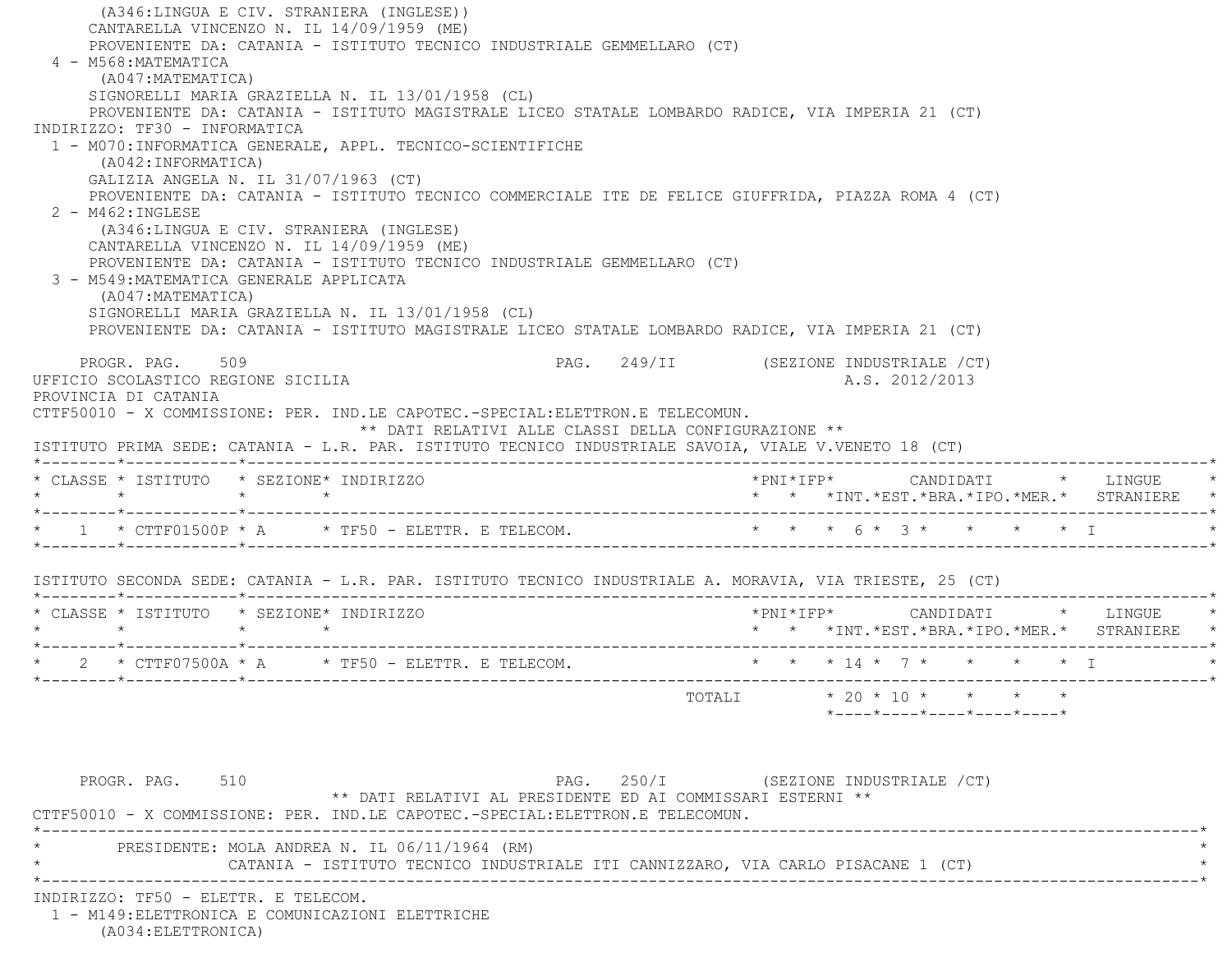| DE LEO ROBERTO N. IL 29/03/1968 (CT)<br>PROVENIENTE DA: CATANIA - ISTITUTO TECNICO INDUSTRIALE ITI CANNIZZARO, VIA CARLO PISACANE 1 (CT)<br>2 - M460: INGLESE<br>(A346:LINGUA E CIV. STRANIERA (INGLESE))<br>MOTTA SANTO N. IL 28/05/1965 (CT)<br>PROVENIENTE DA: CATANIA - ISTITUTO TECNICO INDUSTRIALE ITI CANNIZZARO, VIA CARLO PISACANE 1 (CT)<br>3 - M568:MATEMATICA<br>(A047: MATEMATICA)<br>ZUMMO ANNA N. IL 05/08/1974 (CT)<br>PROVENIENTE DA: CATANIA - ISTITUTO TECNICO INDUSTRIALE GEMMELLARO (CT) |                                                                                                       |
|---------------------------------------------------------------------------------------------------------------------------------------------------------------------------------------------------------------------------------------------------------------------------------------------------------------------------------------------------------------------------------------------------------------------------------------------------------------------------------------------------------------|-------------------------------------------------------------------------------------------------------|
| PROGR. PAG. 511<br>UFFICIO SCOLASTICO REGIONE SICILIA<br>PROVINCIA DI CATANIA<br>CTTF51001 - I COMMISSIONE: PER. IND.LE CAPOTEC.-SPECIAL.:ELETTROTEC.E AUTOMAZ<br>** DATI RELATIVI ALLE CLASSI DELLA CONFIGURAZIONE **<br>ISTITUTO PRIMA SEDE: CATANIA - ISTITUTO TECNICO INDUSTRIALE ITI CANNIZZARO, VIA CARLO PISACANE 1 (CT)                                                                                                                                                                               | PAG. 250/II (SEZIONE INDUSTRIALE /CT)<br>A.S. 2012/2013                                               |
| * CLASSE * ISTITUTO * SEZIONE* INDIRIZZO                                                                                                                                                                                                                                                                                                                                                                                                                                                                      | *PNI*IFP*     CANDIDATI    *   LINGUE<br>* * * *INT.*EST.*BRA.*IPO.*MER.* STRANIERE *                 |
| $1$ * CTTF03000R * ATF51 * TF51 - ELETTROT. ED AUTOM.<br>2 * CTTF03000R * BTF51 * TF51 - ELETTROT. ED AUTOM. * * * * * * * * * * * * * * I<br>PAG. 251/I (SEZIONE INDUSTRIALE / CT)<br>PROGR. PAG. 512<br>** DATI RELATIVI AL PRESIDENTE ED AI COMMISSARI ESTERNI **<br>CTTF51001 - I COMMISSIONE: PER. IND.LE CAPOTEC.-SPECIAL.:ELETTROTEC.E AUTOMAZ                                                                                                                                                         | * * * 11 * * * * * * T<br>TOTALI * 23 * * * * * *<br>$*$ ---- $*$ ---- $*$ ---- $*$ ---- $*$ ---- $*$ |
| PRESIDENTE: GANGEMI AGOSTINO N. IL 09/09/1959 (CT)<br>ACIREALE - ISTITUTO MAGISTRALE IM REGINA ELENA, VIA COLLEGIO PENNISI, 13 (CT)<br>INDIRIZZO: TF51 - ELETTROT. ED AUTOM.<br>1 - M292: IMPIANTI ELETTRICI<br>(A035: ELETTROTECNICA ED APPLICAZIONI)<br>CAPIZZI CARLO N. IL 22/01/1960 (CT)<br>PROVENIENTE DA: SAN GIOVANNI LA PUNTA - ISTITUTO TECNICO INDUSTRIALE ITI "G. FERRARIS", VIA G. MOTTA N.85 (CT)<br>2 - M568: MATEMATICA                                                                       |                                                                                                       |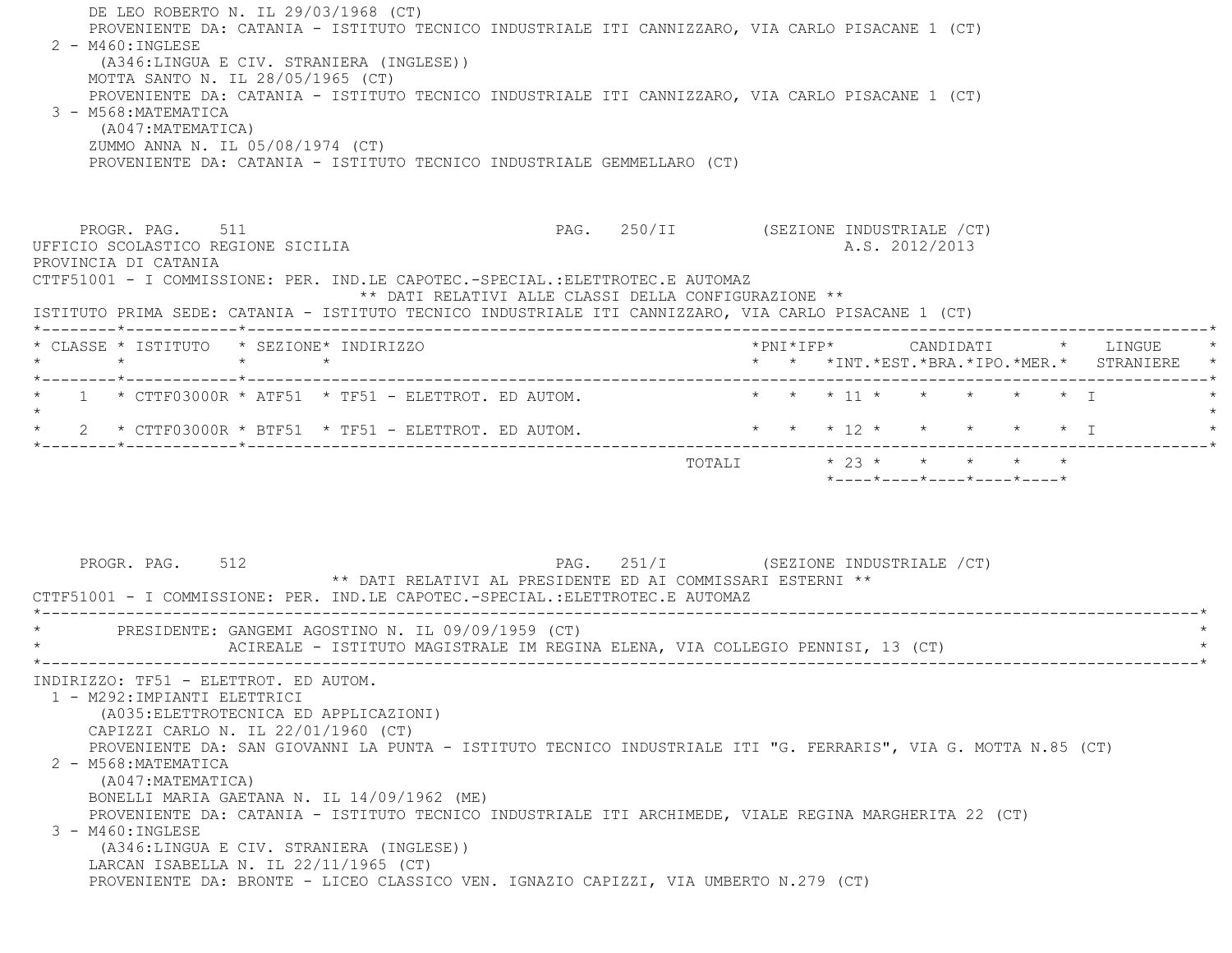PROGR. PAG. 513 PAG. 251/II (SEZIONE INDUSTRIALE /CT) UFFICIO SCOLASTICO REGIONE SICILIA A.S. 2012/2013 PROVINCIA DI CATANIA CTTF51002 - II COMMISSIONE: PER. IND.LE CAPOTEC.-SPECIAL.:ELETTROTEC.E AUTOMAZ \*\* DATI RELATIVI ALLE CLASSI DELLA CONFIGURAZIONE \*\* ISTITUTO PRIMA SEDE: CATANIA - ISTITUTO TECNICO INDUSTRIALE ITI ARCHIMEDE, VIALE REGINA MARGHERITA 22 (CT) \*--------\*------------\*-------------------------------------------------------------------------------------------------------\* \* CLASSE \* ISTITUTO \* SEZIONE\* INDIRIZZO \*PNI\*IFP\* CANDIDATI \* LINGUE \* \* \* \* \* \* \* \*INT.\*EST.\*BRA.\*IPO.\*MER.\* STRANIERE \* \*--------\*------------\*-------------------------------------------------------------------------------------------------------\* $1$  \* CTTF01000G \* ATF51 \* TF51 - ELETTROT. ED AUTOM.  $\qquad$  \* \* \* 18 \* 3 \* \* \* \* \* \* I  $\star$  \* 2 \* CTTF01000G \* ATF21 \* TF21 - INFORMATICO E TELEM.-PROG.BROCCA \* \* \* 15 \* \* \* \* \* I \* \*--------\*------------\*-------------------------------------------------------------------------------------------------------\* $\texttt{TOTAL} \qquad \qquad \star \; \; \; 33 \; \star \; \; \; 3 \; \star \qquad \star \qquad \star \qquad \star \qquad \star$  \*----\*----\*----\*----\*----\*PROGR. PAG. 514 CHASTER SEZIONE INDUSTRIALE (CT) \*\* DATI RELATIVI AL PRESIDENTE ED AI COMMISSARI ESTERNI \*\* CTTF51002 - II COMMISSIONE: PER. IND.LE CAPOTEC.-SPECIAL.:ELETTROTEC.E AUTOMAZ \*----------------------------------------------------------------------------------------------------------------------------\*PRESIDENTE: MILAZZO ANGELA RITA N. IL 01/04/1960 (EN) CATANIA - ISTITUTO TECNICO INDUSTRIALE GEMMELLARO (CT) \*----------------------------------------------------------------------------------------------------------------------------\* INDIRIZZO: TF51 - ELETTROT. ED AUTOM. 1 - M292:IMPIANTI ELETTRICI (A035:ELETTROTECNICA ED APPLICAZIONI) TORCITTO ROSARIA N. IL 29/03/1953 (SR) PROVENIENTE DA: CATANIA - ISTITUTO TECNICO INDUSTRIALE ITI CANNIZZARO, VIA CARLO PISACANE 1 (CT) 2 - M568:MATEMATICA (A047:MATEMATICA) PROFETA CATERINA N. IL 08/11/1961 (CT) PROVENIENTE DA: CATANIA - ISTITUTO TECNICO INDUSTRIALE ITI CANNIZZARO, VIA CARLO PISACANE 1 (CT) 3 - M460:INGLESE (A346:LINGUA E CIV. STRANIERA (INGLESE)) SAGLIMBENE VERA ALESSANDRA N. IL 12/05/1964 (CT) PROVENIENTE DA: CATANIA - ISTITUTO TECNICO PER IL TURISMO GEMMELLARO, CORSO INDIPENDENZA N. 229 (CT) INDIRIZZO: TF21 - INFORMATICO E TELEM.-PROG.BROCCA 1 - M568:MATEMATICA (A047:MATEMATICA) PROFETA CATERINA N. IL 08/11/1961 (CT) PROVENIENTE DA: CATANIA - ISTITUTO TECNICO INDUSTRIALE ITI CANNIZZARO, VIA CARLO PISACANE 1 (CT) 2 - M460:INGLESE (A346:LINGUA E CIV. STRANIERA (INGLESE)) SAGLIMBENE VERA ALESSANDRA N. IL 12/05/1964 (CT) PROVENIENTE DA: CATANIA - ISTITUTO TECNICO PER IL TURISMO GEMMELLARO, CORSO INDIPENDENZA N. 229 (CT) 3 - M963:INFORMATICA (A042:INFORMATICA) LONGHEU ALESSANDRO N. IL 21/10/1972 (CT) PROVENIENTE DA: CATANIA - ISTITUTO TECNICO INDUSTRIALE CANNIZZARO, VIA CARLO PISACANE 1 (CT)

PROGR. PAG. 515 PAG. 252/II (SEZIONE INDUSTRIALE / CT) UFFICIO SCOLASTICO REGIONE SICILIA A.S. 2012/2013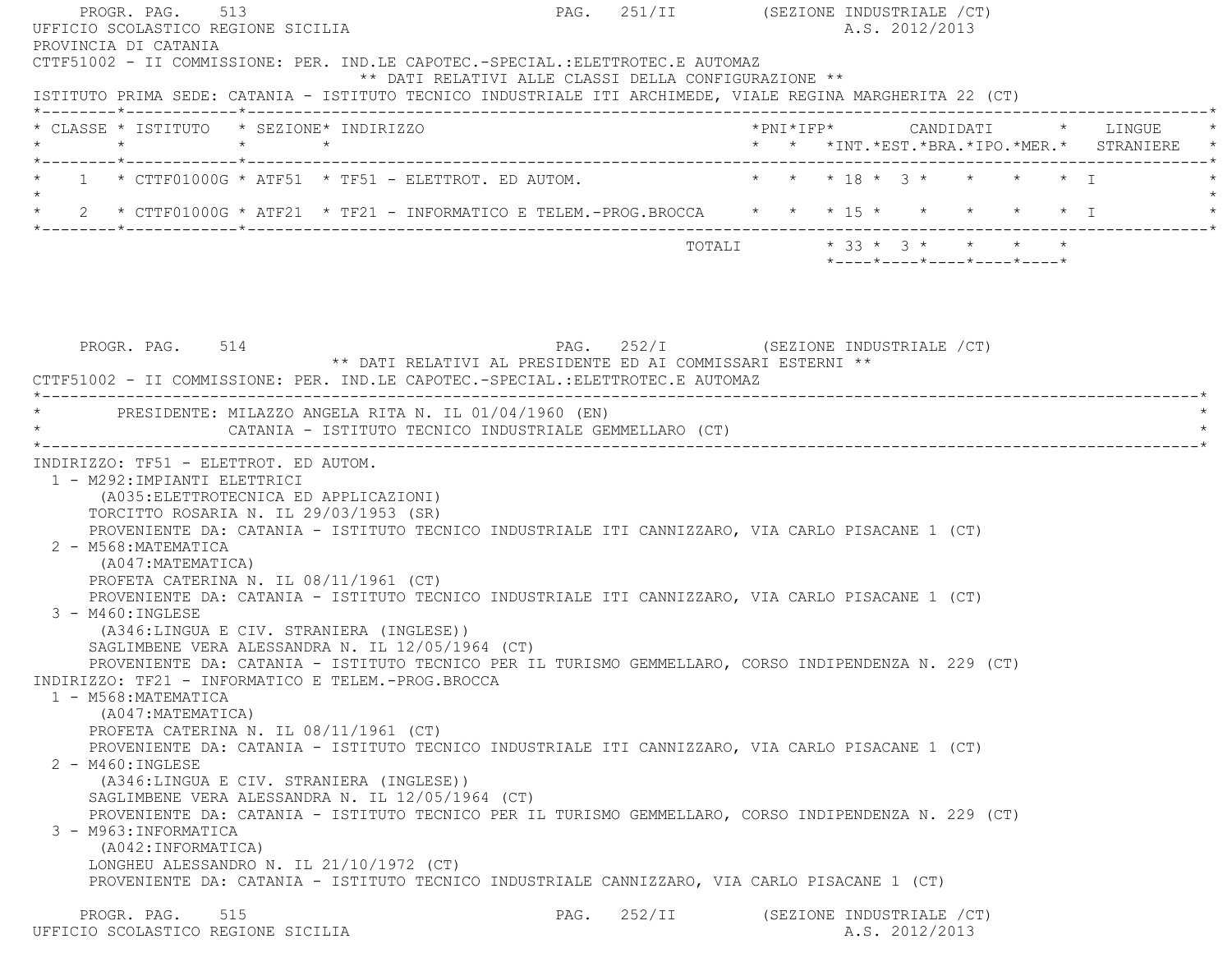PROVINCIA DI CATANIA CTTF51003 - III COMMISSIONE: PER. IND.LE CAPOTEC.-SPECIAL.:ELETTROTEC.E AUTOMAZ \*\* DATI RELATIVI ALLE CLASSI DELLA CONFIGURAZIONE \*\* ISTITUTO PRIMA SEDE: CALTAGIRONE - ISTITUTO TECNICO INDUSTRIALE ITI EUCLIDE CALTAGIRONE, VIA MARIO SCELBA N.1 (CT) \*--------\*------------\*-------------------------------------------------------------------------------------------------------\* \* CLASSE \* ISTITUTO \* SEZIONE\* INDIRIZZO \*PNI\*IFP\* CANDIDATI \* LINGUE \* \* \* \* \* \* \* \*INT.\*EST.\*BRA.\*IPO.\*MER.\* STRANIERE \* \*--------\*------------\*-------------------------------------------------------------------------------------------------------\* $1$  \* CTTF004019 \* A \* TF51 - ELETTROT. ED AUTOM.  $\qquad$  \* \* \* \*13 \* 1 \* \* \* \* \* I  $\star$ \* 2 \* CTTF004019 \* B \* TF51 - ELETTROT. ED AUTOM. \* \* \* \* 14 \* \* \* \* \* \* \* \* I \*--------\*------------\*-------------------------------------------------------------------------------------------------------\*TOTALI \* 27 \* 1 \* \* \* \* \* \*----\*----\*----\*----\*----\*PROGR. PAG. 516 **PAG.** 253/I (SEZIONE INDUSTRIALE /CT) \*\* DATI RELATIVI AL PRESIDENTE ED AI COMMISSARI ESTERNI \*\* CTTF51003 - III COMMISSIONE: PER. IND.LE CAPOTEC.-SPECIAL.:ELETTROTEC.E AUTOMAZ \*----------------------------------------------------------------------------------------------------------------------------\*PRESIDENTE: SCEBBA GIUSEPPE N. IL 04/02/1958 (CL) COMISO - SCUOLA ELEMENTARE SECONDO CIRCOLO COMISO, VIA DEI LARICI (RG) \*----------------------------------------------------------------------------------------------------------------------------\* INDIRIZZO: TF51 - ELETTROT. ED AUTOM. 1 - M292:IMPIANTI ELETTRICI (A035:ELETTROTECNICA ED APPLICAZIONI) LA ROSA ANTONIO N. IL 13/01/1957 (CT) PROVENIENTE DA: GIARRE - ISTITUTO TECNICO INDUSTRIALE ITI ENRICO FERMI, VIA NUNZIO MACCARRONE, 4 (CT) 2 - M568:MATEMATICA (A047:MATEMATICA) CHISARI ALFIO VITO N. IL 07/07/1958 (CT) PROVENIENTE DA: PATERNO' - LICEO SCIENTIFICO LS FERMI, CORSO DEL POPOLO, N.1 (CT) 3 - M460:INGLESE (A346:LINGUA E CIV. STRANIERA (INGLESE)) AUDITORE LUCIA N. IL 12/12/1963 (CT) PROVENIENTE DA: RIPOSTO - ISTITUTO TECNICO COMMERCIALE E. PANTANO, VIA ROMA 66 (CT) PROGR. PAG. 517 CT SURFERIAL EXAMPLE 10 PAG. 253/II (SEZIONE INDUSTRIALE  $/$ CT) UFFICIO SCOLASTICO REGIONE SICILIA A.S. 2012/2013 PROVINCIA DI CATANIA CTTF51004 - IV COMMISSIONE: PER. IND.LE CAPOTEC.-SPECIAL.:ELETTROTEC.E AUTOMAZ \*\* DATI RELATIVI ALLE CLASSI DELLA CONFIGURAZIONE \*\* ISTITUTO PRIMA SEDE: GIARRE - ISTITUTO TECNICO INDUSTRIALE ITI ENRICO FERMI, VIA NUNZIO MACCARRONE, 4 (CT) \*--------\*------------\*-------------------------------------------------------------------------------------------------------\* \* CLASSE \* ISTITUTO \* SEZIONE\* INDIRIZZO \*PNI\*IFP\* CANDIDATI \* LINGUE \* \* \* \* \* \* \* \*INT.\*EST.\*BRA.\*IPO.\*MER.\* STRANIERE \* \*--------\*------------\*-------------------------------------------------------------------------------------------------------\* $1 * \text{CTTF020006} * \text{ATF51} * \text{TF51 - ELETTROT. ED AUTOM.}$  \* \* \* 22 \* \* \* \* \* \* I  $\star$  \* 2 \* CTTF020006 \* BTF51 \* TF51 - ELETTROT. ED AUTOM. \* \* \* 14 \* \* \* \* \* I \* \*--------\*------------\*-------------------------------------------------------------------------------------------------------\*TOTALI \* 36 \* \* \* \* \*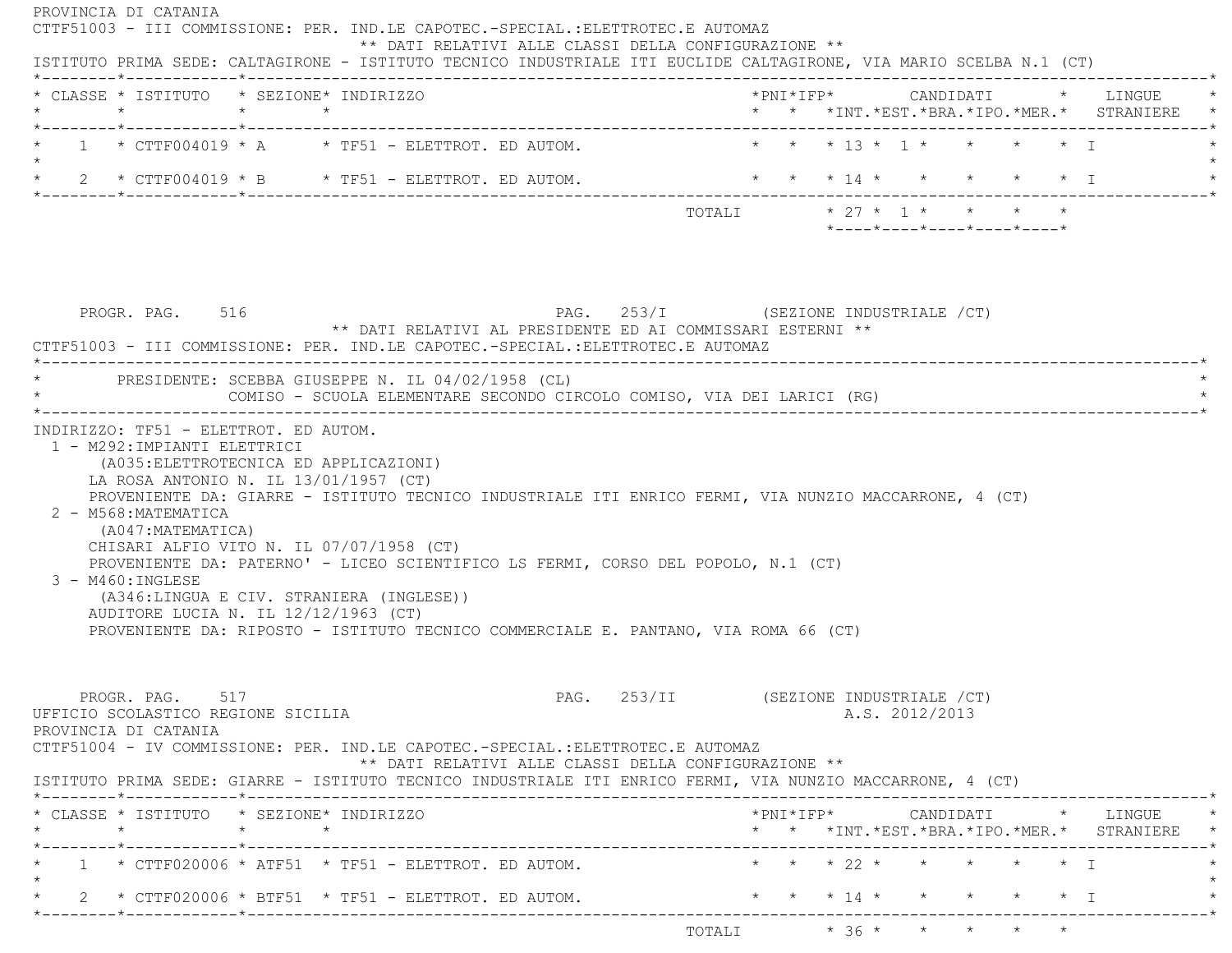PROGR. PAG. 518 **PAG.** 254/I (SEZIONE INDUSTRIALE /CT) \*\* DATI RELATIVI AL PRESIDENTE ED AI COMMISSARI ESTERNI \*\* CTTF51004 - IV COMMISSIONE: PER. IND.LE CAPOTEC.-SPECIAL.:ELETTROTEC.E AUTOMAZ \*----------------------------------------------------------------------------------------------------------------------------\*PRESIDENTE: RUSSO ALFIO N. IL 11/09/1963 (CT) CATANIA - LICEO SCIENTIFICO LICEO SCIENT/LINGUIST UMBERTO, VIA CHISARI, 8 (CT) \*----------------------------------------------------------------------------------------------------------------------------\* INDIRIZZO: TF51 - ELETTROT. ED AUTOM. 1 - M292:IMPIANTI ELETTRICI (A035:ELETTROTECNICA ED APPLICAZIONI) AMICO IGNAZIO N. IL 16/06/1954 (CT) PROVENIENTE DA: CALTAGIRONE - ISTITUTO TECNICO INDUSTRIALE ITI EUCLIDE CALTAGIRONE, VIA MARIO SCELBA N.1 (CT) 2 - M568:MATEMATICA (A047:MATEMATICA) POLTO CORRADINA N. IL 21/04/1956 (SR) PROVENIENTE DA: SAN GIOVANNI LA PUNTA - ISTITUTO TECNICO INDUSTRIALE ITI "G. FERRARIS", VIA G. MOTTA N.85 (CT) 3 - M460:INGLESE (A346:LINGUA E CIV. STRANIERA (INGLESE)) ADORNETTO ANTONINA N. IL 03/10/1959 (CT) PROVENIENTE DA: PATERNO' - ISTITUTO TECNICO COMMERCIALE ITC GIOACCHINO RUSSO, VIA PARINI,SN (CT) PROGR. PAG. 519 **PAG.** 254/II (SEZIONE INDUSTRIALE /CT) UFFICIO SCOLASTICO REGIONE SICILIA A.S. 2012/2013 PROVINCIA DI CATANIA CTTF52001 - I COMMISSIONE: PER. IND.LE CAPOTECNICO-SPECIALIZZ.NE:MECCANICA \*\* DATI RELATIVI ALLE CLASSI DELLA CONFIGURAZIONE \*\* ISTITUTO PRIMA SEDE: CATANIA - ISTITUTO TECNICO INDUSTRIALE ITI ARCHIMEDE, VIALE REGINA MARGHERITA 22 (CT) \*--------\*------------\*-------------------------------------------------------------------------------------------------------\* \* CLASSE \* ISTITUTO \* SEZIONE\* INDIRIZZO \*PNI\*IFP\* CANDIDATI \* LINGUE \* \* \* \* \* \* \* \*INT.\*EST.\*BRA.\*IPO.\*MER.\* STRANIERE \* \*--------\*------------\*-------------------------------------------------------------------------------------------------------\* $1 *$  CTTF01000G \* ATF52 \* TF52 - MECCANICA \* \* \* \* \* \* 14 \* 2 \* \* \* \* \* \* I  $\star$ 2 \* CTTF01000G \* ATF37 \* TF37 - PROGETTO "ERGON"-TERMOTECNICA \* \* \* 21 \* \* \* \* \* \* \* I \*--------\*------------\*-------------------------------------------------------------------------------------------------------\*TOTALI  $* 35 * 2 * * * * * * *$ \*----\*----\*----\*----\*----\*

PROGR. PAG. 520 **PAG.** 255/I (SEZIONE INDUSTRIALE /CT) \*\* DATI RELATIVI AL PRESIDENTE ED AI COMMISSARI ESTERNI \*\* CTTF52001 - I COMMISSIONE: PER. IND.LE CAPOTECNICO-SPECIALIZZ.NE:MECCANICA \*----------------------------------------------------------------------------------------------------------------------------\*PRESIDENTE: SOTTILE GAETANO MASSIMO N. IL 07/11/1961 (CT) CATANIA - ISTITUTO TECNICO INDUSTRIALE ITI CANNIZZARO, VIA CARLO PISACANE 1 (CT) \*----------------------------------------------------------------------------------------------------------------------------\*INDIRIZZO: TF52 - MECCANICA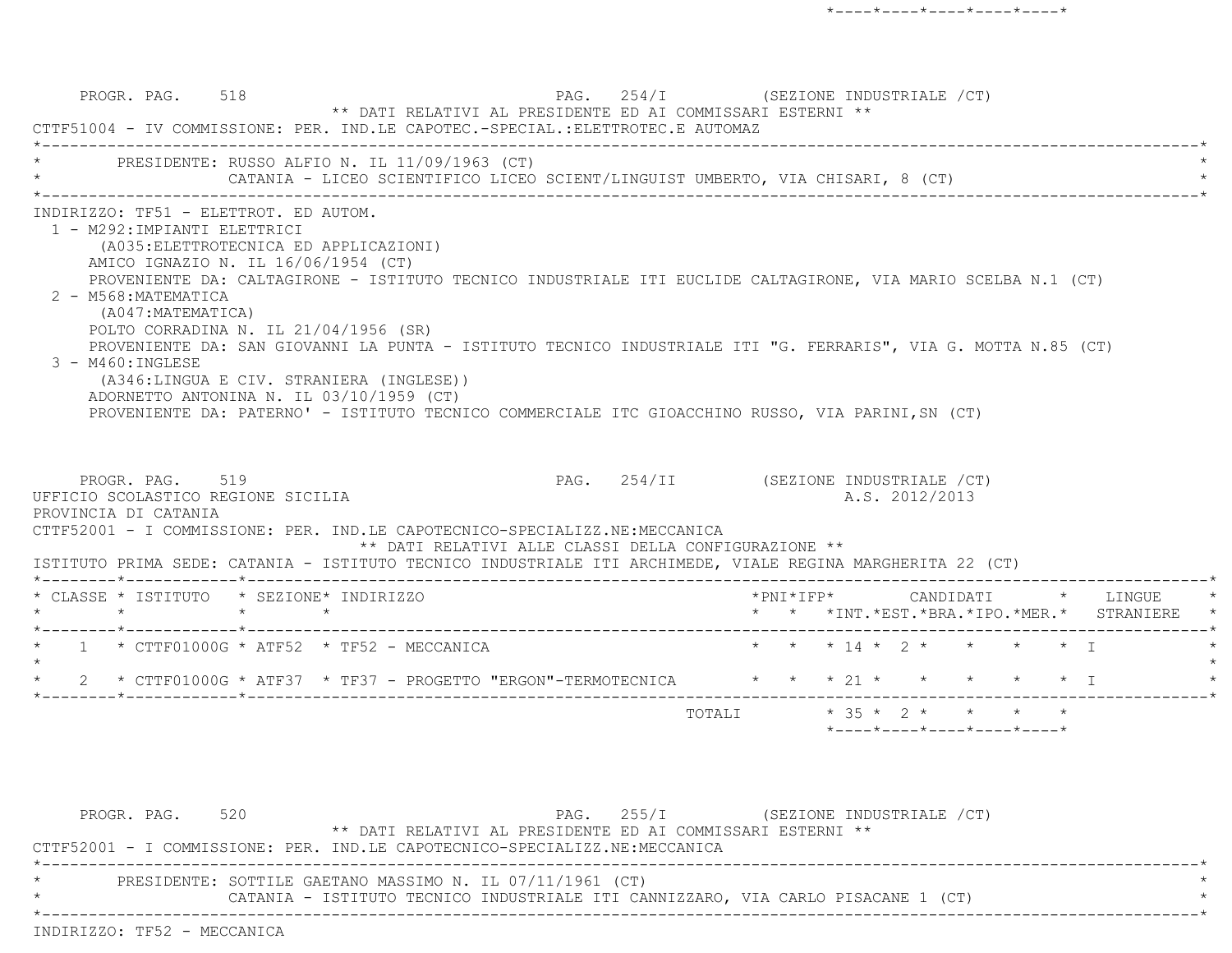1 - M551:MACCHINE A FLUIDO (A020:DISCIPLINE MECCANICHE E TECNOLOGIA) GRASSO MARIO N. IL 14/05/1960 (CT) PROVENIENTE DA: CATANIA - ISTITUTO TECNICO INDUSTRIALE ITI CANNIZZARO, VIA CARLO PISACANE 1 (CT) 2 - M460:INGLESE (A346:LINGUA E CIV. STRANIERA (INGLESE)) LAZZARO MARIA ANNA N. IL 19/10/1949 (CT) PROVENIENTE DA: CATANIA - LICEO SCIENTIFICO LS BOGGIO LERA, VIA V. EMANUELE 346 (CT) 3 - M568:MATEMATICA (A047:MATEMATICA) DENARO LETIZIA N. IL 27/06/1970 (CT) PROVENIENTE DA: CATANIA - ISTITUTO TECNICO NAUTICO DUCA DEGLI ABRUZZI, VIA ARTALE ALAGONA 97 (CT) INDIRIZZO: TF37 - PROGETTO "ERGON"-TERMOTECNICA 1 - M551:MACCHINE A FLUIDO (A020:DISCIPLINE MECCANICHE E TECNOLOGIA) GRASSO MARIO N. IL 14/05/1960 (CT) PROVENIENTE DA: CATANIA - ISTITUTO TECNICO INDUSTRIALE ITI CANNIZZARO, VIA CARLO PISACANE 1 (CT) 2 - M460:INGLESE (A346:LINGUA E CIV. STRANIERA (INGLESE)) LAZZARO MARIA ANNA N. IL 19/10/1949 (CT) PROVENIENTE DA: CATANIA - LICEO SCIENTIFICO LS BOGGIO LERA, VIA V. EMANUELE 346 (CT) 3 - M568:MATEMATICA (A047:MATEMATICA) DENARO LETIZIA N. IL 27/06/1970 (CT) PROVENIENTE DA: CATANIA - ISTITUTO TECNICO NAUTICO DUCA DEGLI ABRUZZI, VIA ARTALE ALAGONA 97 (CT) PROGR. PAG. 521 CHARGE 1988. PAG. 255/II (SEZIONE INDUSTRIALE / CT) UFFICIO SCOLASTICO REGIONE SICILIA A.S. 2012/2013 PROVINCIA DI CATANIA CTTF52002 - II COMMISSIONE: PER. IND.LE CAPOTECNICO-SPECIALIZZ.NE:MECCANICA \*\* DATI RELATIVI ALLE CLASSI DELLA CONFIGURAZIONE \*\* ISTITUTO PRIMA SEDE: GIARRE - ISTITUTO TECNICO INDUSTRIALE ITI ENRICO FERMI, VIA NUNZIO MACCARRONE, 4 (CT) \*--------\*------------\*-------------------------------------------------------------------------------------------------------\* \* CLASSE \* ISTITUTO \* SEZIONE\* INDIRIZZO \*PNI\*IFP\* CANDIDATI \* LINGUE \* \* \* \* \* \* \* \*INT.\*EST.\*BRA.\*IPO.\*MER.\* STRANIERE \* \*--------\*------------\*-------------------------------------------------------------------------------------------------------\*\* 1 \* CTTF020006 \* ATF52 \* TF52 - MECCANICA \* \* \* \* \* \* \* \* \* \* \* \* \* \* \* \* \* T \*--------\*------------\*-------------------------------------------------------------------------------------------------------\* ISTITUTO SECONDA SEDE: RIPOSTO - ISTITUTO TECNICO NAUTICO LUIGI RIZZO, VIA FEDERICO CAFIERO, N. 2 (CT) \*--------\*------------\*-------------------------------------------------------------------------------------------------------\* \* CLASSE \* ISTITUTO \* SEZIONE\* INDIRIZZO \*PNI\*IFP\* CANDIDATI \* LINGUE \* \* \* \* \* \* \* \*INT.\*EST.\*BRA.\*IPO.\*MER.\* STRANIERE \* \*--------\*------------\*-------------------------------------------------------------------------------------------------------\*2 \* CTTH01301G \* AIM \* TH08 - PER.APP.IMP. MAR. (NAUTILUS) \* \* \* \* 29 \* 3 \* \* \* \* \* \* T \*--------\*------------\*-------------------------------------------------------------------------------------------------------\* $\texttt{TOTAL} \qquad \qquad \star \; \; 43 \; \star \; \; 5 \; \star \qquad \star \qquad \star \qquad \star \qquad \star$ \*----\*----\*----\*----\*----\*

PROGR. PAG. 522 **PROGR. PAG.** 256/I (SEZIONE INDUSTRIALE /CT) \*\* DATI RELATIVI AL PRESIDENTE ED AI COMMISSARI ESTERNI \*\*

CTTF52002 - II COMMISSIONE: PER. IND.LE CAPOTECNICO-SPECIALIZZ.NE:MECCANICA

\*----------------------------------------------------------------------------------------------------------------------------\*

PRESIDENTE: CAVALLARO MARIA N. IL 04/06/1946 (CT)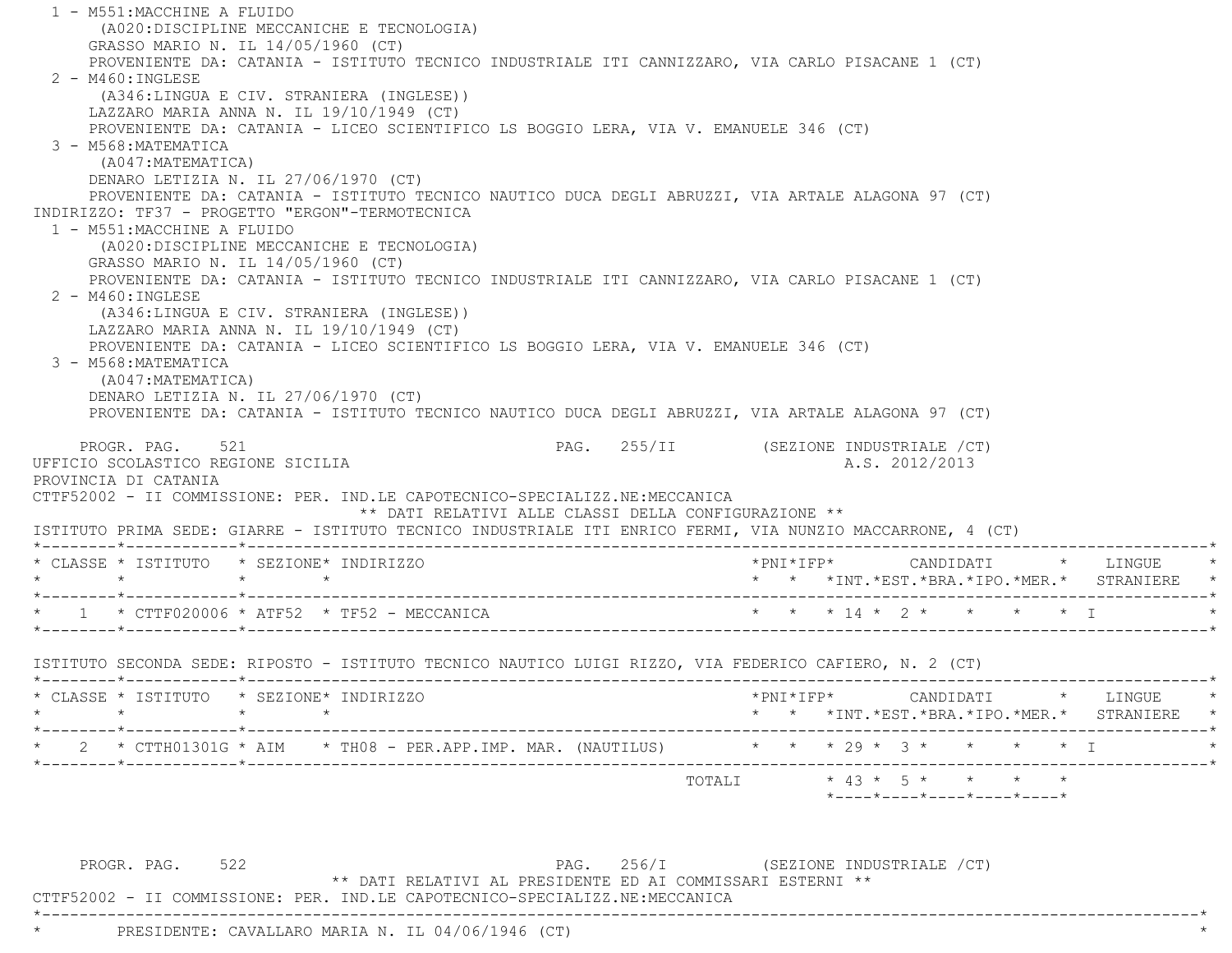\* ACIREALE - IST PROF INDUSTRIA E ARTIGIANATO IPSIA ORA I.S. MAJORANA-MEUCCI, VIA DELLE TERME, 78 (CT) \* \*----------------------------------------------------------------------------------------------------------------------------\* INDIRIZZO: TF52 - MECCANICA 1 - M551:MACCHINE A FLUIDO (A020:DISCIPLINE MECCANICHE E TECNOLOGIA) ROMEO SILVIA N. IL 31/05/1979 (PN) PROVENIENTE DA: PARTINICO - IST PROF INDUSTRIA E ARTIGIANATO M.O.CORBINO PARTINICO, VIA VERONA N.2 (PA) 2 - M460:INGLESE (A346:LINGUA E CIV. STRANIERA (INGLESE)) TRIPOLI CLAUDIA TERESA N. IL 03/10/1961 (CT) PROVENIENTE DA: NICOLOSI - IST PROF PER I SERVIZI ALBERGHIERI E RISTORAZIONE ROCCO CHINNICI, VIA MANTOVA S.N. (CT) 3 - M461:LINGUA INGLESE (A346:LINGUA E CIV. STRANIERA (INGLESE)) TRIPOLI CLAUDIA TERESA N. IL 03/10/1961 (CT) PROVENIENTE DA: NICOLOSI - IST PROF PER I SERVIZI ALBERGHIERI E RISTORAZIONE ROCCO CHINNICI, VIA MANTOVA S.N. (CT) 4 - M568:MATEMATICA (A047:MATEMATICA) GIUFFRIDA BENEDETTO N. IL 20/05/1958 (CT) PROVENIENTE DA: BRONTE - ISTITUTO TECNICO COMMERCIALE BENEDETTO RADICE, VIA SARAJEVO,1 (CT) 5 - M569:MATEMATICA (A047:MATEMATICA) GIUFFRIDA BENEDETTO N. IL 20/05/1958 (CT) PROVENIENTE DA: BRONTE - ISTITUTO TECNICO COMMERCIALE BENEDETTO RADICE, VIA SARAJEVO,1 (CT) INDIRIZZO: TH08 - PER.APP.IMP. MAR. (NAUTILUS) 1 - M540:LINGUA E LETTERE ITALIANE (A050:LETTERE IST.ISTR.SECOND. DI II G) CUTULI ANGELO MARIO N. IL 16/11/1957 (CT) PROVENIENTE DA: ACIREALE - ISTITUTO MAGISTRALE IM REGINA ELENA, VIA COLLEGIO PENNISI, 13 (CT) 2 - SL32:MATEMATICA (A047:MATEMATICA) GIUFFRIDA BENEDETTO N. IL 20/05/1958 (CT) PROVENIENTE DA: BRONTE - ISTITUTO TECNICO COMMERCIALE BENEDETTO RADICE, VIA SARAJEVO,1 (CT) 3 - M461:LINGUA INGLESE (A346:LINGUA E CIV. STRANIERA (INGLESE) TRIPOLI CLAUDIA TERESA N. IL 03/10/1961 (CT) PROVENIENTE DA: NICOLOSI - IST PROF PER I SERVIZI ALBERGHIERI E RISTORAZIONE ROCCO CHINNICI, VIA MANTOVA S.N. (CT) PROGR. PAG. 523 PAG. 256/II (SEZIONE INDUSTRIALE /CT) UFFICIO SCOLASTICO REGIONE SICILIA A.S. 2012/2013 PROVINCIA DI CATANIA CTTF65001 - I COMMISSIONE: PER. IND.LE CAPOTEC.-SPECIAL:ELETTRON.E TELECOMUN. \*\* DATI RELATIVI ALLE CLASSI DELLA CONFIGURAZIONE \*\* ISTITUTO PRIMA SEDE: CATANIA - ISTITUTO TECNICO INDUSTRIALE ITI ARCHIMEDE, VIALE REGINA MARGHERITA 22 (CT) \*--------\*------------\*-------------------------------------------------------------------------------------------------------\* \* CLASSE \* ISTITUTO \* SEZIONE\* INDIRIZZO \*PNI\*IFP\* CANDIDATI \* LINGUE \* \* \* \* \* \* \* \*INT.\*EST.\*BRA.\*IPO.\*MER.\* STRANIERE \* \*--------\*------------\*-------------------------------------------------------------------------------------------------------\* \* 1 \* CTTF01000G \* ATF65 \* TF65 - ELETTR. E TELECOM. (PROG. SIRIO) \* \* \* 21 \* \* \* \* \* I \*  $\star$ \* 2 \* CTTF01000G \* ATF67 \* TF67 - INFORMATICA (PROG. SIRIO) \* \* \* \* 19 \* \* \* \* \* \* \* I  $\star$  +  $\star$  +  $\star$  +  $\star$  +  $\star$  +  $\star$  +  $\star$  +  $\star$  +  $\star$  +  $\star$  +  $\star$  +  $\star$  +  $\star$  +  $\star$  +  $\star$  +  $\star$  +  $\star$  +  $\star$  +  $\star$  +  $\star$  +  $\star$  +  $\star$  +  $\star$  +  $\star$  +  $\star$  +  $\star$  +  $\star$  +  $\star$  +  $\star$  +  $\star$  +  $\star$  +  $\star$ TOTALI \* 40 \* \* \* \* \*

\*----\*----\*----\*----\*----\*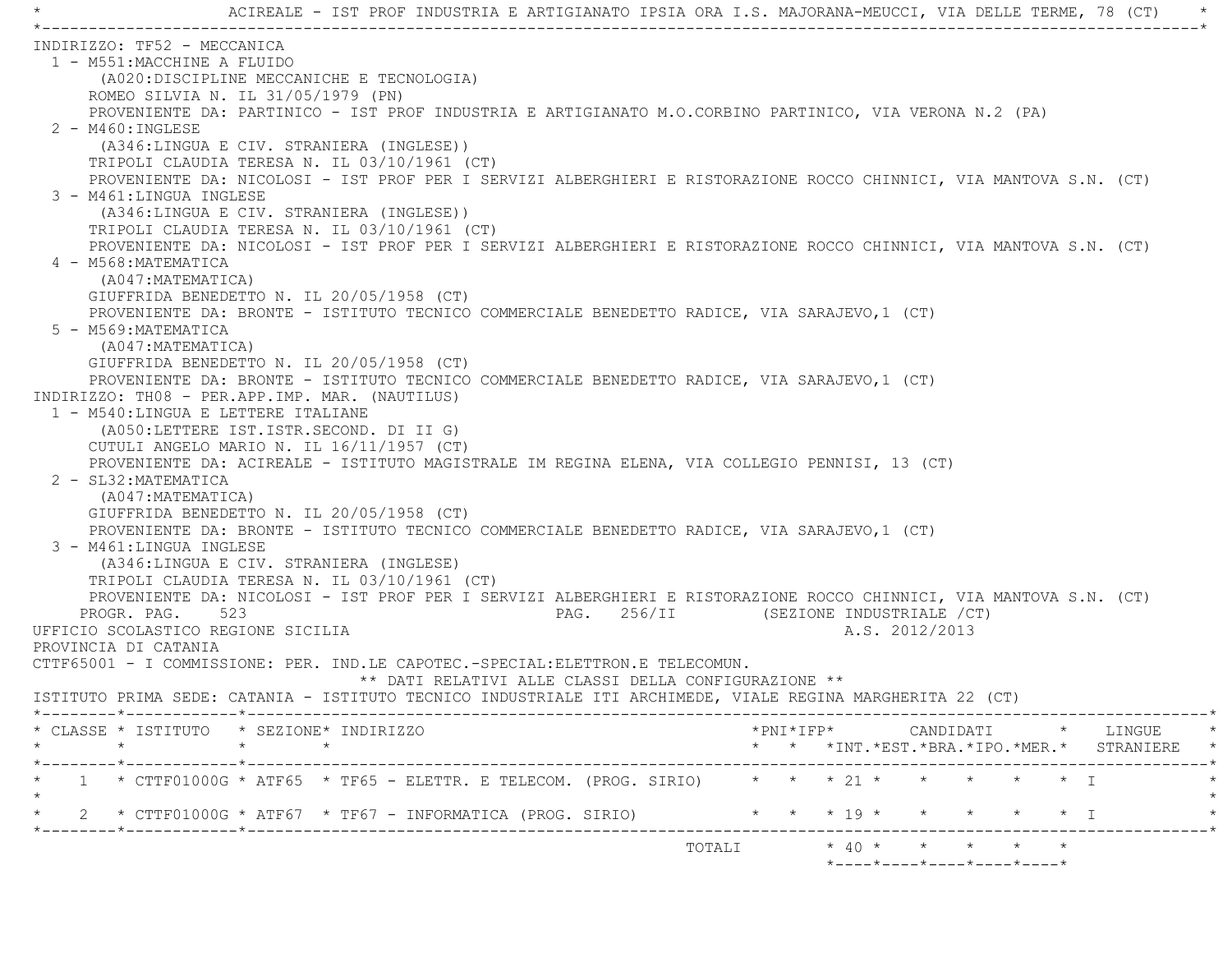| PROGR. PAG. 524<br>** DATI RELATIVI AL PRESIDENTE ED AI COMMISSARI ESTERNI **<br>CTTF65001 - I COMMISSIONE: PER. IND.LE CAPOTEC.-SPECIAL:ELETTRON.E TELECOMUN.                                                                                                                                                                                                                                                                                                                                                                                                                                                                                                                                                                                                                                                                                                                                                                                                                                                                                                                                                                                                                                                                                                                                | PAG. 257/I (SEZIONE INDUSTRIALE /CT)                                                                                                                                  |
|-----------------------------------------------------------------------------------------------------------------------------------------------------------------------------------------------------------------------------------------------------------------------------------------------------------------------------------------------------------------------------------------------------------------------------------------------------------------------------------------------------------------------------------------------------------------------------------------------------------------------------------------------------------------------------------------------------------------------------------------------------------------------------------------------------------------------------------------------------------------------------------------------------------------------------------------------------------------------------------------------------------------------------------------------------------------------------------------------------------------------------------------------------------------------------------------------------------------------------------------------------------------------------------------------|-----------------------------------------------------------------------------------------------------------------------------------------------------------------------|
| PRESIDENTE: CICERO ALDO N. IL 13/03/1949 (CT)<br>CATANIA - ISTITUTO TECNICO NAUTICO DUCA DEGLI ABRUZZI, VIA ARTALE ALAGONA 97 (CT)                                                                                                                                                                                                                                                                                                                                                                                                                                                                                                                                                                                                                                                                                                                                                                                                                                                                                                                                                                                                                                                                                                                                                            |                                                                                                                                                                       |
| INDIRIZZO: TF65 - ELETTR. E TELECOM. (PROG. SIRIO)<br>1 - M286:TELECOMUNICAZIONI<br>(A034: ELETTRONICA)<br>EMMI LAURA ALFIA N. IL 14/05/1965 (CT)<br>PROVENIENTE DA: CATANIA - ISTITUTO TECNICO INDUSTRIALE ITI CANNIZZARO, VIA CARLO PISACANE 1 (CT)<br>2 - SR72: LINGUA STRANIERA (INGLESE)<br>(A346:LINGUA E CIV. STRANIERA (INGLESE)<br>LATINO RITA N. IL 08/07/1951 (CT)<br>PROVENIENTE DA: CATANIA - ISTITUTO TECNICO INDUSTRIALE GEMMELLARO (CT)<br>3 - M568: MATEMATICA<br>(A047: MATEMATICA)<br>MISENTI ROBERTO N. IL 12/07/1954 (CT)<br>PROVENIENTE DA: CATANIA - ISTITUTO TECNICO INDUSTRIALE ITI CANNIZZARO, VIA CARLO PISACANE 1 (CT)<br>INDIRIZZO: TF67 - INFORMATICA (PROG. SIRIO)<br>1 - M963: INFORMATICA<br>(A042: INFORMATICA)<br>PORTUESE FERDINANDO N. IL 14/10/1956 (EN)<br>PROVENIENTE DA: SAN GIOVANNI LA PUNTA - ISTITUTO TECNICO INDUSTRIALE ITI "G. FERRARIS", VIA G. MOTTA N.85 (CT)<br>$2 - M460$ : INGLESE<br>(A346:LINGUA E CIV. STRANIERA (INGLESE)<br>LATINO RITA N. IL 08/07/1951 (CT)<br>PROVENIENTE DA: CATANIA - ISTITUTO TECNICO INDUSTRIALE GEMMELLARO (CT)<br>3 - M568: MATEMATICA<br>(A047: MATEMATICA)<br>MISENTI ROBERTO N. IL 12/07/1954 (CT)<br>PROVENIENTE DA: CATANIA - ISTITUTO TECNICO INDUSTRIALE ITI CANNIZZARO, VIA CARLO PISACANE 1 (CT) |                                                                                                                                                                       |
| PROGR. PAG. 525<br>UFFICIO SCOLASTICO REGIONE SICILIA<br>PROVINCIA DI CATANIA<br>CTTF68001 - I COMMISSIONE: PER. IND.LE CAPOTECNICO-SPECIALIZZ.NE:MECCANICA<br>** DATI RELATIVI ALLE CLASSI DELLA CONFIGURAZIONE **<br>ISTITUTO PRIMA SEDE: CATANIA - ISTITUTO TECNICO INDUSTRIALE ITI CANNIZZARO, VIA CARLO PISACANE 1 (CT)                                                                                                                                                                                                                                                                                                                                                                                                                                                                                                                                                                                                                                                                                                                                                                                                                                                                                                                                                                  | PAG. 257/II (SEZIONE INDUSTRIALE /CT)<br>A.S. 2012/2013                                                                                                               |
| * CLASSE * ISTITUTO * SEZIONE* INDIRIZZO                                                                                                                                                                                                                                                                                                                                                                                                                                                                                                                                                                                                                                                                                                                                                                                                                                                                                                                                                                                                                                                                                                                                                                                                                                                      | $*$ PNI $*$ IFP $*$<br>CANDIDATI<br>* LINGUE                                                                                                                          |
| * 1 * CTTF03000R * ATF68 * TF68 - MECCANICA (PROG. SIRIO) * * * * 22 * * * * * * * I                                                                                                                                                                                                                                                                                                                                                                                                                                                                                                                                                                                                                                                                                                                                                                                                                                                                                                                                                                                                                                                                                                                                                                                                          | * * *INT. *EST. *BRA. *IPO. *MER. * STRANIERE *                                                                                                                       |
| ISTITUTO SECONDA SEDE: CATANIA - ISTITUTO TECNICO INDUSTRIALE VACCARINI, VIA ORCHIDEA, 9 (CT)                                                                                                                                                                                                                                                                                                                                                                                                                                                                                                                                                                                                                                                                                                                                                                                                                                                                                                                                                                                                                                                                                                                                                                                                 |                                                                                                                                                                       |
| * CLASSE * ISTITUTO * SEZIONE* INDIRIZZO<br>$\star$<br>$\star$ $\star$<br>*--------*------------*-------------                                                                                                                                                                                                                                                                                                                                                                                                                                                                                                                                                                                                                                                                                                                                                                                                                                                                                                                                                                                                                                                                                                                                                                                | $\text{\tt *PNI*IFP*} \qquad \qquad \text{CANDIDATI} \qquad \text{\tt *} \qquad \text{LINGUE} \qquad \text{\tt *}$<br>* * *INT. *EST. *BRA. *IPO. *MER. * STRANIERE * |
| 2 * CTTF01701B * A * TF30 - INFORMATICA<br>-----------------------------                                                                                                                                                                                                                                                                                                                                                                                                                                                                                                                                                                                                                                                                                                                                                                                                                                                                                                                                                                                                                                                                                                                                                                                                                      | * * * 14 * * * * * * I                                                                                                                                                |
|                                                                                                                                                                                                                                                                                                                                                                                                                                                                                                                                                                                                                                                                                                                                                                                                                                                                                                                                                                                                                                                                                                                                                                                                                                                                                               | TOTALI * 36 * * * * * *<br>*----*----*----*----*----*                                                                                                                 |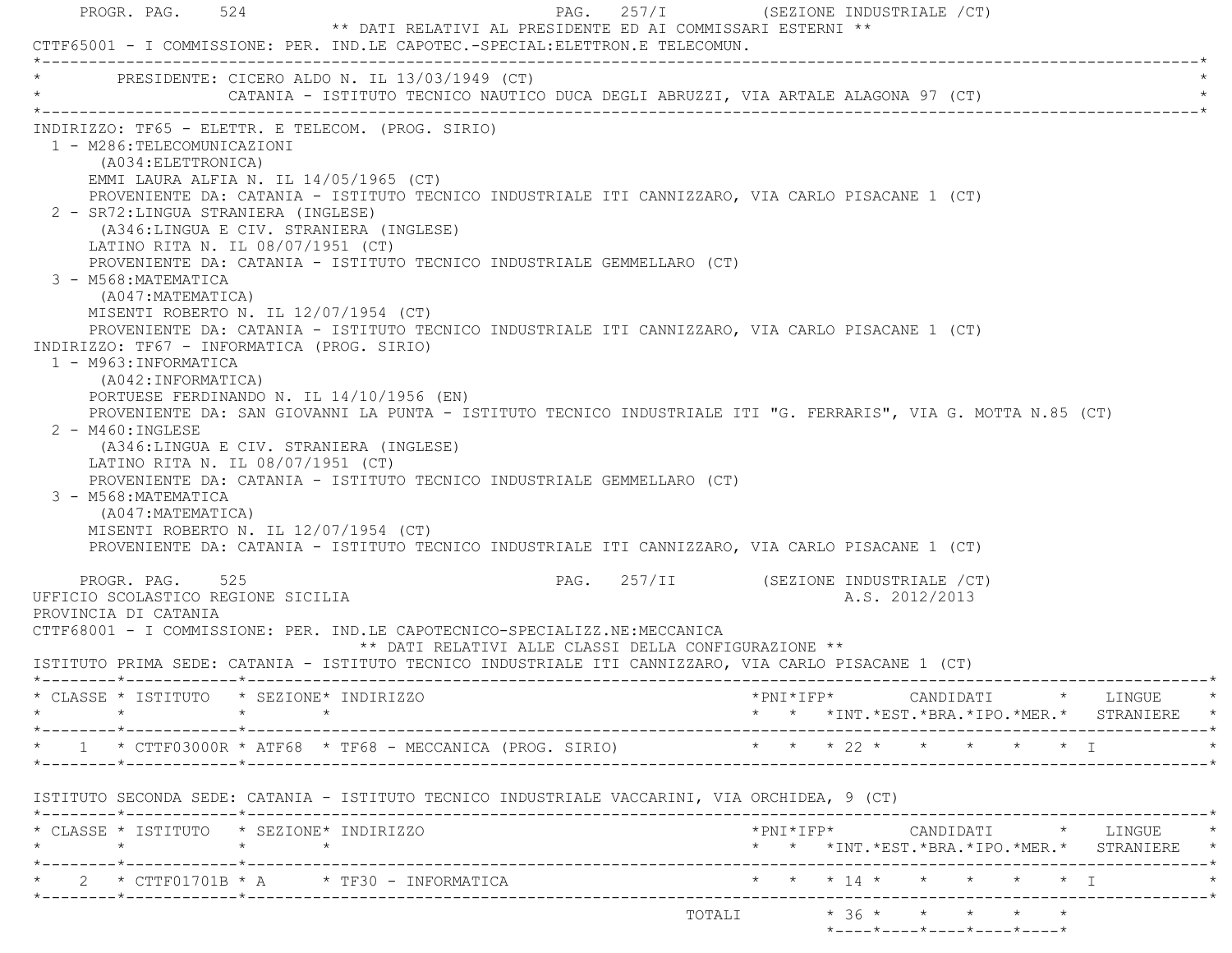PROGR. PAG. 526 CHARGE 258/I (SEZIONE INDUSTRIALE 258 \*\* DATI RELATIVI AL PRESIDENTE ED AI COMMISSARI ESTERNI \*\* CTTF68001 - I COMMISSIONE: PER. IND.LE CAPOTECNICO-SPECIALIZZ.NE:MECCANICA \*----------------------------------------------------------------------------------------------------------------------------\*PRESIDENTE: VALENTI SEBASTIANO N. IL 11/02/1952 (CT) GIARRE - IST PROF INDUSTRIA E ARTIGIANATO IPSIA MAIORANA + SABIN, VIA VIALE LIBERTA', 151 (CT) \*----------------------------------------------------------------------------------------------------------------------------\* INDIRIZZO: TF68 - MECCANICA (PROG. SIRIO) 1 - M296:DISEGNO, PROGETTAZIONE ED ORGANIZZAZIONE IND.LE (A020:DISCIPLINE MECCANICHE E TECNOLOG) AIELLO ANTONINO N. IL 18/01/1969 (CT) PROVENIENTE DA: BIANCAVILLA - IST PROF INDUSTRIA E ARTIGIANATO BIANCAVILLA, VIA GIULIO VERNE N. 24 (CT) 2 - SR72:LINGUA STRANIERA (INGLESE) (A346:LINGUA E CIV. STRANIERA (INGLESE) PIRRONE GRAZIA N. IL 31/08/1952 (CT) PROVENIENTE DA: CATANIA - ISTITUTO TECNICO INDUSTRIALE ITI G.MARCONI, VIA VESCOVO MAURIZIO,82 (CT) 3 - M263:MATEMATICA (A047:MATEMATICA) DI MAURO MARIO N. IL 28/01/1954 (CT) PROVENIENTE DA: SAN GIOVANNI LA PUNTA - IST TEC COMMERCIALE E PER GEOMETRI IIS "ENRICO DE NICOLA", VIA G. MOTTA N.87 (CT INDIRIZZO: TF30 - INFORMATICA 1 - M070:INFORMATICA GENERALE, APPL. TECNICO-SCIENTIFICHE (A042:INFORMATICA) CALANDRA GRAZIELLA N. IL 30/12/1957 (CT) PROVENIENTE DA: CATANIA - ISTITUTO TECNICO INDUSTRIALE ITI G.MARCONI, VIA VESCOVO MAURIZIO,82 (CT)  $2 - M462 \cdot INGI. ESE$  (A346:LINGUA E CIV. STRANIERA (INGLESE) PIRRONE GRAZIA N. IL 31/08/1952 (CT) PROVENIENTE DA: CATANIA - ISTITUTO TECNICO INDUSTRIALE ITI G.MARCONI, VIA VESCOVO MAURIZIO,82 (CT) 3 - M549:MATEMATICA GENERALE APPLICATA (A047:MATEMATICA) DI MAURO MARIO N. IL 28/01/1954 (CT) PROVENIENTE DA: SAN GIOVANNI LA PUNTA - IST TEC COMMERCIALE E PER GEOMETRI IIS "ENRICO DE NICOLA", VIA G. MOTTA N.87 (CT PROGR. PAG. 527 **PAG.** 258/II (SEZIONE INDUSTRIALE /CT) UFFICIO SCOLASTICO REGIONE SICILIA A.S. 2012/2013 PROVINCIA DI CATANIA CTTH07001 - I COMMISSIONE: ASPIRANTE AL COMANDO DI NAVI MERCANTILI \*\* DATI RELATIVI ALLE CLASSI DELLA CONFIGURAZIONE \*\* ISTITUTO PRIMA SEDE: RIPOSTO - ISTITUTO TECNICO NAUTICO LUIGI RIZZO, VIA FEDERICO CAFIERO, N. 2 (CT) \*--------\*------------\*-------------------------------------------------------------------------------------------------------\* \* CLASSE \* ISTITUTO \* SEZIONE\* INDIRIZZO \*PNI\*IFP\* CANDIDATI \* LINGUE \* \* \* \* \* \* \* \*INT.\*EST.\*BRA.\*IPO.\*MER.\* STRANIERE \* \*--------\*------------\*-------------------------------------------------------------------------------------------------------\* $1 \times$  CTTH01301G \* ATM  $\rightarrow$  TH07 - PER.TRAS. MARITT. (PG. NAUTILUS)  $\rightarrow$  \* \* \* 20 \* 10 \* \* \* \* \* I  $\star$  \* 2 \* CTTH01301G \* BTM \* TH07 - PER.TRAS. MARITT. (PG. NAUTILUS) \* \* \* 25 \* \* \* \* \* I \* \*--------\*------------\*-------------------------------------------------------------------------------------------------------\* $\text{TOTALI} \quad * 45 * 10 * * * * * * * *$ \*----\*----\*----\*----\*----\*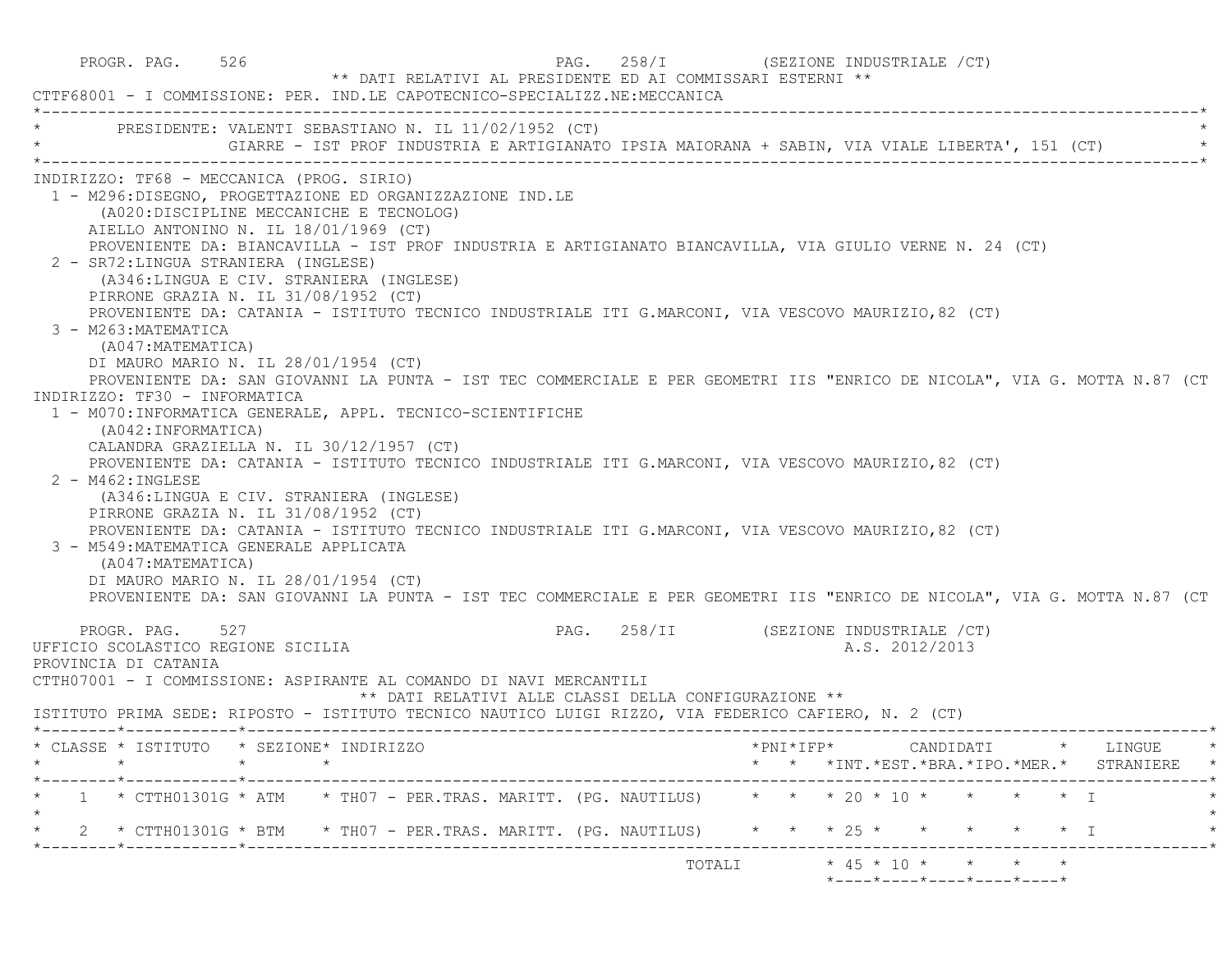|                                                                                                                                                                                                                                                                                                                                                | * PRESIDENTE: SCHILLACI GIUSEPPE N. IL 18/11/1953 (CT)<br>ADRANO - IST TEC COMMERCIALE E PER GEOMETRI PIETRO BRANCHINA, VIA SAN TOMMASO D'AQUINO S.N. (CT)                                                                                                                                                                                                                       |                                   |                            |  |                                                                 |  |                                                                                   |
|------------------------------------------------------------------------------------------------------------------------------------------------------------------------------------------------------------------------------------------------------------------------------------------------------------------------------------------------|----------------------------------------------------------------------------------------------------------------------------------------------------------------------------------------------------------------------------------------------------------------------------------------------------------------------------------------------------------------------------------|-----------------------------------|----------------------------|--|-----------------------------------------------------------------|--|-----------------------------------------------------------------------------------|
| INDIRIZZO: TH07 - PER.TRAS. MARITT. (PG. NAUTILUS)<br>1 - M540:LINGUA E LETTERE ITALIANE<br>(A050:LETTERE IST.ISTR.SECOND. DI II G)<br>ADDARIO GRAZIA N. IL 23/03/1953 (CT)<br>2 - SL32: MATEMATICA<br>(A047: MATEMATICA)<br>3 - M461:LINGUA INGLESE<br>(A346:LINGUA E CIV. STRANIERA (INGLESE)<br>PULVIRENTI SEBASTIANA N. IL 07/06/1964 (CT) | PROVENIENTE DA: PATERNO' - ISTITUTO MAGISTRALE LICEO STATALE FRANCESCO DE SA, VIA FOGAZZARO, 18 (CT)<br>RAPISARDA BIAGIO MARIO N. IL 14/08/1960 (CT)<br>PROVENIENTE DA: ACIREALE - ISTITUTO TECNICO PER GEOMETRI F. BRUNELLESCHI SEZ. GEOMETRI, VIA TRAPANI 4 (CT)<br>PROVENIENTE DA: ACIREALE - ISTITUTO TECNICO PER GEOMETRI F. BRUNELLESCHI SEZ. GEOMETRI, VIA TRAPANI 4 (CT) |                                   |                            |  |                                                                 |  |                                                                                   |
| PROGR. PAG. 529<br>UFFICIO SCOLASTICO REGIONE SICILIA<br>PROVINCIA DI CATANIA                                                                                                                                                                                                                                                                  | CTTH07002 - II COMMISSIONE: ASPIRANTE AL COMANDO DI NAVI MERCANTILI<br>** DATI RELATIVI ALLE CLASSI DELLA CONFIGURAZIONE **<br>ISTITUTO PRIMA SEDE: CATANIA - ISTITUTO TECNICO NAUTICO DUCA DEGLI ABRUZZI, VIA ARTALE ALAGONA 97 (CT)                                                                                                                                            | PAG. 259/II (SEZIONE NAUTICA /CT) |                            |  | A.S. 2012/2013                                                  |  |                                                                                   |
|                                                                                                                                                                                                                                                                                                                                                |                                                                                                                                                                                                                                                                                                                                                                                  |                                   |                            |  |                                                                 |  |                                                                                   |
| * CLASSE * ISTITUTO * SEZIONE* INDIRIZZO                                                                                                                                                                                                                                                                                                       |                                                                                                                                                                                                                                                                                                                                                                                  |                                   |                            |  |                                                                 |  | *PNI*IFP*     CANDIDATI    *   LINGUE<br>* * *INT.*EST.*BRA.*IPO.*MER.* STRANIERE |
|                                                                                                                                                                                                                                                                                                                                                | * 1 * CTTH007018 * A * TH07 - PER.TRAS. MARITT. (PG. NAUTILUS) * * * 25 * 8 * * * * * * I                                                                                                                                                                                                                                                                                        |                                   |                            |  |                                                                 |  |                                                                                   |
| $\star$<br>$\star$                                                                                                                                                                                                                                                                                                                             | 2 * CTTH007018 * ATH08 * TH08 - PER.APP.IMP. MAR. (NAUTILUS) * * * 17 * 4 * * * * * * I                                                                                                                                                                                                                                                                                          |                                   |                            |  |                                                                 |  |                                                                                   |
|                                                                                                                                                                                                                                                                                                                                                |                                                                                                                                                                                                                                                                                                                                                                                  |                                   | TOTALI * 42 * 12 * * * * * |  | $*$ - - - - $*$ - - - - $*$ - - - - $*$ - - - - $*$ - - - - $*$ |  |                                                                                   |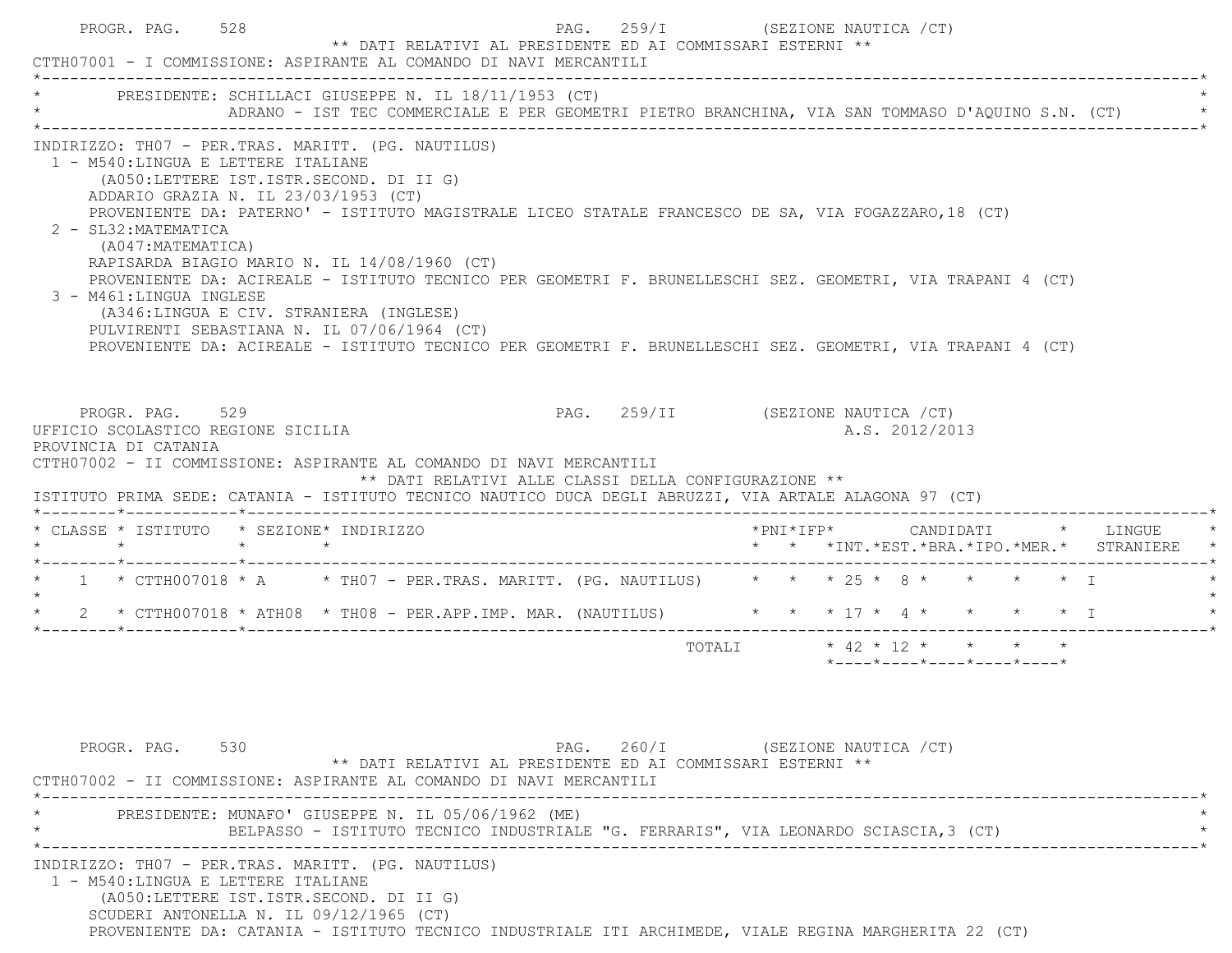2 - SL32:MATEMATICA (A047:MATEMATICA) MINISSALE PAOLA N. IL 16/03/1965 (RE) PROVENIENTE DA: CATANIA - IST PROF PER I SERVIZI ALBERGHIERI E RISTORAZIONE IPSSA I.P.S.S.A.R."KAROL WOJTY, VIA VITTIME 3 - M461:LINGUA INGLESE (A346:LINGUA E CIV. STRANIERA (INGLESE) RUSSO ANGELA N. IL 14/01/1961 (CT) PROVENIENTE DA: CATANIA - ISTITUTO TECNICO AREONAUTICO ITAER A. FERRARIN, VIA GALERMO, 172 (CT) INDIRIZZO: TH08 - PER.APP.IMP. MAR. (NAUTILUS) 1 - M540:LINGUA E LETTERE ITALIANE (A050:LETTERE IST.ISTR.SECOND. DI II G) SCUDERI ANTONELLA N. IL 09/12/1965 (CT) PROVENIENTE DA: CATANIA - ISTITUTO TECNICO INDUSTRIALE ITI ARCHIMEDE, VIALE REGINA MARGHERITA 22 (CT) 2 - SL32:MATEMATICA (A047:MATEMATICA) MINISSALE PAOLA N. IL 16/03/1965 (RE) PROVENIENTE DA: CATANIA - IST PROF PER I SERVIZI ALBERGHIERI E RISTORAZIONE IPSSA I.P.S.S.A.R."KAROL WOJTY, VIA VITTIME 3 - M461:LINGUA INGLESE (A346:LINGUA E CIV. STRANIERA (INGLESE) RUSSO ANGELA N. IL 14/01/1961 (CT) PROVENIENTE DA: CATANIA - ISTITUTO TECNICO AREONAUTICO ITAER A. FERRARIN, VIA GALERMO, 172 (CT) PROGR. PAG. 531 69 PAG. 260/II (SEZIONE NAUTICA / CT) UFFICIO SCOLASTICO REGIONE SICILIA A.S. 2012/2013 PROVINCIA DI CATANIA CTTL00001 - I COMMISSIONE: GEOMETRA \*\* DATI RELATIVI ALLE CLASSI DELLA CONFIGURAZIONE \*\* ISTITUTO PRIMA SEDE: CATANIA - ISTITUTO TECNICO PER GEOMETRI G. B. VACCARINI, VIA ORCHIDEA, 9 (CT) \*--------\*------------\*-------------------------------------------------------------------------------------------------------\* \* CLASSE \* ISTITUTO \* SEZIONE\* INDIRIZZO \*PNI\*IFP\* CANDIDATI \* LINGUE \* \* \* \* \* \* \* \*INT.\*EST.\*BRA.\*IPO.\*MER.\* STRANIERE \* \*--------\*------------\*-------------------------------------------------------------------------------------------------------\* $1 * \text{CTL01701G} * A * \text{TLO0 - GEOMETRYI}$  \* \* \* \* 24 \* 6 \* \* \* \* \*  $\star$  \* 2 \* CTTL01701G \* C \* TL00 - GEOMETRI \* \* \* 25 \* \* \* \* \* \* \*--------\*------------\*-------------------------------------------------------------------------------------------------------\* TOTALI \* 49 \* 6 \* \* \* \* \*----\*----\*----\*----\*----\*PROGR. PAG. 532 **PAG.** 261/I (SEZIONE GEOMETRI / CT) \*\* DATI RELATIVI AL PRESIDENTE ED AI COMMISSARI ESTERNI \*\* CTTL00001 - I COMMISSIONE: GEOMETRA \*----------------------------------------------------------------------------------------------------------------------------\* \* PRESIDENTE: SERRA GIANFRANCO N. IL 20/01/1959 (CT) \* CATANIA - IST PROF PER I SERVIZI SOCIALI IPSS L. MANGANO, VIA E. BESANA, 12/C (CT) \*----------------------------------------------------------------------------------------------------------------------------\* INDIRIZZO: TL00 - GEOMETRI 1 - M918:TECNOLOGIA DELLE COSTRUZIONI (A016:COSTR.,TECNOL.DELLE COST.E DIS.T) AVELLINO ANGELO N. IL 12/10/1972 (CT) PROVENIENTE DA: CALTAGIRONE - ISTITUTO TECNICO PER GEOMETRI CALTAGIRONE, VIA MARIO SCELBA 5 (CT) 2 - M970:TOPOGRAFIA(A072:TOPOG. GEN., COSTR.RUR. E DISEGN)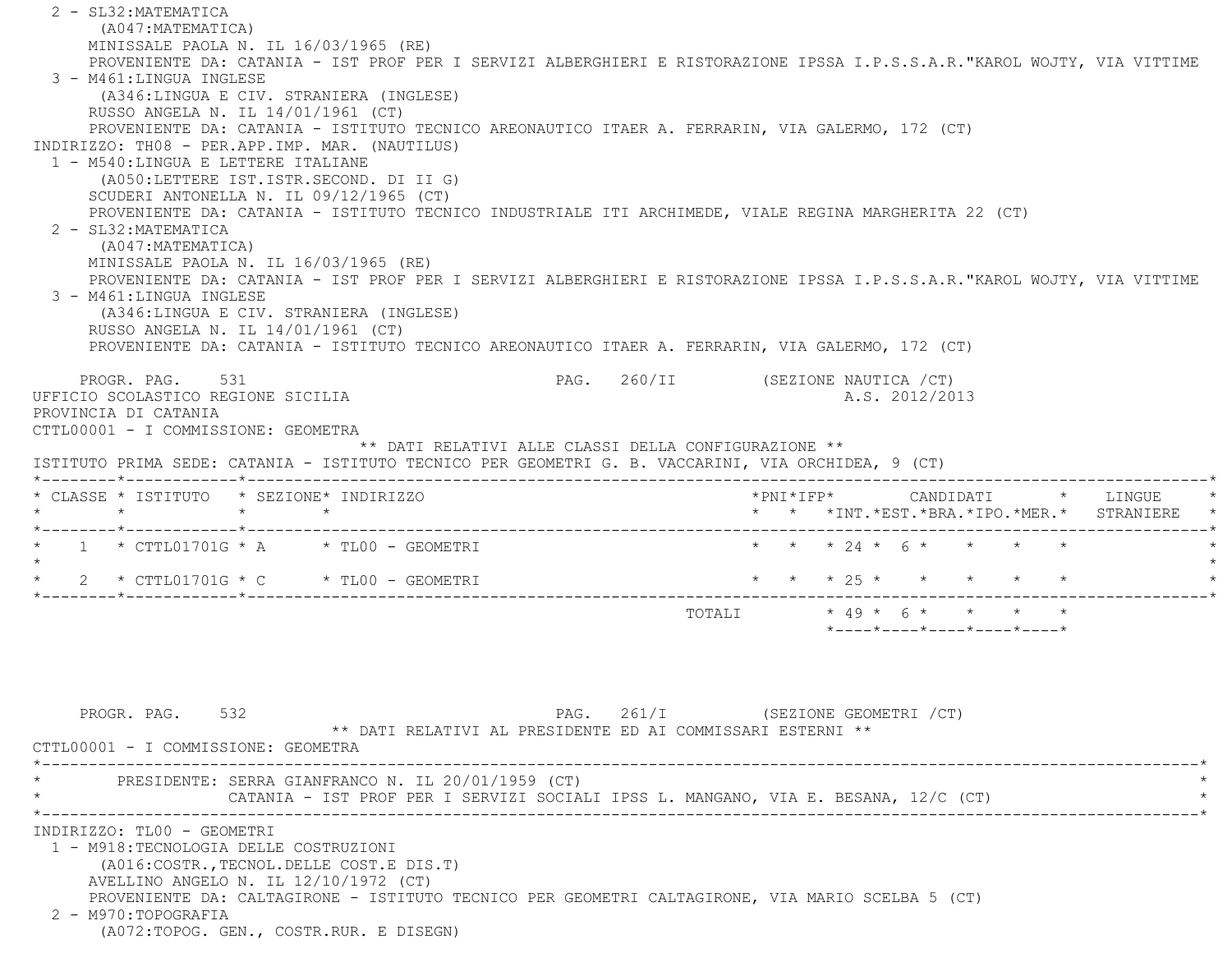APARO ANTONINA N. IL 22/02/1954 (SR) PROVENIENTE DA: ACIREALE - ISTITUTO TECNICO PER GEOMETRI F. BRUNELLESCHI SEZ. GEOMETRI, VIA TRAPANI 4 (CT) 3 - M260:ELEMENTI DI DIRITTO (A019:DISCIPLINE GIURIDICHE ED ECONOMI) BOTTINO FRANCESCA MARIA N. IL 17/04/1960 (CT) PROVENIENTE DA: CATANIA - ISTITUTO TECNICO PER IL TURISMO GEMMELLARO, CORSO INDIPENDENZA N. 229 (CT) PROGR. PAG. 533 **PAG. 261/II** (SEZIONE GEOMETRI / CT) UFFICIO SCOLASTICO REGIONE SICILIA A.S. 2012/2013 PROVINCIA DI CATANIA CTTL00002 - II COMMISSIONE: GEOMETRA \*\* DATI RELATIVI ALLE CLASSI DELLA CONFIGURAZIONE \*\* ISTITUTO PRIMA SEDE: ACIREALE - ISTITUTO TECNICO PER GEOMETRI F. BRUNELLESCHI SEZ. GEOMETRI, VIA TRAPANI 4 (CT) \*--------\*------------\*-------------------------------------------------------------------------------------------------------\* \* CLASSE \* ISTITUTO \* SEZIONE\* INDIRIZZO \*PNI\*IFP\* CANDIDATI \* LINGUE \* \* \* \* \* \* \* \*INT.\*EST.\*BRA.\*IPO.\*MER.\* STRANIERE \* \*--------\*------------\*-------------------------------------------------------------------------------------------------------\* $1 * \text{CTL03301D} * A * \text{TLO0 - GEOMETRYI}$  \* \* \* \* \* \* 15 \* 3 \* \* \* \* \*  $\star$  \* 2 \* CTTL03301D \* B \* TL01 - GEOMETRI (PROGETTO CINQUE) \* \* \* 19 \* \* \* \* \* I \* \*--------\*------------\*-------------------------------------------------------------------------------------------------------\* $\texttt{TOTAL} \qquad \qquad \star \quad 34 \; \star \quad \ 3 \; \star \qquad \star \qquad \star \qquad \star \qquad \star$  \*----\*----\*----\*----\*----\*PROGR. PAG. 534 534 PAG. 262/I (SEZIONE GEOMETRI / CT) \*\* DATI RELATIVI AL PRESIDENTE ED AI COMMISSARI ESTERNI \*\* CTTL00002 - II COMMISSIONE: GEOMETRA \*----------------------------------------------------------------------------------------------------------------------------\*PRESIDENTE: RUSSO PATRIZIA N. IL 14/09/1960 (CT) GIARRE - ISTITUTO TECNICO INDUSTRIALE ITI ENRICO FERMI, VIA NUNZIO MACCARRONE, 4 (CT) \*----------------------------------------------------------------------------------------------------------------------------\* INDIRIZZO: TL00 - GEOMETRI 1 - M918:TECNOLOGIA DELLE COSTRUZIONI (A016:COSTR.,TECNOL.DELLE COST.E DIS.T) LAROCCA CONOSCENTI GIACOMO N. IL 28/08/1959 (EN) PROVENIENTE DA: CALTAGIRONE - ISTITUTO TECNICO PER GEOMETRI CALTAGIRONE, VIA MARIO SCELBA 5 (CT) 2 - M970:TOPOGRAFIA (A072:TOPOG. GEN., COSTR.RUR. E DISEGN) CUCUZZA SALVATORE N. IL 28/01/1963 (CT) PROVENIENTE DA: CALTAGIRONE - ISTITUTO TECNICO AGRARIO FRANCESCO CUCUZZA, VIA CAPPUCCINI 134 (CT) 3 - M260:ELEMENTI DI DIRITTO (A019:DISCIPLINE GIURIDICHE ED ECONOMI) BADALA' MARIA ZAIRA N. IL 28/05/1967 (CT) PROVENIENTE DA: ENNA - IST PROF PER I SERVIZI ALBERGHIERI E RISTORAZIONE "FEDERICO II", VIA NICOSIA, 2 (EN) INDIRIZZO: TL01 - GEOMETRI (PROGETTO CINQUE) 1 - M181:COSTRUZIONI EDILI, STRADALI ED IDRAULICHE (A016:COSTR.,TECNOL.DELLE COST.E DIS.TEC) LAROCCA CONOSCENTI GIACOMO N. IL 28/08/1959 (EN) PROVENIENTE DA: CALTAGIRONE - ISTITUTO TECNICO PER GEOMETRI CALTAGIRONE, VIA MARIO SCELBA 5 (CT) 2 - M517:ELEMENTI DI COSTRUZIONI RURALI E DISEGNO RELATIVO(A072:TOPOG. GEN., COSTR.RUR. E DISEGNO)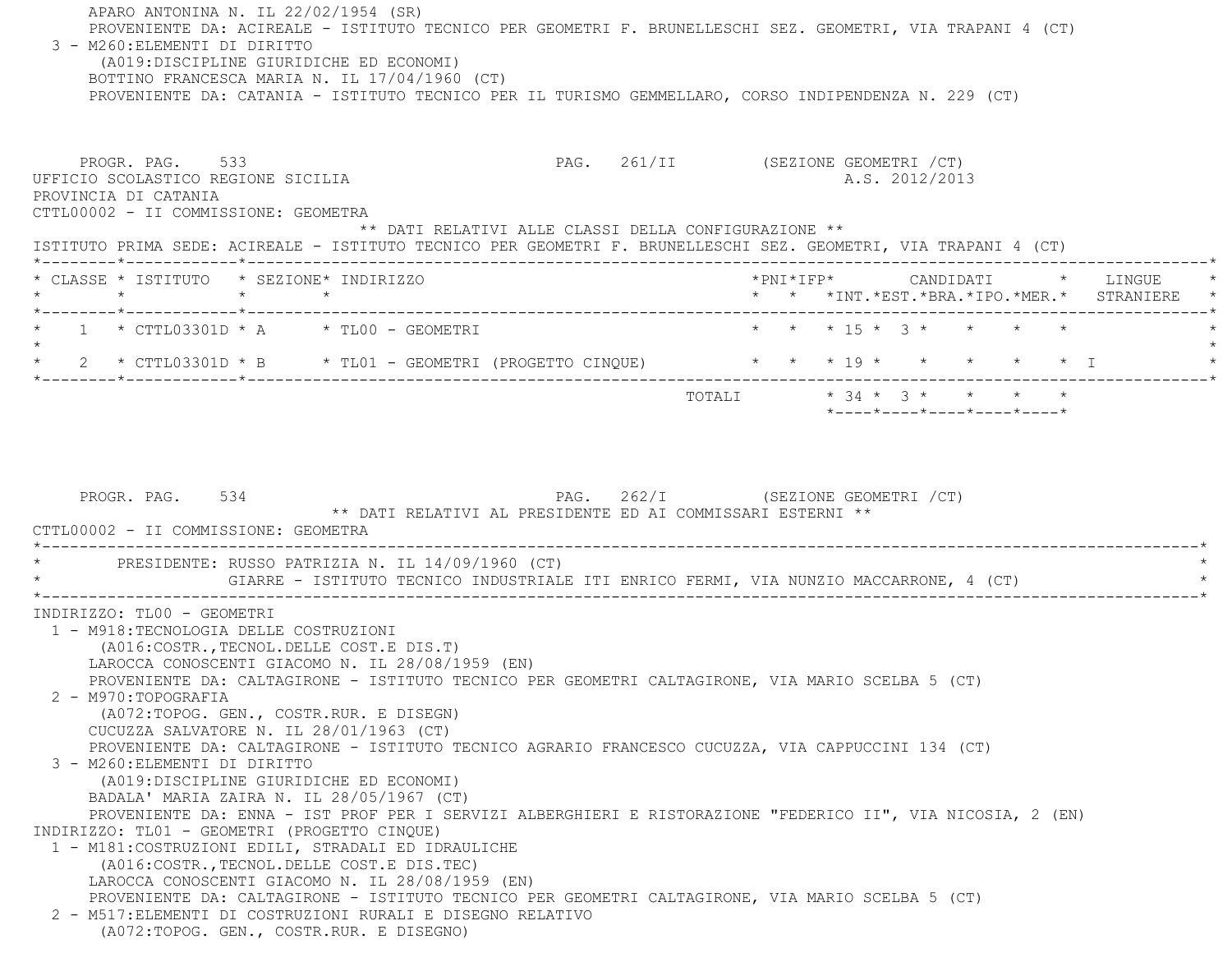CUCUZZA SALVATORE N. IL 28/01/1963 (CT) PROVENIENTE DA: CALTAGIRONE - ISTITUTO TECNICO AGRARIO FRANCESCO CUCUZZA, VIA CAPPUCCINI 134 (CT) 3 - M460:INGLESE (A346:LINGUA E CIV. STRANIERA (INGLESE)) DI PAOLA ANGELA N. IL 14/10/1957 (EN) PROVENIENTE DA: BRONTE - ISTITUTO TECNICO COMMERCIALE BENEDETTO RADICE, VIA SARAJEVO,1 (CT) PROGR. PAG. 535 PAG. 262/II (SEZIONE GEOMETRI / CT) UFFICIO SCOLASTICO REGIONE SICILIA A.S. 2012/2013 PROVINCIA DI CATANIA CTTL00003 - III COMMISSIONE: GEOMETRA \*\* DATI RELATIVI ALLE CLASSI DELLA CONFIGURAZIONE \*\* ISTITUTO PRIMA SEDE: CATANIA - L.R. PAR. ISTITUTO TECNICO PER GEOMETRI ITG VICTOR HUGO, VIA ROCCAFORTE, 23 (CT) \*--------\*------------\*-------------------------------------------------------------------------------------------------------\* \* CLASSE \* ISTITUTO \* SEZIONE\* INDIRIZZO \*PNI\*IFP\* CANDIDATI \* LINGUE \* \* \* \* \* \* \* \*INT.\*EST.\*BRA.\*IPO.\*MER.\* STRANIERE \* \*--------\*------------\*-------------------------------------------------------------------------------------------------------\*1 \* CTTL005008 \* A \* TL00 - GEOMETRI \* \* \* \* \* \* 16 \* 2 \* \* \* \* \* \* \*  $\star$ \* 2 \* CTTL005008 \* B \* TL00 - GEOMETRI \* \* \* \* 20 \* \* \* \* \* \* \* \* \*--------\*------------\*-------------------------------------------------------------------------------------------------------\* $\texttt{TOTALL} \qquad \qquad \star\;\;36\;\star\;\;2\;\star\;\; \qquad \star\;\;\;\;\; \star\;\;\;\;\; \star\;\;\;\;\; \star\;\;\;\;\; \star\;\;\;\;\; \star\;\;\;\;\; \star\;\;\;\;\; \star\;\;\;\;\; \star\;\;\;\;\; \star\;\;\;\; \star\;\;\;\; \star\;\;\;\; \star\;\;\;\; \star\;\;\;\; \star\;\;\;\; \star\;\;\;\; \star\;\;\;\; \star\;\;\;\; \star\;\;\;\; \star\;\;\;\; \star\;\;\;\; \star\;\;\;\; \star\;\;\;\; \star\;\;\;\; \star\;\;\; \$  \*----\*----\*----\*----\*----\*PROGR. PAG. 536 SPAG. 263/I (SEZIONE GEOMETRI / CT) \*\* DATI RELATIVI AL PRESIDENTE ED AI COMMISSARI ESTERNI \*\* CTTL00003 - III COMMISSIONE: GEOMETRA \*----------------------------------------------------------------------------------------------------------------------------\*PRESIDENTE: DE PETRO CONCETTA N. IL 14/04/1956 (CT) \* CATANIA - ISTITUTO MAGISTRALE LICEO STATALE "G. TURRISI COLO, VIA FABIO FILZI, 24 (CT) \* \*----------------------------------------------------------------------------------------------------------------------------\* INDIRIZZO: TL00 - GEOMETRI 1 - M918:TECNOLOGIA DELLE COSTRUZIONI (A016:COSTR.,TECNOL.DELLE COST.E DIS.T) CALVINO DUILIO N. IL 09/09/1960 (CT) PROVENIENTE DA: CATANIA - ISTITUTO TECNICO PER GEOMETRI G. B. VACCARINI, VIA ORCHIDEA, 9 (CT) 2 - M970:TOPOGRAFIA (A072:TOPOG. GEN., COSTR.RUR. E DISEGN) LEARDO GIORGIO SALVATORE N. IL 04/06/1953 (CT) PROVENIENTE DA: CATANIA - ISTITUTO TECNICO AGRARIO F. EREDIA, VIA DEL BOSCO 43 (CT) 3 - M260:ELEMENTI DI DIRITTO (A019:DISCIPLINE GIURIDICHE ED ECONOMI) NICEFORO ROSALBA N. IL 21/02/1970 (CT) PROVENIENTE DA: MILITELLO IN VAL DI CATANIA - ISTITUTO D'ARTE V. E. ORLANDO, C.DA PIANO MOLE S.N. (CT) PROGR. PAG. 537 CHARGE STAGE PAGE 263/II (SEZIONE GEOMETRI / CT) UFFICIO SCOLASTICO REGIONE SICILIA A.S. 2012/2013 PROVINCIA DI CATANIA CTTL00004 - IV COMMISSIONE: GEOMETRA \*\* DATI RELATIVI ALLE CLASSI DELLA CONFIGURAZIONE \*\*ISTITUTO PRIMA SEDE: SCORDIA - L.R. PAR. ISTITUTO TECNICO PER GEOMETRI MICHELANGELO, ZONA INDUSTRIALE - LOTTO A/5 - CONSORZIO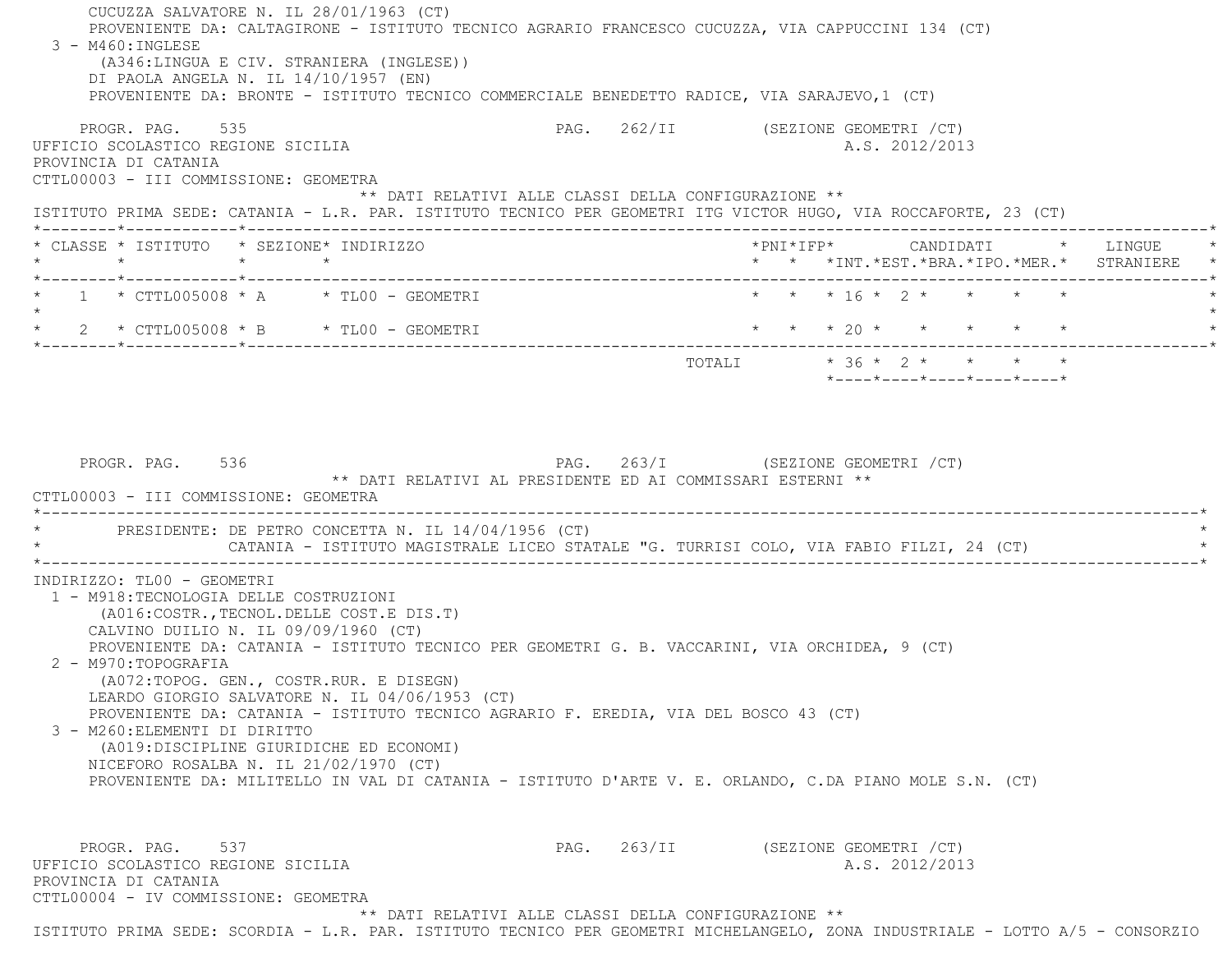| $\star$                                                                                                              | CLASSE * ISTITUTO * SEZIONE* INDIRIZZO<br>$\star$ $\star$                                                                                                                                                                                                                                                                                                                                          | * * *INT. *EST. *BRA. *IPO. *MER. * STRANIERE                                                                                                                   |  |
|----------------------------------------------------------------------------------------------------------------------|----------------------------------------------------------------------------------------------------------------------------------------------------------------------------------------------------------------------------------------------------------------------------------------------------------------------------------------------------------------------------------------------------|-----------------------------------------------------------------------------------------------------------------------------------------------------------------|--|
|                                                                                                                      | $1 * CTTL07500E * A * TLO0 - GEOMETRYI$                                                                                                                                                                                                                                                                                                                                                            | * * * 20 * * * * * *                                                                                                                                            |  |
|                                                                                                                      | * 2 * CTTL07500E * B * TL00 - GEOMETRI                                                                                                                                                                                                                                                                                                                                                             | * * * 24 * * * * * *                                                                                                                                            |  |
|                                                                                                                      |                                                                                                                                                                                                                                                                                                                                                                                                    | TOTALI * 44 * * * * * *<br>$*$ - - - - $*$ - - - - $*$ - - - - $*$ - - - - $*$ - - - - $*$                                                                      |  |
| PROGR. PAG. 538                                                                                                      | PAG. 264/I (SEZIONE GEOMETRI / CT)<br>** DATI RELATIVI AL PRESIDENTE ED AI COMMISSARI ESTERNI **<br>CTTL00004 - IV COMMISSIONE: GEOMETRA                                                                                                                                                                                                                                                           |                                                                                                                                                                 |  |
|                                                                                                                      | PRESIDENTE: RASA' GIUSEPPINA N. IL 22/03/1966 (CT)<br>BIANCAVILLA - ISTITUTO MAGISTRALE BIANCAVILLA, VIA SAN PLACIDO (CT)                                                                                                                                                                                                                                                                          |                                                                                                                                                                 |  |
| 2 - M970: TOPOGRAFIA<br>3 - M260: ELEMENTI DI DIRITTO                                                                | (A072:TOPOG. GEN., COSTR.RUR. E DISEGN)<br>DI RAO FRANCO N. IL 26/02/1952 (CT)<br>PROVENIENTE DA: RIPOSTO - ISTITUTO TECNICO PER GEOMETRI N.COLAJANNI, VIA PIO LA TORRE, 1 (CT)<br>(A019:DISCIPLINE GIURIDICHE ED ECONOMI)<br>CARBONARO MARIANNA N. IL 09/05/1970 (CT)<br>PROVENIENTE DA: MINEO - IST PROF PER I SERVIZI ALBERGHIERI E RISTORAZIONE SEDE COORDINATA I.P.S.S.A.R., VIA C. LUIGI GUZ |                                                                                                                                                                 |  |
| PROGR. PAG. 539<br>UFFICIO SCOLASTICO REGIONE SICILIA<br>PROVINCIA DI CATANIA<br>CTTL00005 - V COMMISSIONE: GEOMETRA | PAG. 264/II (SEZIONE GEOMETRI / CT)<br>$^{\star\star}$ DATI RELATIVI ALLE CLASSI DELLA CONFIGURAZIONE $^{\star\star}$<br>ISTITUTO PRIMA SEDE: CATANIA - L.R. PAR. ISTITUTO TECNICO PER GEOMETRI PITAGORA, VIA VALDISAVOIA, 7 (CT)                                                                                                                                                                  | A.S. 2012/2013                                                                                                                                                  |  |
|                                                                                                                      | * CLASSE * ISTITUTO * SEZIONE* INDIRIZZO                                                                                                                                                                                                                                                                                                                                                           | $\star \texttt{PNI} \star \texttt{IFP} \star \texttt{CANDIDATT} \qquad \star \qquad \texttt{LINGUE} \qquad \star$<br>* * *INT.*EST.*BRA.*IPO.*MER.* STRANIERE * |  |
|                                                                                                                      |                                                                                                                                                                                                                                                                                                                                                                                                    | * * * 28 * 5 * * * * *                                                                                                                                          |  |
|                                                                                                                      | ISTITUTO SECONDA SEDE: CATANIA - L.R. PAR. ISTITUTO TECNICO PER GEOMETRI S. QUASIMODO, V.ETNEA 299 (CT)                                                                                                                                                                                                                                                                                            |                                                                                                                                                                 |  |
| $\star \qquad \qquad \star \qquad \qquad \star \qquad \qquad \star$                                                  | * CLASSE * ISTITUTO * SEZIONE* INDIRIZZO                                                                                                                                                                                                                                                                                                                                                           | $*$ PNI $*$ IFP $*$ CANDIDATI $*$ LINGUE $*$<br>* * *INT.*EST.*BRA.*IPO.*MER.* STRANIERE *                                                                      |  |
|                                                                                                                      |                                                                                                                                                                                                                                                                                                                                                                                                    |                                                                                                                                                                 |  |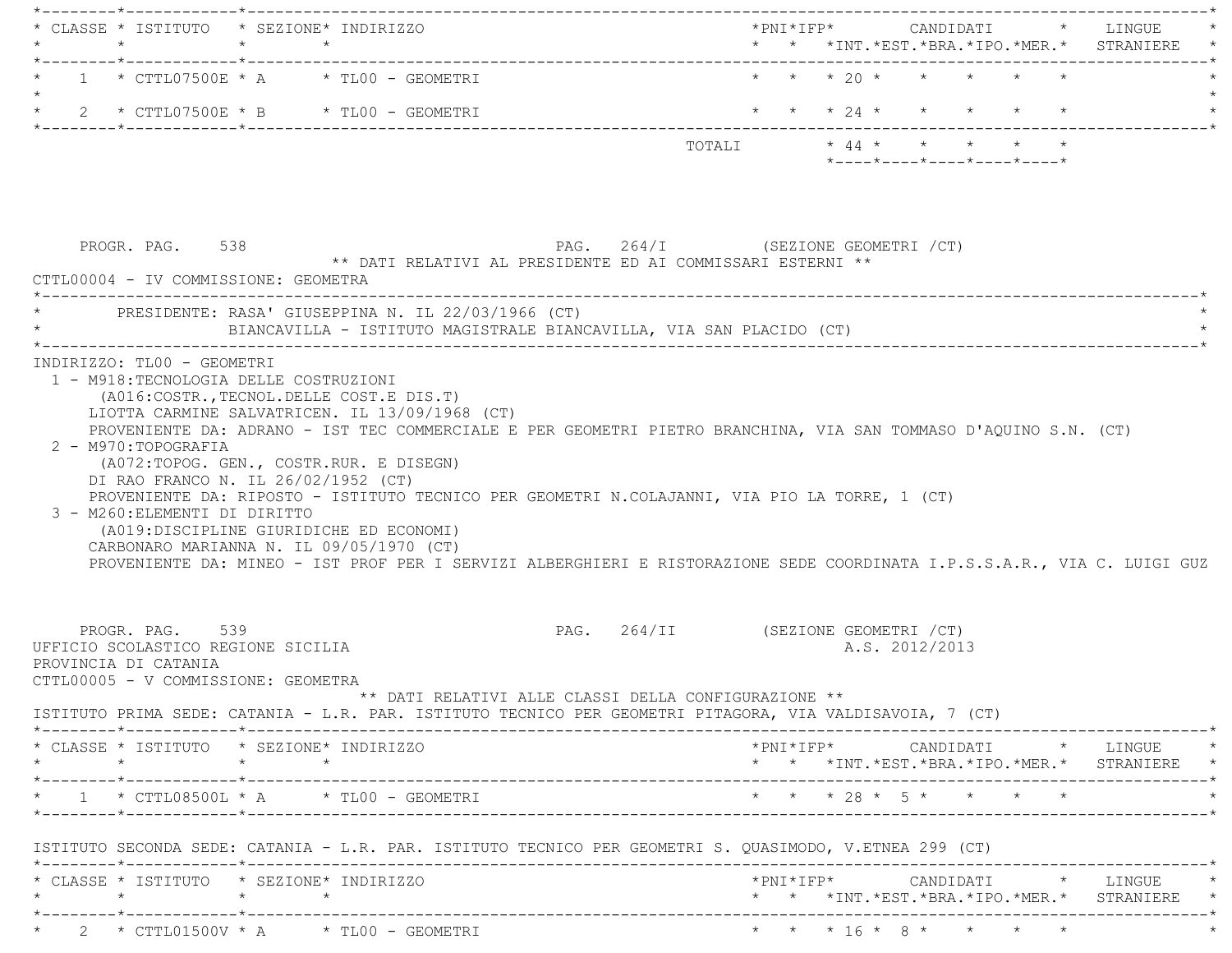|                                                                                                                                                                                                                                                                                                                                                                                                                                                                                                                                                                                                                                                                                                                                                                                                                                                   |                                    |  | TOTALI * 44 * 13 * * * * *<br>*----*----*----*----*----*        |  |                                                                                        |
|---------------------------------------------------------------------------------------------------------------------------------------------------------------------------------------------------------------------------------------------------------------------------------------------------------------------------------------------------------------------------------------------------------------------------------------------------------------------------------------------------------------------------------------------------------------------------------------------------------------------------------------------------------------------------------------------------------------------------------------------------------------------------------------------------------------------------------------------------|------------------------------------|--|-----------------------------------------------------------------|--|----------------------------------------------------------------------------------------|
| PROGR. PAG. 540<br>** DATI RELATIVI AL PRESIDENTE ED AI COMMISSARI ESTERNI **<br>CTTL00005 - V COMMISSIONE: GEOMETRA                                                                                                                                                                                                                                                                                                                                                                                                                                                                                                                                                                                                                                                                                                                              | PAG. 265/I (SEZIONE GEOMETRI / CT) |  |                                                                 |  |                                                                                        |
| PRESIDENTE: PERI ORNELLA N. IL 22/04/1970 (CT)<br>CATANIA - ISTITUTO TECNICO INDUSTRIALE ITI CANNIZZARO, VIA CARLO PISACANE 1 (CT)                                                                                                                                                                                                                                                                                                                                                                                                                                                                                                                                                                                                                                                                                                                |                                    |  |                                                                 |  |                                                                                        |
| INDIRIZZO: TLOO - GEOMETRI<br>1 - M918: TECNOLOGIA DELLE COSTRUZIONI<br>(A016: COSTR., TECNOL. DELLE COST. E DIS. T)<br>DI DIO ROMANO SALVATORE N. IL 24/03/1962 (CT)<br>PROVENIENTE DA: BRONTE - ISTITUTO TECNICO COMMERCIALE BENEDETTO RADICE, VIA SARAJEVO, 1 (CT)<br>2 - M970: TOPOGRAFIA<br>(A072:TOPOG. GEN., COSTR.RUR. E DISEGN)<br>TORNATORE GIUSEPPE N. IL 05/08/1966 (CT)<br>PROVENIENTE DA: VITTORIA - IST TEC COMMERCIALE E PER GEOMETRI ENRICO FERMI, VIA COMO N.435 (RG)<br>3 - M260: ELEMENTI DI DIRITTO<br>(A019:DISCIPLINE GIURIDICHE ED ECONOMI)<br>TROVATO ANTONELLA N. IL 31/03/1968 (CT)<br>PROVENIENTE DA: BIANCAVILLA - IST PROF INDUSTRIA E ARTIGIANATO BIANCAVILLA, VIA GIULIO VERNE N. 24 (CT)<br>PAG. 265/II (SEZIONE GEOMETRI / CT)<br>PROGR. PAG. 541<br>UFFICIO SCOLASTICO REGIONE SICILIA<br>PROVINCIA DI CATANIA |                                    |  | A.S. 2012/2013                                                  |  |                                                                                        |
| CTTL01001 - I COMMISSIONE: GEOMETRA<br>** DATI RELATIVI ALLE CLASSI DELLA CONFIGURAZIONE **<br>ISTITUTO PRIMA SEDE: BRONTE - ISTITUTO TECNICO COMMERCIALE BENEDETTO RADICE, VIA SARAJEVO, 1 (CT)                                                                                                                                                                                                                                                                                                                                                                                                                                                                                                                                                                                                                                                  |                                    |  |                                                                 |  |                                                                                        |
| * CLASSE * ISTITUTO * SEZIONE* INDIRIZZO<br>$\star$ $\star$<br>$\star$                                                                                                                                                                                                                                                                                                                                                                                                                                                                                                                                                                                                                                                                                                                                                                            |                                    |  |                                                                 |  | $*$ PNI $*$ IFP $*$ CANDIDATI $*$ LINGUE<br>* * *INT.*EST.*BRA.*IPO.*MER.* STRANIERE * |
| * 1 * CTTD011016 * ATL01 * TL01 - GEOMETRI (PROGETTO CINQUE) * * * * 22 * 4 * * * * * * * I                                                                                                                                                                                                                                                                                                                                                                                                                                                                                                                                                                                                                                                                                                                                                       |                                    |  |                                                                 |  |                                                                                        |
| * CTTD011016 * BTL01 * TL01 - GEOMETRI (PROGETTO CINQUE)<br>2                                                                                                                                                                                                                                                                                                                                                                                                                                                                                                                                                                                                                                                                                                                                                                                     |                                    |  | * * * 27 * * * * * * I                                          |  |                                                                                        |
|                                                                                                                                                                                                                                                                                                                                                                                                                                                                                                                                                                                                                                                                                                                                                                                                                                                   | TOTALI                             |  | $\star$ 49 $\star$ 4 $\star$ + $\star$ + $\star$                |  |                                                                                        |
|                                                                                                                                                                                                                                                                                                                                                                                                                                                                                                                                                                                                                                                                                                                                                                                                                                                   |                                    |  | $*$ - - - - $*$ - - - - $*$ - - - - $*$ - - - - $*$ - - - - $*$ |  |                                                                                        |
|                                                                                                                                                                                                                                                                                                                                                                                                                                                                                                                                                                                                                                                                                                                                                                                                                                                   |                                    |  |                                                                 |  |                                                                                        |

| ------------<br>- - - -             | -----<br>____ | , 02320.12 0230.123.12 , 02,                               |  |
|-------------------------------------|---------------|------------------------------------------------------------|--|
|                                     |               | ** DATI RELATIVI AL PRESIDENTE ED AI COMMISSARI ESTERNI ** |  |
| CTTL01001 - I COMMISSIONE: GEOMETRA |               |                                                            |  |
|                                     |               |                                                            |  |

 $PRESIDENTER: NOVELLLI MARIA N. IL 14/07/1956 (CT)$  \*

ACIREALE - ISTITUTO COMPRENSIVO V - I.C. P.VASTA ACIREALE, VIA DOTT. ALFIO FICHERA 3 (CT) \* \*----------------------------------------------------------------------------------------------------------------------------\*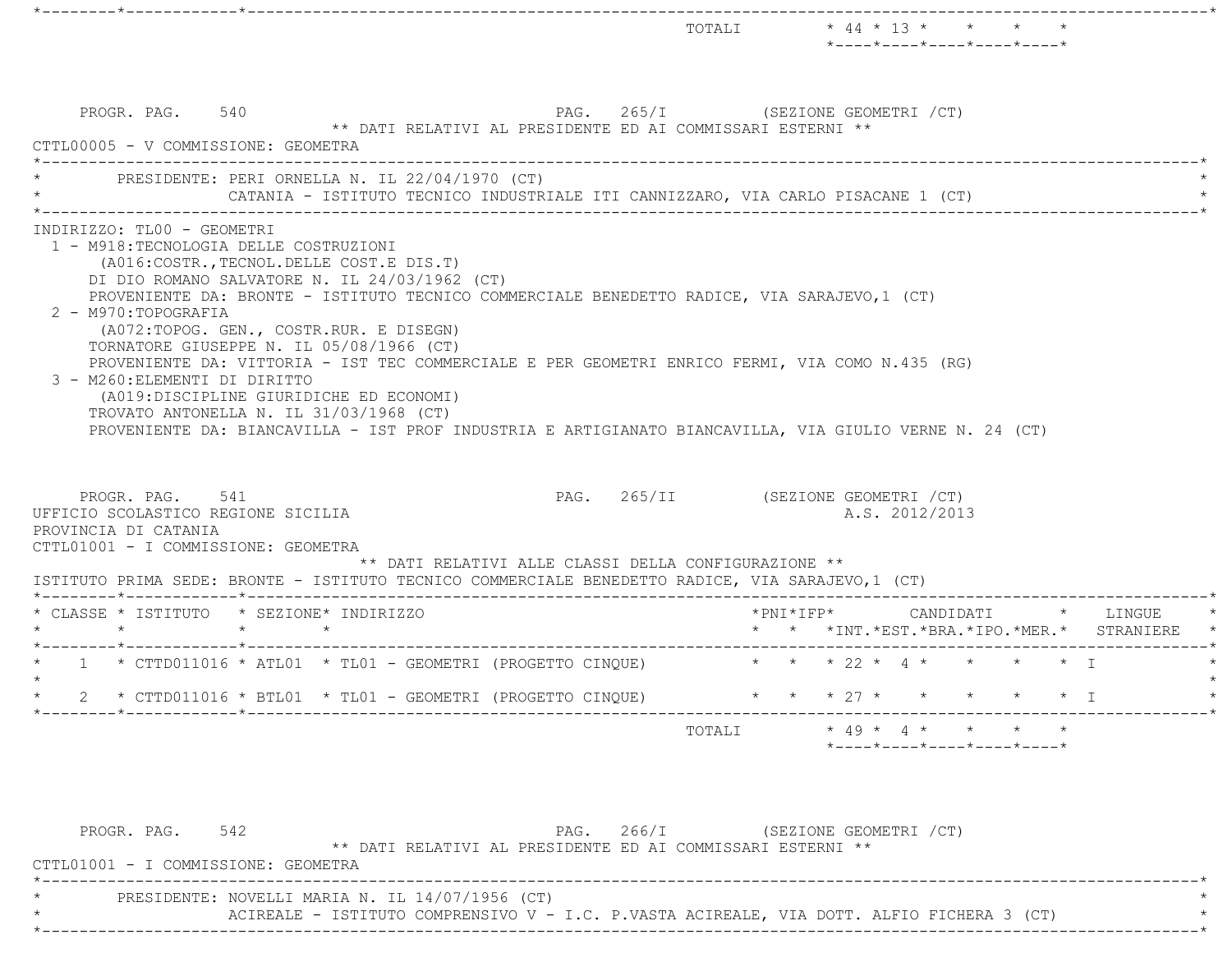| INDIRIZZO: TL01 - GEOMETRI (PROGETTO CINQUE)<br>1 - M181: COSTRUZIONI EDILI, STRADALI ED IDRAULICHE<br>(A016: COSTR., TECNOL. DELLE COST. E DIS. TEC)<br>CONIGLIO LUIGI N. IL 19/08/1953 (CT)<br>PROVENIENTE DA: ACIREALE - ISTITUTO TECNICO PER GEOMETRI F. BRUNELLESCHI SEZ. GEOMETRI, VIA TRAPANI 4 (CT)<br>2 - M517: ELEMENTI DI COSTRUZIONI RURALI E DISEGNO RELATIVO<br>(A072:TOPOG. GEN., COSTR.RUR. E DISEGNO)<br>D'ANNA GIUSEPPE N. IL 08/08/1953 (CT)<br>PROVENIENTE DA: RIPOSTO - ISTITUTO TECNICO PER GEOMETRI N.COLAJANNI, VIA PIO LA TORRE, 1 (CT)<br>$3 - M460$ : INGLESE<br>(A346:LINGUA E CIV. STRANIERA (INGLESE))<br>AVELLINO MARY N. IL 26/05/1967 (EE)<br>PROVENIENTE DA: GIARRE - IST PROF INDUSTRIA E ARTIGIANATO IPSIA MAIORANA + SABIN, VIA VIALE LIBERTA', 151 (CT)                             |                                                                                                                        |
|---------------------------------------------------------------------------------------------------------------------------------------------------------------------------------------------------------------------------------------------------------------------------------------------------------------------------------------------------------------------------------------------------------------------------------------------------------------------------------------------------------------------------------------------------------------------------------------------------------------------------------------------------------------------------------------------------------------------------------------------------------------------------------------------------------------------------|------------------------------------------------------------------------------------------------------------------------|
| PROGR. PAG. 543<br>UFFICIO SCOLASTICO REGIONE SICILIA<br>PROVINCIA DI CATANIA<br>CTTL01002 - II COMMISSIONE: GEOMETRA<br>** DATI RELATIVI ALLE CLASSI DELLA CONFIGURAZIONE **<br>ISTITUTO PRIMA SEDE: RIPOSTO - ISTITUTO TECNICO PER GEOMETRI N.COLAJANNI, VIA PIO LA TORRE, 1 (CT)                                                                                                                                                                                                                                                                                                                                                                                                                                                                                                                                       | PAG. 266/II (SEZIONE GEOMETRI / CT)<br>A.S. 2012/2013                                                                  |
| * CLASSE * ISTITUTO * SEZIONE* INDIRIZZO<br>$\star$<br>$\star$ $\star$                                                                                                                                                                                                                                                                                                                                                                                                                                                                                                                                                                                                                                                                                                                                                    | * * *INT. *EST. *BRA. *IPO. *MER. * STRANIERE                                                                          |
| 1 * CTTL013018 * A * TL01 - GEOMETRI (PROGETTO CINQUE) * * * 18 * 5 * * * * * * T<br>$\star$<br>$2 \times \text{CTL013018} \times B \times \text{TL01} - \text{GEOMETRY}$ (PROGETTO CINQUE)                                                                                                                                                                                                                                                                                                                                                                                                                                                                                                                                                                                                                               | * * * 22 * * * * * * I<br>TOTALI * 40 * 5 * * * * *<br>$*$ - - - - $*$ - - - - $*$ - - - - $*$ - - - - $*$ - - - - $*$ |
| 544<br>PROGR. PAG.<br>** DATI RELATIVI AL PRESIDENTE ED AI COMMISSARI ESTERNI **<br>CTTL01002 - II COMMISSIONE: GEOMETRA                                                                                                                                                                                                                                                                                                                                                                                                                                                                                                                                                                                                                                                                                                  | PAG. 267/I (SEZIONE GEOMETRI / CT)                                                                                     |
| PRESIDENTE: GIARDINARO ANGELA N. IL 09/07/1957 (CT)<br>BELPASSO - ISTITUTO TECNICO INDUSTRIALE "G. FERRARIS", VIA LEONARDO SCIASCIA, 3 (CT)                                                                                                                                                                                                                                                                                                                                                                                                                                                                                                                                                                                                                                                                               | $\star$                                                                                                                |
| INDIRIZZO: TL01 - GEOMETRI (PROGETTO CINOUE)<br>1 - M181: COSTRUZIONI EDILI, STRADALI ED IDRAULICHE<br>(A016: COSTR., TECNOL. DELLE COST. E DIS. TEC)<br>RUSSO PIETRO MARIA BENEDN. IL 21/03/1961 (CT)<br>PROVENIENTE DA: ACIREALE - LICEO ARTISTICO I.I.S. F. BRUNELLESCHI - LICEO, CORSO UMBERTO 194 (CT)<br>2 - M517: ELEMENTI DI COSTRUZIONI RURALI E DISEGNO RELATIVO<br>(A072:TOPOG. GEN., COSTR.RUR. E DISEGNO)<br>GERVASI GIUSEPPE N. IL 06/02/1971 (CT)<br>PROVENIENTE DA: SAN GIOVANNI LA PUNTA - ISTITUTO TECNICO COMMERCIALE IIS "ENRICO DE NICOLA" - CORSO, VIA G. MOTTA N.87 (<br>$3 - M460$ : INGLESE<br>(A346:LINGUA E CIV. STRANIERA (INGLESE))<br>BALSAMO BARBARA N. IL 10/04/1960 (CT)<br>PROVENIENTE DA: PATERNO' - IST PROF PER L'AGRICOLTURA E L'AMBIENTE PATERNO', VIA VITTORIO EMANUELE, 424 (CT) |                                                                                                                        |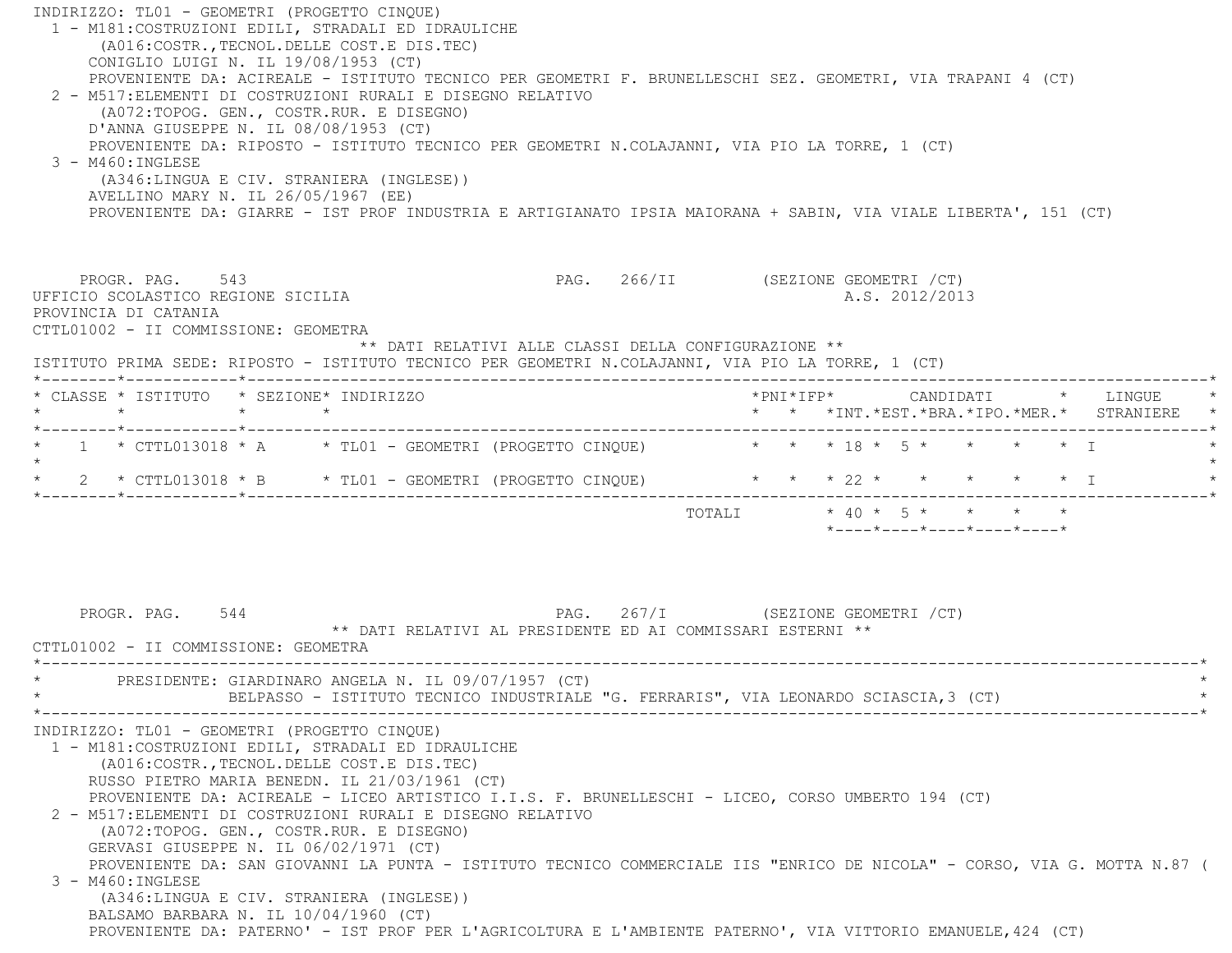| PROGR. PAG. 545<br>UFFICIO SCOLASTICO REGIONE SICILIA<br>PROVINCIA DI CATANIA                                                                  |                                                                                                                                                                                                                                                                                                                                                                                                                                                                                                                                                                                                                                                                                                                                                 |                                                      | PAG. 267/II (SEZIONE GEOMETRI / CT) |                           |  | A.S. 2012/2013 |  |                            |                                                 |
|------------------------------------------------------------------------------------------------------------------------------------------------|-------------------------------------------------------------------------------------------------------------------------------------------------------------------------------------------------------------------------------------------------------------------------------------------------------------------------------------------------------------------------------------------------------------------------------------------------------------------------------------------------------------------------------------------------------------------------------------------------------------------------------------------------------------------------------------------------------------------------------------------------|------------------------------------------------------|-------------------------------------|---------------------------|--|----------------|--|----------------------------|-------------------------------------------------|
| CTTL02001 - I COMMISSIONE: GEOMETRA<br>ISTITUTO PRIMA SEDE: CALTAGIRONE - ISTITUTO TECNICO PER GEOMETRI CALTAGIRONE, VIA MARIO SCELBA 5 (CT)   |                                                                                                                                                                                                                                                                                                                                                                                                                                                                                                                                                                                                                                                                                                                                                 | ** DATI RELATIVI ALLE CLASSI DELLA CONFIGURAZIONE ** |                                     |                           |  |                |  |                            |                                                 |
| * CLASSE * ISTITUTO * SEZIONE* INDIRIZZO                                                                                                       |                                                                                                                                                                                                                                                                                                                                                                                                                                                                                                                                                                                                                                                                                                                                                 |                                                      |                                     |                           |  |                |  |                            |                                                 |
|                                                                                                                                                |                                                                                                                                                                                                                                                                                                                                                                                                                                                                                                                                                                                                                                                                                                                                                 |                                                      |                                     |                           |  |                |  |                            | * * *INT. *EST. *BRA. *IPO. *MER. * STRANIERE * |
| * 1 * CTTL00401D * A * TL02 - P.N.I. GEOMETRI * * * * 14 * 2 * * * * * *                                                                       |                                                                                                                                                                                                                                                                                                                                                                                                                                                                                                                                                                                                                                                                                                                                                 |                                                      |                                     |                           |  |                |  |                            |                                                 |
| * 2 * CTTL00401D * B * TL01 - GEOMETRI (PROGETTO CINQUE) * * * 7 * 1 * * * * * * I                                                             |                                                                                                                                                                                                                                                                                                                                                                                                                                                                                                                                                                                                                                                                                                                                                 |                                                      |                                     |                           |  |                |  |                            |                                                 |
|                                                                                                                                                |                                                                                                                                                                                                                                                                                                                                                                                                                                                                                                                                                                                                                                                                                                                                                 |                                                      |                                     | TOTALI * 21 * 3 * * * * * |  |                |  | *----*----*----*----*----* |                                                 |
|                                                                                                                                                |                                                                                                                                                                                                                                                                                                                                                                                                                                                                                                                                                                                                                                                                                                                                                 |                                                      |                                     |                           |  |                |  |                            |                                                 |
|                                                                                                                                                |                                                                                                                                                                                                                                                                                                                                                                                                                                                                                                                                                                                                                                                                                                                                                 |                                                      |                                     |                           |  |                |  |                            |                                                 |
| PROGR. PAG. 546                                                                                                                                |                                                                                                                                                                                                                                                                                                                                                                                                                                                                                                                                                                                                                                                                                                                                                 | PAG. 268/I (SEZIONE GEOMETRI / CT)                   |                                     |                           |  |                |  |                            |                                                 |
| CTTL02001 - I COMMISSIONE: GEOMETRA                                                                                                            | ** DATI RELATIVI AL PRESIDENTE ED AI COMMISSARI ESTERNI **                                                                                                                                                                                                                                                                                                                                                                                                                                                                                                                                                                                                                                                                                      |                                                      |                                     |                           |  |                |  |                            |                                                 |
|                                                                                                                                                |                                                                                                                                                                                                                                                                                                                                                                                                                                                                                                                                                                                                                                                                                                                                                 |                                                      |                                     |                           |  |                |  |                            |                                                 |
| * PRESIDENTE: PUGLISI SALVATORE N. IL 28/06/1951 (CT)                                                                                          | MANIACE - ISTITUTO COMPRENSIVO IC CARLO LEVI - MANIACE, PIAZZA DELL'AUTONOMIA, 26 (CT)                                                                                                                                                                                                                                                                                                                                                                                                                                                                                                                                                                                                                                                          |                                                      |                                     |                           |  |                |  |                            |                                                 |
| 1 - M918: TECNOLOGIA DELLE COSTRUZIONI<br>2 - M970:TOPOGRAFIA<br>3 - M260: ELEMENTI DI DIRITTO<br>INDIRIZZO: TL01 - GEOMETRI (PROGETTO CINQUE) | (A016: COSTR., TECNOL. DELLE COST. E DIS. T)<br>MACCARRONE ALFIO N. IL 11/08/1954 (CT)<br>PROVENIENTE DA: RIPOSTO - ISTITUTO TECNICO PER GEOMETRI N.COLAJANNI, VIA PIO LA TORRE, 1 (CT)<br>(A072:TOPOG. GEN., COSTR.RUR. E DISEGN)<br>VIRGILLITO EDOARDO FABIO N. IL 02/11/1963 (CT)<br>PROVENIENTE DA: ADRANO - IST TEC COMMERCIALE E PER GEOMETRI PIETRO BRANCHINA, VIA SAN TOMMASO D'AQUINO S.N. (CT)<br>(A019:DISCIPLINE GIURIDICHE ED ECONOMI)<br>REITANO DOMENICO N. IL 14/04/1961 (CT)<br>PROVENIENTE DA: BRONTE - ISTITUTO TECNICO COMMERCIALE BENEDETTO RADICE, VIA SARAJEVO, 1 (CT)<br>1 - M181: COSTRUZIONI EDILI, STRADALI ED IDRAULICHE<br>(A016: COSTR., TECNOL. DELLE COST.E DIS. TEC)<br>MACCARRONE ALFIO N. IL 11/08/1954 (CT) |                                                      |                                     |                           |  |                |  |                            |                                                 |
|                                                                                                                                                | PROVENIENTE DA: RIPOSTO - ISTITUTO TECNICO PER GEOMETRI N.COLAJANNI, VIA PIO LA TORRE, 1 (CT)<br>2 - M517: ELEMENTI DI COSTRUZIONI RURALI E DISEGNO RELATIVO                                                                                                                                                                                                                                                                                                                                                                                                                                                                                                                                                                                    |                                                      |                                     |                           |  |                |  |                            |                                                 |
|                                                                                                                                                | (A072:TOPOG. GEN., COSTR.RUR. E DISEGNO)                                                                                                                                                                                                                                                                                                                                                                                                                                                                                                                                                                                                                                                                                                        |                                                      |                                     |                           |  |                |  |                            |                                                 |
| 3 - M460: INGLESE                                                                                                                              | VIRGILLITO EDOARDO FABIO N. IL 02/11/1963 (CT)                                                                                                                                                                                                                                                                                                                                                                                                                                                                                                                                                                                                                                                                                                  |                                                      |                                     |                           |  |                |  |                            |                                                 |
|                                                                                                                                                | PROVENIENTE DA: ADRANO - IST TEC COMMERCIALE E PER GEOMETRI PIETRO BRANCHINA, VIA SAN TOMMASO D'AQUINO S.N. (CT)                                                                                                                                                                                                                                                                                                                                                                                                                                                                                                                                                                                                                                |                                                      |                                     |                           |  |                |  |                            |                                                 |
|                                                                                                                                                | (A346:LINGUA E CIV. STRANIERA (INGLESE))<br>AVELLINO CARMELA N. IL 23/11/1962 (EE)                                                                                                                                                                                                                                                                                                                                                                                                                                                                                                                                                                                                                                                              |                                                      |                                     |                           |  |                |  |                            |                                                 |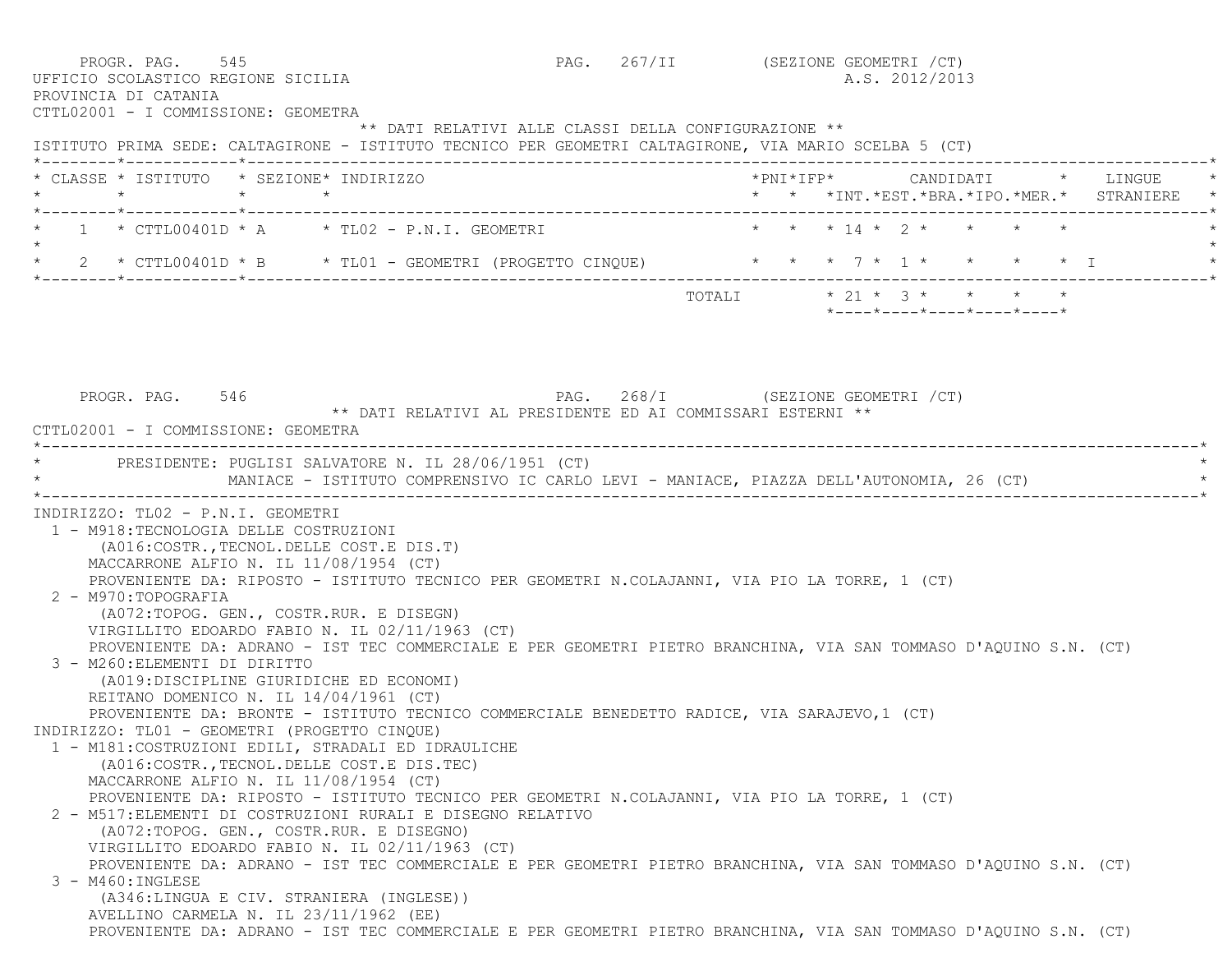PROGR. PAG. 547 CT SALLA PAG. 268/II (SEZIONE GEOMETRI / CT) UFFICIO SCOLASTICO REGIONE SICILIA A.S. 2012/2013 PROVINCIA DI CATANIA CTTL04001 - I COMMISSIONE: GEOMETRA \*\* DATI RELATIVI ALLE CLASSI DELLA CONFIGURAZIONE \*\* ISTITUTO PRIMA SEDE: ADRANO - ISTITUTO TECNICO COMMERCIALE PIETRO BRANCHINA, VIA SAN TOMMASO D'AQUINO S.N. (CT) \*--------\*------------\*-------------------------------------------------------------------------------------------------------\* \* CLASSE \* ISTITUTO \* SEZIONE\* INDIRIZZO \*PNI\*IFP\* CANDIDATI \* LINGUE \* \* \* \* \* \* \* \*INT.\*EST.\*BRA.\*IPO.\*MER.\* STRANIERE \* \*--------\*------------\*-------------------------------------------------------------------------------------------------------\*1 \* CTTD18050T \* A \* TL04 - GEOMETRI (PROG. SIRIO) \* \* \* \* 21 \* \* \* \* \* \* \* I \*--------\*------------\*-------------------------------------------------------------------------------------------------------\* ISTITUTO SECONDA SEDE: PATERNO' - L.R. PAR. ISTITUTO TECNICO PER GEOMETRI MONS.SAVASTA, P.ZA UMBERTO, 23 (CT) \*--------\*------------\*-------------------------------------------------------------------------------------------------------\* \* CLASSE \* ISTITUTO \* SEZIONE\* INDIRIZZO \*PNI\*IFP\* CANDIDATI \* LINGUE \* \* \* \* \* \* \* \*INT.\*EST.\*BRA.\*IPO.\*MER.\* STRANIERE \* \*--------\*------------\*-------------------------------------------------------------------------------------------------------\* \* 2 \* CTTL055009 \* A \* TL00 - GEOMETRI \* \* \* 3 \* 1 \* \* \* \* \* \*--------\*------------\*-------------------------------------------------------------------------------------------------------\* $\texttt{TOTAL} \qquad \qquad \star \;\; 24 \;\; \star \;\; \quad \star \qquad \star \qquad \star \qquad \star \qquad \star \qquad \star$  \*----\*----\*----\*----\*----\* PROGR. PAG. 548 PAG. 269/I (SEZIONE GEOMETRI /CT) \*\* DATI RELATIVI AL PRESIDENTE ED AI COMMISSARI ESTERNI \*\* CTTL04001 - I COMMISSIONE: GEOMETRA \*----------------------------------------------------------------------------------------------------------------------------\*PRESIDENTE: GERBINO ANGELO N. IL 17/06/1955 (CT) ACIREALE - ISTITUTO MAGISTRALE IM REGINA ELENA, VIA COLLEGIO PENNISI, 13 (CT) \*----------------------------------------------------------------------------------------------------------------------------\* INDIRIZZO: TL04 - GEOMETRI (PROG. SIRIO) 1 - M219:DISEGNO E PROGETTAZIONE (A016:COSTR.,TECNOL.DELLE COST.E DIS.T) SCUDERI MARIO N. IL 21/07/1952 (CT) PROVENIENTE DA: ACIREALE - ISTITUTO TECNICO PER GEOMETRI F. BRUNELLESCHI SEZ. GEOMETRI, VIA TRAPANI 4 (CT) 2 - M970:TOPOGRAFIA (A072:TOPOG. GEN., COSTR.RUR. E DISEGN) FACCIOLA' DIEGO N. IL 15/11/1960 (CT) PROVENIENTE DA: MILITELLO IN VAL DI CATANIA - IST TEC COMMERCIALE E PER GEOMETRI V. E. ORLANDO, C.DA PIANO MOLE S. N. (C 3 - SR72:LINGUA STRANIERA (INGLESE) (A346:LINGUA E CIV. STRANIERA (INGLESE) CARUSO AGATA N. IL 05/04/1956 (CT) PROVENIENTE DA: MASCALUCIA - LICEO SCIENTIFICO I.I.S.LICEO "C.MARCHESI" CL./S, VIA DEI VILLINI,19 (CT) INDIRIZZO: TL00 - GEOMETRI 1 - M918:TECNOLOGIA DELLE COSTRUZIONI (A016:COSTR.,TECNOL.DELLE COST.E DIS.T) SCUDERI MARIO N. IL 21/07/1952 (CT) PROVENIENTE DA: ACIREALE - ISTITUTO TECNICO PER GEOMETRI F. BRUNELLESCHI SEZ. GEOMETRI, VIA TRAPANI 4 (CT) 2 - M970:TOPOGRAFIA (A072:TOPOG. GEN., COSTR.RUR. E DISEGN) FACCIOLA' DIEGO N. IL 15/11/1960 (CT) PROVENIENTE DA: MILITELLO IN VAL DI CATANIA - IST TEC COMMERCIALE E PER GEOMETRI V. E. ORLANDO, C.DA PIANO MOLE S. N. (C 3 - M260:ELEMENTI DI DIRITTO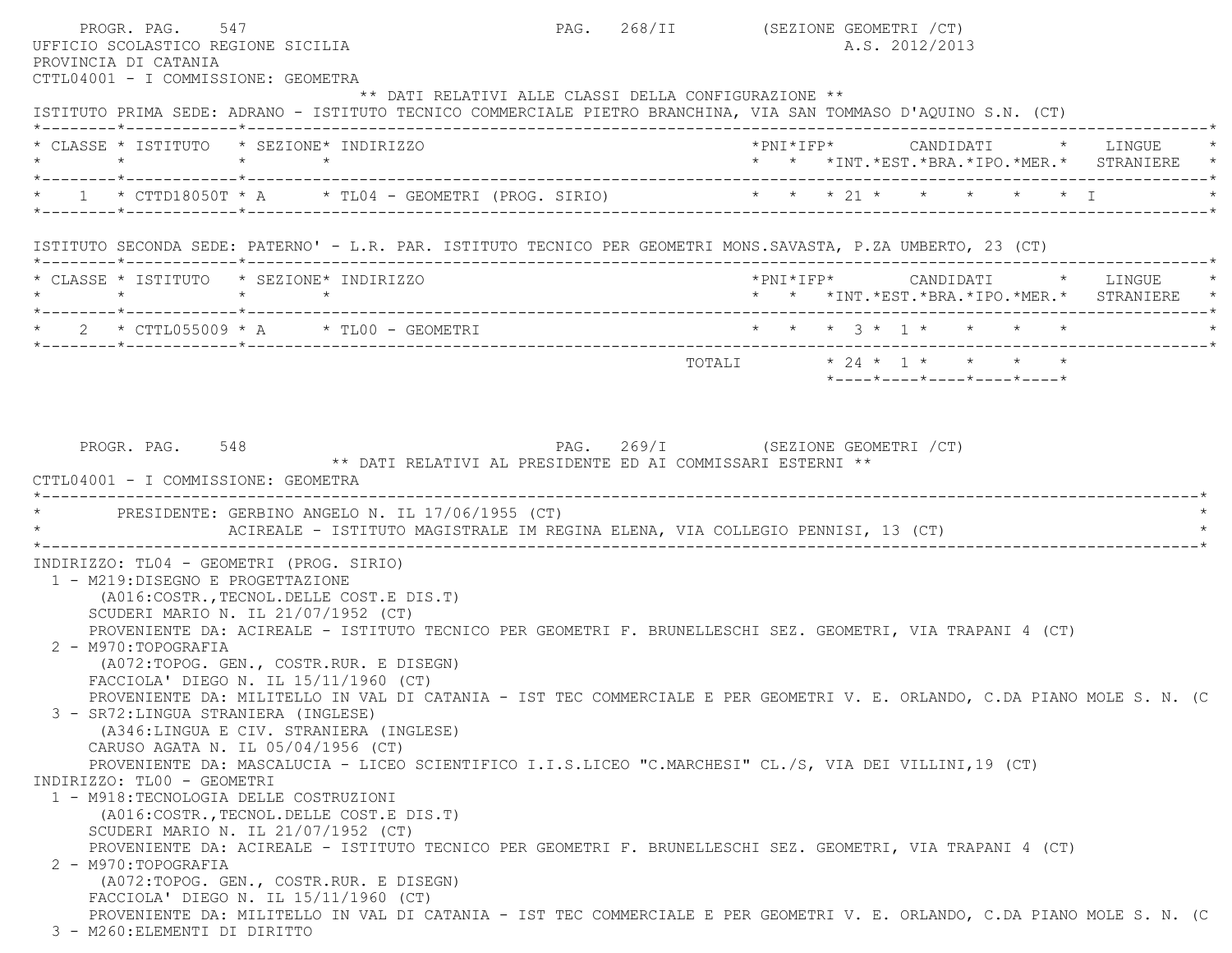(A019:DISCIPLINE GIURIDICHE ED ECONOMI) PEDALINO CARMELA N. IL 02/09/1968 (CT) PROVENIENTE DA: MILITELLO IN VAL DI CATANIA - ISTITUTO D'ARTE V. E. ORLANDO, C.DA PIANO MOLE S.N. (CT) PROGR. PAG. 549 PAG. 269/II (SEZIONE GEOMETRI /CT) UFFICIO SCOLASTICO REGIONE SICILIA A.S. 2012/2013 PROVINCIA DI CATANIA CTTN01001 - I COMMISSIONE: PERITO PER IL TURISMO \*\* DATI RELATIVI ALLE CLASSI DELLA CONFIGURAZIONE \*\* ISTITUTO PRIMA SEDE: CATANIA - ISTITUTO TECNICO COMMERCIALE ITE DE FELICE GIUFFRIDA, PIAZZA ROMA 4 (CT) \*--------\*------------\*-------------------------------------------------------------------------------------------------------\* \* CLASSE \* ISTITUTO \* SEZIONE\* INDIRIZZO \*PNI\*IFP\* CANDIDATI \* LINGUE \* \* \* \* \* \* \* \*INT.\*EST.\*BRA.\*IPO.\*MER.\* STRANIERE \* \*--------\*------------\*-------------------------------------------------------------------------------------------------------\* $1$  \* CTTD03401V \* A  $\qquad$  \* TN01 - TURISTICO (PROG. ITER)  $\qquad$  \* \* \* 24 \* \* \* \* \* \* \* \* I/ F/ S  $\star$ \* 2 \* CTTD03401V \* B \* TN01 - TURISTICO (PROG. ITER) \* \* \* \* 18 \* \* \* \* \* \* \* \* I/ F/ S \*--------\*------------\*-------------------------------------------------------------------------------------------------------\*TOTALI  $\star$  42  $\star$   $\star$   $\star$   $\star$  \*----\*----\*----\*----\*----\*PROGR. PAG. 550 **PAG.** 270/I (SEZIONE PER IL TURISMO /CT) \*\* DATI RELATIVI AL PRESIDENTE ED AI COMMISSARI ESTERNI \*\* CTTN01001 - I COMMISSIONE: PERITO PER IL TURISMO \*----------------------------------------------------------------------------------------------------------------------------\*PRESIDENTE: MAUGERI ALFIO N. IL 15/12/1954 (CT) \* CATANIA - IST PROF PER I SERVIZI ALBERGHIERI E RISTORAZIONE IPSSA I.P.S.S.A.R."KAROL WOJTY, VIA VITTIME \* \*----------------------------------------------------------------------------------------------------------------------------\* INDIRIZZO: TN01 - TURISTICO (PROG. ITER) 1 - M390:FRANCESE (A246:LINGUA E CIV. STRANIERA (FRANCESE)) SCUDERI ANTONELLA N. IL 12/07/1952 (CT) PROVENIENTE DA: CATANIA - LICEO CLASSICO LC CL.ANNESSO CONV.NAZ. CUTELL, VIA VITTORIO EMANUELE 56 (CT) 2 - M460:INGLESE (A346:LINGUA E CIV. STRANIERA (INGLESE)) GUTKOWSKI LOFFREDO EMANUELA N. IL 05/06/1971 (CT) PROVENIENTE DA: CATANIA - LICEO CLASSICO LC SPEDALIERI, PIAZZA ANNIBALE RICCO' S.N. (CT) 3 - M790:SPAGNOLO (A446:LINGUA E CIV. STRANIERA (SPAGNOLO)) MATTIOLI SANDRO ANTONINO N. IL 25/09/1973 (CT) PROVENIENTE DA: CATANIA - LICEO SCIENTIFICO LICEO SCIENT/LINGUIST UMBERTO, VIA CHISARI, 8 (CT) PROGR. PAG. 551 6 PAG. 270/II (SEZIONE PER IL TURISMO / CT) UFFICIO SCOLASTICO REGIONE SICILIA A.S. 2012/2013 PROVINCIA DI CATANIA CTTN01002 - II COMMISSIONE: PERITO PER IL TURISMO \*\* DATI RELATIVI ALLE CLASSI DELLA CONFIGURAZIONE \*\* ISTITUTO PRIMA SEDE: CATANIA - ISTITUTO TECNICO PER IL TURISMO GEMMELLARO, CORSO INDIPENDENZA N. 229 (CT) \*--------\*------------\*-------------------------------------------------------------------------------------------------------\* \* CLASSE \* ISTITUTO \* SEZIONE\* INDIRIZZO \*PNI\*IFP\* CANDIDATI \* LINGUE \*\* \* \* \* \* \* \*INT.\*EST.\*BRA.\*IPO.\*MER.\* STRANIERE \*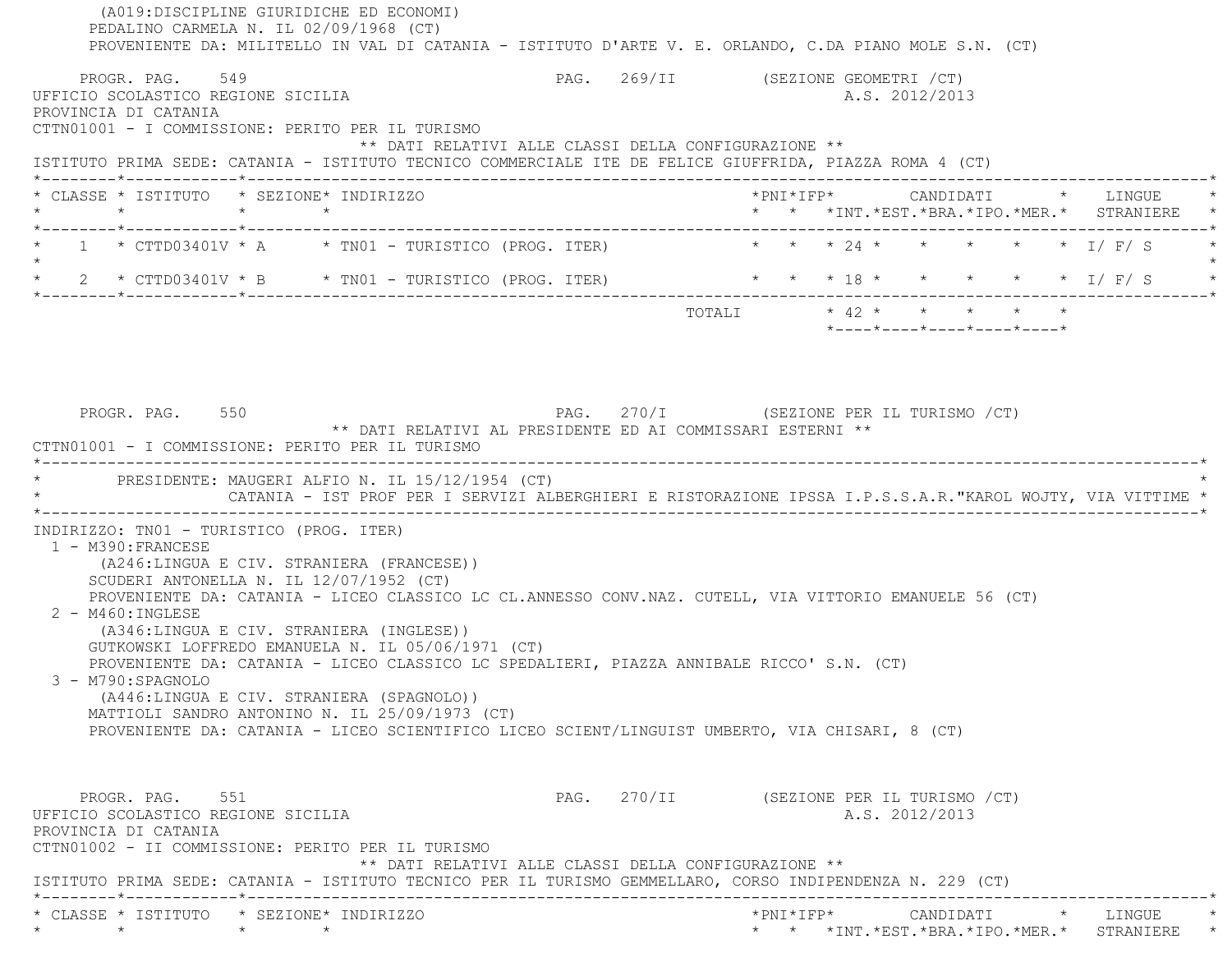|  | $\star$ 1 $\star$ CTTN02301A $\star$ A $\star$ TN01 - TURISTICO (PROG. ITER) |        |  |  |                                                  | * * * 23 * * * * * * T/F/S |         |
|--|------------------------------------------------------------------------------|--------|--|--|--------------------------------------------------|----------------------------|---------|
|  | $\star$ 2 $\star$ CTTN02301A $\star$ B $\star$ TN01 - TURISTICO (PROG. ITER) |        |  |  |                                                  | * * * 16 * * * * * * T/F/S | $\star$ |
|  |                                                                              | TOTALI |  |  | $* 39 * * * * * * * * *$                         |                            |         |
|  |                                                                              |        |  |  | $*$ ---- $*$ ---- $*$ ---- $*$ ---- $*$ ---- $*$ |                            |         |

| PROGR. PAG. 552                                                  | CTTN01002 - II COMMISSIONE: PERITO PER IL TURISMO                                                                                                                                                                                                                                                                                                                                                                                                                                                                                                                                                                                       | ** DATI RELATIVI AL PRESIDENTE ED AI COMMISSARI ESTERNI ** | PAG. 271/I (SEZIONE PER IL TURISMO /CT)  |                                                                 |                                          |
|------------------------------------------------------------------|-----------------------------------------------------------------------------------------------------------------------------------------------------------------------------------------------------------------------------------------------------------------------------------------------------------------------------------------------------------------------------------------------------------------------------------------------------------------------------------------------------------------------------------------------------------------------------------------------------------------------------------------|------------------------------------------------------------|------------------------------------------|-----------------------------------------------------------------|------------------------------------------|
|                                                                  | PRESIDENTE: SCANDURA GIOVANNI N. IL 17/12/1954 (CT)<br>ACIREALE - LICEO CLASSICO LC GULLI E PENNISI, VIA MARIO ARCIDIACONO (CT)                                                                                                                                                                                                                                                                                                                                                                                                                                                                                                         |                                                            |                                          |                                                                 |                                          |
| 1 - M390: FRANCESE<br>$2 - M460: INGLEXSE$<br>3 - M790: SPAGNOLO | INDIRIZZO: TN01 - TURISTICO (PROG. ITER)<br>(A246:LINGUA E CIV. STRANIERA (FRANCESE))<br>RUSSO ANTONINA N. IL 19/12/1960 (CT)<br>PROVENIENTE DA: CATANIA - IST PROF PER L'AGRICOLTURA E L'AMBIENTE P.DEODATO - ALBERGHIERO - AGGR, VIA DEL BOSCO, 43 (CT)<br>(A346:LINGUA E CIV. STRANIERA (INGLESE))<br>ALFIERI MARIA CONCETTA N. IL 04/03/1952 (RG)<br>PROVENIENTE DA: CATANIA - LICEO CLASSICO LC "MARIO CUTELLI", VIA FIRENZE 202 (CT)<br>(A446:LINGUA E CIV. STRANIERA (SPAGNOLO))<br>BARBARINO GIUSEPPINA N. IL 12/11/1967 (SR)<br>PROVENIENTE DA: CATANIA - LICEO SCIENTIFICO LICEO SCIENT/LINGUIST UMBERTO, VIA CHISARI, 8 (CT) |                                                            |                                          |                                                                 |                                          |
| PROGR. PAG. 553<br>PROVINCIA DI CATANIA                          | UFFICIO SCOLASTICO REGIONE SICILIA<br>CTTN01003 - III COMMISSIONE: PERITO PER IL TURISMO<br>ISTITUTO PRIMA SEDE: CATANIA - ISTITUTO TECNICO PER IL TURISMO GEMMELLARO, CORSO INDIPENDENZA N. 229 (CT)                                                                                                                                                                                                                                                                                                                                                                                                                                   | ** DATI RELATIVI ALLE CLASSI DELLA CONFIGURAZIONE **       | PAG. 271/II (SEZIONE PER IL TURISMO /CT) | A.S. 2012/2013                                                  |                                          |
|                                                                  | * CLASSE * ISTITUTO * SEZIONE* INDIRIZZO                                                                                                                                                                                                                                                                                                                                                                                                                                                                                                                                                                                                |                                                            | $*$ $\text{PNI} * \text{IFP} *$          |                                                                 | CANDIDATI * LINGUE                       |
|                                                                  |                                                                                                                                                                                                                                                                                                                                                                                                                                                                                                                                                                                                                                         |                                                            |                                          |                                                                 | * * *INT.*EST.*BRA.*IPO.*MER.* STRANIERE |
|                                                                  | * 1 * CTTN02301A * C * TN01 - TURISTICO (PROG. ITER) * * * * 23 * * * * * * * I/F/S                                                                                                                                                                                                                                                                                                                                                                                                                                                                                                                                                     |                                                            |                                          |                                                                 |                                          |
|                                                                  | $2 \times CTTN02301A \times D \times TN01 - TURISTICO (PROG. TTER)$                                                                                                                                                                                                                                                                                                                                                                                                                                                                                                                                                                     |                                                            | * * * 20 * * * * * * 1/ F/ S             |                                                                 |                                          |
|                                                                  |                                                                                                                                                                                                                                                                                                                                                                                                                                                                                                                                                                                                                                         |                                                            | TOTALI * 43 * * * * * *                  | $*$ - - - - $*$ - - - - $*$ - - - - $*$ - - - - $*$ - - - - $*$ |                                          |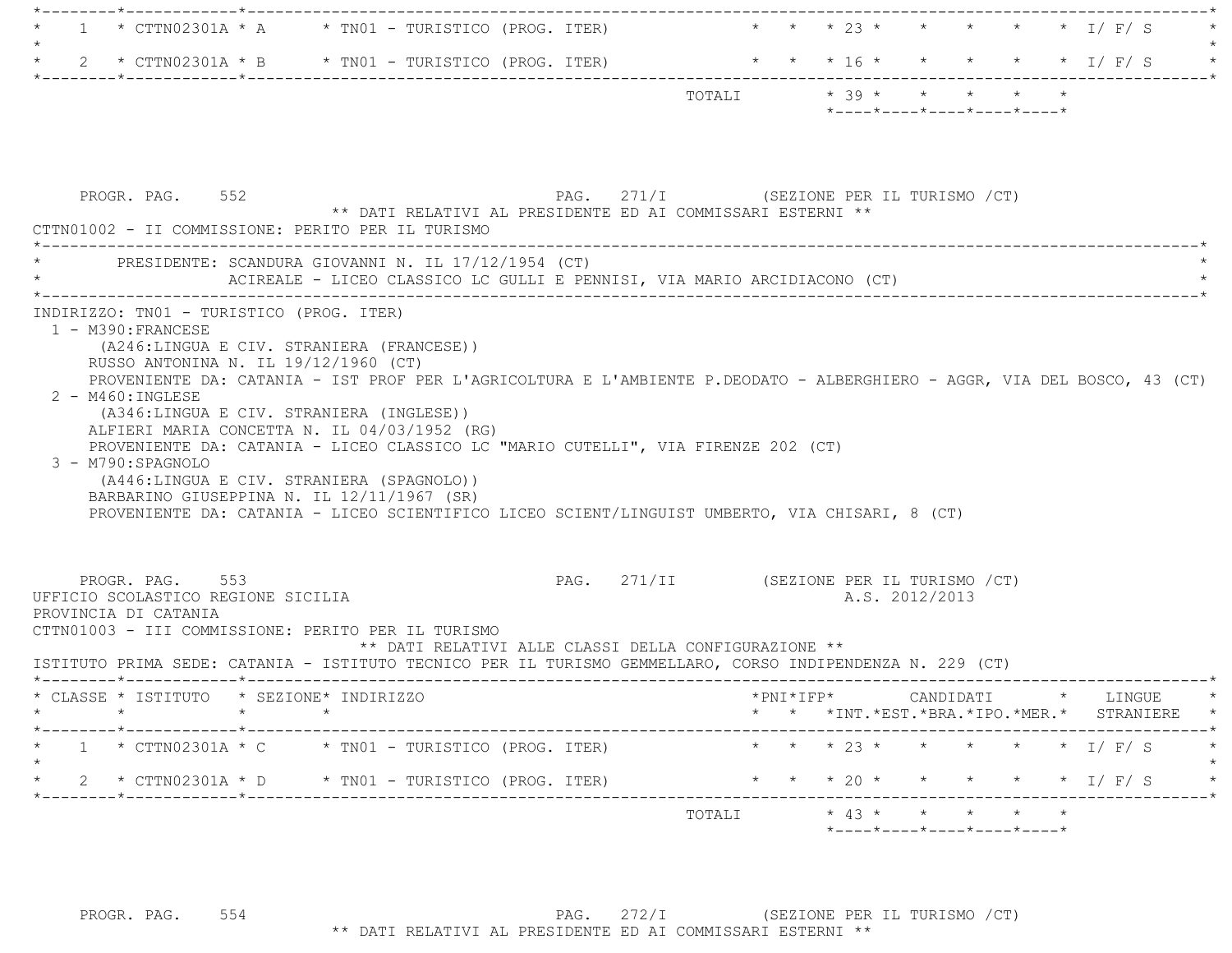CTTN01003 - III COMMISSIONE: PERITO PER IL TURISMO \*----------------------------------------------------------------------------------------------------------------------------\*PRESIDENTE: DI STEFANO CATERINA N. IL 05/09/1957 (CT) \* SAN GIOVANNI LA PUNTA - IST TEC COMMERCIALE E PER GEOMETRI IIS "ENRICO DE NICOLA", VIA G. MOTTA N.87 (CT\* \*----------------------------------------------------------------------------------------------------------------------------\* INDIRIZZO: TN01 - TURISTICO (PROG. ITER) 1 - M390:FRANCESE (A246:LINGUA E CIV. STRANIERA (FRANCESE)) LIOTTA FRANCESCA N. IL 06/05/1970 (CT) PROVENIENTE DA: SAN MICHELE DI GANZARIA - IST PROF PER I SERVIZI ALBERGHIERI E RISTORAZIONE SEDE COORDINATA I.P.S.S.A.R, 2 - M460:INGLESE (A346:LINGUA E CIV. STRANIERA (INGLESE)) RAPISARDA CARMINE N. IL 18/04/1960 (CT) PROVENIENTE DA: CATANIA - LICEO CLASSICO LC "MARIO CUTELLI", VIA FIRENZE 202 (CT) 3 - M790:SPAGNOLO (A446:LINGUA E CIV. STRANIERA (SPAGNOLO)) BONARDI ORNELLA AGATA N. IL 05/02/1975 (CT) PROVENIENTE DA: CATANIA - ISTITUTO MAGISTRALE LICEO STATALE LOMBARDO RADICE, VIA IMPERIA 21 (CT) PROGR. PAG. 555 PAG. 272/II (SEZIONE PER IL TURISMO /CT) UFFICIO SCOLASTICO REGIONE SICILIA A.S. 2012/2013 PROVINCIA DI CATANIA CTTN01004 - IV COMMISSIONE: PERITO PER IL TURISMO \*\* DATI RELATIVI ALLE CLASSI DELLA CONFIGURAZIONE \*\* ISTITUTO PRIMA SEDE: ACIREALE - ISTITUTO TECNICO PER IL TURISMO I.I.S. F. BRUNELLESCHI - SEZ., VIA GUICCIARDINI SN (CT) \*--------\*------------\*-------------------------------------------------------------------------------------------------------\* \* CLASSE \* ISTITUTO \* SEZIONE\* INDIRIZZO \*PNI\*IFP\* CANDIDATI \* LINGUE \* \* \* \* \* \* \* \*INT.\*EST.\*BRA.\*IPO.\*MER.\* STRANIERE \* \*--------\*------------\*-------------------------------------------------------------------------------------------------------\*1 \* CTTN008018 \* A \* TNO1 - TURISTICO (PROG. ITER) \* \* \* \* 24 \* \* \* \* \* \* \* I/ F/ S  $\star$ 2 \* CTTN008018 \* D \* TNO1 - TURISTICO (PROG. ITER) \* \* \* \* 24 \* \* \* \* \* \* \* 1/ F/ S \*--------\*------------\*-------------------------------------------------------------------------------------------------------\*TOTALI  $\star$  48  $\star$   $\star$   $\star$   $\star$   $\star$  \*----\*----\*----\*----\*----\*PROGR. PAG. 556 STROUGH STROUGH PAGE 273/I (SEZIONE PER IL TURISMO / CT) \*\* DATI RELATIVI AL PRESIDENTE ED AI COMMISSARI ESTERNI \*\* CTTN01004 - IV COMMISSIONE: PERITO PER IL TURISMO \*----------------------------------------------------------------------------------------------------------------------------\* \* PRESIDENTE: BORRELLO FRANCESCO N. IL 16/12/1958 (CT) \* \* GRAVINA DI CATANIA - ISTITUTO MAGISTRALE LICEO STATALE SEZ. DIST. LOMBA, VIA ZANGRI' 6 (CT) \* \*----------------------------------------------------------------------------------------------------------------------------\* INDIRIZZO: TN01 - TURISTICO (PROG. ITER) 1 - M390:FRANCESE (A246:LINGUA E CIV. STRANIERA (FRANCESE)) MILAZZO MARIA N. IL 26/08/1954 (CT) PROVENIENTE DA: CALTAGIRONE - ISTITUTO TECNICO COMMERCIALE ITC G. ARCOLEO - CALTAGIRONE, VIALE AUTONOMIA N.6 (CT) 2 - M460:INGLESE(A346:LINGUA E CIV. STRANIERA (INGLESE))

AGATA VITALINA N. IL 22/06/1960 (CT)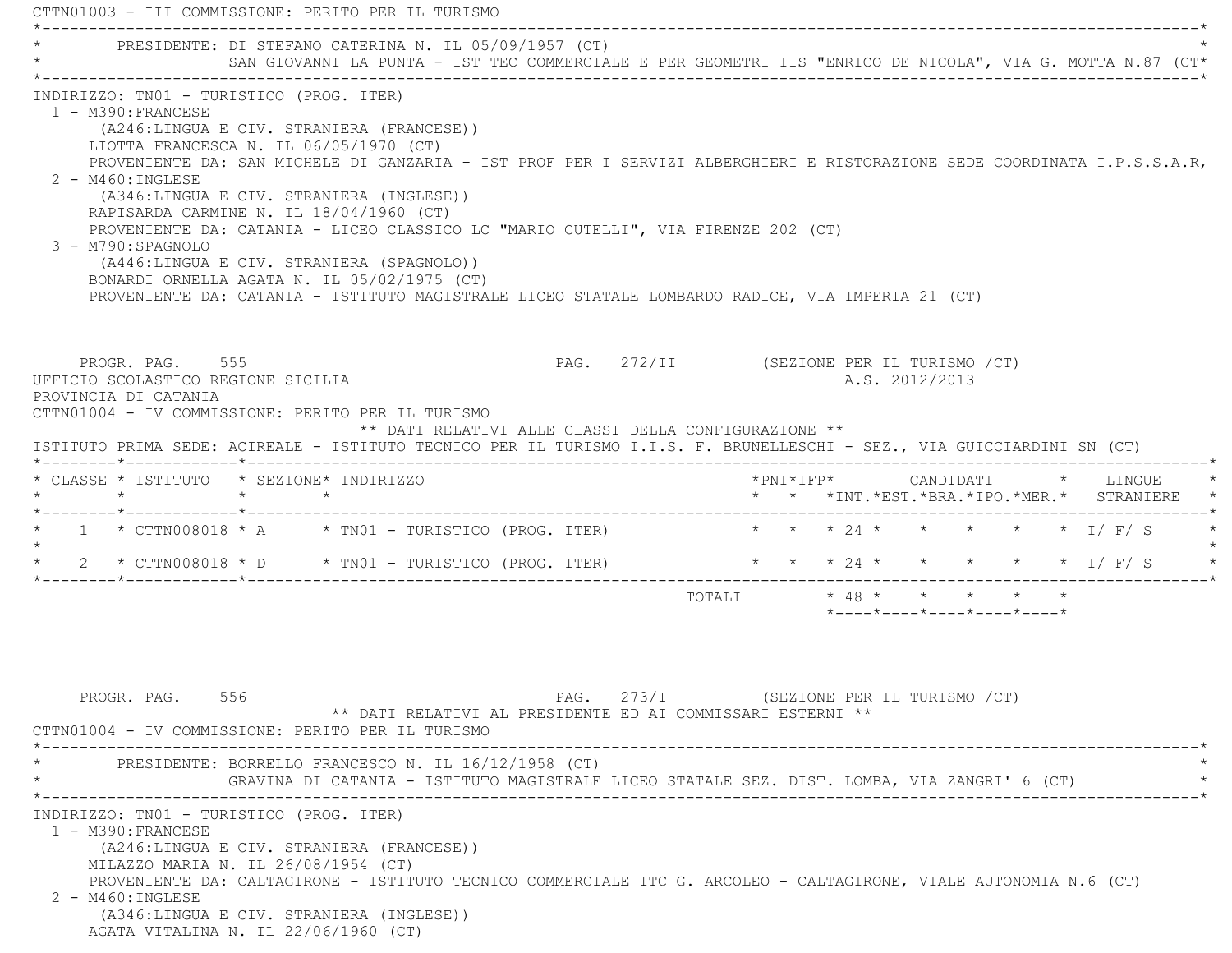PROVENIENTE DA: CALTAGIRONE - ISTITUTO TECNICO COMMERCIALE ITC G. ARCOLEO - CALTAGIRONE, VIALE AUTONOMIA N.6 (CT)  $3 - M790: SPAGNOLO$  (A446:LINGUA E CIV. STRANIERA (SPAGNOLO)) SINARDI MARIA CARMELA N. IL 14/09/1965 (CT) PROVENIENTE DA: SAN GIOVANNI LA PUNTA - IST TEC COMMERCIALE E PER GEOMETRI IIS "ENRICO DE NICOLA", VIA G. MOTTA N.87 (CT PROGR. PAG. 557 CHOROSTER ENGLARISMO PAG. 273/II (SEZIONE PER IL TURISMO / CT) UFFICIO SCOLASTICO REGIONE SICILIA A.S. 2012/2013 PROVINCIA DI CATANIA CTTN01005 - V COMMISSIONE: PERITO PER IL TURISMO \*\* DATI RELATIVI ALLE CLASSI DELLA CONFIGURAZIONE \*\* ISTITUTO PRIMA SEDE: ACIREALE - ISTITUTO TECNICO PER IL TURISMO I.I.S. F. BRUNELLESCHI - SEZ., VIA GUICCIARDINI SN (CT) \*--------\*------------\*-------------------------------------------------------------------------------------------------------\* \* CLASSE \* ISTITUTO \* SEZIONE\* INDIRIZZO \*PNI\*IFP\* CANDIDATI \* LINGUE \* \* \* \* \* \* \* \*INT.\*EST.\*BRA.\*IPO.\*MER.\* STRANIERE \* \*--------\*------------\*-------------------------------------------------------------------------------------------------------\* $1$  \* CTTN008018 \* B \* TN01 - TURISTICO (PROG. ITER) \* \* \* \* 20 \* 1 \* \* \* \* \*  $\pm$  / F/ S  $\star$ \* \* \* 24 \* \* \* \* \* \* I/ F/ S \* \* 2 \* CTTN008018 \* C \* TN01 - TURISTICO (PROG. ITER) \* \* \* 24 \* \* \* \* \* I/ F/ S \* \*--------\*------------\*-------------------------------------------------------------------------------------------------------\* TOTALI \* 44 \* 1 \* \* \* \* \*----\*----\*----\*----\*----\*PROGR. PAG. 558 **PAG.** 274/I (SEZIONE PER IL TURISMO /CT) \*\* DATI RELATIVI AL PRESIDENTE ED AI COMMISSARI ESTERNI \*\* CTTN01005 - V COMMISSIONE: PERITO PER IL TURISMO \*----------------------------------------------------------------------------------------------------------------------------\*PRESIDENTE: RUSSO SEBASTIANO N. IL 01/03/1959 (CT) CALTAGIRONE - ISTITUTO TECNICO INDUSTRIALE ITI EUCLIDE CALTAGIRONE, VIA MARIO SCELBA N.1 (CT) \*----------------------------------------------------------------------------------------------------------------------------\* INDIRIZZO: TN01 - TURISTICO (PROG. ITER) 1 - M390:FRANCESE (A246:LINGUA E CIV. STRANIERA (FRANCESE)) CASTORINA SILVANA N. IL 25/02/1961 (NO) PROVENIENTE DA: CALTAGIRONE - LICEO CLASSICO LICEO CLASSICO E LINGUISTICO, VIA MADONNA DELLA VIA 5/A (CT) 2 - M460:INGLESE (A346:LINGUA E CIV. STRANIERA (INGLESE)) VASSALLO MARIA LUISA N. IL 16/04/1963 (CT) PROVENIENTE DA: CALTAGIRONE - ISTITUTO TECNICO INDUSTRIALE ITI EUCLIDE CALTAGIRONE, VIA MARIO SCELBA N.1 (CT) 3 - M790:SPAGNOLO (A446:LINGUA E CIV. STRANIERA (SPAGNOLO)) CATALANO ANTONELLA N. IL 24/04/1967 (CT) PROVENIENTE DA: SAN GIOVANNI LA PUNTA - LICEO SCIENTIFICO LICEO SC. MAJORANA S.G.LA PUNT, VIA G. MOTTA 87 (CT) PROGR. PAG. 559 **PAG.** 274/II (SEZIONE PER IL TURISMO /CT) UFFICIO SCOLASTICO REGIONE SICILIA A.S. 2012/2013 PROVINCIA DI CATANIACTTN01006 - VI COMMISSIONE: PERITO PER IL TURISMO

\*\* DATI RELATIVI ALLE CLASSI DELLA CONFIGURAZIONE \*\*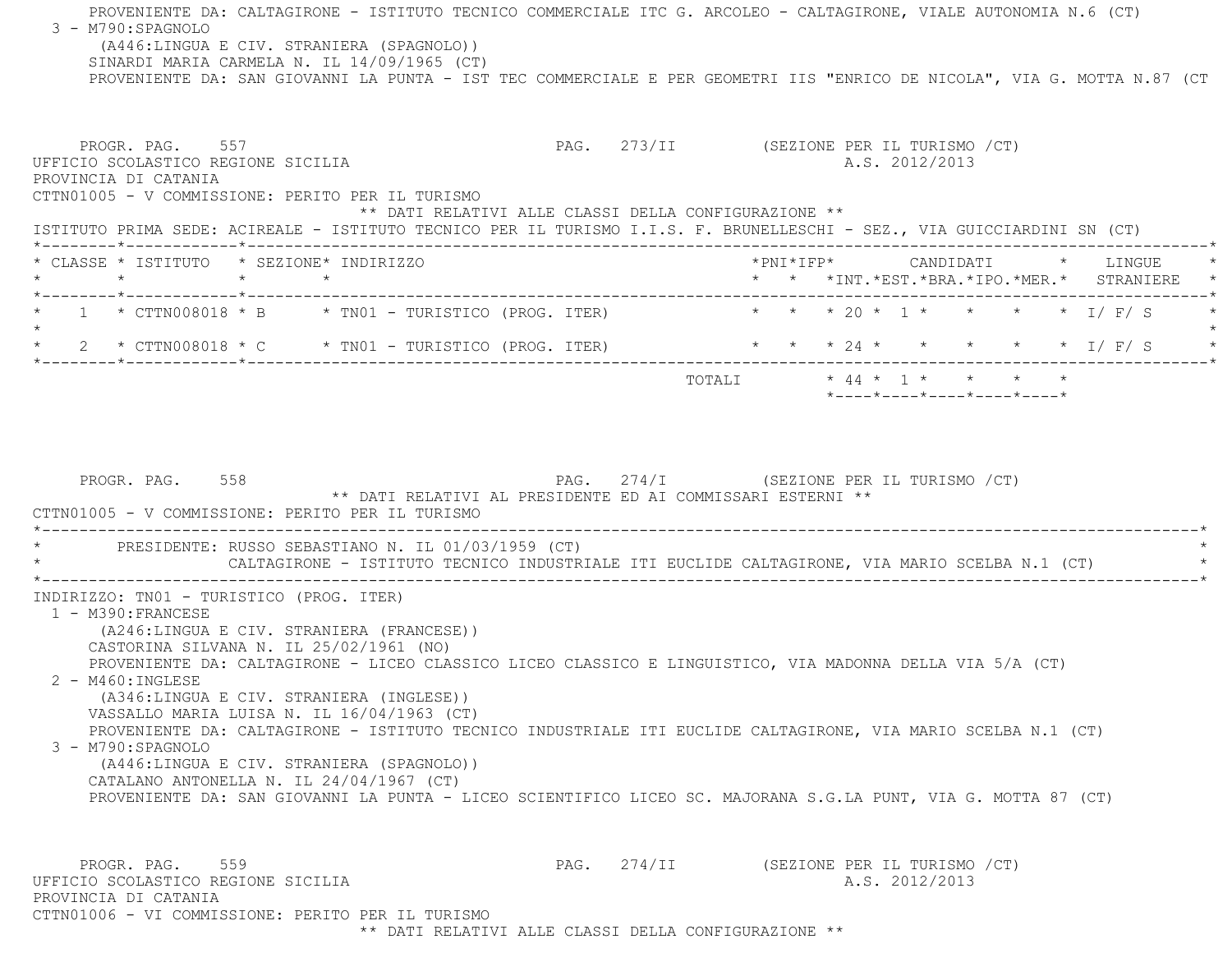ISTITUTO PRIMA SEDE: ADRANO - IST TEC COMMERCIALE E PER GEOMETRI PIETRO BRANCHINA, VIA SAN TOMMASO D'AQUINO S.N. (CT) \*--------\*------------\*-------------------------------------------------------------------------------------------------------\* \* CLASSE \* ISTITUTO \* SEZIONE\* INDIRIZZO \*PNI\*IFP\* CANDIDATI \* LINGUE \* \* \* \* \* \* \* \*INT.\*EST.\*BRA.\*IPO.\*MER.\* STRANIERE \* \*--------\*------------\*-------------------------------------------------------------------------------------------------------\* $1$  \* CTTD18000C \* ATN01 \* TN01 - TURISTICO (PROG. ITER) \* \* \* \* 16 \* \* \* \* \* \* \* I/ F/ S  $\star$ \* 2 \* CTTD18000C \* BTN01 \* TN01 - TURISTICO (PROG. ITER) \* \* \* \* 19 \* 1 \* \* \* \* \* \* 1/ F/ S \*--------\*------------\*-------------------------------------------------------------------------------------------------------\*TOTALI  $\star$  35  $\star$  1  $\star$   $\star$   $\star$   $\star$  \*----\*----\*----\*----\*----\*PROGR. PAG. 560 SERIONE PAG. 275/I (SEZIONE PER IL TURISMO / CT) \*\* DATI RELATIVI AL PRESIDENTE ED AI COMMISSARI ESTERNI \*\* CTTN01006 - VI COMMISSIONE: PERITO PER IL TURISMO \*----------------------------------------------------------------------------------------------------------------------------\*PRESIDENTE: D'AGOSTA ANGELO N. IL 07/12/1954 (CT) SCORDIA - ISTITUTO COMPRENSIVO I.C. " G. VERGA" SCORDIA, PIAZZA C.ALBERTO N? 10 (CT) \*----------------------------------------------------------------------------------------------------------------------------\* INDIRIZZO: TN01 - TURISTICO (PROG. ITER) 1 - M390:FRANCESE (A246:LINGUA E CIV. STRANIERA (FRANCESE)) DILILLO VITO N. IL 25/01/1967 (BA) PROVENIENTE DA: SANTA MARIA DI LICODIA - IST PROF PER I SERVIZI ALBERGHIERI E RISTORAZIONE SEDE COORDINATA DELL'IPSSAT D 2 - M460:INGLESE (A346:LINGUA E CIV. STRANIERA (INGLESE)) MORICI GIULIA N. IL 24/03/1951 (MI) PROVENIENTE DA: ACIREALE - ISTITUTO TECNICO COMMERCIALE TECNICO ECONOMICO - I.S. MAJOR, VIA L. GALVANI, 05 (CT) 3 - M790:SPAGNOLO (A446:LINGUA E CIV. STRANIERA (SPAGNOLO)) CIPOLLA STEFANIA GIOVANNA N. IL 25/06/1980 (CT) PROVENIENTE DA: ACIREALE - LICEO SCIENTIFICO LS ARCHIMEDE, VIA L. ARIOSTO, N.37 (CT) PROGR. PAG. 561 PAG. 275/II (SEZIONE PER IL TURISMO /CT) UFFICIO SCOLASTICO REGIONE SICILIA A.S. 2012/2013 PROVINCIA DI CATANIA CTTN01007 - VII COMMISSIONE: PERITO PER IL TURISMO \*\* DATI RELATIVI ALLE CLASSI DELLA CONFIGURAZIONE \*\* ISTITUTO PRIMA SEDE: CALTAGIRONE - ISTITUTO TECNICO COMMERCIALE ITC G. ARCOLEO - CALTAGIRONE, VIALE AUTONOMIA N.6 (CT) \*--------\*------------\*-------------------------------------------------------------------------------------------------------\* \* CLASSE \* ISTITUTO \* SEZIONE\* INDIRIZZO \*PNI\*IFP\* CANDIDATI \* LINGUE \* \* \* \* \* \* \* \*INT.\*EST.\*BRA.\*IPO.\*MER.\* STRANIERE \* \*--------\*------------\*-------------------------------------------------------------------------------------------------------\*1 \* CTTD140002 \* ATN01 \* TN01 - TURISTICO (PROG. ITER) \* \* \* \* 21 \* \* \* \* \* \* \* \* I/ F/ S  $\star$ \* 2 \* CTTD140002 \* C \* TN01 - TURISTICO (PROG. ITER) \* \* \* \* 22 \* \* \* \* \* \* \* 1/ F/ S \*--------\*------------\*-------------------------------------------------------------------------------------------------------\* TOTALI \* 43 \* \* \* \* \*\*----\*----\*----\*----\*----\*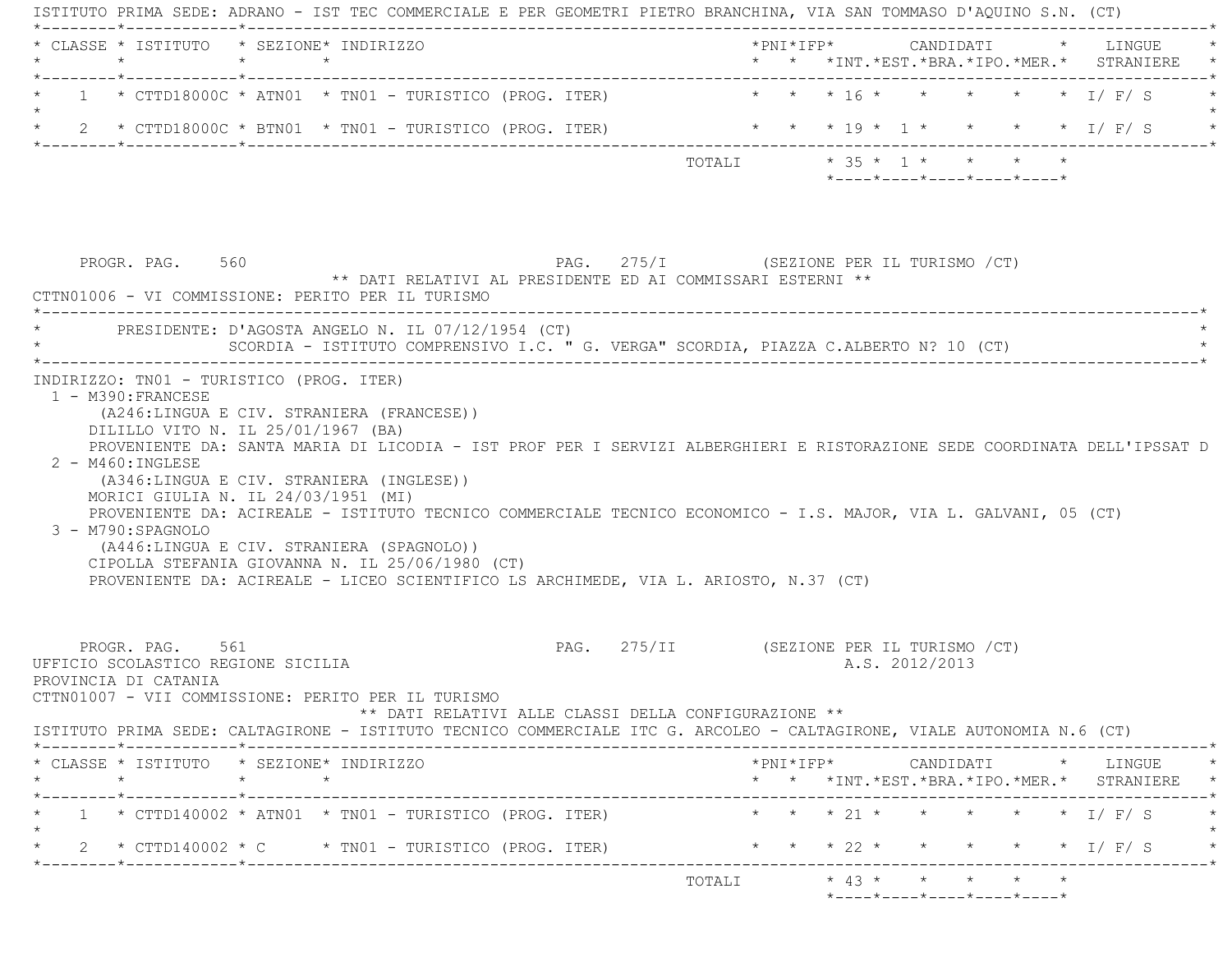| PRESIDENTE: BUZZANCA MARIA ANTONIA N. IL 01/12/1947 (PA)<br>MISTERBIANCO - ISTITUTO COMPRENSIVO IC DON L. MILANI MISTERBIANCO, VIA FEDERICO DE ROBERTO N. 2 (CT) *                                                                                                                                                                                                                                                                                                                                                                                                                                                                                        |                                                                               |
|-----------------------------------------------------------------------------------------------------------------------------------------------------------------------------------------------------------------------------------------------------------------------------------------------------------------------------------------------------------------------------------------------------------------------------------------------------------------------------------------------------------------------------------------------------------------------------------------------------------------------------------------------------------|-------------------------------------------------------------------------------|
|                                                                                                                                                                                                                                                                                                                                                                                                                                                                                                                                                                                                                                                           |                                                                               |
| INDIRIZZO: TN01 - TURISTICO (PROG. ITER)<br>1 - M390: FRANCESE<br>(A246:LINGUA E CIV. STRANIERA (FRANCESE))<br>AMATO SAVERIO N. IL 23/09/1948 (BA)<br>PROVENIENTE DA: RIPOSTO - ISTITUTO TECNICO COMMERCIALE E. PANTANO, VIA ROMA 66 (CT)<br>2 - M460: INGLESE<br>(A346:LINGUA E CIV. STRANIERA (INGLESE))<br>PANNITTERI BARBARO N. IL 01/03/1948 (CT)<br>PROVENIENTE DA: PATERNO' - LICEO CLASSICO MARIO RAPISARDI, VIA DEGLI STUDI 1 (CT)<br>3 - M790:SPAGNOLO<br>(A446:LINGUA E CIV. STRANIERA (SPAGNOLO))<br>AURITE FIORANGELA N. IL 29/05/1971 (CT)<br>PROVENIENTE DA: ACIREALE - ISTITUTO MAGISTRALE IM REGINA ELENA, VIA COLLEGIO PENNISI, 13 (CT) |                                                                               |
| PROGR. PAG. 563<br>UFFICIO SCOLASTICO REGIONE SICILIA<br>PROVINCIA DI CATANIA<br>CTTN01008 - VIII COMMISSIONE: PERITO PER IL TURISMO<br>** DATI RELATIVI ALLE CLASSI DELLA CONFIGURAZIONE **<br>ISTITUTO PRIMA SEDE: PATERNO' - ISTITUTO TECNICO COMMERCIALE ITC GIOACCHINO RUSSO, VIA PARINI, SN (CT)<br>* CLASSE * ISTITUTO * SEZIONE* INDIRIZZO                                                                                                                                                                                                                                                                                                        | PAG. 276/II (SEZIONE PER IL TURISMO /CT)<br>A.S. 2012/2013                    |
| $\star$ $\star$                                                                                                                                                                                                                                                                                                                                                                                                                                                                                                                                                                                                                                           | * * *INT. *EST. *BRA. *IPO. *MER. * STRANIERE                                 |
| * 1 * CTTD160007 * ATN01 * TN01 - TURISTICO (PROG. ITER) * * * * 15 * 1 * * * * * * 1/ F/ S                                                                                                                                                                                                                                                                                                                                                                                                                                                                                                                                                               |                                                                               |
| 2 * CTTD160007 * BTN01 * TN01 - TURISTICO (PROG. ITER) * * * * 17 * * * * * * * 1/ F/ S                                                                                                                                                                                                                                                                                                                                                                                                                                                                                                                                                                   |                                                                               |
|                                                                                                                                                                                                                                                                                                                                                                                                                                                                                                                                                                                                                                                           | TOTALI * 32 * 1 * * * * *<br>$*$ ---- $*$ ---- $*$ ---- $*$ ---- $*$ ---- $*$ |
|                                                                                                                                                                                                                                                                                                                                                                                                                                                                                                                                                                                                                                                           |                                                                               |
| PROGR. PAG. 564<br>** DATI RELATIVI AL PRESIDENTE ED AI COMMISSARI ESTERNI **<br>CTTN01008 - VIII COMMISSIONE: PERITO PER IL TURISMO<br>PRESIDENTE: D'AGATA TERESA MARIA N. IL 05/12/1952 (CT)                                                                                                                                                                                                                                                                                                                                                                                                                                                            | PAG. 277/I (SEZIONE PER IL TURISMO / CT)                                      |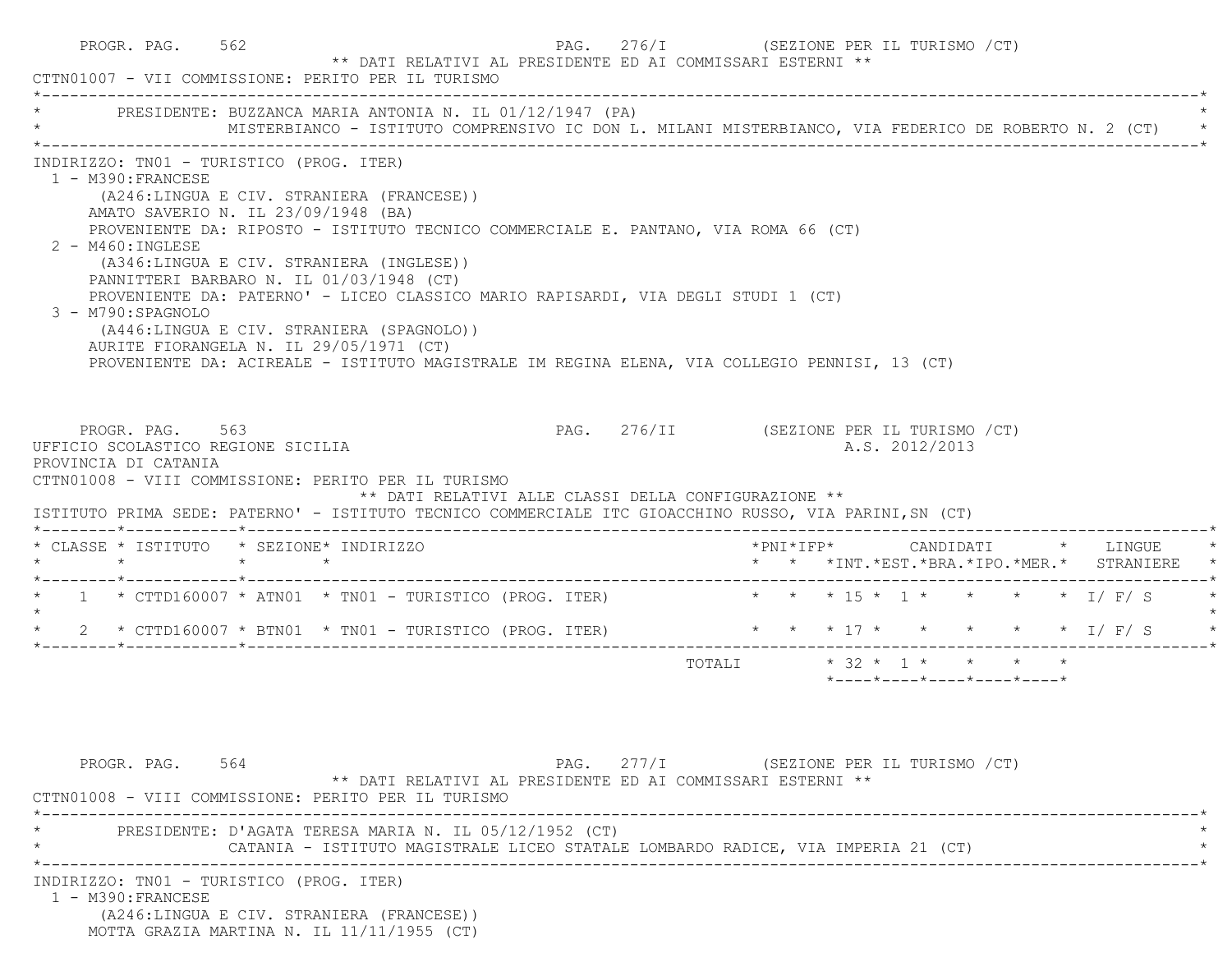PROVENIENTE DA: ADRANO - IST TEC COMMERCIALE E PER GEOMETRI PIETRO BRANCHINA, VIA SAN TOMMASO D'AQUINO S.N. (CT) 2 - M460:INGLESE (A346:LINGUA E CIV. STRANIERA (INGLESE)) AIELLO LILIANA N. IL 29/01/1965 (CT) PROVENIENTE DA: CALTAGIRONE - LICEO CLASSICO LICEO CLASSICO E LINGUISTICO, VIA MADONNA DELLA VIA 5/A (CT) 3 - M790:SPAGNOLO (A446:LINGUA E CIV. STRANIERA (SPAGNOLO)) MUZZETTA LOREDANA N. IL 01/08/1968 (CT) PROVENIENTE DA: CALTAGIRONE - ISTITUTO TECNICO COMMERCIALE ITC G. ARCOLEO - CALTAGIRONE, VIALE AUTONOMIA N.6 (CT) PROGR. PAG. 565 277/II (SEZIONE PER IL TURISMO / CT) UFFICIO SCOLASTICO REGIONE SICILIA and a series of the series of the series of the series of the series of the series of the series of the series of the series of the series of the series of the series of the series of the PROVINCIA DI CATANIA CTTN01009 - IX COMMISSIONE: PERITO PER IL TURISMO \*\* DATI RELATIVI ALLE CLASSI DELLA CONFIGURAZIONE \*\* ISTITUTO PRIMA SEDE: SAN GIOVANNI LA PUNTA - IST TEC COMMERCIALE E PER GEOMETRI IIS "ENRICO DE NICOLA", VIA G. MOTTA N.87 (CT) \*--------\*------------\*-------------------------------------------------------------------------------------------------------\* \* CLASSE \* ISTITUTO \* SEZIONE\* INDIRIZZO \*PNI\*IFP\* CANDIDATI \* LINGUE \* \* \* \* \* \* \* \*INT.\*EST.\*BRA.\*IPO.\*MER.\* STRANIERE \* \*--------\*------------\*-------------------------------------------------------------------------------------------------------\*1 \* CTTD190003 \* D \* TN01 - TURISTICO (PROG. ITER) \* \* \* \* 22 \* 1 \* \* \* \* \* \* 1/ F/ S  $\star$ \* 2 \* CTTD190003 \* FIFS \* TN01 - TURISTICO (PROG. ITER) \* \* \* \* 16 \* \* \* \* \* \* \* \* 1/ F/ S \* \* \* \* FITS \* TN01 - TURISTICO (PROG. ITER) \* \* \* 4 \* \* \* \* \* I/ T/ S \* \*--------\*------------\*-------------------------------------------------------------------------------------------------------\* TOTALI \* 42 \* 1 \* \* \* \* \*----\*----\*----\*----\*----\*PROGR. PAG. 566 68 278/I (SEZIONE PER IL TURISMO / CT) \*\* DATI RELATIVI AL PRESIDENTE ED AI COMMISSARI ESTERNI \*\* CTTN01009 - IX COMMISSIONE: PERITO PER IL TURISMO \*----------------------------------------------------------------------------------------------------------------------------\*PRESIDENTE: CASELLA MARIA GIOVANNA N. IL 24/06/1960 (ME) ACIREALE - ISTITUTO TECNICO COMMERCIALE TECNICO ECONOMICO - I.S. MAJOR, VIA L. GALVANI, 05 (CT) \*----------------------------------------------------------------------------------------------------------------------------\* INDIRIZZO: TN01 - TURISTICO (PROG. ITER) 1 - M390:FRANCESE (A246:LINGUA E CIV. STRANIERA (FRANCESE)) LO GIUDICE DANIELA N. IL 05/07/1969 (CT) PROVENIENTE DA: MINEO - IST PROF PER I SERVIZI ALBERGHIERI E RISTORAZIONE SEDE COORDINATA I.P.S.S.A.R., VIA C. LUIGI GUZ 2 - M460:INGLESE (A346:LINGUA E CIV. STRANIERA (INGLESE)) MILLER CARMEN VALERIA N. IL 12/08/1961 (CT) PROVENIENTE DA: ACIREALE - ISTITUTO TECNICO PER IL TURISMO I.I.S. F. BRUNELLESCHI - SEZ., VIA GUICCIARDINI SN (CT) 3 - M790:SPAGNOLO (A446:LINGUA E CIV. STRANIERA (SPAGNOLO)) ALESSANDRA SONIA LIBORIA N. IL 04/05/1968 (CT) PROVENIENTE DA: CATANIA - LICEO SCIENTIFICO LS BOGGIO LERA, VIA V. EMANUELE 346 (CT) 4 - M940:TEDESCO (A546:LINGUA E CIV. STRANIERA (TEDESCO)) BERTINO MARINA N. IL 20/01/1966 (CT) PROVENIENTE DA: GIARRE - LICEO SCIENTIFICO LS LEONARDO, VIA VENETO S.N. (CT)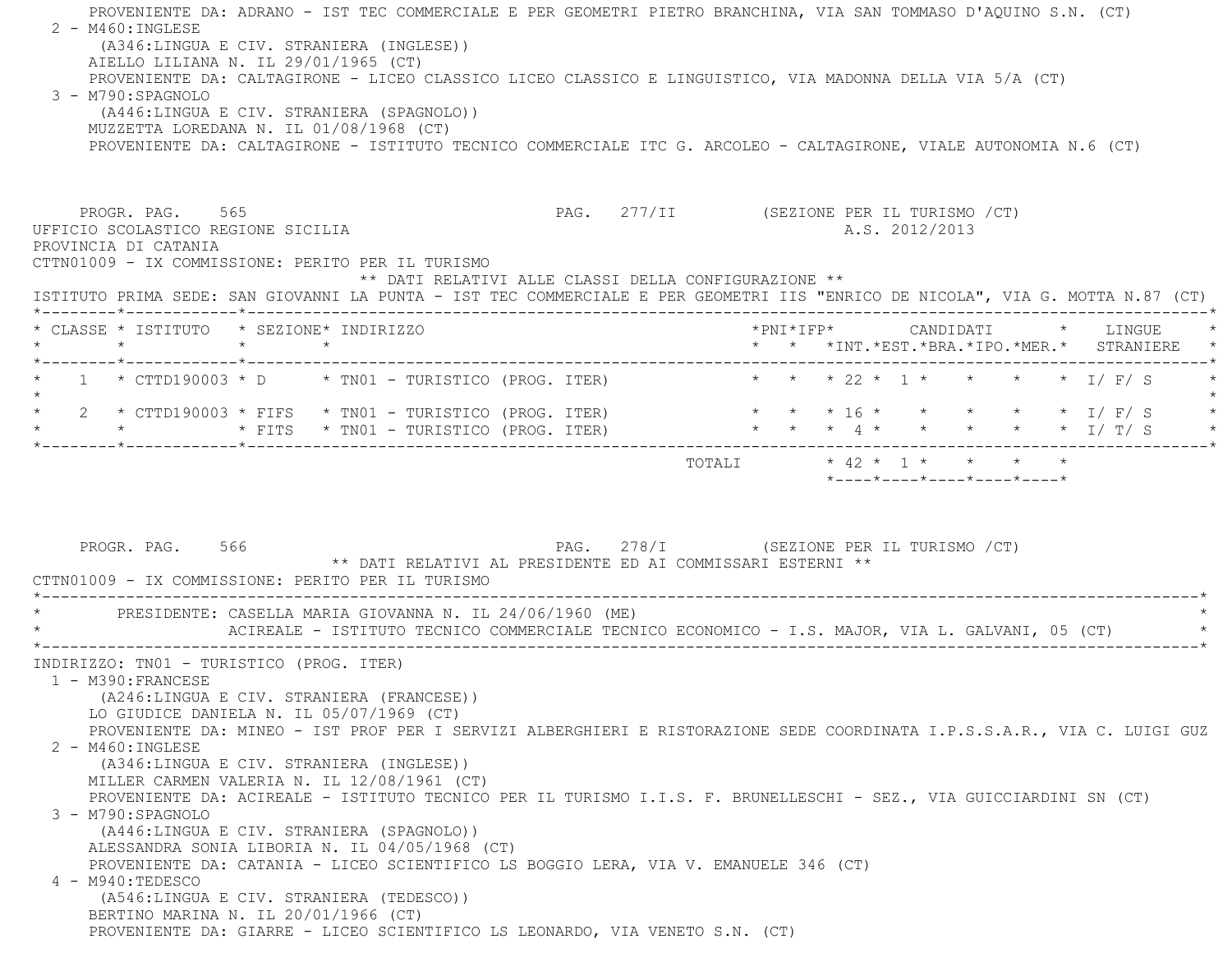| PROVINCIA DI CATANIA                                                                                              | PROGR. PAG. 567<br>UFFICIO SCOLASTICO REGIONE SICILIA<br>CTTN01010 - X COMMISSIONE: PERITO PER IL TURISMO                                                                                                                                                                                 |  | PAG. 278/II (SEZIONE PER IL TURISMO /CT)<br>A.S. 2012/2013                 |  |
|-------------------------------------------------------------------------------------------------------------------|-------------------------------------------------------------------------------------------------------------------------------------------------------------------------------------------------------------------------------------------------------------------------------------------|--|----------------------------------------------------------------------------|--|
|                                                                                                                   | ** DATI RELATIVI ALLE CLASSI DELLA CONFIGURAZIONE **<br>ISTITUTO PRIMA SEDE: ADRANO - IST TEC COMMERCIALE E PER GEOMETRI PIETRO BRANCHINA, VIA SAN TOMMASO D'AQUINO S.N. (CT)                                                                                                             |  |                                                                            |  |
|                                                                                                                   | * CLASSE * ISTITUTO * SEZIONE* INDIRIZZO                                                                                                                                                                                                                                                  |  | * * *INT.*EST.*BRA.*IPO.*MER.* STRANIERE                                   |  |
|                                                                                                                   | * 1 * CTTD18000C * C * TN01 - TURISTICO (PROG. ITER) * * * * 24 * 1 * * * * * 1/ F/ T                                                                                                                                                                                                     |  |                                                                            |  |
|                                                                                                                   | ISTITUTO SECONDA SEDE: RANDAZZO - ISTITUTO TECNICO COMMERCIALE ENRICO MEDI, VIA PAPA GIOVANNI PAOLO II (CT)                                                                                                                                                                               |  |                                                                            |  |
|                                                                                                                   | * CLASSE * ISTITUTO * SEZIONE* INDIRIZZO                                                                                                                                                                                                                                                  |  | *PNI*IFP* CANDIDATI * LINGUE<br>* * *INT.*EST.*BRA.*IPO.*MER.* STRANIERE * |  |
|                                                                                                                   | * 2 * CTTD00601P * A * TN01 - TURISTICO (PROG. ITER) * * * * 19 * * * * * * * I/ F/ S                                                                                                                                                                                                     |  |                                                                            |  |
|                                                                                                                   |                                                                                                                                                                                                                                                                                           |  | *----*----*----*----*----*                                                 |  |
|                                                                                                                   |                                                                                                                                                                                                                                                                                           |  |                                                                            |  |
|                                                                                                                   | PRESIDENTE: SPINELLA VINCENZO N. IL 23/01/1958 (CT)<br>PATERNO' - ISTITUTO COMPRENSIVO IC DON MILANI PATERNO', P.LE CIVILTA' DEL LAVORO 1 (CT)                                                                                                                                            |  |                                                                            |  |
| 1 - M390: FRANCESE<br>2 - M460: INGLESE                                                                           | (A246:LINGUA E CIV. STRANIERA (FRANCESE))<br>LONGO GRAZIELLA N. IL 13/12/1952 (CT)<br>PROVENIENTE DA: SAN GIOVANNI LA PUNTA - IST TEC COMMERCIALE E PER GEOMETRI IIS "ENRICO DE NICOLA", VIA G. MOTTA N.87 (CT<br>(A346:LINGUA E CIV. STRANIERA (INGLESE))                                |  |                                                                            |  |
| 3 - M940:TEDESCO                                                                                                  | BRANCHINA MARIA CONCETTA N. IL 14/07/1963 (CT)<br>PROVENIENTE DA: SAN GIOVANNI LA PUNTA - IST TEC COMMERCIALE E PER GEOMETRI IIS "ENRICO DE NICOLA", VIA G. MOTTA N.87 (CT<br>(A546:LINGUA E CIV. STRANIERA (TEDESCO))<br>PITRONACI MARIA N. IL 08/01/1965 (EN)                           |  |                                                                            |  |
| CTTN01010 - X COMMISSIONE: PERITO PER IL TURISMO<br>INDIRIZZO: TN01 - TURISTICO (PROG. ITER)<br>4 - M790:SPAGNOLO | PROVENIENTE DA: ACIREALE - LICEO SCIENTIFICO LS ARCHIMEDE, VIA L. ARIOSTO, N.37 (CT)<br>(A446:LINGUA E CIV. STRANIERA (SPAGNOLO))<br>MORABITO ROSITA N. IL 03/02/1981 (CT)<br>PROVENIENTE DA: GRAVINA DI CATANIA - ISTITUTO MAGISTRALE LICEO STATALE SEZ. DIST. LOMBA, VIA ZANGRI' 6 (CT) |  |                                                                            |  |

UFFICIO SCOLASTICO REGIONE SICILIA PROVINCIA DI CATANIA

AG. 279/II (SEZIONE PER IL TURISMO /CT)<br>A.S. 2012/2013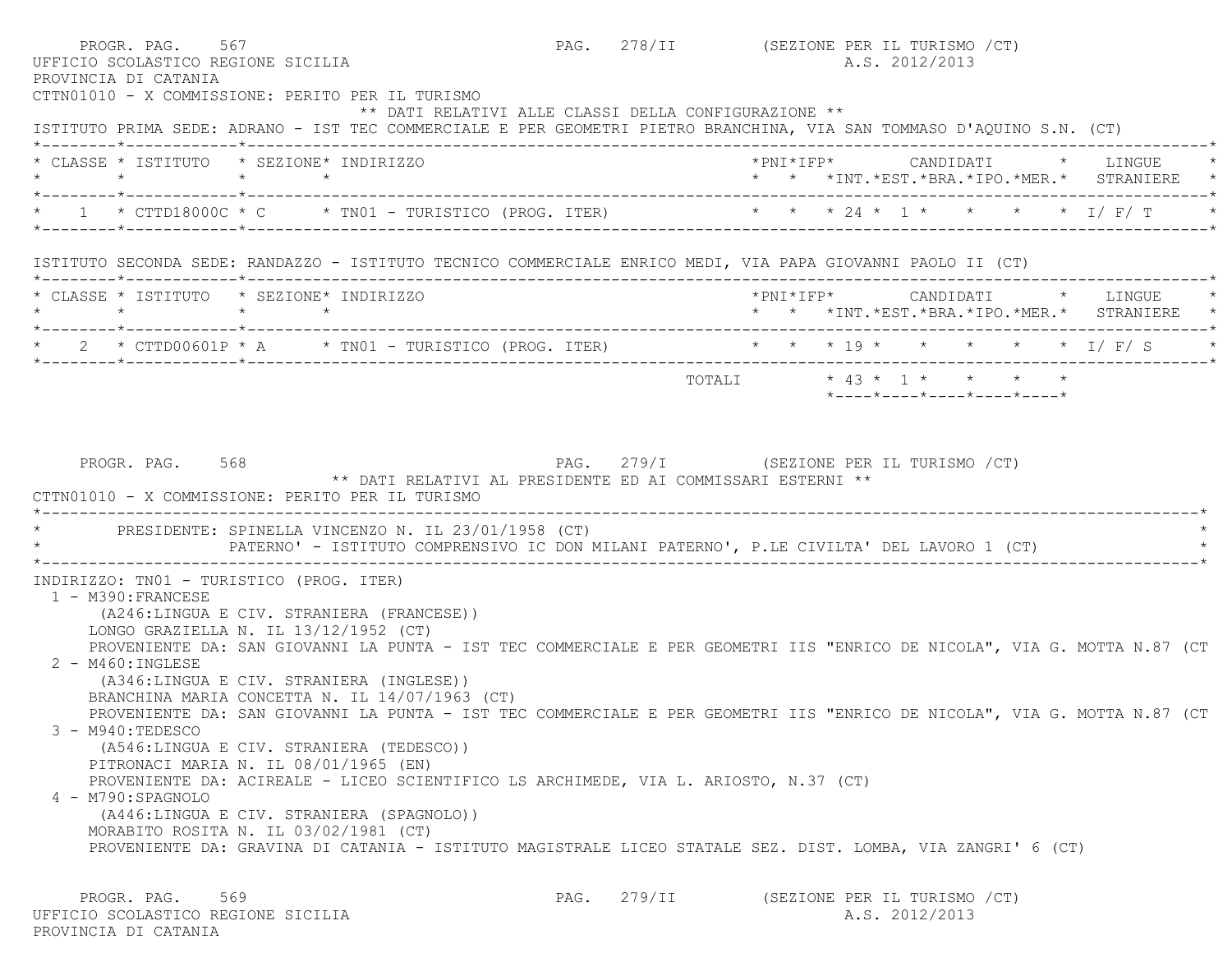CTTN01011 - XI COMMISSIONE: PERITO PER IL TURISMO \*\* DATI RELATIVI ALLE CLASSI DELLA CONFIGURAZIONE \*\* ISTITUTO PRIMA SEDE: CALTAGIRONE - ISTITUTO TECNICO COMMERCIALE ITC G. ARCOLEO - CALTAGIRONE, VIALE AUTONOMIA N.6 (CT) \*--------\*------------\*-------------------------------------------------------------------------------------------------------\* \* CLASSE \* ISTITUTO \* SEZIONE\* INDIRIZZO \*PNI\*IFP\* CANDIDATI \* LINGUE \* \* \* \* \* \* \* \*INT.\*EST.\*BRA.\*IPO.\*MER.\* STRANIERE \* \*--------\*------------\*-------------------------------------------------------------------------------------------------------\*\* 1 \* CTTD140002 \* BTN01 \* TN01 - TURISTICO (PROG. ITER) \* \* \* \* 21 \* \* \* \* \* \* \* \* 1/ F/ S \*--------\*------------\*-------------------------------------------------------------------------------------------------------\* ISTITUTO SECONDA SEDE: VIZZINI - ISTITUTO TECNICO COMMERCIALE V. E. ORLANDO, VIA BUCCHERI (CT) \*--------\*------------\*-------------------------------------------------------------------------------------------------------\* \* CLASSE \* ISTITUTO \* SEZIONE\* INDIRIZZO \*PNI\*IFP\* CANDIDATI \* LINGUE \* \* \* \* \* \* \* \*INT.\*EST.\*BRA.\*IPO.\*MER.\* STRANIERE \* \*--------\*------------\*-------------------------------------------------------------------------------------------------------\* \* 2 \* CTTD018033 \* ATN01 \* TN01 - TURISTICO (PROG. ITER) \* \* \* 12 \* 2 \* \* \* \* F/ I/ S \* \*--------\*------------\*-------------------------------------------------------------------------------------------------------\* $\texttt{TOTAL} \qquad \qquad \star \quad 33 \; \star \; \; 2 \; \star \qquad \star \qquad \star \qquad \star \qquad \star$  \*----\*----\*----\*----\*----\* PROGR. PAG. 570 PAG. 280/I (SEZIONE PER IL TURISMO /CT) \*\* DATI RELATIVI AL PRESIDENTE ED AI COMMISSARI ESTERNI \*\* CTTN01011 - XI COMMISSIONE: PERITO PER IL TURISMO \*----------------------------------------------------------------------------------------------------------------------------\*PRESIDENTE: MANCUSO SANTO N. IL 09/08/1953 (CT) \* MISTERBIANCO - ISTITUTO COMPRENSIVO IC GABELLI MISTERBIANCO, VIA A.GRAMSCI (CT) \* \*----------------------------------------------------------------------------------------------------------------------------\* INDIRIZZO: TN01 - TURISTICO (PROG. ITER) 1 - M390:FRANCESE (A246:LINGUA E CIV. STRANIERA (FRANCESE)) CASA TERESA N. IL 06/04/1961 (AG) PROVENIENTE DA: GIARRE - IST PROF PER I SERVIZI ALBERGHIERI E RISTORAZIONE IPSSAR GIOVANNI FALCONE, VIA VENETO 4 (CT) 2 - M460:INGLESE (A346:LINGUA E CIV. STRANIERA (INGLESE)) LA SPINA FRANCESCA N. IL 29/09/1957 (CT) PROVENIENTE DA: PATERNO' - ISTITUTO TECNICO COMMERCIALE ITC GIOACCHINO RUSSO, VIA PARINI,SN (CT) 3 - M790:SPAGNOLO (A446:LINGUA E CIV. STRANIERA (SPAGNOLO)) BATTAGLIA ALESSANDRA N. IL 31/07/1970 (CT) PROVENIENTE DA: ADRANO - IST TEC COMMERCIALE E PER GEOMETRI PIETRO BRANCHINA, VIA SAN TOMMASO D'AQUINO S.N. (CT) PROGR. PAG. 571 PAG. 280/II (SEZIONE PER IL TURISMO /CT) UFFICIO SCOLASTICO REGIONE SICILIA A.S. 2012/2013 PROVINCIA DI CATANIA CTTN01012 - XII COMMISSIONE: PERITO PER IL TURISMO \*\* DATI RELATIVI ALLE CLASSI DELLA CONFIGURAZIONE \*\* ISTITUTO PRIMA SEDE: SAN GIOVANNI LA PUNTA - IST TEC COMMERCIALE E PER GEOMETRI IIS "ENRICO DE NICOLA", VIA G. MOTTA N.87 (CT) \*--------\*------------\*-------------------------------------------------------------------------------------------------------\* \* CLASSE \* ISTITUTO \* SEZIONE\* INDIRIZZO \*PNI\*IFP\* CANDIDATI \* LINGUE \* \* \* \* \* \* \* \*INT.\*EST.\*BRA.\*IPO.\*MER.\* STRANIERE \* \*--------\*------------\*-------------------------------------------------------------------------------------------------------\*\* 1 \* CTTD190003 \* E \* TN01 - TURISTICO (PROG. ITER) \* \* \* \* 14 \* \* \* \* \* \* \* \* 1/ S/ F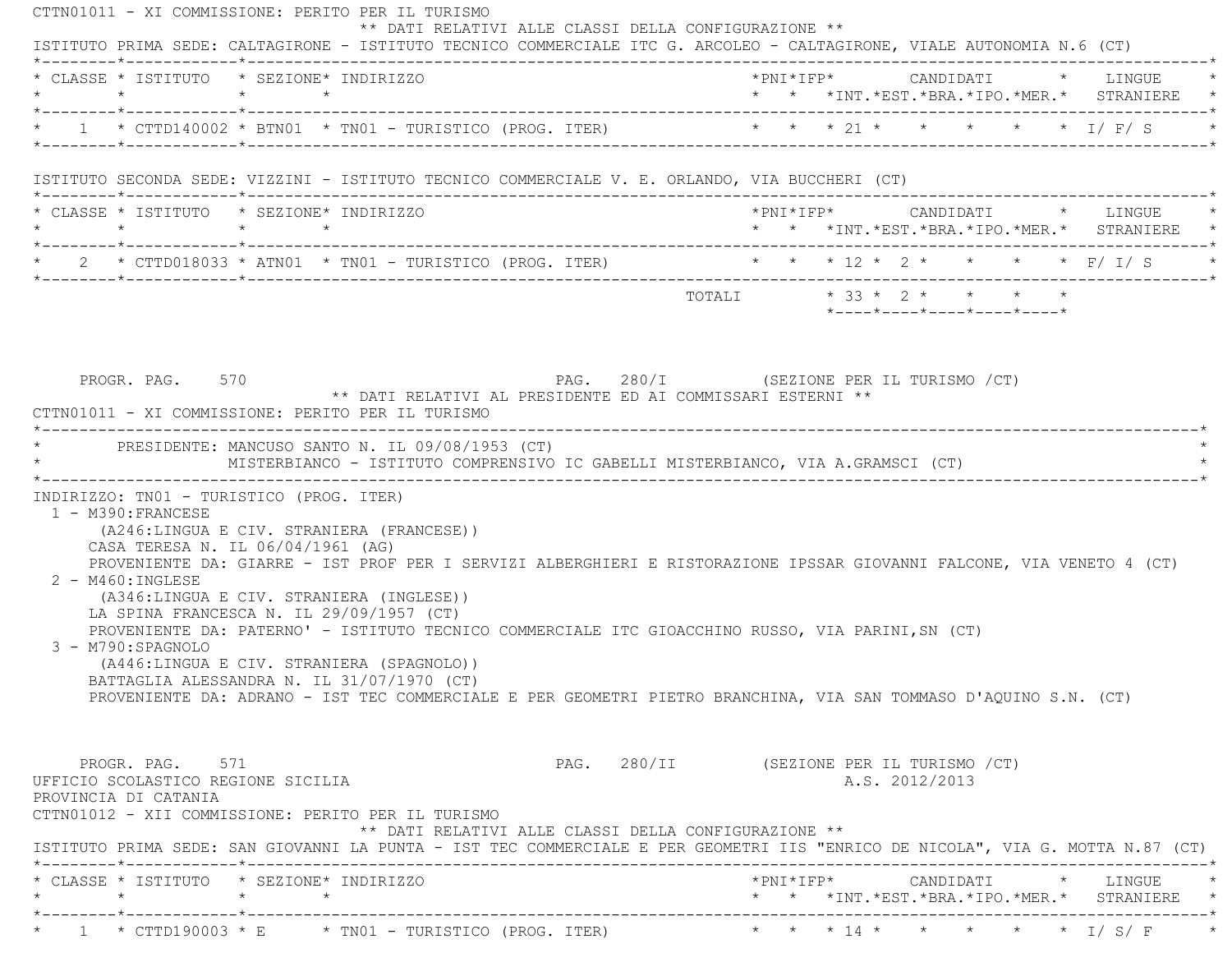|                                                  | $\times$ ET<br>* TN01 - TURISTICO (PROG. ITER)                                          | $\star$ I/T/F                                                                                                                                                                                                                                                                                                                                                                                                                                                                              |
|--------------------------------------------------|-----------------------------------------------------------------------------------------|--------------------------------------------------------------------------------------------------------------------------------------------------------------------------------------------------------------------------------------------------------------------------------------------------------------------------------------------------------------------------------------------------------------------------------------------------------------------------------------------|
|                                                  |                                                                                         | ISTITUTO SECONDA SEDE: CATANIA - L.R. PAR. LICEO LINGUISTICO SANT'ORSOLA, VIA ROCCAROMANA N.49, INGRESSO VIA MACALLE' N.3 (CT)                                                                                                                                                                                                                                                                                                                                                             |
|                                                  | * CLASSE * ISTITUTO * SEZIONE* INDIRIZZO                                                | *PNI*IFP*     CANDIDATI    *   LINGUE                                                                                                                                                                                                                                                                                                                                                                                                                                                      |
| $\star$<br>*--------*------------*-------------- | $\star$ $\star$                                                                         | * * *INT. *EST. *BRA. *IPO. *MER. * STRANIERE *                                                                                                                                                                                                                                                                                                                                                                                                                                            |
|                                                  |                                                                                         | * 2 * CTPL01500B * A * PL01 - LINGUISTICO CON 3 LINGUE * * * 10 * * * * * * * I/ F/ S                                                                                                                                                                                                                                                                                                                                                                                                      |
|                                                  |                                                                                         | * * * * AT * PLO1 - LINGUISTICO CON 3 LINGUE * * * 3 * 1 * * * * * I/ F/ T                                                                                                                                                                                                                                                                                                                                                                                                                 |
|                                                  |                                                                                         | $\texttt{TOTALI}\qquad \qquad \star\;\;34\;\;\star\;\;\;1\;\;\star\;\;\;\;\;\star\;\;\;\;\;\star\;\;\;\;\;\star\;\;\;\;\star\;\;\;\;\star\;\;\;\;\star\;\;\;\;\star\;\;\;\;\star\;\;\;\;\star\;\;\;\;\star\;\;\;\;\star\;\;\;\;\star\;\;\;\star\;\;\;\;\star\;\;\;\star\;\;\;\star\;\;\;\star\;\;\;\star\;\;\;\star\;\;\;\star\;\;\;\star\;\;\;\star\;\;\;\star\;\;\;\star\;\;\;\star\;\;\;\star\;\;\;\star\;\;\;\star\;\;\;\star\;\;\;\star\;\;\;\star\;\;\;\star\;\;\;\star\;\;\;\star\$ |
|                                                  |                                                                                         | *----*----*----*----*----*                                                                                                                                                                                                                                                                                                                                                                                                                                                                 |
|                                                  |                                                                                         |                                                                                                                                                                                                                                                                                                                                                                                                                                                                                            |
| PROGR. PAG. 572                                  | ** DATI RELATIVI AL PRESIDENTE ED AI COMMISSARI ESTERNI **                              | PAG. 281/I (SEZIONE PER IL TURISMO / CT)                                                                                                                                                                                                                                                                                                                                                                                                                                                   |
|                                                  | CTTN01012 - XII COMMISSIONE: PERITO PER IL TURISMO                                      |                                                                                                                                                                                                                                                                                                                                                                                                                                                                                            |
|                                                  | PRESIDENTE: PALERMO MARIA N. IL 04/06/1955 (EN)                                         |                                                                                                                                                                                                                                                                                                                                                                                                                                                                                            |
|                                                  | CATANIA - ISTITUTO TECNICO INDUSTRIALE ITI CANNIZZARO, VIA CARLO PISACANE 1 (CT)        |                                                                                                                                                                                                                                                                                                                                                                                                                                                                                            |
|                                                  | INDIRIZZO: TN01 - TURISTICO (PROG. ITER)                                                |                                                                                                                                                                                                                                                                                                                                                                                                                                                                                            |
| 1 - M390: FRANCESE                               |                                                                                         |                                                                                                                                                                                                                                                                                                                                                                                                                                                                                            |
|                                                  | (A246:LINGUA E CIV. STRANIERA (FRANCESE))                                               |                                                                                                                                                                                                                                                                                                                                                                                                                                                                                            |
|                                                  | GIANNONE LUCIA N. IL 19/02/1963 (RG)                                                    |                                                                                                                                                                                                                                                                                                                                                                                                                                                                                            |
|                                                  |                                                                                         | PROVENIENTE DA: ACIREALE - ISTITUTO TECNICO PER IL TURISMO I.I.S. F. BRUNELLESCHI - SEZ., VIA GUICCIARDINI SN (CT)                                                                                                                                                                                                                                                                                                                                                                         |
| $2 - M460$ : INGLESE                             |                                                                                         |                                                                                                                                                                                                                                                                                                                                                                                                                                                                                            |
|                                                  | (A346:LINGUA E CIV. STRANIERA (INGLESE))                                                |                                                                                                                                                                                                                                                                                                                                                                                                                                                                                            |
|                                                  | BOMBACI PIETRA LUCIA N. IL 13/12/1965 (CT)                                              |                                                                                                                                                                                                                                                                                                                                                                                                                                                                                            |
|                                                  |                                                                                         | PROVENIENTE DA: ACIREALE - IST PROF INDUSTRIA E ARTIGIANATO IPSIA ORA I.S. MAJORANA-MEUCCI, VIA DELLE TERME, 78 (CT)                                                                                                                                                                                                                                                                                                                                                                       |
| 3 - M790: SPAGNOLO                               |                                                                                         |                                                                                                                                                                                                                                                                                                                                                                                                                                                                                            |
|                                                  | (A446:LINGUA E CIV. STRANIERA (SPAGNOLO))                                               |                                                                                                                                                                                                                                                                                                                                                                                                                                                                                            |
|                                                  | D'ANGELA ANTONELLA IVANA N. IL 05/03/1973 (CT)                                          |                                                                                                                                                                                                                                                                                                                                                                                                                                                                                            |
|                                                  |                                                                                         | PROVENIENTE DA: GIARRE - IST PROF INDUSTRIA E ARTIGIANATO IPSIA MAIORANA + SABIN, VIA VIALE LIBERTA', 151 (CT)                                                                                                                                                                                                                                                                                                                                                                             |
| 4 - M940:TEDESCO                                 | (A546:LINGUA E CIV. STRANIERA (TEDESCO))                                                |                                                                                                                                                                                                                                                                                                                                                                                                                                                                                            |
|                                                  |                                                                                         |                                                                                                                                                                                                                                                                                                                                                                                                                                                                                            |
|                                                  |                                                                                         |                                                                                                                                                                                                                                                                                                                                                                                                                                                                                            |
|                                                  | MULE' RINO N. IL 13/02/1965 (EE)                                                        |                                                                                                                                                                                                                                                                                                                                                                                                                                                                                            |
| 1 - M390: FRANCESE                               | PROVENIENTE DA: SIRACUSA - ISTITUTO TECNICO COMMERCIALE A. RIZZA, VIALE A. DIAZ 12 (SR) |                                                                                                                                                                                                                                                                                                                                                                                                                                                                                            |
|                                                  | INDIRIZZO: PL01 - LINGUISTICO CON 3 LINGUE                                              |                                                                                                                                                                                                                                                                                                                                                                                                                                                                                            |
|                                                  | (A246:LINGUA E CIV. STRANIERA (FRANCESE))                                               |                                                                                                                                                                                                                                                                                                                                                                                                                                                                                            |
|                                                  | GIANNONE LUCIA N. IL 19/02/1963 (RG)                                                    |                                                                                                                                                                                                                                                                                                                                                                                                                                                                                            |
|                                                  |                                                                                         | PROVENIENTE DA: ACIREALE - ISTITUTO TECNICO PER IL TURISMO I.I.S. F. BRUNELLESCHI - SEZ., VIA GUICCIARDINI SN (CT)                                                                                                                                                                                                                                                                                                                                                                         |
| 2 - M460: INGLESE                                |                                                                                         |                                                                                                                                                                                                                                                                                                                                                                                                                                                                                            |
|                                                  | (A346:LINGUA E CIV. STRANIERA (INGLESE))                                                |                                                                                                                                                                                                                                                                                                                                                                                                                                                                                            |
|                                                  | BOMBACI PIETRA LUCIA N. IL 13/12/1965 (CT)                                              |                                                                                                                                                                                                                                                                                                                                                                                                                                                                                            |
|                                                  |                                                                                         | PROVENIENTE DA: ACIREALE - IST PROF INDUSTRIA E ARTIGIANATO IPSIA ORA I.S. MAJORANA-MEUCCI, VIA DELLE TERME, 78 (CT)                                                                                                                                                                                                                                                                                                                                                                       |
| 3 - M790:SPAGNOLO                                |                                                                                         |                                                                                                                                                                                                                                                                                                                                                                                                                                                                                            |
|                                                  | (A446:LINGUA E CIV. STRANIERA (SPAGNOLO))                                               |                                                                                                                                                                                                                                                                                                                                                                                                                                                                                            |
|                                                  | D'ANGELA ANTONELLA IVANA N. IL 05/03/1973 (CT)                                          |                                                                                                                                                                                                                                                                                                                                                                                                                                                                                            |
|                                                  |                                                                                         | PROVENIENTE DA: GIARRE - IST PROF INDUSTRIA E ARTIGIANATO IPSIA MAIORANA + SABIN, VIA VIALE LIBERTA', 151 (CT)                                                                                                                                                                                                                                                                                                                                                                             |
| 4 - M940: TEDESCO                                |                                                                                         |                                                                                                                                                                                                                                                                                                                                                                                                                                                                                            |
|                                                  | (A546:LINGUA E CIV. STRANIERA (TEDESCO))<br>MULE' RINO N. IL 13/02/1965 (EE)            |                                                                                                                                                                                                                                                                                                                                                                                                                                                                                            |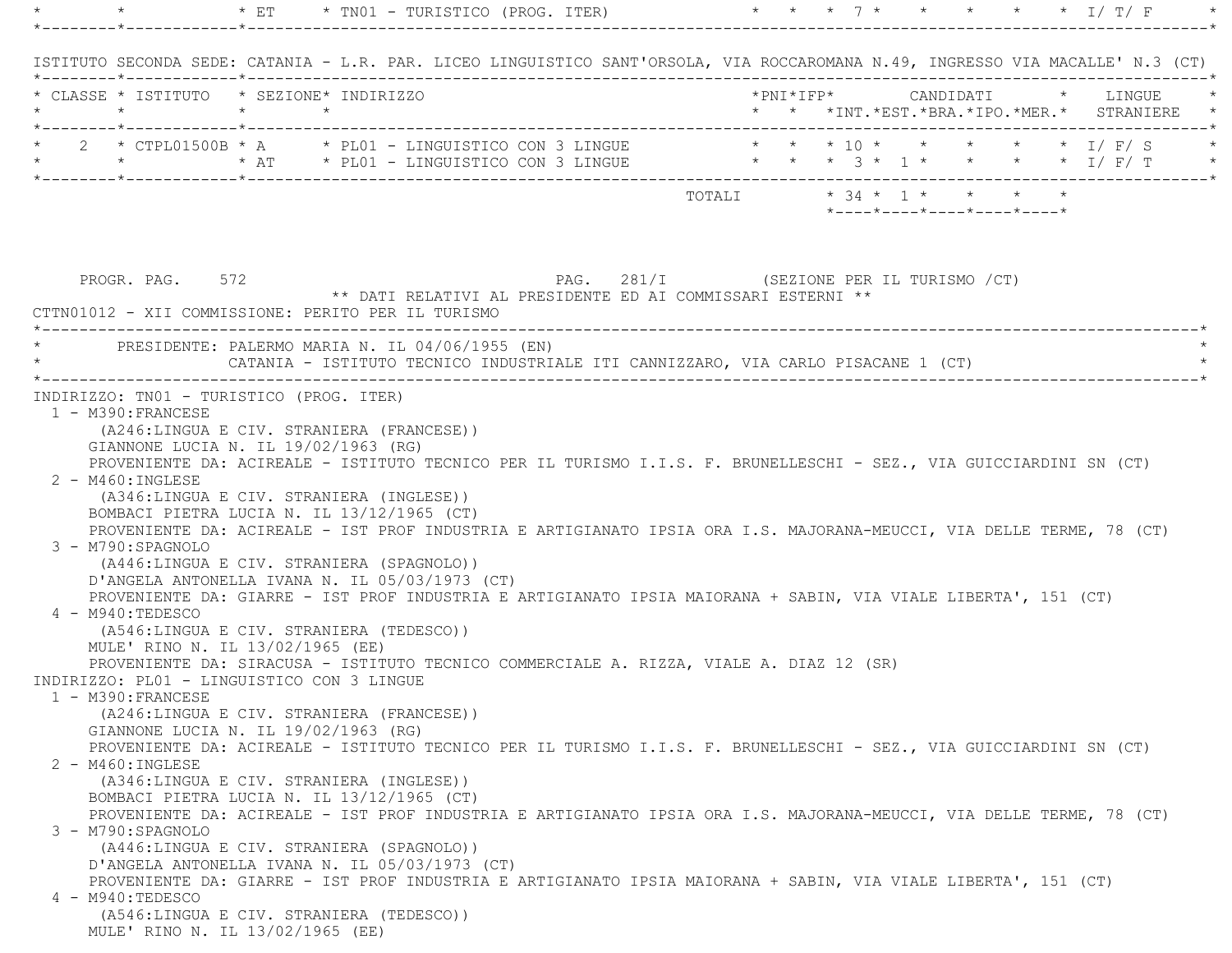PROVENIENTE DA: SIRACUSA - ISTITUTO TECNICO COMMERCIALE A. RIZZA, VIALE A. DIAZ 12 (SR) PROGR. PAG. 573 PAG. 281/II (SEZIONE PER IL TURISMO /CT) UFFICIO SCOLASTICO REGIONE SICILIA A.S. 2012/2013 PROVINCIA DI CATANIA CTTP02001 - I COMMISSIONE: PERITO AZIENDALE E CORRISPOND. IN LINGUE ESTERE \*\* DATI RELATIVI ALLE CLASSI DELLA CONFIGURAZIONE \*\* ISTITUTO PRIMA SEDE: CATANIA - ISTITUTO TECNICO PER ATTIVITA' SOCIALI (GIA' ITF) I.T. AMMINISTRAZIONE FINANZA E, VIALE ARTAL E \*--------\*------------\*-------------------------------------------------------------------------------------------------------\* \* CLASSE \* ISTITUTO \* SEZIONE\* INDIRIZZO \*PNI\*IFP\* CANDIDATI \* LINGUE \* \* \* \* \* \* \* \*INT.\*EST.\*BRA.\*IPO.\*MER.\* STRANIERE \* \*--------\*------------\*-------------------------------------------------------------------------------------------------------\* $^{\star}$  1 \* CTTE007012 \* ATP02 \* TP02 - PROG. "ERICA" - PERITI AZIENDALI \* \* \* 13 \* \* \* \* \* \* \* 1/ F/ T \* \*--------\*------------\*-------------------------------------------------------------------------------------------------------\* ISTITUTO SECONDA SEDE: CATANIA - L.R. PAR. LICEO LINGUISTICO VICTOR HUGO, VIA OBERDAN N. 153 (CT) \*--------\*------------\*-------------------------------------------------------------------------------------------------------\* \* CLASSE \* ISTITUTO \* SEZIONE\* INDIRIZZO \*PNI\*IFP\* CANDIDATI \* LINGUE \* \* \* \* \* \* \* \*INT.\*EST.\*BRA.\*IPO.\*MER.\* STRANIERE \* \*--------\*------------\*-------------------------------------------------------------------------------------------------------\*2 \* CTPL075003 \* A \* PL01 - LINGUISTICO CON 3 LINGUE \* \* \* 7 \* 3 \* \* \* \* \* 1/ F/ S \*--------\*------------\*-------------------------------------------------------------------------------------------------------\*TOTALI  $* 20 * 3 * * * * * * * *$  \*----\*----\*----\*----\*----\*PROGR. PAG. 574 **PROGR. PAG. 282/I** (SEZIONE PERITI AZIENDALI E/CT) \*\* DATI RELATIVI AL PRESIDENTE ED AI COMMISSARI ESTERNI \*\* CTTP02001 - I COMMISSIONE: PERITO AZIENDALE E CORRISPOND. IN LINGUE ESTERE \*----------------------------------------------------------------------------------------------------------------------------\*PRESIDENTE: DI MASI SALVATORE N. IL 31/08/1959 (CT) ACIREALE - ISTITUTO TECNICO COMMERCIALE TECNICO ECONOMICO - I.S. MAJOR, VIA L. GALVANI, 05 (CT) \*----------------------------------------------------------------------------------------------------------------------------\* INDIRIZZO: TP02 - PROG. "ERICA" - PERITI AZIENDALI 1 - M390:FRANCESE (A246:LINGUA E CIV. STRANIERA (FRANCESE)) DIANA AMELIA N. IL 13/08/1964 (PA) PROVENIENTE DA: CATANIA - LICEO CLASSICO LC CL.ANNESSO CONV.NAZ. CUTELL, VIA VITTORIO EMANUELE 56 (CT) 2 - M460:INGLESE (A346:LINGUA E CIV. STRANIERA (INGLESE)) MANGANO MARIA LUISA N. IL 11/08/1961 (CT) PROVENIENTE DA: CATANIA - IST PROF PER I SERVIZI ALBERGHIERI E RISTORAZIONE IPSSA I.P.S.S.A.R."KAROL WOJTY, VIA VITTIM E 3 - M940:TEDESCO (A546:LINGUA E CIV. STRANIERA (TEDESCO)) TROVATO MAGALI CONCETTA N. IL 21/06/1965 (CT) PROVENIENTE DA: PATERNO' - ISTITUTO MAGISTRALE LICEO STATALE FRANCESCO DE SA, VIA FOGAZZARO,18 (CT) INDIRIZZO: PL01 - LINGUISTICO CON 3 LINGUE 1 - M390:FRANCESE (A246:LINGUA E CIV. STRANIERA (FRANCESE)) DIANA AMELIA N. IL 13/08/1964 (PA) PROVENIENTE DA: CATANIA - LICEO CLASSICO LC CL.ANNESSO CONV.NAZ. CUTELL, VIA VITTORIO EMANUELE 56 (CT) 2 - M460:INGLESE (A346:LINGUA E CIV. STRANIERA (INGLESE)) MANGANO MARIA LUISA N. IL 11/08/1961 (CT) PROVENIENTE DA: CATANIA - IST PROF PER I SERVIZI ALBERGHIERI E RISTORAZIONE IPSSA I.P.S.S.A.R."KAROL WOJTY, VIA VITTIM E 3 - M790:SPAGNOLO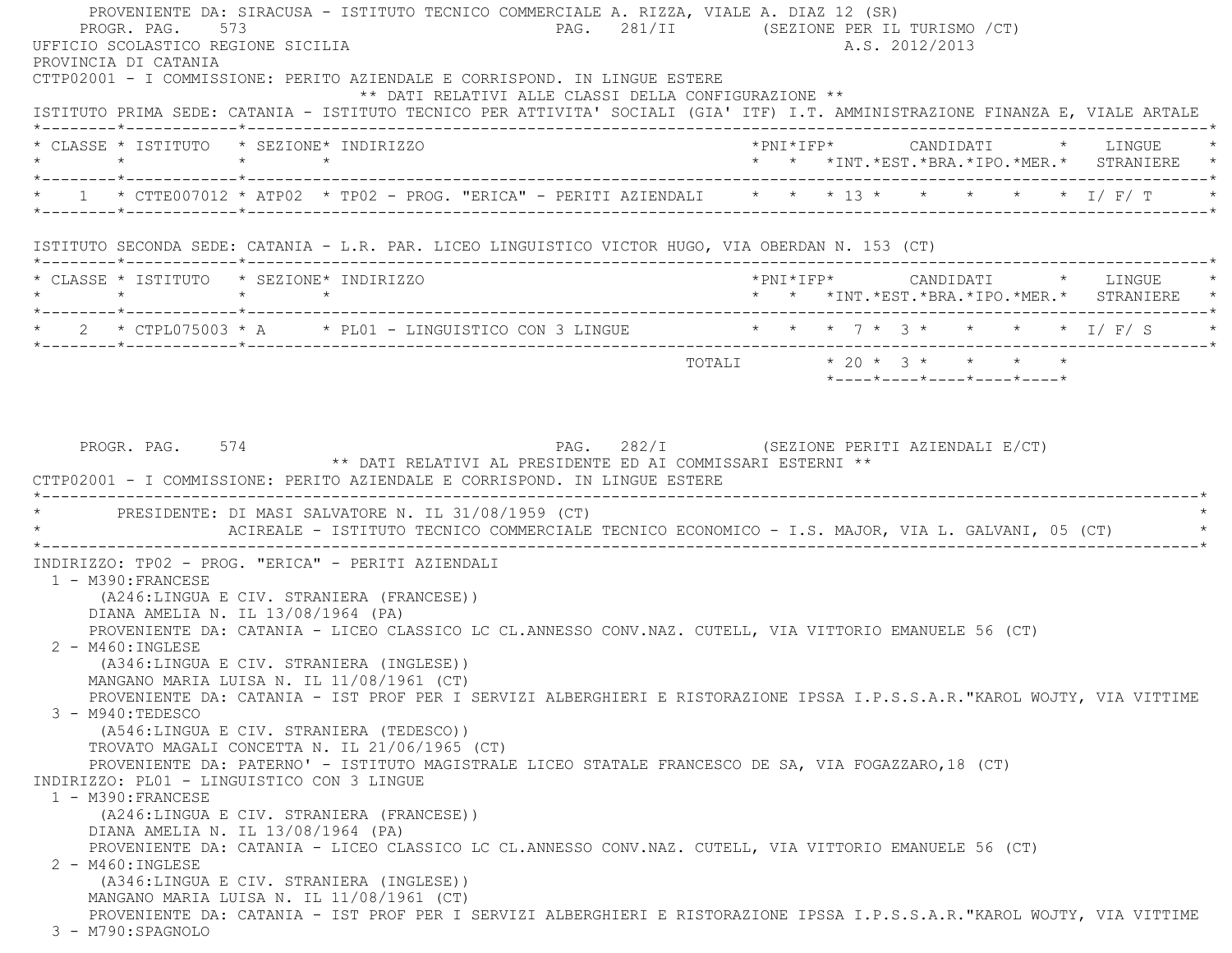(A446:LINGUA E CIV. STRANIERA (SPAGNOLO)) SCUDERI MARIA GIANPIA N. IL 30/09/1972 (CT) PROVENIENTE DA: CATANIA - ISTITUTO TECNICO PER IL TURISMO GEMMELLARO, CORSO INDIPENDENZA N. 229 (CT) PROGR. PAG. 575 PAG. 282/II (SEZIONE PERITI AZIENDALI E/CT) SISTEMA INFORMATIVO DEL MINISTERO DELL'ISTRUZIONE DELL'UNIVERSITA' E DELLA RICERCA ESAMI DI STATO CONCLUSIVI DEI CORSI DI ISTRUZIONE SECONDARIA SUPERIORE ELENCO COMMISSIONI COMPLETE ANNO SCOLASTICO 2012/2013 UFFICIO SCOLASTICO REGIONE CALABRIA AND ANNO 1999 A.S. 2012/2013 PROVINCIA DI CATANZARO CZIA44001 - I COMMISSIONE SPERIMENTALE \*\* DATI RELATIVI ALLE CLASSI DELLA CONFIGURAZIONE \*\* ISTITUTO PRIMA SEDE: LAMEZIA TERME - ISTITUTO MAGISTRALE IM "TOMMASO CAMPANELLA" LAMEZI, VIA CONTRADA CAVALLERIZZA (CZ) \*--------\*------------\*-------------------------------------------------------------------------------------------------------\* \* CLASSE \* ISTITUTO \* SEZIONE\* INDIRIZZO \*PNI\*IFP\* CANDIDATI \* LINGUE \* \* \* \* \* \* \* \*INT.\*EST.\*BRA.\*IPO.\*MER.\* STRANIERE \* \*--------\*------------\*-------------------------------------------------------------------------------------------------------\*1 \* CZPM03000C \* A \* IA44 - SCIENZE SOCIALI \* \* \* \* 21 \* 1 \* \* \* \*  $I/F$  $\star$ \* 2 \* CZPM03000C \* B \* IA44 - SCIENZE SOCIALI \* \* \* \* 22 \* \* \* \* \* \* \* I/ F \*--------\*------------\*-------------------------------------------------------------------------------------------------------\* TOTALI \* 43 \* 1 \* \* \* \* \*----\*----\*----\*----\*----\*PROGR. PAG. 1 1 CHEROGRAPH 2 PAG. 1/I (SPERIMENTALE /CZ) \*\* DATI RELATIVI AL PRESIDENTE ED AI COMMISSARI ESTERNI \*\* CZIA44001 - I COMMISSIONE SPERIMENTALE \*----------------------------------------------------------------------------------------------------------------------------\*PRESIDENTE: BIAMONTE FRANCESCO N. IL 11/09/1949 (CZ) SERSALE - ISTITUTO SUPERIORE IS SERSALE -, VIA C. BORELLI (CZ) \*----------------------------------------------------------------------------------------------------------------------------\* INDIRIZZO: IA44 - SCIENZE SOCIALI 1 - S029:SCIENZE SOCIALI (A036:FILOSOFIA,PSICOL. E SC.DELL'EDUC) FABIANO ANTONIO N. IL 03/05/1963 (CZ) PROVENIENTE DA: CATANZARO - ISTITUTO MAGISTRALE IM "GIOVANNA DE NOBILI" CATANZ, VIA PIAVE 1 (CZ) 2 - SL32:MATEMATICA (A047:MATEMATICA; A049:MATEMATICA E FISICA) CARUSO ANTONIO N. IL 23/02/1962 (CZ) PROVENIENTE DA: SANT'ANDREA APOSTOLO DELLO ION - IST PROF INDUSTRIA E ARTIGIANATO IPSIA I.I.S."MALAFARINA" SOVE, CORSO U 3 - SG82:FILOSOFIA (A037:FILOSOFIA E STORIA) MAISANO ROSA N. IL 04/05/1977 (RC) PROVENIENTE DA: MONASTERACE - ISTITUTO TECNICO COMMERCIALE ITC MONASTERACE-S.ASS.I.I.S. M, VIA ASPROMONTE C.DA LUPA S.N. PROGR. PAG. 2 2 PAG. 1/II (SPERIMENTALE /CZ) UFFICIO SCOLASTICO REGIONE CALABRIA AND ALS. 2012/2013 PROVINCIA DI CATANZAROCZIB30001 - I COMMISSIONE SPERIMENTALE

\*\* DATI RELATIVI ALLE CLASSI DELLA CONFIGURAZIONE \*\*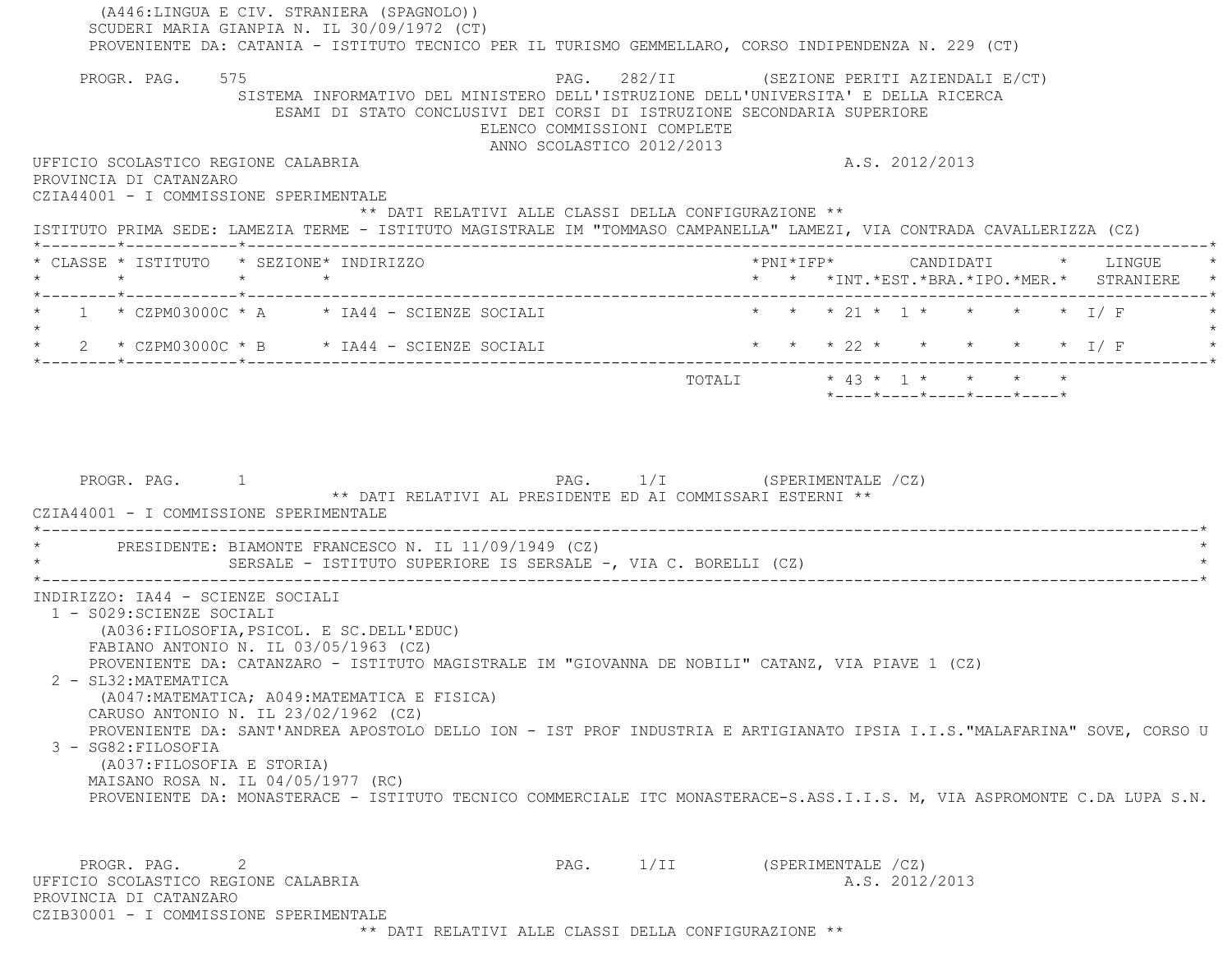|         | * CLASSE * ISTITUTO * SEZIONE* INDIRIZZO                                                                                 |                    |                                                                                                                                                                                                                                                                                                                                     |                                                                                                            |  |  |                |                                                                 |  | *PNI*IFP* CANDIDATI * LINGUE                    |
|---------|--------------------------------------------------------------------------------------------------------------------------|--------------------|-------------------------------------------------------------------------------------------------------------------------------------------------------------------------------------------------------------------------------------------------------------------------------------------------------------------------------------|------------------------------------------------------------------------------------------------------------|--|--|----------------|-----------------------------------------------------------------|--|-------------------------------------------------|
|         |                                                                                                                          |                    | $1 * CZTL01000C * A * IB30 - EDILE TERRITORIALE AUTONOMIA$                                                                                                                                                                                                                                                                          | $\star$ $\star$ $\star$ 15 $\star$                                                                         |  |  |                | $\star$ $\star$ $\star$ $\star$ $\top$                          |  |                                                 |
| $\star$ |                                                                                                                          |                    | 2 * CZTL01000C * F * IB30 - EDILE TERRITORIALE AUTONOMIA * * * * 19 * * * * * * * I                                                                                                                                                                                                                                                 |                                                                                                            |  |  |                |                                                                 |  |                                                 |
|         |                                                                                                                          |                    |                                                                                                                                                                                                                                                                                                                                     |                                                                                                            |  |  |                | $*$ - - - - $*$ - - - - $*$ - - - - $*$ - - - - $*$ - - - - $*$ |  |                                                 |
|         | PROGR. PAG. 3<br>CZIB30001 - I COMMISSIONE SPERIMENTALE                                                                  |                    | ** DATI RELATIVI AL PRESIDENTE ED AI COMMISSARI ESTERNI **                                                                                                                                                                                                                                                                          | PAG. 2/I (SPERIMENTALE /CZ)                                                                                |  |  |                |                                                                 |  |                                                 |
|         |                                                                                                                          |                    | PRESIDENTE: FRONTERA MARIA FRANCESCA N. IL 03/04/1949 (CZ)<br>LAMEZIA TERME - ISTITUTO TECNICO COMMERCIALE I.T.E. "V. DE FAZIO" LAMEZIA T, AMMINISTRAZIONE FINANZA E M*                                                                                                                                                             |                                                                                                            |  |  |                |                                                                 |  |                                                 |
|         | 2 - M156:ISTITUZIONI DI DIRITTO                                                                                          |                    |                                                                                                                                                                                                                                                                                                                                     | PROVENIENTE DA: LAMEZIA TERME - ISTITUTO TECNICO PER GEOMETRI ITG LAMEZIA TERME, VIA SALVATORE MICELI (CZ) |  |  |                |                                                                 |  |                                                 |
|         | CUSATO FRANCESCO N. IL 24/05/1961 (CZ)<br>3 - M460: INGLESE<br>RUFFA PASQUALINA N. IL 29/12/1958 (VV)                    |                    | (A019:DISCIPLINE GIURIDICHE ED ECONOMIC.)<br>PROVENIENTE DA: CROTONE - ISTITUTO TECNICO PER GEOMETRI IST. TECNICO CAT (EX GEOMETRA), VIA GIOACCHINO DA FIORE (KR)<br>(A346:LINGUA E CIV. STRANIERA (INGLESE))<br>PROVENIENTE DA: LAMEZIA TERME - ISTITUTO MAGISTRALE IM "TOMMASO CAMPANELLA" LAMEZI, VIA CONTRADA CAVALLERIZZA (CZ) |                                                                                                            |  |  |                |                                                                 |  |                                                 |
|         | PROGR. PAG. 4<br>UFFICIO SCOLASTICO REGIONE CALABRIA<br>PROVINCIA DI CATANZARO<br>CZIC17001 - I COMMISSIONE SPERIMENTALE |                    | ** DATI RELATIVI ALLE CLASSI DELLA CONFIGURAZIONE **                                                                                                                                                                                                                                                                                | PAG. 2/II (SPERIMENTALE /CZ)                                                                               |  |  | A.S. 2012/2013 |                                                                 |  |                                                 |
|         |                                                                                                                          |                    | ISTITUTO PRIMA SEDE: LAMEZIA TERME - ISTITUTO MAGISTRALE IM "TOMMASO CAMPANELLA" LAMEZI, VIA CONTRADA CAVALLERIZZA (CZ)                                                                                                                                                                                                             |                                                                                                            |  |  |                |                                                                 |  |                                                 |
|         | * CLASSE * ISTITUTO * SEZIONE* INDIRIZZO<br>$\star$                                                                      | $\star$<br>$\star$ |                                                                                                                                                                                                                                                                                                                                     |                                                                                                            |  |  |                |                                                                 |  | * * *INT. *EST. *BRA. *IPO. *MER. * STRANIERE * |
|         |                                                                                                                          |                    | $1 * CZPM03000C * A/2 * IC17 - LINGUISTICO$                                                                                                                                                                                                                                                                                         |                                                                                                            |  |  |                |                                                                 |  | * * * 27 * * * * * * I/F/T                      |
|         |                                                                                                                          |                    | 2 * CZPM03000C * B/2 * IC17 - LINGUISTICO                                                                                                                                                                                                                                                                                           |                                                                                                            |  |  |                |                                                                 |  | * * * 20 * 1 * * * * * I / F / T *              |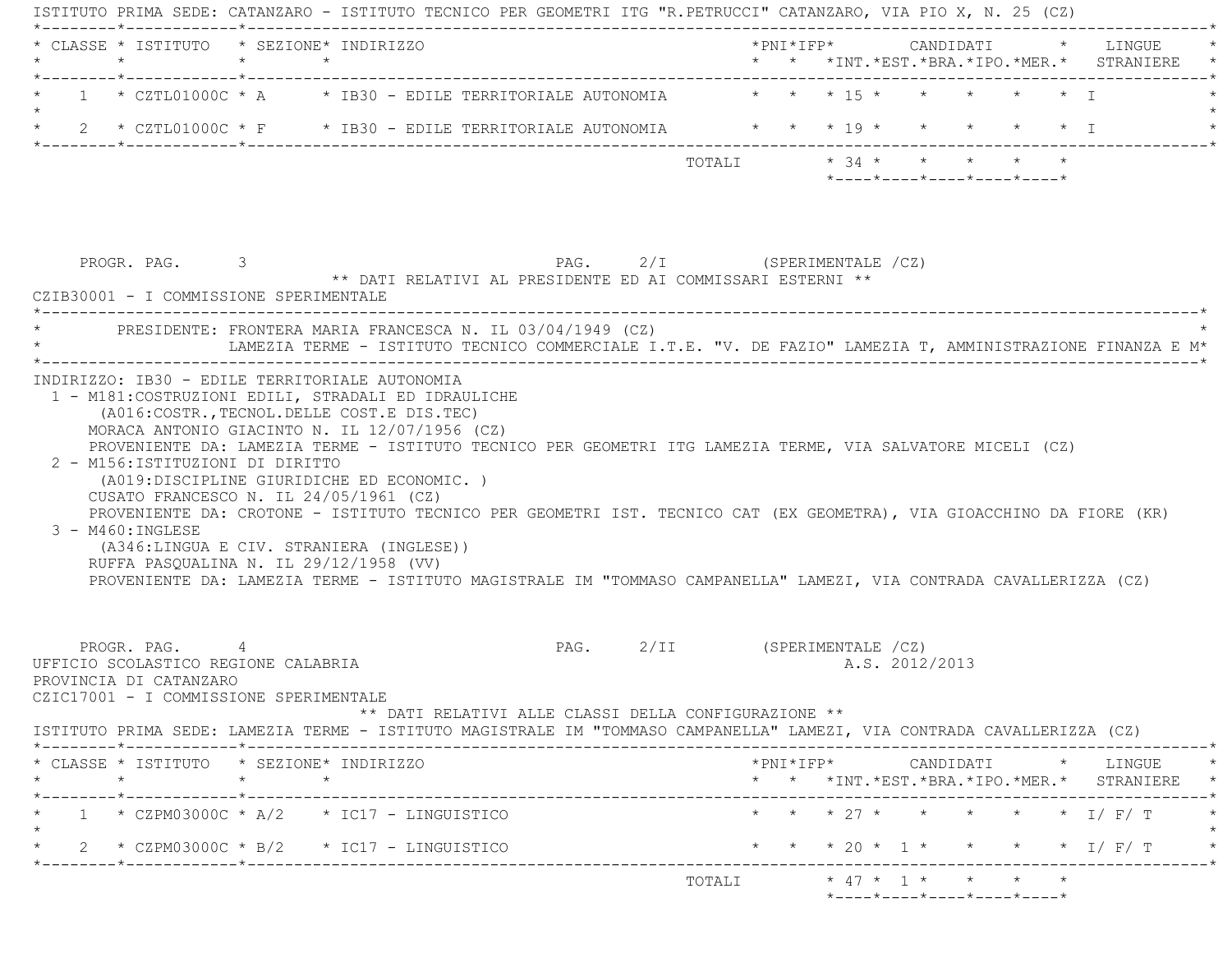|                                                                                                                                                                                                                                                     | CZIC17001 - I COMMISSIONE SPERIMENTALE                                                                                                                                                                                                                                                                                                                                                                                                                                                                      |                              |                            | ** DATI RELATIVI AL PRESIDENTE ED AI COMMISSARI ESTERNI ** |                                                  |  |                                                                               |  |
|-----------------------------------------------------------------------------------------------------------------------------------------------------------------------------------------------------------------------------------------------------|-------------------------------------------------------------------------------------------------------------------------------------------------------------------------------------------------------------------------------------------------------------------------------------------------------------------------------------------------------------------------------------------------------------------------------------------------------------------------------------------------------------|------------------------------|----------------------------|------------------------------------------------------------|--------------------------------------------------|--|-------------------------------------------------------------------------------|--|
|                                                                                                                                                                                                                                                     | PRESIDENTE: ESPOSITO VIVINO GIOVANNA N. IL 06/07/1951 (CZ)<br>MONTEPAONE - ISTITUTO COMPRENSIVO IC MONTEPAONE LIDO, VIA A. PELAGGI N. 1 (CZ)                                                                                                                                                                                                                                                                                                                                                                |                              |                            |                                                            |                                                  |  |                                                                               |  |
| INDIRIZZO: IC17 - LINGUISTICO<br>1 - M390: FRANCESE<br>$2 - M460$ : INGLESE<br>MUZZI ROSANNA N. IL 20/10/1955 (CZ)<br>3 - M940:TEDESCO<br>MAIANO MAURIZIA N. IL 27/01/1955 (CZ)                                                                     | (A246:LINGUA E CIV. STRANIERA (FRANCESE))<br>BARBERIO IOLANDA MARIA N. IL 20/05/1958 (CZ)<br>PROVENIENTE DA: GIRIFALCO - LICEO SCIENTIFICO LS GIRIFALCO -I.S.-, VIA 25 APRILE - GIA CORSO GARIBALDI (CZ)<br>(A346:LINGUA E CIV. STRANIERA (INGLESE))<br>PROVENIENTE DA: GIRIFALCO - ISTITUTO TECNICO COMMERCIALE ITC GIRIFALCO -I.S.-, VIA DEI GLICINI (CZ)<br>(A546:LINGUA E CIV. STRANIERA (TEDESCO))<br>PROVENIENTE DA: CATANZARO - ISTITUTO MAGISTRALE IM "CASSIODORO" CATANZARO -I.S, VIA CROTONE (CZ) |                              |                            |                                                            |                                                  |  |                                                                               |  |
| PROGR. PAG. 6<br>UFFICIO SCOLASTICO REGIONE CALABRIA<br>PROVINCIA DI CATANZARO<br>CZIC18001 - I COMMISSIONE SPERIMENTALE<br>ISTITUTO PRIMA SEDE: LAMEZIA TERME - ISTITUTO MAGISTRALE IM "TOMMASO CAMPANELLA" LAMEZI, VIA CONTRADA CAVALLERIZZA (CZ) | ** DATI RELATIVI ALLE CLASSI DELLA CONFIGURAZIONE **                                                                                                                                                                                                                                                                                                                                                                                                                                                        | PAG. 3/II (SPERIMENTALE /CZ) |                            |                                                            | A.S. 2012/2013                                   |  |                                                                               |  |
| * CLASSE * ISTITUTO * SEZIONE* INDIRIZZO                                                                                                                                                                                                            |                                                                                                                                                                                                                                                                                                                                                                                                                                                                                                             |                              |                            |                                                            |                                                  |  | *PNI*IFP* CANDIDATI * LINGUE<br>* * *INT. *EST. *BRA. *IPO. *MER. * STRANIERE |  |
|                                                                                                                                                                                                                                                     |                                                                                                                                                                                                                                                                                                                                                                                                                                                                                                             |                              |                            |                                                            |                                                  |  |                                                                               |  |
| $\star$ 1 $\star$ CZPM03000C $\star$ A/1 $\star$ IC18 - PSICO PEDAGOGICO                                                                                                                                                                            |                                                                                                                                                                                                                                                                                                                                                                                                                                                                                                             |                              | * * * 21 * 2 * * * * * I/F |                                                            |                                                  |  |                                                                               |  |
| * $2$ * CZPM03000C * B/1 * IC18 - PSICO PEDAGOGICO                                                                                                                                                                                                  |                                                                                                                                                                                                                                                                                                                                                                                                                                                                                                             | * * * 23 * * * * * * I/F     |                            |                                                            |                                                  |  |                                                                               |  |
|                                                                                                                                                                                                                                                     |                                                                                                                                                                                                                                                                                                                                                                                                                                                                                                             |                              |                            |                                                            | $*$ ---- $*$ ---- $*$ ---- $*$ ---- $*$ ---- $*$ |  |                                                                               |  |
| PROGR. PAG. 7<br>CZIC18001 - I COMMISSIONE SPERIMENTALE                                                                                                                                                                                             | ** DATI RELATIVI AL PRESIDENTE ED AI COMMISSARI ESTERNI **                                                                                                                                                                                                                                                                                                                                                                                                                                                  | PAG. 4/I (SPERIMENTALE /CZ)  |                            |                                                            |                                                  |  |                                                                               |  |
|                                                                                                                                                                                                                                                     | PRESIDENTE: CANNISTRA' LOREDANA N. IL 22/09/1954 (CZ)<br>CATANZARO - ISTITUTO COMPRENSIVO IC CATANZARO MATER DOMINI, VIA TOMMASO CAMPANELLA, 125 (CZ)                                                                                                                                                                                                                                                                                                                                                       |                              |                            |                                                            |                                                  |  |                                                                               |  |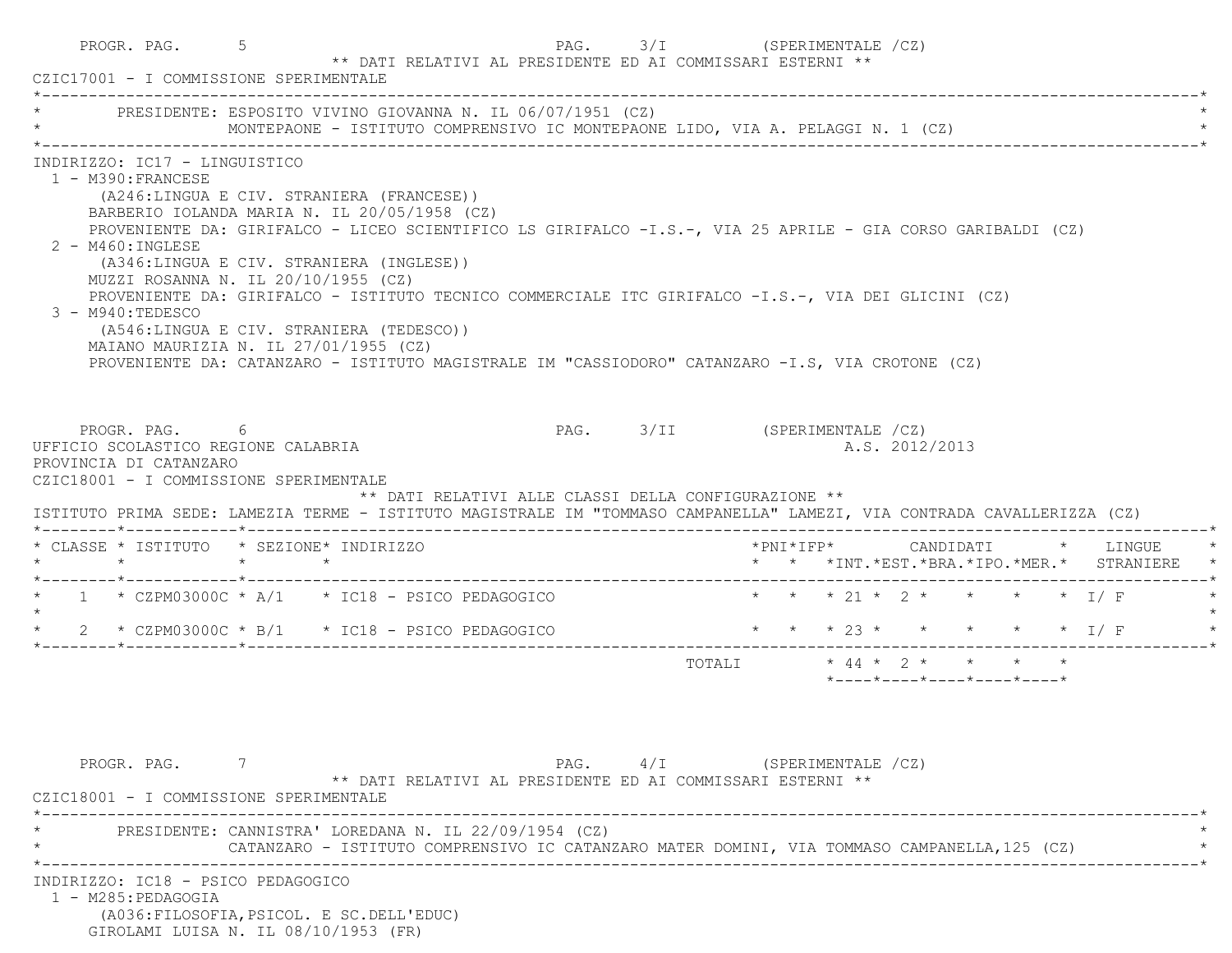PROVENIENTE DA: CATANZARO - ISTITUTO TECNICO PER ATTIVITA' SOCIALI (GIA' ITF) ITAS "CHIMIRRI" CATANZARO, VIA DOMENICO RO 2 - SL32:MATEMATICA (A049:MATEMATICA E FISICA) CASCIO VANESSA N. IL 22/09/1979 (RC) PROVENIENTE DA: CITTANOVA - LICEO SCIENTIFICO L.S.S. "MICHELE GUERRISI", C.DA CASCIARI SNC (RC) 3 - M460:INGLESE (A346:LINGUA E CIV. STRANIERA (INGLESE) VACCARO MARIA ROSINA N. IL 01/06/1957 (CZ) PROVENIENTE DA: BOTRICELLO - IST PROF PER I SERVIZI COMMERCIALI E TURISTICI IPSCT BOTRICELLO S.C I.S. SE, VIA NAZIONAL E PROGR. PAG. 8 PAG. 4/II (SPERIMENTALE /CZ) UFFICIO SCOLASTICO REGIONE CALABRIA AND ALS. 2012/2013 PROVINCIA DI CATANZARO CZIE10001 - I COMMISSIONE SPERIMENTALE \*\* DATI RELATIVI ALLE CLASSI DELLA CONFIGURAZIONE \*\* ISTITUTO PRIMA SEDE: CATANZARO - ISTITUTO MAGISTRALE IM "CASSIODORO" CATANZARO -I.S, VIA CROTONE (CZ) \*--------\*------------\*-------------------------------------------------------------------------------------------------------\* \* CLASSE \* ISTITUTO \* SEZIONE\* INDIRIZZO \*PNI\*IFP\* CANDIDATI \* LINGUE \* \* \* \* \* \* \* \*INT.\*EST.\*BRA.\*IPO.\*MER.\* STRANIERE \* \*--------\*------------\*-------------------------------------------------------------------------------------------------------\*\* 1 \* CZPM00101D \* C \* IE10 - SOCIO PSICOPEDAG. (BROCCA-MUSICA) \* \* \* 21 \* 2 \* \* \* \* \* I  $\star$  \* 2 \* CZPM00101D \* D \* ISFP - SOCIO PSICOPEDAG. (PR. "BROCCA") \* \* \* 23 \* \* \* \* \* I \* \*--------\*------------\*-------------------------------------------------------------------------------------------------------\* TOTALI \* 44 \* 2 \* \* \* \* \*----\*----\*----\*----\*----\* PROGR. PAG. 9 PAG. 5/I (SPERIMENTALE /CZ) \*\* DATI RELATIVI AL PRESIDENTE ED AI COMMISSARI ESTERNI \*\* CZIE10001 - I COMMISSIONE SPERIMENTALE \*----------------------------------------------------------------------------------------------------------------------------\*PRESIDENTE: COSTANZO PATRIZIA N. IL 15/04/1954 (CZ) \* DECOLLATURA - ISTITUTO SUPERIORE IS "L.COSTANZO" DECOLLATURA, VIALE STAZIONE (CZ) \* \*----------------------------------------------------------------------------------------------------------------------------\* INDIRIZZO: IE10 - SOCIO PSICOPEDAG.(BROCCA-MUSICA) 1 - M670:PEDAGOGIA (A036:FILOSOFIA,PSICOL. E SC.DELL'EDUC) MARCHIO ROSA N. IL 01/05/1965 (CZ) PROVENIENTE DA: VIBO VALENTIA - IST PROF PER I SERVIZI COMMERCIALI E TURISTICI IST PROF SERVIZI COMMERCIALI E, VIA S.MAR 2 - SG82:FILOSOFIA (A037:FILOSOFIA E STORIA) ROSA ANTONIO N. IL 31/10/1948 (KR) PROVENIENTE DA: SOVERATO - LICEO SCIENTIFICO LS "A.GUARASCI" SOVERATO, VIA C.AMIRANTE SNC (CZ) 3 - SB01:BIOLOGIA (A060:SC.NA.,CH.,GEOG.,MIC. ) PERNA ANNA MARIA N. IL 24/07/1960 (CZ) PROVENIENTE DA: LAMEZIA TERME - ISTITUTO MAGISTRALE IM "TOMMASO CAMPANELLA" LAMEZI, VIA CONTRADA CAVALLERIZZA (CZ) INDIRIZZO: ISFP - SOCIO PSICOPEDAG. (PR. "BROCCA") 1 - M670:PEDAGOGIA (A036:FILOSOFIA,PSICOL. E SC.DELL'EDUC) MARCHIO ROSA N. IL 01/05/1965 (CZ)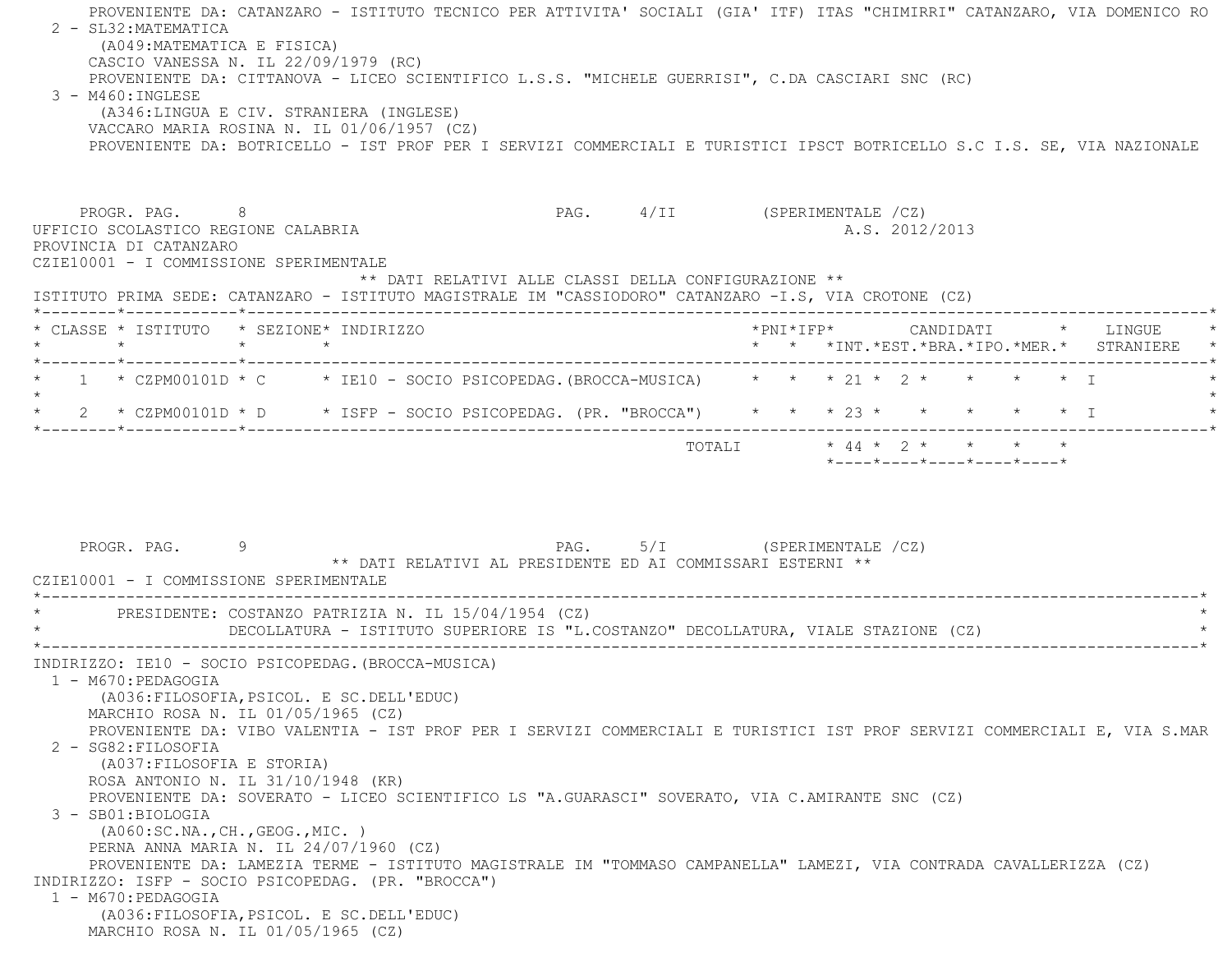PROVENIENTE DA: VIBO VALENTIA - IST PROF PER I SERVIZI COMMERCIALI E TURISTICI IST PROF SERVIZI COMMERCIALI E, VIA S.MAR 2 - SG82:FILOSOFIA (A037:FILOSOFIA E STORIA) ROSA ANTONIO N. IL 31/10/1948 (KR) PROVENIENTE DA: SOVERATO - LICEO SCIENTIFICO LS "A.GUARASCI" SOVERATO, VIA C.AMIRANTE SNC (CZ) 3 - SB01:BIOLOGIA (A060:SC.NA.,CH.,GEOG.,MIC. ) PERNA ANNA MARIA N. IL 24/07/1960 (CZ) PROVENIENTE DA: LAMEZIA TERME - ISTITUTO MAGISTRALE IM "TOMMASO CAMPANELLA" LAMEZI, VIA CONTRADA CAVALLERIZZA (CZ) PROGR. PAG. 10 **PAG.** PAG. 5/II (SPERIMENTALE /CZ) UFFICIO SCOLASTICO REGIONE CALABRIA A.S. 2012/2013 PROVINCIA DI CATANZARO CZISEX001 - I COMMISSIONE SPERIMENTALE \*\* DATI RELATIVI ALLE CLASSI DELLA CONFIGURAZIONE \*\* ISTITUTO PRIMA SEDE: CATANZARO - ISTITUTO MAGISTRALE IM "CASSIODORO" CATANZARO -I.S, VIA CROTONE (CZ) \*--------\*------------\*-------------------------------------------------------------------------------------------------------\* \* CLASSE \* ISTITUTO \* SEZIONE\* INDIRIZZO \*PNI\*IFP\* CANDIDATI \* LINGUE \* \* \* \* \* \* \* \*INT.\*EST.\*BRA.\*IPO.\*MER.\* STRANIERE \* \*--------\*------------\*-------------------------------------------------------------------------------------------------------\*1 \* CZPM00101D \* A \* ISEX - LINGUISTICO PROGETTO "BROCCA" \* \* \* 21 \* 1 \* \* \* \* \* 1/ F/ T  $\star$ \* 2 \* CZPM00101D \* E \* ISEX - LINGUISTICO PROGETTO "BROCCA" \* \* \* 19 \* \* \* \* \* \* \* I/ F/ T \*--------\*------------\*-------------------------------------------------------------------------------------------------------\*TOTALI  $* 40 * 1 * * * * * * * *$  \*----\*----\*----\*----\*----\*PROGR. PAG. 11 PAG. PAG. 6/I (SPERIMENTALE /CZ) \*\* DATI RELATIVI AL PRESIDENTE ED AI COMMISSARI ESTERNI \*\* CZISEX001 - I COMMISSIONE SPERIMENTALE \*----------------------------------------------------------------------------------------------------------------------------\*PRESIDENTE: FERRARI ROBERTA N. IL 16/04/1963 (CZ) LAMEZIA TERME - IST PROF INDUSTRIA E ARTIGIANATO IPSIA "L. DA VINCI" LAMEZIA T, VIA S. MICELI 52 (CZ) \*----------------------------------------------------------------------------------------------------------------------------\* INDIRIZZO: ISEX - LINGUISTICO PROGETTO "BROCCA" 1 - M390:FRANCESE (A246:LINGUA E CIV. STRANIERA (FRANCESE)) MURDACA LILIANA N. IL 27/02/1956 (RC) PROVENIENTE DA: SOVERATO - IST PROF PER I SERVIZI ALBERGHIERI E RISTORAZIONE IPSSEOA SOVERATO, VIA G. LEOPARDI 4 (CZ) 2 - M460:INGLESE (A346:LINGUA E CIV. STRANIERA (INGLESE)) MASTROIANNI CATERINA N. IL 14/01/1954 (CZ) PROVENIENTE DA: LAMEZIA TERME - ISTITUTO TECNICO COMMERCIALE I.T.E. "V. DE FAZIO" LAMEZIA T, AMMINISTRAZIONE FINANZA E M 3 - M940:TEDESCO (A546:LINGUA E CIV. STRANIERA (TEDESCO)) DIRKS HANNELOTTE N. IL 04/05/1947 (EE) PROVENIENTE DA: ISOLA DI CAPO RIZZUTO - IST PROF PER I SERVIZI ALBERGHIERI E RISTORAZIONE I.P.S.A.R. ISOLA DI CAPO RIZZU

PROGR. PAG. 12 **PAG.** PAG. 6/II (SPERIMENTALE /CZ) UFFICIO SCOLASTICO REGIONE CALABRIA A.S. 2012/2013 PROVINCIA DI CATANZARO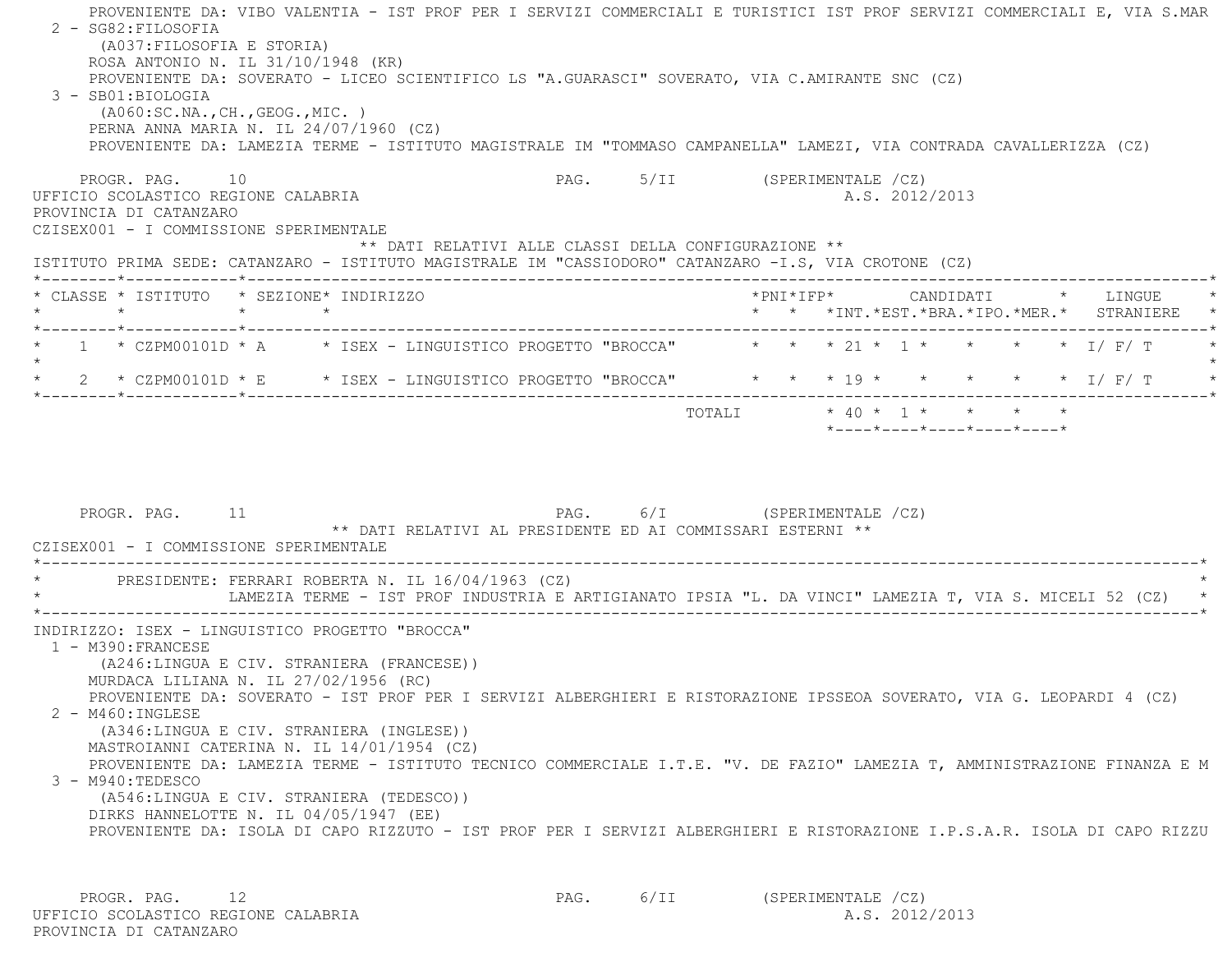CZISEX002 - II COMMISSIONE SPERIMENTALE \*\* DATI RELATIVI ALLE CLASSI DELLA CONFIGURAZIONE \*\* ISTITUTO PRIMA SEDE: CATANZARO - ISTITUTO MAGISTRALE IM "GIOVANNA DE NOBILI" CATANZ, VIA PIAVE 1 (CZ) \*--------\*------------\*-------------------------------------------------------------------------------------------------------\* \* CLASSE \* ISTITUTO \* SEZIONE\* INDIRIZZO \*PNI\*IFP\* CANDIDATI \* LINGUE \* \* \* \* \* \* \* \*INT.\*EST.\*BRA.\*IPO.\*MER.\* STRANIERE \* \*--------\*------------\*-------------------------------------------------------------------------------------------------------\*\* 1 \* CZPM009014 \* AL \* ISEX - LINGUISTICO PROGETTO "BROCCA" \* \* \* 15 \* \* \* \* \* \* \* 1/ F/ T \*--------\*------------\*-------------------------------------------------------------------------------------------------------\* ISTITUTO SECONDA SEDE: CATANZARO - ISTITUTO MAGISTRALE IM "CASSIODORO" CATANZARO -I.S, VIA CROTONE (CZ) \*--------\*------------\*-------------------------------------------------------------------------------------------------------\* \* CLASSE \* ISTITUTO \* SEZIONE\* INDIRIZZO \*PNI\*IFP\* CANDIDATI \* LINGUE \* \* \* \* \* \* \* \*INT.\*EST.\*BRA.\*IPO.\*MER.\* STRANIERE \* \*--------\*------------\*-------------------------------------------------------------------------------------------------------\* \* 2 \* CZPM00101D \* F \* ISFP - SOCIO PSICOPEDAG. (PR. "BROCCA") \* \* \* 24 \* 1 \* \* \* \* I \* \*--------\*------------\*-------------------------------------------------------------------------------------------------------\* $\texttt{TOTAL} \qquad \qquad \star \; \; \; 39 \; \star \; \; \; 1 \; \star \qquad \star \qquad \star \qquad \star \qquad \star$  $*$ ---- $*$ ---- $*$ ---- $*$ ---- $*$ ---- $*$ PROGR. PAG. 13 22 PAG. 2015 PAG. 7/I (SPERIMENTALE  $\overline{C}$  \*\* DATI RELATIVI AL PRESIDENTE ED AI COMMISSARI ESTERNI \*\* CZISEX002 - II COMMISSIONE SPERIMENTALE \*----------------------------------------------------------------------------------------------------------------------------\*PRESIDENTE: MAZZA VALERIO ANTONIO N. IL 16/03/1961 (EE) \* TAVERNA - IST PROF PER I SERVIZI ALBERGHIERI E RISTORAZIONE IPSSA TAVERNA S.C. -I.S. DI SE, VIA I MAGGIO\* \*----------------------------------------------------------------------------------------------------------------------------\* INDIRIZZO: ISEX - LINGUISTICO PROGETTO "BROCCA" 1 - M390:FRANCESE (A246:LINGUA E CIV. STRANIERA (FRANCESE)) BAGNOLI ROSITA N. IL 18/04/1954 (GR) PROVENIENTE DA: LAMEZIA TERME - ISTITUTO TECNICO COMMERCIALE I.T.E. "V. DE FAZIO" LAMEZIA T, AMMINISTRAZIONE FINANZA E M 2 - M460:INGLESE (A346:LINGUA E CIV. STRANIERA (INGLESE)) FAHY FRANCES GERALDINE N. IL 04/03/1952 (EE) PROVENIENTE DA: LAMEZIA TERME - ISTITUTO TECNICO COMMERCIALE I.T.E. "V. DE FAZIO" LAMEZIA T, AMMINISTRAZIONE FINANZA E M 3 - M940:TEDESCO (A546:LINGUA E CIV. STRANIERA (TEDESCO)) CAVA MARIAGABRIELLA N. IL 03/01/1956 (CS) PROVENIENTE DA: LAMEZIA TERME - ISTITUTO MAGISTRALE IM "TOMMASO CAMPANELLA" LAMEZI, VIA CONTRADA CAVALLERIZZA (CZ) INDIRIZZO: ISFP - SOCIO PSICOPEDAG. (PR. "BROCCA") 1 - M670:PEDAGOGIA (A036:FILOSOFIA,PSICOL. E SC.DELL'EDUC) STRUMBO MARIA N. IL 19/08/1962 (CZ) PROVENIENTE DA: LAMEZIA TERME - ISTITUTO MAGISTRALE IM "TOMMASO CAMPANELLA" LAMEZI, VIA CONTRADA CAVALLERIZZA (CZ) 2 - SG82:FILOSOFIA (A037:FILOSOFIA E STORIA) LOPRETE GIUSEPPINA N. IL 29/05/1955 (CZ) PROVENIENTE DA: CHIARAVALLE CENTRALE - LICEO SCIENTIFICO LS CHIARAVALLE CENTRALE -I.S., CORSO GREGORIO STAGLIANO' (CZ) 3 - SB01:BIOLOGIA (A060:SC.NA.,CH.,GEOG.,MIC. ) LETTIERI MASSIMILIANO N. IL 23/08/1973 (CZ) PROVENIENTE DA: SERSALE - LICEO SCIENTIFICO LS SERSALE, VIA C. BORELLI (CZ)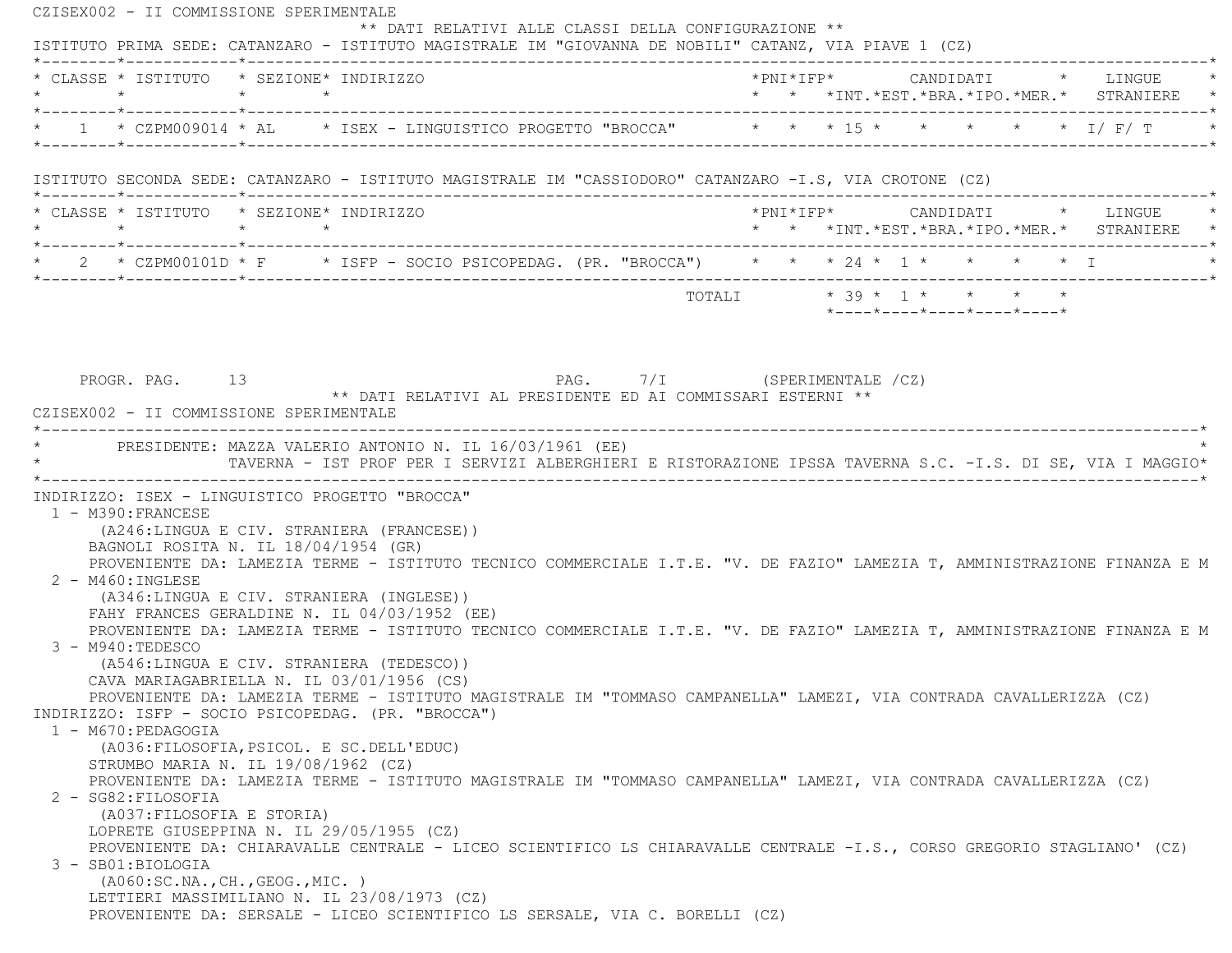| PROVINCIA DI CATANZARO                                                                        | PROGR. PAG. 14<br>UFFICIO SCOLASTICO REGIONE CALABRIA                                                                                                                                                                                                                                                                                                                               |                                                            | PAG. 7/II (SPERIMENTALE /CZ)<br>A.S. 2012/2013                                                                                                          |
|-----------------------------------------------------------------------------------------------|-------------------------------------------------------------------------------------------------------------------------------------------------------------------------------------------------------------------------------------------------------------------------------------------------------------------------------------------------------------------------------------|------------------------------------------------------------|---------------------------------------------------------------------------------------------------------------------------------------------------------|
| CZISFP001 - I COMMISSIONE SPERIMENTALE                                                        |                                                                                                                                                                                                                                                                                                                                                                                     | ** DATI RELATIVI ALLE CLASSI DELLA CONFIGURAZIONE **       | ISTITUTO PRIMA SEDE: CATANZARO - ISTITUTO MAGISTRALE IM "GIOVANNA DE NOBILI" CATANZ, VIA PIAVE 1 (CZ)                                                   |
|                                                                                               | * CLASSE * ISTITUTO * SEZIONE* INDIRIZZO                                                                                                                                                                                                                                                                                                                                            |                                                            | *PNI*IFP*     CANDIDATI    *   LINGUE<br>* * *INT. *EST. *BRA. *IPO. *MER. * STRANIERE *                                                                |
|                                                                                               |                                                                                                                                                                                                                                                                                                                                                                                     |                                                            | 1 * CZPM009014 * AP * ISFP - SOCIO PSICOPEDAG. (PR. "BROCCA") * * * 20 * * * * * * * T                                                                  |
|                                                                                               |                                                                                                                                                                                                                                                                                                                                                                                     |                                                            | 2 * CZPM009014 * BP * ISFP - SOCIO PSICOPEDAG. (PR. "BROCCA") * * * 16 * 3 * * * * * * I                                                                |
|                                                                                               |                                                                                                                                                                                                                                                                                                                                                                                     |                                                            |                                                                                                                                                         |
|                                                                                               |                                                                                                                                                                                                                                                                                                                                                                                     |                                                            | TOTALI * 36 * 3 * * * * *<br>*----*----*----*----*----*                                                                                                 |
| PROGR. PAG. 15<br>CZISFP001 - I COMMISSIONE SPERIMENTALE                                      |                                                                                                                                                                                                                                                                                                                                                                                     | ** DATI RELATIVI AL PRESIDENTE ED AI COMMISSARI ESTERNI ** | PAG. 8/I (SPERIMENTALE /CZ)                                                                                                                             |
|                                                                                               | * PRESIDENTE: VISCONE MARIA N. IL 07/05/1961 (CZ)                                                                                                                                                                                                                                                                                                                                   |                                                            | LAMEZIA TERME - ISTITUTO MAGISTRALE IM "TOMMASO CAMPANELLA" LAMEZI, VIA CONTRADA CAVALLERIZZA (CZ)                                                      |
| 1 - M670: PEDAGOGIA<br>2 - SG82: FILOSOFIA<br>(A037: FILOSOFIA E STORIA)<br>3 - SB01:BIOLOGIA | (A036: FILOSOFIA, PSICOL. E SC. DELL'EDUC)<br>DE GIORGIO ANTONINO N. IL 10/01/1960 (CZ)<br>PROVENIENTE DA: LOCRI - ISTITUTO MAGISTRALE "G.MAZZINI" LOCRI, VIA MATTEOTTI 23 (RC)<br>MARTORANA AURORA N. IL 27/10/1966 (VA)<br>PROVENIENTE DA: SERSALE - LICEO SCIENTIFICO LS SERSALE, VIA C. BORELLI (CZ)<br>(AO60:SC.NA., CH., GEOG., MIC. )<br>MADONNA LUCIA N. IL 07/05/1963 (CZ) |                                                            |                                                                                                                                                         |
|                                                                                               | PROVENIENTE DA: SERSALE - LICEO SCIENTIFICO LS SERSALE, VIA C. BORELLI (CZ)                                                                                                                                                                                                                                                                                                         |                                                            |                                                                                                                                                         |
| PROGR. PAG. 16<br>UFFICIO SCOLASTICO REGIONE CALABRIA<br>PROVINCIA DI CATANZARO               | CZISFP002 - II COMMISSIONE SPERIMENTALE                                                                                                                                                                                                                                                                                                                                             | ** DATI RELATIVI ALLE CLASSI DELLA CONFIGURAZIONE **       | PAG. 8/II (SPERIMENTALE /CZ)<br>A.S. 2012/2013<br>ISTITUTO PRIMA SEDE: CATANZARO - ISTITUTO MAGISTRALE IM "GIOVANNA DE NOBILI" CATANZ, VIA PIAVE 1 (CZ) |
|                                                                                               | * CLASSE * ISTITUTO * SEZIONE* INDIRIZZO                                                                                                                                                                                                                                                                                                                                            |                                                            | * * *INT. *EST. *BRA. *IPO. *MER. * STRANIERE *                                                                                                         |
|                                                                                               |                                                                                                                                                                                                                                                                                                                                                                                     |                                                            | ----------------------------------<br>$1 * CZPM009014 * CP * ISFP - SOCIO PSICOPEDAG. (PR. "BROCCA") * * * 19 * * * * * * * I$                          |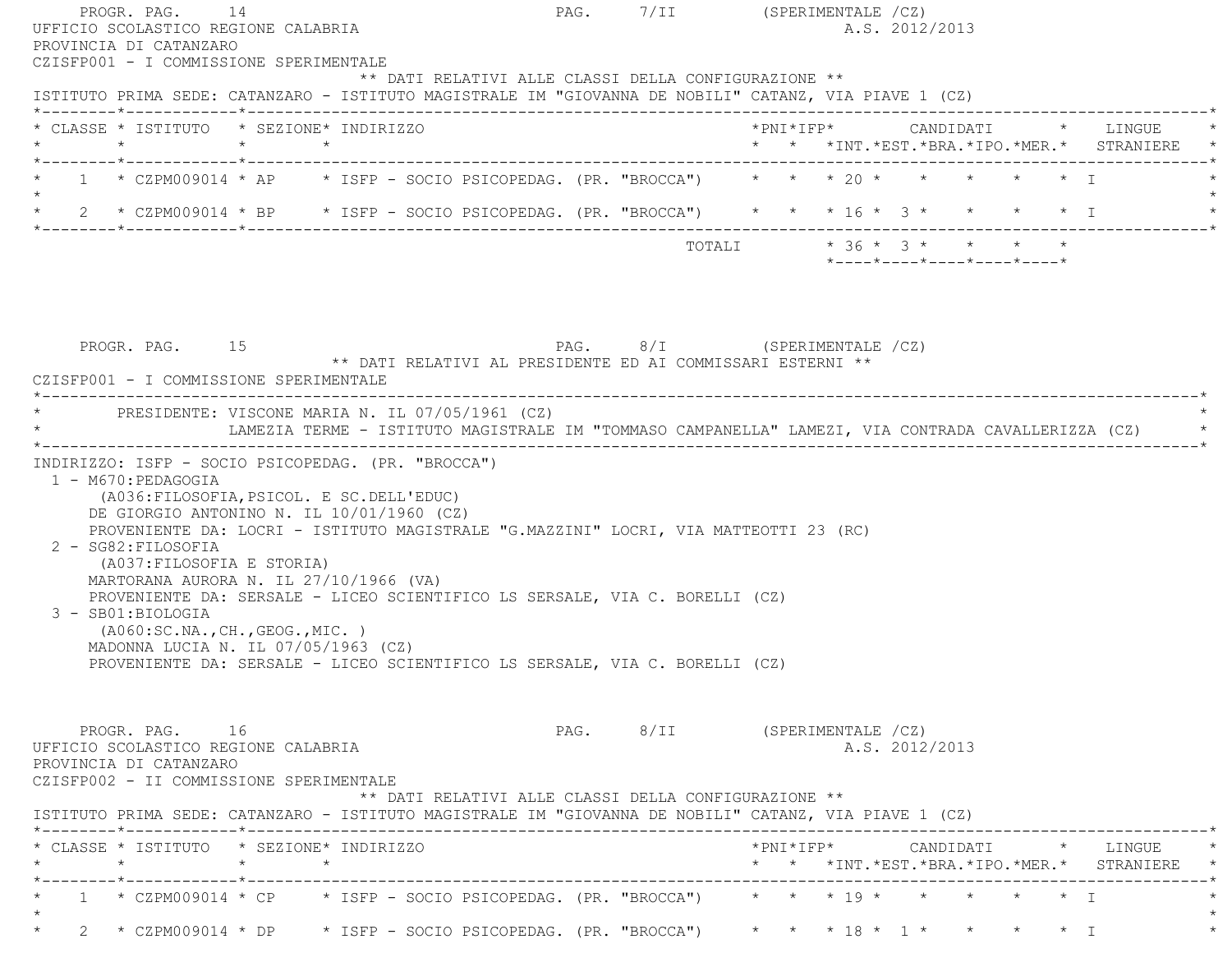\*--------\*------------\*-------------------------------------------------------------------------------------------------------\* $\text{TOTALI} \qquad \qquad \star \quad \text{37} \; \star \quad \text{1} \; \star \qquad \star \qquad \star \qquad \star \qquad \star$  \*----\*----\*----\*----\*----\*PROGR. PAG. 17 17 PAG. 9/I (SPERIMENTALE /CZ) \*\* DATI RELATIVI AL PRESIDENTE ED AI COMMISSARI ESTERNI \*\* CZISFP002 - II COMMISSIONE SPERIMENTALE \*----------------------------------------------------------------------------------------------------------------------------\*PRESIDENTE: PRIMAVERA ANNA N. IL 25/01/1968 (CZ) \* LAMEZIA TERME - ISTITUTO TECNICO COMMERCIALE I.T.E. "V. DE FAZIO" LAMEZIA T, AMMINISTRAZIONE FINANZA E M\* \*----------------------------------------------------------------------------------------------------------------------------\* INDIRIZZO: ISFP - SOCIO PSICOPEDAG. (PR. "BROCCA") 1 - M670:PEDAGOGIA (A036:FILOSOFIA,PSICOL. E SC.DELL'EDUC) ZAFFINA IVANA MARIA N. IL 23/01/1964 (CZ) PROVENIENTE DA: LAMEZIA TERME - ISTITUTO MAGISTRALE IM "TOMMASO CAMPANELLA" LAMEZI, VIA CONTRADA CAVALLERIZZA (CZ) 2 - SG82:FILOSOFIA (A037:FILOSOFIA E STORIA) GAETANO RAFFAELE N. IL 08/03/1964 (CZ) PROVENIENTE DA: LAMEZIA TERME - LICEO SCIENTIFICO LS "GALILEI" LAMEZIA TERME, VIALE LEONARDO DA VINCI 24 (CZ) 3 - SB01:BIOLOGIA (A060:SC.NA.,CH.,GEOG.,MIC. ) TURCO CARMELA ANGELA N. IL 30/10/1956 (ME) PROVENIENTE DA: LAMEZIA TERME - IST PROF PER I SERVIZI COMMERCIALI E TURISTICI IPSCT "LUIGI EINAUDI" LAMEZIA, VIA L. D A PROGR. PAG. 18 18 PAG. PAG. 9/II (SPERIMENTALE /CZ) UFFICIO SCOLASTICO REGIONE CALABRIA A.S. 2012/2013 PROVINCIA DI CATANZARO CZISGG001 - I COMMISSIONE SPERIMENTALE \*\* DATI RELATIVI ALLE CLASSI DELLA CONFIGURAZIONE \*\* ISTITUTO PRIMA SEDE: CATANZARO - ISTITUTO TECNICO PER ATTIVITA' SOCIALI (GIA' ITF) ITAS "CHIMIRRI" CATANZARO, VIA DOMENICO ROM \*--------\*------------\*-------------------------------------------------------------------------------------------------------\* \* CLASSE \* ISTITUTO \* SEZIONE\* INDIRIZZO \*PNI\*IFP\* CANDIDATI \* LINGUE \* \* \* \* \* \* \* \*INT.\*EST.\*BRA.\*IPO.\*MER.\* STRANIERE \* \*--------\*------------\*-------------------------------------------------------------------------------------------------------\* $1 * \text{CZTE01000D} * A/1 * \text{ISGG - BIOLOGICO (PROC).BROCCA) I.T.A.S. * * * 16 * * * * * * * * I$  $\star$ 2 \* CZTE01000D \* C \* ISGG - BIOLOGICO (PROG.BROCCA) I.T.A.S. \* \* \* 18 \* \* \* \* \* \* \* I \*--------\*------------\*-------------------------------------------------------------------------------------------------------\* TOTALI \* 34 \* \* \* \* \* $*$ ---- $*$ ---- $*$ ---- $*$ ---- $*$ 

PROGR. PAG. 19 19 20 19 PAG. 10/I (SPERIMENTALE 202) \*\* DATI RELATIVI AL PRESIDENTE ED AI COMMISSARI ESTERNI \*\* CZISGG001 - I COMMISSIONE SPERIMENTALE \*----------------------------------------------------------------------------------------------------------------------------\*PRESIDENTE: GIGLIOTTI BATTISTA N. IL 08/12/1947 (CZ) LAMEZIA TERME - ISTITUTO TECNICO INDUSTRIALE ITI LAMEZIA TERME IS IPSIA LA, VIA G.GRONCHI (CZ)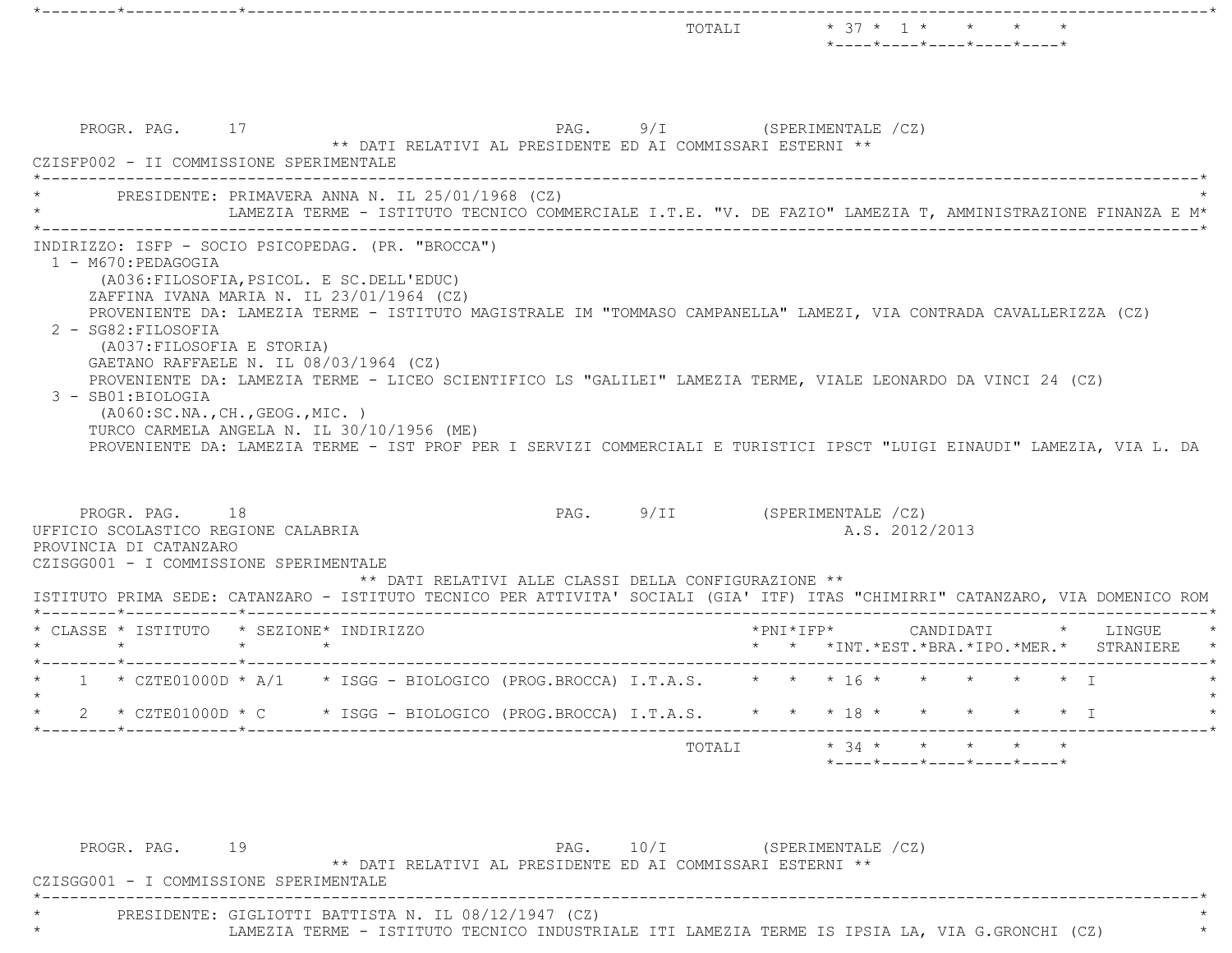\*----------------------------------------------------------------------------------------------------------------------------\* INDIRIZZO: ISGG - BIOLOGICO (PROG.BROCCA) I.T.A.S. 1 - SA94:BIOCHIMICA E BIOLOGIA MOLECOLARE (A060:SC.NA.,CH.,GEOG.,MIC. ) PERRI MARIA GIOVANNA N. IL 31/08/1955 (CZ) PROVENIENTE DA: LAMEZIA TERME - LICEO SCIENTIFICO LS "GALILEI" LAMEZIA TERME, VIALE LEONARDO DA VINCI 24 (CZ) 2 - SL32:MATEMATICA (A049:MATEMATICA E FISICA) SANTORO ROBERTA N. IL 12/03/1966 (CZ) PROVENIENTE DA: SOVERATO - ISTITUTO TECNICO COMMERCIALE ITC "ANTONINO CALABRETTA" SOVE, VIA C. AMIRANTE 30 (CZ) 3 - SG82:FILOSOFIA (A036:FILOSOFIA,PSICOL. E SC.DELL'EDUC) CARVELLI VITTORIO N. IL 12/03/1962 (KR) PROVENIENTE DA: BOTRICELLO - IST PROF PER I SERVIZI COMMERCIALI E TURISTICI IPSCT BOTRICELLO S.C I.S. SE, VIA NAZIONAL EPROGR. PAG. 20 20 PAG. PAG. 10/II (SPERIMENTALE /CZ) UFFICIO SCOLASTICO REGIONE CALABRIA A.S. 2012/2013 PROVINCIA DI CATANZARO CZISGG002 - II COMMISSIONE SPERIMENTALE \*\* DATI RELATIVI ALLE CLASSI DELLA CONFIGURAZIONE \*\* ISTITUTO PRIMA SEDE: CATANZARO - ISTITUTO TECNICO PER ATTIVITA' SOCIALI (GIA' ITF) ITAS "CHIMIRRI" CATANZARO, VIA DOMENICO ROM \*--------\*------------\*-------------------------------------------------------------------------------------------------------\* \* CLASSE \* ISTITUTO \* SEZIONE\* INDIRIZZO \*PNI\*IFP\* CANDIDATI \* LINGUE \* \* \* \* \* \* \* \*INT.\*EST.\*BRA.\*IPO.\*MER.\* STRANIERE \* \*--------\*------------\*-------------------------------------------------------------------------------------------------------\*\* 1 \* CZTE01000D \* D \* ISGG - BIOLOGICO (PROG.BROCCA) I.T.A.S. \* \* \* 17 \* \* \* \* \* \* \* I  $\star$  \* 2 \* CZTE01000D \* B/1 \* ISGG - BIOLOGICO (PROG.BROCCA) I.T.A.S. \* \* \* 20 \* \* \* \* \* I \* \*--------\*------------\*-------------------------------------------------------------------------------------------------------\*TOTALI  $* 37 * * * * * * * * *$  \*----\*----\*----\*----\*----\*PROGR. PAG. 21 21 PAG. 11/I (SPERIMENTALE /CZ) \*\* DATI RELATIVI AL PRESIDENTE ED AI COMMISSARI ESTERNI \*\* CZISGG002 - II COMMISSIONE SPERIMENTALE \*----------------------------------------------------------------------------------------------------------------------------\*PRESIDENTE: PELLE LUIGI N. IL 01/05/1948 (RC) \* LAMEZIA TERME - ISTITUTO TECNICO COMMERCIALE I.T.E. "V. DE FAZIO" LAMEZIA T, AMMINISTRAZIONE FINANZA E M\* \*----------------------------------------------------------------------------------------------------------------------------\* INDIRIZZO: ISGG - BIOLOGICO (PROG.BROCCA) I.T.A.S. 1 - SA94:BIOCHIMICA E BIOLOGIA MOLECOLARE (A060:SC.NA.,CH.,GEOG.,MIC. ) RODOFILI MADDALENA N. IL 05/11/1955 (CZ) PROVENIENTE DA: LAMEZIA TERME - LICEO CLASSICO LC LICEO CLASSICO F. FIORENTIN, VIA L. DA VINCI (CZ) 2 - SL32:MATEMATICA (A049:MATEMATICA E FISICA) DE GIORGIO NATALE GIOVANNI N. IL 19/12/1954 (CZ) PROVENIENTE DA: SOVERATO - LICEO SCIENTIFICO LS "A.GUARASCI" SOVERATO, VIA C.AMIRANTE SNC (CZ) 3 - SG82:FILOSOFIA (A036:FILOSOFIA,PSICOL. E SC.DELL'EDUC) CIMMINO MICHELA N. IL 22/01/1951 (CZ)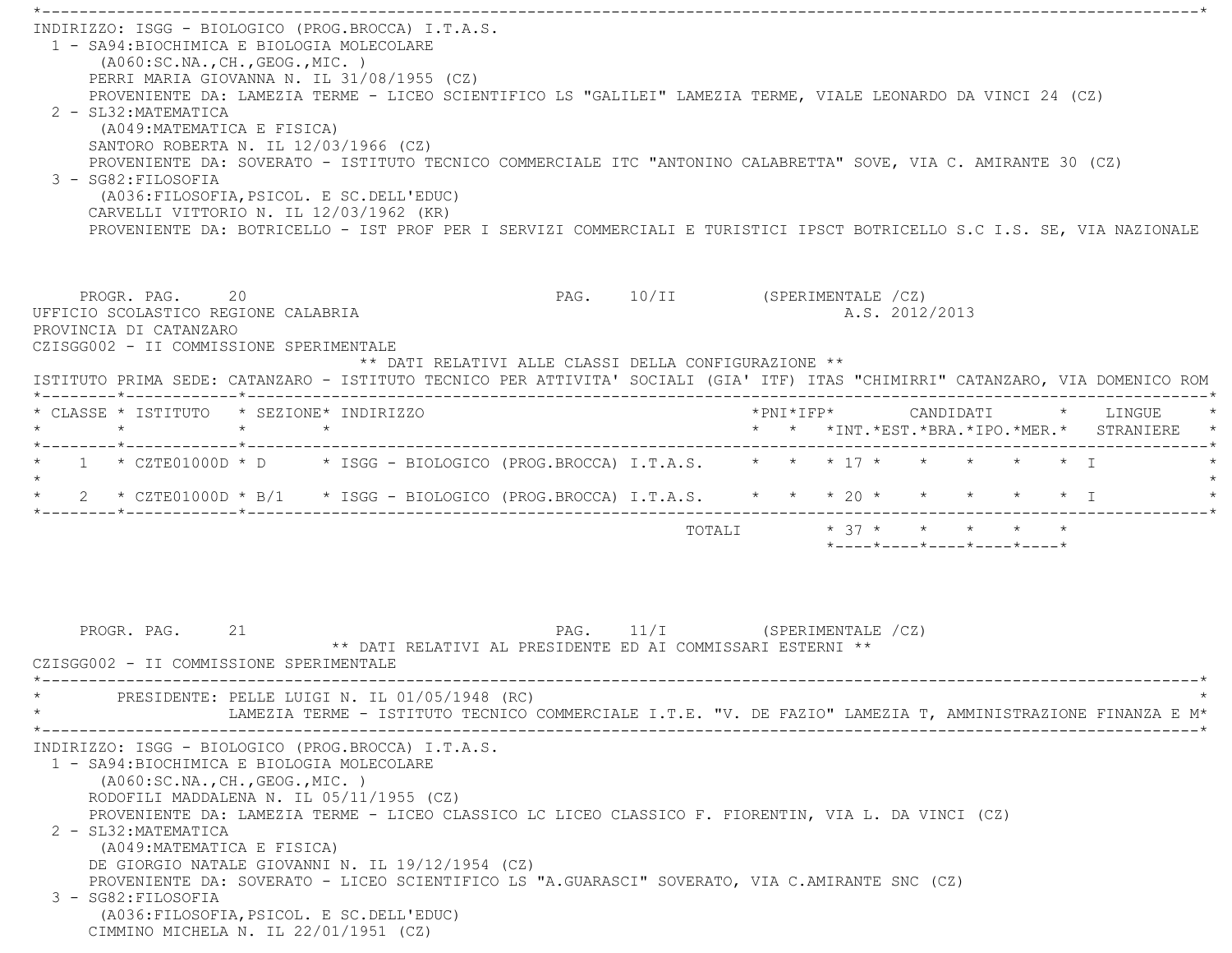PROVENIENTE DA: LAMEZIA TERME - ISTITUTO MAGISTRALE IM "TOMMASO CAMPANELLA" LAMEZI, VIA CONTRADA CAVALLERIZZA (CZ) PROGR. PAG. 22 22 PAG. 11/II (SPERIMENTALE /CZ) UFFICIO SCOLASTICO REGIONE CALABRIA A.S. 2012/2013 PROVINCIA DI CATANZARO CZPC00001 - I COMMISSIONE: CLASSICO \*\* DATI RELATIVI ALLE CLASSI DELLA CONFIGURAZIONE \*\* ISTITUTO PRIMA SEDE: CATANZARO - LICEO CLASSICO LC "P.GALLUPPI" CATANZARO, VIA DE GASPERI N. 76 (CZ) \*--------\*------------\*-------------------------------------------------------------------------------------------------------\* \* CLASSE \* ISTITUTO \* SEZIONE\* INDIRIZZO \*PNI\*IFP\* CANDIDATI \* LINGUE \* \* \* \* \* \* \* \*INT.\*EST.\*BRA.\*IPO.\*MER.\* STRANIERE \* \*--------\*------------\*-------------------------------------------------------------------------------------------------------\* $1 \times$  CZPC060004 \* C  $\rightarrow$  PC00 - CLASSICO  $\rightarrow$  \* \* \* 14 \* \* \* \* \* \* \* \* I  $\star$ 2 \* CZPC060004 \* G \* PC00 - CLASSICO \* \* \* \* 24 \* \* \* \* \* \* \* \* I \*--------\*------------\*-------------------------------------------------------------------------------------------------------\*TOTALI  $* 38 * * * * * * * * * *$  \*----\*----\*----\*----\*----\*PROGR. PAG. 23 PAG. 12/I (CLASSICO /CZ) \*\* DATI RELATIVI AL PRESIDENTE ED AI COMMISSARI ESTERNI \*\* CZPC00001 - I COMMISSIONE: CLASSICO \*----------------------------------------------------------------------------------------------------------------------------\*PRESIDENTE: MURRONE MARIA N. IL 02/12/1955 (CS) GIRIFALCO - ISTITUTO COMPRENSIVO IC GIRIFALCO, VIA DE AMICIS 1/A (CZ) \*----------------------------------------------------------------------------------------------------------------------------\* INDIRIZZO: PC00 - CLASSICO 1 - M237:LATINO (A052:LETTERE,LATINO,GRECO LICEO CLASSIC) FAGA MARGHERITA N. IL 11/02/1952 (CZ) PROVENIENTE DA: LAMEZIA TERME - LICEO CLASSICO LC LICEO CLASSICO F. FIORENTIN, VIA L. DA VINCI (CZ) 2 - M460:INGLESE (A346:LINGUA E CIV. STRANIERA (INGLESE)) DATTOLA PAOLO N. IL 29/04/1967 (KR) PROVENIENTE DA: SOVERATO - ISTITUTO TECNICO COMMERCIALE ITC " A. CALABRETTA" SOVERATO, VIA C.AMIRANTE,30 (CZ) 3 - M770:SCIENZE NATURALI (A060:SC.NA.,CH.,GEOG.,MIC. ) SQUILLACE MATTEO N. IL 01/09/1971 (CZ) PROVENIENTE DA: CHIARAVALLE CENTRALE - ISTITUTO TECNICO INDUSTRIALE ITI "E.FERRARI" CHIARAVALLE -I, VIA STAGLIANO' (CZ) PROGR. PAG. 24 24 PAG. 12/II (CLASSICO /CZ) UFFICIO SCOLASTICO REGIONE CALABRIA AND ALS. 2012/2013 PROVINCIA DI CATANZARO CZPC00002 - II COMMISSIONE: CLASSICO \*\* DATI RELATIVI ALLE CLASSI DELLA CONFIGURAZIONE \*\* ISTITUTO PRIMA SEDE: CATANZARO - LICEO CLASSICO LC "P.GALLUPPI" CATANZARO, VIA DE GASPERI N. 76 (CZ) \*--------\*------------\*-------------------------------------------------------------------------------------------------------\* \* CLASSE \* ISTITUTO \* SEZIONE\* INDIRIZZO \*PNI\*IFP\* CANDIDATI \* LINGUE \*\* \* \* \* \* \* \*INT.\*EST.\*BRA.\*IPO.\*MER.\* STRANIERE \*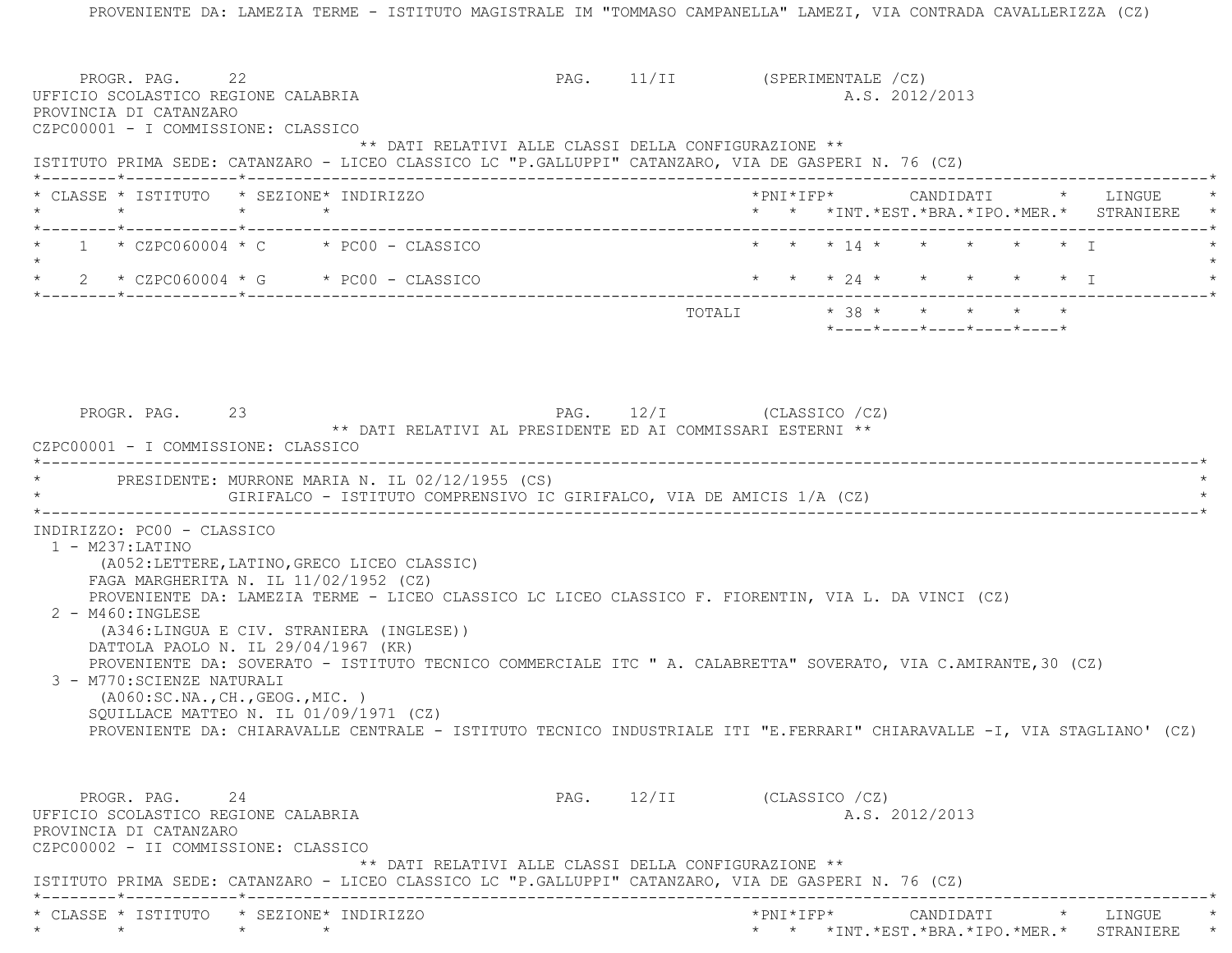| $\mathbf{1}$                                                                                                                                                                                                                     | $\star$ CZPC060004 $\star$ E $\star$ PC00 - CLASSICO                                                                                                                                             |                            | * * * 22 * * * * * * I                                                                       |  |
|----------------------------------------------------------------------------------------------------------------------------------------------------------------------------------------------------------------------------------|--------------------------------------------------------------------------------------------------------------------------------------------------------------------------------------------------|----------------------------|----------------------------------------------------------------------------------------------|--|
| $2 * CZPC060004 * H * PC00 - CLASSICO$                                                                                                                                                                                           |                                                                                                                                                                                                  |                            | * * * 19 * * * * * * I                                                                       |  |
|                                                                                                                                                                                                                                  |                                                                                                                                                                                                  |                            | $*$ - - - - $*$ - - - - $*$ - - - - $*$ - - - - $*$ - - - - $*$                              |  |
| PROGR. PAG. 25                                                                                                                                                                                                                   | ** DATI RELATIVI AL PRESIDENTE ED AI COMMISSARI ESTERNI **                                                                                                                                       | PAG. 13/I (CLASSICO /CZ)   |                                                                                              |  |
| CZPC00002 - II COMMISSIONE: CLASSICO                                                                                                                                                                                             |                                                                                                                                                                                                  |                            |                                                                                              |  |
| PRESIDENTE: FIRETTO GIUSEPPE N. IL 17/06/1948 (EN)                                                                                                                                                                               |                                                                                                                                                                                                  |                            | GUARDAVALLE - ISTITUTO COMPRENSIVO IC GUARDAVALLE "ALDO MORO", VIA RAFFAELE SALERNO,277 (CZ) |  |
| (A346:LINGUA E CIV. STRANIERA (INGLESE))<br>RIGA FRANCESCO N. IL 08/07/1968 (CZ)<br>3 - M770: SCIENZE NATURALI<br>( A060:SC.NA., CH., GEOG., MIC. )<br>SCALA UMBERTO N. IL 23/09/1952 (CS)                                       | PROVENIENTE DA: SERSALE - IST PROF PER L'AGRICOLTURA E L'AMBIENTE IPSAA SERSALE, VIA ROMA (CZ)<br>PROVENIENTE DA: SOVERATO - LICEO SCIENTIFICO LS "A.GUARASCI" SOVERATO, VIA C.AMIRANTE SNC (CZ) |                            |                                                                                              |  |
| PROGR. PAG. 26<br>UFFICIO SCOLASTICO REGIONE CALABRIA<br>PROVINCIA DI CATANZARO<br>CZPC00003 - III COMMISSIONE: CLASSICO<br>ISTITUTO PRIMA SEDE: CATANZARO - LICEO CLASSICO LC "P.GALLUPPI" CATANZARO, VIA DE GASPERI N. 76 (CZ) | ** DATI RELATIVI ALLE CLASSI DELLA CONFIGURAZIONE **                                                                                                                                             | PAG. 13/II (CLASSICO / CZ) | A.S. 2012/2013                                                                               |  |
|                                                                                                                                                                                                                                  |                                                                                                                                                                                                  |                            |                                                                                              |  |
| * CLASSE * ISTITUTO * SEZIONE* INDIRIZZO<br>$\star$                                                                                                                                                                              |                                                                                                                                                                                                  |                            | *PNI*IFP* CANDIDATI * LINGUE<br>* * * INT. *EST. *BRA. *IPO. *MER. * STRANIERE *             |  |
| $1 * CZPC060004 * A * PC00 - CLASSICO$                                                                                                                                                                                           |                                                                                                                                                                                                  |                            | * * * 22 * * * * * * I                                                                       |  |
| $2 * CZPC060004 * F * PC00 - CLASSICO$                                                                                                                                                                                           |                                                                                                                                                                                                  |                            | * * * 16 * * * * * * I                                                                       |  |
|                                                                                                                                                                                                                                  |                                                                                                                                                                                                  |                            | TOTALI * 38 * * * * * *<br>*----*----*----*----*----*                                        |  |
|                                                                                                                                                                                                                                  |                                                                                                                                                                                                  |                            |                                                                                              |  |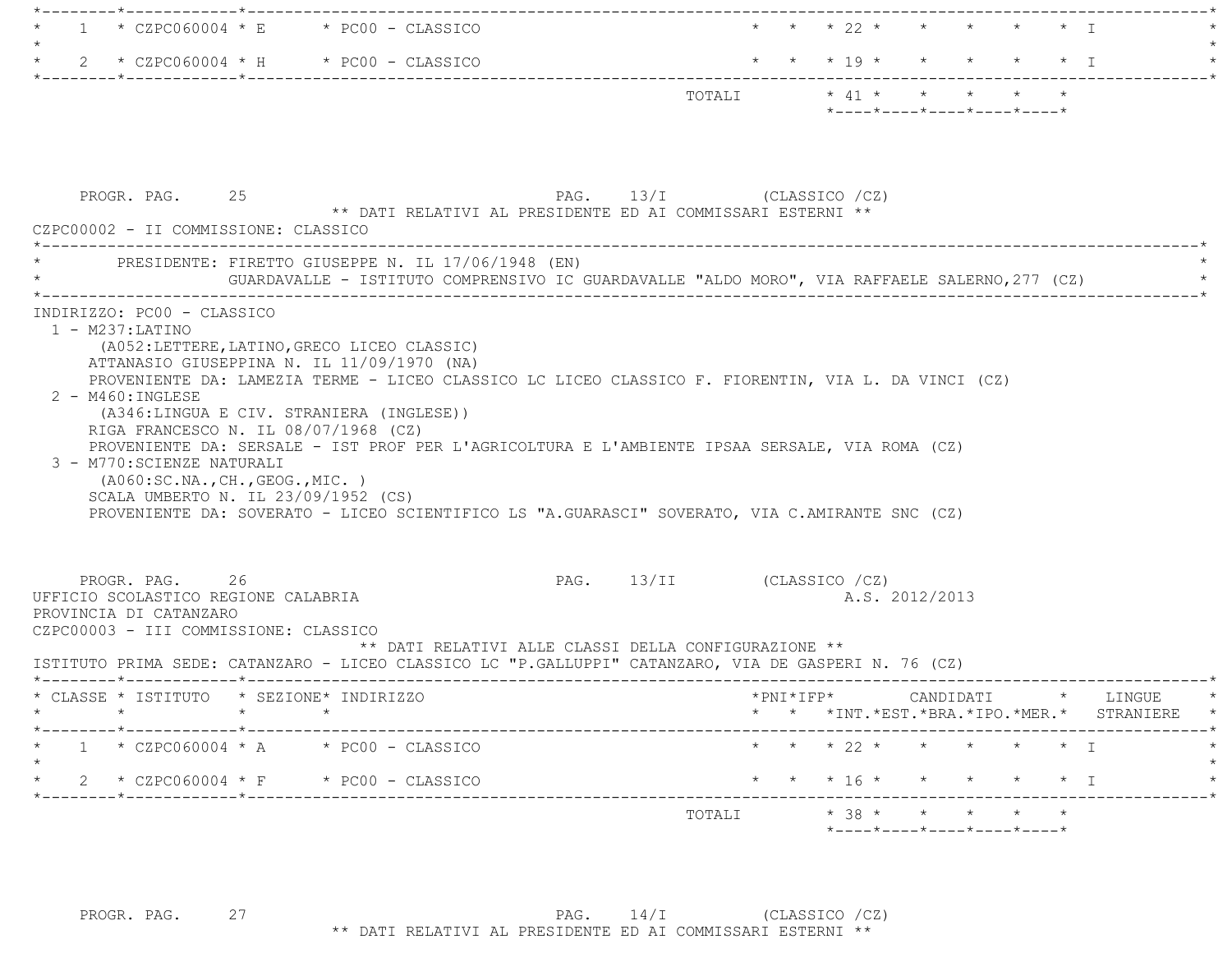CZPC00003 - III COMMISSIONE: CLASSICO \*----------------------------------------------------------------------------------------------------------------------------\*PRESIDENTE: CAROLEO GIANCARLO N. IL 02/07/1963 (CZ) \* SQUILLACE - ISTITUTO COMPRENSIVO ISTITUTO COMPRENSIVO DI SQUILL, VIA DAMIANO ASSANTI N. 15 (CZ) \* \*----------------------------------------------------------------------------------------------------------------------------\* INDIRIZZO: PC00 - CLASSICO 1 - M237:LATINO (A052:LETTERE,LATINO,GRECO LICEO CLASSIC) PIRAINO CARMELA N. IL 06/04/1975 (CZ) PROVENIENTE DA: LAMEZIA TERME - LICEO CLASSICO LC LICEO CLASSICO F. FIORENTIN, VIA L. DA VINCI (CZ) 2 - M460:INGLESE (A346:LINGUA E CIV. STRANIERA (INGLESE)) SCARFONE MARILENA N. IL 31/03/1965 (CZ) PROVENIENTE DA: GIRIFALCO - ISTITUTO TECNICO COMMERCIALE ITC GIRIFALCO -I.S.-, VIA DEI GLICINI (CZ) 3 - M770:SCIENZE NATURALI (A060:SC.NA.,CH.,GEOG.,MIC. ) PUOTI ALESSANDRA N. IL 19/09/1975 (CZ) PROVENIENTE DA: BOTRICELLO - IST PROF PER I SERVIZI COMMERCIALI E TURISTICI IPSCT BOTRICELLO S.C I.S. SE, VIA NAZIONALE PROGR. PAG. 28 28 PAG. 14/II (CLASSICO /CZ) UFFICIO SCOLASTICO REGIONE CALABRIA A.S. 2012/2013 PROVINCIA DI CATANZARO CZPC00004 - IV COMMISSIONE: CLASSICO \*\* DATI RELATIVI ALLE CLASSI DELLA CONFIGURAZIONE \*\* ISTITUTO PRIMA SEDE: LAMEZIA TERME - LICEO CLASSICO LC LICEO CLASSICO F. FIORENTIN, VIA L. DA VINCI (CZ) \*--------\*------------\*-------------------------------------------------------------------------------------------------------\* \* CLASSE \* ISTITUTO \* SEZIONE\* INDIRIZZO \*PNI\*IFP\* CANDIDATI \* LINGUE \* \* \* \* \* \* \* \*INT.\*EST.\*BRA.\*IPO.\*MER.\* STRANIERE \* \*--------\*------------\*-------------------------------------------------------------------------------------------------------\* $1 * CZPC030008 * B * PC00 - CLASSICO$  \* \* \* \* \* \* \* \* \* \* \* \* \* T  $\star$ 2 \* CZPC030008 \* E \* PC00 - CLASSICO \* \* \* \* \* 30 \* \* \* \* \* \* \* I \* \* I \*--------\*------------\*-------------------------------------------------------------------------------------------------------\* TOTALI \* 45 \* \* \* \* \* \*----\*----\*----\*----\*----\*PROGR. PAG. 29 29 PAG. 15/I (CLASSICO /CZ) \*\* DATI RELATIVI AL PRESIDENTE ED AI COMMISSARI ESTERNI \*\* CZPC00004 - IV COMMISSIONE: CLASSICO \*----------------------------------------------------------------------------------------------------------------------------\* \* PRESIDENTE: SCARPINO CATERINA N. IL 04/03/1951 (KR) \* \* GIRIFALCO - ISTITUTO SUPERIORE IS GIRIFALCO, VIA 25 APRILE - GIA CORSO GARIBALDI (CZ) \* \*----------------------------------------------------------------------------------------------------------------------------\* INDIRIZZO: PC00 - CLASSICO 1 - M237:LATINO (A052:LETTERE,LATINO,GRECO LICEO CLASSIC) BONITO MAURIZIO N. IL 20/05/1964 (GE) PROVENIENTE DA: CATANZARO - LICEO CLASSICO LC "P.GALLUPPI" CATANZARO, VIA DE GASPERI N. 76 (CZ) 2 - M460:INGLESE (A346:LINGUA E CIV. STRANIERA (INGLESE)) GIAMPA' IMMACOLATA N. IL 08/12/1963 (CZ)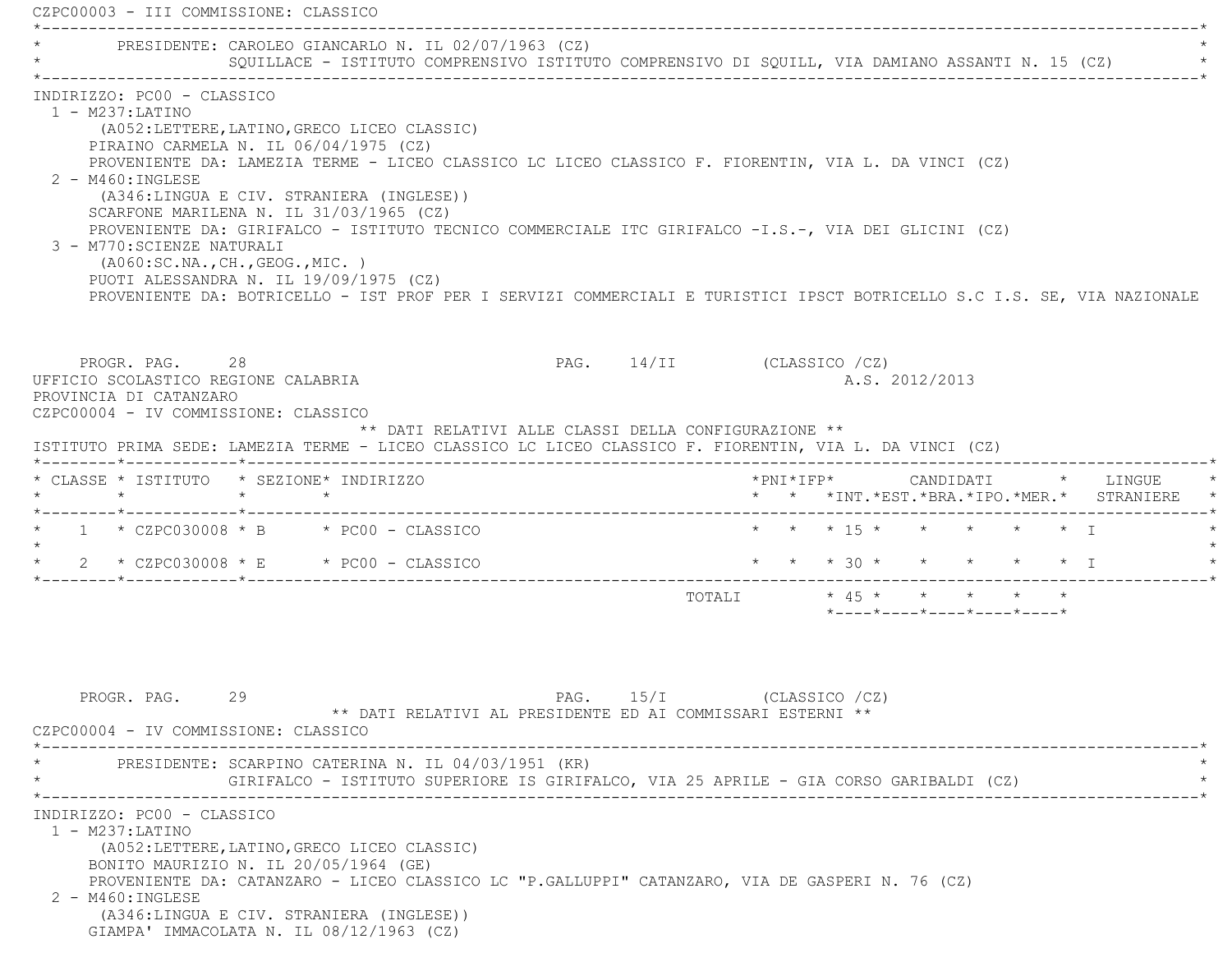PROVENIENTE DA: BOTRICELLO - IST PROF PER I SERVIZI COMMERCIALI E TURISTICI IPSCT BOTRICELLO S.C.-I.S. DI, VIA NAZIONALE 3 - M770:SCIENZE NATURALI (A060:SC.NA.,CH.,GEOG.,MIC. ) ZANGARI TERESA N. IL 19/07/1965 (LC) PROVENIENTE DA: CATANZARO - LICEO SCIENTIFICO LS "FERMI" CATANZARO -I.S.-, VIA CARLO PISACANE (CZ) PROGR. PAG. 30 30 PAG. 15/II (CLASSICO /CZ) UFFICIO SCOLASTICO REGIONE CALABRIA AND ALS. 2012/2013 PROVINCIA DI CATANZARO CZPC00005 - V COMMISSIONE: CLASSICO \*\* DATI RELATIVI ALLE CLASSI DELLA CONFIGURAZIONE \*\* ISTITUTO PRIMA SEDE: LAMEZIA TERME - LICEO CLASSICO LC LICEO CLASSICO F. FIORENTIN, VIA L. DA VINCI (CZ) \*--------\*------------\*-------------------------------------------------------------------------------------------------------\* \* CLASSE \* ISTITUTO \* SEZIONE\* INDIRIZZO \*PNI\*IFP\* CANDIDATI \* LINGUE \* \* \* \* \* \* \* \*INT.\*EST.\*BRA.\*IPO.\*MER.\* STRANIERE \* \*--------\*------------\*-------------------------------------------------------------------------------------------------------\*\* 1 \* CZPC030008 \* C \* PC00 - CLASSICO \* \* \* \* 25 \* \* \* \* \* \* \* \* T  $\star$  \* 2 \* CZPC030008 \* D \* PC00 - CLASSICO \* \* \* 28 \* \* \* \* \* I \* \*--------\*------------\*-------------------------------------------------------------------------------------------------------\* $\texttt{TOTALI} \qquad \qquad \star \quad \texttt{53}\; \star \qquad \star \qquad \star \qquad \star \qquad \star \qquad \star \qquad \star$  \*----\*----\*----\*----\*----\*PROGR. PAG. 31 31 PAG. 16/I (CLASSICO /CZ) \*\* DATI RELATIVI AL PRESIDENTE ED AI COMMISSARI ESTERNI \*\* CZPC00005 - V COMMISSIONE: CLASSICO $*$ PRESIDENTE: DEMASI GILIO N. IL 02/04/1951 (RC) SOVERATO - ISTITUTO TECNICO COMMERCIALE ITC "ANTONINO CALABRETTA" SOVE, VIA C. AMIRANTE 30 (CZ) \*----------------------------------------------------------------------------------------------------------------------------\* INDIRIZZO: PC00 - CLASSICO 1 - M237:LATINO (A052:LETTERE,LATINO,GRECO LICEO CLASSIC) RUBINO MARIA N. IL 21/02/1955 (CZ) PROVENIENTE DA: CATANZARO - LICEO CLASSICO LC "P.GALLUPPI" CATANZARO, VIA DE GASPERI N. 76 (CZ) 2 - M460:INGLESE (A346:LINGUA E CIV. STRANIERA (INGLESE)) PRINCIPATO ROSALBA N. IL 24/05/1964 (CZ) PROVENIENTE DA: VIBO VALENTIA - ISTITUTO TECNICO INDUSTRIALE IST TECNICO INDUSTRIALE VIBO V, VIA G. FORTUNATO (VV) 3 - M770:SCIENZE NATURALI (A060:SC.NA.,CH.,GEOG.,MIC. ) ROCCA GIOVANNI N. IL 06/04/1951 (CZ) PROVENIENTE DA: CATANZARO - LICEO SCIENTIFICO LS "L. SICILIANI" CATANZARO, VIA TURCO, 7 (CZ) PROGR. PAG. 32 32 PAG. 16/II (CLASSICO /CZ) UFFICIO SCOLASTICO REGIONE CALABRIA A.S. 2012/2013 PROVINCIA DI CATANZAROCZPC00006 - VI COMMISSIONE: CLASSICO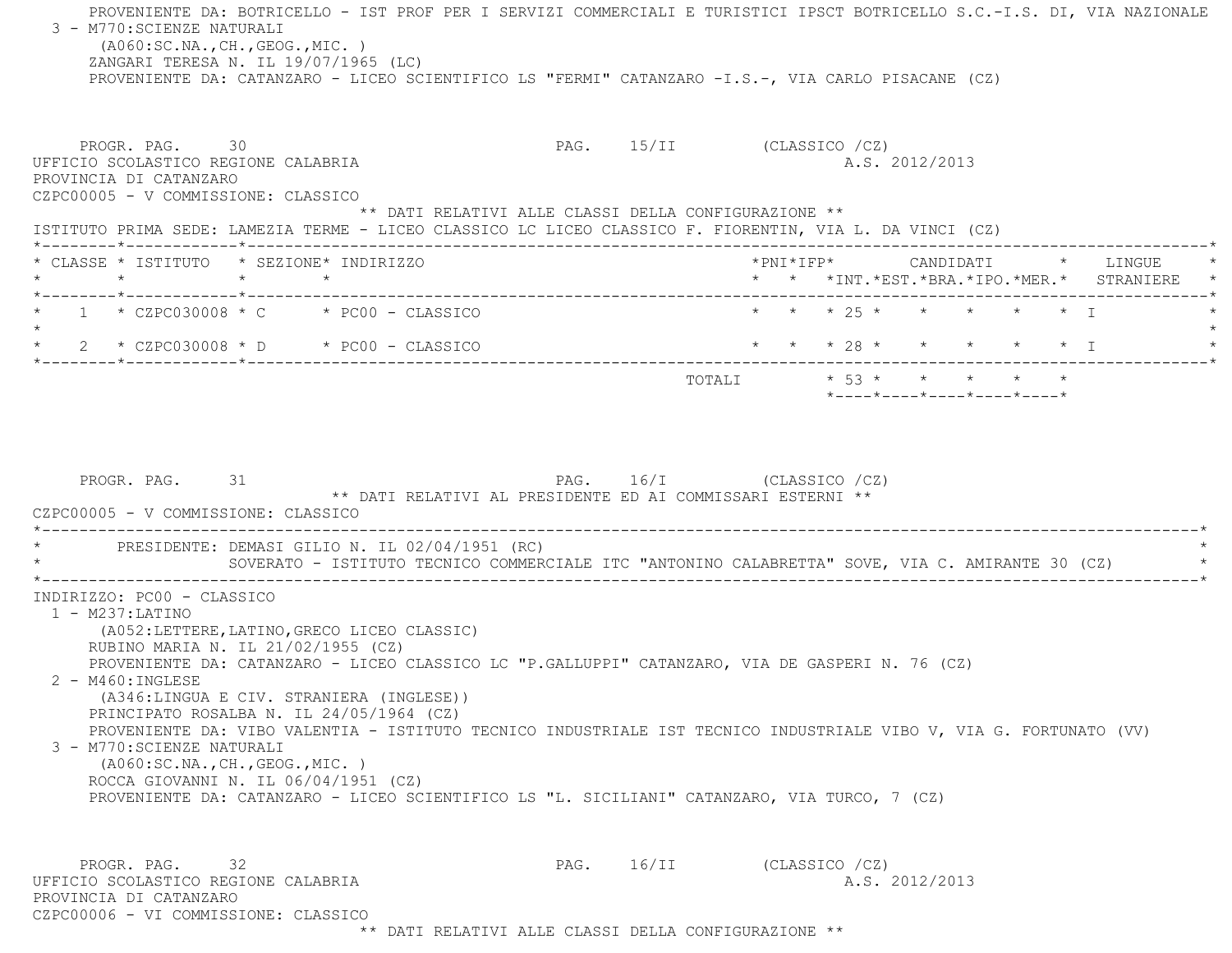ISTITUTO PRIMA SEDE: SOVERATO - L.R. PAR. LICEO CLASSICO ISTITUTO SALESIANO S. ANTONIO, VIA G. VERDI, 1 (CZ) \*--------\*------------\*-------------------------------------------------------------------------------------------------------\* \* CLASSE \* ISTITUTO \* SEZIONE\* INDIRIZZO \*PNI\*IFP\* CANDIDATI \* LINGUE \* \* \* \* \* \* \* \*INT.\*EST.\*BRA.\*IPO.\*MER.\* STRANIERE \* \*--------\*------------\*-------------------------------------------------------------------------------------------------------\* \* 1 \* CZPC00500G \* A \* PC00 - CLASSICO \* \* \* 23 \* \* \* \* \* I \* \*--------\*------------\*-------------------------------------------------------------------------------------------------------\* ISTITUTO SECONDA SEDE: SOVERATO - L.R. PAR. ISTITUTO MAGISTRALE LICEO DELLA SCIENZE UMANE MARI, VIA S. GIOVANNI BOSCO, 7 (CZ) \*--------\*------------\*-------------------------------------------------------------------------------------------------------\* \* CLASSE \* ISTITUTO \* SEZIONE\* INDIRIZZO \*PNI\*IFP\* CANDIDATI \* LINGUE \* \* \* \* \* \* \* \*INT.\*EST.\*BRA.\*IPO.\*MER.\* STRANIERE \* \*--------\*------------\*-------------------------------------------------------------------------------------------------------\*2 \* CZPM00500Q \* A \* IB66 - LICEO DELLA COMUNICAZ.- SOCIALE \* \* \* 16 \* \* \* \* \* \* \* I \*--------\*------------\*-------------------------------------------------------------------------------------------------------\* $\texttt{TOTAL} \qquad \qquad \star\quad 39\;\star\quad \star\quad \star\quad \star\quad \star\quad \star$  \*----\*----\*----\*----\*----\*PROGR. PAG. 33 3 PAG. 17/I (CLASSICO /CZ) \*\* DATI RELATIVI AL PRESIDENTE ED AI COMMISSARI ESTERNI \*\* CZPC00006 - VI COMMISSIONE: CLASSICO \*----------------------------------------------------------------------------------------------------------------------------\*PRESIDENTE: RIZZO TERESA N. IL 06/09/1951 (CZ) \* CATANZARO - ISTITUTO TECNICO PER ATTIVITA' SOCIALI (GIA' ITF) ITAS "CHIMIRRI" CATANZARO, VIA DOMENICO RO\* \*----------------------------------------------------------------------------------------------------------------------------\* INDIRIZZO: PC00 - CLASSICO 1 - M237:LATINO (A052:LETTERE,LATINO,GRECO LICEO CLASSIC) MARINO MASSIMILIANO N. IL 02/05/1971 (CZ) PROVENIENTE DA: LAMEZIA TERME - LICEO CLASSICO LC LICEO CLASSICO F. FIORENTIN, VIA L. DA VINCI (CZ) 2 - M460:INGLESE (A346:LINGUA E CIV. STRANIERA (INGLESE)) CALABRO' GAETANA N. IL 09/07/1954 (RC) PROVENIENTE DA: CATANZARO - ISTITUTO TECNICO COMMERCIALE ITC "GRIMALDI - PACIOLI" CATAN, VIA SEBENICO, 39 (CZ) 3 - M770:SCIENZE NATURALI (A060:SC.NA.,CH.,GEOG.,MIC. ) FEMIA RITA N. IL 01/07/1963 (CZ) PROVENIENTE DA: CATANZARO - ISTITUTO TECNICO PER GEOMETRI ITG "R.PETRUCCI" CATANZARO, VIA PIO X, N. 25 (CZ) INDIRIZZO: IB66 - LICEO DELLA COMUNICAZ.- SOCIALE 1 - M460:INGLESE (A346:LINGUA E CIV. STRANIERA (INGLESE)) CALABRO' GAETANA N. IL 09/07/1954 (RC) PROVENIENTE DA: CATANZARO - ISTITUTO TECNICO COMMERCIALE ITC "GRIMALDI - PACIOLI" CATAN, VIA SEBENICO, 39 (CZ) 2 - M559:MATEMATICA (A047:MATEMATICA) RAFFAELE ANTONIETTA N. IL 30/03/1966 (CZ) PROVENIENTE DA: CATANZARO - LICEO SCIENTIFICO LS "FERMI" CATANZARO -I.S.-, VIA CARLO PISACANE (CZ) 3 - M559:MATEMATICA (A049:MATEMATICA E FISICA) RAFFAELE ANTONIETTA N. IL 30/03/1966 (CZ) PROVENIENTE DA: CATANZARO - LICEO SCIENTIFICO LS "FERMI" CATANZARO -I.S.-, VIA CARLO PISACANE (CZ) 4 - M785:FILOSOFIA E STORIA NEI LICEI (A037:FILOSOFIA E STORIA) SOLA GREGORIO GIOVANNI N. IL 19/10/1951 (CZ)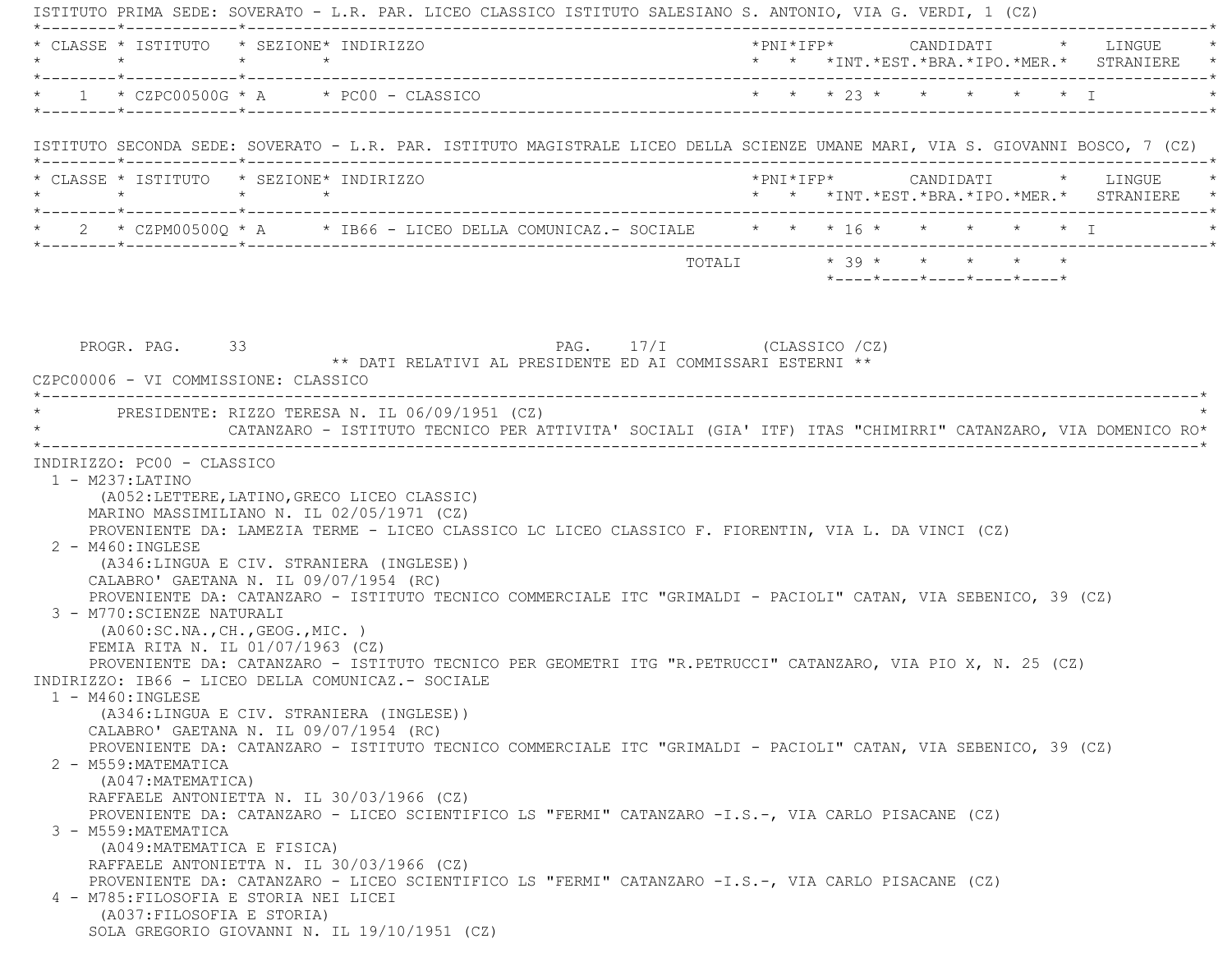| PROVENIENTE DA: DECOLLATURA - LICEO SCIENTIFICO LS "L.COSTANZO" DECOLLATURA -I, VIALE STAZIONE (CZ)                                                                                                                                                                                                                                                                                                                                                                     |                                                                                                                                                                                                                            |
|-------------------------------------------------------------------------------------------------------------------------------------------------------------------------------------------------------------------------------------------------------------------------------------------------------------------------------------------------------------------------------------------------------------------------------------------------------------------------|----------------------------------------------------------------------------------------------------------------------------------------------------------------------------------------------------------------------------|
| PROGR. PAG. 34<br>UFFICIO SCOLASTICO REGIONE CALABRIA<br>PROVINCIA DI CATANZARO<br>CZPC01001 - I COMMISSIONE: CLASSICO                                                                                                                                                                                                                                                                                                                                                  | PAG. 17/II (CLASSICO /CZ)<br>A.S. 2012/2013                                                                                                                                                                                |
| ISTITUTO PRIMA SEDE: LAMEZIA TERME - LICEO CLASSICO LC LICEO CLASSICO F. FIORENTIN, VIA L. DA VINCI (CZ)                                                                                                                                                                                                                                                                                                                                                                | ** DATI RELATIVI ALLE CLASSI DELLA CONFIGURAZIONE **                                                                                                                                                                       |
| * CLASSE * ISTITUTO * SEZIONE* INDIRIZZO<br>$\star \qquad \qquad \star \qquad \qquad \star \qquad \qquad \star$                                                                                                                                                                                                                                                                                                                                                         | * * *INT.*EST.*BRA.*IPO.*MER.* STRANIERE                                                                                                                                                                                   |
| * 1 * CZPC030008 * A * PC01 - CLASSICO SENZA LINGUA STRANIERA * * * 23 * 2 * * * * *                                                                                                                                                                                                                                                                                                                                                                                    |                                                                                                                                                                                                                            |
|                                                                                                                                                                                                                                                                                                                                                                                                                                                                         | TOTALI * 23 * 2 * * * *<br>*----*----*----*----*----*                                                                                                                                                                      |
| PROGR. PAG. 35<br>CZPC01001 - I COMMISSIONE: CLASSICO                                                                                                                                                                                                                                                                                                                                                                                                                   | PAG. 18/I (CLASSICO /CZ)<br>** DATI RELATIVI AL PRESIDENTE ED AI COMMISSARI ESTERNI **                                                                                                                                     |
| * PRESIDENTE: GALLELLI VINCENZO N. IL 17/02/1960 (CZ)                                                                                                                                                                                                                                                                                                                                                                                                                   | SOVERATO - LICEO SCIENTIFICO LS "A.GUARASCI" SOVERATO, VIA C.AMIRANTE SNC (CZ)                                                                                                                                             |
| INDIRIZZO: PC01 - CLASSICO SENZA LINGUA STRANIERA<br>$1 - ST63:LATINO$<br>(A052:LETTERE, LATINO, GRECO LICEO CLASS)<br>BRUTTO MARIA N. IL 18/12/1969 (CZ)<br>PROVENIENTE DA: CATANZARO - LICEO CLASSICO LC "P.GALLUPPI" CATANZARO, VIA DE GASPERI N. 76 (CZ)<br>2 - SL32: MATEMATICA<br>(A049: MATEMATICA E FISICA)<br>DE SENSI GIUSEPPE N. IL 12/06/1969 (CZ)<br>3 - M770: SCIENZE NATURALI<br>(AO60:SC.NA., CH., GEOG., MIC. )<br>ROSANO' MARIA N. IL 25/12/1958 (CZ) | PROVENIENTE DA: GIRIFALCO - LICEO SCIENTIFICO LS GIRIFALCO -I.S.-, VIA 25 APRILE - GIA CORSO GARIBALDI (CZ)<br>PROVENIENTE DA: GIRIFALCO - LICEO SCIENTIFICO LS GIRIFALCO -I.S.-, VIA 25 APRILE - GIA CORSO GARIBALDI (CZ) |
| PROGR. PAG. 36<br>UFFICIO SCOLASTICO REGIONE CALABRIA<br>PROVINCIA DI CATANZARO<br>CZPC02001 - I COMMISSIONE: CLASSICO                                                                                                                                                                                                                                                                                                                                                  | PAG. 18/II (CLASSICO /CZ)<br>A.S. 2012/2013<br>** DATI RELATIVI ALLE CLASSI DELLA CONFIGURAZIONE **                                                                                                                        |
| ISTITUTO PRIMA SEDE: CATANZARO - LICEO CLASSICO LC "P.GALLUPPI" CATANZARO, VIA DE GASPERI N. 76 (CZ)<br>* CLASSE * ISTITUTO   * SEZIONE* INDIRIZZO<br>$\star$ $\star$<br>$\star$                                                                                                                                                                                                                                                                                        | * * *INT. *EST. *BRA. *IPO. *MER. * STRANIERE                                                                                                                                                                              |
|                                                                                                                                                                                                                                                                                                                                                                                                                                                                         | 1 * CZPC060004 * B * PC02 - LICEO CLASSICO CON 2 LINGUE * * * 8 * * * * * * * * I/F                                                                                                                                        |
| $2 * CZPC060004 * D * PC00 - CLASSICO$                                                                                                                                                                                                                                                                                                                                                                                                                                  | * * * 24 * * * * *                                                                                                                                                                                                         |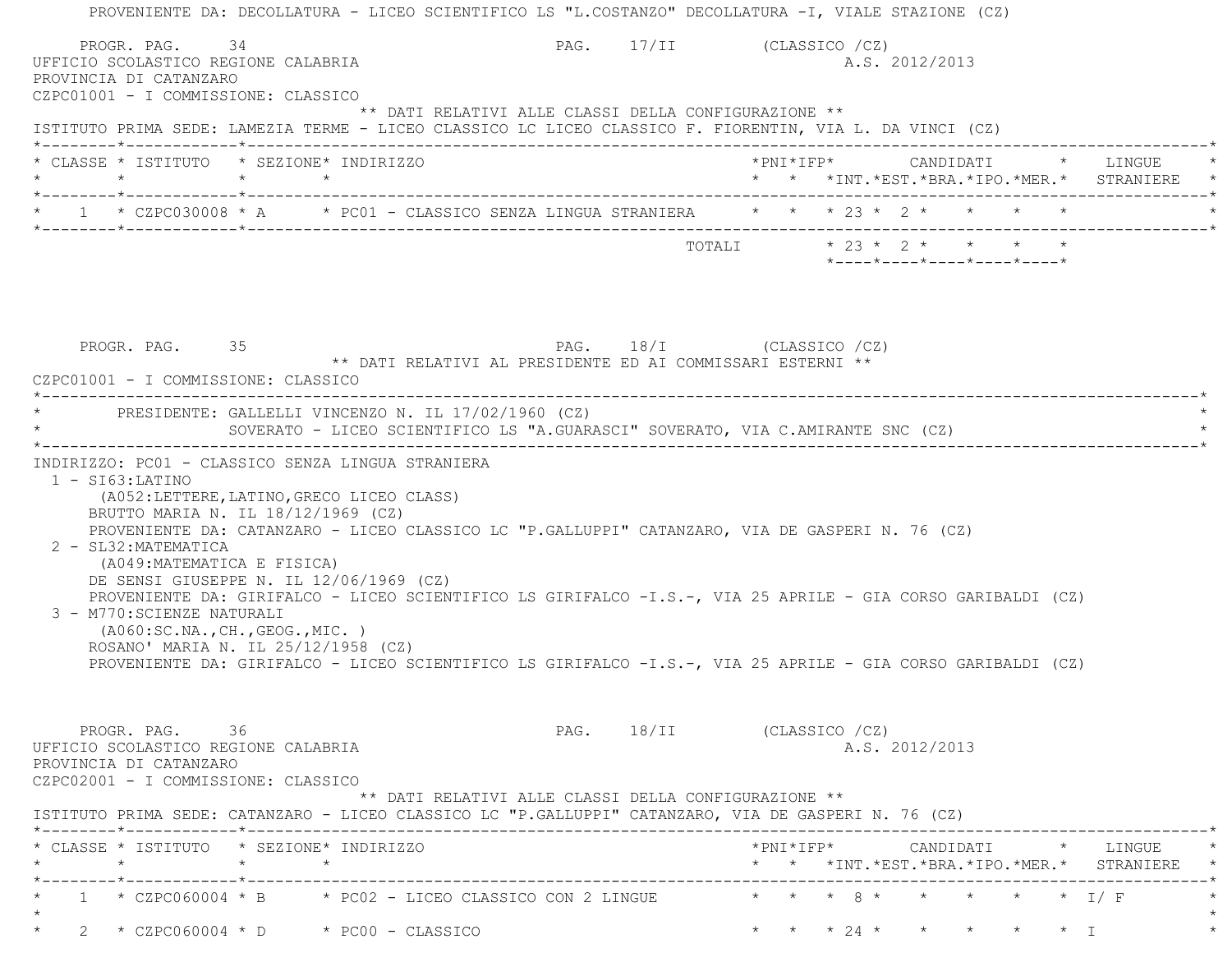|                                                                                                                                                                                                                                                                                                                                                                                                                                                                                                                                                                                                                                                                                                                                                                                                                                                                                                                                                                                                                                                                                                                                                                                                                                                                                                                                                                                                                                                            |      |                                                             | $*$ - - - - $*$ - - - - $*$ - - - - $*$ - - - - $*$ - - - - $*$ |  |  |  |
|------------------------------------------------------------------------------------------------------------------------------------------------------------------------------------------------------------------------------------------------------------------------------------------------------------------------------------------------------------------------------------------------------------------------------------------------------------------------------------------------------------------------------------------------------------------------------------------------------------------------------------------------------------------------------------------------------------------------------------------------------------------------------------------------------------------------------------------------------------------------------------------------------------------------------------------------------------------------------------------------------------------------------------------------------------------------------------------------------------------------------------------------------------------------------------------------------------------------------------------------------------------------------------------------------------------------------------------------------------------------------------------------------------------------------------------------------------|------|-------------------------------------------------------------|-----------------------------------------------------------------|--|--|--|
| PROGR. PAG. 37<br>** DATI RELATIVI AL PRESIDENTE ED AI COMMISSARI ESTERNI **<br>CZPC02001 - I COMMISSIONE: CLASSICO                                                                                                                                                                                                                                                                                                                                                                                                                                                                                                                                                                                                                                                                                                                                                                                                                                                                                                                                                                                                                                                                                                                                                                                                                                                                                                                                        |      | PAG. 19/I (CLASSICO /CZ)                                    |                                                                 |  |  |  |
| --------------------<br>PRESIDENTE: GIANNOTTI ELISABETTA N. IL 07/03/1957 (CZ)<br>CHIARAVALLE CENTRALE - ISTITUTO COMPRENSIVO IST. COMPR. DI CHIARAVALLE N.2, VIA MARTELLI, 76 (CZ)                                                                                                                                                                                                                                                                                                                                                                                                                                                                                                                                                                                                                                                                                                                                                                                                                                                                                                                                                                                                                                                                                                                                                                                                                                                                        |      |                                                             |                                                                 |  |  |  |
| INDIRIZZO: PC02 - LICEO CLASSICO CON 2 LINGUE<br>$1 - SI63:LATINO$<br>(A052:LETTERE, LATINO, GRECO LICEO CLASS)<br>BISOGNI GILDA N. IL 29/07/1952 (UD)<br>PROVENIENTE DA: LAMEZIA TERME - LICEO CLASSICO LC LICEO CLASSICO F. FIORENTIN, VIA L. DA VINCI (CZ)<br>2 - M460: INGLESE<br>(A346:LINGUA E CIV. STRANIERA (INGLESE)<br>RANIERI VANESSA N. IL 08/03/1971 (CZ)<br>PROVENIENTE DA: LAMEZIA TERME - IST PROF PER I SERVIZI COMMERCIALI E TURISTICI IPSCT "LUIGI EINAUDI" LAMEZIA, VIA L. DA<br>3 - M770: SCIENZE NATURALI<br>(AO60:SC.NA., CH., GEOG., MIC. )<br>SIA GIUSEPPE N. IL 24/11/1961 (CZ)<br>PROVENIENTE DA: CHIARAVALLE CENTRALE - LICEO SCIENTIFICO LS CHIARAVALLE CENTRALE -I.S., CORSO GREGORIO STAGLIANO' (CZ)<br>INDIRIZZO: PC00 - CLASSICO<br>$1 - M237: LATINO$<br>(A052:LETTERE, LATINO, GRECO LICEO CLASSIC)<br>BISOGNI GILDA N. IL 29/07/1952 (UD)<br>PROVENIENTE DA: LAMEZIA TERME - LICEO CLASSICO LC LICEO CLASSICO F. FIORENTIN, VIA L. DA VINCI (CZ)<br>2 - M460: INGLESE<br>(A346:LINGUA E CIV. STRANIERA (INGLESE))<br>RANIERI VANESSA N. IL 08/03/1971 (CZ)<br>PROVENIENTE DA: LAMEZIA TERME - IST PROF PER I SERVIZI COMMERCIALI E TURISTICI IPSCT "LUIGI EINAUDI" LAMEZIA, VIA L. DA<br>3 - M770: SCIENZE NATURALI<br>(A060:SC.NA., CH., GEOG., MIC.)<br>SIA GIUSEPPE N. IL 24/11/1961 (CZ)<br>PROVENIENTE DA: CHIARAVALLE CENTRALE - LICEO SCIENTIFICO LS CHIARAVALLE CENTRALE -I.S., CORSO GREGORIO STAGLIANO' (CZ) |      |                                                             |                                                                 |  |  |  |
| 38<br>PROGR. PAG.<br>UFFICIO SCOLASTICO REGIONE CALABRIA<br>PROVINCIA DI CATANZARO<br>CZPS00001 - I COMMISSIONE: SCIENTIFICO<br>** DATI RELATIVI ALLE CLASSI DELLA CONFIGURAZIONE **                                                                                                                                                                                                                                                                                                                                                                                                                                                                                                                                                                                                                                                                                                                                                                                                                                                                                                                                                                                                                                                                                                                                                                                                                                                                       | PAG. | 19/II                                                       | (CLASSICO /CZ)<br>A.S. 2012/2013                                |  |  |  |
| ISTITUTO PRIMA SEDE: CATANZARO - LICEO SCIENTIFICO LS "L. SICILIANI" CATANZARO, VIA TURCO, 7 (CZ)                                                                                                                                                                                                                                                                                                                                                                                                                                                                                                                                                                                                                                                                                                                                                                                                                                                                                                                                                                                                                                                                                                                                                                                                                                                                                                                                                          |      |                                                             |                                                                 |  |  |  |
| * CLASSE * ISTITUTO * SEZIONE* INDIRIZZO                                                                                                                                                                                                                                                                                                                                                                                                                                                                                                                                                                                                                                                                                                                                                                                                                                                                                                                                                                                                                                                                                                                                                                                                                                                                                                                                                                                                                   |      |                                                             | * * *INT. *EST. *BRA. *IPO. *MER. * STRANIERE *                 |  |  |  |
| $1 \times CZPS03000B \times A \times PS00 - SCIENTIFICO$                                                                                                                                                                                                                                                                                                                                                                                                                                                                                                                                                                                                                                                                                                                                                                                                                                                                                                                                                                                                                                                                                                                                                                                                                                                                                                                                                                                                   |      |                                                             |                                                                 |  |  |  |
| $2 \times CZ$ PS03000B * G $\times$ PS00 - SCIENTIFICO                                                                                                                                                                                                                                                                                                                                                                                                                                                                                                                                                                                                                                                                                                                                                                                                                                                                                                                                                                                                                                                                                                                                                                                                                                                                                                                                                                                                     |      |                                                             | * X * * 24 * 1 * * * * * I                                      |  |  |  |
| *--------*------------*---------                                                                                                                                                                                                                                                                                                                                                                                                                                                                                                                                                                                                                                                                                                                                                                                                                                                                                                                                                                                                                                                                                                                                                                                                                                                                                                                                                                                                                           |      | TOTALI $\star$ 54 $\star$ 1 $\star$ $\star$ $\star$ $\star$ |                                                                 |  |  |  |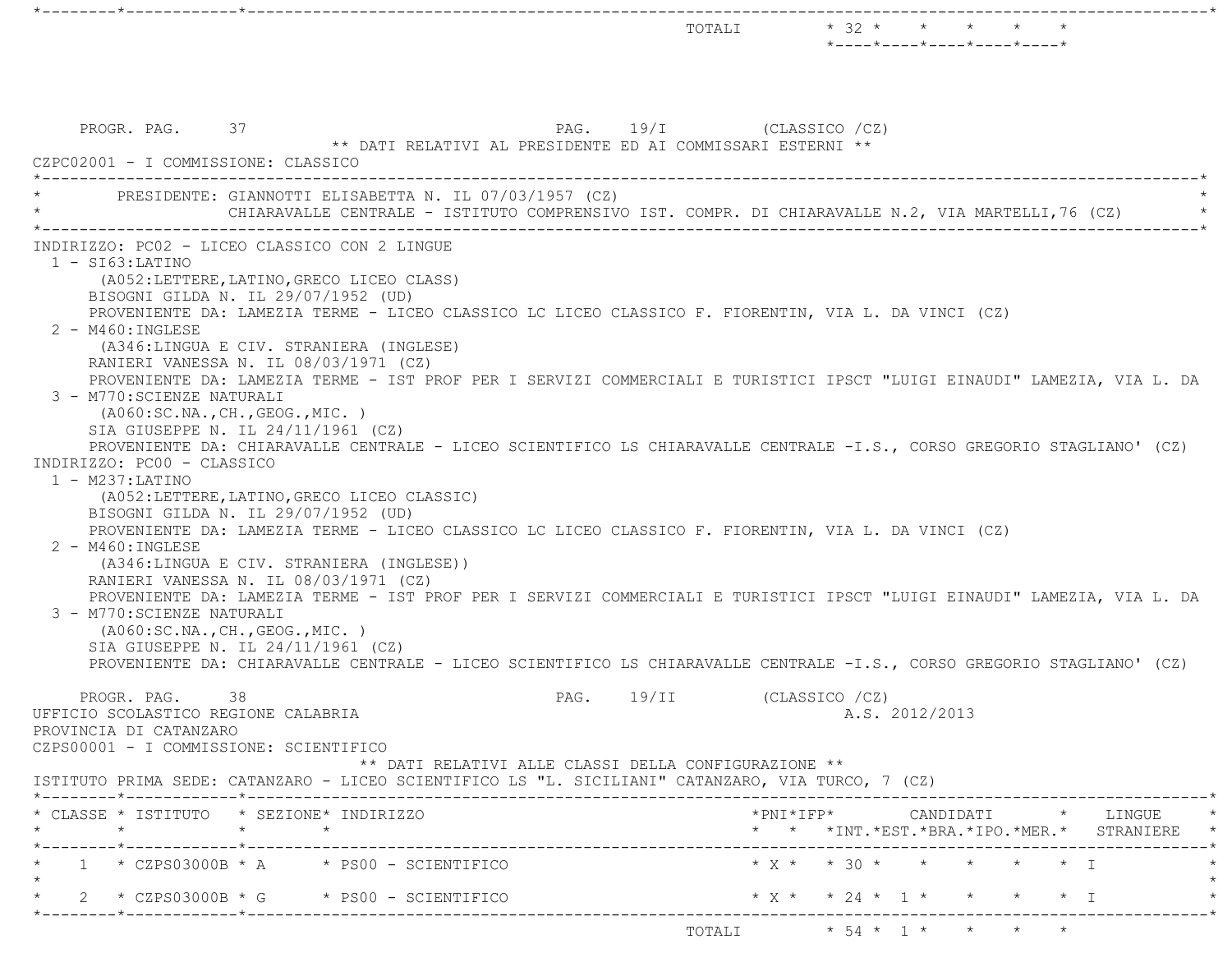PROGR. PAG. 39 39 PAG. 20/I (SCIENTIFICO /CZ) \*\* DATI RELATIVI AL PRESIDENTE ED AI COMMISSARI ESTERNI \*\* CZPS00001 - I COMMISSIONE: SCIENTIFICO \*----------------------------------------------------------------------------------------------------------------------------\*PRESIDENTE: ANANIA RITA MARIA N. IL 22/11/1959 (CZ) LAMEZIA TERME - ISTITUTO TECNICO COMMERCIALE I.T.E. "V. DE FAZIO" LAMEZIA T, AMMINISTRAZIONE FINANZA E M\* \*----------------------------------------------------------------------------------------------------------------------------\* INDIRIZZO: PS00 - SCIENTIFICO 1 - SL32:MATEMATICA (A049:MATEMATICA E FISICA) CAPARELLO MARIA CARMELA N. IL 17/05/1955 (CZ) PROVENIENTE DA: LAMEZIA TERME - ISTITUTO MAGISTRALE IM "TOMMASO CAMPANELLA" LAMEZI, VIA CONTRADA CAVALLERIZZA (CZ) 2 - M770:SCIENZE NATURALI (A060:SC.NA.,CH.,GEOG.,MIC. ) MAIO ANNUNZIATA N. IL 25/11/1960 (CZ) PROVENIENTE DA: SOVERATO - LICEO SCIENTIFICO LS "A.GUARASCI" SOVERATO, VIA C.AMIRANTE SNC (CZ) 3 - SG82:FILOSOFIA (A037:FILOSOFIA E STORIA) NISTICO' ANTONIO N. IL 14/12/1962 (CZ) PROVENIENTE DA: SOVERATO - LICEO SCIENTIFICO LS "A.GUARASCI" SOVERATO, VIA C.AMIRANTE SNC (CZ) PROGR. PAG. 40 40 PAG. 20/II (SCIENTIFICO /CZ) UFFICIO SCOLASTICO REGIONE CALABRIA AND ALS. 2012/2013 PROVINCIA DI CATANZARO CZPS00002 - II COMMISSIONE: SCIENTIFICO \*\* DATI RELATIVI ALLE CLASSI DELLA CONFIGURAZIONE \*\* ISTITUTO PRIMA SEDE: CATANZARO - LICEO SCIENTIFICO LS "L. SICILIANI" CATANZARO, VIA TURCO, 7 (CZ) \*--------\*------------\*-------------------------------------------------------------------------------------------------------\* \* CLASSE \* ISTITUTO \* SEZIONE\* INDIRIZZO \*PNI\*IFP\* CANDIDATI \* LINGUE \* \* \* \* \* \* \* \*INT.\*EST.\*BRA.\*IPO.\*MER.\* STRANIERE \* \*--------\*------------\*-------------------------------------------------------------------------------------------------------\*1 \* CZPS03000B \* C \* PS00 - SCIENTIFICO \* \* X \* \* 16 \* \* \* \* \* \* F/ I  $\star$ \* 2 \* CZPS03000B \* D \* PS00 - SCIENTIFICO \* \* \* \* \* \* \* \* \* \* \* T \*--------\*------------\*-------------------------------------------------------------------------------------------------------\* TOTALI \* 46 \* \* \* \* \*\*----\*----\*----\*----\*----\*

PROGR. PAG. 41 PAG. 21/I (SCIENTIFICO /CZ) \*\* DATI RELATIVI AL PRESIDENTE ED AI COMMISSARI ESTERNI \*\* CZPS00002 - II COMMISSIONE: SCIENTIFICO \*----------------------------------------------------------------------------------------------------------------------------\*PRESIDENTE: TAVERNA DOMENICO N. IL 24/03/1959 (CS) \* LAMEZIA TERME - ISTITUTO TECNICO COMMERCIALE I.T.E. "V. DE FAZIO" LAMEZIA T, AMMINISTRAZIONE FINANZA E M\* \*----------------------------------------------------------------------------------------------------------------------------\*INDIRIZZO: PS00 - SCIENTIFICO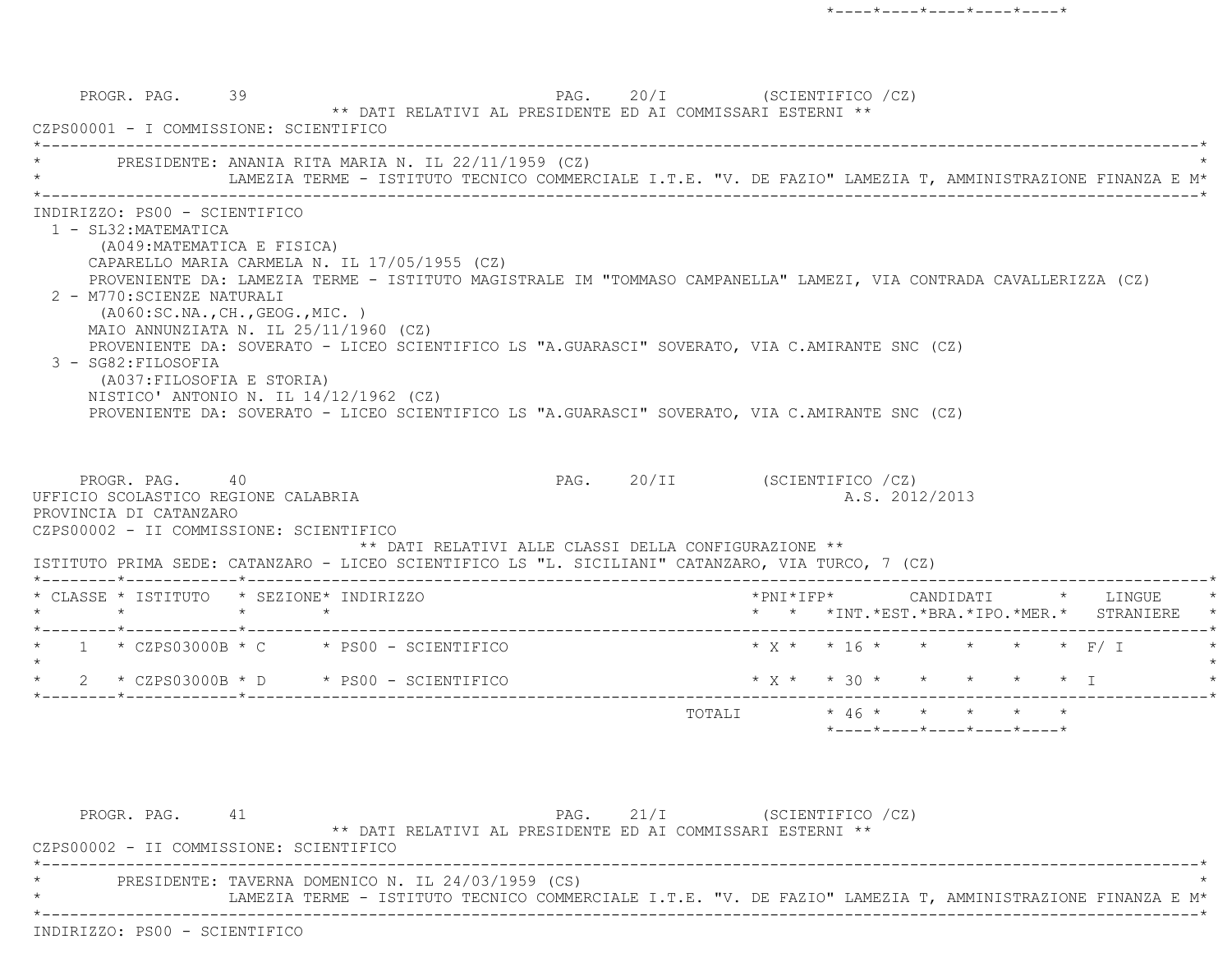1 - SL32:MATEMATICA (A049:MATEMATICA E FISICA) SALERNO CONCETTA N. IL 17/04/1966 (CZ) PROVENIENTE DA: SOVERATO - LICEO SCIENTIFICO LS "A.GUARASCI" SOVERATO, VIA C.AMIRANTE SNC (CZ) 2 - M770:SCIENZE NATURALI (A060:SC.NA.,CH.,GEOG.,MIC. ) SCARAMUZZINO ANGELA N. IL 27/08/1961 (CZ) PROVENIENTE DA: LAMEZIA TERME - ISTITUTO TECNICO COMMERCIALE I.T.E. "V. DE FAZIO" LAMEZIA T, AMMINISTRAZIONE FINANZA E M 3 - SG82:FILOSOFIA (A037:FILOSOFIA E STORIA) D'AGOSTINO ADELINA N. IL 28/11/1965 (CZ) PROVENIENTE DA: LAMEZIA TERME - LICEO SCIENTIFICO LS "GALILEI" LAMEZIA TERME, VIALE LEONARDO DA VINCI 24 (CZ) PROGR. PAG. 42 42 PAG. 21/II (SCIENTIFICO /CZ) UFFICIO SCOLASTICO REGIONE CALABRIA A.S. 2012/2013 PROVINCIA DI CATANZARO CZPS00003 - III COMMISSIONE: SCIENTIFICO \*\* DATI RELATIVI ALLE CLASSI DELLA CONFIGURAZIONE \*\* ISTITUTO PRIMA SEDE: CATANZARO - LICEO SCIENTIFICO LS "L. SICILIANI" CATANZARO, VIA TURCO, 7 (CZ) \*--------\*------------\*-------------------------------------------------------------------------------------------------------\* \* CLASSE \* ISTITUTO \* SEZIONE\* INDIRIZZO \*PNI\*IFP\* CANDIDATI \* LINGUE \* \* \* \* \* \* \* \*INT.\*EST.\*BRA.\*IPO.\*MER.\* STRANIERE \* \*--------\*------------\*-------------------------------------------------------------------------------------------------------\*1 \* CZPS03000B \* B \* PS00 - SCIENTIFICO \* \* \* \* \* \* \* \* \* \* \* \* \* I  $\star$ \* 2 \* CZPS03000B \* E \* PS00 - SCIENTIFICO \* X \* \* 26 \* 1 \* \* \* \* \* \* I \*--------\*------------\*-------------------------------------------------------------------------------------------------------\*TOTALI  $* 53 * 1 * * * * *$  \*----\*----\*----\*----\*----\*PROGR. PAG. 43 And PAG. 22/I (SCIENTIFICO /CZ) \*\* DATI RELATIVI AL PRESIDENTE ED AI COMMISSARI ESTERNI \*\* CZPS00003 - III COMMISSIONE: SCIENTIFICO \*----------------------------------------------------------------------------------------------------------------------------\*PRESIDENTE: PINGITORE FERNANDO N. IL 18/05/1952 (CZ) LAMEZIA TERME - ISTITUTO MAGISTRALE IM "TOMMASO CAMPANELLA" LAMEZI, VIA CONTRADA CAVALLERIZZA (CZ) \*----------------------------------------------------------------------------------------------------------------------------\* INDIRIZZO: PS00 - SCIENTIFICO 1 - SL32:MATEMATICA (A049:MATEMATICA E FISICA) LORE' LORENZO N. IL 04/11/1961 (CZ) PROVENIENTE DA: SOVERATO - LICEO SCIENTIFICO LS "A.GUARASCI" SOVERATO, VIA C.AMIRANTE SNC (CZ) 2 - M770:SCIENZE NATURALI (A060:SC.NA.,CH.,GEOG.,MIC. ) CARERI DOMENICO N. IL 07/05/1952 (CZ) PROVENIENTE DA: LAMEZIA TERME - IST PROF INDUSTRIA E ARTIGIANATO IPSIA "L. DA VINCI" LAMEZIA T, VIA S. MICELI 52 (CZ) 3 - SG82:FILOSOFIA (A037:FILOSOFIA E STORIA) BORRELLI GIANFRANCO N. IL 21/08/1970 (CS) PROVENIENTE DA: SERSALE - LICEO SCIENTIFICO LS SERSALE, VIA C. BORELLI (CZ)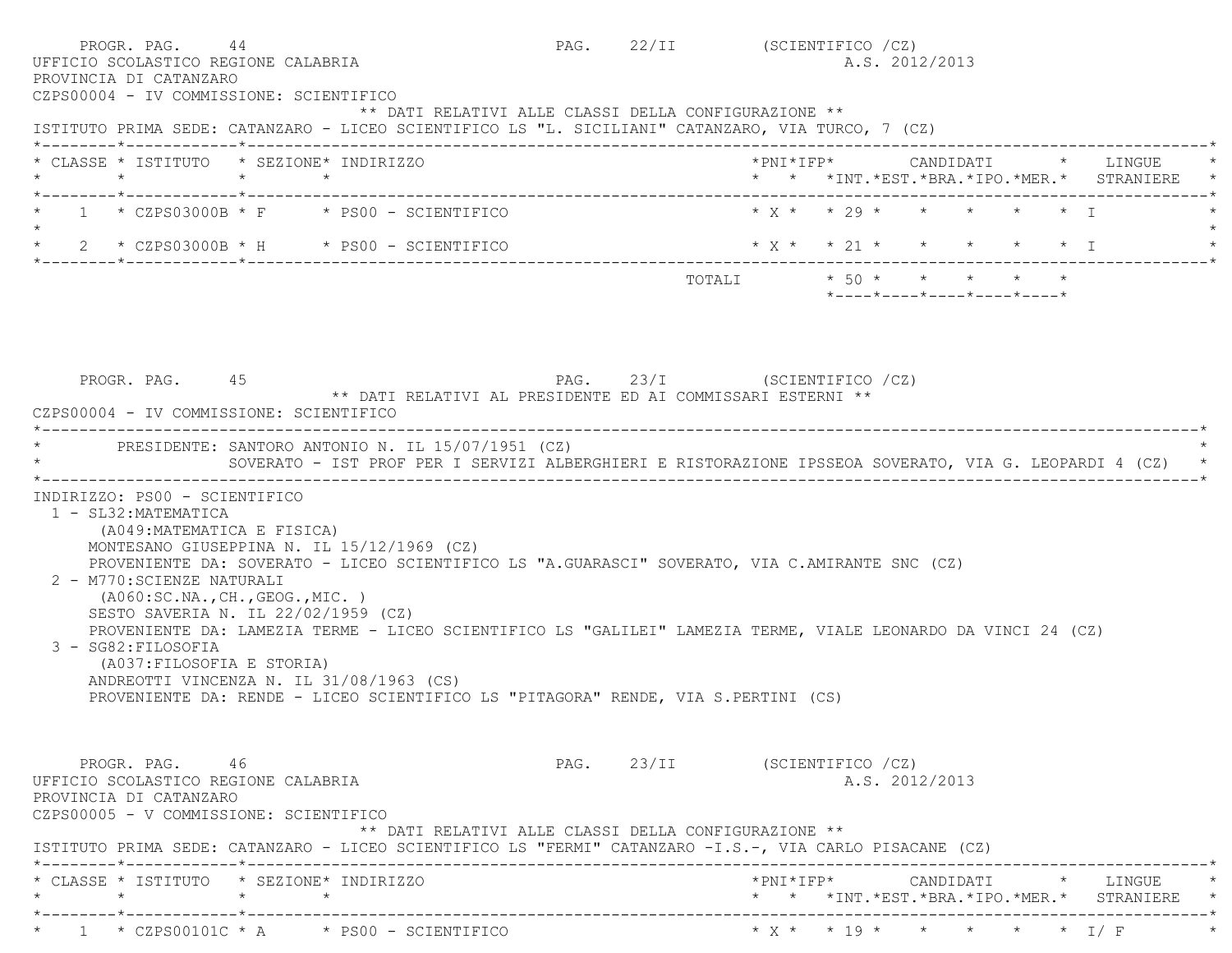|                                                                                                                                                                                                                                                                                                                                                    | $*$ ---- $*$ ---- $*$ ---- $*$ ---- $*$                                                         |  |
|----------------------------------------------------------------------------------------------------------------------------------------------------------------------------------------------------------------------------------------------------------------------------------------------------------------------------------------------------|-------------------------------------------------------------------------------------------------|--|
| PROGR. PAG. 47<br>** DATI RELATIVI AL PRESIDENTE ED AI COMMISSARI ESTERNI **<br>CZPS00005 - V COMMISSIONE: SCIENTIFICO                                                                                                                                                                                                                             | PAG. 24/I (SCIENTIFICO /CZ)                                                                     |  |
| PRESIDENTE: VIRZI' ANTONINA N. IL 03/10/1950 (ME)                                                                                                                                                                                                                                                                                                  | SOVERATO - ISTITUTO TECNICO COMMERCIALE ITC "ANTONINO CALABRETTA" SOVE, VIA C. AMIRANTE 30 (CZ) |  |
| (A049:MATEMATICA E FISICA)<br>NASO MAURIA N. IL 04/02/1978 (RC)<br>PROVENIENTE DA: ROCCELLA IONICA - LICEO SCIENTIFICO "P.MAZZONE" ROCCELLA - GIOIOSA, VIA F. CILEA S.N.C. (RC)<br>2 - M770: SCIENZE NATURALI<br>( A060:SC.NA., CH., GEOG., MIC. )                                                                                                 |                                                                                                 |  |
| COSTANZO BEATRICE N. IL $21/10/1954$ (CZ)<br>PROVENIENTE DA: DECOLLATURA - LICEO SCIENTIFICO LS "L.COSTANZO" DECOLLATURA -I, VIALE STAZIONE (CZ)<br>3 - SG82: FILOSOFIA<br>(A037:FILOSOFIA E STORIA)<br>RANIERI ANNA MARIA N. IL 30/07/1959 (CZ)<br>PROVENIENTE DA: SOVERATO - LICEO SCIENTIFICO LS "A.GUARASCI" SOVERATO, VIA C.AMIRANTE SNC (CZ) |                                                                                                 |  |
| PROGR. PAG. 48<br>** DATI RELATIVI ALLE CLASSI DELLA CONFIGURAZIONE **                                                                                                                                                                                                                                                                             | PAG. 24/II (SCIENTIFICO /CZ)<br>A.S. 2012/2013                                                  |  |
| $\star$ $\star$                                                                                                                                                                                                                                                                                                                                    |                                                                                                 |  |
| UFFICIO SCOLASTICO REGIONE CALABRIA<br>PROVINCIA DI CATANZARO<br>CZPS00006 - VI COMMISSIONE: SCIENTIFICO<br>ISTITUTO PRIMA SEDE: CATANZARO - LICEO SCIENTIFICO LS "FERMI" CATANZARO -I.S.-, VIA CARLO PISACANE (CZ)<br>* CLASSE * ISTITUTO * SEZIONE* INDIRIZZO<br>$1 \times CZPS00101C \times C \times PS00 - SCIENTIFICO$                        | * * *INT. *EST. *BRA. *IPO. *MER. * STRANIERE<br>$* x * * 17 * * * * * * * 1/F$                 |  |
| 2 * CZPS00101C * D * PS00 - SCIENTIFICO                                                                                                                                                                                                                                                                                                            | * X * * 19 * * * * * * 1/ F                                                                     |  |

 PROGR. PAG. 49 PAG. 25/I (SCIENTIFICO /CZ) \*\* DATI RELATIVI AL PRESIDENTE ED AI COMMISSARI ESTERNI \*\*

 CZPS00006 - VI COMMISSIONE: SCIENTIFICO\*----------------------------------------------------------------------------------------------------------------------------\*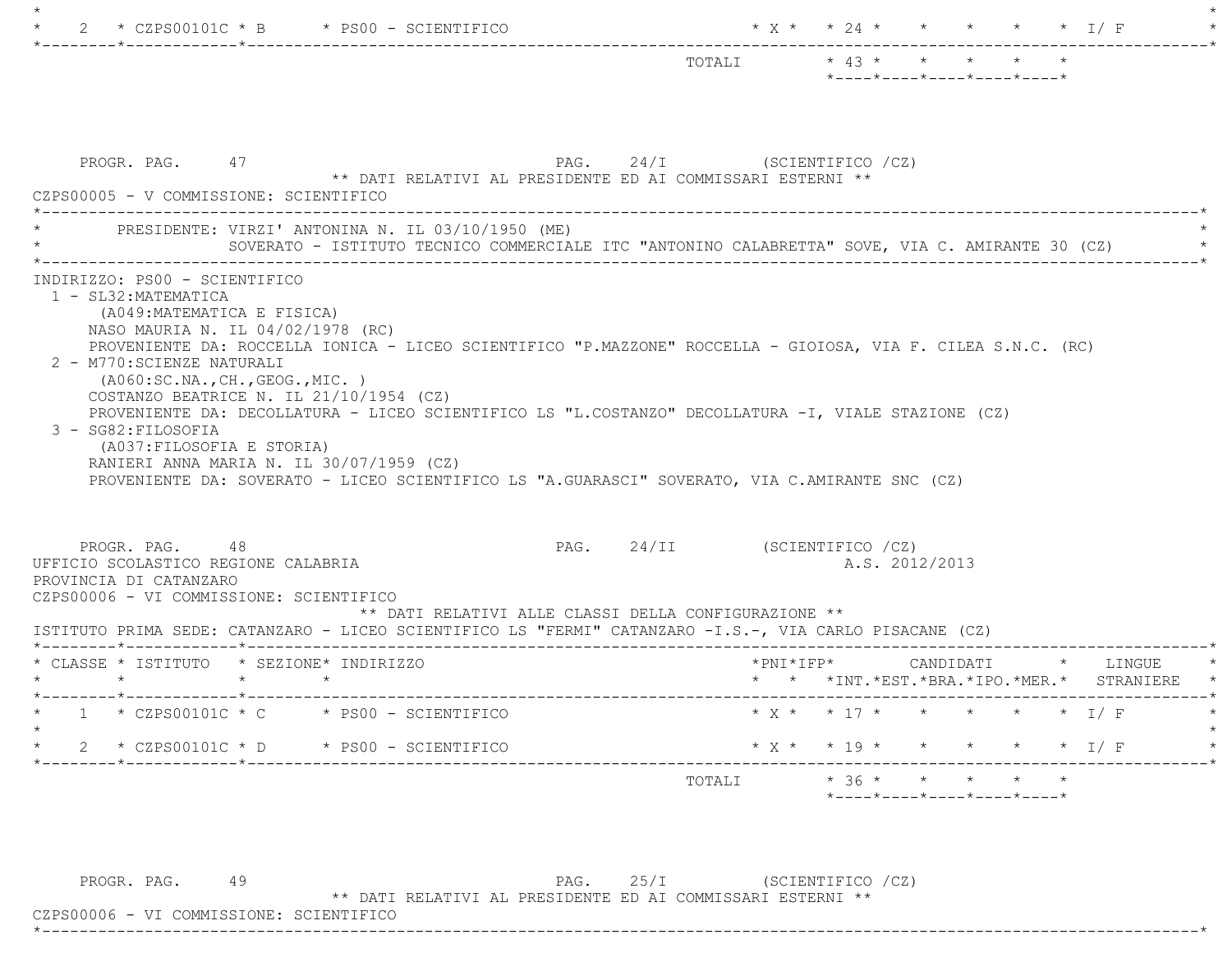PRESIDENTE: FALVO FRANCO N. IL 20/10/1954 (CZ) LAMEZIA TERME - LICEO CLASSICO LC LICEO CLASSICO F. FIORENTIN, VIA L. DA VINCI (CZ) \*----------------------------------------------------------------------------------------------------------------------------\* INDIRIZZO: PS00 - SCIENTIFICO 1 - SL32:MATEMATICA (A049:MATEMATICA E FISICA) MOSCA LUIGI N. IL 21/08/1977 (CZ) PROVENIENTE DA: SERSALE - LICEO SCIENTIFICO LS SERSALE, VIA C. BORELLI (CZ) 2 - M770:SCIENZE NATURALI (A060:SC.NA.,CH.,GEOG.,MIC. ) IAQUINTA ROSA ALBA N. IL 11/07/1955 (CS) PROVENIENTE DA: LAMEZIA TERME - ISTITUTO MAGISTRALE IM "TOMMASO CAMPANELLA" LAMEZI, VIA CONTRADA CAVALLERIZZA (CZ) 3 - SG82:FILOSOFIA (A037:FILOSOFIA E STORIA) ROCCA MARIA ROSARIA N. IL 03/10/1976 (CZ) PROVENIENTE DA: LAMEZIA TERME - ISTITUTO MAGISTRALE IM "TOMMASO CAMPANELLA" LAMEZI, VIA CONTRADA CAVALLERIZZA (CZ) PROGR. PAG. 50 50 PAG. 25/II (SCIENTIFICO /CZ) UFFICIO SCOLASTICO REGIONE CALABRIA A.S. 2012/2013 PROVINCIA DI CATANZARO CZPS00007 - VII COMMISSIONE: SCIENTIFICO \*\* DATI RELATIVI ALLE CLASSI DELLA CONFIGURAZIONE \*\* ISTITUTO PRIMA SEDE: CATANZARO - LICEO SCIENTIFICO LS "FERMI" CATANZARO -I.S.-, VIA CARLO PISACANE (CZ) \*--------\*------------\*-------------------------------------------------------------------------------------------------------\* \* CLASSE \* ISTITUTO \* SEZIONE\* INDIRIZZO \*PNI\*IFP\* CANDIDATI \* LINGUE \* \* \* \* \* \* \* \*INT.\*EST.\*BRA.\*IPO.\*MER.\* STRANIERE \* \*--------\*------------\*-------------------------------------------------------------------------------------------------------\*\* 1 \* CZPS00101C \* E \* PS00 - SCIENTIFICO \* \* \* \* \* \* \* \* \* \* \* \* \* I \*--------\*------------\*-------------------------------------------------------------------------------------------------------\* ISTITUTO SECONDA SEDE: CATANZARO - L.R. PAR. LICEO CLASSICO LICEO GINNASIO "CARD. G.SIRLET, P.ZA DUOMO 1 (CZ) \*--------\*------------\*-------------------------------------------------------------------------------------------------------\* \* CLASSE \* ISTITUTO \* SEZIONE\* INDIRIZZO \*PNI\*IFP\* CANDIDATI \* LINGUE \* \* \* \* \* \* \* \*INT.\*EST.\*BRA.\*IPO.\*MER.\* STRANIERE \* \*--------\*------------\*-------------------------------------------------------------------------------------------------------\*2 \* CZPC015006 \* UNICA \* PC00 - CLASSICO  $\star$  \* \* \* 11 \* 2 \* \* \* \* \* \* T \*--------\*------------\*-------------------------------------------------------------------------------------------------------\* TOTALI \* 32 \* 2 \* \* \* \* \*----\*----\*----\*----\*----\*PROGR. PAG. 51 51 PAG. 26/I (SCIENTIFICO /CZ) \*\* DATI RELATIVI AL PRESIDENTE ED AI COMMISSARI ESTERNI \*\* CZPS00007 - VII COMMISSIONE: SCIENTIFICO \*----------------------------------------------------------------------------------------------------------------------------\*PRESIDENTE: ESPOSITO FRANCO N. IL 25/11/1952 (CZ) SQUILLACE - ISTITUTO D'ARTE L.A. SQUILLACE -I.S. DI GIRIFA, VIALE CASSIODORO, 29 (CZ) \*----------------------------------------------------------------------------------------------------------------------------\* INDIRIZZO: PS00 - SCIENTIFICO 1 - SL32:MATEMATICA (A049:MATEMATICA E FISICA) DE VITO MARIA INNOCENZA N. IL 26/04/1960 (CZ) PROVENIENTE DA: SOVERATO - LICEO SCIENTIFICO LS "A.GUARASCI" SOVERATO, VIA C.AMIRANTE SNC (CZ)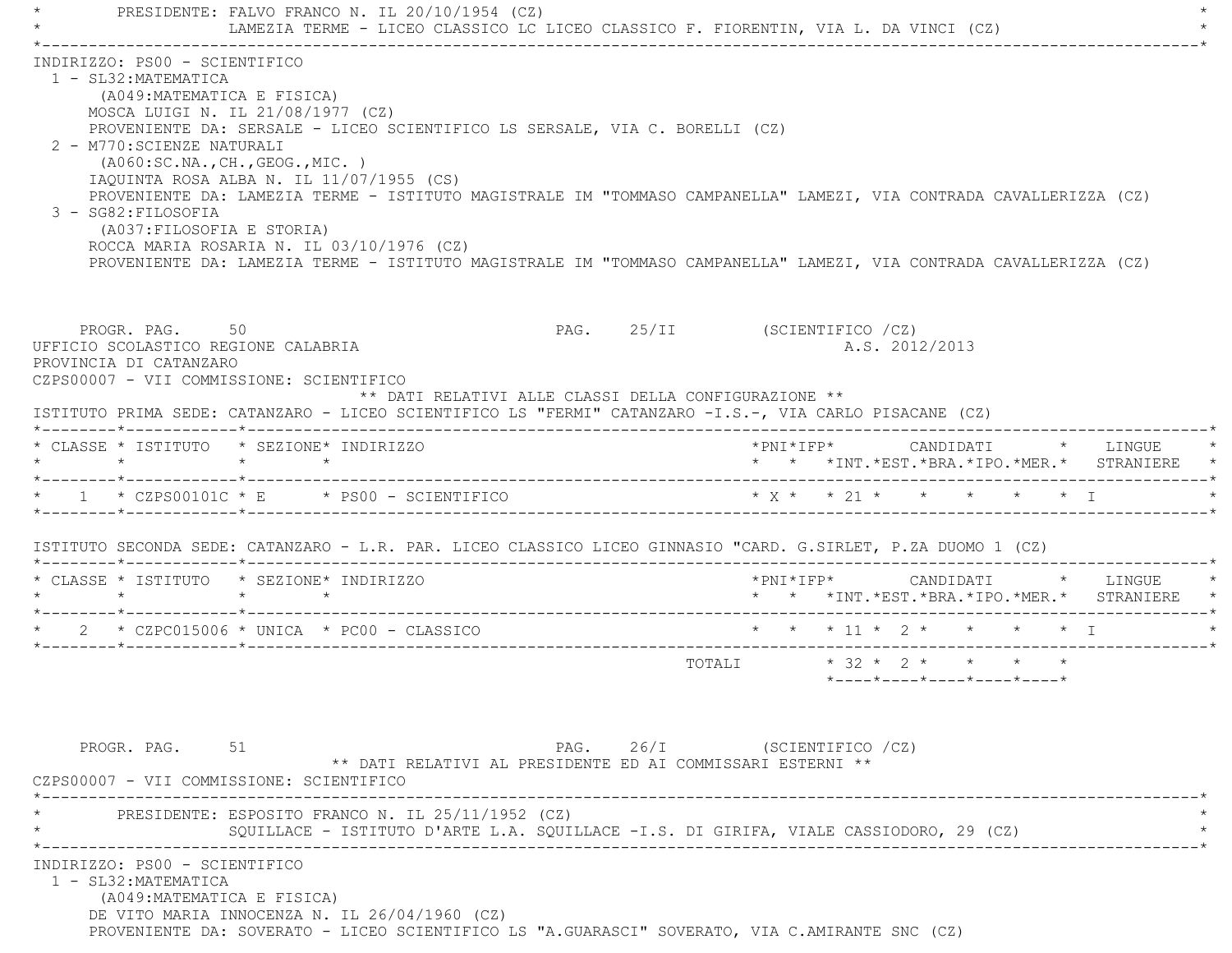2 - M770:SCIENZE NATURALI (A060:SC.NA.,CH.,GEOG.,MIC. ) FRAGALE ADRIANA N. IL 06/02/1955 (CZ) PROVENIENTE DA: LAMEZIA TERME - LICEO CLASSICO LC LICEO CLASSICO F. FIORENTIN, VIA L. DA VINCI (CZ) 3 - SG82:FILOSOFIA (A037:FILOSOFIA E STORIA) CHILA' DOMENICO N. IL 20/07/1956 (CZ) PROVENIENTE DA: SOVERATO - LICEO SCIENTIFICO LS "A.GUARASCI" SOVERATO, VIA C.AMIRANTE SNC (CZ) INDIRIZZO: PC00 - CLASSICO 1 - M770:SCIENZE NATURALI (A060:SC.NA.,CH.,GEOG.,MIC. ) FRAGALE ADRIANA N. IL 06/02/1955 (CZ) PROVENIENTE DA: LAMEZIA TERME - LICEO CLASSICO LC LICEO CLASSICO F. FIORENTIN, VIA L. DA VINCI (CZ) 2 - M237:LATINO (A052:LETTERE,LATINO,GRECO LICEO CLASSIC) SMIRIGLIA CONCETTA MARIA N. IL 27/10/1979 (ME) PROVENIENTE DA: LAMEZIA TERME - LICEO CLASSICO LC LICEO CLASSICO F. FIORENTIN, VIA L. DA VINCI (CZ) 3 - M460:INGLESE (A346:LINGUA E CIV. STRANIERA (INGLESE)) CARUSO AMALIA N. IL 06/03/1960 (KR) PROVENIENTE DA: LAMEZIA TERME - ISTITUTO TECNICO COMMERCIALE I.T.E. "V. DE FAZIO" LAMEZIA T, AMMINISTRAZIONE FINANZA E M PROGR. PAG. 52 52 PAG. 26/II (SCIENTIFICO /CZ) UFFICIO SCOLASTICO REGIONE CALABRIA A.S. 2012/2013 PROVINCIA DI CATANZARO CZPS00008 - VIII COMMISSIONE: SCIENTIFICO \*\* DATI RELATIVI ALLE CLASSI DELLA CONFIGURAZIONE \*\* ISTITUTO PRIMA SEDE: LAMEZIA TERME - LICEO SCIENTIFICO LS "GALILEI" LAMEZIA TERME, VIALE LEONARDO DA VINCI 24 (CZ) \*--------\*------------\*-------------------------------------------------------------------------------------------------------\* \* CLASSE \* ISTITUTO \* SEZIONE\* INDIRIZZO \*PNI\*IFP\* CANDIDATI \* LINGUE \* \* \* \* \* \* \* \*INT.\*EST.\*BRA.\*IPO.\*MER.\* STRANIERE \* \*--------\*------------\*-------------------------------------------------------------------------------------------------------\*1 \* CZPS02000R \* A \* PS00 - SCIENTIFICO \* \* \* \* 18 \* \* \* \* \* \* \* \* I  $\star$ \* 2 \* CZPS02000R \* B \* PS00 - SCIENTIFICO \* \* \* \* 21 \* \* \* \* \* \* \* I \*--------\*------------\*-------------------------------------------------------------------------------------------------------\* TOTALI \* 39 \* \* \* \* \* $*$ ---- $*$ ---- $*$ ---- $*$ ---- $*$ ---- $*$ 

PROGR. PAG. 53 53 PAG. 27/I (SCIENTIFICO /CZ) \*\* DATI RELATIVI AL PRESIDENTE ED AI COMMISSARI ESTERNI \*\* CZPS00008 - VIII COMMISSIONE: SCIENTIFICO \*----------------------------------------------------------------------------------------------------------------------------\*PRESIDENTE: FICHERA CONCETTA N. IL 19/08/1951 (CZ) \* TAVERNA - ISTITUTO COMPRENSIVO ISTITUTO COMPRENSIVO DI TAVERN, PIAZZA DEL POPOLO (CZ) \* \*----------------------------------------------------------------------------------------------------------------------------\* INDIRIZZO: PS00 - SCIENTIFICO 1 - SL32:MATEMATICA (A049:MATEMATICA E FISICA) MIGLIARESE ANGELO N. IL 04/08/1948 (CZ) PROVENIENTE DA: CATANZARO - ISTITUTO MAGISTRALE IM "CASSIODORO" CATANZARO -I.S, VIA CROTONE (CZ) 2 - M770:SCIENZE NATURALI(A060:SC.NA.,CH.,GEOG.,MIC. )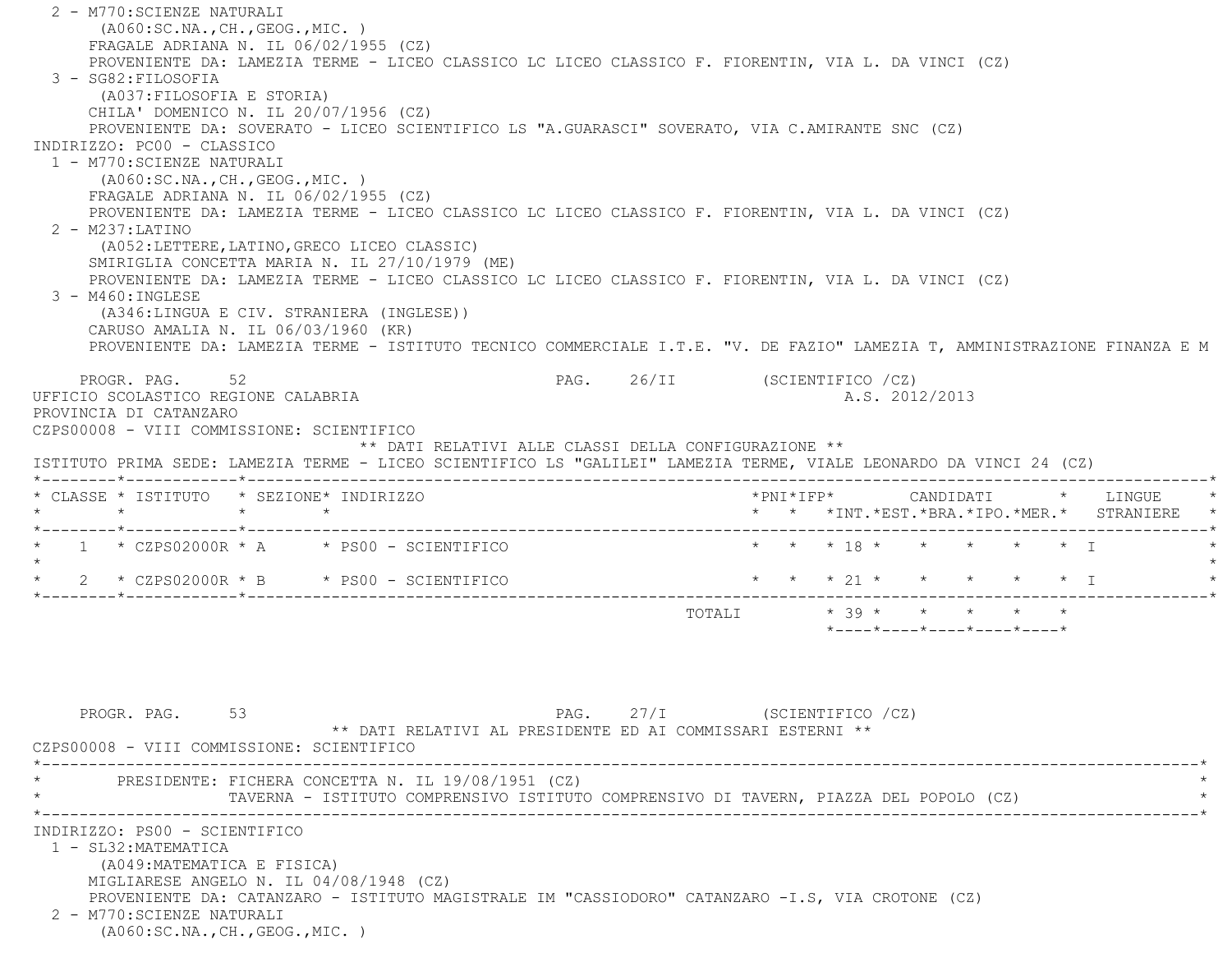SENA GIULIA N. IL 31/08/1966 (CZ) PROVENIENTE DA: CATANZARO - ISTITUTO TECNICO PER GEOMETRI ITG "R.PETRUCCI" CATANZARO, VIA PIO X, N. 25 (CZ) 3 - SG82:FILOSOFIA (A037:FILOSOFIA E STORIA) TALARICO ADELAIDE N. IL 16/07/1948 (RC) PROVENIENTE DA: CATANZARO - LICEO SCIENTIFICO LS "L. SICILIANI" CATANZARO, VIA TURCO, 7 (CZ) PROGR. PAG. 54 SALLA SERIENTIFICO (CZ) UFFICIO SCOLASTICO REGIONE CALABRIA AND ALS. 2012/2013 PROVINCIA DI CATANZARO CZPS00009 - IX COMMISSIONE: SCIENTIFICO \*\* DATI RELATIVI ALLE CLASSI DELLA CONFIGURAZIONE \*\* ISTITUTO PRIMA SEDE: LAMEZIA TERME - LICEO SCIENTIFICO LS "GALILEI" LAMEZIA TERME, VIALE LEONARDO DA VINCI 24 (CZ) \*--------\*------------\*-------------------------------------------------------------------------------------------------------\* \* CLASSE \* ISTITUTO \* SEZIONE\* INDIRIZZO \*PNI\*IFP\* CANDIDATI \* LINGUE \* \* \* \* \* \* \* \*INT.\*EST.\*BRA.\*IPO.\*MER.\* STRANIERE \* \*--------\*------------\*-------------------------------------------------------------------------------------------------------\*1 \* CZPS02000R \* C \* PS00 - SCIENTIFICO \* \* \* \* \* 28 \* \* \* \* \* \* \* \* I  $\star$  \* 2 \* CZPS02000R \* D \* PS00 - SCIENTIFICO \* \* \* 18 \* \* \* \* \* I \* \*--------\*------------\*-------------------------------------------------------------------------------------------------------\*TOTALI  $* 46 * * * * * * * * * *$  \*----\*----\*----\*----\*----\*PROGR. PAG. 55 5 PAG. 28/I (SCIENTIFICO /CZ) \*\* DATI RELATIVI AL PRESIDENTE ED AI COMMISSARI ESTERNI \*\* CZPS00009 - IX COMMISSIONE: SCIENTIFICO \*----------------------------------------------------------------------------------------------------------------------------\*PRESIDENTE: COSTANTINO ROSSANA N. IL 07/04/1960 (CZ) SERRASTRETTA - ISTITUTO COMPRENSIVO IC SERRASTRETTA, VIA LEOPARDI (CZ) \*----------------------------------------------------------------------------------------------------------------------------\* INDIRIZZO: PS00 - SCIENTIFICO 1 - SL32:MATEMATICA (A049:MATEMATICA E FISICA) MANCUSO ELENA N. IL 01/11/1958 (CZ) PROVENIENTE DA: CATANZARO - LICEO SCIENTIFICO LS "FERMI" CATANZARO -I.S.-, VIA CARLO PISACANE (CZ) 2 - M770:SCIENZE NATURALI (A060:SC.NA.,CH.,GEOG.,MIC. ) SOLURI SUSANNA N. IL 07/06/1957 (CZ) PROVENIENTE DA: CATANZARO - ISTITUTO MAGISTRALE IM "CASSIODORO" CATANZARO -I.S, VIA CROTONE (CZ) 3 - SG82:FILOSOFIA (A037:FILOSOFIA E STORIA) CRISTOFARO TOMMASO N. IL 29/01/1964 (CZ) PROVENIENTE DA: GIRIFALCO - LICEO SCIENTIFICO LS GIRIFALCO -I.S.-, VIA 25 APRILE - GIA CORSO GARIBALDI (CZ) PROGR. PAG. 56 56 PAG. 28/II (SCIENTIFICO /CZ)

UFFICIO SCOLASTICO REGIONE CALABRIA A.S. 2012/2013 PROVINCIA DI CATANZAROCZPS00010 - X COMMISSIONE: SCIENTIFICO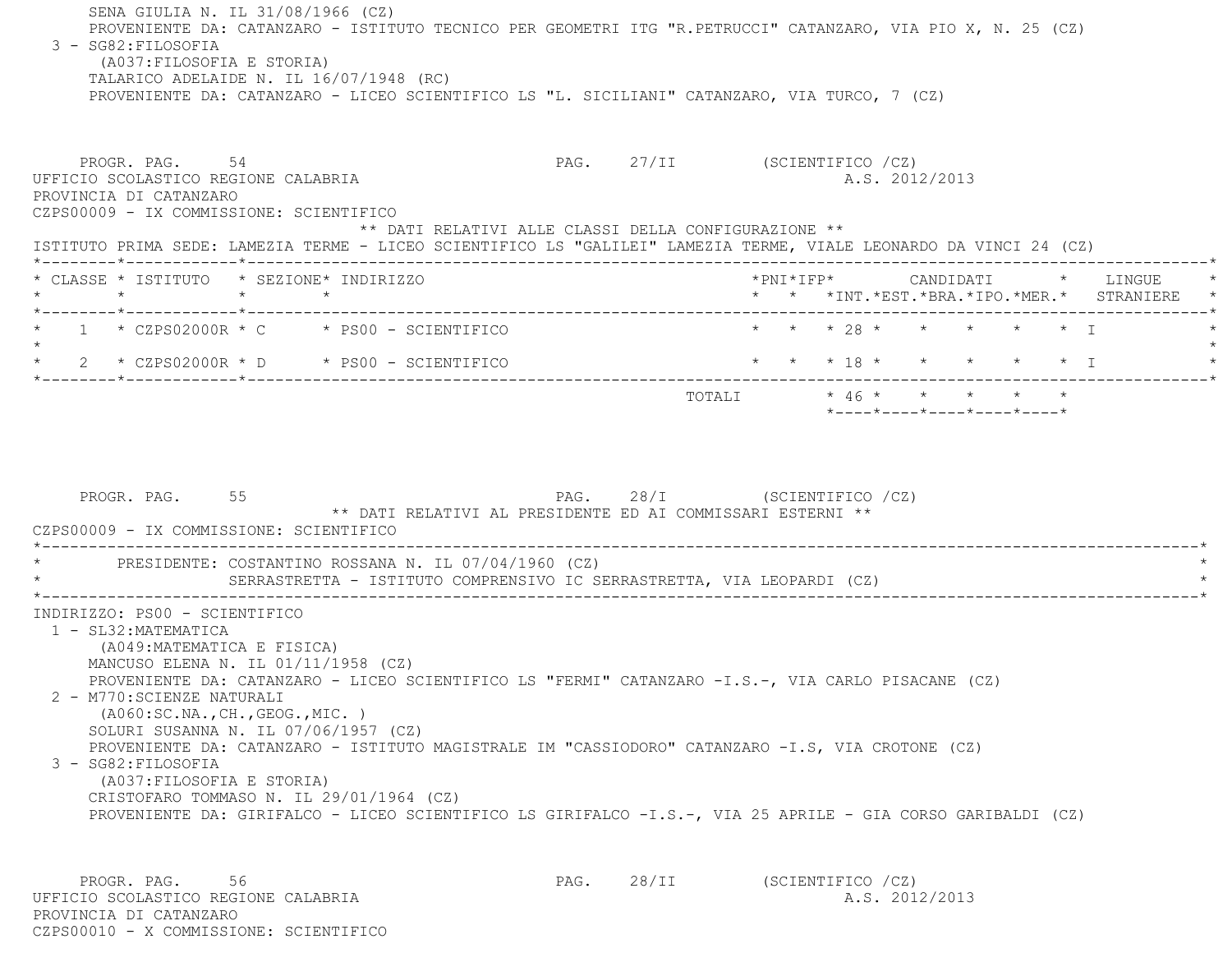|                                                                                                                            | $\star$ $\star$                                               | * CLASSE * ISTITUTO * SEZIONE* INDIRIZZO                                                                                                                                                                                                                                          |                              |                                                                                                                                  |  |  | * * *INT. *EST. *BRA. *IPO. *MER. * STRANIERE                                                   |
|----------------------------------------------------------------------------------------------------------------------------|---------------------------------------------------------------|-----------------------------------------------------------------------------------------------------------------------------------------------------------------------------------------------------------------------------------------------------------------------------------|------------------------------|----------------------------------------------------------------------------------------------------------------------------------|--|--|-------------------------------------------------------------------------------------------------|
|                                                                                                                            |                                                               | $1 \times CZPS02000R \times E \times PS00 - SCIENTIFICO$                                                                                                                                                                                                                          |                              | $\star$ $\chi$ $\star$ $\star$ $\star$ $\uparrow$ $\star$ $\uparrow$ $\star$ $\uparrow$ $\star$ $\uparrow$ $\uparrow$ $\uparrow$ |  |  |                                                                                                 |
|                                                                                                                            |                                                               | * $2$ * CZPS02000R * F * PS00 - SCIENTIFICO                                                                                                                                                                                                                                       |                              |                                                                                                                                  |  |  |                                                                                                 |
|                                                                                                                            |                                                               |                                                                                                                                                                                                                                                                                   |                              | TOTALI * 35 * * * * * *<br>$*$ ---- $*$ ---- $*$ ---- $*$ ---- $*$ ---- $*$                                                      |  |  |                                                                                                 |
| PROGR. PAG. 57<br>CZPS00010 - X COMMISSIONE: SCIENTIFICO                                                                   |                                                               | ** DATI RELATIVI AL PRESIDENTE ED AI COMMISSARI ESTERNI **                                                                                                                                                                                                                        | PAG. 29/I (SCIENTIFICO /CZ)  |                                                                                                                                  |  |  |                                                                                                 |
|                                                                                                                            |                                                               | PRESIDENTE: MARCHIO ISABELLA N. IL 05/10/1961 (CZ)<br>BOTRICELLO - ISTITUTO COMPRENSIVO IC BOTRICELLO, VIA RINASCIMENTO (CZ)                                                                                                                                                      |                              |                                                                                                                                  |  |  |                                                                                                 |
| 3 - SG82: FILOSOFIA                                                                                                        | (AO60:SC.NA., CH., GEOG., MIC. )<br>(A037:FILOSOFIA E STORIA) | TODISCO CLARA N. IL 31/05/1961 (CS)<br>PROVENIENTE DA: CATANZARO - LICEO SCIENTIFICO LS "FERMI" CATANZARO -I.S.-, VIA CARLO PISACANE (CZ)<br>PAPARAZZO AIDA N. IL 01/07/1957 (CZ)<br>PROVENIENTE DA: CATANZARO - LICEO SCIENTIFICO LS "L. SICILIANI" CATANZARO, VIA TURCO, 7 (CZ) |                              |                                                                                                                                  |  |  |                                                                                                 |
|                                                                                                                            |                                                               |                                                                                                                                                                                                                                                                                   | PAG. 29/II (SCIENTIFICO /CZ) | A.S. 2012/2013                                                                                                                   |  |  |                                                                                                 |
| PROGR. PAG. 58<br>UFFICIO SCOLASTICO REGIONE CALABRIA<br>PROVINCIA DI CATANZARO<br>CZPS00011 - XI COMMISSIONE: SCIENTIFICO |                                                               | ** DATI RELATIVI ALLE CLASSI DELLA CONFIGURAZIONE **                                                                                                                                                                                                                              |                              |                                                                                                                                  |  |  |                                                                                                 |
|                                                                                                                            |                                                               | ISTITUTO PRIMA SEDE: SOVERATO - LICEO SCIENTIFICO LS "A.GUARASCI" SOVERATO, VIA C.AMIRANTE SNC (CZ)<br>* CLASSE * ISTITUTO * SEZIONE* INDIRIZZO                                                                                                                                   |                              |                                                                                                                                  |  |  | $*PNI*IFP* \qquad \qquad \text{CANDIDATI} \qquad \qquad * \qquad \text{LINGUE} \qquad \qquad *$ |
|                                                                                                                            |                                                               |                                                                                                                                                                                                                                                                                   |                              |                                                                                                                                  |  |  | * * *INT.*EST.*BRA.*IPO.*MER.* STRANIERE *                                                      |
|                                                                                                                            |                                                               | $1 \times CZPS08000C \times A \times PS00 - SCIENTIFICO$                                                                                                                                                                                                                          |                              | * * * 15 * * * * * * 1/ F                                                                                                        |  |  |                                                                                                 |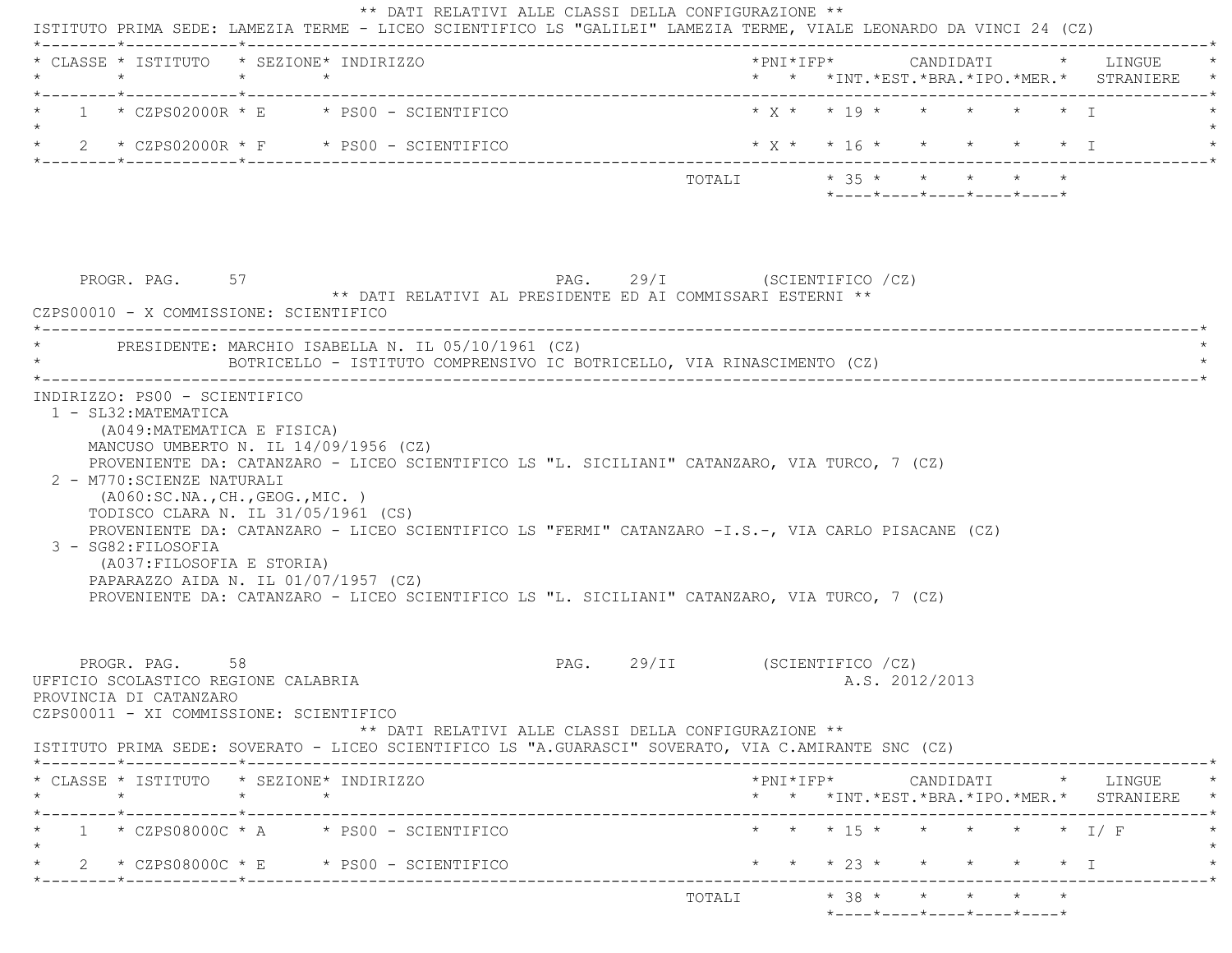|                                                                                                                                                                                                                                                   | * PRESIDENTE: ROMANO TERESA N. IL 18/05/1953 (NA)<br>CATANZARO - ISTITUTO TECNICO INDUSTRIALE ITI "E SCALFARO" CATANZARO, PIAZZA MATTEOTTI,1 (CZ)                                                                                                                                                                                                                                                                         |                              |                                |                                                                 |                |  |                                                                                             |
|---------------------------------------------------------------------------------------------------------------------------------------------------------------------------------------------------------------------------------------------------|---------------------------------------------------------------------------------------------------------------------------------------------------------------------------------------------------------------------------------------------------------------------------------------------------------------------------------------------------------------------------------------------------------------------------|------------------------------|--------------------------------|-----------------------------------------------------------------|----------------|--|---------------------------------------------------------------------------------------------|
| INDIRIZZO: PS00 - SCIENTIFICO<br>1 - SL32: MATEMATICA<br>(A049: MATEMATICA E FISICA)<br>2 - M770: SCIENZE NATURALI<br>( A060:SC.NA., CH., GEOG., MIC. )<br>3 - SG82: FILOSOFIA<br>(A037: FILOSOFIA E STORIA)<br>SANZO PIERO N. IL 02/08/1974 (CZ) | CONTABILE ELISABETTA N. IL 31/07/1965 (CZ)<br>PROVENIENTE DA: CHIARAVALLE CENTRALE - LICEO SCIENTIFICO LS CHIARAVALLE CENTRALE -I.S., CORSO GREGORIO STAGLIANO' (CZ)<br>FANIGLIULO PASQUA AMELIA N. IL 05/01/1954 (TA)<br>PROVENIENTE DA: CATANZARO - LICEO CLASSICO LC "P.GALLUPPI" CATANZARO, VIA DE GASPERI N. 76 (CZ)<br>PROVENIENTE DA: CATANZARO - LICEO SCIENTIFICO LS "L. SICILIANI" CATANZARO, VIA TURCO, 7 (CZ) |                              |                                |                                                                 |                |  |                                                                                             |
|                                                                                                                                                                                                                                                   |                                                                                                                                                                                                                                                                                                                                                                                                                           |                              |                                |                                                                 |                |  |                                                                                             |
| PROGR. PAG. 60<br>UFFICIO SCOLASTICO REGIONE CALABRIA<br>PROVINCIA DI CATANZARO<br>CZPS00012 - XII COMMISSIONE: SCIENTIFICO                                                                                                                       | ** DATI RELATIVI ALLE CLASSI DELLA CONFIGURAZIONE **<br>ISTITUTO PRIMA SEDE: SOVERATO - LICEO SCIENTIFICO LS "A.GUARASCI" SOVERATO, VIA C.AMIRANTE SNC (CZ)                                                                                                                                                                                                                                                               | PAG. 30/II (SCIENTIFICO /CZ) |                                |                                                                 | A.S. 2012/2013 |  |                                                                                             |
| * CLASSE * ISTITUTO * SEZIONE* INDIRIZZO<br>$\star$ $\star$ $\star$                                                                                                                                                                               |                                                                                                                                                                                                                                                                                                                                                                                                                           |                              |                                |                                                                 |                |  | * * *INT. *EST. *BRA. *IPO. *MER. * STRANIERE                                               |
|                                                                                                                                                                                                                                                   | * $1$ * CZPS08000C * B * PS00 - SCIENTIFICO                                                                                                                                                                                                                                                                                                                                                                               |                              | $* x * x * 24 * * * * * * * T$ |                                                                 |                |  |                                                                                             |
|                                                                                                                                                                                                                                                   | $\star$ 2 $\star$ CZPS08000C $\star$ D $\star$ PS00 - SCIENTIFICO                                                                                                                                                                                                                                                                                                                                                         |                              |                                |                                                                 |                |  | $\star$ x $\star$ $\star$ 18 $\star$ $\star$ $\star$ $\star$ $\star$ $\star$ $\downarrow$ I |
|                                                                                                                                                                                                                                                   |                                                                                                                                                                                                                                                                                                                                                                                                                           |                              | TOTALI * 42 * * * * * *        | $*$ - - - - $*$ - - - - $*$ - - - - $*$ - - - - $*$ - - - - $*$ |                |  |                                                                                             |
| PROGR. PAG. 61<br>CZPS00012 - XII COMMISSIONE: SCIENTIFICO                                                                                                                                                                                        | ** DATI RELATIVI AL PRESIDENTE ED AI COMMISSARI ESTERNI **                                                                                                                                                                                                                                                                                                                                                                | PAG. 31/I (SCIENTIFICO /CZ)  |                                |                                                                 |                |  |                                                                                             |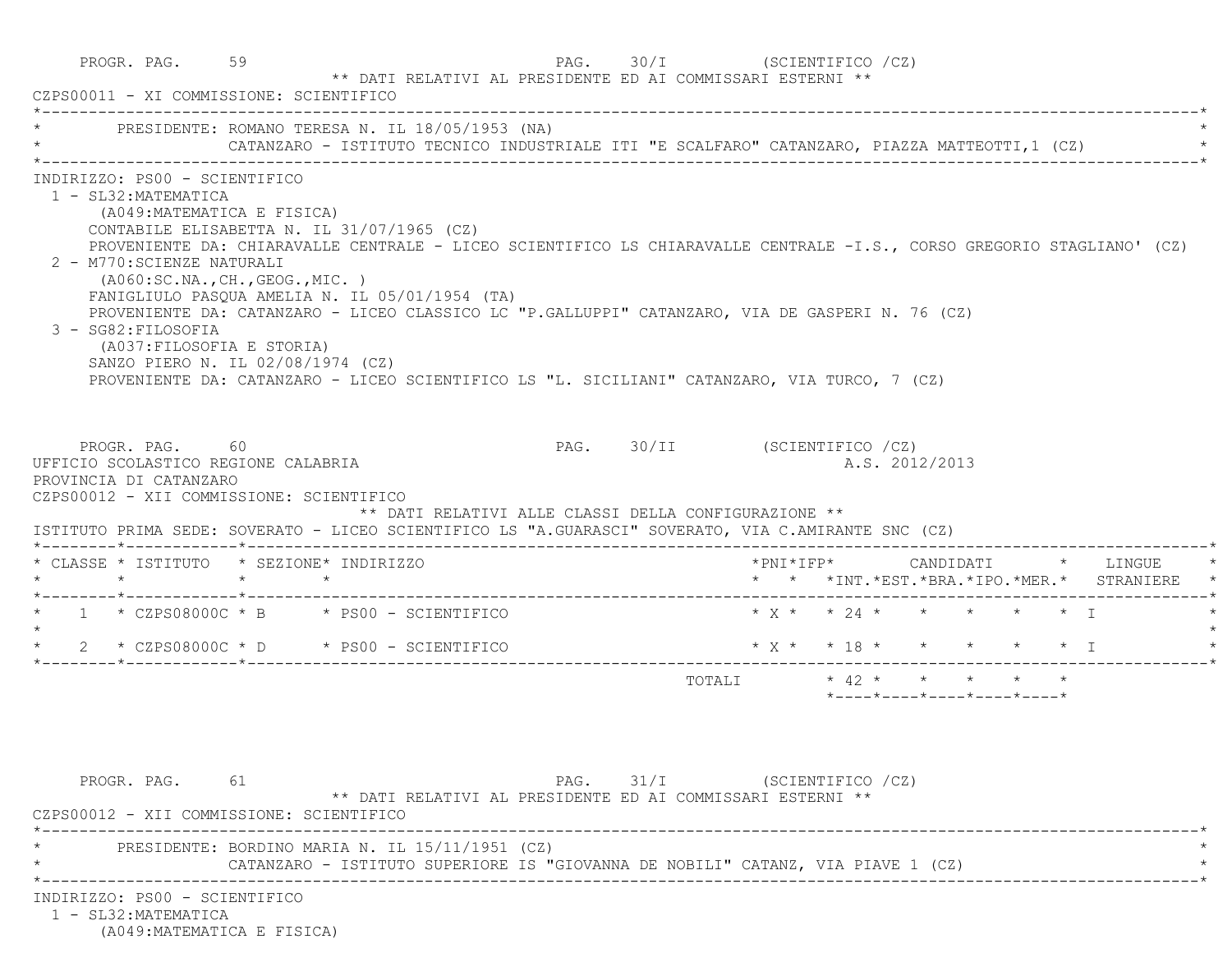PROCOPIO PAOLA MARIA N. IL 17/11/1975 (CZ) PROVENIENTE DA: CROTONE - ISTITUTO MAGISTRALE GIAN VINCENZO GRAVINA, VIA UGO FOSCOLO, 28 (KR) 2 - M770:SCIENZE NATURALI (A060:SC.NA.,CH.,GEOG.,MIC. ) SESTITO GRAZIA N. IL 28/05/1958 (CZ) PROVENIENTE DA: CATANZARO - ISTITUTO TECNICO PER ATTIVITA' SOCIALI (GIA' ITF) ITAS "CHIMIRRI" CATANZARO, VIA DOMENICO RO 3 - SG82:FILOSOFIA (A037:FILOSOFIA E STORIA) LEONE SANTA MONICA N. IL 01/04/1966 (CZ) PROVENIENTE DA: CATANZARO - LICEO SCIENTIFICO LS "FERMI" CATANZARO -I.S.-, VIA CARLO PISACANE (CZ) PROGR. PAG. 62 62 RAG. 931/II (SCIENTIFICO / CZ) UFFICIO SCOLASTICO REGIONE CALABRIA A.S. 2012/2013 PROVINCIA DI CATANZARO CZPS00013 - XIII COMMISSIONE: SCIENTIFICO \*\* DATI RELATIVI ALLE CLASSI DELLA CONFIGURAZIONE \*\* ISTITUTO PRIMA SEDE: SOVERATO - LICEO SCIENTIFICO LS "A.GUARASCI" SOVERATO, VIA C.AMIRANTE SNC (CZ) \*--------\*------------\*-------------------------------------------------------------------------------------------------------\* \* CLASSE \* ISTITUTO \* SEZIONE\* INDIRIZZO \*PNI\*IFP\* CANDIDATI \* LINGUE \* \* \* \* \* \* \* \*INT.\*EST.\*BRA.\*IPO.\*MER.\* STRANIERE \* \*--------\*------------\*-------------------------------------------------------------------------------------------------------\*\* 1 \* CZPS08000C \* C \* PS00 - SCIENTIFICO \* \* \* \* 19 \* \* \* \* \* \* \* I  $\star$ \* 2 \* CZPS08000C \* G \* PS00 - SCIENTIFICO \* \* \* \* 18 \* \* \* \* \* \* \* \* I \*--------\*------------\*-------------------------------------------------------------------------------------------------------\* TOTALI \* 37 \* \* \* \* \* \*----\*----\*----\*----\*----\*PROGR. PAG. 63 63 PAG. 32/I (SCIENTIFICO / CZ) \*\* DATI RELATIVI AL PRESIDENTE ED AI COMMISSARI ESTERNI \*\* CZPS00013 - XIII COMMISSIONE: SCIENTIFICO \*----------------------------------------------------------------------------------------------------------------------------\*PRESIDENTE: PAONE RITA PASOUALINA N. IL 05/04/1953 (CZ) \* MARCELLINARA - ISTITUTO COMPRENSIVO IC DON G.MARAZITI MARCELLINAR, VIA CARLO ALBERTO DALLA CHIESA N.12 (\* \*----------------------------------------------------------------------------------------------------------------------------\* INDIRIZZO: PS00 - SCIENTIFICO 1 - SL32:MATEMATICA (A049:MATEMATICA E FISICA) FABIANO FRANCESCO N. IL 05/09/1957 (RC) PROVENIENTE DA: LAMEZIA TERME - LICEO SCIENTIFICO LS "GALILEI" LAMEZIA TERME, VIALE LEONARDO DA VINCI 24 (CZ) 2 - M770:SCIENZE NATURALI (A060:SC.NA.,CH.,GEOG.,MIC. ) GIUFFRIDA MARIA N. IL 26/03/1958 (CZ) PROVENIENTE DA: CATANZARO - LICEO SCIENTIFICO LS "L. SICILIANI" CATANZARO, VIA TURCO, 7 (CZ) 3 - SG82:FILOSOFIA (A037:FILOSOFIA E STORIA) RHODIO ELISABETTA N. IL 13/07/1963 (CZ) PROVENIENTE DA: CATANZARO - ISTITUTO MAGISTRALE IM "CASSIODORO" CATANZARO -I.S, VIA CROTONE (CZ)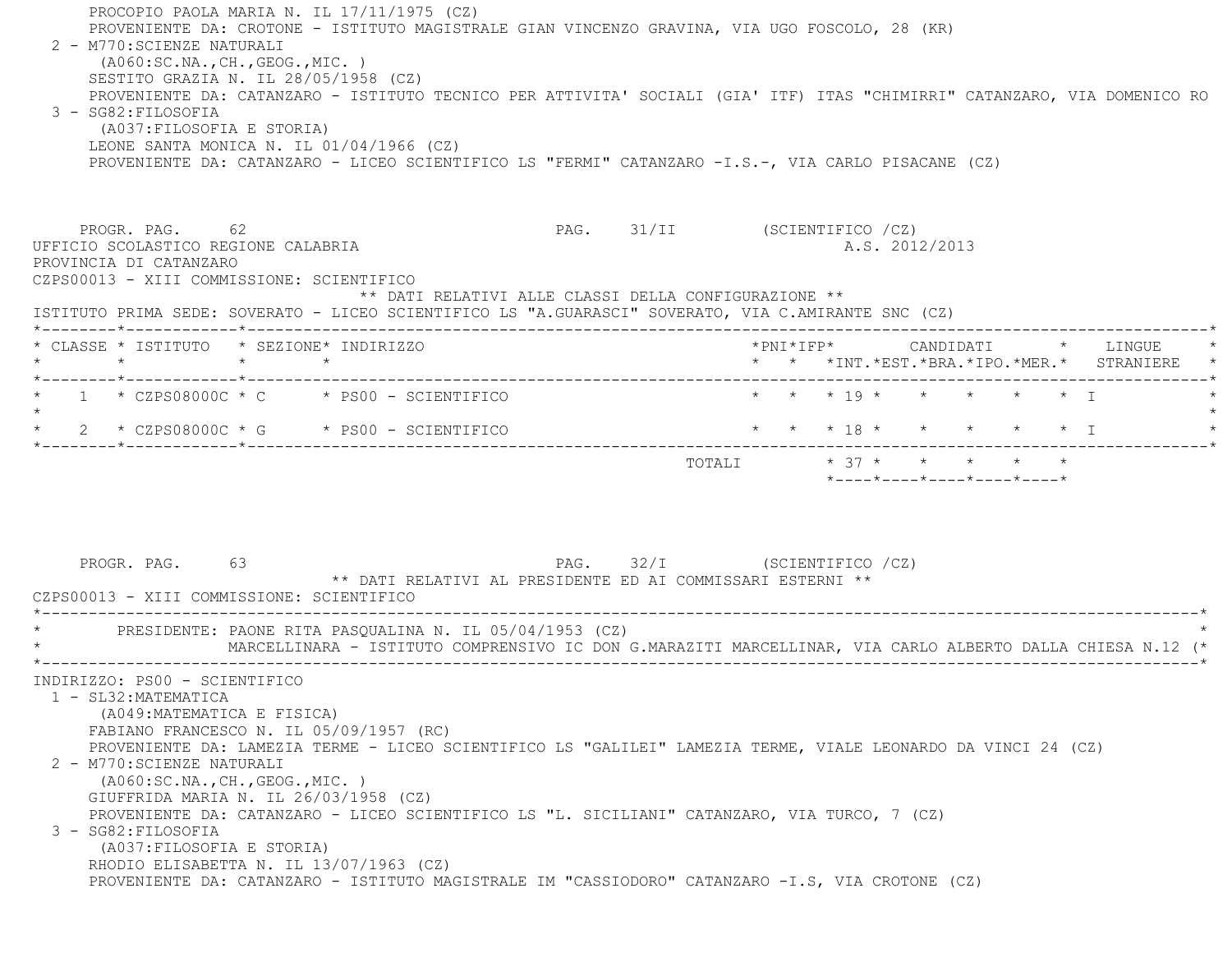| PROVINCIA DI CATANZARO<br>CZPS00014 - XIV COMMISSIONE: SCIENTIFICO                                                                                                                                                                                                                             | ** DATI RELATIVI ALLE CLASSI DELLA CONFIGURAZIONE **                                      |                               |                              | A.S. 2012/2013 |                   |                                                                                      |
|------------------------------------------------------------------------------------------------------------------------------------------------------------------------------------------------------------------------------------------------------------------------------------------------|-------------------------------------------------------------------------------------------|-------------------------------|------------------------------|----------------|-------------------|--------------------------------------------------------------------------------------|
| ISTITUTO PRIMA SEDE: SOVERATO - LICEO SCIENTIFICO LS "A.GUARASCI" SOVERATO, VIA C.AMIRANTE SNC (CZ)                                                                                                                                                                                            |                                                                                           |                               |                              |                |                   |                                                                                      |
| * CLASSE * ISTITUTO * SEZIONE* INDIRIZZO                                                                                                                                                                                                                                                       |                                                                                           |                               |                              |                |                   | *PNI*IFP*      CANDIDATI    *   LINGUE<br>* * *INT.*EST.*BRA.*IPO.*MER.* STRANIERE * |
| $*$ 1 $*$ CZPS08000C $*$ F $*$ PS00 - SCIENTIFICO                                                                                                                                                                                                                                              |                                                                                           |                               | * * * 2.5 * * *              |                | $\star$ $\star$ T |                                                                                      |
|                                                                                                                                                                                                                                                                                                |                                                                                           |                               |                              |                |                   |                                                                                      |
| * 2 * CZPS08000C * H * PS00 - SCIENTIFICO * * * * 12 * * * * * * * * * * * * * T                                                                                                                                                                                                               |                                                                                           |                               |                              |                |                   |                                                                                      |
| PROGR. PAG. 65<br>CZPS00014 - XIV COMMISSIONE: SCIENTIFICO                                                                                                                                                                                                                                     | PAG. 33/I (SCIENTIFICO /CZ)<br>** DATI RELATIVI AL PRESIDENTE ED AI COMMISSARI ESTERNI ** |                               |                              |                |                   |                                                                                      |
| * PRESIDENTE: MAJELLO NATALIA ANTONIETTAN. IL 05/01/1955 (CZ)<br>INDIRIZZO: PS00 - SCIENTIFICO<br>1 - SL32: MATEMATICA<br>(A049: MATEMATICA E FISICA)<br>ITALIA VINCENZO N. IL 05/08/1952 (CZ)                                                                                                 | CURINGA - ISTITUTO COMPRENSIVO IC CURINGA, VIA MAGGIORE PERUGINO (CZ)                     |                               |                              |                |                   |                                                                                      |
| PROVENIENTE DA: CATANZARO - LICEO SCIENTIFICO LS "L. SICILIANI" CATANZARO, VIA TURCO, 7 (CZ)<br>2 - M770: SCIENZE NATURALI<br>(AO60:SC.NA., CH., GEOG., MIC. )<br>MANCUSO MAURIZIO N. IL 15/10/1960 (CZ)                                                                                       |                                                                                           |                               |                              |                |                   |                                                                                      |
| PROVENIENTE DA: CATANZARO - LICEO SCIENTIFICO LS "L. SICILIANI" CATANZARO, VIA TURCO, 7 (CZ)<br>3 - SG82: FILOSOFIA<br>(A037: FILOSOFIA E STORIA)<br>COSENTINO PAOLA N. IL 10/06/1973 (CZ)<br>PROVENIENTE DA: CATANZARO - ISTITUTO MAGISTRALE IM "CASSIODORO" CATANZARO -I.S, VIA CROTONE (CZ) |                                                                                           |                               |                              |                |                   |                                                                                      |
| PROGR. PAG. 66<br>UFFICIO SCOLASTICO REGIONE CALABRIA<br>PROVINCIA DI CATANZARO<br>CZPS00015 - XV COMMISSIONE: SCIENTIFICO<br>ISTITUTO PRIMA SEDE: GIRIFALCO - LICEO SCIENTIFICO LS GIRIFALCO -I.S.-, VIA 25 APRILE - GIA CORSO GARIBALDI (CZ)                                                 | ** DATI RELATIVI ALLE CLASSI DELLA CONFIGURAZIONE **                                      | PAG. 33/II (SCIENTIFICO / CZ) |                              | A.S. 2012/2013 |                   |                                                                                      |
|                                                                                                                                                                                                                                                                                                |                                                                                           |                               |                              |                |                   | * * *INT. *EST. *BRA. *IPO. *MER. * STRANIERE *                                      |
| * CLASSE * ISTITUTO * SEZIONE* INDIRIZZO<br>$1 * C2PS002018 * A * PS00 - SCIENTIFICO$                                                                                                                                                                                                          |                                                                                           |                               | * X * * 14 * 2 * * * * * I/F |                |                   |                                                                                      |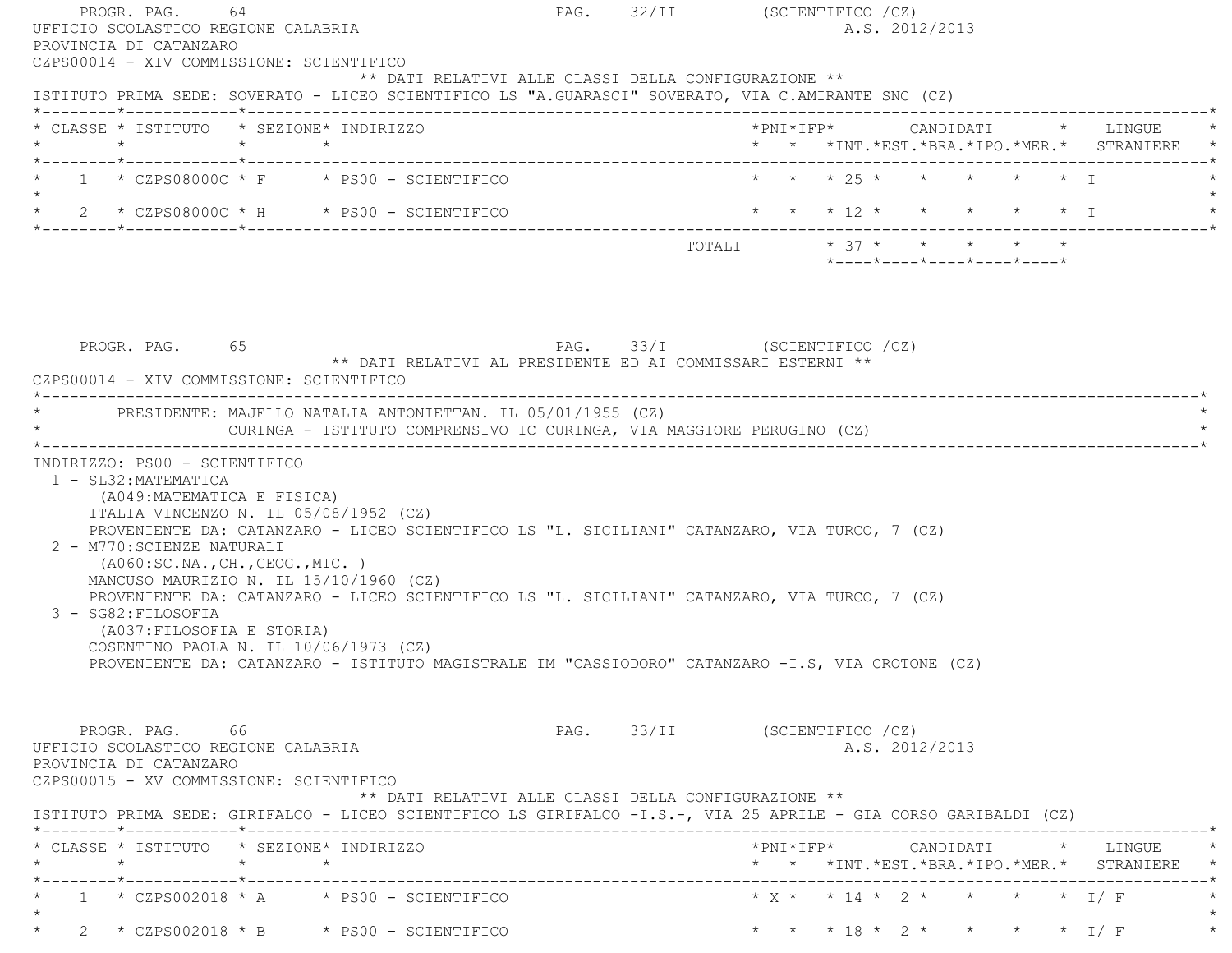|                                                                                                                                                                          |                                                                                      |                          |                                                     |                                             | TOTALI                                                                                                                                                                                                                                       |        |  | $* 32 * 4 *$<br>*----*----*----*----*----*       |  |                                                                                           |
|--------------------------------------------------------------------------------------------------------------------------------------------------------------------------|--------------------------------------------------------------------------------------|--------------------------|-----------------------------------------------------|---------------------------------------------|----------------------------------------------------------------------------------------------------------------------------------------------------------------------------------------------------------------------------------------------|--------|--|--------------------------------------------------|--|-------------------------------------------------------------------------------------------|
| CZPS00015 - XV COMMISSIONE: SCIENTIFICO                                                                                                                                  | PROGR. PAG. 67                                                                       |                          |                                                     |                                             | PAG. 34/I (SCIENTIFICO /CZ)<br>** DATI RELATIVI AL PRESIDENTE ED AI COMMISSARI ESTERNI **                                                                                                                                                    |        |  |                                                  |  |                                                                                           |
|                                                                                                                                                                          |                                                                                      |                          | PRESIDENTE: MARTELLO GIOVANNI N. IL 24/08/1954 (CZ) |                                             | LAMEZIA TERME - ISTITUTO MAGISTRALE IM "TOMMASO CAMPANELLA" LAMEZI, VIA CONTRADA CAVALLERIZZA (CZ) *                                                                                                                                         |        |  |                                                  |  |                                                                                           |
| 2 - M770: SCIENZE NATURALI<br>3 - SG82: FILOSOFIA                                                                                                                        | ( A060:SC.NA., CH., GEOG., MIC. )<br>TROPEA WILMA N. IL 26/05/1956 (CZ)              |                          |                                                     |                                             | PROVENIENTE DA: CHIARAVALLE CENTRALE - LICEO SCIENTIFICO LS CHIARAVALLE CENTRALE -I.S., CORSO GREGORIO STAGLIANO' (CZ)<br>PROVENIENTE DA: LAMEZIA TERME - ISTITUTO MAGISTRALE IM "TOMMASO CAMPANELLA" LAMEZI, VIA CONTRADA CAVALLERIZZA (CZ) |        |  |                                                  |  |                                                                                           |
|                                                                                                                                                                          | (A037: FILOSOFIA E STORIA)<br>PASQUA BARBARA N. IL 07/07/1970 (CZ)<br>PROGR. PAG. 68 |                          |                                                     |                                             | PROVENIENTE DA: CATANZARO - LICEO SCIENTIFICO LS "FERMI" CATANZARO -I.S.-, VIA CARLO PISACANE (CZ)<br>PAG. 34/II (SCIENTIFICO /CZ)                                                                                                           |        |  | A.S. 2012/2013                                   |  |                                                                                           |
|                                                                                                                                                                          |                                                                                      |                          |                                                     |                                             | ** DATI RELATIVI ALLE CLASSI DELLA CONFIGURAZIONE **<br>ISTITUTO PRIMA SEDE: SERSALE - LICEO SCIENTIFICO LS SERSALE, VIA C. BORELLI (CZ)                                                                                                     |        |  |                                                  |  |                                                                                           |
|                                                                                                                                                                          |                                                                                      | $\star$ $\qquad$ $\star$ |                                                     |                                             |                                                                                                                                                                                                                                              |        |  |                                                  |  | *PNI*IFP*      CANDIDATI     *    LINGUE<br>* * *INT. *EST. *BRA. *IPO. *MER. * STRANIERE |
|                                                                                                                                                                          |                                                                                      |                          |                                                     | * $1$ * CZPS011013 * A * PS00 - SCIENTIFICO |                                                                                                                                                                                                                                              |        |  | * * * 25 * * * * * * F/ I                        |  |                                                                                           |
|                                                                                                                                                                          |                                                                                      |                          | $2 * CZPS011013 * B * PS00 - SCIENTIFICO$           |                                             |                                                                                                                                                                                                                                              |        |  |                                                  |  | * * * 23 * * * * * * F/ I                                                                 |
| UFFICIO SCOLASTICO REGIONE CALABRIA<br>PROVINCIA DI CATANZARO<br>CZPS00016 - XVI COMMISSIONE: SCIENTIFICO<br>* CLASSE * ISTITUTO * SEZIONE* INDIRIZZO<br>$\star$ $\star$ |                                                                                      |                          |                                                     |                                             |                                                                                                                                                                                                                                              | TOTALI |  | $*$ 48 * * * * * *<br>*----*----*----*----*----* |  |                                                                                           |

 \*----------------------------------------------------------------------------------------------------------------------------\* \* PRESIDENTE: SERVELLO DOMENICO AGAZIO N. IL 05/05/1953 (CZ) \* \* SOVERATO - ISTITUTO SUPERIORE IIS "MALAFARINA" SOVERATO, VIA TRENTO E TRIESTE, SNC (CZ) \*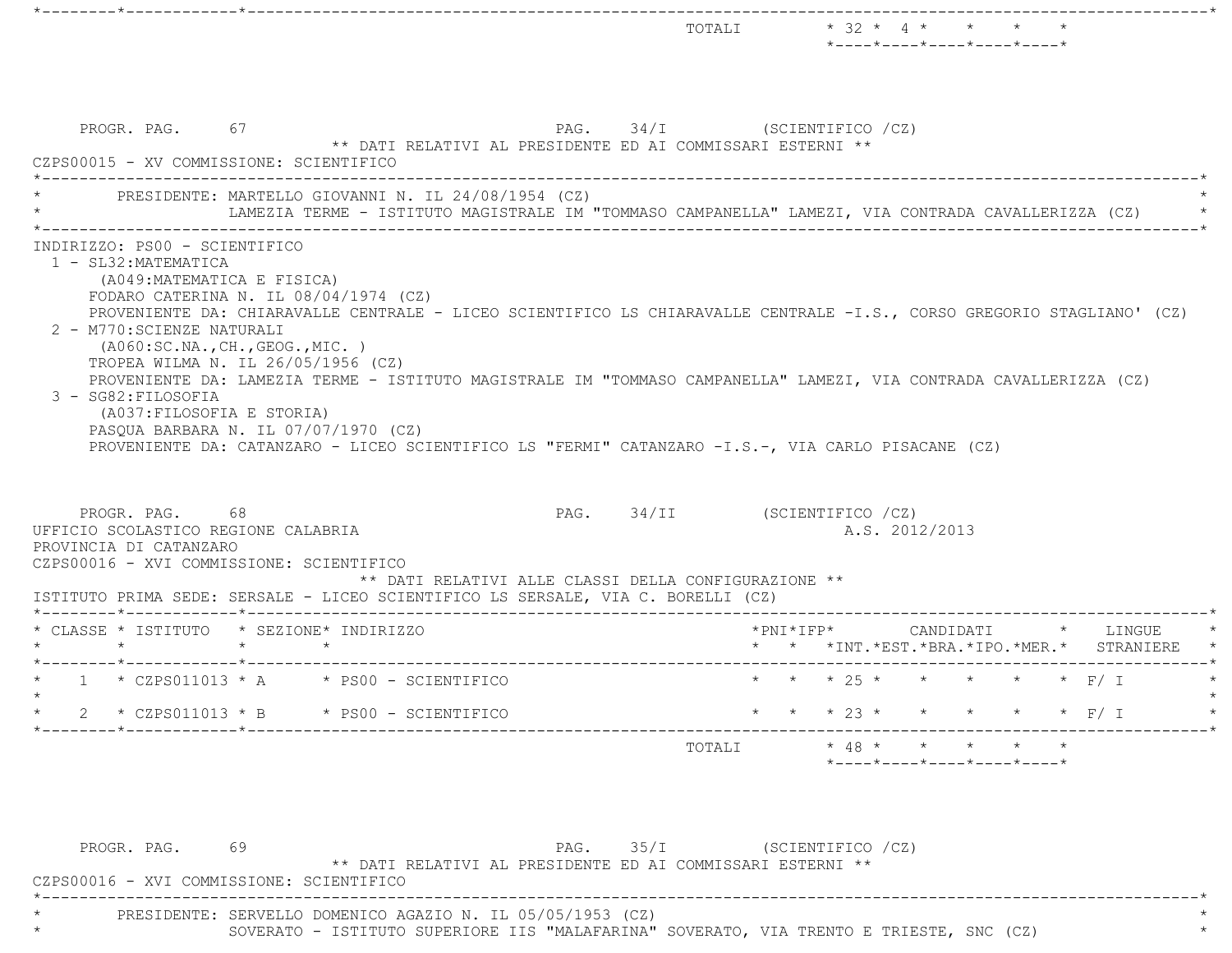\*----------------------------------------------------------------------------------------------------------------------------\* INDIRIZZO: PS00 - SCIENTIFICO 1 - SL32:MATEMATICA (A049:MATEMATICA E FISICA) CAMPAGNA MARIA N. IL 16/02/1954 (CZ) PROVENIENTE DA: LAMEZIA TERME - LICEO SCIENTIFICO LS "GALILEI" LAMEZIA TERME, VIALE LEONARDO DA VINCI 24 (CZ) 2 - M770:SCIENZE NATURALI (A060:SC.NA.,CH.,GEOG.,MIC. ) RIZZO MARIA GABRIELLA N. IL 21/01/1961 (CE) PROVENIENTE DA: LAMEZIA TERME - LICEO SCIENTIFICO LS "GALILEI" LAMEZIA TERME, VIALE LEONARDO DA VINCI 24 (CZ) 3 - SG82:FILOSOFIA (A037:FILOSOFIA E STORIA) PETTINATO VINCENZA N. IL 06/07/1955 (CZ) PROVENIENTE DA: CATANZARO - LICEO SCIENTIFICO LS "L. SICILIANI" CATANZARO, VIA TURCO, 7 (CZ) PROGR. PAG. 70 70 PAG. 35/II (SCIENTIFICO /CZ) UFFICIO SCOLASTICO REGIONE CALABRIA A.S. 2012/2013 PROVINCIA DI CATANZARO CZPS00017 - XVII COMMISSIONE: SCIENTIFICO \*\* DATI RELATIVI ALLE CLASSI DELLA CONFIGURAZIONE \*\* ISTITUTO PRIMA SEDE: LAMEZIA TERME - LICEO SCIENTIFICO LS "GALILEI" LAMEZIA TERME, VIALE LEONARDO DA VINCI 24 (CZ) \*--------\*------------\*-------------------------------------------------------------------------------------------------------\* \* CLASSE \* ISTITUTO \* SEZIONE\* INDIRIZZO \*PNI\*IFP\* CANDIDATI \* LINGUE \* \* \* \* \* \* \* \*INT.\*EST.\*BRA.\*IPO.\*MER.\* STRANIERE \* \*--------\*------------\*-------------------------------------------------------------------------------------------------------\*\* 1 \* CZPS02000R \* G \* PS00 - SCIENTIFICO \* \* \* \* 21 \* \* \* \* \* \* \* T \*--------\*------------\*-------------------------------------------------------------------------------------------------------\* ISTITUTO SECONDA SEDE: LAMEZIA TERME - ISTITUTO MAGISTRALE IM "TOMMASO CAMPANELLA" LAMEZI, VIA CONTRADA CAVALLERIZZA (CZ) \*--------\*------------\*-------------------------------------------------------------------------------------------------------\* \* CLASSE \* ISTITUTO \* SEZIONE\* INDIRIZZO \*PNI\*IFP\* CANDIDATI \* LINGUE \* \* \* \* \* \* \* \*INT.\*EST.\*BRA.\*IPO.\*MER.\* STRANIERE \* \*--------\*------------\*-------------------------------------------------------------------------------------------------------\*2 \* CZPM03000C \* C \* IA44 - SCIENZE SOCIALI \* \* \* \* 21 \* 1 \* \* 1 \* \* 1/ F \*--------\*------------\*-------------------------------------------------------------------------------------------------------\* $\texttt{TOTAL} \qquad \qquad \star \; \; 42 \; \star \; \; \; 1 \; \star \qquad \star \quad \; 1 \; \star \qquad \star$  \*----\*----\*----\*----\*----\*PROGR. PAG. 71 PAG. 36/I (SCIENTIFICO /CZ) \*\* DATI RELATIVI AL PRESIDENTE ED AI COMMISSARI ESTERNI \*\* CZPS00017 - XVII COMMISSIONE: SCIENTIFICO \*----------------------------------------------------------------------------------------------------------------------------\* \* PRESIDENTE: VOCI GIUSEPPINA N. IL 19/03/1955 (CZ) \* BADOLATO - ISTITUTO COMPRENSIVO IC BADOLATO, VIA NAZIONALE (CZ) \*----------------------------------------------------------------------------------------------------------------------------\* INDIRIZZO: PS00 - SCIENTIFICO 1 - SL32:MATEMATICA (A049:MATEMATICA E FISICA) ROTELLA ANTONIO N. IL 26/02/1966 (CZ) PROVENIENTE DA: CATANZARO - LICEO SCIENTIFICO LS "FERMI" CATANZARO -I.S.-, VIA CARLO PISACANE (CZ) 2 - M770:SCIENZE NATURALI(A060:SC.NA.,CH.,GEOG.,MIC. )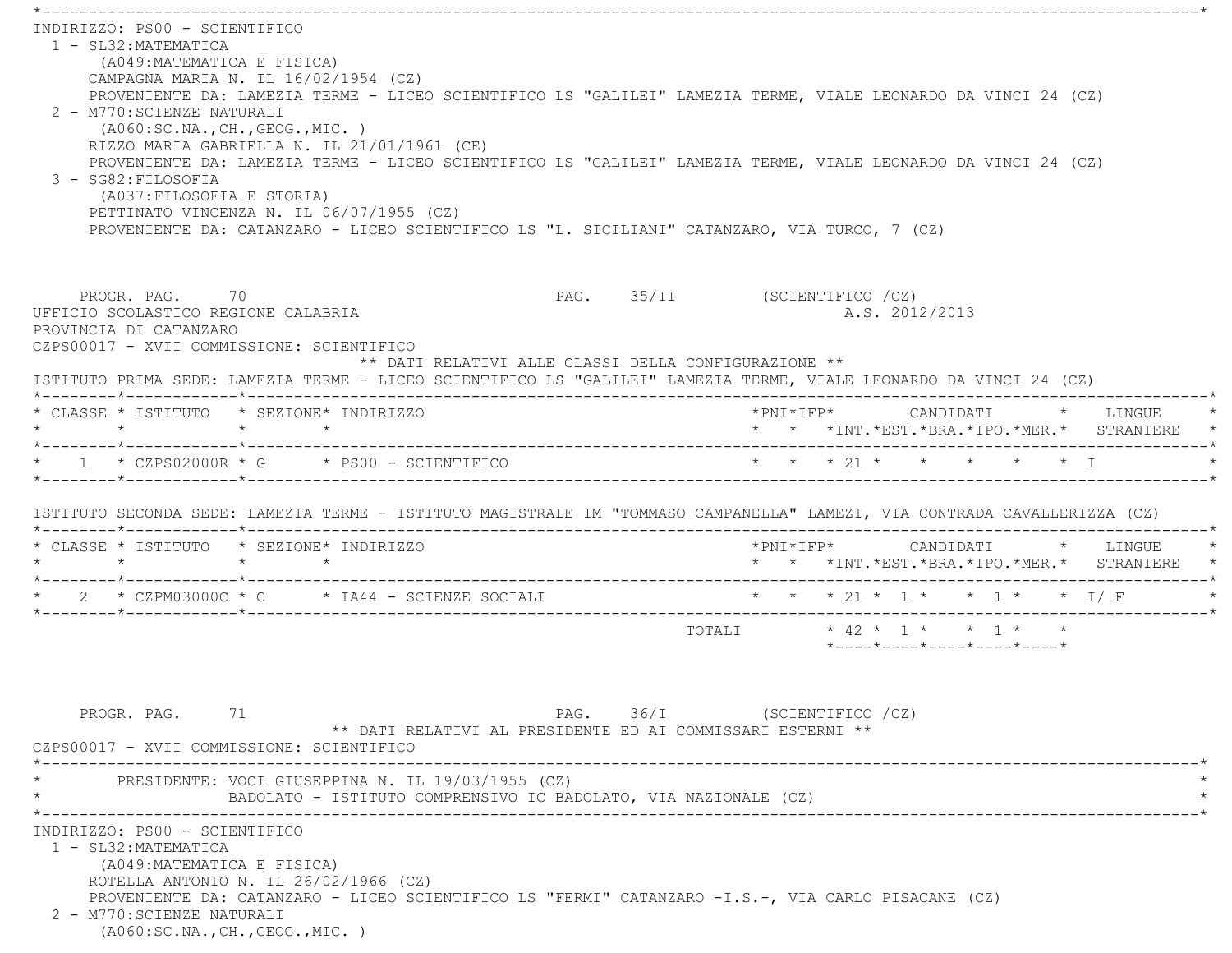CRISPINO ALBA N. IL 15/09/1956 (CZ) PROVENIENTE DA: CATANZARO - LICEO CLASSICO LC "P.GALLUPPI" CATANZARO, VIA DE GASPERI N. 76 (CZ) 3 - SG82:FILOSOFIA (A037:FILOSOFIA E STORIA) VITALIANO GIUSEPPE N. IL 15/11/1958 (CZ) PROVENIENTE DA: GIRIFALCO - LICEO SCIENTIFICO LS GIRIFALCO -I.S.-, VIA 25 APRILE - GIA CORSO GARIBALDI (CZ) INDIRIZZO: IA44 - SCIENZE SOCIALI 1 - S029:SCIENZE SOCIALI (A036:FILOSOFIA,PSICOL. E SC.DELL'EDUC) FORTUNATO FRANCESCA N. IL 09/03/1950 (VV) PROVENIENTE DA: CATANZARO - ISTITUTO MAGISTRALE IM "CASSIODORO" CATANZARO -I.S, VIA CROTONE (CZ) 2 - SL32:MATEMATICA (A047:MATEMATICA; A049:MATEMATICA E FISICA) ROTELLA ANTONIO N. IL 26/02/1966 (CZ) PROVENIENTE DA: CATANZARO - LICEO SCIENTIFICO LS "FERMI" CATANZARO -I.S.-, VIA CARLO PISACANE (CZ) 3 - SG82:FILOSOFIA (A037:FILOSOFIA E STORIA) VITALIANO GIUSEPPE N. IL 15/11/1958 (CZ) PROVENIENTE DA: GIRIFALCO - LICEO SCIENTIFICO LS GIRIFALCO -I.S.-, VIA 25 APRILE - GIA CORSO GARIBALDI (CZ) PROGR. PAG. 72 **PAG.** 96/II (SCIENTIFICO /CZ) UFFICIO SCOLASTICO REGIONE CALABRIA AND ALS. 2012/2013 PROVINCIA DI CATANZARO CZPS00018 - XVIII COMMISSIONE: SCIENTIFICO \*\* DATI RELATIVI ALLE CLASSI DELLA CONFIGURAZIONE \*\* ISTITUTO PRIMA SEDE: DECOLLATURA - LICEO SCIENTIFICO LS "L.COSTANZO" DECOLLATURA -I, VIALE STAZIONE (CZ) \*--------\*------------\*-------------------------------------------------------------------------------------------------------\* \* CLASSE \* ISTITUTO \* SEZIONE\* INDIRIZZO \*PNI\*IFP\* CANDIDATI \* LINGUE \* \* \* \* \* \* \* \*INT.\*EST.\*BRA.\*IPO.\*MER.\* STRANIERE \* \*--------\*------------\*-------------------------------------------------------------------------------------------------------\*1 \* CZPS003014 \* B \* PS00 - SCIENTIFICO \* \* \* \* 13 \* 1 \* \* \* \* \* I/ F  $\star$  \* 2 \* CZPS003014 \* A \* PS00 - SCIENTIFICO \* \* \* 17 \* \* \* \* \* F/ I \* \*--------\*------------\*-------------------------------------------------------------------------------------------------------\*TOTALI  $* 30 * 1 * * * * * * * *$  \*----\*----\*----\*----\*----\*PROGR. PAG. 73 **PAG.** PAG. 37/I (SCIENTIFICO /CZ) \*\* DATI RELATIVI AL PRESIDENTE ED AI COMMISSARI ESTERNI \*\* CZPS00018 - XVIII COMMISSIONE: SCIENTIFICO \*----------------------------------------------------------------------------------------------------------------------------\*PRESIDENTE: CUDA ALBINO N. IL 29/05/1951 (CZ) LAMEZIA TERME - LICEO CLASSICO LC LICEO CLASSICO F. FIORENTIN, VIA L. DA VINCI (CZ) \*----------------------------------------------------------------------------------------------------------------------------\* INDIRIZZO: PS00 - SCIENTIFICO 1 - SL32:MATEMATICA (A049:MATEMATICA E FISICA) SDANGANELLI GIACINTO N. IL 28/04/1952 (CZ) PROVENIENTE DA: LAMEZIA TERME - LICEO SCIENTIFICO LS "GALILEI" LAMEZIA TERME, VIALE LEONARDO DA VINCI 24 (CZ) 2 - M770:SCIENZE NATURALI (A060:SC.NA.,CH.,GEOG.,MIC. ) TOLONE CATERINA LUCIANA N. IL 12/01/1955 (CZ)

PROVENIENTE DA: LAMEZIA TERME - ISTITUTO MAGISTRALE IM "TOMMASO CAMPANELLA" LAMEZI, VIA CONTRADA CAVALLERIZZA (CZ)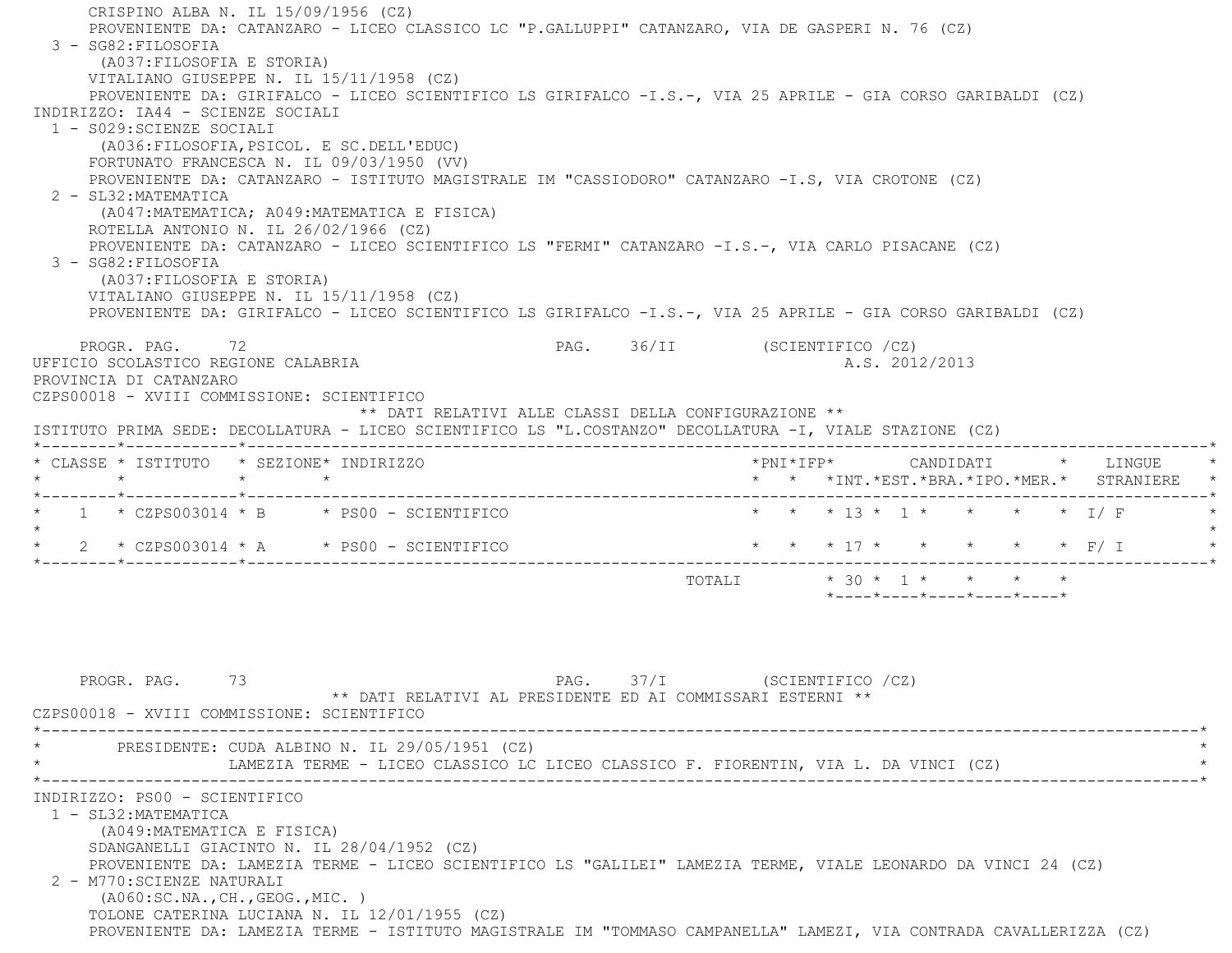(A037:FILOSOFIA E STORIA) NOTARIS CARLO ALBERTO N. IL 26/06/1953 (RM) PROVENIENTE DA: CATANZARO - LICEO SCIENTIFICO LS "FERMI" CATANZARO -I.S.-, VIA CARLO PISACANE (CZ) PROGR. PAG. 74 74 PAG. 37/II (SCIENTIFICO /CZ) UFFICIO SCOLASTICO REGIONE CALABRIA A.S. 2012/2013 PROVINCIA DI CATANZARO CZRR9A001 - I COMMISSIONE: TECNICO GESTIONE AZIENDALE LINGUISTICA \*\* DATI RELATIVI ALLE CLASSI DELLA CONFIGURAZIONE \*\* ISTITUTO PRIMA SEDE: LAMEZIA TERME - IST PROF PER I SERVIZI COMMERCIALI E TURISTICI IPSCT "LUIGI EINAUDI" LAMEZIA, VIA L. DA V \*--------\*------------\*-------------------------------------------------------------------------------------------------------\* \* CLASSE \* ISTITUTO \* SEZIONE\* INDIRIZZO \*PNI\*IFP\* CANDIDATI \* LINGUE \* \* \* \* \* \* \* \*INT.\*EST.\*BRA.\*IPO.\*MER.\* STRANIERE \* \*--------\*------------\*-------------------------------------------------------------------------------------------------------\* $1 \rightarrow$  CZRC03000X \* A/C  $\rightarrow$  RR9A - TECN. GEST. AZ. LING. (NUOVO ORD)  $\rightarrow$  \* \* \* 13 \* \* \* \* \* \* F  $\star$ 2 \* CZRC03000X \* B/C \* RR9B - TECN. GEST. AZ. INFO. (NUOVO ORD) \* \* \* 19 \* \* \* \* \* \* \* I \*--------\*------------\*-------------------------------------------------------------------------------------------------------\* TOTALI \* 32 \* \* \* \* \* \*----\*----\*----\*----\*----\*PROGR. PAG. 75 28/I (PROFESSIONALE /CZ) \*\* DATI RELATIVI AL PRESIDENTE ED AI COMMISSARI ESTERNI \*\* CZRR9A001 - I COMMISSIONE: TECNICO GESTIONE AZIENDALE LINGUISTICA \*----------------------------------------------------------------------------------------------------------------------------\*PRESIDENTE: GALEA TERESA N. IL 23/06/1952 (CZ) CATANZARO - LICEO SCIENTIFICO LS "FERMI" CATANZARO -I.S.-, VIA CARLO PISACANE (CZ) \*----------------------------------------------------------------------------------------------------------------------------\* INDIRIZZO: RR9A - TECN. GEST. AZ. LING.(NUOVO ORD) 1 - M460:INGLESE (A346:LINGUA E CIV. STRANIERA (INGLESE)) FUNARO MARIA ELENA N. IL 19/06/1959 (CZ) PROVENIENTE DA: BOTRICELLO - IST PROF PER I SERVIZI COMMERCIALI E TURISTICI IPSCT BOTRICELLO S.C I.S. SE, VIA NAZIONALE 2 - M461:LINGUA INGLESE (A346:LINGUA E CIV. STRANIERA (INGLESE)) FUNARO MARIA ELENA N. IL 19/06/1959 (CZ) PROVENIENTE DA: BOTRICELLO - IST PROF PER I SERVIZI COMMERCIALI E TURISTICI IPSCT BOTRICELLO S.C I.S. SE, VIA NAZIONALE 3 - M390:FRANCESE (A246:LINGUA E CIV. STRANIERA (FRANCESE)) IONA' ASSUNTA N. IL 12/01/1954 (CZ) PROVENIENTE DA: BOTRICELLO - IST PROF PER I SERVIZI COMMERCIALI E TURISTICI IPSCT BOTRICELLO S.C I.S. SE, VIA NAZIONALE 4 - M014:MATEMATICA (A047:MATEMATICA) CORRADINO FRANCESCO ROSARIO N. IL 02/01/1952 (CZ) PROVENIENTE DA: CHIARAVALLE CENTRALE - IST PROF PER L'AGRICOLTURA E L'AMBIENTE IPSAA CHIARAVALLE CENTRALE IS, CONTRADA F INDIRIZZO: RR9B - TECN. GEST. AZ. INFO.(NUOVO ORD) 1 - M460:INGLESE (A346:LINGUA E CIV. STRANIERA (INGLESE)) FUNARO MARIA ELENA N. IL 19/06/1959 (CZ) PROVENIENTE DA: BOTRICELLO - IST PROF PER I SERVIZI COMMERCIALI E TURISTICI IPSCT BOTRICELLO S.C I.S. SE, VIA NAZIONALE

3 - SG82:FILOSOFIA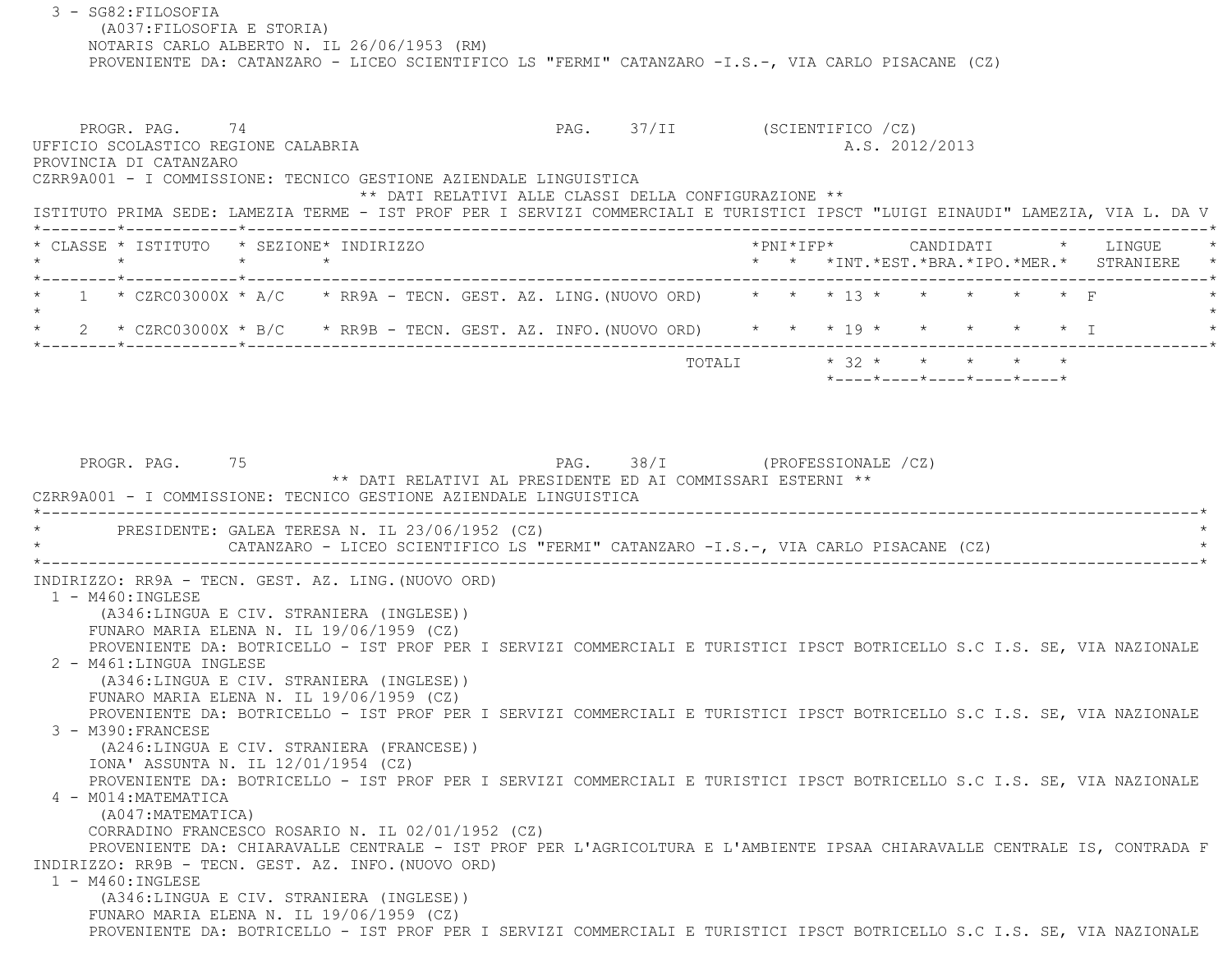| 2 - M461:LINGUA INGLESE<br>(A346:LINGUA E CIV. STRANIERA (INGLESE))                                                                                                           |                                               |
|-------------------------------------------------------------------------------------------------------------------------------------------------------------------------------|-----------------------------------------------|
| FUNARO MARIA ELENA N. IL 19/06/1959 (CZ)<br>PROVENIENTE DA: BOTRICELLO - IST PROF PER I SERVIZI COMMERCIALI E TURISTICI IPSCT BOTRICELLO S.C I.S. SE, VIA NAZIONALE           |                                               |
| 3 - M014: MATEMATICA<br>(A047:MATEMATICA)                                                                                                                                     |                                               |
| CORRADINO FRANCESCO ROSARIO N. IL 02/01/1952 (CZ)<br>PROVENIENTE DA: CHIARAVALLE CENTRALE - IST PROF PER L'AGRICOLTURA E L'AMBIENTE IPSAA CHIARAVALLE CENTRALE IS, CONTRADA F |                                               |
| 4 - M034: ECONOMIA D' AZIENDA                                                                                                                                                 |                                               |
| (A017: DISCIPLINE ECONOMICO-AZIENDALI)                                                                                                                                        |                                               |
| MARASCO STELLA N. IL 25/01/1960 (CZ)                                                                                                                                          |                                               |
| PROVENIENTE DA: CATANZARO - IST PROF PER I SERVIZI COMMERCIALI E TURISTICI IPSCT "SORACE MARESCA" CATANZA, VIA DELLA STA<br>PROGR. PAG. 76                                    | PAG. 38/II (PROFESSIONALE /CZ)                |
| UFFICIO SCOLASTICO REGIONE CALABRIA                                                                                                                                           | A.S. 2012/2013                                |
| PROVINCIA DI CATANZARO                                                                                                                                                        |                                               |
| CZRR9A002 - II COMMISSIONE: TECNICO GESTIONE AZIENDALE LINGUISTICA<br>** DATI RELATIVI ALLE CLASSI DELLA CONFIGURAZIONE **                                                    |                                               |
| ISTITUTO PRIMA SEDE: LAMEZIA TERME - IST PROF PER I SERVIZI COMMERCIALI E TURISTICI IPSCT "LUIGI EINAUDI" LAMEZIA, VIA L. DA V                                                |                                               |
|                                                                                                                                                                               |                                               |
| * CLASSE * ISTITUTO * SEZIONE* INDIRIZZO<br>$\star$<br>$\star$ $\qquad$ $\star$                                                                                               | *PNI*IFP* CANDIDATI * LINGUE                  |
|                                                                                                                                                                               | * * *INT. *EST. *BRA. *IPO. *MER. * STRANIERE |
| 1 * CZRC03000X * A/S * RR9A - TECN. GEST. AZ. LING. (NUOVO ORD) * * * 14 *                                                                                                    | $\star$ $\star$ $\Gamma$<br>$\star$ $\star$   |
| 2 * CZRC03000X * B/S * RR9A - TECN. GEST. AZ. LING. (NUOVO ORD) * * * 16 * * * * * * * F                                                                                      |                                               |
|                                                                                                                                                                               | TOTALI * 30 * * * * * *                       |
|                                                                                                                                                                               | *----*----*----*----*----*                    |
|                                                                                                                                                                               |                                               |
|                                                                                                                                                                               |                                               |
|                                                                                                                                                                               |                                               |
| PROGR. PAG. 77                                                                                                                                                                | PAG. 39/I (PROFESSIONALE /CZ)                 |
| ** DATI RELATIVI AL PRESIDENTE ED AI COMMISSARI ESTERNI **                                                                                                                    |                                               |
| CZRR9A002 - II COMMISSIONE: TECNICO GESTIONE AZIENDALE LINGUISTICA                                                                                                            |                                               |
| * PRESIDENTE: TASSONI FERNANDA N. IL 22/08/1953 (CZ)                                                                                                                          |                                               |
| CATANZARO - LICEO CLASSICO LC "P.GALLUPPI" CATANZARO, VIA DE GASPERI N. 76 (CZ)                                                                                               |                                               |
|                                                                                                                                                                               |                                               |
| INDIRIZZO: RR9A - TECN. GEST. AZ. LING. (NUOVO ORD)<br>1 - M461:LINGUA INGLESE                                                                                                |                                               |
| (A346:LINGUA E CIV. STRANIERA (INGLESE))                                                                                                                                      |                                               |
| GULLI' LUIGI N. IL 30/05/1955 (CZ)                                                                                                                                            |                                               |
| PROVENIENTE DA: GIRIFALCO - IST PROF INDUSTRIA E ARTIGIANATO IPSIA GIRIFALCO -I.S.-, VIA MANZONI (CZ)                                                                         |                                               |
| 2 - M390: FRANCESE                                                                                                                                                            |                                               |
| (A246:LINGUA E CIV. STRANIERA (FRANCESE))<br>D'AVELLA LILIANA N. IL $13/02/1961$ (AV)                                                                                         |                                               |
| PROVENIENTE DA: CATANZARO - ISTITUTO TECNICO COMMERCIALE ITC "GRIMALDI - PACIOLI" CATAN, VIA SEBENICO, 39 (CZ)                                                                |                                               |
| 3 - M014: MATEMATICA                                                                                                                                                          |                                               |
| (A047: MATEMATICA)                                                                                                                                                            |                                               |
| BIAMONTE ANTONIO N. IL 14/04/1952 (CZ)                                                                                                                                        |                                               |
| PROVENIENTE DA: BOTRICELLO - IST PROF PER I SERVIZI COMMERCIALI E TURISTICI IPSCT BOTRICELLO S.C I.S. SE, VIA NAZIONALE                                                       |                                               |
|                                                                                                                                                                               |                                               |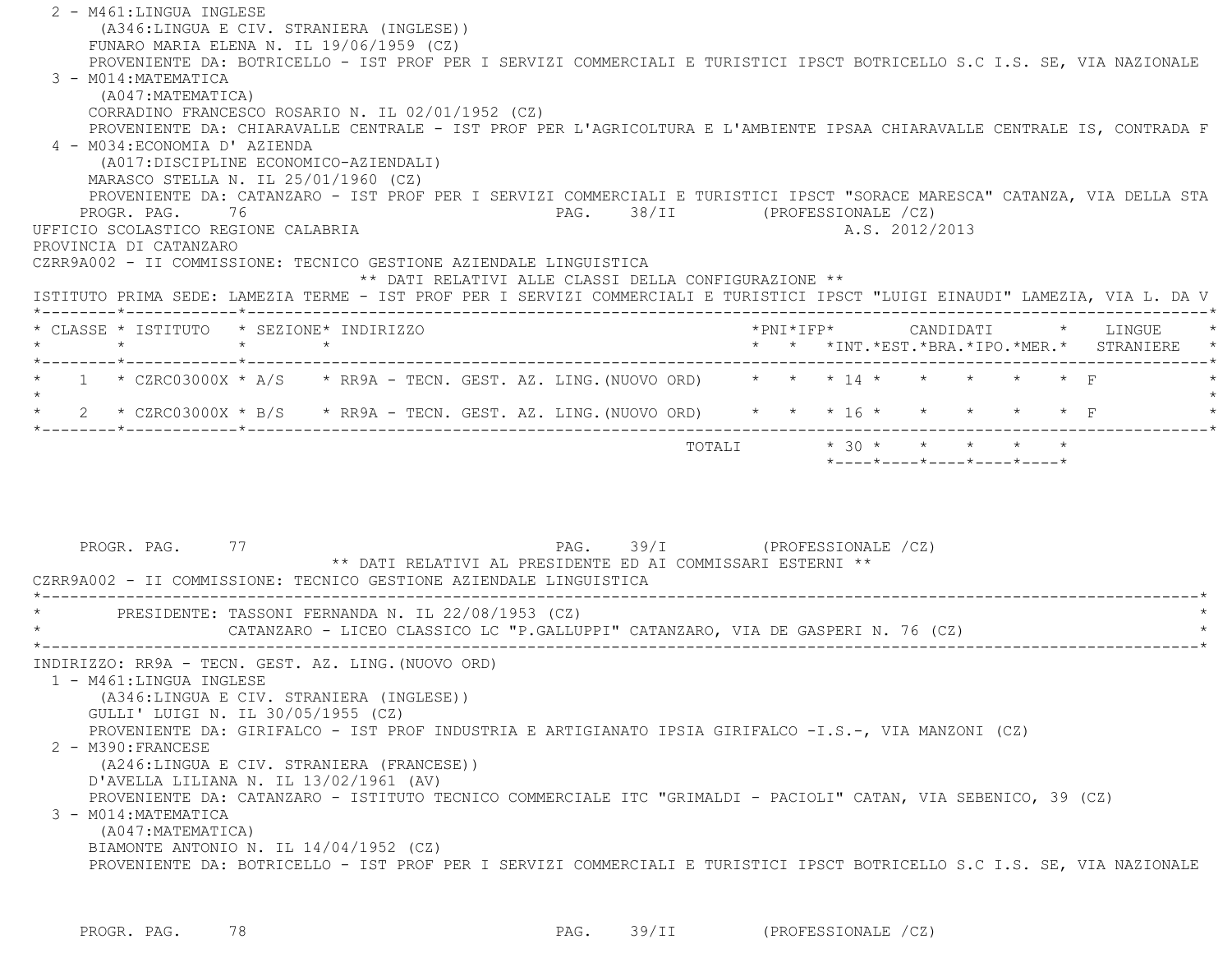| * CLASSE * ISTITUTO * SEZIONE* INDIRIZZO                                                                                                                                                                                                                                                                                                                                                                                                                                                                                                                                                                                                                     |  |  |                                                                                             |                       |  |                |                            |  | * * *INT.*EST.*BRA.*IPO.*MER.* STRANIERE * |
|--------------------------------------------------------------------------------------------------------------------------------------------------------------------------------------------------------------------------------------------------------------------------------------------------------------------------------------------------------------------------------------------------------------------------------------------------------------------------------------------------------------------------------------------------------------------------------------------------------------------------------------------------------------|--|--|---------------------------------------------------------------------------------------------|-----------------------|--|----------------|----------------------------|--|--------------------------------------------|
| * 1 * CZRC01101G * B * RR9B - TECN. GEST. AZ. INFO. (NUOVO ORD) * * * 9 * * * * * * * I<br>$\star$                                                                                                                                                                                                                                                                                                                                                                                                                                                                                                                                                           |  |  |                                                                                             |                       |  |                |                            |  |                                            |
| * 2 * CZRC01101G * D * RR9B - TECN. GEST. AZ. INFO. (NUOVO ORD) * * * 13 * * * * * * * I                                                                                                                                                                                                                                                                                                                                                                                                                                                                                                                                                                     |  |  |                                                                                             |                       |  |                |                            |  |                                            |
|                                                                                                                                                                                                                                                                                                                                                                                                                                                                                                                                                                                                                                                              |  |  |                                                                                             | TOTALI * 22 * * * * * |  |                | *----*----*----*----*----* |  |                                            |
|                                                                                                                                                                                                                                                                                                                                                                                                                                                                                                                                                                                                                                                              |  |  |                                                                                             |                       |  |                |                            |  |                                            |
| CZRR9B001 - I COMMISSIONE: TECNICO GESTIONE AZIENDALE INFORMATICA<br>* PRESIDENTE: BIANCO FRANCESCA N. IL 13/03/1958 (CZ)<br>INDIRIZZO: RR9B - TECN. GEST. AZ. INFO. (NUOVO ORD)<br>1 - M034: ECONOMIA D' AZIENDA                                                                                                                                                                                                                                                                                                                                                                                                                                            |  |  | CATANZARO - ISTITUTO TECNICO PER GEOMETRI ITG "R.PETRUCCI" CATANZARO, VIA PIO X, N. 25 (CZ) |                       |  |                |                            |  |                                            |
| (A017:DISCIPLINE ECONOMICO-AZIENDALI)<br>GIOFFRE' CONCETTA N. IL $01/02/1948$ (RC)<br>PROVENIENTE DA: LAMEZIA TERME - IST PROF PER I SERVIZI COMMERCIALI E TURISTICI IPSCT "LUIGI EINAUDI" LAMEZIA, VIA L. DA<br>$2 - M460$ : INGLESE<br>(A346:LINGUA E CIV. STRANIERA (INGLESE))<br>FORMOSO PAOLO N. IL 25/12/1959 (CZ)<br>PROVENIENTE DA: CATANZARO - ISTITUTO TECNICO INDUSTRIALE ITI "E SCALFARO" CATANZARO, PIAZZA MATTEOTTI, 1 (CZ)<br>3 - M014: MATEMATICA<br>(A047:MATEMATICA)<br>MERCURIO GIUSEPPE N. IL 28/12/1954 (CZ)<br>PROVENIENTE DA: CROTONE - IST PROF PER I SERVIZI COMMERCIALI E TURISTICI ISTITUTO ISTRUZIONE SUPERIORE, VIALE MATTEOTTI |  |  |                                                                                             |                       |  |                |                            |  |                                            |
| PROGR. PAG. 80<br>UFFICIO SCOLASTICO REGIONE CALABRIA<br>PROVINCIA DI CATANZARO<br>CZRR9J001 - I COMMISSIONE: TECNICO DELLE INDUSTRIE ELETTRICHE<br>ISTITUTO PRIMA SEDE: CATANZARO - IST PROF INDUSTRIA E ARTIGIANATO IPSIA "G.FERRARIS" CATANZARO I, VIA CONTI DI LORITELLO 17 (C                                                                                                                                                                                                                                                                                                                                                                           |  |  | PAG. 40/II (PROFESSIONALE /CZ)<br>** DATI RELATIVI ALLE CLASSI DELLA CONFIGURAZIONE **      |                       |  | A.S. 2012/2013 |                            |  |                                            |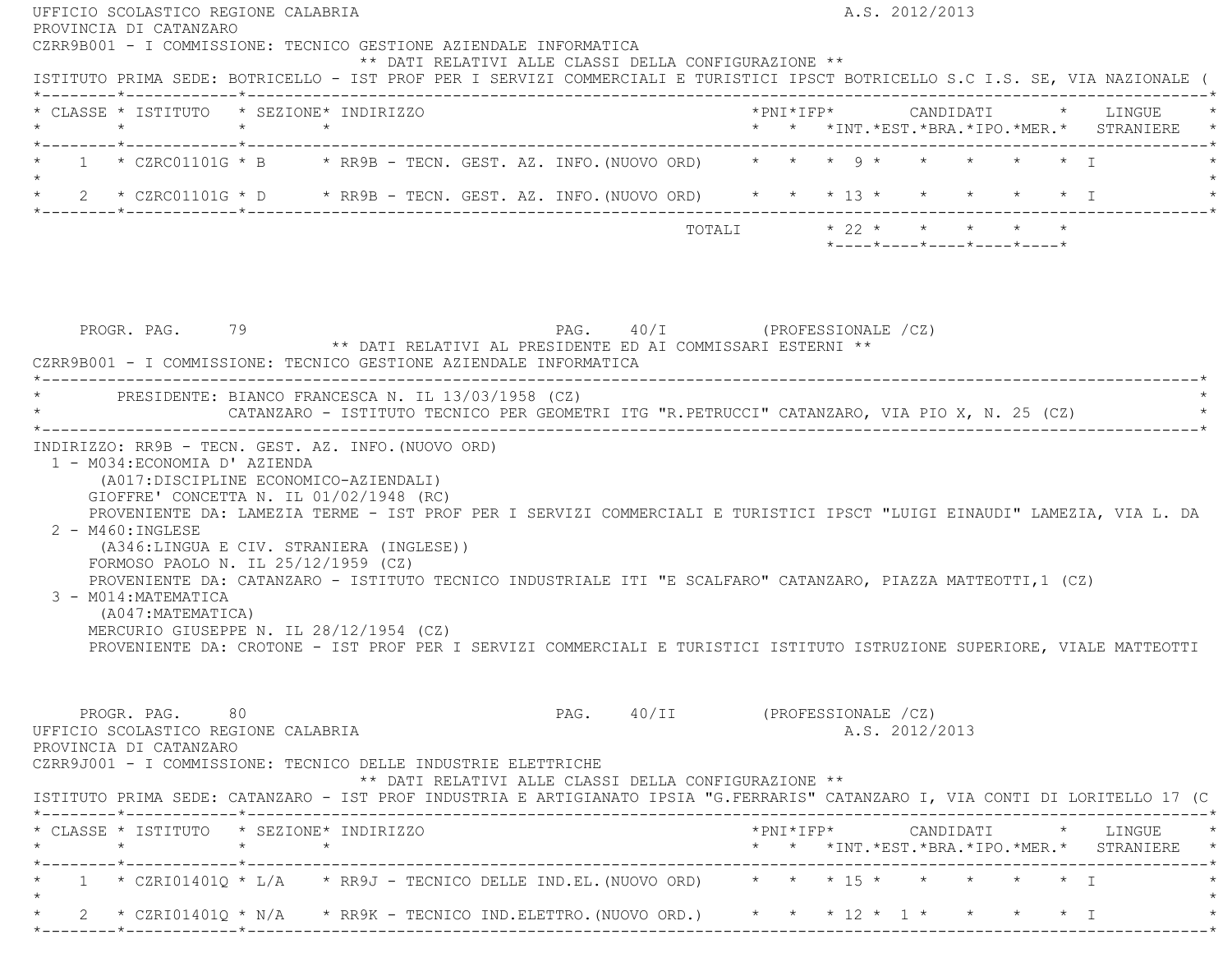PROGR. PAG. 81 81 PAG. 41/I (PROFESSIONALE /CZ) \*\* DATI RELATIVI AL PRESIDENTE ED AI COMMISSARI ESTERNI \*\* CZRR9J001 - I COMMISSIONE: TECNICO DELLE INDUSTRIE ELETTRICHE \*----------------------------------------------------------------------------------------------------------------------------\*PRESIDENTE: GABELLINI FABRIZIO N. IL 10/09/1956 (PS) LAMEZIA TERME - ISTITUTO TECNICO PER GEOMETRI ITG LAMEZIA TERME, VIA SALVATORE MICELI (CZ) \*----------------------------------------------------------------------------------------------------------------------------\* INDIRIZZO: RR9J - TECNICO DELLE IND.EL.(NUOVO ORD) 1 - M045:SISTEMI - AUTOMAZIONE E ORGANIZZ. DELLA PRODUZ. (A035:ELETTROTECNICA ED APPLICAZIONI) CHIEFFE SETTIMO MAURIZIO N. IL 11/12/1964 (TO) PROVENIENTE DA: LAMEZIA TERME - IST PROF INDUSTRIA E ARTIGIANATO IPSIA "L. DA VINCI" LAMEZIA T, VIA S. MICELI 52 (CZ) 2 - M014:MATEMATICA (A047:MATEMATICA) MUCCARI AGAZIO N. IL 21/09/1960 (CZ) PROVENIENTE DA: SOVERATO - LICEO SCIENTIFICO LS "A.GUARASCI" SOVERATO, VIA C.AMIRANTE SNC (CZ) 3 - M460:INGLESE (A346:LINGUA E CIV. STRANIERA (INGLESE)) CARERI GIOVANNA FRANCESCAN. IL 03/05/1965 (CZ) PROVENIENTE DA: LAMEZIA TERME - ISTITUTO TECNICO COMMERCIALE I.T.E. "V. DE FAZIO" LAMEZIA T, AMMINISTRAZIONE FINANZA E M INDIRIZZO: RR9K - TECNICO IND.ELETTRO.(NUOVO ORD.) 1 - M014:MATEMATICA (A047:MATEMATICA) MUCCARI AGAZIO N. IL 21/09/1960 (CZ) PROVENIENTE DA: SOVERATO - LICEO SCIENTIFICO LS "A.GUARASCI" SOVERATO, VIA C.AMIRANTE SNC (CZ) 2 - M460:INGLESE (A346:LINGUA E CIV. STRANIERA (INGLESE)) CARERI GIOVANNA FRANCESCAN. IL 03/05/1965 (CZ) PROVENIENTE DA: LAMEZIA TERME - ISTITUTO TECNICO COMMERCIALE I.T.E. "V. DE FAZIO" LAMEZIA T, AMMINISTRAZIONE FINANZA E M 3 - M049:ELETTRONICA, TELECOMUNICAZIONI E APPLICAZIONI (A034:ELETTRONICA) PASCUZZI SERAFINO N. IL 28/07/1969 (CZ) PROVENIENTE DA: ROCCELLA IONICA - ISTITUTO TECNICO INDUSTRIALE ITI MAIORANA ROCCELLA ASS. IIS, VIA E. FERMI (RC) PROGR. PAG. 82 82 PAG. 41/II (PROFESSIONALE /CZ) UFFICIO SCOLASTICO REGIONE CALABRIA A.S. 2012/2013 PROVINCIA DI CATANZARO CZRR9J002 - II COMMISSIONE: TECNICO DELLE INDUSTRIE ELETTRICHE \*\* DATI RELATIVI ALLE CLASSI DELLA CONFIGURAZIONE \*\* ISTITUTO PRIMA SEDE: SANT'ANDREA APOSTOLO DELLO ION - IST PROF INDUSTRIA E ARTIGIANATO IPSIA I.I.S."MALAFARINA" SOVE, CORSO UM \*--------\*------------\*-------------------------------------------------------------------------------------------------------\* \* CLASSE \* ISTITUTO \* SEZIONE\* INDIRIZZO \*PNI\*IFP\* CANDIDATI \* LINGUE \* \* \* \* \* \* \* \*INT.\*EST.\*BRA.\*IPO.\*MER.\* STRANIERE \* \*--------\*------------\*-------------------------------------------------------------------------------------------------------\*1 \* CZRI00801C \* A \* RR9J - TECNICO DELLE IND.EL.(NUOVO ORD) \* \* \* 12 \* \*--------\*------------\*-------------------------------------------------------------------------------------------------------\* ISTITUTO SECONDA SEDE: SANT'ANDREA APOSTOLO DELLO ION - IST PROF INDUSTRIA E ARTIGIANATO IPSIA I.I.S."MALAFARINA" SOVE, CORS O \*--------\*------------\*-------------------------------------------------------------------------------------------------------\*

\* CLASSE \* ISTITUTO \* SEZIONE\* INDIRIZZO \*PNI\*IFP\* CANDIDATI \* LINGUE \*

\*----\*----\*----\*----\*----\*

TOTALI  $* 27 * 1 * * * * * *$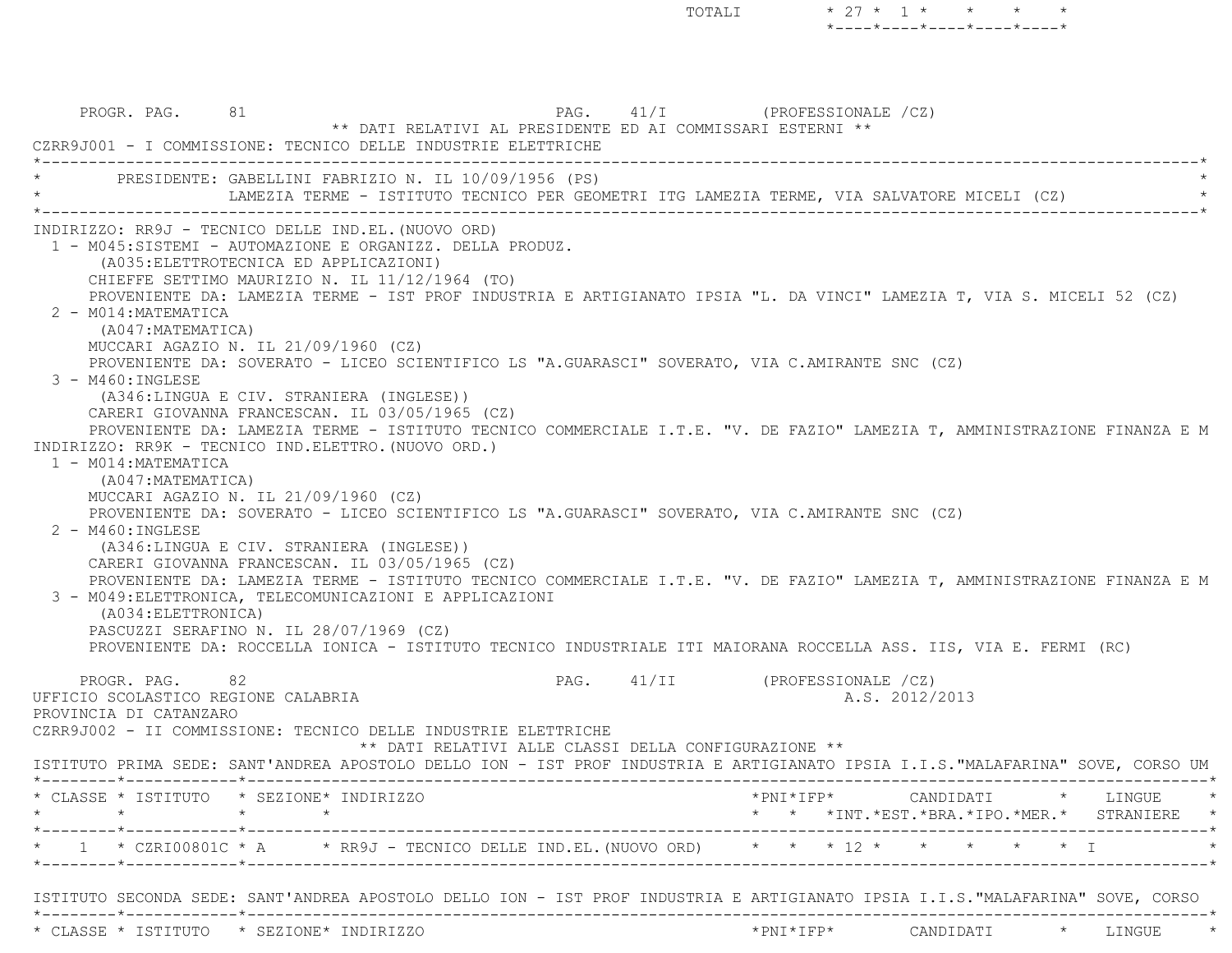|         |                                                                                                         |                 |                                                                                                                                                                                                                                                                                                                                                                                                                                                                                                     |                                                      |                                |                         |                                                                                                                   |                |                                                                                    |           | * * *INT.*EST.*BRA.*IPO.*MER.* STRANIERE                          |
|---------|---------------------------------------------------------------------------------------------------------|-----------------|-----------------------------------------------------------------------------------------------------------------------------------------------------------------------------------------------------------------------------------------------------------------------------------------------------------------------------------------------------------------------------------------------------------------------------------------------------------------------------------------------------|------------------------------------------------------|--------------------------------|-------------------------|-------------------------------------------------------------------------------------------------------------------|----------------|------------------------------------------------------------------------------------|-----------|-------------------------------------------------------------------|
|         |                                                                                                         |                 | 2 * CZRI00851T * A/S * RR9J - TECNICO DELLE IND.EL. (NUOVO ORD) * * * 12 * * * * * * * *                                                                                                                                                                                                                                                                                                                                                                                                            |                                                      |                                |                         |                                                                                                                   |                |                                                                                    |           |                                                                   |
|         |                                                                                                         |                 |                                                                                                                                                                                                                                                                                                                                                                                                                                                                                                     |                                                      |                                | TOTALI * 24 * * * * * * | *----*----*----*----*----*                                                                                        |                |                                                                                    |           |                                                                   |
|         | PROGR. PAG. 83                                                                                          |                 | PAG. 42/I (PROFESSIONALE /CZ)<br>** DATI RELATIVI AL PRESIDENTE ED AI COMMISSARI ESTERNI **<br>CZRR9J002 - II COMMISSIONE: TECNICO DELLE INDUSTRIE ELETTRICHE                                                                                                                                                                                                                                                                                                                                       |                                                      |                                |                         |                                                                                                                   |                |                                                                                    |           |                                                                   |
|         |                                                                                                         |                 | * PRESIDENTE: SESTITO ANTONIA ANNA N. IL 29/11/1955 (CZ)<br>CATANZARO - LICEO ARTISTICO LA CATANZARO -I.S. "DE NOBILI", PIAZZA LE PERA, 3 (CZ)                                                                                                                                                                                                                                                                                                                                                      |                                                      |                                |                         |                                                                                                                   |                |                                                                                    |           |                                                                   |
|         | 2 - M014: MATEMATICA<br>(A047:MATEMATICA)<br>$3 - M460$ : INGLESE<br>GENTILE ANNA N. IL 28/05/1969 (CZ) |                 | CATROPPA ANTONIO N. IL 28/03/1956 (CZ)<br>PROVENIENTE DA: LAMEZIA TERME - ISTITUTO TECNICO INDUSTRIALE ITI LAMEZIA TERME IS IPSIA LA, VIA G.GRONCHI (CZ)<br>PUGLIANO GIUSEPPE N. IL 02/08/1961 (CZ)<br>PROVENIENTE DA: LAMEZIA TERME - IST PROF PER L'AGRICOLTURA E L'AMBIENTE IPSASR LAMEZIA TERME, CONTRADA SAVUTANO (CZ)<br>(A346:LINGUA E CIV. STRANIERA (INGLESE))<br>PROVENIENTE DA: TAVERNA - IST PROF PER I SERVIZI ALBERGHIERI E RISTORAZIONE IPSSA TAVERNA S.C. -I.S. DI SE, VIA I MAGGIO |                                                      |                                |                         |                                                                                                                   |                |                                                                                    |           |                                                                   |
|         | PROGR. PAG. 84<br>UFFICIO SCOLASTICO REGIONE CALABRIA<br>PROVINCIA DI CATANZARO                         |                 | CZRR9K001 - I COMMISSIONE: TECNICO DELLE INDUSTRIE ELETTRONICHE<br>ISTITUTO PRIMA SEDE: LAMEZIA TERME - IST PROF INDUSTRIA E ARTIGIANATO IPSIA "L. DA VINCI" LAMEZIA T, VIA S. MICELI 52 (CZ)                                                                                                                                                                                                                                                                                                       | ** DATI RELATIVI ALLE CLASSI DELLA CONFIGURAZIONE ** | PAG. 42/II (PROFESSIONALE /CZ) |                         |                                                                                                                   | A.S. 2012/2013 |                                                                                    |           |                                                                   |
| $\star$ |                                                                                                         | $\star$ $\star$ | * CLASSE * ISTITUTO * SEZIONE* INDIRIZZO                                                                                                                                                                                                                                                                                                                                                                                                                                                            |                                                      |                                |                         | *PNI*IFP*                                                                                                         |                |                                                                                    |           | CANDIDATI * LINGUE<br>*  *  *INT.*EST.*BRA.*IPO.*MER.*  STRANIERE |
|         |                                                                                                         |                 | * $CZRIO1301X$ * A $\rightarrow$ RR9K - TECNICO IND. ELETTRO. (NUOVO ORD.)                                                                                                                                                                                                                                                                                                                                                                                                                          |                                                      |                                |                         | $\star$ $\star$ $\star$ $\uparrow$ $\uparrow$ $\star$ $\downarrow$ $\star$ $\downarrow$ $\downarrow$ $\downarrow$ |                |                                                                                    |           |                                                                   |
| 2       | * CZRI01301X * B                                                                                        |                 | * RR9J - TECNICO DELLE IND.EL. (NUOVO ORD)                                                                                                                                                                                                                                                                                                                                                                                                                                                          |                                                      |                                |                         | $*$ 10 $*$                                                                                                        |                |                                                                                    | $\star$ I |                                                                   |
|         |                                                                                                         |                 |                                                                                                                                                                                                                                                                                                                                                                                                                                                                                                     |                                                      |                                | TOTALI                  | $*$ 16 $*$                                                                                                        |                | $\star$ $\star$<br>$*$ - - - - $*$ - - - - $*$ - - - - $*$ - - - - $*$ - - - - $*$ |           |                                                                   |

\*----------------------------------------------------------------------------------------------------------------------------\*

PROGR. PAG. 85 PROGR. PAG. 85 PAG. 43/I (PROFESSIONALE /CZ) \*\* DATI RELATIVI AL PRESIDENTE ED AI COMMISSARI ESTERNI \*\*

CZRR9K001 - I COMMISSIONE: TECNICO DELLE INDUSTRIE ELETTRONICHE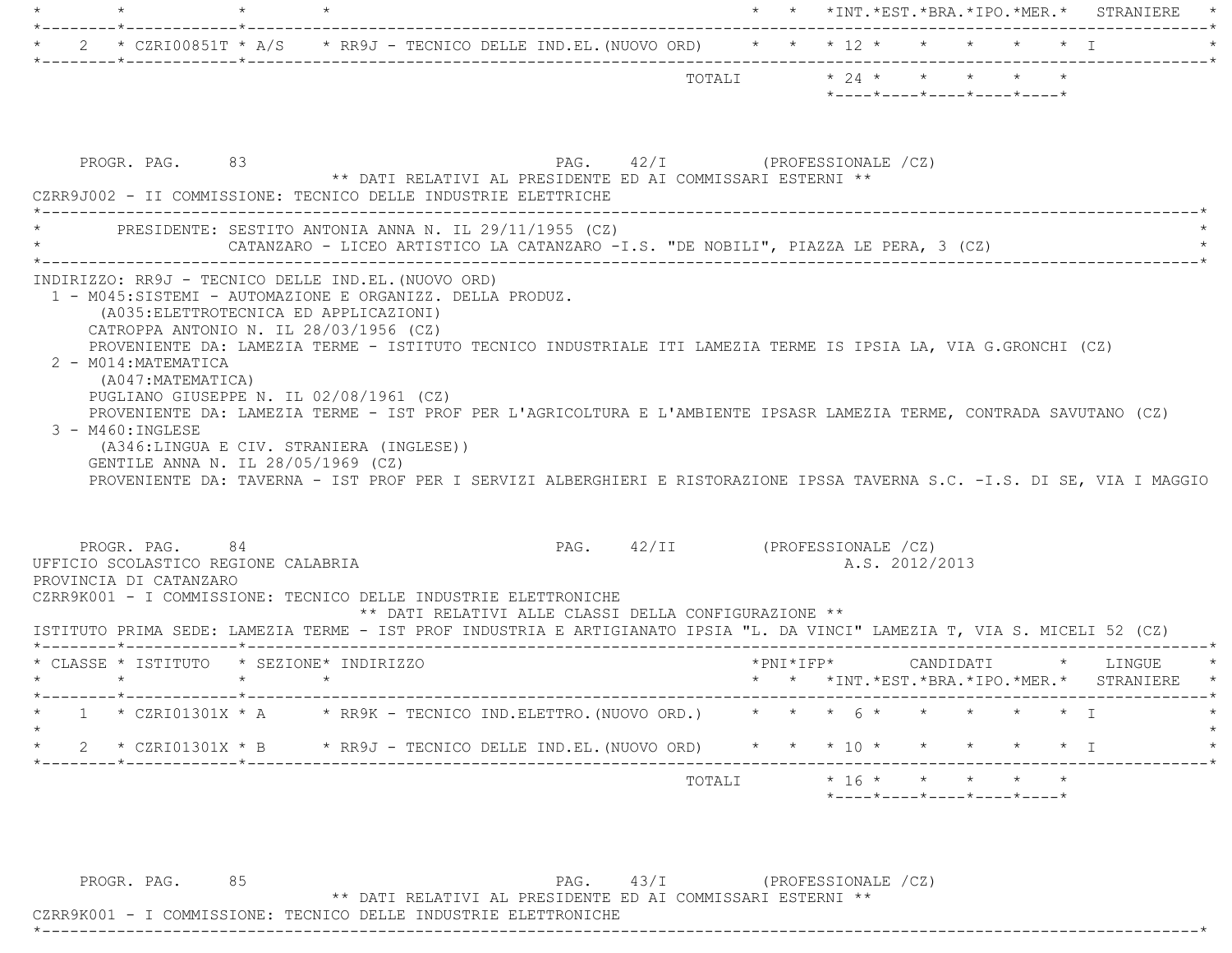PRESIDENTE: CAROLEO VENERANDA N. IL 27/01/1959 (AP) CATANZARO - ISTITUTO TECNICO PER GEOMETRI ITG "R.PETRUCCI" CATANZARO, VIA PIO X, N. 25 (CZ) \*----------------------------------------------------------------------------------------------------------------------------\* INDIRIZZO: RR9K - TECNICO IND.ELETTRO.(NUOVO ORD.) 1 - M049:ELETTRONICA, TELECOMUNICAZIONI E APPLICAZIONI (A034:ELETTRONICA) PRINCI GIOVANNI N. IL 16/02/1952 (RC) PROVENIENTE DA: CATANZARO - ISTITUTO TECNICO INDUSTRIALE ITI "E SCALFARO" CATANZARO, PIAZZA MATTEOTTI,1 (CZ) 2 - M014:MATEMATICA (A047:MATEMATICA) LOPRETE PAOLO N. IL 09/01/1962 (TO) PROVENIENTE DA: BOTRICELLO - IST PROF PER I SERVIZI COMMERCIALI E TURISTICI IPSCT BOTRICELLO S.C I.S. SE, VIA NAZIONAL E 3 - M460:INGLESE (A346:LINGUA E CIV. STRANIERA (INGLESE)) MUSCOLINO MARIA FRANCESCA N. IL 02/04/1960 (ME) PROVENIENTE DA: CATANZARO - ISTITUTO MAGISTRALE IM "CASSIODORO" CATANZARO -I.S, VIA CROTONE (CZ) INDIRIZZO: RR9J - TECNICO DELLE IND.EL.(NUOVO ORD) 1 - M014:MATEMATICA (A047:MATEMATICA) LOPRETE PAOLO N. IL 09/01/1962 (TO) PROVENIENTE DA: BOTRICELLO - IST PROF PER I SERVIZI COMMERCIALI E TURISTICI IPSCT BOTRICELLO S.C I.S. SE, VIA NAZIONAL E 2 - M460:INGLESE (A346:LINGUA E CIV. STRANIERA (INGLESE)) MUSCOLINO MARIA FRANCESCA N. IL 02/04/1960 (ME) PROVENIENTE DA: CATANZARO - ISTITUTO MAGISTRALE IM "CASSIODORO" CATANZARO -I.S, VIA CROTONE (CZ) 3 - M045:SISTEMI - AUTOMAZIONE E ORGANIZZ. DELLA PRODUZ. (A035:ELETTROTECNICA ED APPLICAZIONI) BABBO FRANCO N. IL 18/03/1965 (RM) PROVENIENTE DA: SANT'ANDREA APOSTOLO DELLO ION - IST PROF INDUSTRIA E ARTIGIANATO IPSIA I.I.S."MALAFARINA" SOVE, CORSO U PROGR. PAG. 86 86 PAG. 43/II (PROFESSIONALE /CZ) UFFICIO SCOLASTICO REGIONE CALABRIA AND ANNO 1999 A.S. 2012/2013 PROVINCIA DI CATANZARO CZRR9L001 - I COMMISSIONE: TECNICO INDUSTRIE MECCANICHE \*\* DATI RELATIVI ALLE CLASSI DELLA CONFIGURAZIONE \*\* ISTITUTO PRIMA SEDE: CATANZARO - IST PROF INDUSTRIA E ARTIGIANATO IPSIA "G.FERRARIS" CATANZARO I, VIA CONTI DI LORITELLO 17 (C \*--------\*------------\*-------------------------------------------------------------------------------------------------------\* \* CLASSE \* ISTITUTO \* SEZIONE\* INDIRIZZO \*PNI\*IFP\* CANDIDATI \* LINGUE \* \* \* \* \* \* \* \*INT.\*EST.\*BRA.\*IPO.\*MER.\* STRANIERE \* \*--------\*------------\*-------------------------------------------------------------------------------------------------------\* $1 \times \text{CZRIO1401O} \times \text{MA} \times \text{RR9L}$  - TECNICO IN. MECCAN.(NUOVO ORD.)  $\star \star \star \star 10 \star \star \star \star \star \star \star \star \star \star \star$  $\star$ 2 \* CZRI01401O \* MB \* RRFJ - TECNICO SIST.ENERG.(NUOVO ORD.) \* \* \* 6 \* 1 \* \* \* \* \* \* I \*--------\*------------\*-------------------------------------------------------------------------------------------------------\*TOTALI  $* 16 * 1 * * * * * *$ \*----\*----\*----\*----\*----\*

PROGR. PAG. 87 87 PAG. 44/I (PROFESSIONALE /CZ) \*\* DATI RELATIVI AL PRESIDENTE ED AI COMMISSARI ESTERNI \*\* CZRR9L001 - I COMMISSIONE: TECNICO INDUSTRIE MECCANICHE \*----------------------------------------------------------------------------------------------------------------------------\* \* PRESIDENTE: FERRIGNO ROBERTO N. IL 21/09/1958 (RE) \* LAMEZIA TERME - ISTITUTO TECNICO COMMERCIALE I.T.E. "V. DE FAZIO" LAMEZIA T, AMMINISTRAZIONE FINANZA E M\*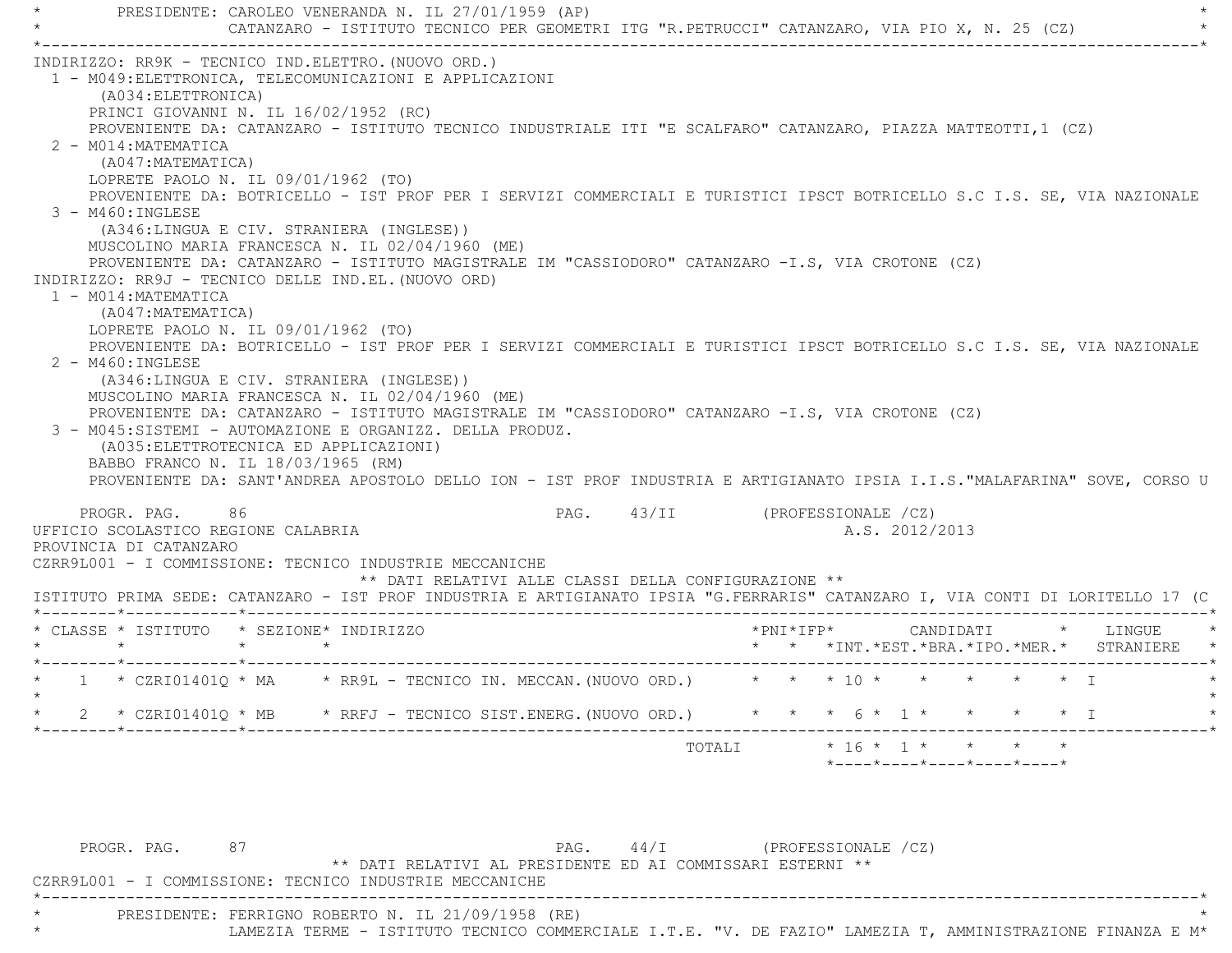\*----------------------------------------------------------------------------------------------------------------------------\* INDIRIZZO: RR9L - TECNICO IN. MECCAN.(NUOVO ORD.) 1 - M062:MACCHINE A FLUIDO (A020:DISCIPLINE MECCANICHE E TECNOLOGIA) FOLINO GALLO RAFFAELE N. IL 28/04/1959 (CS) PROVENIENTE DA: LAMEZIA TERME - ISTITUTO TECNICO PER GEOMETRI ITG LAMEZIA TERME, VIA SALVATORE MICELI (CZ) 2 - M076:IMPIANTI TERMOTECNICI (A020:DISCIPLINE MECCANICHE E TECNOLOGIA) FOLINO GALLO RAFFAELE N. IL 28/04/1959 (CS) PROVENIENTE DA: LAMEZIA TERME - ISTITUTO TECNICO PER GEOMETRI ITG LAMEZIA TERME, VIA SALVATORE MICELI (CZ) 3 - M014:MATEMATICA (A047:MATEMATICA) RIZZO ANTONIA N. IL 15/01/1965 (CZ) PROVENIENTE DA: LAMEZIA TERME - IST PROF INDUSTRIA E ARTIGIANATO IPSIA "L. DA VINCI" LAMEZIA T, VIA S. MICELI 52 (CZ) 4 - M460:INGLESE (A346:LINGUA E CIV. STRANIERA (INGLESE)) UCCIERO SILVANA N. IL 24/05/1964 (CE) PROVENIENTE DA: LAMEZIA TERME - ISTITUTO MAGISTRALE IM "TOMMASO CAMPANELLA" LAMEZI, VIA CONTRADA CAVALLERIZZA (CZ) INDIRIZZO: RRFJ - TECNICO SIST.ENERG.(NUOVO ORD.) 1 - M062:MACCHINE A FLUIDO (A020:DISCIPLINE MECCANICHE E TECNOLOGIA) FOLINO GALLO RAFFAELE N. IL 28/04/1959 (CS) PROVENIENTE DA: LAMEZIA TERME - ISTITUTO TECNICO PER GEOMETRI ITG LAMEZIA TERME, VIA SALVATORE MICELI (CZ) 2 - M076:IMPIANTI TERMOTECNICI (A020:DISCIPLINE MECCANICHE E TECNOLOGIA) FOLINO GALLO RAFFAELE N. IL 28/04/1959 (CS) PROVENIENTE DA: LAMEZIA TERME - ISTITUTO TECNICO PER GEOMETRI ITG LAMEZIA TERME, VIA SALVATORE MICELI (CZ) 3 - M014:MATEMATICA (A047:MATEMATICA) RIZZO ANTONIA N. IL 15/01/1965 (CZ) PROVENIENTE DA: LAMEZIA TERME - IST PROF INDUSTRIA E ARTIGIANATO IPSIA "L. DA VINCI" LAMEZIA T, VIA S. MICELI 52 (CZ) 4 - M460:INGLESE (A346:LINGUA E CIV. STRANIERA (INGLESE)) UCCIERO SILVANA N. IL 24/05/1964 (CE) PROVENIENTE DA: LAMEZIA TERME - ISTITUTO MAGISTRALE IM "TOMMASO CAMPANELLA" LAMEZI, VIA CONTRADA CAVALLERIZZA (CZ) PROGR. PAG. 88 8 PAG. 44/II (PROFESSIONALE /CZ) UFFICIO SCOLASTICO REGIONE CALABRIA A.S. 2012/2013 PROVINCIA DI CATANZARO CZRR9L002 - II COMMISSIONE: TECNICO INDUSTRIE MECCANICHE \*\* DATI RELATIVI ALLE CLASSI DELLA CONFIGURAZIONE \*\* ISTITUTO PRIMA SEDE: LAMEZIA TERME - IST PROF INDUSTRIA E ARTIGIANATO IPSIA "L. DA VINCI" LAMEZIA T, VIA S. MICELI 52 (CZ) \*--------\*------------\*-------------------------------------------------------------------------------------------------------\* \* CLASSE \* ISTITUTO \* SEZIONE\* INDIRIZZO \*PNI\*IFP\* CANDIDATI \* LINGUE \* \* \* \* \* \* \* \*INT.\*EST.\*BRA.\*IPO.\*MER.\* STRANIERE \* \*--------\*------------\*-------------------------------------------------------------------------------------------------------\*1 \* CZRI01301X \* D \* RR9L - TECNICO IN. MECCAN. (NUOVO ORD.) \* \* \* 9 \* \* \* \* \* \* \* I  $\star$  \* 2 \* CZRI01301X \* E \* RRFJ - TECNICO SIST.ENERG.(NUOVO ORD.) \* \* \* 8 \* \* \* \* \* I \* \*--------\*------------\*-------------------------------------------------------------------------------------------------------\*TOTALI  $* 17 * * * * * * * * *$ 

\*----\*----\*----\*----\*----\*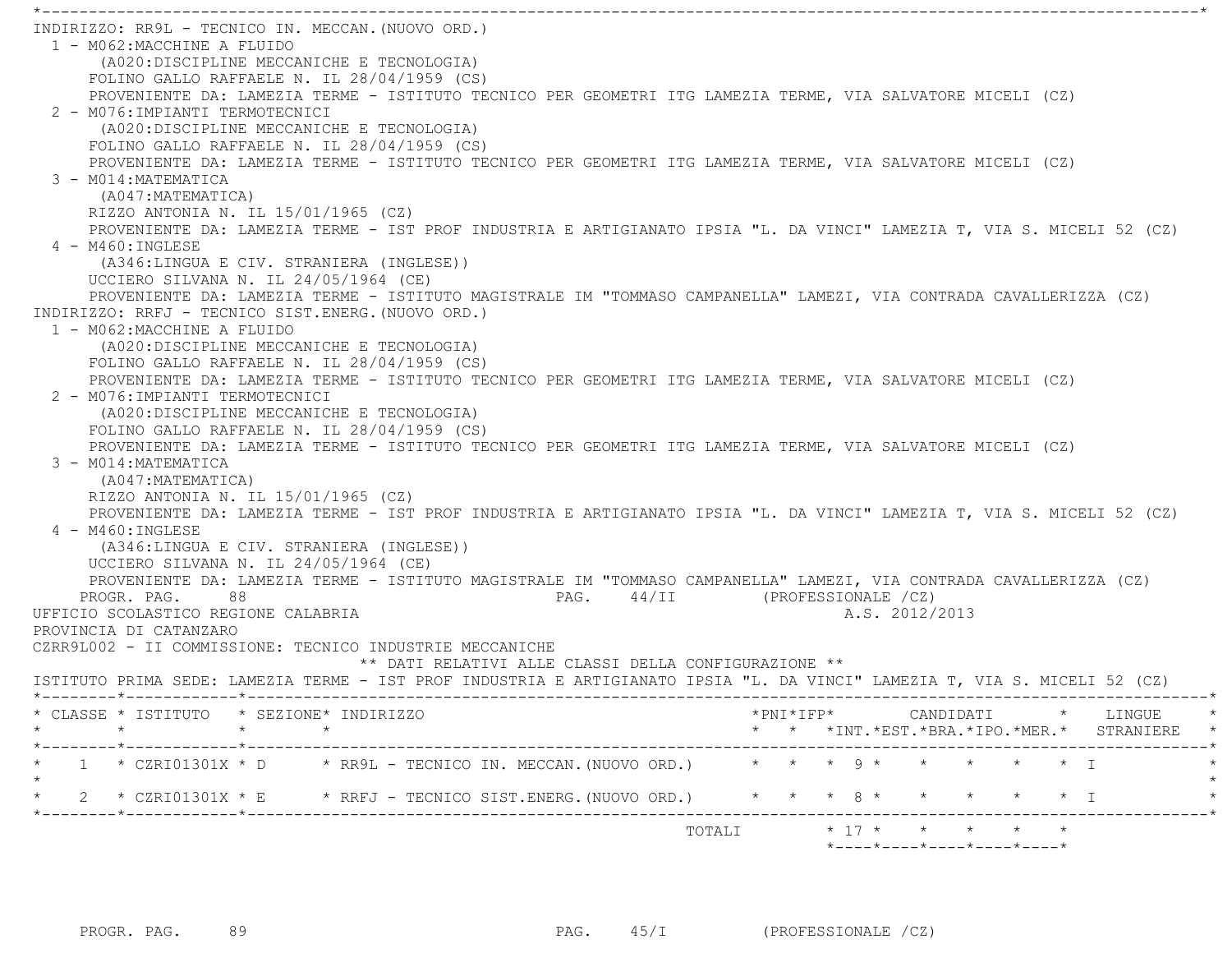\*\* DATI RELATIVI AL PRESIDENTE ED AI COMMISSARI ESTERNI \*\* CZRR9L002 - II COMMISSIONE: TECNICO INDUSTRIE MECCANICHE \*----------------------------------------------------------------------------------------------------------------------------\*PRESIDENTE: DILUCCA MARIA DANIELA N. IL 10/10/1951 (CZ) \* CATANZARO - ISTITUTO TECNICO INDUSTRIALE ITI "E SCALFARO" CATANZARO, PIAZZA MATTEOTTI,1 (CZ) \* \*----------------------------------------------------------------------------------------------------------------------------\* INDIRIZZO: RR9L - TECNICO IN. MECCAN.(NUOVO ORD.) 1 - M062:MACCHINE A FLUIDO (A020:DISCIPLINE MECCANICHE E TECNOLOGIA) BRANDO ANTONIO N. IL 11/11/1974 (CZ) PROVENIENTE DA: CARIATI - IST PROF INDUSTRIA E ARTIGIANATO IPSIA RISTORAZ. "MAZZONE" CA, VIA GAETANO NATALE TRAV. I, S.N 2 - M076:IMPIANTI TERMOTECNICI (A020:DISCIPLINE MECCANICHE E TECNOLOGIA) BRANDO ANTONIO N. IL 11/11/1974 (CZ) PROVENIENTE DA: CARIATI - IST PROF INDUSTRIA E ARTIGIANATO IPSIA RISTORAZ. "MAZZONE" CA, VIA GAETANO NATALE TRAV. I, S.N 3 - M014:MATEMATICA (A047:MATEMATICA) ASTORINO CARMELA N. IL 11/02/1979 (CZ) PROVENIENTE DA: BOTRICELLO - IST PROF PER I SERVIZI COMMERCIALI E TURISTICI IPSCT BOTRICELLO S.C I.S. SE, VIA NAZIONAL E 4 - M460:INGLESE (A346:LINGUA E CIV. STRANIERA (INGLESE)) ALBONICO LUCIANA N. IL 13/10/1951 (RC) PROVENIENTE DA: CATANZARO - ISTITUTO TECNICO INDUSTRIALE ITI "E SCALFARO" CATANZARO, PIAZZA MATTEOTTI,1 (CZ) INDIRIZZO: RRFJ - TECNICO SIST.ENERG.(NUOVO ORD.) 1 - M062:MACCHINE A FLUIDO (A020:DISCIPLINE MECCANICHE E TECNOLOGIA) BRANDO ANTONIO N. IL 11/11/1974 (CZ) PROVENIENTE DA: CARIATI - IST PROF INDUSTRIA E ARTIGIANATO IPSIA RISTORAZ. "MAZZONE" CA, VIA GAETANO NATALE TRAV. I, S.N 2 - M076:IMPIANTI TERMOTECNICI (A020:DISCIPLINE MECCANICHE E TECNOLOGIA) BRANDO ANTONIO N. IL 11/11/1974 (CZ) PROVENIENTE DA: CARIATI - IST PROF INDUSTRIA E ARTIGIANATO IPSIA RISTORAZ. "MAZZONE" CA, VIA GAETANO NATALE TRAV. I, S.N 3 - M014:MATEMATICA (A047:MATEMATICA) ASTORINO CARMELA N. IL 11/02/1979 (CZ) PROVENIENTE DA: BOTRICELLO - IST PROF PER I SERVIZI COMMERCIALI E TURISTICI IPSCT BOTRICELLO S.C I.S. SE, VIA NAZIONAL E 4 - M460:INGLESE (A346:LINGUA E CIV. STRANIERA (INGLESE)) ALBONICO LUCIANA N. IL 13/10/1951 (RC) PROVENIENTE DA: CATANZARO - ISTITUTO TECNICO INDUSTRIALE ITI "E SCALFARO" CATANZARO, PIAZZA MATTEOTTI,1 (CZ) PROGR. PAG. 90 90 PAG. 45/II (PROFESSIONALE /CZ) UFFICIO SCOLASTICO REGIONE CALABRIA A.S. 2012/2013 PROVINCIA DI CATANZARO CZRR9Q001 - I COMMISSIONE: TECNICO DEI SERVIZI TURISTICI \*\* DATI RELATIVI ALLE CLASSI DELLA CONFIGURAZIONE \*\* ISTITUTO PRIMA SEDE: SOVERATO - IST PROF PER I SERVIZI ALBERGHIERI E RISTORAZIONE IPSSEOA SOVERATO, VIA G. LEOPARDI 4 (CZ) \*--------\*------------\*-------------------------------------------------------------------------------------------------------\* \* CLASSE \* ISTITUTO \* SEZIONE\* INDIRIZZO \*PNI\*IFP\* CANDIDATI \* LINGUE \* \* \* \* \* \* \* \*INT.\*EST.\*BRA.\*IPO.\*MER.\* STRANIERE \* \*--------\*------------\*-------------------------------------------------------------------------------------------------------\* \* 1 \* CZRH04000Q \* A \* RR9Q - TECNICO SERV. TURIS.(NUOVO ORD.) \* \* \* 8 \* \* \* \* \* F \* \* \* A/1 \* RR9Q - TECNICO SERV. TURIS. (NUOVO ORD.) \* \* 4 \* 1 \* \* \* \* \* T \* \* A/2 \* RR9Q - TECNICO SERV. TURIS. (NUOVO ORD.) \* \* \* 3 \* \* \* \* \* \* \* \* S \*--------\*------------\*-------------------------------------------------------------------------------------------------------\*

ISTITUTO SECONDA SEDE: SOVERATO - IST PROF PER I SERVIZI ALBERGHIERI E RISTORAZIONE IPSSA SOVERATO -SERALE-, VIA LEOPARDI (CZ)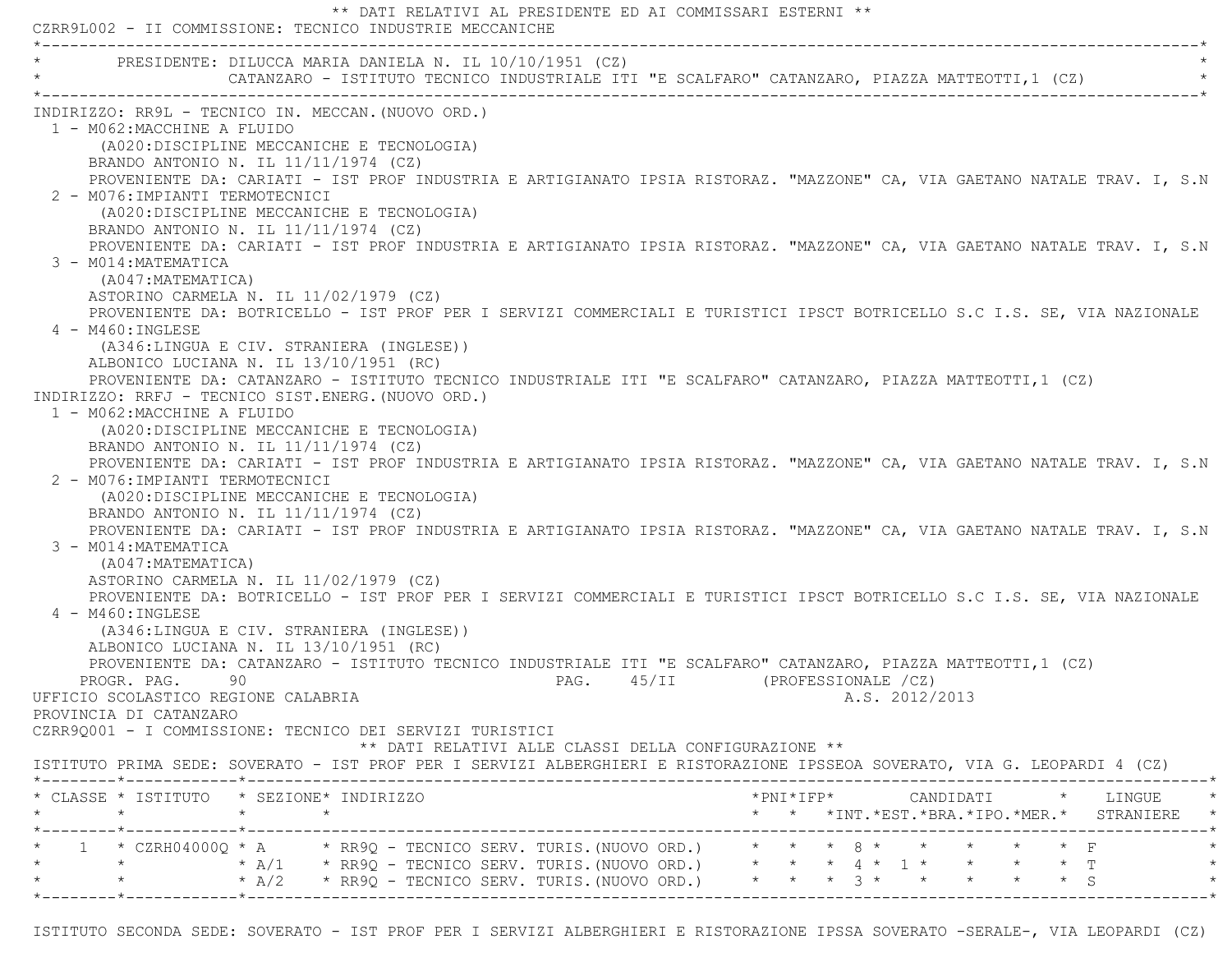|                                                                                       | * CLASSE * ISTITUTO * SEZIONE* INDIRIZZO                                                                                                                                                                                                                                                                                                                                                                                                                                                                                                                                                                                                                                                                                                                                                                                                                                                                                                        |                                                                                        |        |                                                                                           | *PNI*IFP*     CANDIDATI    *   LINGUE |
|---------------------------------------------------------------------------------------|-------------------------------------------------------------------------------------------------------------------------------------------------------------------------------------------------------------------------------------------------------------------------------------------------------------------------------------------------------------------------------------------------------------------------------------------------------------------------------------------------------------------------------------------------------------------------------------------------------------------------------------------------------------------------------------------------------------------------------------------------------------------------------------------------------------------------------------------------------------------------------------------------------------------------------------------------|----------------------------------------------------------------------------------------|--------|-------------------------------------------------------------------------------------------|---------------------------------------|
|                                                                                       | * 2 * CZRH040505 * A/S * RR9Q - TECNICO SERV. TURIS. (NUOVO ORD.) * * * 3 * * * * * 2 * F<br>* * * * A/S/1 * RR9Q - TECNICO SERV. TURIS. (NUOVO ORD.) * * * 2 * * * * * * * T                                                                                                                                                                                                                                                                                                                                                                                                                                                                                                                                                                                                                                                                                                                                                                   |                                                                                        |        |                                                                                           |                                       |
|                                                                                       |                                                                                                                                                                                                                                                                                                                                                                                                                                                                                                                                                                                                                                                                                                                                                                                                                                                                                                                                                 |                                                                                        | TOTALI | $* 20 * 1 * * * * 2 *$<br>$*$ - - - - $*$ - - - - $*$ - - - - $*$ - - - - $*$ - - - - $*$ |                                       |
| PROGR. PAG. 91                                                                        | ** DATI RELATIVI AL PRESIDENTE ED AI COMMISSARI ESTERNI **<br>CZRR90001 - I COMMISSIONE: TECNICO DEI SERVIZI TURISTICI                                                                                                                                                                                                                                                                                                                                                                                                                                                                                                                                                                                                                                                                                                                                                                                                                          | PAG. 46/I (PROFESSIONALE /CZ)                                                          |        |                                                                                           |                                       |
|                                                                                       | PRESIDENTE: MERCURI DOMENICO N. IL 13/01/1963 (CZ)<br>LAMEZIA TERME - ISTITUTO TECNICO COMMERCIALE I.T.E. "V. DE FAZIO" LAMEZIA T, AMMINISTRAZIONE FINANZA E M*                                                                                                                                                                                                                                                                                                                                                                                                                                                                                                                                                                                                                                                                                                                                                                                 |                                                                                        |        |                                                                                           |                                       |
| $2 - M462 : INGLESE$<br>3 - M390: FRANCESE<br>4 - M790:SPAGNOLO<br>$5 - M940:TEDESCO$ | 1 - M079: ECONOMIA E TECNICA DELL'AZIENDA TURISTICA<br>(A017:DISCIPLINE ECONOMICO-AZIENDALI)<br>CITTADINO RITA N. IL 17/01/1956 (CZ)<br>PROVENIENTE DA: LAMEZIA TERME - IST PROF PER I SERVIZI COMMERCIALI E TURISTICI IPSCT "LUIGI EINAUDI" LAMEZIA, VIA L. DA<br>(A346:LINGUA E CIV. STRANIERA (INGLESE))<br>MAZZEI MIMMA ANGELINA N. IL 02/01/1960 (CZ)<br>PROVENIENTE DA: LAMEZIA TERME - IST PROF PER I SERVIZI COMMERCIALI E TURISTICI IPSCT "LUIGI EINAUDI" LAMEZIA, VIA L. DA<br>(A246:LINGUA E CIV. STRANIERA (FRANCESE))<br>FILICE ROSA N. IL 21/02/1962 (CS)<br>PROVENIENTE DA: LAMEZIA TERME - IST PROF PER I SERVIZI COMMERCIALI E TURISTICI IPSCT "LUIGI EINAUDI" LAMEZIA, VIA L. DA<br>(A446:LINGUA E CIV. STRANIERA (SPAGNOLO))<br>ALTOMONTE FLAVIA N. IL 07/05/1957 (RC)<br>PROVENIENTE DA: VIBO VALENTIA - ISTITUTO MAGISTRALE LICEO STATALE "V.CAPIALBI", V. SANTA RUBA, 29 (VV)<br>(A546:LINGUA E CIV. STRANIERA (TEDESCO)) |                                                                                        |        |                                                                                           |                                       |
| PROGR. PAG. 92<br>PROVINCIA DI CATANZARO                                              | UFFICIO SCOLASTICO REGIONE CALABRIA<br>CZRR9Q002 - II COMMISSIONE: TECNICO DEI SERVIZI TURISTICI<br>ISTITUTO PRIMA SEDE: CATANZARO - IST PROF PER I SERVIZI COMMERCIALI E TURISTICI IPSCT "SORACE MARESCA" CATANZA, VIA DELLA STAZ                                                                                                                                                                                                                                                                                                                                                                                                                                                                                                                                                                                                                                                                                                              | PAG. 46/II (PROFESSIONALE /CZ)<br>** DATI RELATIVI ALLE CLASSI DELLA CONFIGURAZIONE ** |        | A.S. 2012/2013                                                                            |                                       |
| $\star$ $\star$ $\star$                                                               | * CLASSE * ISTITUTO * SEZIONE* INDIRIZZO                                                                                                                                                                                                                                                                                                                                                                                                                                                                                                                                                                                                                                                                                                                                                                                                                                                                                                        |                                                                                        |        | * * *INT.*EST.*BRA.*IPO.*MER.* STRANIERE *                                                |                                       |
|                                                                                       | _______*____________*______________<br>1 * CZRC014013 * A * RR9Q - TECNICO SERV. TURIS. (NUOVO ORD.) * * * 12 * 1 * * * * * F<br>2 * CZRC014013 * C $\rightarrow$ RR9Q - TECNICO SERV. TURIS. (NUOVO ORD.) $\rightarrow$ * * * 12 * *                                                                                                                                                                                                                                                                                                                                                                                                                                                                                                                                                                                                                                                                                                           |                                                                                        |        |                                                                                           |                                       |
|                                                                                       |                                                                                                                                                                                                                                                                                                                                                                                                                                                                                                                                                                                                                                                                                                                                                                                                                                                                                                                                                 |                                                                                        |        |                                                                                           |                                       |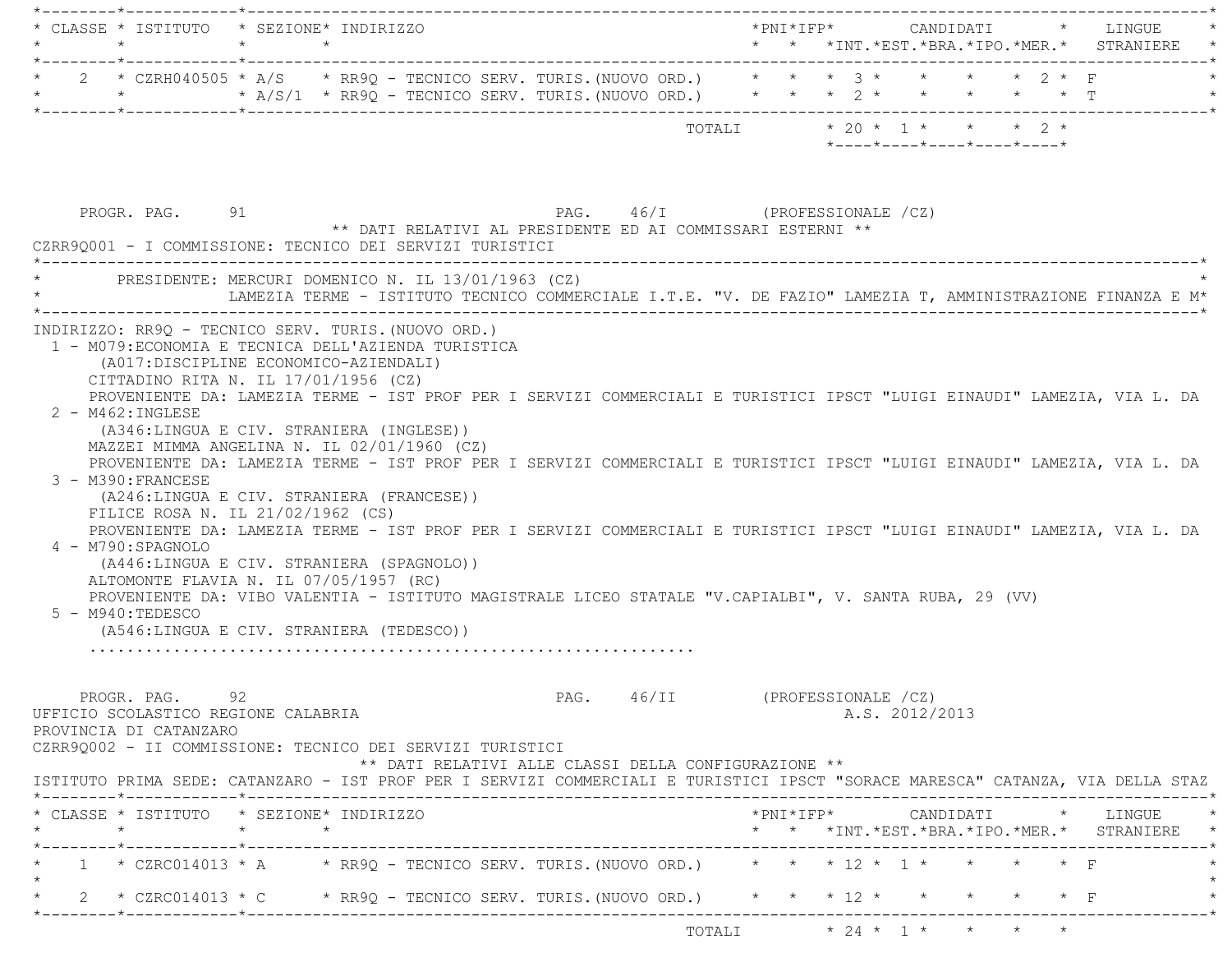PROGR. PAG. 93 93 PAG. 47/I (PROFESSIONALE /CZ) \*\* DATI RELATIVI AL PRESIDENTE ED AI COMMISSARI ESTERNI \*\* CZRR9Q002 - II COMMISSIONE: TECNICO DEI SERVIZI TURISTICI \*----------------------------------------------------------------------------------------------------------------------------\*PRESIDENTE: CALANDRA SEBASTIANELLA MARIA N. IL 03/07/1960 (ME) SOVERATO - ISTITUTO TECNICO COMMERCIALE ITC "ANTONINO CALABRETTA" SOVE, VIA C. AMIRANTE 30 (CZ) \*----------------------------------------------------------------------------------------------------------------------------\* INDIRIZZO: RR9Q - TECNICO SERV. TURIS.(NUOVO ORD.) 1 - M079:ECONOMIA E TECNICA DELL'AZIENDA TURISTICA (A017:DISCIPLINE ECONOMICO-AZIENDALI) CHIARELLA MASSIMO N. IL 02/06/1962 (CZ) PROVENIENTE DA: BOTRICELLO - IST PROF PER I SERVIZI COMMERCIALI E TURISTICI IPSCT BOTRICELLO S.C I.S. SE, VIA NAZIONAL E 2 - M462:INGLESE (A346:LINGUA E CIV. STRANIERA (INGLESE)) PROCOPIO FRANCESCA N. IL 12/08/1963 (MI) PROVENIENTE DA: ISOLA DI CAPO RIZZUTO - IST PROF PER I SERVIZI ALBERGHIERI E RISTORAZIONE I.P.S.A.R. ISOLA DI CAPO RIZZU 3 - M390:FRANCESE (A246:LINGUA E CIV. STRANIERA (FRANCESE)) SESTITO TERESA N. IL 20/07/1955 (KR) PROVENIENTE DA: SOVERATO - IST PROF PER I SERVIZI ALBERGHIERI E RISTORAZIONE IPSSEOA SOVERATO, VIA G. LEOPARDI 4 (CZ) PROGR. PAG. 94 PAG. 47/II (PROFESSIONALE /CZ) UFFICIO SCOLASTICO REGIONE CALABRIA A.S. 2012/2013 PROVINCIA DI CATANZARO CZRR9R001 - I COMMISSIONE: TECNICO DEI SERVIZI DELLA RISTORAZIONE \*\* DATI RELATIVI ALLE CLASSI DELLA CONFIGURAZIONE \*\* ISTITUTO PRIMA SEDE: SOVERATO - IST PROF PER I SERVIZI ALBERGHIERI E RISTORAZIONE IPSSEOA SOVERATO, VIA G. LEOPARDI 4 (CZ) \*--------\*------------\*-------------------------------------------------------------------------------------------------------\*CLASSE \* ISTITUTO \* SEZIONE\* INDIRIZZO \* \* \* \* \* \* \* \* \* \* \* \* \* \* \* LINGUE \* \* \* LINGUE \* \* \* \* LINGUE \* \* \* \* LINGUE \* \* \* \* \* \* \*INT.\*EST.\*BRA.\*IPO.\*MER.\* STRANIERE \* \*--------\*------------\*-------------------------------------------------------------------------------------------------------\*1 \* CZRH04000Q \* B \* RR9R - TECNICO SER. RISTOR. (NUOVO ORD) \* \* \* \* 27 \* \* \* \* \* \* F  $\star$  \* 2 \* CZRH04000Q \* F \* RR9R - TECNICO SER. RISTOR.(NUOVO ORD) \* \* \* 11 \* 1 \* \* \* \* T \* \*--------\*------------\*-------------------------------------------------------------------------------------------------------\*TOTALI  $* 38 * 1 * * * * * * *$ \*----\*----\*----\*----\*----\*

PROGR. PAG. 95 95 PAG. 48/I (PROFESSIONALE /CZ) \*\* DATI RELATIVI AL PRESIDENTE ED AI COMMISSARI ESTERNI \*\* CZRR9R001 - I COMMISSIONE: TECNICO DEI SERVIZI DELLA RISTORAZIONE \*----------------------------------------------------------------------------------------------------------------------------\*PRESIDENTE: ARBIA PASQUALE N. IL 12/11/1951 (PZ) \* LAMEZIA TERME - ISTITUTO MAGISTRALE IM "TOMMASO CAMPANELLA" LAMEZI, VIA CONTRADA CAVALLERIZZA (CZ) \* \*----------------------------------------------------------------------------------------------------------------------------\*INDIRIZZO: RR9R - TECNICO SER. RISTOR.(NUOVO ORD)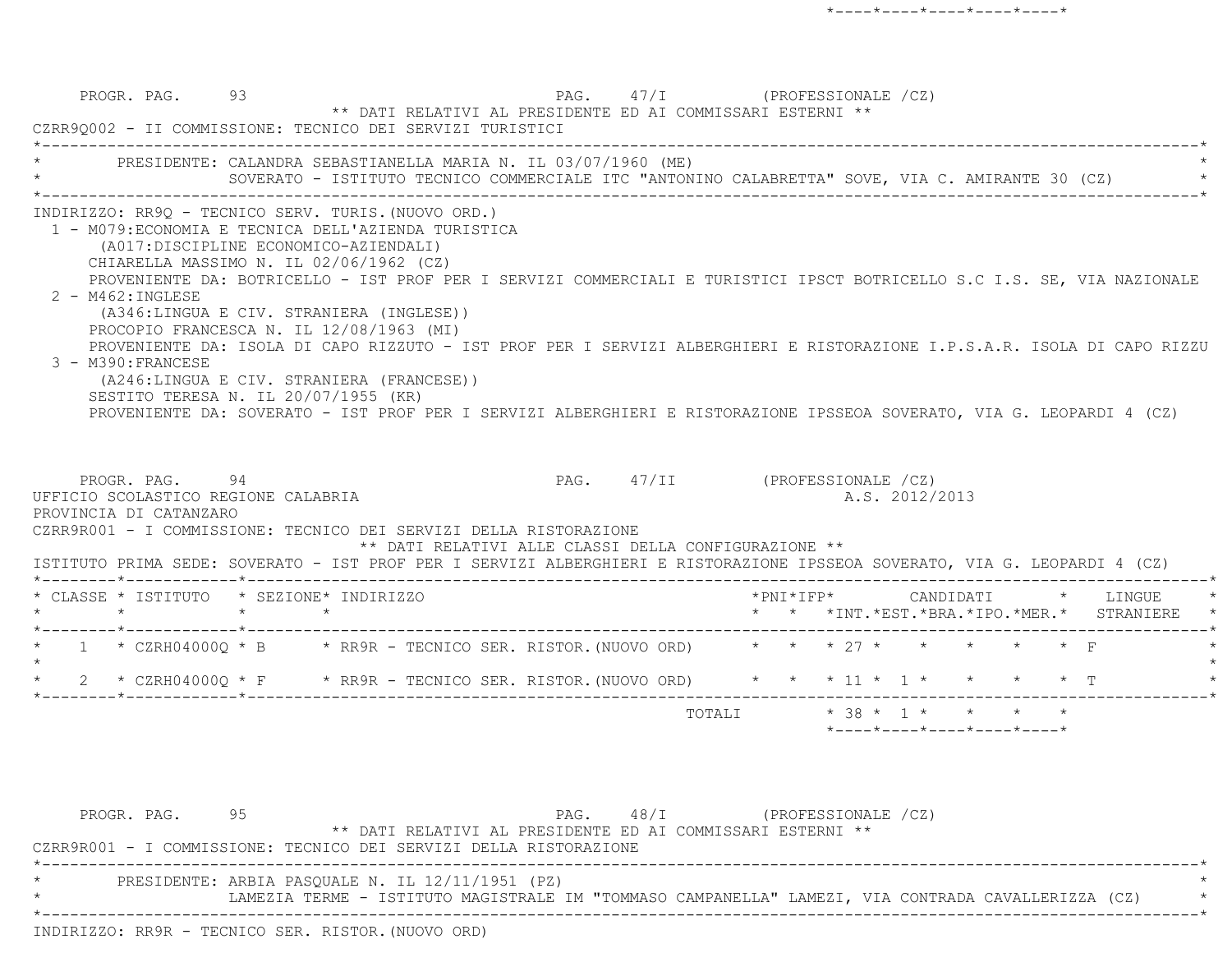1 - M073:ALIMENTI E ALIMENTAZIONE (A057:SCIENZA DEGLI ALIMENTI) LUZZO DONATELLA N. IL 24/03/1957 (CZ) PROVENIENTE DA: LAMEZIA TERME - IST PROF PER I SERVIZI COMMERCIALI E TURISTICI IPSCT "LUIGI EINAUDI" LAMEZIA, VIA L. DA 2 - M462:INGLESE (A346:LINGUA E CIV. STRANIERA (INGLESE)) ARMINIO CARMELA N. IL 30/01/1959 (CZ) PROVENIENTE DA: CATANZARO - ISTITUTO TECNICO COMMERCIALE ITC "GRIMALDI - PACIOLI" CATAN, VIA SEBENICO, 39 (CZ) 3 - M390:FRANCESE (A246:LINGUA E CIV. STRANIERA (FRANCESE)) PERROTTA ANNA N. IL 08/01/1952 (CZ) PROVENIENTE DA: CATANZARO - IST PROF PER I SERVIZI COMMERCIALI E TURISTICI IPSCT "SORACE MARESCA" CATANZA, VIA DELLA STA 4 - M940:TEDESCO (A546:LINGUA E CIV. STRANIERA (TEDESCO)) TRICOLI ANNA MARIA N. IL 09/04/1962 (CZ) PROVENIENTE DA: ISOLA DI CAPO RIZZUTO - IST PROF PER I SERVIZI ALBERGHIERI E RISTORAZIONE I.P.S.A.R. ISOLA DI CAPO RIZZUPROGR. PAG. 96 96 PAG. 48/II (PROFESSIONALE /CZ) UFFICIO SCOLASTICO REGIONE CALABRIA A.S. 2012/2013 PROVINCIA DI CATANZARO CZRR9R002 - II COMMISSIONE: TECNICO DEI SERVIZI DELLA RISTORAZIONE \*\* DATI RELATIVI ALLE CLASSI DELLA CONFIGURAZIONE \*\* ISTITUTO PRIMA SEDE: SOVERATO - IST PROF PER I SERVIZI ALBERGHIERI E RISTORAZIONE IPSSEOA SOVERATO, VIA G. LEOPARDI 4 (CZ) \*--------\*------------\*-------------------------------------------------------------------------------------------------------\* \* CLASSE \* ISTITUTO \* SEZIONE\* INDIRIZZO \*PNI\*IFP\* CANDIDATI \* LINGUE \* \* \* \* \* \* \* \*INT.\*EST.\*BRA.\*IPO.\*MER.\* STRANIERE \* \*--------\*------------\*-------------------------------------------------------------------------------------------------------\*1 \* CZRH04000Q \* C \* RR9R - TECNICO SER. RISTOR.(NUOVO ORD) \* \* \* 16 \* 1 \* \* \* \* \* F \* \* \* C/1 \* RR9R - TECNICO SER. RISTOR.(NUOVO ORD) \* \* \* 9 \* \* \* \* 1 \* S \*  $\star$  \* 2 \* CZRH04000Q \* D \* RR9R - TECNICO SER. RISTOR.(NUOVO ORD) \* \* \* 23 \* \* \* \* \* F \* \*--------\*------------\*-------------------------------------------------------------------------------------------------------\* $\text{TOTAT}$  \* 48 \* 1 \* \* \* 1 \* \*----\*----\*----\*----\*----\*PROGR. PAG. 97 97 PAG. 49/I (PROFESSIONALE /CZ) \*\* DATI RELATIVI AL PRESIDENTE ED AI COMMISSARI ESTERNI \*\* CZRR9R002 - II COMMISSIONE: TECNICO DEI SERVIZI DELLA RISTORAZIONE \*----------------------------------------------------------------------------------------------------------------------------\*PRESIDENTE: VIGGIANI ROSANNA N. IL 16/11/1952 (CZ) CATANZARO - ISTITUTO TECNICO INDUSTRIALE ITI "E SCALFARO" CATANZARO, PIAZZA MATTEOTTI,1 (CZ) \*----------------------------------------------------------------------------------------------------------------------------\* INDIRIZZO: RR9R - TECNICO SER. RISTOR.(NUOVO ORD) 1 - M073:ALIMENTI E ALIMENTAZIONE (A057:SCIENZA DEGLI ALIMENTI) GALLO ANTONELLA N. IL 02/04/1959 (CZ) PROVENIENTE DA: LAMEZIA TERME - IST PROF PER I SERVIZI COMMERCIALI E TURISTICI IPSCT "LUIGI EINAUDI" LAMEZIA, VIA L. DA 2 - M462:INGLESE (A346:LINGUA E CIV. STRANIERA (INGLESE)) ROPPA PASQUALE N. IL 15/07/1957 (CZ) PROVENIENTE DA: LAMEZIA TERME - IST PROF PER I SERVIZI COMMERCIALI E TURISTICI IPSCT "LUIGI EINAUDI" LAMEZIA, VIA L. DA 3 - M390:FRANCESE(A246:LINGUA E CIV. STRANIERA (FRANCESE))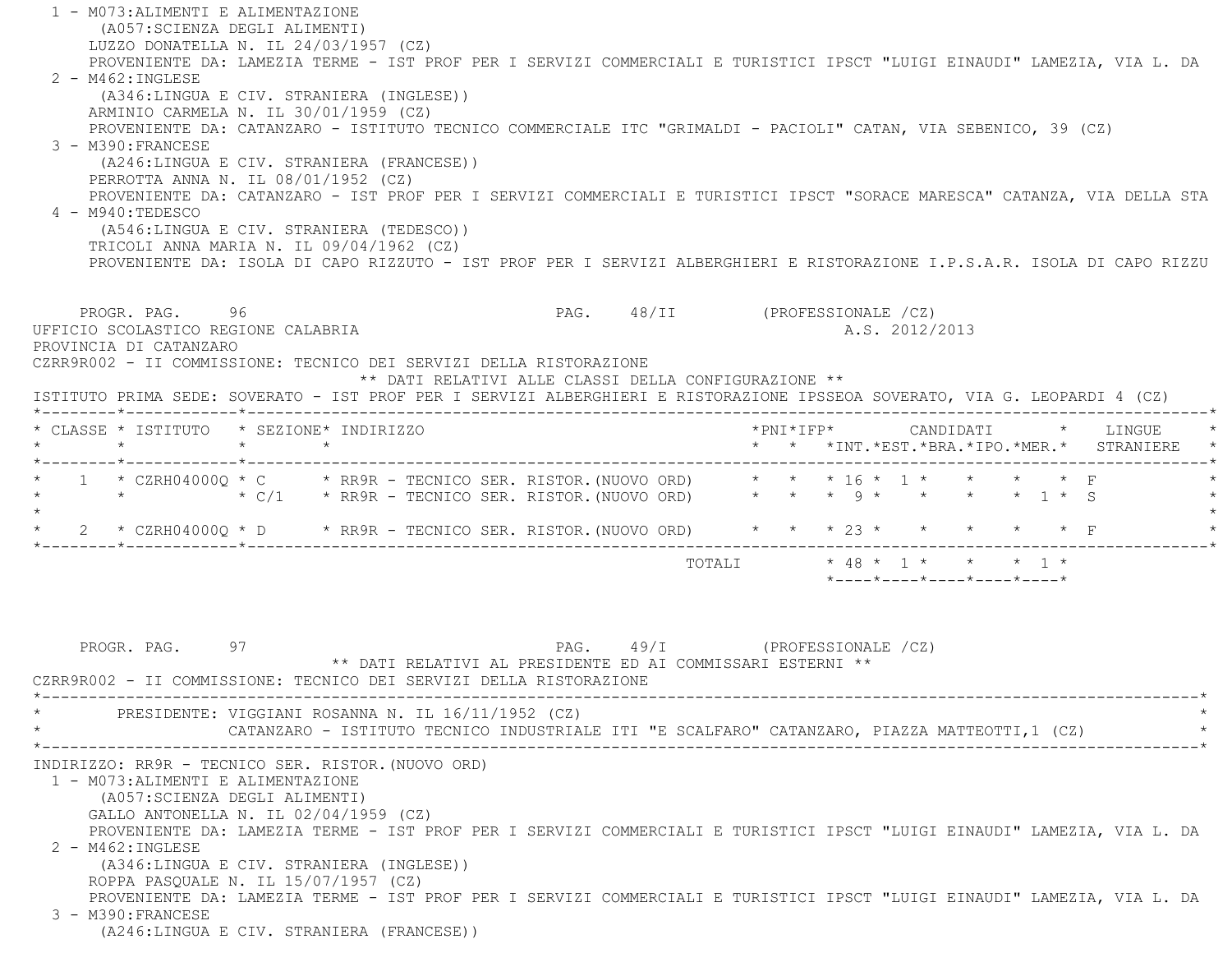ALESSI CONCETTA N. IL 06/06/1950 (RC) PROVENIENTE DA: LAMEZIA TERME - IST PROF PER I SERVIZI COMMERCIALI E TURISTICI IPSCT "LUIGI EINAUDI" LAMEZIA, VIA L. DA 4 - M790:SPAGNOLO (A446:LINGUA E CIV. STRANIERA (SPAGNOLO)) DILEO ROSARIA N. IL 05/10/1961 (VV) PROVENIENTE DA: VIBO VALENTIA - ISTITUTO MAGISTRALE LICEO STATALE "V.CAPIALBI", V. SANTA RUBA, 29 (VV) PROGR. PAG. 98 98 PAG. 49/II (PROFESSIONALE /CZ) UFFICIO SCOLASTICO REGIONE CALABRIA AND ALS 2012/2013 PROVINCIA DI CATANZARO CZRR9R003 - III COMMISSIONE: TECNICO DEI SERVIZI DELLA RISTORAZIONE \*\* DATI RELATIVI ALLE CLASSI DELLA CONFIGURAZIONE \*\* ISTITUTO PRIMA SEDE: SOVERATO - IST PROF PER I SERVIZI ALBERGHIERI E RISTORAZIONE IPSSEOA SOVERATO, VIA G. LEOPARDI 4 (CZ) \*--------\*------------\*-------------------------------------------------------------------------------------------------------\* \* CLASSE \* ISTITUTO \* SEZIONE\* INDIRIZZO \*PNI\*IFP\* CANDIDATI \* LINGUE \* \* \* \* \* \* \* \*INT.\*EST.\*BRA.\*IPO.\*MER.\* STRANIERE \* \*--------\*------------\*-------------------------------------------------------------------------------------------------------\*\* 1 \* CZRH040000 \* E \* RR9R - TECNICO SER. RISTOR. (NUOVO ORD) \* \* \* 12 \* \* \* \* \* \* \* T \*--------\*------------\*-------------------------------------------------------------------------------------------------------\* ISTITUTO SECONDA SEDE: SOVERATO - IST PROF PER I SERVIZI ALBERGHIERI E RISTORAZIONE IPSSA SOVERATO -SERALE-, VIA LEOPARDI (CZ) \*--------\*------------\*-------------------------------------------------------------------------------------------------------\* \* CLASSE \* ISTITUTO \* SEZIONE\* INDIRIZZO \*PNI\*IFP\* CANDIDATI \* LINGUE \* \* \* \* \* \* \* \*INT.\*EST.\*BRA.\*IPO.\*MER.\* STRANIERE \* \*--------\*------------\*-------------------------------------------------------------------------------------------------------\*2 \* CZRH040505 \* B/S \* RR9R - TECNICO SER. RISTOR.(NUOVO ORD) \* \* \* 17 \* 2 \* \* \* \* \* F \* \* \* B/S/1 \* RR9R - TECNICO SER. RISTOR.(NUOVO ORD) \* \* \* 7 \* 2 \* \* \* \* T \* \*--------\*------------\*-------------------------------------------------------------------------------------------------------\*TOTALI  $* 36 * 4 * * * * * * *$  \*----\*----\*----\*----\*----\*PROGR. PAG. 99 9 22 PAG. 50/I (PROFESSIONALE /CZ) \*\* DATI RELATIVI AL PRESIDENTE ED AI COMMISSARI ESTERNI \*\* CZRR9R003 - III COMMISSIONE: TECNICO DEI SERVIZI DELLA RISTORAZIONE \*----------------------------------------------------------------------------------------------------------------------------\*PRESIDENTE: PAONE FRANCESCO N. IL 18/06/1959 (CZ) \* LAMEZIA TERME - ISTITUTO TECNICO INDUSTRIALE ITI LAMEZIA TERME IS IPSIA LA, VIA G.GRONCHI (CZ) \* \*----------------------------------------------------------------------------------------------------------------------------\* INDIRIZZO: RR9R - TECNICO SER. RISTOR.(NUOVO ORD) 1 - M073:ALIMENTI E ALIMENTAZIONE (A057:SCIENZA DEGLI ALIMENTI) AMBROSINI ADA N. IL 08/04/1965 (LT) PROVENIENTE DA: CATANZARO - ISTITUTO TECNICO PER ATTIVITA' SOCIALI (GIA' ITF) ITAS "CHIMIRRI" CATANZARO, VIA DOMENICO RO 2 - M462:INGLESE (A346:LINGUA E CIV. STRANIERA (INGLESE)) CARVETTA MARIATERESA N. IL 01/09/1958 (CZ) PROVENIENTE DA: CATANZARO - LICEO CLASSICO LC "P.GALLUPPI" CATANZARO, VIA DE GASPERI N. 76 (CZ) 3 - M940:TEDESCO (A546:LINGUA E CIV. STRANIERA (TEDESCO)) CONIDI ANNA MARIA N. IL 28/05/1970 (VV) PROVENIENTE DA: LAMEZIA TERME - IST PROF PER I SERVIZI COMMERCIALI E TURISTICI IPSCT "LUIGI EINAUDI" LAMEZIA, VIA L. DA 4 - M390:FRANCESE(A246:LINGUA E CIV. STRANIERA (FRANCESE))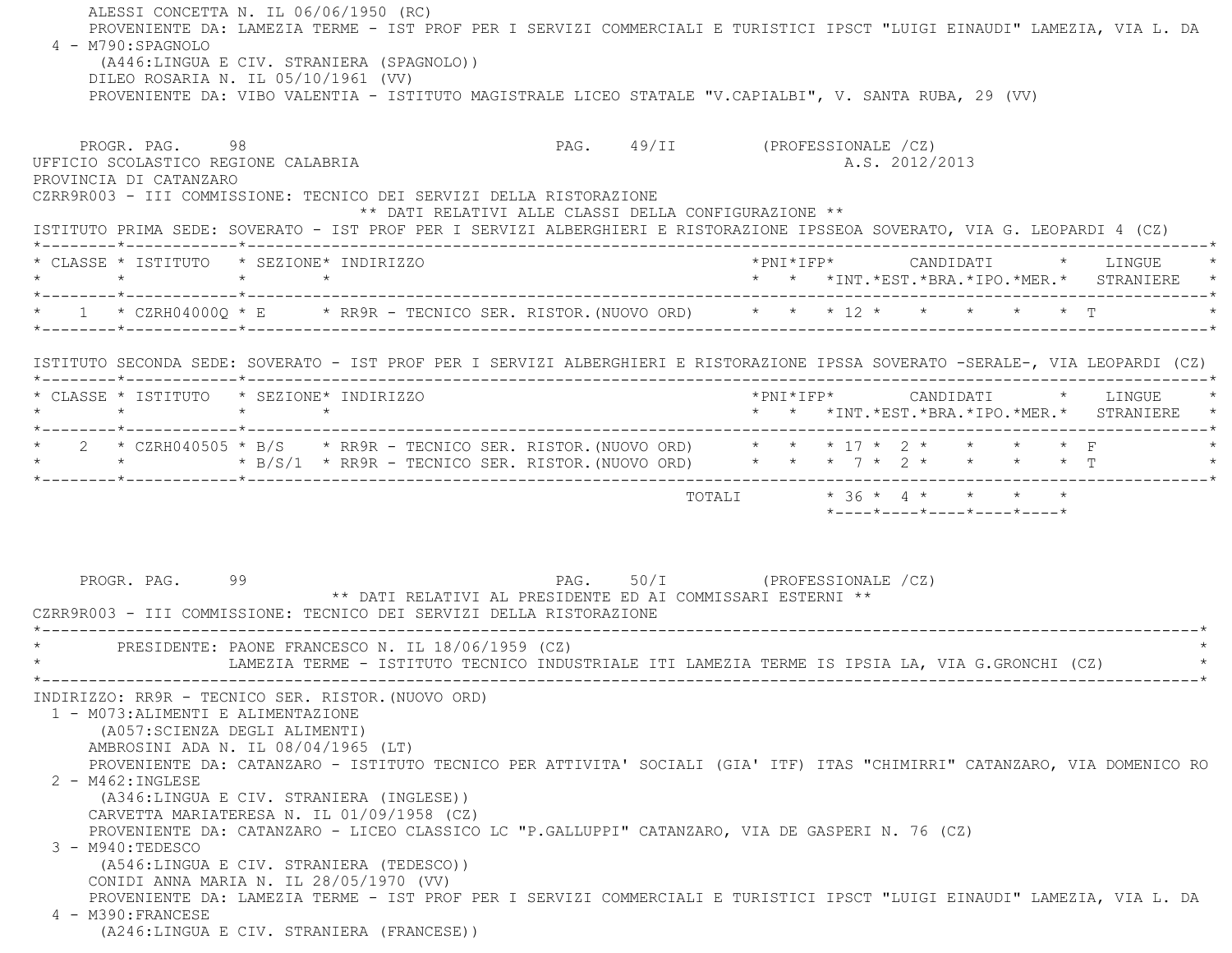LUGARA' ANGELINA N. IL 24/09/1955 (CZ) PROVENIENTE DA: LAMEZIA TERME - IST PROF PER I SERVIZI COMMERCIALI E TURISTICI IPSCT "LUIGI EINAUDI" LAMEZIA, VIA L. DA PROGR. PAG. 100 PAG. 50/II (PROFESSIONALE /CZ) UFFICIO SCOLASTICO REGIONE CALABRIA A.S. 2012/2013 PROVINCIA DI CATANZARO CZRR9R004 - IV COMMISSIONE: TECNICO DEI SERVIZI DELLA RISTORAZIONE \*\* DATI RELATIVI ALLE CLASSI DELLA CONFIGURAZIONE \*\* ISTITUTO PRIMA SEDE: LAMEZIA TERME - IST PROF PER I SERVIZI COMMERCIALI E TURISTICI IPSCT "LUIGI EINAUDI" LAMEZIA, VIA L. DA V \*--------\*------------\*-------------------------------------------------------------------------------------------------------\* \* CLASSE \* ISTITUTO \* SEZIONE\* INDIRIZZO \*PNI\*IFP\* CANDIDATI \* LINGUE \* \* \* \* \* \* \* \*INT.\*EST.\*BRA.\*IPO.\*MER.\* STRANIERE \* \*--------\*------------\*-------------------------------------------------------------------------------------------------------\*1 \* CZRC03000X \* A/R \* RR9R - TECNICO SER. RISTOR. (NUOVO ORD) \* \* \* 26 \* \* \* \* \* \* \* F  $\star$  \* 2 \* CZRC03000X \* B/R \* RR9R - TECNICO SER. RISTOR.(NUOVO ORD) \* \* \* 8 \* \* \* \* \* F \* \* \* \* B/R/1 \* RR9R - TECNICO SER. RISTOR.(NUOVO ORD) \* \* \* 4 \* \* \* \* \* T \* \*--------\*------------\*-------------------------------------------------------------------------------------------------------\*TOTALI  $* 38 * * * * * * * * * *$  \*----\*----\*----\*----\*----\*PROGR. PAG. 101 **PAG.** 51/I (PROFESSIONALE /CZ) \*\* DATI RELATIVI AL PRESIDENTE ED AI COMMISSARI ESTERNI \*\* CZRR9R004 - IV COMMISSIONE: TECNICO DEI SERVIZI DELLA RISTORAZIONE \*----------------------------------------------------------------------------------------------------------------------------\*PRESIDENTE: MELLEA ROBERTO N. IL 12/02/1955 (CZ) \* CATANZARO - IST PROF INDUSTRIA E ARTIGIANATO IPSIA "G.FERRARIS" CATANZARO I, VIA CONTI DI LORITELLO 17 (\* \*----------------------------------------------------------------------------------------------------------------------------\* INDIRIZZO: RR9R - TECNICO SER. RISTOR.(NUOVO ORD) 1 - M073:ALIMENTI E ALIMENTAZIONE (A057:SCIENZA DEGLI ALIMENTI) MELLACE DANIELE TOMMASO N. IL 07/03/1959 (AQ) PROVENIENTE DA: SOVERATO - IST PROF PER I SERVIZI ALBERGHIERI E RISTORAZIONE IPSSEOA SOVERATO, VIA G. LEOPARDI 4 (CZ) 2 - M462:INGLESE (A346:LINGUA E CIV. STRANIERA (INGLESE)) SACCO RAFFAELLA N. IL 24/09/1966 (CZ) PROVENIENTE DA: CATANZARO - LICEO ARTISTICO LA CATANZARO -I.S. "DE NOBILI", PIAZZA LE PERA, 3 (CZ) 3 - M390:FRANCESE (A246:LINGUA E CIV. STRANIERA (FRANCESE)) MAURO PAOLA N. IL 18/09/1963 (CZ) PROVENIENTE DA: CATANZARO - ISTITUTO TECNICO COMMERCIALE ITC "GRIMALDI - PACIOLI" CATAN, VIA SEBENICO, 39 (CZ) 4 - M940:TEDESCO (A546:LINGUA E CIV. STRANIERA (TEDESCO)) BOVA GRAZIELLA N. IL 27/01/1967 (RC) PROVENIENTE DA: ISOLA DI CAPO RIZZUTO - IST PROF PER I SERVIZI ALBERGHIERI E RISTORAZIONE IST. PROF. PER I SERV. ALBERGHPROGR. PAG. 102 **PAG.** 51/II (PROFESSIONALE /CZ) UFFICIO SCOLASTICO REGIONE CALABRIA A.S. 2012/2013 PROVINCIA DI CATANZARO CZRR9R005 - V COMMISSIONE: TECNICO DEI SERVIZI DELLA RISTORAZIONE\*\* DATI RELATIVI ALLE CLASSI DELLA CONFIGURAZIONE \*\*

ISTITUTO PRIMA SEDE: TAVERNA - IST PROF PER I SERVIZI ALBERGHIERI E RISTORAZIONE IPSSA TAVERNA S.C. -I.S. DI SE, VIA I MAGGIO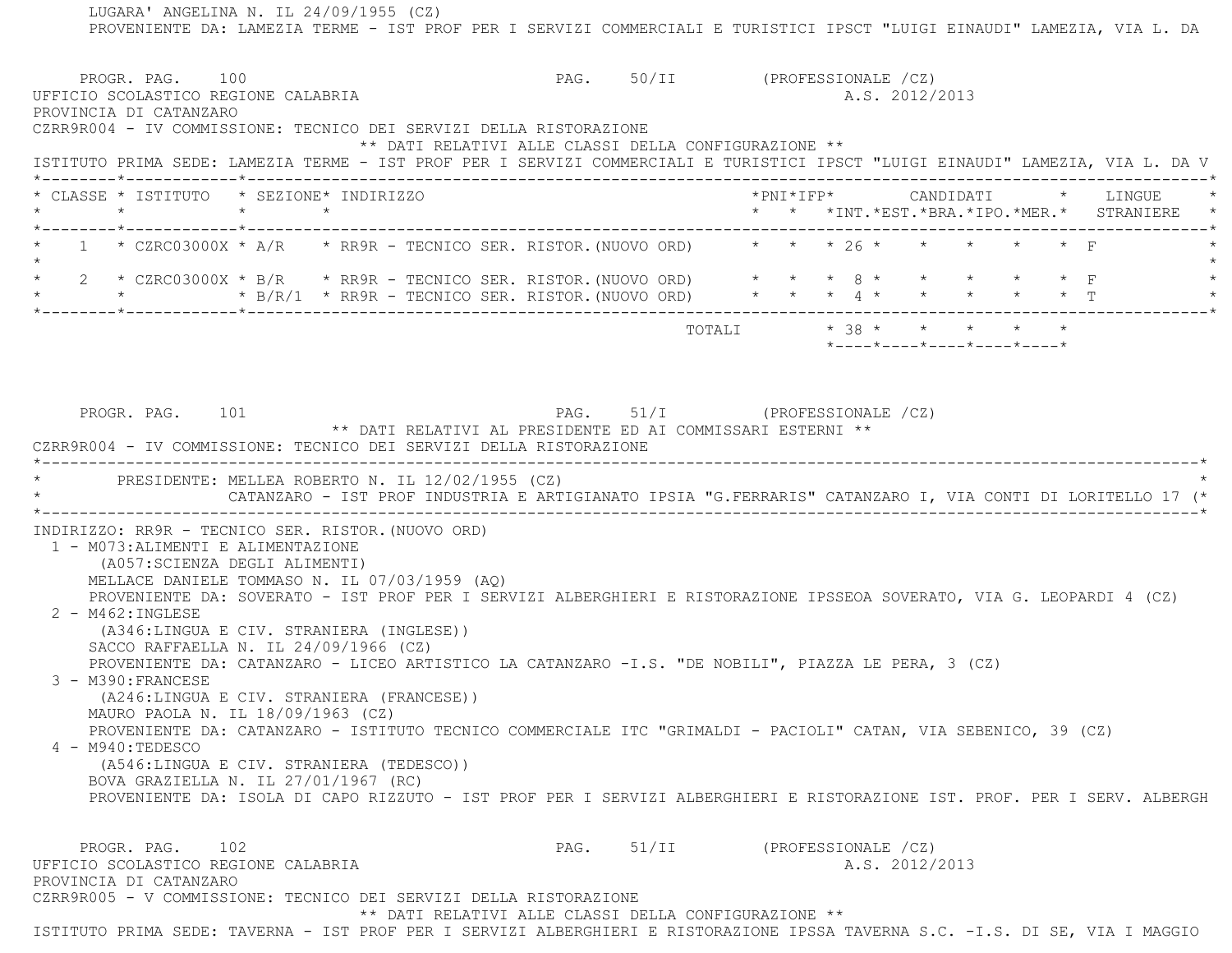|                                                                                                                | * CLASSE * ISTITUTO * SEZIONE* INDIRIZZO                                                                                                                                                                                                                                                                                                                                                                                                                                                                                                                                                                                                                                                                                                                                                                                                                                                                                                                                                                                                               |  |  |                            |  | $*$ PNI $*$ IFP $*$ CANDIDATI $*$ LINGUE $*$                                          |
|----------------------------------------------------------------------------------------------------------------|--------------------------------------------------------------------------------------------------------------------------------------------------------------------------------------------------------------------------------------------------------------------------------------------------------------------------------------------------------------------------------------------------------------------------------------------------------------------------------------------------------------------------------------------------------------------------------------------------------------------------------------------------------------------------------------------------------------------------------------------------------------------------------------------------------------------------------------------------------------------------------------------------------------------------------------------------------------------------------------------------------------------------------------------------------|--|--|----------------------------|--|---------------------------------------------------------------------------------------|
|                                                                                                                |                                                                                                                                                                                                                                                                                                                                                                                                                                                                                                                                                                                                                                                                                                                                                                                                                                                                                                                                                                                                                                                        |  |  |                            |  |                                                                                       |
|                                                                                                                | * 1 * CZRH01101R * A * RR9R - TECNICO SER. RISTOR. (NUOVO ORD) * * * 12 * 3 * * * * * F                                                                                                                                                                                                                                                                                                                                                                                                                                                                                                                                                                                                                                                                                                                                                                                                                                                                                                                                                                |  |  |                            |  |                                                                                       |
|                                                                                                                | ISTITUTO SECONDA SEDE: BOTRICELLO - IST PROF PER I SERVIZI COMMERCIALI E TURISTICI IPSCT BOTRICELLO S.C.-I.S. DI, VIA NAZIONAL                                                                                                                                                                                                                                                                                                                                                                                                                                                                                                                                                                                                                                                                                                                                                                                                                                                                                                                         |  |  |                            |  |                                                                                       |
|                                                                                                                | * CLASSE * ISTITUTO * SEZIONE* INDIRIZZO<br>$\star \qquad \qquad \star \qquad \qquad \star \qquad \qquad \star$                                                                                                                                                                                                                                                                                                                                                                                                                                                                                                                                                                                                                                                                                                                                                                                                                                                                                                                                        |  |  |                            |  | *PNI*IFP*     CANDIDATI    *   LINGUE<br>* * * *INT.*EST.*BRA.*IPO.*MER.* STRANIERE * |
|                                                                                                                | * 2 * CZRC011511 * S * RR9B - TECN. GEST. AZ. INFO. (NUOVO ORD) * * * 12 * * * * * * * * I * * * I                                                                                                                                                                                                                                                                                                                                                                                                                                                                                                                                                                                                                                                                                                                                                                                                                                                                                                                                                     |  |  |                            |  |                                                                                       |
|                                                                                                                |                                                                                                                                                                                                                                                                                                                                                                                                                                                                                                                                                                                                                                                                                                                                                                                                                                                                                                                                                                                                                                                        |  |  | *----*----*----*----*----* |  |                                                                                       |
| PROGR. PAG. 103                                                                                                | PAG. 52/I (PROFESSIONALE /CZ)<br>** DATI RELATIVI AL PRESIDENTE ED AI COMMISSARI ESTERNI **<br>CZRR9R005 - V COMMISSIONE: TECNICO DEI SERVIZI DELLA RISTORAZIONE                                                                                                                                                                                                                                                                                                                                                                                                                                                                                                                                                                                                                                                                                                                                                                                                                                                                                       |  |  |                            |  |                                                                                       |
|                                                                                                                | * PRESIDENTE: MACRI' LUIGI ANTONIO N. IL 13/06/1954 (CZ)<br>CATANZARO - ISTITUTO SUPERIORE IS "FERMI" CATANZARO, VIA C. PISACANE S.N.C. CONTRADA GIOVINO (CZ) *                                                                                                                                                                                                                                                                                                                                                                                                                                                                                                                                                                                                                                                                                                                                                                                                                                                                                        |  |  |                            |  |                                                                                       |
| 2 - M460: INGLESE<br>$3 - M462 : INGLESE$<br>4 - M390: FRANCESE<br>$1 - M460$ : INGLESE<br>$2 - M462 : INGLEX$ | PROVENIENTE DA: VIBO VALENTIA - IST PROF PER I SERVIZI ALBERGHIERI E RISTORAZIONE IST PROF SERVIZI ALBERGHIERI E, LARGO<br>(A346:LINGUA E CIV. STRANIERA (INGLESE))<br>MONTESANTI MARIA TERESA N. IL 22/11/1958 (CZ)<br>PROVENIENTE DA: LAMEZIA TERME - ISTITUTO TECNICO PER GEOMETRI ITG LAMEZIA TERME, VIA SALVATORE MICELI (CZ)<br>(A346:LINGUA E CIV. STRANIERA (INGLESE))<br>MONTESANTI MARIA TERESA N. IL 22/11/1958 (CZ)<br>PROVENIENTE DA: LAMEZIA TERME - ISTITUTO TECNICO PER GEOMETRI ITG LAMEZIA TERME, VIA SALVATORE MICELI (CZ)<br>(A246:LINGUA E CIV. STRANIERA (FRANCESE))<br>MAZZUCA CATERINA N. IL 05/01/1965 (KR)<br>PROVENIENTE DA: CATANZARO - ISTITUTO MAGISTRALE IM "CASSIODORO" CATANZARO -I.S, VIA CROTONE (CZ)<br>INDIRIZZO: RR9B - TECN. GEST. AZ. INFO. (NUOVO ORD)<br>(A346:LINGUA E CIV. STRANIERA (INGLESE))<br>MONTESANTI MARIA TERESA N. IL 22/11/1958 (CZ)<br>PROVENIENTE DA: LAMEZIA TERME - ISTITUTO TECNICO PER GEOMETRI ITG LAMEZIA TERME, VIA SALVATORE MICELI (CZ)<br>(A346:LINGUA E CIV. STRANIERA (INGLESE)) |  |  |                            |  |                                                                                       |
| 3 - M034: ECONOMIA D' AZIENDA                                                                                  | MONTESANTI MARIA TERESA N. IL 22/11/1958 (CZ)<br>PROVENIENTE DA: LAMEZIA TERME - ISTITUTO TECNICO PER GEOMETRI ITG LAMEZIA TERME, VIA SALVATORE MICELI (CZ)<br>(A017: DISCIPLINE ECONOMICO-AZIENDALI)                                                                                                                                                                                                                                                                                                                                                                                                                                                                                                                                                                                                                                                                                                                                                                                                                                                  |  |  |                            |  |                                                                                       |
|                                                                                                                | BOVE GIOVANNI N. IL 10/08/1964 (RM)<br>PROVENIENTE DA: SOVERATO - ISTITUTO TECNICO COMMERCIALE ITC "ANTONINO CALABRETTA" SOVE, VIA C. AMIRANTE 30 (CZ)                                                                                                                                                                                                                                                                                                                                                                                                                                                                                                                                                                                                                                                                                                                                                                                                                                                                                                 |  |  |                            |  |                                                                                       |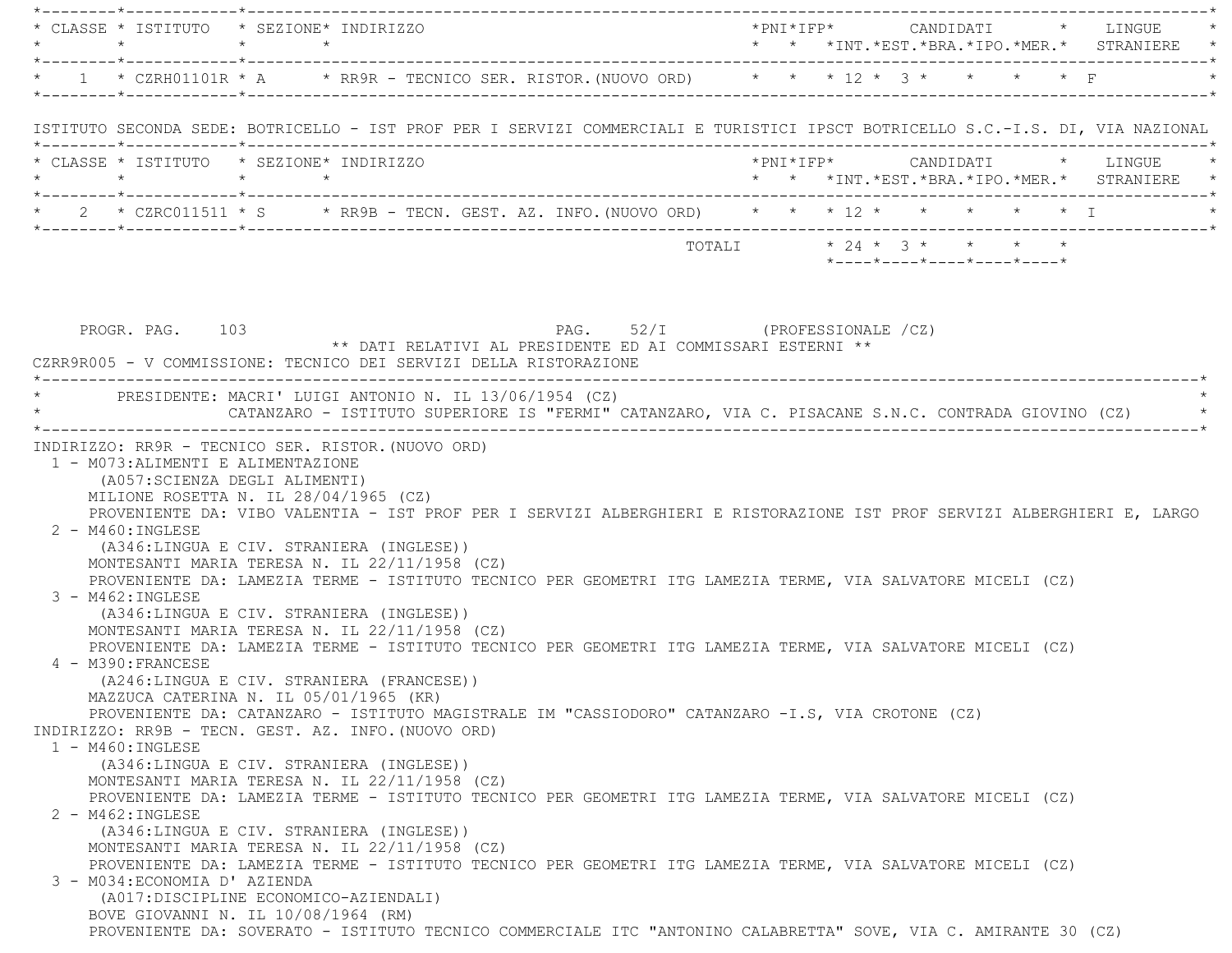4 - M014:MATEMATICA (A047:MATEMATICA) BONACCI ENNIO N. IL 07/08/1966 (CZ) PROVENIENTE DA: LAMEZIA TERME - IST PROF INDUSTRIA E ARTIGIANATO IPSIA LAMEZIA T. "L. DA VINCI", VIA SALVATORE MICELI N. PROGR. PAG. 104 PAG. 52/II (PROFESSIONALE /CZ) UFFICIO SCOLASTICO REGIONE CALABRIA A.S. 2012/2013 PROVINCIA DI CATANZARO CZRR9T001 - I COMMISSIONE: TECNICO DELLA GRAFICA PUBBLICITARIA \*\* DATI RELATIVI ALLE CLASSI DELLA CONFIGURAZIONE \*\* ISTITUTO PRIMA SEDE: LAMEZIA TERME - IST PROF PER I SERVIZI COMMERCIALI E TURISTICI IPSCT "LUIGI EINAUDI" LAMEZIA, VIA L. DA V \*--------\*------------\*-------------------------------------------------------------------------------------------------------\* \* CLASSE \* ISTITUTO \* SEZIONE\* INDIRIZZO \*PNI\*IFP\* CANDIDATI \* LINGUE \* \* \* \* \* \* \* \*INT.\*EST.\*BRA.\*IPO.\*MER.\* STRANIERE \* \*--------\*------------\*-------------------------------------------------------------------------------------------------------\* $1$  \* CZRC03000X \* A/G \* RR9T - TECN.DELLA GRAF.PUBBL.(NUO. ORD) \* \* \* 14 \* 1 \* \* \* \* \* \* I  $\star$  \* 2 \* CZRC03000X \* B/G \* RR9T - TECN.DELLA GRAF.PUBBL.(NUO. ORD) \* \* \* 16 \* \* \* \* \* I \* \*--------\*------------\*-------------------------------------------------------------------------------------------------------\*TOTALI  $* 30 * 1 * * * * * * *$  \*----\*----\*----\*----\*----\*PROGR. PAG. 105 PAG. 53/I (PROFESSIONALE /CZ) \*\* DATI RELATIVI AL PRESIDENTE ED AI COMMISSARI ESTERNI \*\* CZRR9T001 - I COMMISSIONE: TECNICO DELLA GRAFICA PUBBLICITARIA \*----------------------------------------------------------------------------------------------------------------------------\*PRESIDENTE: CIMINO GIUSEPPE N. IL 03/06/1952 (KR) CATANZARO - ISTITUTO MAGISTRALE IM "CASSIODORO" CATANZARO -I.S, VIA CROTONE (CZ) \*----------------------------------------------------------------------------------------------------------------------------\* INDIRIZZO: RR9T - TECN.DELLA GRAF.PUBBL.(NUO. ORD) 1 - M951:PROGETTAZIONE GRAFICA (A007:ARTE DELLA FOTOGR. E GRAFICA PUBBL) ROMEO MARIA FATIMA N. IL 07/01/1962 (ME) PROVENIENTE DA: CHIARAVALLE CENTRALE - LICEO SCIENTIFICO LS CHIARAVALLE CENTRALE -I.S., CORSO GREGORIO STAGLIANO' (CZ) 2 - M951:PROGETTAZIONE GRAFICA (A025:DISEGNO E STORIA DELL'ARTE) ROMEO MARIA FATIMA N. IL 07/01/1962 (ME) PROVENIENTE DA: CHIARAVALLE CENTRALE - LICEO SCIENTIFICO LS CHIARAVALLE CENTRALE -I.S., CORSO GREGORIO STAGLIANO' (CZ) 3 - M460:INGLESE (A346:LINGUA E CIV. STRANIERA (INGLESE)) BARTOLOTTA CARLA ANTONELLA N. IL 03/10/1962 (CZ) PROVENIENTE DA: SANT'ANDREA APOSTOLO DELLO ION - IST PROF INDUSTRIA E ARTIGIANATO IPSIA I.I.S."MALAFARINA" SOVE, CORSO U 4 - M014:MATEMATICA (A047:MATEMATICA) FURRIOLO GAETANOANTONIO N. IL 01/01/1955 (CZ) PROVENIENTE DA: CATANZARO - IST PROF PER I SERVIZI COMMERCIALI E TURISTICI IPSCT "SORACE MARESCA" CATANZA, VIA DELLA STA PROGR. PAG. 106 PAG. 53/II (PROFESSIONALE /CZ) UFFICIO SCOLASTICO REGIONE CALABRIA A.S. 2012/2013 PROVINCIA DI CATANZARO CZRRCY001 - I COMMISSIONE: AGROTECNICO \*\* DATI RELATIVI ALLE CLASSI DELLA CONFIGURAZIONE \*\*ISTITUTO PRIMA SEDE: SOVERIA MANNELLI - IST PROF PER L'AGRICOLTURA E L'AMBIENTE IPSASS SOVERIA MANNELLI -I.S.D, VIA C. SCAGLIO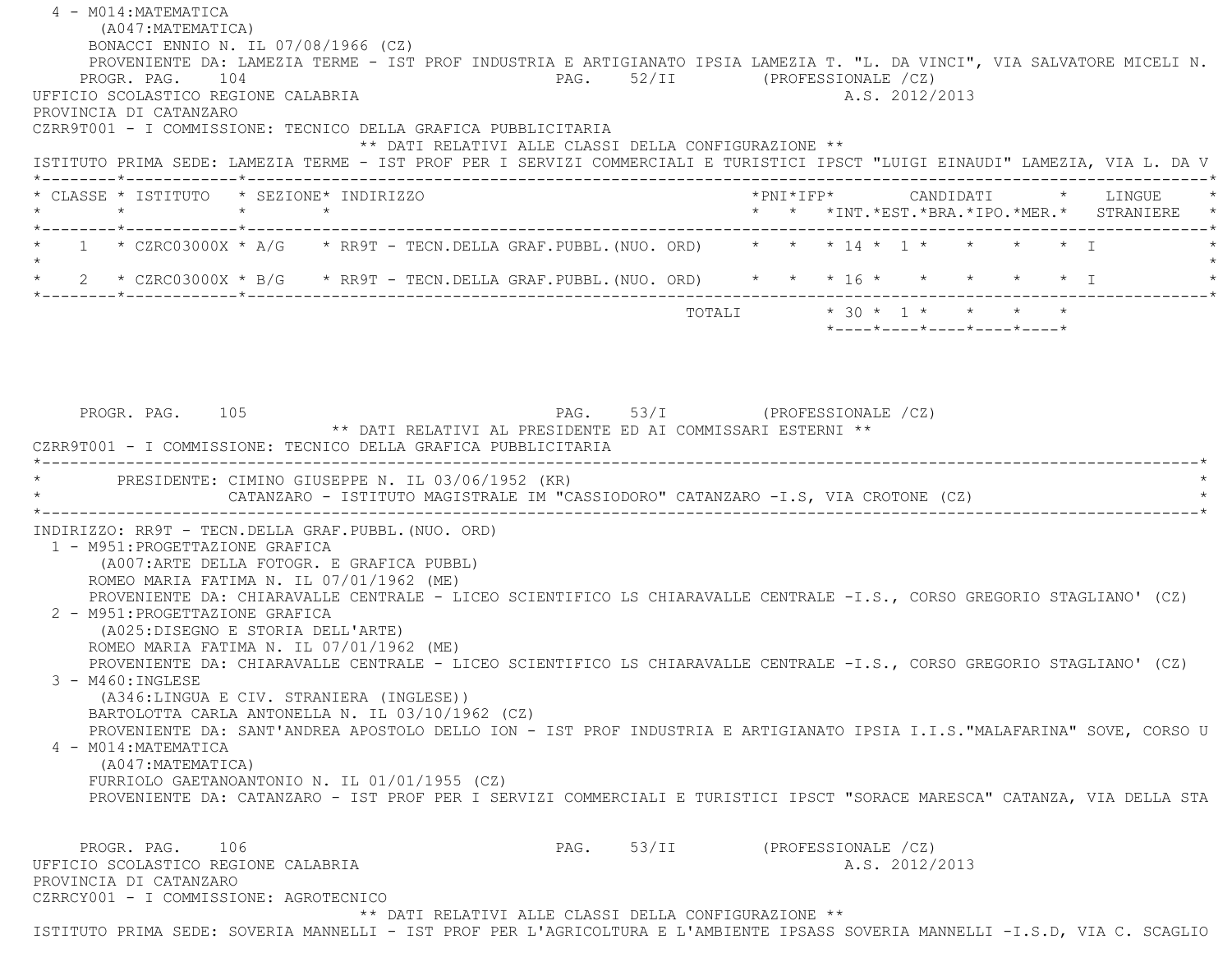|         |                                           | * CLASSE * ISTITUTO * SEZIONE* INDIRIZZO                                                                                                      | *PNI*IFP* CANDIDATI * LINGUE                                                                                                                                                                                                                      |
|---------|-------------------------------------------|-----------------------------------------------------------------------------------------------------------------------------------------------|---------------------------------------------------------------------------------------------------------------------------------------------------------------------------------------------------------------------------------------------------|
|         |                                           | 1 * CZRA00301N * A * RRCY - AGROTECNICO (NUOVO ORDINAMENTO) * * * 15 * * * * * * * T                                                          |                                                                                                                                                                                                                                                   |
|         |                                           | * 2 * CZRA00301N * B * RRCY - AGROTECNICO (NUOVO ORDINAMENTO) * * * 9 * * * * * * * I                                                         |                                                                                                                                                                                                                                                   |
|         |                                           |                                                                                                                                               | TOTALI $\star$ 24 $\star$ $\star$ $\star$ $\star$ $\star$<br>$*$ - - - - $*$ - - - - $*$ - - - - $*$ - - - - $*$ - - - - $*$                                                                                                                      |
|         | PROGR. PAG. 107                           | ** DATI RELATIVI AL PRESIDENTE ED AI COMMISSARI ESTERNI **<br>CZRRCY001 - I COMMISSIONE: AGROTECNICO                                          | PAG. 54/I (PROFESSIONALE /CZ)                                                                                                                                                                                                                     |
|         |                                           | PRESIDENTE: GOFFREDO TERESA ANTONIETTA N. IL 29/10/1966 (KR)                                                                                  | LAMEZIA TERME - IST PROF PER I SERVIZI COMMERCIALI E TURISTICI IPSCT "LUIGI EINAUDI" LAMEZIA, VIA L. DA *                                                                                                                                         |
|         | 3 - M014: MATEMATICA<br>(A047:MATEMATICA) | (A346:LINGUA E CIV. STRANIERA (INGLESE))<br>PALMIERI DOMENICA FLORIANA N. IL 16/10/1957 (CZ)<br>CHIRILLO GIOVAMBATTISTA N. IL 19/01/1973 (CZ) | PROVENIENTE DA: LAMEZIA TERME - ISTITUTO TECNICO COMMERCIALE I.T.E. "V. DE FAZIO" LAMEZIA T, AMMINISTRAZIONE FINANZA E M<br>PROVENIENTE DA: LAMEZIA TERME - IST PROF INDUSTRIA E ARTIGIANATO IPSIA "L. DA VINCI" LAMEZIA T, VIA S. MICELI 52 (CZ) |
|         | PROGR. PAG. 108<br>PROVINCIA DI CATANZARO | UFFICIO SCOLASTICO REGIONE CALABRIA<br>CZRRCY002 - II COMMISSIONE: AGROTECNICO<br>** DATI RELATIVI ALLE CLASSI DELLA CONFIGURAZIONE **        | PAG. 54/II (PROFESSIONALE /CZ)<br>A.S. 2012/2013<br>ISTITUTO PRIMA SEDE: LAMEZIA TERME - IST PROF PER L'AGRICOLTURA E L'AMBIENTE IPSASR LAMEZIA TERME, CONTRADA SAVUTANO (CZ)                                                                     |
| $\star$ |                                           | * CLASSE * ISTITUTO * SEZIONE* INDIRIZZO<br>$\star$ $\star$                                                                                   | *PNI*IFP* CANDIDATI * LINGUE *<br>* * *INT.*EST.*BRA.*IPO.*MER.* STRANIERE *                                                                                                                                                                      |
|         |                                           |                                                                                                                                               | * 1 * CZRA00303Q * A/1 * RRCY - AGROTECNICO (NUOVO ORDINAMENTO) * * * 8 * * * * * * * I                                                                                                                                                           |
|         |                                           | ISTITUTO SECONDA SEDE: FALERNA - IST PROF PER L'AGRICOLTURA E L'AMBIENTE IPSASR FALERNA, CONTRADA SAVUTANO (CZ)                               |                                                                                                                                                                                                                                                   |
|         | $\star$                                   | * CLASSE * ISTITUTO * SEZIONE* INDIRIZZO                                                                                                      | * * *INT.*EST.*BRA.*IPO.*MER.* STRANIERE *                                                                                                                                                                                                        |
|         |                                           | * 2 * CZRA00302P * B/1 * RRCY - AGROTECNICO (NUOVO ORDINAMENTO) * * * 14 * * * * * * * T                                                      |                                                                                                                                                                                                                                                   |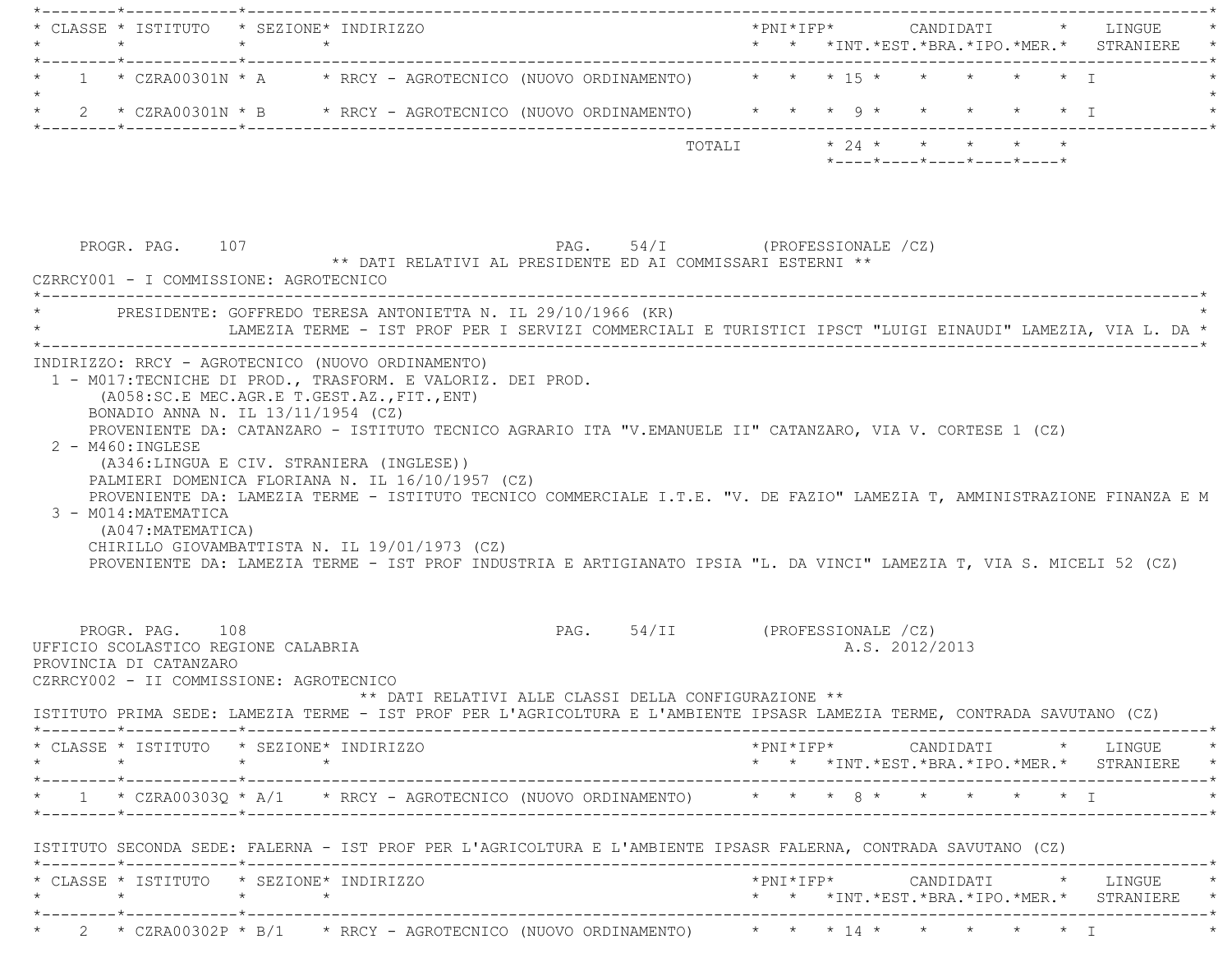|                                                                                                                                                                                                    |                                                                                                                                                                                                                                                                                                                                                                                                                                                                                                                                                                                                                                                                                    |                                |                           | TOTALI * 22 * * * * *<br>$*$ ---- $*$ ---- $*$ ---- $*$ ---- $*$ ---- $*$     |          |
|----------------------------------------------------------------------------------------------------------------------------------------------------------------------------------------------------|------------------------------------------------------------------------------------------------------------------------------------------------------------------------------------------------------------------------------------------------------------------------------------------------------------------------------------------------------------------------------------------------------------------------------------------------------------------------------------------------------------------------------------------------------------------------------------------------------------------------------------------------------------------------------------|--------------------------------|---------------------------|-------------------------------------------------------------------------------|----------|
| PROGR. PAG. 109<br>CZRRCY002 - II COMMISSIONE: AGROTECNICO                                                                                                                                         | PAG. 55/I (PROFESSIONALE /CZ)<br>** DATI RELATIVI AL PRESIDENTE ED AI COMMISSARI ESTERNI **                                                                                                                                                                                                                                                                                                                                                                                                                                                                                                                                                                                        |                                |                           |                                                                               |          |
|                                                                                                                                                                                                    | PRESIDENTE: ELIA VINCENZO N. IL 01/08/1950 (CZ)<br>CATANZARO - ISTITUTO TECNICO COMMERCIALE ITC "GRIMALDI - PACIOLI" CATAN, VIA SEBENICO, 39 (CZ)                                                                                                                                                                                                                                                                                                                                                                                                                                                                                                                                  |                                |                           |                                                                               |          |
| $2 - M460$ : INGLESE<br>3 - M014: MATEMATICA<br>(A047: MATEMATICA)<br>PROGR. PAG. 110<br>UFFICIO SCOLASTICO REGIONE CALABRIA<br>PROVINCIA DI CATANZARO<br>CZRRCY003 - III COMMISSIONE: AGROTECNICO | 1 - M017:TECNICHE DI PROD., TRASFORM. E VALORIZ. DEI PROD.<br>(A058:SC.E MEC.AGR.E T.GEST.AZ., FIT., ENT)<br>MURACA LUIGIFRANCESCO N. IL 19/01/1960 (CZ)<br>PROVENIENTE DA: CATANZARO - ISTITUTO TECNICO PER GEOMETRI ITG -CASA CIRCOND. "PETRUCCI" (CZ)<br>(A346:LINGUA E CIV. STRANIERA (INGLESE))<br>MULEO ROSALBA N. IL 27/05/1958 (CZ)<br>PROVENIENTE DA: CATANZARO - ISTITUTO TECNICO INDUSTRIALE ITI "E SCALFARO" CATANZARO, PIAZZA MATTEOTTI, 1 (CZ)<br>SCALISE LUIGI MARIA N. IL 15/08/1962 (CZ)<br>PROVENIENTE DA: CATANZARO - ISTITUTO TECNICO INDUSTRIALE ITI "E SCALFARO" CATANZARO, PIAZZA MATTEOTTI, 1 (CZ)<br>** DATI RELATIVI ALLE CLASSI DELLA CONFIGURAZIONE ** | PAG. 55/II (PROFESSIONALE /CZ) |                           | A.S. 2012/2013                                                                |          |
| * CLASSE * ISTITUTO * SEZIONE* INDIRIZZO<br>$\star$ $\star$                                                                                                                                        | ISTITUTO PRIMA SEDE: SERSALE - IST PROF PER L'AGRICOLTURA E L'AMBIENTE IPSAA SERSALE, VIA ROMA (CZ)<br>$\star$ $\star$                                                                                                                                                                                                                                                                                                                                                                                                                                                                                                                                                             |                                |                           | *PNI*IFP* CANDIDATI * LINGUE<br>* * *INT. *EST. *BRA. *IPO. *MER. * STRANIERE |          |
|                                                                                                                                                                                                    | 1 * CZRA01102N * A * RRCY - AGROTECNICO (NUOVO ORDINAMENTO) * * * 4 * 1 * * * * * * I                                                                                                                                                                                                                                                                                                                                                                                                                                                                                                                                                                                              |                                |                           |                                                                               |          |
|                                                                                                                                                                                                    | ISTITUTO SECONDA SEDE: BOTRICELLO - IST PROF PER I SERVIZI COMMERCIALI E TURISTICI IPSCT BOTRICELLO S.C I.S. SE, VIA NAZIONALE                                                                                                                                                                                                                                                                                                                                                                                                                                                                                                                                                     |                                |                           |                                                                               |          |
| * CLASSE * ISTITUTO * SEZIONE* INDIRIZZO<br>$\star$                                                                                                                                                | $\star$<br>$\star$                                                                                                                                                                                                                                                                                                                                                                                                                                                                                                                                                                                                                                                                 |                                | *PNI*IFP* CANDIDATI       | * * *INT. *EST. *BRA. *IPO. *MER. * STRANIERE *                               | * LINGUE |
|                                                                                                                                                                                                    | * 2 * CZRC01101G * C * RR9Q - TECNICO SERV. TURIS. (NUOVO ORD.) * * * 8 * * * * * * * F                                                                                                                                                                                                                                                                                                                                                                                                                                                                                                                                                                                            |                                | ------------------------- |                                                                               |          |
|                                                                                                                                                                                                    |                                                                                                                                                                                                                                                                                                                                                                                                                                                                                                                                                                                                                                                                                    |                                |                           | $*$ ---- $*$ ---- $*$ ---- $*$ ---- $*$ ---- $*$                              |          |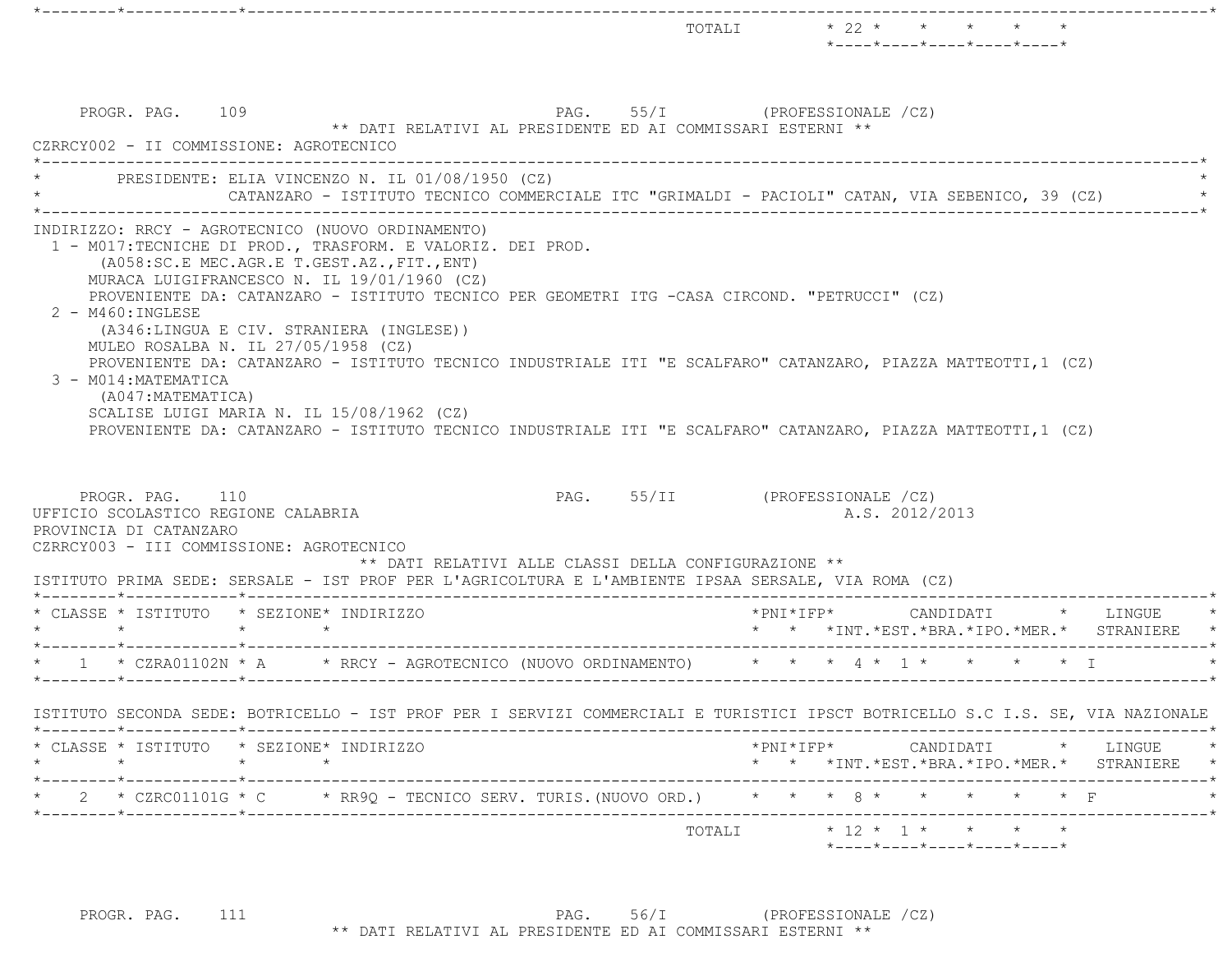| PRESIDENTE: SCOPPETTA FRANCESCO PAOLO N. IL 02/10/1950 (CZ)                                                              | LAMEZIA TERME - ISTITUTO TECNICO COMMERCIALE I.T.E. "V. DE FAZIO" LAMEZIA T, AMMINISTRAZIONE FINANZA E M* |                                                      |                                |        |  |  |                |                            |                         |                                              |
|--------------------------------------------------------------------------------------------------------------------------|-----------------------------------------------------------------------------------------------------------|------------------------------------------------------|--------------------------------|--------|--|--|----------------|----------------------------|-------------------------|----------------------------------------------|
|                                                                                                                          |                                                                                                           |                                                      |                                |        |  |  |                |                            |                         |                                              |
| INDIRIZZO: RRCY - AGROTECNICO (NUOVO ORDINAMENTO)                                                                        |                                                                                                           |                                                      |                                |        |  |  |                |                            |                         |                                              |
| 1 - M017:TECNICHE DI PROD., TRASFORM. E VALORIZ. DEI PROD.                                                               |                                                                                                           |                                                      |                                |        |  |  |                |                            |                         |                                              |
| (A058:SC.E MEC.AGR.E T.GEST.AZ., FIT., ENT)                                                                              |                                                                                                           |                                                      |                                |        |  |  |                |                            |                         |                                              |
| RENDA GIUSEPPE N. IL 14/07/1961 (CZ)                                                                                     |                                                                                                           |                                                      |                                |        |  |  |                |                            |                         |                                              |
| PROVENIENTE DA: LAMEZIA TERME - ISTITUTO TECNICO PER GEOMETRI ITG LAMEZIA TERME SERALE, VIA SALVATORE MICELI (CZ)        |                                                                                                           |                                                      |                                |        |  |  |                |                            |                         |                                              |
| $2 - M460$ : INGLESE                                                                                                     |                                                                                                           |                                                      |                                |        |  |  |                |                            |                         |                                              |
| (A346:LINGUA E CIV. STRANIERA (INGLESE))                                                                                 |                                                                                                           |                                                      |                                |        |  |  |                |                            |                         |                                              |
| FOLINO ANGELINA N. IL $21/04/1960$ (EE)                                                                                  |                                                                                                           |                                                      |                                |        |  |  |                |                            |                         |                                              |
| PROVENIENTE DA: LAMEZIA TERME - IST PROF PER L'AGRICOLTURA E L'AMBIENTE IPSASR LAMEZIA TERME, CONTRADA SAVUTANO (CZ)     |                                                                                                           |                                                      |                                |        |  |  |                |                            |                         |                                              |
| $3 - M462 : INGLESE$                                                                                                     |                                                                                                           |                                                      |                                |        |  |  |                |                            |                         |                                              |
| (A346:LINGUA E CIV. STRANIERA (INGLESE))                                                                                 |                                                                                                           |                                                      |                                |        |  |  |                |                            |                         |                                              |
| FOLINO ANGELINA N. IL $21/04/1960$ (EE)                                                                                  |                                                                                                           |                                                      |                                |        |  |  |                |                            |                         |                                              |
| PROVENIENTE DA: LAMEZIA TERME - IST PROF PER L'AGRICOLTURA E L'AMBIENTE IPSASR LAMEZIA TERME, CONTRADA SAVUTANO (CZ)     |                                                                                                           |                                                      |                                |        |  |  |                |                            |                         |                                              |
| 4 - M014: MATEMATICA                                                                                                     |                                                                                                           |                                                      |                                |        |  |  |                |                            |                         |                                              |
| (A047: MATEMATICA)                                                                                                       |                                                                                                           |                                                      |                                |        |  |  |                |                            |                         |                                              |
| ORLANDO GIACINTO N. IL 14/06/1960 (CZ)                                                                                   |                                                                                                           |                                                      |                                |        |  |  |                |                            |                         |                                              |
| PROVENIENTE DA: LAMEZIA TERME - LICEO SCIENTIFICO LS "GALILEI" LAMEZIA TERME, VIALE LEONARDO DA VINCI 24 (CZ)            |                                                                                                           |                                                      |                                |        |  |  |                |                            |                         |                                              |
| INDIRIZZO: RR90 - TECNICO SERV. TURIS. (NUOVO ORD.)                                                                      |                                                                                                           |                                                      |                                |        |  |  |                |                            |                         |                                              |
| $1 - M460 : INGLESE$                                                                                                     |                                                                                                           |                                                      |                                |        |  |  |                |                            |                         |                                              |
| (A346:LINGUA E CIV. STRANIERA (INGLESE))                                                                                 |                                                                                                           |                                                      |                                |        |  |  |                |                            |                         |                                              |
| FOLINO ANGELINA N. IL $21/04/1960$ (EE)                                                                                  |                                                                                                           |                                                      |                                |        |  |  |                |                            |                         |                                              |
| PROVENIENTE DA: LAMEZIA TERME - IST PROF PER L'AGRICOLTURA E L'AMBIENTE IPSASR LAMEZIA TERME, CONTRADA SAVUTANO (CZ)     |                                                                                                           |                                                      |                                |        |  |  |                |                            |                         |                                              |
| $2 - M462 : INGLESE$                                                                                                     |                                                                                                           |                                                      |                                |        |  |  |                |                            |                         |                                              |
| (A346:LINGUA E CIV. STRANIERA (INGLESE))                                                                                 |                                                                                                           |                                                      |                                |        |  |  |                |                            |                         |                                              |
| FOLINO ANGELINA N. IL $21/04/1960$ (EE)                                                                                  |                                                                                                           |                                                      |                                |        |  |  |                |                            |                         |                                              |
| PROVENIENTE DA: LAMEZIA TERME - IST PROF PER L'AGRICOLTURA E L'AMBIENTE IPSASR LAMEZIA TERME, CONTRADA SAVUTANO (CZ)     |                                                                                                           |                                                      |                                |        |  |  |                |                            |                         |                                              |
| 3 - M079: ECONOMIA E TECNICA DELL'AZIENDA TURISTICA                                                                      |                                                                                                           |                                                      |                                |        |  |  |                |                            |                         |                                              |
| (A017: DISCIPLINE ECONOMICO-AZIENDALI)                                                                                   |                                                                                                           |                                                      |                                |        |  |  |                |                            |                         |                                              |
| TINDIGLIA ANTONINO N. IL 05/01/1956 (ME)                                                                                 |                                                                                                           |                                                      |                                |        |  |  |                |                            |                         |                                              |
| PROVENIENTE DA: LAMEZIA TERME - ISTITUTO TECNICO COMMERCIALE I.T.E. "V. DE FAZIO" LAMEZIA T, AMMINISTRAZIONE FINANZA E M |                                                                                                           |                                                      |                                |        |  |  |                |                            |                         |                                              |
| 4 - M390: FRANCESE                                                                                                       |                                                                                                           |                                                      |                                |        |  |  |                |                            |                         |                                              |
| (A246:LINGUA E CIV. STRANIERA (FRANCESE))                                                                                |                                                                                                           |                                                      |                                |        |  |  |                |                            |                         |                                              |
| LEVATO ROSA N. IL 02/08/1970 (CZ)                                                                                        |                                                                                                           |                                                      |                                |        |  |  |                |                            |                         |                                              |
| PROVENIENTE DA: CATANZARO - ISTITUTO TECNICO COMMERCIALE ITC "GRIMALDI - PACIOLI" CATAN, VIA SEBENICO, 39 (CZ)           |                                                                                                           |                                                      |                                |        |  |  |                |                            |                         |                                              |
| PROGR. PAG. 112                                                                                                          |                                                                                                           |                                                      | PAG. 56/II (PROFESSIONALE /CZ) |        |  |  |                |                            |                         |                                              |
| UFFICIO SCOLASTICO REGIONE CALABRIA                                                                                      |                                                                                                           |                                                      |                                |        |  |  | A.S. 2012/2013 |                            |                         |                                              |
| PROVINCIA DI CATANZARO                                                                                                   |                                                                                                           |                                                      |                                |        |  |  |                |                            |                         |                                              |
| CZRRFJ001 - I COMMISSIONE: TECNICO DEI SISTEMI ENERGETICI                                                                |                                                                                                           |                                                      |                                |        |  |  |                |                            |                         |                                              |
|                                                                                                                          |                                                                                                           | ** DATI RELATIVI ALLE CLASSI DELLA CONFIGURAZIONE ** |                                |        |  |  |                |                            |                         |                                              |
| ISTITUTO PRIMA SEDE: GIRIFALCO - IST PROF INDUSTRIA E ARTIGIANATO IPSIA GIRIFALCO -I.S.-, VIA MANZONI (CZ)               |                                                                                                           |                                                      |                                |        |  |  |                |                            |                         |                                              |
| * CLASSE * ISTITUTO * SEZIONE* INDIRIZZO                                                                                 |                                                                                                           |                                                      |                                |        |  |  |                |                            |                         | $*$ PNI $*$ IFP $*$ CANDIDATI $*$ LINGUE $*$ |
| $\star$                                                                                                                  | $\star$ $\star$                                                                                           |                                                      |                                |        |  |  |                |                            |                         | * * *INT.*EST.*BRA.*IPO.*MER.* STRANIERE *   |
|                                                                                                                          |                                                                                                           |                                                      |                                |        |  |  |                |                            |                         |                                              |
| 1 * CZRI00201D * A * RRFJ - TECNICO SIST.ENERG. (NUOVO ORD.) * * * 8 * 2 * * * * * I                                     |                                                                                                           |                                                      |                                |        |  |  |                |                            |                         |                                              |
|                                                                                                                          |                                                                                                           |                                                      |                                |        |  |  |                |                            |                         |                                              |
| 2 * CZRI00201D * B     * RR9M - TEC.ABBIGL. E MODA (NUOVO ORD.)     *   *   *   6 *   *   *   *                          |                                                                                                           |                                                      |                                |        |  |  |                |                            | $\star$ $\star$ $\perp$ |                                              |
|                                                                                                                          |                                                                                                           |                                                      |                                |        |  |  |                |                            |                         |                                              |
|                                                                                                                          |                                                                                                           |                                                      |                                | TOTALI |  |  |                | $* 14 * 2 * * * * * * *$   |                         |                                              |
|                                                                                                                          |                                                                                                           |                                                      |                                |        |  |  |                | *----*----*----*----*----* |                         |                                              |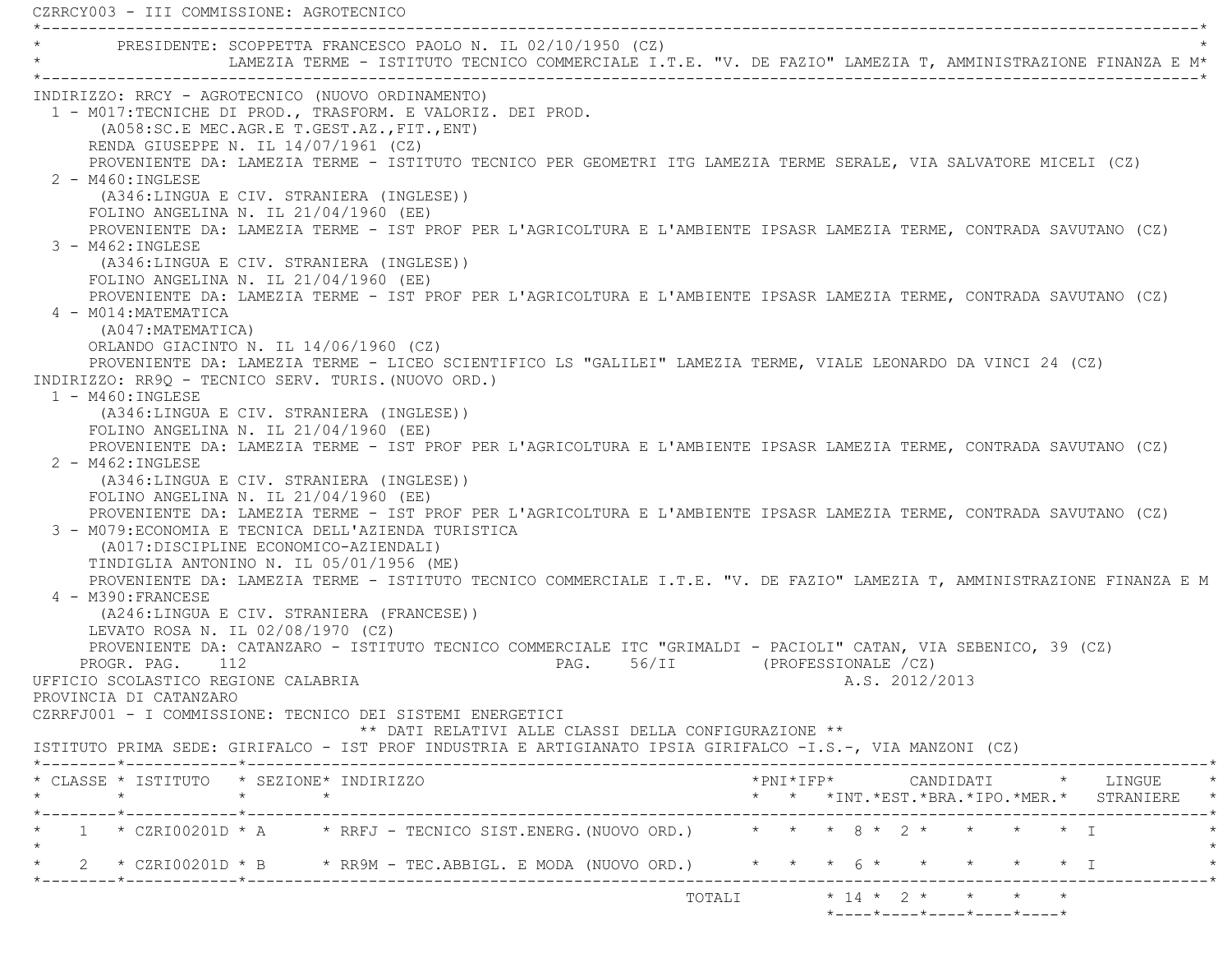PROGR. PAG. 113 PAG. 57/I (PROFESSIONALE /CZ) \*\* DATI RELATIVI AL PRESIDENTE ED AI COMMISSARI ESTERNI \*\* CZRRFJ001 - I COMMISSIONE: TECNICO DEI SISTEMI ENERGETICI \*----------------------------------------------------------------------------------------------------------------------------\*PRESIDENTE: AFELTRA SILVANA N. IL 21/01/1952 (CZ) CATANZARO - LICEO SCIENTIFICO LS "L. SICILIANI" CATANZARO, VIA TURCO, 7 (CZ) \*----------------------------------------------------------------------------------------------------------------------------\* INDIRIZZO: RRFJ - TECNICO SIST.ENERG.(NUOVO ORD.) 1 - M076:IMPIANTI TERMOTECNICI (A020:DISCIPLINE MECCANICHE E TECNOLOGIA) DE FAZIO VINCENZO N. IL 12/04/1949 (CZ) PROVENIENTE DA: LAMEZIA TERME - IST PROF INDUSTRIA E ARTIGIANATO IPSIA LAMEZIA T. "L. DA VINCI", VIA SALVATORE MICELI N. 2 - M460:INGLESE (A346:LINGUA E CIV. STRANIERA (INGLESE)) FOLIANO CONCETTA N. IL 20/05/1956 (CZ) PROVENIENTE DA: LAMEZIA TERME - LICEO CLASSICO LC LICEO CLASSICO F. FIORENTIN, VIA L. DA VINCI (CZ) 3 - M014:MATEMATICA (A047:MATEMATICA) CORACE MASSIMO GIACINTO N. IL 11/09/1953 (CZ) PROVENIENTE DA: CATANZARO - ISTITUTO TECNICO PER GEOMETRI ITG -CASA CIRCOND. "PETRUCCI" (CZ) INDIRIZZO: RR9M - TEC.ABBIGL. E MODA (NUOVO ORD.) 1 - M460:INGLESE (A346:LINGUA E CIV. STRANIERA (INGLESE)) FOLIANO CONCETTA N. IL 20/05/1956 (CZ) PROVENIENTE DA: LAMEZIA TERME - LICEO CLASSICO LC LICEO CLASSICO F. FIORENTIN, VIA L. DA VINCI (CZ) 2 - M014:MATEMATICA (A047:MATEMATICA) CORACE MASSIMO GIACINTO N. IL 11/09/1953 (CZ) PROVENIENTE DA: CATANZARO - ISTITUTO TECNICO PER GEOMETRI ITG -CASA CIRCOND. "PETRUCCI" (CZ) 3 - M005:DISEGNO PROFESSIONALE (A024:DISEGNO E STORIA DEL COSTUME) GRAZIANO ANGELINA N. IL 05/05/1955 (CZ) PROVENIENTE DA: LAMEZIA TERME - IST PROF INDUSTRIA E ARTIGIANATO IPSIA "L. DA VINCI" LAMEZIA T, VIA S. MICELI 52 (CZ) PROGR. PAG. 114 CPROFESSIONALE (CZ) UFFICIO SCOLASTICO REGIONE CALABRIA A.S. 2012/2013 PROVINCIA DI CATANZARO CZSD04001 - I COMMISSIONE: ARTE APPL. - SEZ. ARTE DEI METALLI E OREFICERIA \*\* DATI RELATIVI ALLE CLASSI DELLA CONFIGURAZIONE \*\* ISTITUTO PRIMA SEDE: SQUILLACE - ISTITUTO D'ARTE L.A. SQUILLACE -I.S. DI GIRIFA, VIALE CASSIODORO, 29 (CZ) \*--------\*------------\*-------------------------------------------------------------------------------------------------------\* \* CLASSE \* ISTITUTO \* SEZIONE\* INDIRIZZO \*PNI\*IFP\* CANDIDATI \* LINGUE \* \* \* \* \* \* \* \*INT.\*EST.\*BRA.\*IPO.\*MER.\* STRANIERE \* \*--------\*------------\*-------------------------------------------------------------------------------------------------------\* \* 1 \* CZSD00201P \* A \* SD04 - ARTE DEI METALLI E DELL'OREFICER \* \* \* 6 \* 1 \* \* \* \* I \* \* \* \* A/1 \* SD02 - ARTE DELLA CERAMICA \* \* \* 5 \* \* \* \* \* I \* \*--------\*------------\*-------------------------------------------------------------------------------------------------------\* ISTITUTO SECONDA SEDE: CHIARAVALLE CENTRALE - LICEO SCIENTIFICO LS CHIARAVALLE CENTRALE -I.S., CORSO GREGORIO STAGLIANO' (CZ) \*--------\*------------\*-------------------------------------------------------------------------------------------------------\* \* CLASSE \* ISTITUTO \* SEZIONE\* INDIRIZZO \*PNI\*IFP\* CANDIDATI \* LINGUE \* \* \* \* \* \* \* \*INT.\*EST.\*BRA.\*IPO.\*MER.\* STRANIERE \* \*--------\*------------\*-------------------------------------------------------------------------------------------------------\*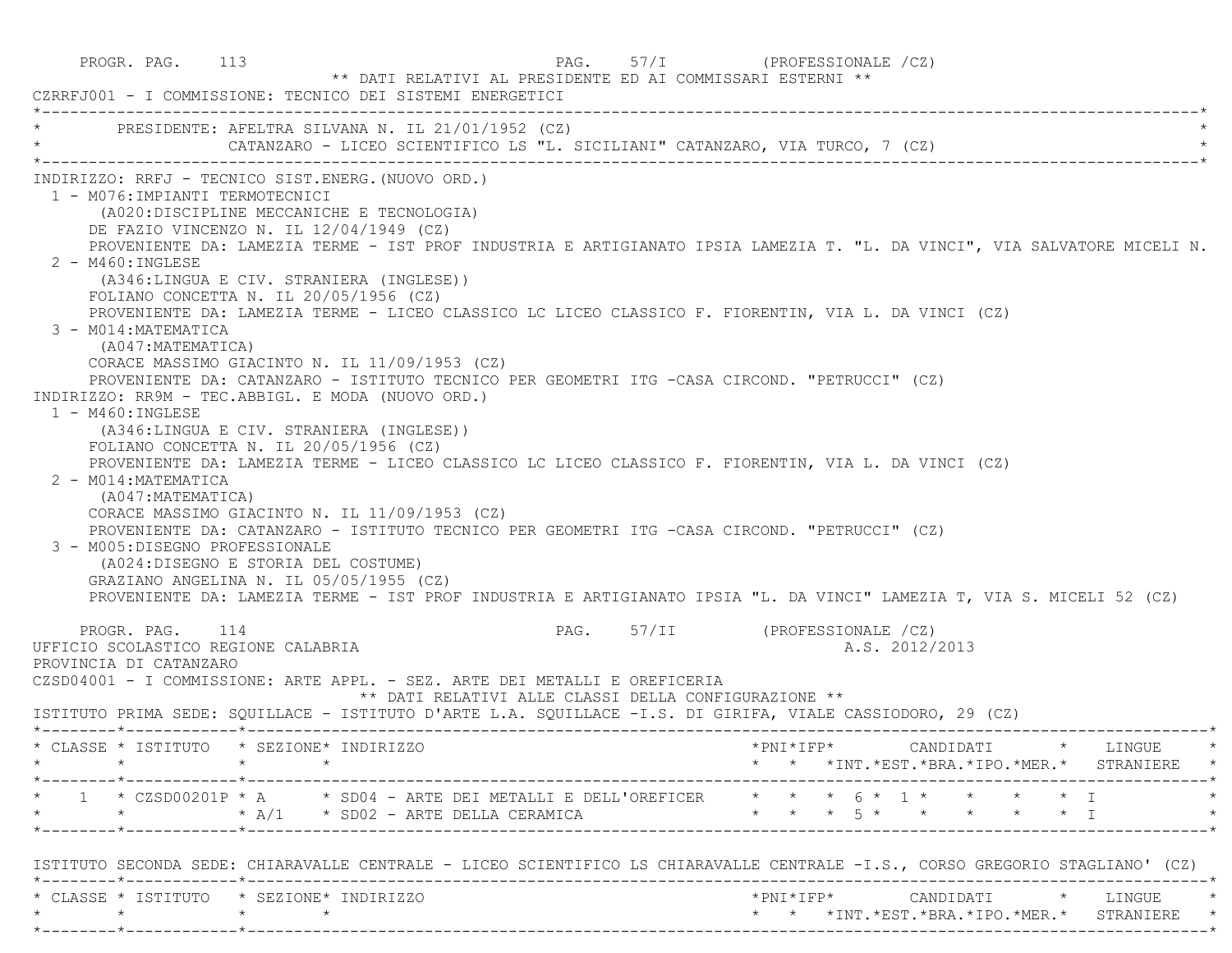2 \* CZPS00701B \* A \* PS00 - SCIENTIFICO \* \* \* \* 21 \* \* \* \* \* \* \* F/ I \*--------\*------------\*-------------------------------------------------------------------------------------------------------\*TOTALI  $* 32 * 1 * * * * * * *$  \*----\*----\*----\*----\*----\* PROGR. PAG. 115 PAG. 58/I (ARTE APPLICATA /CZ) \*\* DATI RELATIVI AL PRESIDENTE ED AI COMMISSARI ESTERNI \*\* CZSD04001 - I COMMISSIONE: ARTE APPL. - SEZ. ARTE DEI METALLI E OREFICERIA \*----------------------------------------------------------------------------------------------------------------------------\*PRESIDENTE: DE FILIPPIS ELENA N. IL 22/11/1954 (NA) CATANZARO - LICEO CLASSICO LC "P.GALLUPPI" CATANZARO, VIA DE GASPERI N. 76 (CZ) \*----------------------------------------------------------------------------------------------------------------------------\* INDIRIZZO: SD04 - ARTE DEI METALLI E DELL'OREFICER 1 - M530:LETTERE ITALIANE E STORIA (A050:LETTERE IST.ISTR.SECOND. DI II G) CUOMO ELVIRA N. IL 28/10/1951 (CZ) PROVENIENTE DA: CATANZARO - LICEO ARTISTICO LA CATANZARO -I.S. "DE NOBILI", PIAZZA LE PERA, 3 (CZ) 2 - M557:MATEMATICA E FISICA (A049:MATEMATICA E FISICA) MUNGO COSIMO N. IL 24/03/1947 (CZ) PROVENIENTE DA: CATANZARO - LICEO SCIENTIFICO LS "FERMI" CATANZARO -I.S.-, VIA CARLO PISACANE (CZ) 3 - M815:STORIA ARTI VISIVE (A061:STORIA DELL'ARTE) PISANO DELIA N. IL 04/08/1965 (NA) PROVENIENTE DA: LAMEZIA TERME - ISTITUTO TECNICO INDUSTRIALE ITI LAMEZIA TERME IS IPSIA LA, VIA G.GRONCHI (CZ) INDIRIZZO: SD02 - ARTE DELLA CERAMICA 1 - M530:LETTERE ITALIANE E STORIA (A050:LETTERE IST.ISTR.SECOND. DI II G) CUOMO ELVIRA N. IL 28/10/1951 (CZ) PROVENIENTE DA: CATANZARO - LICEO ARTISTICO LA CATANZARO -I.S. "DE NOBILI", PIAZZA LE PERA, 3 (CZ) 2 - M557:MATEMATICA E FISICA (A049:MATEMATICA E FISICA) MUNGO COSIMO N. IL 24/03/1947 (CZ) PROVENIENTE DA: CATANZARO - LICEO SCIENTIFICO LS "FERMI" CATANZARO -I.S.-, VIA CARLO PISACANE (CZ) 3 - M815:STORIA ARTI VISIVE (A061:STORIA DELL'ARTE) PISANO DELIA N. IL 04/08/1965 (NA) PROVENIENTE DA: LAMEZIA TERME - ISTITUTO TECNICO INDUSTRIALE ITI LAMEZIA TERME IS IPSIA LA, VIA G.GRONCHI (CZ) INDIRIZZO: PS00 - SCIENTIFICO 1 - SL32:MATEMATICA (A049:MATEMATICA E FISICA) MUNGO COSIMO N. IL 24/03/1947 (CZ) PROVENIENTE DA: CATANZARO - LICEO SCIENTIFICO LS "FERMI" CATANZARO -I.S.-, VIA CARLO PISACANE (CZ) (SEGUONO DATI RELATIVI AI COMMISSARI ESTERNI) PROGR. PAG. 116 CHARGE 2016 PAG. 58/II (ARTE APPLICATA /CZ) \*\* DATI RELATIVI AI COMMISSARI ESTERNI \*\* 2 - M770:SCIENZE NATURALI (A060:SC.NA.,CH.,GEOG.,MIC. ) VALEO GIOVANNA N. IL 01/07/1962 (CZ) PROVENIENTE DA: CATANZARO - LICEO SCIENTIFICO LS "FERMI" CATANZARO -I.S.-, VIA CARLO PISACANE (CZ) 3 - SG82:FILOSOFIA (A037:FILOSOFIA E STORIA) AMODEI ANNAMARIA N. IL 03/01/1962 (CZ) PROVENIENTE DA: CATANZARO - ISTITUTO MAGISTRALE IM "CASSIODORO" CATANZARO -I.S, VIA CROTONE (CZ)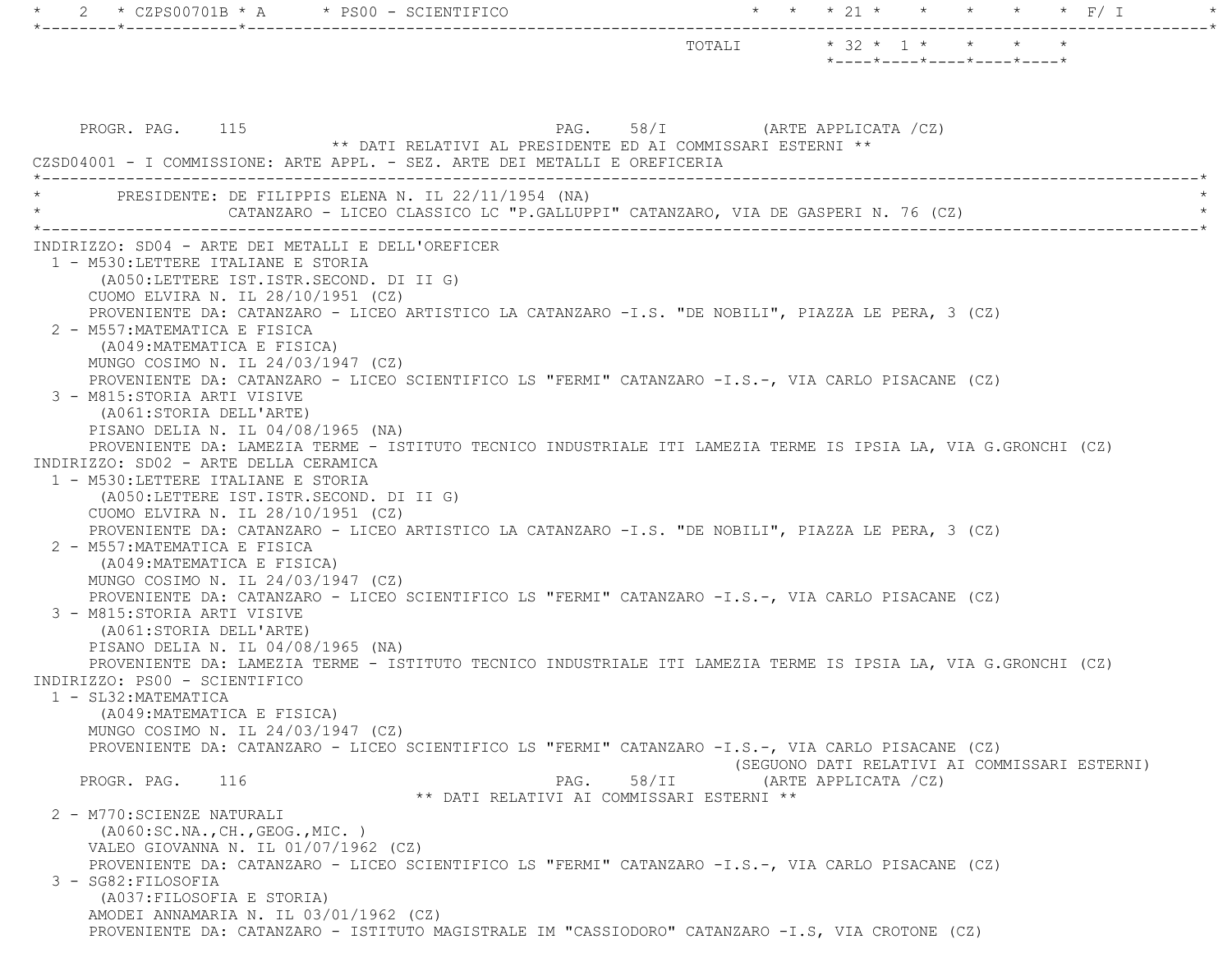PROGR. PAG. 117 **PROGR. PAG.** 58/III (ARTE APPLICATA /CZ) UFFICIO SCOLASTICO REGIONE CALABRIA AND ALS. 2012/2013 PROVINCIA DI CATANZARO CZSL01001 - I COMMISSIONE: PRIMA SEZIONE ACCADEMIA \*\* DATI RELATIVI ALLE CLASSI DELLA CONFIGURAZIONE \*\* ISTITUTO PRIMA SEDE: CATANZARO - LICEO ARTISTICO LA CATANZARO -I.S. "DE NOBILI", PIAZZA LE PERA, 3 (CZ) \*--------\*------------\*-------------------------------------------------------------------------------------------------------\* \* CLASSE \* ISTITUTO \* SEZIONE\* INDIRIZZO \*PNI\*IFP\* CANDIDATI \* LINGUE \* \* \* \* \* \* \* \*INT.\*EST.\*BRA.\*IPO.\*MER.\* STRANIERE \* \*--------\*------------\*-------------------------------------------------------------------------------------------------------\*1 \* CZSL00901X \* A \* SL01 - ARTISTICO - I SEZIONE \* \* \* \* 20 \* 2 \* \* \* \*  $\star$ 2 \* CZSL00901X \* A2 \* SL02 - ARTISTICO - II SEZIONE \* \* \* \* 17 \* \* \* \* \* \* \* \* \*--------\*------------\*-------------------------------------------------------------------------------------------------------\*TOTALI  $* 37 * 2 * * * * * * * *$  \*----\*----\*----\*----\*----\*PROGR. PAG. 118 PAG. 59/I (ARTISTICO /CZ) \*\* DATI RELATIVI AL PRESIDENTE ED AI COMMISSARI ESTERNI \*\* CZSL01001 - I COMMISSIONE: PRIMA SEZIONE ACCADEMIA \*----------------------------------------------------------------------------------------------------------------------------\*PRESIDENTE: RUSSO MARIA N. IL 07/01/1960 (CS) LAMEZIA TERME - ISTITUTO TECNICO COMMERCIALE I.T.E. "V. DE FAZIO" LAMEZIA T, AMMINISTRAZIONE FINANZA E M\* \*----------------------------------------------------------------------------------------------------------------------------\* INDIRIZZO: SL01 - ARTISTICO - I SEZIONE 1 - M802:ITALIANO (A050:LETTERE IST.ISTR.SECOND. DI II G) PALLONE CATERINA N. IL 24/08/1972 (CZ) PROVENIENTE DA: SOVERATO - IST PROF PER I SERVIZI ALBERGHIERI E RISTORAZIONE IPSSEOA SOVERATO, VIA G. LEOPARDI 4 (CZ) 2 - M650:ORNATO DISEGNATO (A021:DISCIPLINE PITTORICHE) ARCIDIACONO ARMANDO N. IL 16/09/1967 (CZ) PROVENIENTE DA: CROTONE - ISTITUTO D'ARTE LICEO ARTISTICO E. SANTONI, VIA GIOACCHINO DA FIORE (KR) 3 - M820:STORIA DELL'ARTE (A061:STORIA DELL'ARTE) DE FAZIO GIULIANA N. IL 18/12/1959 (CZ) PROVENIENTE DA: LAMEZIA TERME - LICEO CLASSICO LC LICEO CLASSICO F. FIORENTIN, VIA L. DA VINCI (CZ) INDIRIZZO: SL02 - ARTISTICO - II SEZIONE 1 - M802:ITALIANO (A050:LETTERE IST.ISTR.SECOND. DI II G) PALLONE CATERINA N. IL 24/08/1972 (CZ) PROVENIENTE DA: SOVERATO - IST PROF PER I SERVIZI ALBERGHIERI E RISTORAZIONE IPSSEOA SOVERATO, VIA G. LEOPARDI 4 (CZ) 2 - M650:ORNATO DISEGNATO (A021:DISCIPLINE PITTORICHE) ARCIDIACONO ARMANDO N. IL 16/09/1967 (CZ) PROVENIENTE DA: CROTONE - ISTITUTO D'ARTE LICEO ARTISTICO E. SANTONI, VIA GIOACCHINO DA FIORE (KR) 3 - M820:STORIA DELL'ARTE (A061:STORIA DELL'ARTE) DE FAZIO GIULIANA N. IL 18/12/1959 (CZ)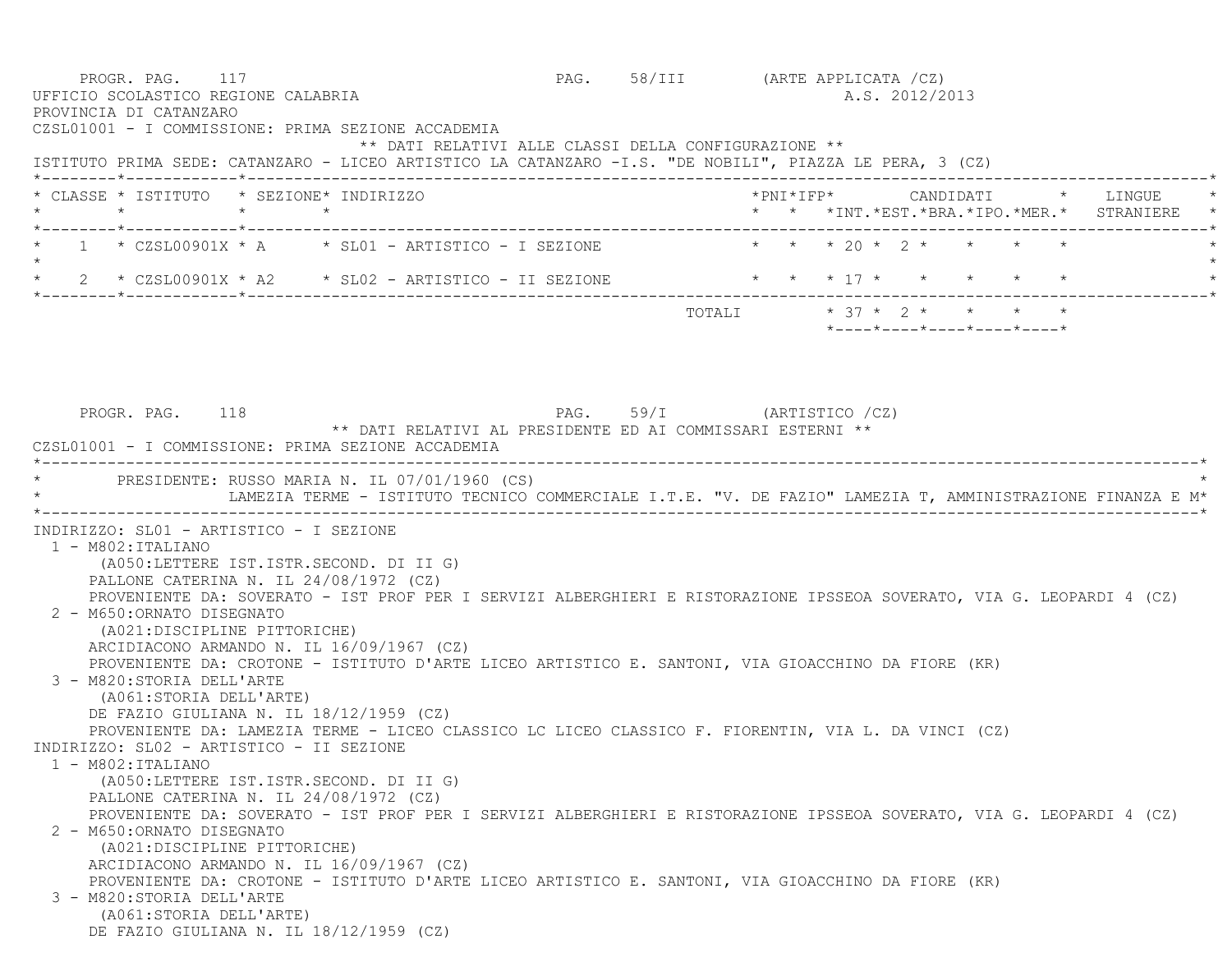PROVENIENTE DA: LAMEZIA TERME - LICEO CLASSICO LC LICEO CLASSICO F. FIORENTIN, VIA L. DA VINCI (CZ) PROGR. PAG. 119 PROGR. PAG. 59/II (ARTISTICO /CZ) UFFICIO SCOLASTICO REGIONE CALABRIA AND ANNO 1999 A.S. 2012/2013 PROVINCIA DI CATANZARO CZTA00001 - I COMMISSIONE: PERITO AGRARIO \*\* DATI RELATIVI ALLE CLASSI DELLA CONFIGURAZIONE \*\* ISTITUTO PRIMA SEDE: CATANZARO - ISTITUTO TECNICO AGRARIO ITA "V.EMANUELE II" CATANZARO, VIA V. CORTESE 1 (CZ) \*--------\*------------\*-------------------------------------------------------------------------------------------------------\* \* CLASSE \* ISTITUTO \* SEZIONE\* INDIRIZZO \*PNI\*IFP\* CANDIDATI \* LINGUE \* \* \* \* \* \* \* \*INT.\*EST.\*BRA.\*IPO.\*MER.\* STRANIERE \* \*--------\*------------\*-------------------------------------------------------------------------------------------------------\*1 \* CZTA01000G \* B \* TA00 - INDIRIZZO GENERALE \* \* \* \* \* 22 \* 6 \* \* \* \* \* \* \*--------\*------------\*-------------------------------------------------------------------------------------------------------\* $\texttt{TOTAL} \qquad \qquad \star \; \; 22 \; \star \; \; 6 \; \star \qquad \star \qquad \star \qquad \star \qquad \star$  \*----\*----\*----\*----\*----\*PROGR. PAG. 120 120 PAG. 60/I (SEZIONE AGRARIA /CZ) \*\* DATI RELATIVI AL PRESIDENTE ED AI COMMISSARI ESTERNI \*\* CZTA00001 - I COMMISSIONE: PERITO AGRARIO \*----------------------------------------------------------------------------------------------------------------------------\*PRESIDENTE: LO RUSSO MARIA GIOVANNA N. IL 06/06/1950 (CZ) \* LAMEZIA TERME - ISTITUTO TECNICO COMMERCIALE I.T.E. "V. DE FAZIO" LAMEZIA T, AMMINISTRAZIONE FINANZA E M\* \*----------------------------------------------------------------------------------------------------------------------------\* INDIRIZZO: TA00 - INDIRIZZO GENERALE 1 - M010:AGRONOMIA E COLTIVAZIONI (A058:SC.E MEC.AGR.E T.GEST.AZ.,FIT.,E) BRUNO SERGIO N. IL 03/03/1958 (CS) PROVENIENTE DA: SOVERIA MANNELLI - IST PROF PER L'AGRICOLTURA E L'AMBIENTE IPSASR SOVERIA MANNELLI -SERAL, VIA C. SCAGLI 2 - M517:ELEMENTI DI COSTRUZIONI RURALI E DISEGNO RELATIVO (A072:TOPOG. GEN., COSTR.RUR. E DISEGN) TODARO LUCIO FRANCESCO N. IL 13/12/1953 (CZ) PROVENIENTE DA: SOVERATO - ISTITUTO TECNICO PER GEOMETRI ITT "MALAFARINA" SOVERATO, VIA TRENTO E TRIESTE, SNC (CZ) 3 - M440:INDUSTRIE AGRARIE (A012:CHIMICA AGRARIA) PIRROTTA DOMENICO N. IL 29/04/1960 (RC) PROVENIENTE DA: PALMI - ISTITUTO TECNICO AGRARIO ITA ASS. I.I.S. EINAUDI PALMI, CONTRADA TRODIO (RC) PROGR. PAG. 121 CHAST 21 PAG. 60/II (SEZIONE AGRARIA /CZ) UFFICIO SCOLASTICO REGIONE CALABRIA AND ALS. 2012/2013 PROVINCIA DI CATANZARO CZTA07001 - I COMMISSIONE: PERITO AGRARIO \*\* DATI RELATIVI ALLE CLASSI DELLA CONFIGURAZIONE \*\* ISTITUTO PRIMA SEDE: CATANZARO - ISTITUTO TECNICO AGRARIO ITA "V.EMANUELE II" CATANZARO, VIA V. CORTESE 1 (CZ) \*--------\*------------\*-------------------------------------------------------------------------------------------------------\* \* CLASSE \* ISTITUTO \* SEZIONE\* INDIRIZZO \*PNI\*IFP\* CANDIDATI \* LINGUE \* \* \* \* \* \* \* \*INT.\*EST.\*BRA.\*IPO.\*MER.\* STRANIERE \* \*--------\*------------\*-------------------------------------------------------------------------------------------------------\* $1$  \* CZTA01000G \* A  $\quad$  \* TA07 - CERERE UN.-MOD, AGRO-AMBIENTALE  $\quad$  \* \* \* 14 \* 2 \* \* \* \* \* I  $\star$ 2 \* CZTA01000G \* C \* TA11 - CERERE UN.-MOD. VIVAISMO COLT.PR \* \* \* 14 \* 1 \* \* \* \* \* \* I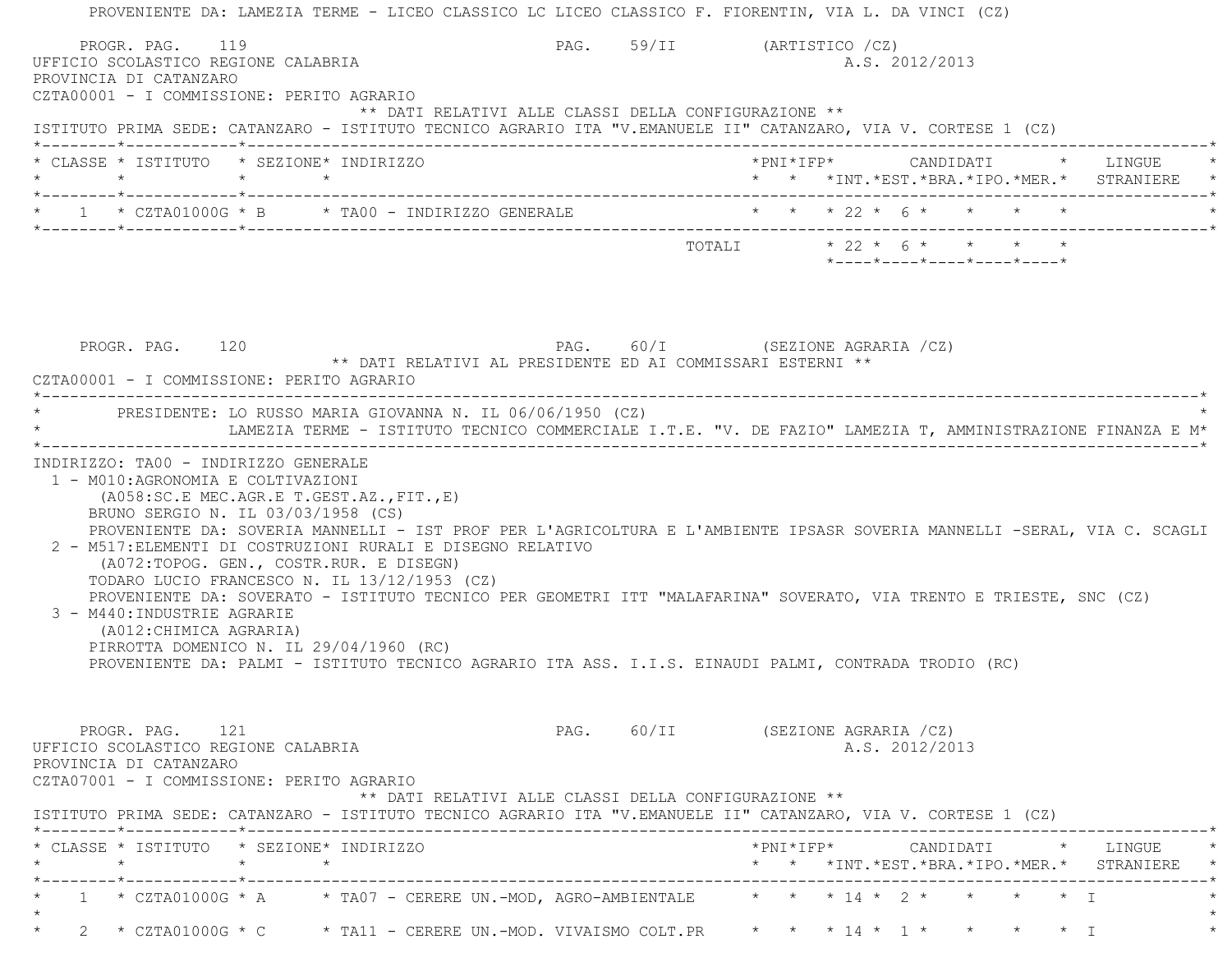|                                                                                                                                                                                                                                                                                                                                                                                                                                                                                                                                                                                                                                                                                                                                                                                                                                                                                                                                                                                                                                                                                                                                                                                                                                                                                                                                                                                                                                                                                                                                                                |                                                                    |       |                        | TOTALI * 28 * 3 * * * * *<br>$*$ - - - - $*$ - - - - $*$ - - - - $*$ - - - - $*$ - - - - $*$ |                                                                                      |
|----------------------------------------------------------------------------------------------------------------------------------------------------------------------------------------------------------------------------------------------------------------------------------------------------------------------------------------------------------------------------------------------------------------------------------------------------------------------------------------------------------------------------------------------------------------------------------------------------------------------------------------------------------------------------------------------------------------------------------------------------------------------------------------------------------------------------------------------------------------------------------------------------------------------------------------------------------------------------------------------------------------------------------------------------------------------------------------------------------------------------------------------------------------------------------------------------------------------------------------------------------------------------------------------------------------------------------------------------------------------------------------------------------------------------------------------------------------------------------------------------------------------------------------------------------------|--------------------------------------------------------------------|-------|------------------------|----------------------------------------------------------------------------------------------|--------------------------------------------------------------------------------------|
| PROGR. PAG. 122<br>CZTA07001 - I COMMISSIONE: PERITO AGRARIO                                                                                                                                                                                                                                                                                                                                                                                                                                                                                                                                                                                                                                                                                                                                                                                                                                                                                                                                                                                                                                                                                                                                                                                                                                                                                                                                                                                                                                                                                                   | PAG.<br>** DATI RELATIVI AL PRESIDENTE ED AI COMMISSARI ESTERNI ** | 61/I  | (SEZIONE AGRARIA /CZ)  |                                                                                              |                                                                                      |
| PRESIDENTE: D'ONOFRIO MARIA ANTONIETTA N. IL 11/10/1952 (BN)<br>LAMEZIA TERME - LICEO SCIENTIFICO LS "GALILEI" LAMEZIA TERME, VIALE LEONARDO DA VINCI 24 (CZ)                                                                                                                                                                                                                                                                                                                                                                                                                                                                                                                                                                                                                                                                                                                                                                                                                                                                                                                                                                                                                                                                                                                                                                                                                                                                                                                                                                                                  |                                                                    |       |                        |                                                                                              |                                                                                      |
| INDIRIZZO: TA07 - CERERE UN.-MOD, AGRO-AMBIENTALE<br>1 - M337:TECNICA DI PRODUZIONE ANIMALE<br>(A074:ZOOTECNICA E SCIENZA PROD. ANIMALE)<br>SCORDO FORTUNATO N. IL $18/05/1953$ (RC)<br>PROVENIENTE DA: PALMI - ISTITUTO TECNICO AGRARIO ITA ASS. I.I.S. EINAUDI PALMI, CONTRADA TRODIO (RC)<br>2 - M315: CHIMICA AGRARIA E TECNICHE AGRO-ALIMENTARI<br>(A012: CHIMICA AGRARIA)<br>MARINO CATERINA N. IL 26/07/1975 (RC)<br>PROVENIENTE DA: PALMI - ISTITUTO TECNICO AGRARIO ITA ASS. I.I.S. EINAUDI PALMI, CONTRADA TRODIO (RC)<br>$3 - M460$ : INGLESE<br>(A346:LINGUA E CIV. STRANIERA (INGLESE))<br>NICOTERA ANTONIETTA N. IL 21/01/1964 (ME)<br>PROVENIENTE DA: LAMEZIA TERME - ISTITUTO TECNICO COMMERCIALE I.T.E. "V. DE FAZIO" LAMEZIA T, AMMINISTRAZIONE FINANZA E M<br>INDIRIZZO: TA11 - CERERE UN.-MOD. VIVAISMO COLT.PR<br>1 - M337: TECNICA DI PRODUZIONE ANIMALE<br>(A074:ZOOTECNICA E SCIENZA PROD. ANIMALE)<br>SCORDO FORTUNATO N. IL 18/05/1953 (RC)<br>PROVENIENTE DA: PALMI - ISTITUTO TECNICO AGRARIO ITA ASS. I.I.S. EINAUDI PALMI, CONTRADA TRODIO (RC)<br>2 - M315: CHIMICA AGRARIA E TECNICHE AGRO-ALIMENTARI<br>(A012: CHIMICA AGRARIA)<br>MARINO CATERINA N. IL 26/07/1975 (RC)<br>PROVENIENTE DA: PALMI - ISTITUTO TECNICO AGRARIO ITA ASS. I.I.S. EINAUDI PALMI, CONTRADA TRODIO (RC)<br>$3 - M460$ : INGLESE<br>(A346:LINGUA E CIV. STRANIERA (INGLESE))<br>NICOTERA ANTONIETTA N. IL 21/01/1964 (ME)<br>PROVENIENTE DA: LAMEZIA TERME - ISTITUTO TECNICO COMMERCIALE I.T.E. "V. DE FAZIO" LAMEZIA T, AMMINISTRAZIONE FINANZA E M |                                                                    |       |                        |                                                                                              |                                                                                      |
| 123<br>PROGR. PAG.<br>UFFICIO SCOLASTICO REGIONE CALABRIA<br>PROVINCIA DI CATANZARO<br>CZTD00001 - I COMMISSIONE: RAGIONIERE E PERITO COMMERCIALE                                                                                                                                                                                                                                                                                                                                                                                                                                                                                                                                                                                                                                                                                                                                                                                                                                                                                                                                                                                                                                                                                                                                                                                                                                                                                                                                                                                                              | PAG.<br>** DATI RELATIVI ALLE CLASSI DELLA CONFIGURAZIONE **       | 61/II | (SEZIONE AGRARIA / CZ) | A.S. 2012/2013                                                                               |                                                                                      |
| ISTITUTO PRIMA SEDE: CATANZARO - ISTITUTO TECNICO COMMERCIALE ITC "GRIMALDI - PACIOLI" CATAN, VIA SEBENICO, 39 (CZ)<br>* CLASSE * ISTITUTO * SEZIONE* INDIRIZZO                                                                                                                                                                                                                                                                                                                                                                                                                                                                                                                                                                                                                                                                                                                                                                                                                                                                                                                                                                                                                                                                                                                                                                                                                                                                                                                                                                                                |                                                                    |       |                        |                                                                                              | $*PNI * IFP * \qquad \qquad \text{CANDIDATI} \qquad * \qquad \text{LINGUE} \qquad *$ |
| 1 * CZTD12000D * A * TD00 - GIURIDICO ECONOMICO AZIENDALE * * * * 10 * * * * * * * F                                                                                                                                                                                                                                                                                                                                                                                                                                                                                                                                                                                                                                                                                                                                                                                                                                                                                                                                                                                                                                                                                                                                                                                                                                                                                                                                                                                                                                                                           |                                                                    |       |                        |                                                                                              | * * *INT. *EST. *BRA. *IPO. *MER. * STRANIERE *                                      |
| 2 * CZTD12000D * B * TD00 - GIURIDICO ECONOMICO AZIENDALE * * * * 12 * *                                                                                                                                                                                                                                                                                                                                                                                                                                                                                                                                                                                                                                                                                                                                                                                                                                                                                                                                                                                                                                                                                                                                                                                                                                                                                                                                                                                                                                                                                       |                                                                    |       |                        |                                                                                              |                                                                                      |
| -------*------------*---------------                                                                                                                                                                                                                                                                                                                                                                                                                                                                                                                                                                                                                                                                                                                                                                                                                                                                                                                                                                                                                                                                                                                                                                                                                                                                                                                                                                                                                                                                                                                           |                                                                    |       |                        | TOTALI * 22 * * * * * *                                                                      |                                                                                      |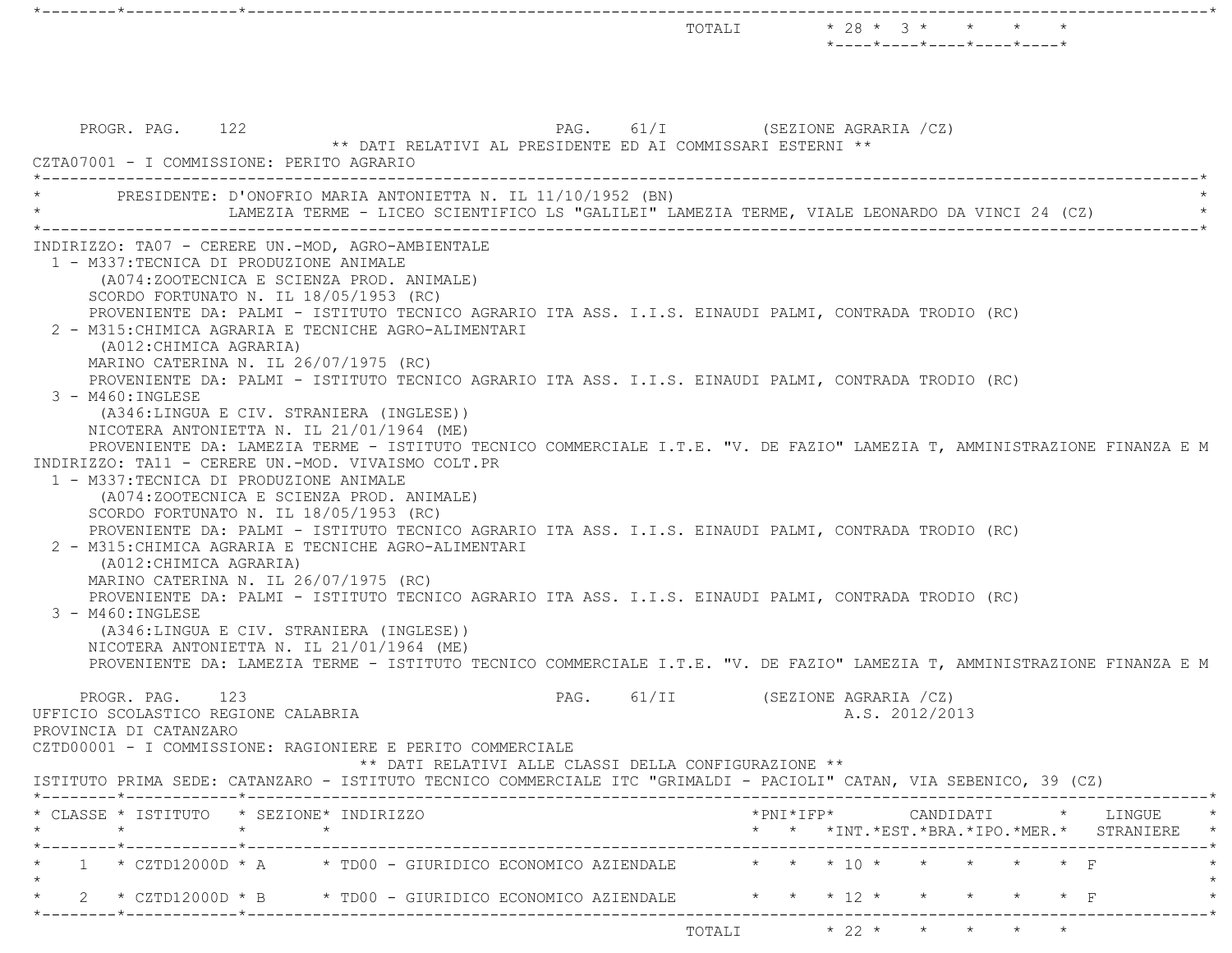PROGR. PAG. 124 PAG. 62/I (SEZIONE COMMERCIALE /CZ) \*\* DATI RELATIVI AL PRESIDENTE ED AI COMMISSARI ESTERNI \*\* CZTD00001 - I COMMISSIONE: RAGIONIERE E PERITO COMMERCIALE \*----------------------------------------------------------------------------------------------------------------------------\*PRESIDENTE: SCALISE GAETANO N. IL 09/03/1953 (CZ) LAMEZIA TERME - LICEO SCIENTIFICO LS "GALILEI" LAMEZIA TERME, VIALE LEONARDO DA VINCI 24 (CZ) \*----------------------------------------------------------------------------------------------------------------------------\* INDIRIZZO: TD00 - GIURIDICO ECONOMICO AZIENDALE 1 - M730:RAGIONERIA (A017:DISCIPLINE ECONOMICO-AZIENDALI) MANFREDI GIOVANNI DOMENICO N. IL 13/08/1962 (KR) PROVENIENTE DA: ISOLA DI CAPO RIZZUTO - IST PROF PER I SERVIZI ALBERGHIERI E RISTORAZIONE IST. PROF. PER I SERV. ALBERGH 2 - M460:INGLESE (A346:LINGUA E CIV. STRANIERA (INGLESE)) PROCOPIO MARIA TERESA N. IL 07/04/1961 (CZ) PROVENIENTE DA: SOVERATO - ISTITUTO TECNICO COMMERCIALE ITC "ANTONINO CALABRETTA" SOVE, VIA C. AMIRANTE 30 (CZ) 3 - M390:FRANCESE (A246:LINGUA E CIV. STRANIERA (FRANCESE)) VESPARI CONCETTA N. IL 01/12/1961 (EE) PROVENIENTE DA: SOVERATO - IST PROF PER I SERVIZI ALBERGHIERI E RISTORAZIONE IPSSEOA SOVERATO, VIA G. LEOPARDI 4 (CZ) PROGR. PAG. 125 PAG. 62/II (SEZIONE COMMERCIALE /CZ) UFFICIO SCOLASTICO REGIONE CALABRIA A.S. 2012/2013 PROVINCIA DI CATANZARO CZTD00002 - II COMMISSIONE: RAGIONIERE E PERITO COMMERCIALE \*\* DATI RELATIVI ALLE CLASSI DELLA CONFIGURAZIONE \*\* ISTITUTO PRIMA SEDE: CATANZARO - ISTITUTO TECNICO COMMERCIALE ITC "GRIMALDI - PACIOLI" CATAN, VIA SEBENICO, 39 (CZ) \*--------\*------------\*-------------------------------------------------------------------------------------------------------\* \* CLASSE \* ISTITUTO \* SEZIONE\* INDIRIZZO \*PNI\*IFP\* CANDIDATI \* LINGUE \* \* \* \* \* \* \* \*INT.\*EST.\*BRA.\*IPO.\*MER.\* STRANIERE \* \*--------\*------------\*-------------------------------------------------------------------------------------------------------\*1 \* CZTD12000D \* F \* TD00 - GIURIDICO ECONOMICO AZIENDALE \* \* \* \* 20 \* \* \* \* \*  $\star$ 2 \* CZTD12000D \* G \* TD00 - GIURIDICO ECONOMICO AZIENDALE \* \* \* 18 \* \* \* \* \* \* \* F \*--------\*------------\*-------------------------------------------------------------------------------------------------------\*TOTALI  $* 38 * * * * * * * * * *$ \*----\*----\*----\*----\*----\*

PROGR. PAG. 126 126 PAG. 63/I (SEZIONE COMMERCIALE /CZ) \*\* DATI RELATIVI AL PRESIDENTE ED AI COMMISSARI ESTERNI \*\* CZTD00002 - II COMMISSIONE: RAGIONIERE E PERITO COMMERCIALE \*----------------------------------------------------------------------------------------------------------------------------\*PRESIDENTE: CAVALIERI GRAZIELLA N. IL 16/06/1957 (CZ) \* LAMEZIA TERME - ISTITUTO MAGISTRALE IM "TOMMASO CAMPANELLA" LAMEZI, VIA CONTRADA CAVALLERIZZA (CZ) \* \*----------------------------------------------------------------------------------------------------------------------------\*INDIRIZZO: TD00 - GIURIDICO ECONOMICO AZIENDALE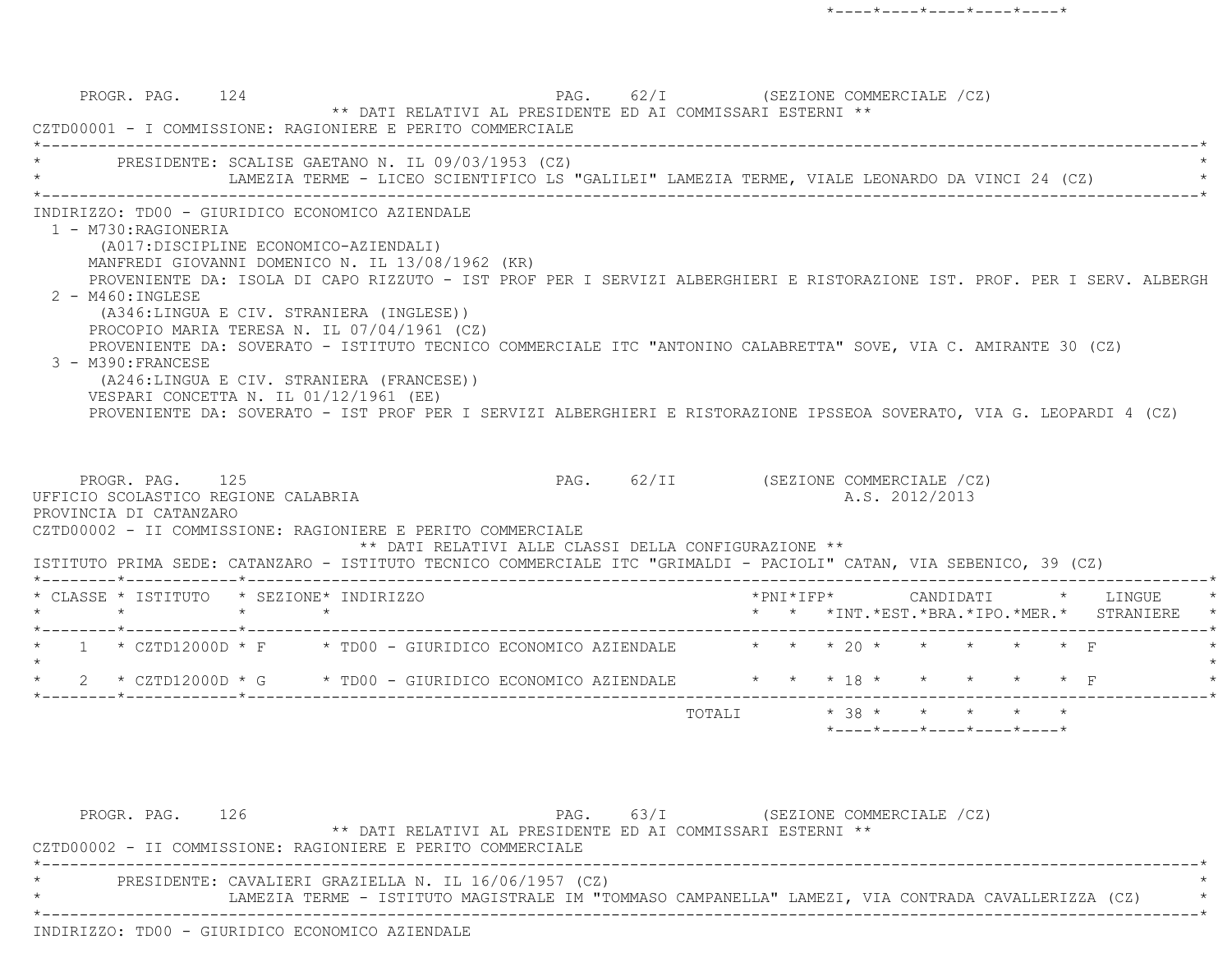1 - M730:RAGIONERIA (A017:DISCIPLINE ECONOMICO-AZIENDALI) TOLOMEO ROMANO N. IL 08/03/1963 (CZ) PROVENIENTE DA: CUTRO - ISTITUTO TECNICO COMMERCIALE IST. TEC. COMMERCIALE, VIA GIOVANNI XXIII 3 (KR) 2 - M460:INGLESE (A346:LINGUA E CIV. STRANIERA (INGLESE)) DONATO PATRIZIA N. IL 28/10/1975 (CZ) PROVENIENTE DA: LAMEZIA TERME - ISTITUTO TECNICO PER GEOMETRI ITG LAMEZIA TERME, VIA SALVATORE MICELI (CZ) 3 - M390:FRANCESE (A246:LINGUA E CIV. STRANIERA (FRANCESE)) STAROPOLI MARIA PINA N. IL 13/01/1965 (CZ) PROVENIENTE DA: SOVERATO - IST PROF PER I SERVIZI ALBERGHIERI E RISTORAZIONE IPSSA SOVERATO -SERALE-, VIA LEOPARDI (CZ) PROGR. PAG. 127 PAG. 63/II (SEZIONE COMMERCIALE /CZ) UFFICIO SCOLASTICO REGIONE CALABRIA A.S. 2012/2013 PROVINCIA DI CATANZARO CZTD00003 - III COMMISSIONE: RAGIONIERE E PERITO COMMERCIALE \*\* DATI RELATIVI ALLE CLASSI DELLA CONFIGURAZIONE \*\* ISTITUTO PRIMA SEDE: CATANZARO - ISTITUTO TECNICO COMMERCIALE ITC "GRIMALDI - PACIOLI" CATAN, VIA SEBENICO, 39 (CZ) \*--------\*------------\*-------------------------------------------------------------------------------------------------------\* \* CLASSE \* ISTITUTO \* SEZIONE\* INDIRIZZO \*PNI\*IFP\* CANDIDATI \* LINGUE \* \* \* \* \* \* \* \*INT.\*EST.\*BRA.\*IPO.\*MER.\* STRANIERE \* \*--------\*------------\*-------------------------------------------------------------------------------------------------------\*\* 1 \* CZTD12000D \* H \* TD00 - GIURIDICO ECONOMICO AZIENDALE  $\qquad$  \* \* \* 13 \* 3 \* \* \* \* \* F  $\star$ \* 2 \* CZTD12000D \* SE \* TD18 - GIURID.ECON. AZ.LE (PROG. SIRIO) \* \* \* \* 23 \* \* \* \* \* \* \*--------\*------------\*-------------------------------------------------------------------------------------------------------\* $\texttt{TOTAL} \qquad \qquad \star\;\; 36\;\star\;\; 3\;\star\;\; \qquad \star\;\; \qquad \star\;\; \qquad \star\;\; \qquad \star\;\; \qquad \star\;\; \qquad \star\;\; \qquad \star$  \*----\*----\*----\*----\*----\*PROGR. PAG. 128 PAG. 64/I (SEZIONE COMMERCIALE /CZ) \*\* DATI RELATIVI AL PRESIDENTE ED AI COMMISSARI ESTERNI \*\* CZTD00003 - III COMMISSIONE: RAGIONIERE E PERITO COMMERCIALE \*----------------------------------------------------------------------------------------------------------------------------\*PRESIDENTE: GALLO RAFFAELE FRANCESCON. IL 02/02/1951 (RC) \* SOVERATO - IST PROF PER I SERVIZI ALBERGHIERI E RISTORAZIONE IPSSA SOVERATO -SERALE-, VIA LEOPARDI (CZ) \* \*----------------------------------------------------------------------------------------------------------------------------\* INDIRIZZO: TD00 - GIURIDICO ECONOMICO AZIENDALE 1 - M730:RAGIONERIA (A017:DISCIPLINE ECONOMICO-AZIENDALI) CUSIMANO ANTONIO N. IL 09/05/1960 (CZ) PROVENIENTE DA: SOVERATO - IST PROF PER I SERVIZI ALBERGHIERI E RISTORAZIONE IPSSA SOVERATO -SERALE-, VIA LEOPARDI (CZ) 2 - M460:INGLESE (A346:LINGUA E CIV. STRANIERA (INGLESE)) ARCIERI MARIA BEATRICE N. IL 30/01/1956 (CZ) PROVENIENTE DA: LAMEZIA TERME - LICEO CLASSICO LC LICEO CLASSICO F. FIORENTIN, VIA L. DA VINCI (CZ) 3 - M390:FRANCESE (A246:LINGUA E CIV. STRANIERA (FRANCESE)) CAMPISANO ANNA MARIA N. IL 14/10/1965 (CZ) PROVENIENTE DA: LAMEZIA TERME - ISTITUTO TECNICO PER GEOMETRI ITG LAMEZIA TERME, VIA SALVATORE MICELI (CZ) INDIRIZZO: TD18 - GIURID.ECON. AZ.LE (PROG. SIRIO)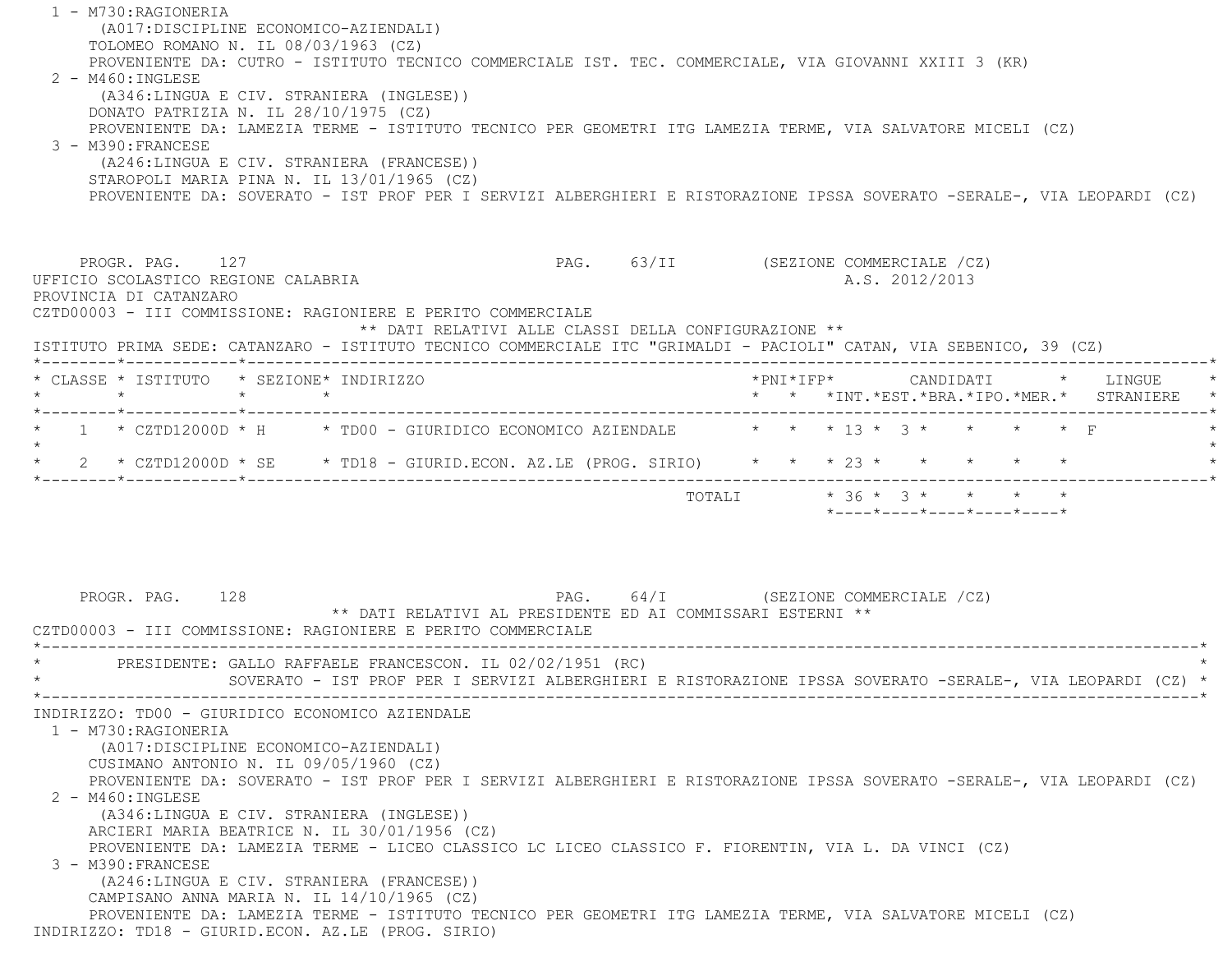| 1 - M223: ECONOMIA AZIENDALE<br>(A017: DISCIPLINE ECONOMICO-AZIENDALI)<br>CUSIMANO ANTONIO N. IL 09/05/1960 (CZ)                                                                                                                                                                                                                                                                                                                                                                                                                                                                                                         |                                                                                                                                              |
|--------------------------------------------------------------------------------------------------------------------------------------------------------------------------------------------------------------------------------------------------------------------------------------------------------------------------------------------------------------------------------------------------------------------------------------------------------------------------------------------------------------------------------------------------------------------------------------------------------------------------|----------------------------------------------------------------------------------------------------------------------------------------------|
| 2 - SR72: LINGUA STRANIERA (INGLESE)<br>(A346:LINGUA E CIV. STRANIERA (INGLESE)<br>ARCIERI MARIA BEATRICE N. IL 30/01/1956 (CZ)<br>PROVENIENTE DA: LAMEZIA TERME - LICEO CLASSICO LC LICEO CLASSICO F. FIORENTIN, VIA L. DA VINCI (CZ)<br>3 - SR85: DIRITTO<br>(A019:DISCIPLINE GIURIDICHE ED ECONOMI)<br>ANANIA ANTONELLA N. IL 24/01/1972 (CZ)<br>PROVENIENTE DA: SOVERATO - ISTITUTO TECNICO PER GEOMETRI ITT "MALAFARINA" SOVERATO, VIA TRENTO E TRIESTE, SNC (CZ)                                                                                                                                                   | PROVENIENTE DA: SOVERATO - IST PROF PER I SERVIZI ALBERGHIERI E RISTORAZIONE IPSSA SOVERATO -SERALE-, VIA LEOPARDI (CZ)                      |
| PROGR. PAG. 129<br>UFFICIO SCOLASTICO REGIONE CALABRIA<br>PROVINCIA DI CATANZARO<br>CZTD00004 - IV COMMISSIONE: RAGIONIERE E PERITO COMMERCIALE<br>** DATI RELATIVI ALLE CLASSI DELLA CONFIGURAZIONE **                                                                                                                                                                                                                                                                                                                                                                                                                  | PAG. 64/II (SEZIONE COMMERCIALE /CZ)<br>A.S. 2012/2013                                                                                       |
| ISTITUTO PRIMA SEDE: SOVERATO - ISTITUTO TECNICO COMMERCIALE ITC "ANTONINO CALABRETTA" SOVE, VIA C. AMIRANTE 30 (CZ)                                                                                                                                                                                                                                                                                                                                                                                                                                                                                                     |                                                                                                                                              |
| * CLASSE * ISTITUTO * SEZIONE* INDIRIZZO<br>$\star$<br>$\star$ $\star$                                                                                                                                                                                                                                                                                                                                                                                                                                                                                                                                                   | * * *INT.*EST.*BRA.*IPO.*MER.* STRANIERE *                                                                                                   |
| 1 * CZTD05000C * A * TD00 - GIURIDICO ECONOMICO AZIENDALE * * * 21 * * * * * * * F<br>2 * CZTD05000C * B * TD00 - GIURIDICO ECONOMICO AZIENDALE * * * 19 * 3 *                                                                                                                                                                                                                                                                                                                                                                                                                                                           |                                                                                                                                              |
| PROGR. PAG. 130                                                                                                                                                                                                                                                                                                                                                                                                                                                                                                                                                                                                          | $* 40 * 3 * * * * * * *$<br>TOTALI<br>$*$ - - - - $*$ - - - - $*$ - - - - $*$ - - - - $*$ - - - - $*$<br>PAG. 65/I (SEZIONE COMMERCIALE /CZ) |
| ** DATI RELATIVI AL PRESIDENTE ED AI COMMISSARI ESTERNI **<br>CZTD00004 - IV COMMISSIONE: RAGIONIERE E PERITO COMMERCIALE                                                                                                                                                                                                                                                                                                                                                                                                                                                                                                |                                                                                                                                              |
| PRESIDENTE: CILIBERTO FRANCESCO N. IL 07/09/1949 (CZ)                                                                                                                                                                                                                                                                                                                                                                                                                                                                                                                                                                    | FILADELFIA - ISTITUTO COMPRENSIVO ISTITUTO COMPRENSIVO (FILADEL, VIA PIANO DELLE GRAZIE (VV)                                                 |
| INDIRIZZO: TD00 - GIURIDICO ECONOMICO AZIENDALE<br>1 - M730:RAGIONERIA<br>(A017:DISCIPLINE ECONOMICO-AZIENDALI)<br>GIORDANO CLAUDIO N. IL $10/11/1962$ (CZ)<br>$2 - M460$ : INGLESE<br>(A346:LINGUA E CIV. STRANIERA (INGLESE))<br>CRITELLI MARINA N. IL 16/06/1961 (CZ)<br>PROVENIENTE DA: CATANZARO - ISTITUTO TECNICO COMMERCIALE ITC "GRIMALDI - PACIOLI" CATAN, VIA SEBENICO, 39 (CZ)<br>3 - M390: FRANCESE<br>(A246:LINGUA E CIV. STRANIERA (FRANCESE))<br>MASTROIANNI GIULIANA MARIA N. IL 27/09/1963 (CZ)<br>PROVENIENTE DA: GIRIFALCO - ISTITUTO TECNICO COMMERCIALE ITC GIRIFALCO -I.S.-, VIA DEI GLICINI (CZ) | PROVENIENTE DA: LAMEZIA TERME - ISTITUTO TECNICO COMMERCIALE I.T.E. "V. DE FAZIO" LAMEZIA T, AMMINISTRAZIONE FINANZA E M                     |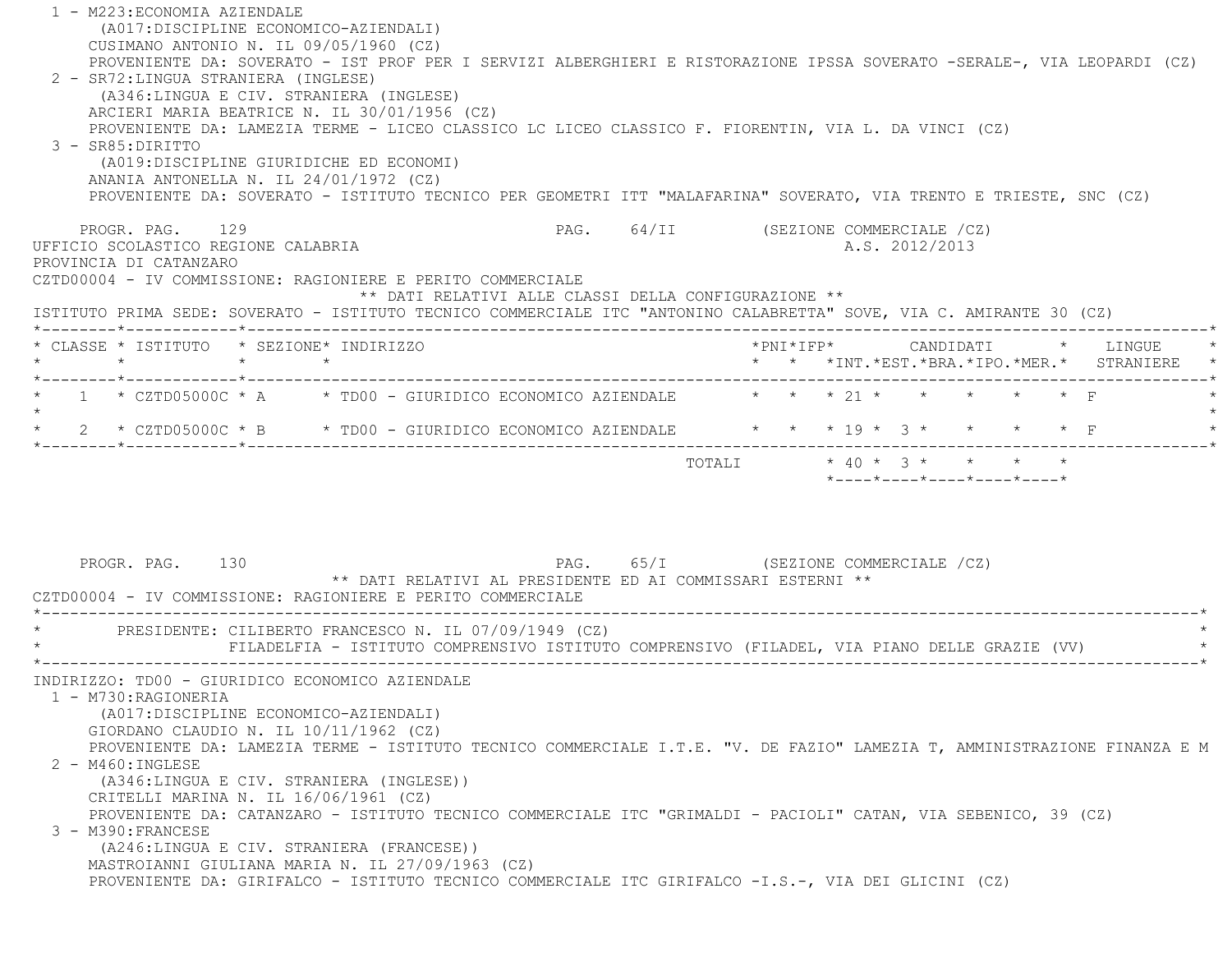PROGR. PAG. 131 **PAG.** 65/II (SEZIONE COMMERCIALE /CZ) UFFICIO SCOLASTICO REGIONE CALABRIA A.S. 2012/2013 PROVINCIA DI CATANZARO CZTD00005 - V COMMISSIONE: RAGIONIERE E PERITO COMMERCIALE \*\* DATI RELATIVI ALLE CLASSI DELLA CONFIGURAZIONE \*\* ISTITUTO PRIMA SEDE: SOVERATO - ISTITUTO TECNICO COMMERCIALE ITC "ANTONINO CALABRETTA" SOVE, VIA C. AMIRANTE 30 (CZ) \*--------\*------------\*-------------------------------------------------------------------------------------------------------\* \* CLASSE \* ISTITUTO \* SEZIONE\* INDIRIZZO \*PNI\*IFP\* CANDIDATI \* LINGUE \* \* \* \* \* \* \* \*INT.\*EST.\*BRA.\*IPO.\*MER.\* STRANIERE \* \*--------\*------------\*-------------------------------------------------------------------------------------------------------\*1 \* CZTD05000C \* C \* TD00 - GIURIDICO ECONOMICO AZIENDALE \* \* \* 18 \* 3 \* \* \* \* \* F  $\star$  \* 2 \* CZTD05000C \* AS \* TD18 - GIURID.ECON. AZ.LE (PROG. SIRIO) \* \* \* 18 \* \* \* \* \* I \* \*--------\*------------\*-------------------------------------------------------------------------------------------------------\* $\texttt{TOTALI} \qquad \qquad \star\;\; 36\;\star\;\; 3\;\star\;\; \qquad \star\;\; \qquad \star\;\; \qquad \star\;\; \qquad \star\;\; \qquad \star\;\; \qquad \star\;\; \qquad \star$  \*----\*----\*----\*----\*----\*PROGR. PAG. 132 PAG. 66/I (SEZIONE COMMERCIALE /CZ) \*\* DATI RELATIVI AL PRESIDENTE ED AI COMMISSARI ESTERNI \*\* CZTD00005 - V COMMISSIONE: RAGIONIERE E PERITO COMMERCIALE \*----------------------------------------------------------------------------------------------------------------------------\*PRESIDENTE: CARROZZA CONCETTA N. IL 11/09/1953 (CZ) CATANZARO - ISTITUTO COMPRENSIVO IC CATANZARO CASALINUOVO SUD, VIA STRETTO ANTICO, 29 (CZ) \*----------------------------------------------------------------------------------------------------------------------------\* INDIRIZZO: TD00 - GIURIDICO ECONOMICO AZIENDALE 1 - M730:RAGIONERIA (A017:DISCIPLINE ECONOMICO-AZIENDALI) RANIERI DOMENICA N. IL 11/12/1958 (KR) PROVENIENTE DA: LAMEZIA TERME - ISTITUTO TECNICO COMMERCIALE I.T.E. "V. DE FAZIO" LAMEZIA T, AMMINISTRAZIONE FINANZA E M 2 - M460:INGLESE (A346:LINGUA E CIV. STRANIERA (INGLESE)) BRESCIA VITTORIA N. IL 17/01/1965 (CZ) PROVENIENTE DA: LAMEZIA TERME - ISTITUTO TECNICO PER GEOMETRI ITG LAMEZIA TERME, VIA SALVATORE MICELI (CZ) 3 - M390:FRANCESE (A246:LINGUA E CIV. STRANIERA (FRANCESE)) LAVECCHIA ASSUNTA N. IL 15/01/1955 (CZ) PROVENIENTE DA: CATANZARO - LICEO SCIENTIFICO LS "FERMI" CATANZARO -I.S.-, VIA CARLO PISACANE (CZ) INDIRIZZO: TD18 - GIURID.ECON. AZ.LE (PROG. SIRIO) 1 - M223:ECONOMIA AZIENDALE (A017:DISCIPLINE ECONOMICO-AZIENDALI) RANIERI DOMENICA N. IL 11/12/1958 (KR) PROVENIENTE DA: LAMEZIA TERME - ISTITUTO TECNICO COMMERCIALE I.T.E. "V. DE FAZIO" LAMEZIA T, AMMINISTRAZIONE FINANZA E M 2 - SR72:LINGUA STRANIERA (INGLESE) (A346:LINGUA E CIV. STRANIERA (INGLESE) BRESCIA VITTORIA N. IL 17/01/1965 (CZ) PROVENIENTE DA: LAMEZIA TERME - ISTITUTO TECNICO PER GEOMETRI ITG LAMEZIA TERME, VIA SALVATORE MICELI (CZ) 3 - SR85:DIRITTO (A019:DISCIPLINE GIURIDICHE ED ECONOMI) RUGA FRANCESCANTONIO N. IL 07/09/1952 (CZ) PROVENIENTE DA: CATANZARO - ISTITUTO TECNICO COMMERCIALE ITC "GRIMALDI - PACIOLI" CATAN, VIA SEBENICO, 39 (CZ) PROGR. PAG. 133 PAG. PAG. 66/II (SEZIONE COMMERCIALE /CZ) UFFICIO SCOLASTICO REGIONE CALABRIA AND ALS. 2012/2013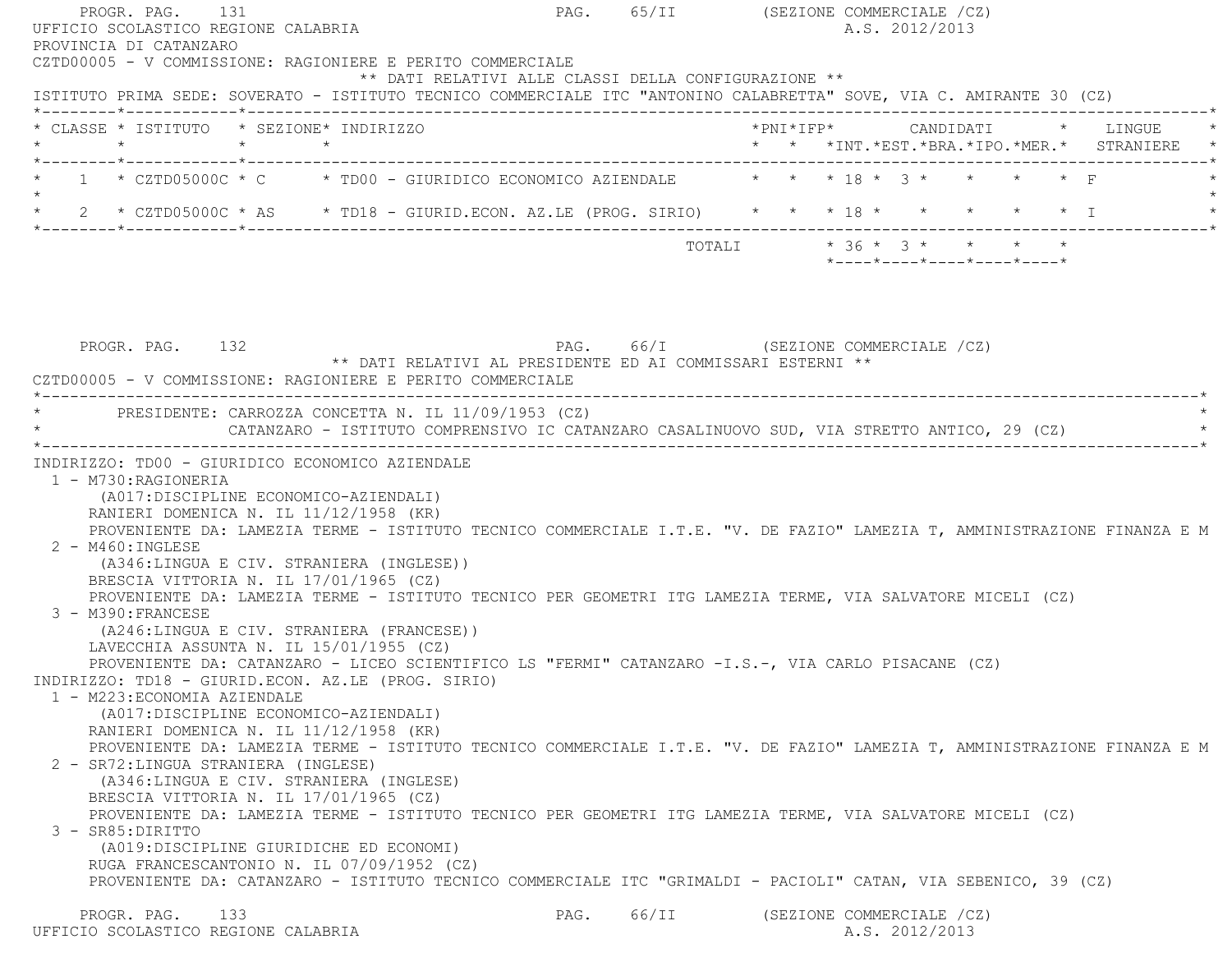| * CLASSE * ISTITUTO * SEZIONE* INDIRIZZO<br>* * *INT. *EST. *BRA. *IPO. *MER. * STRANIERE *<br>*--------*------------*-------------<br>* 1 * CZTD00500E * A * TD00 - GIURIDICO ECONOMICO AZIENDALE * * * 22 * 9 * * * * * F<br>* 2 * CZTD00500E * B * TD00 - GIURIDICO ECONOMICO AZIENDALE * * * 23 * 8 * *<br>$\star$ $\star$ F<br>$*$ ---- $*$ ---- $*$ ---- $*$ ---- $*$ ---- $*$<br>PAG. 67/I (SEZIONE COMMERCIALE /CZ)<br>PROGR. PAG. 134<br>** DATI RELATIVI AL PRESIDENTE ED AI COMMISSARI ESTERNI **<br>CZTD00006 - VI COMMISSIONE: RAGIONIERE E PERITO COMMERCIALE<br>* PRESIDENTE: PANE MARIA N. IL 07/10/1957 (CZ)<br>CATANZARO - IST PROF PER I SERVIZI COMMERCIALI E TURISTICI IPSCT "SORACE MARESCA" CATANZA, VIA DELLA STA*<br>INDIRIZZO: TD00 - GIURIDICO ECONOMICO AZIENDALE<br>1 - M730: RAGIONERIA<br>(A017:DISCIPLINE ECONOMICO-AZIENDALI)<br>GOTERI GERMANA N. IL 12/01/1959 (CZ)<br>PROVENIENTE DA: CATANZARO - ISTITUTO TECNICO COMMERCIALE ITC -CASA CIRCOND. "GRIMALDI", SIANO (CZ)<br>$2 - M460$ : INGLESE<br>(A346:LINGUA E CIV. STRANIERA (INGLESE))<br>PUGLIESE ANTONIETTA N. IL 28/05/1961 (CZ)<br>PROVENIENTE DA: CATANZARO - IST PROF PER I SERVIZI COMMERCIALI E TURISTICI IPSCT "SORACE MARESCA" CATANZA, VIA DELLA STA<br>3 - M390: FRANCESE<br>(A246:LINGUA E CIV. STRANIERA (FRANCESE))<br>MEDAGLIA NICOLA N. IL 01/04/1952 (CZ)<br>PROVENIENTE DA: FILADELFIA - ISTITUTO MAGISTRALE LICEO SCIENTIFICO FILADELFIA, VIA F. STOCCO (VV)<br>PAG. 67/II (SEZIONE COMMERCIALE /CZ)<br>PROGR. PAG. 135<br>A.S. 2012/2013<br>UFFICIO SCOLASTICO REGIONE CALABRIA<br>PROVINCIA DI CATANZARO<br>CZTD00007 - VII COMMISSIONE: RAGIONIERE E PERITO COMMERCIALE<br>** DATI RELATIVI ALLE CLASSI DELLA CONFIGURAZIONE **<br>ISTITUTO PRIMA SEDE: LAMEZIA TERME - ISTITUTO TECNICO COMMERCIALE I.T.E. "V. DE FAZIO" LAMEZIA T, AMMINISTRAZIONE FINANZA E MA<br>* CLASSE * ISTITUTO * SEZIONE* INDIRIZZO<br>* * *INT. *EST. *BRA. *IPO. *MER. * STRANIERE *<br>1 * CZTD04000T * B * TD00 - GIURIDICO ECONOMICO AZIENDALE $\qquad$ * * * 21 * * * * * * * F<br>* * * 22 * * * * * * I<br>* 2 * $CZTD04000T * B/1$ * TD05 - PROGRAMMATORI | ISTITUTO PRIMA SEDE: LAMEZIA TERME - L.R. PAR. ISTITUTO TECNICO COMMERCIALE ISTITUTO TECNICO COMMERCIALE C, VIA DEL PROGRESSO, |  |  |  |  |  |
|---------------------------------------------------------------------------------------------------------------------------------------------------------------------------------------------------------------------------------------------------------------------------------------------------------------------------------------------------------------------------------------------------------------------------------------------------------------------------------------------------------------------------------------------------------------------------------------------------------------------------------------------------------------------------------------------------------------------------------------------------------------------------------------------------------------------------------------------------------------------------------------------------------------------------------------------------------------------------------------------------------------------------------------------------------------------------------------------------------------------------------------------------------------------------------------------------------------------------------------------------------------------------------------------------------------------------------------------------------------------------------------------------------------------------------------------------------------------------------------------------------------------------------------------------------------------------------------------------------------------------------------------------------------------------------------------------------------------------------------------------------------------------------------------------------------------------------------------------------------------------------------------------------------------------------------------------------------------------------------------------------------------------------------------------------------------------------------------------------------------------------------------------------------|--------------------------------------------------------------------------------------------------------------------------------|--|--|--|--|--|
|                                                                                                                                                                                                                                                                                                                                                                                                                                                                                                                                                                                                                                                                                                                                                                                                                                                                                                                                                                                                                                                                                                                                                                                                                                                                                                                                                                                                                                                                                                                                                                                                                                                                                                                                                                                                                                                                                                                                                                                                                                                                                                                                                               |                                                                                                                                |  |  |  |  |  |
|                                                                                                                                                                                                                                                                                                                                                                                                                                                                                                                                                                                                                                                                                                                                                                                                                                                                                                                                                                                                                                                                                                                                                                                                                                                                                                                                                                                                                                                                                                                                                                                                                                                                                                                                                                                                                                                                                                                                                                                                                                                                                                                                                               |                                                                                                                                |  |  |  |  |  |
|                                                                                                                                                                                                                                                                                                                                                                                                                                                                                                                                                                                                                                                                                                                                                                                                                                                                                                                                                                                                                                                                                                                                                                                                                                                                                                                                                                                                                                                                                                                                                                                                                                                                                                                                                                                                                                                                                                                                                                                                                                                                                                                                                               |                                                                                                                                |  |  |  |  |  |
|                                                                                                                                                                                                                                                                                                                                                                                                                                                                                                                                                                                                                                                                                                                                                                                                                                                                                                                                                                                                                                                                                                                                                                                                                                                                                                                                                                                                                                                                                                                                                                                                                                                                                                                                                                                                                                                                                                                                                                                                                                                                                                                                                               |                                                                                                                                |  |  |  |  |  |
|                                                                                                                                                                                                                                                                                                                                                                                                                                                                                                                                                                                                                                                                                                                                                                                                                                                                                                                                                                                                                                                                                                                                                                                                                                                                                                                                                                                                                                                                                                                                                                                                                                                                                                                                                                                                                                                                                                                                                                                                                                                                                                                                                               |                                                                                                                                |  |  |  |  |  |
|                                                                                                                                                                                                                                                                                                                                                                                                                                                                                                                                                                                                                                                                                                                                                                                                                                                                                                                                                                                                                                                                                                                                                                                                                                                                                                                                                                                                                                                                                                                                                                                                                                                                                                                                                                                                                                                                                                                                                                                                                                                                                                                                                               |                                                                                                                                |  |  |  |  |  |
|                                                                                                                                                                                                                                                                                                                                                                                                                                                                                                                                                                                                                                                                                                                                                                                                                                                                                                                                                                                                                                                                                                                                                                                                                                                                                                                                                                                                                                                                                                                                                                                                                                                                                                                                                                                                                                                                                                                                                                                                                                                                                                                                                               |                                                                                                                                |  |  |  |  |  |
|                                                                                                                                                                                                                                                                                                                                                                                                                                                                                                                                                                                                                                                                                                                                                                                                                                                                                                                                                                                                                                                                                                                                                                                                                                                                                                                                                                                                                                                                                                                                                                                                                                                                                                                                                                                                                                                                                                                                                                                                                                                                                                                                                               |                                                                                                                                |  |  |  |  |  |
|                                                                                                                                                                                                                                                                                                                                                                                                                                                                                                                                                                                                                                                                                                                                                                                                                                                                                                                                                                                                                                                                                                                                                                                                                                                                                                                                                                                                                                                                                                                                                                                                                                                                                                                                                                                                                                                                                                                                                                                                                                                                                                                                                               |                                                                                                                                |  |  |  |  |  |
|                                                                                                                                                                                                                                                                                                                                                                                                                                                                                                                                                                                                                                                                                                                                                                                                                                                                                                                                                                                                                                                                                                                                                                                                                                                                                                                                                                                                                                                                                                                                                                                                                                                                                                                                                                                                                                                                                                                                                                                                                                                                                                                                                               |                                                                                                                                |  |  |  |  |  |
|                                                                                                                                                                                                                                                                                                                                                                                                                                                                                                                                                                                                                                                                                                                                                                                                                                                                                                                                                                                                                                                                                                                                                                                                                                                                                                                                                                                                                                                                                                                                                                                                                                                                                                                                                                                                                                                                                                                                                                                                                                                                                                                                                               |                                                                                                                                |  |  |  |  |  |
|                                                                                                                                                                                                                                                                                                                                                                                                                                                                                                                                                                                                                                                                                                                                                                                                                                                                                                                                                                                                                                                                                                                                                                                                                                                                                                                                                                                                                                                                                                                                                                                                                                                                                                                                                                                                                                                                                                                                                                                                                                                                                                                                                               |                                                                                                                                |  |  |  |  |  |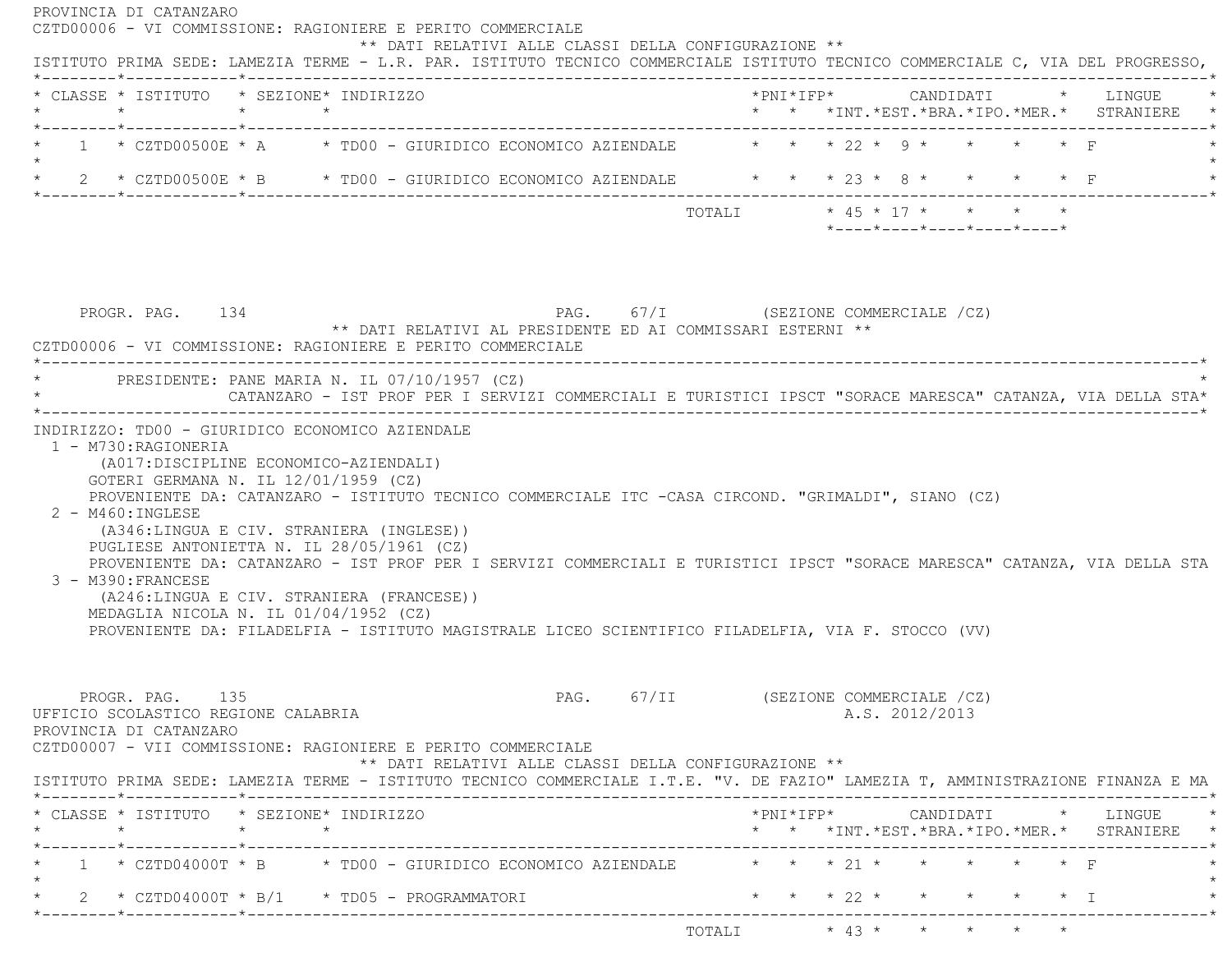PROGR. PAG. 136 CPAGE 136 PAG. 68/I (SEZIONE COMMERCIALE /CZ) \*\* DATI RELATIVI AL PRESIDENTE ED AI COMMISSARI ESTERNI \*\* CZTD00007 - VII COMMISSIONE: RAGIONIERE E PERITO COMMERCIALE \*----------------------------------------------------------------------------------------------------------------------------\*PRESIDENTE: CRUDO MARCELLA N. IL 18/01/1952 (CZ) CATANZARO - ISTITUTO TECNICO INDUSTRIALE ITI "E SCALFARO" CATANZARO, PIAZZA MATTEOTTI,1 (CZ) \*----------------------------------------------------------------------------------------------------------------------------\* INDIRIZZO: TD00 - GIURIDICO ECONOMICO AZIENDALE 1 - M730:RAGIONERIA (A017:DISCIPLINE ECONOMICO-AZIENDALI) STELLA STEFANO N. IL 21/09/1969 (CZ) PROVENIENTE DA: SOVERATO - IST PROF PER I SERVIZI ALBERGHIERI E RISTORAZIONE IPSSEOA SOVERATO, VIA G. LEOPARDI 4 (CZ) 2 - M460:INGLESE (A346:LINGUA E CIV. STRANIERA (INGLESE)) ROMANO INES MARIA N. IL 13/10/1956 (KR) PROVENIENTE DA: SOVERATO - ISTITUTO TECNICO PER GEOMETRI ITT "MALAFARINA" SOVERATO, VIA TRENTO E TRIESTE, SNC (CZ) 3 - M390:FRANCESE (A246:LINGUA E CIV. STRANIERA (FRANCESE)) CILURZO MIRIAM N. IL 13/02/1972 (CZ) PROVENIENTE DA: SOVERATO - ISTITUTO TECNICO COMMERCIALE ITC "ANTONINO CALABRETTA" SOVE, VIA C. AMIRANTE 30 (CZ) INDIRIZZO: TD05 - PROGRAMMATORI 1 - M452:INFORMATICA GENERALE ED APPLICAZIONI GESTIONALI (A042:INFORMATICA) DI LEO CARMELO N. IL 21/04/1962 (CZ) PROVENIENTE DA: CATANZARO - ISTITUTO TECNICO AGRARIO ITA "V.EMANUELE II" CATANZARO, VIA V. CORTESE 1 (CZ) 2 - M460:INGLESE (A346:LINGUA E CIV. STRANIERA (INGLESE) ROMANO INES MARIA N. IL 13/10/1956 (KR) PROVENIENTE DA: SOVERATO - ISTITUTO TECNICO PER GEOMETRI ITT "MALAFARINA" SOVERATO, VIA TRENTO E TRIESTE, SNC (CZ) 3 - SU75:MATEMATICA,CALCOLO DELLE PROBABIL. E STATISTICA (A048:MATEMATICA APPLICATA) CASSANO MARIO N. IL 18/08/1957 (CS) PROVENIENTE DA: SOVERATO - ISTITUTO TECNICO COMMERCIALE ITC "ANTONINO CALABRETTA" SOVE, VIA C. AMIRANTE 30 (CZ) PROGR. PAG. 137 CHARGE 137 PAG. 68/II (SEZIONE COMMERCIALE /CZ) UFFICIO SCOLASTICO REGIONE CALABRIA A.S. 2012/2013 PROVINCIA DI CATANZARO CZTD00008 - VIII COMMISSIONE: RAGIONIERE E PERITO COMMERCIALE \*\* DATI RELATIVI ALLE CLASSI DELLA CONFIGURAZIONE \*\* ISTITUTO PRIMA SEDE: LAMEZIA TERME - ISTITUTO TECNICO COMMERCIALE I.T.E. "V. DE FAZIO" LAMEZIA T, AMMINISTRAZIONE FINANZA E MA \*--------\*------------\*-------------------------------------------------------------------------------------------------------\* \* CLASSE \* ISTITUTO \* SEZIONE\* INDIRIZZO \*PNI\*IFP\* CANDIDATI \* LINGUE \* \* \* \* \* \* \* \*INT.\*EST.\*BRA.\*IPO.\*MER.\* STRANIERE \* \*--------\*------------\*-------------------------------------------------------------------------------------------------------\*\* 1 \* CZTD04000T \* C/1 \* TD00 - GIURIDICO ECONOMICO AZIENDALE \* \* \* 25 \* \* \* \* \* \* F  $\star$ 2 \* CZTD04000T \* F \* TD00 - GIURIDICO ECONOMICO AZIENDALE \* \* \* 21 \* \* \* \* \* \* \* F \*--------\*------------\*-------------------------------------------------------------------------------------------------------\* $\text{TOTALI} \qquad \qquad \star \quad \text{46} \; \star \qquad \star \qquad \star \qquad \star \qquad \star \qquad \star$ \*----\*----\*----\*----\*----\*